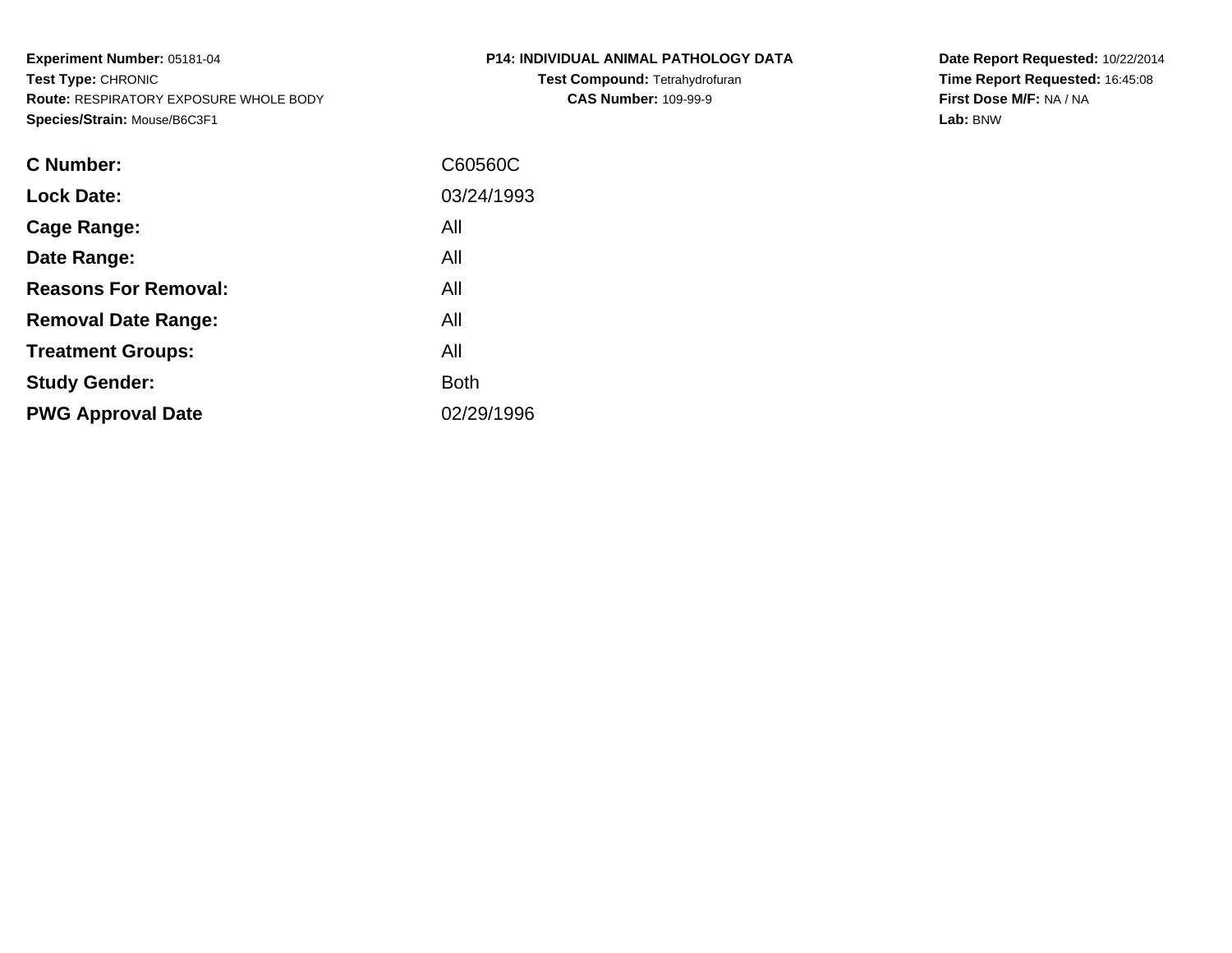| Experiment Number: 05181-04<br>Test Type: CHRONIC |                                | <b>P14: INDIVIDUAL ANIMAL PATHOLOGY DATA</b> | Date Report Requested: 10/22/2014<br>Time Report Requested: 16:45:08 |  |
|---------------------------------------------------|--------------------------------|----------------------------------------------|----------------------------------------------------------------------|--|
|                                                   |                                | Test Compound: Tetrahydrofuran               |                                                                      |  |
| Route: RESPIRATORY EXPOSURE WHOLE BODY            |                                | <b>CAS Number: 109-99-9</b>                  | First Dose M/F: NA / NA                                              |  |
| Species/Strain: Mouse/B6C3F1                      |                                |                                              | Lab: BNW                                                             |  |
| <b>ANIMAL ID: 1</b>                               | <b>TRT#: 1</b>                 | <b>SEX: Male</b>                             | DAY ON TEST: 670                                                     |  |
|                                                   | <b>DOSE: CONTROL</b>           | <b>DISP: Natural Death</b>                   | <b>HISTO: 26883</b>                                                  |  |
|                                                   |                                | ORGAN AND ACCOUNTABLE SITE STATUS            |                                                                      |  |
| <b>NORMAL</b>                                     |                                |                                              |                                                                      |  |
| * Adrenal Medulla                                 | * Bone                         | * Bone Marrow                                | * Brain                                                              |  |
| * Epididymis                                      | * Esophagus                    | * Gallbladder                                | * Heart                                                              |  |
| * Intestine Large, Cecum                          | * Intestine Large, Colon       | * Intestine Large, Rectum                    | * Intestine Small, Ileum                                             |  |
| * Intestine Small, Jejunum                        | * Islets, Pancreatic           | * Larynx                                     | * Lymph Node, Bronchial                                              |  |
| * Lymph Node, Mandibular                          | * Lymph Node, Mediastinal      | * Lymph Node, Mesenteric                     | * Nose                                                               |  |
| * Pancreas                                        | * Parathyroid Gland            | * Pituitary Gland                            | * Prostate                                                           |  |
| * Salivary Glands                                 | * Seminal Vesicle              | * Spleen                                     | * Stomach, Forestomach                                               |  |
| * Stomach, Glandular                              | * Testes                       | * Thyroid Gland                              | * Trachea                                                            |  |
| * Urinary Bladder                                 |                                |                                              |                                                                      |  |
| <b>MISSING</b>                                    |                                |                                              |                                                                      |  |
| * Mammary Gland                                   | * Skin                         | * Thymus                                     |                                                                      |  |
| <b>AUTO PRECLUDES DIAG.</b>                       |                                |                                              |                                                                      |  |
| * Intestine Small, Duodenum                       |                                |                                              |                                                                      |  |
| <b>OBSERVATIONS</b>                               |                                |                                              |                                                                      |  |
| * Adrenal Cortex                                  |                                | Hypertrophy                                  | Minimal                                                              |  |
| * Kidney                                          |                                | Nephropathy                                  | Minimal                                                              |  |
| * Liver                                           |                                | Hepatocellular Adenoma                       | Multiple                                                             |  |
| [ Hepatocellular Adenoma TGLS = 1,2-4+10 ]        |                                |                                              |                                                                      |  |
| * Lung                                            | Alveolar Epith                 | Hyperplasia                                  | Minimal                                                              |  |
| * Preputial Gland                                 |                                | Cyst                                         | Moderate                                                             |  |
| PRIMARY CAUSE OF DEATH                            | - Liver Hepatocellular Adenoma |                                              |                                                                      |  |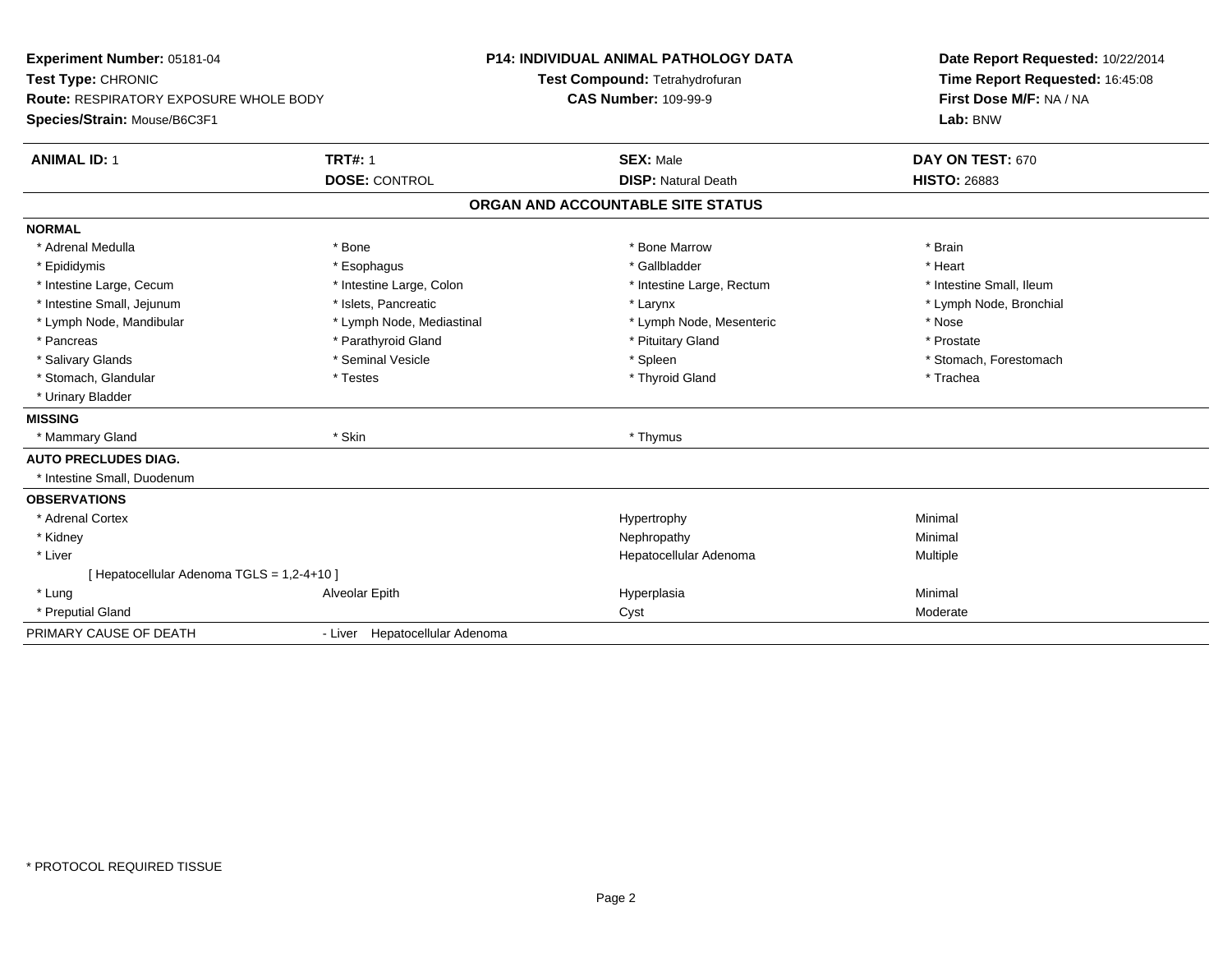| Experiment Number: 05181-04<br>Test Type: CHRONIC |                           | <b>P14: INDIVIDUAL ANIMAL PATHOLOGY DATA</b> | Date Report Requested: 10/22/2014<br>Time Report Requested: 16:45:08 |  |
|---------------------------------------------------|---------------------------|----------------------------------------------|----------------------------------------------------------------------|--|
|                                                   |                           | Test Compound: Tetrahydrofuran               |                                                                      |  |
| Route: RESPIRATORY EXPOSURE WHOLE BODY            |                           | <b>CAS Number: 109-99-9</b>                  | First Dose M/F: NA / NA                                              |  |
| Species/Strain: Mouse/B6C3F1                      |                           |                                              | Lab: BNW                                                             |  |
| <b>ANIMAL ID: 2</b>                               | <b>TRT#: 1</b>            | <b>SEX: Male</b>                             | DAY ON TEST: 734                                                     |  |
|                                                   | <b>DOSE: CONTROL</b>      | <b>DISP: Terminal Sacrifice</b>              | <b>HISTO: 26884</b>                                                  |  |
|                                                   |                           | ORGAN AND ACCOUNTABLE SITE STATUS            |                                                                      |  |
| <b>NORMAL</b>                                     |                           |                                              |                                                                      |  |
| * Adrenal Medulla                                 | * Bone                    | * Bone Marrow                                | * Brain                                                              |  |
| * Epididymis                                      | * Esophagus               | * Gallbladder                                | * Intestine Large, Cecum                                             |  |
| * Intestine Large, Colon                          | * Intestine Large, Rectum | * Intestine Small, Duodenum                  | * Intestine Small, Ileum                                             |  |
| * Intestine Small, Jejunum                        | * Islets, Pancreatic      | * Larynx                                     | * Lymph Node, Mandibular                                             |  |
| * Lymph Node, Mediastinal                         | * Lymph Node, Mesenteric  | * Nose                                       | * Pancreas                                                           |  |
| * Parathyroid Gland                               | * Prostate                | * Salivary Glands                            | * Seminal Vesicle                                                    |  |
| * Skin                                            | * Spleen                  | * Stomach, Forestomach                       | * Stomach, Glandular                                                 |  |
| * Testes                                          | * Thymus                  | * Thyroid Gland                              | * Trachea                                                            |  |
| * Urinary Bladder                                 |                           |                                              |                                                                      |  |
| <b>MISSING</b>                                    |                           |                                              |                                                                      |  |
| * Lymph Node, Bronchial                           | * Mammary Gland           |                                              |                                                                      |  |
| <b>OBSERVATIONS</b>                               |                           |                                              |                                                                      |  |
| * Adrenal Cortex                                  |                           | Hypertrophy                                  | Minimal                                                              |  |
| * Heart                                           |                           | Cardiomyopathy                               | Minimal                                                              |  |
| * Kidney                                          |                           | Nephropathy                                  | Minimal                                                              |  |
| * Liver                                           |                           | Hepatocellular Adenoma                       | Multiple                                                             |  |
| [ Hepatocellular Adenoma TGLS = 1,2-10+11 ]       |                           |                                              |                                                                      |  |
| * Lung                                            |                           | Alveolar/Bronchiolar Adenoma                 |                                                                      |  |
| [ Alveolar/Bronchiolar Adenoma TGLS = 1,2-10+11 ] |                           |                                              |                                                                      |  |
| * Pituitary Gland                                 | Pars Distalis             | Cyst                                         | Mild                                                                 |  |
| * Preputial Gland                                 |                           | Inflammation                                 | Mild                                                                 |  |
| PRIMARY CAUSE OF DEATH                            | $\blacksquare$            |                                              |                                                                      |  |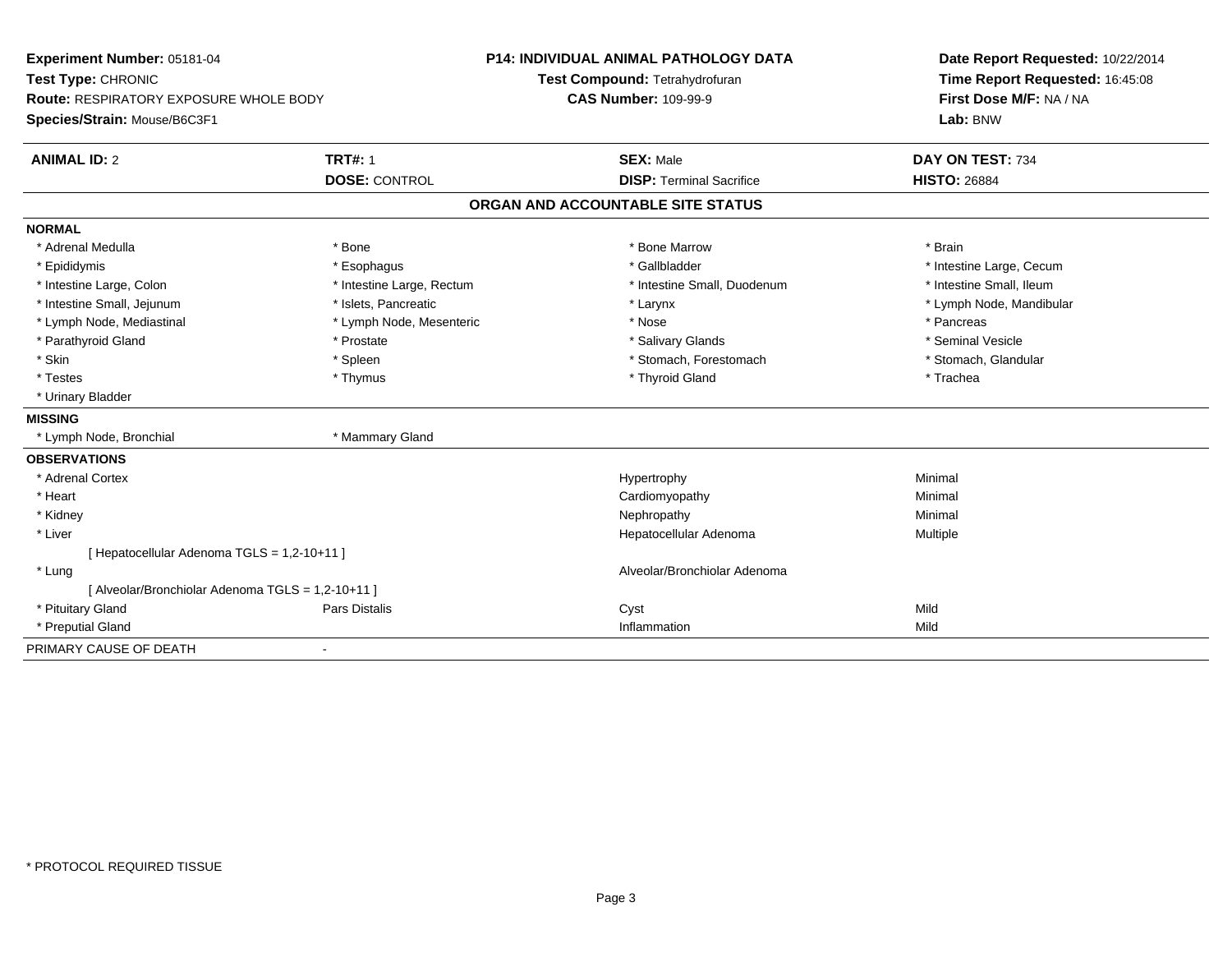| Experiment Number: 05181-04<br>Test Type: CHRONIC |                           | P14: INDIVIDUAL ANIMAL PATHOLOGY DATA<br>Test Compound: Tetrahydrofuran | Date Report Requested: 10/22/2014<br>Time Report Requested: 16:45:08 |  |
|---------------------------------------------------|---------------------------|-------------------------------------------------------------------------|----------------------------------------------------------------------|--|
| <b>Route: RESPIRATORY EXPOSURE WHOLE BODY</b>     |                           | <b>CAS Number: 109-99-9</b>                                             | First Dose M/F: NA / NA<br>Lab: BNW                                  |  |
| Species/Strain: Mouse/B6C3F1                      |                           |                                                                         |                                                                      |  |
| <b>ANIMAL ID: 3</b>                               | <b>TRT#: 1</b>            | <b>SEX: Male</b>                                                        | DAY ON TEST: 736                                                     |  |
|                                                   | <b>DOSE: CONTROL</b>      | <b>DISP: Terminal Sacrifice</b>                                         | <b>HISTO: 26885</b>                                                  |  |
|                                                   |                           | ORGAN AND ACCOUNTABLE SITE STATUS                                       |                                                                      |  |
| <b>NORMAL</b>                                     |                           |                                                                         |                                                                      |  |
| * Adrenal Medulla                                 | * Bone                    | * Bone Marrow                                                           | * Brain                                                              |  |
| * Epididymis                                      | * Esophagus               | * Gallbladder                                                           | * Intestine Large, Cecum                                             |  |
| * Intestine Large, Colon                          | * Intestine Large, Rectum | * Intestine Small, Ileum                                                | * Intestine Small, Jejunum                                           |  |
| * Islets, Pancreatic                              | * Larynx                  | * Lymph Node, Bronchial                                                 | * Lymph Node, Mediastinal                                            |  |
| * Lymph Node, Mesenteric                          | * Nose                    | * Pancreas                                                              | * Parathyroid Gland                                                  |  |
| * Pituitary Gland                                 | * Preputial Gland         | * Prostate                                                              | * Salivary Glands                                                    |  |
| * Seminal Vesicle                                 | * Skin                    | * Spleen                                                                | * Stomach, Forestomach                                               |  |
| * Stomach, Glandular                              | * Testes                  | * Thymus                                                                | * Trachea                                                            |  |
| * Urinary Bladder                                 |                           |                                                                         |                                                                      |  |
| <b>MISSING</b>                                    |                           |                                                                         |                                                                      |  |
| * Lymph Node, Mandibular                          | * Mammary Gland           |                                                                         |                                                                      |  |
| <b>OBSERVATIONS</b>                               |                           |                                                                         |                                                                      |  |
| * Adrenal Cortex                                  |                           | Hypertrophy                                                             | Minimal                                                              |  |
| * Heart                                           |                           | Cardiomyopathy                                                          | Minimal                                                              |  |
| * Intestine Small, Duodenum                       | Epithelium                | Hyperplasia                                                             | Moderate                                                             |  |
| * Kidney                                          | Renal Tubule              | Adenoma                                                                 |                                                                      |  |
| [Adenoma TGLS = $2-5$ ]                           |                           |                                                                         |                                                                      |  |
| * Liver                                           |                           | <b>Eosinophilic Focus</b>                                               |                                                                      |  |
|                                                   |                           | Hepatocellular Adenoma                                                  |                                                                      |  |
| [ Eosinophilic Focus TGLS = 3-4 ]                 |                           |                                                                         |                                                                      |  |
| [ Hepatocellular Adenoma TGLS = 3-4 ]             |                           |                                                                         |                                                                      |  |
| * Lung                                            |                           | Alveolar/Bronchiolar Carcinoma                                          |                                                                      |  |
|                                                   |                           | <b>Infiltration Cellular</b>                                            | Histiocyte, Mild                                                     |  |
| [ Alveolar/Bronchiolar Carcinoma TGLS = 1-3 ]     |                           |                                                                         |                                                                      |  |
| * Thyroid Gland                                   | <b>Follicular Cel</b>     | Hyperplasia                                                             | Minimal                                                              |  |
| PRIMARY CAUSE OF DEATH                            | $\overline{\phantom{a}}$  |                                                                         |                                                                      |  |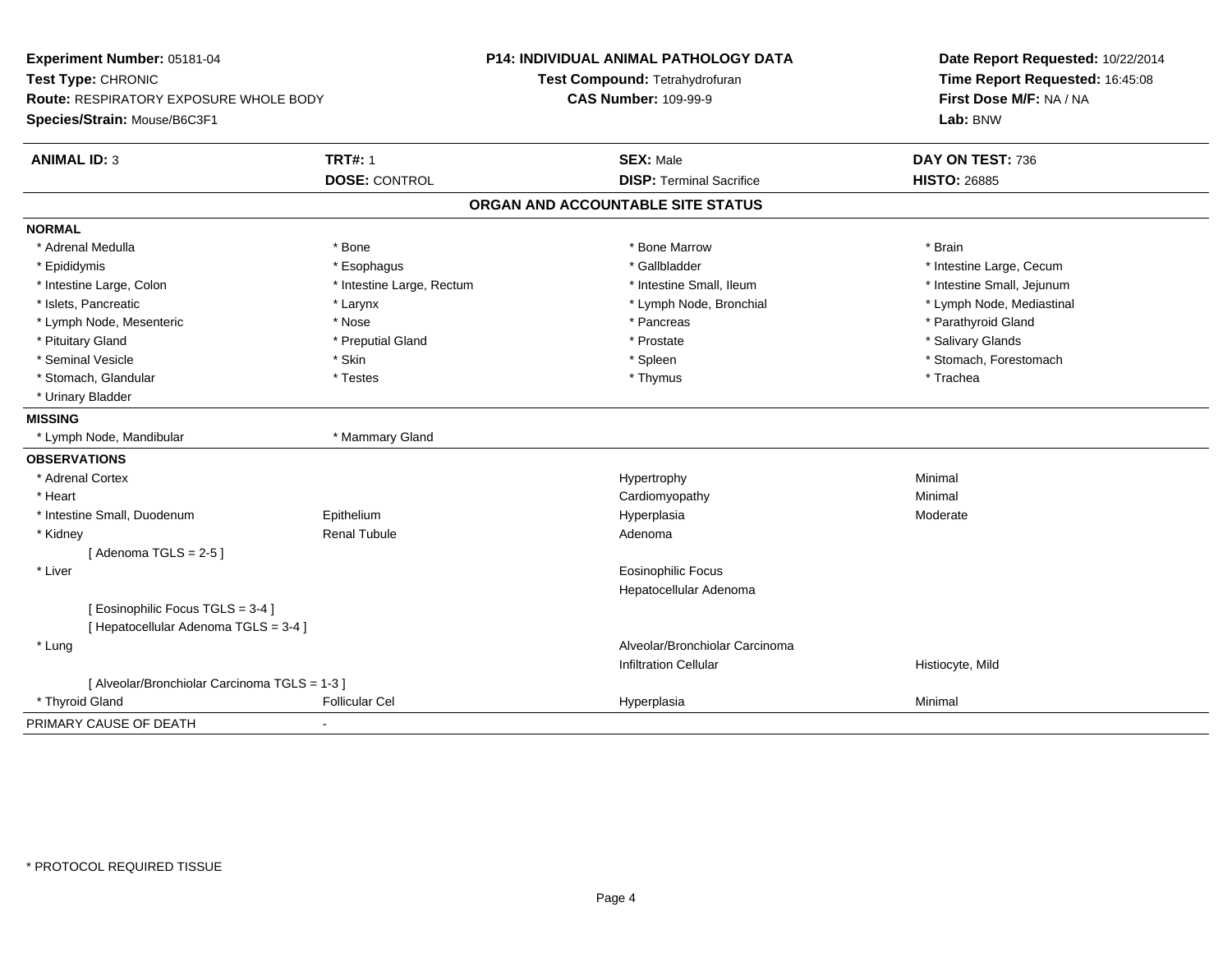| Experiment Number: 05181-04<br>Test Type: CHRONIC<br><b>Route: RESPIRATORY EXPOSURE WHOLE BODY</b> |                           | <b>P14: INDIVIDUAL ANIMAL PATHOLOGY DATA</b><br>Test Compound: Tetrahydrofuran | Date Report Requested: 10/22/2014<br>Time Report Requested: 16:45:08 |
|----------------------------------------------------------------------------------------------------|---------------------------|--------------------------------------------------------------------------------|----------------------------------------------------------------------|
|                                                                                                    |                           | <b>CAS Number: 109-99-9</b>                                                    | First Dose M/F: NA / NA                                              |
| Species/Strain: Mouse/B6C3F1                                                                       |                           |                                                                                | Lab: BNW                                                             |
| <b>ANIMAL ID: 4</b>                                                                                | <b>TRT#: 1</b>            | <b>SEX: Male</b>                                                               | DAY ON TEST: 734                                                     |
|                                                                                                    | <b>DOSE: CONTROL</b>      | <b>DISP: Terminal Sacrifice</b>                                                | <b>HISTO: 26886</b>                                                  |
|                                                                                                    |                           | ORGAN AND ACCOUNTABLE SITE STATUS                                              |                                                                      |
| <b>NORMAL</b>                                                                                      |                           |                                                                                |                                                                      |
| * Adrenal Cortex                                                                                   | * Adrenal Medulla         | * Bone                                                                         | * Bone Marrow                                                        |
| * Brain                                                                                            | * Epididymis              | * Esophagus                                                                    | * Gallbladder                                                        |
| * Heart                                                                                            | * Intestine Large, Cecum  | * Intestine Large, Colon                                                       | * Intestine Large, Rectum                                            |
| * Intestine Small, Duodenum                                                                        | * Intestine Small. Ileum  | * Intestine Small, Jejunum                                                     | * Islets. Pancreatic                                                 |
| * Kidney                                                                                           | * Larynx                  | * Lung                                                                         | * Lymph Node, Bronchial                                              |
| * Lymph Node, Mandibular                                                                           | * Lymph Node, Mediastinal | * Lymph Node, Mesenteric                                                       | * Nose                                                               |
| * Pancreas                                                                                         | * Parathyroid Gland       | * Pituitary Gland                                                              | * Preputial Gland                                                    |
| * Prostate                                                                                         | * Salivary Glands         | * Seminal Vesicle                                                              | * Skin                                                               |
| * Stomach, Forestomach                                                                             | * Stomach, Glandular      | * Testes                                                                       | * Thymus                                                             |
| * Thyroid Gland                                                                                    | * Trachea                 | * Urinary Bladder                                                              |                                                                      |
| <b>MISSING</b>                                                                                     |                           |                                                                                |                                                                      |
| * Mammary Gland                                                                                    |                           |                                                                                |                                                                      |
| <b>OBSERVATIONS</b>                                                                                |                           |                                                                                |                                                                      |
| * Liver                                                                                            |                           | Hepatocellular Adenoma                                                         |                                                                      |
|                                                                                                    |                           | Hepatocellular Carcinoma                                                       |                                                                      |
| [ Hepatocellular Adenoma TGLS = 2-11 ]                                                             |                           |                                                                                |                                                                      |
| [Hepatocellular Carcinoma TGLS = 1-4+10]                                                           |                           |                                                                                |                                                                      |
| * Spleen                                                                                           |                           | Hematopoietic Cell Proliferation                                               | Minimal                                                              |
| PRIMARY CAUSE OF DEATH                                                                             |                           |                                                                                |                                                                      |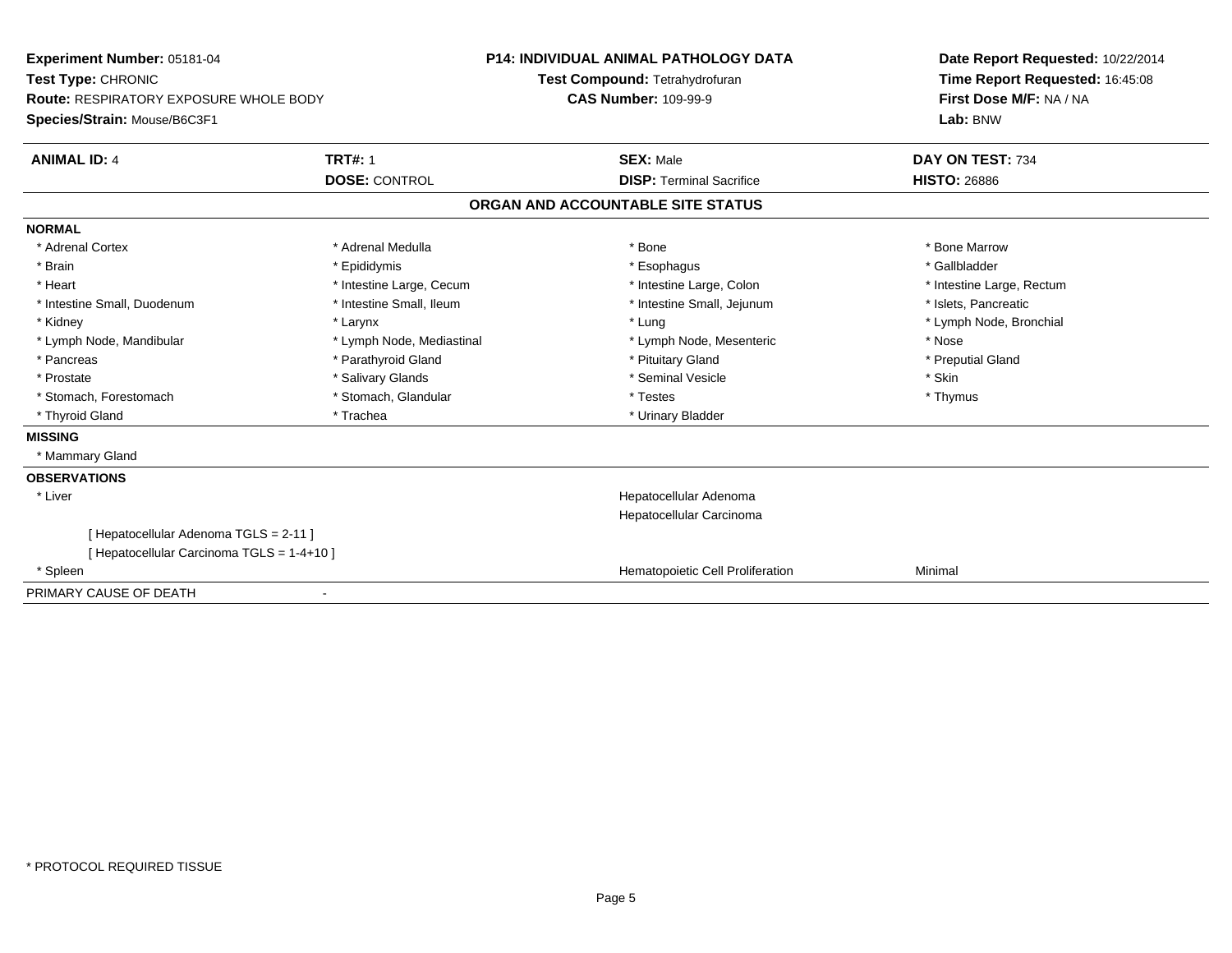| Experiment Number: 05181-04<br>Test Type: CHRONIC<br><b>Route: RESPIRATORY EXPOSURE WHOLE BODY</b><br>Species/Strain: Mouse/B6C3F1<br><b>ANIMAL ID: 5</b> | <b>TRT#: 1</b>                      | P14: INDIVIDUAL ANIMAL PATHOLOGY DATA<br>Test Compound: Tetrahydrofuran<br><b>CAS Number: 109-99-9</b><br><b>SEX: Male</b> | Date Report Requested: 10/22/2014<br>Time Report Requested: 16:45:08<br>First Dose M/F: NA / NA<br>Lab: BNW<br>DAY ON TEST: 719 |
|-----------------------------------------------------------------------------------------------------------------------------------------------------------|-------------------------------------|----------------------------------------------------------------------------------------------------------------------------|---------------------------------------------------------------------------------------------------------------------------------|
|                                                                                                                                                           | <b>DOSE: CONTROL</b>                | <b>DISP: Natural Death</b>                                                                                                 | <b>HISTO: 26887</b>                                                                                                             |
|                                                                                                                                                           |                                     | ORGAN AND ACCOUNTABLE SITE STATUS                                                                                          |                                                                                                                                 |
| <b>NORMAL</b>                                                                                                                                             |                                     |                                                                                                                            |                                                                                                                                 |
| * Adrenal Cortex                                                                                                                                          | * Adrenal Medulla                   | * Bone                                                                                                                     | * Bone Marrow                                                                                                                   |
| * Brain                                                                                                                                                   | * Epididymis                        | * Esophagus                                                                                                                | * Heart                                                                                                                         |
| * Intestine Large, Cecum                                                                                                                                  | * Intestine Large, Colon            | * Intestine Large, Rectum                                                                                                  | * Intestine Small, Ileum                                                                                                        |
| * Islets, Pancreatic                                                                                                                                      | * Larynx                            | * Lymph Node, Bronchial                                                                                                    | * Nose                                                                                                                          |
| * Pancreas                                                                                                                                                | * Parathyroid Gland                 | * Preputial Gland                                                                                                          | * Prostate                                                                                                                      |
| * Salivary Glands                                                                                                                                         | * Seminal Vesicle                   | * Skin                                                                                                                     | * Spleen                                                                                                                        |
| * Stomach, Forestomach                                                                                                                                    | * Stomach, Glandular                | * Testes                                                                                                                   | * Thyroid Gland                                                                                                                 |
| * Trachea                                                                                                                                                 | * Urinary Bladder                   |                                                                                                                            |                                                                                                                                 |
| <b>MISSING</b>                                                                                                                                            |                                     |                                                                                                                            |                                                                                                                                 |
| * Lymph Node, Mandibular                                                                                                                                  | * Lymph Node, Mediastinal           | * Lymph Node, Mesenteric                                                                                                   | * Mammary Gland                                                                                                                 |
| * Pituitary Gland                                                                                                                                         | * Thymus                            |                                                                                                                            |                                                                                                                                 |
| <b>AUTO PRECLUDES DIAG.</b>                                                                                                                               |                                     |                                                                                                                            |                                                                                                                                 |
| * Gallbladder                                                                                                                                             | * Intestine Small, Duodenum         | * Intestine Small, Jejunum                                                                                                 |                                                                                                                                 |
| <b>OBSERVATIONS</b>                                                                                                                                       |                                     |                                                                                                                            |                                                                                                                                 |
| * Kidney                                                                                                                                                  |                                     | Nephropathy                                                                                                                | Minimal                                                                                                                         |
| * Liver                                                                                                                                                   |                                     | <b>Basophilic Focus</b>                                                                                                    |                                                                                                                                 |
| [Basophilic Focus TGLS = 1-4]                                                                                                                             |                                     |                                                                                                                            |                                                                                                                                 |
| * Lung                                                                                                                                                    |                                     | Alveolar/Bronchiolar Adenoma                                                                                               |                                                                                                                                 |
| [ Alveolar/Bronchiolar Adenoma TGLS = 1-4 ]                                                                                                               |                                     |                                                                                                                            |                                                                                                                                 |
| PRIMARY CAUSE OF DEATH                                                                                                                                    | - Lung Alveolar/Bronchiolar Adenoma |                                                                                                                            |                                                                                                                                 |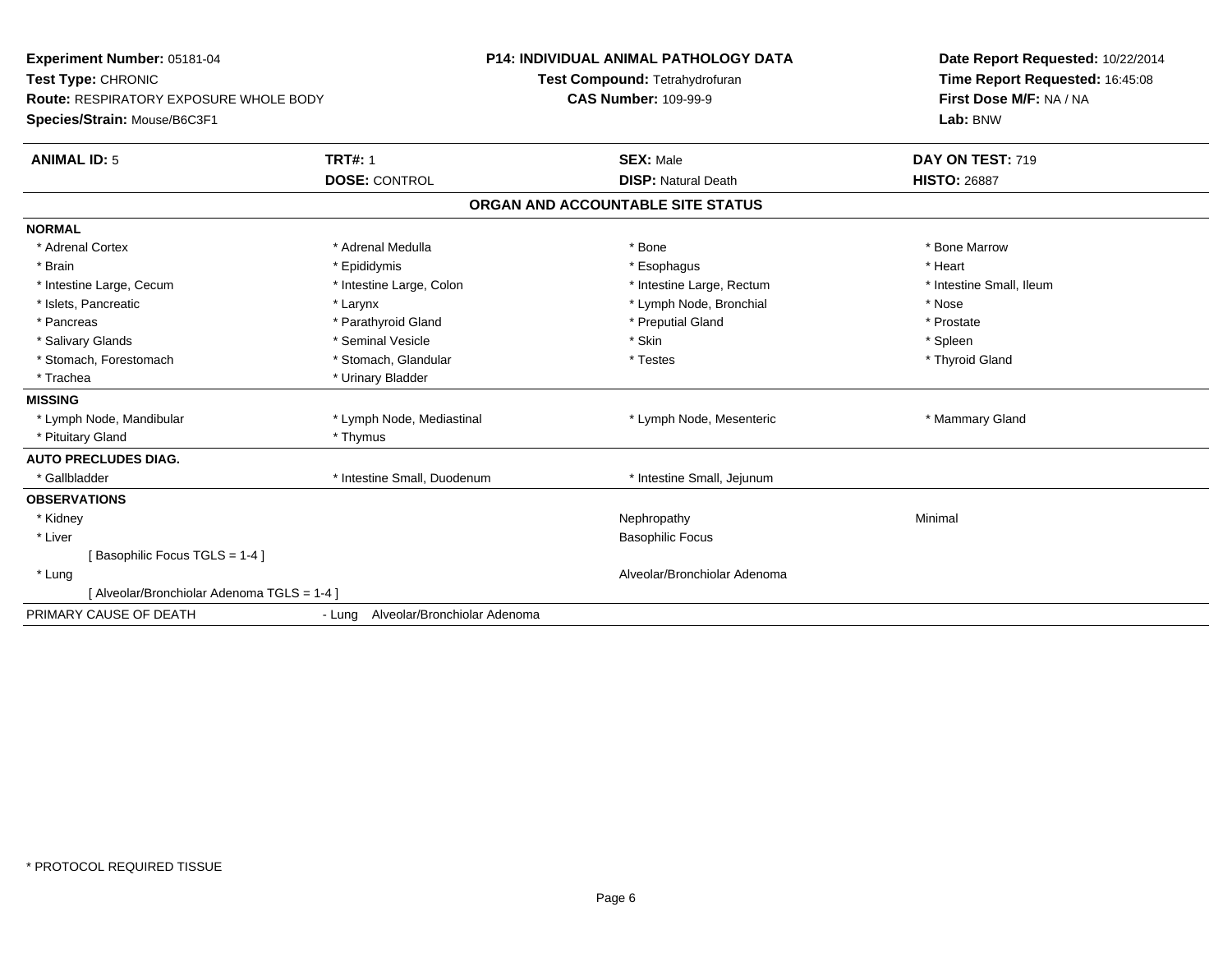| <b>Experiment Number: 05181-04</b><br>Test Type: CHRONIC<br><b>Route: RESPIRATORY EXPOSURE WHOLE BODY</b> |                           | <b>P14: INDIVIDUAL ANIMAL PATHOLOGY DATA</b><br>Test Compound: Tetrahydrofuran<br><b>CAS Number: 109-99-9</b> | Date Report Requested: 10/22/2014<br>Time Report Requested: 16:45:08<br>First Dose M/F: NA / NA |  |
|-----------------------------------------------------------------------------------------------------------|---------------------------|---------------------------------------------------------------------------------------------------------------|-------------------------------------------------------------------------------------------------|--|
| Species/Strain: Mouse/B6C3F1                                                                              |                           |                                                                                                               | Lab: BNW                                                                                        |  |
| <b>ANIMAL ID: 6</b>                                                                                       | <b>TRT#: 1</b>            | <b>SEX: Male</b>                                                                                              | DAY ON TEST: 733                                                                                |  |
|                                                                                                           | <b>DOSE: CONTROL</b>      | <b>DISP: Terminal Sacrifice</b>                                                                               | <b>HISTO: 26888</b>                                                                             |  |
|                                                                                                           |                           | ORGAN AND ACCOUNTABLE SITE STATUS                                                                             |                                                                                                 |  |
| <b>NORMAL</b>                                                                                             |                           |                                                                                                               |                                                                                                 |  |
| * Adrenal Medulla                                                                                         | * Bone                    | * Bone Marrow                                                                                                 | * Brain                                                                                         |  |
| * Epididymis                                                                                              | * Esophagus               | * Gallbladder                                                                                                 | * Intestine Large, Cecum                                                                        |  |
| * Intestine Large, Colon                                                                                  | * Intestine Large, Rectum | * Intestine Small, Duodenum                                                                                   | * Intestine Small, Ileum                                                                        |  |
| * Intestine Small, Jejunum                                                                                | * Islets, Pancreatic      | * Kidney                                                                                                      | * Larynx                                                                                        |  |
| * Liver                                                                                                   | * Lung                    | * Lymph Node, Bronchial                                                                                       | * Lymph Node, Mandibular                                                                        |  |
| * Lymph Node, Mediastinal                                                                                 | * Lymph Node, Mesenteric  | * Nose                                                                                                        | * Pancreas                                                                                      |  |
| * Parathyroid Gland                                                                                       | * Pituitary Gland         | * Preputial Gland                                                                                             | * Prostate                                                                                      |  |
| * Salivary Glands                                                                                         | * Seminal Vesicle         | * Skin                                                                                                        | * Spleen                                                                                        |  |
| * Stomach. Forestomach                                                                                    | * Stomach, Glandular      | * Testes                                                                                                      | * Thymus                                                                                        |  |
| * Thyroid Gland                                                                                           | * Trachea                 | * Urinary Bladder                                                                                             |                                                                                                 |  |
| <b>MISSING</b>                                                                                            |                           |                                                                                                               |                                                                                                 |  |
| * Mammary Gland                                                                                           |                           |                                                                                                               |                                                                                                 |  |
| <b>OBSERVATIONS</b>                                                                                       |                           |                                                                                                               |                                                                                                 |  |
| * Adrenal Cortex                                                                                          |                           | Adenoma                                                                                                       |                                                                                                 |  |
| * Heart                                                                                                   |                           | Cardiomyopathy                                                                                                | Minimal                                                                                         |  |
| PRIMARY CAUSE OF DEATH                                                                                    |                           |                                                                                                               |                                                                                                 |  |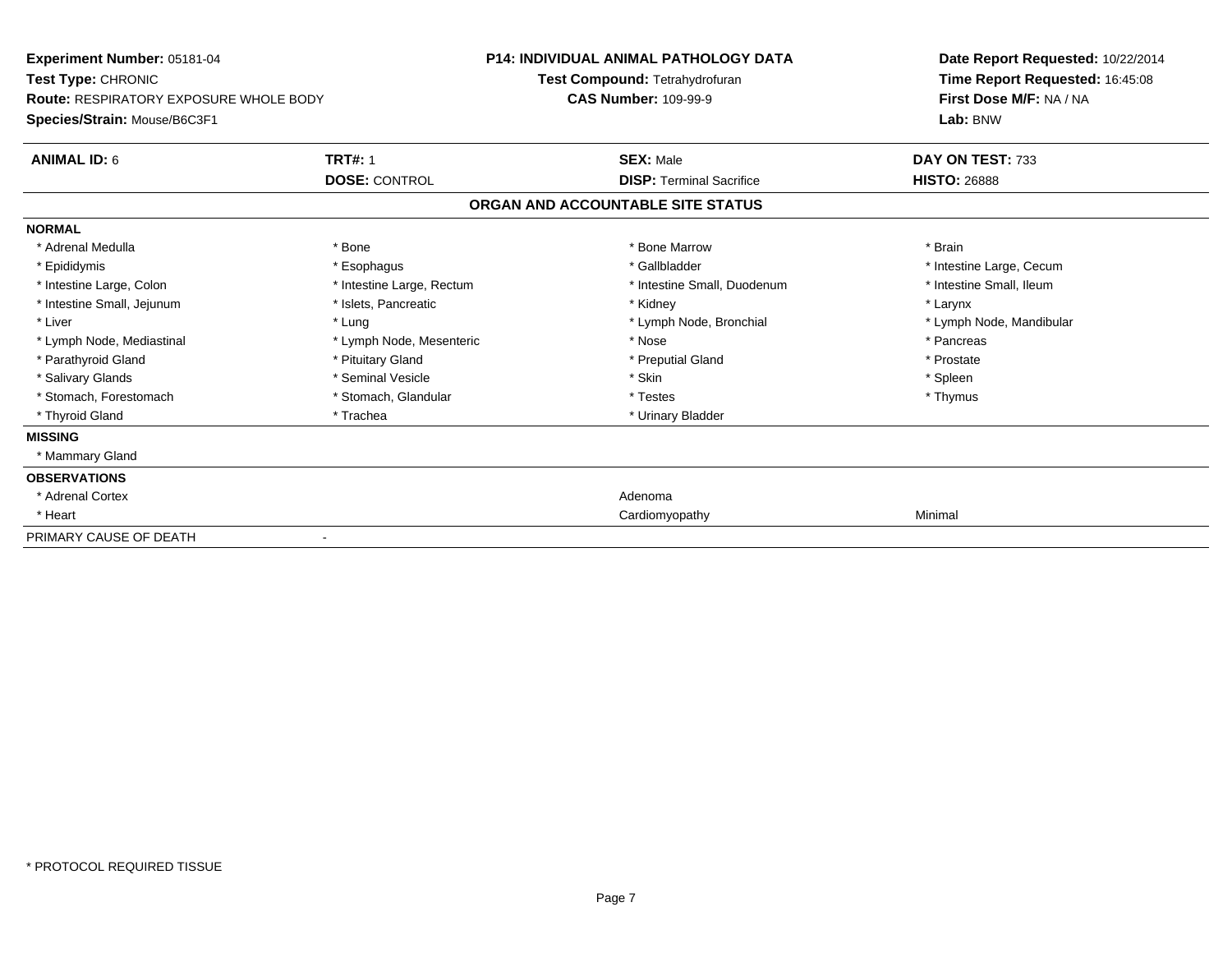| Experiment Number: 05181-04                   | <b>P14: INDIVIDUAL ANIMAL PATHOLOGY DATA</b> |                                   | Date Report Requested: 10/22/2014 |                                                            |  |
|-----------------------------------------------|----------------------------------------------|-----------------------------------|-----------------------------------|------------------------------------------------------------|--|
| Test Type: CHRONIC                            |                                              | Test Compound: Tetrahydrofuran    |                                   | Time Report Requested: 16:45:08<br>First Dose M/F: NA / NA |  |
| <b>Route: RESPIRATORY EXPOSURE WHOLE BODY</b> |                                              | <b>CAS Number: 109-99-9</b>       |                                   |                                                            |  |
| Species/Strain: Mouse/B6C3F1                  |                                              |                                   |                                   | Lab: BNW                                                   |  |
| <b>ANIMAL ID: 7</b>                           | <b>TRT#: 1</b>                               | <b>SEX: Male</b>                  |                                   | DAY ON TEST: 737                                           |  |
|                                               | <b>DOSE: CONTROL</b>                         |                                   | <b>DISP: Terminal Sacrifice</b>   | <b>HISTO: 26889</b>                                        |  |
|                                               |                                              | ORGAN AND ACCOUNTABLE SITE STATUS |                                   |                                                            |  |
| <b>NORMAL</b>                                 |                                              |                                   |                                   |                                                            |  |
| * Adrenal Cortex                              | * Adrenal Medulla                            | * Bone Marrow                     |                                   | * Brain                                                    |  |
| * Epididymis                                  | * Esophagus                                  | * Heart                           |                                   | * Intestine Large, Cecum                                   |  |
| * Intestine Large, Colon                      | * Intestine Large, Rectum                    |                                   | * Intestine Small, Duodenum       | * Intestine Small, Ileum                                   |  |
| * Intestine Small, Jejunum                    | * Islets. Pancreatic                         | * Larynx                          |                                   | * Lung                                                     |  |
| * Lymph Node, Mandibular                      | * Lymph Node, Mediastinal                    |                                   | * Lymph Node, Mesenteric          | * Pancreas                                                 |  |
| * Parathyroid Gland                           | * Pituitary Gland                            | * Preputial Gland                 |                                   | * Prostate                                                 |  |
| * Salivary Glands                             | * Seminal Vesicle                            | * Skin                            |                                   | * Spleen                                                   |  |
| * Stomach, Forestomach                        | * Stomach, Glandular                         | * Thymus                          |                                   | * Thyroid Gland                                            |  |
| * Trachea                                     | * Urinary Bladder                            |                                   |                                   |                                                            |  |
| <b>MISSING</b>                                |                                              |                                   |                                   |                                                            |  |
| * Gallbladder                                 | * Lymph Node, Bronchial                      | * Mammary Gland                   |                                   |                                                            |  |
| <b>OBSERVATIONS</b>                           |                                              |                                   |                                   |                                                            |  |
| * Bone                                        |                                              |                                   | Fibrous Osteodystrophy            | Mild                                                       |  |
| * Kidney                                      |                                              | Nephropathy                       |                                   | Minimal                                                    |  |
| * Liver                                       |                                              |                                   | Hepatocellular Adenoma            |                                                            |  |
| [ Hepatocellular Adenoma TGLS = 1-4 ]         |                                              |                                   |                                   |                                                            |  |
| * Nose                                        | Olfactory Epi                                | Atrophy                           |                                   | Focal, Minimal                                             |  |
| * Testes                                      |                                              | Atrophy                           |                                   | Minimal                                                    |  |
|                                               | <b>Interstit Cell</b>                        | Hyperplasia                       |                                   | Minimal                                                    |  |
| PRIMARY CAUSE OF DEATH                        |                                              |                                   |                                   |                                                            |  |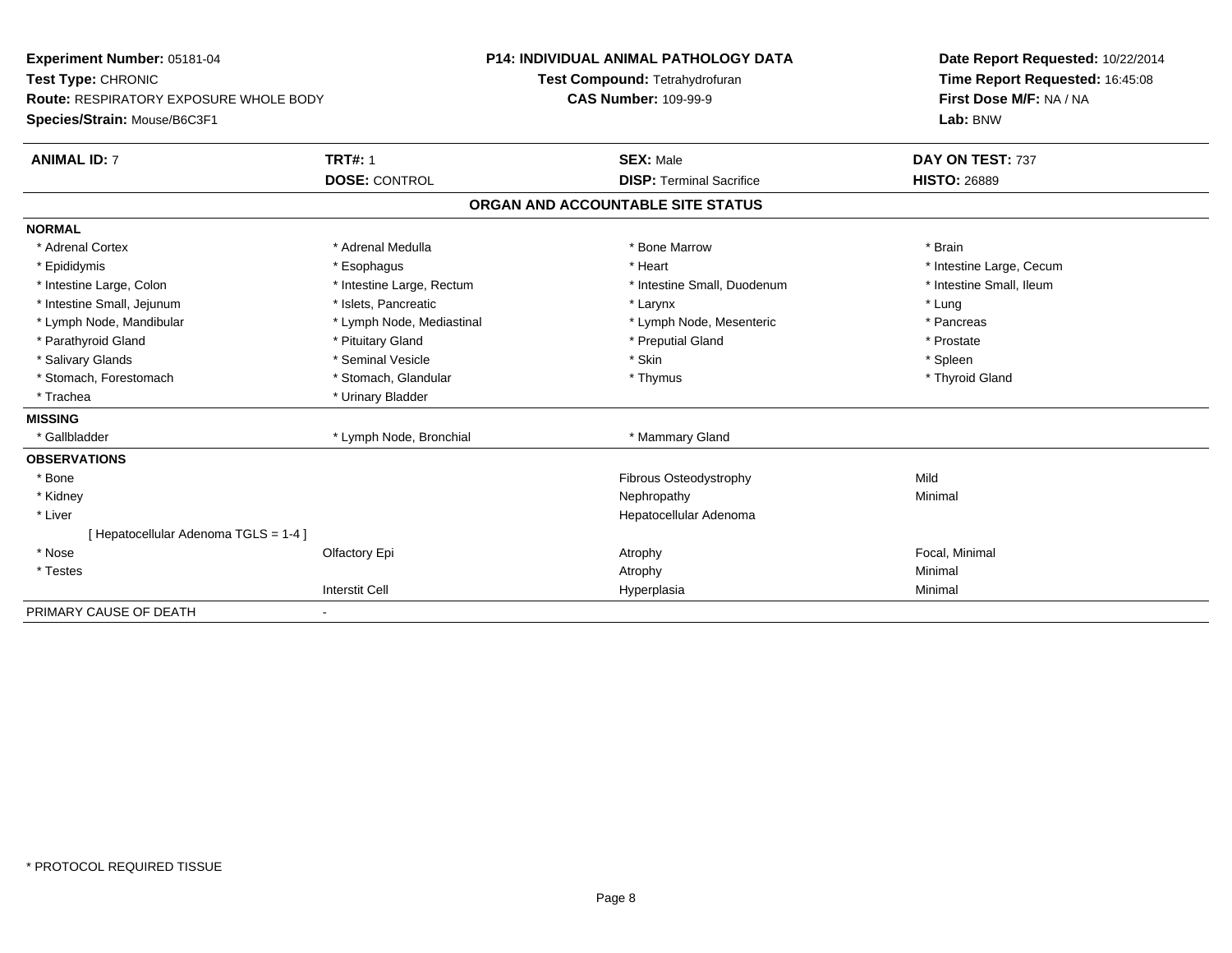| Experiment Number: 05181-04<br>Test Type: CHRONIC |                                  | <b>P14: INDIVIDUAL ANIMAL PATHOLOGY DATA</b><br>Test Compound: Tetrahydrofuran |                                  | Date Report Requested: 10/22/2014<br>Time Report Requested: 16:45:08 |
|---------------------------------------------------|----------------------------------|--------------------------------------------------------------------------------|----------------------------------|----------------------------------------------------------------------|
| <b>Route: RESPIRATORY EXPOSURE WHOLE BODY</b>     | <b>CAS Number: 109-99-9</b>      |                                                                                |                                  | First Dose M/F: NA / NA                                              |
| Species/Strain: Mouse/B6C3F1                      |                                  |                                                                                |                                  | Lab: BNW                                                             |
| <b>ANIMAL ID: 8</b>                               | <b>TRT#: 1</b>                   | <b>SEX: Male</b>                                                               |                                  | DAY ON TEST: 544                                                     |
|                                                   | <b>DOSE: CONTROL</b>             |                                                                                | <b>DISP:</b> Moribund Sacrifice  | <b>HISTO: 26890</b>                                                  |
|                                                   |                                  | ORGAN AND ACCOUNTABLE SITE STATUS                                              |                                  |                                                                      |
| <b>NORMAL</b>                                     |                                  |                                                                                |                                  |                                                                      |
| * Adrenal Cortex                                  | * Adrenal Medulla                | * Bone                                                                         |                                  | * Bone Marrow                                                        |
| * Brain                                           | * Epididymis                     | * Esophagus                                                                    |                                  | * Gallbladder                                                        |
| * Heart                                           | * Intestine Large, Cecum         |                                                                                | * Intestine Large, Colon         | * Intestine Large, Rectum                                            |
| * Intestine Small, Duodenum                       | * Intestine Small, Ileum         |                                                                                | * Intestine Small, Jejunum       | * Islets, Pancreatic                                                 |
| * Kidney                                          | * Larynx                         |                                                                                | * Lymph Node, Mandibular         | * Lymph Node, Mesenteric                                             |
| * Nose                                            | * Pancreas                       |                                                                                | * Parathyroid Gland              | * Pituitary Gland                                                    |
| * Preputial Gland                                 | * Prostate                       |                                                                                | * Salivary Glands                | * Seminal Vesicle                                                    |
| * Skin                                            | * Stomach, Forestomach           |                                                                                | * Stomach, Glandular             | * Testes                                                             |
| * Thymus                                          | * Thyroid Gland                  | * Trachea                                                                      |                                  | * Urinary Bladder                                                    |
| <b>MISSING</b>                                    |                                  |                                                                                |                                  |                                                                      |
| * Lymph Node, Bronchial                           | * Lymph Node, Mediastinal        |                                                                                | * Mammary Gland                  |                                                                      |
| <b>OBSERVATIONS</b>                               |                                  |                                                                                |                                  |                                                                      |
| * Liver                                           |                                  |                                                                                | Hepatocellular Carcinoma         | Multiple                                                             |
| [ Hepatocellular Carcinoma TGLS = 4,5-10+11 ]     |                                  |                                                                                |                                  |                                                                      |
| * Lung                                            |                                  |                                                                                | Hepatocellular Carcinoma         | Metastatic (Liver)                                                   |
| [ Hepatocellular Carcinoma TGLS = 1,2,3-3 ]       |                                  |                                                                                |                                  |                                                                      |
| * Spleen                                          |                                  |                                                                                | Hematopoietic Cell Proliferation | Mild                                                                 |
| PRIMARY CAUSE OF DEATH                            | - Liver Hepatocellular Carcinoma |                                                                                |                                  |                                                                      |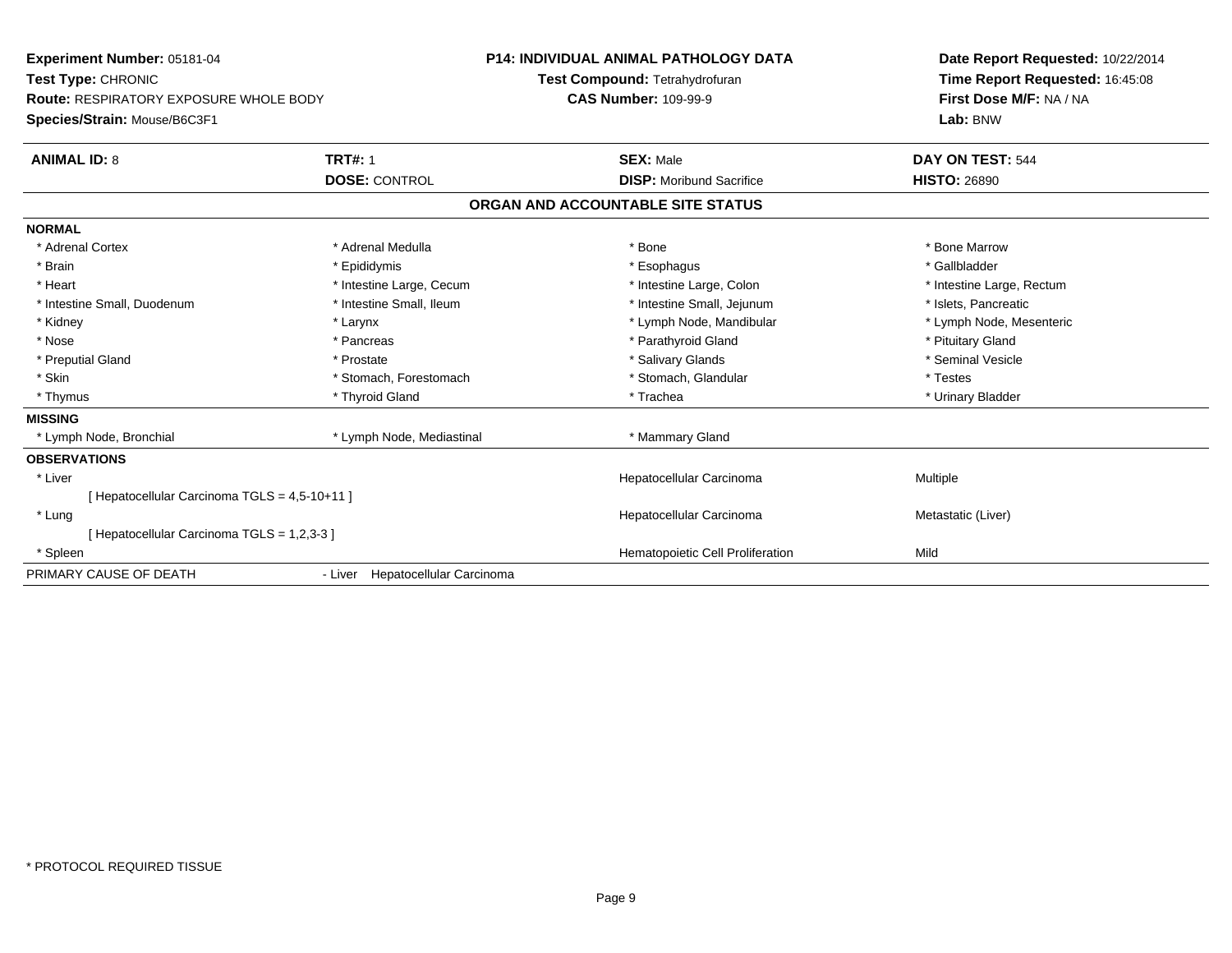| Experiment Number: 05181-04<br>Test Type: CHRONIC<br><b>Route: RESPIRATORY EXPOSURE WHOLE BODY</b><br>Species/Strain: Mouse/B6C3F1 |                            | <b>P14: INDIVIDUAL ANIMAL PATHOLOGY DATA</b><br>Test Compound: Tetrahydrofuran<br><b>CAS Number: 109-99-9</b> |                                 | Date Report Requested: 10/22/2014<br>Time Report Requested: 16:45:08<br>First Dose M/F: NA / NA<br>Lab: BNW |
|------------------------------------------------------------------------------------------------------------------------------------|----------------------------|---------------------------------------------------------------------------------------------------------------|---------------------------------|-------------------------------------------------------------------------------------------------------------|
| <b>ANIMAL ID: 9</b>                                                                                                                | <b>TRT#: 1</b>             | <b>SEX: Male</b>                                                                                              |                                 | DAY ON TEST: 734                                                                                            |
|                                                                                                                                    | <b>DOSE: CONTROL</b>       |                                                                                                               | <b>DISP: Terminal Sacrifice</b> | <b>HISTO: 26891</b>                                                                                         |
|                                                                                                                                    |                            | ORGAN AND ACCOUNTABLE SITE STATUS                                                                             |                                 |                                                                                                             |
| <b>NORMAL</b>                                                                                                                      |                            |                                                                                                               |                                 |                                                                                                             |
| * Adrenal Cortex                                                                                                                   | * Adrenal Medulla          | * Bone                                                                                                        |                                 | * Bone Marrow                                                                                               |
| * Brain                                                                                                                            | * Epididymis               | * Esophagus                                                                                                   |                                 | * Gallbladder                                                                                               |
| * Intestine Large, Cecum                                                                                                           | * Intestine Large, Colon   |                                                                                                               | * Intestine Large, Rectum       | * Intestine Small, Duodenum                                                                                 |
| * Intestine Small, Ileum                                                                                                           | * Intestine Small, Jejunum | * Islets. Pancreatic                                                                                          |                                 | * Kidney                                                                                                    |
| * Larynx                                                                                                                           | * Lung                     |                                                                                                               | * Lymph Node, Mandibular        | * Lymph Node, Mediastinal                                                                                   |
| * Lymph Node, Mesenteric                                                                                                           | * Nose                     | * Pancreas                                                                                                    |                                 | * Parathyroid Gland                                                                                         |
| * Pituitary Gland                                                                                                                  | * Prostate                 | * Salivary Glands                                                                                             |                                 | * Seminal Vesicle                                                                                           |
| * Skin                                                                                                                             | * Spleen                   |                                                                                                               | * Stomach, Forestomach          | * Stomach, Glandular                                                                                        |
| * Testes                                                                                                                           | * Thymus                   | * Thyroid Gland                                                                                               |                                 | * Trachea                                                                                                   |
| * Urinary Bladder                                                                                                                  |                            |                                                                                                               |                                 |                                                                                                             |
| <b>MISSING</b>                                                                                                                     |                            |                                                                                                               |                                 |                                                                                                             |
| * Lymph Node, Bronchial                                                                                                            | * Mammary Gland            |                                                                                                               |                                 |                                                                                                             |
| <b>OBSERVATIONS</b>                                                                                                                |                            |                                                                                                               |                                 |                                                                                                             |
| * Heart                                                                                                                            |                            | Cardiomyopathy                                                                                                |                                 | Minimal                                                                                                     |
| * Liver                                                                                                                            |                            | <b>Eosinophilic Focus</b>                                                                                     |                                 |                                                                                                             |
| Eosinophilic Focus TGLS = 2-4 ]                                                                                                    |                            |                                                                                                               |                                 |                                                                                                             |
| * Preputial Gland                                                                                                                  |                            | Inflammation                                                                                                  |                                 | Marked                                                                                                      |
| [Inflammation TGLS = $1-7$ ]                                                                                                       |                            |                                                                                                               |                                 |                                                                                                             |
| PRIMARY CAUSE OF DEATH                                                                                                             |                            |                                                                                                               |                                 |                                                                                                             |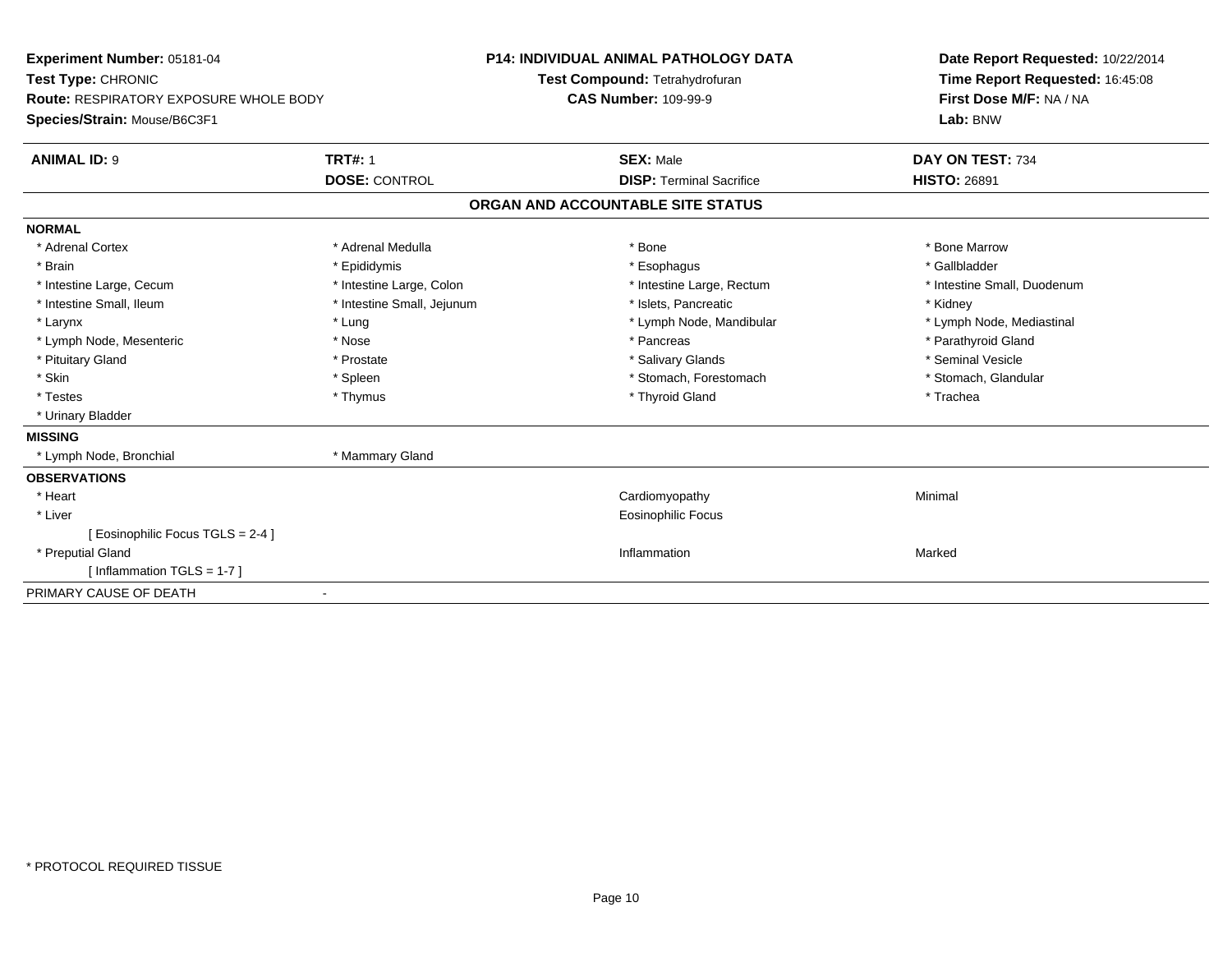| Experiment Number: 05181-04<br>Test Type: CHRONIC |                           | <b>P14: INDIVIDUAL ANIMAL PATHOLOGY DATA</b> | Date Report Requested: 10/22/2014 |  |
|---------------------------------------------------|---------------------------|----------------------------------------------|-----------------------------------|--|
|                                                   |                           | Test Compound: Tetrahydrofuran               | Time Report Requested: 16:45:08   |  |
| <b>Route: RESPIRATORY EXPOSURE WHOLE BODY</b>     |                           | <b>CAS Number: 109-99-9</b>                  | First Dose M/F: NA / NA           |  |
| Species/Strain: Mouse/B6C3F1                      |                           |                                              | Lab: BNW                          |  |
| <b>ANIMAL ID: 10</b>                              | <b>TRT#: 1</b>            | <b>SEX: Male</b>                             | DAY ON TEST: 736                  |  |
|                                                   | <b>DOSE: CONTROL</b>      | <b>DISP: Terminal Sacrifice</b>              | <b>HISTO: 26892</b>               |  |
|                                                   |                           | ORGAN AND ACCOUNTABLE SITE STATUS            |                                   |  |
| <b>NORMAL</b>                                     |                           |                                              |                                   |  |
| * Adrenal Medulla                                 | * Bone                    | * Bone Marrow                                | * Brain                           |  |
| * Esophagus                                       | * Gallbladder             | * Heart                                      | * Intestine Large, Cecum          |  |
| * Intestine Large, Colon                          | * Intestine Large, Rectum | * Intestine Small, Duodenum                  | * Intestine Small, Ileum          |  |
| * Intestine Small, Jejunum                        | * Islets, Pancreatic      | * Larynx                                     | * Lymph Node, Mediastinal         |  |
| * Lymph Node, Mesenteric                          | * Nose                    | * Pancreas                                   | * Parathyroid Gland               |  |
| * Pituitary Gland                                 | * Preputial Gland         | * Prostate                                   | * Salivary Glands                 |  |
| * Seminal Vesicle                                 | * Skin                    | * Stomach, Forestomach                       | * Stomach, Glandular              |  |
| * Testes                                          | * Thymus                  | * Thyroid Gland                              | * Trachea                         |  |
| * Urinary Bladder                                 |                           |                                              |                                   |  |
| <b>MISSING</b>                                    |                           |                                              |                                   |  |
| * Mammary Gland                                   |                           |                                              |                                   |  |
| <b>OBSERVATIONS</b>                               |                           |                                              |                                   |  |
| * Adrenal Cortex                                  |                           | Hypertrophy                                  | Minimal                           |  |
| * Epididymis                                      |                           | Histiocytic Sarcoma                          |                                   |  |
| [Histiocytic Sarcoma TGLS = 7-7]                  |                           |                                              |                                   |  |
| * Kidney                                          | <b>Renal Tubule</b>       | Hyperplasia                                  | Mild                              |  |
|                                                   |                           | Nephropathy                                  | Minimal                           |  |
| * Liver                                           |                           | <b>Eosinophilic Focus</b>                    |                                   |  |
|                                                   |                           | Hepatocellular Carcinoma                     | <b>Multiple</b>                   |  |
| [ Eosinophilic Focus TGLS = 6-11 ]                |                           |                                              |                                   |  |
| [ Hepatocellular Carcinoma TGLS = 1,2-4+10 ]      |                           |                                              |                                   |  |
| * Lung                                            |                           | Alveolar/Bronchiolar Adenoma                 | Multiple                          |  |
|                                                   |                           | Alveolar/Bronchiolar Carcinoma               |                                   |  |
| [ Alveolar/Bronchiolar Adenoma TGLS = 4,5-3 ]     |                           |                                              |                                   |  |
| [ Alveolar/Bronchiolar Carcinoma TGLS = 4,5-3 ]   |                           |                                              |                                   |  |
| * Lymph Node, Bronchial                           |                           | Hyperplasia                                  | Mild                              |  |
| * Lymph Node, Mandibular                          |                           | Hyperplasia                                  | Mild                              |  |
| * Spleen                                          |                           | Hyperplasia                                  | Lymphoid, Mild                    |  |
| [Hyperplasia TGLS = $3-4$ ]                       |                           |                                              |                                   |  |
|                                                   |                           |                                              |                                   |  |

PRIMARY CAUSE OF DEATH-

\* PROTOCOL REQUIRED TISSUE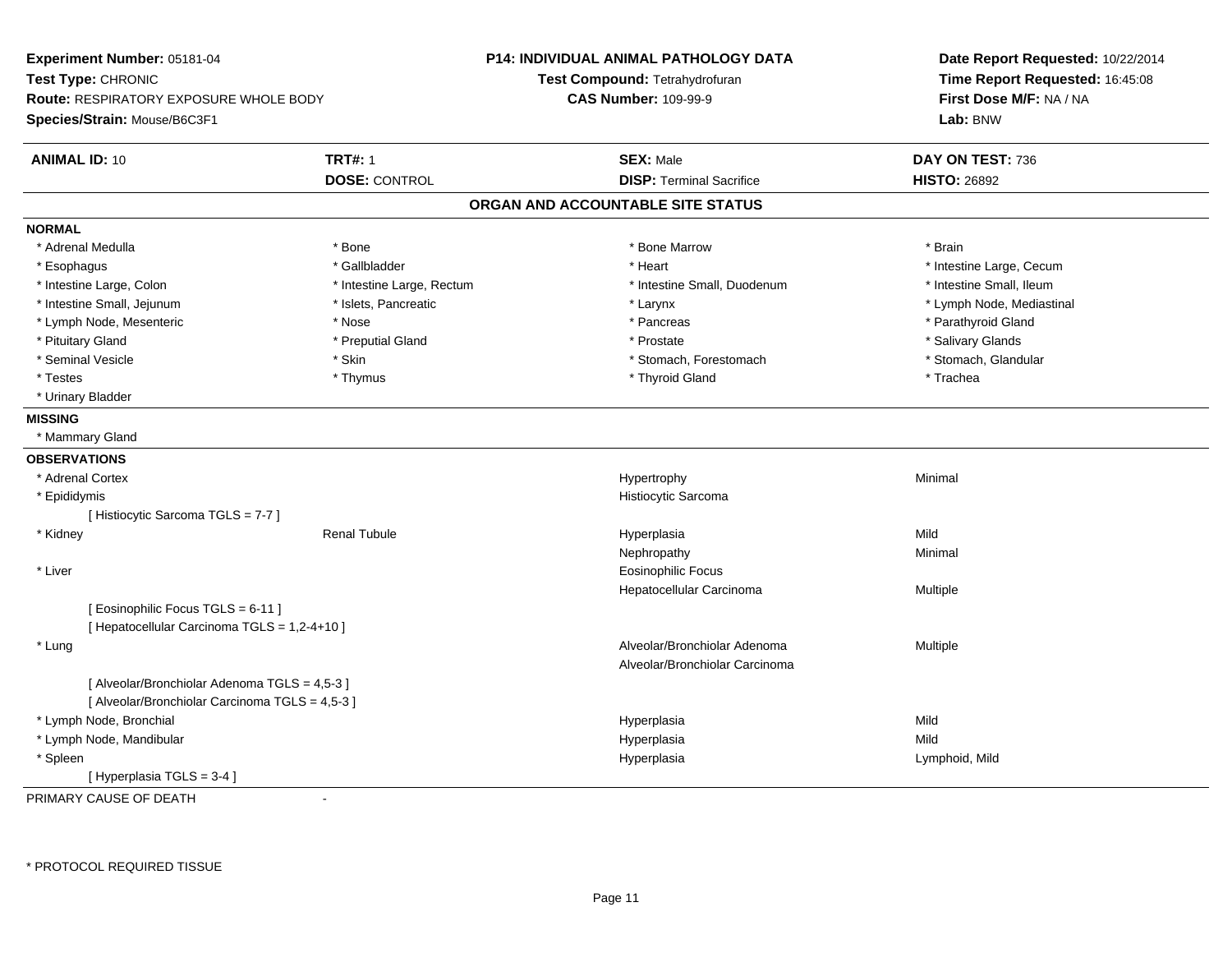| Experiment Number: 05181-04<br><b>Test Type: CHRONIC</b><br><b>Route: RESPIRATORY EXPOSURE WHOLE BODY</b><br>Species/Strain: Mouse/B6C3F1 |                | <b>P14: INDIVIDUAL ANIMAL PATHOLOGY DATA</b><br><b>Test Compound: Tetrahydrofuran</b><br><b>CAS Number: 109-99-9</b> | Date Report Requested: 10/22/2014<br>Time Report Requested: 16:45:08<br>First Dose M/F: NA / NA |  |
|-------------------------------------------------------------------------------------------------------------------------------------------|----------------|----------------------------------------------------------------------------------------------------------------------|-------------------------------------------------------------------------------------------------|--|
|                                                                                                                                           |                |                                                                                                                      | Lab: BNW                                                                                        |  |
| <b>ANIMAL ID: 10</b>                                                                                                                      | <b>TRT#: 1</b> | <b>SEX: Male</b>                                                                                                     | DAY ON TEST: 736                                                                                |  |
| <b>DOSE: CONTROL</b>                                                                                                                      |                | <b>DISP:</b> Terminal Sacrifice                                                                                      | <b>HISTO: 26892</b>                                                                             |  |
|                                                                                                                                           |                | <b>ORGAN AND ACCOUNTABLE SITE STATUS</b>                                                                             |                                                                                                 |  |
|                                                                                                                                           |                |                                                                                                                      |                                                                                                 |  |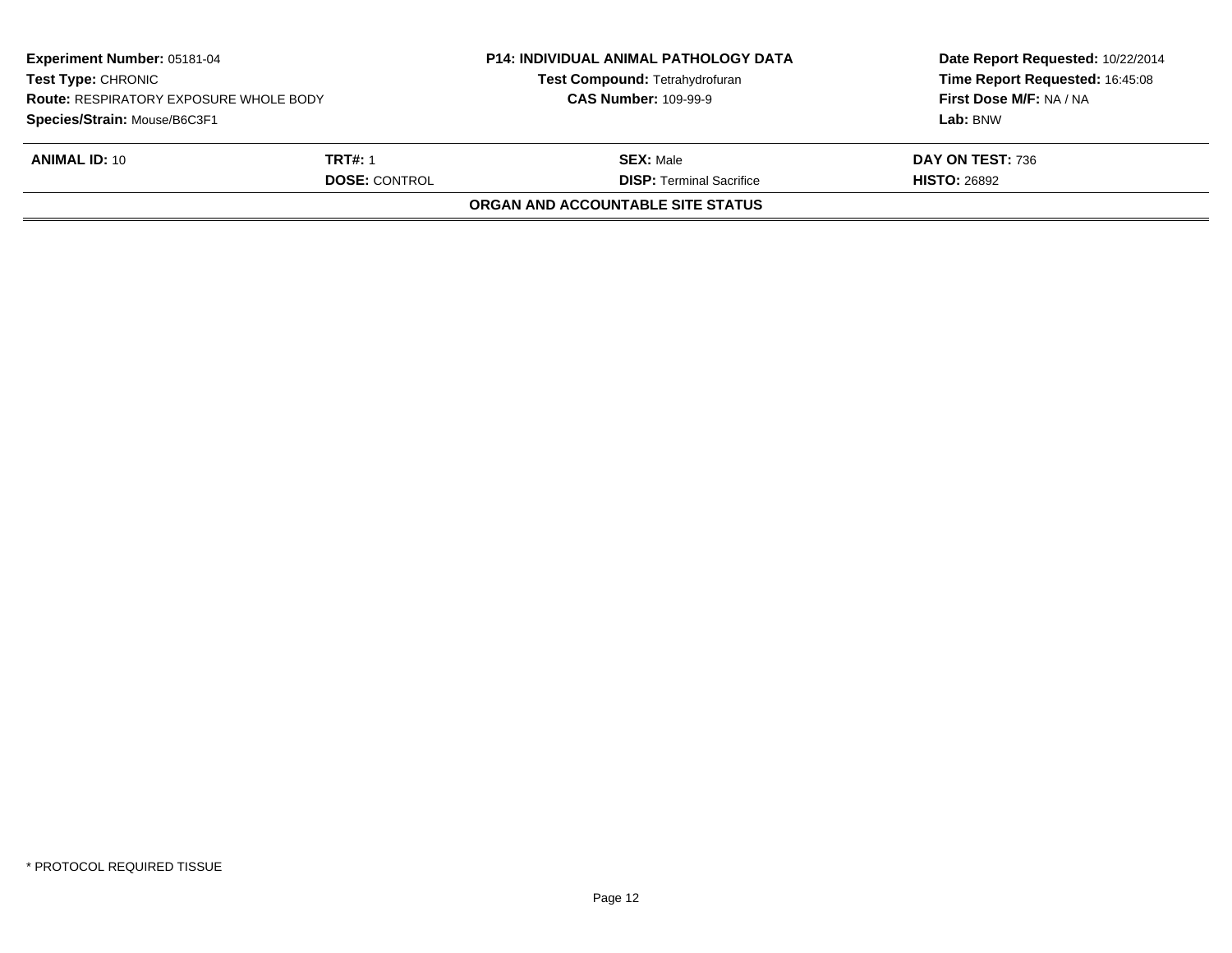| Experiment Number: 05181-04<br>Test Type: CHRONIC<br><b>Route: RESPIRATORY EXPOSURE WHOLE BODY</b> |                            | <b>P14: INDIVIDUAL ANIMAL PATHOLOGY DATA</b> | Date Report Requested: 10/22/2014<br>Time Report Requested: 16:45:08 |  |
|----------------------------------------------------------------------------------------------------|----------------------------|----------------------------------------------|----------------------------------------------------------------------|--|
|                                                                                                    |                            | Test Compound: Tetrahydrofuran               |                                                                      |  |
|                                                                                                    |                            | <b>CAS Number: 109-99-9</b>                  | First Dose M/F: NA / NA                                              |  |
| Species/Strain: Mouse/B6C3F1                                                                       |                            |                                              | Lab: BNW                                                             |  |
| <b>ANIMAL ID: 11</b>                                                                               | <b>TRT#: 1</b>             | <b>SEX: Male</b>                             | DAY ON TEST: 737                                                     |  |
|                                                                                                    | <b>DOSE: CONTROL</b>       | <b>DISP: Terminal Sacrifice</b>              | <b>HISTO: 26893</b>                                                  |  |
|                                                                                                    |                            | ORGAN AND ACCOUNTABLE SITE STATUS            |                                                                      |  |
| <b>NORMAL</b>                                                                                      |                            |                                              |                                                                      |  |
| * Adrenal Medulla                                                                                  | * Bone                     | * Bone Marrow                                | * Brain                                                              |  |
| * Epididymis                                                                                       | * Esophagus                | * Gallbladder                                | * Heart                                                              |  |
| * Intestine Large, Cecum                                                                           | * Intestine Large, Colon   | * Intestine Large, Rectum                    | * Intestine Small, Duodenum                                          |  |
| * Intestine Small, Ileum                                                                           | * Intestine Small, Jejunum | * Islets, Pancreatic                         | * Larynx                                                             |  |
| * Lymph Node, Bronchial                                                                            | * Lymph Node, Mandibular   | * Lymph Node, Mesenteric                     | * Nose                                                               |  |
| * Pancreas                                                                                         | * Parathyroid Gland        | * Pituitary Gland                            | * Prostate                                                           |  |
| * Salivary Glands                                                                                  | * Seminal Vesicle          | * Skin                                       | * Spleen                                                             |  |
| * Stomach, Forestomach                                                                             | * Stomach, Glandular       | * Testes                                     | * Thymus                                                             |  |
| * Thyroid Gland                                                                                    | * Trachea                  | * Urinary Bladder                            |                                                                      |  |
| <b>MISSING</b>                                                                                     |                            |                                              |                                                                      |  |
| * Lymph Node, Mediastinal                                                                          | * Mammary Gland            |                                              |                                                                      |  |
| <b>OBSERVATIONS</b>                                                                                |                            |                                              |                                                                      |  |
| * Adrenal Cortex                                                                                   |                            | Hypertrophy                                  | Mild                                                                 |  |
| * Kidney                                                                                           |                            | Nephropathy                                  | Minimal                                                              |  |
| * Liver                                                                                            |                            | <b>Eosinophilic Focus</b>                    |                                                                      |  |
| * Lung                                                                                             |                            | Alveolar/Bronchiolar Carcinoma               |                                                                      |  |
|                                                                                                    |                            | <b>Infiltration Cellular</b>                 | Histiocyte, Mild                                                     |  |
| [ Alveolar/Bronchiolar Carcinoma TGLS = 2-3 ]                                                      |                            |                                              |                                                                      |  |
| Mesentery                                                                                          | Fat                        | Necrosis                                     | Mild                                                                 |  |
| [Necrosis TGLS = $3-10$ ]                                                                          |                            |                                              |                                                                      |  |
| * Preputial Gland                                                                                  |                            | Cyst                                         | Mild                                                                 |  |
| [ $Cyst TGLS = 1-7$ ]                                                                              |                            |                                              |                                                                      |  |
| PRIMARY CAUSE OF DEATH                                                                             |                            |                                              |                                                                      |  |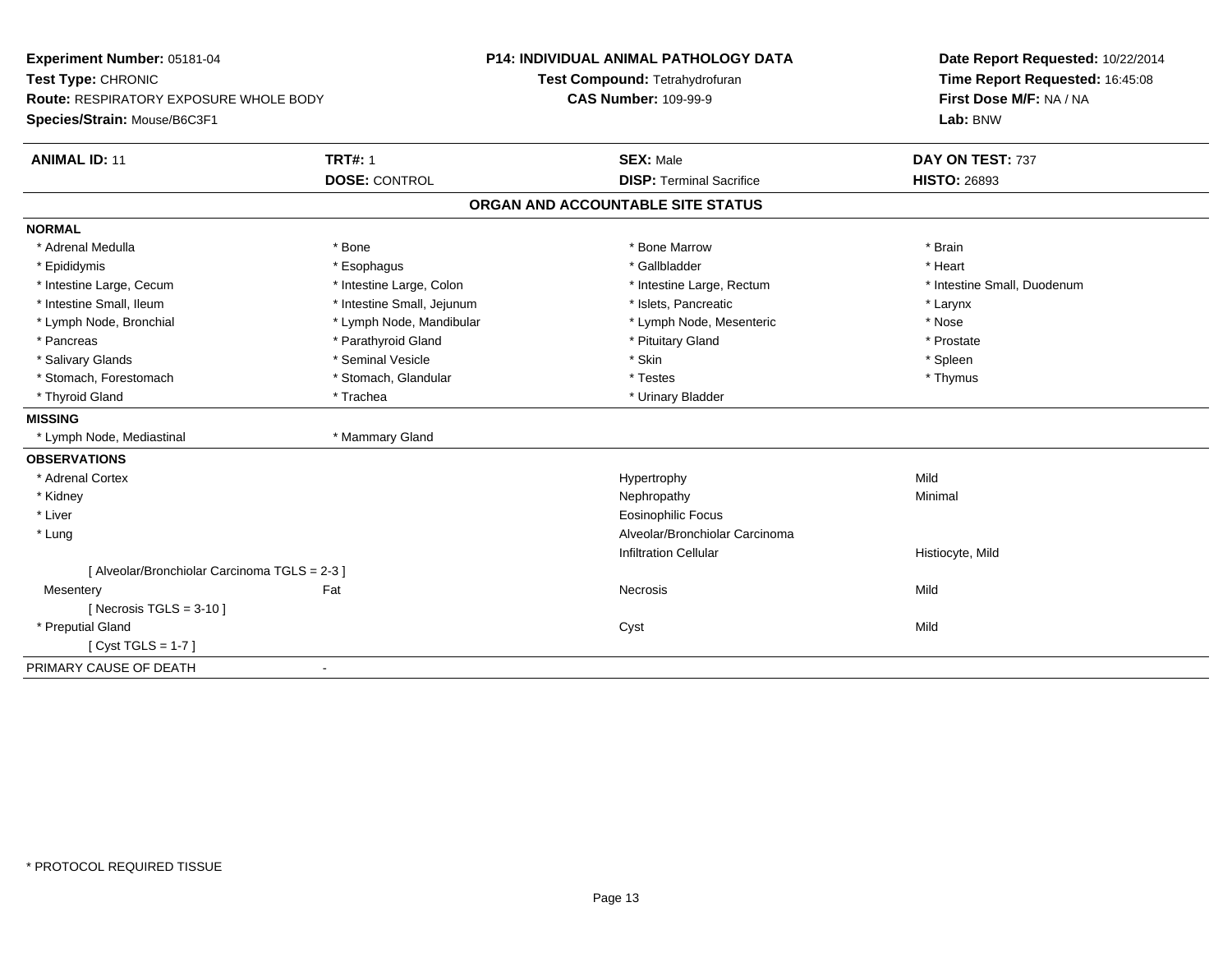| Experiment Number: 05181-04<br>Test Type: CHRONIC<br>Route: RESPIRATORY EXPOSURE WHOLE BODY<br>Species/Strain: Mouse/B6C3F1 |                            | P14: INDIVIDUAL ANIMAL PATHOLOGY DATA<br>Test Compound: Tetrahydrofuran<br><b>CAS Number: 109-99-9</b> | Date Report Requested: 10/22/2014<br>Time Report Requested: 16:45:08<br>First Dose M/F: NA / NA<br>Lab: BNW |
|-----------------------------------------------------------------------------------------------------------------------------|----------------------------|--------------------------------------------------------------------------------------------------------|-------------------------------------------------------------------------------------------------------------|
| <b>ANIMAL ID: 12</b>                                                                                                        | <b>TRT#: 1</b>             | <b>SEX: Male</b>                                                                                       | DAY ON TEST: 734                                                                                            |
|                                                                                                                             | <b>DOSE: CONTROL</b>       | <b>DISP: Terminal Sacrifice</b>                                                                        | <b>HISTO: 26894</b>                                                                                         |
|                                                                                                                             |                            | ORGAN AND ACCOUNTABLE SITE STATUS                                                                      |                                                                                                             |
| <b>NORMAL</b>                                                                                                               |                            |                                                                                                        |                                                                                                             |
| * Adrenal Cortex                                                                                                            | * Adrenal Medulla          | * Bone                                                                                                 | * Bone Marrow                                                                                               |
| * Brain                                                                                                                     | * Epididymis               | * Esophagus                                                                                            | * Gallbladder                                                                                               |
| * Intestine Large, Cecum                                                                                                    | * Intestine Large, Colon   | * Intestine Large, Rectum                                                                              | * Intestine Small, Duodenum                                                                                 |
| * Intestine Small, Ileum                                                                                                    | * Intestine Small, Jejunum | * Islets, Pancreatic                                                                                   | * Larynx                                                                                                    |
| * Lymph Node, Bronchial                                                                                                     | * Lymph Node, Mandibular   | * Lymph Node, Mediastinal                                                                              | * Nose                                                                                                      |
| * Pancreas                                                                                                                  | * Parathyroid Gland        | * Prostate                                                                                             | * Salivary Glands                                                                                           |
| * Seminal Vesicle                                                                                                           | * Stomach, Forestomach     | * Stomach, Glandular                                                                                   | * Testes                                                                                                    |
| * Thymus                                                                                                                    | * Trachea                  | * Urinary Bladder                                                                                      |                                                                                                             |
| <b>MISSING</b>                                                                                                              |                            |                                                                                                        |                                                                                                             |
| * Mammary Gland                                                                                                             |                            |                                                                                                        |                                                                                                             |
| <b>OBSERVATIONS</b>                                                                                                         |                            |                                                                                                        |                                                                                                             |
| * Heart                                                                                                                     |                            | Cardiomyopathy                                                                                         | Minimal                                                                                                     |
| * Kidney                                                                                                                    |                            | Nephropathy                                                                                            | Minimal                                                                                                     |
| * Liver                                                                                                                     |                            | <b>Eosinophilic Focus</b>                                                                              |                                                                                                             |
|                                                                                                                             |                            | Hepatocellular Adenoma                                                                                 |                                                                                                             |
|                                                                                                                             |                            | Mixed Cell Focus                                                                                       |                                                                                                             |
| [ Eosinophilic Focus TGLS = 6-4 ]<br>[ Hepatocellular Adenoma TGLS = 7-11 ]<br>[Mixed Cell Focus TGLS = 6-4]                |                            |                                                                                                        |                                                                                                             |
| * Lung                                                                                                                      |                            | Alveolar/Bronchiolar Adenoma                                                                           |                                                                                                             |
|                                                                                                                             | Alveolar Epith             | Hyperplasia                                                                                            | Mild                                                                                                        |
| [ Alveolar/Bronchiolar Adenoma TGLS = 4-3 ]                                                                                 |                            |                                                                                                        |                                                                                                             |
| * Lymph Node, Mesenteric                                                                                                    |                            | Lymphoma Malignant                                                                                     |                                                                                                             |
| [ Lymphoma Malignant TGLS = 5-10 ]                                                                                          |                            |                                                                                                        |                                                                                                             |
| * Pituitary Gland                                                                                                           | Pars Distalis              | Hyperplasia                                                                                            | Minimal                                                                                                     |
| * Preputial Gland                                                                                                           |                            | Inflammation                                                                                           | Mild                                                                                                        |
| * Skin                                                                                                                      | Prepuce                    | Inflammation                                                                                           | Suppurative, Moderate                                                                                       |
| [Inflammation $TGLS = 1-7$ ]                                                                                                |                            |                                                                                                        |                                                                                                             |
| * Spleen                                                                                                                    |                            | Lymphoma Malignant                                                                                     |                                                                                                             |
| [ Lymphoma Malignant TGLS = 3-4 ]                                                                                           |                            |                                                                                                        |                                                                                                             |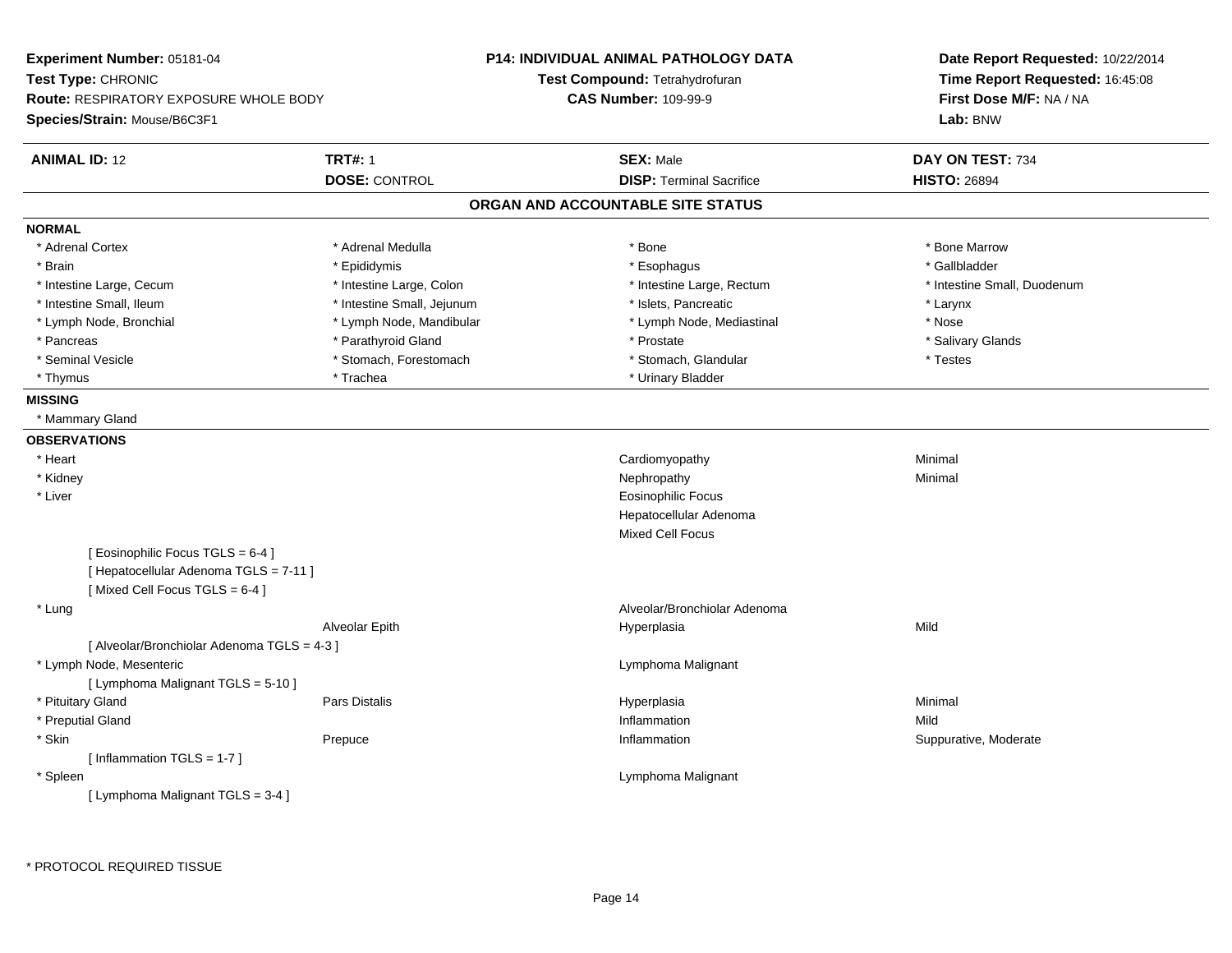| Experiment Number: 05181-04<br><b>Test Type: CHRONIC</b><br><b>Route: RESPIRATORY EXPOSURE WHOLE BODY</b><br>Species/Strain: Mouse/B6C3F1 |                                                                           | <b>P14: INDIVIDUAL ANIMAL PATHOLOGY DATA</b> | Date Report Requested: 10/22/2014 |  |
|-------------------------------------------------------------------------------------------------------------------------------------------|---------------------------------------------------------------------------|----------------------------------------------|-----------------------------------|--|
|                                                                                                                                           |                                                                           | <b>Test Compound: Tetrahydrofuran</b>        | Time Report Requested: 16:45:08   |  |
|                                                                                                                                           |                                                                           | <b>CAS Number: 109-99-9</b>                  | First Dose M/F: NA / NA           |  |
|                                                                                                                                           |                                                                           |                                              | Lab: BNW                          |  |
| <b>ANIMAL ID: 12</b>                                                                                                                      | <b>TRT#: 1</b>                                                            | <b>SEX: Male</b>                             | DAY ON TEST: 734                  |  |
| <b>DOSE: CONTROL</b>                                                                                                                      |                                                                           | <b>DISP:</b> Terminal Sacrifice              | <b>HISTO: 26894</b>               |  |
|                                                                                                                                           |                                                                           | ORGAN AND ACCOUNTABLE SITE STATUS            |                                   |  |
| * Thyroid Gland                                                                                                                           | Follicular Cel                                                            | Hyperplasia                                  | Minimal                           |  |
| * Urin Bladder                                                                                                                            |                                                                           |                                              |                                   |  |
|                                                                                                                                           | Note: Distended bladder (TGL 2) is not considered a significant diagnosis |                                              |                                   |  |
| PRIMARY CAUSE OF DEATH                                                                                                                    |                                                                           |                                              |                                   |  |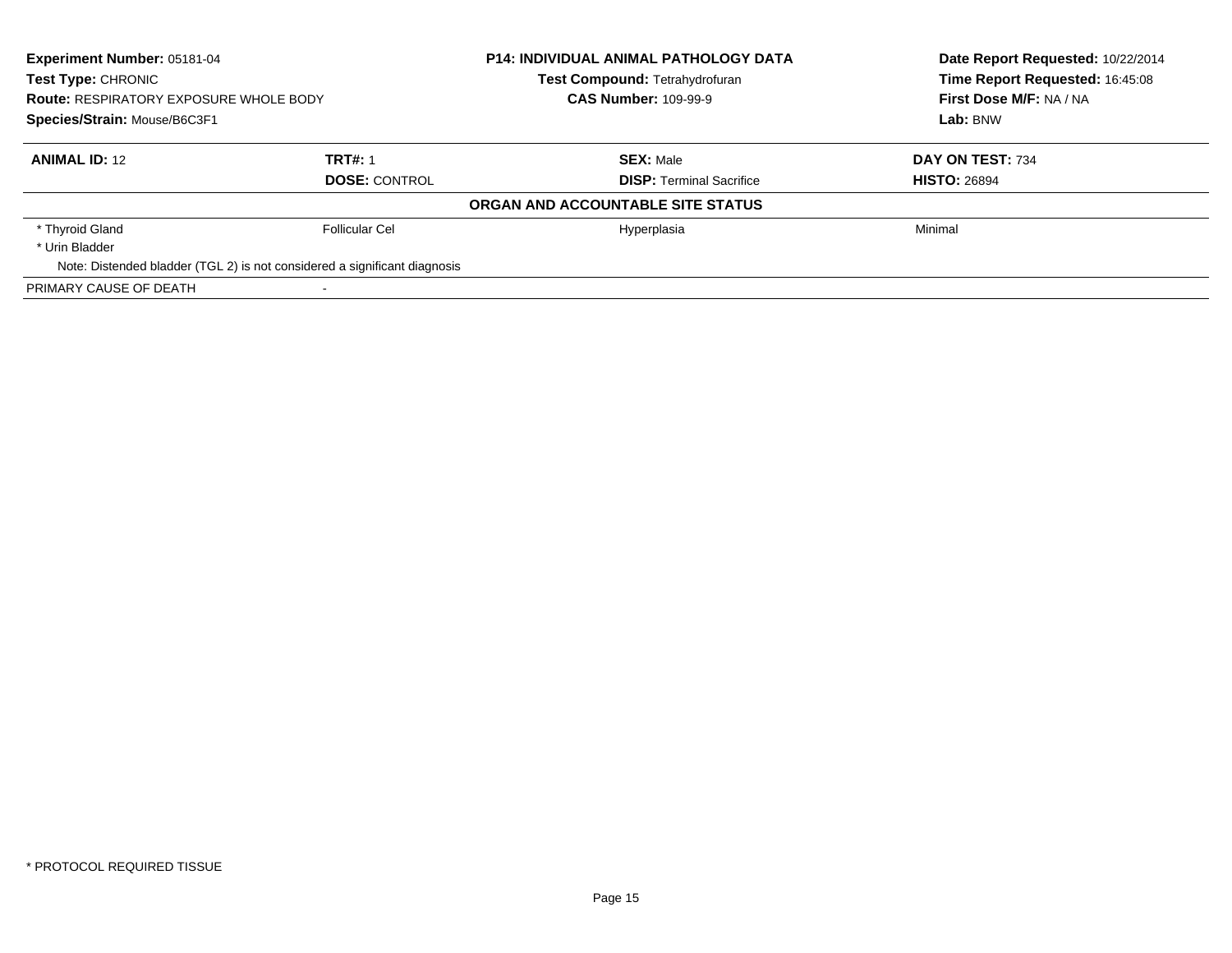| Experiment Number: 05181-04<br>Test Type: CHRONIC<br>Route: RESPIRATORY EXPOSURE WHOLE BODY<br>Species/Strain: Mouse/B6C3F1 |                           | <b>P14: INDIVIDUAL ANIMAL PATHOLOGY DATA</b><br>Test Compound: Tetrahydrofuran<br><b>CAS Number: 109-99-9</b> | Date Report Requested: 10/22/2014<br>Time Report Requested: 16:45:08<br>First Dose M/F: NA / NA<br>Lab: BNW |
|-----------------------------------------------------------------------------------------------------------------------------|---------------------------|---------------------------------------------------------------------------------------------------------------|-------------------------------------------------------------------------------------------------------------|
| <b>ANIMAL ID: 13</b>                                                                                                        | <b>TRT#: 1</b>            | <b>SEX: Male</b>                                                                                              | DAY ON TEST: 440                                                                                            |
|                                                                                                                             | <b>DOSE: CONTROL</b>      | <b>DISP: Natural Death</b>                                                                                    | <b>HISTO: 26895</b>                                                                                         |
|                                                                                                                             |                           | ORGAN AND ACCOUNTABLE SITE STATUS                                                                             |                                                                                                             |
| <b>NORMAL</b>                                                                                                               |                           |                                                                                                               |                                                                                                             |
| * Bone                                                                                                                      | * Bone Marrow             | * Brain                                                                                                       | * Epididymis                                                                                                |
| * Esophagus                                                                                                                 | * Heart                   | * Lung                                                                                                        | * Lymph Node, Bronchial                                                                                     |
| * Lymph Node, Mandibular                                                                                                    | * Pituitary Gland         | * Preputial Gland                                                                                             | * Salivary Glands                                                                                           |
| * Testes                                                                                                                    | * Thymus                  | * Thyroid Gland                                                                                               |                                                                                                             |
| <b>MISSING</b>                                                                                                              |                           |                                                                                                               |                                                                                                             |
| * Lymph Node, Mediastinal                                                                                                   | * Lymph Node, Mesenteric  | * Mammary Gland                                                                                               | * Parathyroid Gland                                                                                         |
| <b>AUTO PRECLUDES DIAG.</b>                                                                                                 |                           |                                                                                                               |                                                                                                             |
| * Adrenal Cortex                                                                                                            | * Adrenal Medulla         | * Gallbladder                                                                                                 | * Intestine Large, Cecum                                                                                    |
| * Intestine Large, Colon                                                                                                    | * Intestine Large, Rectum | * Intestine Small, Duodenum                                                                                   | * Intestine Small, Ileum                                                                                    |
| * Intestine Small, Jejunum                                                                                                  | * Islets, Pancreatic      | * Kidney                                                                                                      | * Larynx                                                                                                    |
| * Nose                                                                                                                      | * Pancreas                | * Prostate                                                                                                    | * Seminal Vesicle                                                                                           |
| * Spleen                                                                                                                    | * Stomach, Forestomach    | * Stomach, Glandular                                                                                          | * Trachea                                                                                                   |
| * Urinary Bladder                                                                                                           |                           |                                                                                                               |                                                                                                             |
| <b>INSUFFICIENT TISSUE</b>                                                                                                  |                           |                                                                                                               |                                                                                                             |
| * Skin                                                                                                                      |                           |                                                                                                               |                                                                                                             |
| <b>OBSERVATIONS</b>                                                                                                         |                           |                                                                                                               |                                                                                                             |
| * Liver                                                                                                                     |                           | Hepatocellular Adenoma                                                                                        |                                                                                                             |
|                                                                                                                             |                           | <b>Necrosis</b>                                                                                               | Moderate                                                                                                    |
| [ Hepatocellular Adenoma TGLS = 2-10 ]                                                                                      |                           |                                                                                                               |                                                                                                             |
| * Pituitary Gl                                                                                                              |                           |                                                                                                               |                                                                                                             |
| Note: No lesions were seen to account for TGL 1.                                                                            |                           |                                                                                                               |                                                                                                             |
| PRIMARY CAUSE OF DEATH                                                                                                      | - UNCERTAIN               |                                                                                                               |                                                                                                             |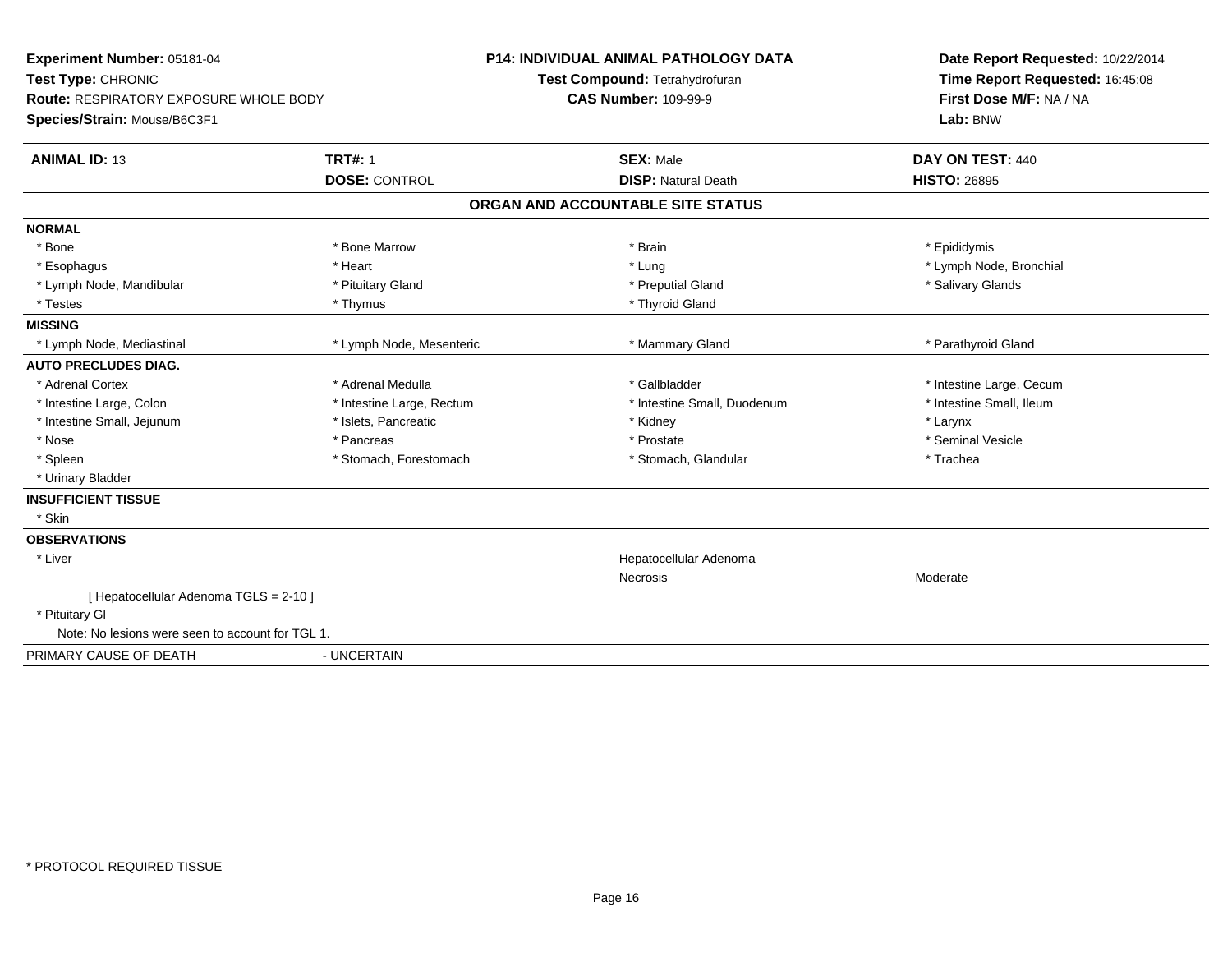| Experiment Number: 05181-04                   |                                                                                 | <b>P14: INDIVIDUAL ANIMAL PATHOLOGY DATA</b> | Date Report Requested: 10/22/2014                                      |  |
|-----------------------------------------------|---------------------------------------------------------------------------------|----------------------------------------------|------------------------------------------------------------------------|--|
| Test Type: CHRONIC                            |                                                                                 | Test Compound: Tetrahydrofuran               | Time Report Requested: 16:45:08<br>First Dose M/F: NA / NA<br>Lab: BNW |  |
| Route: RESPIRATORY EXPOSURE WHOLE BODY        |                                                                                 | <b>CAS Number: 109-99-9</b>                  |                                                                        |  |
| Species/Strain: Mouse/B6C3F1                  |                                                                                 |                                              |                                                                        |  |
| <b>ANIMAL ID: 14</b>                          | <b>TRT#: 1</b>                                                                  | <b>SEX: Male</b>                             | DAY ON TEST: 675                                                       |  |
|                                               | <b>DOSE: CONTROL</b>                                                            | <b>DISP:</b> Moribund Sacrifice              | <b>HISTO: 26896</b>                                                    |  |
|                                               |                                                                                 | ORGAN AND ACCOUNTABLE SITE STATUS            |                                                                        |  |
| <b>NORMAL</b>                                 |                                                                                 |                                              |                                                                        |  |
| * Adrenal Cortex                              | * Adrenal Medulla                                                               | * Bone Marrow                                | * Brain                                                                |  |
| * Epididymis                                  | * Esophagus                                                                     | * Gallbladder                                | * Intestine Large, Cecum                                               |  |
| * Intestine Large, Colon                      | * Intestine Large, Rectum                                                       | * Intestine Small, Duodenum                  | * Intestine Small, Ileum                                               |  |
| * Intestine Small, Jejunum                    | * Islets, Pancreatic                                                            | * Larynx                                     | * Lymph Node, Mesenteric                                               |  |
| * Nose                                        | * Parathyroid Gland                                                             | * Pituitary Gland                            | * Preputial Gland                                                      |  |
| * Prostate                                    | * Salivary Glands                                                               | * Seminal Vesicle                            | * Skin                                                                 |  |
| * Stomach, Forestomach                        | * Stomach, Glandular                                                            | * Testes                                     | * Trachea                                                              |  |
| * Urinary Bladder                             |                                                                                 |                                              |                                                                        |  |
| <b>MISSING</b>                                |                                                                                 |                                              |                                                                        |  |
| * Lymph Node, Mandibular                      | * Mammary Gland                                                                 | * Thymus                                     |                                                                        |  |
| <b>OBSERVATIONS</b>                           |                                                                                 |                                              |                                                                        |  |
| * Adren Cortex                                |                                                                                 |                                              |                                                                        |  |
|                                               | Note: TGL 8 is a hepatic tumor and doesn't involve the adrenal in this section. |                                              |                                                                        |  |
| $*$ Bone                                      |                                                                                 | Hepatocholangiocarcinoma                     | Metastatic (Liver)                                                     |  |
| [ Hepatocholangiocarcinoma TGLS = 1-10 ]      |                                                                                 |                                              |                                                                        |  |
| * Heart                                       |                                                                                 | Hepatocholangiocarcinoma                     | Metastatic (Liver)                                                     |  |
| [ Hepatocholangiocarcinoma TGLS = 3-4 ]       |                                                                                 |                                              |                                                                        |  |
| * Kidney                                      |                                                                                 | Hepatocholangiocarcinoma                     | Metastatic (Liver)                                                     |  |
| [Hepatocholangiocarcinoma TGLS = 7-5]         |                                                                                 |                                              |                                                                        |  |
| * Liver                                       |                                                                                 | Hepatocellular Carcinoma                     | Multiple                                                               |  |
|                                               |                                                                                 | Hepatocholangiocarcinoma                     |                                                                        |  |
|                                               |                                                                                 | Infiltration Cellular                        | Histiocyte, Mild                                                       |  |
| [ Hepatocellular Carcinoma TGLS = 5,8-12+13 ] |                                                                                 |                                              |                                                                        |  |
| [Hepatocholangiocarcinoma TGLS = 4-11]        |                                                                                 |                                              |                                                                        |  |
| * Lung                                        | Mediastinum                                                                     | Hepatocholangiocarcinoma                     | Metastatic (Liver)                                                     |  |
|                                               |                                                                                 | Hepatocholangiocarcinoma                     | Metastatic (Liver)                                                     |  |
| [ Hepatocholangiocarcinoma TGLS = 2-3 ]       |                                                                                 |                                              |                                                                        |  |
| * Lymph Node, Bronchial                       |                                                                                 | Hepatocholangiocarcinoma                     | Metastatic (Liver)                                                     |  |
| * Lymph Node, Mediastinal                     |                                                                                 | Hepatocholangiocarcinoma                     | Metastatic (Liver)                                                     |  |
| * Pancreas                                    |                                                                                 | Hepatocholangiocarcinoma                     | Metastatic (Liver)                                                     |  |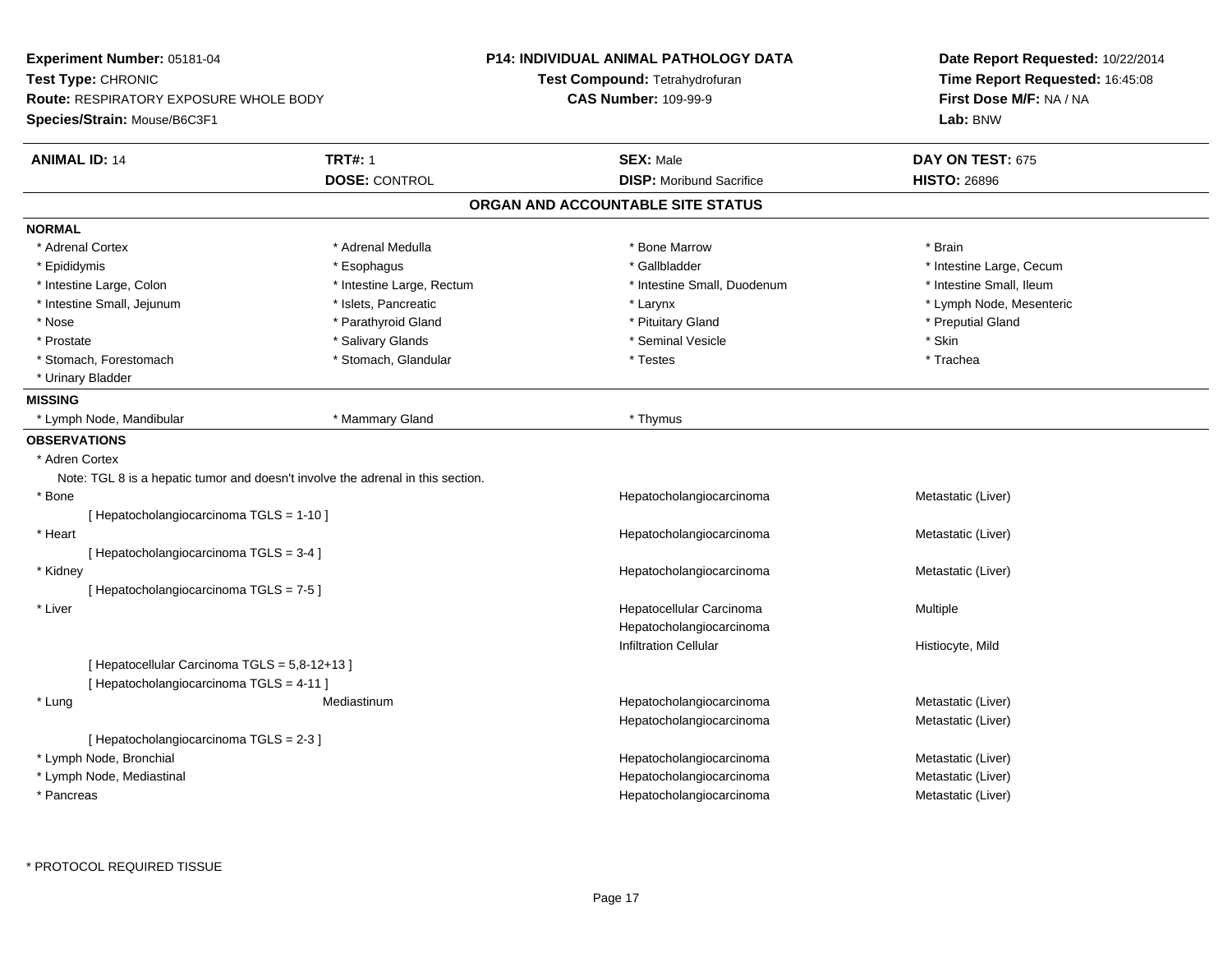| <b>Experiment Number: 05181-04</b><br>Test Type: CHRONIC<br><b>Route: RESPIRATORY EXPOSURE WHOLE BODY</b><br>Species/Strain: Mouse/B6C3F1 |                                                | <b>P14: INDIVIDUAL ANIMAL PATHOLOGY DATA</b><br>Test Compound: Tetrahydrofuran<br><b>CAS Number: 109-99-9</b> |                                      | Date Report Requested: 10/22/2014<br>Time Report Requested: 16:45:08<br>First Dose M/F: NA / NA<br>Lab: BNW |  |
|-------------------------------------------------------------------------------------------------------------------------------------------|------------------------------------------------|---------------------------------------------------------------------------------------------------------------|--------------------------------------|-------------------------------------------------------------------------------------------------------------|--|
|                                                                                                                                           |                                                |                                                                                                               |                                      |                                                                                                             |  |
|                                                                                                                                           | <b>DOSE: CONTROL</b>                           | <b>DISP:</b> Moribund Sacrifice                                                                               |                                      | <b>HISTO: 26896</b>                                                                                         |  |
|                                                                                                                                           |                                                | ORGAN AND ACCOUNTABLE SITE STATUS                                                                             |                                      |                                                                                                             |  |
| <b>Skeletal Muscle</b>                                                                                                                    |                                                | Hepatocholangiocarcinoma                                                                                      |                                      | Metastatic (Liver)                                                                                          |  |
| * Spleen                                                                                                                                  |                                                | Hematopoietic Cell Proliferation                                                                              |                                      | Mild                                                                                                        |  |
| [Hematopoietic Cell Proliferation TGLS = 6-4 ]                                                                                            |                                                |                                                                                                               |                                      |                                                                                                             |  |
| * Thyroid Gland                                                                                                                           | <b>Follicular Cel</b>                          | Hyperplasia                                                                                                   |                                      | Minimal                                                                                                     |  |
| PRIMARY CAUSE OF DEATH                                                                                                                    | Hepatocholangiocarcinoma<br>- Liver            |                                                                                                               |                                      |                                                                                                             |  |
| CONTRIBUTORY CAUSE OF DEATH                                                                                                               | - Heart Hepatocholangiocarcinoma Liver; Kidney |                                                                                                               | Hepatocholangiocarcinoma Liver; Lung | Hepatocholangiocarcinoma Liver                                                                              |  |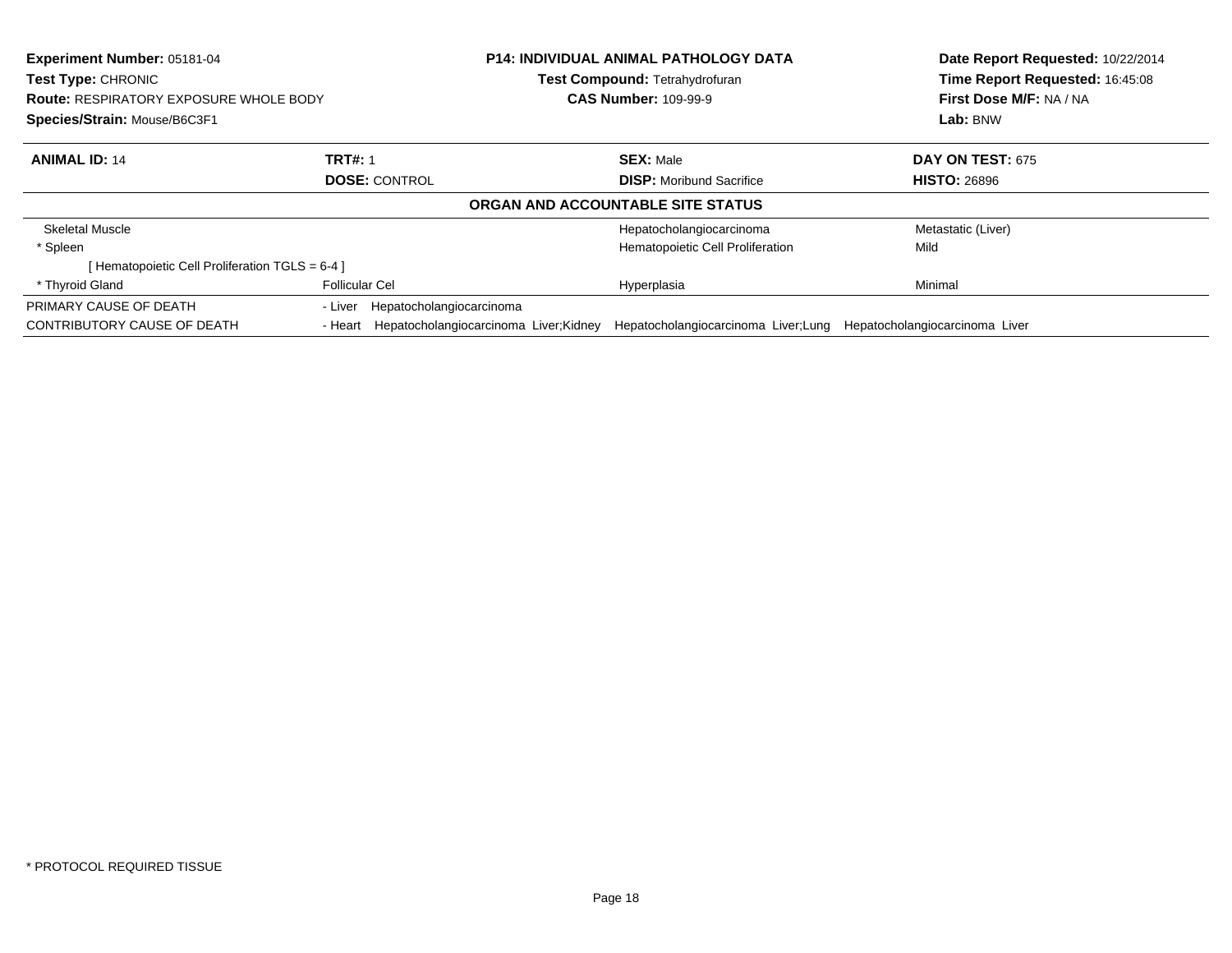| Experiment Number: 05181-04<br>Test Type: CHRONIC              |                            | <b>P14: INDIVIDUAL ANIMAL PATHOLOGY DATA</b><br>Test Compound: Tetrahydrofuran | Date Report Requested: 10/22/2014<br>Time Report Requested: 16:45:08 |  |
|----------------------------------------------------------------|----------------------------|--------------------------------------------------------------------------------|----------------------------------------------------------------------|--|
| Route: RESPIRATORY EXPOSURE WHOLE BODY                         |                            | <b>CAS Number: 109-99-9</b>                                                    | First Dose M/F: NA / NA<br>Lab: BNW                                  |  |
| Species/Strain: Mouse/B6C3F1                                   |                            |                                                                                |                                                                      |  |
| <b>ANIMAL ID: 15</b>                                           | <b>TRT#: 1</b>             | <b>SEX: Male</b>                                                               | DAY ON TEST: 736                                                     |  |
|                                                                | <b>DOSE: CONTROL</b>       | <b>DISP: Terminal Sacrifice</b>                                                | <b>HISTO: 26897</b>                                                  |  |
|                                                                |                            | ORGAN AND ACCOUNTABLE SITE STATUS                                              |                                                                      |  |
| <b>NORMAL</b>                                                  |                            |                                                                                |                                                                      |  |
| * Adrenal Cortex                                               | * Adrenal Medulla          | * Bone Marrow                                                                  | * Brain                                                              |  |
| * Epididymis                                                   | * Esophagus                | * Gallbladder                                                                  | * Heart                                                              |  |
| * Intestine Large, Cecum                                       | * Intestine Large, Colon   | * Intestine Large, Rectum                                                      | * Intestine Small, Duodenum                                          |  |
| * Intestine Small, Ileum                                       | * Intestine Small, Jejunum | * Islets, Pancreatic                                                           | * Larynx                                                             |  |
| * Lung                                                         | * Lymph Node, Bronchial    | * Lymph Node, Mandibular                                                       | * Lymph Node, Mesenteric                                             |  |
| * Nose                                                         | * Pancreas                 | * Pituitary Gland                                                              | * Prostate                                                           |  |
| * Salivary Glands                                              | * Seminal Vesicle          | * Skin                                                                         | * Spleen                                                             |  |
| * Stomach, Glandular                                           | * Testes                   | * Thymus                                                                       | * Trachea                                                            |  |
| * Urinary Bladder                                              |                            |                                                                                |                                                                      |  |
| <b>MISSING</b>                                                 |                            |                                                                                |                                                                      |  |
| * Lymph Node, Mediastinal                                      | * Mammary Gland            | * Parathyroid Gland                                                            |                                                                      |  |
| <b>OBSERVATIONS</b>                                            |                            |                                                                                |                                                                      |  |
| * Bone                                                         |                            | Fibrous Osteodystrophy                                                         | Mild                                                                 |  |
| * Kidney                                                       |                            | Nephropathy                                                                    | Minimal                                                              |  |
| Note: No lesions were seen in the kidney to account for TGL 2. |                            |                                                                                |                                                                      |  |
| * Liver                                                        |                            | <b>Eosinophilic Focus</b>                                                      |                                                                      |  |
|                                                                |                            | Hepatocellular Adenoma                                                         |                                                                      |  |
| [Eosinophilic Focus TGLS = 1-4]                                |                            |                                                                                |                                                                      |  |
| [ Hepatocellular Adenoma TGLS = 1-4 ]                          |                            |                                                                                |                                                                      |  |
| * Preputial Gland                                              |                            | Inflammation                                                                   | Marked                                                               |  |
| * Stomach, Forestomach                                         | Epithelium                 | Hyperplasia                                                                    | Minimal                                                              |  |
| * Thyroid Gland                                                | <b>Follicular Cel</b>      | Hyperplasia                                                                    | Minimal                                                              |  |
| PRIMARY CAUSE OF DEATH                                         |                            |                                                                                |                                                                      |  |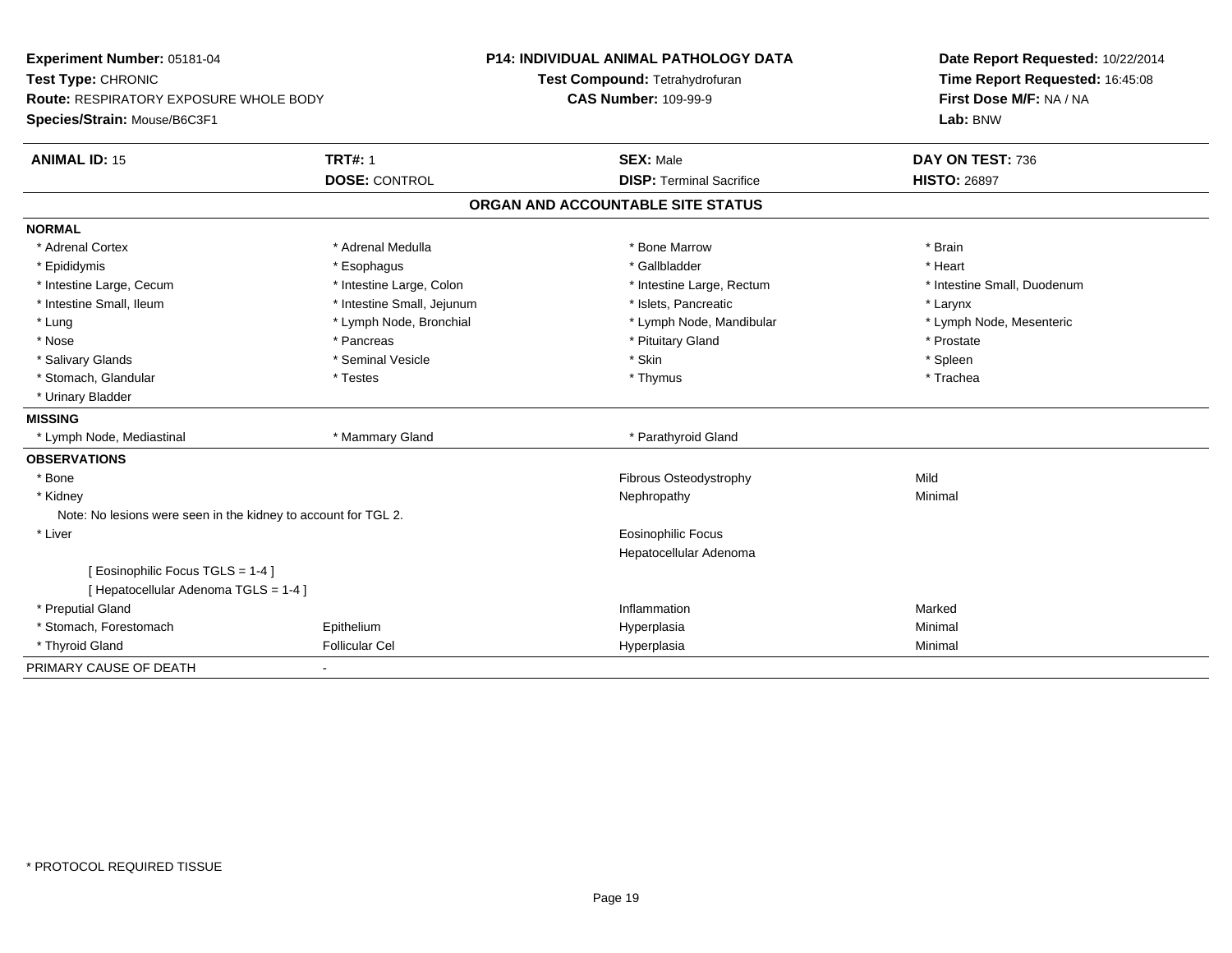| Experiment Number: 05181-04<br>Test Type: CHRONIC<br>Route: RESPIRATORY EXPOSURE WHOLE BODY |                            | <b>P14: INDIVIDUAL ANIMAL PATHOLOGY DATA</b> | Date Report Requested: 10/22/2014<br>Time Report Requested: 16:45:08<br>First Dose M/F: NA / NA |  |
|---------------------------------------------------------------------------------------------|----------------------------|----------------------------------------------|-------------------------------------------------------------------------------------------------|--|
|                                                                                             |                            | Test Compound: Tetrahydrofuran               |                                                                                                 |  |
|                                                                                             |                            | <b>CAS Number: 109-99-9</b>                  |                                                                                                 |  |
| Species/Strain: Mouse/B6C3F1                                                                |                            |                                              | Lab: BNW                                                                                        |  |
| <b>ANIMAL ID: 16</b>                                                                        | <b>TRT#: 1</b>             | <b>SEX: Male</b>                             | DAY ON TEST: 734                                                                                |  |
|                                                                                             | <b>DOSE: CONTROL</b>       | <b>DISP: Terminal Sacrifice</b>              | <b>HISTO: 26898</b>                                                                             |  |
|                                                                                             |                            | ORGAN AND ACCOUNTABLE SITE STATUS            |                                                                                                 |  |
| <b>NORMAL</b>                                                                               |                            |                                              |                                                                                                 |  |
| * Adrenal Cortex                                                                            | * Adrenal Medulla          | * Bone                                       | * Bone Marrow                                                                                   |  |
| * Brain                                                                                     | * Epididymis               | * Esophagus                                  | * Gallbladder                                                                                   |  |
| * Intestine Large, Cecum                                                                    | * Intestine Large, Colon   | * Intestine Large, Rectum                    | * Intestine Small, Duodenum                                                                     |  |
| * Intestine Small, Ileum                                                                    | * Intestine Small, Jejunum | * Islets, Pancreatic                         | * Kidney                                                                                        |  |
| * Larynx                                                                                    | * Lymph Node, Mandibular   | * Nose                                       | * Pancreas                                                                                      |  |
| * Parathyroid Gland                                                                         | * Preputial Gland          | * Prostate                                   | * Salivary Glands                                                                               |  |
| * Seminal Vesicle                                                                           | * Skin                     | * Stomach, Forestomach                       | * Stomach, Glandular                                                                            |  |
| * Testes                                                                                    | * Trachea                  | * Urinary Bladder                            |                                                                                                 |  |
| <b>MISSING</b>                                                                              |                            |                                              |                                                                                                 |  |
| * Lymph Node, Bronchial                                                                     | * Mammary Gland            | * Thymus                                     |                                                                                                 |  |
| <b>OBSERVATIONS</b>                                                                         |                            |                                              |                                                                                                 |  |
| * Heart                                                                                     |                            | Cardiomyopathy                               | Mild                                                                                            |  |
| * Liver                                                                                     |                            | Hepatocholangiocarcinoma                     |                                                                                                 |  |
| Note: TGL 6 is liver in origin and invades the mesentery.                                   |                            |                                              |                                                                                                 |  |
| [ Hepatocholangiocarcinoma TGLS = 6,7-11+13 ]                                               |                            |                                              |                                                                                                 |  |
| * Lung                                                                                      | Mediastinum                | Hepatocholangiocarcinoma                     | Metastatic (Liver)                                                                              |  |
|                                                                                             |                            | Hepatocholangiocarcinoma                     | Metastatic (Liver)                                                                              |  |
| [ Hepatocholangiocarcinoma TGLS = 5-3+10 ]                                                  |                            |                                              |                                                                                                 |  |
| * Lymph Node, Mediastinal                                                                   |                            | Hepatocholangiocarcinoma                     | Metastatic (Liver)                                                                              |  |
| * Lymph Node, Mesenteric                                                                    |                            | Hepatocholangiocarcinoma                     | Metastatic (Liver)                                                                              |  |
| [ Hepatocholangiocarcinoma TGLS = 8-6 ]                                                     |                            |                                              |                                                                                                 |  |
| Mesentery                                                                                   |                            | Hepatocholangiocarcinoma                     | Metastatic (Liver)                                                                              |  |
| * Pituitary Gland                                                                           | Pars Distalis              | Cyst                                         | Minimal                                                                                         |  |
| <b>Skeletal Muscle</b>                                                                      |                            | Hepatocholangiocarcinoma                     | Metastatic (Liver)                                                                              |  |
| [ Hepatocholangiocarcinoma TGLS = 2-12 ]                                                    |                            |                                              |                                                                                                 |  |
| * Spleen                                                                                    |                            | Hematopoietic Cell Proliferation             | Mild                                                                                            |  |
| * Thyroid Gland                                                                             | <b>Follicular Cel</b>      | Hyperplasia                                  | Moderate                                                                                        |  |
| PRIMARY CAUSE OF DEATH                                                                      |                            |                                              |                                                                                                 |  |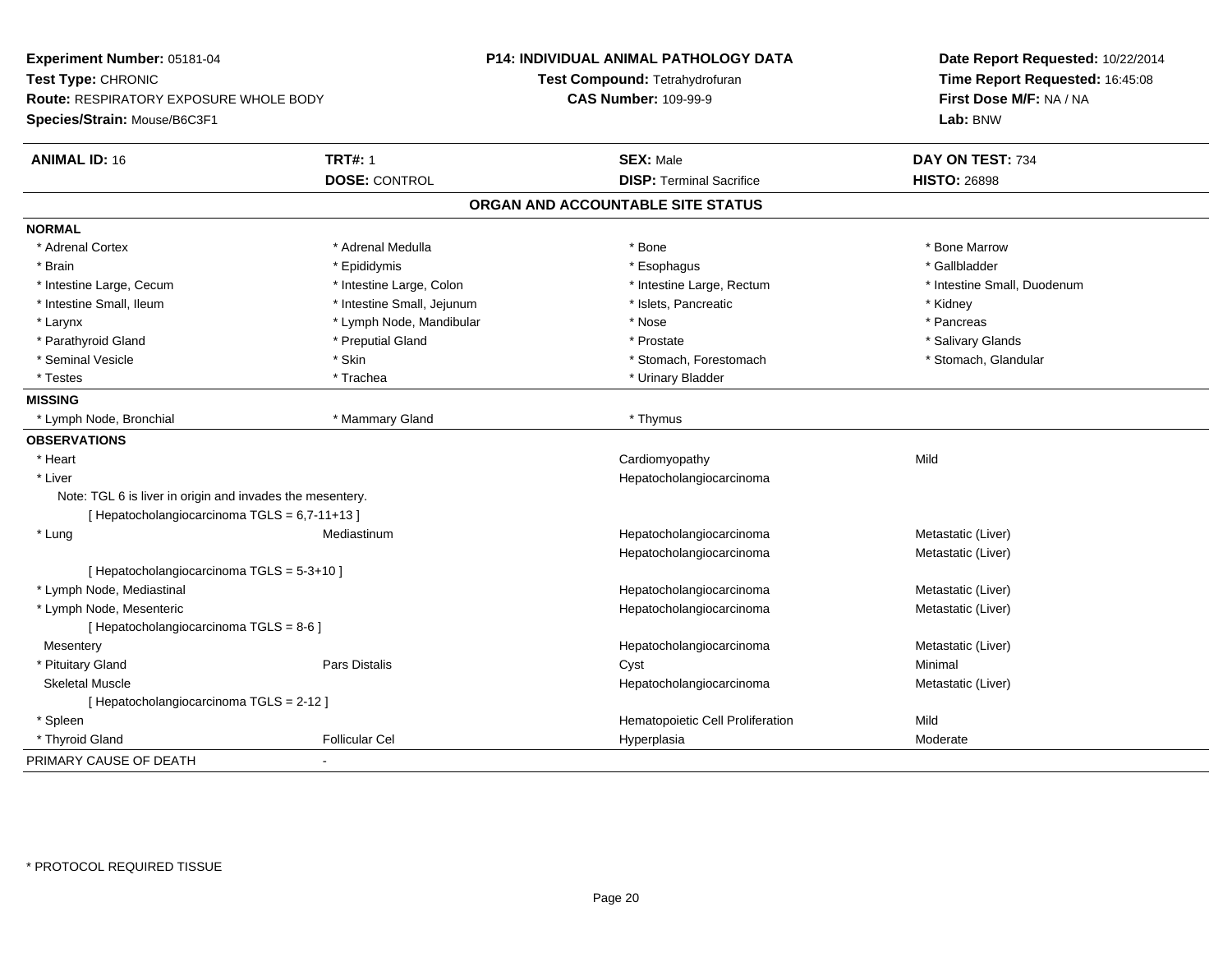| Experiment Number: 05181-04<br>Test Type: CHRONIC<br><b>Route: RESPIRATORY EXPOSURE WHOLE BODY</b><br>Species/Strain: Mouse/B6C3F1 |                             | <b>P14: INDIVIDUAL ANIMAL PATHOLOGY DATA</b><br>Test Compound: Tetrahydrofuran<br><b>CAS Number: 109-99-9</b> | Date Report Requested: 10/22/2014<br>Time Report Requested: 16:45:08<br>First Dose M/F: NA / NA<br>Lab: BNW |
|------------------------------------------------------------------------------------------------------------------------------------|-----------------------------|---------------------------------------------------------------------------------------------------------------|-------------------------------------------------------------------------------------------------------------|
|                                                                                                                                    |                             |                                                                                                               |                                                                                                             |
| <b>ANIMAL ID: 17</b>                                                                                                               | <b>TRT#: 1</b>              | <b>SEX: Male</b>                                                                                              | DAY ON TEST: 736                                                                                            |
|                                                                                                                                    | <b>DOSE: CONTROL</b>        | <b>DISP: Terminal Sacrifice</b>                                                                               | <b>HISTO: 26899</b>                                                                                         |
|                                                                                                                                    |                             | ORGAN AND ACCOUNTABLE SITE STATUS                                                                             |                                                                                                             |
| <b>NORMAL</b>                                                                                                                      |                             |                                                                                                               |                                                                                                             |
| * Adrenal Medulla                                                                                                                  | * Bone                      | * Bone Marrow                                                                                                 | * Brain                                                                                                     |
| * Epididymis                                                                                                                       | * Esophagus                 | * Gallbladder                                                                                                 | * Intestine Large, Cecum                                                                                    |
| * Intestine Large, Colon                                                                                                           | * Intestine Small, Duodenum | * Intestine Small, Ileum                                                                                      | * Intestine Small, Jejunum                                                                                  |
| * Islets, Pancreatic                                                                                                               | * Larynx                    | * Lung                                                                                                        | * Lymph Node, Bronchial                                                                                     |
| * Lymph Node, Mandibular                                                                                                           | * Lymph Node, Mesenteric    | * Nose                                                                                                        | * Pancreas                                                                                                  |
| * Parathyroid Gland                                                                                                                | * Preputial Gland           | * Prostate                                                                                                    | * Salivary Glands                                                                                           |
| * Seminal Vesicle                                                                                                                  | * Skin                      | * Spleen                                                                                                      | * Stomach, Forestomach                                                                                      |
| * Stomach, Glandular                                                                                                               | * Testes                    | * Thymus                                                                                                      | * Trachea                                                                                                   |
| * Urinary Bladder                                                                                                                  |                             |                                                                                                               |                                                                                                             |
| <b>MISSING</b>                                                                                                                     |                             |                                                                                                               |                                                                                                             |
| * Intestine Large, Rectum                                                                                                          | * Lymph Node, Mediastinal   | * Mammary Gland                                                                                               |                                                                                                             |
| <b>OBSERVATIONS</b>                                                                                                                |                             |                                                                                                               |                                                                                                             |
| * Adrenal Cortex                                                                                                                   |                             | Hypertrophy                                                                                                   | Moderate                                                                                                    |
| * Heart                                                                                                                            |                             | Cardiomyopathy                                                                                                | Minimal                                                                                                     |
| * Kidney                                                                                                                           |                             | Nephropathy                                                                                                   | Minimal                                                                                                     |
| * Liver                                                                                                                            |                             | Hepatocellular Adenoma                                                                                        |                                                                                                             |
| [Hepatocellular Adenoma TGLS = 2-10]                                                                                               |                             |                                                                                                               |                                                                                                             |
| * Pituitary Gland                                                                                                                  | Pars Distalis               | Adenoma                                                                                                       |                                                                                                             |
| [Adenoma TGLS = $1-8$ ]                                                                                                            |                             |                                                                                                               |                                                                                                             |
| * Thyroid Gland                                                                                                                    | <b>Follicular Cel</b>       | Hyperplasia                                                                                                   | Minimal                                                                                                     |
| PRIMARY CAUSE OF DEATH                                                                                                             |                             |                                                                                                               |                                                                                                             |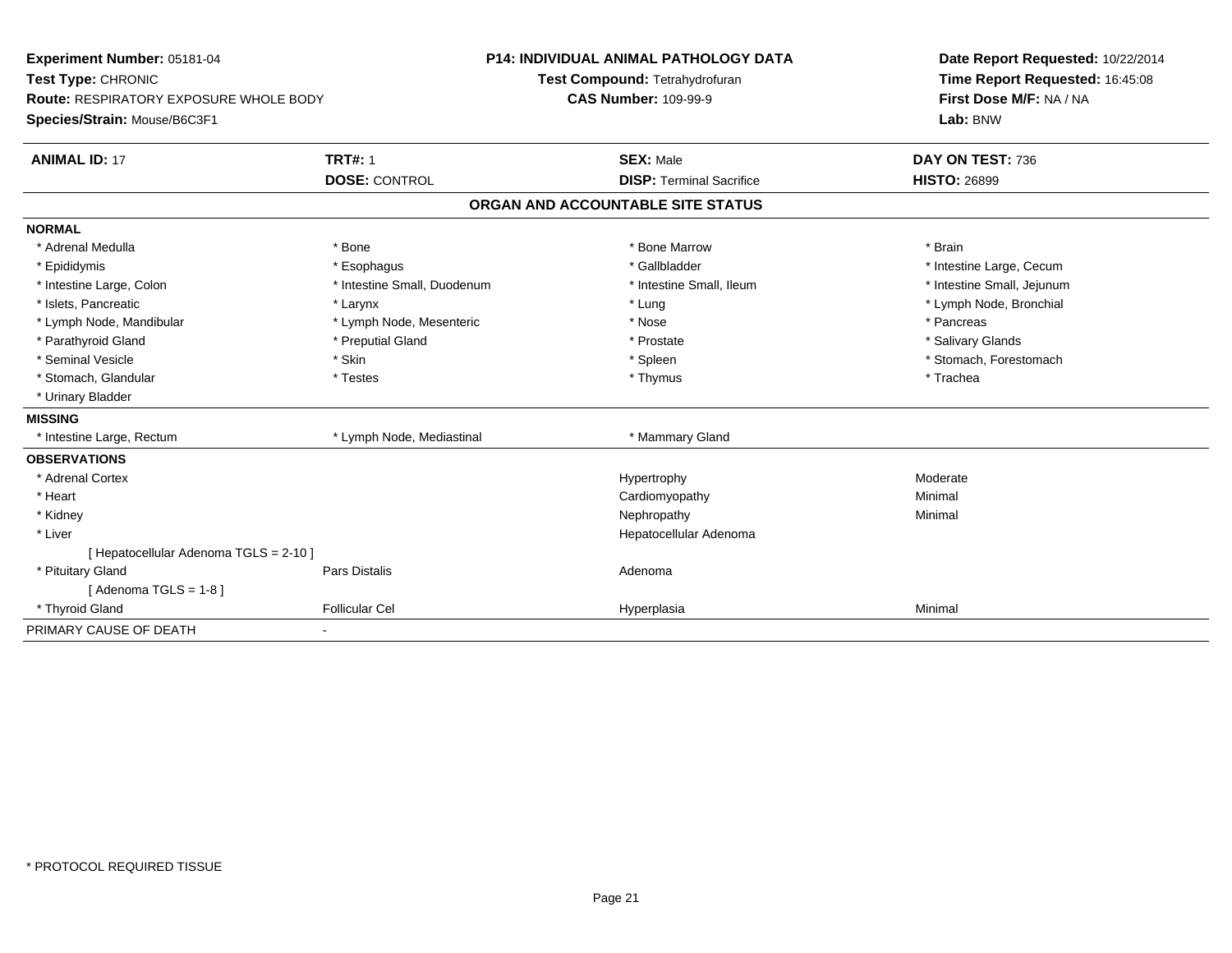| Experiment Number: 05181-04<br>Test Type: CHRONIC |                            | <b>P14: INDIVIDUAL ANIMAL PATHOLOGY DATA</b> | Date Report Requested: 10/22/2014<br>Time Report Requested: 16:45:08 |  |
|---------------------------------------------------|----------------------------|----------------------------------------------|----------------------------------------------------------------------|--|
|                                                   |                            | Test Compound: Tetrahydrofuran               |                                                                      |  |
| Route: RESPIRATORY EXPOSURE WHOLE BODY            |                            | <b>CAS Number: 109-99-9</b>                  | First Dose M/F: NA / NA                                              |  |
| Species/Strain: Mouse/B6C3F1                      |                            |                                              | Lab: BNW                                                             |  |
| <b>ANIMAL ID: 18</b>                              | <b>TRT#: 1</b>             | <b>SEX: Male</b>                             | DAY ON TEST: 736                                                     |  |
|                                                   | <b>DOSE: CONTROL</b>       | <b>DISP: Terminal Sacrifice</b>              | <b>HISTO: 26900</b>                                                  |  |
|                                                   |                            | ORGAN AND ACCOUNTABLE SITE STATUS            |                                                                      |  |
| <b>NORMAL</b>                                     |                            |                                              |                                                                      |  |
| * Adrenal Cortex                                  | * Adrenal Medulla          | * Bone                                       | * Bone Marrow                                                        |  |
| * Brain                                           | * Epididymis               | * Esophagus                                  | * Gallbladder                                                        |  |
| * Intestine Large, Cecum                          | * Intestine Large, Colon   | * Intestine Large, Rectum                    | * Intestine Small, Duodenum                                          |  |
| * Intestine Small, Ileum                          | * Intestine Small, Jejunum | * Islets, Pancreatic                         | * Larynx                                                             |  |
| * Lung                                            | * Lymph Node, Mandibular   | * Lymph Node, Mesenteric                     | * Nose                                                               |  |
| * Pancreas                                        | * Preputial Gland          | * Prostate                                   | * Salivary Glands                                                    |  |
| * Seminal Vesicle                                 | * Spleen                   | * Stomach, Forestomach                       | * Stomach, Glandular                                                 |  |
| * Thymus                                          | * Trachea                  | * Urinary Bladder                            |                                                                      |  |
| <b>MISSING</b>                                    |                            |                                              |                                                                      |  |
| * Lymph Node, Bronchial                           | * Lymph Node, Mediastinal  | * Mammary Gland                              | * Parathyroid Gland                                                  |  |
| <b>OBSERVATIONS</b>                               |                            |                                              |                                                                      |  |
| * Heart                                           |                            | Cardiomyopathy                               | Minimal                                                              |  |
| * Kidney                                          |                            | Nephropathy                                  | Minimal                                                              |  |
| * Liver                                           |                            | Hepatocellular Adenoma                       |                                                                      |  |
| [ Hepatocellular Adenoma TGLS = 2-10 ]            |                            |                                              |                                                                      |  |
| * Pituitary Gland                                 | Pars Distalis              | Hyperplasia                                  | Minimal                                                              |  |
| * Skin                                            | Prepuce                    | Inflammation                                 | Suppurative, Marked                                                  |  |
| [Inflammation TGLS = $1-11$ ]                     |                            |                                              |                                                                      |  |
| * Testes                                          |                            | Atrophy                                      | Moderate                                                             |  |
| * Thyroid Gland                                   | <b>Follicular Cel</b>      | Adenoma                                      |                                                                      |  |
|                                                   | <b>Follicular Cel</b>      | Hyperplasia                                  | Mild                                                                 |  |
| PRIMARY CAUSE OF DEATH                            | $\blacksquare$             |                                              |                                                                      |  |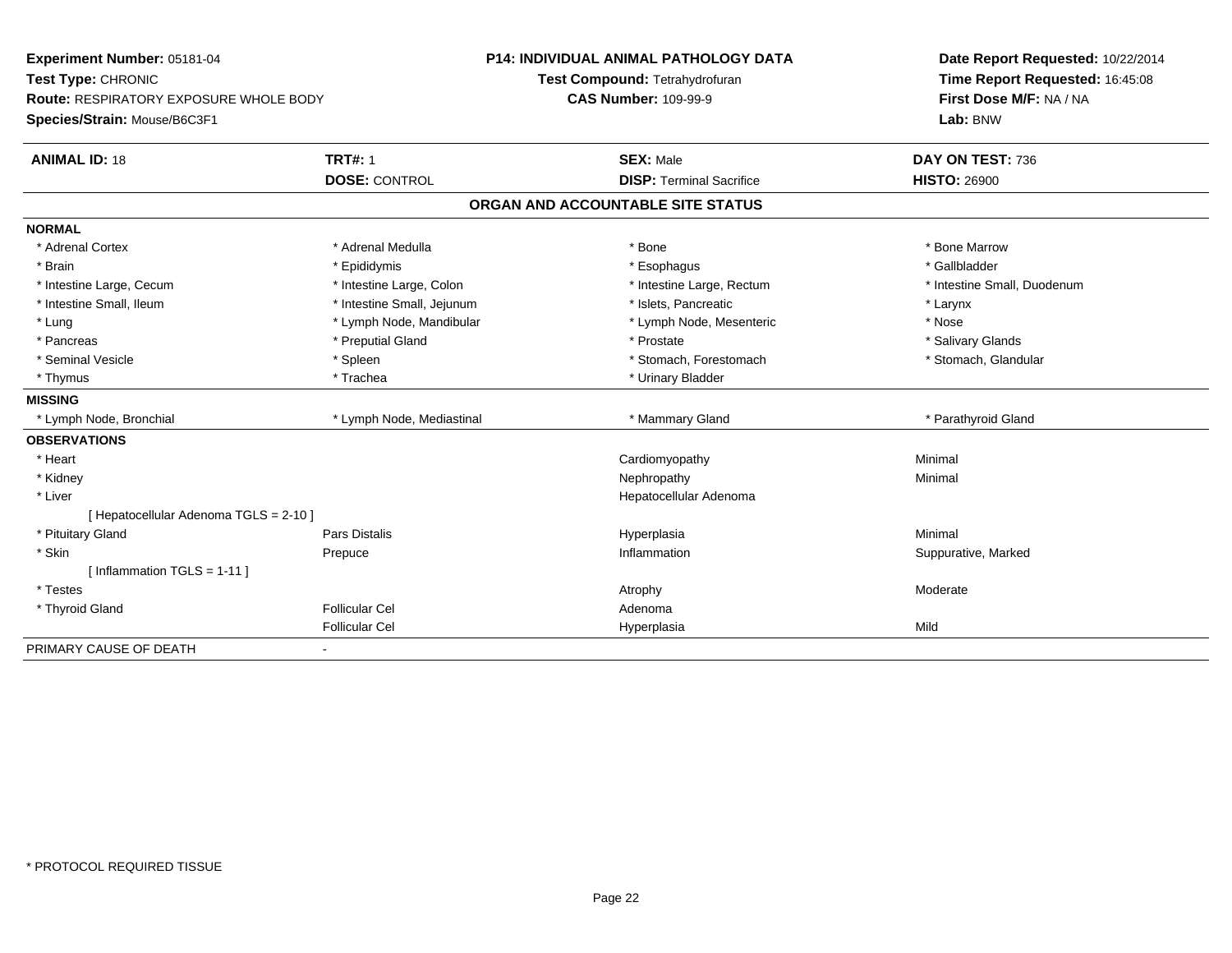| Experiment Number: 05181-04<br>Test Type: CHRONIC<br><b>Route: RESPIRATORY EXPOSURE WHOLE BODY</b> |                             | <b>P14: INDIVIDUAL ANIMAL PATHOLOGY DATA</b> | Date Report Requested: 10/22/2014                          |  |
|----------------------------------------------------------------------------------------------------|-----------------------------|----------------------------------------------|------------------------------------------------------------|--|
|                                                                                                    |                             | Test Compound: Tetrahydrofuran               | Time Report Requested: 16:45:08<br>First Dose M/F: NA / NA |  |
|                                                                                                    |                             | <b>CAS Number: 109-99-9</b>                  |                                                            |  |
| Species/Strain: Mouse/B6C3F1                                                                       |                             |                                              | Lab: BNW                                                   |  |
| <b>ANIMAL ID: 19</b>                                                                               | <b>TRT#: 1</b>              | <b>SEX: Male</b>                             | DAY ON TEST: 582                                           |  |
|                                                                                                    | <b>DOSE: CONTROL</b>        | <b>DISP:</b> Moribund Sacrifice              | <b>HISTO: 26901</b>                                        |  |
|                                                                                                    |                             | ORGAN AND ACCOUNTABLE SITE STATUS            |                                                            |  |
| <b>NORMAL</b>                                                                                      |                             |                                              |                                                            |  |
| * Adrenal Medulla                                                                                  | * Bone                      | * Bone Marrow                                | * Brain                                                    |  |
| * Epididymis                                                                                       | * Esophagus                 | * Heart                                      | * Intestine Large, Cecum                                   |  |
| * Intestine Large, Colon                                                                           | * Intestine Large, Rectum   | * Intestine Small, Duodenum                  | * Intestine Small, Ileum                                   |  |
| * Intestine Small, Jejunum                                                                         | * Islets, Pancreatic        | * Larynx                                     | * Liver                                                    |  |
| * Lymph Node, Bronchial                                                                            | * Lymph Node, Mediastinal   | * Lymph Node, Mesenteric                     | * Pancreas                                                 |  |
| * Parathyroid Gland                                                                                | * Pituitary Gland           | * Preputial Gland                            | * Prostate                                                 |  |
| * Salivary Glands                                                                                  | * Seminal Vesicle           | * Stomach, Forestomach                       | * Stomach, Glandular                                       |  |
| * Testes                                                                                           | * Thymus                    | * Thyroid Gland                              | * Trachea                                                  |  |
| * Urinary Bladder                                                                                  |                             |                                              |                                                            |  |
| <b>MISSING</b>                                                                                     |                             |                                              |                                                            |  |
| * Mammary Gland                                                                                    | * Skin                      |                                              |                                                            |  |
| <b>OBSERVATIONS</b>                                                                                |                             |                                              |                                                            |  |
| * Adrenal Cortex                                                                                   |                             | Hyperplasia                                  | Moderate                                                   |  |
| * Gallbladder                                                                                      | Epithelium                  | Hyperplasia                                  | Minimal                                                    |  |
| <b>Harderian Gland</b>                                                                             |                             | Carcinoma                                    |                                                            |  |
| [Carcinoma TGLS = $3-10$ ]                                                                         |                             |                                              |                                                            |  |
| * Kidney                                                                                           |                             | Nephropathy                                  | Minimal                                                    |  |
| * Lung                                                                                             |                             | Carcinoma                                    | Metastatic (Harderian Gland)                               |  |
| [Carcinoma TGLS = 1-3]                                                                             |                             |                                              |                                                            |  |
| * Lymph Node, Mandibular                                                                           |                             | Hyperplasia                                  | Mild                                                       |  |
| * Nose                                                                                             | Nasolacrim Dct              | Inflammation                                 | Suppurative, Minimal                                       |  |
| * Spleen                                                                                           |                             | Hematopoietic Cell Proliferation             | Mild                                                       |  |
| PRIMARY CAUSE OF DEATH                                                                             | - Harderian Gland Carcinoma |                                              |                                                            |  |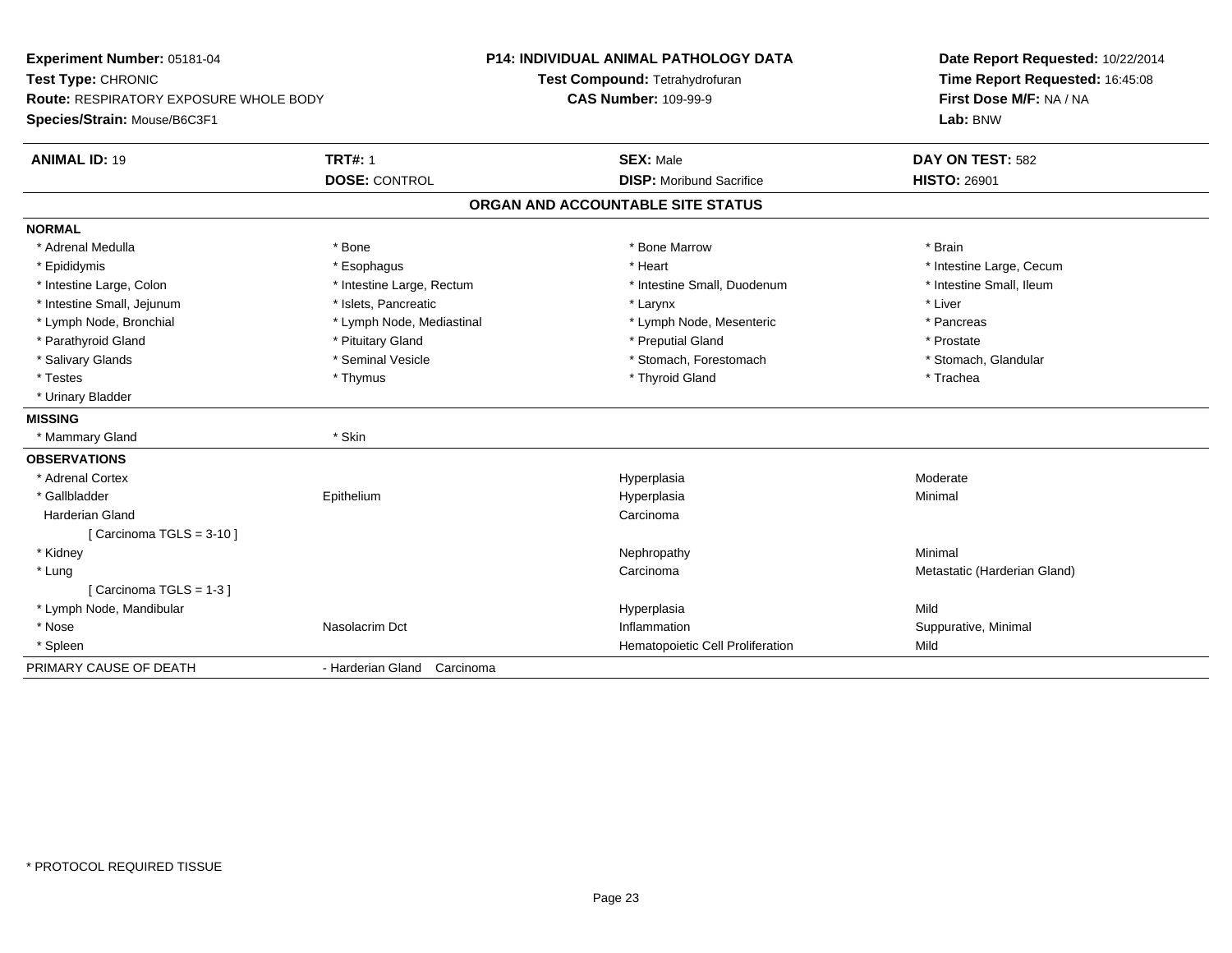| Experiment Number: 05181-04                     |                                                                                                           | <b>P14: INDIVIDUAL ANIMAL PATHOLOGY DATA</b> | Date Report Requested: 10/22/2014   |  |
|-------------------------------------------------|-----------------------------------------------------------------------------------------------------------|----------------------------------------------|-------------------------------------|--|
| Test Type: CHRONIC                              |                                                                                                           | Test Compound: Tetrahydrofuran               | Time Report Requested: 16:45:08     |  |
| <b>Route: RESPIRATORY EXPOSURE WHOLE BODY</b>   |                                                                                                           | <b>CAS Number: 109-99-9</b>                  | First Dose M/F: NA / NA<br>Lab: BNW |  |
| Species/Strain: Mouse/B6C3F1                    |                                                                                                           |                                              |                                     |  |
| <b>ANIMAL ID: 20</b>                            | <b>TRT#: 1</b>                                                                                            | <b>SEX: Male</b>                             | DAY ON TEST: 638                    |  |
|                                                 | <b>DOSE: CONTROL</b>                                                                                      | <b>DISP: Moribund Sacrifice</b>              | <b>HISTO: 26902</b>                 |  |
|                                                 |                                                                                                           | ORGAN AND ACCOUNTABLE SITE STATUS            |                                     |  |
| <b>NORMAL</b>                                   |                                                                                                           |                                              |                                     |  |
| * Adrenal Medulla                               | * Bone                                                                                                    | * Brain                                      | * Epididymis                        |  |
| * Esophagus                                     | * Intestine Large, Cecum                                                                                  | * Intestine Large, Colon                     | * Intestine Large, Rectum           |  |
| * Intestine Small, Duodenum                     | * Intestine Small, Ileum                                                                                  | * Intestine Small, Jejunum                   | * Islets, Pancreatic                |  |
| * Larynx                                        | * Lung                                                                                                    | * Lymph Node, Mandibular                     | * Nose                              |  |
| * Pancreas                                      | * Parathyroid Gland                                                                                       | * Pituitary Gland                            | * Preputial Gland                   |  |
| * Salivary Glands                               | * Seminal Vesicle                                                                                         | * Stomach, Forestomach                       | * Stomach, Glandular                |  |
| * Thyroid Gland                                 | * Trachea                                                                                                 |                                              |                                     |  |
| <b>MISSING</b>                                  |                                                                                                           |                                              |                                     |  |
| * Gallbladder                                   | * Lymph Node, Bronchial                                                                                   | * Lymph Node, Mediastinal                    | * Mammary Gland                     |  |
| * Thymus                                        |                                                                                                           |                                              |                                     |  |
| <b>OBSERVATIONS</b>                             |                                                                                                           |                                              |                                     |  |
| * Adrenal Cortex                                |                                                                                                           | Hyperplasia                                  | Minimal                             |  |
| * Bone Marrow                                   |                                                                                                           | Hyperplasia                                  | Mild                                |  |
| * Heart                                         |                                                                                                           | Cardiomyopathy                               | Minimal                             |  |
| * Kidney                                        |                                                                                                           | Inflammation                                 | Suppurative, Mild                   |  |
| [Inflammation TGLS = 5-5]                       |                                                                                                           |                                              |                                     |  |
| * Liver                                         |                                                                                                           | Hepatocellular Adenoma                       | Multiple                            |  |
| [ Hepatocellular Adenoma TGLS = 3,4-4 ]         |                                                                                                           |                                              |                                     |  |
| * Lung                                          |                                                                                                           |                                              |                                     |  |
| Note: TGL 7 not found on recut.                 |                                                                                                           |                                              |                                     |  |
| * Lym Node Mand                                 |                                                                                                           |                                              |                                     |  |
|                                                 | Note: TGL 8 not found on recut. Perhaps they meant to write mesenteric-several nodes were enlarged there. |                                              |                                     |  |
| Lymph Node                                      | Renal                                                                                                     | Hyperplasia                                  | Moderate                            |  |
| [ Hyperplasia TGLS = 6-10 ]                     |                                                                                                           |                                              |                                     |  |
| * Lymph Node, Mesenteric                        |                                                                                                           | Hematopoietic Cell Proliferation             | Mild                                |  |
| * Prostate                                      |                                                                                                           | Inflammation                                 | Suppurative, Mild                   |  |
| * Skin                                          | Prepuce                                                                                                   | Inflammation                                 | Suppurative, Marked                 |  |
| [Inflammation TGLS = $1-7$ ]                    |                                                                                                           |                                              |                                     |  |
| * Spleen                                        |                                                                                                           | Hematopoietic Cell Proliferation             | Mild                                |  |
| [ Hematopoietic Cell Proliferation TGLS = 2-4 ] |                                                                                                           |                                              |                                     |  |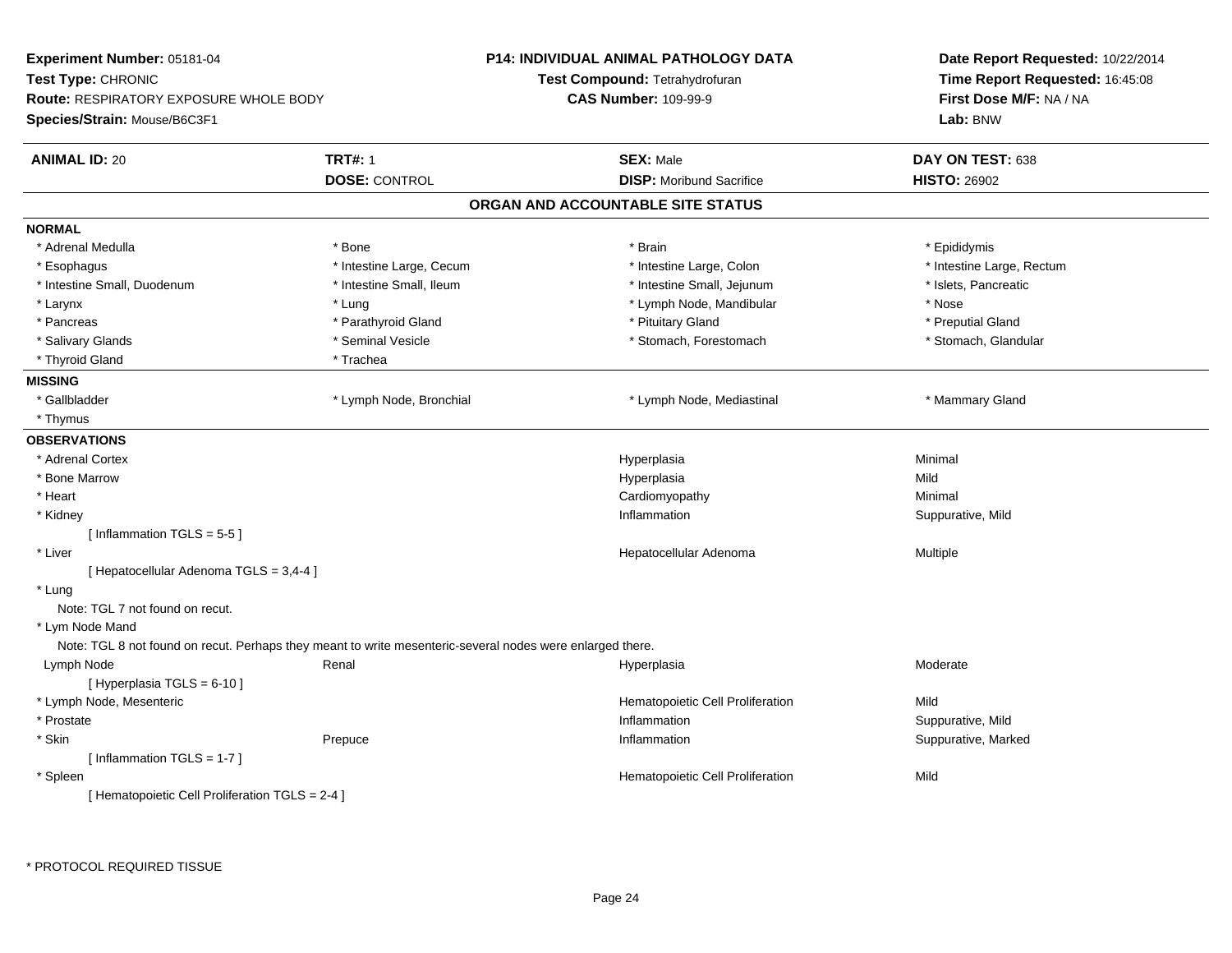| Experiment Number: 05181-04<br>Test Type: CHRONIC<br><b>Route: RESPIRATORY EXPOSURE WHOLE BODY</b> |                                   | <b>P14: INDIVIDUAL ANIMAL PATHOLOGY DATA</b> | Date Report Requested: 10/22/2014 |
|----------------------------------------------------------------------------------------------------|-----------------------------------|----------------------------------------------|-----------------------------------|
|                                                                                                    |                                   | Test Compound: Tetrahydrofuran               | Time Report Requested: 16:45:08   |
|                                                                                                    |                                   | <b>CAS Number: 109-99-9</b>                  | First Dose M/F: NA / NA           |
| Species/Strain: Mouse/B6C3F1                                                                       |                                   |                                              | Lab: BNW                          |
| <b>ANIMAL ID: 20</b>                                                                               | <b>TRT#: 1</b>                    | <b>SEX: Male</b>                             | DAY ON TEST: 638                  |
|                                                                                                    | <b>DOSE: CONTROL</b>              | <b>DISP:</b> Moribund Sacrifice              | <b>HISTO: 26902</b>               |
|                                                                                                    |                                   | ORGAN AND ACCOUNTABLE SITE STATUS            |                                   |
| * Testes                                                                                           |                                   | Atrophy                                      | Minimal                           |
| * Urinary Bladder                                                                                  |                                   | Inflammation                                 | Suppurative, Moderate             |
| PRIMARY CAUSE OF DEATH                                                                             | - Urinary Bladder<br>Inflammation |                                              |                                   |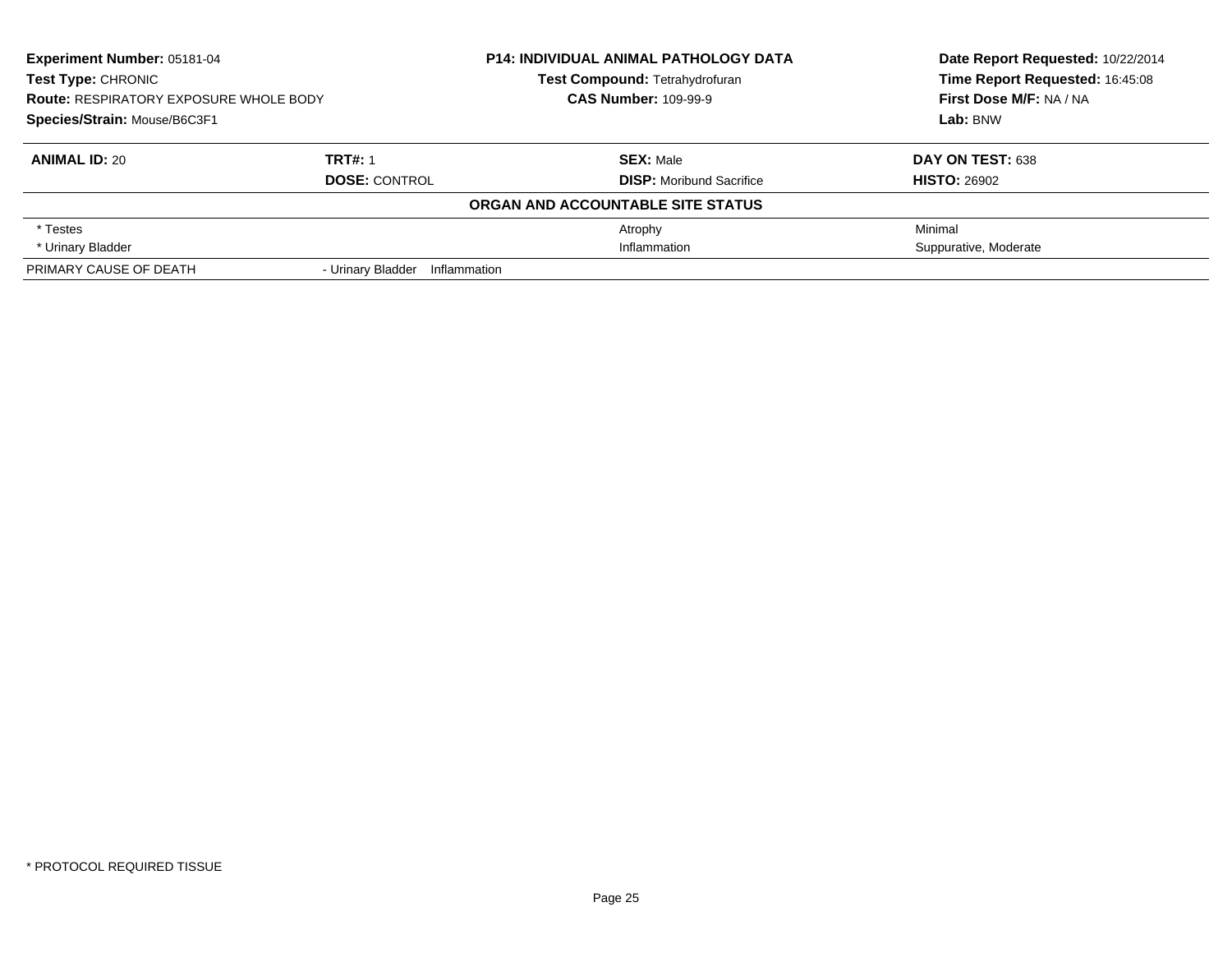| Experiment Number: 05181-04            |                                   | <b>P14: INDIVIDUAL ANIMAL PATHOLOGY DATA</b> | Date Report Requested: 10/22/2014 |  |
|----------------------------------------|-----------------------------------|----------------------------------------------|-----------------------------------|--|
| Test Type: CHRONIC                     |                                   | Test Compound: Tetrahydrofuran               | Time Report Requested: 16:45:08   |  |
| Route: RESPIRATORY EXPOSURE WHOLE BODY |                                   | <b>CAS Number: 109-99-9</b>                  | First Dose M/F: NA / NA           |  |
| Species/Strain: Mouse/B6C3F1           |                                   |                                              | Lab: BNW                          |  |
| <b>ANIMAL ID: 21</b>                   | <b>TRT#: 1</b>                    | <b>SEX: Male</b>                             | DAY ON TEST: 678                  |  |
|                                        | <b>DOSE: CONTROL</b>              | <b>DISP:</b> Moribund Sacrifice              | <b>HISTO: 26903</b>               |  |
|                                        |                                   | ORGAN AND ACCOUNTABLE SITE STATUS            |                                   |  |
| <b>NORMAL</b>                          |                                   |                                              |                                   |  |
| * Adrenal Cortex                       | * Adrenal Medulla                 | * Bone                                       | * Bone Marrow                     |  |
| * Brain                                | * Epididymis                      | * Esophagus                                  | * Gallbladder                     |  |
| * Heart                                | * Intestine Large, Cecum          | * Intestine Large, Colon                     | * Intestine Large, Rectum         |  |
| * Intestine Small, Duodenum            | * Intestine Small, Ileum          | * Intestine Small, Jejunum                   | * Islets, Pancreatic              |  |
| * Larynx                               | * Lung                            | * Lymph Node, Bronchial                      | * Lymph Node, Mandibular          |  |
| * Lymph Node, Mediastinal              | * Lymph Node, Mesenteric          | * Nose                                       | * Pancreas                        |  |
| * Parathyroid Gland                    | * Pituitary Gland                 | * Preputial Gland                            | * Salivary Glands                 |  |
| * Seminal Vesicle                      | * Spleen                          | * Stomach, Forestomach                       | * Stomach, Glandular              |  |
| * Testes                               | * Thymus                          | * Thyroid Gland                              | * Trachea                         |  |
| <b>MISSING</b>                         |                                   |                                              |                                   |  |
| * Mammary Gland                        |                                   |                                              |                                   |  |
| <b>OBSERVATIONS</b>                    |                                   |                                              |                                   |  |
| * Kidney                               |                                   | Inflammation                                 | Suppurative, Minimal              |  |
| * Liver                                |                                   | Hepatocellular Adenoma                       |                                   |  |
| [ Hepatocellular Adenoma TGLS = 3-4 ]  |                                   |                                              |                                   |  |
| * Prostate                             |                                   | Inflammation                                 | Suppurative, Minimal              |  |
| * Skin                                 | Prepuce                           | Inflammation                                 | Suppurative, Marked               |  |
| [Inflammation TGLS = $1-7$ ]           |                                   |                                              |                                   |  |
| * Urinary Bladder                      |                                   | Inflammation                                 | Suppurative, Marked               |  |
| [Inflammation TGLS = $2-8$ ]           |                                   |                                              |                                   |  |
| PRIMARY CAUSE OF DEATH                 | - Urinary Bladder<br>Inflammation |                                              |                                   |  |
| CONTRIBUTORY CAUSE OF DEATH            | - Skin Prepuce Inflammation       |                                              |                                   |  |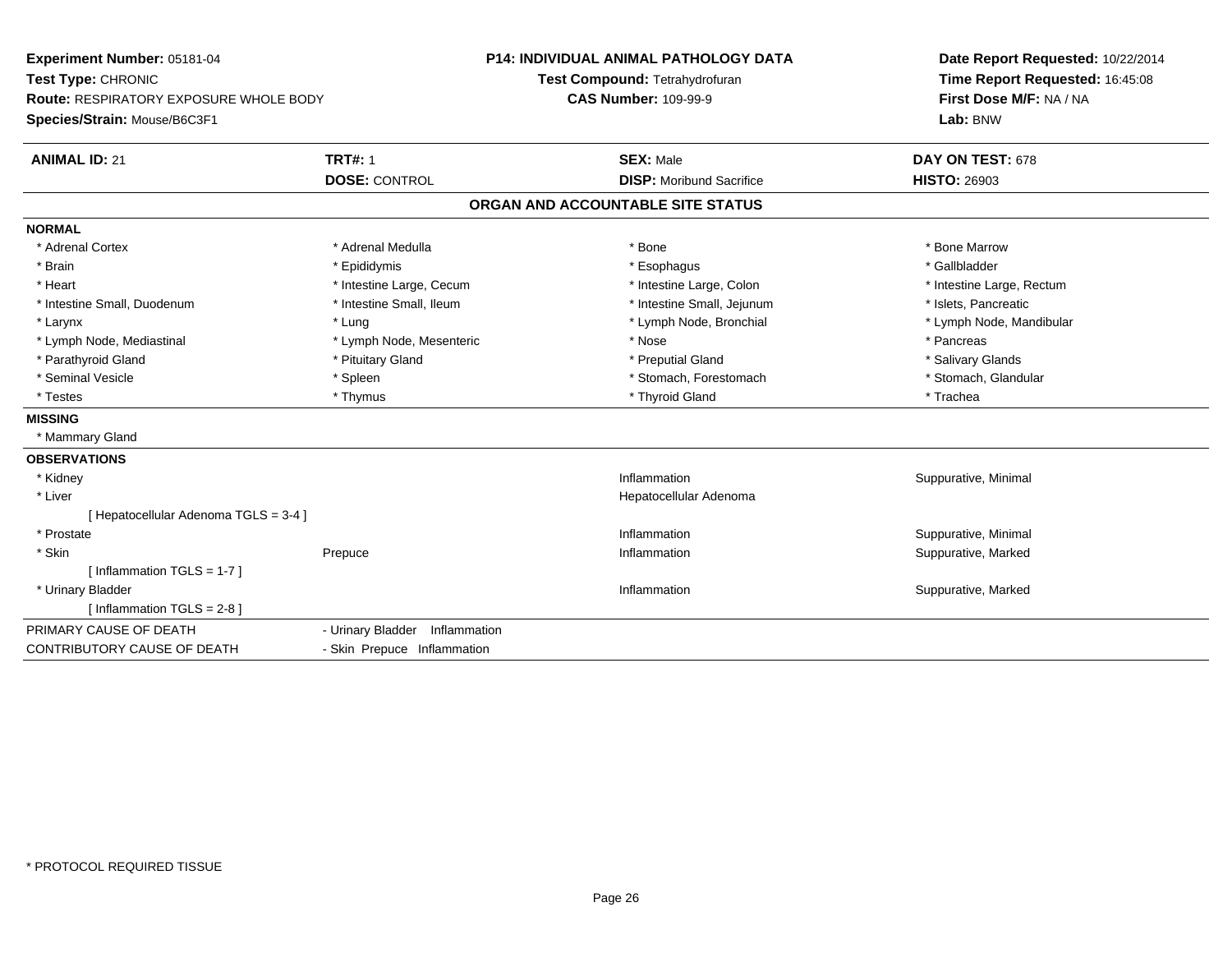| Experiment Number: 05181-04<br>Test Type: CHRONIC<br>Route: RESPIRATORY EXPOSURE WHOLE BODY |                                        | <b>P14: INDIVIDUAL ANIMAL PATHOLOGY DATA</b><br>Test Compound: Tetrahydrofuran<br><b>CAS Number: 109-99-9</b> | Date Report Requested: 10/22/2014<br>Time Report Requested: 16:45:08<br>First Dose M/F: NA / NA |
|---------------------------------------------------------------------------------------------|----------------------------------------|---------------------------------------------------------------------------------------------------------------|-------------------------------------------------------------------------------------------------|
| Species/Strain: Mouse/B6C3F1                                                                |                                        |                                                                                                               | Lab: BNW                                                                                        |
| <b>ANIMAL ID: 22</b>                                                                        | <b>TRT#: 1</b><br><b>DOSE: CONTROL</b> | <b>SEX: Male</b><br><b>DISP:</b> Moribund Sacrifice                                                           | DAY ON TEST: 658<br><b>HISTO: 26904</b>                                                         |
|                                                                                             |                                        | ORGAN AND ACCOUNTABLE SITE STATUS                                                                             |                                                                                                 |
| <b>NORMAL</b>                                                                               |                                        |                                                                                                               |                                                                                                 |
| * Adrenal Cortex                                                                            | * Adrenal Medulla                      | * Bone                                                                                                        | * Bone Marrow                                                                                   |
| * Brain                                                                                     | * Epididymis                           | * Esophagus                                                                                                   | * Gallbladder                                                                                   |
| * Intestine Large, Cecum                                                                    | * Intestine Large, Colon               | * Intestine Large, Rectum                                                                                     | * Intestine Small, Duodenum                                                                     |
| * Intestine Small, Ileum                                                                    | * Intestine Small, Jejunum             | * Islets, Pancreatic                                                                                          | * Larynx                                                                                        |
| * Lung                                                                                      | * Lymph Node, Bronchial                | * Lymph Node, Mandibular                                                                                      | * Lymph Node, Mediastinal                                                                       |
| * Lymph Node, Mesenteric                                                                    | * Nose                                 | * Pancreas                                                                                                    | * Parathyroid Gland                                                                             |
| * Pituitary Gland                                                                           | * Preputial Gland                      | * Prostate                                                                                                    | * Salivary Glands                                                                               |
| * Seminal Vesicle                                                                           | * Stomach, Forestomach                 | * Stomach, Glandular                                                                                          | * Testes                                                                                        |
| * Trachea                                                                                   | * Urinary Bladder                      |                                                                                                               |                                                                                                 |
| <b>MISSING</b>                                                                              |                                        |                                                                                                               |                                                                                                 |
| * Mammary Gland                                                                             | * Thymus                               |                                                                                                               |                                                                                                 |
| <b>OBSERVATIONS</b>                                                                         |                                        |                                                                                                               |                                                                                                 |
| Harderian Gland                                                                             |                                        | Adenoma                                                                                                       |                                                                                                 |
| [Adenoma TGLS = $1-12$ ]                                                                    |                                        |                                                                                                               |                                                                                                 |
| * Heart                                                                                     |                                        | Cardiomyopathy                                                                                                | Minimal                                                                                         |
| * Kidney                                                                                    |                                        | <b>Glomerulosclerosis</b>                                                                                     | Mild                                                                                            |
|                                                                                             |                                        | Hydronephrosis                                                                                                | Mild                                                                                            |
| * Liver                                                                                     |                                        | Hepatocellular Adenoma                                                                                        |                                                                                                 |
|                                                                                             |                                        | Hepatocellular Carcinoma                                                                                      |                                                                                                 |
| [ Hepatocellular Adenoma TGLS = 5,6-10+11 ]<br>[ Hepatocellular Carcinoma TGLS = 4-4 ]      |                                        |                                                                                                               |                                                                                                 |
| * Skin                                                                                      | Prepuce                                | Inflammation                                                                                                  | Suppurative, Mild                                                                               |
| [Inflammation TGLS = $2-7$ ]                                                                |                                        |                                                                                                               |                                                                                                 |
| * Spleen                                                                                    |                                        | Hematopoietic Cell Proliferation                                                                              | Mild                                                                                            |
| * Thyroid Gland                                                                             | <b>Follicular Cel</b>                  | Hyperplasia                                                                                                   | Minimal                                                                                         |
| * Urin Bladder                                                                              |                                        |                                                                                                               |                                                                                                 |
| Note: A distended bladder is not considered significant to diagnose (TGL 3).                |                                        |                                                                                                               |                                                                                                 |
| PRIMARY CAUSE OF DEATH                                                                      | - Liver Hepatocellular Carcinoma       |                                                                                                               |                                                                                                 |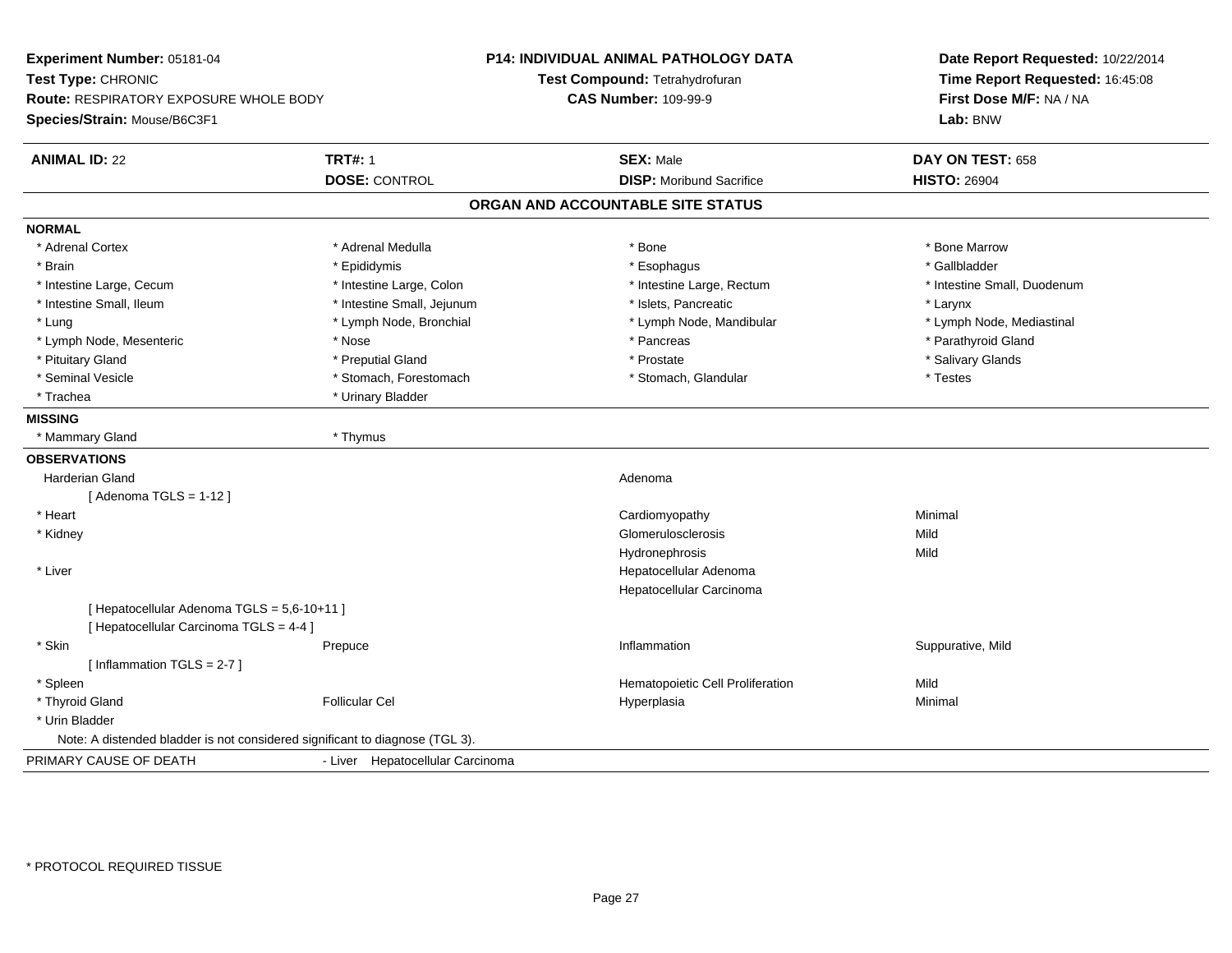| Experiment Number: 05181-04<br>Test Type: CHRONIC<br><b>Route: RESPIRATORY EXPOSURE WHOLE BODY</b><br>Species/Strain: Mouse/B6C3F1 |                           | <b>P14: INDIVIDUAL ANIMAL PATHOLOGY DATA</b><br>Test Compound: Tetrahydrofuran<br><b>CAS Number: 109-99-9</b> | Date Report Requested: 10/22/2014<br>Time Report Requested: 16:45:08<br>First Dose M/F: NA / NA<br>Lab: BNW |
|------------------------------------------------------------------------------------------------------------------------------------|---------------------------|---------------------------------------------------------------------------------------------------------------|-------------------------------------------------------------------------------------------------------------|
| <b>ANIMAL ID: 23</b>                                                                                                               | <b>TRT#: 1</b>            | <b>SEX: Male</b>                                                                                              | DAY ON TEST: 362                                                                                            |
|                                                                                                                                    | <b>DOSE: CONTROL</b>      | <b>DISP: Natural Death</b>                                                                                    | <b>HISTO: 26905</b>                                                                                         |
|                                                                                                                                    |                           | ORGAN AND ACCOUNTABLE SITE STATUS                                                                             |                                                                                                             |
| <b>NORMAL</b>                                                                                                                      |                           |                                                                                                               |                                                                                                             |
| * Bone                                                                                                                             | * Brain                   | * Kidney                                                                                                      | * Lung                                                                                                      |
| * Lymph Node, Mandibular                                                                                                           | Penis                     | * Preputial Gland                                                                                             | * Salivary Glands                                                                                           |
| * Skin                                                                                                                             | * Stomach, Forestomach    | * Testes                                                                                                      |                                                                                                             |
| <b>MISSING</b>                                                                                                                     |                           |                                                                                                               |                                                                                                             |
| * Islets, Pancreatic                                                                                                               | * Lymph Node, Mediastinal | * Mammary Gland                                                                                               | * Pancreas                                                                                                  |
| * Parathyroid Gland                                                                                                                | * Spleen                  |                                                                                                               |                                                                                                             |
| <b>AUTO PRECLUDES DIAG.</b>                                                                                                        |                           |                                                                                                               |                                                                                                             |
| * Adrenal Cortex                                                                                                                   | * Adrenal Medulla         | * Bone Marrow                                                                                                 | * Epididymis                                                                                                |
| * Esophagus                                                                                                                        | * Gallbladder             | * Heart                                                                                                       | * Intestine Large, Cecum                                                                                    |
| * Intestine Large, Colon                                                                                                           | * Intestine Large, Rectum | * Intestine Small, Duodenum                                                                                   | * Intestine Small, Ileum                                                                                    |
| * Intestine Small, Jejunum                                                                                                         | * Larynx                  | * Lymph Node, Bronchial                                                                                       | * Lymph Node, Mesenteric                                                                                    |
| * Nose                                                                                                                             | * Pituitary Gland         | * Prostate                                                                                                    | * Seminal Vesicle                                                                                           |
| * Stomach, Glandular                                                                                                               | * Thymus                  | * Thyroid Gland                                                                                               | * Trachea                                                                                                   |
| * Urinary Bladder                                                                                                                  |                           |                                                                                                               |                                                                                                             |
| <b>OBSERVATIONS</b>                                                                                                                |                           |                                                                                                               |                                                                                                             |
| * Liver                                                                                                                            |                           | <b>Eosinophilic Focus</b>                                                                                     |                                                                                                             |
|                                                                                                                                    |                           | Hepatocellular Adenoma                                                                                        |                                                                                                             |
|                                                                                                                                    |                           | Necrosis                                                                                                      | Moderate                                                                                                    |
| PRIMARY CAUSE OF DEATH                                                                                                             | - UNCERTAIN               |                                                                                                               |                                                                                                             |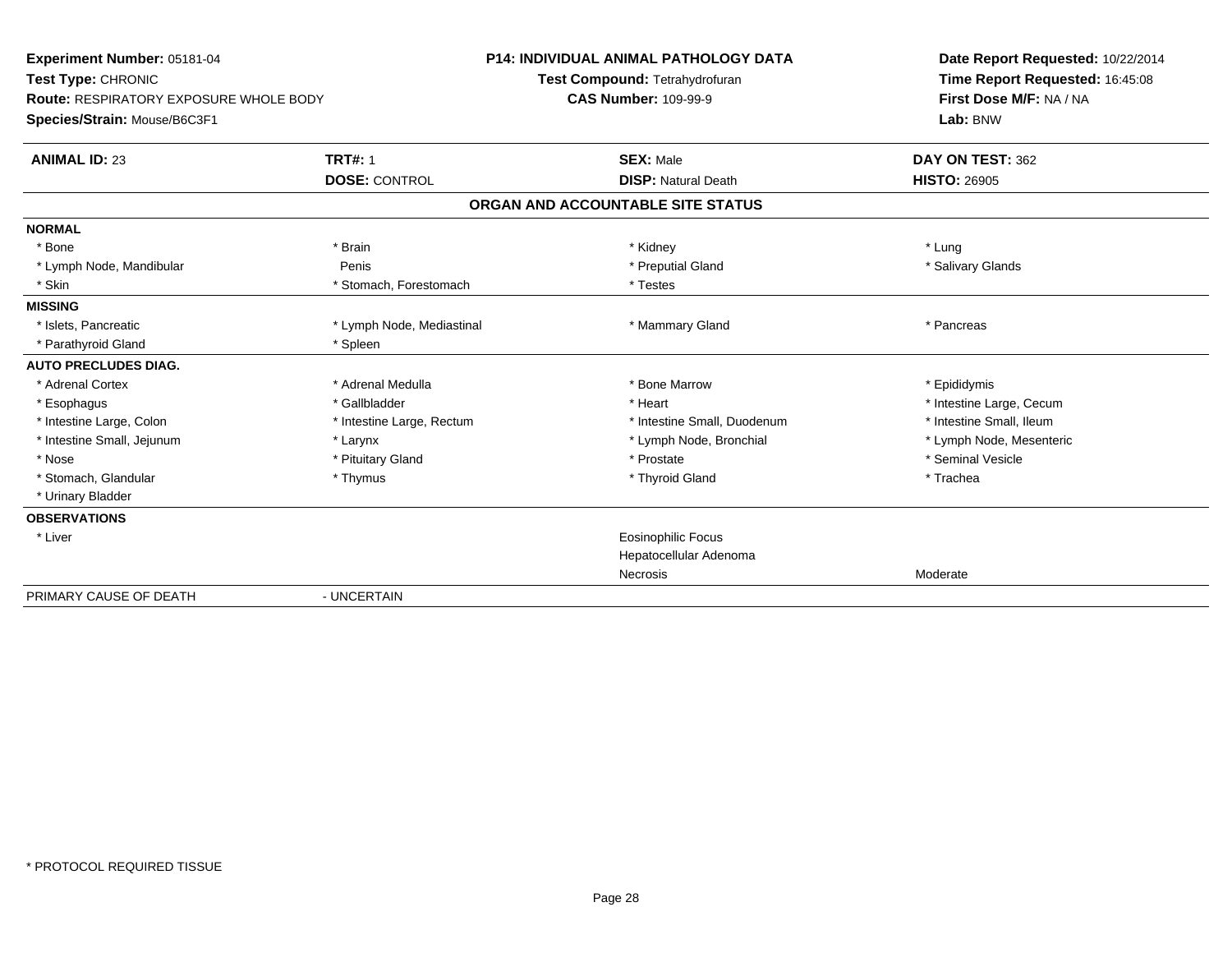| Experiment Number: 05181-04<br>Test Type: CHRONIC<br><b>Route: RESPIRATORY EXPOSURE WHOLE BODY</b><br>Species/Strain: Mouse/B6C3F1<br><b>ANIMAL ID: 24</b> | <b>TRT#: 1</b><br><b>DOSE: CONTROL</b> | <b>P14: INDIVIDUAL ANIMAL PATHOLOGY DATA</b><br>Test Compound: Tetrahydrofuran<br><b>CAS Number: 109-99-9</b><br><b>SEX: Male</b><br><b>DISP: Terminal Sacrifice</b> | Date Report Requested: 10/22/2014<br>Time Report Requested: 16:45:08<br>First Dose M/F: NA / NA<br>Lab: BNW<br>DAY ON TEST: 737<br><b>HISTO: 26906</b> |
|------------------------------------------------------------------------------------------------------------------------------------------------------------|----------------------------------------|----------------------------------------------------------------------------------------------------------------------------------------------------------------------|--------------------------------------------------------------------------------------------------------------------------------------------------------|
|                                                                                                                                                            |                                        | ORGAN AND ACCOUNTABLE SITE STATUS                                                                                                                                    |                                                                                                                                                        |
| <b>NORMAL</b>                                                                                                                                              |                                        |                                                                                                                                                                      |                                                                                                                                                        |
| * Adrenal Medulla                                                                                                                                          | * Bone                                 | * Bone Marrow                                                                                                                                                        | * Brain                                                                                                                                                |
| * Epididymis                                                                                                                                               | * Esophagus                            | * Heart                                                                                                                                                              | * Intestine Large, Cecum                                                                                                                               |
| * Intestine Large, Colon                                                                                                                                   | * Intestine Large, Rectum              | * Intestine Small, Duodenum                                                                                                                                          | * Intestine Small, Ileum                                                                                                                               |
| * Intestine Small, Jejunum                                                                                                                                 | * Larynx                               | * Liver                                                                                                                                                              | * Lung                                                                                                                                                 |
| * Lymph Node, Bronchial                                                                                                                                    | * Lymph Node, Mandibular               | * Lymph Node, Mediastinal                                                                                                                                            | * Lymph Node, Mesenteric                                                                                                                               |
| * Nose                                                                                                                                                     | * Pancreas                             | * Pituitary Gland                                                                                                                                                    | * Prostate                                                                                                                                             |
| * Salivary Glands                                                                                                                                          | * Seminal Vesicle                      | * Skin                                                                                                                                                               | * Spleen                                                                                                                                               |
| * Stomach, Forestomach                                                                                                                                     | * Stomach, Glandular                   | * Testes                                                                                                                                                             | * Thymus                                                                                                                                               |
| * Trachea                                                                                                                                                  | * Urinary Bladder                      |                                                                                                                                                                      |                                                                                                                                                        |
| <b>MISSING</b>                                                                                                                                             |                                        |                                                                                                                                                                      |                                                                                                                                                        |
| * Gallbladder                                                                                                                                              | * Mammary Gland                        | * Parathyroid Gland                                                                                                                                                  |                                                                                                                                                        |
| <b>OBSERVATIONS</b>                                                                                                                                        |                                        |                                                                                                                                                                      |                                                                                                                                                        |
| * Adrenal Cortex                                                                                                                                           |                                        | Hyperplasia                                                                                                                                                          | Marked                                                                                                                                                 |
|                                                                                                                                                            |                                        | Hypertrophy                                                                                                                                                          | Minimal                                                                                                                                                |
| * Islets, Pancreatic                                                                                                                                       |                                        | Hyperplasia                                                                                                                                                          | Mild                                                                                                                                                   |
| * Kidney                                                                                                                                                   |                                        | Nephropathy                                                                                                                                                          | Minimal                                                                                                                                                |
| * Preputial Gland                                                                                                                                          |                                        | Inflammation                                                                                                                                                         | Marked                                                                                                                                                 |
| * Thyroid Gland                                                                                                                                            | <b>Follicular Cel</b>                  | Adenoma                                                                                                                                                              |                                                                                                                                                        |
| PRIMARY CAUSE OF DEATH                                                                                                                                     |                                        |                                                                                                                                                                      |                                                                                                                                                        |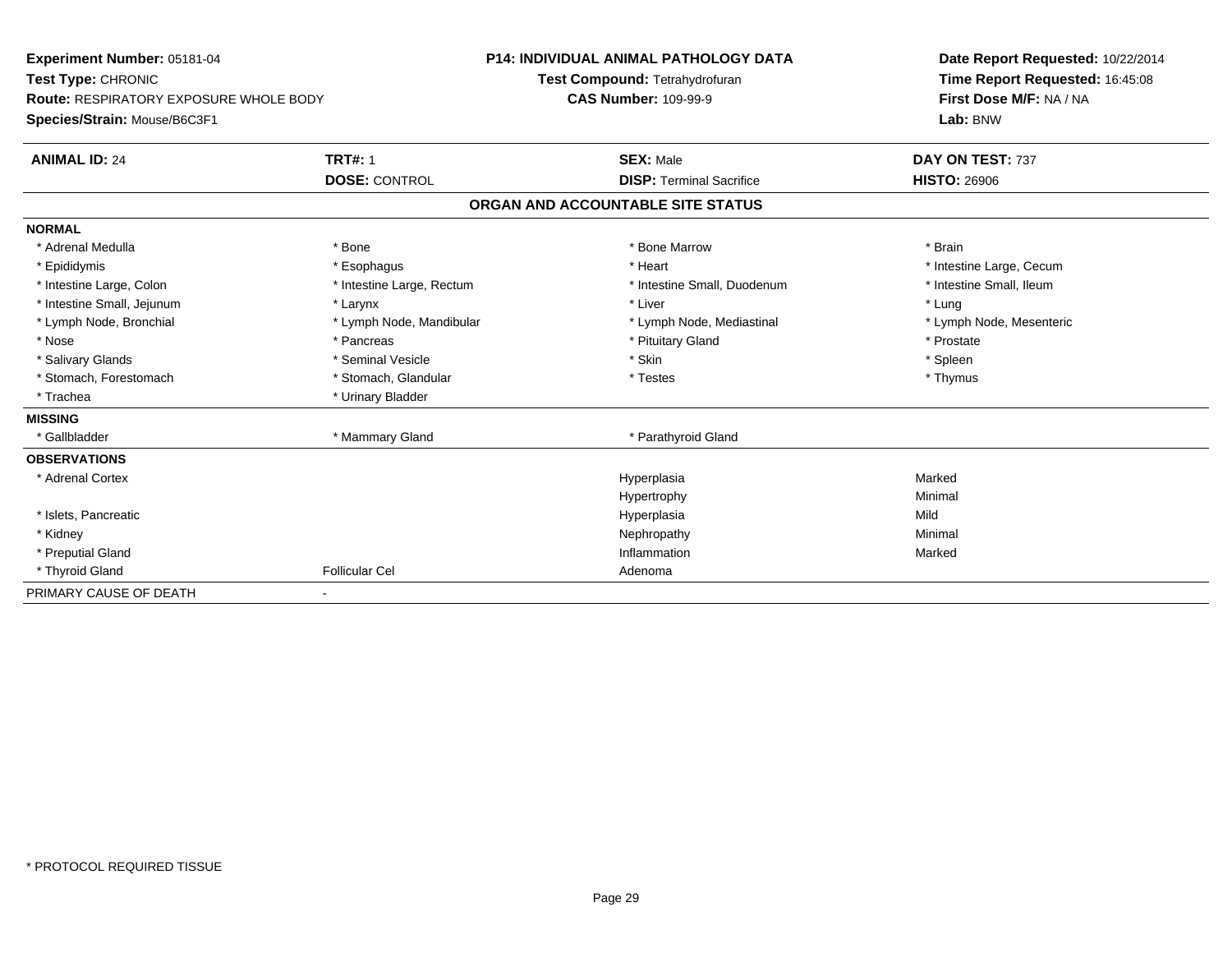| Experiment Number: 05181-04<br>Test Type: CHRONIC<br><b>Route: RESPIRATORY EXPOSURE WHOLE BODY</b><br>Species/Strain: Mouse/B6C3F1<br><b>ANIMAL ID: 25</b> | <b>TRT#: 1</b><br><b>DOSE: CONTROL</b> | <b>P14: INDIVIDUAL ANIMAL PATHOLOGY DATA</b><br>Test Compound: Tetrahydrofuran<br><b>CAS Number: 109-99-9</b><br><b>SEX: Male</b><br><b>DISP: Terminal Sacrifice</b> | Date Report Requested: 10/22/2014<br>Time Report Requested: 16:45:08<br>First Dose M/F: NA / NA<br>Lab: BNW<br>DAY ON TEST: 733<br><b>HISTO: 26907</b> |
|------------------------------------------------------------------------------------------------------------------------------------------------------------|----------------------------------------|----------------------------------------------------------------------------------------------------------------------------------------------------------------------|--------------------------------------------------------------------------------------------------------------------------------------------------------|
|                                                                                                                                                            |                                        | ORGAN AND ACCOUNTABLE SITE STATUS                                                                                                                                    |                                                                                                                                                        |
| <b>NORMAL</b>                                                                                                                                              |                                        |                                                                                                                                                                      |                                                                                                                                                        |
| * Adrenal Medulla                                                                                                                                          | * Bone                                 | * Brain                                                                                                                                                              | * Epididymis                                                                                                                                           |
| * Esophagus                                                                                                                                                | * Gallbladder                          | * Heart                                                                                                                                                              | * Intestine Large, Cecum                                                                                                                               |
| * Intestine Large, Colon                                                                                                                                   | * Intestine Large, Rectum              | * Intestine Small, Duodenum                                                                                                                                          | * Intestine Small. Ileum                                                                                                                               |
| * Intestine Small, Jejunum                                                                                                                                 | * Islets, Pancreatic                   | * Larynx                                                                                                                                                             | * Lung                                                                                                                                                 |
| * Lymph Node, Bronchial                                                                                                                                    | * Lymph Node, Mandibular               | * Lymph Node, Mediastinal                                                                                                                                            | * Lymph Node, Mesenteric                                                                                                                               |
| * Nose                                                                                                                                                     | * Pancreas                             | * Parathyroid Gland                                                                                                                                                  | * Pituitary Gland                                                                                                                                      |
| * Preputial Gland                                                                                                                                          | * Prostate                             | * Salivary Glands                                                                                                                                                    | * Seminal Vesicle                                                                                                                                      |
| * Skin                                                                                                                                                     | * Spleen                               | * Stomach, Forestomach                                                                                                                                               | * Stomach, Glandular                                                                                                                                   |
| * Testes                                                                                                                                                   | * Thymus                               | * Thyroid Gland                                                                                                                                                      | * Trachea                                                                                                                                              |
| * Urinary Bladder                                                                                                                                          |                                        |                                                                                                                                                                      |                                                                                                                                                        |
| <b>MISSING</b>                                                                                                                                             |                                        |                                                                                                                                                                      |                                                                                                                                                        |
| * Mammary Gland                                                                                                                                            |                                        |                                                                                                                                                                      |                                                                                                                                                        |
| <b>OBSERVATIONS</b>                                                                                                                                        |                                        |                                                                                                                                                                      |                                                                                                                                                        |
| * Adrenal Cortex                                                                                                                                           |                                        | Hypertrophy                                                                                                                                                          | Minimal                                                                                                                                                |
| * Bone Marrow                                                                                                                                              |                                        | Angiectasis                                                                                                                                                          | Mild                                                                                                                                                   |
| * Kidney                                                                                                                                                   |                                        | Nephropathy                                                                                                                                                          | Minimal                                                                                                                                                |
| * Liver                                                                                                                                                    |                                        | Hepatocellular Adenoma                                                                                                                                               |                                                                                                                                                        |
| [Hepatocellular Adenoma TGLS = 1-4]                                                                                                                        |                                        |                                                                                                                                                                      |                                                                                                                                                        |
| PRIMARY CAUSE OF DEATH                                                                                                                                     |                                        |                                                                                                                                                                      |                                                                                                                                                        |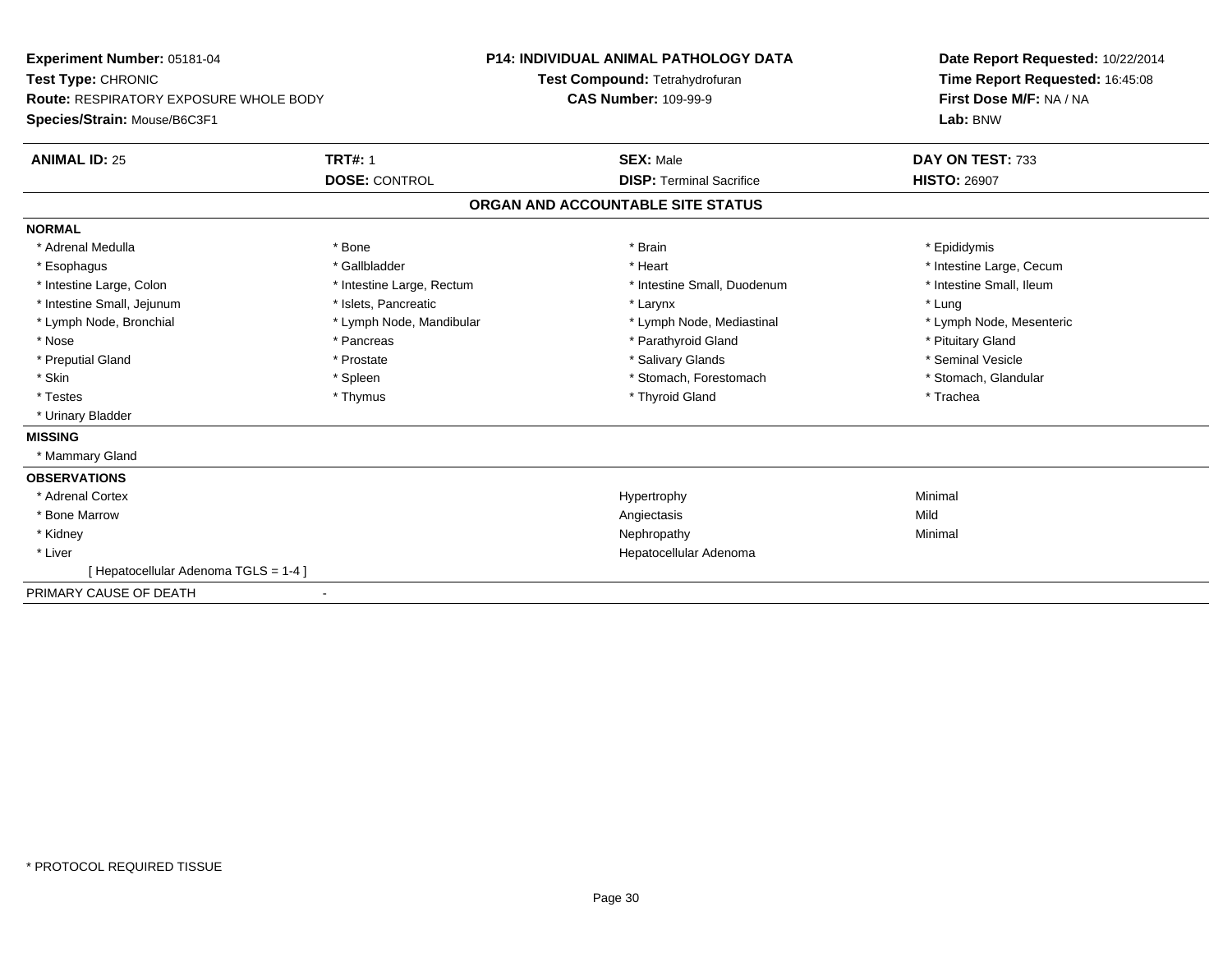| Experiment Number: 05181-04<br>Test Type: CHRONIC<br>Route: RESPIRATORY EXPOSURE WHOLE BODY<br>Species/Strain: Mouse/B6C3F1 |                                | P14: INDIVIDUAL ANIMAL PATHOLOGY DATA<br>Test Compound: Tetrahydrofuran<br><b>CAS Number: 109-99-9</b>                                                         | Date Report Requested: 10/22/2014<br>Time Report Requested: 16:45:08<br>First Dose M/F: NA / NA<br>Lab: BNW |
|-----------------------------------------------------------------------------------------------------------------------------|--------------------------------|----------------------------------------------------------------------------------------------------------------------------------------------------------------|-------------------------------------------------------------------------------------------------------------|
| <b>ANIMAL ID: 26</b>                                                                                                        | <b>TRT#: 1</b>                 | <b>SEX: Male</b>                                                                                                                                               | DAY ON TEST: 721                                                                                            |
|                                                                                                                             | <b>DOSE: CONTROL</b>           | <b>DISP:</b> Moribund Sacrifice                                                                                                                                | <b>HISTO: 26908</b>                                                                                         |
|                                                                                                                             |                                | ORGAN AND ACCOUNTABLE SITE STATUS                                                                                                                              |                                                                                                             |
| <b>NORMAL</b>                                                                                                               |                                |                                                                                                                                                                |                                                                                                             |
| * Adrenal Cortex                                                                                                            | * Adrenal Medulla              | * Bone                                                                                                                                                         | * Bone Marrow                                                                                               |
| * Brain                                                                                                                     | * Epididymis                   | * Esophagus                                                                                                                                                    | * Gallbladder                                                                                               |
| * Intestine Large, Cecum                                                                                                    | * Intestine Large, Colon       | * Intestine Large, Rectum                                                                                                                                      | * Intestine Small, Duodenum                                                                                 |
| * Intestine Small, Ileum                                                                                                    | * Intestine Small, Jejunum     | * Islets, Pancreatic                                                                                                                                           | * Larynx                                                                                                    |
| * Lung                                                                                                                      | * Lymph Node, Mediastinal      | * Nose                                                                                                                                                         | * Pancreas                                                                                                  |
| * Parathyroid Gland                                                                                                         | * Pituitary Gland              | * Prostate                                                                                                                                                     | * Salivary Glands                                                                                           |
| * Seminal Vesicle                                                                                                           | * Skin                         | * Spleen                                                                                                                                                       | * Stomach, Forestomach                                                                                      |
| * Stomach, Glandular                                                                                                        | * Trachea                      | * Urinary Bladder                                                                                                                                              |                                                                                                             |
| <b>MISSING</b>                                                                                                              |                                |                                                                                                                                                                |                                                                                                             |
| * Lymph Node, Bronchial                                                                                                     | * Lymph Node, Mandibular       | * Mammary Gland                                                                                                                                                | * Thymus                                                                                                    |
| <b>OBSERVATIONS</b>                                                                                                         |                                |                                                                                                                                                                |                                                                                                             |
| * Heart                                                                                                                     |                                | Cardiomyopathy                                                                                                                                                 | Minimal                                                                                                     |
| * Kidney                                                                                                                    |                                | Glomerulosclerosis                                                                                                                                             | Marked                                                                                                      |
|                                                                                                                             |                                | Hydronephrosis                                                                                                                                                 | Mild                                                                                                        |
| * Liver                                                                                                                     |                                | Hepatocellular Carcinoma                                                                                                                                       |                                                                                                             |
| [ Hepatocellular Carcinoma TGLS = 1-10 ]                                                                                    |                                | Note: Review of wet tissue indicates that not all lobes were involved. It appears that one, perhaps two masses grew across and involved median and left lobes. |                                                                                                             |
| * Lymph Node, Mesenteric                                                                                                    |                                | Angiectasis                                                                                                                                                    | Mild                                                                                                        |
| * Preputial Gland                                                                                                           |                                | Inflammation                                                                                                                                                   | Moderate                                                                                                    |
| * Testes                                                                                                                    |                                | Atrophy                                                                                                                                                        | Mild                                                                                                        |
| * Thyroid Gland                                                                                                             | <b>Follicular Cel</b>          | Hyperplasia                                                                                                                                                    | Minimal                                                                                                     |
| PRIMARY CAUSE OF DEATH                                                                                                      | Glomerulosclerosis<br>- Kidney |                                                                                                                                                                |                                                                                                             |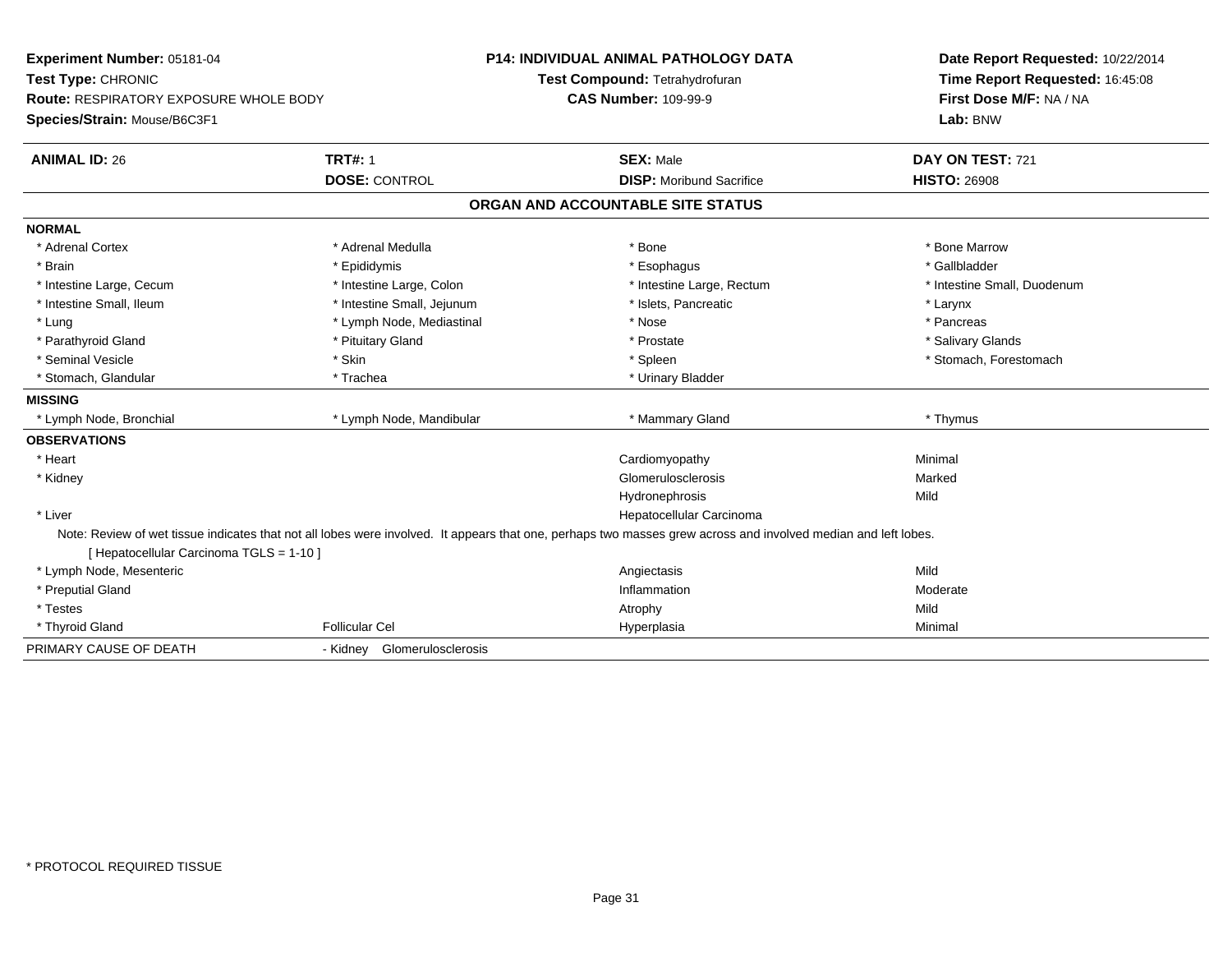| Experiment Number: 05181-04<br>Test Type: CHRONIC                      |                             | <b>P14: INDIVIDUAL ANIMAL PATHOLOGY DATA</b><br>Test Compound: Tetrahydrofuran | Date Report Requested: 10/22/2014<br>Time Report Requested: 16:45:08 |  |
|------------------------------------------------------------------------|-----------------------------|--------------------------------------------------------------------------------|----------------------------------------------------------------------|--|
| Route: RESPIRATORY EXPOSURE WHOLE BODY<br>Species/Strain: Mouse/B6C3F1 |                             | <b>CAS Number: 109-99-9</b>                                                    | First Dose M/F: NA / NA<br>Lab: BNW                                  |  |
| <b>ANIMAL ID: 27</b>                                                   | <b>TRT#: 1</b>              | <b>SEX: Male</b>                                                               | DAY ON TEST: 733                                                     |  |
|                                                                        | <b>DOSE: CONTROL</b>        | <b>DISP: Terminal Sacrifice</b>                                                | <b>HISTO: 26909</b>                                                  |  |
|                                                                        |                             | ORGAN AND ACCOUNTABLE SITE STATUS                                              |                                                                      |  |
| <b>NORMAL</b>                                                          |                             |                                                                                |                                                                      |  |
| * Adrenal Medulla                                                      | * Bone                      | * Bone Marrow                                                                  | * Brain                                                              |  |
| * Epididymis                                                           | * Esophagus                 | * Gallbladder                                                                  | * Intestine Large, Cecum                                             |  |
| * Intestine Large, Colon                                               | * Intestine Small, Duodenum | * Intestine Small, Ileum                                                       | * Intestine Small, Jejunum                                           |  |
| * Larynx                                                               | * Liver                     | * Lymph Node, Mandibular                                                       | * Lymph Node, Mediastinal                                            |  |
| * Lymph Node, Mesenteric                                               | * Nose                      | * Pancreas                                                                     | * Parathyroid Gland                                                  |  |
| * Pituitary Gland                                                      | * Preputial Gland           | * Prostate                                                                     | * Salivary Glands                                                    |  |
| * Seminal Vesicle                                                      | * Skin                      | * Spleen                                                                       | * Stomach, Forestomach                                               |  |
| * Stomach, Glandular                                                   | * Testes                    | * Thymus                                                                       | * Thyroid Gland                                                      |  |
| * Trachea                                                              | * Urinary Bladder           |                                                                                |                                                                      |  |
| <b>MISSING</b>                                                         |                             |                                                                                |                                                                      |  |
| * Intestine Large, Rectum                                              | * Lymph Node, Bronchial     | * Mammary Gland                                                                |                                                                      |  |
| <b>OBSERVATIONS</b>                                                    |                             |                                                                                |                                                                      |  |
| * Adrenal Cortex                                                       |                             | Hyperplasia                                                                    | Mild                                                                 |  |
|                                                                        |                             | Hypertrophy                                                                    | Mild                                                                 |  |
| * Heart                                                                |                             | Cardiomyopathy                                                                 | Minimal                                                              |  |
| * Islets, Pancreatic                                                   |                             | Hyperplasia                                                                    | Mild                                                                 |  |
| * Kidney                                                               |                             | Nephropathy                                                                    | Minimal                                                              |  |
| * Lung                                                                 |                             | Alveolar/Bronchiolar Adenoma                                                   |                                                                      |  |
| [Alveolar/Bronchiolar Adenoma TGLS = 1-3]                              |                             |                                                                                |                                                                      |  |
| Mesentery                                                              | Fat                         | Necrosis                                                                       | Mild                                                                 |  |
| [Necrosis TGLS = $2-10$ ]                                              |                             |                                                                                |                                                                      |  |
| PRIMARY CAUSE OF DEATH                                                 | $\sim$                      |                                                                                |                                                                      |  |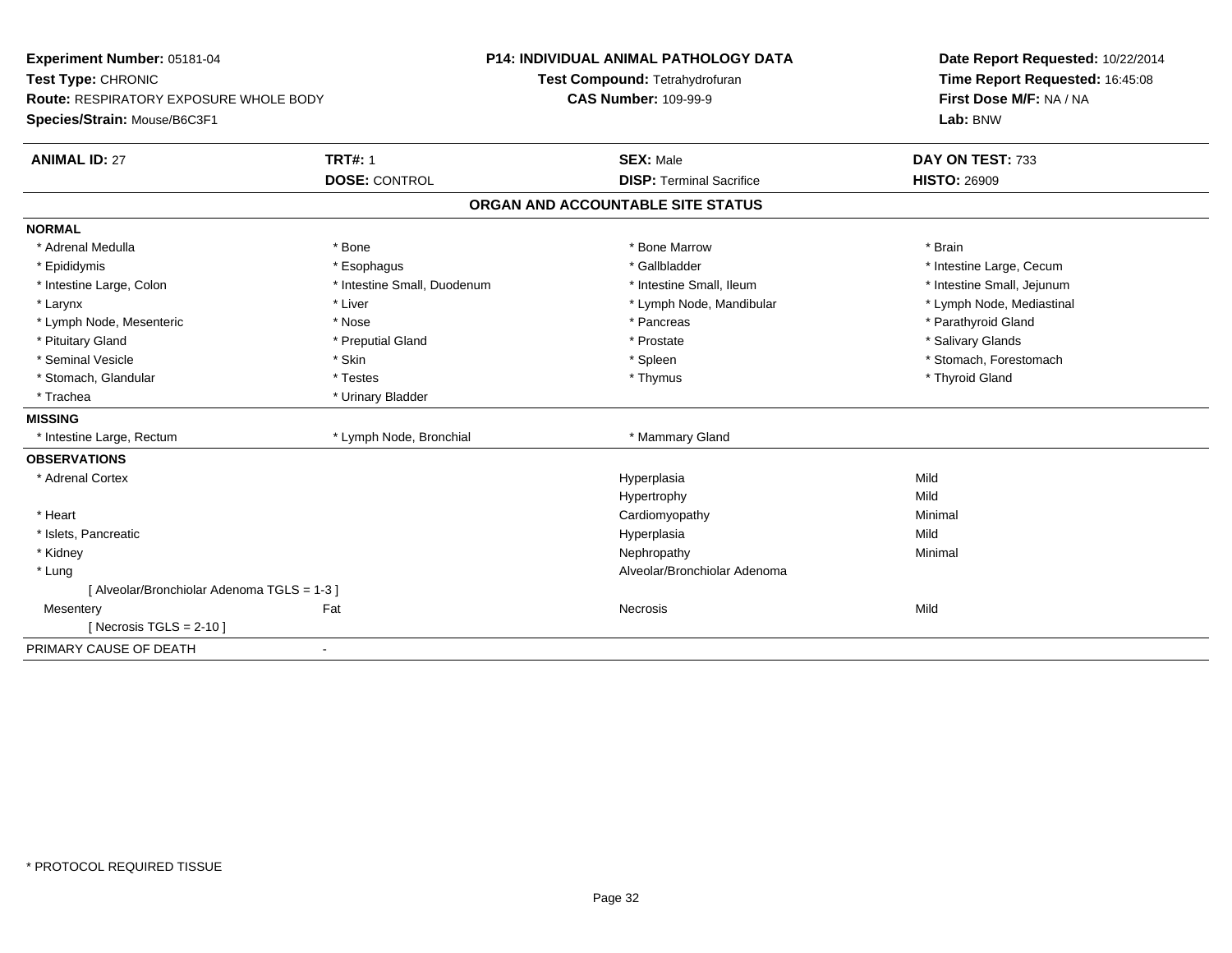| Experiment Number: 05181-04<br>Test Type: CHRONIC<br><b>Route: RESPIRATORY EXPOSURE WHOLE BODY</b> |                            | <b>P14: INDIVIDUAL ANIMAL PATHOLOGY DATA</b><br>Test Compound: Tetrahydrofuran<br><b>CAS Number: 109-99-9</b> | Date Report Requested: 10/22/2014<br>Time Report Requested: 16:45:08<br>First Dose M/F: NA / NA |
|----------------------------------------------------------------------------------------------------|----------------------------|---------------------------------------------------------------------------------------------------------------|-------------------------------------------------------------------------------------------------|
| Species/Strain: Mouse/B6C3F1                                                                       |                            |                                                                                                               | Lab: BNW                                                                                        |
| <b>ANIMAL ID: 28</b>                                                                               | <b>TRT#: 1</b>             | <b>SEX: Male</b>                                                                                              | DAY ON TEST: 737                                                                                |
|                                                                                                    | <b>DOSE: CONTROL</b>       | <b>DISP: Terminal Sacrifice</b>                                                                               | <b>HISTO: 26910</b>                                                                             |
|                                                                                                    |                            | ORGAN AND ACCOUNTABLE SITE STATUS                                                                             |                                                                                                 |
| <b>NORMAL</b>                                                                                      |                            |                                                                                                               |                                                                                                 |
| * Adrenal Medulla                                                                                  | * Bone                     | * Bone Marrow                                                                                                 | * Brain                                                                                         |
| * Epididymis                                                                                       | * Esophagus                | * Gallbladder                                                                                                 | * Heart                                                                                         |
| * Intestine Large, Cecum                                                                           | * Intestine Large, Colon   | * Intestine Large, Rectum                                                                                     | * Intestine Small, Duodenum                                                                     |
| * Intestine Small. Ileum                                                                           | * Intestine Small, Jejunum | * Islets, Pancreatic                                                                                          | * Larynx                                                                                        |
| * Lymph Node, Bronchial                                                                            | * Lymph Node, Mandibular   | * Lymph Node, Mediastinal                                                                                     | * Lymph Node, Mesenteric                                                                        |
| * Nose                                                                                             | * Pituitary Gland          | * Preputial Gland                                                                                             | * Prostate                                                                                      |
| * Salivary Glands                                                                                  | * Seminal Vesicle          | * Skin                                                                                                        | * Spleen                                                                                        |
| * Stomach, Forestomach                                                                             | * Stomach, Glandular       | * Testes                                                                                                      | * Trachea                                                                                       |
| * Urinary Bladder                                                                                  |                            |                                                                                                               |                                                                                                 |
| <b>MISSING</b>                                                                                     |                            |                                                                                                               |                                                                                                 |
| * Mammary Gland                                                                                    | * Parathyroid Gland        |                                                                                                               |                                                                                                 |
| <b>INSUFFICIENT TISSUE</b>                                                                         |                            |                                                                                                               |                                                                                                 |
| * Thymus                                                                                           |                            |                                                                                                               |                                                                                                 |
| <b>OBSERVATIONS</b>                                                                                |                            |                                                                                                               |                                                                                                 |
| * Adrenal Cortex                                                                                   |                            | Hypertrophy                                                                                                   | Mild                                                                                            |
| * Kidney                                                                                           |                            | Nephropathy                                                                                                   | Minimal                                                                                         |
| * Liver                                                                                            |                            | Hepatocellular Adenoma                                                                                        |                                                                                                 |
| [ Hepatocellular Adenoma TGLS = 2-10 ]                                                             |                            |                                                                                                               |                                                                                                 |
| * Lung                                                                                             |                            | Alveolar/Bronchiolar Adenoma                                                                                  |                                                                                                 |
| [ Alveolar/Bronchiolar Adenoma TGLS = 1-3 ]                                                        |                            |                                                                                                               |                                                                                                 |
| * Pancreas                                                                                         |                            | <b>Cytoplasmic Alteration</b>                                                                                 | Minimal                                                                                         |
| * Thyroid Gland                                                                                    | <b>Follicular Cel</b>      | Hyperplasia                                                                                                   | Mild                                                                                            |
| PRIMARY CAUSE OF DEATH                                                                             | ٠                          |                                                                                                               |                                                                                                 |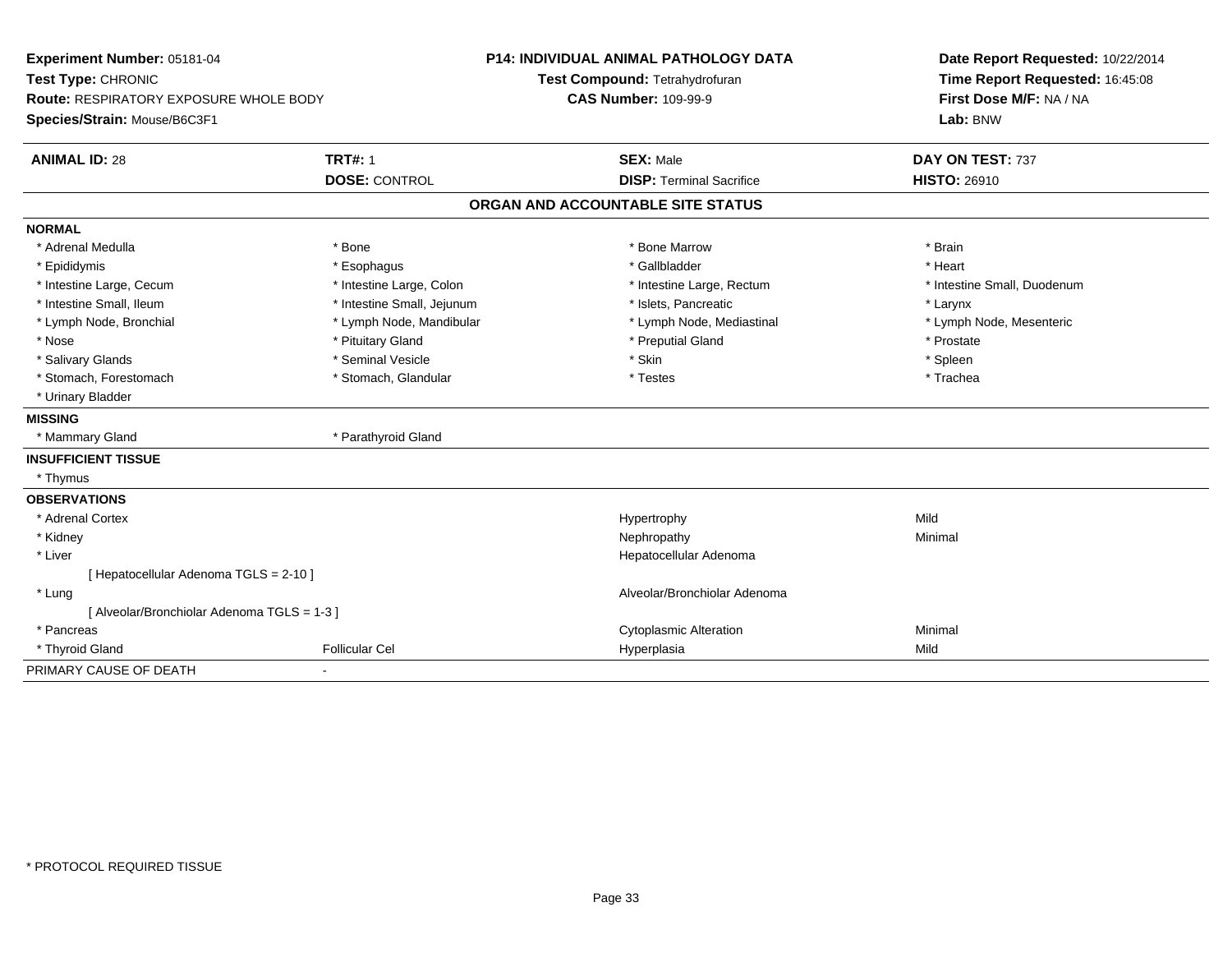| <b>Experiment Number: 05181-04</b>            |                                     | <b>P14: INDIVIDUAL ANIMAL PATHOLOGY DATA</b> | Date Report Requested: 10/22/2014 |
|-----------------------------------------------|-------------------------------------|----------------------------------------------|-----------------------------------|
| Test Type: CHRONIC                            |                                     | Test Compound: Tetrahydrofuran               | Time Report Requested: 16:45:08   |
| <b>Route: RESPIRATORY EXPOSURE WHOLE BODY</b> |                                     | <b>CAS Number: 109-99-9</b>                  | First Dose M/F: NA / NA           |
| Species/Strain: Mouse/B6C3F1                  |                                     |                                              | Lab: BNW                          |
| <b>ANIMAL ID: 29</b>                          | <b>TRT#: 1</b>                      | <b>SEX: Male</b>                             | DAY ON TEST: 690                  |
|                                               | <b>DOSE: CONTROL</b>                | <b>DISP: Natural Death</b>                   | <b>HISTO: 26911</b>               |
|                                               |                                     | ORGAN AND ACCOUNTABLE SITE STATUS            |                                   |
| <b>NORMAL</b>                                 |                                     |                                              |                                   |
| * Adrenal Cortex                              | * Adrenal Medulla                   | * Bone                                       | * Bone Marrow                     |
| * Brain                                       | * Epididymis                        | * Esophagus                                  | * Gallbladder                     |
| * Intestine Large, Cecum                      | * Intestine Large, Colon            | * Intestine Large, Rectum                    | * Intestine Small, Duodenum       |
| * Intestine Small, Ileum                      | * Intestine Small, Jejunum          | * Islets. Pancreatic                         | * Kidney                          |
| * Larynx                                      | * Lymph Node, Mediastinal           | * Lymph Node, Mesenteric                     | * Nose                            |
| * Pancreas                                    | * Parathyroid Gland                 | * Pituitary Gland                            | * Preputial Gland                 |
| * Prostate                                    | * Salivary Glands                   | * Seminal Vesicle                            | * Skin                            |
| * Spleen                                      | * Stomach, Forestomach              | * Stomach, Glandular                         | * Testes                          |
| * Thymus                                      | * Thyroid Gland                     | * Trachea                                    | * Urinary Bladder                 |
| <b>MISSING</b>                                |                                     |                                              |                                   |
| * Lymph Node, Bronchial                       | * Lymph Node, Mandibular            | * Mammary Gland                              |                                   |
| <b>OBSERVATIONS</b>                           |                                     |                                              |                                   |
| * Heart                                       |                                     | Cardiomyopathy                               | Minimal                           |
| * Liver                                       |                                     | Hepatocellular Adenoma                       |                                   |
|                                               |                                     | Hepatocellular Carcinoma                     |                                   |
| [ Hepatocellular Adenoma TGLS = 1-4 ]         |                                     |                                              |                                   |
| [ Hepatocellular Carcinoma TGLS = 1-4 ]       |                                     |                                              |                                   |
| * Lung                                        |                                     | Alveolar/Bronchiolar Adenoma                 |                                   |
| [ Alveolar/Bronchiolar Adenoma TGLS = 1-4 ]   |                                     |                                              |                                   |
| PRIMARY CAUSE OF DEATH                        | - Lung Alveolar/Bronchiolar Adenoma |                                              |                                   |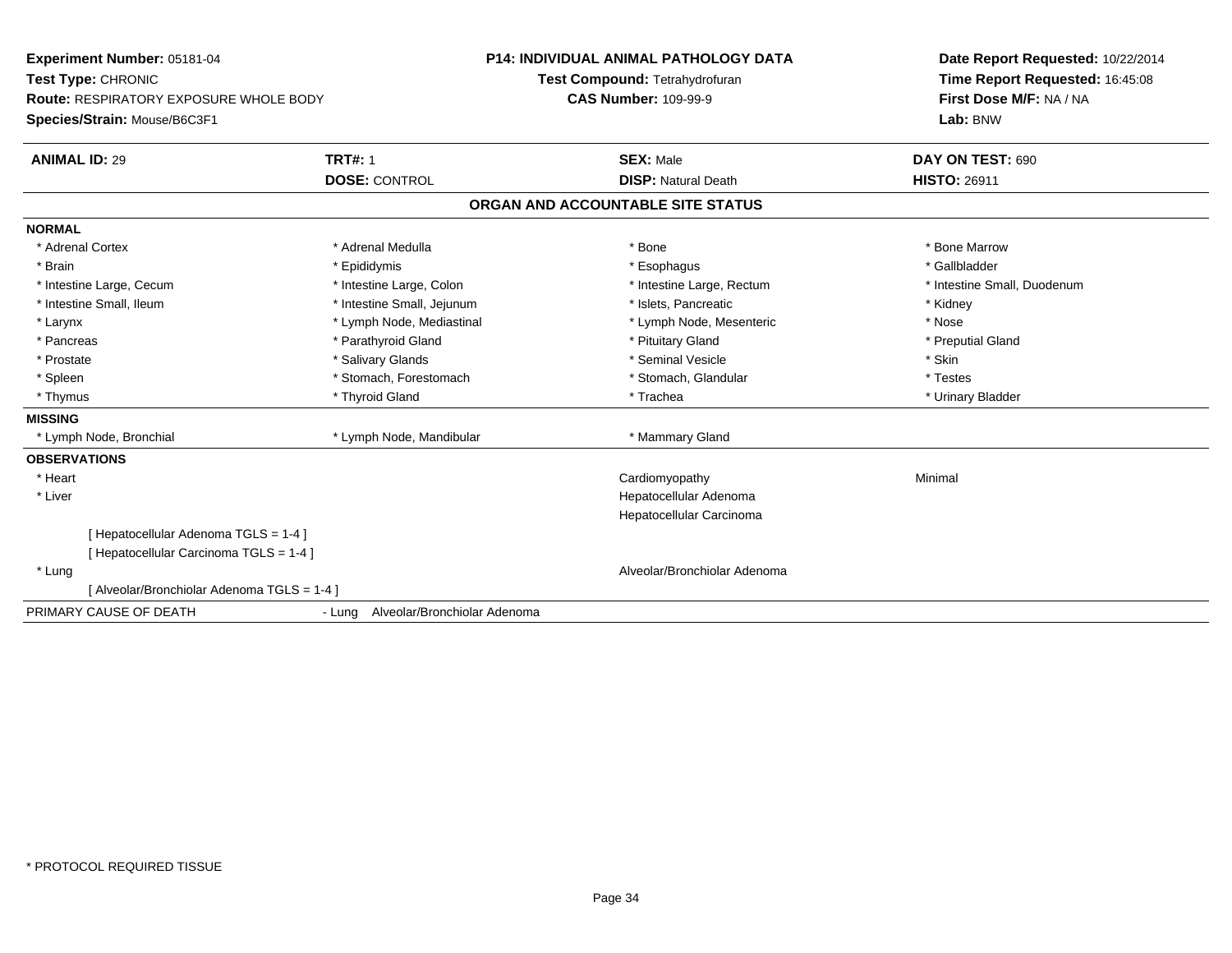| Experiment Number: 05181-04                   |                           | <b>P14: INDIVIDUAL ANIMAL PATHOLOGY DATA</b> | Date Report Requested: 10/22/2014 |  |
|-----------------------------------------------|---------------------------|----------------------------------------------|-----------------------------------|--|
| Test Type: CHRONIC                            |                           | Test Compound: Tetrahydrofuran               | Time Report Requested: 16:45:08   |  |
| <b>Route: RESPIRATORY EXPOSURE WHOLE BODY</b> |                           | <b>CAS Number: 109-99-9</b>                  | First Dose M/F: NA / NA           |  |
| Species/Strain: Mouse/B6C3F1                  |                           |                                              | Lab: BNW                          |  |
| <b>ANIMAL ID: 30</b>                          | <b>TRT#: 1</b>            | <b>SEX: Male</b>                             | DAY ON TEST: 734                  |  |
|                                               | <b>DOSE: CONTROL</b>      | <b>DISP: Terminal Sacrifice</b>              | <b>HISTO: 26912</b>               |  |
|                                               |                           | ORGAN AND ACCOUNTABLE SITE STATUS            |                                   |  |
| <b>NORMAL</b>                                 |                           |                                              |                                   |  |
| * Adrenal Medulla                             | * Bone                    | * Bone Marrow                                | * Brain                           |  |
| * Epididymis                                  | * Esophagus               | * Gallbladder                                | * Intestine Large, Cecum          |  |
| * Intestine Large, Colon                      | * Intestine Large, Rectum | * Intestine Small, Duodenum                  | * Intestine Small, Ileum          |  |
| * Intestine Small, Jejunum                    | * Islets, Pancreatic      | * Larynx                                     | * Liver                           |  |
| * Lymph Node, Mandibular                      | * Lymph Node, Mediastinal | * Lymph Node, Mesenteric                     | * Nose                            |  |
| * Pancreas                                    | * Pituitary Gland         | * Preputial Gland                            | * Prostate                        |  |
| * Salivary Glands                             | * Seminal Vesicle         | * Skin                                       | * Spleen                          |  |
| * Stomach, Forestomach                        | * Stomach, Glandular      | * Testes                                     | * Thymus                          |  |
| * Trachea                                     | * Urinary Bladder         |                                              |                                   |  |
| <b>MISSING</b>                                |                           |                                              |                                   |  |
| * Lymph Node, Bronchial                       | * Mammary Gland           | * Parathyroid Gland                          |                                   |  |
| <b>OBSERVATIONS</b>                           |                           |                                              |                                   |  |
| * Adrenal Cortex                              |                           | Hypertrophy                                  | Minimal                           |  |
| * Heart                                       |                           | Cardiomyopathy                               | Minimal                           |  |
| * Kidney                                      |                           | Nephropathy                                  | Minimal                           |  |
| * Lung                                        |                           | Alveolar/Bronchiolar Adenoma                 |                                   |  |
| [ Alveolar/Bronchiolar Adenoma TGLS = 2-3 ]   |                           |                                              |                                   |  |
| * Thyroid Gland                               | <b>Follicular Cel</b>     | Adenoma                                      |                                   |  |
| [Adenoma TGLS = $1-2$ ]                       |                           |                                              |                                   |  |
| PRIMARY CAUSE OF DEATH                        |                           |                                              |                                   |  |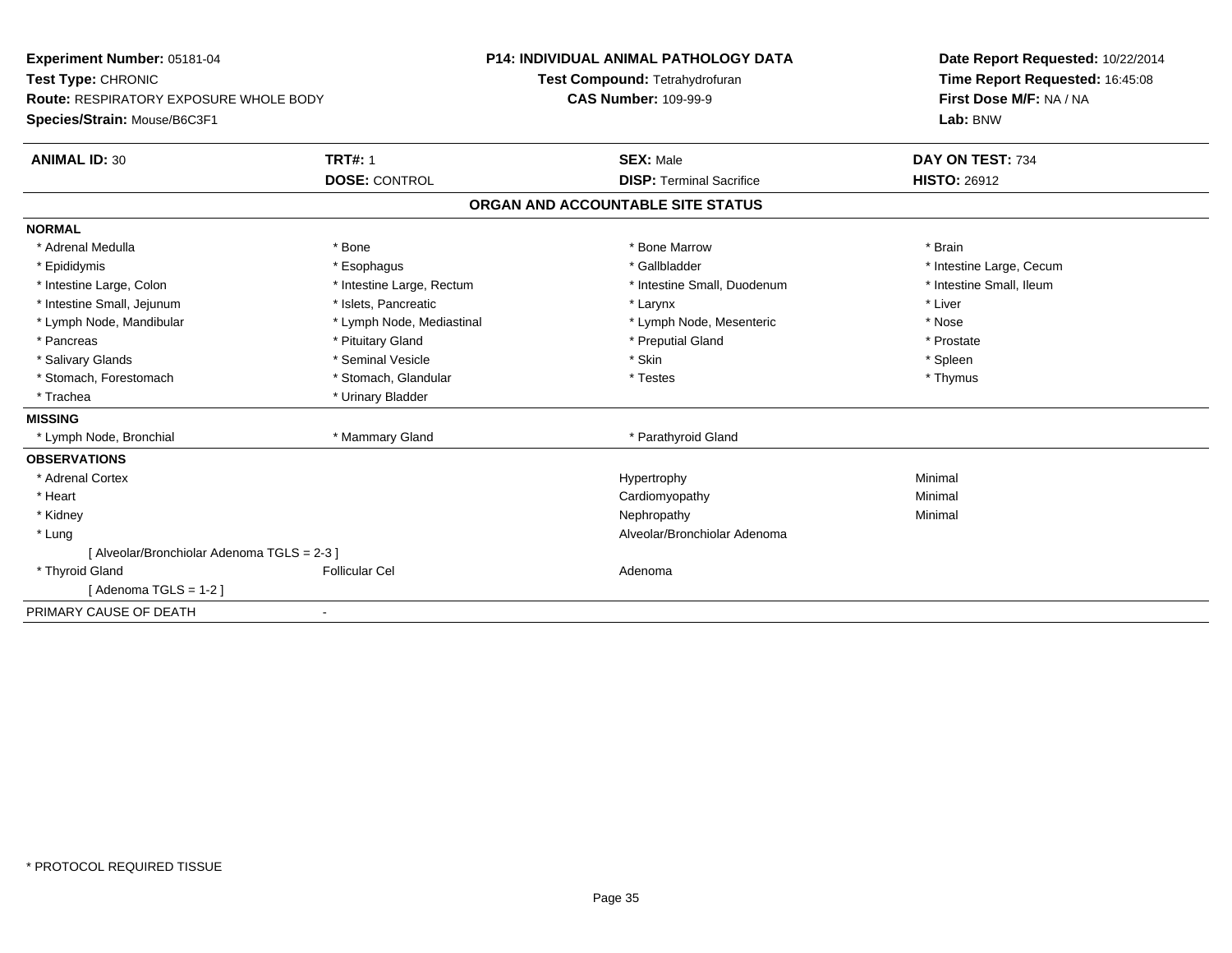| Experiment Number: 05181-04                                                                         |                          | <b>P14: INDIVIDUAL ANIMAL PATHOLOGY DATA</b> | Date Report Requested: 10/22/2014                                      |
|-----------------------------------------------------------------------------------------------------|--------------------------|----------------------------------------------|------------------------------------------------------------------------|
| Test Type: CHRONIC<br><b>Route: RESPIRATORY EXPOSURE WHOLE BODY</b><br>Species/Strain: Mouse/B6C3F1 |                          | Test Compound: Tetrahydrofuran               | Time Report Requested: 16:45:08<br>First Dose M/F: NA / NA<br>Lab: BNW |
|                                                                                                     |                          | <b>CAS Number: 109-99-9</b>                  |                                                                        |
|                                                                                                     |                          |                                              |                                                                        |
| <b>ANIMAL ID: 31</b>                                                                                | <b>TRT#: 1</b>           | <b>SEX: Male</b>                             | DAY ON TEST: 736                                                       |
|                                                                                                     | <b>DOSE: CONTROL</b>     | <b>DISP: Terminal Sacrifice</b>              | <b>HISTO: 26913</b>                                                    |
|                                                                                                     |                          | ORGAN AND ACCOUNTABLE SITE STATUS            |                                                                        |
| <b>NORMAL</b>                                                                                       |                          |                                              |                                                                        |
| * Bone                                                                                              | * Bone Marrow            | * Brain                                      | * Epididymis                                                           |
| * Esophagus                                                                                         | * Intestine Large, Cecum | * Intestine Large, Colon                     | * Intestine Large, Rectum                                              |
| * Intestine Small, Duodenum                                                                         | * Intestine Small, Ileum | * Intestine Small, Jejunum                   | * Islets, Pancreatic                                                   |
| * Larynx                                                                                            | * Lymph Node, Bronchial  | * Lymph Node, Mandibular                     | * Lymph Node, Mediastinal                                              |
| * Nose                                                                                              | * Pancreas               | * Parathyroid Gland                          | * Pituitary Gland                                                      |
| * Preputial Gland                                                                                   | * Prostate               | * Salivary Glands                            | * Seminal Vesicle                                                      |
| * Skin                                                                                              | * Stomach, Forestomach   | * Stomach, Glandular                         | * Testes                                                               |
| * Thymus                                                                                            | * Trachea                | * Urinary Bladder                            |                                                                        |
| <b>MISSING</b>                                                                                      |                          |                                              |                                                                        |
| * Mammary Gland                                                                                     |                          |                                              |                                                                        |
| <b>OBSERVATIONS</b>                                                                                 |                          |                                              |                                                                        |
| * Adrenal Cortex                                                                                    |                          | Hypertrophy                                  | Minimal                                                                |
| * Adrenal Medulla                                                                                   |                          | Pheochromocytoma Benign                      |                                                                        |
| * Gallbladder                                                                                       |                          | Inflammation                                 | Minimal                                                                |
| * Heart                                                                                             |                          | Cardiomyopathy                               | Minimal                                                                |
| * Kidney                                                                                            |                          | Nephropathy                                  | Minimal                                                                |
| * Liver                                                                                             |                          | Eosinophilic Focus                           |                                                                        |
| [ Eosinophilic Focus TGLS = 3-4 ]                                                                   |                          |                                              |                                                                        |
| * Lung                                                                                              |                          | Alveolar/Bronchiolar Adenoma                 | Multiple                                                               |
| [ Alveolar/Bronchiolar Adenoma TGLS = 1,2-3 ]                                                       |                          |                                              |                                                                        |
| * Lymph Node, Mesenteric                                                                            |                          | Hyperplasia                                  | Moderate                                                               |
| * Spleen                                                                                            |                          | Hyperplasia                                  | Lymphoid, Mild                                                         |
| * Thyroid Gland                                                                                     | <b>Follicular Cel</b>    | Hyperplasia                                  | Mild                                                                   |
| PRIMARY CAUSE OF DEATH                                                                              |                          |                                              |                                                                        |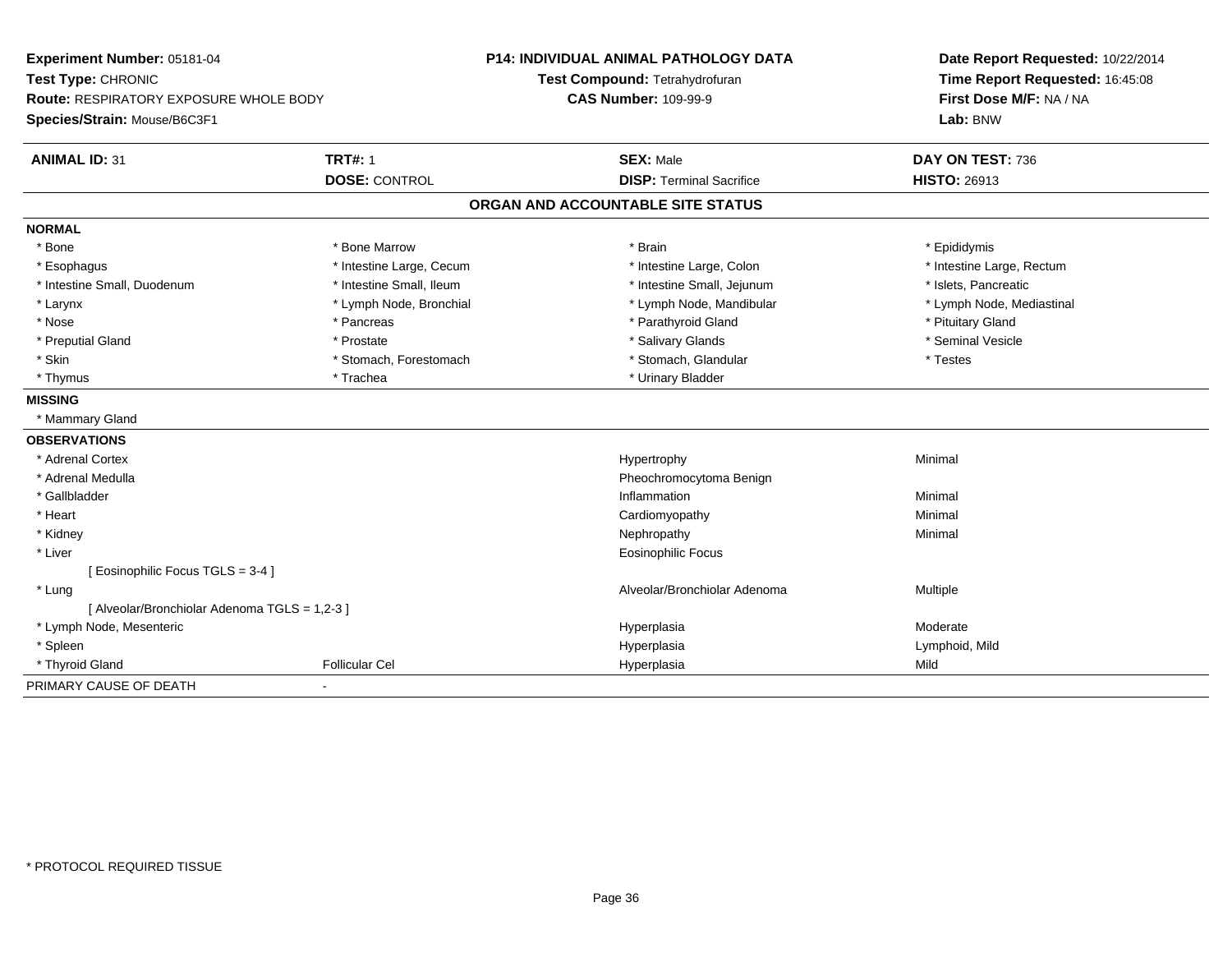| Experiment Number: 05181-04<br>Test Type: CHRONIC |                            | <b>P14: INDIVIDUAL ANIMAL PATHOLOGY DATA</b> | Date Report Requested: 10/22/2014<br>Time Report Requested: 16:45:08 |
|---------------------------------------------------|----------------------------|----------------------------------------------|----------------------------------------------------------------------|
|                                                   |                            | Test Compound: Tetrahydrofuran               |                                                                      |
| Route: RESPIRATORY EXPOSURE WHOLE BODY            |                            | <b>CAS Number: 109-99-9</b>                  | First Dose M/F: NA / NA                                              |
| Species/Strain: Mouse/B6C3F1                      |                            |                                              | Lab: BNW                                                             |
| <b>ANIMAL ID: 32</b>                              | <b>TRT#: 1</b>             | <b>SEX: Male</b>                             | DAY ON TEST: 733                                                     |
|                                                   | <b>DOSE: CONTROL</b>       | <b>DISP: Terminal Sacrifice</b>              | <b>HISTO: 26914</b>                                                  |
|                                                   |                            | ORGAN AND ACCOUNTABLE SITE STATUS            |                                                                      |
| <b>NORMAL</b>                                     |                            |                                              |                                                                      |
| * Adrenal Medulla                                 | * Bone                     | * Bone Marrow                                | * Brain                                                              |
| * Epididymis                                      | * Esophagus                | * Gallbladder                                | * Heart                                                              |
| * Intestine Large, Cecum                          | * Intestine Large, Colon   | * Intestine Large, Rectum                    | * Intestine Small, Duodenum                                          |
| * Intestine Small, Ileum                          | * Intestine Small, Jejunum | * Islets, Pancreatic                         | * Larynx                                                             |
| * Lymph Node, Bronchial                           | * Lymph Node, Mediastinal  | * Lymph Node, Mesenteric                     | * Pancreas                                                           |
| * Parathyroid Gland                               | * Pituitary Gland          | * Preputial Gland                            | * Prostate                                                           |
| * Salivary Glands                                 | * Seminal Vesicle          | * Skin                                       | * Stomach, Forestomach                                               |
| * Stomach, Glandular                              | * Testes                   | * Thymus                                     | * Thyroid Gland                                                      |
| * Trachea                                         | * Urinary Bladder          |                                              |                                                                      |
| <b>MISSING</b>                                    |                            |                                              |                                                                      |
| * Mammary Gland                                   |                            |                                              |                                                                      |
| <b>OBSERVATIONS</b>                               |                            |                                              |                                                                      |
| * Adrenal Cortex                                  |                            | Hyperplasia                                  | Mild                                                                 |
| <b>Harderian Gland</b>                            |                            | Carcinoma                                    |                                                                      |
| [Carcinoma TGLS = 1-10]                           |                            |                                              |                                                                      |
| * Kidney                                          |                            | Nephropathy                                  | Minimal                                                              |
| * Liver                                           |                            | Degeneration                                 | Fatty, Focal, Mild                                                   |
| Note: Focus is next to gall bladder.              |                            |                                              |                                                                      |
| [Degeneration TGLS = 2-4]                         |                            |                                              |                                                                      |
| * Lung                                            |                            | Alveolar/Bronchiolar Adenoma                 |                                                                      |
| [ Alveolar/Bronchiolar Adenoma TGLS = 2-4 ]       |                            |                                              |                                                                      |
| * Lymph Node, Mandibular                          |                            | Hyperplasia                                  | Mild                                                                 |
| * Nose                                            | Nasolacrim Dct             | Inflammation                                 | Suppurative, Minimal                                                 |
| * Spleen                                          |                            | Hyperplasia                                  | Lymphoid, Mild                                                       |
| PRIMARY CAUSE OF DEATH                            | $\sim$                     |                                              |                                                                      |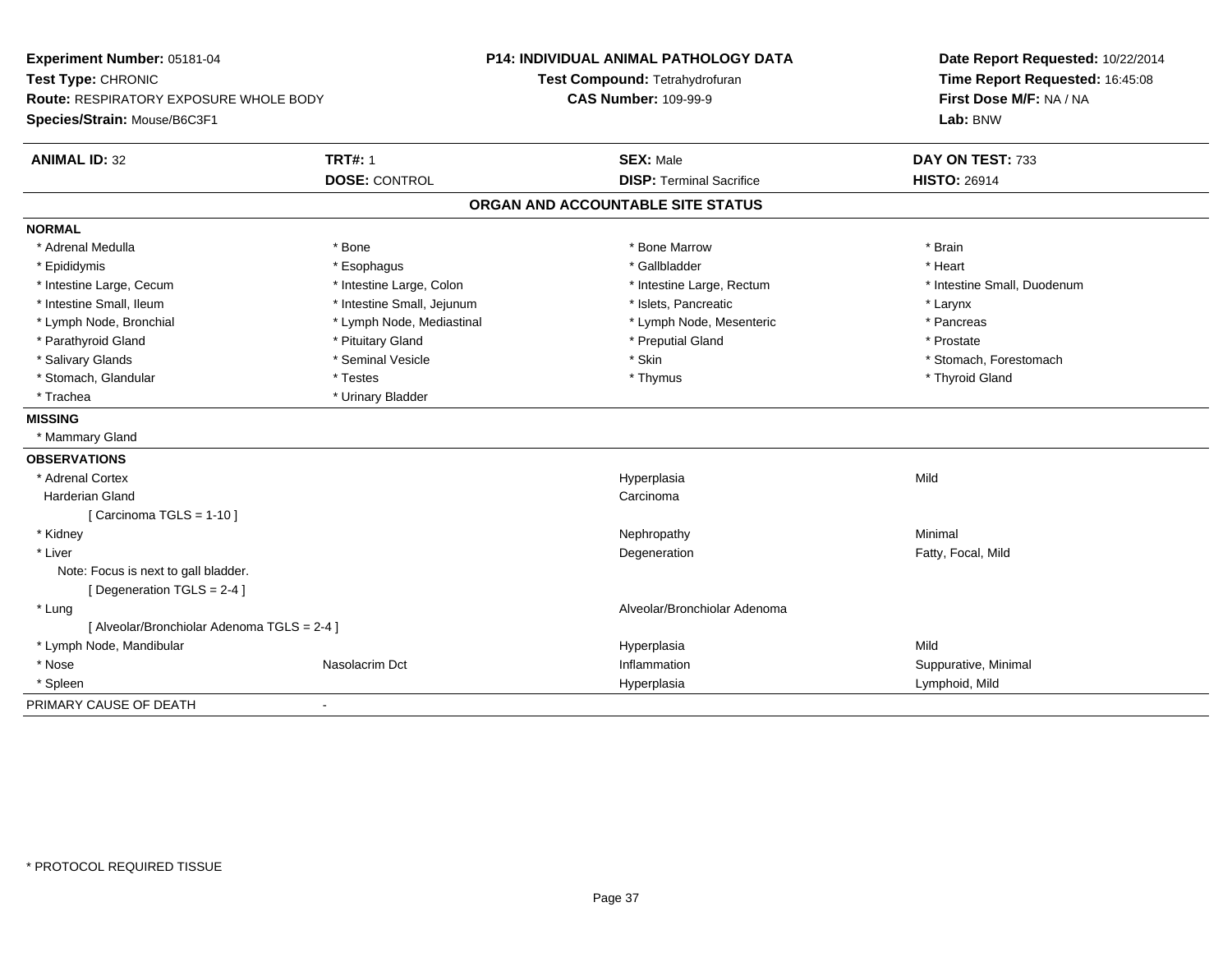| Experiment Number: 05181-04<br>Test Type: CHRONIC |                            | <b>P14: INDIVIDUAL ANIMAL PATHOLOGY DATA</b><br>Test Compound: Tetrahydrofuran | Date Report Requested: 10/22/2014<br>Time Report Requested: 16:45:08 |
|---------------------------------------------------|----------------------------|--------------------------------------------------------------------------------|----------------------------------------------------------------------|
| <b>Route: RESPIRATORY EXPOSURE WHOLE BODY</b>     |                            | <b>CAS Number: 109-99-9</b>                                                    | First Dose M/F: NA / NA                                              |
| Species/Strain: Mouse/B6C3F1                      |                            |                                                                                | Lab: BNW                                                             |
| <b>ANIMAL ID: 33</b>                              | <b>TRT#: 1</b>             | <b>SEX: Male</b>                                                               | DAY ON TEST: 733                                                     |
|                                                   | <b>DOSE: CONTROL</b>       | <b>DISP: Terminal Sacrifice</b>                                                | <b>HISTO: 26915</b>                                                  |
|                                                   |                            | ORGAN AND ACCOUNTABLE SITE STATUS                                              |                                                                      |
| <b>NORMAL</b>                                     |                            |                                                                                |                                                                      |
| * Adrenal Medulla                                 | * Bone                     | * Bone Marrow                                                                  | * Brain                                                              |
| * Epididymis                                      | * Esophagus                | * Gallbladder                                                                  | * Heart                                                              |
| * Intestine Large, Cecum                          | * Intestine Large, Colon   | * Intestine Large, Rectum                                                      | * Intestine Small, Duodenum                                          |
| * Intestine Small, Ileum                          | * Intestine Small, Jejunum | * Larynx                                                                       | * Lung                                                               |
| * Lymph Node, Bronchial                           | * Lymph Node, Mandibular   | * Lymph Node, Mediastinal                                                      | * Lymph Node, Mesenteric                                             |
| * Nose                                            | * Pancreas                 | * Parathyroid Gland                                                            | * Pituitary Gland                                                    |
| * Preputial Gland                                 | * Prostate                 | * Salivary Glands                                                              | * Seminal Vesicle                                                    |
| * Skin                                            | * Stomach, Forestomach     | * Stomach, Glandular                                                           | * Testes                                                             |
| * Thymus                                          | * Thyroid Gland            | * Trachea                                                                      | * Urinary Bladder                                                    |
| <b>MISSING</b>                                    |                            |                                                                                |                                                                      |
| * Mammary Gland                                   |                            |                                                                                |                                                                      |
| <b>OBSERVATIONS</b>                               |                            |                                                                                |                                                                      |
| * Adrenal Cortex                                  |                            | Hypertrophy                                                                    | Mild                                                                 |
| * Islets, Pancreatic                              |                            | Hyperplasia                                                                    | Moderate                                                             |
| * Kidney                                          | <b>Renal Tubule</b>        | Hyperplasia                                                                    | Moderate                                                             |
|                                                   |                            | Nephropathy                                                                    | Mild                                                                 |
| * Liver                                           |                            | Hepatocellular Adenoma                                                         | Multiple                                                             |
| [ Hepatocellular Adenoma TGLS = 1,2,3-4+10 ]      |                            |                                                                                |                                                                      |
| * Spleen                                          |                            | Hyperplasia                                                                    | Lymphoid, Mild                                                       |
| PRIMARY CAUSE OF DEATH                            |                            |                                                                                |                                                                      |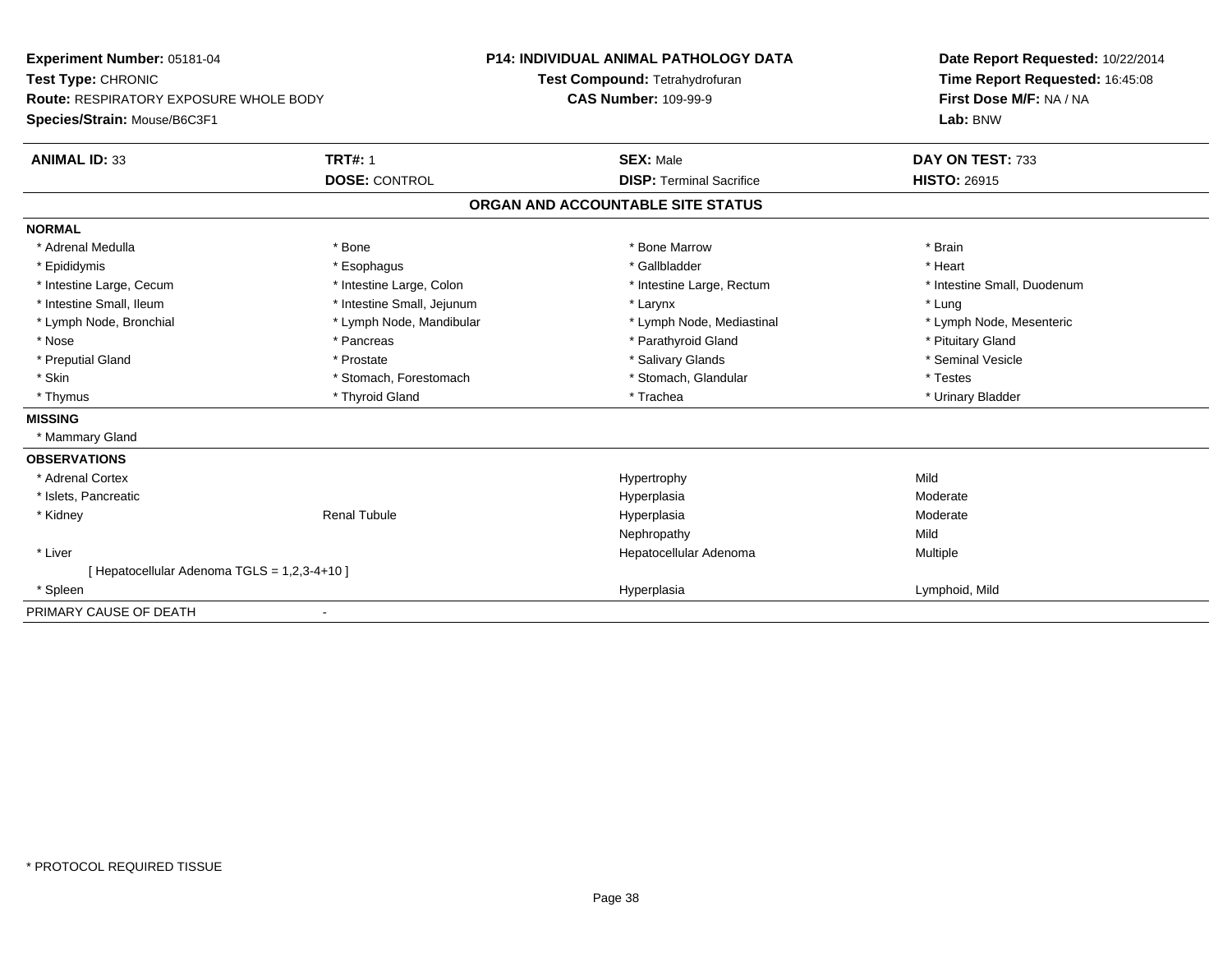| Experiment Number: 05181-04<br>Test Type: CHRONIC |                           | <b>P14: INDIVIDUAL ANIMAL PATHOLOGY DATA</b> | Date Report Requested: 10/22/2014<br>Time Report Requested: 16:45:08 |
|---------------------------------------------------|---------------------------|----------------------------------------------|----------------------------------------------------------------------|
|                                                   |                           | Test Compound: Tetrahydrofuran               |                                                                      |
| Route: RESPIRATORY EXPOSURE WHOLE BODY            |                           | <b>CAS Number: 109-99-9</b>                  | First Dose M/F: NA / NA                                              |
| Species/Strain: Mouse/B6C3F1                      |                           |                                              | Lab: BNW                                                             |
| <b>ANIMAL ID: 34</b>                              | <b>TRT#: 1</b>            | <b>SEX: Male</b>                             | DAY ON TEST: 734                                                     |
|                                                   | <b>DOSE: CONTROL</b>      | <b>DISP: Terminal Sacrifice</b>              | <b>HISTO: 26916</b>                                                  |
|                                                   |                           | ORGAN AND ACCOUNTABLE SITE STATUS            |                                                                      |
| <b>NORMAL</b>                                     |                           |                                              |                                                                      |
| * Adrenal Medulla                                 | * Bone                    | * Bone Marrow                                | * Brain                                                              |
| * Epididymis                                      | * Esophagus               | * Gallbladder                                | * Intestine Large, Cecum                                             |
| * Intestine Large, Colon                          | * Intestine Large, Rectum | * Intestine Small, Duodenum                  | * Intestine Small, Ileum                                             |
| * Intestine Small, Jejunum                        | * Islets, Pancreatic      | * Larynx                                     | * Lymph Node, Mandibular                                             |
| * Lymph Node, Mediastinal                         | * Lymph Node, Mesenteric  | * Nose                                       | * Pancreas                                                           |
| * Parathyroid Gland                               | * Preputial Gland         | * Prostate                                   | * Salivary Glands                                                    |
| * Seminal Vesicle                                 | * Skin                    | * Spleen                                     | * Stomach, Forestomach                                               |
| * Stomach, Glandular                              | * Testes                  | * Thyroid Gland                              | * Trachea                                                            |
| * Urinary Bladder                                 |                           |                                              |                                                                      |
| <b>MISSING</b>                                    |                           |                                              |                                                                      |
| * Lymph Node, Bronchial                           | * Mammary Gland           | * Thymus                                     |                                                                      |
| <b>OBSERVATIONS</b>                               |                           |                                              |                                                                      |
| * Adrenal Cortex                                  |                           | Adenoma                                      |                                                                      |
|                                                   |                           | Hypertrophy                                  | Minimal                                                              |
| * Heart                                           |                           | Cardiomyopathy                               | Minimal                                                              |
| * Kidney                                          |                           | Nephropathy                                  | Minimal                                                              |
| * Liver                                           |                           | Hepatocellular Adenoma                       |                                                                      |
| [Hepatocellular Adenoma TGLS = 1-4]               |                           |                                              |                                                                      |
| * Lung                                            |                           | Alveolar/Bronchiolar Adenoma                 |                                                                      |
| [ Alveolar/Bronchiolar Adenoma TGLS = 1-4 ]       |                           |                                              |                                                                      |
| * Pituitary Gland                                 | <b>Pars Distalis</b>      | Cyst                                         | Minimal                                                              |
| PRIMARY CAUSE OF DEATH                            |                           |                                              |                                                                      |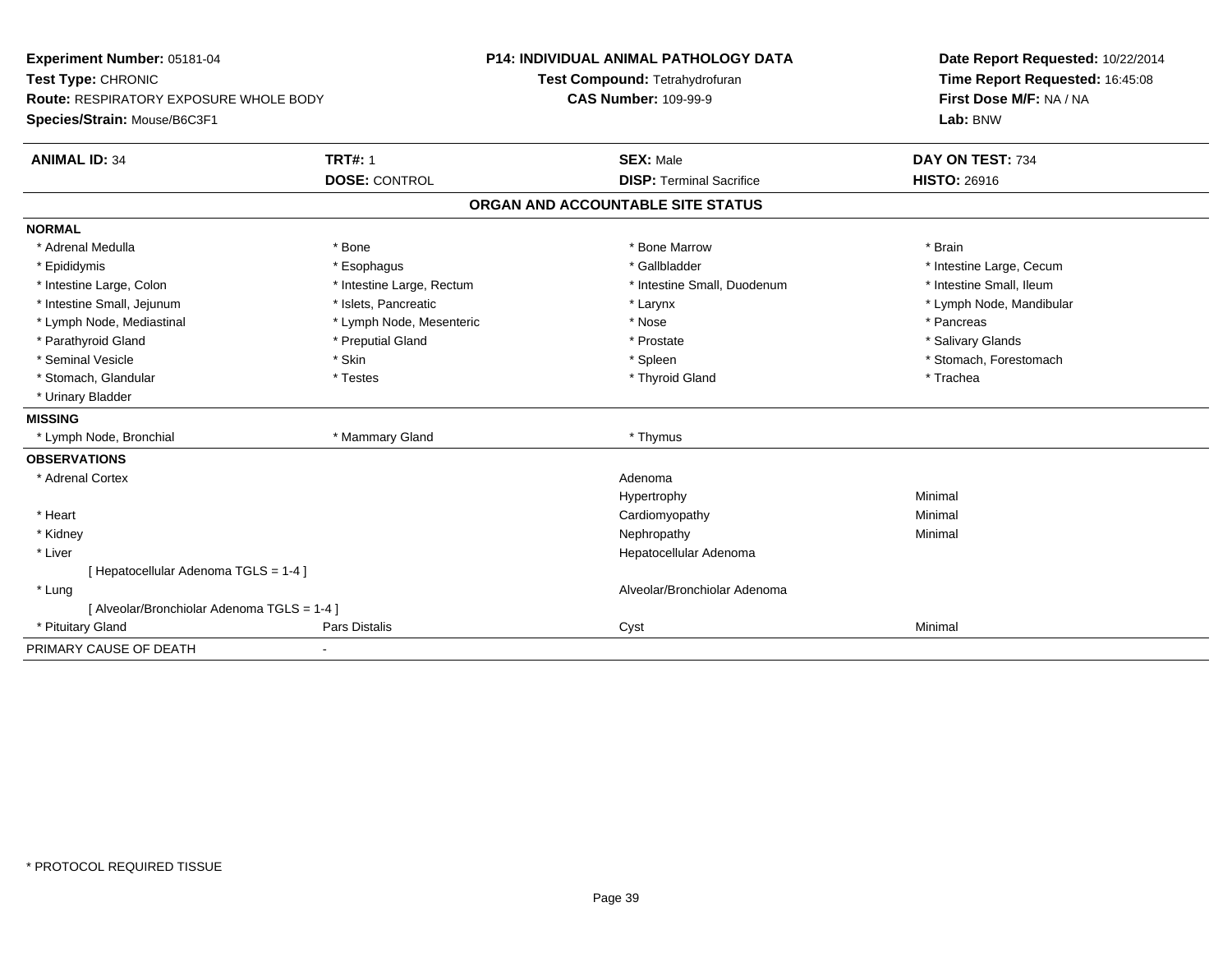| Experiment Number: 05181-04<br>Test Type: CHRONIC<br><b>Route: RESPIRATORY EXPOSURE WHOLE BODY</b><br>Species/Strain: Mouse/B6C3F1 |                                        | <b>P14: INDIVIDUAL ANIMAL PATHOLOGY DATA</b><br>Test Compound: Tetrahydrofuran<br><b>CAS Number: 109-99-9</b> | Date Report Requested: 10/22/2014<br>Time Report Requested: 16:45:08<br>First Dose M/F: NA / NA<br>Lab: BNW |
|------------------------------------------------------------------------------------------------------------------------------------|----------------------------------------|---------------------------------------------------------------------------------------------------------------|-------------------------------------------------------------------------------------------------------------|
| <b>ANIMAL ID: 35</b>                                                                                                               | <b>TRT#: 1</b><br><b>DOSE: CONTROL</b> | <b>SEX: Male</b><br><b>DISP: Natural Death</b>                                                                | DAY ON TEST: 481<br><b>HISTO: 26917</b>                                                                     |
|                                                                                                                                    |                                        | ORGAN AND ACCOUNTABLE SITE STATUS                                                                             |                                                                                                             |
| <b>NORMAL</b>                                                                                                                      |                                        |                                                                                                               |                                                                                                             |
| * Adrenal Cortex                                                                                                                   | * Adrenal Medulla                      | * Bone                                                                                                        | * Bone Marrow                                                                                               |
| * Brain                                                                                                                            | * Epididymis                           | * Esophagus                                                                                                   | * Heart                                                                                                     |
| * Islets, Pancreatic                                                                                                               | * Kidney                               | * Larynx                                                                                                      | * Lung                                                                                                      |
| * Lymph Node, Mandibular                                                                                                           | * Lymph Node, Mediastinal              | * Lymph Node, Mesenteric                                                                                      | * Nose                                                                                                      |
| * Pancreas                                                                                                                         | * Parathyroid Gland                    | * Pituitary Gland                                                                                             | * Preputial Gland                                                                                           |
| * Prostate                                                                                                                         | * Salivary Glands                      | * Seminal Vesicle                                                                                             | * Skin                                                                                                      |
| * Spleen                                                                                                                           | * Stomach, Forestomach                 | * Stomach, Glandular                                                                                          | * Testes                                                                                                    |
| * Thymus                                                                                                                           | * Thyroid Gland                        | * Trachea                                                                                                     | * Urinary Bladder                                                                                           |
| <b>MISSING</b>                                                                                                                     |                                        |                                                                                                               |                                                                                                             |
| * Lymph Node, Bronchial                                                                                                            | * Mammary Gland                        |                                                                                                               |                                                                                                             |
| <b>AUTO PRECLUDES DIAG.</b>                                                                                                        |                                        |                                                                                                               |                                                                                                             |
| * Gallbladder                                                                                                                      | * Intestine Large, Cecum               | * Intestine Large, Colon                                                                                      | * Intestine Large, Rectum                                                                                   |
| * Intestine Small, Duodenum                                                                                                        | * Intestine Small, Ileum               | * Intestine Small, Jejunum                                                                                    |                                                                                                             |
| <b>OBSERVATIONS</b>                                                                                                                |                                        |                                                                                                               |                                                                                                             |
| * Liver                                                                                                                            |                                        | Congestion                                                                                                    | Moderate                                                                                                    |
|                                                                                                                                    |                                        | Hepatocellular Carcinoma                                                                                      |                                                                                                             |
|                                                                                                                                    |                                        | <b>Necrosis</b>                                                                                               | Mild                                                                                                        |
| [ Hepatocellular Carcinoma TGLS = 3-10 ]                                                                                           |                                        |                                                                                                               |                                                                                                             |
| * Lung                                                                                                                             |                                        |                                                                                                               |                                                                                                             |
| Note: Hypostatic static congestion is not considered a significant correlate to TGL 2.                                             |                                        |                                                                                                               |                                                                                                             |
| * Lym Node Media                                                                                                                   |                                        |                                                                                                               |                                                                                                             |
| Note: Congestion not considered significant to diagnosis.                                                                          |                                        |                                                                                                               |                                                                                                             |
| PRIMARY CAUSE OF DEATH                                                                                                             | - Liver Hepatocellular Carcinoma       |                                                                                                               |                                                                                                             |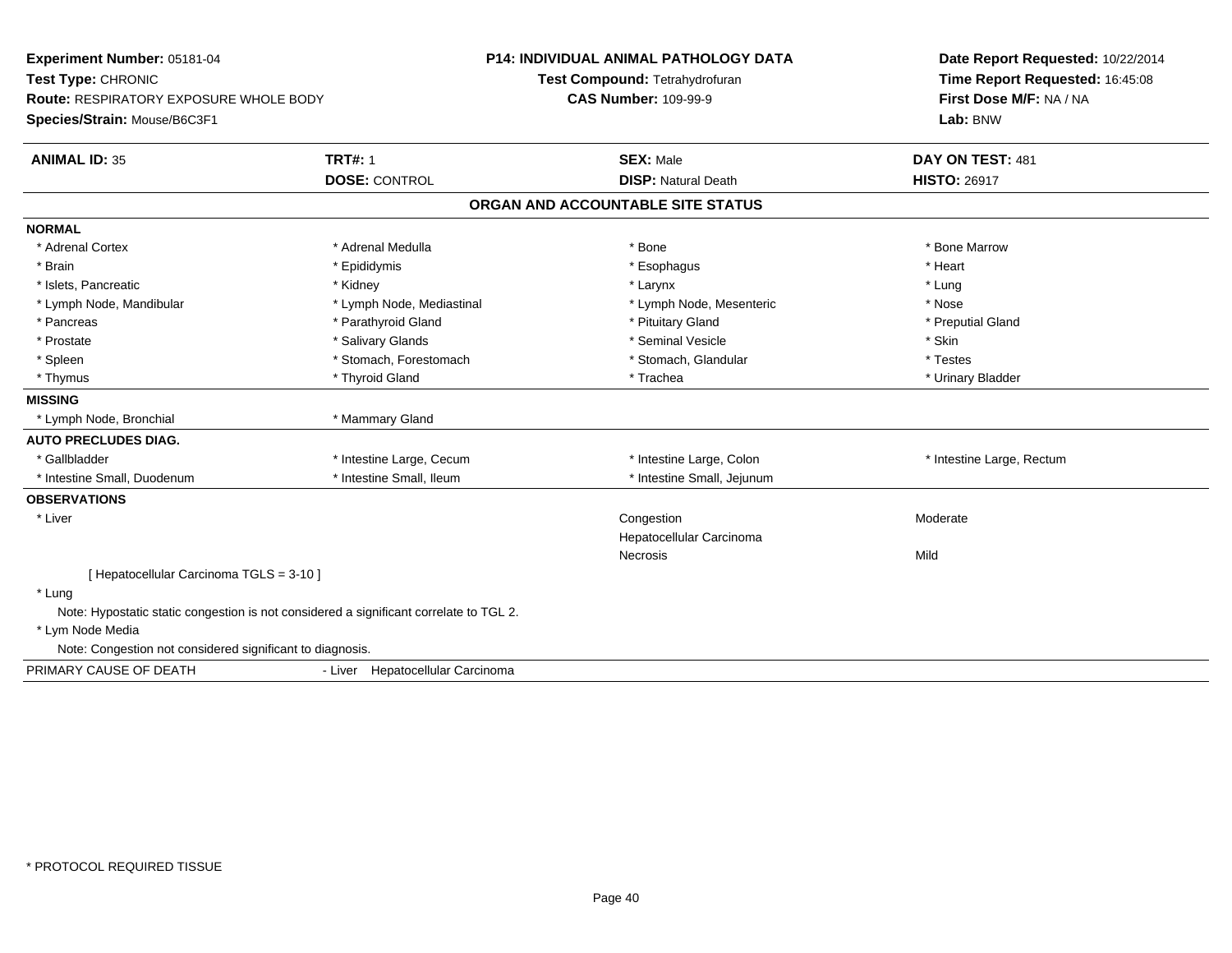| Experiment Number: 05181-04                   |                           | <b>P14: INDIVIDUAL ANIMAL PATHOLOGY DATA</b> | Date Report Requested: 10/22/2014 |  |
|-----------------------------------------------|---------------------------|----------------------------------------------|-----------------------------------|--|
| Test Type: CHRONIC                            |                           | Test Compound: Tetrahydrofuran               | Time Report Requested: 16:45:08   |  |
| <b>Route: RESPIRATORY EXPOSURE WHOLE BODY</b> |                           | <b>CAS Number: 109-99-9</b>                  | First Dose M/F: NA / NA           |  |
| Species/Strain: Mouse/B6C3F1                  |                           |                                              | Lab: BNW                          |  |
| <b>ANIMAL ID: 36</b>                          | <b>TRT#: 1</b>            | <b>SEX: Male</b>                             | DAY ON TEST: 734                  |  |
|                                               | <b>DOSE: CONTROL</b>      | <b>DISP: Terminal Sacrifice</b>              | <b>HISTO: 26918</b>               |  |
|                                               |                           | ORGAN AND ACCOUNTABLE SITE STATUS            |                                   |  |
| <b>NORMAL</b>                                 |                           |                                              |                                   |  |
| * Adrenal Medulla                             | * Bone                    | * Bone Marrow                                | * Brain                           |  |
| * Epididymis                                  | * Esophagus               | * Gallbladder                                | * Intestine Large, Cecum          |  |
| * Intestine Large, Colon                      | * Intestine Large, Rectum | * Intestine Small, Duodenum                  | * Intestine Small, Ileum          |  |
| * Intestine Small, Jejunum                    | * Islets, Pancreatic      | * Larynx                                     | * Lung                            |  |
| * Lymph Node, Bronchial                       | * Lymph Node, Mandibular  | * Lymph Node, Mediastinal                    | * Lymph Node, Mesenteric          |  |
| * Nose                                        | * Pancreas                | * Pituitary Gland                            | * Prostate                        |  |
| * Salivary Glands                             | * Seminal Vesicle         | * Skin                                       | * Spleen                          |  |
| * Stomach, Forestomach                        | * Stomach, Glandular      | * Testes                                     | * Thymus                          |  |
| * Trachea                                     | * Urinary Bladder         |                                              |                                   |  |
| <b>MISSING</b>                                |                           |                                              |                                   |  |
| * Mammary Gland                               | * Parathyroid Gland       |                                              |                                   |  |
| <b>OBSERVATIONS</b>                           |                           |                                              |                                   |  |
| * Adrenal Cortex                              |                           | Hypertrophy                                  | Minimal                           |  |
| * Heart                                       |                           | Cardiomyopathy                               | Minimal                           |  |
| * Kidney                                      | Cortex                    | Cyst                                         | Mild                              |  |
|                                               |                           | Nephropathy                                  | Minimal                           |  |
| [Cyst TGLS = $2-5$ ]                          |                           |                                              |                                   |  |
| * Liver                                       |                           | <b>Eosinophilic Focus</b>                    |                                   |  |
|                                               |                           | Hepatocellular Carcinoma                     |                                   |  |
| [ Eosinophilic Focus TGLS = 1-10 ]            |                           |                                              |                                   |  |
| [ Hepatocellular Carcinoma TGLS = 1-10 ]      |                           |                                              |                                   |  |
| * Preputial Gland                             |                           | Inflammation                                 | Mild                              |  |
| * Thyroid Gland                               | <b>Follicular Cel</b>     | Adenoma                                      |                                   |  |
| [Adenoma $TGLS = 3-2A$ ]                      |                           |                                              |                                   |  |
| PRIMARY CAUSE OF DEATH                        | $\sim$                    |                                              |                                   |  |
|                                               |                           |                                              |                                   |  |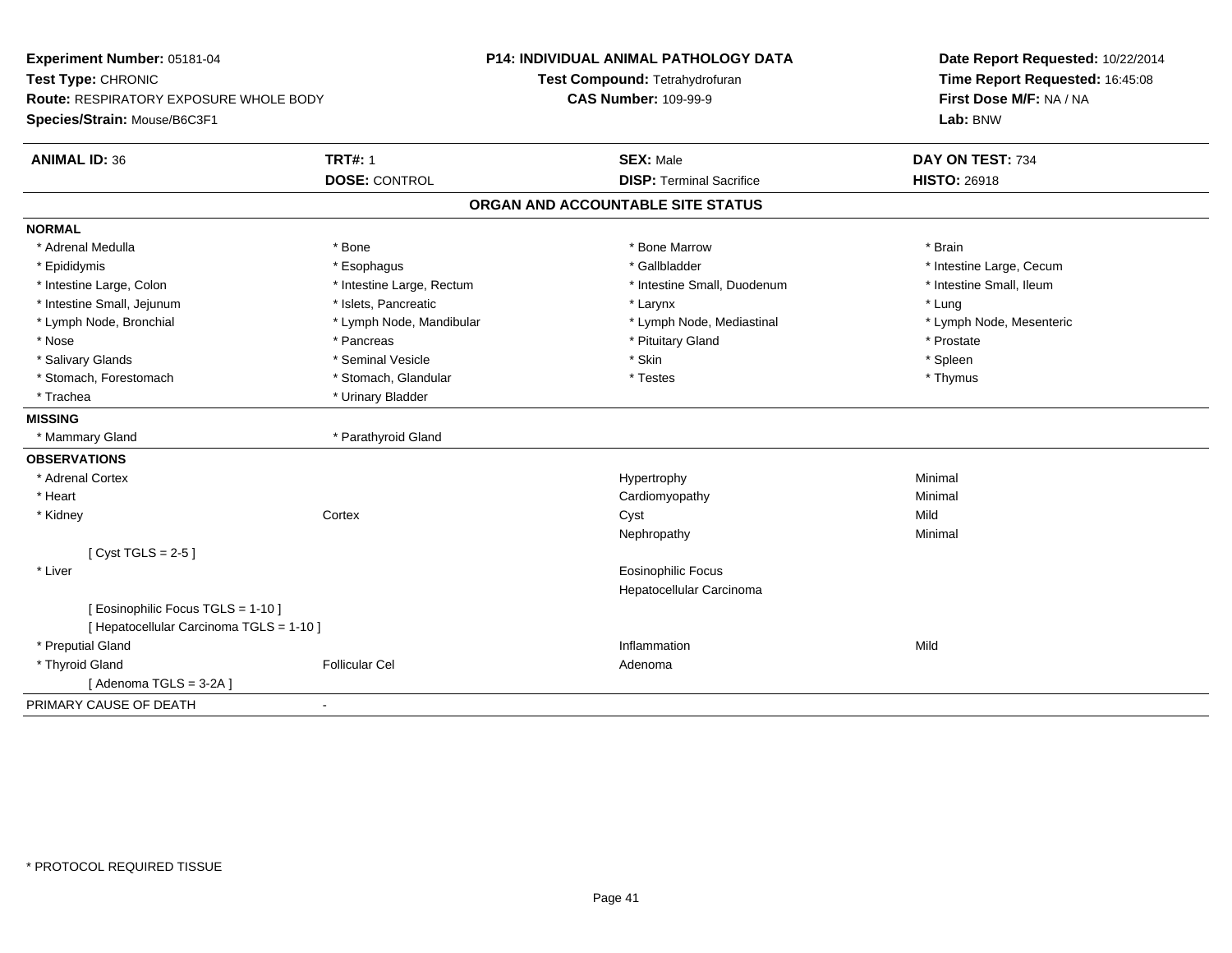| Experiment Number: 05181-04                                  |                                                                                                | <b>P14: INDIVIDUAL ANIMAL PATHOLOGY DATA</b> | Date Report Requested: 10/22/2014<br>Time Report Requested: 16:45:08<br>First Dose M/F: NA / NA |
|--------------------------------------------------------------|------------------------------------------------------------------------------------------------|----------------------------------------------|-------------------------------------------------------------------------------------------------|
| Test Type: CHRONIC                                           |                                                                                                | Test Compound: Tetrahydrofuran               |                                                                                                 |
| <b>Route: RESPIRATORY EXPOSURE WHOLE BODY</b>                |                                                                                                | <b>CAS Number: 109-99-9</b>                  |                                                                                                 |
| Species/Strain: Mouse/B6C3F1                                 |                                                                                                |                                              | Lab: BNW                                                                                        |
| <b>ANIMAL ID: 37</b>                                         | <b>TRT#: 1</b>                                                                                 | <b>SEX: Male</b>                             | DAY ON TEST: 644                                                                                |
|                                                              | <b>DOSE: CONTROL</b>                                                                           | <b>DISP:</b> Moribund Sacrifice              | <b>HISTO: 26919</b>                                                                             |
|                                                              |                                                                                                | ORGAN AND ACCOUNTABLE SITE STATUS            |                                                                                                 |
| <b>NORMAL</b>                                                |                                                                                                |                                              |                                                                                                 |
| * Adrenal Medulla                                            | * Bone                                                                                         | * Brain                                      | * Epididymis                                                                                    |
| * Esophagus                                                  | * Gallbladder                                                                                  | * Heart                                      | * Intestine Large, Cecum                                                                        |
| * Intestine Large, Colon                                     | * Intestine Large, Rectum                                                                      | * Intestine Small, Duodenum                  | * Intestine Small, Ileum                                                                        |
| * Intestine Small, Jejunum                                   | * Larynx                                                                                       | * Lung                                       | * Lymph Node, Bronchial                                                                         |
| * Lymph Node, Mandibular                                     | * Lymph Node, Mediastinal                                                                      | * Lymph Node, Mesenteric                     | * Nose                                                                                          |
| * Pancreas                                                   | * Parathyroid Gland                                                                            | * Salivary Glands                            | * Skin                                                                                          |
| * Spleen                                                     | * Stomach, Forestomach                                                                         | * Stomach, Glandular                         | * Thyroid Gland                                                                                 |
| * Trachea                                                    | * Urinary Bladder                                                                              |                                              |                                                                                                 |
| <b>MISSING</b>                                               |                                                                                                |                                              |                                                                                                 |
| * Mammary Gland                                              | * Thymus                                                                                       |                                              |                                                                                                 |
| <b>OBSERVATIONS</b>                                          |                                                                                                |                                              |                                                                                                 |
| * Adrenal Cortex                                             |                                                                                                | Hypertrophy                                  | Mild                                                                                            |
| * Bone Marrow                                                |                                                                                                | Hyperplasia                                  | Mild                                                                                            |
| * Islets, Pancreatic                                         |                                                                                                | Hyperplasia                                  | Minimal                                                                                         |
| * Kidney                                                     | Cortex                                                                                         | Cyst                                         | Minimal                                                                                         |
| Note: Kidney lesions are not present to account for TGL 5.   |                                                                                                |                                              |                                                                                                 |
| * Liver                                                      |                                                                                                | Inflammation                                 | Chronic, Moderate                                                                               |
|                                                              |                                                                                                | Necrosis                                     | Marked                                                                                          |
| [Inflammation TGLS = $6-4$ ]<br>[Necrosis TGLS = $7,8,9-4$ ] |                                                                                                |                                              |                                                                                                 |
| * Lym Node Bron                                              |                                                                                                |                                              |                                                                                                 |
|                                                              | Note: Mediastinal and bronchial lymph nodes have no lesions to account for TGL 3 and 2.        |                                              |                                                                                                 |
| * Pituitary Gland                                            | Pars Distalis                                                                                  | Cyst                                         | Minimal                                                                                         |
| * Preputial Gland                                            |                                                                                                | Cyst                                         | Moderate                                                                                        |
| [Cyst TGLS = $1-7$ ]                                         | Note: There is much dilatation of the gland by hyperkeratosis, but that term is not available. |                                              |                                                                                                 |
| * Prostate                                                   |                                                                                                | Inflammation                                 | Suppurative, Minimal                                                                            |
| * Seminal Vesicle                                            |                                                                                                | Sarcoma                                      |                                                                                                 |
| [Sarcoma TGLS = 10-10]                                       |                                                                                                |                                              |                                                                                                 |
| * Testes                                                     |                                                                                                | Atrophy                                      | Marked                                                                                          |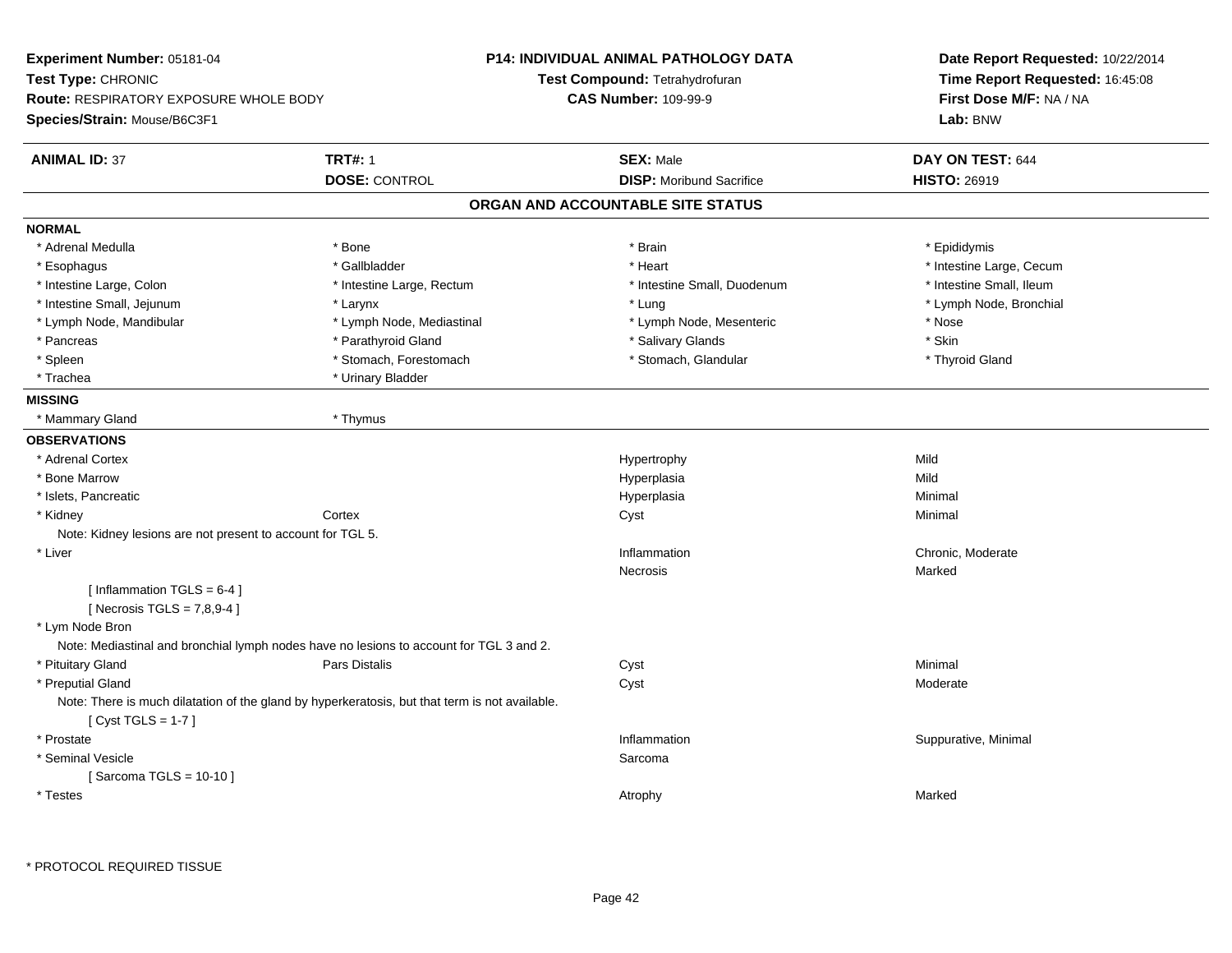| <b>Experiment Number: 05181-04</b><br><b>Test Type: CHRONIC</b><br><b>Route: RESPIRATORY EXPOSURE WHOLE BODY</b> |                      | <b>P14: INDIVIDUAL ANIMAL PATHOLOGY DATA</b> | Date Report Requested: 10/22/2014 |
|------------------------------------------------------------------------------------------------------------------|----------------------|----------------------------------------------|-----------------------------------|
|                                                                                                                  |                      | Test Compound: Tetrahydrofuran               | Time Report Requested: 16:45:08   |
|                                                                                                                  |                      | <b>CAS Number: 109-99-9</b>                  | First Dose M/F: NA / NA           |
| Species/Strain: Mouse/B6C3F1                                                                                     |                      |                                              | Lab: BNW                          |
| <b>ANIMAL ID: 37</b>                                                                                             | <b>TRT#: 1</b>       | <b>SEX: Male</b>                             | DAY ON TEST: 644                  |
|                                                                                                                  | <b>DOSE: CONTROL</b> | <b>DISP:</b> Moribund Sacrifice              | <b>HISTO: 26919</b>               |
|                                                                                                                  |                      | ORGAN AND ACCOUNTABLE SITE STATUS            |                                   |
| [ Atrophy TGLS = $4-7$ ]                                                                                         |                      |                                              |                                   |
| PRIMARY CAUSE OF DEATH                                                                                           | - Liver Necrosis     |                                              |                                   |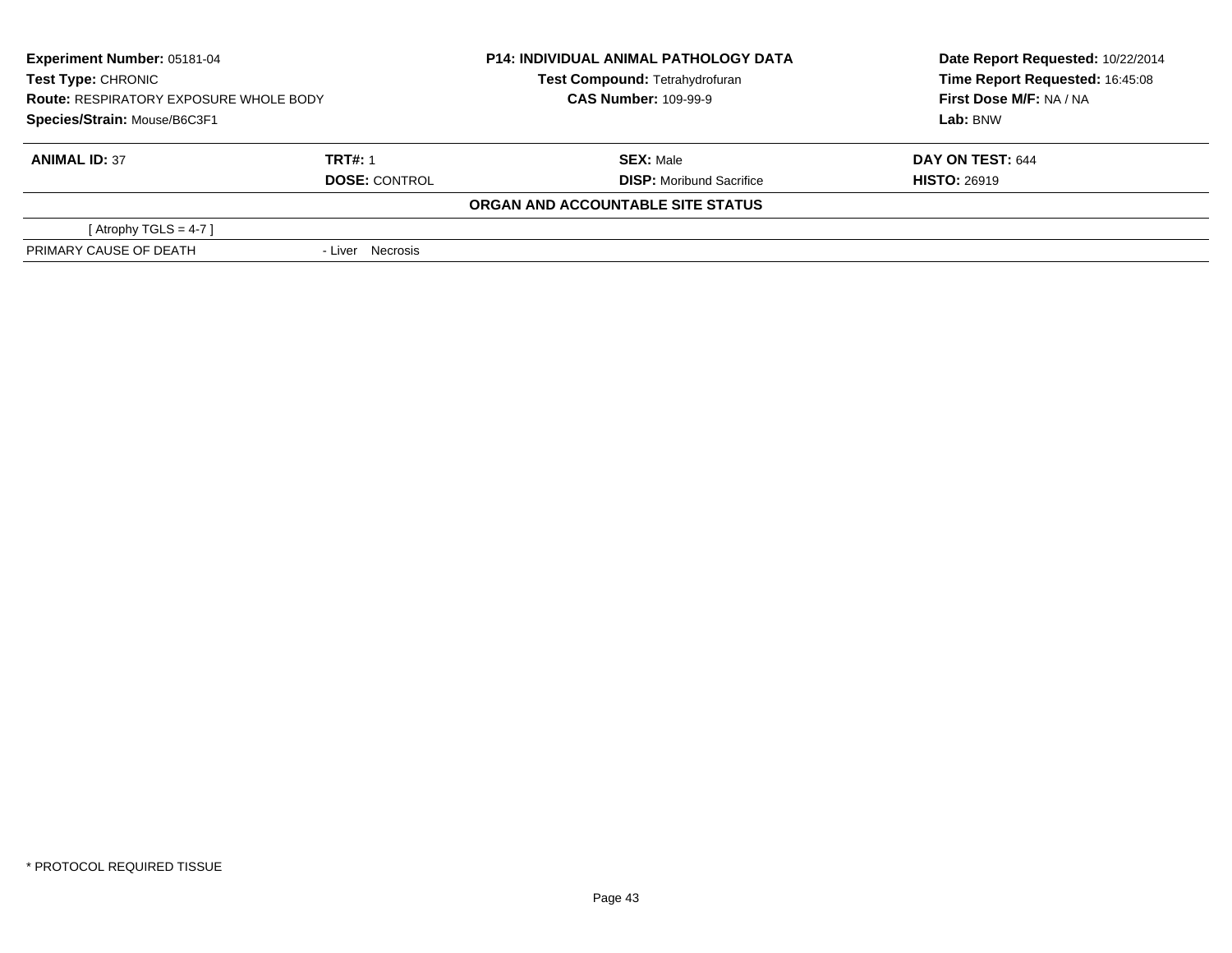| Experiment Number: 05181-04<br>Test Type: CHRONIC<br>Route: RESPIRATORY EXPOSURE WHOLE BODY<br>Species/Strain: Mouse/B6C3F1 |                                  | P14: INDIVIDUAL ANIMAL PATHOLOGY DATA<br>Test Compound: Tetrahydrofuran<br><b>CAS Number: 109-99-9</b> | Date Report Requested: 10/22/2014<br>Time Report Requested: 16:45:08<br>First Dose M/F: NA / NA<br>Lab: BNW |
|-----------------------------------------------------------------------------------------------------------------------------|----------------------------------|--------------------------------------------------------------------------------------------------------|-------------------------------------------------------------------------------------------------------------|
| <b>ANIMAL ID: 38</b>                                                                                                        | <b>TRT#: 1</b>                   | <b>SEX: Male</b>                                                                                       | DAY ON TEST: 557                                                                                            |
|                                                                                                                             | <b>DOSE: CONTROL</b>             | <b>DISP: Natural Death</b>                                                                             | <b>HISTO: 26920</b>                                                                                         |
|                                                                                                                             |                                  | ORGAN AND ACCOUNTABLE SITE STATUS                                                                      |                                                                                                             |
| <b>NORMAL</b>                                                                                                               |                                  |                                                                                                        |                                                                                                             |
| * Adrenal Cortex                                                                                                            | * Adrenal Medulla                | * Bone                                                                                                 | * Bone Marrow                                                                                               |
| * Brain                                                                                                                     | * Epididymis                     | * Esophagus                                                                                            | * Intestine Large, Cecum                                                                                    |
| * Intestine Large, Colon                                                                                                    | * Intestine Large, Rectum        | * Islets, Pancreatic                                                                                   | * Kidney                                                                                                    |
| * Larynx                                                                                                                    | * Lymph Node, Bronchial          | * Lymph Node, Mandibular                                                                               | * Lymph Node, Mesenteric                                                                                    |
| * Nose                                                                                                                      | * Pancreas                       | * Parathyroid Gland                                                                                    | * Prostate                                                                                                  |
| * Salivary Glands                                                                                                           | * Seminal Vesicle                | * Skin                                                                                                 | * Spleen                                                                                                    |
| * Stomach, Glandular                                                                                                        | * Testes                         | * Thymus                                                                                               | * Trachea                                                                                                   |
| * Urinary Bladder                                                                                                           |                                  |                                                                                                        |                                                                                                             |
| <b>MISSING</b>                                                                                                              |                                  |                                                                                                        |                                                                                                             |
| * Lymph Node, Mediastinal                                                                                                   | * Mammary Gland                  |                                                                                                        |                                                                                                             |
| <b>AUTO PRECLUDES DIAG.</b>                                                                                                 |                                  |                                                                                                        |                                                                                                             |
| * Gallbladder                                                                                                               | * Intestine Small, Duodenum      | * Intestine Small, Ileum                                                                               | * Intestine Small, Jejunum                                                                                  |
| <b>INSUFFICIENT TISSUE</b>                                                                                                  |                                  |                                                                                                        |                                                                                                             |
| * Pituitary Gland                                                                                                           |                                  |                                                                                                        |                                                                                                             |
| <b>OBSERVATIONS</b>                                                                                                         |                                  |                                                                                                        |                                                                                                             |
| * Heart                                                                                                                     |                                  | Cardiomyopathy                                                                                         | Minimal                                                                                                     |
| * Liver                                                                                                                     |                                  | Congestion                                                                                             | Mild                                                                                                        |
|                                                                                                                             |                                  | Hepatocellular Carcinoma                                                                               |                                                                                                             |
|                                                                                                                             |                                  | <b>Necrosis</b>                                                                                        | Minimal                                                                                                     |
| [ Hepatocellular Carcinoma TGLS = 2-10 ]                                                                                    |                                  |                                                                                                        |                                                                                                             |
| * Lung                                                                                                                      |                                  | Alveolar/Bronchiolar Carcinoma                                                                         |                                                                                                             |
|                                                                                                                             |                                  | <b>Infiltration Cellular</b>                                                                           | Histiocyte, Moderate                                                                                        |
| [ Alveolar/Bronchiolar Carcinoma TGLS = 1-3 ]                                                                               |                                  |                                                                                                        |                                                                                                             |
| * Preputial Gland                                                                                                           |                                  | Cyst                                                                                                   | Mild                                                                                                        |
| [ $Cyst TGLS = 3-11$ ]                                                                                                      |                                  |                                                                                                        |                                                                                                             |
| * Stomach, Forestomach                                                                                                      |                                  | Ulcer                                                                                                  | Minimal                                                                                                     |
| * Thyroid Gland                                                                                                             | <b>Follicular Cel</b>            | Hyperplasia                                                                                            | Minimal                                                                                                     |
| PRIMARY CAUSE OF DEATH                                                                                                      | - Liver Hepatocellular Carcinoma |                                                                                                        |                                                                                                             |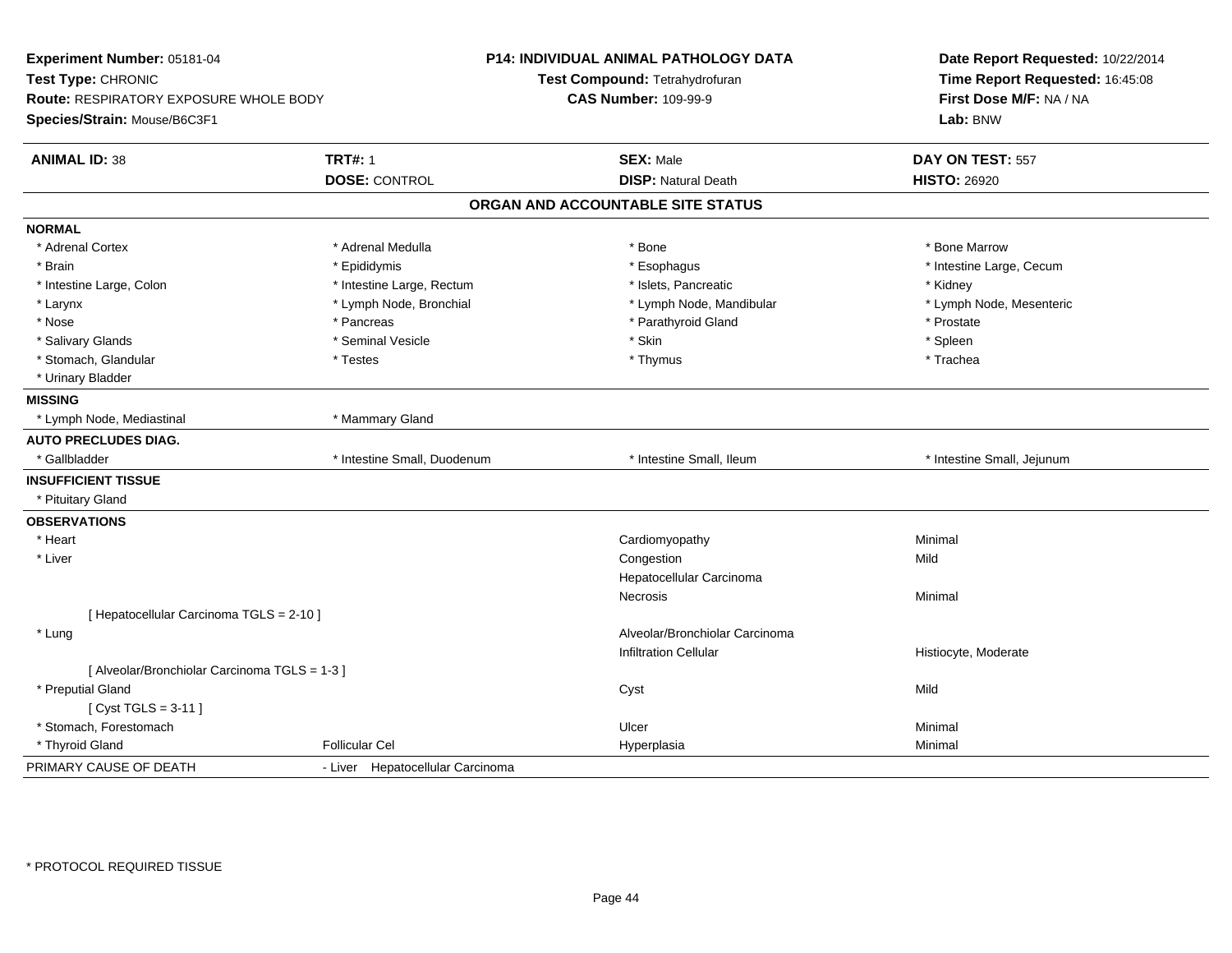| Experiment Number: 05181-04<br>Test Type: CHRONIC<br>Route: RESPIRATORY EXPOSURE WHOLE BODY |                             | <b>P14: INDIVIDUAL ANIMAL PATHOLOGY DATA</b><br>Test Compound: Tetrahydrofuran<br><b>CAS Number: 109-99-9</b> | Date Report Requested: 10/22/2014<br>Time Report Requested: 16:45:08 |  |
|---------------------------------------------------------------------------------------------|-----------------------------|---------------------------------------------------------------------------------------------------------------|----------------------------------------------------------------------|--|
| Species/Strain: Mouse/B6C3F1                                                                |                             |                                                                                                               | First Dose M/F: NA / NA<br>Lab: BNW                                  |  |
| <b>ANIMAL ID: 39</b>                                                                        | <b>TRT#: 1</b>              | <b>SEX: Male</b>                                                                                              | DAY ON TEST: 733                                                     |  |
|                                                                                             | <b>DOSE: CONTROL</b>        | <b>DISP: Terminal Sacrifice</b>                                                                               | <b>HISTO: 26921</b>                                                  |  |
|                                                                                             |                             | ORGAN AND ACCOUNTABLE SITE STATUS                                                                             |                                                                      |  |
| <b>NORMAL</b>                                                                               |                             |                                                                                                               |                                                                      |  |
| * Adrenal Medulla                                                                           | * Bone                      | * Bone Marrow                                                                                                 | * Brain                                                              |  |
| * Epididymis                                                                                | * Esophagus                 | * Intestine Large, Cecum                                                                                      | * Intestine Large, Colon                                             |  |
| * Intestine Large, Rectum                                                                   | * Intestine Small, Duodenum | * Intestine Small, Ileum                                                                                      | * Intestine Small, Jejunum                                           |  |
| * Larynx                                                                                    | * Lymph Node, Bronchial     | * Lymph Node, Mandibular                                                                                      | * Lymph Node, Mediastinal                                            |  |
| * Lymph Node, Mesenteric                                                                    | * Nose                      | * Pancreas                                                                                                    | * Parathyroid Gland                                                  |  |
| * Pituitary Gland                                                                           | * Preputial Gland           | * Prostate                                                                                                    | * Salivary Glands                                                    |  |
| * Seminal Vesicle                                                                           | * Skin                      | * Spleen                                                                                                      | * Stomach, Forestomach                                               |  |
| * Testes                                                                                    | * Thymus                    | * Trachea                                                                                                     | * Urinary Bladder                                                    |  |
| <b>MISSING</b>                                                                              |                             |                                                                                                               |                                                                      |  |
| * Mammary Gland                                                                             |                             |                                                                                                               |                                                                      |  |
| <b>OBSERVATIONS</b>                                                                         |                             |                                                                                                               |                                                                      |  |
| * Adrenal Cortex                                                                            |                             | Hypertrophy                                                                                                   | Mild                                                                 |  |
| * Gallbladder                                                                               |                             | Degeneration                                                                                                  | Hyaline, Mild                                                        |  |
| * Heart                                                                                     |                             | Cardiomyopathy                                                                                                | Minimal                                                              |  |
| * Islets, Pancreatic                                                                        |                             | Hyperplasia                                                                                                   | Minimal                                                              |  |
| * Kidney                                                                                    |                             | Nephropathy                                                                                                   | Minimal                                                              |  |
| * Liver                                                                                     |                             | Hepatocellular Adenoma                                                                                        |                                                                      |  |
| * Lung                                                                                      |                             | Alveolar/Bronchiolar Adenoma                                                                                  |                                                                      |  |
|                                                                                             |                             | Alveolar/Bronchiolar Carcinoma                                                                                |                                                                      |  |
| [ Alveolar/Bronchiolar Carcinoma TGLS = 1-3 ]                                               |                             |                                                                                                               |                                                                      |  |
| * Stomach, Glandular                                                                        |                             | Mineralization                                                                                                | Minimal                                                              |  |
| * Thyroid Gland                                                                             | <b>Follicular Cel</b>       | Hyperplasia                                                                                                   | Minimal                                                              |  |
| PRIMARY CAUSE OF DEATH                                                                      |                             |                                                                                                               |                                                                      |  |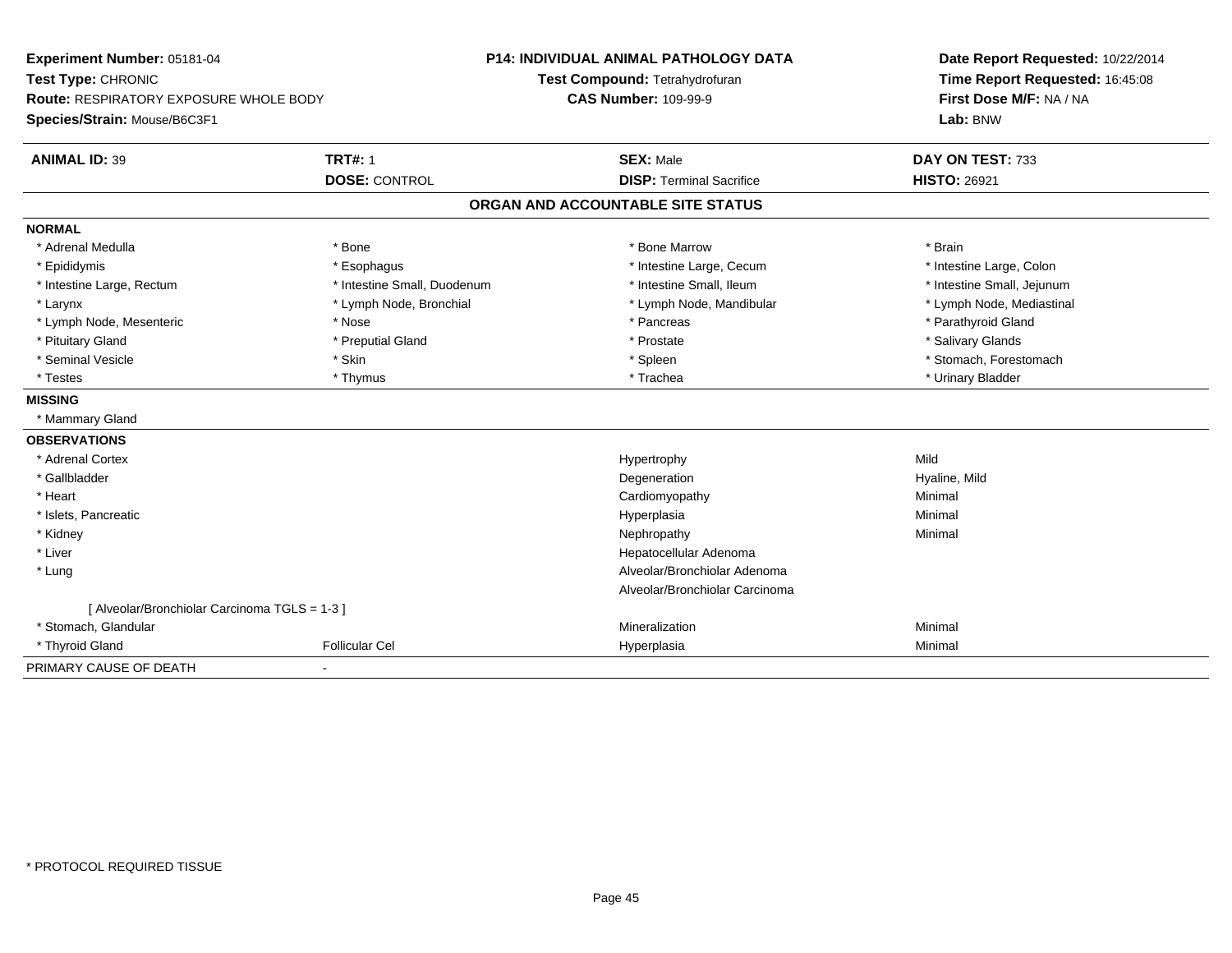| Experiment Number: 05181-04                   |                             | <b>P14: INDIVIDUAL ANIMAL PATHOLOGY DATA</b> | Date Report Requested: 10/22/2014 |
|-----------------------------------------------|-----------------------------|----------------------------------------------|-----------------------------------|
| Test Type: CHRONIC                            |                             | Test Compound: Tetrahydrofuran               | Time Report Requested: 16:45:08   |
| <b>Route: RESPIRATORY EXPOSURE WHOLE BODY</b> |                             | <b>CAS Number: 109-99-9</b>                  | First Dose M/F: NA / NA           |
| Species/Strain: Mouse/B6C3F1                  |                             |                                              | Lab: BNW                          |
| <b>ANIMAL ID: 40</b>                          | <b>TRT#: 1</b>              | <b>SEX: Male</b>                             | DAY ON TEST: 638                  |
|                                               | <b>DOSE: CONTROL</b>        | <b>DISP:</b> Moribund Sacrifice              | <b>HISTO: 26922</b>               |
|                                               |                             | ORGAN AND ACCOUNTABLE SITE STATUS            |                                   |
| <b>NORMAL</b>                                 |                             |                                              |                                   |
| * Adrenal Medulla                             | * Bone                      | * Brain                                      | * Epididymis                      |
| * Esophagus                                   | * Gallbladder               | * Intestine Large, Cecum                     | * Intestine Large, Colon          |
| * Intestine Large, Rectum                     | * Intestine Small, Duodenum | * Intestine Small. Ileum                     | * Intestine Small, Jejunum        |
| * Islets, Pancreatic                          | * Larynx                    | * Liver                                      | * Lung                            |
| * Lymph Node, Mandibular                      | * Lymph Node, Mesenteric    | * Nose                                       | * Pancreas                        |
| * Parathyroid Gland                           | * Pituitary Gland           | * Preputial Gland                            | * Prostate                        |
| * Salivary Glands                             | * Seminal Vesicle           | * Spleen                                     | * Stomach, Forestomach            |
| * Stomach, Glandular                          | * Testes                    | * Thyroid Gland                              | * Trachea                         |
| * Urinary Bladder                             |                             |                                              |                                   |
| <b>MISSING</b>                                |                             |                                              |                                   |
| * Lymph Node, Bronchial                       | * Lymph Node, Mediastinal   | * Mammary Gland                              | * Thymus                          |
| <b>OBSERVATIONS</b>                           |                             |                                              |                                   |
| * Adrenal Cortex                              |                             | Hypertrophy                                  | Mild                              |
| * Bone Marrow                                 |                             | Hyperplasia                                  | Mild                              |
| * Heart                                       |                             | Cardiomyopathy                               | Minimal                           |
| * Kidney                                      |                             | Hydronephrosis                               | Minimal                           |
|                                               |                             | Nephropathy                                  | Minimal                           |
| * Skin                                        | Prepuce                     | Inflammation                                 | Suppurative, Marked               |
| [Inflammation TGLS = $1-10$ ]                 |                             |                                              |                                   |
| PRIMARY CAUSE OF DEATH                        | - UNCERTAIN                 |                                              |                                   |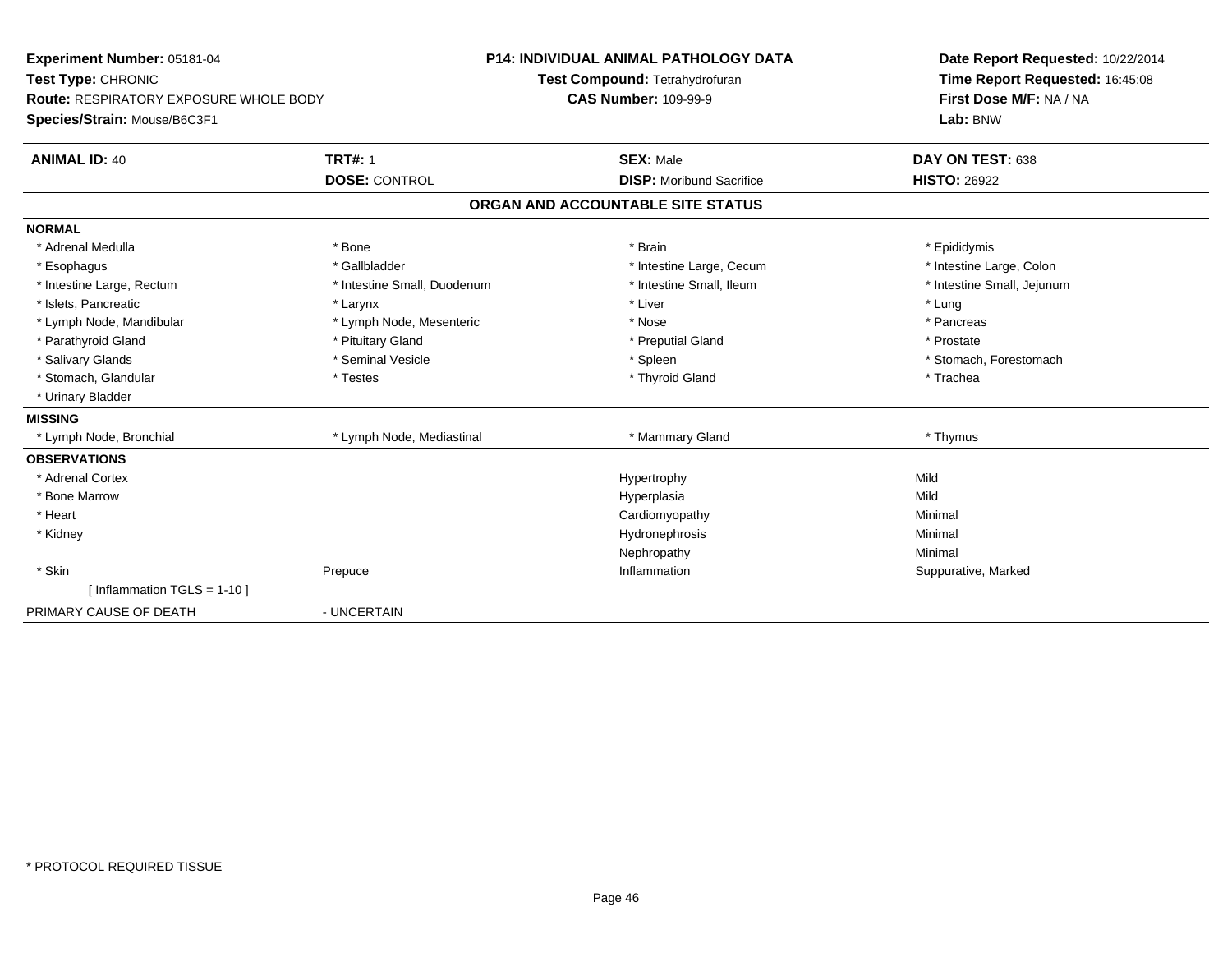| Experiment Number: 05181-04                              | <b>P14: INDIVIDUAL ANIMAL PATHOLOGY DATA</b> | Date Report Requested: 10/22/2014<br>Time Report Requested: 16:45:08<br>First Dose M/F: NA / NA |
|----------------------------------------------------------|----------------------------------------------|-------------------------------------------------------------------------------------------------|
| Test Type: CHRONIC                                       | Test Compound: Tetrahydrofuran               |                                                                                                 |
| Route: RESPIRATORY EXPOSURE WHOLE BODY                   | <b>CAS Number: 109-99-9</b>                  |                                                                                                 |
| Species/Strain: Mouse/B6C3F1                             |                                              | Lab: BNW                                                                                        |
| <b>TRT#: 1</b><br><b>ANIMAL ID: 41</b>                   | <b>SEX: Male</b>                             | DAY ON TEST: 699                                                                                |
| <b>DOSE: CONTROL</b>                                     | <b>DISP:</b> Moribund Sacrifice              | <b>HISTO: 26923</b>                                                                             |
|                                                          | ORGAN AND ACCOUNTABLE SITE STATUS            |                                                                                                 |
| <b>NORMAL</b>                                            |                                              |                                                                                                 |
| * Adrenal Cortex<br>* Adrenal Medulla                    | * Bone                                       | * Brain                                                                                         |
| * Epididymis<br>* Esophagus                              | * Gallbladder                                | * Intestine Large, Cecum                                                                        |
| * Intestine Large, Colon<br>* Intestine Large, Rectum    | * Intestine Small, Duodenum                  | * Intestine Small, Ileum                                                                        |
| * Intestine Small, Jejunum<br>* Islets, Pancreatic       | * Larynx                                     | * Liver                                                                                         |
| * Lung<br>* Lymph Node, Bronchial                        | * Lymph Node, Mandibular                     | * Lymph Node, Mediastinal                                                                       |
| * Nose<br>* Lymph Node, Mesenteric                       | * Pancreas                                   | * Pituitary Gland                                                                               |
| * Preputial Gland<br>* Prostate                          | * Salivary Glands                            | * Seminal Vesicle                                                                               |
| * Spleen<br>* Stomach, Forestomach                       | * Stomach, Glandular                         | * Trachea                                                                                       |
| <b>MISSING</b>                                           |                                              |                                                                                                 |
| * Parathyroid Gland<br>* Mammary Gland                   |                                              |                                                                                                 |
| <b>OBSERVATIONS</b>                                      |                                              |                                                                                                 |
| * Bone Marrow                                            | Hyperplasia                                  | Moderate                                                                                        |
| * Heart                                                  | Cardiomyopathy                               | Minimal                                                                                         |
| * Kidney                                                 | Inflammation                                 | Suppurative, Minimal                                                                            |
| * Skin<br>Prepuce                                        | Inflammation                                 | Suppurative, Marked                                                                             |
| [Inflammation TGLS = $1-10$ ]                            |                                              |                                                                                                 |
| * Testes                                                 | Hemangioma                                   |                                                                                                 |
| [Hemangioma TGLS = 2-7]                                  |                                              |                                                                                                 |
| * Thymus                                                 | Atrophy                                      | Mild                                                                                            |
| * Thyroid Gland<br><b>Follicular Cel</b>                 | Hyperplasia                                  | Minimal                                                                                         |
| * Urinary Bladder                                        | Inflammation                                 | Suppurative, Marked                                                                             |
| [Inflammation TGLS = $3-8$ ]                             |                                              |                                                                                                 |
| PRIMARY CAUSE OF DEATH<br>- Urinary Bladder Inflammation |                                              |                                                                                                 |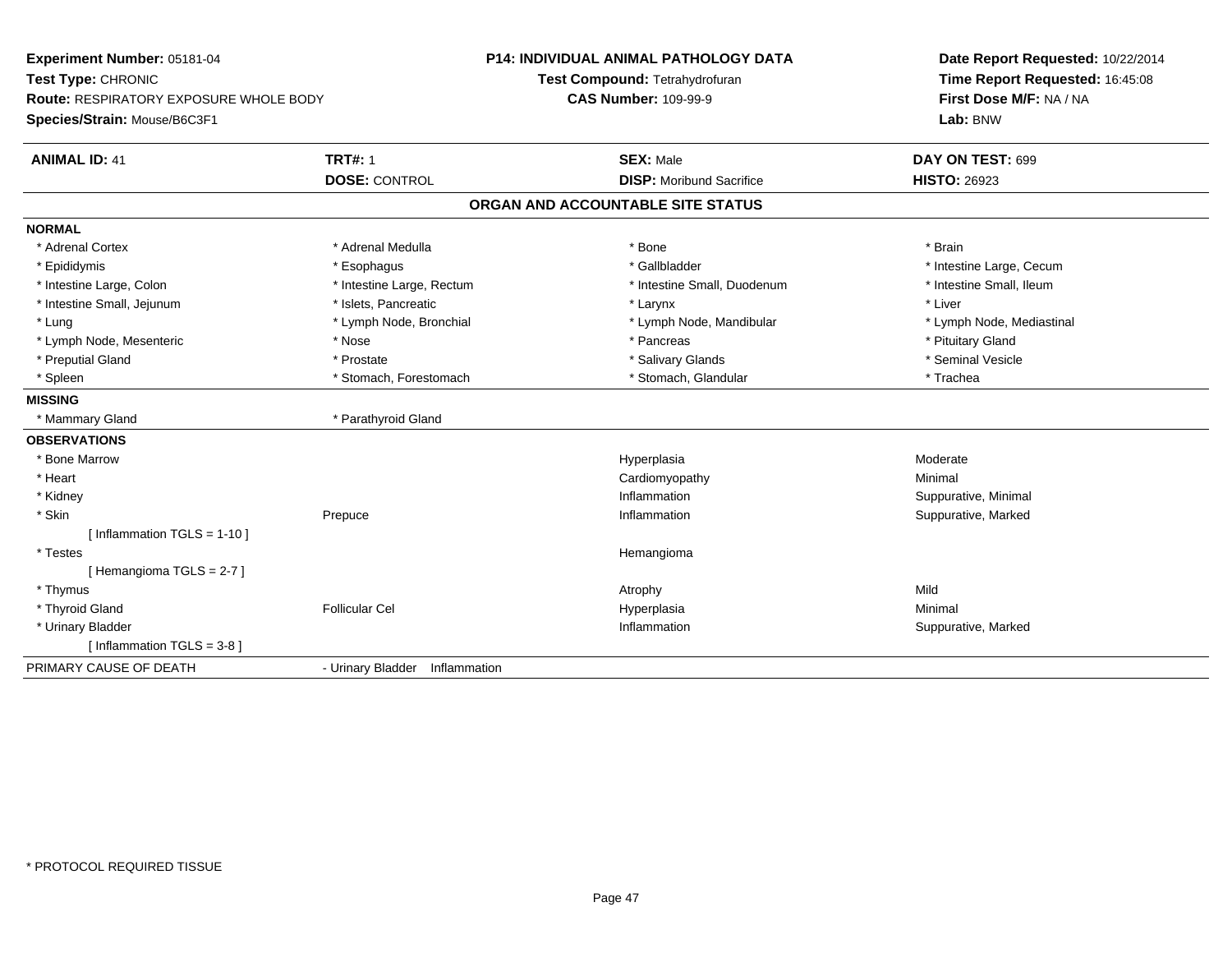| Experiment Number: 05181-04<br>Test Type: CHRONIC<br>Route: RESPIRATORY EXPOSURE WHOLE BODY<br>Species/Strain: Mouse/B6C3F1 |                           | P14: INDIVIDUAL ANIMAL PATHOLOGY DATA<br>Test Compound: Tetrahydrofuran<br><b>CAS Number: 109-99-9</b> | Date Report Requested: 10/22/2014<br>Time Report Requested: 16:45:08<br>First Dose M/F: NA / NA<br>Lab: BNW |
|-----------------------------------------------------------------------------------------------------------------------------|---------------------------|--------------------------------------------------------------------------------------------------------|-------------------------------------------------------------------------------------------------------------|
| <b>ANIMAL ID: 42</b>                                                                                                        | <b>TRT#: 1</b>            | <b>SEX: Male</b>                                                                                       | DAY ON TEST: 733                                                                                            |
|                                                                                                                             | <b>DOSE: CONTROL</b>      | <b>DISP: Terminal Sacrifice</b>                                                                        | <b>HISTO: 26924</b>                                                                                         |
|                                                                                                                             |                           | ORGAN AND ACCOUNTABLE SITE STATUS                                                                      |                                                                                                             |
| <b>NORMAL</b>                                                                                                               |                           |                                                                                                        |                                                                                                             |
| * Adrenal Cortex                                                                                                            | * Adrenal Medulla         | * Bone Marrow                                                                                          | * Brain                                                                                                     |
| * Epididymis                                                                                                                | * Esophagus               | * Gallbladder                                                                                          | * Intestine Large, Cecum                                                                                    |
| * Intestine Large, Colon                                                                                                    | * Intestine Large, Rectum | * Intestine Small, Duodenum                                                                            | * Intestine Small, Ileum                                                                                    |
| * Intestine Small, Jejunum                                                                                                  | * Islets, Pancreatic      | * Larynx                                                                                               | * Lymph Node, Bronchial                                                                                     |
| * Pancreas                                                                                                                  | * Parathyroid Gland       | * Pituitary Gland                                                                                      | * Preputial Gland                                                                                           |
| * Prostate                                                                                                                  | * Salivary Glands         | * Seminal Vesicle                                                                                      | * Skin                                                                                                      |
| * Spleen                                                                                                                    | * Stomach, Forestomach    | * Stomach, Glandular                                                                                   | * Testes                                                                                                    |
| * Thymus                                                                                                                    | * Thyroid Gland           | * Trachea                                                                                              | * Urinary Bladder                                                                                           |
| <b>MISSING</b>                                                                                                              |                           |                                                                                                        |                                                                                                             |
| * Lymph Node, Mediastinal                                                                                                   | * Mammary Gland           |                                                                                                        |                                                                                                             |
| <b>OBSERVATIONS</b>                                                                                                         |                           |                                                                                                        |                                                                                                             |
| * Bone                                                                                                                      |                           | Fibrous Osteodystrophy                                                                                 | Minimal                                                                                                     |
| Harderian Gland                                                                                                             |                           | Carcinoma                                                                                              |                                                                                                             |
| [Carcinoma TGLS = 1-11]                                                                                                     |                           |                                                                                                        |                                                                                                             |
| * Heart                                                                                                                     |                           | Cardiomyopathy                                                                                         | Minimal                                                                                                     |
| * Kidney                                                                                                                    |                           | Nephropathy                                                                                            | Minimal                                                                                                     |
| * Liver                                                                                                                     |                           | Hemangiosarcoma                                                                                        |                                                                                                             |
|                                                                                                                             |                           | Hepatocellular Carcinoma                                                                               |                                                                                                             |
|                                                                                                                             |                           | Necrosis                                                                                               | Minimal                                                                                                     |
| [Hemangiosarcoma TGLS = 3-10]                                                                                               |                           |                                                                                                        |                                                                                                             |
| [ Hepatocellular Carcinoma TGLS = 2-4 ]                                                                                     |                           |                                                                                                        |                                                                                                             |
| * Lung                                                                                                                      | Alveolar Epith            | Hyperplasia                                                                                            | Mild                                                                                                        |
| [ Hyperplasia TGLS = 4-3 ]                                                                                                  |                           |                                                                                                        |                                                                                                             |
| * Lymph Node, Mandibular                                                                                                    |                           | Hyperplasia                                                                                            | Moderate                                                                                                    |
| * Lymph Node, Mesenteric                                                                                                    |                           | Hyperplasia                                                                                            | Mild                                                                                                        |
| * Nose                                                                                                                      | Nasolacrim Dct            | Inflammation                                                                                           | Suppurative, Mild                                                                                           |
| PRIMARY CAUSE OF DEATH                                                                                                      |                           |                                                                                                        |                                                                                                             |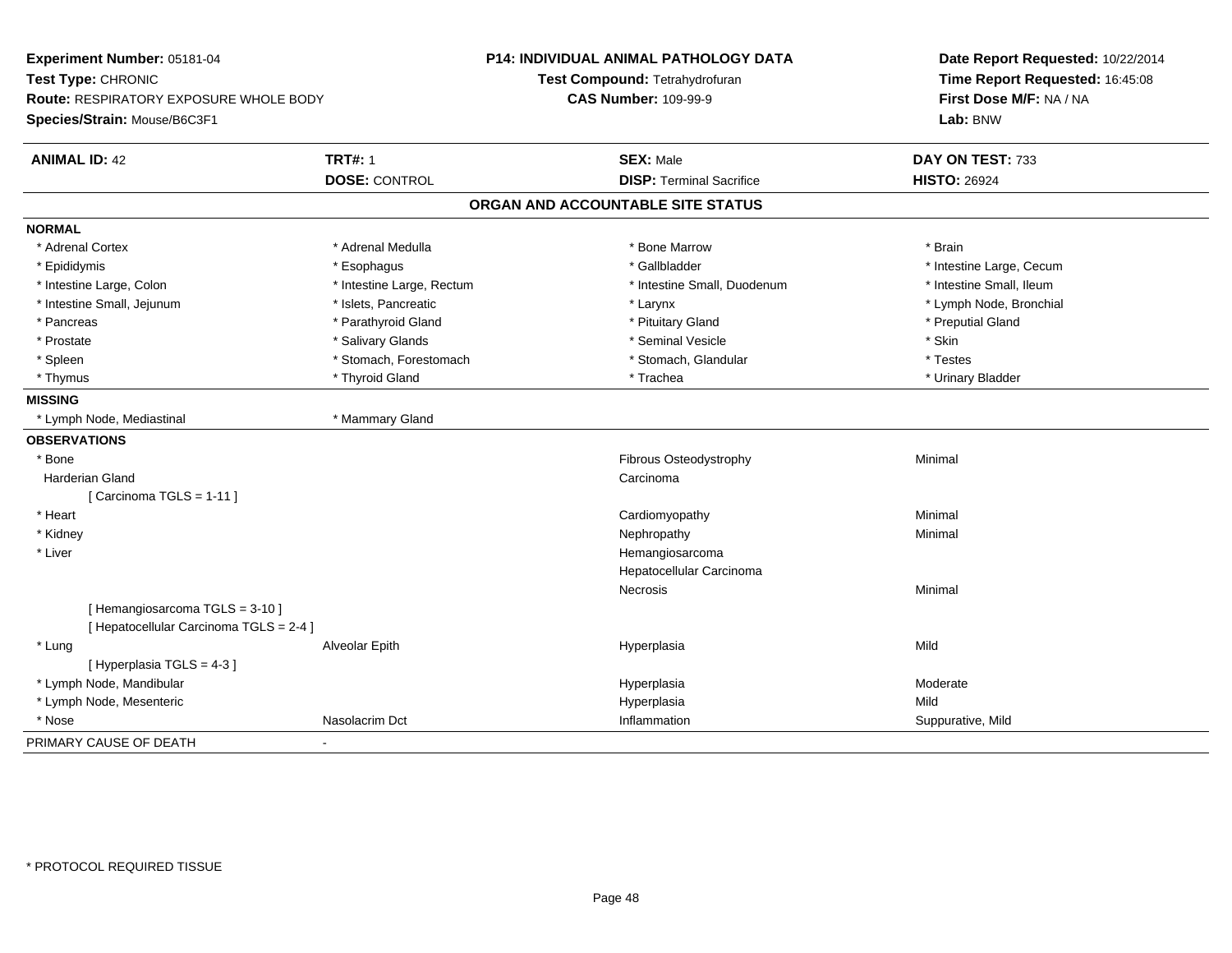| Experiment Number: 05181-04                   | <b>P14: INDIVIDUAL ANIMAL PATHOLOGY DATA</b> |                                   | Date Report Requested: 10/22/2014 |
|-----------------------------------------------|----------------------------------------------|-----------------------------------|-----------------------------------|
| Test Type: CHRONIC                            |                                              | Test Compound: Tetrahydrofuran    | Time Report Requested: 16:45:08   |
| <b>Route: RESPIRATORY EXPOSURE WHOLE BODY</b> |                                              | <b>CAS Number: 109-99-9</b>       | First Dose M/F: NA / NA           |
| Species/Strain: Mouse/B6C3F1                  |                                              |                                   | Lab: BNW                          |
| <b>ANIMAL ID: 43</b>                          | <b>TRT#: 1</b>                               | <b>SEX: Male</b>                  | DAY ON TEST: 733                  |
|                                               | <b>DOSE: CONTROL</b>                         | <b>DISP: Terminal Sacrifice</b>   | <b>HISTO: 26925</b>               |
|                                               |                                              | ORGAN AND ACCOUNTABLE SITE STATUS |                                   |
| <b>NORMAL</b>                                 |                                              |                                   |                                   |
| * Adrenal Cortex                              | * Adrenal Medulla                            | * Bone                            | * Bone Marrow                     |
| * Brain                                       | * Epididymis                                 | * Esophagus                       | * Gallbladder                     |
| * Heart                                       | * Intestine Large, Cecum                     | * Intestine Large, Colon          | * Intestine Large, Rectum         |
| * Intestine Small, Duodenum                   | * Intestine Small, Ileum                     | * Intestine Small, Jejunum        | * Islets, Pancreatic              |
| * Larynx                                      | * Lymph Node, Bronchial                      | * Lymph Node, Mandibular          | * Lymph Node, Mediastinal         |
| * Lymph Node, Mesenteric                      | * Nose                                       | * Pancreas                        | * Parathyroid Gland               |
| * Pituitary Gland                             | * Prostate                                   | * Salivary Glands                 | * Seminal Vesicle                 |
| * Skin                                        | * Stomach, Forestomach                       | * Stomach, Glandular              | * Testes                          |
| * Thymus                                      | * Trachea                                    | * Urinary Bladder                 |                                   |
| <b>MISSING</b>                                |                                              |                                   |                                   |
| * Mammary Gland                               |                                              |                                   |                                   |
| <b>OBSERVATIONS</b>                           |                                              |                                   |                                   |
| * Kidney                                      |                                              | Nephropathy                       | Minimal                           |
| * Liver                                       |                                              | <b>Eosinophilic Focus</b>         |                                   |
| * Lung                                        | Alveolar Epith                               | Hyperplasia                       | Minimal                           |
| * Preputial Gland                             |                                              | Inflammation                      | Moderate                          |
| * Spleen                                      |                                              | Hyperplasia                       | Lymphoid, Mild                    |
| * Thyroid Gland                               | <b>Follicular Cel</b>                        | Hyperplasia                       | Mild                              |
| PRIMARY CAUSE OF DEATH                        | $\blacksquare$                               |                                   |                                   |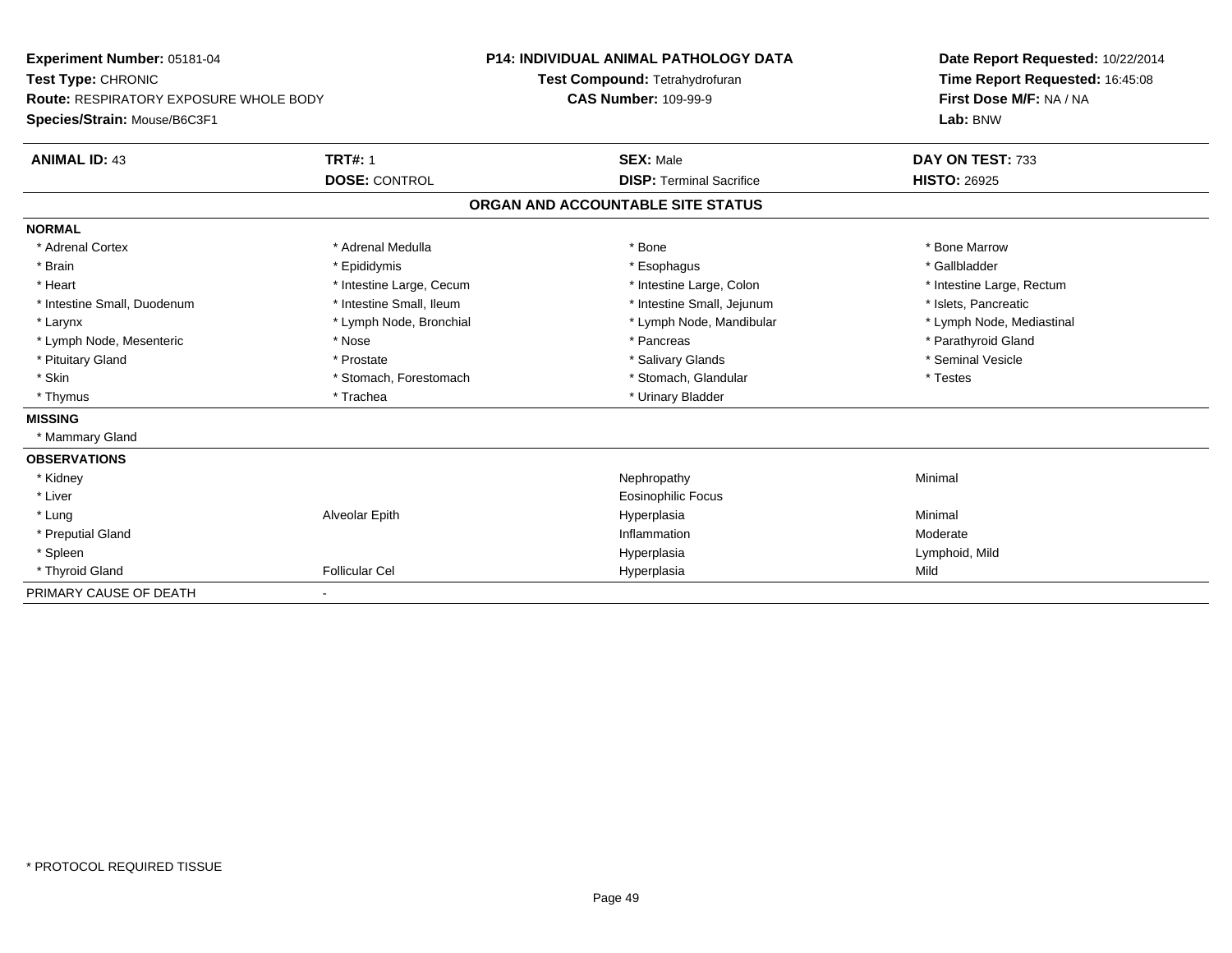| Experiment Number: 05181-04                                                                     |                                  | <b>P14: INDIVIDUAL ANIMAL PATHOLOGY DATA</b> | Date Report Requested: 10/22/2014 |
|-------------------------------------------------------------------------------------------------|----------------------------------|----------------------------------------------|-----------------------------------|
| Test Type: CHRONIC                                                                              |                                  | Test Compound: Tetrahydrofuran               | Time Report Requested: 16:45:08   |
| <b>Route: RESPIRATORY EXPOSURE WHOLE BODY</b>                                                   |                                  | <b>CAS Number: 109-99-9</b>                  | First Dose M/F: NA / NA           |
| Species/Strain: Mouse/B6C3F1                                                                    |                                  |                                              | Lab: BNW                          |
| <b>ANIMAL ID: 44</b>                                                                            | <b>TRT#: 1</b>                   | <b>SEX: Male</b>                             | DAY ON TEST: 582                  |
|                                                                                                 | <b>DOSE: CONTROL</b>             | <b>DISP:</b> Moribund Sacrifice              | <b>HISTO: 26926</b>               |
|                                                                                                 |                                  | ORGAN AND ACCOUNTABLE SITE STATUS            |                                   |
| <b>NORMAL</b>                                                                                   |                                  |                                              |                                   |
| * Adrenal Cortex                                                                                | * Adrenal Medulla                | * Bone                                       | * Brain                           |
| * Epididymis                                                                                    | * Esophagus                      | * Gallbladder                                | * Intestine Large, Cecum          |
| * Intestine Large, Colon                                                                        | * Intestine Large, Rectum        | * Intestine Small, Duodenum                  | * Intestine Small, Ileum          |
| * Intestine Small, Jejunum                                                                      | * Islets, Pancreatic             | * Larynx                                     | * Lymph Node, Mandibular          |
| * Lymph Node, Mesenteric                                                                        | * Nose                           | * Pancreas                                   | * Parathyroid Gland               |
| * Preputial Gland                                                                               | * Prostate                       | * Salivary Glands                            | * Seminal Vesicle                 |
| * Skin                                                                                          | * Stomach, Forestomach           | * Stomach, Glandular                         | * Testes                          |
| * Thymus                                                                                        | * Thyroid Gland                  | * Trachea                                    | * Urinary Bladder                 |
| <b>MISSING</b>                                                                                  |                                  |                                              |                                   |
| * Lymph Node, Bronchial                                                                         | * Lymph Node, Mediastinal        | * Mammary Gland                              | * Pituitary Gland                 |
| <b>OBSERVATIONS</b>                                                                             |                                  |                                              |                                   |
| * Bone Marrow                                                                                   |                                  | Hyperplasia                                  | Mild                              |
| * Heart                                                                                         |                                  | Cardiomyopathy                               | Minimal                           |
| * Kidney                                                                                        |                                  | Nephropathy                                  | Moderate                          |
| * Liver                                                                                         |                                  | Hepatocellular Carcinoma                     | Multiple                          |
|                                                                                                 |                                  | <b>Necrosis</b>                              | Mild                              |
| [ Hepatocellular Carcinoma TGLS = 3-10 ]                                                        |                                  |                                              |                                   |
| [Necrosis TGLS = $4-4$ ]                                                                        |                                  |                                              |                                   |
| * Lung                                                                                          |                                  | Alveolar/Bronchiolar Adenoma                 |                                   |
|                                                                                                 |                                  | <b>Infiltration Cellular</b>                 | Histiocyte, Mild                  |
| [ Alveolar/Bronchiolar Adenoma TGLS = 2-3 ]                                                     |                                  |                                              |                                   |
| * Spleen                                                                                        |                                  | Hematopoietic Cell Proliferation             | Mild                              |
| * Urin Bladder                                                                                  |                                  |                                              |                                   |
| Note: TGL 1 is NCL since a distended urinary bladder is not considered significant to diagnose. |                                  |                                              |                                   |
| PRIMARY CAUSE OF DEATH                                                                          | - Liver Hepatocellular Carcinoma |                                              |                                   |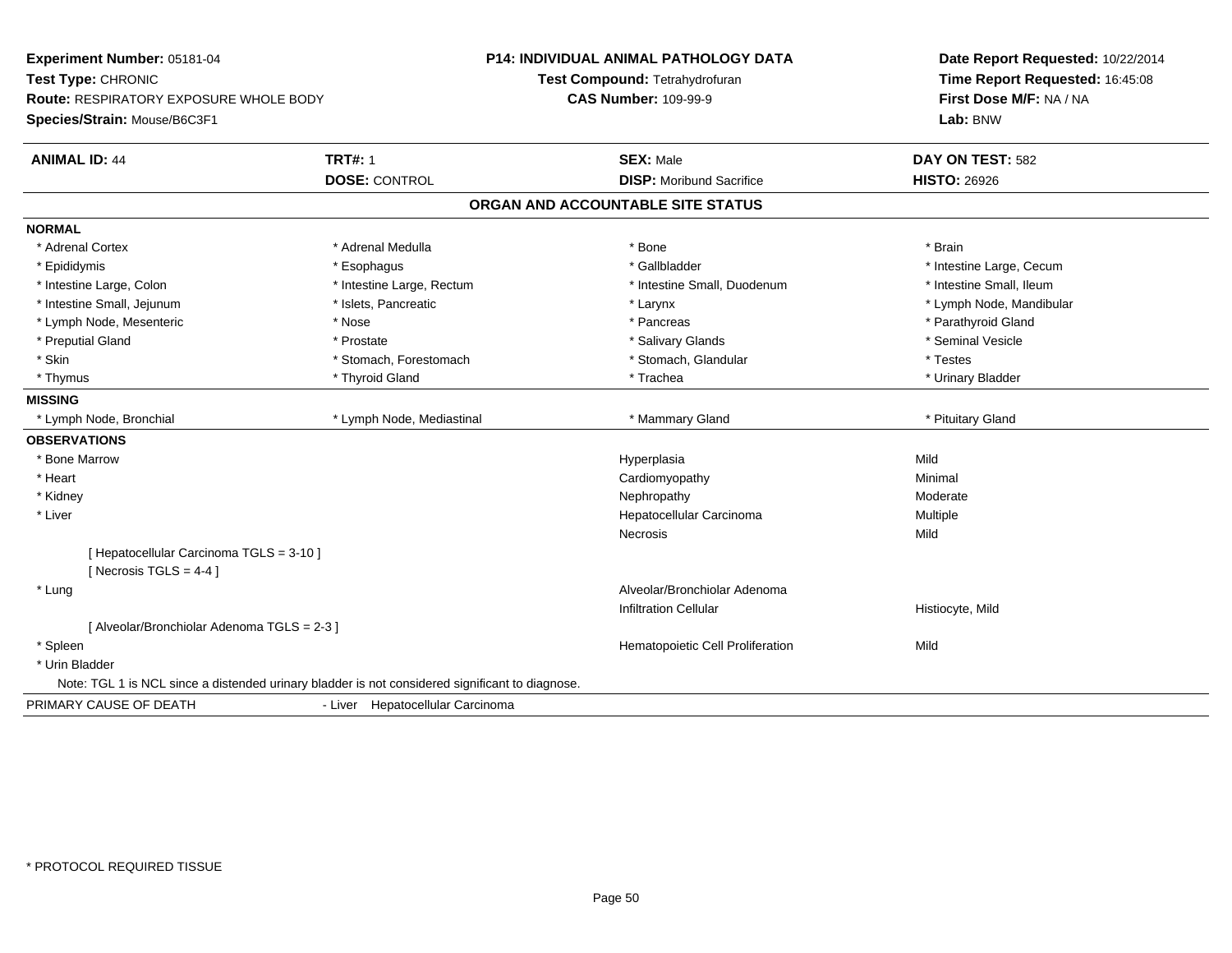| Experiment Number: 05181-04                             |                           | <b>P14: INDIVIDUAL ANIMAL PATHOLOGY DATA</b> | Date Report Requested: 10/22/2014 |  |
|---------------------------------------------------------|---------------------------|----------------------------------------------|-----------------------------------|--|
| Test Type: CHRONIC                                      |                           | Test Compound: Tetrahydrofuran               | Time Report Requested: 16:45:08   |  |
| Route: RESPIRATORY EXPOSURE WHOLE BODY                  |                           | <b>CAS Number: 109-99-9</b>                  | First Dose M/F: NA / NA           |  |
| Species/Strain: Mouse/B6C3F1                            |                           |                                              | Lab: BNW                          |  |
| <b>ANIMAL ID: 45</b>                                    | <b>TRT#: 1</b>            | <b>SEX: Male</b>                             | DAY ON TEST: 736                  |  |
|                                                         | <b>DOSE: CONTROL</b>      | <b>DISP: Terminal Sacrifice</b>              | <b>HISTO: 26927</b>               |  |
|                                                         |                           | ORGAN AND ACCOUNTABLE SITE STATUS            |                                   |  |
| <b>NORMAL</b>                                           |                           |                                              |                                   |  |
| * Adrenal Medulla                                       | $*$ Bone                  | * Bone Marrow                                | * Brain                           |  |
| * Epididymis                                            | * Esophagus               | * Gallbladder                                | * Intestine Large, Cecum          |  |
| * Intestine Large, Colon                                | * Intestine Large, Rectum | * Intestine Small, Duodenum                  | * Intestine Small, Jejunum        |  |
| * Islets, Pancreatic                                    | * Larynx                  | * Lymph Node, Bronchial                      | * Lymph Node, Mediastinal         |  |
| * Nose                                                  | * Pancreas                | * Pituitary Gland                            | * Preputial Gland                 |  |
| * Prostate                                              | * Salivary Glands         | * Seminal Vesicle                            | * Skin                            |  |
| * Spleen                                                | * Stomach, Forestomach    | * Stomach, Glandular                         | * Testes                          |  |
| * Thymus                                                | * Thyroid Gland           | * Trachea                                    | * Urinary Bladder                 |  |
| <b>MISSING</b>                                          |                           |                                              |                                   |  |
| * Lymph Node, Mandibular                                | * Mammary Gland           |                                              |                                   |  |
| <b>INSUFFICIENT TISSUE</b>                              |                           |                                              |                                   |  |
| * Parathyroid Gland                                     |                           |                                              |                                   |  |
| <b>OBSERVATIONS</b>                                     |                           |                                              |                                   |  |
| * Adrenal Cortex                                        |                           | Adenoma                                      |                                   |  |
|                                                         |                           | Hypertrophy                                  | Minimal                           |  |
| [Adenoma TGLS = $3-10$ ]                                |                           |                                              |                                   |  |
| * Heart                                                 |                           | Cardiomyopathy                               | Minimal                           |  |
| * Intestine Small, Ileum                                | Peyers Patch              | Lymphoma Malignant                           |                                   |  |
| [ Lymphoma Malignant TGLS = 3-10 ]                      |                           |                                              |                                   |  |
| * Kidney                                                |                           | Nephropathy                                  | Minimal                           |  |
| * Liver                                                 |                           | Hepatocellular Adenoma                       |                                   |  |
| [ Hepatocellular Adenoma TGLS = 1-4 ]                   |                           |                                              |                                   |  |
| * Lung                                                  |                           | Alveolar/Bronchiolar Adenoma                 |                                   |  |
| [ Alveolar/Bronchiolar Adenoma TGLS = 4-3 ]             |                           |                                              |                                   |  |
| * Lymph Node, Mesenteric                                |                           | Lymphoma Malignant                           |                                   |  |
| [ Lymphoma Malignant TGLS = 4-3 ]                       |                           |                                              |                                   |  |
| Mesentery                                               |                           |                                              |                                   |  |
| Note: Recut and check of wet tissue did not find TGL 2. |                           |                                              |                                   |  |
| PRIMARY CAUSE OF DEATH                                  | $\blacksquare$            |                                              |                                   |  |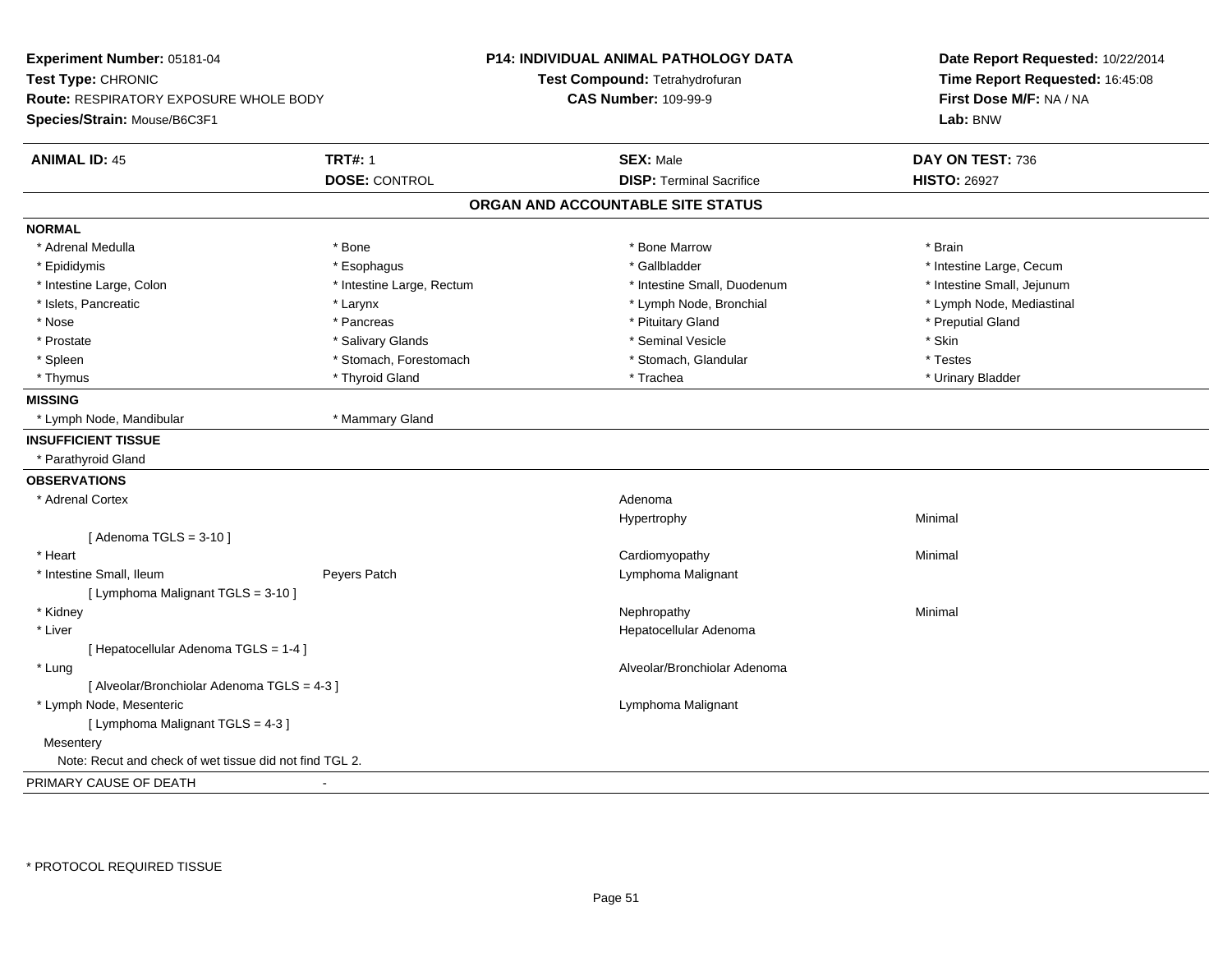| Experiment Number: 05181-04<br>Test Type: CHRONIC<br>Route: RESPIRATORY EXPOSURE WHOLE BODY<br>Species/Strain: Mouse/B6C3F1 |                           | <b>P14: INDIVIDUAL ANIMAL PATHOLOGY DATA</b><br>Test Compound: Tetrahydrofuran<br><b>CAS Number: 109-99-9</b> | Date Report Requested: 10/22/2014<br>Time Report Requested: 16:45:08<br>First Dose M/F: NA / NA<br>Lab: BNW |  |
|-----------------------------------------------------------------------------------------------------------------------------|---------------------------|---------------------------------------------------------------------------------------------------------------|-------------------------------------------------------------------------------------------------------------|--|
| <b>TRT#: 1</b><br><b>ANIMAL ID: 46</b>                                                                                      |                           | <b>SEX: Male</b>                                                                                              | DAY ON TEST: 736                                                                                            |  |
| <b>DOSE: CONTROL</b>                                                                                                        |                           | <b>DISP: Terminal Sacrifice</b>                                                                               | <b>HISTO: 26928</b>                                                                                         |  |
|                                                                                                                             |                           | ORGAN AND ACCOUNTABLE SITE STATUS                                                                             |                                                                                                             |  |
| <b>NORMAL</b>                                                                                                               |                           |                                                                                                               |                                                                                                             |  |
| * Adrenal Medulla<br>* Bone                                                                                                 |                           | * Bone Marrow                                                                                                 | * Brain                                                                                                     |  |
| * Esophagus<br>* Epididymis                                                                                                 |                           | * Gallbladder                                                                                                 | * Intestine Large, Cecum                                                                                    |  |
| * Intestine Large, Colon                                                                                                    | * Intestine Large, Rectum | * Intestine Small, Duodenum                                                                                   | * Intestine Small, Ileum                                                                                    |  |
| * Islets, Pancreatic<br>* Larynx                                                                                            |                           | * Lymph Node, Bronchial                                                                                       | * Lymph Node, Mediastinal                                                                                   |  |
| * Nose                                                                                                                      | * Parathyroid Gland       | * Preputial Gland                                                                                             | * Prostate                                                                                                  |  |
| * Salivary Glands<br>* Seminal Vesicle                                                                                      |                           | * Skin                                                                                                        | * Stomach, Forestomach                                                                                      |  |
| * Stomach, Glandular<br>* Testes                                                                                            |                           | * Thyroid Gland                                                                                               | * Trachea                                                                                                   |  |
| * Urinary Bladder                                                                                                           |                           |                                                                                                               |                                                                                                             |  |
| <b>MISSING</b>                                                                                                              |                           |                                                                                                               |                                                                                                             |  |
| * Mammary Gland<br>* Lymph Node, Mandibular                                                                                 |                           | * Pituitary Gland                                                                                             |                                                                                                             |  |
| <b>OBSERVATIONS</b>                                                                                                         |                           |                                                                                                               |                                                                                                             |  |
| * Adrenal Cortex                                                                                                            |                           | Hyperplasia                                                                                                   | Minimal                                                                                                     |  |
| * Heart                                                                                                                     |                           | Cardiomyopathy                                                                                                | Mild                                                                                                        |  |
| * Intestine Small, Jejunum                                                                                                  |                           | Carcinoma                                                                                                     |                                                                                                             |  |
| [Carcinoma TGLS = $5-12$ ]                                                                                                  |                           |                                                                                                               |                                                                                                             |  |
| * Kidney                                                                                                                    |                           | Nephropathy                                                                                                   | Mild                                                                                                        |  |
| * Liver                                                                                                                     |                           | Hepatocellular Adenoma                                                                                        |                                                                                                             |  |
|                                                                                                                             |                           | Hepatocholangiocarcinoma                                                                                      |                                                                                                             |  |
| [ Hepatocellular Adenoma TGLS = 2-11 ]                                                                                      |                           |                                                                                                               |                                                                                                             |  |
| [ Hepatocholangiocarcinoma TGLS = 1-4+10 ]                                                                                  |                           |                                                                                                               |                                                                                                             |  |
| * Lung                                                                                                                      |                           | Alveolar/Bronchiolar Adenoma                                                                                  |                                                                                                             |  |
| [ Alveolar/Bronchiolar Adenoma TGLS = 1-4+10 ]                                                                              |                           |                                                                                                               |                                                                                                             |  |
| * Lymph Node, Mesenteric                                                                                                    |                           | Angiectasis                                                                                                   | Marked                                                                                                      |  |
|                                                                                                                             |                           | Hematopoietic Cell Proliferation                                                                              | Mild                                                                                                        |  |
| [Angiectasis $TGLS = 4-6$ ]                                                                                                 |                           |                                                                                                               |                                                                                                             |  |
| * Pancreas                                                                                                                  |                           | Amyloid Deposition                                                                                            | Minimal                                                                                                     |  |
| * Spleen                                                                                                                    |                           | Hematopoietic Cell Proliferation                                                                              | Mild                                                                                                        |  |
| [ Hematopoietic Cell Proliferation TGLS = 3-4 ]                                                                             |                           |                                                                                                               |                                                                                                             |  |
| * Thymus                                                                                                                    |                           | Atrophy                                                                                                       | Marked                                                                                                      |  |

PRIMARY CAUSE OF DEATH-

\* PROTOCOL REQUIRED TISSUE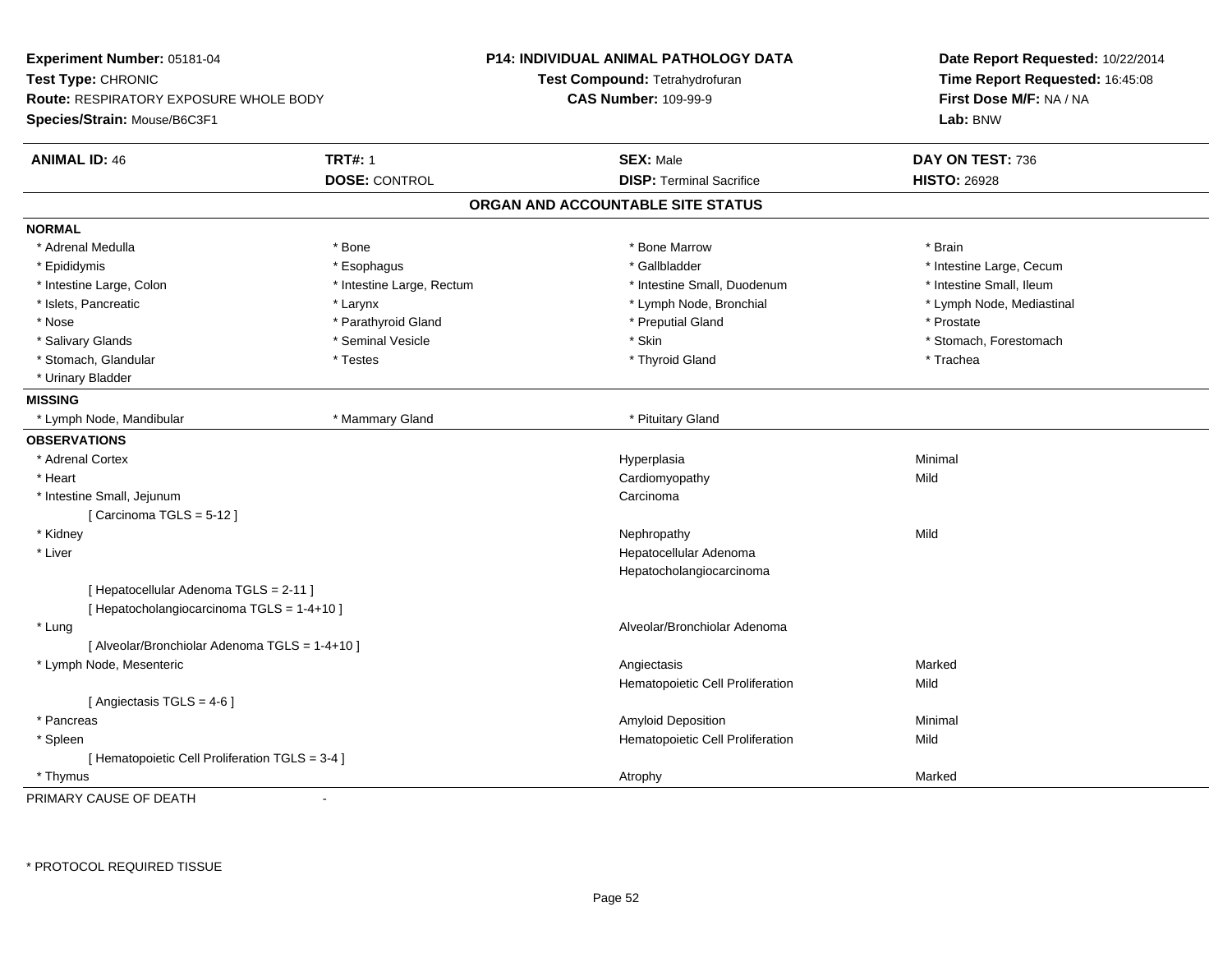|                      | <b>P14: INDIVIDUAL ANIMAL PATHOLOGY DATA</b><br><b>Test Compound: Tetrahydrofuran</b><br><b>CAS Number: 109-99-9</b> | Date Report Requested: 10/22/2014<br>Time Report Requested: 16:45:08<br>First Dose M/F: NA / NA |
|----------------------|----------------------------------------------------------------------------------------------------------------------|-------------------------------------------------------------------------------------------------|
|                      |                                                                                                                      | Lab: BNW                                                                                        |
| <b>TRT#: 1</b>       | <b>SEX: Male</b>                                                                                                     | DAY ON TEST: 736                                                                                |
| <b>DOSE: CONTROL</b> | <b>DISP:</b> Terminal Sacrifice                                                                                      | <b>HISTO: 26928</b>                                                                             |
|                      | <b>ORGAN AND ACCOUNTABLE SITE STATUS</b>                                                                             |                                                                                                 |
|                      | <b>Route: RESPIRATORY EXPOSURE WHOLE BODY</b>                                                                        |                                                                                                 |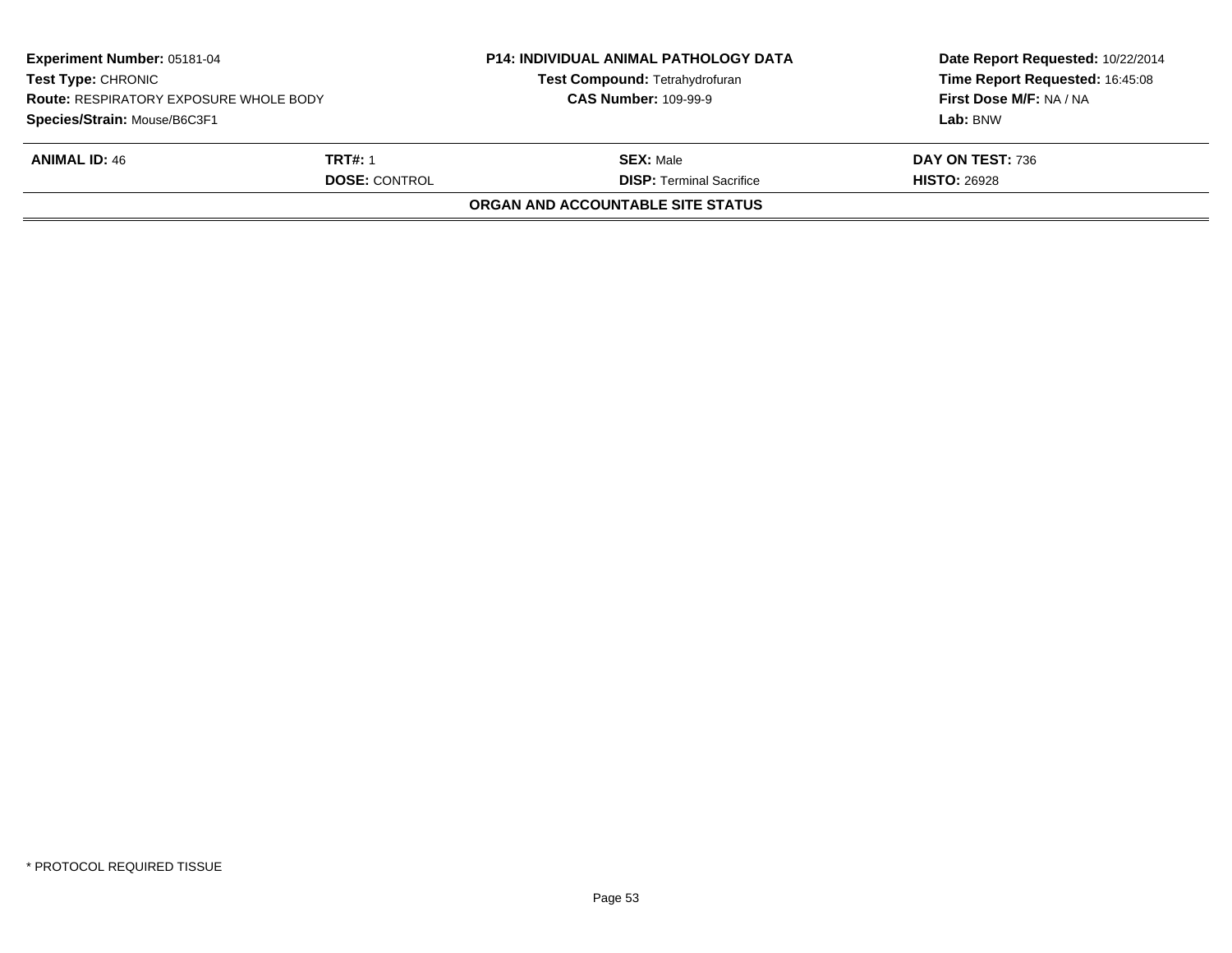| Experiment Number: 05181-04                 |                             | <b>P14: INDIVIDUAL ANIMAL PATHOLOGY DATA</b> | Date Report Requested: 10/22/2014 |  |
|---------------------------------------------|-----------------------------|----------------------------------------------|-----------------------------------|--|
| Test Type: CHRONIC                          |                             | Test Compound: Tetrahydrofuran               | Time Report Requested: 16:45:08   |  |
| Route: RESPIRATORY EXPOSURE WHOLE BODY      |                             | <b>CAS Number: 109-99-9</b>                  | First Dose M/F: NA / NA           |  |
| Species/Strain: Mouse/B6C3F1                |                             |                                              | Lab: BNW                          |  |
| <b>ANIMAL ID: 47</b>                        | <b>TRT#: 1</b>              | <b>SEX: Male</b>                             | DAY ON TEST: 736                  |  |
|                                             | <b>DOSE: CONTROL</b>        | <b>DISP: Terminal Sacrifice</b>              | <b>HISTO: 26929</b>               |  |
|                                             |                             | ORGAN AND ACCOUNTABLE SITE STATUS            |                                   |  |
| <b>NORMAL</b>                               |                             |                                              |                                   |  |
| * Adrenal Medulla                           | * Bone                      | * Bone Marrow                                | * Brain                           |  |
| * Epididymis                                | * Esophagus                 | * Gallbladder                                | * Intestine Large, Cecum          |  |
| * Intestine Large, Colon                    | * Intestine Small, Duodenum | * Intestine Small. Ileum                     | * Intestine Small, Jejunum        |  |
| * Islets, Pancreatic                        | * Larynx                    | * Lymph Node, Bronchial                      | * Lymph Node, Mandibular          |  |
| * Lymph Node, Mediastinal                   | * Lymph Node, Mesenteric    | * Nose                                       | * Parathyroid Gland               |  |
| * Preputial Gland                           | * Prostate                  | * Salivary Glands                            | * Seminal Vesicle                 |  |
| * Skin                                      | * Spleen                    | * Stomach, Forestomach                       | * Stomach, Glandular              |  |
| * Testes                                    | * Thymus                    | * Thyroid Gland                              | * Trachea                         |  |
| * Urinary Bladder                           |                             |                                              |                                   |  |
| <b>MISSING</b>                              |                             |                                              |                                   |  |
| * Intestine Large, Rectum                   | * Mammary Gland             |                                              |                                   |  |
| <b>OBSERVATIONS</b>                         |                             |                                              |                                   |  |
| * Adrenal Cortex                            |                             | Hyperplasia                                  | Moderate                          |  |
|                                             |                             | Hypertrophy                                  | Mild                              |  |
| * Heart                                     |                             | Cardiomyopathy                               | Minimal                           |  |
| * Kidney                                    |                             | Nephropathy                                  | Minimal                           |  |
| * Liver                                     |                             | Hepatocellular Adenoma                       | Multiple                          |  |
| Note: TGL 3 not found on recut.             |                             |                                              |                                   |  |
| [ Hepatocellular Adenoma TGLS = 1,2-4 ]     |                             |                                              |                                   |  |
| * Lung                                      |                             | Alveolar/Bronchiolar Adenoma                 |                                   |  |
|                                             | Alveolar Epith              | Hyperplasia                                  | Mild                              |  |
| [ Alveolar/Bronchiolar Adenoma TGLS = 4-3 ] |                             |                                              |                                   |  |
| * Pancreas                                  |                             | Atrophy                                      | Minimal                           |  |
| * Pituitary Gland                           | <b>Pars Distalis</b>        | Cyst                                         | Minimal                           |  |
| PRIMARY CAUSE OF DEATH                      |                             |                                              |                                   |  |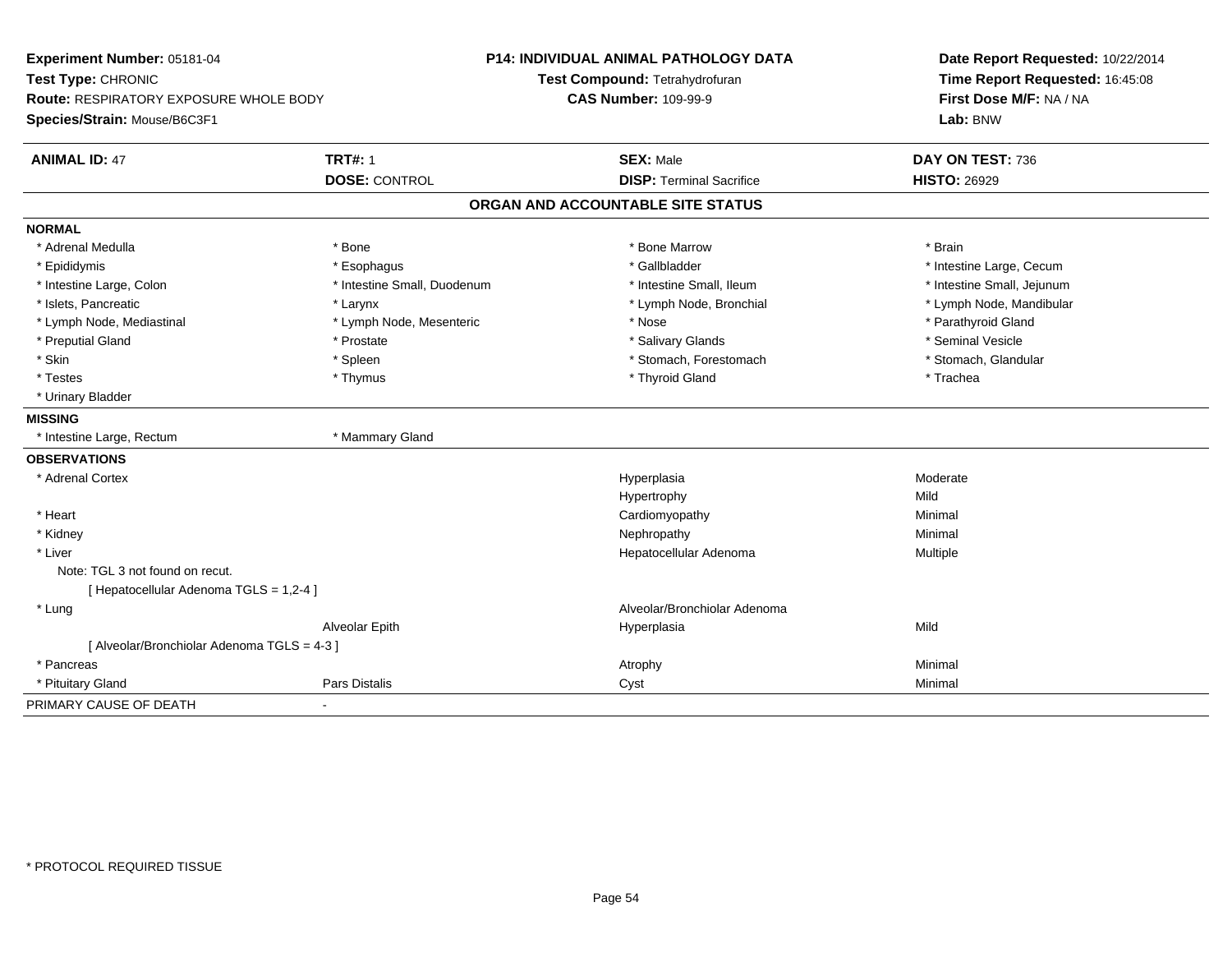| Experiment Number: 05181-04<br>Test Type: CHRONIC |                            | <b>P14: INDIVIDUAL ANIMAL PATHOLOGY DATA</b> |                           | Date Report Requested: 10/22/2014 |  |
|---------------------------------------------------|----------------------------|----------------------------------------------|---------------------------|-----------------------------------|--|
|                                                   |                            | Test Compound: Tetrahydrofuran               |                           | Time Report Requested: 16:45:08   |  |
| <b>Route: RESPIRATORY EXPOSURE WHOLE BODY</b>     |                            | <b>CAS Number: 109-99-9</b>                  |                           | First Dose M/F: NA / NA           |  |
| Species/Strain: Mouse/B6C3F1                      |                            |                                              |                           | Lab: BNW                          |  |
| <b>ANIMAL ID: 48</b>                              | <b>TRT#: 1</b>             | <b>SEX: Male</b>                             |                           | DAY ON TEST: 734                  |  |
|                                                   | <b>DOSE: CONTROL</b>       | <b>DISP: Terminal Sacrifice</b>              |                           | <b>HISTO: 26930</b>               |  |
|                                                   |                            | ORGAN AND ACCOUNTABLE SITE STATUS            |                           |                                   |  |
| <b>NORMAL</b>                                     |                            |                                              |                           |                                   |  |
| * Adrenal Cortex                                  | * Adrenal Medulla          | * Bone                                       |                           | * Bone Marrow                     |  |
| * Brain                                           | * Epididymis               | * Esophagus                                  |                           | * Gallbladder                     |  |
| * Intestine Large, Cecum                          | * Intestine Large, Colon   |                                              | * Intestine Large, Rectum | * Intestine Small, Duodenum       |  |
| * Intestine Small, Ileum                          | * Intestine Small, Jejunum | * Islets, Pancreatic                         |                           | * Kidney                          |  |
| * Larynx                                          | * Lung                     |                                              | * Lymph Node, Mandibular  | * Lymph Node, Mesenteric          |  |
| * Nose                                            | * Pancreas                 | * Parathyroid Gland                          |                           | * Pituitary Gland                 |  |
| * Prostate                                        | * Salivary Glands          | * Seminal Vesicle                            |                           | * Skin                            |  |
| * Spleen                                          | * Stomach, Forestomach     | * Stomach, Glandular                         |                           | * Testes                          |  |
| * Trachea                                         | * Urinary Bladder          |                                              |                           |                                   |  |
| <b>MISSING</b>                                    |                            |                                              |                           |                                   |  |
| * Lymph Node, Bronchial                           | * Lymph Node, Mediastinal  | * Mammary Gland                              |                           | * Thymus                          |  |
| <b>OBSERVATIONS</b>                               |                            |                                              |                           |                                   |  |
| * Heart                                           |                            | Cardiomyopathy                               |                           | Mild                              |  |
| * Liver                                           |                            | Hepatocellular Carcinoma                     |                           |                                   |  |
| [ Hepatocellular Carcinoma TGLS = 2-4 ]           |                            |                                              |                           |                                   |  |
| * Preputial Gland                                 |                            | Cyst                                         |                           | Mild                              |  |
| [Cyst TGLS = $1-7$ ]                              |                            |                                              |                           |                                   |  |
| * Thyroid Gland                                   | <b>Follicular Cel</b>      | Hyperplasia                                  |                           | Minimal                           |  |
| PRIMARY CAUSE OF DEATH                            |                            |                                              |                           |                                   |  |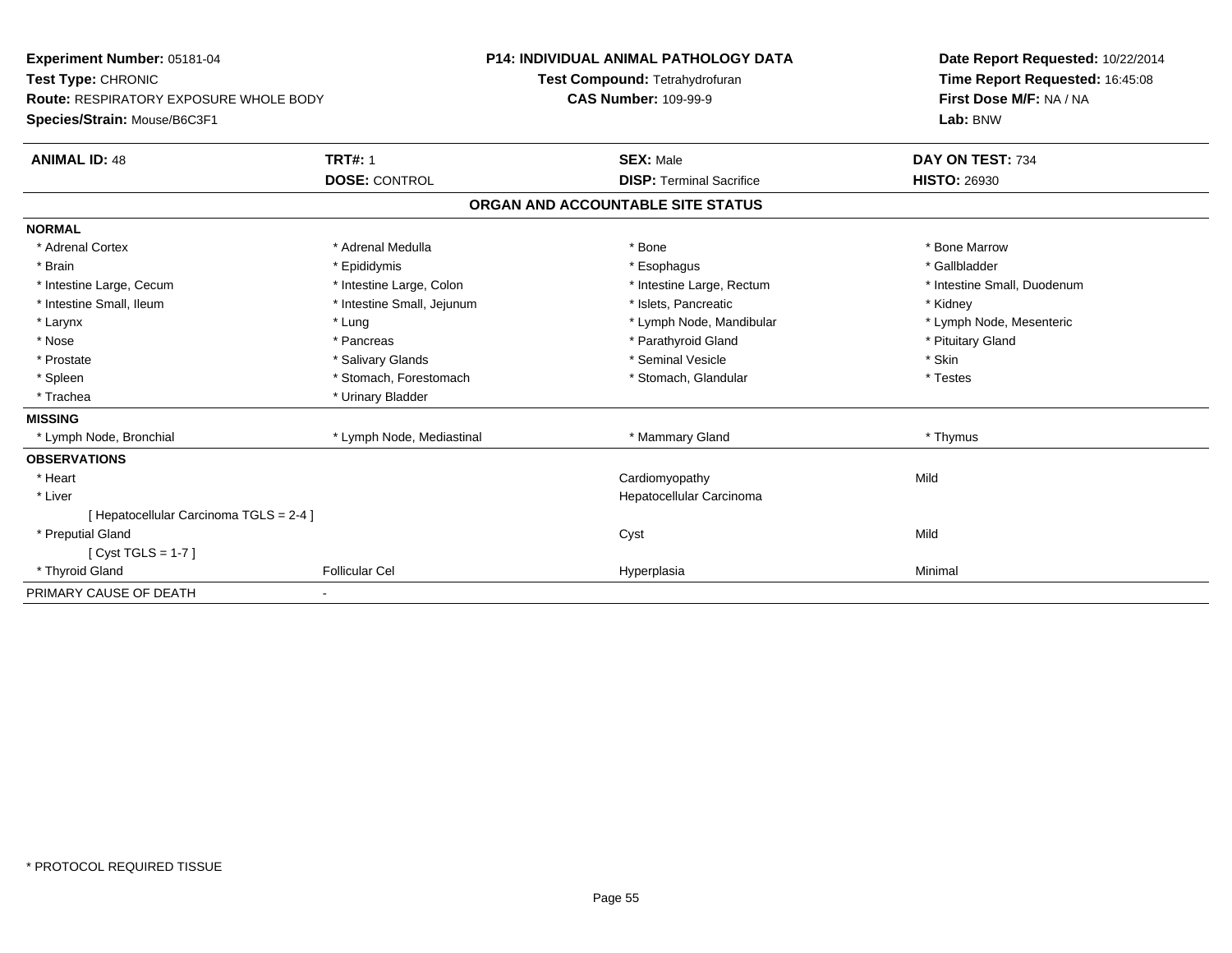| Experiment Number: 05181-04                   |                           | <b>P14: INDIVIDUAL ANIMAL PATHOLOGY DATA</b> | Date Report Requested: 10/22/2014 |  |
|-----------------------------------------------|---------------------------|----------------------------------------------|-----------------------------------|--|
| Test Type: CHRONIC                            |                           | Test Compound: Tetrahydrofuran               | Time Report Requested: 16:45:08   |  |
| <b>Route: RESPIRATORY EXPOSURE WHOLE BODY</b> |                           | <b>CAS Number: 109-99-9</b>                  | First Dose M/F: NA / NA           |  |
| Species/Strain: Mouse/B6C3F1                  |                           |                                              | Lab: BNW                          |  |
| <b>ANIMAL ID: 49</b>                          | <b>TRT#: 1</b>            | <b>SEX: Male</b>                             | DAY ON TEST: 733                  |  |
|                                               | <b>DOSE: CONTROL</b>      | <b>DISP: Terminal Sacrifice</b>              | <b>HISTO: 26931</b>               |  |
|                                               |                           | ORGAN AND ACCOUNTABLE SITE STATUS            |                                   |  |
| <b>NORMAL</b>                                 |                           |                                              |                                   |  |
| * Adrenal Cortex                              | * Adrenal Medulla         | * Bone                                       | * Bone Marrow                     |  |
| * Brain                                       | * Epididymis              | * Esophagus                                  | * Gallbladder                     |  |
| * Heart                                       | * Intestine Large, Cecum  | * Intestine Large, Colon                     | * Intestine Large, Rectum         |  |
| * Intestine Small, Duodenum                   | * Intestine Small, Ileum  | * Intestine Small, Jejunum                   | * Larynx                          |  |
| * Lymph Node, Mandibular                      | * Lymph Node, Mediastinal | * Lymph Node, Mesenteric                     | * Nose                            |  |
| * Pancreas                                    | * Pituitary Gland         | * Preputial Gland                            | * Prostate                        |  |
| * Salivary Glands                             | * Seminal Vesicle         | * Skin                                       | * Spleen                          |  |
| * Stomach, Forestomach                        | * Stomach, Glandular      | * Testes                                     | * Thyroid Gland                   |  |
| * Trachea                                     | * Urinary Bladder         |                                              |                                   |  |
| <b>MISSING</b>                                |                           |                                              |                                   |  |
| * Mammary Gland                               | * Parathyroid Gland       | * Thymus                                     |                                   |  |
| <b>OBSERVATIONS</b>                           |                           |                                              |                                   |  |
| * Islets, Pancreatic                          |                           | Hyperplasia                                  | Minimal                           |  |
| * Kidney                                      |                           | Nephropathy                                  | Mild                              |  |
| * Liver                                       |                           | Hepatocellular Carcinoma                     |                                   |  |
| [ Hepatocellular Carcinoma TGLS = 4-4+10 ]    |                           |                                              |                                   |  |
| * Lung                                        |                           | Alveolar/Bronchiolar Adenoma                 |                                   |  |
|                                               |                           | Alveolar/Bronchiolar Carcinoma               |                                   |  |
|                                               |                           | <b>Infiltration Cellular</b>                 | Histiocyte, Marked                |  |
| [ Alveolar/Bronchiolar Adenoma TGLS = 3-3 ]   |                           |                                              |                                   |  |
| [ Alveolar/Bronchiolar Carcinoma TGLS = 1-3 ] |                           |                                              |                                   |  |
| [ Infiltration Cellular TGLS = 2-3 ]          |                           |                                              |                                   |  |
| * Lymph Node, Bronchial                       |                           | Hyperplasia                                  | Mild                              |  |
| PRIMARY CAUSE OF DEATH                        |                           |                                              |                                   |  |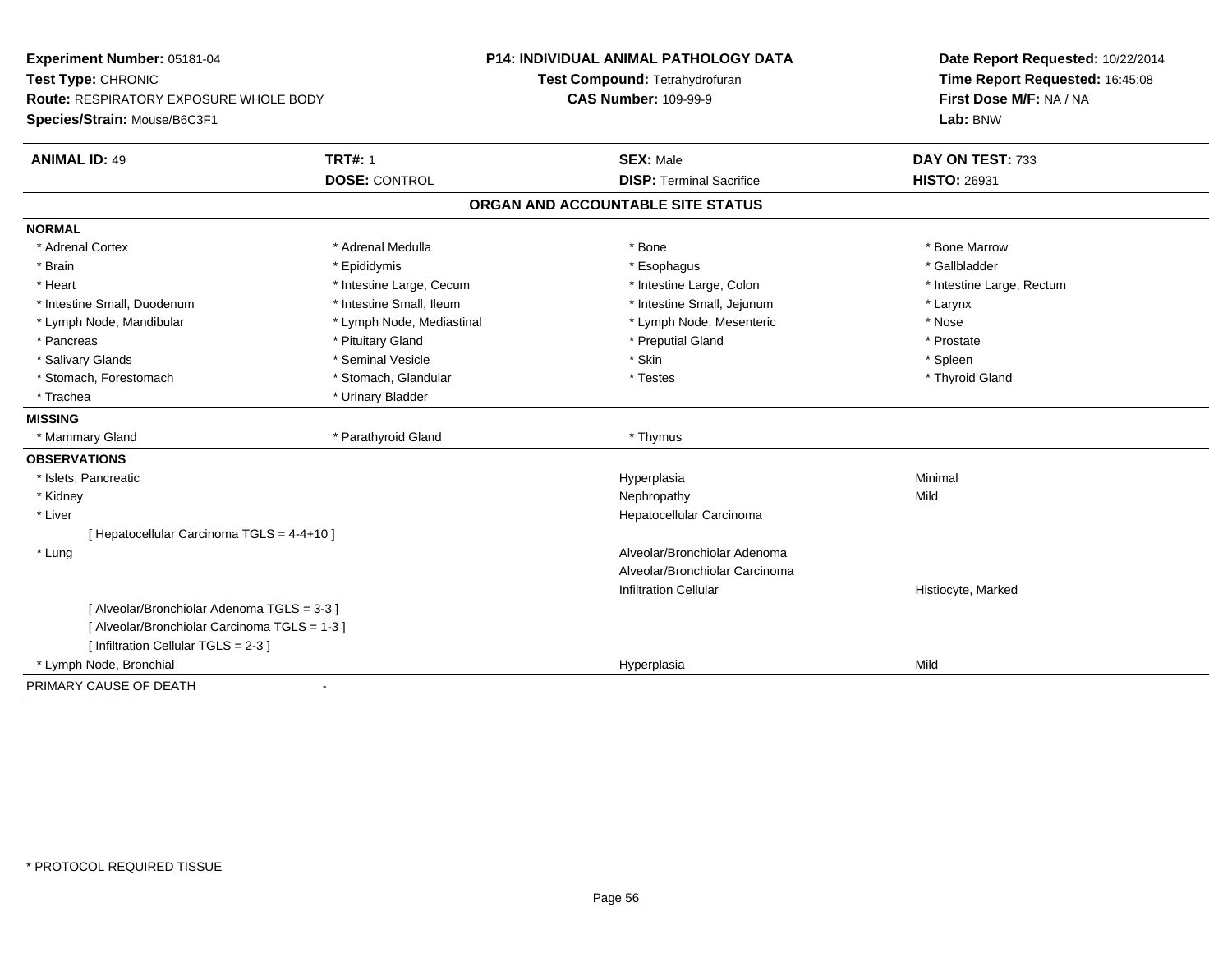| Experiment Number: 05181-04<br>Test Type: CHRONIC<br><b>Route: RESPIRATORY EXPOSURE WHOLE BODY</b><br>Species/Strain: Mouse/B6C3F1 |                            | P14: INDIVIDUAL ANIMAL PATHOLOGY DATA<br>Test Compound: Tetrahydrofuran<br><b>CAS Number: 109-99-9</b> |                              | Date Report Requested: 10/22/2014<br>Time Report Requested: 16:45:08<br>First Dose M/F: NA / NA<br>Lab: BNW |
|------------------------------------------------------------------------------------------------------------------------------------|----------------------------|--------------------------------------------------------------------------------------------------------|------------------------------|-------------------------------------------------------------------------------------------------------------|
|                                                                                                                                    |                            |                                                                                                        |                              |                                                                                                             |
| <b>ANIMAL ID: 50</b>                                                                                                               | <b>TRT#: 1</b>             | <b>SEX: Male</b>                                                                                       |                              | DAY ON TEST: 733                                                                                            |
|                                                                                                                                    | <b>DOSE: CONTROL</b>       | <b>DISP: Terminal Sacrifice</b>                                                                        |                              | <b>HISTO: 26932</b>                                                                                         |
|                                                                                                                                    |                            | ORGAN AND ACCOUNTABLE SITE STATUS                                                                      |                              |                                                                                                             |
| <b>NORMAL</b>                                                                                                                      |                            |                                                                                                        |                              |                                                                                                             |
| * Adrenal Cortex                                                                                                                   | * Adrenal Medulla          | * Bone                                                                                                 |                              | * Bone Marrow                                                                                               |
| * Brain                                                                                                                            | * Epididymis               | * Esophagus                                                                                            |                              | * Gallbladder                                                                                               |
| * Intestine Large, Cecum                                                                                                           | * Intestine Large, Colon   |                                                                                                        | * Intestine Large, Rectum    | * Intestine Small, Duodenum                                                                                 |
| * Intestine Small, Ileum                                                                                                           | * Intestine Small, Jejunum | * Islets, Pancreatic                                                                                   |                              | * Larynx                                                                                                    |
| * Lymph Node, Bronchial                                                                                                            | * Lymph Node, Mediastinal  | * Pancreas                                                                                             |                              | * Parathyroid Gland                                                                                         |
| * Pituitary Gland                                                                                                                  | * Preputial Gland          | * Prostate                                                                                             |                              | * Salivary Glands                                                                                           |
| * Seminal Vesicle                                                                                                                  | * Skin                     | * Spleen                                                                                               |                              | * Stomach, Forestomach                                                                                      |
| * Stomach, Glandular                                                                                                               | * Testes                   | * Thyroid Gland                                                                                        |                              | * Trachea                                                                                                   |
| * Urinary Bladder                                                                                                                  |                            |                                                                                                        |                              |                                                                                                             |
| <b>MISSING</b>                                                                                                                     |                            |                                                                                                        |                              |                                                                                                             |
| * Lymph Node, Mandibular                                                                                                           | * Mammary Gland            | * Thymus                                                                                               |                              |                                                                                                             |
| <b>OBSERVATIONS</b>                                                                                                                |                            |                                                                                                        |                              |                                                                                                             |
| * Heart                                                                                                                            |                            | Cardiomyopathy                                                                                         |                              | Minimal                                                                                                     |
| * Kidney                                                                                                                           |                            | Nephropathy                                                                                            |                              | Minimal                                                                                                     |
| * Liver                                                                                                                            |                            | <b>Eosinophilic Focus</b>                                                                              |                              |                                                                                                             |
|                                                                                                                                    |                            | Hepatocellular Adenoma                                                                                 |                              |                                                                                                             |
|                                                                                                                                    |                            | Necrosis                                                                                               |                              | Marked                                                                                                      |
| [ Eosinophilic Focus TGLS = 4-4 ]                                                                                                  |                            |                                                                                                        |                              |                                                                                                             |
| [ Hepatocellular Adenoma TGLS = 3-4 ]                                                                                              |                            |                                                                                                        |                              |                                                                                                             |
| [Necrosis TGLS = $2-4$ ]                                                                                                           |                            |                                                                                                        |                              |                                                                                                             |
| * Lung                                                                                                                             |                            |                                                                                                        | Alveolar/Bronchiolar Adenoma |                                                                                                             |
|                                                                                                                                    | Alveolar Epith             | Hyperplasia                                                                                            |                              | Mild                                                                                                        |
| [ Alveolar/Bronchiolar Adenoma TGLS = 1-3 ]                                                                                        |                            |                                                                                                        |                              |                                                                                                             |
| * Lymph Node, Mesenteric                                                                                                           |                            | Hyperplasia                                                                                            |                              | Mild                                                                                                        |
| * Nose                                                                                                                             | Olfactory Epi              | Atrophy                                                                                                |                              | Focal, Minimal                                                                                              |
| PRIMARY CAUSE OF DEATH                                                                                                             |                            |                                                                                                        |                              |                                                                                                             |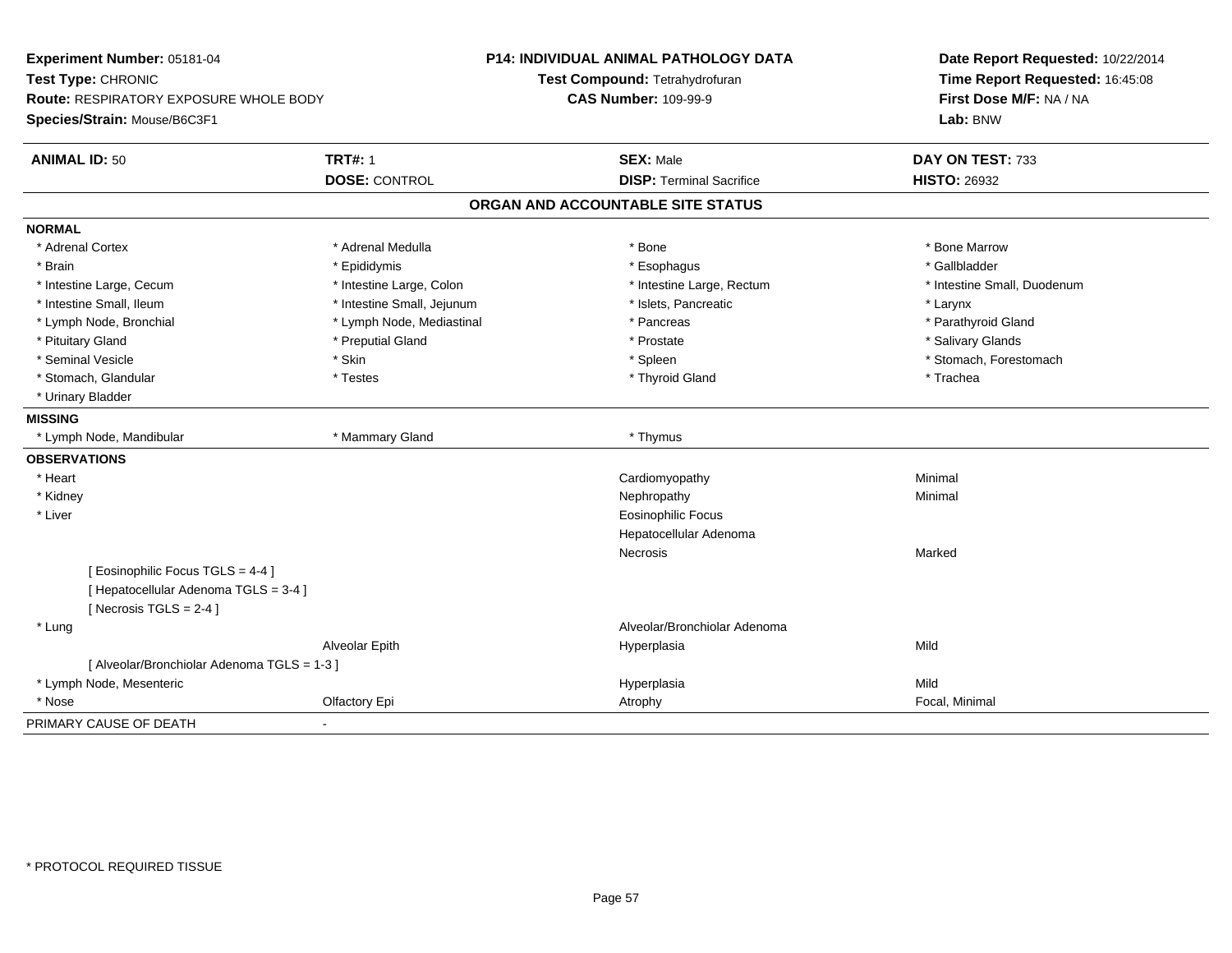| <b>Experiment Number: 05181-04</b><br>Test Type: CHRONIC<br>Route: RESPIRATORY EXPOSURE WHOLE BODY<br>Species/Strain: Mouse/B6C3F1 |                            | <b>P14: INDIVIDUAL ANIMAL PATHOLOGY DATA</b><br>Test Compound: Tetrahydrofuran<br><b>CAS Number: 109-99-9</b> |                                   | Date Report Requested: 10/22/2014<br>Time Report Requested: 16:45:09<br>First Dose M/F: NA / NA<br>Lab: BNW |
|------------------------------------------------------------------------------------------------------------------------------------|----------------------------|---------------------------------------------------------------------------------------------------------------|-----------------------------------|-------------------------------------------------------------------------------------------------------------|
| <b>ANIMAL ID: 201</b>                                                                                                              | TRT#: 3                    |                                                                                                               | <b>SEX: Male</b>                  | DAY ON TEST: 734                                                                                            |
|                                                                                                                                    | <b>DOSE: 200 PPM</b>       |                                                                                                               | <b>DISP: Terminal Sacrifice</b>   | <b>HISTO: 27183</b>                                                                                         |
|                                                                                                                                    |                            |                                                                                                               | ORGAN AND ACCOUNTABLE SITE STATUS |                                                                                                             |
| <b>NORMAL</b>                                                                                                                      |                            |                                                                                                               |                                   |                                                                                                             |
| * Adrenal Cortex                                                                                                                   | * Adrenal Medulla          |                                                                                                               | * Bone                            | * Bone Marrow                                                                                               |
| * Brain                                                                                                                            | * Epididymis               |                                                                                                               | * Esophagus                       | * Gallbladder                                                                                               |
| * Intestine Large, Cecum                                                                                                           | * Intestine Large, Colon   |                                                                                                               | * Intestine Large, Rectum         | * Intestine Small, Duodenum                                                                                 |
| * Intestine Small, Ileum                                                                                                           | * Intestine Small, Jejunum |                                                                                                               | * Islets, Pancreatic              | * Larynx                                                                                                    |
| * Liver                                                                                                                            | * Lung                     |                                                                                                               | * Lymph Node, Bronchial           | * Lymph Node, Mandibular                                                                                    |
| * Lymph Node, Mediastinal                                                                                                          | * Lymph Node, Mesenteric   |                                                                                                               | * Nose                            | * Pancreas                                                                                                  |
| * Parathyroid Gland                                                                                                                | * Preputial Gland          |                                                                                                               | * Prostate                        | * Salivary Glands                                                                                           |
| * Seminal Vesicle                                                                                                                  | * Skin                     |                                                                                                               | * Spleen                          | * Stomach, Forestomach                                                                                      |
| * Stomach, Glandular                                                                                                               | * Testes                   |                                                                                                               | * Thymus                          | * Thyroid Gland                                                                                             |
| * Trachea                                                                                                                          | * Urinary Bladder          |                                                                                                               |                                   |                                                                                                             |
| <b>MISSING</b>                                                                                                                     |                            |                                                                                                               |                                   |                                                                                                             |
| * Mammary Gland                                                                                                                    |                            |                                                                                                               |                                   |                                                                                                             |
| <b>OBSERVATIONS</b>                                                                                                                |                            |                                                                                                               |                                   |                                                                                                             |
| * Heart                                                                                                                            |                            |                                                                                                               | Cardiomyopathy                    | Minimal                                                                                                     |
| * Kidney                                                                                                                           |                            |                                                                                                               | Nephropathy                       | Minimal                                                                                                     |
| * Pituitary Gland                                                                                                                  | Pars Distalis              |                                                                                                               | Hyperplasia                       | Mild                                                                                                        |
| PRIMARY CAUSE OF DEATH                                                                                                             |                            |                                                                                                               |                                   |                                                                                                             |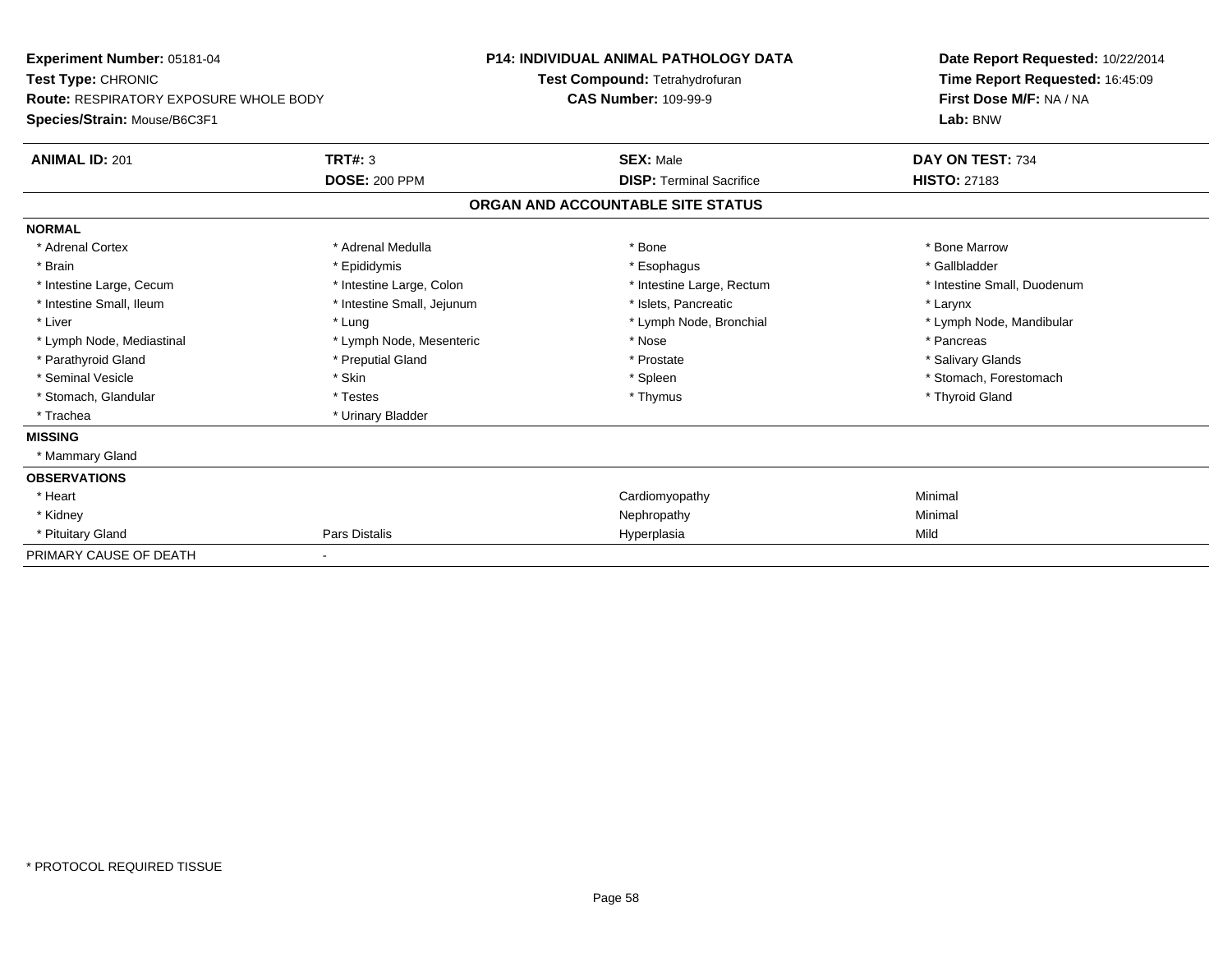| Experiment Number: 05181-04<br>Test Type: CHRONIC<br>Route: RESPIRATORY EXPOSURE WHOLE BODY<br>Species/Strain: Mouse/B6C3F1 |                           | <b>P14: INDIVIDUAL ANIMAL PATHOLOGY DATA</b><br>Test Compound: Tetrahydrofuran<br><b>CAS Number: 109-99-9</b> | Date Report Requested: 10/22/2014<br>Time Report Requested: 16:45:09<br>First Dose M/F: NA / NA<br>Lab: BNW |
|-----------------------------------------------------------------------------------------------------------------------------|---------------------------|---------------------------------------------------------------------------------------------------------------|-------------------------------------------------------------------------------------------------------------|
| <b>ANIMAL ID: 202</b>                                                                                                       | <b>TRT#: 3</b>            | <b>SEX: Male</b>                                                                                              | DAY ON TEST: 737                                                                                            |
|                                                                                                                             | <b>DOSE: 200 PPM</b>      | <b>DISP: Terminal Sacrifice</b>                                                                               | <b>HISTO: 27184</b>                                                                                         |
|                                                                                                                             |                           | ORGAN AND ACCOUNTABLE SITE STATUS                                                                             |                                                                                                             |
| <b>NORMAL</b>                                                                                                               |                           |                                                                                                               |                                                                                                             |
| * Adrenal Medulla                                                                                                           | * Bone                    | * Bone Marrow                                                                                                 | * Brain                                                                                                     |
| * Epididymis                                                                                                                | * Esophagus               | * Gallbladder                                                                                                 | * Intestine Large, Cecum                                                                                    |
| * Intestine Large, Colon                                                                                                    | * Intestine Large, Rectum | * Intestine Small, Duodenum                                                                                   | * Intestine Small, Ileum                                                                                    |
| * Intestine Small, Jejunum                                                                                                  | * Larynx                  | * Lung                                                                                                        | * Lymph Node, Mandibular                                                                                    |
| * Lymph Node, Mediastinal                                                                                                   | * Lymph Node, Mesenteric  | * Nose                                                                                                        | * Pancreas                                                                                                  |
| * Parathyroid Gland                                                                                                         | * Pituitary Gland         | * Preputial Gland                                                                                             | * Prostate                                                                                                  |
| * Salivary Glands                                                                                                           | * Seminal Vesicle         | * Skin                                                                                                        | * Spleen                                                                                                    |
| * Stomach, Forestomach                                                                                                      | * Stomach, Glandular      | * Testes                                                                                                      | * Thymus                                                                                                    |
| * Trachea                                                                                                                   | * Urinary Bladder         |                                                                                                               |                                                                                                             |
| <b>MISSING</b>                                                                                                              |                           |                                                                                                               |                                                                                                             |
| * Lymph Node, Bronchial                                                                                                     | * Mammary Gland           |                                                                                                               |                                                                                                             |
| <b>OBSERVATIONS</b>                                                                                                         |                           |                                                                                                               |                                                                                                             |
| * Adrenal Cortex                                                                                                            |                           | Hyperplasia                                                                                                   | Marked                                                                                                      |
|                                                                                                                             |                           | Hypertrophy                                                                                                   | Mild                                                                                                        |
| <b>Harderian Gland</b>                                                                                                      |                           | Adenoma                                                                                                       |                                                                                                             |
| [Adenoma TGLS = $1-10$ ]                                                                                                    |                           |                                                                                                               |                                                                                                             |
| * Heart                                                                                                                     |                           | Cardiomyopathy                                                                                                | Minimal                                                                                                     |
| * Islets, Pancreatic                                                                                                        |                           | Hyperplasia                                                                                                   | Mild                                                                                                        |
| * Kidney                                                                                                                    |                           | Nephropathy                                                                                                   | Minimal                                                                                                     |
| * Liver                                                                                                                     |                           | Eosinophilic Focus                                                                                            |                                                                                                             |
|                                                                                                                             |                           | Hepatocellular Adenoma                                                                                        |                                                                                                             |
| [Eosinophilic Focus TGLS = 2-4]                                                                                             |                           |                                                                                                               |                                                                                                             |
| [ Hepatocellular Adenoma TGLS = 2-4 ]                                                                                       |                           |                                                                                                               |                                                                                                             |
| * Thyroid Gland                                                                                                             | <b>Follicular Cel</b>     | Hyperplasia                                                                                                   | Minimal                                                                                                     |
| PRIMARY CAUSE OF DEATH                                                                                                      |                           |                                                                                                               |                                                                                                             |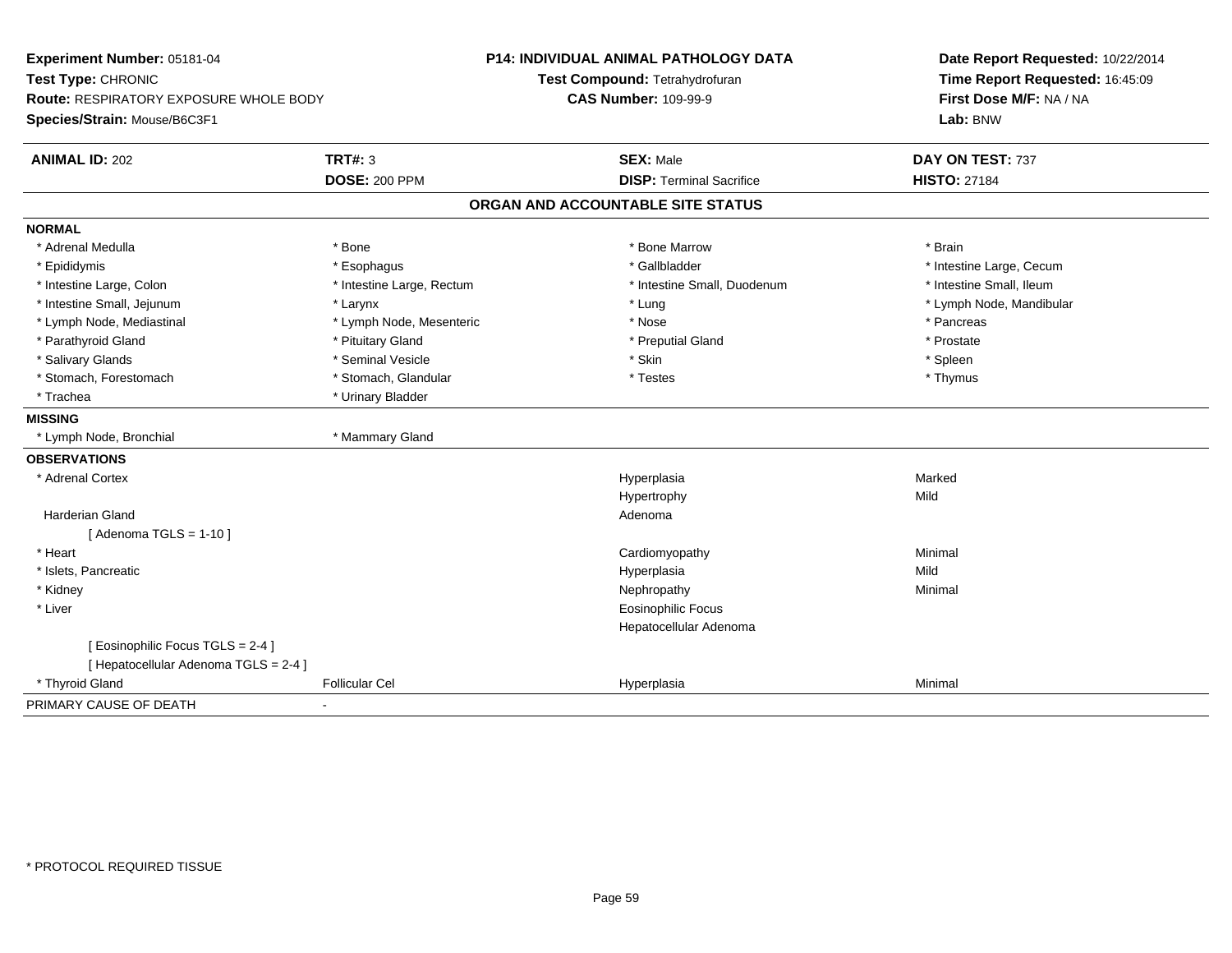| Experiment Number: 05181-04                              | <b>P14: INDIVIDUAL ANIMAL PATHOLOGY DATA</b> | Date Report Requested: 10/22/2014                          |  |
|----------------------------------------------------------|----------------------------------------------|------------------------------------------------------------|--|
| Test Type: CHRONIC                                       | Test Compound: Tetrahydrofuran               | Time Report Requested: 16:45:09<br>First Dose M/F: NA / NA |  |
| <b>Route: RESPIRATORY EXPOSURE WHOLE BODY</b>            | <b>CAS Number: 109-99-9</b>                  |                                                            |  |
| Species/Strain: Mouse/B6C3F1                             |                                              | Lab: BNW                                                   |  |
| <b>ANIMAL ID: 203</b><br><b>TRT#: 3</b>                  | <b>SEX: Male</b>                             | DAY ON TEST: 734                                           |  |
| <b>DOSE: 200 PPM</b>                                     | <b>DISP: Terminal Sacrifice</b>              | <b>HISTO: 27185</b>                                        |  |
|                                                          | ORGAN AND ACCOUNTABLE SITE STATUS            |                                                            |  |
| <b>NORMAL</b>                                            |                                              |                                                            |  |
| * Bone Marrow<br>* Adrenal Medulla                       | * Brain                                      | * Epididymis                                               |  |
| * Gallbladder<br>* Esophagus                             | * Intestine Large, Cecum                     | * Intestine Large, Colon                                   |  |
| * Intestine Large, Rectum<br>* Intestine Small, Duodenum | * Intestine Small, Ileum                     | * Intestine Small, Jejunum                                 |  |
| * Islets, Pancreatic<br>* Larynx                         | * Lymph Node, Bronchial                      | * Lymph Node, Mandibular                                   |  |
| * Lymph Node, Mediastinal<br>* Lymph Node, Mesenteric    | * Nose                                       | * Parathyroid Gland                                        |  |
| * Salivary Glands<br>* Pituitary Gland                   | * Seminal Vesicle                            | * Spleen                                                   |  |
| * Stomach, Forestomach<br>* Stomach, Glandular           | * Testes                                     | * Thymus                                                   |  |
| * Thyroid Gland<br>* Trachea                             | * Urinary Bladder                            |                                                            |  |
| <b>MISSING</b>                                           |                                              |                                                            |  |
| * Prostate<br>* Mammary Gland                            |                                              |                                                            |  |
| <b>OBSERVATIONS</b>                                      |                                              |                                                            |  |
| * Adrenal Cortex                                         | Hypertrophy                                  | Marked                                                     |  |
| * Bone                                                   | Fibrous Osteodystrophy                       | Minimal                                                    |  |
| * Heart                                                  | Cardiomyopathy                               | Minimal                                                    |  |
| <b>Renal Tubule</b><br>* Kidney                          | Hyperplasia                                  | Minimal                                                    |  |
|                                                          | Nephropathy                                  | Minimal                                                    |  |
| * Liver                                                  | Hepatocellular Adenoma                       |                                                            |  |
| [ Hepatocellular Adenoma TGLS = 2-4 ]                    |                                              |                                                            |  |
| * Lung<br>Alveolar Epith                                 | Hyperplasia                                  | Mild                                                       |  |
| * Pancreas                                               | Atrophy                                      | Minimal                                                    |  |
| * Preputial Gland                                        | Inflammation                                 | Moderate                                                   |  |
| * Skin<br>Prepuce                                        | Sarcoma                                      |                                                            |  |
| [Sarcoma TGLS = $1-10$ ]                                 |                                              |                                                            |  |
| PRIMARY CAUSE OF DEATH<br>$\blacksquare$                 |                                              |                                                            |  |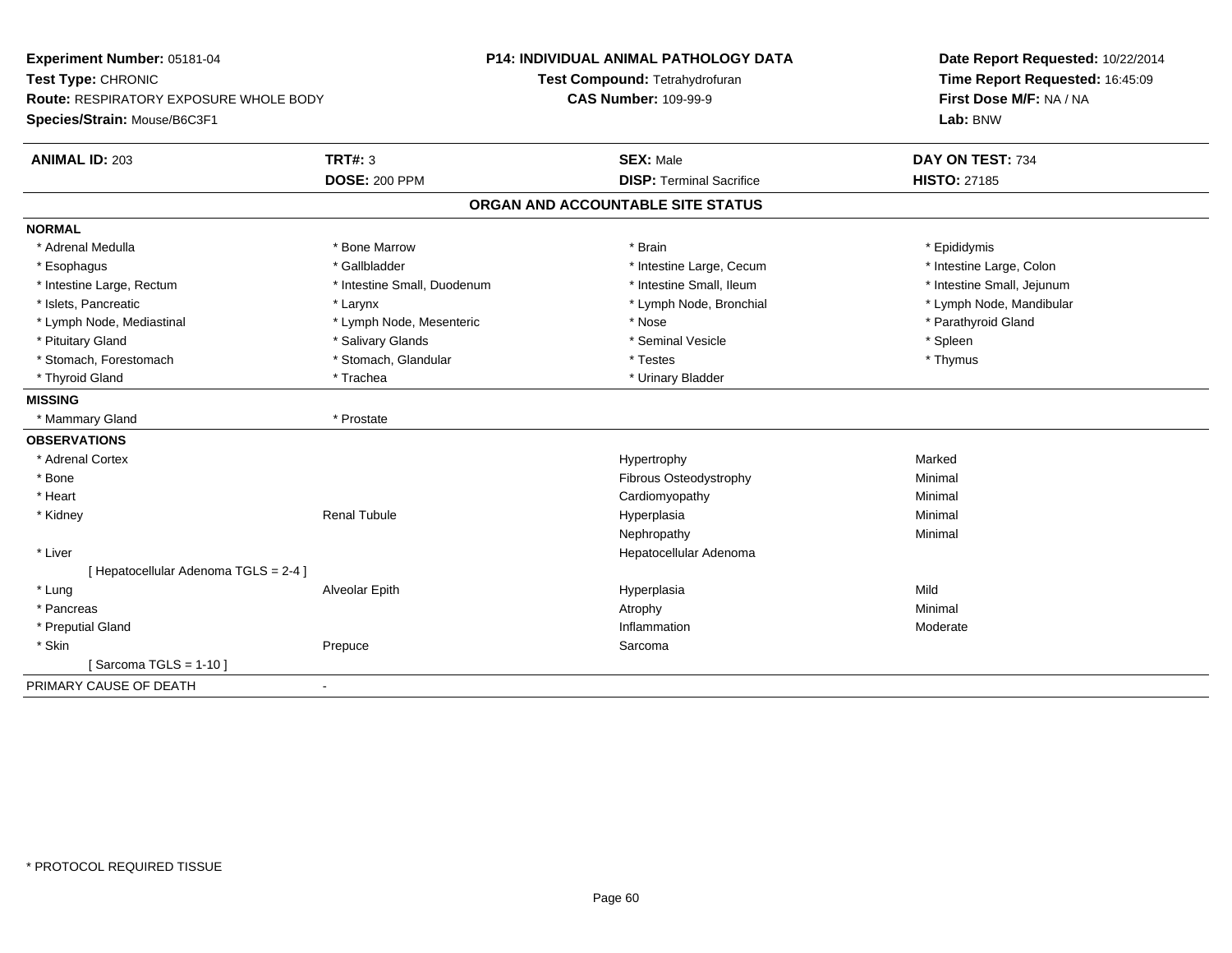| Experiment Number: 05181-04<br>Test Type: CHRONIC<br>Route: RESPIRATORY EXPOSURE WHOLE BODY<br>Species/Strain: Mouse/B6C3F1 |                           | <b>P14: INDIVIDUAL ANIMAL PATHOLOGY DATA</b><br>Test Compound: Tetrahydrofuran<br><b>CAS Number: 109-99-9</b> | Date Report Requested: 10/22/2014<br>Time Report Requested: 16:45:09<br>First Dose M/F: NA / NA<br>Lab: BNW |  |
|-----------------------------------------------------------------------------------------------------------------------------|---------------------------|---------------------------------------------------------------------------------------------------------------|-------------------------------------------------------------------------------------------------------------|--|
| <b>ANIMAL ID: 204</b>                                                                                                       | <b>TRT#: 3</b>            | <b>SEX: Male</b>                                                                                              | DAY ON TEST: 475                                                                                            |  |
|                                                                                                                             | <b>DOSE: 200 PPM</b>      | <b>DISP:</b> Moribund Sacrifice                                                                               | <b>HISTO: 27186</b>                                                                                         |  |
|                                                                                                                             |                           | ORGAN AND ACCOUNTABLE SITE STATUS                                                                             |                                                                                                             |  |
| <b>NORMAL</b>                                                                                                               |                           |                                                                                                               |                                                                                                             |  |
| * Adrenal Cortex                                                                                                            | * Adrenal Medulla         | * Bone                                                                                                        | * Bone Marrow                                                                                               |  |
| * Brain                                                                                                                     | * Epididymis              | * Esophagus                                                                                                   | * Intestine Large, Cecum                                                                                    |  |
| * Intestine Large, Colon                                                                                                    | * Intestine Large, Rectum | * Intestine Small, Duodenum                                                                                   | * Intestine Small, Ileum                                                                                    |  |
| * Intestine Small, Jejunum                                                                                                  | * Islets, Pancreatic      | * Larynx                                                                                                      | * Lymph Node, Mandibular                                                                                    |  |
| * Nose                                                                                                                      | * Pancreas                | * Pituitary Gland                                                                                             | * Preputial Gland                                                                                           |  |
| * Prostate                                                                                                                  | * Salivary Glands         | * Seminal Vesicle                                                                                             | * Skin                                                                                                      |  |
| * Stomach, Forestomach                                                                                                      | * Stomach, Glandular      | * Testes                                                                                                      | * Thyroid Gland                                                                                             |  |
| * Trachea                                                                                                                   | * Urinary Bladder         |                                                                                                               |                                                                                                             |  |
| <b>MISSING</b>                                                                                                              |                           |                                                                                                               |                                                                                                             |  |
| * Mammary Gland                                                                                                             | * Parathyroid Gland       |                                                                                                               |                                                                                                             |  |
| <b>OBSERVATIONS</b>                                                                                                         |                           |                                                                                                               |                                                                                                             |  |
| * Gallbladder                                                                                                               |                           | Cholangiocarcinoma                                                                                            | Metastatic (Liver)                                                                                          |  |
| * Heart                                                                                                                     |                           | Cholangiocarcinoma                                                                                            | Metastatic (Liver)                                                                                          |  |
| * Kidney                                                                                                                    |                           | Cholangiocarcinoma                                                                                            | Metastatic (Liver)                                                                                          |  |
| * Liver                                                                                                                     |                           | Cholangiocarcinoma                                                                                            |                                                                                                             |  |
|                                                                                                                             |                           | Hepatocellular Carcinoma                                                                                      |                                                                                                             |  |
| [Cholangiocarcinoma TGLS = $3-4+10$ ]<br>[ Hepatocellular Carcinoma TGLS = 3-4+10 ]                                         |                           |                                                                                                               |                                                                                                             |  |
| * Lung                                                                                                                      |                           | Cholangiocarcinoma                                                                                            | Metastatic (Liver)                                                                                          |  |
| [Cholangiocarcinoma TGLS = 1,2-3]                                                                                           |                           |                                                                                                               |                                                                                                             |  |
| * Lymph Node, Bronchial                                                                                                     |                           | Cholangiocarcinoma                                                                                            | Metastatic (Liver)                                                                                          |  |
| * Lymph Node, Mediastinal                                                                                                   |                           | Cholangiocarcinoma                                                                                            | Metastatic (Liver)                                                                                          |  |
| * Lymph Node, Mesenteric                                                                                                    |                           | Cholangiocarcinoma                                                                                            | Metastatic (Liver)                                                                                          |  |
| [ Cholangiocarcinoma TGLS = 6-6 ]                                                                                           |                           |                                                                                                               |                                                                                                             |  |
| Mesentery                                                                                                                   |                           | Cholangiocarcinoma                                                                                            | Metastatic (Liver)                                                                                          |  |
| [ Cholangiocarcinoma TGLS = $5-2+4+7+8+11+13$ ]                                                                             |                           |                                                                                                               |                                                                                                             |  |
| <b>Skeletal Muscle</b>                                                                                                      |                           | Cholangiocarcinoma                                                                                            | Metastatic (Liver)                                                                                          |  |
| [ Cholangiocarcinoma TGLS = 4-12 ]                                                                                          |                           |                                                                                                               |                                                                                                             |  |
| * Spleen                                                                                                                    |                           | Hematopoietic Cell Proliferation                                                                              | Mild                                                                                                        |  |
| * Thymus                                                                                                                    |                           | Cholangiocarcinoma                                                                                            | Metastatic (Liver)                                                                                          |  |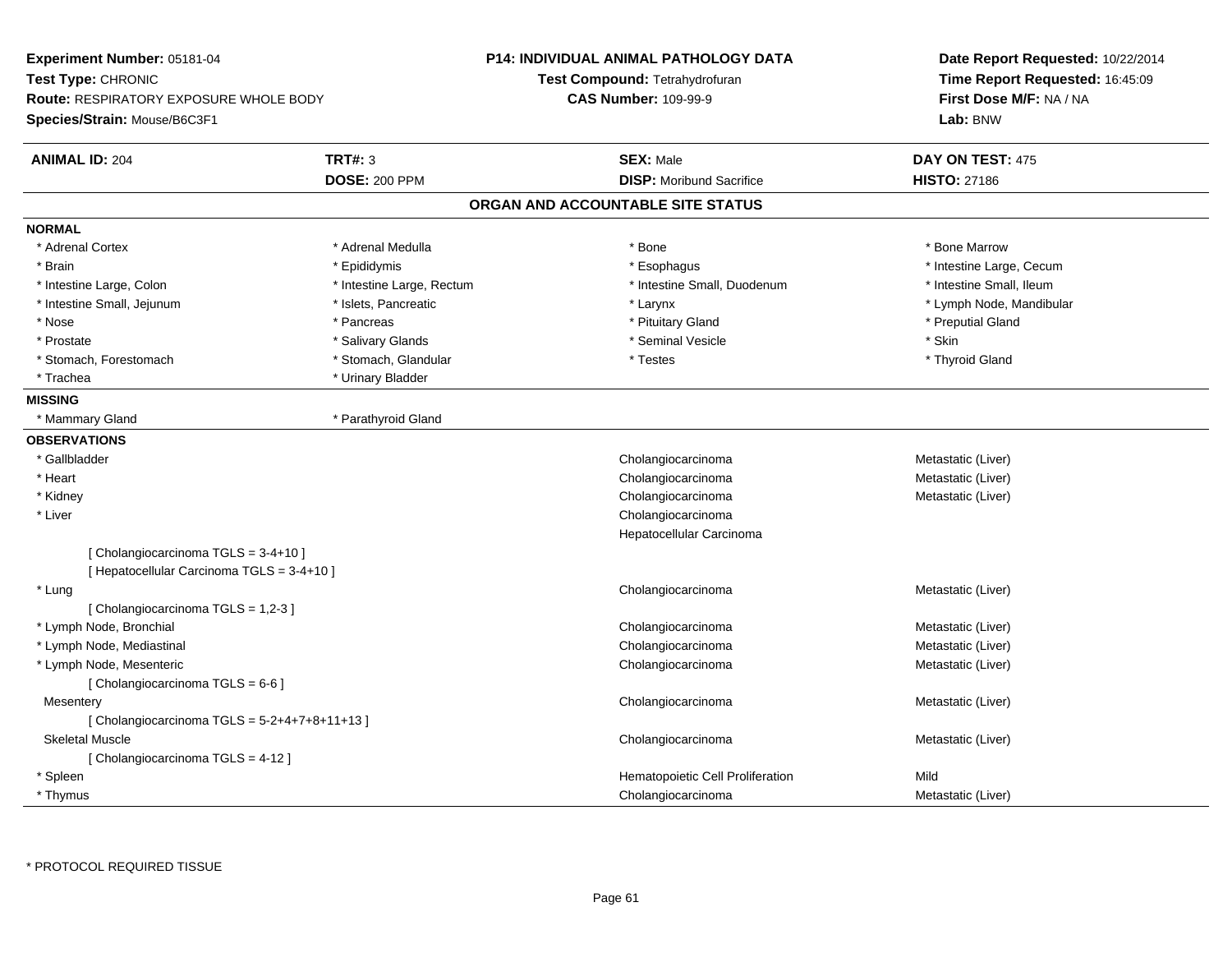| <b>Experiment Number: 05181-04</b><br>Test Type: CHRONIC<br><b>Route: RESPIRATORY EXPOSURE WHOLE BODY</b><br>Species/Strain: Mouse/B6C3F1 |                            | <b>P14: INDIVIDUAL ANIMAL PATHOLOGY DATA</b><br>Test Compound: Tetrahydrofuran<br><b>CAS Number: 109-99-9</b> | Date Report Requested: 10/22/2014<br>Time Report Requested: 16:45:09<br>First Dose M/F: NA / NA<br>Lab: BNW |  |
|-------------------------------------------------------------------------------------------------------------------------------------------|----------------------------|---------------------------------------------------------------------------------------------------------------|-------------------------------------------------------------------------------------------------------------|--|
|                                                                                                                                           |                            |                                                                                                               |                                                                                                             |  |
| <b>ANIMAL ID: 204</b>                                                                                                                     | TRT#: 3                    | <b>SEX: Male</b>                                                                                              | DAY ON TEST: 475                                                                                            |  |
|                                                                                                                                           | <b>DOSE: 200 PPM</b>       | <b>DISP:</b> Moribund Sacrifice                                                                               | <b>HISTO: 27186</b>                                                                                         |  |
|                                                                                                                                           |                            | ORGAN AND ACCOUNTABLE SITE STATUS                                                                             |                                                                                                             |  |
| PRIMARY CAUSE OF DEATH                                                                                                                    | - Liver Cholangiocarcinoma |                                                                                                               |                                                                                                             |  |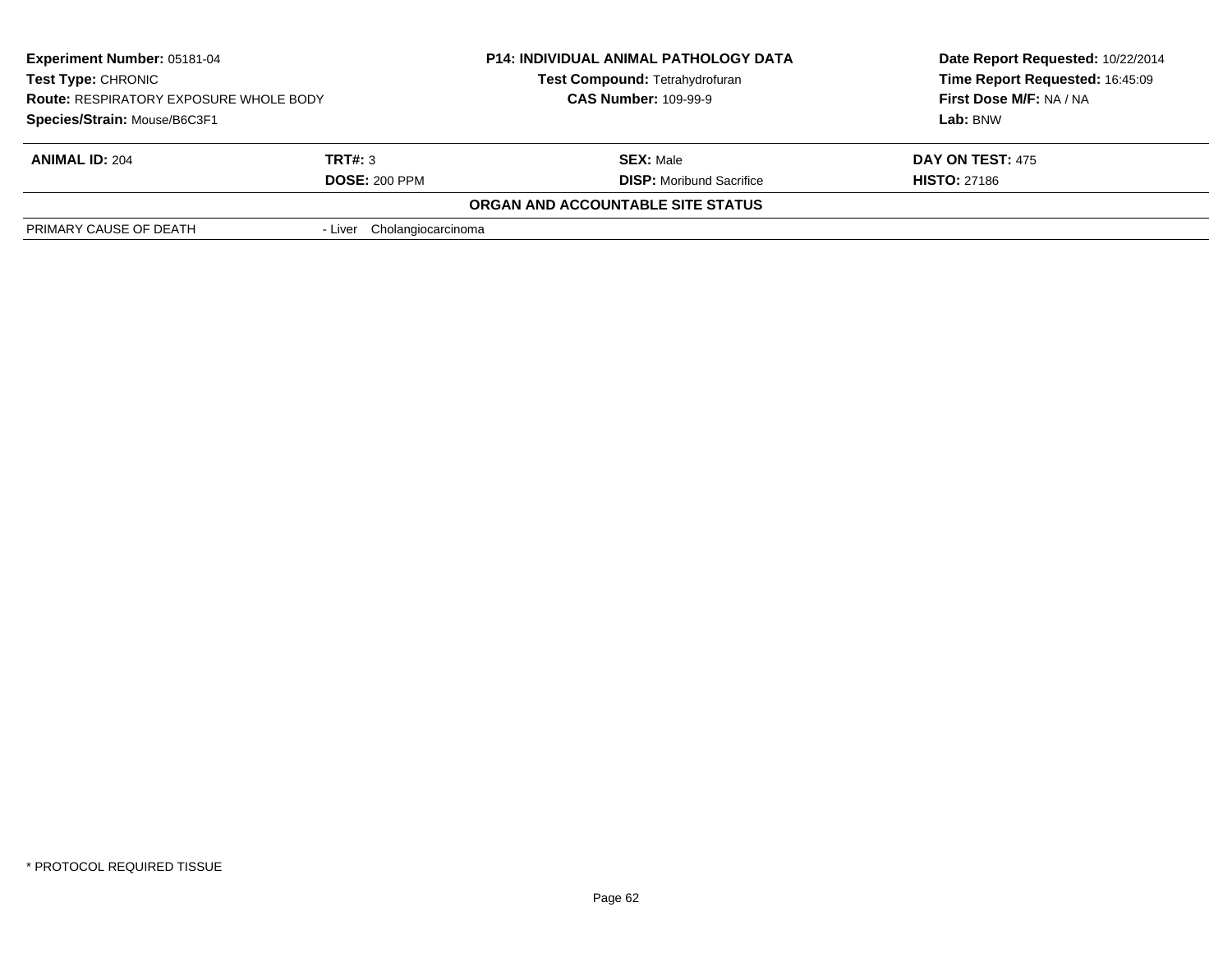| Experiment Number: 05181-04<br>Test Type: CHRONIC<br>Route: RESPIRATORY EXPOSURE WHOLE BODY<br>Species/Strain: Mouse/B6C3F1 |                            | P14: INDIVIDUAL ANIMAL PATHOLOGY DATA<br>Test Compound: Tetrahydrofuran<br><b>CAS Number: 109-99-9</b> | Date Report Requested: 10/22/2014<br>Time Report Requested: 16:45:09<br>First Dose M/F: NA / NA<br>Lab: BNW |  |
|-----------------------------------------------------------------------------------------------------------------------------|----------------------------|--------------------------------------------------------------------------------------------------------|-------------------------------------------------------------------------------------------------------------|--|
|                                                                                                                             |                            |                                                                                                        |                                                                                                             |  |
| <b>ANIMAL ID: 205</b>                                                                                                       | <b>TRT#: 3</b>             | <b>SEX: Male</b>                                                                                       | DAY ON TEST: 733                                                                                            |  |
|                                                                                                                             | <b>DOSE: 200 PPM</b>       | <b>DISP: Terminal Sacrifice</b>                                                                        | <b>HISTO: 27187</b>                                                                                         |  |
|                                                                                                                             |                            | ORGAN AND ACCOUNTABLE SITE STATUS                                                                      |                                                                                                             |  |
| <b>NORMAL</b>                                                                                                               |                            |                                                                                                        |                                                                                                             |  |
| * Adrenal Medulla                                                                                                           | * Bone                     | * Bone Marrow                                                                                          | * Brain                                                                                                     |  |
| * Epididymis                                                                                                                | * Esophagus                | * Gallbladder                                                                                          | * Heart                                                                                                     |  |
| * Intestine Large, Cecum                                                                                                    | * Intestine Large, Colon   | * Intestine Large, Rectum                                                                              | * Intestine Small, Duodenum                                                                                 |  |
| * Intestine Small, Ileum                                                                                                    | * Intestine Small, Jejunum | * Islets, Pancreatic                                                                                   | * Lymph Node, Mandibular                                                                                    |  |
| * Lymph Node, Mesenteric                                                                                                    | * Nose                     | * Pancreas                                                                                             | * Parathyroid Gland                                                                                         |  |
| * Pituitary Gland                                                                                                           | * Preputial Gland          | * Prostate                                                                                             | * Salivary Glands                                                                                           |  |
| * Seminal Vesicle                                                                                                           | * Skin                     | * Spleen                                                                                               | * Stomach, Forestomach                                                                                      |  |
| * Stomach, Glandular                                                                                                        | * Testes                   | * Thymus                                                                                               | * Thyroid Gland                                                                                             |  |
| * Trachea                                                                                                                   | * Urinary Bladder          |                                                                                                        |                                                                                                             |  |
| <b>MISSING</b>                                                                                                              |                            |                                                                                                        |                                                                                                             |  |
| * Lymph Node, Bronchial                                                                                                     | * Mammary Gland            |                                                                                                        |                                                                                                             |  |
| <b>OBSERVATIONS</b>                                                                                                         |                            |                                                                                                        |                                                                                                             |  |
| * Adrenal Cortex                                                                                                            |                            | Hyperplasia                                                                                            | Mild                                                                                                        |  |
| * Kidney                                                                                                                    |                            | Nephropathy                                                                                            | Minimal                                                                                                     |  |
| * Larynx                                                                                                                    | Epiglottis                 | Metaplasia                                                                                             | Squamous, Minimal                                                                                           |  |
| * Liver                                                                                                                     |                            | Hepatocellular Adenoma                                                                                 |                                                                                                             |  |
| [ Hepatocellular Adenoma TGLS = 3-4 ]                                                                                       |                            |                                                                                                        |                                                                                                             |  |
| * Lung                                                                                                                      |                            | Alveolar/Bronchiolar Carcinoma                                                                         |                                                                                                             |  |
|                                                                                                                             |                            | <b>Infiltration Cellular</b>                                                                           | Histiocyte, Moderate                                                                                        |  |
| [ Alveolar/Bronchiolar Carcinoma TGLS = 1-3 ]                                                                               |                            |                                                                                                        |                                                                                                             |  |
| * Lymph Node, Mediastinal                                                                                                   |                            | Hyperplasia                                                                                            | Moderate                                                                                                    |  |
| PRIMARY CAUSE OF DEATH<br>$\overline{\phantom{a}}$                                                                          |                            |                                                                                                        |                                                                                                             |  |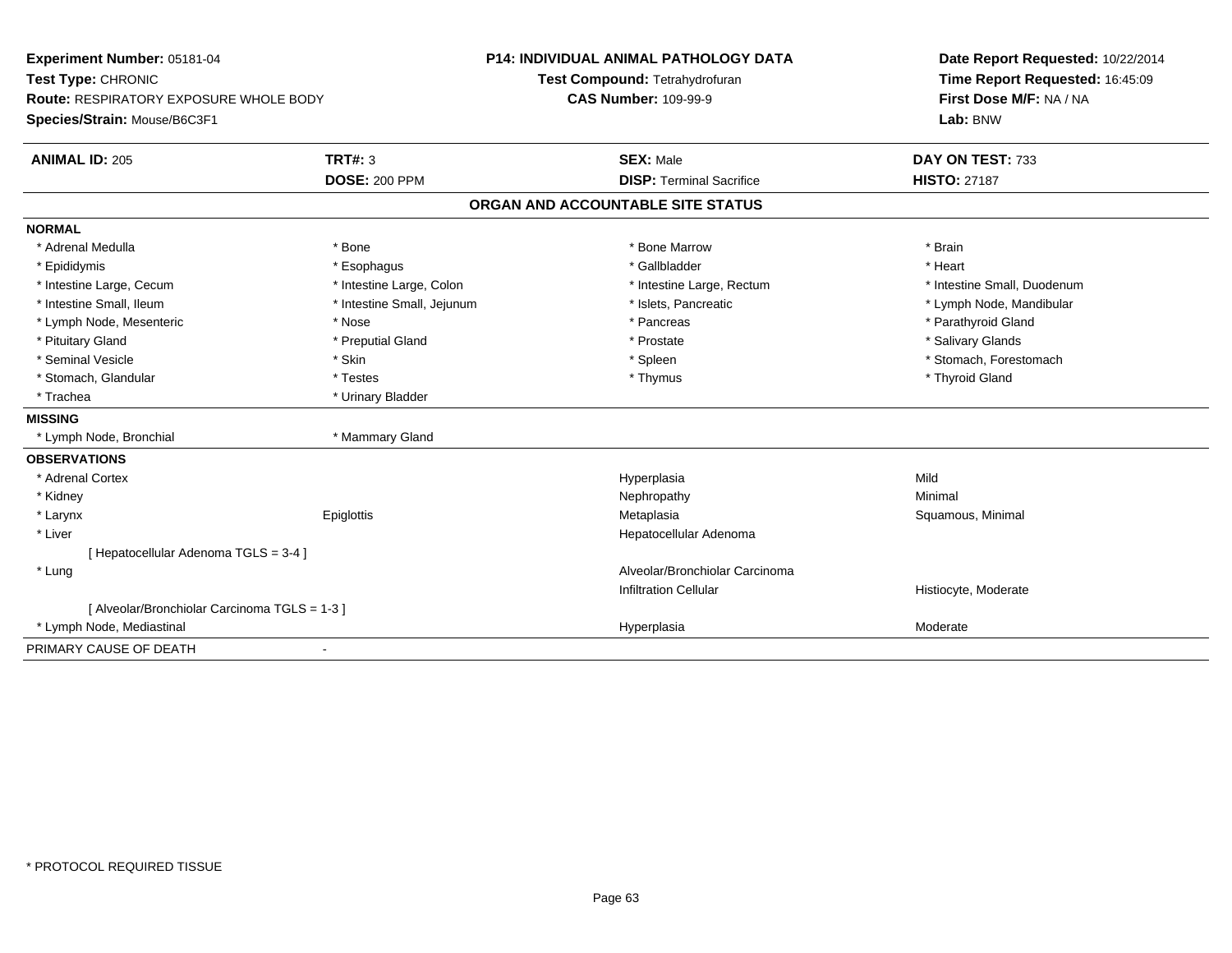| Experiment Number: 05181-04<br>Test Type: CHRONIC<br><b>Route: RESPIRATORY EXPOSURE WHOLE BODY</b> |                           | <b>P14: INDIVIDUAL ANIMAL PATHOLOGY DATA</b><br>Test Compound: Tetrahydrofuran<br><b>CAS Number: 109-99-9</b> | Date Report Requested: 10/22/2014<br>Time Report Requested: 16:45:09<br>First Dose M/F: NA / NA |  |
|----------------------------------------------------------------------------------------------------|---------------------------|---------------------------------------------------------------------------------------------------------------|-------------------------------------------------------------------------------------------------|--|
| Species/Strain: Mouse/B6C3F1                                                                       |                           |                                                                                                               | Lab: BNW                                                                                        |  |
| <b>ANIMAL ID: 206</b>                                                                              | <b>TRT#: 3</b>            | <b>SEX: Male</b>                                                                                              | DAY ON TEST: 736                                                                                |  |
|                                                                                                    | <b>DOSE: 200 PPM</b>      | <b>DISP: Terminal Sacrifice</b>                                                                               | <b>HISTO: 27188</b>                                                                             |  |
|                                                                                                    |                           | ORGAN AND ACCOUNTABLE SITE STATUS                                                                             |                                                                                                 |  |
| <b>NORMAL</b>                                                                                      |                           |                                                                                                               |                                                                                                 |  |
| * Adrenal Medulla                                                                                  | * Bone                    | * Bone Marrow                                                                                                 | * Brain                                                                                         |  |
| * Epididymis                                                                                       | * Esophagus               | * Gallbladder                                                                                                 | * Intestine Large, Cecum                                                                        |  |
| * Intestine Large, Colon                                                                           | * Intestine Large, Rectum | * Intestine Small, Duodenum                                                                                   | * Intestine Small, Ileum                                                                        |  |
| * Intestine Small, Jejunum                                                                         | * Islets, Pancreatic      | * Larynx                                                                                                      | * Lung                                                                                          |  |
| * Lymph Node, Mediastinal                                                                          | * Lymph Node, Mesenteric  | * Nose                                                                                                        | * Pancreas                                                                                      |  |
| * Pituitary Gland                                                                                  | * Prostate                | * Salivary Glands                                                                                             | * Seminal Vesicle                                                                               |  |
| * Skin                                                                                             | * Spleen                  | * Stomach, Forestomach                                                                                        | * Stomach, Glandular                                                                            |  |
| * Testes                                                                                           | * Trachea                 | * Urinary Bladder                                                                                             |                                                                                                 |  |
| <b>MISSING</b>                                                                                     |                           |                                                                                                               |                                                                                                 |  |
| * Lymph Node, Bronchial                                                                            | * Lymph Node, Mandibular  | * Mammary Gland                                                                                               | * Parathyroid Gland                                                                             |  |
| * Thymus                                                                                           |                           |                                                                                                               |                                                                                                 |  |
| <b>OBSERVATIONS</b>                                                                                |                           |                                                                                                               |                                                                                                 |  |
| * Adrenal Cortex                                                                                   |                           | Hypertrophy                                                                                                   | Minimal                                                                                         |  |
| * Heart                                                                                            |                           | Cardiomyopathy                                                                                                | Minimal                                                                                         |  |
| * Kidney                                                                                           |                           | Nephropathy                                                                                                   | Minimal                                                                                         |  |
| * Liver                                                                                            |                           | <b>Eosinophilic Focus</b>                                                                                     |                                                                                                 |  |
| * Preputial Gland                                                                                  |                           | Cyst                                                                                                          | Marked                                                                                          |  |
|                                                                                                    | Duct                      | Hyperplasia                                                                                                   | Moderate                                                                                        |  |
|                                                                                                    |                           | Inflammation                                                                                                  | Marked                                                                                          |  |
| [Cyst TGLS = $1-7$ ]                                                                               |                           |                                                                                                               |                                                                                                 |  |
| [ Inflammation $TGLS = 1-7+10$ ]                                                                   |                           |                                                                                                               |                                                                                                 |  |
| * Thyroid Gland                                                                                    | <b>Follicular Cel</b>     | Hyperplasia                                                                                                   | Moderate                                                                                        |  |
| PRIMARY CAUSE OF DEATH                                                                             |                           |                                                                                                               |                                                                                                 |  |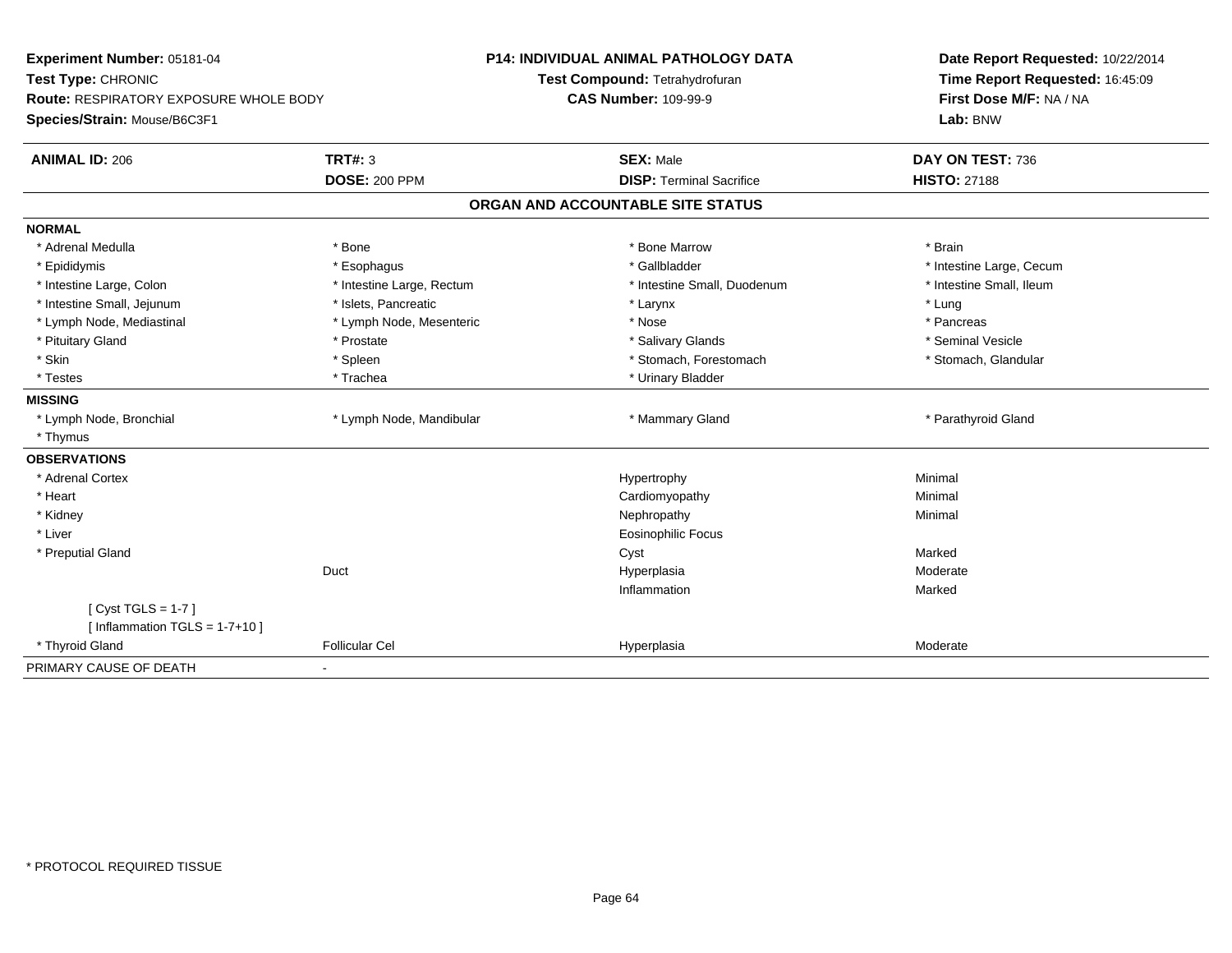| Experiment Number: 05181-04<br>Test Type: CHRONIC<br><b>Route: RESPIRATORY EXPOSURE WHOLE BODY</b> |                            | <b>P14: INDIVIDUAL ANIMAL PATHOLOGY DATA</b><br>Test Compound: Tetrahydrofuran<br><b>CAS Number: 109-99-9</b> | Date Report Requested: 10/22/2014<br>Time Report Requested: 16:45:09<br>First Dose M/F: NA / NA |  |
|----------------------------------------------------------------------------------------------------|----------------------------|---------------------------------------------------------------------------------------------------------------|-------------------------------------------------------------------------------------------------|--|
| Species/Strain: Mouse/B6C3F1                                                                       |                            |                                                                                                               | Lab: BNW                                                                                        |  |
| <b>ANIMAL ID: 207</b>                                                                              | <b>TRT#: 3</b>             | <b>SEX: Male</b>                                                                                              | DAY ON TEST: 736                                                                                |  |
|                                                                                                    | <b>DOSE: 200 PPM</b>       | <b>DISP: Terminal Sacrifice</b>                                                                               | <b>HISTO: 27189</b>                                                                             |  |
|                                                                                                    |                            | ORGAN AND ACCOUNTABLE SITE STATUS                                                                             |                                                                                                 |  |
| <b>NORMAL</b>                                                                                      |                            |                                                                                                               |                                                                                                 |  |
| * Adrenal Medulla                                                                                  | * Bone                     | * Bone Marrow                                                                                                 | * Brain                                                                                         |  |
| * Epididymis                                                                                       | * Esophagus                | * Gallbladder                                                                                                 | * Heart                                                                                         |  |
| * Intestine Large, Cecum                                                                           | * Intestine Large, Colon   | * Intestine Large, Rectum                                                                                     | * Intestine Small, Duodenum                                                                     |  |
| * Intestine Small, Ileum                                                                           | * Intestine Small, Jejunum | * Islets, Pancreatic                                                                                          | * Larynx                                                                                        |  |
| * Liver                                                                                            | * Lung                     | * Lymph Node, Mandibular                                                                                      | * Lymph Node, Mediastinal                                                                       |  |
| * Lymph Node, Mesenteric                                                                           | * Nose                     | * Pancreas                                                                                                    | * Pituitary Gland                                                                               |  |
| * Preputial Gland                                                                                  | * Salivary Glands          | * Seminal Vesicle                                                                                             | * Stomach, Forestomach                                                                          |  |
| * Stomach, Glandular                                                                               | * Trachea                  | * Urinary Bladder                                                                                             |                                                                                                 |  |
| <b>MISSING</b>                                                                                     |                            |                                                                                                               |                                                                                                 |  |
| * Lymph Node, Bronchial                                                                            | * Mammary Gland            | * Parathyroid Gland                                                                                           | * Prostate                                                                                      |  |
| * Thymus                                                                                           |                            |                                                                                                               |                                                                                                 |  |
| <b>OBSERVATIONS</b>                                                                                |                            |                                                                                                               |                                                                                                 |  |
| * Adrenal Cortex                                                                                   |                            | Adenoma                                                                                                       |                                                                                                 |  |
| * Kidney                                                                                           |                            | Nephropathy                                                                                                   | Minimal                                                                                         |  |
| * Skin                                                                                             |                            | Inflammation                                                                                                  | Suppurative, Marked                                                                             |  |
| [Inflammation TGLS = $1-10$ ]                                                                      |                            |                                                                                                               |                                                                                                 |  |
| * Spleen                                                                                           |                            | Hyperplasia                                                                                                   | Lymphoid, Mild                                                                                  |  |
| * Testes                                                                                           |                            | Atrophy                                                                                                       | Moderate                                                                                        |  |
| * Thyroid Gland                                                                                    | <b>Follicular Cel</b>      | Hyperplasia                                                                                                   | Minimal                                                                                         |  |
| PRIMARY CAUSE OF DEATH                                                                             | ٠                          |                                                                                                               |                                                                                                 |  |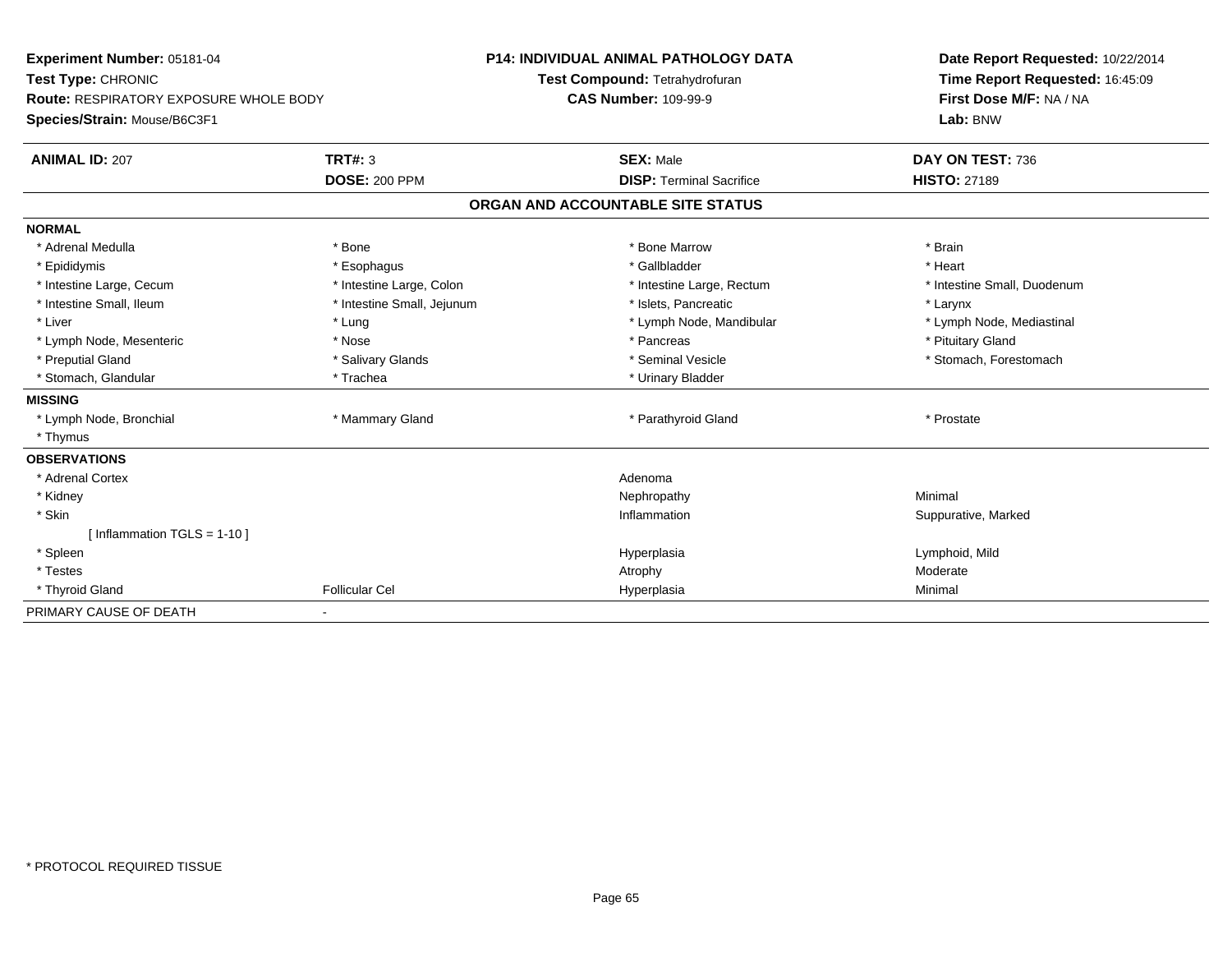| Experiment Number: 05181-04<br>Test Type: CHRONIC |                           | <b>P14: INDIVIDUAL ANIMAL PATHOLOGY DATA</b><br>Test Compound: Tetrahydrofuran | Date Report Requested: 10/22/2014<br>Time Report Requested: 16:45:09 |  |
|---------------------------------------------------|---------------------------|--------------------------------------------------------------------------------|----------------------------------------------------------------------|--|
| <b>Route: RESPIRATORY EXPOSURE WHOLE BODY</b>     |                           | <b>CAS Number: 109-99-9</b>                                                    | First Dose M/F: NA / NA<br>Lab: BNW                                  |  |
| Species/Strain: Mouse/B6C3F1                      |                           |                                                                                |                                                                      |  |
| <b>ANIMAL ID: 208</b>                             | TRT#: 3                   | <b>SEX: Male</b>                                                               | DAY ON TEST: 734                                                     |  |
|                                                   | <b>DOSE: 200 PPM</b>      | <b>DISP: Terminal Sacrifice</b>                                                | <b>HISTO: 27190</b>                                                  |  |
|                                                   |                           | ORGAN AND ACCOUNTABLE SITE STATUS                                              |                                                                      |  |
| <b>NORMAL</b>                                     |                           |                                                                                |                                                                      |  |
| * Adrenal Medulla                                 | * Bone                    | * Bone Marrow                                                                  | * Brain                                                              |  |
| * Epididymis                                      | * Esophagus               | * Gallbladder                                                                  | * Intestine Large, Cecum                                             |  |
| * Intestine Large, Colon                          | * Intestine Large, Rectum | * Intestine Small, Duodenum                                                    | * Intestine Small. Ileum                                             |  |
| * Intestine Small, Jejunum                        | * Islets. Pancreatic      | * Larynx                                                                       | * Lung                                                               |  |
| * Lymph Node, Bronchial                           | * Lymph Node, Mandibular  | * Lymph Node, Mediastinal                                                      | * Lymph Node, Mesenteric                                             |  |
| * Nose                                            | * Pancreas                | * Parathyroid Gland                                                            | * Pituitary Gland                                                    |  |
| * Preputial Gland                                 | * Prostate                | * Salivary Glands                                                              | * Seminal Vesicle                                                    |  |
| * Skin                                            | * Stomach, Forestomach    | * Stomach, Glandular                                                           | * Testes                                                             |  |
| * Thyroid Gland                                   | * Trachea                 | * Urinary Bladder                                                              |                                                                      |  |
| <b>MISSING</b>                                    |                           |                                                                                |                                                                      |  |
| * Mammary Gland                                   | * Thymus                  |                                                                                |                                                                      |  |
| <b>OBSERVATIONS</b>                               |                           |                                                                                |                                                                      |  |
| * Adrenal Cortex                                  |                           | Hyperplasia                                                                    | Marked                                                               |  |
| * Heart                                           |                           | Cardiomyopathy                                                                 | Minimal                                                              |  |
| * Kidney                                          |                           | Nephropathy                                                                    | Minimal                                                              |  |
| * Liver                                           |                           | Eosinophilic Focus                                                             | Moderate                                                             |  |
| [ Eosinophilic Focus TGLS = 1-4 ]                 |                           |                                                                                |                                                                      |  |
| * Spleen                                          |                           | Hyperplasia                                                                    | Lymphoid, Mild                                                       |  |
| PRIMARY CAUSE OF DEATH                            |                           |                                                                                |                                                                      |  |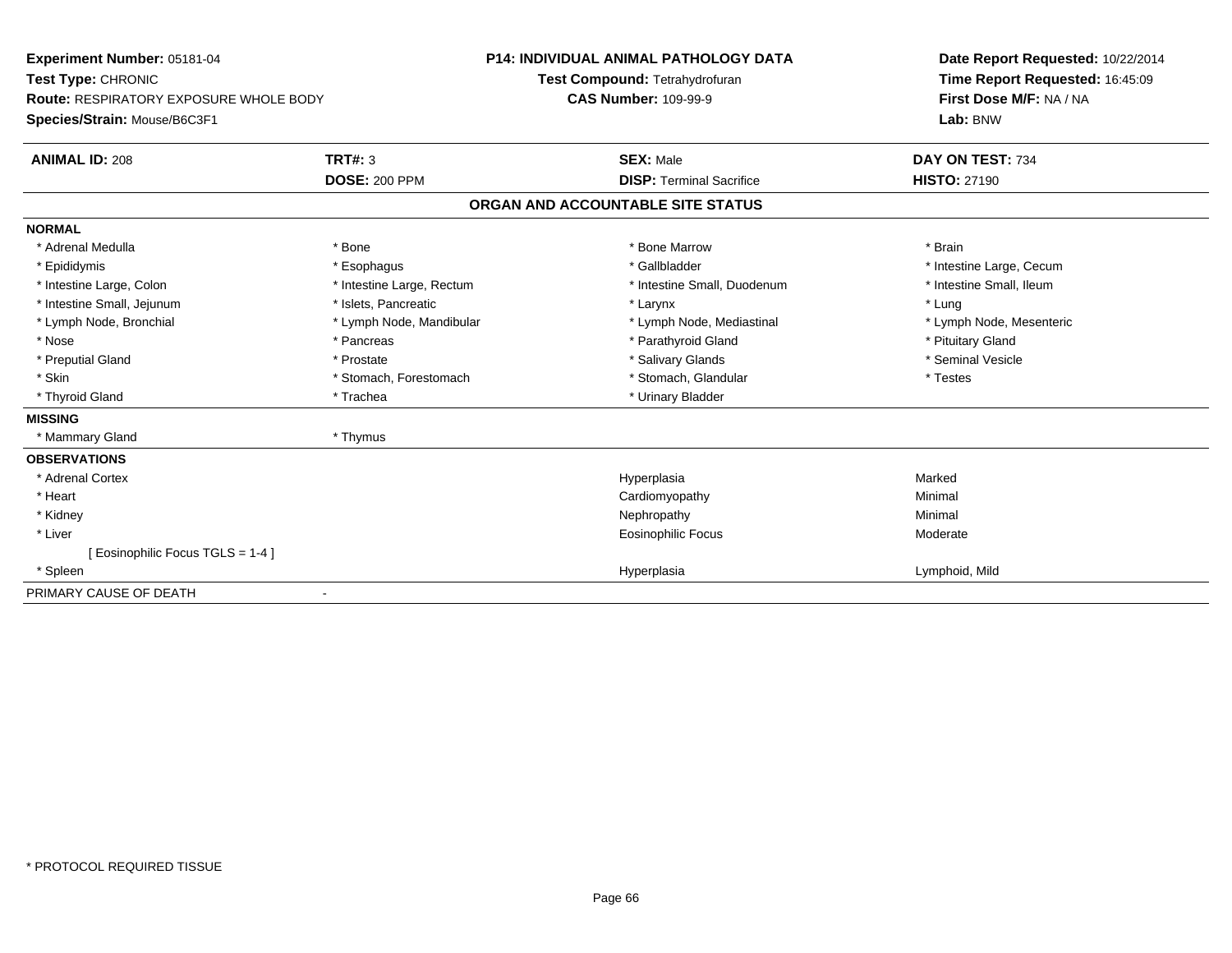| Experiment Number: 05181-04                                                           |                            | <b>P14: INDIVIDUAL ANIMAL PATHOLOGY DATA</b> | Date Report Requested: 10/22/2014 |  |
|---------------------------------------------------------------------------------------|----------------------------|----------------------------------------------|-----------------------------------|--|
| Test Type: CHRONIC                                                                    |                            | Test Compound: Tetrahydrofuran               | Time Report Requested: 16:45:09   |  |
| Route: RESPIRATORY EXPOSURE WHOLE BODY                                                |                            | <b>CAS Number: 109-99-9</b>                  | First Dose M/F: NA / NA           |  |
| Species/Strain: Mouse/B6C3F1                                                          |                            |                                              | Lab: BNW                          |  |
| <b>ANIMAL ID: 209</b>                                                                 | <b>TRT#: 3</b>             | <b>SEX: Male</b>                             | DAY ON TEST: 736                  |  |
|                                                                                       | <b>DOSE: 200 PPM</b>       | <b>DISP: Terminal Sacrifice</b>              | <b>HISTO: 27191</b>               |  |
|                                                                                       |                            | ORGAN AND ACCOUNTABLE SITE STATUS            |                                   |  |
| <b>NORMAL</b>                                                                         |                            |                                              |                                   |  |
| * Adrenal Cortex                                                                      | * Adrenal Medulla          | * Bone                                       | * Bone Marrow                     |  |
| * Brain                                                                               | * Epididymis               | * Esophagus                                  | * Gallbladder                     |  |
| * Intestine Large, Cecum                                                              | * Intestine Large, Colon   | * Intestine Large, Rectum                    | * Intestine Small, Duodenum       |  |
| * Intestine Small, Ileum                                                              | * Intestine Small, Jejunum | * Islets, Pancreatic                         | * Larynx                          |  |
| * Lymph Node, Mandibular                                                              | * Lymph Node, Mediastinal  | * Lymph Node, Mesenteric                     | * Nose                            |  |
| * Pancreas                                                                            | * Parathyroid Gland        | * Pituitary Gland                            | * Preputial Gland                 |  |
| * Prostate                                                                            | * Salivary Glands          | * Seminal Vesicle                            | * Skin                            |  |
| * Spleen                                                                              | * Stomach, Forestomach     | * Stomach, Glandular                         | * Testes                          |  |
| * Thymus                                                                              | * Trachea                  | * Urinary Bladder                            |                                   |  |
| <b>MISSING</b>                                                                        |                            |                                              |                                   |  |
| * Mammary Gland                                                                       |                            |                                              |                                   |  |
| <b>OBSERVATIONS</b>                                                                   |                            |                                              |                                   |  |
| * Heart                                                                               |                            | Cardiomyopathy                               | Minimal                           |  |
| * Kidney                                                                              |                            | Nephropathy                                  | Minimal                           |  |
| * Liver                                                                               |                            | Hepatocellular Adenoma                       |                                   |  |
| [ Hepatocellular Adenoma TGLS = 1-4 ]                                                 |                            |                                              |                                   |  |
| * Lung                                                                                |                            | Alveolar/Bronchiolar Carcinoma               |                                   |  |
|                                                                                       |                            | <b>Infiltration Cellular</b>                 | Histiocyte, Moderate              |  |
| [ Alveolar/Bronchiolar Carcinoma TGLS = 3-3 ]<br>[ Infiltration Cellular TGLS = 2-3 ] |                            |                                              |                                   |  |
| * Lymph Node, Bronchial                                                               |                            | Hyperplasia                                  | Mild                              |  |
| * Thyroid Gland                                                                       | <b>Follicular Cel</b>      | Hyperplasia                                  | Minimal                           |  |
| PRIMARY CAUSE OF DEATH                                                                |                            |                                              |                                   |  |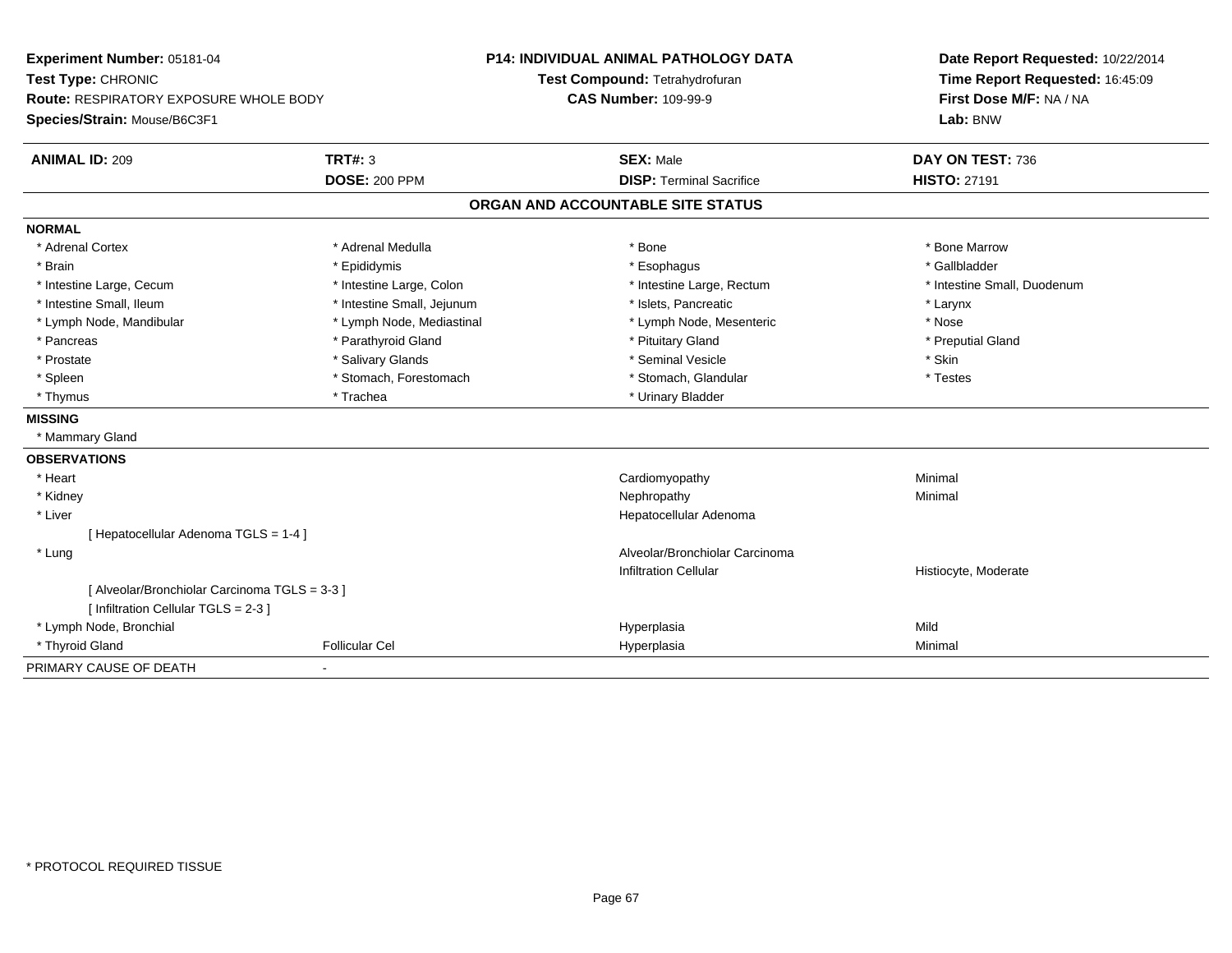| Experiment Number: 05181-04                   |                           | <b>P14: INDIVIDUAL ANIMAL PATHOLOGY DATA</b> | Date Report Requested: 10/22/2014                          |  |
|-----------------------------------------------|---------------------------|----------------------------------------------|------------------------------------------------------------|--|
| Test Type: CHRONIC                            |                           | Test Compound: Tetrahydrofuran               | Time Report Requested: 16:45:09<br>First Dose M/F: NA / NA |  |
| <b>Route: RESPIRATORY EXPOSURE WHOLE BODY</b> |                           | <b>CAS Number: 109-99-9</b>                  |                                                            |  |
| Species/Strain: Mouse/B6C3F1                  |                           |                                              | Lab: BNW                                                   |  |
| <b>ANIMAL ID: 210</b>                         | <b>TRT#: 3</b>            | <b>SEX: Male</b>                             | DAY ON TEST: 736                                           |  |
|                                               | <b>DOSE: 200 PPM</b>      | <b>DISP: Terminal Sacrifice</b>              | <b>HISTO: 27192</b>                                        |  |
|                                               |                           | ORGAN AND ACCOUNTABLE SITE STATUS            |                                                            |  |
| <b>NORMAL</b>                                 |                           |                                              |                                                            |  |
| * Adrenal Medulla                             | * Bone                    | * Bone Marrow                                | * Brain                                                    |  |
| * Epididymis                                  | * Esophagus               | * Gallbladder                                | * Intestine Large, Cecum                                   |  |
| * Intestine Large, Colon                      | * Intestine Large, Rectum | * Intestine Small, Duodenum                  | * Intestine Small, Ileum                                   |  |
| * Intestine Small, Jejunum                    | * Islets, Pancreatic      | * Larynx                                     | * Lung                                                     |  |
| * Lymph Node, Bronchial                       | * Lymph Node, Mediastinal | * Lymph Node, Mesenteric                     | * Nose                                                     |  |
| * Pancreas                                    | * Parathyroid Gland       | * Pituitary Gland                            | * Preputial Gland                                          |  |
| * Prostate                                    | * Salivary Glands         | * Seminal Vesicle                            | * Skin                                                     |  |
| * Spleen                                      | * Stomach, Forestomach    | * Stomach, Glandular                         | * Testes                                                   |  |
| * Thymus                                      | * Thyroid Gland           | * Trachea                                    | * Urinary Bladder                                          |  |
| <b>MISSING</b>                                |                           |                                              |                                                            |  |
| * Lymph Node, Mandibular                      | * Mammary Gland           |                                              |                                                            |  |
| <b>OBSERVATIONS</b>                           |                           |                                              |                                                            |  |
| * Adrenal Cortex                              |                           | Hypertrophy                                  | Minimal                                                    |  |
| * Heart                                       |                           | Cardiomyopathy                               | Minimal                                                    |  |
| * Kidney                                      |                           | Nephropathy                                  | Minimal                                                    |  |
| * Liver                                       |                           | Hepatocellular Adenoma                       | <b>Multiple</b>                                            |  |
| [ Hepatocellular Adenoma TGLS = 1,2-4 ]       |                           |                                              |                                                            |  |
| PRIMARY CAUSE OF DEATH                        |                           |                                              |                                                            |  |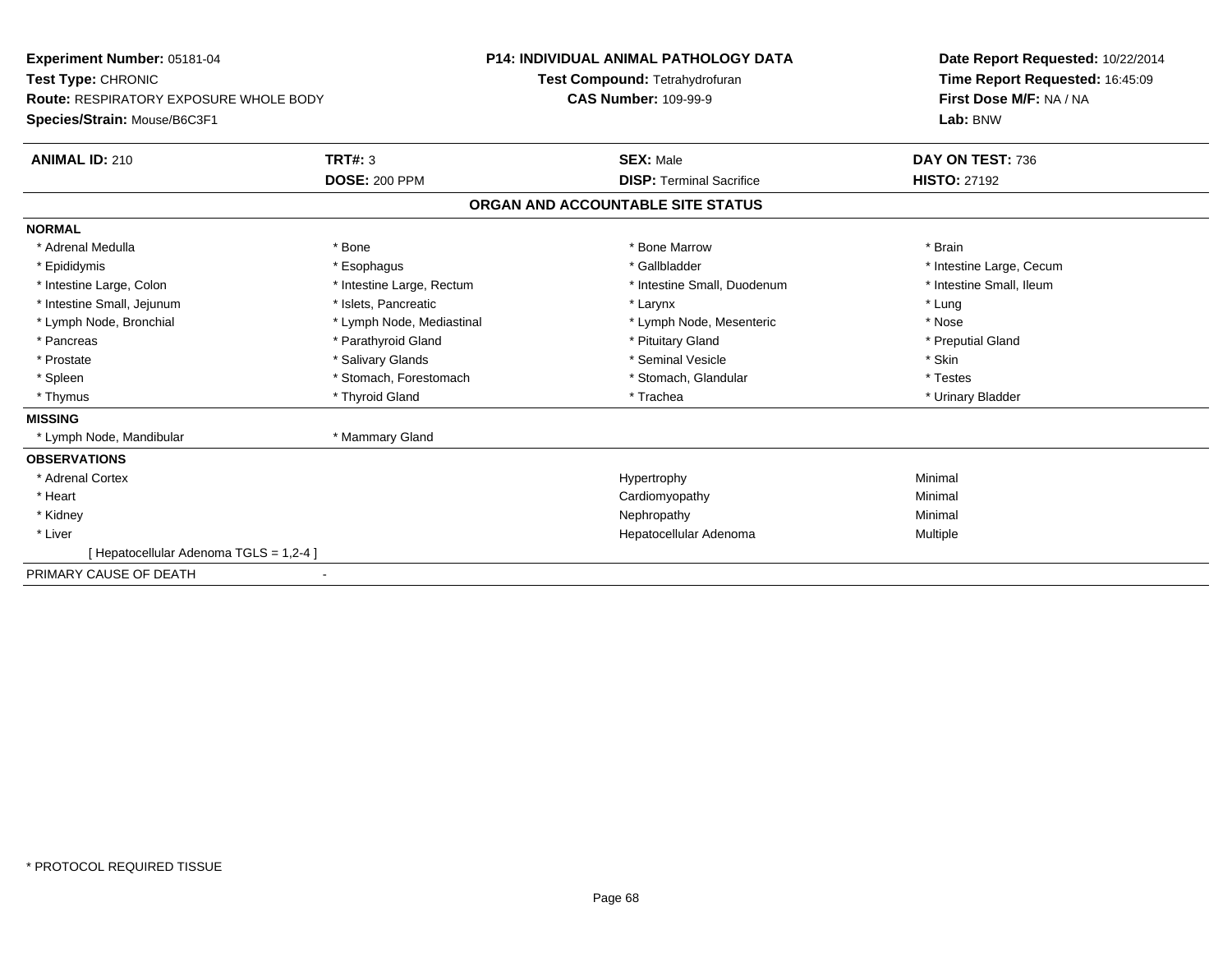| Experiment Number: 05181-04                    |                                       | <b>P14: INDIVIDUAL ANIMAL PATHOLOGY DATA</b> | Date Report Requested: 10/22/2014 |  |
|------------------------------------------------|---------------------------------------|----------------------------------------------|-----------------------------------|--|
| Test Type: CHRONIC                             |                                       | Test Compound: Tetrahydrofuran               | Time Report Requested: 16:45:09   |  |
| <b>Route: RESPIRATORY EXPOSURE WHOLE BODY</b>  |                                       | <b>CAS Number: 109-99-9</b>                  | First Dose M/F: NA / NA           |  |
| Species/Strain: Mouse/B6C3F1                   |                                       |                                              | Lab: BNW                          |  |
| <b>ANIMAL ID: 211</b>                          | <b>TRT#: 3</b>                        | <b>SEX: Male</b>                             | DAY ON TEST: 666                  |  |
|                                                | <b>DOSE: 200 PPM</b>                  | <b>DISP:</b> Moribund Sacrifice              | <b>HISTO: 27193</b>               |  |
|                                                |                                       | ORGAN AND ACCOUNTABLE SITE STATUS            |                                   |  |
| <b>NORMAL</b>                                  |                                       |                                              |                                   |  |
| * Adrenal Cortex                               | * Adrenal Medulla                     | * Bone                                       | * Bone Marrow                     |  |
| * Brain                                        | * Epididymis                          | * Esophagus                                  | * Gallbladder                     |  |
| * Heart                                        | * Intestine Large, Cecum              | * Intestine Large, Colon                     | * Intestine Large, Rectum         |  |
| * Intestine Small, Duodenum                    | * Intestine Small, Ileum              | * Intestine Small, Jejunum                   | * Islets, Pancreatic              |  |
| * Larynx                                       | * Liver                               | * Lymph Node, Mandibular                     | * Lymph Node, Mediastinal         |  |
| * Lymph Node, Mesenteric                       | * Nose                                | * Pancreas                                   | * Pituitary Gland                 |  |
| * Prostate                                     | * Salivary Glands                     | * Seminal Vesicle                            | * Skin                            |  |
| * Spleen                                       | * Stomach, Forestomach                | * Stomach, Glandular                         | * Testes                          |  |
| * Thymus                                       | * Thyroid Gland                       | * Trachea                                    | * Urinary Bladder                 |  |
| <b>MISSING</b>                                 |                                       |                                              |                                   |  |
| * Mammary Gland                                | * Parathyroid Gland                   |                                              |                                   |  |
| <b>OBSERVATIONS</b>                            |                                       |                                              |                                   |  |
| * Kidney                                       | Cortex                                | Cyst                                         | Minimal                           |  |
|                                                |                                       | Nephropathy                                  | Minimal                           |  |
| * Lung                                         |                                       | Alveolar/Bronchiolar Carcinoma               |                                   |  |
|                                                |                                       | <b>Infiltration Cellular</b>                 | Histiocyte, Moderate              |  |
|                                                |                                       | Inflammation                                 | Chronic, Focal, Mild              |  |
| [ Alveolar/Bronchiolar Carcinoma TGLS = 1-10 ] |                                       |                                              |                                   |  |
| * Lymph Node, Bronchial                        |                                       | Hyperplasia                                  | Mild                              |  |
| * Preputial Gland                              |                                       | Inflammation                                 | Marked                            |  |
| PRIMARY CAUSE OF DEATH                         | - Lung Alveolar/Bronchiolar Carcinoma |                                              |                                   |  |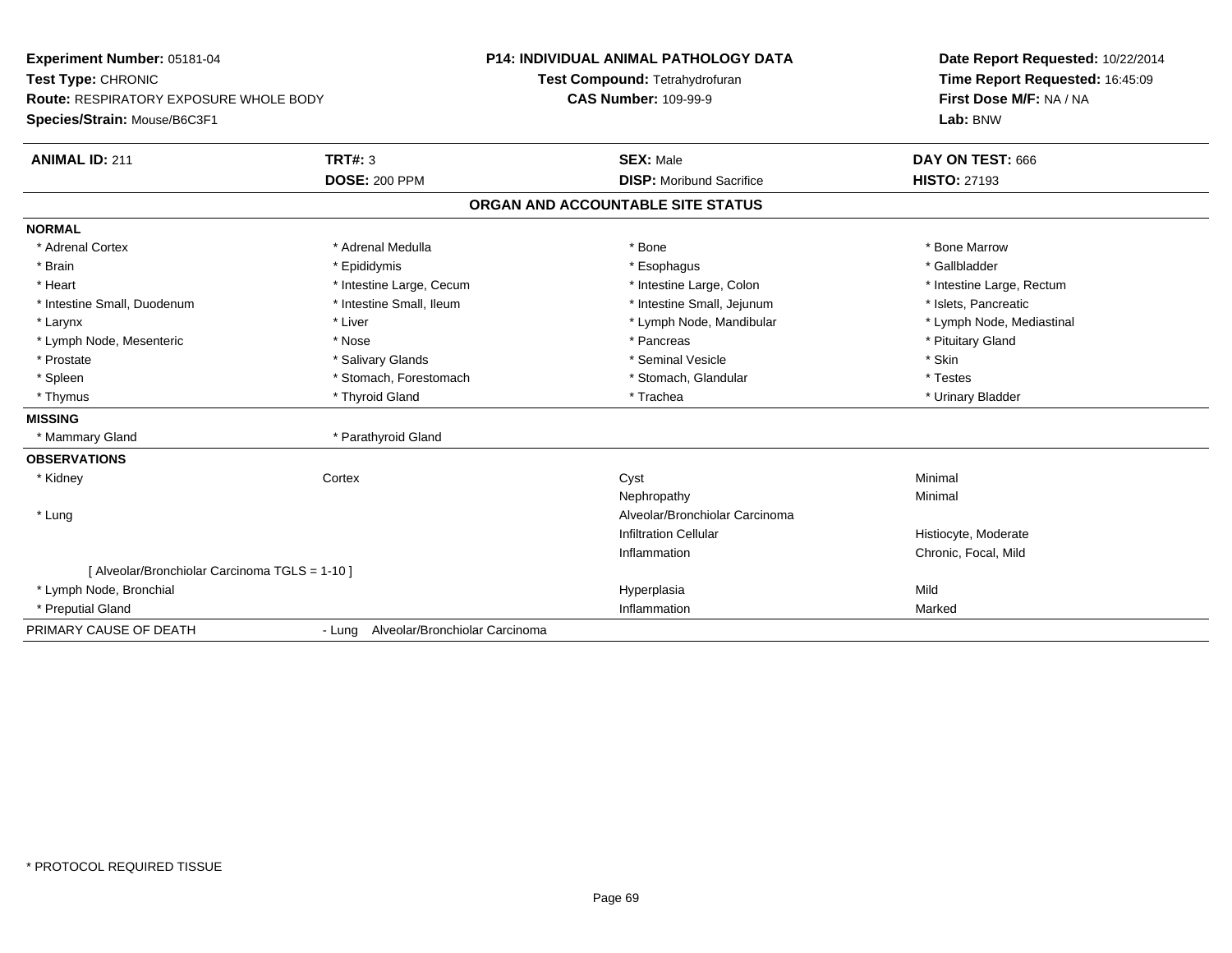| Experiment Number: 05181-04                                   |                            | <b>P14: INDIVIDUAL ANIMAL PATHOLOGY DATA</b> | Date Report Requested: 10/22/2014 |  |
|---------------------------------------------------------------|----------------------------|----------------------------------------------|-----------------------------------|--|
| Test Type: CHRONIC                                            |                            | Test Compound: Tetrahydrofuran               | Time Report Requested: 16:45:09   |  |
| <b>Route: RESPIRATORY EXPOSURE WHOLE BODY</b>                 |                            | <b>CAS Number: 109-99-9</b>                  | First Dose M/F: NA / NA           |  |
| Species/Strain: Mouse/B6C3F1                                  |                            |                                              | Lab: BNW                          |  |
| <b>ANIMAL ID: 212</b>                                         | <b>TRT#: 3</b>             | <b>SEX: Male</b>                             | DAY ON TEST: 706                  |  |
|                                                               | <b>DOSE: 200 PPM</b>       | <b>DISP:</b> Moribund Sacrifice              | <b>HISTO: 27194</b>               |  |
|                                                               |                            | ORGAN AND ACCOUNTABLE SITE STATUS            |                                   |  |
| <b>NORMAL</b>                                                 |                            |                                              |                                   |  |
| * Adrenal Cortex                                              | * Adrenal Medulla          | * Bone                                       | * Bone Marrow                     |  |
| * Brain                                                       | * Epididymis               | * Esophagus                                  | * Gallbladder                     |  |
| * Intestine Large, Cecum                                      | * Intestine Large, Colon   | * Intestine Large, Rectum                    | * Intestine Small, Duodenum       |  |
| * Intestine Small, Ileum                                      | * Intestine Small, Jejunum | * Islets, Pancreatic                         | * Larynx                          |  |
| * Lymph Node, Bronchial                                       | * Lymph Node, Mandibular   | * Lymph Node, Mesenteric                     | * Nose                            |  |
| * Pancreas                                                    | * Parathyroid Gland        | * Pituitary Gland                            | * Prostate                        |  |
| * Salivary Glands                                             | * Seminal Vesicle          | * Skin                                       | * Stomach, Forestomach            |  |
| * Stomach, Glandular                                          | * Testes                   | * Thyroid Gland                              | * Trachea                         |  |
| * Urinary Bladder                                             |                            |                                              |                                   |  |
| <b>MISSING</b>                                                |                            |                                              |                                   |  |
| * Lymph Node, Mediastinal                                     | * Mammary Gland            |                                              |                                   |  |
| <b>INSUFFICIENT TISSUE</b>                                    |                            |                                              |                                   |  |
| * Thymus                                                      |                            |                                              |                                   |  |
| <b>OBSERVATIONS</b>                                           |                            |                                              |                                   |  |
| * Heart                                                       |                            | Hemangiosarcoma                              |                                   |  |
| [Hemangiosarcoma TGLS = 2-4]                                  |                            |                                              |                                   |  |
| * Int Sm Jejunum                                              |                            |                                              |                                   |  |
| Note: TGL 9 not seen on recut or wet tissue recheck.          |                            |                                              |                                   |  |
| * Kidney                                                      |                            | Nephropathy                                  | Minimal                           |  |
| Note: No kidney lesions were seen to account for TGL 7.       |                            |                                              |                                   |  |
| * Liver                                                       |                            | <b>Eosinophilic Focus</b>                    |                                   |  |
|                                                               |                            | Hemangiosarcoma                              |                                   |  |
| [ Eosinophilic Focus TGLS = 5-10 ]                            |                            |                                              |                                   |  |
| [Hemangiosarcoma TGLS = 4,6-4]                                |                            |                                              |                                   |  |
| * Lung                                                        |                            | Alveolar/Bronchiolar Adenoma                 |                                   |  |
|                                                               | Mediastinum                | Hemangiosarcoma                              |                                   |  |
| Note: The smaller lesion of TGL 3 was not seen even on recut. |                            |                                              |                                   |  |
| Note: Smaller lung lesion of                                  |                            |                                              |                                   |  |
| [ Alveolar/Bronchiolar Adenoma TGLS = 3-3 ]                   |                            |                                              |                                   |  |
| * Preputial Gland                                             |                            | Inflammation                                 | Moderate                          |  |
|                                                               |                            |                                              |                                   |  |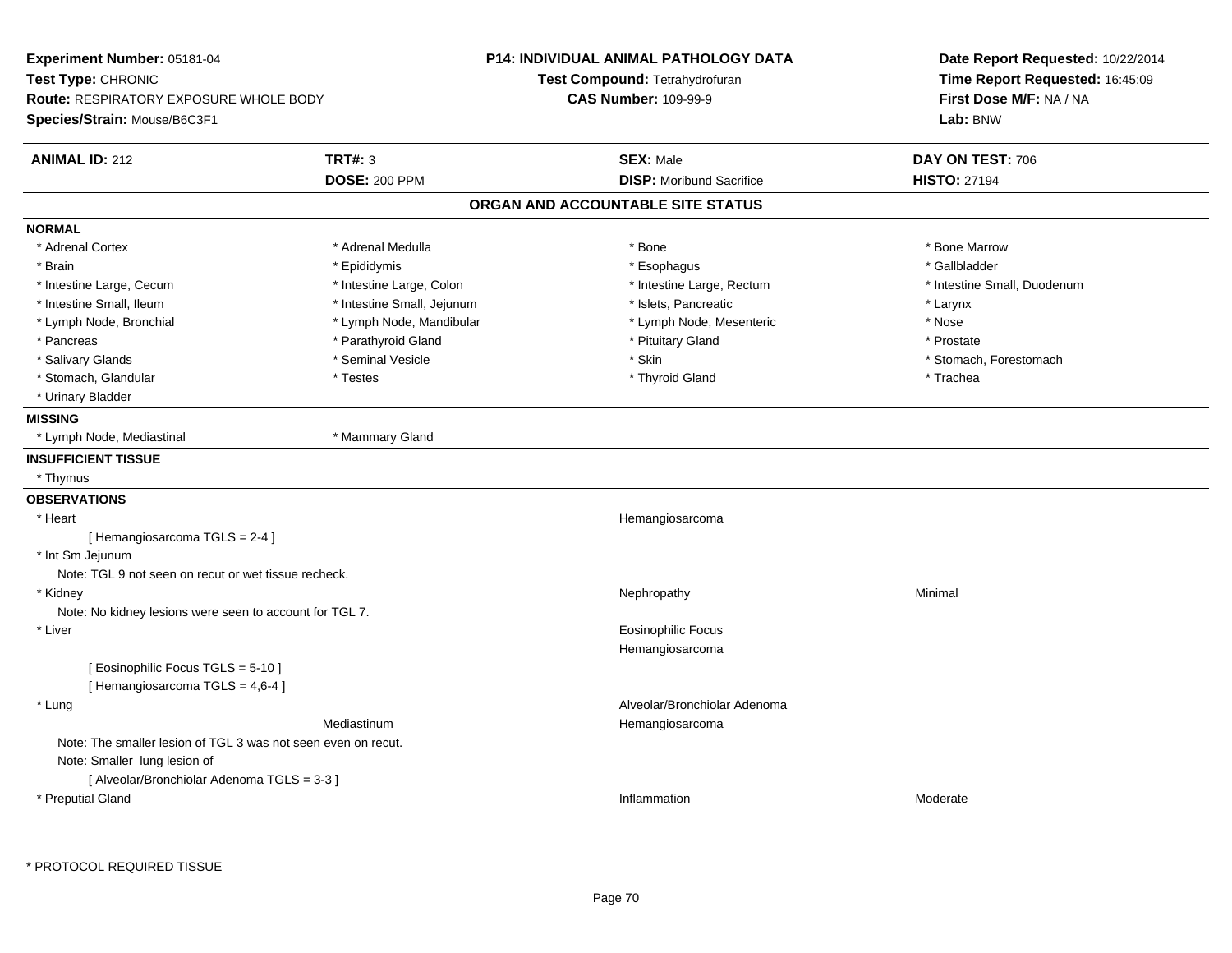| Experiment Number: 05181-04<br><b>Test Type: CHRONIC</b><br><b>Route: RESPIRATORY EXPOSURE WHOLE BODY</b><br>Species/Strain: Mouse/B6C3F1 |                         | <b>P14: INDIVIDUAL ANIMAL PATHOLOGY DATA</b> | Date Report Requested: 10/22/2014 |  |
|-------------------------------------------------------------------------------------------------------------------------------------------|-------------------------|----------------------------------------------|-----------------------------------|--|
|                                                                                                                                           |                         | Test Compound: Tetrahydrofuran               | Time Report Requested: 16:45:09   |  |
|                                                                                                                                           |                         | <b>CAS Number: 109-99-9</b>                  | First Dose M/F: NA / NA           |  |
|                                                                                                                                           |                         |                                              | Lab: BNW                          |  |
| <b>ANIMAL ID: 212</b>                                                                                                                     | TRT#: 3                 | <b>SEX: Male</b>                             | <b>DAY ON TEST: 706</b>           |  |
| <b>DOSE: 200 PPM</b>                                                                                                                      |                         | <b>DISP:</b> Moribund Sacrifice              | <b>HISTO: 27194</b>               |  |
|                                                                                                                                           |                         | ORGAN AND ACCOUNTABLE SITE STATUS            |                                   |  |
| * Spleen                                                                                                                                  |                         | Hematopoietic Cell Proliferation             | Mild                              |  |
| [ Hematopoietic Cell Proliferation $TGLS = 8-4$ ]                                                                                         |                         |                                              |                                   |  |
| PRIMARY CAUSE OF DEATH                                                                                                                    | - Heart Hemangiosarcoma |                                              |                                   |  |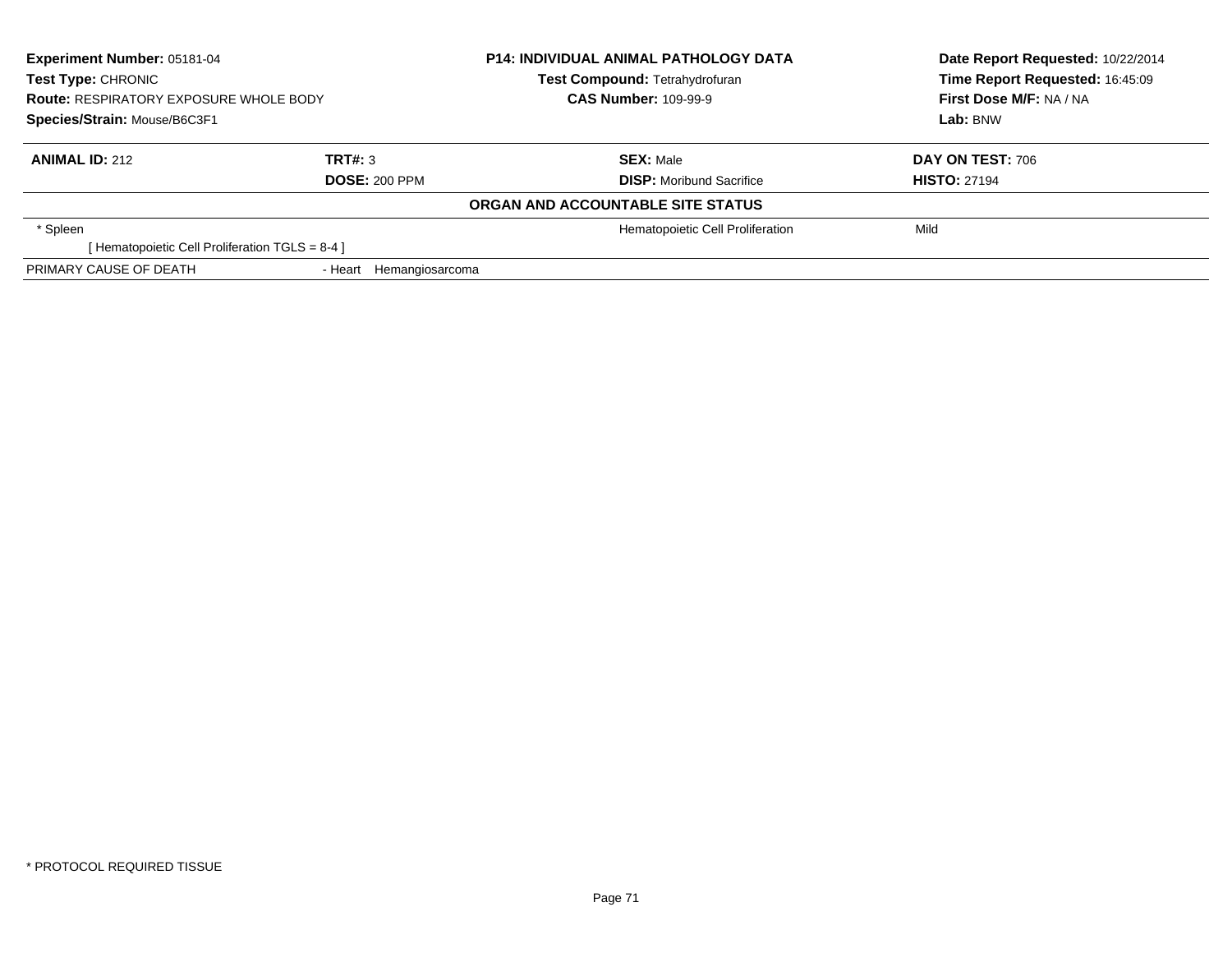| Experiment Number: 05181-04<br>Test Type: CHRONIC<br><b>Route: RESPIRATORY EXPOSURE WHOLE BODY</b><br>Species/Strain: Mouse/B6C3F1 |                            | <b>P14: INDIVIDUAL ANIMAL PATHOLOGY DATA</b><br>Test Compound: Tetrahydrofuran<br><b>CAS Number: 109-99-9</b> |                                   | Date Report Requested: 10/22/2014<br>Time Report Requested: 16:45:09<br>First Dose M/F: NA / NA<br>Lab: BNW |  |
|------------------------------------------------------------------------------------------------------------------------------------|----------------------------|---------------------------------------------------------------------------------------------------------------|-----------------------------------|-------------------------------------------------------------------------------------------------------------|--|
| <b>ANIMAL ID: 213</b>                                                                                                              | TRT#: 3                    |                                                                                                               | <b>SEX: Male</b>                  | DAY ON TEST: 736                                                                                            |  |
|                                                                                                                                    | <b>DOSE: 200 PPM</b>       |                                                                                                               | <b>DISP:</b> Terminal Sacrifice   | <b>HISTO: 27195</b>                                                                                         |  |
|                                                                                                                                    |                            |                                                                                                               | ORGAN AND ACCOUNTABLE SITE STATUS |                                                                                                             |  |
| <b>NORMAL</b>                                                                                                                      |                            |                                                                                                               |                                   |                                                                                                             |  |
| * Adrenal Cortex                                                                                                                   | * Adrenal Medulla          |                                                                                                               | * Bone                            | * Bone Marrow                                                                                               |  |
| * Brain                                                                                                                            | * Epididymis               |                                                                                                               | * Esophagus                       | * Gallbladder                                                                                               |  |
| * Intestine Large, Cecum                                                                                                           | * Intestine Large, Colon   |                                                                                                               | * Intestine Large, Rectum         | * Intestine Small, Duodenum                                                                                 |  |
| * Intestine Small, Ileum                                                                                                           | * Intestine Small, Jejunum |                                                                                                               | * Islets, Pancreatic              | * Larynx                                                                                                    |  |
| * Liver                                                                                                                            | * Lung                     |                                                                                                               | * Lymph Node, Bronchial           | * Lymph Node, Mediastinal                                                                                   |  |
| * Lymph Node, Mesenteric                                                                                                           | * Nose                     |                                                                                                               | * Pancreas                        | * Parathyroid Gland                                                                                         |  |
| * Pituitary Gland                                                                                                                  | * Prostate                 |                                                                                                               | * Salivary Glands                 | * Seminal Vesicle                                                                                           |  |
| * Skin                                                                                                                             | * Spleen                   |                                                                                                               | * Stomach, Forestomach            | * Stomach, Glandular                                                                                        |  |
| * Testes                                                                                                                           | * Thymus                   |                                                                                                               | * Thyroid Gland                   | * Trachea                                                                                                   |  |
| * Urinary Bladder                                                                                                                  |                            |                                                                                                               |                                   |                                                                                                             |  |
| <b>MISSING</b>                                                                                                                     |                            |                                                                                                               |                                   |                                                                                                             |  |
| * Lymph Node, Mandibular                                                                                                           | * Mammary Gland            |                                                                                                               |                                   |                                                                                                             |  |
| <b>OBSERVATIONS</b>                                                                                                                |                            |                                                                                                               |                                   |                                                                                                             |  |
| * Heart                                                                                                                            |                            |                                                                                                               | Cardiomyopathy                    | Minimal                                                                                                     |  |
| * Kidney                                                                                                                           |                            |                                                                                                               | Nephropathy                       | Minimal                                                                                                     |  |
| * Preputial Gland                                                                                                                  |                            |                                                                                                               | Inflammation                      | Moderate                                                                                                    |  |
| PRIMARY CAUSE OF DEATH                                                                                                             |                            |                                                                                                               |                                   |                                                                                                             |  |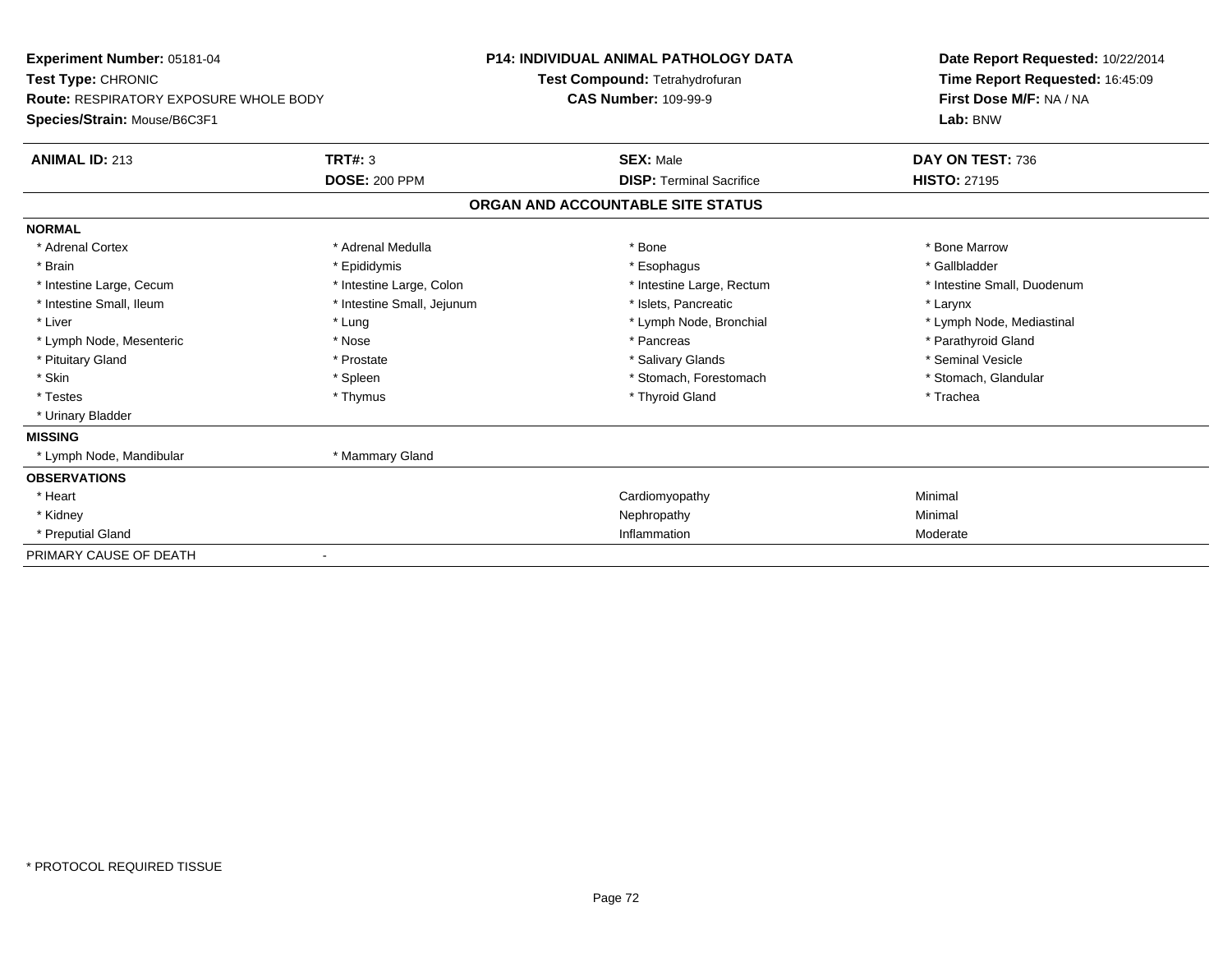| Experiment Number: 05181-04<br>Test Type: CHRONIC<br><b>Route: RESPIRATORY EXPOSURE WHOLE BODY</b><br>Species/Strain: Mouse/B6C3F1 |                                  | <b>P14: INDIVIDUAL ANIMAL PATHOLOGY DATA</b><br>Test Compound: Tetrahydrofuran<br><b>CAS Number: 109-99-9</b> | Date Report Requested: 10/22/2014<br>Time Report Requested: 16:45:09<br>First Dose M/F: NA / NA<br>Lab: BNW |  |
|------------------------------------------------------------------------------------------------------------------------------------|----------------------------------|---------------------------------------------------------------------------------------------------------------|-------------------------------------------------------------------------------------------------------------|--|
| <b>ANIMAL ID: 214</b>                                                                                                              | <b>TRT#: 3</b>                   | <b>SEX: Male</b>                                                                                              | DAY ON TEST: 441                                                                                            |  |
|                                                                                                                                    | <b>DOSE: 200 PPM</b>             | <b>DISP: Natural Death</b>                                                                                    | <b>HISTO: 27196</b>                                                                                         |  |
|                                                                                                                                    |                                  | ORGAN AND ACCOUNTABLE SITE STATUS                                                                             |                                                                                                             |  |
| <b>NORMAL</b>                                                                                                                      |                                  |                                                                                                               |                                                                                                             |  |
| * Adrenal Cortex                                                                                                                   | * Adrenal Medulla                | * Bone                                                                                                        | * Bone Marrow                                                                                               |  |
| * Brain                                                                                                                            | * Epididymis                     | * Esophagus                                                                                                   | * Heart                                                                                                     |  |
| * Intestine Large, Colon                                                                                                           | * Islets, Pancreatic             | * Larynx                                                                                                      | * Lung                                                                                                      |  |
| * Lymph Node, Mandibular                                                                                                           | * Lymph Node, Mesenteric         | * Nose                                                                                                        | * Pancreas                                                                                                  |  |
| * Parathyroid Gland                                                                                                                | * Pituitary Gland                | * Preputial Gland                                                                                             | * Prostate                                                                                                  |  |
| * Salivary Glands                                                                                                                  | * Seminal Vesicle                | * Skin                                                                                                        | * Spleen                                                                                                    |  |
| * Stomach, Forestomach                                                                                                             | * Stomach, Glandular             | * Testes                                                                                                      | * Thymus                                                                                                    |  |
| * Thyroid Gland                                                                                                                    | * Trachea                        | * Urinary Bladder                                                                                             |                                                                                                             |  |
| <b>MISSING</b>                                                                                                                     |                                  |                                                                                                               |                                                                                                             |  |
| * Gallbladder                                                                                                                      | * Lymph Node, Bronchial          | * Lymph Node, Mediastinal                                                                                     | * Mammary Gland                                                                                             |  |
| <b>AUTO PRECLUDES DIAG.</b>                                                                                                        |                                  |                                                                                                               |                                                                                                             |  |
| * Intestine Large, Cecum                                                                                                           | * Intestine Large, Rectum        | * Intestine Small, Duodenum                                                                                   | * Intestine Small, Ileum                                                                                    |  |
| * Intestine Small, Jejunum                                                                                                         |                                  |                                                                                                               |                                                                                                             |  |
| <b>OBSERVATIONS</b>                                                                                                                |                                  |                                                                                                               |                                                                                                             |  |
| * Kidney                                                                                                                           |                                  | Nephropathy                                                                                                   | Moderate                                                                                                    |  |
| * Liver                                                                                                                            |                                  | Hepatocellular Carcinoma                                                                                      | Multiple                                                                                                    |  |
| [ Hepatocellular Carcinoma TGLS = 1,2-10+11 ]                                                                                      |                                  |                                                                                                               |                                                                                                             |  |
| PRIMARY CAUSE OF DEATH                                                                                                             | - Liver Hepatocellular Carcinoma |                                                                                                               |                                                                                                             |  |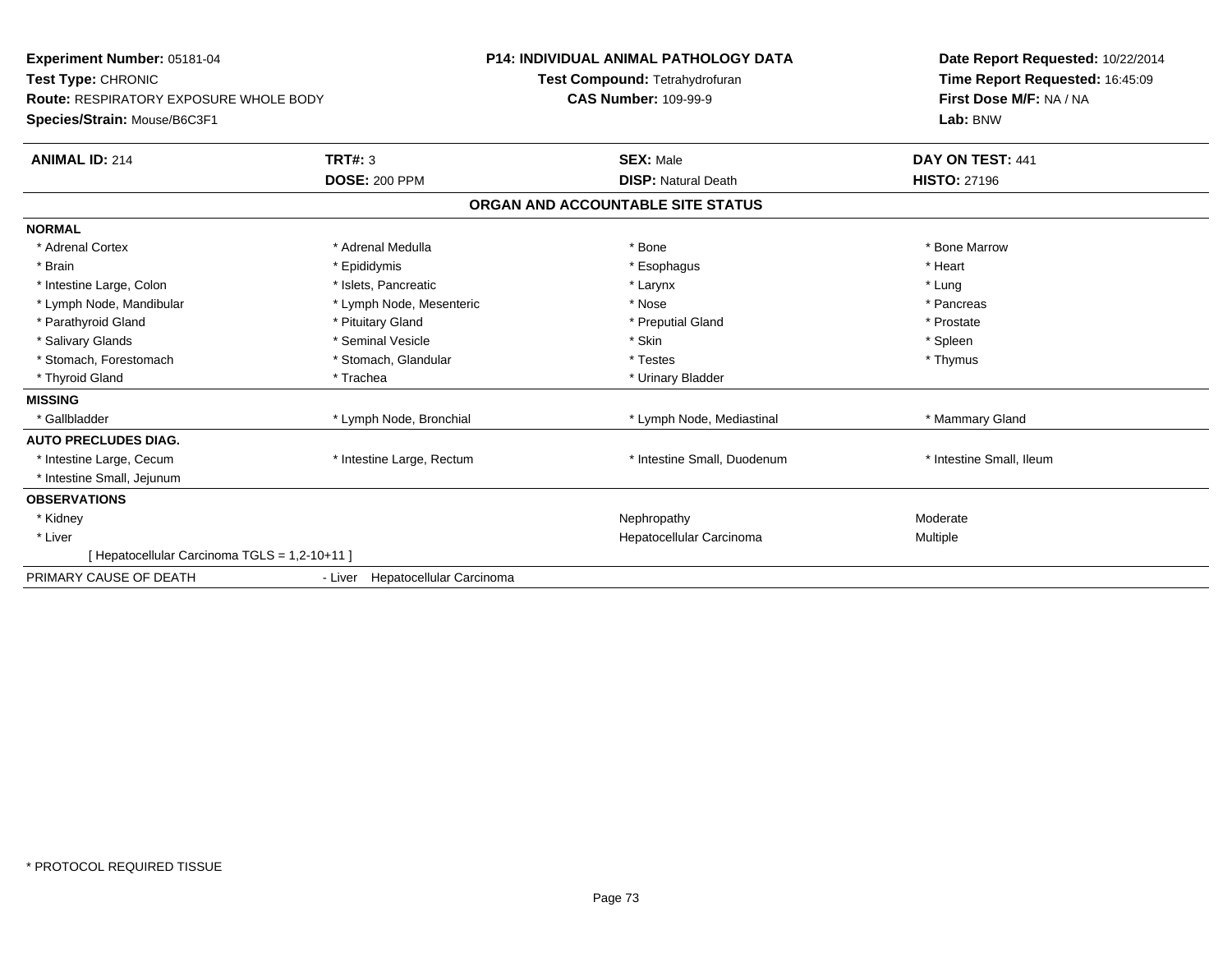| Experiment Number: 05181-04                   |                           | <b>P14: INDIVIDUAL ANIMAL PATHOLOGY DATA</b> | Date Report Requested: 10/22/2014 |
|-----------------------------------------------|---------------------------|----------------------------------------------|-----------------------------------|
| Test Type: CHRONIC                            |                           | Test Compound: Tetrahydrofuran               | Time Report Requested: 16:45:09   |
| <b>Route: RESPIRATORY EXPOSURE WHOLE BODY</b> |                           | <b>CAS Number: 109-99-9</b>                  | First Dose M/F: NA / NA           |
| Species/Strain: Mouse/B6C3F1                  |                           |                                              | Lab: BNW                          |
| <b>ANIMAL ID: 215</b>                         | <b>TRT#: 3</b>            | <b>SEX: Male</b>                             | DAY ON TEST: 737                  |
|                                               | <b>DOSE: 200 PPM</b>      | <b>DISP: Terminal Sacrifice</b>              | <b>HISTO: 27197</b>               |
|                                               |                           | ORGAN AND ACCOUNTABLE SITE STATUS            |                                   |
| <b>NORMAL</b>                                 |                           |                                              |                                   |
| * Adrenal Medulla                             | * Bone                    | * Bone Marrow                                | * Brain                           |
| * Epididymis                                  | * Esophagus               | * Gallbladder                                | * Intestine Large, Cecum          |
| * Intestine Large, Colon                      | * Intestine Large, Rectum | * Intestine Small, Duodenum                  | * Intestine Small, Ileum          |
| * Intestine Small, Jejunum                    | * Islets, Pancreatic      | * Larynx                                     | * Lymph Node, Bronchial           |
| * Lymph Node, Mediastinal                     | * Lymph Node, Mesenteric  | * Nose                                       | * Pancreas                        |
| * Parathyroid Gland                           | * Pituitary Gland         | * Salivary Glands                            | * Seminal Vesicle                 |
| * Skin                                        | * Stomach, Forestomach    | * Stomach, Glandular                         | * Testes                          |
| * Thymus                                      | * Thyroid Gland           | * Trachea                                    | * Urinary Bladder                 |
| <b>MISSING</b>                                |                           |                                              |                                   |
| * Lymph Node, Mandibular                      | * Mammary Gland           | * Prostate                                   |                                   |
| <b>OBSERVATIONS</b>                           |                           |                                              |                                   |
| * Adrenal Cortex                              |                           | Hypertrophy                                  | Minimal                           |
| * Heart                                       |                           | Cardiomyopathy                               | Minimal                           |
| * Kidney                                      |                           | Nephropathy                                  | Mild                              |
| * Liver                                       |                           | Hepatocellular Carcinoma                     | Multiple                          |
| [ Hepatocellular Carcinoma TGLS = 1-4 ]       |                           |                                              |                                   |
| * Lung                                        |                           | <b>Infiltration Cellular</b>                 | Histiocyte, Mild                  |
|                                               |                           | Pigmentation                                 | Hemosiderin, Mild                 |
| * Preputial Gland                             |                           | Inflammation                                 | Marked                            |
| * Spleen                                      |                           | Hematopoietic Cell Proliferation             | Mild                              |
| PRIMARY CAUSE OF DEATH                        | $\overline{\phantom{a}}$  |                                              |                                   |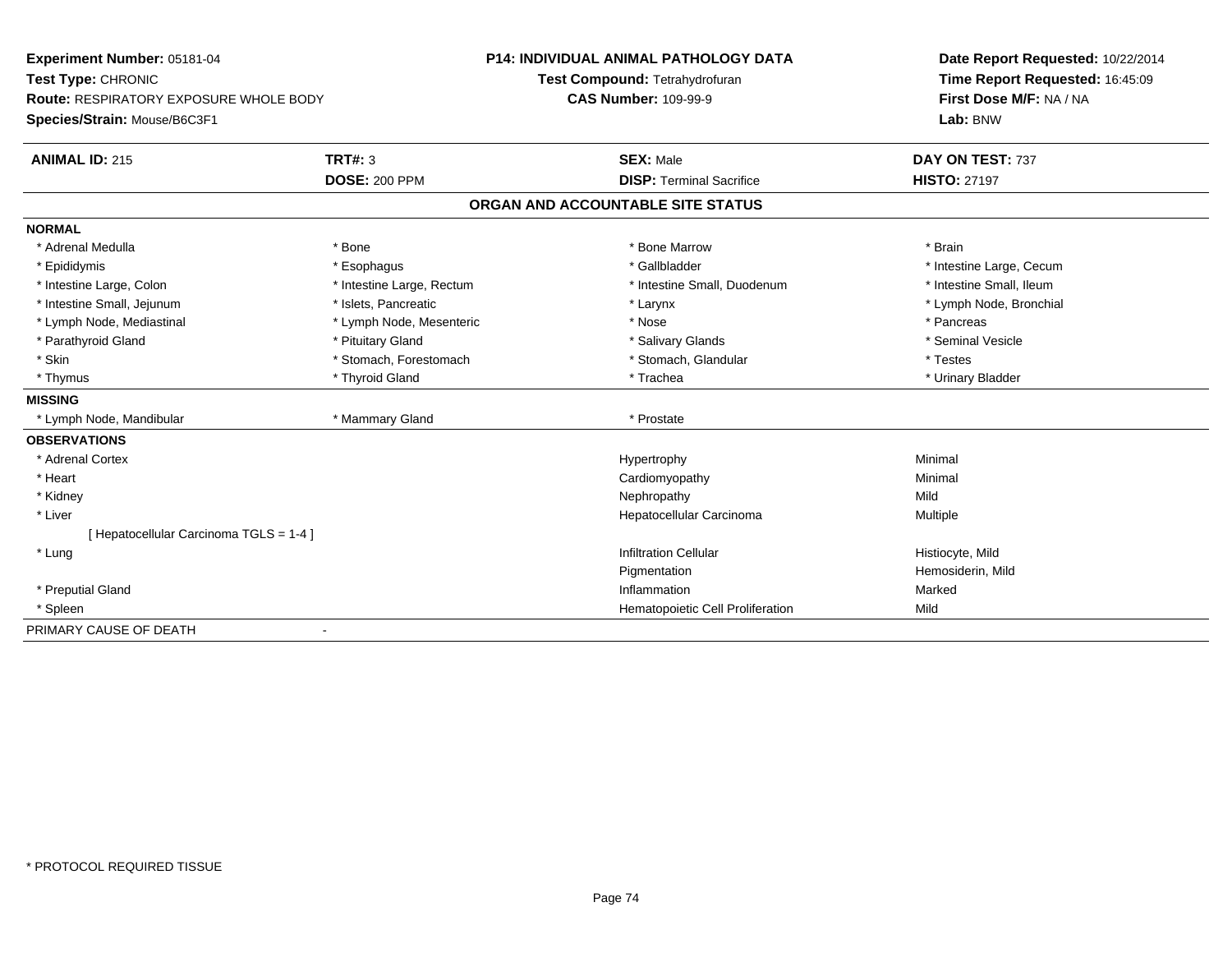| Experiment Number: 05181-04<br>Test Type: CHRONIC<br>Route: RESPIRATORY EXPOSURE WHOLE BODY<br>Species/Strain: Mouse/B6C3F1 |                             | <b>P14: INDIVIDUAL ANIMAL PATHOLOGY DATA</b><br>Test Compound: Tetrahydrofuran<br><b>CAS Number: 109-99-9</b> | Date Report Requested: 10/22/2014<br>Time Report Requested: 16:45:09<br>First Dose M/F: NA / NA<br>Lab: BNW |
|-----------------------------------------------------------------------------------------------------------------------------|-----------------------------|---------------------------------------------------------------------------------------------------------------|-------------------------------------------------------------------------------------------------------------|
| <b>ANIMAL ID: 216</b>                                                                                                       | TRT#: 3                     | <b>SEX: Male</b>                                                                                              | DAY ON TEST: 324                                                                                            |
|                                                                                                                             | <b>DOSE: 200 PPM</b>        | <b>DISP: Natural Death</b>                                                                                    | <b>HISTO: 27198</b>                                                                                         |
|                                                                                                                             |                             | ORGAN AND ACCOUNTABLE SITE STATUS                                                                             |                                                                                                             |
| <b>NORMAL</b>                                                                                                               |                             |                                                                                                               |                                                                                                             |
| * Adrenal Cortex                                                                                                            | * Adrenal Medulla           | * Bone                                                                                                        | * Bone Marrow                                                                                               |
| * Brain                                                                                                                     | * Epididymis                | * Esophagus                                                                                                   | * Heart                                                                                                     |
| * Lung                                                                                                                      | * Lymph Node, Bronchial     | * Lymph Node, Mandibular                                                                                      | * Nose                                                                                                      |
| * Parathyroid Gland                                                                                                         | * Preputial Gland           | * Salivary Glands                                                                                             | * Spleen                                                                                                    |
| * Stomach, Forestomach                                                                                                      | * Testes                    | * Thymus                                                                                                      | * Thyroid Gland                                                                                             |
| <b>MISSING</b>                                                                                                              |                             |                                                                                                               |                                                                                                             |
| * Lymph Node, Mediastinal                                                                                                   | * Mammary Gland             |                                                                                                               |                                                                                                             |
| <b>AUTO PRECLUDES DIAG.</b>                                                                                                 |                             |                                                                                                               |                                                                                                             |
| * Gallbladder                                                                                                               | * Intestine Large, Cecum    | * Intestine Large, Colon                                                                                      | * Intestine Large, Rectum                                                                                   |
| * Intestine Small, Duodenum                                                                                                 | * Intestine Small, Ileum    | * Intestine Small, Jejunum                                                                                    | * Islets, Pancreatic                                                                                        |
| * Larynx                                                                                                                    | * Lymph Node, Mesenteric    | * Pancreas                                                                                                    | * Seminal Vesicle                                                                                           |
| * Stomach, Glandular                                                                                                        | * Trachea                   |                                                                                                               |                                                                                                             |
| <b>INSUFFICIENT TISSUE</b>                                                                                                  |                             |                                                                                                               |                                                                                                             |
| * Pituitary Gland                                                                                                           |                             |                                                                                                               |                                                                                                             |
| <b>OBSERVATIONS</b>                                                                                                         |                             |                                                                                                               |                                                                                                             |
| * Kidney                                                                                                                    |                             | Inflammation                                                                                                  | Suppurative, Mild                                                                                           |
| * Liver                                                                                                                     |                             | Hepatocellular Adenoma                                                                                        |                                                                                                             |
| * Prostate                                                                                                                  |                             | Inflammation                                                                                                  | Suppurative, Minimal                                                                                        |
| * Skin                                                                                                                      | Prepuce                     | Inflammation                                                                                                  | Suppurative, Marked                                                                                         |
| [Inflammation TGLS = $1-7+10$ ]                                                                                             |                             |                                                                                                               |                                                                                                             |
| Urethra                                                                                                                     |                             | Inflammation                                                                                                  | Suppurative, Mild                                                                                           |
| * Urinary Bladder                                                                                                           |                             | Inflammation                                                                                                  | Suppurative, Mild                                                                                           |
| PRIMARY CAUSE OF DEATH                                                                                                      | - Skin Prepuce Inflammation |                                                                                                               |                                                                                                             |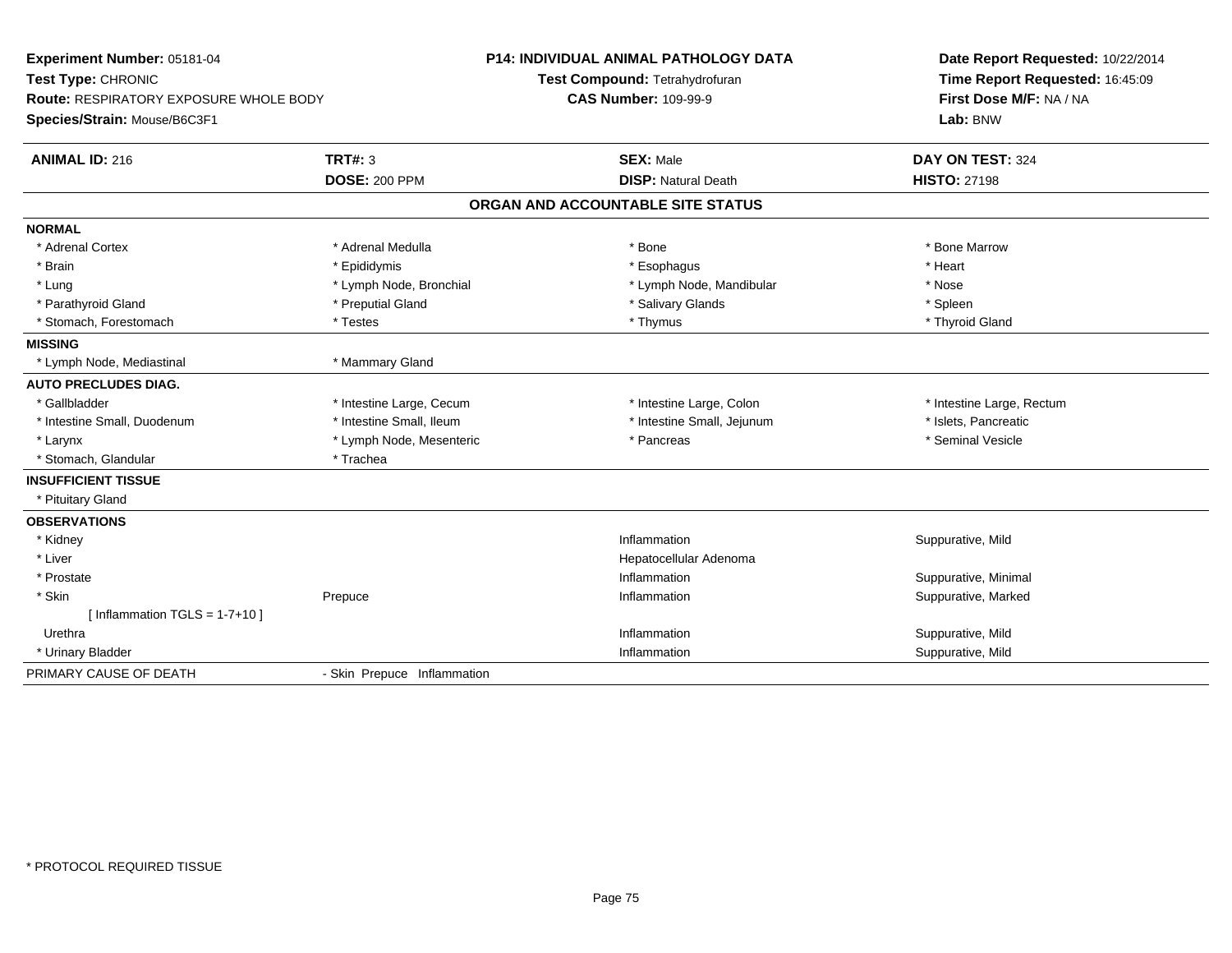| Experiment Number: 05181-04                 |                          | <b>P14: INDIVIDUAL ANIMAL PATHOLOGY DATA</b> | Date Report Requested: 10/22/2014 |
|---------------------------------------------|--------------------------|----------------------------------------------|-----------------------------------|
| Test Type: CHRONIC                          |                          | Test Compound: Tetrahydrofuran               | Time Report Requested: 16:45:09   |
| Route: RESPIRATORY EXPOSURE WHOLE BODY      |                          | <b>CAS Number: 109-99-9</b>                  | First Dose M/F: NA / NA           |
| Species/Strain: Mouse/B6C3F1                |                          |                                              | Lab: BNW                          |
| <b>ANIMAL ID: 217</b>                       | <b>TRT#: 3</b>           | <b>SEX: Male</b>                             | DAY ON TEST: 734                  |
|                                             | <b>DOSE: 200 PPM</b>     | <b>DISP: Terminal Sacrifice</b>              | <b>HISTO: 27199</b>               |
|                                             |                          | ORGAN AND ACCOUNTABLE SITE STATUS            |                                   |
| <b>NORMAL</b>                               |                          |                                              |                                   |
| * Adrenal Medulla                           | * Bone                   | * Brain                                      | * Esophagus                       |
| * Gallbladder                               | * Intestine Large, Cecum | * Intestine Large, Colon                     | * Intestine Large, Rectum         |
| * Intestine Small, Duodenum                 | * Intestine Small, Ileum | * Intestine Small, Jejunum                   | * Islets, Pancreatic              |
| * Lymph Node, Mediastinal                   | * Nose                   | * Pancreas                                   | * Pituitary Gland                 |
| * Seminal Vesicle                           | * Stomach, Forestomach   | * Stomach, Glandular                         | * Trachea                         |
| <b>MISSING</b>                              |                          |                                              |                                   |
| * Lymph Node, Mandibular                    | * Mammary Gland          | * Parathyroid Gland                          | * Thymus                          |
| <b>OBSERVATIONS</b>                         |                          |                                              |                                   |
| * Adrenal Cortex                            |                          | Hypertrophy                                  | Minimal                           |
| * Bone Marrow                               |                          | Hyperplasia                                  | Mild                              |
| * Epididymis                                |                          | Inflammation                                 | Mild                              |
| * Heart                                     |                          | Cardiomyopathy                               | Minimal                           |
| * Kidney                                    |                          | Nephropathy                                  | Minimal                           |
| * Larynx                                    |                          | Lymphoma Malignant                           |                                   |
| * Liver                                     |                          | Hepatocellular Adenoma                       |                                   |
| [ Hepatocellular Adenoma TGLS = 3-10 ]      |                          |                                              |                                   |
| * Lung                                      |                          | Alveolar/Bronchiolar Adenoma                 |                                   |
|                                             | Mediastinum              | Lymphoma Malignant                           |                                   |
|                                             |                          | Lymphoma Malignant                           |                                   |
| [ Alveolar/Bronchiolar Adenoma TGLS = 4-3 ] |                          |                                              |                                   |
| [ Lymphoma Malignant $TGLS = 4-3$ ]         |                          |                                              |                                   |
| * Lymph Node, Bronchial                     |                          | Lymphoma Malignant                           |                                   |
| * Lymph Node, Mesenteric                    |                          | Congestion                                   | Mild                              |
|                                             |                          | Hematopoietic Cell Proliferation             | Mild                              |
| [Congestion TGLS = 5-6]                     |                          |                                              |                                   |
| * Preputial Gland                           |                          | Inflammation                                 | Marked                            |
|                                             |                          | Lymphoma Malignant                           |                                   |
| [Inflammation TGLS = $2-7$ ]                |                          |                                              |                                   |
| [ Lymphoma Malignant TGLS = 2-7 ]           |                          |                                              |                                   |
| * Prostate                                  |                          | Lymphoma Malignant                           |                                   |
|                                             |                          |                                              |                                   |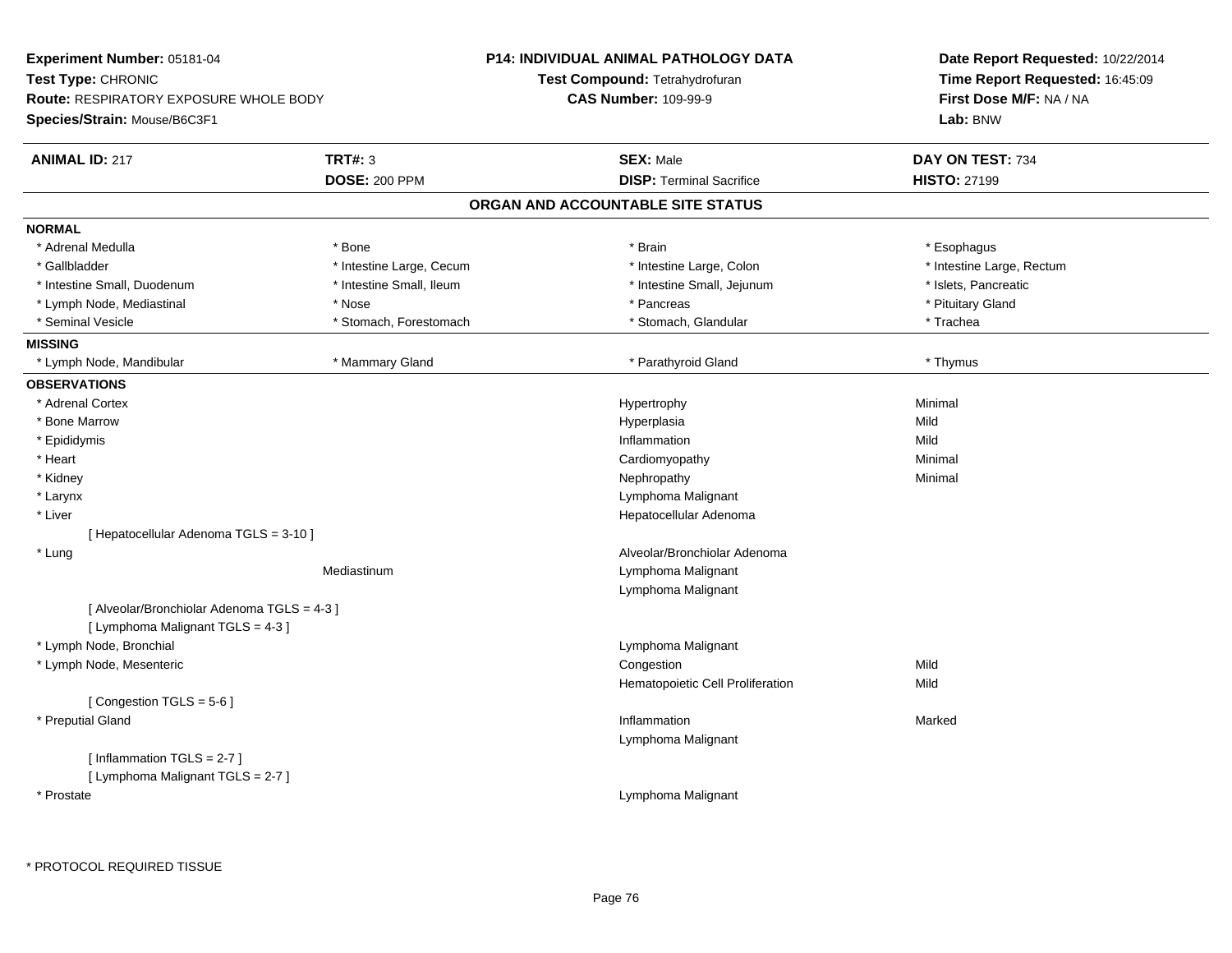| <b>Experiment Number: 05181-04</b><br>Test Type: CHRONIC<br><b>Route: RESPIRATORY EXPOSURE WHOLE BODY</b><br>Species/Strain: Mouse/B6C3F1 |                                 | <b>P14: INDIVIDUAL ANIMAL PATHOLOGY DATA</b><br>Test Compound: Tetrahydrofuran<br><b>CAS Number: 109-99-9</b> | Date Report Requested: 10/22/2014<br>Time Report Requested: 16:45:09<br>First Dose M/F: NA / NA<br>Lab: BNW |
|-------------------------------------------------------------------------------------------------------------------------------------------|---------------------------------|---------------------------------------------------------------------------------------------------------------|-------------------------------------------------------------------------------------------------------------|
| <b>ANIMAL ID: 217</b>                                                                                                                     | TRT#: 3<br><b>DOSE: 200 PPM</b> | <b>SEX: Male</b><br><b>DISP:</b> Terminal Sacrifice                                                           | DAY ON TEST: 734<br><b>HISTO: 27199</b>                                                                     |
|                                                                                                                                           |                                 |                                                                                                               |                                                                                                             |
|                                                                                                                                           |                                 | ORGAN AND ACCOUNTABLE SITE STATUS                                                                             |                                                                                                             |
| [ Lymphoma Malignant TGLS = 2-7 ]                                                                                                         |                                 |                                                                                                               |                                                                                                             |
| * Salivary Glands                                                                                                                         |                                 | Lymphoma Malignant                                                                                            |                                                                                                             |
| [ Lymphoma Malignant $TGLS = 2-7$ ]                                                                                                       |                                 |                                                                                                               |                                                                                                             |
| * Skin                                                                                                                                    | Prepuce                         | Inflammation                                                                                                  | Suppurative, Marked                                                                                         |
| [Inflammation TGLS = $1-7$ ]                                                                                                              |                                 |                                                                                                               |                                                                                                             |
| * Spleen                                                                                                                                  |                                 | Lymphoma Malignant                                                                                            |                                                                                                             |
| [ Lymphoma Malignant TGLS = 1-7 ]                                                                                                         |                                 |                                                                                                               |                                                                                                             |
| * Testes                                                                                                                                  |                                 | Atrophy                                                                                                       | Mild                                                                                                        |
|                                                                                                                                           | <b>Interstit Cell</b>           | Hyperplasia                                                                                                   | Mild                                                                                                        |
| * Thyroid Gland                                                                                                                           | <b>Follicular Cel</b>           | Hyperplasia                                                                                                   | Minimal                                                                                                     |
|                                                                                                                                           |                                 | Lymphoma Malignant                                                                                            |                                                                                                             |
| * Urinary Bladder                                                                                                                         |                                 | Lymphoma Malignant                                                                                            |                                                                                                             |
| PRIMARY CAUSE OF DEATH                                                                                                                    |                                 |                                                                                                               |                                                                                                             |
|                                                                                                                                           |                                 |                                                                                                               |                                                                                                             |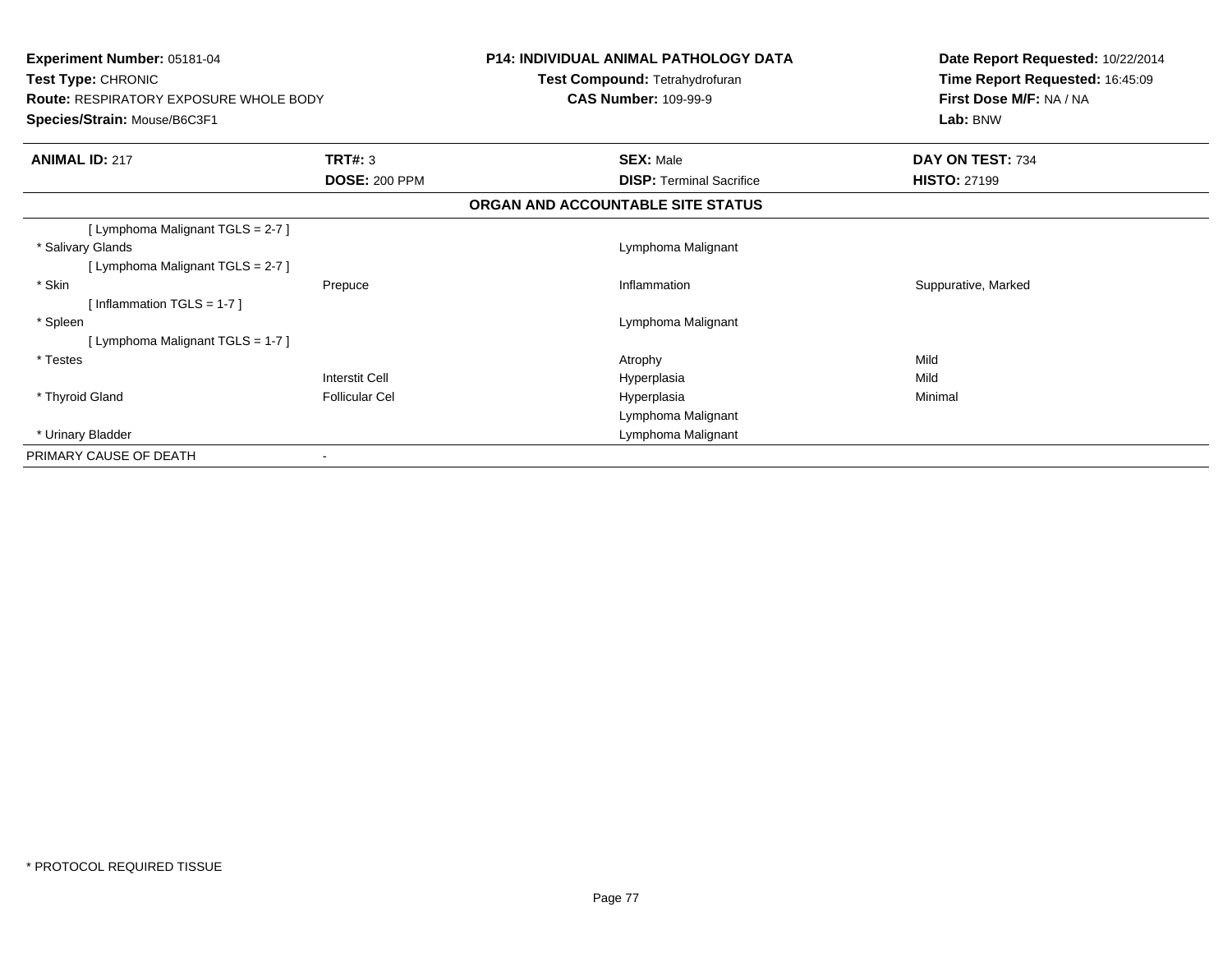| Experiment Number: 05181-04            |                           | P14: INDIVIDUAL ANIMAL PATHOLOGY DATA | Date Report Requested: 10/22/2014 |
|----------------------------------------|---------------------------|---------------------------------------|-----------------------------------|
| Test Type: CHRONIC                     |                           | Test Compound: Tetrahydrofuran        | Time Report Requested: 16:45:09   |
| Route: RESPIRATORY EXPOSURE WHOLE BODY |                           | <b>CAS Number: 109-99-9</b>           | First Dose M/F: NA / NA           |
| Species/Strain: Mouse/B6C3F1           |                           |                                       | Lab: BNW                          |
| <b>ANIMAL ID: 218</b>                  | <b>TRT#: 3</b>            | <b>SEX: Male</b>                      | DAY ON TEST: 737                  |
|                                        | <b>DOSE: 200 PPM</b>      | <b>DISP: Terminal Sacrifice</b>       | <b>HISTO: 27200</b>               |
|                                        |                           | ORGAN AND ACCOUNTABLE SITE STATUS     |                                   |
| <b>NORMAL</b>                          |                           |                                       |                                   |
| * Adrenal Medulla                      | * Bone                    | * Bone Marrow                         | * Brain                           |
| * Epididymis                           | * Esophagus               | * Gallbladder                         | * Intestine Large, Cecum          |
| * Intestine Large, Colon               | * Intestine Large, Rectum | * Intestine Small, Duodenum           | * Intestine Small, Ileum          |
| * Intestine Small, Jejunum             | * Islets, Pancreatic      | * Larynx                              | * Lung                            |
| * Lymph Node, Mandibular               | * Lymph Node, Mediastinal | * Lymph Node, Mesenteric              | * Nose                            |
| * Pancreas                             | * Parathyroid Gland       | * Pituitary Gland                     | * Salivary Glands                 |
| * Seminal Vesicle                      | * Skin                    | * Spleen                              | * Stomach, Forestomach            |
| * Testes                               | * Thymus                  | * Trachea                             | * Urinary Bladder                 |
| <b>MISSING</b>                         |                           |                                       |                                   |
| * Mammary Gland                        | * Prostate                |                                       |                                   |
| <b>OBSERVATIONS</b>                    |                           |                                       |                                   |
| * Adrenal Cortex                       |                           | Hypertrophy                           | Mild                              |
| * Heart                                |                           | Cardiomyopathy                        | Minimal                           |
| * Kidney                               |                           | Nephropathy                           | Mild                              |
| * Liver                                |                           | <b>Mixed Cell Focus</b>               |                                   |
| [Mixed Cell Focus TGLS = 2-4]          |                           |                                       |                                   |
| Lymph Node                             | Renal                     | Hyperplasia                           | Mild                              |
| [Hyperplasia TGLS = 3-11]              |                           |                                       |                                   |
| * Lymph Node, Bronchial                |                           | Hyperplasia                           | Mild                              |
| Mesentery                              |                           | Hemangiosarcoma                       |                                   |
| [Hemangiosarcoma TGLS = 1-10]          |                           |                                       |                                   |
| * Preputial Gland                      |                           | Inflammation                          | Moderate                          |
| * Stomach, Glandular                   | Epithelium                | Hyperplasia                           | Mild                              |
| * Thyroid Gland                        | Follicular Cel            | Hyperplasia                           | Mild                              |
| PRIMARY CAUSE OF DEATH                 |                           |                                       |                                   |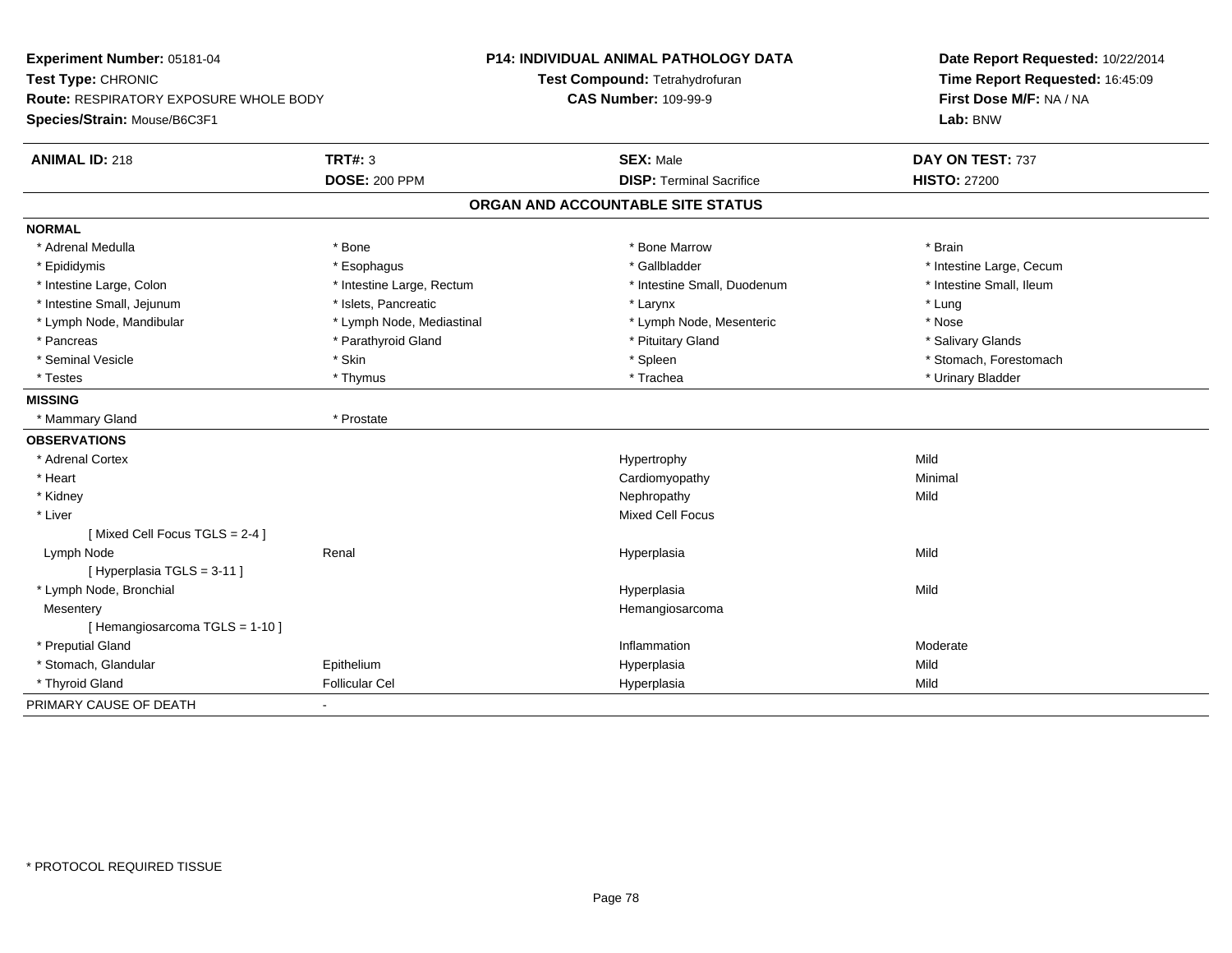| Experiment Number: 05181-04                   |                             | <b>P14: INDIVIDUAL ANIMAL PATHOLOGY DATA</b> | Date Report Requested: 10/22/2014 |
|-----------------------------------------------|-----------------------------|----------------------------------------------|-----------------------------------|
| Test Type: CHRONIC                            |                             | Test Compound: Tetrahydrofuran               | Time Report Requested: 16:45:09   |
| <b>Route: RESPIRATORY EXPOSURE WHOLE BODY</b> |                             | <b>CAS Number: 109-99-9</b>                  | First Dose M/F: NA / NA           |
| Species/Strain: Mouse/B6C3F1                  |                             |                                              | Lab: BNW                          |
| <b>ANIMAL ID: 219</b>                         | <b>TRT#: 3</b>              | <b>SEX: Male</b>                             | DAY ON TEST: 736                  |
|                                               | <b>DOSE: 200 PPM</b>        | <b>DISP: Terminal Sacrifice</b>              | <b>HISTO: 27201</b>               |
|                                               |                             | ORGAN AND ACCOUNTABLE SITE STATUS            |                                   |
| <b>NORMAL</b>                                 |                             |                                              |                                   |
| * Adrenal Medulla                             | * Bone                      | * Bone Marrow                                | * Brain                           |
| * Epididymis                                  | * Esophagus                 | * Gallbladder                                | * Intestine Large, Cecum          |
| * Intestine Large, Colon                      | * Intestine Small, Duodenum | * Intestine Small, Ileum                     | * Intestine Small, Jejunum        |
| * Islets, Pancreatic                          | * Larynx                    | * Lung                                       | * Lymph Node, Mandibular          |
| * Lymph Node, Mediastinal                     | * Lymph Node, Mesenteric    | * Nose                                       | * Pancreas                        |
| * Parathyroid Gland                           | * Pituitary Gland           | * Preputial Gland                            | * Salivary Glands                 |
| * Skin                                        | * Spleen                    | * Stomach, Forestomach                       | * Stomach, Glandular              |
| * Testes                                      | * Thymus                    | * Trachea                                    | * Urinary Bladder                 |
| <b>MISSING</b>                                |                             |                                              |                                   |
| * Intestine Large, Rectum                     | * Lymph Node, Bronchial     | * Mammary Gland                              | * Prostate                        |
| <b>OBSERVATIONS</b>                           |                             |                                              |                                   |
| * Adrenal Cortex                              |                             | Hypertrophy                                  | Mild                              |
| * Heart                                       |                             | Cardiomyopathy                               | Minimal                           |
| * Kidney                                      |                             | Nephropathy                                  | Minimal                           |
| * Liver                                       |                             | Hepatocellular Adenoma                       | Multiple                          |
| [ Hepatocellular Adenoma TGLS = 2-4+10 ]      |                             |                                              |                                   |
| * Seminal Vesicle                             |                             | Inflammation                                 | Chronic, Marked                   |
| [Inflammation TGLS = $1-8$ ]                  |                             |                                              |                                   |
| * Thyroid Gland                               | <b>Follicular Cel</b>       | Hyperplasia                                  | Minimal                           |
| PRIMARY CAUSE OF DEATH                        | ٠                           |                                              |                                   |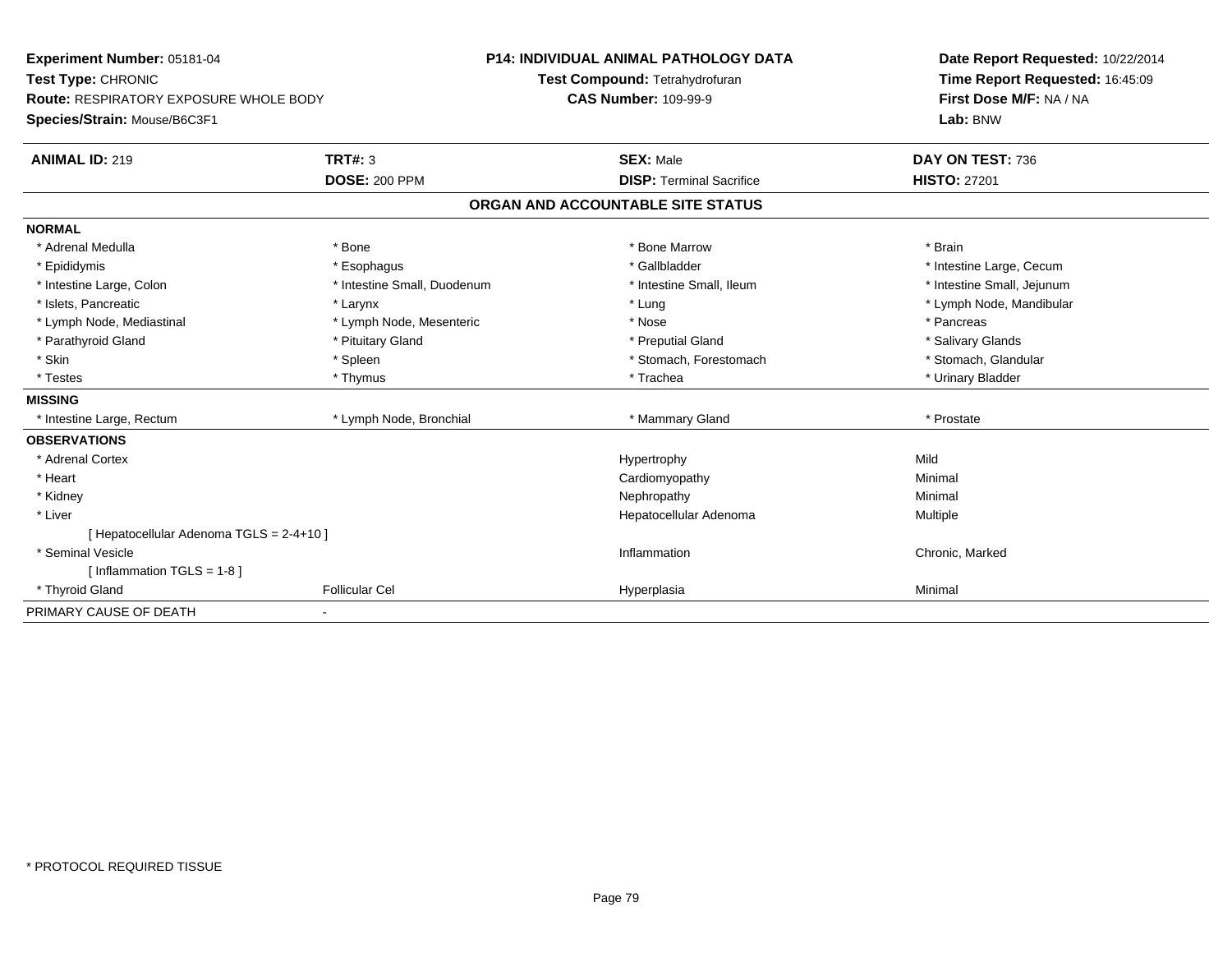| <b>Experiment Number: 05181-04</b><br>Test Type: CHRONIC<br><b>Route: RESPIRATORY EXPOSURE WHOLE BODY</b> |                          | <b>P14: INDIVIDUAL ANIMAL PATHOLOGY DATA</b><br>Test Compound: Tetrahydrofuran<br><b>CAS Number: 109-99-9</b> | Date Report Requested: 10/22/2014<br>Time Report Requested: 16:45:09<br>First Dose M/F: NA / NA |
|-----------------------------------------------------------------------------------------------------------|--------------------------|---------------------------------------------------------------------------------------------------------------|-------------------------------------------------------------------------------------------------|
| Species/Strain: Mouse/B6C3F1                                                                              |                          |                                                                                                               | Lab: BNW                                                                                        |
| <b>ANIMAL ID: 220</b>                                                                                     | <b>TRT#: 3</b>           | <b>SEX: Male</b>                                                                                              | DAY ON TEST: 736                                                                                |
|                                                                                                           | <b>DOSE: 200 PPM</b>     | <b>DISP: Terminal Sacrifice</b>                                                                               | <b>HISTO: 27202</b>                                                                             |
|                                                                                                           |                          | ORGAN AND ACCOUNTABLE SITE STATUS                                                                             |                                                                                                 |
| <b>NORMAL</b>                                                                                             |                          |                                                                                                               |                                                                                                 |
| * Adrenal Medulla                                                                                         | * Bone                   | * Bone Marrow                                                                                                 | * Brain                                                                                         |
| * Epididymis                                                                                              | * Esophagus              | * Gallbladder                                                                                                 | * Heart                                                                                         |
| * Intestine Large, Cecum                                                                                  | * Intestine Large, Colon | * Intestine Small, Duodenum                                                                                   | * Intestine Small, Ileum                                                                        |
| * Intestine Small, Jejunum                                                                                | * Islets, Pancreatic     | * Larynx                                                                                                      | * Lung                                                                                          |
| * Lymph Node, Mediastinal                                                                                 | * Lymph Node, Mesenteric | * Mammary Gland                                                                                               | * Nose                                                                                          |
| * Pancreas                                                                                                | * Pituitary Gland        | * Prostate                                                                                                    | * Salivary Glands                                                                               |
| * Seminal Vesicle                                                                                         | * Skin                   | * Spleen                                                                                                      | * Stomach, Forestomach                                                                          |
| * Stomach, Glandular                                                                                      | * Testes                 | * Thymus                                                                                                      | * Thyroid Gland                                                                                 |
| * Trachea                                                                                                 | * Urinary Bladder        |                                                                                                               |                                                                                                 |
| <b>MISSING</b>                                                                                            |                          |                                                                                                               |                                                                                                 |
| * Intestine Large, Rectum                                                                                 | * Lymph Node, Bronchial  | * Lymph Node, Mandibular                                                                                      | * Parathyroid Gland                                                                             |
| <b>OBSERVATIONS</b>                                                                                       |                          |                                                                                                               |                                                                                                 |
| * Adrenal Cortex                                                                                          |                          | Hypertrophy                                                                                                   | Minimal                                                                                         |
| * Kidney                                                                                                  |                          | Nephropathy                                                                                                   | Minimal                                                                                         |
| * Liver                                                                                                   |                          | Eosinophilic Focus                                                                                            |                                                                                                 |
| Eosinophilic Focus TGLS = 1-10 ]                                                                          |                          |                                                                                                               |                                                                                                 |
| * Preputial Gland                                                                                         |                          | Inflammation                                                                                                  | Marked                                                                                          |
| PRIMARY CAUSE OF DEATH                                                                                    |                          |                                                                                                               |                                                                                                 |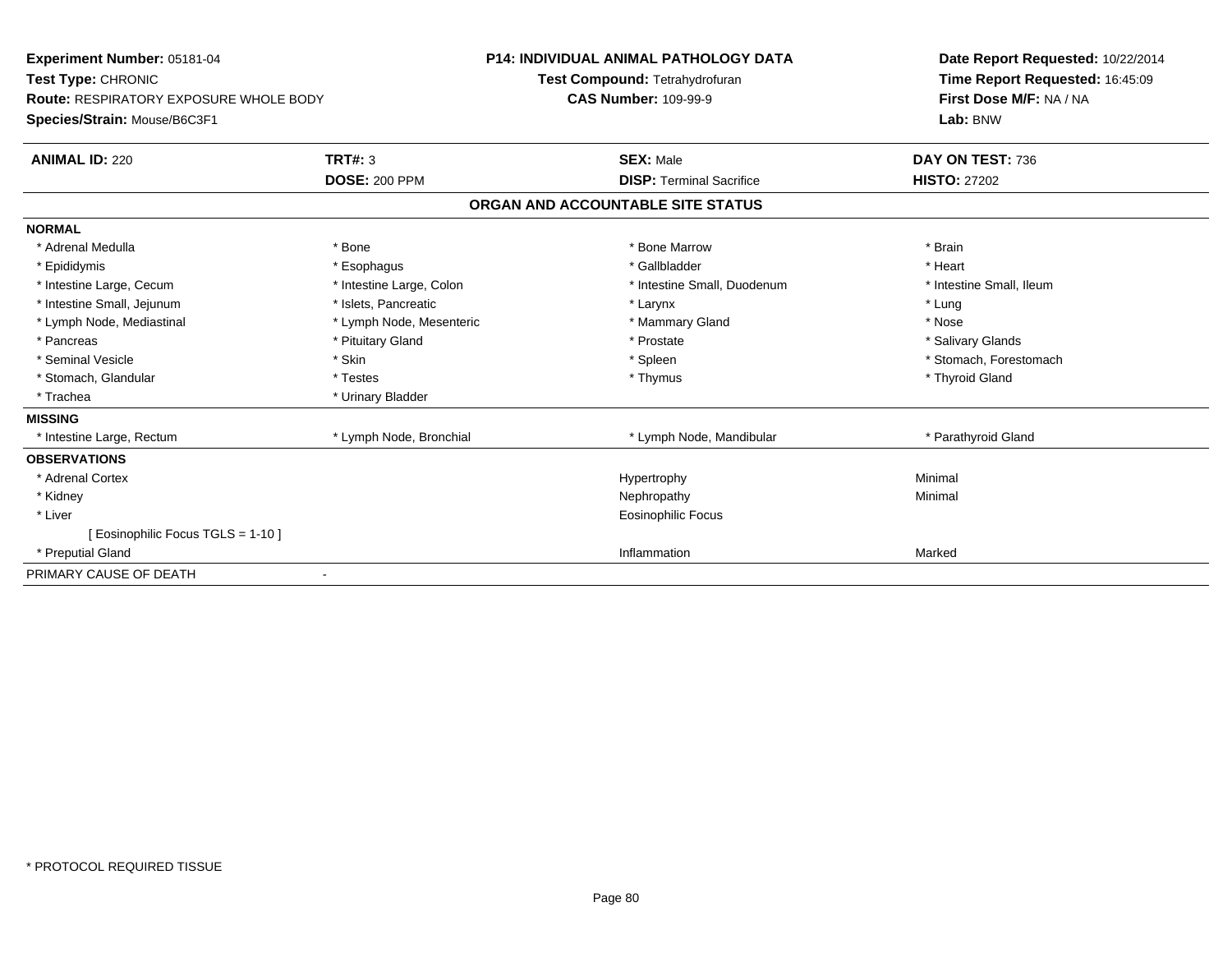| Experiment Number: 05181-04<br>Test Type: CHRONIC<br>Route: RESPIRATORY EXPOSURE WHOLE BODY |                          | <b>P14: INDIVIDUAL ANIMAL PATHOLOGY DATA</b><br>Test Compound: Tetrahydrofuran<br><b>CAS Number: 109-99-9</b> | Date Report Requested: 10/22/2014<br>Time Report Requested: 16:45:09<br>First Dose M/F: NA / NA |
|---------------------------------------------------------------------------------------------|--------------------------|---------------------------------------------------------------------------------------------------------------|-------------------------------------------------------------------------------------------------|
| Species/Strain: Mouse/B6C3F1                                                                |                          |                                                                                                               | Lab: BNW                                                                                        |
| <b>ANIMAL ID: 221</b>                                                                       | TRT#: 3                  | <b>SEX: Male</b>                                                                                              | DAY ON TEST: 734                                                                                |
|                                                                                             | <b>DOSE: 200 PPM</b>     | <b>DISP: Terminal Sacrifice</b>                                                                               | <b>HISTO: 27203</b>                                                                             |
|                                                                                             |                          | ORGAN AND ACCOUNTABLE SITE STATUS                                                                             |                                                                                                 |
| <b>NORMAL</b>                                                                               |                          |                                                                                                               |                                                                                                 |
| * Adrenal Cortex                                                                            | * Adrenal Medulla        | * Bone                                                                                                        | * Bone Marrow                                                                                   |
| * Brain                                                                                     | * Epididymis             | * Esophagus                                                                                                   | * Gallbladder                                                                                   |
| * Heart                                                                                     | * Intestine Large, Cecum | * Intestine Large, Colon                                                                                      | * Intestine Large, Rectum                                                                       |
| * Intestine Small, Duodenum                                                                 | * Intestine Small, Ileum | * Intestine Small, Jejunum                                                                                    | * Islets, Pancreatic                                                                            |
| * Larynx                                                                                    | * Lung                   | * Lymph Node, Bronchial                                                                                       | * Lymph Node, Mandibular                                                                        |
| * Lymph Node, Mediastinal                                                                   | * Lymph Node, Mesenteric | * Nose                                                                                                        | * Pancreas                                                                                      |
| * Parathyroid Gland                                                                         | * Pituitary Gland        | * Preputial Gland                                                                                             | * Salivary Glands                                                                               |
| * Seminal Vesicle                                                                           | * Skin                   | * Spleen                                                                                                      | * Stomach, Forestomach                                                                          |
| * Stomach, Glandular                                                                        | * Testes                 | * Thyroid Gland                                                                                               | * Trachea                                                                                       |
| * Urinary Bladder                                                                           |                          |                                                                                                               |                                                                                                 |
| <b>MISSING</b>                                                                              |                          |                                                                                                               |                                                                                                 |
| * Mammary Gland                                                                             | * Prostate               | * Thymus                                                                                                      |                                                                                                 |
| <b>OBSERVATIONS</b>                                                                         |                          |                                                                                                               |                                                                                                 |
| * Kidney                                                                                    | <b>Renal Tubule</b>      | Hyperplasia                                                                                                   | Minimal                                                                                         |
|                                                                                             |                          | Nephropathy                                                                                                   | Minimal                                                                                         |
| * Liver                                                                                     |                          | Hepatocellular Adenoma                                                                                        | Multiple                                                                                        |
|                                                                                             |                          | Hepatocellular Carcinoma                                                                                      |                                                                                                 |
| [ Hepatocellular Adenoma TGLS = 2-4 ]                                                       |                          |                                                                                                               |                                                                                                 |
| [ Hepatocellular Carcinoma TGLS = 1-10+11 ]                                                 |                          |                                                                                                               |                                                                                                 |
| PRIMARY CAUSE OF DEATH                                                                      |                          |                                                                                                               |                                                                                                 |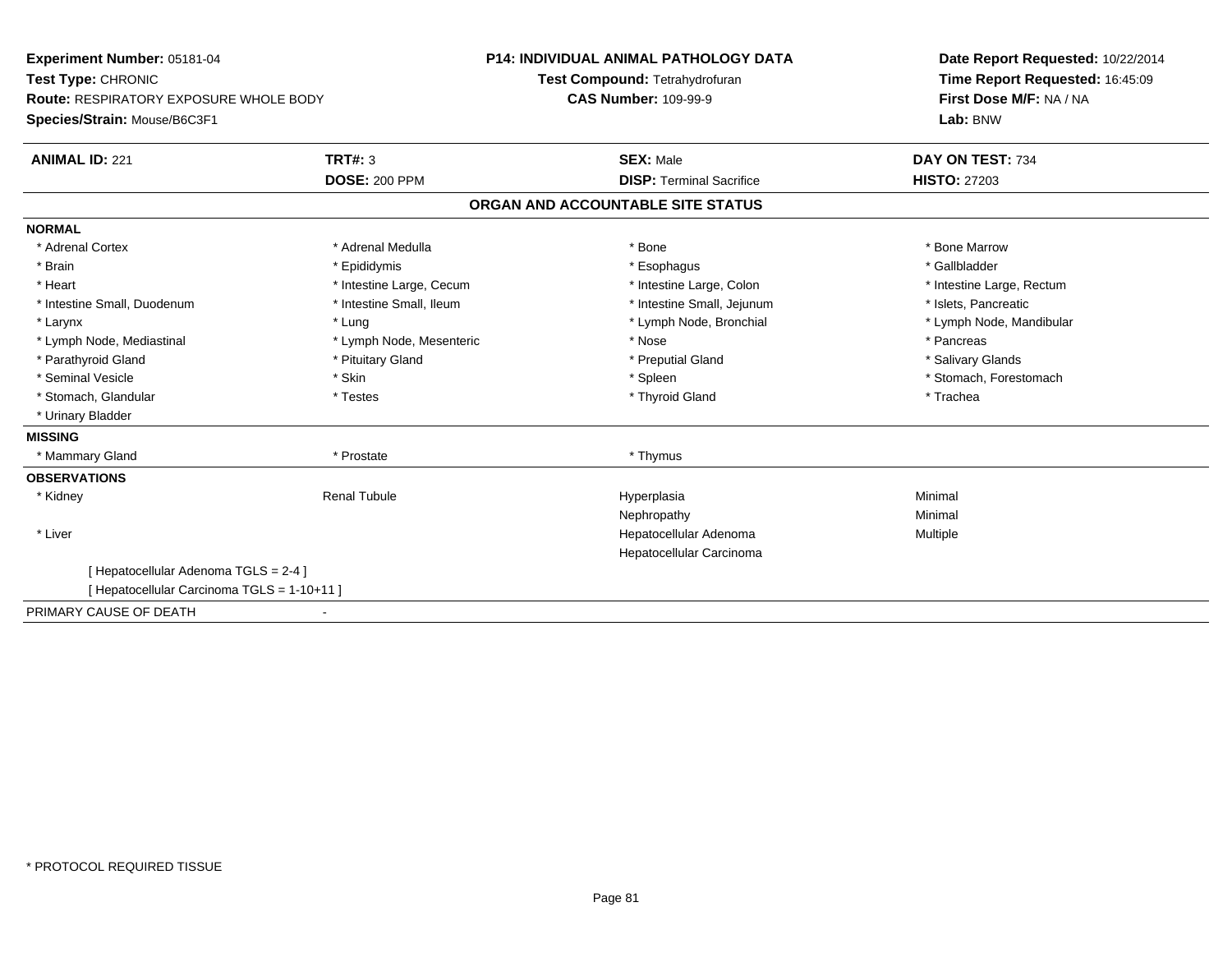| Experiment Number: 05181-04                   |                                | <b>P14: INDIVIDUAL ANIMAL PATHOLOGY DATA</b> | Date Report Requested: 10/22/2014 |
|-----------------------------------------------|--------------------------------|----------------------------------------------|-----------------------------------|
| Test Type: CHRONIC                            |                                | Test Compound: Tetrahydrofuran               | Time Report Requested: 16:45:09   |
| <b>Route: RESPIRATORY EXPOSURE WHOLE BODY</b> |                                | <b>CAS Number: 109-99-9</b>                  | First Dose M/F: NA / NA           |
| Species/Strain: Mouse/B6C3F1                  |                                |                                              | Lab: BNW                          |
| <b>ANIMAL ID: 222</b>                         | TRT#: 3                        | <b>SEX: Male</b>                             | DAY ON TEST: 577                  |
|                                               | <b>DOSE: 200 PPM</b>           | <b>DISP: Natural Death</b>                   | <b>HISTO: 27204</b>               |
|                                               |                                | ORGAN AND ACCOUNTABLE SITE STATUS            |                                   |
| <b>NORMAL</b>                                 |                                |                                              |                                   |
| * Adrenal Cortex                              | * Adrenal Medulla              | * Bone                                       | * Bone Marrow                     |
| * Brain                                       | * Epididymis                   | * Esophagus                                  | * Heart                           |
| * Kidney                                      | * Larynx                       | * Lymph Node, Mandibular                     | * Lymph Node, Mediastinal         |
| * Nose                                        | * Parathyroid Gland            | * Preputial Gland                            | * Prostate                        |
| * Salivary Glands                             | * Skin                         | * Stomach, Forestomach                       | * Testes                          |
| * Thyroid Gland                               |                                |                                              |                                   |
| <b>MISSING</b>                                |                                |                                              |                                   |
| * Lymph Node, Bronchial                       | * Mammary Gland                | * Pituitary Gland                            | * Thymus                          |
| <b>AUTO PRECLUDES DIAG.</b>                   |                                |                                              |                                   |
| * Gallbladder                                 | * Intestine Large, Cecum       | * Intestine Large, Colon                     | * Intestine Large, Rectum         |
| * Intestine Small, Duodenum                   | * Intestine Small, Ileum       | * Intestine Small, Jejunum                   | * Islets, Pancreatic              |
| * Lymph Node, Mesenteric                      | * Pancreas                     | * Seminal Vesicle                            | * Spleen                          |
| * Stomach, Glandular                          | * Trachea                      | * Urinary Bladder                            |                                   |
| <b>OBSERVATIONS</b>                           |                                |                                              |                                   |
| * Liver                                       |                                | Hepatocellular Adenoma                       |                                   |
|                                               |                                | <b>Necrosis</b>                              | Marked                            |
| [Hepatocellular Adenoma TGLS = 2-4+10]        |                                |                                              |                                   |
| * Lung                                        |                                | Alveolar/Bronchiolar Adenoma                 |                                   |
| [Alveolar/Bronchiolar Adenoma TGLS = 3-3]     |                                |                                              |                                   |
| PRIMARY CAUSE OF DEATH                        | - Liver Hepatocellular Adenoma |                                              |                                   |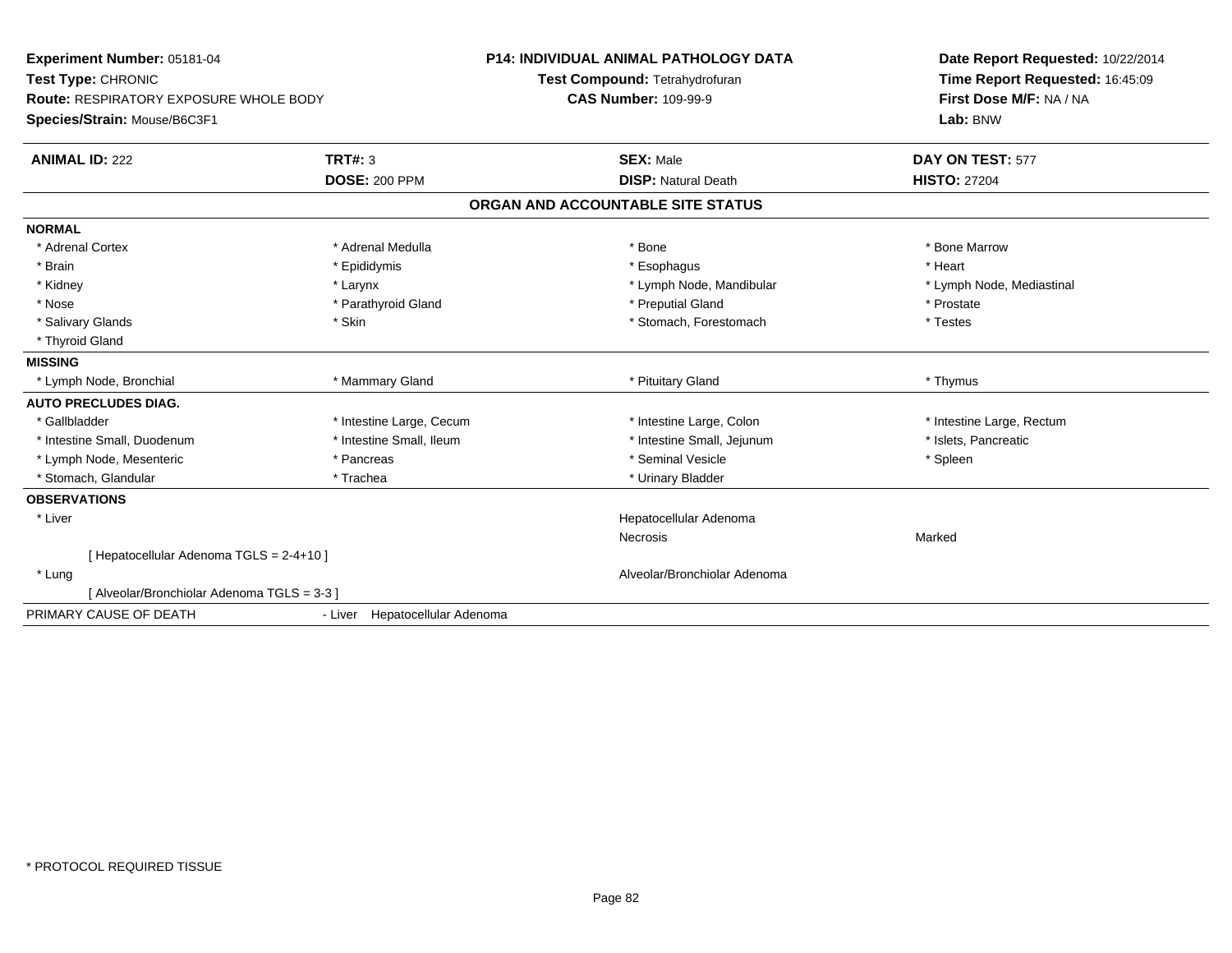| <b>Experiment Number: 05181-04</b>                                  |                                  | <b>P14: INDIVIDUAL ANIMAL PATHOLOGY DATA</b> | Date Report Requested: 10/22/2014 |
|---------------------------------------------------------------------|----------------------------------|----------------------------------------------|-----------------------------------|
| Test Type: CHRONIC                                                  |                                  | Test Compound: Tetrahydrofuran               | Time Report Requested: 16:45:09   |
| <b>Route: RESPIRATORY EXPOSURE WHOLE BODY</b>                       |                                  | <b>CAS Number: 109-99-9</b>                  | First Dose M/F: NA / NA           |
| Species/Strain: Mouse/B6C3F1                                        |                                  |                                              | Lab: BNW                          |
| <b>ANIMAL ID: 223</b>                                               | <b>TRT#: 3</b>                   | <b>SEX: Male</b>                             | DAY ON TEST: 526                  |
|                                                                     | <b>DOSE: 200 PPM</b>             | <b>DISP:</b> Moribund Sacrifice              | <b>HISTO: 27205</b>               |
|                                                                     |                                  | ORGAN AND ACCOUNTABLE SITE STATUS            |                                   |
| <b>NORMAL</b>                                                       |                                  |                                              |                                   |
| * Adrenal Cortex                                                    | * Adrenal Medulla                | * Bone                                       | * Bone Marrow                     |
| * Brain                                                             | * Epididymis                     | * Esophagus                                  | * Gallbladder                     |
| * Heart                                                             | * Intestine Large, Cecum         | * Intestine Large, Colon                     | * Intestine Large, Rectum         |
| * Intestine Small, Duodenum                                         | * Intestine Small, Ileum         | * Intestine Small, Jejunum                   | * Islets. Pancreatic              |
| * Kidney                                                            | * Larynx                         | * Lung                                       | * Lymph Node, Bronchial           |
| * Lymph Node, Mediastinal                                           | * Lymph Node, Mesenteric         | * Pancreas                                   | * Parathyroid Gland               |
| * Pituitary Gland                                                   | * Prostate                       | * Salivary Glands                            | * Seminal Vesicle                 |
| * Skin                                                              | * Spleen                         | * Stomach, Forestomach                       | * Stomach, Glandular              |
| * Testes                                                            | * Thyroid Gland                  | * Trachea                                    | * Urinary Bladder                 |
| <b>MISSING</b>                                                      |                                  |                                              |                                   |
| * Lymph Node, Mandibular                                            | * Mammary Gland                  |                                              |                                   |
| <b>OBSERVATIONS</b>                                                 |                                  |                                              |                                   |
| * Liver                                                             |                                  | Hepatocellular Carcinoma                     |                                   |
|                                                                     | Centrilobular                    | <b>Necrosis</b>                              | Moderate                          |
| [Hepatocellular Carcinoma TGLS = 1-10]<br>[ Necrosis TGLS = $2-4$ ] |                                  |                                              |                                   |
| * Nose                                                              |                                  | Inflammation                                 | Suppurative, Minimal              |
| * Preputial Gland                                                   |                                  | Inflammation                                 | Marked                            |
| * Thymus                                                            |                                  | Atrophy                                      | Moderate                          |
| PRIMARY CAUSE OF DEATH                                              | - Liver Hepatocellular Carcinoma |                                              |                                   |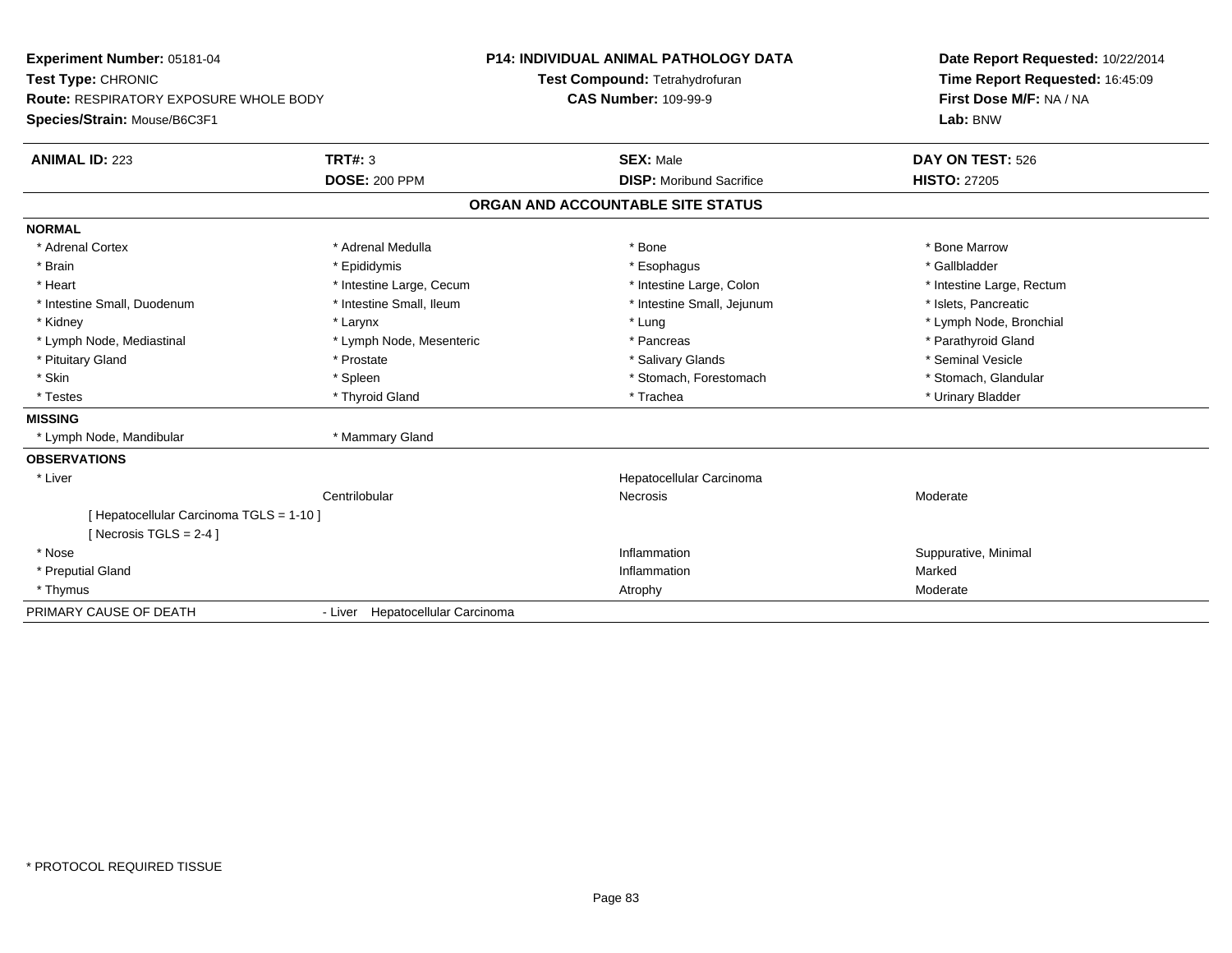| Experiment Number: 05181-04<br>Test Type: CHRONIC<br>Route: RESPIRATORY EXPOSURE WHOLE BODY<br>Species/Strain: Mouse/B6C3F1 |                           | <b>P14: INDIVIDUAL ANIMAL PATHOLOGY DATA</b><br>Test Compound: Tetrahydrofuran<br><b>CAS Number: 109-99-9</b> | Date Report Requested: 10/22/2014<br>Time Report Requested: 16:45:09<br>First Dose M/F: NA / NA<br>Lab: BNW |
|-----------------------------------------------------------------------------------------------------------------------------|---------------------------|---------------------------------------------------------------------------------------------------------------|-------------------------------------------------------------------------------------------------------------|
| <b>ANIMAL ID: 224</b>                                                                                                       | <b>TRT#: 3</b>            | <b>SEX: Male</b>                                                                                              | DAY ON TEST: 737                                                                                            |
|                                                                                                                             | <b>DOSE: 200 PPM</b>      | <b>DISP: Terminal Sacrifice</b>                                                                               | <b>HISTO: 27206</b>                                                                                         |
|                                                                                                                             |                           | ORGAN AND ACCOUNTABLE SITE STATUS                                                                             |                                                                                                             |
| <b>NORMAL</b>                                                                                                               |                           |                                                                                                               |                                                                                                             |
| * Adrenal Medulla                                                                                                           | * Bone                    | * Bone Marrow                                                                                                 | * Brain                                                                                                     |
| * Epididymis                                                                                                                | * Esophagus               | * Gallbladder                                                                                                 | * Intestine Large, Cecum                                                                                    |
| * Intestine Large, Colon                                                                                                    | * Intestine Large, Rectum | * Intestine Small, Duodenum                                                                                   | * Intestine Small, Ileum                                                                                    |
| * Intestine Small, Jejunum                                                                                                  | * Liver                   | * Lymph Node, Mandibular                                                                                      | * Lymph Node, Mesenteric                                                                                    |
| * Pancreas                                                                                                                  | * Pituitary Gland         | * Preputial Gland                                                                                             | * Prostate                                                                                                  |
| * Salivary Glands                                                                                                           | * Seminal Vesicle         | * Skin                                                                                                        | * Spleen                                                                                                    |
| * Stomach, Forestomach                                                                                                      | * Stomach, Glandular      | * Testes                                                                                                      | * Thymus                                                                                                    |
| * Thyroid Gland                                                                                                             | * Trachea                 | * Urinary Bladder                                                                                             |                                                                                                             |
| <b>MISSING</b>                                                                                                              |                           |                                                                                                               |                                                                                                             |
| * Lymph Node, Bronchial                                                                                                     | * Lymph Node, Mediastinal | * Mammary Gland                                                                                               | * Parathyroid Gland                                                                                         |
| <b>OBSERVATIONS</b>                                                                                                         |                           |                                                                                                               |                                                                                                             |
| * Adrenal Cortex                                                                                                            |                           | Hypertrophy                                                                                                   | Minimal                                                                                                     |
| * Heart                                                                                                                     |                           | Cardiomyopathy                                                                                                | Minimal                                                                                                     |
| * Islets, Pancreatic                                                                                                        |                           | Hyperplasia                                                                                                   | Mild                                                                                                        |
| * Kidney                                                                                                                    |                           | Nephropathy                                                                                                   | Minimal                                                                                                     |
| * Larynx                                                                                                                    | Epiglottis                | Metaplasia                                                                                                    | Squamous, Minimal                                                                                           |
| * Lung                                                                                                                      |                           | Alveolar/Bronchiolar Carcinoma                                                                                |                                                                                                             |
|                                                                                                                             | Perivascular              | <b>Infiltration Cellular</b>                                                                                  | Mononuclear CI, Mild                                                                                        |
|                                                                                                                             |                           | <b>Infiltration Cellular</b>                                                                                  | Histiocyte, Moderate                                                                                        |
|                                                                                                                             |                           | Inflammation                                                                                                  | Chronic, Focal, Mild                                                                                        |
| [ Alveolar/Bronchiolar Carcinoma TGLS = 1-3 ]                                                                               |                           |                                                                                                               |                                                                                                             |
| * Nose                                                                                                                      |                           | Inflammation                                                                                                  | Suppurative, Minimal                                                                                        |
| PRIMARY CAUSE OF DEATH                                                                                                      |                           |                                                                                                               |                                                                                                             |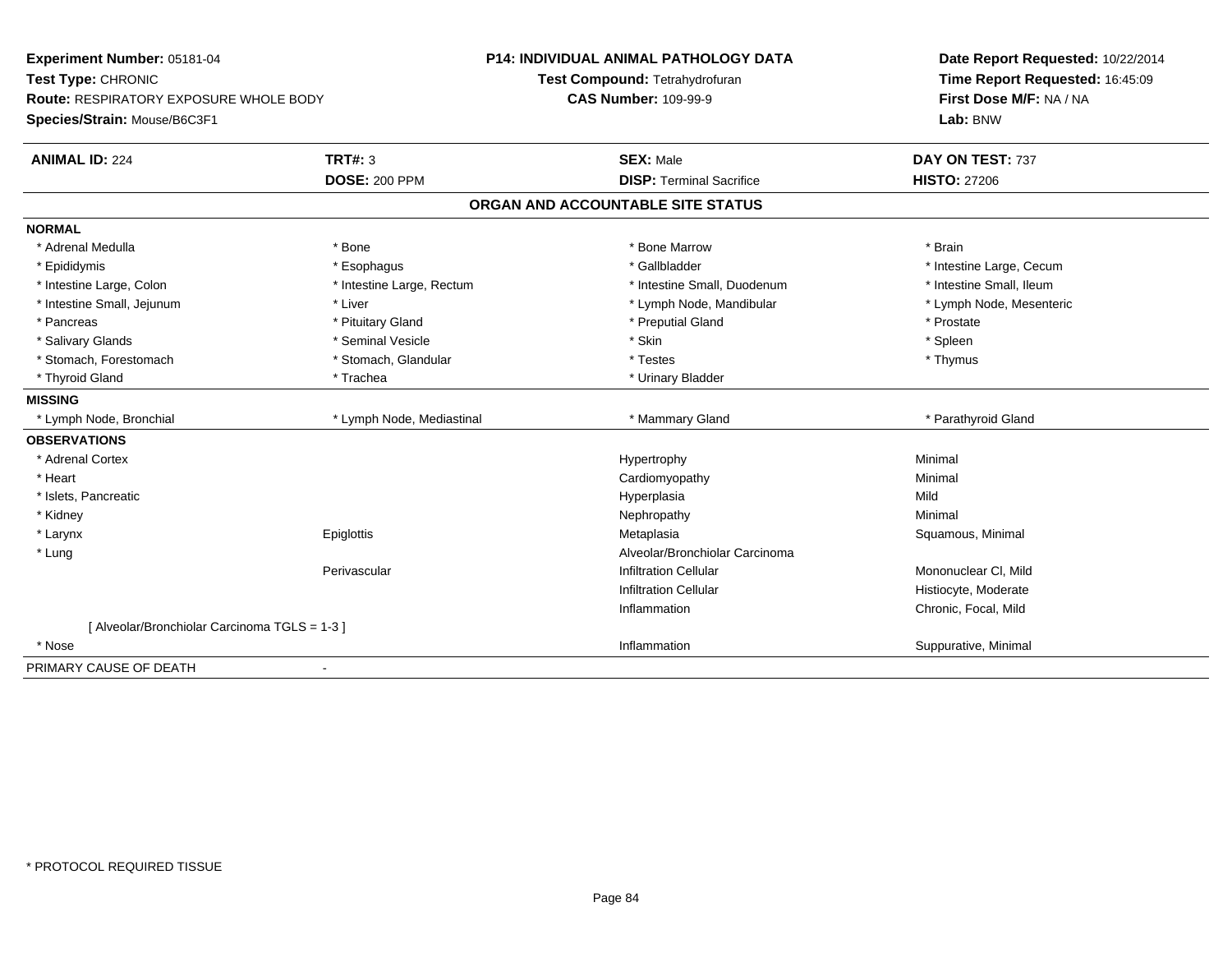| Experiment Number: 05181-04<br>Test Type: CHRONIC<br>Route: RESPIRATORY EXPOSURE WHOLE BODY<br>Species/Strain: Mouse/B6C3F1 |                                     | P14: INDIVIDUAL ANIMAL PATHOLOGY DATA<br>Test Compound: Tetrahydrofuran<br><b>CAS Number: 109-99-9</b> | Date Report Requested: 10/22/2014<br>Time Report Requested: 16:45:09<br>First Dose M/F: NA / NA<br>Lab: BNW |  |
|-----------------------------------------------------------------------------------------------------------------------------|-------------------------------------|--------------------------------------------------------------------------------------------------------|-------------------------------------------------------------------------------------------------------------|--|
| <b>ANIMAL ID: 225</b>                                                                                                       | TRT#: 3                             | <b>SEX: Male</b>                                                                                       | DAY ON TEST: 544                                                                                            |  |
|                                                                                                                             | <b>DOSE: 200 PPM</b>                | <b>DISP:</b> Moribund Sacrifice                                                                        | <b>HISTO: 27207</b>                                                                                         |  |
|                                                                                                                             |                                     | ORGAN AND ACCOUNTABLE SITE STATUS                                                                      |                                                                                                             |  |
| <b>NORMAL</b>                                                                                                               |                                     |                                                                                                        |                                                                                                             |  |
| * Adrenal Medulla                                                                                                           | * Bone                              | * Bone Marrow                                                                                          | * Brain                                                                                                     |  |
| * Epididymis                                                                                                                | * Esophagus                         | * Gallbladder                                                                                          | * Intestine Large, Cecum                                                                                    |  |
| * Intestine Large, Colon                                                                                                    | * Intestine Large, Rectum           | * Intestine Small, Ileum                                                                               | * Intestine Small, Jejunum                                                                                  |  |
| * Islets, Pancreatic                                                                                                        | * Larynx                            | * Lung                                                                                                 | * Lymph Node, Mandibular                                                                                    |  |
| * Lymph Node, Mesenteric                                                                                                    | * Mammary Gland                     | * Nose                                                                                                 | * Pancreas                                                                                                  |  |
| * Pituitary Gland                                                                                                           | * Preputial Gland                   | * Prostate                                                                                             | * Salivary Glands                                                                                           |  |
| * Seminal Vesicle                                                                                                           | * Stomach, Forestomach              | * Stomach, Glandular                                                                                   | * Testes                                                                                                    |  |
| * Thyroid Gland                                                                                                             | * Trachea                           | * Urinary Bladder                                                                                      |                                                                                                             |  |
| <b>MISSING</b>                                                                                                              |                                     |                                                                                                        |                                                                                                             |  |
| * Lymph Node, Bronchial                                                                                                     | * Lymph Node, Mediastinal           | * Parathyroid Gland                                                                                    | * Thymus                                                                                                    |  |
| <b>OBSERVATIONS</b>                                                                                                         |                                     |                                                                                                        |                                                                                                             |  |
| * Adrenal Cortex                                                                                                            |                                     | Hypertrophy                                                                                            | Minimal                                                                                                     |  |
| * Heart                                                                                                                     |                                     | Cardiomyopathy                                                                                         | Minimal                                                                                                     |  |
| * Intestine Small, Duodenum                                                                                                 |                                     | Ulcer                                                                                                  | Mild                                                                                                        |  |
| * Kidney                                                                                                                    |                                     | Nephropathy                                                                                            | Marked                                                                                                      |  |
| [Nephropathy TGLS = $1-5$ ]                                                                                                 |                                     |                                                                                                        |                                                                                                             |  |
| * Liver                                                                                                                     |                                     | Hepatocellular Carcinoma                                                                               | Multiple                                                                                                    |  |
| [Hepatocellular Carcinoma TGLS = 2,3-10+11]                                                                                 |                                     |                                                                                                        |                                                                                                             |  |
| * Skin                                                                                                                      | Prepuce                             | Inflammation                                                                                           | Suppurative, Mild                                                                                           |  |
| * Spleen                                                                                                                    |                                     | Hematopoietic Cell Proliferation                                                                       | Mild                                                                                                        |  |
| PRIMARY CAUSE OF DEATH                                                                                                      | Hepatocellular Carcinoma<br>- Liver |                                                                                                        |                                                                                                             |  |
| <b>CONTRIBUTORY CAUSE OF DEATH</b>                                                                                          | - Kidney Nephropathy                |                                                                                                        |                                                                                                             |  |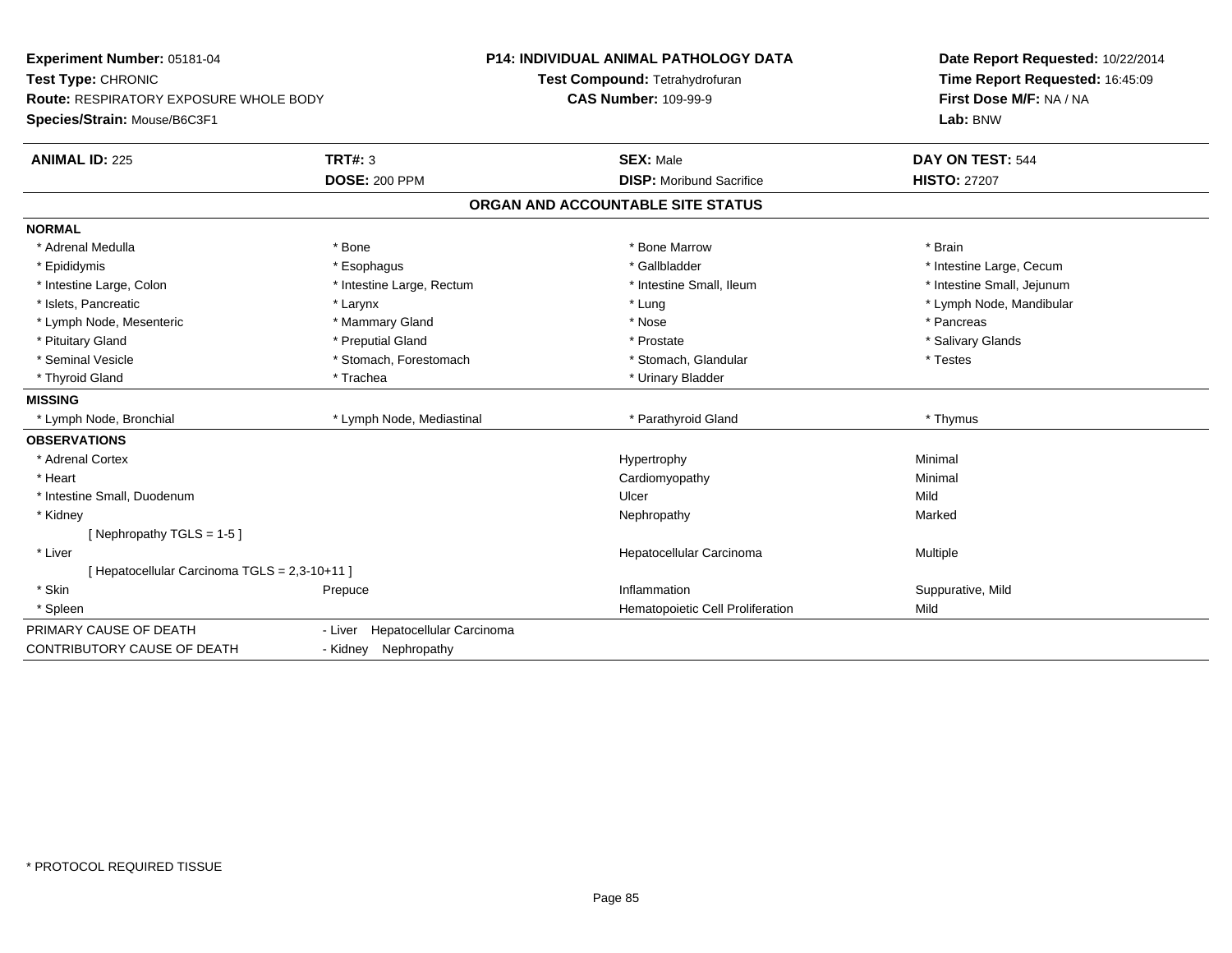| Experiment Number: 05181-04                   |                            | P14: INDIVIDUAL ANIMAL PATHOLOGY DATA | Date Report Requested: 10/22/2014 |  |
|-----------------------------------------------|----------------------------|---------------------------------------|-----------------------------------|--|
| Test Type: CHRONIC                            |                            | Test Compound: Tetrahydrofuran        | Time Report Requested: 16:45:09   |  |
| <b>Route: RESPIRATORY EXPOSURE WHOLE BODY</b> |                            | <b>CAS Number: 109-99-9</b>           | First Dose M/F: NA / NA           |  |
| Species/Strain: Mouse/B6C3F1                  |                            |                                       | Lab: BNW                          |  |
| <b>ANIMAL ID: 226</b>                         | TRT#: 3                    | <b>SEX: Male</b>                      | DAY ON TEST: 733                  |  |
|                                               | <b>DOSE: 200 PPM</b>       | <b>DISP: Terminal Sacrifice</b>       | <b>HISTO: 27208</b>               |  |
|                                               |                            | ORGAN AND ACCOUNTABLE SITE STATUS     |                                   |  |
| <b>NORMAL</b>                                 |                            |                                       |                                   |  |
| * Adrenal Cortex                              | * Adrenal Medulla          | * Bone                                | * Bone Marrow                     |  |
| * Brain                                       | * Epididymis               | * Esophagus                           | * Gallbladder                     |  |
| * Intestine Large, Cecum                      | * Intestine Large, Colon   | * Intestine Large, Rectum             | * Intestine Small, Duodenum       |  |
| * Intestine Small, Ileum                      | * Intestine Small, Jejunum | * Islets, Pancreatic                  | * Larynx                          |  |
| * Lymph Node, Bronchial                       | * Lymph Node, Mandibular   | * Lymph Node, Mesenteric              | * Nose                            |  |
| * Pancreas                                    | * Pituitary Gland          | * Preputial Gland                     | * Prostate                        |  |
| * Salivary Glands                             | * Seminal Vesicle          | * Skin                                | * Spleen                          |  |
| * Stomach, Forestomach                        | * Stomach, Glandular       | * Testes                              | * Thyroid Gland                   |  |
| * Trachea                                     | * Urinary Bladder          |                                       |                                   |  |
| <b>MISSING</b>                                |                            |                                       |                                   |  |
| * Mammary Gland                               | * Parathyroid Gland        | * Thymus                              |                                   |  |
| <b>OBSERVATIONS</b>                           |                            |                                       |                                   |  |
| * Heart                                       |                            | Cardiomyopathy                        | Minimal                           |  |
| * Kidney                                      |                            | Nephropathy                           | Minimal                           |  |
| * Liver                                       |                            | <b>Eosinophilic Focus</b>             |                                   |  |
|                                               |                            | Hematopoietic Cell Proliferation      | Mild                              |  |
|                                               |                            | Hepatocellular Adenoma                |                                   |  |
| Note: TGL 3 not seen even on recut.           |                            |                                       |                                   |  |
| [ Eosinophilic Focus TGLS = 2-10 ]            |                            |                                       |                                   |  |
| [ Hepatocellular Adenoma TGLS = 1-4 ]         |                            |                                       |                                   |  |
| * Lung                                        |                            | Alveolar/Bronchiolar Carcinoma        |                                   |  |
| [ Alveolar/Bronchiolar Carcinoma TGLS = 4-3 ] |                            |                                       |                                   |  |
| * Lymph Node, Mediastinal                     |                            | Hyperplasia                           | Mild                              |  |
| PRIMARY CAUSE OF DEATH                        |                            |                                       |                                   |  |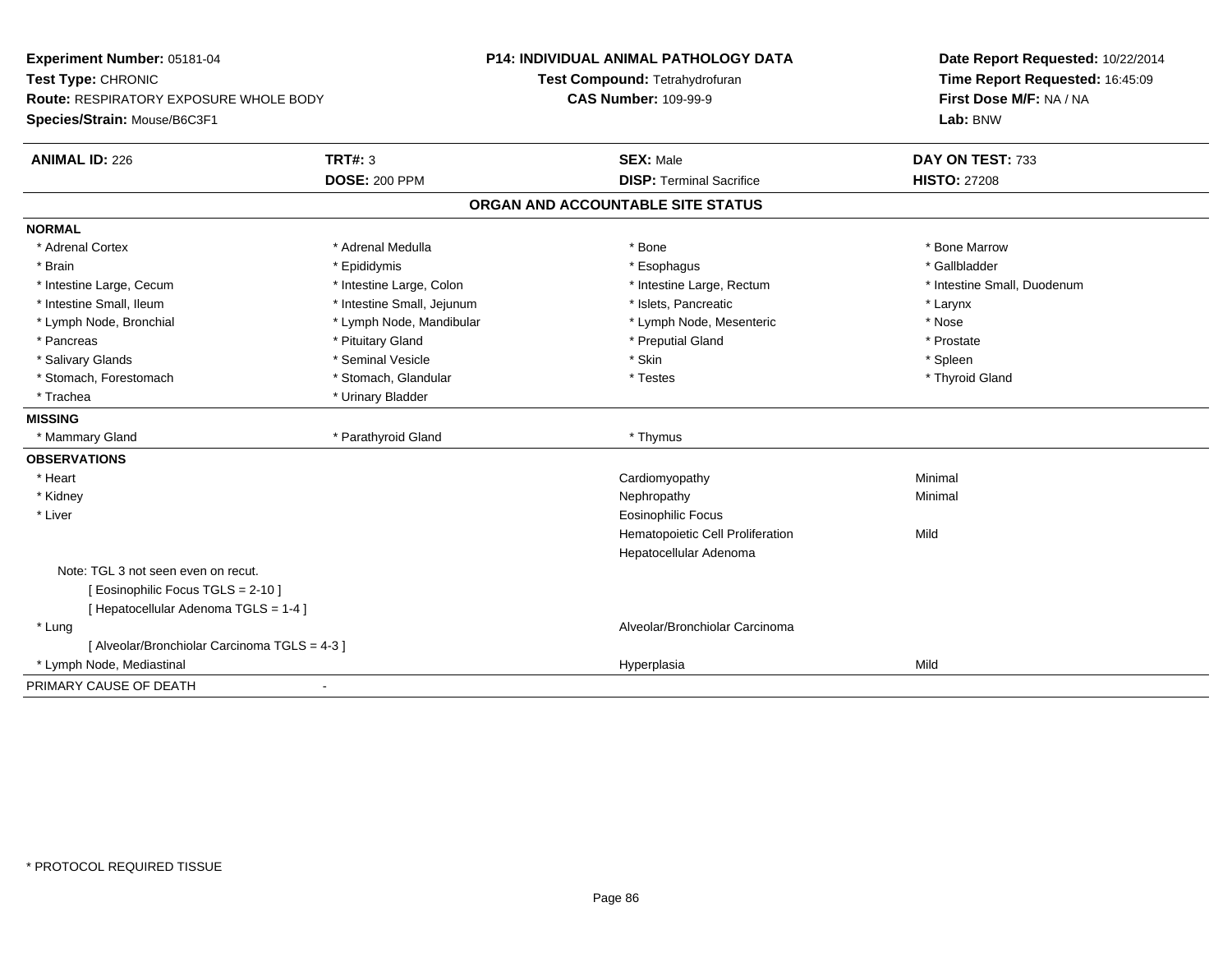| Experiment Number: 05181-04                   |                           | <b>P14: INDIVIDUAL ANIMAL PATHOLOGY DATA</b> | Date Report Requested: 10/22/2014                          |  |
|-----------------------------------------------|---------------------------|----------------------------------------------|------------------------------------------------------------|--|
| Test Type: CHRONIC                            |                           | Test Compound: Tetrahydrofuran               | Time Report Requested: 16:45:09<br>First Dose M/F: NA / NA |  |
| <b>Route: RESPIRATORY EXPOSURE WHOLE BODY</b> |                           | <b>CAS Number: 109-99-9</b>                  |                                                            |  |
| Species/Strain: Mouse/B6C3F1                  |                           |                                              | Lab: BNW                                                   |  |
| <b>ANIMAL ID: 227</b>                         | <b>TRT#: 3</b>            | <b>SEX: Male</b>                             | DAY ON TEST: 737                                           |  |
|                                               | <b>DOSE: 200 PPM</b>      | <b>DISP: Terminal Sacrifice</b>              | <b>HISTO: 27209</b>                                        |  |
|                                               |                           | ORGAN AND ACCOUNTABLE SITE STATUS            |                                                            |  |
| <b>NORMAL</b>                                 |                           |                                              |                                                            |  |
| * Adrenal Medulla                             | * Bone                    | * Bone Marrow                                | * Brain                                                    |  |
| * Epididymis                                  | * Esophagus               | * Gallbladder                                | * Intestine Large, Cecum                                   |  |
| * Intestine Large, Colon                      | * Intestine Large, Rectum | * Intestine Small, Duodenum                  | * Intestine Small, Ileum                                   |  |
| * Intestine Small, Jejunum                    | * Islets, Pancreatic      | * Larynx                                     | * Lung                                                     |  |
| * Lymph Node, Bronchial                       | * Lymph Node, Mandibular  | * Lymph Node, Mediastinal                    | * Lymph Node, Mesenteric                                   |  |
| * Nose                                        | * Parathyroid Gland       | * Pituitary Gland                            | * Preputial Gland                                          |  |
| * Prostate                                    | * Salivary Glands         | * Seminal Vesicle                            | * Skin                                                     |  |
| * Spleen                                      | * Stomach, Forestomach    | * Testes                                     | * Thymus                                                   |  |
| * Thyroid Gland                               | * Trachea                 | * Urinary Bladder                            |                                                            |  |
| <b>MISSING</b>                                |                           |                                              |                                                            |  |
| * Mammary Gland                               |                           |                                              |                                                            |  |
| <b>OBSERVATIONS</b>                           |                           |                                              |                                                            |  |
| * Adrenal Cortex                              |                           | Hypertrophy                                  | Mild                                                       |  |
| * Heart                                       |                           | Cardiomyopathy                               | Minimal                                                    |  |
| * Kidney                                      |                           | Nephropathy                                  | Minimal                                                    |  |
| * Liver                                       |                           | <b>Eosinophilic Focus</b>                    |                                                            |  |
|                                               |                           | Hepatocellular Adenoma                       |                                                            |  |
| [ Hepatocellular Adenoma TGLS = 1-10 ]        |                           |                                              |                                                            |  |
| * Pancreas                                    |                           | Atrophy                                      | Minimal                                                    |  |
| * Stomach, Glandular                          | Epithelium                | Hyperplasia                                  | Minimal                                                    |  |
| PRIMARY CAUSE OF DEATH                        |                           |                                              |                                                            |  |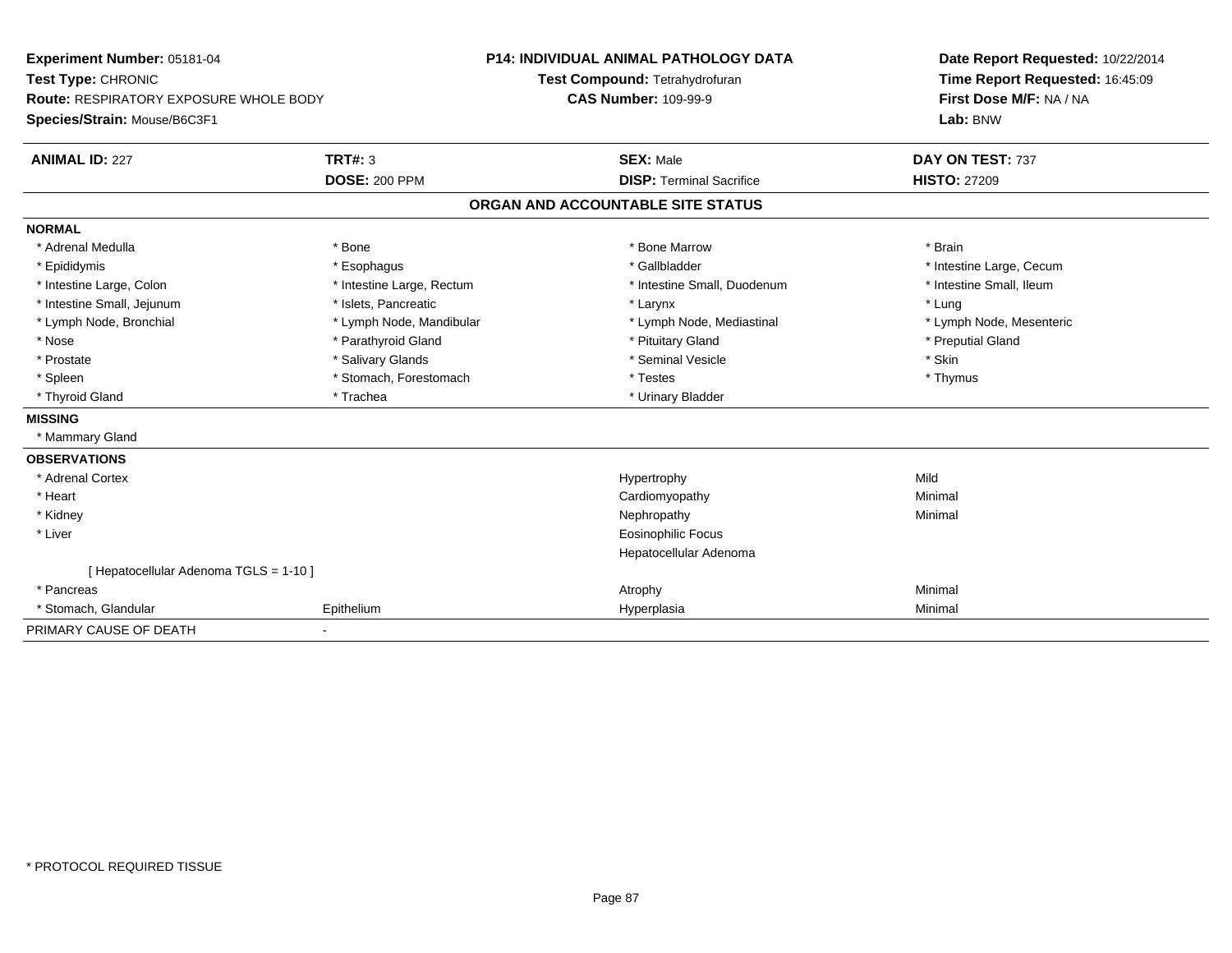| Experiment Number: 05181-04                   |                           | <b>P14: INDIVIDUAL ANIMAL PATHOLOGY DATA</b> | Date Report Requested: 10/22/2014 |
|-----------------------------------------------|---------------------------|----------------------------------------------|-----------------------------------|
| Test Type: CHRONIC                            |                           | Test Compound: Tetrahydrofuran               | Time Report Requested: 16:45:09   |
| <b>Route: RESPIRATORY EXPOSURE WHOLE BODY</b> |                           | <b>CAS Number: 109-99-9</b>                  | First Dose M/F: NA / NA           |
| Species/Strain: Mouse/B6C3F1                  |                           |                                              | Lab: BNW                          |
| <b>ANIMAL ID: 228</b>                         | <b>TRT#: 3</b>            | <b>SEX: Male</b>                             | DAY ON TEST: 734                  |
|                                               | <b>DOSE: 200 PPM</b>      | <b>DISP: Terminal Sacrifice</b>              | <b>HISTO: 27210</b>               |
|                                               |                           | ORGAN AND ACCOUNTABLE SITE STATUS            |                                   |
| <b>NORMAL</b>                                 |                           |                                              |                                   |
| * Adrenal Medulla                             | * Bone                    | * Bone Marrow                                | * Brain                           |
| * Epididymis                                  | * Esophagus               | * Gallbladder                                | * Intestine Large, Cecum          |
| * Intestine Large, Colon                      | * Intestine Large, Rectum | * Intestine Small, Duodenum                  | * Intestine Small, Ileum          |
| * Intestine Small, Jejunum                    | * Islets, Pancreatic      | * Larynx                                     | * Lung                            |
| * Lymph Node, Mandibular                      | * Lymph Node, Mediastinal | * Lymph Node, Mesenteric                     | * Nose                            |
| * Pancreas                                    | * Pituitary Gland         | * Preputial Gland                            | * Prostate                        |
| * Salivary Glands                             | * Seminal Vesicle         | * Skin                                       | * Spleen                          |
| * Stomach, Forestomach                        | * Stomach, Glandular      | * Thymus                                     | * Thyroid Gland                   |
| * Trachea                                     | * Urinary Bladder         |                                              |                                   |
| <b>MISSING</b>                                |                           |                                              |                                   |
| * Lymph Node, Bronchial                       | * Mammary Gland           | * Parathyroid Gland                          |                                   |
| <b>OBSERVATIONS</b>                           |                           |                                              |                                   |
| * Adrenal Cortex                              |                           | Hypertrophy                                  | Minimal                           |
| * Heart                                       |                           | Cardiomyopathy                               | Minimal                           |
| * Kidney                                      |                           | Nephropathy                                  | Minimal                           |
| * Liver                                       |                           | Hepatocellular Adenoma                       |                                   |
| [ Hepatocellular Adenoma TGLS = 2-4 ]         |                           |                                              |                                   |
| * Testes                                      | <b>Interstit Cell</b>     | Adenoma                                      |                                   |
| [Adenoma TGLS = $1-7$ ]                       |                           |                                              |                                   |
| PRIMARY CAUSE OF DEATH                        |                           |                                              |                                   |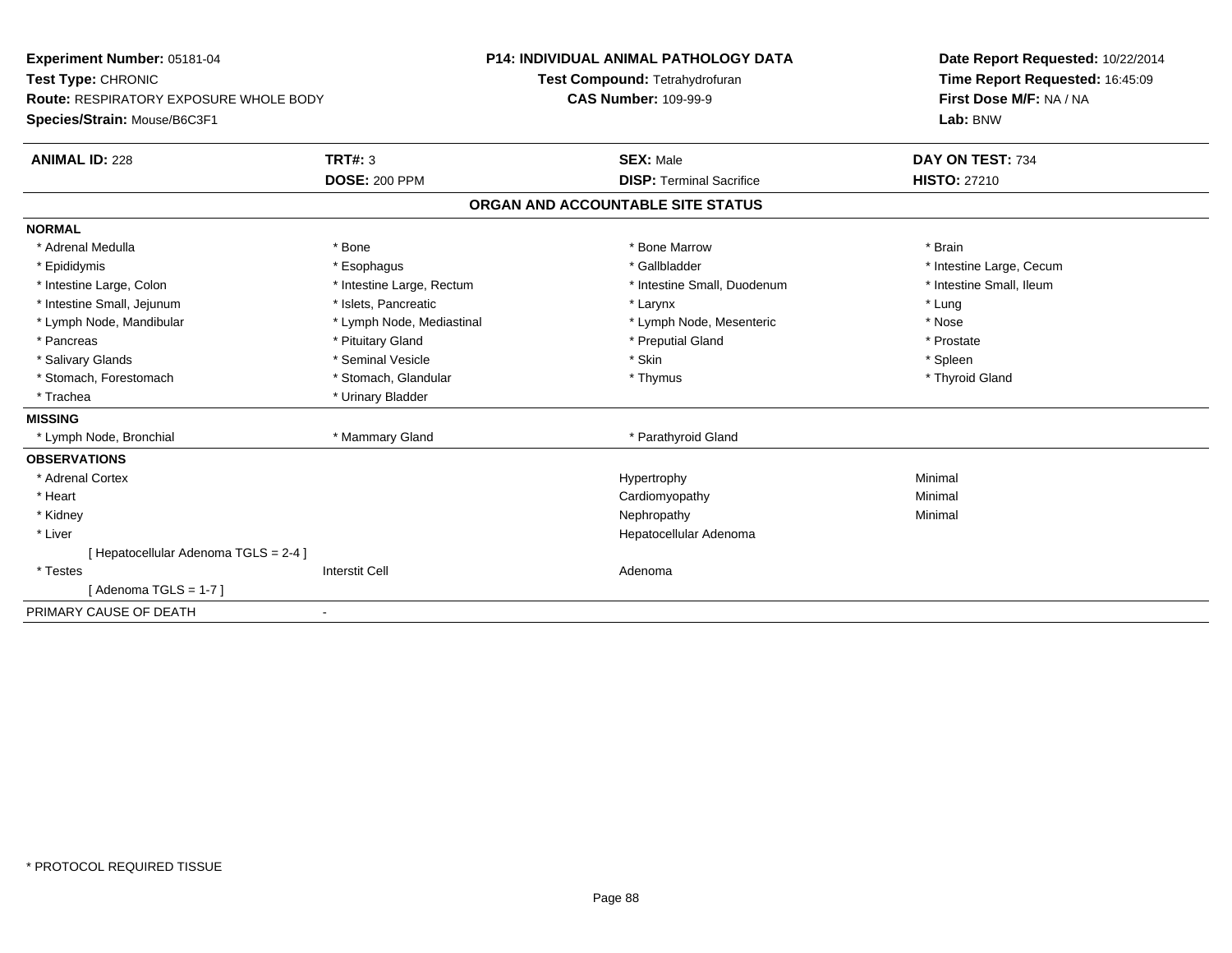| Experiment Number: 05181-04<br>Test Type: CHRONIC<br>Route: RESPIRATORY EXPOSURE WHOLE BODY<br>Species/Strain: Mouse/B6C3F1 |                                | <b>P14: INDIVIDUAL ANIMAL PATHOLOGY DATA</b><br>Test Compound: Tetrahydrofuran<br><b>CAS Number: 109-99-9</b> | Date Report Requested: 10/22/2014<br>Time Report Requested: 16:45:09<br>First Dose M/F: NA / NA<br>Lab: BNW |
|-----------------------------------------------------------------------------------------------------------------------------|--------------------------------|---------------------------------------------------------------------------------------------------------------|-------------------------------------------------------------------------------------------------------------|
| <b>ANIMAL ID: 229</b>                                                                                                       | <b>TRT#: 3</b>                 | <b>SEX: Male</b>                                                                                              | DAY ON TEST: 644                                                                                            |
|                                                                                                                             | <b>DOSE: 200 PPM</b>           | <b>DISP: Natural Death</b>                                                                                    | <b>HISTO: 27211</b>                                                                                         |
|                                                                                                                             |                                | ORGAN AND ACCOUNTABLE SITE STATUS                                                                             |                                                                                                             |
| <b>NORMAL</b>                                                                                                               |                                |                                                                                                               |                                                                                                             |
| * Adrenal Cortex                                                                                                            | * Adrenal Medulla              | * Bone                                                                                                        | * Bone Marrow                                                                                               |
| * Brain                                                                                                                     | * Epididymis                   | * Esophagus                                                                                                   | * Gallbladder                                                                                               |
| <b>Harderian Gland</b>                                                                                                      | * Heart                        | * Intestine Large, Cecum                                                                                      | * Intestine Large, Colon                                                                                    |
| * Intestine Large, Rectum                                                                                                   | * Intestine Small, Duodenum    | * Intestine Small, Ileum                                                                                      | * Intestine Small, Jejunum                                                                                  |
| * Islets, Pancreatic                                                                                                        | * Larynx                       | * Lymph Node, Mandibular                                                                                      | * Lymph Node, Mediastinal                                                                                   |
| * Lymph Node, Mesenteric                                                                                                    | * Nose                         | * Pancreas                                                                                                    | * Parathyroid Gland                                                                                         |
| * Pituitary Gland                                                                                                           | * Prostate                     | * Salivary Glands                                                                                             | * Seminal Vesicle                                                                                           |
| * Skin                                                                                                                      | * Stomach, Forestomach         | * Stomach, Glandular                                                                                          | * Testes                                                                                                    |
| * Thyroid Gland                                                                                                             | * Trachea                      | * Urinary Bladder                                                                                             |                                                                                                             |
| <b>MISSING</b>                                                                                                              |                                |                                                                                                               |                                                                                                             |
| * Lymph Node, Bronchial                                                                                                     | * Mammary Gland                | * Thymus                                                                                                      |                                                                                                             |
| <b>OBSERVATIONS</b>                                                                                                         |                                |                                                                                                               |                                                                                                             |
| * Kidney                                                                                                                    |                                | Nephropathy                                                                                                   | Mild                                                                                                        |
| * Liver                                                                                                                     |                                | Hepatocellular Adenoma                                                                                        |                                                                                                             |
|                                                                                                                             |                                | Necrosis                                                                                                      | Mild                                                                                                        |
| [ Hepatocellular Adenoma TGLS = 4-4+10 ]                                                                                    |                                |                                                                                                               |                                                                                                             |
| * Lung                                                                                                                      |                                | Alveolar/Bronchiolar Carcinoma                                                                                |                                                                                                             |
|                                                                                                                             |                                | <b>Infiltration Cellular</b>                                                                                  | Histiocyte, Mild                                                                                            |
| [ Alveolar/Bronchiolar Carcinoma TGLS = 3-3 ]                                                                               |                                |                                                                                                               |                                                                                                             |
| * Preputial Gland                                                                                                           |                                | Cyst                                                                                                          | Mild                                                                                                        |
| [Cyst TGLS = $1-7$ ]                                                                                                        |                                |                                                                                                               |                                                                                                             |
| * Spleen                                                                                                                    |                                | Hematopoietic Cell Proliferation                                                                              | Mild                                                                                                        |
| PRIMARY CAUSE OF DEATH                                                                                                      | - Liver Hepatocellular Adenoma |                                                                                                               |                                                                                                             |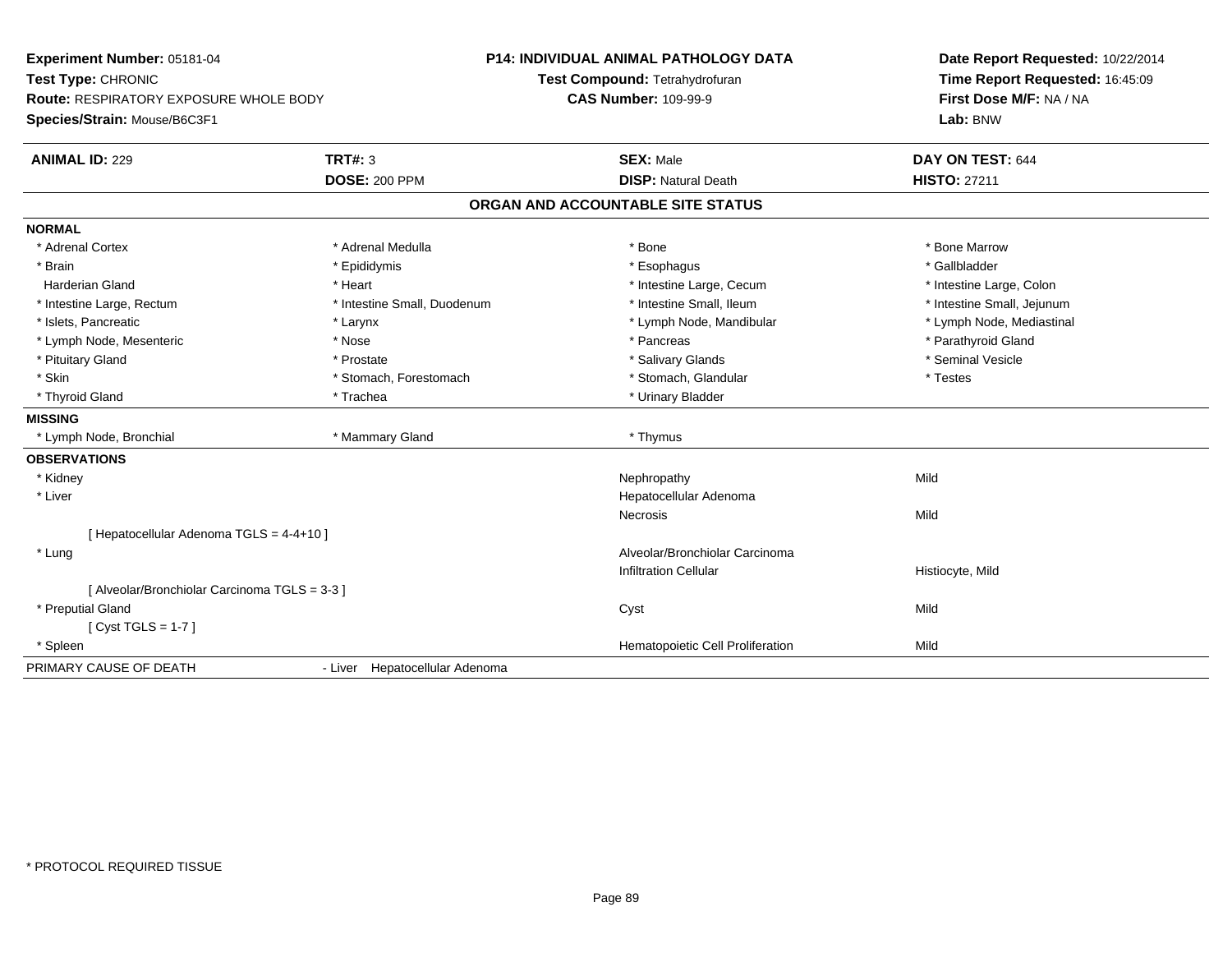| Time Report Requested: 16:45:09<br>Test Type: CHRONIC<br><b>Test Compound: Tetrahydrofuran</b><br><b>CAS Number: 109-99-9</b><br>First Dose M/F: NA / NA<br><b>Route: RESPIRATORY EXPOSURE WHOLE BODY</b><br>Species/Strain: Mouse/B6C3F1<br>Lab: BNW<br><b>TRT#: 3</b><br><b>ANIMAL ID: 230</b><br><b>SEX: Male</b><br>DAY ON TEST: 734<br><b>DOSE: 200 PPM</b><br><b>DISP: Terminal Sacrifice</b><br><b>HISTO: 27212</b><br>ORGAN AND ACCOUNTABLE SITE STATUS<br><b>NORMAL</b><br>* Bone Marrow<br>* Brain<br>* Esophagus<br>* Intestine Large, Cecum<br>* Intestine Small, Duodenum<br>* Intestine Small, Ileum<br>* Intestine Large, Colon<br>* Intestine Large, Rectum<br>* Intestine Small, Jejunum<br>* Islets, Pancreatic<br>* Lung<br>* Larynx<br>* Lymph Node, Bronchial<br>* Lymph Node, Mandibular<br>* Parathyroid Gland<br>* Lymph Node, Mesenteric<br>* Salivary Glands<br>* Seminal Vesicle<br>* Stomach, Forestomach<br>* Prostate<br>* Stomach, Glandular<br>* Testes<br>* Thyroid Gland<br>* Trachea<br>* Urinary Bladder<br><b>MISSING</b><br>* Mammary Gland<br>* Pituitary Gland<br>* Lymph Node, Mediastinal<br>* Thymus<br><b>OBSERVATIONS</b><br>* Adrenal Cortex<br>Hypertrophy<br>Minimal<br>* Adrenal Medulla<br>Hyperplasia<br>Minimal<br>Fibrous Osteodystrophy<br>* Bone<br>Minimal<br>* Epididymis<br>Sarcoma<br>[Sarcoma TGLS = $4-7$ ]<br>* Gallbladder<br>Degeneration<br>Hyaline, Mild<br><b>Harderian Gland</b><br>Adenoma<br>[Adenoma TGLS = $5-13$ ]<br>* Heart<br>Cardiomyopathy<br>Minimal<br>Mild<br>* Kidney<br>Nephropathy<br>$*$ Liver<br>Hepatocellular Carcinoma<br>[ Hepatocellular Carcinoma TGLS = 2-4+10+11 ]<br>Mild<br>Mesentery<br>Fat<br>Necrosis<br>[Necrosis $TGLS = 3-13$ ]<br>* Nose<br>Nasolacrim Dct<br>Inflammation<br>Suppurative, Mild<br>* Pancreas<br>Marked<br>Atrophy<br>Penis<br>Inflammation<br>Suppurative, Mild<br>[Inflammation TGLS = 1-12]<br>* Preputial Gland<br>Inflammation<br>Mild<br>* Skin<br><b>Subcut Tiss</b><br>Metastatic (Epididymis)<br>Sarcoma | Experiment Number: 05181-04 | <b>P14: INDIVIDUAL ANIMAL PATHOLOGY DATA</b> | Date Report Requested: 10/22/2014 |  |
|------------------------------------------------------------------------------------------------------------------------------------------------------------------------------------------------------------------------------------------------------------------------------------------------------------------------------------------------------------------------------------------------------------------------------------------------------------------------------------------------------------------------------------------------------------------------------------------------------------------------------------------------------------------------------------------------------------------------------------------------------------------------------------------------------------------------------------------------------------------------------------------------------------------------------------------------------------------------------------------------------------------------------------------------------------------------------------------------------------------------------------------------------------------------------------------------------------------------------------------------------------------------------------------------------------------------------------------------------------------------------------------------------------------------------------------------------------------------------------------------------------------------------------------------------------------------------------------------------------------------------------------------------------------------------------------------------------------------------------------------------------------------------------------------------------------------------------------------------------------------------------------------------------------------------------------------------------------------------------------------------------------------------------------|-----------------------------|----------------------------------------------|-----------------------------------|--|
|                                                                                                                                                                                                                                                                                                                                                                                                                                                                                                                                                                                                                                                                                                                                                                                                                                                                                                                                                                                                                                                                                                                                                                                                                                                                                                                                                                                                                                                                                                                                                                                                                                                                                                                                                                                                                                                                                                                                                                                                                                          |                             |                                              |                                   |  |
|                                                                                                                                                                                                                                                                                                                                                                                                                                                                                                                                                                                                                                                                                                                                                                                                                                                                                                                                                                                                                                                                                                                                                                                                                                                                                                                                                                                                                                                                                                                                                                                                                                                                                                                                                                                                                                                                                                                                                                                                                                          |                             |                                              |                                   |  |
|                                                                                                                                                                                                                                                                                                                                                                                                                                                                                                                                                                                                                                                                                                                                                                                                                                                                                                                                                                                                                                                                                                                                                                                                                                                                                                                                                                                                                                                                                                                                                                                                                                                                                                                                                                                                                                                                                                                                                                                                                                          |                             |                                              |                                   |  |
|                                                                                                                                                                                                                                                                                                                                                                                                                                                                                                                                                                                                                                                                                                                                                                                                                                                                                                                                                                                                                                                                                                                                                                                                                                                                                                                                                                                                                                                                                                                                                                                                                                                                                                                                                                                                                                                                                                                                                                                                                                          |                             |                                              |                                   |  |
|                                                                                                                                                                                                                                                                                                                                                                                                                                                                                                                                                                                                                                                                                                                                                                                                                                                                                                                                                                                                                                                                                                                                                                                                                                                                                                                                                                                                                                                                                                                                                                                                                                                                                                                                                                                                                                                                                                                                                                                                                                          |                             |                                              |                                   |  |
|                                                                                                                                                                                                                                                                                                                                                                                                                                                                                                                                                                                                                                                                                                                                                                                                                                                                                                                                                                                                                                                                                                                                                                                                                                                                                                                                                                                                                                                                                                                                                                                                                                                                                                                                                                                                                                                                                                                                                                                                                                          |                             |                                              |                                   |  |
|                                                                                                                                                                                                                                                                                                                                                                                                                                                                                                                                                                                                                                                                                                                                                                                                                                                                                                                                                                                                                                                                                                                                                                                                                                                                                                                                                                                                                                                                                                                                                                                                                                                                                                                                                                                                                                                                                                                                                                                                                                          |                             |                                              |                                   |  |
|                                                                                                                                                                                                                                                                                                                                                                                                                                                                                                                                                                                                                                                                                                                                                                                                                                                                                                                                                                                                                                                                                                                                                                                                                                                                                                                                                                                                                                                                                                                                                                                                                                                                                                                                                                                                                                                                                                                                                                                                                                          |                             |                                              |                                   |  |
|                                                                                                                                                                                                                                                                                                                                                                                                                                                                                                                                                                                                                                                                                                                                                                                                                                                                                                                                                                                                                                                                                                                                                                                                                                                                                                                                                                                                                                                                                                                                                                                                                                                                                                                                                                                                                                                                                                                                                                                                                                          |                             |                                              |                                   |  |
|                                                                                                                                                                                                                                                                                                                                                                                                                                                                                                                                                                                                                                                                                                                                                                                                                                                                                                                                                                                                                                                                                                                                                                                                                                                                                                                                                                                                                                                                                                                                                                                                                                                                                                                                                                                                                                                                                                                                                                                                                                          |                             |                                              |                                   |  |
|                                                                                                                                                                                                                                                                                                                                                                                                                                                                                                                                                                                                                                                                                                                                                                                                                                                                                                                                                                                                                                                                                                                                                                                                                                                                                                                                                                                                                                                                                                                                                                                                                                                                                                                                                                                                                                                                                                                                                                                                                                          |                             |                                              |                                   |  |
|                                                                                                                                                                                                                                                                                                                                                                                                                                                                                                                                                                                                                                                                                                                                                                                                                                                                                                                                                                                                                                                                                                                                                                                                                                                                                                                                                                                                                                                                                                                                                                                                                                                                                                                                                                                                                                                                                                                                                                                                                                          |                             |                                              |                                   |  |
|                                                                                                                                                                                                                                                                                                                                                                                                                                                                                                                                                                                                                                                                                                                                                                                                                                                                                                                                                                                                                                                                                                                                                                                                                                                                                                                                                                                                                                                                                                                                                                                                                                                                                                                                                                                                                                                                                                                                                                                                                                          |                             |                                              |                                   |  |
|                                                                                                                                                                                                                                                                                                                                                                                                                                                                                                                                                                                                                                                                                                                                                                                                                                                                                                                                                                                                                                                                                                                                                                                                                                                                                                                                                                                                                                                                                                                                                                                                                                                                                                                                                                                                                                                                                                                                                                                                                                          |                             |                                              |                                   |  |
|                                                                                                                                                                                                                                                                                                                                                                                                                                                                                                                                                                                                                                                                                                                                                                                                                                                                                                                                                                                                                                                                                                                                                                                                                                                                                                                                                                                                                                                                                                                                                                                                                                                                                                                                                                                                                                                                                                                                                                                                                                          |                             |                                              |                                   |  |
|                                                                                                                                                                                                                                                                                                                                                                                                                                                                                                                                                                                                                                                                                                                                                                                                                                                                                                                                                                                                                                                                                                                                                                                                                                                                                                                                                                                                                                                                                                                                                                                                                                                                                                                                                                                                                                                                                                                                                                                                                                          |                             |                                              |                                   |  |
|                                                                                                                                                                                                                                                                                                                                                                                                                                                                                                                                                                                                                                                                                                                                                                                                                                                                                                                                                                                                                                                                                                                                                                                                                                                                                                                                                                                                                                                                                                                                                                                                                                                                                                                                                                                                                                                                                                                                                                                                                                          |                             |                                              |                                   |  |
|                                                                                                                                                                                                                                                                                                                                                                                                                                                                                                                                                                                                                                                                                                                                                                                                                                                                                                                                                                                                                                                                                                                                                                                                                                                                                                                                                                                                                                                                                                                                                                                                                                                                                                                                                                                                                                                                                                                                                                                                                                          |                             |                                              |                                   |  |
|                                                                                                                                                                                                                                                                                                                                                                                                                                                                                                                                                                                                                                                                                                                                                                                                                                                                                                                                                                                                                                                                                                                                                                                                                                                                                                                                                                                                                                                                                                                                                                                                                                                                                                                                                                                                                                                                                                                                                                                                                                          |                             |                                              |                                   |  |
|                                                                                                                                                                                                                                                                                                                                                                                                                                                                                                                                                                                                                                                                                                                                                                                                                                                                                                                                                                                                                                                                                                                                                                                                                                                                                                                                                                                                                                                                                                                                                                                                                                                                                                                                                                                                                                                                                                                                                                                                                                          |                             |                                              |                                   |  |
|                                                                                                                                                                                                                                                                                                                                                                                                                                                                                                                                                                                                                                                                                                                                                                                                                                                                                                                                                                                                                                                                                                                                                                                                                                                                                                                                                                                                                                                                                                                                                                                                                                                                                                                                                                                                                                                                                                                                                                                                                                          |                             |                                              |                                   |  |
|                                                                                                                                                                                                                                                                                                                                                                                                                                                                                                                                                                                                                                                                                                                                                                                                                                                                                                                                                                                                                                                                                                                                                                                                                                                                                                                                                                                                                                                                                                                                                                                                                                                                                                                                                                                                                                                                                                                                                                                                                                          |                             |                                              |                                   |  |
|                                                                                                                                                                                                                                                                                                                                                                                                                                                                                                                                                                                                                                                                                                                                                                                                                                                                                                                                                                                                                                                                                                                                                                                                                                                                                                                                                                                                                                                                                                                                                                                                                                                                                                                                                                                                                                                                                                                                                                                                                                          |                             |                                              |                                   |  |
|                                                                                                                                                                                                                                                                                                                                                                                                                                                                                                                                                                                                                                                                                                                                                                                                                                                                                                                                                                                                                                                                                                                                                                                                                                                                                                                                                                                                                                                                                                                                                                                                                                                                                                                                                                                                                                                                                                                                                                                                                                          |                             |                                              |                                   |  |
|                                                                                                                                                                                                                                                                                                                                                                                                                                                                                                                                                                                                                                                                                                                                                                                                                                                                                                                                                                                                                                                                                                                                                                                                                                                                                                                                                                                                                                                                                                                                                                                                                                                                                                                                                                                                                                                                                                                                                                                                                                          |                             |                                              |                                   |  |
|                                                                                                                                                                                                                                                                                                                                                                                                                                                                                                                                                                                                                                                                                                                                                                                                                                                                                                                                                                                                                                                                                                                                                                                                                                                                                                                                                                                                                                                                                                                                                                                                                                                                                                                                                                                                                                                                                                                                                                                                                                          |                             |                                              |                                   |  |
|                                                                                                                                                                                                                                                                                                                                                                                                                                                                                                                                                                                                                                                                                                                                                                                                                                                                                                                                                                                                                                                                                                                                                                                                                                                                                                                                                                                                                                                                                                                                                                                                                                                                                                                                                                                                                                                                                                                                                                                                                                          |                             |                                              |                                   |  |
|                                                                                                                                                                                                                                                                                                                                                                                                                                                                                                                                                                                                                                                                                                                                                                                                                                                                                                                                                                                                                                                                                                                                                                                                                                                                                                                                                                                                                                                                                                                                                                                                                                                                                                                                                                                                                                                                                                                                                                                                                                          |                             |                                              |                                   |  |
|                                                                                                                                                                                                                                                                                                                                                                                                                                                                                                                                                                                                                                                                                                                                                                                                                                                                                                                                                                                                                                                                                                                                                                                                                                                                                                                                                                                                                                                                                                                                                                                                                                                                                                                                                                                                                                                                                                                                                                                                                                          |                             |                                              |                                   |  |
|                                                                                                                                                                                                                                                                                                                                                                                                                                                                                                                                                                                                                                                                                                                                                                                                                                                                                                                                                                                                                                                                                                                                                                                                                                                                                                                                                                                                                                                                                                                                                                                                                                                                                                                                                                                                                                                                                                                                                                                                                                          |                             |                                              |                                   |  |
|                                                                                                                                                                                                                                                                                                                                                                                                                                                                                                                                                                                                                                                                                                                                                                                                                                                                                                                                                                                                                                                                                                                                                                                                                                                                                                                                                                                                                                                                                                                                                                                                                                                                                                                                                                                                                                                                                                                                                                                                                                          |                             |                                              |                                   |  |
|                                                                                                                                                                                                                                                                                                                                                                                                                                                                                                                                                                                                                                                                                                                                                                                                                                                                                                                                                                                                                                                                                                                                                                                                                                                                                                                                                                                                                                                                                                                                                                                                                                                                                                                                                                                                                                                                                                                                                                                                                                          |                             |                                              |                                   |  |
|                                                                                                                                                                                                                                                                                                                                                                                                                                                                                                                                                                                                                                                                                                                                                                                                                                                                                                                                                                                                                                                                                                                                                                                                                                                                                                                                                                                                                                                                                                                                                                                                                                                                                                                                                                                                                                                                                                                                                                                                                                          |                             |                                              |                                   |  |
|                                                                                                                                                                                                                                                                                                                                                                                                                                                                                                                                                                                                                                                                                                                                                                                                                                                                                                                                                                                                                                                                                                                                                                                                                                                                                                                                                                                                                                                                                                                                                                                                                                                                                                                                                                                                                                                                                                                                                                                                                                          |                             |                                              |                                   |  |
|                                                                                                                                                                                                                                                                                                                                                                                                                                                                                                                                                                                                                                                                                                                                                                                                                                                                                                                                                                                                                                                                                                                                                                                                                                                                                                                                                                                                                                                                                                                                                                                                                                                                                                                                                                                                                                                                                                                                                                                                                                          |                             |                                              |                                   |  |
|                                                                                                                                                                                                                                                                                                                                                                                                                                                                                                                                                                                                                                                                                                                                                                                                                                                                                                                                                                                                                                                                                                                                                                                                                                                                                                                                                                                                                                                                                                                                                                                                                                                                                                                                                                                                                                                                                                                                                                                                                                          |                             |                                              |                                   |  |
|                                                                                                                                                                                                                                                                                                                                                                                                                                                                                                                                                                                                                                                                                                                                                                                                                                                                                                                                                                                                                                                                                                                                                                                                                                                                                                                                                                                                                                                                                                                                                                                                                                                                                                                                                                                                                                                                                                                                                                                                                                          |                             |                                              |                                   |  |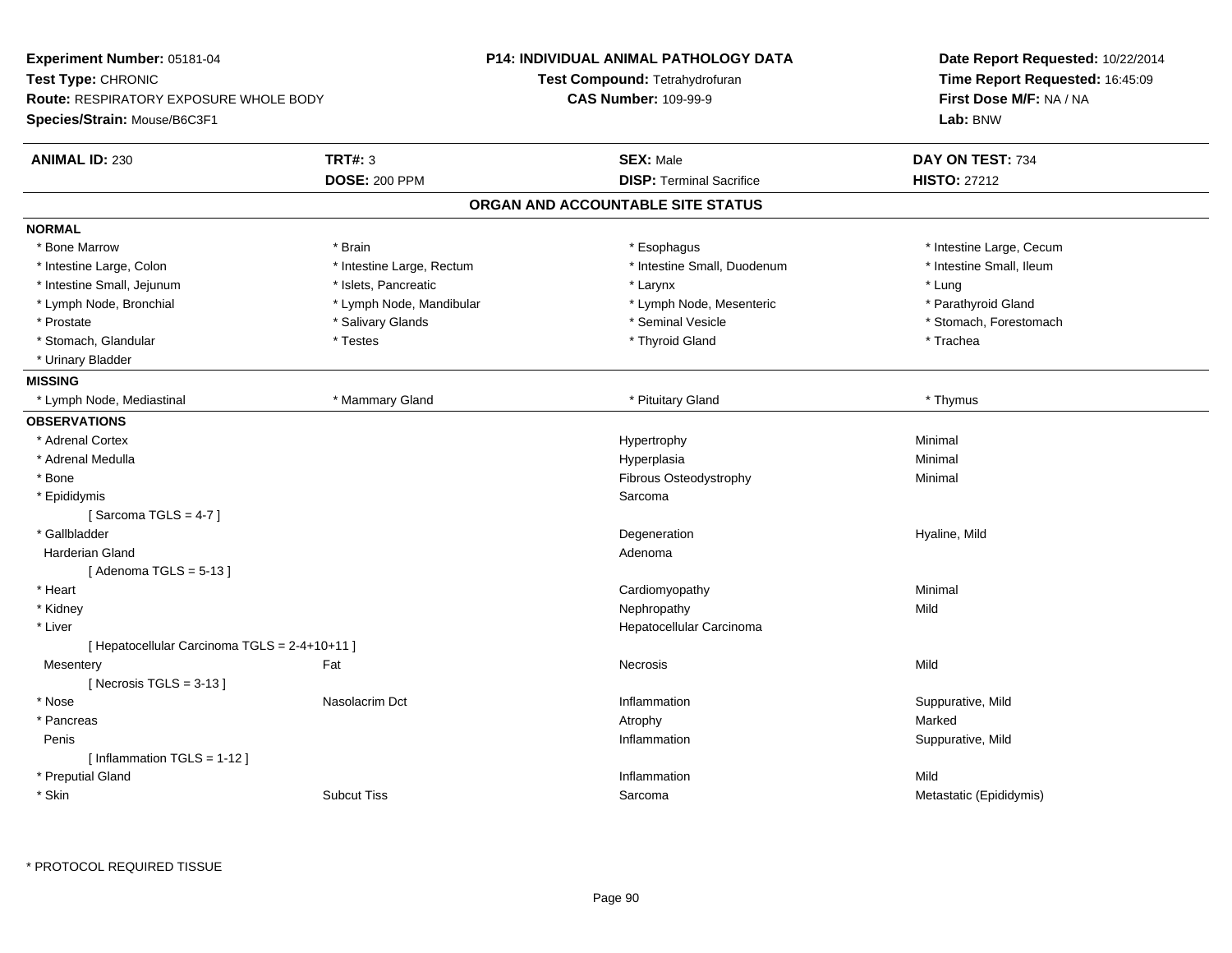| Experiment Number: 05181-04<br>Test Type: CHRONIC<br><b>Route: RESPIRATORY EXPOSURE WHOLE BODY</b><br>Species/Strain: Mouse/B6C3F1 |                      | <b>P14: INDIVIDUAL ANIMAL PATHOLOGY DATA</b> | Date Report Requested: 10/22/2014 |
|------------------------------------------------------------------------------------------------------------------------------------|----------------------|----------------------------------------------|-----------------------------------|
|                                                                                                                                    |                      | Test Compound: Tetrahydrofuran               | Time Report Requested: 16:45:09   |
|                                                                                                                                    |                      | <b>CAS Number: 109-99-9</b>                  | First Dose M/F: NA / NA           |
|                                                                                                                                    |                      |                                              | Lab: BNW                          |
| <b>ANIMAL ID: 230</b>                                                                                                              | TRT#: 3              | <b>SEX: Male</b>                             | DAY ON TEST: 734                  |
|                                                                                                                                    | <b>DOSE: 200 PPM</b> | <b>DISP: Terminal Sacrifice</b>              | <b>HISTO: 27212</b>               |
|                                                                                                                                    |                      | ORGAN AND ACCOUNTABLE SITE STATUS            |                                   |
| * Spleen                                                                                                                           |                      | Hematopoietic Cell Proliferation             | Mild                              |
| PRIMARY CAUSE OF DEATH                                                                                                             |                      |                                              |                                   |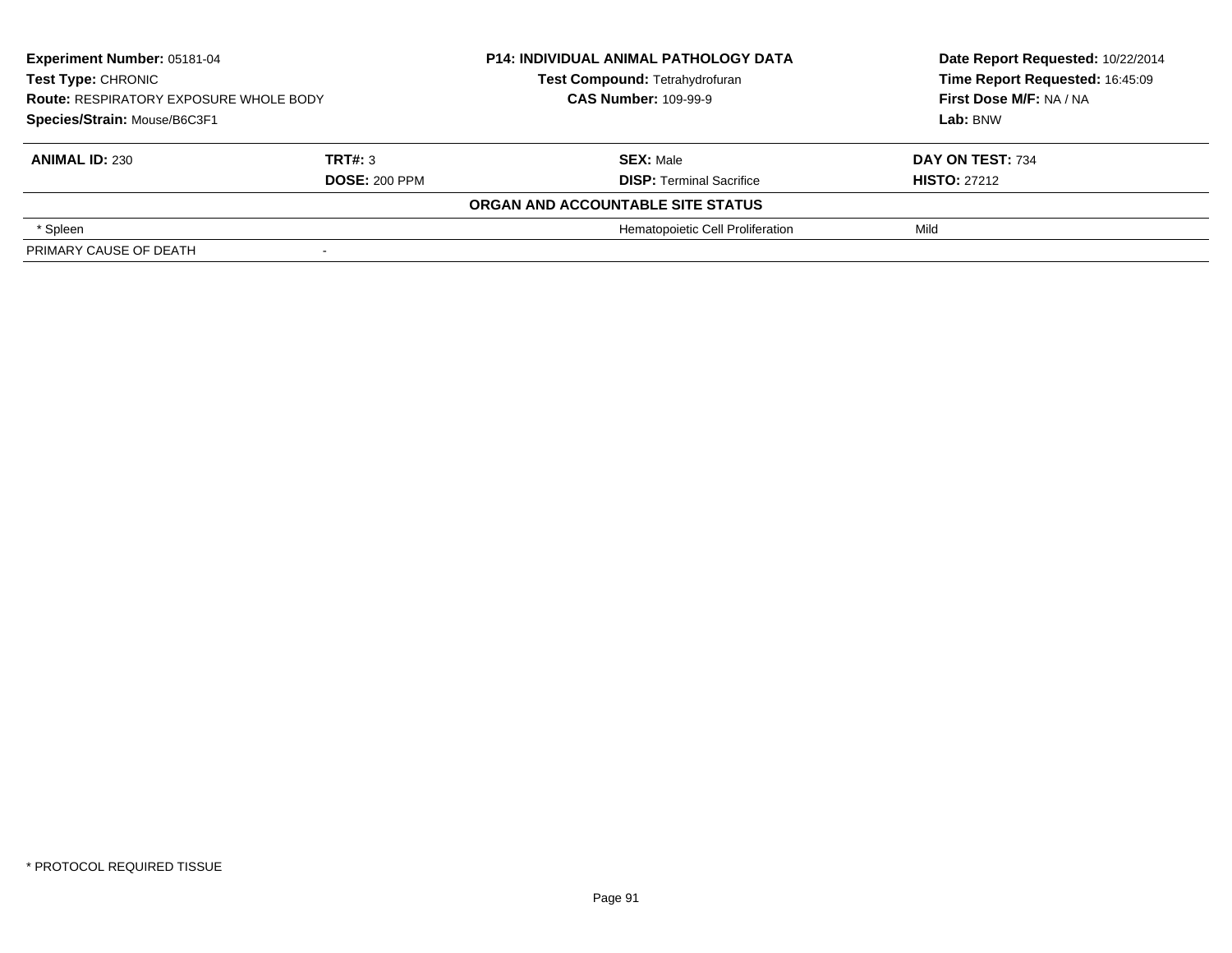| Time Report Requested: 16:45:09<br>First Dose M/F: NA / NA<br><b>CAS Number: 109-99-9</b><br><b>Route: RESPIRATORY EXPOSURE WHOLE BODY</b><br>Species/Strain: Mouse/B6C3F1<br>Lab: BNW<br><b>ANIMAL ID: 231</b><br><b>TRT#: 3</b><br><b>SEX: Male</b><br>DAY ON TEST: 694<br><b>DOSE: 200 PPM</b><br><b>DISP: Moribund Sacrifice</b><br><b>HISTO: 27213</b><br>ORGAN AND ACCOUNTABLE SITE STATUS<br>* Adrenal Cortex<br>* Adrenal Medulla<br>* Bone<br>* Brain<br>* Gallbladder<br>* Epididymis<br>* Intestine Large, Cecum<br>* Esophagus<br>* Intestine Small, Ileum<br>* Intestine Large, Colon<br>* Intestine Large, Rectum<br>* Intestine Small, Duodenum<br>* Intestine Small, Jejunum<br>* Islets, Pancreatic<br>* Lymph Node, Bronchial<br>* Larynx<br>* Lymph Node, Mediastinal<br>* Lymph Node, Mesenteric<br>* Lymph Node, Mandibular<br>* Nose<br>* Parathyroid Gland<br>* Prostate<br>* Pancreas<br>* Pituitary Gland<br>* Skin<br>* Salivary Glands<br>* Seminal Vesicle<br>* Stomach, Forestomach<br>* Testes<br>* Thyroid Gland<br>* Stomach, Glandular<br>* Thymus<br>* Trachea<br>* Urinary Bladder<br>* Mammary Gland<br>* Bone Marrow<br>Mild<br>Hyperplasia<br>* Heart<br>Cardiomyopathy<br>Minimal<br>* Kidney<br>Nephropathy<br>Moderate<br>* Liver<br>Hepatocellular Carcinoma<br>[ Hepatocellular Carcinoma TGLS = 4-10 ]<br>* Lung<br>Alveolar/Bronchiolar Adenoma<br>Multiple<br>[ Alveolar/Bronchiolar Adenoma TGLS = 1,2-3 ]<br>* Preputial Gland<br>Inflammation<br>Marked<br>[Inflammation TGLS = $3-7$ ]<br>Hematopoietic Cell Proliferation<br>Mild<br>* Spleen<br>- Liver Hepatocellular Carcinoma<br>- Preputial Gland Inflammation | Experiment Number: 05181-04<br>Test Type: CHRONIC |  | P14: INDIVIDUAL ANIMAL PATHOLOGY DATA | Date Report Requested: 10/22/2014 |
|------------------------------------------------------------------------------------------------------------------------------------------------------------------------------------------------------------------------------------------------------------------------------------------------------------------------------------------------------------------------------------------------------------------------------------------------------------------------------------------------------------------------------------------------------------------------------------------------------------------------------------------------------------------------------------------------------------------------------------------------------------------------------------------------------------------------------------------------------------------------------------------------------------------------------------------------------------------------------------------------------------------------------------------------------------------------------------------------------------------------------------------------------------------------------------------------------------------------------------------------------------------------------------------------------------------------------------------------------------------------------------------------------------------------------------------------------------------------------------------------------------------------------------------------------------------------------------------------------------------------------------------------------------------------|---------------------------------------------------|--|---------------------------------------|-----------------------------------|
|                                                                                                                                                                                                                                                                                                                                                                                                                                                                                                                                                                                                                                                                                                                                                                                                                                                                                                                                                                                                                                                                                                                                                                                                                                                                                                                                                                                                                                                                                                                                                                                                                                                                        |                                                   |  | Test Compound: Tetrahydrofuran        |                                   |
|                                                                                                                                                                                                                                                                                                                                                                                                                                                                                                                                                                                                                                                                                                                                                                                                                                                                                                                                                                                                                                                                                                                                                                                                                                                                                                                                                                                                                                                                                                                                                                                                                                                                        |                                                   |  |                                       |                                   |
|                                                                                                                                                                                                                                                                                                                                                                                                                                                                                                                                                                                                                                                                                                                                                                                                                                                                                                                                                                                                                                                                                                                                                                                                                                                                                                                                                                                                                                                                                                                                                                                                                                                                        |                                                   |  |                                       |                                   |
|                                                                                                                                                                                                                                                                                                                                                                                                                                                                                                                                                                                                                                                                                                                                                                                                                                                                                                                                                                                                                                                                                                                                                                                                                                                                                                                                                                                                                                                                                                                                                                                                                                                                        |                                                   |  |                                       |                                   |
|                                                                                                                                                                                                                                                                                                                                                                                                                                                                                                                                                                                                                                                                                                                                                                                                                                                                                                                                                                                                                                                                                                                                                                                                                                                                                                                                                                                                                                                                                                                                                                                                                                                                        |                                                   |  |                                       |                                   |
|                                                                                                                                                                                                                                                                                                                                                                                                                                                                                                                                                                                                                                                                                                                                                                                                                                                                                                                                                                                                                                                                                                                                                                                                                                                                                                                                                                                                                                                                                                                                                                                                                                                                        |                                                   |  |                                       |                                   |
|                                                                                                                                                                                                                                                                                                                                                                                                                                                                                                                                                                                                                                                                                                                                                                                                                                                                                                                                                                                                                                                                                                                                                                                                                                                                                                                                                                                                                                                                                                                                                                                                                                                                        | <b>NORMAL</b>                                     |  |                                       |                                   |
|                                                                                                                                                                                                                                                                                                                                                                                                                                                                                                                                                                                                                                                                                                                                                                                                                                                                                                                                                                                                                                                                                                                                                                                                                                                                                                                                                                                                                                                                                                                                                                                                                                                                        |                                                   |  |                                       |                                   |
|                                                                                                                                                                                                                                                                                                                                                                                                                                                                                                                                                                                                                                                                                                                                                                                                                                                                                                                                                                                                                                                                                                                                                                                                                                                                                                                                                                                                                                                                                                                                                                                                                                                                        |                                                   |  |                                       |                                   |
|                                                                                                                                                                                                                                                                                                                                                                                                                                                                                                                                                                                                                                                                                                                                                                                                                                                                                                                                                                                                                                                                                                                                                                                                                                                                                                                                                                                                                                                                                                                                                                                                                                                                        |                                                   |  |                                       |                                   |
|                                                                                                                                                                                                                                                                                                                                                                                                                                                                                                                                                                                                                                                                                                                                                                                                                                                                                                                                                                                                                                                                                                                                                                                                                                                                                                                                                                                                                                                                                                                                                                                                                                                                        |                                                   |  |                                       |                                   |
|                                                                                                                                                                                                                                                                                                                                                                                                                                                                                                                                                                                                                                                                                                                                                                                                                                                                                                                                                                                                                                                                                                                                                                                                                                                                                                                                                                                                                                                                                                                                                                                                                                                                        |                                                   |  |                                       |                                   |
|                                                                                                                                                                                                                                                                                                                                                                                                                                                                                                                                                                                                                                                                                                                                                                                                                                                                                                                                                                                                                                                                                                                                                                                                                                                                                                                                                                                                                                                                                                                                                                                                                                                                        |                                                   |  |                                       |                                   |
|                                                                                                                                                                                                                                                                                                                                                                                                                                                                                                                                                                                                                                                                                                                                                                                                                                                                                                                                                                                                                                                                                                                                                                                                                                                                                                                                                                                                                                                                                                                                                                                                                                                                        |                                                   |  |                                       |                                   |
|                                                                                                                                                                                                                                                                                                                                                                                                                                                                                                                                                                                                                                                                                                                                                                                                                                                                                                                                                                                                                                                                                                                                                                                                                                                                                                                                                                                                                                                                                                                                                                                                                                                                        |                                                   |  |                                       |                                   |
|                                                                                                                                                                                                                                                                                                                                                                                                                                                                                                                                                                                                                                                                                                                                                                                                                                                                                                                                                                                                                                                                                                                                                                                                                                                                                                                                                                                                                                                                                                                                                                                                                                                                        |                                                   |  |                                       |                                   |
|                                                                                                                                                                                                                                                                                                                                                                                                                                                                                                                                                                                                                                                                                                                                                                                                                                                                                                                                                                                                                                                                                                                                                                                                                                                                                                                                                                                                                                                                                                                                                                                                                                                                        | <b>MISSING</b>                                    |  |                                       |                                   |
|                                                                                                                                                                                                                                                                                                                                                                                                                                                                                                                                                                                                                                                                                                                                                                                                                                                                                                                                                                                                                                                                                                                                                                                                                                                                                                                                                                                                                                                                                                                                                                                                                                                                        |                                                   |  |                                       |                                   |
|                                                                                                                                                                                                                                                                                                                                                                                                                                                                                                                                                                                                                                                                                                                                                                                                                                                                                                                                                                                                                                                                                                                                                                                                                                                                                                                                                                                                                                                                                                                                                                                                                                                                        | <b>OBSERVATIONS</b>                               |  |                                       |                                   |
|                                                                                                                                                                                                                                                                                                                                                                                                                                                                                                                                                                                                                                                                                                                                                                                                                                                                                                                                                                                                                                                                                                                                                                                                                                                                                                                                                                                                                                                                                                                                                                                                                                                                        |                                                   |  |                                       |                                   |
|                                                                                                                                                                                                                                                                                                                                                                                                                                                                                                                                                                                                                                                                                                                                                                                                                                                                                                                                                                                                                                                                                                                                                                                                                                                                                                                                                                                                                                                                                                                                                                                                                                                                        |                                                   |  |                                       |                                   |
|                                                                                                                                                                                                                                                                                                                                                                                                                                                                                                                                                                                                                                                                                                                                                                                                                                                                                                                                                                                                                                                                                                                                                                                                                                                                                                                                                                                                                                                                                                                                                                                                                                                                        |                                                   |  |                                       |                                   |
|                                                                                                                                                                                                                                                                                                                                                                                                                                                                                                                                                                                                                                                                                                                                                                                                                                                                                                                                                                                                                                                                                                                                                                                                                                                                                                                                                                                                                                                                                                                                                                                                                                                                        |                                                   |  |                                       |                                   |
|                                                                                                                                                                                                                                                                                                                                                                                                                                                                                                                                                                                                                                                                                                                                                                                                                                                                                                                                                                                                                                                                                                                                                                                                                                                                                                                                                                                                                                                                                                                                                                                                                                                                        |                                                   |  |                                       |                                   |
|                                                                                                                                                                                                                                                                                                                                                                                                                                                                                                                                                                                                                                                                                                                                                                                                                                                                                                                                                                                                                                                                                                                                                                                                                                                                                                                                                                                                                                                                                                                                                                                                                                                                        |                                                   |  |                                       |                                   |
|                                                                                                                                                                                                                                                                                                                                                                                                                                                                                                                                                                                                                                                                                                                                                                                                                                                                                                                                                                                                                                                                                                                                                                                                                                                                                                                                                                                                                                                                                                                                                                                                                                                                        |                                                   |  |                                       |                                   |
|                                                                                                                                                                                                                                                                                                                                                                                                                                                                                                                                                                                                                                                                                                                                                                                                                                                                                                                                                                                                                                                                                                                                                                                                                                                                                                                                                                                                                                                                                                                                                                                                                                                                        |                                                   |  |                                       |                                   |
|                                                                                                                                                                                                                                                                                                                                                                                                                                                                                                                                                                                                                                                                                                                                                                                                                                                                                                                                                                                                                                                                                                                                                                                                                                                                                                                                                                                                                                                                                                                                                                                                                                                                        |                                                   |  |                                       |                                   |
|                                                                                                                                                                                                                                                                                                                                                                                                                                                                                                                                                                                                                                                                                                                                                                                                                                                                                                                                                                                                                                                                                                                                                                                                                                                                                                                                                                                                                                                                                                                                                                                                                                                                        |                                                   |  |                                       |                                   |
|                                                                                                                                                                                                                                                                                                                                                                                                                                                                                                                                                                                                                                                                                                                                                                                                                                                                                                                                                                                                                                                                                                                                                                                                                                                                                                                                                                                                                                                                                                                                                                                                                                                                        | PRIMARY CAUSE OF DEATH                            |  |                                       |                                   |
|                                                                                                                                                                                                                                                                                                                                                                                                                                                                                                                                                                                                                                                                                                                                                                                                                                                                                                                                                                                                                                                                                                                                                                                                                                                                                                                                                                                                                                                                                                                                                                                                                                                                        | CONTRIBUTORY CAUSE OF DEATH                       |  |                                       |                                   |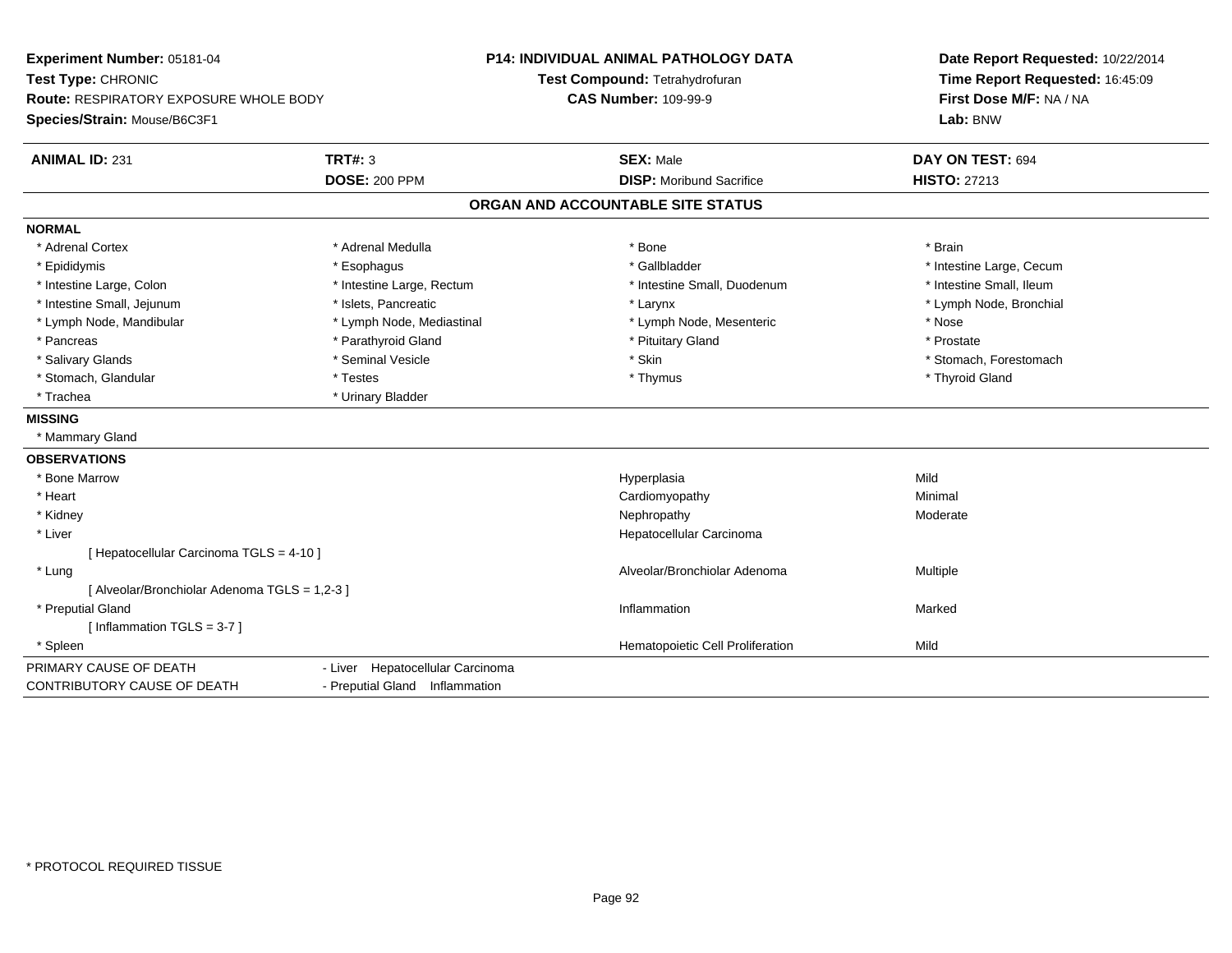| Experiment Number: 05181-04                   |                           | <b>P14: INDIVIDUAL ANIMAL PATHOLOGY DATA</b> |                                   | Date Report Requested: 10/22/2014 |
|-----------------------------------------------|---------------------------|----------------------------------------------|-----------------------------------|-----------------------------------|
| Test Type: CHRONIC                            |                           |                                              | Test Compound: Tetrahydrofuran    | Time Report Requested: 16:45:09   |
| <b>Route: RESPIRATORY EXPOSURE WHOLE BODY</b> |                           |                                              | <b>CAS Number: 109-99-9</b>       | First Dose M/F: NA / NA           |
| Species/Strain: Mouse/B6C3F1                  |                           |                                              |                                   | Lab: BNW                          |
| <b>ANIMAL ID: 232</b>                         | <b>TRT#: 3</b>            |                                              | <b>SEX: Male</b>                  | DAY ON TEST: 713                  |
|                                               | <b>DOSE: 200 PPM</b>      |                                              | <b>DISP: Moribund Sacrifice</b>   | <b>HISTO: 27214</b>               |
|                                               |                           |                                              | ORGAN AND ACCOUNTABLE SITE STATUS |                                   |
| <b>NORMAL</b>                                 |                           |                                              |                                   |                                   |
| * Adrenal Cortex                              | * Adrenal Medulla         |                                              | * Bone                            | * Bone Marrow                     |
| * Brain                                       | * Esophagus               |                                              | * Gallbladder                     | * Intestine Large, Cecum          |
| * Intestine Large, Colon                      | * Intestine Large, Rectum |                                              | * Intestine Small, Duodenum       | * Intestine Small, Ileum          |
| * Intestine Small, Jejunum                    | * Islets, Pancreatic      |                                              | <b>Lacrimal Gland</b>             | * Larynx                          |
| * Lung                                        | * Lymph Node, Bronchial   |                                              | * Lymph Node, Mediastinal         | * Lymph Node, Mesenteric          |
| * Pancreas                                    | * Prostate                |                                              | * Salivary Glands                 | * Seminal Vesicle                 |
| * Skin                                        | * Spleen                  |                                              | * Stomach, Forestomach            | * Stomach, Glandular              |
| * Testes                                      | * Trachea                 |                                              | * Urinary Bladder                 |                                   |
| <b>MISSING</b>                                |                           |                                              |                                   |                                   |
| * Lymph Node, Mandibular                      | * Mammary Gland           |                                              | * Parathyroid Gland               |                                   |
| <b>INSUFFICIENT TISSUE</b>                    |                           |                                              |                                   |                                   |
| * Thymus                                      |                           |                                              |                                   |                                   |
| <b>OBSERVATIONS</b>                           |                           |                                              |                                   |                                   |
| * Epididymis                                  |                           |                                              | Granuloma Sperm                   | Mild                              |
| * Heart                                       |                           |                                              | Cardiomyopathy                    | Minimal                           |
| * Kidney                                      |                           |                                              | Nephropathy                       | Minimal                           |
| * Liver                                       |                           |                                              | <b>Eosinophilic Focus</b>         |                                   |
| * Nose                                        |                           |                                              | Inflammation                      | Suppurative, Minimal              |
| * Pituitary Gland                             | Pars Distalis             |                                              | Hyperplasia                       | Minimal                           |
| * Preputial Gland                             |                           |                                              | Inflammation                      | Moderate                          |
| * Thyroid Gland                               | <b>Follicular Cel</b>     |                                              | Hyperplasia                       | Minimal                           |
| Tooth                                         |                           |                                              | Developmental Malformation        |                                   |
| PRIMARY CAUSE OF DEATH                        | - UNCERTAIN               |                                              |                                   |                                   |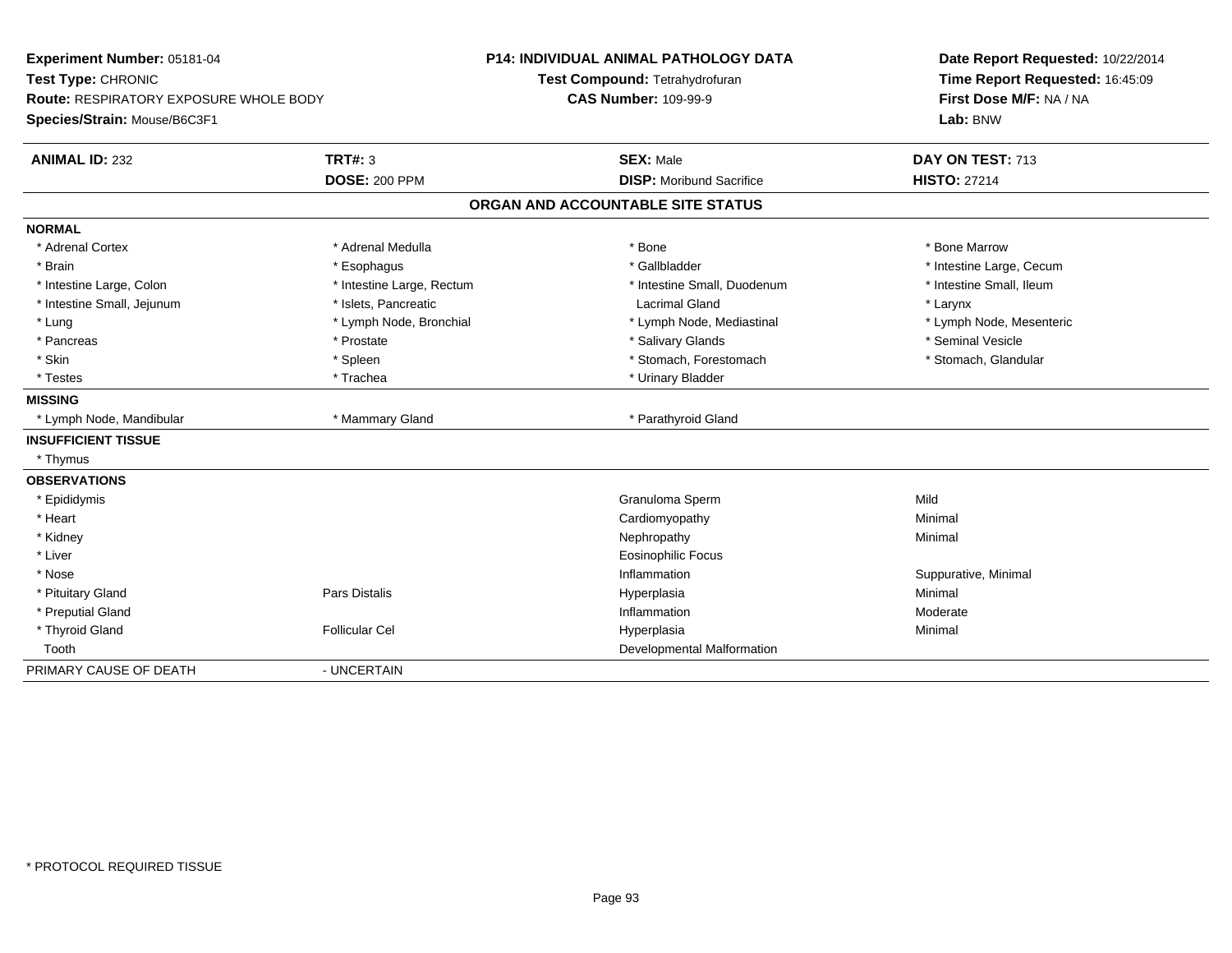| Experiment Number: 05181-04<br>Test Type: CHRONIC                                                |                                | <b>P14: INDIVIDUAL ANIMAL PATHOLOGY DATA</b><br>Test Compound: Tetrahydrofuran | Date Report Requested: 10/22/2014<br>Time Report Requested: 16:45:09 |
|--------------------------------------------------------------------------------------------------|--------------------------------|--------------------------------------------------------------------------------|----------------------------------------------------------------------|
| <b>Route: RESPIRATORY EXPOSURE WHOLE BODY</b>                                                    |                                | <b>CAS Number: 109-99-9</b>                                                    | First Dose M/F: NA / NA                                              |
|                                                                                                  |                                |                                                                                |                                                                      |
| Species/Strain: Mouse/B6C3F1                                                                     |                                |                                                                                | Lab: BNW                                                             |
| <b>ANIMAL ID: 233</b>                                                                            | TRT#: 3                        | <b>SEX: Male</b>                                                               | DAY ON TEST: 314                                                     |
|                                                                                                  | <b>DOSE: 200 PPM</b>           | <b>DISP:</b> Moribund Sacrifice                                                | <b>HISTO: 27215</b>                                                  |
|                                                                                                  |                                | ORGAN AND ACCOUNTABLE SITE STATUS                                              |                                                                      |
| <b>NORMAL</b>                                                                                    |                                |                                                                                |                                                                      |
| * Adrenal Cortex                                                                                 | * Adrenal Medulla              | * Bone                                                                         | * Brain                                                              |
| * Epididymis                                                                                     | * Esophagus                    | * Gallbladder                                                                  | * Heart                                                              |
| * Intestine Large, Cecum                                                                         | * Intestine Large, Colon       | * Intestine Large, Rectum                                                      | * Intestine Small, Duodenum                                          |
| * Intestine Small, Ileum                                                                         | * Intestine Small, Jejunum     | * Islets, Pancreatic                                                           | * Larynx                                                             |
| * Liver                                                                                          | * Lung                         | * Lymph Node, Bronchial                                                        | * Lymph Node, Mandibular                                             |
| * Lymph Node, Mesenteric                                                                         | * Nose                         | * Pancreas                                                                     | * Parathyroid Gland                                                  |
| Penis                                                                                            | * Pituitary Gland              | * Preputial Gland                                                              | * Salivary Glands                                                    |
| * Seminal Vesicle                                                                                | * Skin                         | * Stomach, Forestomach                                                         | * Stomach, Glandular                                                 |
| * Testes                                                                                         | * Thymus                       | * Thyroid Gland                                                                | * Trachea                                                            |
| <b>MISSING</b>                                                                                   |                                |                                                                                |                                                                      |
| * Lymph Node, Mediastinal                                                                        | * Mammary Gland                |                                                                                |                                                                      |
| <b>OBSERVATIONS</b>                                                                              |                                |                                                                                |                                                                      |
| * Bone Marrow                                                                                    |                                | Hyperplasia                                                                    | Marked                                                               |
| * Kidney                                                                                         |                                | Hydronephrosis                                                                 | Mild                                                                 |
|                                                                                                  |                                | Inflammation                                                                   | Suppurative, Minimal                                                 |
| Note: Lesions not seen in the kidney that could account for TGL 5<br>[Hydronephrosis TGLS = 4-5] |                                |                                                                                |                                                                      |
| Penis                                                                                            |                                |                                                                                |                                                                      |
| Note: Lesions were not seen the penis that account for TGL 1.                                    |                                |                                                                                |                                                                      |
| * Prostate                                                                                       |                                | Inflammation                                                                   | Suppurative, Mild                                                    |
| * Spleen                                                                                         |                                | Hematopoietic Cell Proliferation                                               | Mild                                                                 |
| [ Hematopoietic Cell Proliferation TGLS = 2-4 ]                                                  |                                |                                                                                |                                                                      |
| * Urinary Bladder                                                                                |                                | Calculus Micro Observation Only                                                |                                                                      |
|                                                                                                  |                                | Inflammation                                                                   | Suppurative, Marked                                                  |
| [ Calculus Micro Observation Only TGLS = 3-8 ]                                                   |                                |                                                                                |                                                                      |
| PRIMARY CAUSE OF DEATH                                                                           | - Urinary Bladder Inflammation |                                                                                |                                                                      |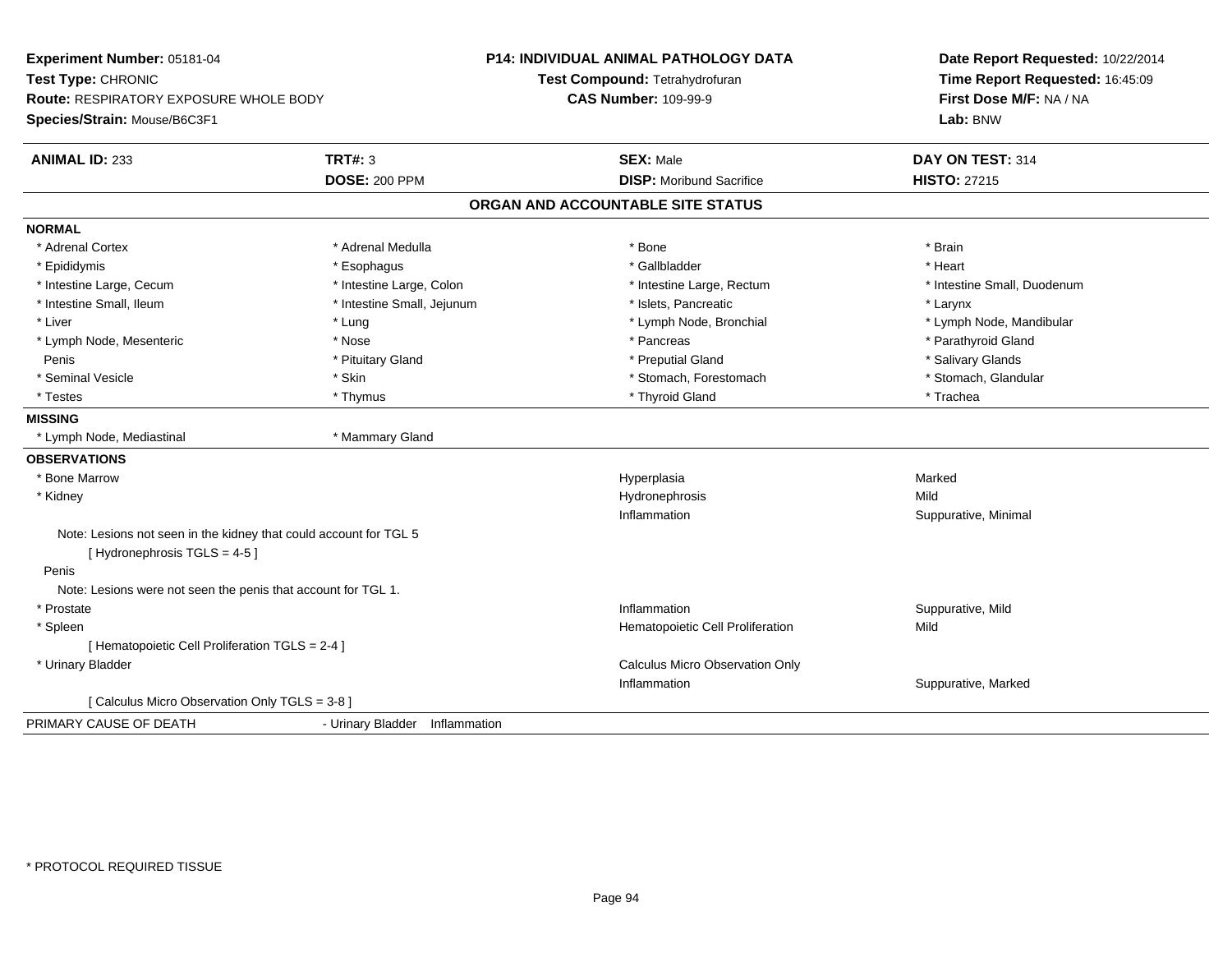| Experiment Number: 05181-04            |                            | <b>P14: INDIVIDUAL ANIMAL PATHOLOGY DATA</b> | Date Report Requested: 10/22/2014 |  |
|----------------------------------------|----------------------------|----------------------------------------------|-----------------------------------|--|
| Test Type: CHRONIC                     |                            | Test Compound: Tetrahydrofuran               | Time Report Requested: 16:45:09   |  |
| Route: RESPIRATORY EXPOSURE WHOLE BODY |                            | <b>CAS Number: 109-99-9</b>                  | First Dose M/F: NA / NA           |  |
| Species/Strain: Mouse/B6C3F1           |                            |                                              | Lab: BNW                          |  |
|                                        |                            |                                              |                                   |  |
| <b>ANIMAL ID: 234</b>                  | <b>TRT#: 3</b>             | <b>SEX: Male</b>                             | DAY ON TEST: 734                  |  |
|                                        | <b>DOSE: 200 PPM</b>       | <b>DISP: Terminal Sacrifice</b>              | <b>HISTO: 27216</b>               |  |
|                                        |                            | ORGAN AND ACCOUNTABLE SITE STATUS            |                                   |  |
| <b>NORMAL</b>                          |                            |                                              |                                   |  |
| * Bone                                 | * Brain                    | * Epididymis                                 | * Esophagus                       |  |
| * Intestine Large, Cecum               | * Intestine Large, Colon   | * Intestine Large, Rectum                    | * Intestine Small, Duodenum       |  |
| * Intestine Small, Ileum               | * Intestine Small, Jejunum | * Islets, Pancreatic                         | * Larynx                          |  |
| * Lung                                 | * Lymph Node, Mandibular   | * Lymph Node, Mediastinal                    | * Nose                            |  |
| * Pancreas                             | * Parathyroid Gland        | * Pituitary Gland                            | * Preputial Gland                 |  |
| * Prostate                             | * Salivary Glands          | * Seminal Vesicle                            | * Skin                            |  |
| * Stomach, Forestomach                 | * Stomach, Glandular       | * Testes                                     | * Thymus                          |  |
| * Trachea                              |                            |                                              |                                   |  |
| <b>MISSING</b>                         |                            |                                              |                                   |  |
| * Gallbladder                          | * Lymph Node, Bronchial    | * Mammary Gland                              |                                   |  |
| <b>OBSERVATIONS</b>                    |                            |                                              |                                   |  |
| * Adrenal Cortex                       |                            | Hypertrophy                                  | Minimal                           |  |
| * Adrenal Medulla                      |                            | Hyperplasia                                  | Mild                              |  |
| * Bone Marrow                          |                            | Hyperplasia                                  | Mild                              |  |
| * Heart                                |                            | Cardiomyopathy                               | Minimal                           |  |
| * Kidney                               |                            | Hydronephrosis                               | Mild                              |  |
|                                        |                            | Inflammation                                 | Suppurative, Mild                 |  |
| * Liver                                |                            | Necrosis                                     | Marked                            |  |
| [Necrosis TGLS = $2-4$ ]               |                            |                                              |                                   |  |
| Lymph Node                             | <b>Iliac</b>               | Hyperplasia                                  | Mild                              |  |
| [ Hyperplasia TGLS = 3-10 ]            |                            |                                              |                                   |  |
| * Lymph Node, Mesenteric               |                            | Angiectasis                                  | Mild                              |  |
|                                        |                            | Hematopoietic Cell Proliferation             | Mild                              |  |
| * Spleen                               |                            | Hematopoietic Cell Proliferation             | Mild                              |  |
| * Thyroid Gland                        | <b>Follicular Cel</b>      | Hyperplasia                                  | Mild                              |  |
| Urethra                                |                            | Inflammation                                 | Suppurative, Mild                 |  |
| * Urinary Bladder                      | <b>Transit Epithe</b>      | Hyperplasia                                  | Moderate                          |  |
|                                        |                            | Inflammation                                 | Suppurative, Marked               |  |
| Note: Probably relates to TGL 1.       |                            |                                              |                                   |  |
| DOIMADV CAUSE OF DEATH                 |                            |                                              |                                   |  |

PRIMARY CAUSE OF DEATH-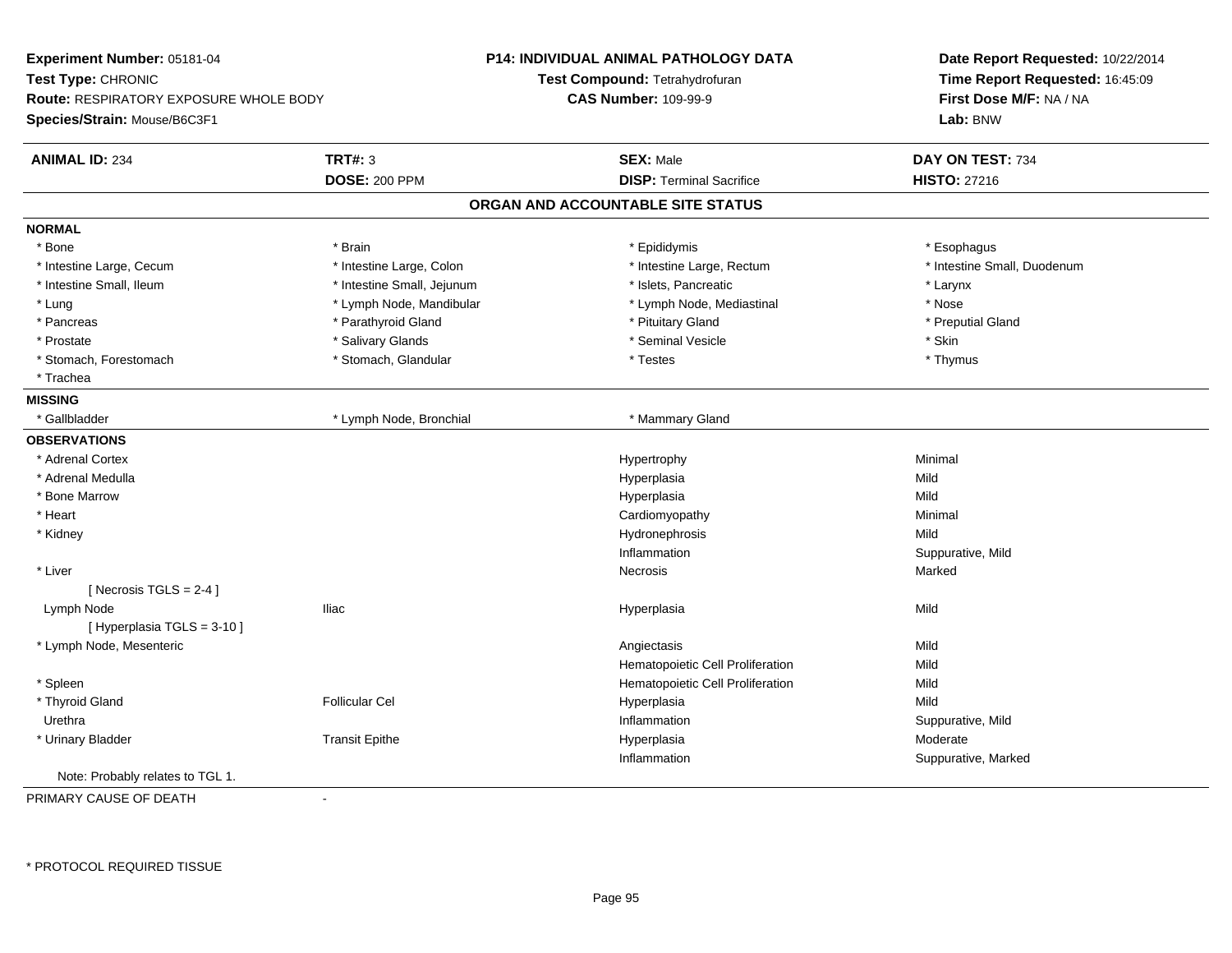| Experiment Number: 05181-04<br><b>Test Type: CHRONIC</b><br><b>Route: RESPIRATORY EXPOSURE WHOLE BODY</b> |                      | <b>P14: INDIVIDUAL ANIMAL PATHOLOGY DATA</b><br>Test Compound: Tetrahydrofuran<br><b>CAS Number: 109-99-9</b> | Date Report Requested: 10/22/2014<br>Time Report Requested: 16:45:09<br>First Dose M/F: NA / NA |
|-----------------------------------------------------------------------------------------------------------|----------------------|---------------------------------------------------------------------------------------------------------------|-------------------------------------------------------------------------------------------------|
| Species/Strain: Mouse/B6C3F1                                                                              |                      |                                                                                                               | Lab: BNW                                                                                        |
| <b>ANIMAL ID: 234</b>                                                                                     | TRT#: 3              | <b>SEX:</b> Male                                                                                              | DAY ON TEST: 734                                                                                |
|                                                                                                           | <b>DOSE: 200 PPM</b> | <b>DISP: Terminal Sacrifice</b>                                                                               | <b>HISTO: 27216</b>                                                                             |
|                                                                                                           |                      | <b>ORGAN AND ACCOUNTABLE SITE STATUS</b>                                                                      |                                                                                                 |
|                                                                                                           |                      |                                                                                                               |                                                                                                 |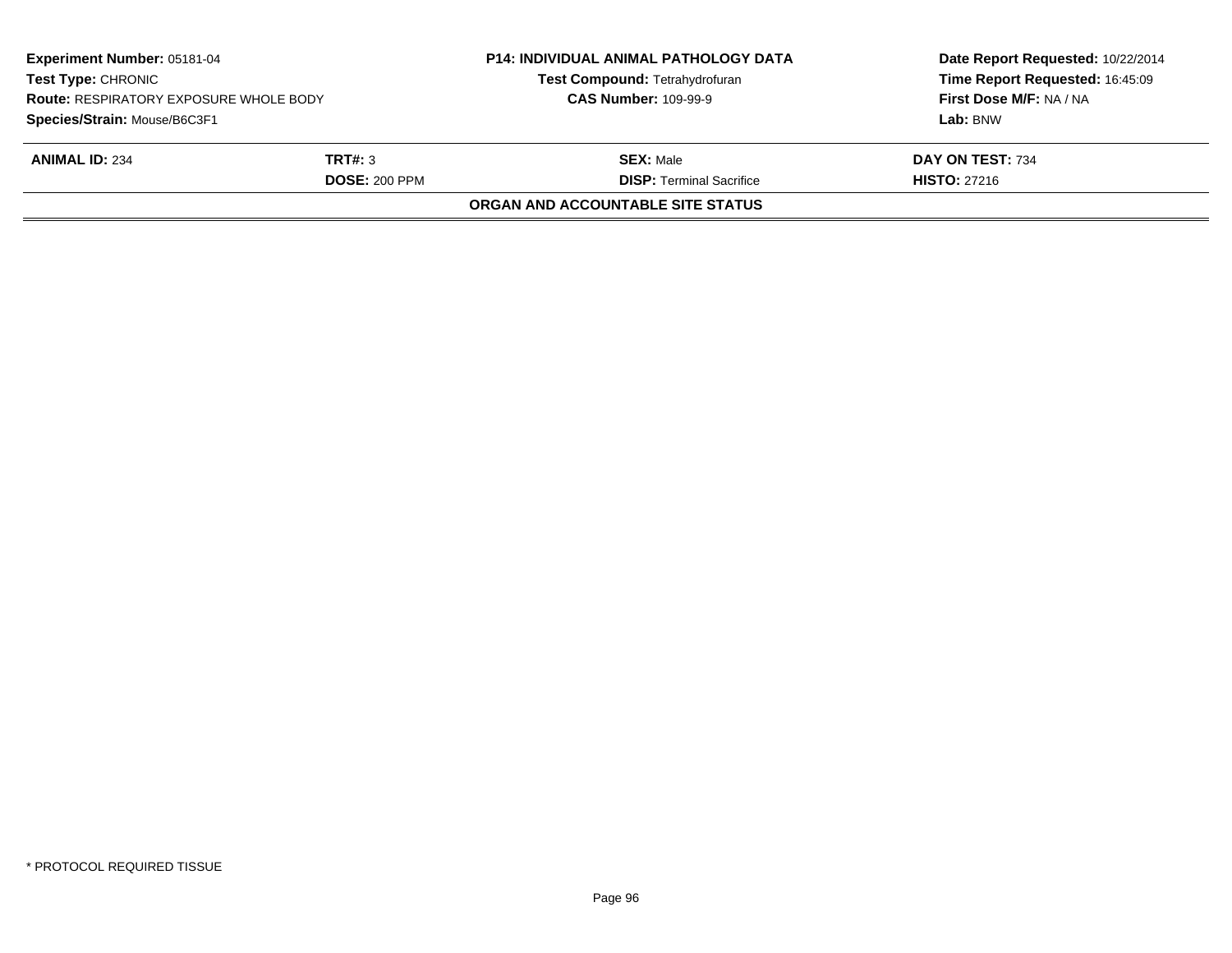| Experiment Number: 05181-04<br>Test Type: CHRONIC                             |                                  | P14: INDIVIDUAL ANIMAL PATHOLOGY DATA | Date Report Requested: 10/22/2014<br>Time Report Requested: 16:45:09 |
|-------------------------------------------------------------------------------|----------------------------------|---------------------------------------|----------------------------------------------------------------------|
|                                                                               |                                  | Test Compound: Tetrahydrofuran        |                                                                      |
| <b>Route: RESPIRATORY EXPOSURE WHOLE BODY</b><br>Species/Strain: Mouse/B6C3F1 |                                  | <b>CAS Number: 109-99-9</b>           | First Dose M/F: NA / NA<br>Lab: BNW                                  |
|                                                                               |                                  |                                       |                                                                      |
| <b>ANIMAL ID: 235</b>                                                         | <b>TRT#: 3</b>                   | <b>SEX: Male</b>                      | DAY ON TEST: 554                                                     |
|                                                                               | <b>DOSE: 200 PPM</b>             | <b>DISP:</b> Moribund Sacrifice       | <b>HISTO: 27217</b>                                                  |
|                                                                               |                                  | ORGAN AND ACCOUNTABLE SITE STATUS     |                                                                      |
| <b>NORMAL</b>                                                                 |                                  |                                       |                                                                      |
| * Adrenal Medulla                                                             | * Bone                           | * Bone Marrow                         | * Brain                                                              |
| * Epididymis                                                                  | * Esophagus                      | * Gallbladder                         | * Intestine Large, Cecum                                             |
| * Intestine Large, Colon                                                      | * Intestine Large, Rectum        | * Intestine Small, Duodenum           | * Intestine Small, Ileum                                             |
| * Islets, Pancreatic                                                          | * Kidney                         | * Larynx                              | * Lymph Node, Mandibular                                             |
| * Lymph Node, Mediastinal                                                     | * Lymph Node, Mesenteric         | * Nose                                | * Pancreas                                                           |
| * Parathyroid Gland                                                           | * Pituitary Gland                | * Preputial Gland                     | * Prostate                                                           |
| * Salivary Glands                                                             | * Seminal Vesicle                | * Skin                                | * Spleen                                                             |
| * Stomach, Forestomach                                                        | * Stomach, Glandular             | * Thymus                              | * Thyroid Gland                                                      |
| * Trachea                                                                     | * Urinary Bladder                |                                       |                                                                      |
| <b>MISSING</b>                                                                |                                  |                                       |                                                                      |
| * Lymph Node, Bronchial                                                       | * Mammary Gland                  |                                       |                                                                      |
| <b>OBSERVATIONS</b>                                                           |                                  |                                       |                                                                      |
| * Adrenal Cortex                                                              |                                  | Hypertrophy                           | Mild                                                                 |
| * Heart                                                                       |                                  | Cardiomyopathy                        | Minimal                                                              |
| * Intestine Small, Jejunum                                                    | Peyers Patch                     | Hyperplasia                           | Marked                                                               |
| [Hyperplasia TGLS = 1-12]                                                     |                                  |                                       |                                                                      |
| * Liver                                                                       |                                  | Hepatocellular Carcinoma              | Multiple                                                             |
|                                                                               |                                  | <b>Necrosis</b>                       | Mild                                                                 |
| [ Hepatocellular Carcinoma TGLS = 2,3-10+11 ]                                 |                                  |                                       |                                                                      |
| * Lung                                                                        |                                  | Alveolar/Bronchiolar Adenoma          |                                                                      |
| [ Alveolar/Bronchiolar Adenoma TGLS = 4-3 ]                                   |                                  |                                       |                                                                      |
| * Testes                                                                      |                                  | Atrophy                               | Minimal                                                              |
| PRIMARY CAUSE OF DEATH                                                        | - Liver Hepatocellular Carcinoma |                                       |                                                                      |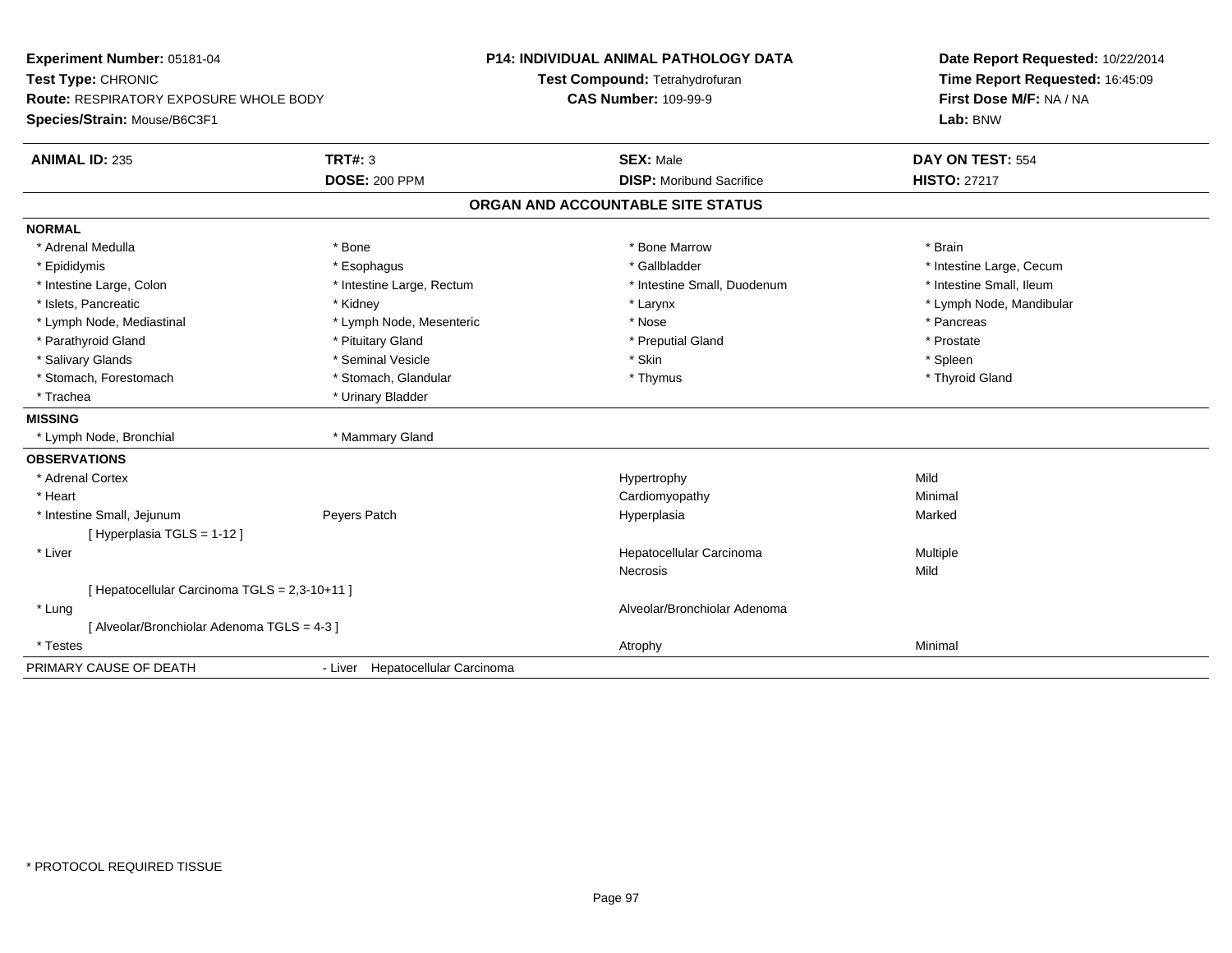| <b>Experiment Number: 05181-04</b><br>Test Type: CHRONIC<br><b>Route: RESPIRATORY EXPOSURE WHOLE BODY</b><br>Species/Strain: Mouse/B6C3F1<br><b>ANIMAL ID: 236</b> | <b>TRT#: 3</b><br><b>DOSE: 200 PPM</b> | <b>P14: INDIVIDUAL ANIMAL PATHOLOGY DATA</b><br>Test Compound: Tetrahydrofuran<br><b>CAS Number: 109-99-9</b><br><b>SEX: Male</b><br><b>DISP: Terminal Sacrifice</b> | Date Report Requested: 10/22/2014<br>Time Report Requested: 16:45:09<br>First Dose M/F: NA / NA<br>Lab: BNW<br>DAY ON TEST: 736<br><b>HISTO: 27218</b> |
|--------------------------------------------------------------------------------------------------------------------------------------------------------------------|----------------------------------------|----------------------------------------------------------------------------------------------------------------------------------------------------------------------|--------------------------------------------------------------------------------------------------------------------------------------------------------|
|                                                                                                                                                                    |                                        | ORGAN AND ACCOUNTABLE SITE STATUS                                                                                                                                    |                                                                                                                                                        |
| <b>NORMAL</b>                                                                                                                                                      |                                        |                                                                                                                                                                      |                                                                                                                                                        |
| * Adrenal Medulla                                                                                                                                                  | * Bone                                 | * Bone Marrow                                                                                                                                                        | * Brain                                                                                                                                                |
| * Epididymis                                                                                                                                                       | * Esophagus                            | * Gallbladder                                                                                                                                                        | * Intestine Large, Cecum                                                                                                                               |
| * Intestine Large, Colon                                                                                                                                           | * Intestine Large, Rectum              | * Intestine Small, Duodenum                                                                                                                                          | * Intestine Small, Ileum                                                                                                                               |
| * Intestine Small, Jejunum                                                                                                                                         | * Islets, Pancreatic                   | * Larynx                                                                                                                                                             | * Lung                                                                                                                                                 |
| * Lymph Node, Bronchial                                                                                                                                            | * Lymph Node, Mandibular               | * Lymph Node, Mediastinal                                                                                                                                            | * Lymph Node, Mesenteric                                                                                                                               |
| * Nose                                                                                                                                                             | * Pancreas                             | * Pituitary Gland                                                                                                                                                    | * Preputial Gland                                                                                                                                      |
| * Prostate                                                                                                                                                         | * Salivary Glands                      | * Seminal Vesicle                                                                                                                                                    | * Spleen                                                                                                                                               |
| * Stomach, Forestomach                                                                                                                                             | * Stomach, Glandular                   | * Testes                                                                                                                                                             | * Thymus                                                                                                                                               |
| * Thyroid Gland                                                                                                                                                    | * Trachea                              | * Urinary Bladder                                                                                                                                                    |                                                                                                                                                        |
| <b>MISSING</b>                                                                                                                                                     |                                        |                                                                                                                                                                      |                                                                                                                                                        |
| * Mammary Gland                                                                                                                                                    | * Parathyroid Gland                    |                                                                                                                                                                      |                                                                                                                                                        |
| <b>OBSERVATIONS</b>                                                                                                                                                |                                        |                                                                                                                                                                      |                                                                                                                                                        |
| * Adrenal Cortex                                                                                                                                                   |                                        | Hypertrophy                                                                                                                                                          | Mild                                                                                                                                                   |
| * Heart                                                                                                                                                            |                                        | Cardiomyopathy                                                                                                                                                       | Minimal                                                                                                                                                |
| * Kidney                                                                                                                                                           |                                        | Nephropathy                                                                                                                                                          | Minimal                                                                                                                                                |
| * Liver                                                                                                                                                            |                                        | Hepatocellular Adenoma                                                                                                                                               |                                                                                                                                                        |
| Hepatocellular Adenoma TGLS = 1-10 ]                                                                                                                               |                                        |                                                                                                                                                                      |                                                                                                                                                        |
| * Skin                                                                                                                                                             | <b>Subcut Tiss</b>                     | <b>Infiltration Cellular</b>                                                                                                                                         | Mast Cell, Mild                                                                                                                                        |
| PRIMARY CAUSE OF DEATH                                                                                                                                             |                                        |                                                                                                                                                                      |                                                                                                                                                        |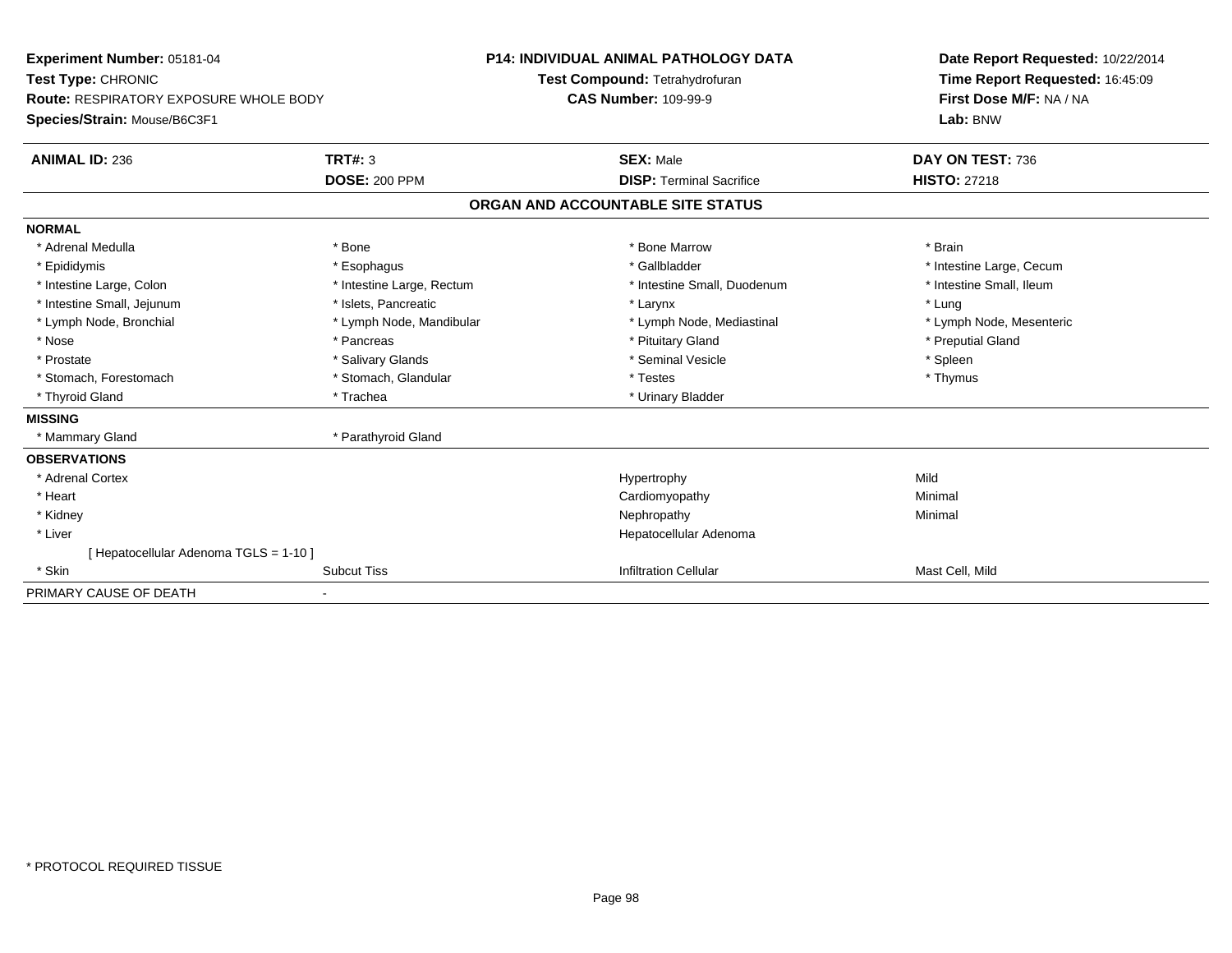| Experiment Number: 05181-04                   |                                | <b>P14: INDIVIDUAL ANIMAL PATHOLOGY DATA</b> | Date Report Requested: 10/22/2014<br>Time Report Requested: 16:45:09<br>First Dose M/F: NA / NA |  |
|-----------------------------------------------|--------------------------------|----------------------------------------------|-------------------------------------------------------------------------------------------------|--|
| Test Type: CHRONIC                            |                                | Test Compound: Tetrahydrofuran               |                                                                                                 |  |
| <b>Route: RESPIRATORY EXPOSURE WHOLE BODY</b> |                                | <b>CAS Number: 109-99-9</b>                  |                                                                                                 |  |
| Species/Strain: Mouse/B6C3F1                  |                                |                                              | Lab: BNW                                                                                        |  |
| <b>ANIMAL ID: 237</b>                         | <b>TRT#: 3</b>                 | <b>SEX: Male</b>                             | DAY ON TEST: 638                                                                                |  |
|                                               | <b>DOSE: 200 PPM</b>           | <b>DISP: Natural Death</b>                   | <b>HISTO: 27219</b>                                                                             |  |
|                                               |                                | ORGAN AND ACCOUNTABLE SITE STATUS            |                                                                                                 |  |
| <b>NORMAL</b>                                 |                                |                                              |                                                                                                 |  |
| * Adrenal Cortex                              | * Adrenal Medulla              | * Bone                                       | * Bone Marrow                                                                                   |  |
| * Brain                                       | * Epididymis                   | * Esophagus                                  | * Gallbladder                                                                                   |  |
| * Intestine Large, Cecum                      | * Intestine Large, Colon       | * Intestine Large, Rectum                    | * Intestine Small, Duodenum                                                                     |  |
| * Intestine Small, Ileum                      | * Intestine Small, Jejunum     | * Islets, Pancreatic                         | * Larynx                                                                                        |  |
| * Liver                                       | * Lung                         | * Lymph Node, Mediastinal                    | * Lymph Node, Mesenteric                                                                        |  |
| * Nose                                        | * Pancreas                     | * Parathyroid Gland                          | * Pituitary Gland                                                                               |  |
| * Preputial Gland                             | * Salivary Glands              | * Seminal Vesicle                            | * Stomach, Forestomach                                                                          |  |
| * Stomach, Glandular                          | * Testes                       | * Trachea                                    |                                                                                                 |  |
| <b>MISSING</b>                                |                                |                                              |                                                                                                 |  |
| * Lymph Node, Bronchial                       | * Lymph Node, Mandibular       | * Mammary Gland                              |                                                                                                 |  |
| <b>OBSERVATIONS</b>                           |                                |                                              |                                                                                                 |  |
| * Heart                                       |                                | Cardiomyopathy                               | Minimal                                                                                         |  |
| * Kidney                                      |                                | Inflammation                                 | Suppurative, Mild                                                                               |  |
| [Inflammation TGLS = 3-5]                     |                                |                                              |                                                                                                 |  |
| Lymph Node                                    | <b>Iliac</b>                   | Hyperplasia                                  | Moderate                                                                                        |  |
| [Hyperplasia TGLS = 2-11]                     |                                |                                              |                                                                                                 |  |
| * Prostate                                    |                                | Inflammation                                 | Suppurative, Mild                                                                               |  |
| * Skin                                        | Prepuce                        | Inflammation                                 | Suppurative, Marked                                                                             |  |
| [Inflammation TGLS = $1-7$ ]                  |                                |                                              |                                                                                                 |  |
| * Spleen                                      |                                | Hematopoietic Cell Proliferation             | Mild                                                                                            |  |
| * Thymus                                      |                                | Atrophy                                      | Mild                                                                                            |  |
| * Thyroid Gland                               | <b>Follicular Cel</b>          | Hyperplasia                                  | Minimal                                                                                         |  |
| Ureter                                        |                                | Inflammation                                 | Suppurative, Mild                                                                               |  |
| Urethra                                       |                                | Inflammation                                 | Suppurative, Marked                                                                             |  |
| [Inflammation TGLS = $4-10$ ]                 |                                |                                              |                                                                                                 |  |
| * Urinary Bladder                             |                                | Inflammation                                 | Suppurative, Marked                                                                             |  |
| [Inflammation TGLS = $5-8$ ]                  |                                |                                              |                                                                                                 |  |
| PRIMARY CAUSE OF DEATH                        | - Urinary Bladder Inflammation |                                              |                                                                                                 |  |
| CONTRIBUTORY CAUSE OF DEATH                   | - Urethra Inflammation         |                                              |                                                                                                 |  |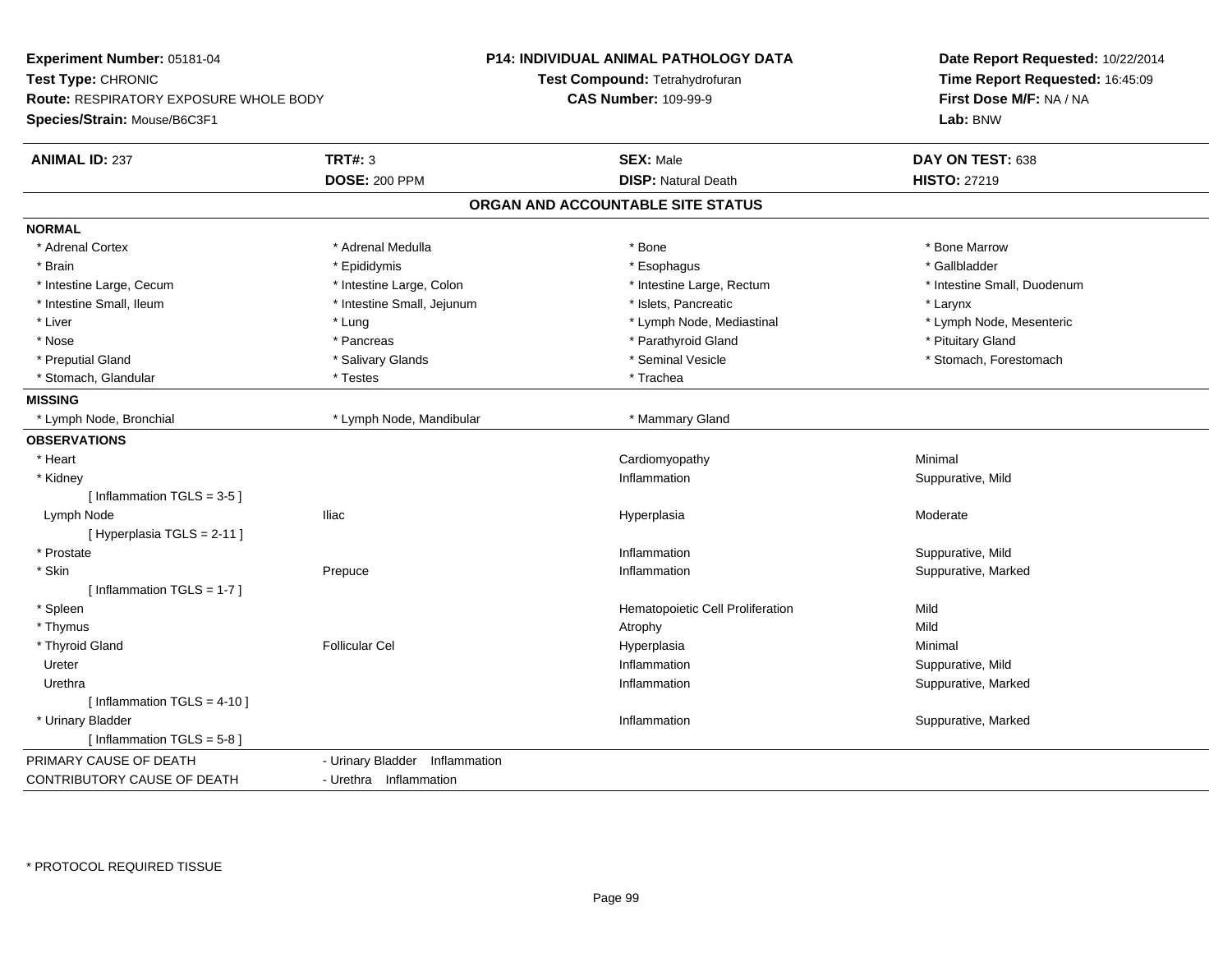| Experiment Number: 05181-04<br>Test Type: CHRONIC<br><b>Route: RESPIRATORY EXPOSURE WHOLE BODY</b> |                           | P14: INDIVIDUAL ANIMAL PATHOLOGY DATA<br>Test Compound: Tetrahydrofuran<br><b>CAS Number: 109-99-9</b> | Date Report Requested: 10/22/2014<br>Time Report Requested: 16:45:09<br>First Dose M/F: NA / NA |
|----------------------------------------------------------------------------------------------------|---------------------------|--------------------------------------------------------------------------------------------------------|-------------------------------------------------------------------------------------------------|
| Species/Strain: Mouse/B6C3F1                                                                       |                           |                                                                                                        | Lab: BNW                                                                                        |
| <b>ANIMAL ID: 238</b>                                                                              | TRT#: 3                   | <b>SEX: Male</b>                                                                                       | DAY ON TEST: 734                                                                                |
|                                                                                                    | <b>DOSE: 200 PPM</b>      | <b>DISP: Terminal Sacrifice</b>                                                                        | <b>HISTO: 27220</b>                                                                             |
|                                                                                                    |                           | ORGAN AND ACCOUNTABLE SITE STATUS                                                                      |                                                                                                 |
| <b>NORMAL</b>                                                                                      |                           |                                                                                                        |                                                                                                 |
| * Adrenal Medulla                                                                                  | * Bone                    | * Bone Marrow                                                                                          | * Brain                                                                                         |
| * Epididymis                                                                                       | * Esophagus               | * Gallbladder                                                                                          | * Intestine Large, Cecum                                                                        |
| * Intestine Large, Colon                                                                           | * Intestine Large, Rectum | * Intestine Small, Duodenum                                                                            | * Intestine Small, Ileum                                                                        |
| * Intestine Small, Jejunum                                                                         | * Islets, Pancreatic      | * Larynx                                                                                               | * Lung                                                                                          |
| * Lymph Node, Bronchial                                                                            | * Lymph Node, Mandibular  | * Lymph Node, Mediastinal                                                                              | * Lymph Node, Mesenteric                                                                        |
| * Nose                                                                                             | * Pancreas                | * Pituitary Gland                                                                                      | * Salivary Glands                                                                               |
| * Seminal Vesicle                                                                                  | * Skin                    | * Spleen                                                                                               | * Stomach, Forestomach                                                                          |
| * Stomach, Glandular                                                                               | * Testes                  | * Thymus                                                                                               | * Trachea                                                                                       |
| * Urinary Bladder                                                                                  |                           |                                                                                                        |                                                                                                 |
| <b>MISSING</b>                                                                                     |                           |                                                                                                        |                                                                                                 |
| * Mammary Gland                                                                                    | * Prostate                |                                                                                                        |                                                                                                 |
| <b>INSUFFICIENT TISSUE</b>                                                                         |                           |                                                                                                        |                                                                                                 |
| * Parathyroid Gland                                                                                |                           |                                                                                                        |                                                                                                 |
| <b>OBSERVATIONS</b>                                                                                |                           |                                                                                                        |                                                                                                 |
| * Adrenal Cortex                                                                                   |                           | Hyperplasia                                                                                            | Mild                                                                                            |
|                                                                                                    |                           | Hypertrophy                                                                                            | Mild                                                                                            |
| * Heart                                                                                            |                           | Cardiomyopathy                                                                                         | Minimal                                                                                         |
| * Kidney                                                                                           |                           | Nephropathy                                                                                            | Minimal                                                                                         |
| * Liver                                                                                            |                           | Hepatocellular Adenoma                                                                                 | Multiple                                                                                        |
| [ Hepatocellular Adenoma TGLS = 1-4 ]                                                              |                           |                                                                                                        |                                                                                                 |
| * Preputial Gland                                                                                  |                           | Inflammation                                                                                           | Marked                                                                                          |
| * Thyroid Gland                                                                                    | Follicular Cel            | Hyperplasia                                                                                            | Minimal                                                                                         |
| PRIMARY CAUSE OF DEATH                                                                             | $\blacksquare$            |                                                                                                        |                                                                                                 |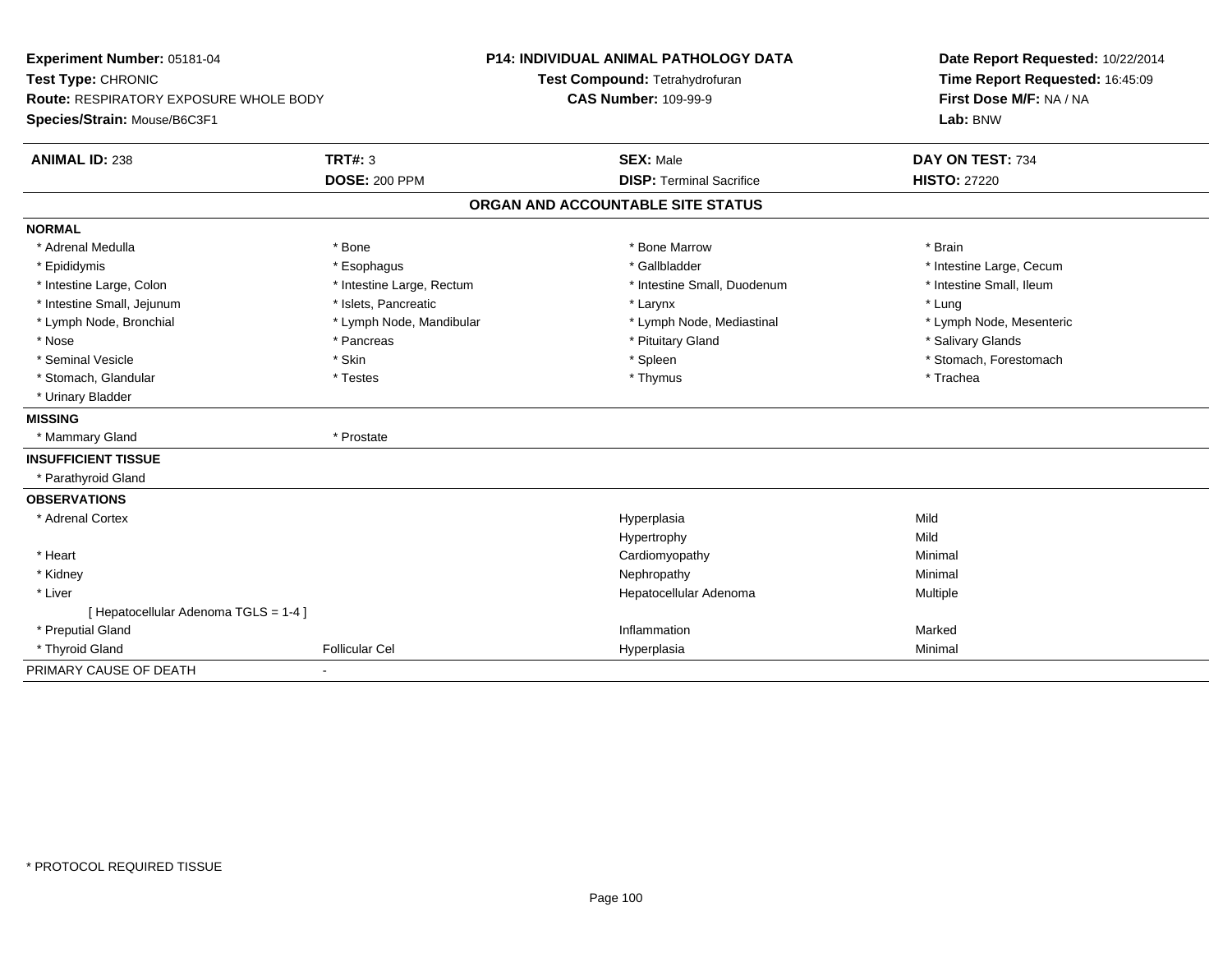| Test Compound: Tetrahydrofuran<br>Time Report Requested: 16:45:09<br>First Dose M/F: NA / NA<br>Route: RESPIRATORY EXPOSURE WHOLE BODY<br><b>CAS Number: 109-99-9</b><br>Lab: BNW<br><b>TRT#: 3</b><br><b>SEX: Male</b><br>DAY ON TEST: 532<br><b>DOSE: 200 PPM</b><br><b>DISP: Natural Death</b><br><b>HISTO: 27221</b><br>ORGAN AND ACCOUNTABLE SITE STATUS<br>* Adrenal Medulla<br>* Bone Marrow<br>* Adrenal Cortex<br>* Bone<br>* Epididymis<br>* Esophagus<br>* Gallbladder<br>* Brain<br>* Intestine Large, Colon<br>* Intestine Large, Rectum<br>* Islets, Pancreatic<br>* Intestine Large, Cecum<br>* Kidney<br>* Larynx<br>* Lymph Node, Bronchial<br>* Lymph Node, Mandibular<br>* Lymph Node, Mediastinal<br>* Lymph Node, Mesenteric<br>* Pituitary Gland<br>* Nose<br>* Salivary Glands<br>* Seminal Vesicle<br>* Preputial Gland<br>* Prostate<br>$^\star$ Skin<br>* Stomach, Forestomach<br>* Stomach, Glandular<br>* Spleen<br>* Testes<br>* Thymus<br>* Trachea<br>* Urinary Bladder<br>* Mammary Gland<br>* Parathyroid Gland<br>* Intestine Small, Duodenum<br>* Intestine Small, Ileum<br>* Intestine Small, Jejunum<br>* Heart<br>Cardiomyopathy<br>Minimal<br>* Liver<br>Hepatocellular Carcinoma<br>[ Hepatocellular Carcinoma TGLS = 5,6-10 ]<br>* Lung<br>Alveolar/Bronchiolar Carcinoma<br>[ Alveolar/Bronchiolar Carcinoma TGLS = 1-3 ]<br>* Lym Node Bron<br>Note: No lesions were seen in the bronchial lymph node that account for TGL 2.<br>Mild<br>* Pancreas<br>Atrophy<br>* Pituitary Gl<br>Note: No lesions were seen in the pituitary gland that account for TGL 3.<br>* Preputial GI<br>Note: No lesions were seen in the preputial gland that account for TGL 4.<br>* Thyroid Gland<br><b>Follicular Cel</b><br>Hyperplasia<br>Minimal<br>- Liver Hepatocellular Carcinoma<br>Animal Note: No lesions were seen in the bronchial lymph node that would account for TGL 2. | Experiment Number: 05181-04  | <b>P14: INDIVIDUAL ANIMAL PATHOLOGY DATA</b> | Date Report Requested: 10/22/2014 |
|------------------------------------------------------------------------------------------------------------------------------------------------------------------------------------------------------------------------------------------------------------------------------------------------------------------------------------------------------------------------------------------------------------------------------------------------------------------------------------------------------------------------------------------------------------------------------------------------------------------------------------------------------------------------------------------------------------------------------------------------------------------------------------------------------------------------------------------------------------------------------------------------------------------------------------------------------------------------------------------------------------------------------------------------------------------------------------------------------------------------------------------------------------------------------------------------------------------------------------------------------------------------------------------------------------------------------------------------------------------------------------------------------------------------------------------------------------------------------------------------------------------------------------------------------------------------------------------------------------------------------------------------------------------------------------------------------------------------------------------------------------------------------------------------------------------------------------------------------------------------------------------------------------------|------------------------------|----------------------------------------------|-----------------------------------|
|                                                                                                                                                                                                                                                                                                                                                                                                                                                                                                                                                                                                                                                                                                                                                                                                                                                                                                                                                                                                                                                                                                                                                                                                                                                                                                                                                                                                                                                                                                                                                                                                                                                                                                                                                                                                                                                                                                                  | Test Type: CHRONIC           |                                              |                                   |
|                                                                                                                                                                                                                                                                                                                                                                                                                                                                                                                                                                                                                                                                                                                                                                                                                                                                                                                                                                                                                                                                                                                                                                                                                                                                                                                                                                                                                                                                                                                                                                                                                                                                                                                                                                                                                                                                                                                  |                              |                                              |                                   |
|                                                                                                                                                                                                                                                                                                                                                                                                                                                                                                                                                                                                                                                                                                                                                                                                                                                                                                                                                                                                                                                                                                                                                                                                                                                                                                                                                                                                                                                                                                                                                                                                                                                                                                                                                                                                                                                                                                                  | Species/Strain: Mouse/B6C3F1 |                                              |                                   |
|                                                                                                                                                                                                                                                                                                                                                                                                                                                                                                                                                                                                                                                                                                                                                                                                                                                                                                                                                                                                                                                                                                                                                                                                                                                                                                                                                                                                                                                                                                                                                                                                                                                                                                                                                                                                                                                                                                                  | <b>ANIMAL ID: 239</b>        |                                              |                                   |
|                                                                                                                                                                                                                                                                                                                                                                                                                                                                                                                                                                                                                                                                                                                                                                                                                                                                                                                                                                                                                                                                                                                                                                                                                                                                                                                                                                                                                                                                                                                                                                                                                                                                                                                                                                                                                                                                                                                  |                              |                                              |                                   |
|                                                                                                                                                                                                                                                                                                                                                                                                                                                                                                                                                                                                                                                                                                                                                                                                                                                                                                                                                                                                                                                                                                                                                                                                                                                                                                                                                                                                                                                                                                                                                                                                                                                                                                                                                                                                                                                                                                                  |                              |                                              |                                   |
|                                                                                                                                                                                                                                                                                                                                                                                                                                                                                                                                                                                                                                                                                                                                                                                                                                                                                                                                                                                                                                                                                                                                                                                                                                                                                                                                                                                                                                                                                                                                                                                                                                                                                                                                                                                                                                                                                                                  | <b>NORMAL</b>                |                                              |                                   |
|                                                                                                                                                                                                                                                                                                                                                                                                                                                                                                                                                                                                                                                                                                                                                                                                                                                                                                                                                                                                                                                                                                                                                                                                                                                                                                                                                                                                                                                                                                                                                                                                                                                                                                                                                                                                                                                                                                                  |                              |                                              |                                   |
|                                                                                                                                                                                                                                                                                                                                                                                                                                                                                                                                                                                                                                                                                                                                                                                                                                                                                                                                                                                                                                                                                                                                                                                                                                                                                                                                                                                                                                                                                                                                                                                                                                                                                                                                                                                                                                                                                                                  |                              |                                              |                                   |
|                                                                                                                                                                                                                                                                                                                                                                                                                                                                                                                                                                                                                                                                                                                                                                                                                                                                                                                                                                                                                                                                                                                                                                                                                                                                                                                                                                                                                                                                                                                                                                                                                                                                                                                                                                                                                                                                                                                  |                              |                                              |                                   |
|                                                                                                                                                                                                                                                                                                                                                                                                                                                                                                                                                                                                                                                                                                                                                                                                                                                                                                                                                                                                                                                                                                                                                                                                                                                                                                                                                                                                                                                                                                                                                                                                                                                                                                                                                                                                                                                                                                                  |                              |                                              |                                   |
|                                                                                                                                                                                                                                                                                                                                                                                                                                                                                                                                                                                                                                                                                                                                                                                                                                                                                                                                                                                                                                                                                                                                                                                                                                                                                                                                                                                                                                                                                                                                                                                                                                                                                                                                                                                                                                                                                                                  |                              |                                              |                                   |
|                                                                                                                                                                                                                                                                                                                                                                                                                                                                                                                                                                                                                                                                                                                                                                                                                                                                                                                                                                                                                                                                                                                                                                                                                                                                                                                                                                                                                                                                                                                                                                                                                                                                                                                                                                                                                                                                                                                  |                              |                                              |                                   |
|                                                                                                                                                                                                                                                                                                                                                                                                                                                                                                                                                                                                                                                                                                                                                                                                                                                                                                                                                                                                                                                                                                                                                                                                                                                                                                                                                                                                                                                                                                                                                                                                                                                                                                                                                                                                                                                                                                                  |                              |                                              |                                   |
|                                                                                                                                                                                                                                                                                                                                                                                                                                                                                                                                                                                                                                                                                                                                                                                                                                                                                                                                                                                                                                                                                                                                                                                                                                                                                                                                                                                                                                                                                                                                                                                                                                                                                                                                                                                                                                                                                                                  |                              |                                              |                                   |
|                                                                                                                                                                                                                                                                                                                                                                                                                                                                                                                                                                                                                                                                                                                                                                                                                                                                                                                                                                                                                                                                                                                                                                                                                                                                                                                                                                                                                                                                                                                                                                                                                                                                                                                                                                                                                                                                                                                  | <b>MISSING</b>               |                                              |                                   |
|                                                                                                                                                                                                                                                                                                                                                                                                                                                                                                                                                                                                                                                                                                                                                                                                                                                                                                                                                                                                                                                                                                                                                                                                                                                                                                                                                                                                                                                                                                                                                                                                                                                                                                                                                                                                                                                                                                                  |                              |                                              |                                   |
|                                                                                                                                                                                                                                                                                                                                                                                                                                                                                                                                                                                                                                                                                                                                                                                                                                                                                                                                                                                                                                                                                                                                                                                                                                                                                                                                                                                                                                                                                                                                                                                                                                                                                                                                                                                                                                                                                                                  | <b>AUTO PRECLUDES DIAG.</b>  |                                              |                                   |
|                                                                                                                                                                                                                                                                                                                                                                                                                                                                                                                                                                                                                                                                                                                                                                                                                                                                                                                                                                                                                                                                                                                                                                                                                                                                                                                                                                                                                                                                                                                                                                                                                                                                                                                                                                                                                                                                                                                  |                              |                                              |                                   |
|                                                                                                                                                                                                                                                                                                                                                                                                                                                                                                                                                                                                                                                                                                                                                                                                                                                                                                                                                                                                                                                                                                                                                                                                                                                                                                                                                                                                                                                                                                                                                                                                                                                                                                                                                                                                                                                                                                                  | <b>OBSERVATIONS</b>          |                                              |                                   |
|                                                                                                                                                                                                                                                                                                                                                                                                                                                                                                                                                                                                                                                                                                                                                                                                                                                                                                                                                                                                                                                                                                                                                                                                                                                                                                                                                                                                                                                                                                                                                                                                                                                                                                                                                                                                                                                                                                                  |                              |                                              |                                   |
|                                                                                                                                                                                                                                                                                                                                                                                                                                                                                                                                                                                                                                                                                                                                                                                                                                                                                                                                                                                                                                                                                                                                                                                                                                                                                                                                                                                                                                                                                                                                                                                                                                                                                                                                                                                                                                                                                                                  |                              |                                              |                                   |
|                                                                                                                                                                                                                                                                                                                                                                                                                                                                                                                                                                                                                                                                                                                                                                                                                                                                                                                                                                                                                                                                                                                                                                                                                                                                                                                                                                                                                                                                                                                                                                                                                                                                                                                                                                                                                                                                                                                  |                              |                                              |                                   |
|                                                                                                                                                                                                                                                                                                                                                                                                                                                                                                                                                                                                                                                                                                                                                                                                                                                                                                                                                                                                                                                                                                                                                                                                                                                                                                                                                                                                                                                                                                                                                                                                                                                                                                                                                                                                                                                                                                                  |                              |                                              |                                   |
|                                                                                                                                                                                                                                                                                                                                                                                                                                                                                                                                                                                                                                                                                                                                                                                                                                                                                                                                                                                                                                                                                                                                                                                                                                                                                                                                                                                                                                                                                                                                                                                                                                                                                                                                                                                                                                                                                                                  |                              |                                              |                                   |
|                                                                                                                                                                                                                                                                                                                                                                                                                                                                                                                                                                                                                                                                                                                                                                                                                                                                                                                                                                                                                                                                                                                                                                                                                                                                                                                                                                                                                                                                                                                                                                                                                                                                                                                                                                                                                                                                                                                  |                              |                                              |                                   |
|                                                                                                                                                                                                                                                                                                                                                                                                                                                                                                                                                                                                                                                                                                                                                                                                                                                                                                                                                                                                                                                                                                                                                                                                                                                                                                                                                                                                                                                                                                                                                                                                                                                                                                                                                                                                                                                                                                                  |                              |                                              |                                   |
|                                                                                                                                                                                                                                                                                                                                                                                                                                                                                                                                                                                                                                                                                                                                                                                                                                                                                                                                                                                                                                                                                                                                                                                                                                                                                                                                                                                                                                                                                                                                                                                                                                                                                                                                                                                                                                                                                                                  |                              |                                              |                                   |
|                                                                                                                                                                                                                                                                                                                                                                                                                                                                                                                                                                                                                                                                                                                                                                                                                                                                                                                                                                                                                                                                                                                                                                                                                                                                                                                                                                                                                                                                                                                                                                                                                                                                                                                                                                                                                                                                                                                  |                              |                                              |                                   |
|                                                                                                                                                                                                                                                                                                                                                                                                                                                                                                                                                                                                                                                                                                                                                                                                                                                                                                                                                                                                                                                                                                                                                                                                                                                                                                                                                                                                                                                                                                                                                                                                                                                                                                                                                                                                                                                                                                                  |                              |                                              |                                   |
|                                                                                                                                                                                                                                                                                                                                                                                                                                                                                                                                                                                                                                                                                                                                                                                                                                                                                                                                                                                                                                                                                                                                                                                                                                                                                                                                                                                                                                                                                                                                                                                                                                                                                                                                                                                                                                                                                                                  |                              |                                              |                                   |
|                                                                                                                                                                                                                                                                                                                                                                                                                                                                                                                                                                                                                                                                                                                                                                                                                                                                                                                                                                                                                                                                                                                                                                                                                                                                                                                                                                                                                                                                                                                                                                                                                                                                                                                                                                                                                                                                                                                  |                              |                                              |                                   |
|                                                                                                                                                                                                                                                                                                                                                                                                                                                                                                                                                                                                                                                                                                                                                                                                                                                                                                                                                                                                                                                                                                                                                                                                                                                                                                                                                                                                                                                                                                                                                                                                                                                                                                                                                                                                                                                                                                                  |                              |                                              |                                   |
|                                                                                                                                                                                                                                                                                                                                                                                                                                                                                                                                                                                                                                                                                                                                                                                                                                                                                                                                                                                                                                                                                                                                                                                                                                                                                                                                                                                                                                                                                                                                                                                                                                                                                                                                                                                                                                                                                                                  | PRIMARY CAUSE OF DEATH       |                                              |                                   |
|                                                                                                                                                                                                                                                                                                                                                                                                                                                                                                                                                                                                                                                                                                                                                                                                                                                                                                                                                                                                                                                                                                                                                                                                                                                                                                                                                                                                                                                                                                                                                                                                                                                                                                                                                                                                                                                                                                                  |                              |                                              |                                   |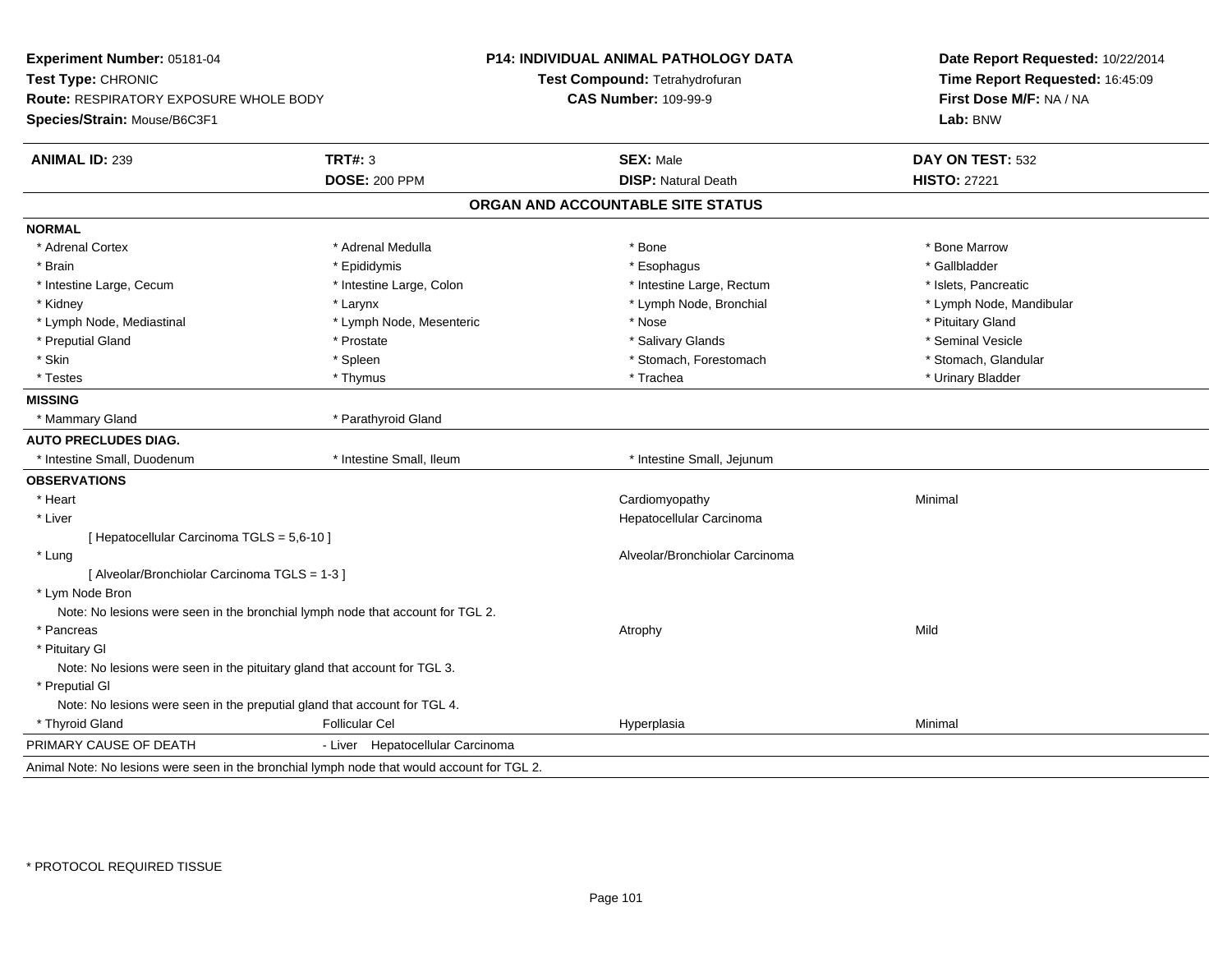| Experiment Number: 05181-04                   |                                  | <b>P14: INDIVIDUAL ANIMAL PATHOLOGY DATA</b> | Date Report Requested: 10/22/2014<br>Time Report Requested: 16:45:09 |
|-----------------------------------------------|----------------------------------|----------------------------------------------|----------------------------------------------------------------------|
| Test Type: CHRONIC                            |                                  | Test Compound: Tetrahydrofuran               |                                                                      |
| <b>Route: RESPIRATORY EXPOSURE WHOLE BODY</b> |                                  | <b>CAS Number: 109-99-9</b>                  | First Dose M/F: NA / NA                                              |
| Species/Strain: Mouse/B6C3F1                  |                                  |                                              | Lab: BNW                                                             |
| <b>ANIMAL ID: 240</b>                         | TRT#: 3                          | <b>SEX: Male</b>                             | DAY ON TEST: 554                                                     |
|                                               | <b>DOSE: 200 PPM</b>             | <b>DISP:</b> Moribund Sacrifice              | <b>HISTO: 27222</b>                                                  |
|                                               |                                  | ORGAN AND ACCOUNTABLE SITE STATUS            |                                                                      |
| <b>NORMAL</b>                                 |                                  |                                              |                                                                      |
| * Adrenal Cortex                              | * Adrenal Medulla                | * Bone                                       | * Bone Marrow                                                        |
| * Brain                                       | * Epididymis                     | * Esophagus                                  | * Gallbladder                                                        |
| * Intestine Large, Cecum                      | * Intestine Large, Colon         | * Intestine Large, Rectum                    | * Intestine Small, Duodenum                                          |
| * Intestine Small, Ileum                      | * Intestine Small, Jejunum       | * Islets, Pancreatic                         | * Larynx                                                             |
| * Lymph Node, Bronchial                       | * Lymph Node, Mandibular         | * Lymph Node, Mediastinal                    | * Lymph Node, Mesenteric                                             |
| * Nose                                        | * Pancreas                       | * Pituitary Gland                            | * Preputial Gland                                                    |
| * Prostate                                    | * Salivary Glands                | * Seminal Vesicle                            | * Stomach, Forestomach                                               |
| * Stomach, Glandular                          | * Testes                         | * Thyroid Gland                              | * Trachea                                                            |
| * Urinary Bladder                             |                                  |                                              |                                                                      |
| <b>MISSING</b>                                |                                  |                                              |                                                                      |
| * Mammary Gland                               | * Thymus                         |                                              |                                                                      |
| <b>INSUFFICIENT TISSUE</b>                    |                                  |                                              |                                                                      |
| * Parathyroid Gland                           |                                  |                                              |                                                                      |
| <b>OBSERVATIONS</b>                           |                                  |                                              |                                                                      |
| * Heart                                       |                                  | Cardiomyopathy                               | Minimal                                                              |
| * Kidney                                      |                                  | Nephropathy                                  | Minimal                                                              |
| * Liver                                       |                                  | Hepatocellular Carcinoma                     |                                                                      |
|                                               |                                  | <b>Necrosis</b>                              | Mild                                                                 |
| [ Hepatocellular Carcinoma TGLS = 2-10 ]      |                                  |                                              |                                                                      |
| * Lung                                        |                                  | Hepatocellular Carcinoma                     | Metastatic (Liver)                                                   |
| * Skin                                        | Prepuce                          | Inflammation                                 | Suppurative, Marked                                                  |
| [Inflammation TGLS = $1-11$ ]                 |                                  |                                              |                                                                      |
| * Spleen                                      |                                  | Hematopoietic Cell Proliferation             | Mild                                                                 |
| PRIMARY CAUSE OF DEATH                        | - Liver Hepatocellular Carcinoma |                                              |                                                                      |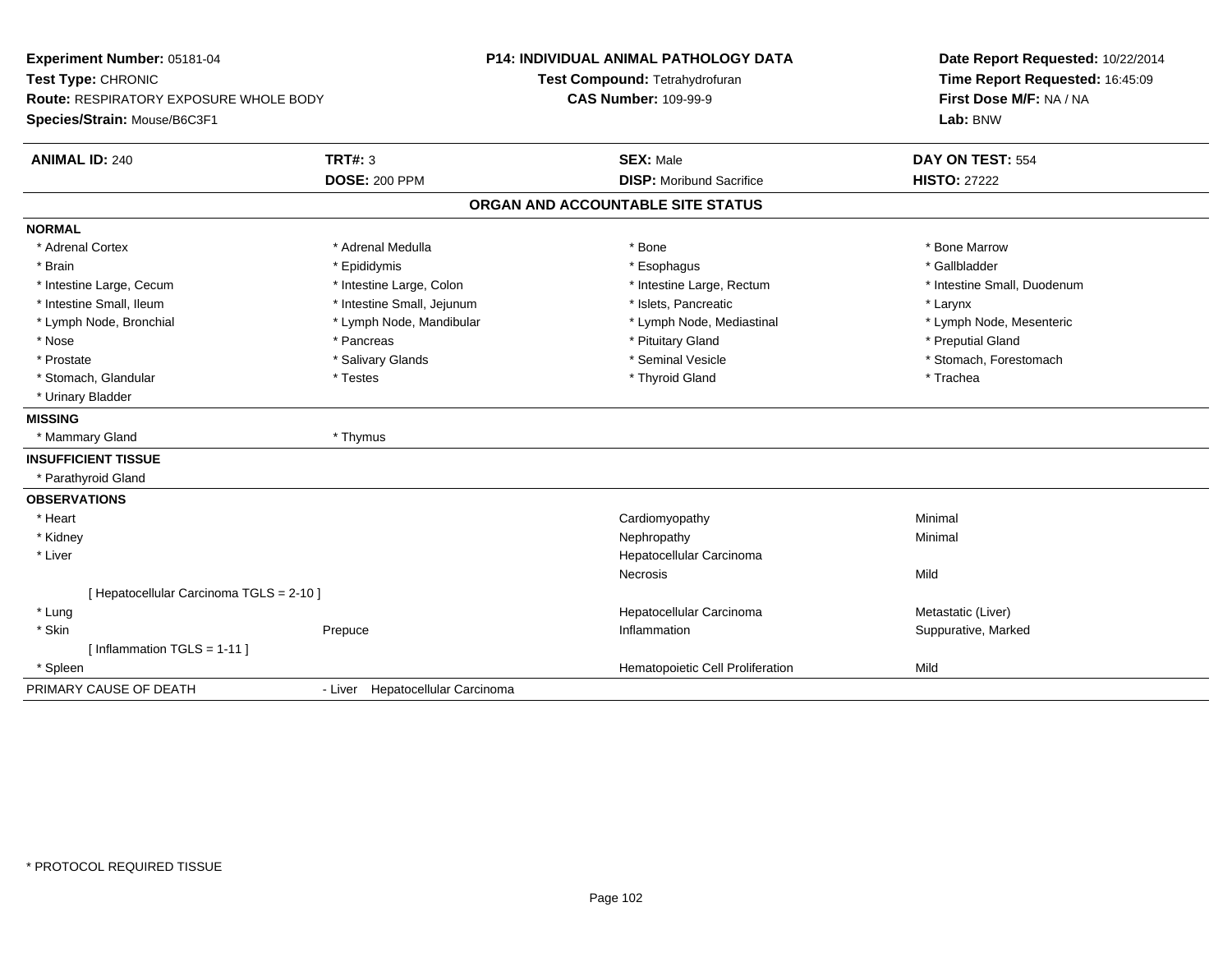**Experiment Number:** 05181-04**Test Type:** CHRONIC **Route:** RESPIRATORY EXPOSURE WHOLE BODY**Species/Strain:** Mouse/B6C3F1**P14: INDIVIDUAL ANIMAL PATHOLOGY DATATest Compound:** Tetrahydrofuran**CAS Number:** 109-99-9**Date Report Requested:** 10/22/2014**Time Report Requested:** 16:45:09**First Dose M/F:** NA / NA**Lab:** BNW**ANIMAL ID:** 241**TRT#:** 3 **SEX:** Male **DAY ON TEST:** 737 **DOSE:** 200 PPM**DISP:** Terminal Sacrifice **HISTO:** 27223 **ORGAN AND ACCOUNTABLE SITE STATUSNORMAL**\* Adrenal Medulla \* \* Annual Medulla \* Brain \* Bone \* \* Bone Marrow \* Bone Marrow \* \* Brain \* Brain \* Brain \* Brain \* Brain \* Brain \* Brain \* Brain \* Brain \* Brain \* Brain \* Brain \* Brain \* Brain \* Brain \* Brain \* Brain \* \* Intestine Large, Colon \* Epididymis \* Intestine Large, Cecum \* Esophagus \* Intestine Large, Cecum \* Intestine Large, Cecum \* Intestine Small, Jejunum \* Intestine Large, Rectum \* Intestine Small, Duodenum \* Intestine Small, Ileum \* Intestine Small, Ileum \* Islets, Pancreatic \* Larynx \* Liver \* Lymph Node, Bronchial \* Lymph Node, Mandibular \* The state of the state of the Mediastinal \* Lymph Node, Mesenteric \* Nose \* Preputial Gland \* Pancreas \* \* Parathyroid Gland \* \* Parathyroid Gland \* \* Pituitary Gland \* \* Preputial Gland \* \* Preputial Gland \* Prostate \* \* Salivary Glands \* \* Salivary Glands \* \* Seminal Vesicle \* \* \* Seminal Yestrich \* \* Skin \* \* Skin \* Testes \* Spleen \* Stomach, Forestomach \* Stomach, Spleen \* Stomach, Glandular \* Testestess \* Stomach, Glandular \* Urinary Bladder \* Thymus \* Thyroid Gland \* Trachea \* Urinary Bladder \* **MISSING** \* Mammary Gland**OBSERVATIONS** \* Adrenal Cortexx and the control of the control of the control of the control of the control of the control of the control of the control of the control of the control of the control of the control of the control of the control of the co a Mild \* Gallbladder**Inflammation Inflammation** n and a basic control of the Minimal \* Heart Cardiomyopathy Minimal \* Kidneyy the control of the control of the control of the control of the control of the control of the control of the control of the control of the control of the control of the control of the control of the control of the contro \* Lung Alveolar/Bronchiolar Adenoma \* Urin Bladder Note: TGL 1 not seen in wet tissue or on recut.PRIMARY CAUSE OF DEATH-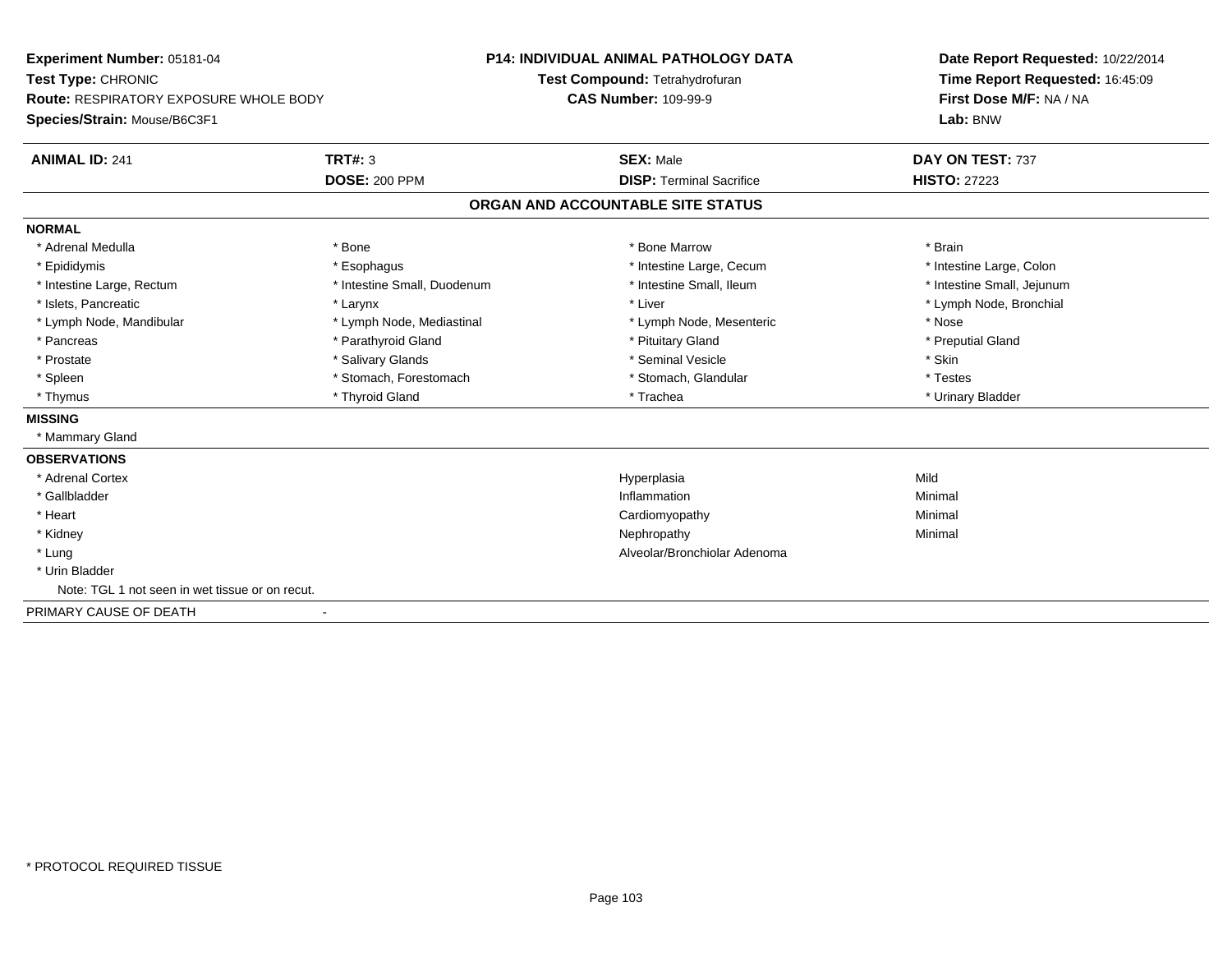| Experiment Number: 05181-04<br>Test Type: CHRONIC |                           | <b>P14: INDIVIDUAL ANIMAL PATHOLOGY DATA</b> | Date Report Requested: 10/22/2014<br>Time Report Requested: 16:45:09 |
|---------------------------------------------------|---------------------------|----------------------------------------------|----------------------------------------------------------------------|
|                                                   |                           | Test Compound: Tetrahydrofuran               |                                                                      |
| <b>Route: RESPIRATORY EXPOSURE WHOLE BODY</b>     |                           | <b>CAS Number: 109-99-9</b>                  | First Dose M/F: NA / NA                                              |
| Species/Strain: Mouse/B6C3F1                      |                           |                                              | Lab: BNW                                                             |
| <b>ANIMAL ID: 242</b>                             | <b>TRT#: 3</b>            | <b>SEX: Male</b>                             | DAY ON TEST: 737                                                     |
|                                                   | <b>DOSE: 200 PPM</b>      | <b>DISP: Terminal Sacrifice</b>              | <b>HISTO: 27224</b>                                                  |
|                                                   |                           | ORGAN AND ACCOUNTABLE SITE STATUS            |                                                                      |
| <b>NORMAL</b>                                     |                           |                                              |                                                                      |
| * Adrenal Medulla                                 | * Bone                    | * Bone Marrow                                | * Brain                                                              |
| * Epididymis                                      | * Esophagus               | * Gallbladder                                | * Intestine Large, Cecum                                             |
| * Intestine Large, Colon                          | * Intestine Large, Rectum | * Intestine Small, Duodenum                  | * Intestine Small, Ileum                                             |
| * Intestine Small, Jejunum                        | * Islets. Pancreatic      | * Larynx                                     | * Lung                                                               |
| * Lymph Node, Bronchial                           | * Lymph Node, Mandibular  | * Lymph Node, Mediastinal                    | * Nose                                                               |
| * Pancreas                                        | * Parathyroid Gland       | * Pituitary Gland                            | * Prostate                                                           |
| * Salivary Glands                                 | * Seminal Vesicle         | * Skin                                       | * Spleen                                                             |
| * Stomach, Forestomach                            | * Stomach, Glandular      | * Testes                                     | * Thymus                                                             |
| * Thyroid Gland                                   | * Trachea                 | * Urinary Bladder                            |                                                                      |
| <b>MISSING</b>                                    |                           |                                              |                                                                      |
| * Mammary Gland                                   |                           |                                              |                                                                      |
| <b>OBSERVATIONS</b>                               |                           |                                              |                                                                      |
| * Adrenal Cortex                                  |                           | Hypertrophy                                  | Minimal                                                              |
| * Heart                                           |                           | Cardiomyopathy                               | Minimal                                                              |
| * Kidney                                          |                           | Nephropathy                                  | Minimal                                                              |
| * Liver                                           |                           | Hepatocellular Adenoma                       | Multiple                                                             |
| [ Hepatocellular Adenoma TGLS = 1,2-4+10 ]        |                           |                                              |                                                                      |
| * Lymph Node, Mesenteric                          |                           | Hyperplasia                                  | Mild                                                                 |
| * Preputial Gland                                 |                           | Inflammation                                 | Marked                                                               |
| PRIMARY CAUSE OF DEATH                            |                           |                                              |                                                                      |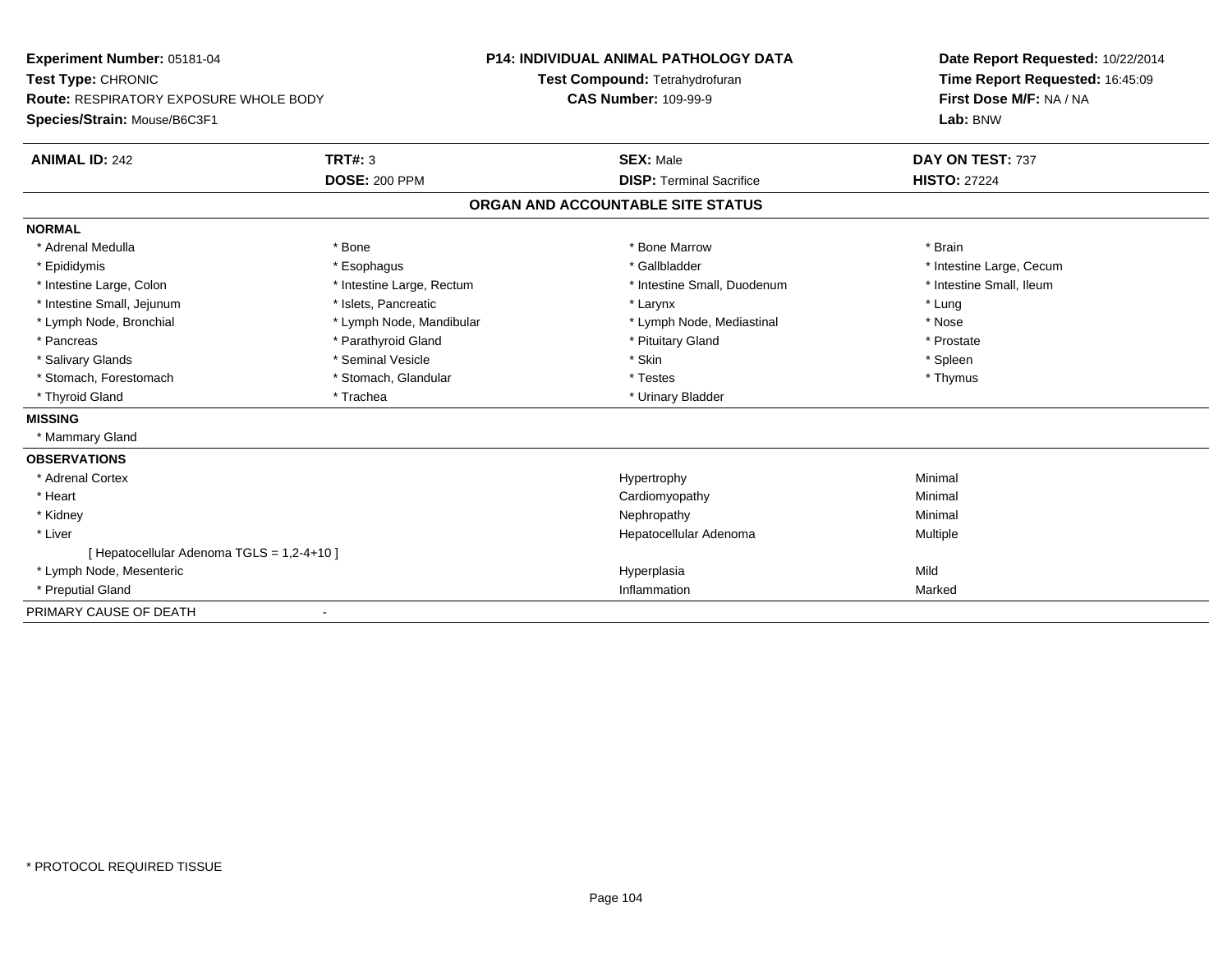| <b>Experiment Number: 05181-04</b>            |                           | <b>P14: INDIVIDUAL ANIMAL PATHOLOGY DATA</b> | Date Report Requested: 10/22/2014 |
|-----------------------------------------------|---------------------------|----------------------------------------------|-----------------------------------|
| Test Type: CHRONIC                            |                           | Test Compound: Tetrahydrofuran               | Time Report Requested: 16:45:09   |
| <b>Route: RESPIRATORY EXPOSURE WHOLE BODY</b> |                           | <b>CAS Number: 109-99-9</b>                  | First Dose M/F: NA / NA           |
| Species/Strain: Mouse/B6C3F1                  |                           |                                              | Lab: BNW                          |
| <b>ANIMAL ID: 243</b>                         | <b>TRT#: 3</b>            | <b>SEX: Male</b>                             | DAY ON TEST: 733                  |
|                                               | <b>DOSE: 200 PPM</b>      | <b>DISP: Terminal Sacrifice</b>              | <b>HISTO: 27225</b>               |
|                                               |                           | ORGAN AND ACCOUNTABLE SITE STATUS            |                                   |
| <b>NORMAL</b>                                 |                           |                                              |                                   |
| * Adrenal Cortex                              | * Adrenal Medulla         | * Bone                                       | * Bone Marrow                     |
| * Brain                                       | * Epididymis              | * Gallbladder                                | * Intestine Large, Cecum          |
| * Intestine Large, Colon                      | * Intestine Large, Rectum | * Intestine Small, Duodenum                  | * Intestine Small, Ileum          |
| * Intestine Small, Jejunum                    | * Islets, Pancreatic      | * Larynx                                     | * Liver                           |
| * Lung                                        | * Lymph Node, Mandibular  | * Lymph Node, Mediastinal                    | * Lymph Node, Mesenteric          |
| * Nose                                        | * Pancreas                | * Pituitary Gland                            | * Preputial Gland                 |
| * Prostate                                    | * Salivary Glands         | * Seminal Vesicle                            | * Skin                            |
| * Spleen                                      | * Stomach, Forestomach    | * Stomach, Glandular                         | * Testes                          |
| * Thymus                                      | * Thyroid Gland           | * Trachea                                    | * Urinary Bladder                 |
| <b>MISSING</b>                                |                           |                                              |                                   |
| * Esophagus                                   | * Lymph Node, Bronchial   | * Mammary Gland                              | * Parathyroid Gland               |
| <b>OBSERVATIONS</b>                           |                           |                                              |                                   |
| * Heart                                       |                           | Cardiomyopathy                               | Minimal                           |
| * Kidney                                      |                           | Nephropathy                                  | Minimal                           |
| PRIMARY CAUSE OF DEATH                        |                           |                                              |                                   |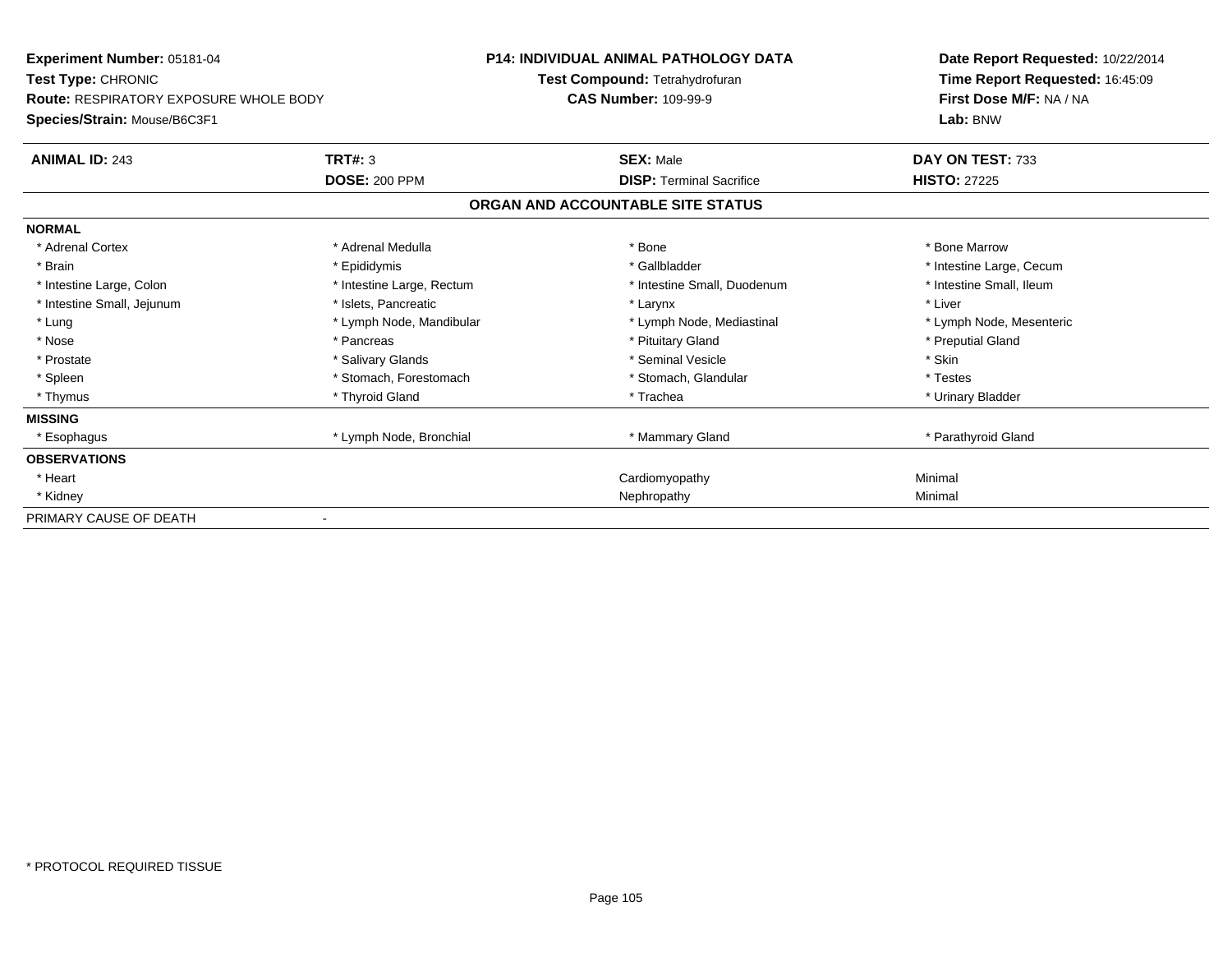| Experiment Number: 05181-04                   |                                  | <b>P14: INDIVIDUAL ANIMAL PATHOLOGY DATA</b> | Date Report Requested: 10/22/2014 |
|-----------------------------------------------|----------------------------------|----------------------------------------------|-----------------------------------|
| Test Type: CHRONIC                            |                                  | Test Compound: Tetrahydrofuran               | Time Report Requested: 16:45:09   |
| <b>Route: RESPIRATORY EXPOSURE WHOLE BODY</b> |                                  | <b>CAS Number: 109-99-9</b>                  | First Dose M/F: NA / NA           |
| Species/Strain: Mouse/B6C3F1                  |                                  |                                              | Lab: BNW                          |
| <b>ANIMAL ID: 244</b>                         | TRT#: 3                          | <b>SEX: Male</b>                             | DAY ON TEST: 574                  |
|                                               | <b>DOSE: 200 PPM</b>             | <b>DISP: Natural Death</b>                   | <b>HISTO: 27226</b>               |
|                                               |                                  | ORGAN AND ACCOUNTABLE SITE STATUS            |                                   |
| <b>NORMAL</b>                                 |                                  |                                              |                                   |
| * Adrenal Cortex                              | * Adrenal Medulla                | * Bone                                       | * Bone Marrow                     |
| * Brain                                       | * Epididymis                     | * Esophagus                                  | * Gallbladder                     |
| * Heart                                       | * Intestine Large, Cecum         | * Intestine Large, Colon                     | * Intestine Large, Rectum         |
| * Intestine Small, Ileum                      | * Islets, Pancreatic             | * Kidney                                     | * Larynx                          |
| * Lung                                        | * Lymph Node, Mandibular         | * Lymph Node, Mesenteric                     | * Nose                            |
| * Parathyroid Gland                           | * Pituitary Gland                | * Preputial Gland                            | * Prostate                        |
| * Salivary Glands                             | * Seminal Vesicle                | * Skin                                       | * Spleen                          |
| * Stomach, Forestomach                        | * Stomach, Glandular             | * Testes                                     | * Thymus                          |
| * Thyroid Gland                               | * Trachea                        | * Urinary Bladder                            |                                   |
| <b>MISSING</b>                                |                                  |                                              |                                   |
| * Lymph Node, Bronchial                       | * Lymph Node, Mediastinal        | * Mammary Gland                              |                                   |
| <b>AUTO PRECLUDES DIAG.</b>                   |                                  |                                              |                                   |
| * Intestine Small, Duodenum                   | * Intestine Small, Jejunum       |                                              |                                   |
| <b>OBSERVATIONS</b>                           |                                  |                                              |                                   |
| * Liver                                       |                                  | Hepatocellular Carcinoma                     |                                   |
| [ Hepatocellular Carcinoma TGLS = 1-10 ]      |                                  |                                              |                                   |
| * Pancreas                                    |                                  | Hypertrophy                                  | Minimal                           |
| PRIMARY CAUSE OF DEATH                        | - Liver Hepatocellular Carcinoma |                                              |                                   |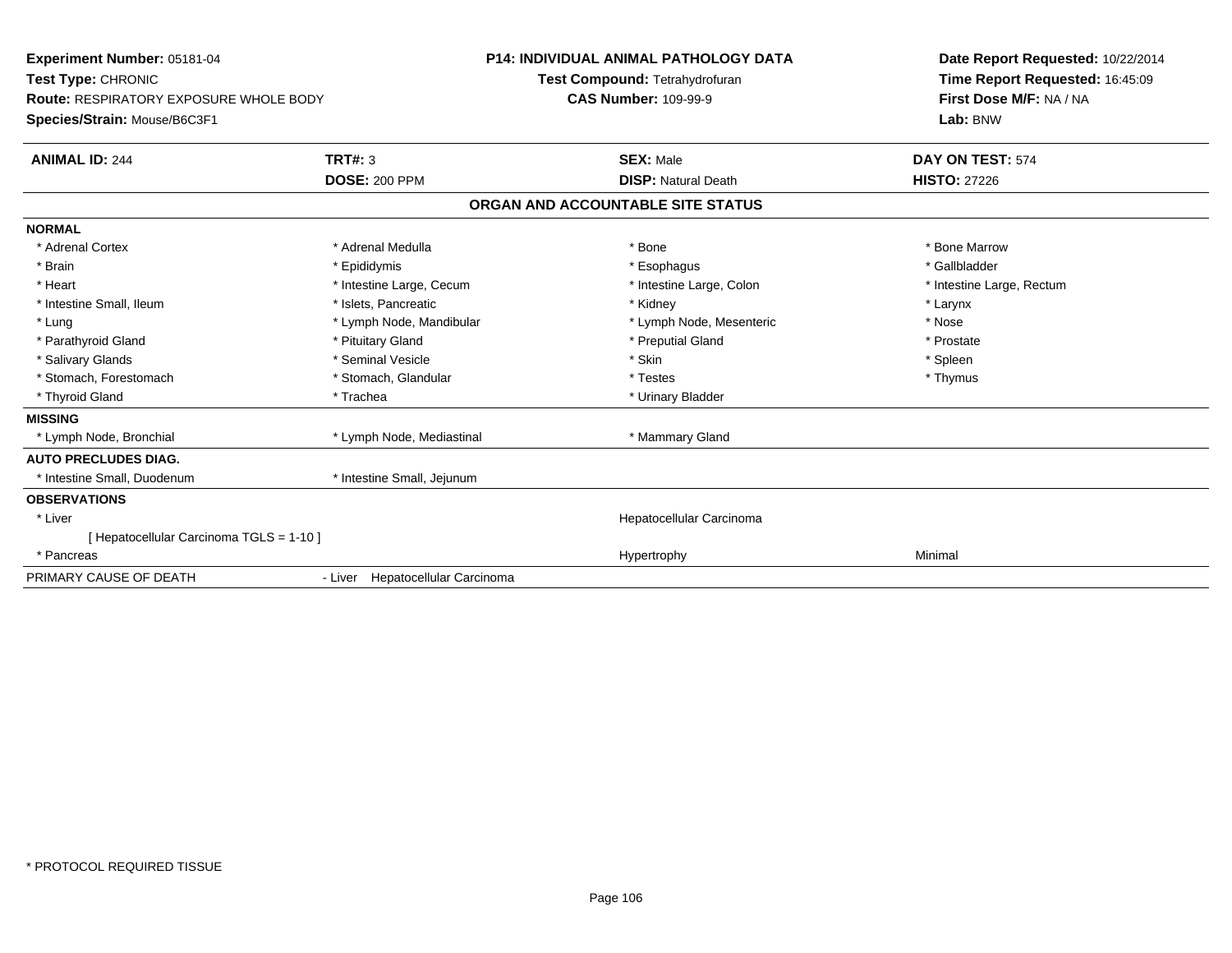| Experiment Number: 05181-04<br>Test Type: CHRONIC<br>Route: RESPIRATORY EXPOSURE WHOLE BODY<br>Species/Strain: Mouse/B6C3F1 |                                        | P14: INDIVIDUAL ANIMAL PATHOLOGY DATA<br>Test Compound: Tetrahydrofuran<br><b>CAS Number: 109-99-9</b> | Date Report Requested: 10/22/2014<br>Time Report Requested: 16:45:09<br>First Dose M/F: NA / NA<br>Lab: BNW |
|-----------------------------------------------------------------------------------------------------------------------------|----------------------------------------|--------------------------------------------------------------------------------------------------------|-------------------------------------------------------------------------------------------------------------|
| <b>ANIMAL ID: 245</b>                                                                                                       | <b>TRT#: 3</b><br><b>DOSE: 200 PPM</b> | <b>SEX: Male</b><br><b>DISP: Moribund Sacrifice</b>                                                    | DAY ON TEST: 685<br><b>HISTO: 27227</b>                                                                     |
|                                                                                                                             |                                        | ORGAN AND ACCOUNTABLE SITE STATUS                                                                      |                                                                                                             |
|                                                                                                                             |                                        |                                                                                                        |                                                                                                             |
| <b>NORMAL</b>                                                                                                               |                                        |                                                                                                        |                                                                                                             |
| * Adrenal Medulla                                                                                                           | * Bone                                 | * Brain                                                                                                | * Epididymis                                                                                                |
| * Esophagus                                                                                                                 | * Gallbladder                          | * Intestine Large, Cecum                                                                               | * Intestine Large, Colon                                                                                    |
| * Intestine Large, Rectum                                                                                                   | * Intestine Small, Duodenum            | * Intestine Small, Ileum                                                                               | * Intestine Small, Jejunum                                                                                  |
| * Islets, Pancreatic                                                                                                        | * Larynx                               | * Lung                                                                                                 | * Lymph Node, Bronchial                                                                                     |
| * Lymph Node, Mandibular                                                                                                    | * Lymph Node, Mesenteric               | * Nose                                                                                                 | * Pancreas                                                                                                  |
| * Parathyroid Gland                                                                                                         | * Pituitary Gland                      | * Preputial Gland                                                                                      | * Prostate                                                                                                  |
| * Salivary Glands                                                                                                           | * Seminal Vesicle                      | * Stomach, Forestomach                                                                                 | * Stomach, Glandular                                                                                        |
| * Testes                                                                                                                    | * Thymus                               | * Thyroid Gland                                                                                        | * Trachea                                                                                                   |
| <b>MISSING</b>                                                                                                              |                                        |                                                                                                        |                                                                                                             |
| * Mammary Gland                                                                                                             |                                        |                                                                                                        |                                                                                                             |
| <b>INSUFFICIENT TISSUE</b>                                                                                                  |                                        |                                                                                                        |                                                                                                             |
| * Lymph Node, Mediastinal                                                                                                   |                                        |                                                                                                        |                                                                                                             |
| <b>OBSERVATIONS</b>                                                                                                         |                                        |                                                                                                        |                                                                                                             |
| * Adrenal Cortex                                                                                                            |                                        | Hypertrophy                                                                                            | Mild                                                                                                        |
| * Bone Marrow                                                                                                               |                                        | Hyperplasia                                                                                            | Moderate                                                                                                    |
| * Heart                                                                                                                     |                                        | Cardiomyopathy                                                                                         | Minimal                                                                                                     |
| * Kidney                                                                                                                    |                                        | Nephropathy                                                                                            | Minimal                                                                                                     |
| * Liver                                                                                                                     |                                        | Hepatocellular Adenoma                                                                                 |                                                                                                             |
| Note: TGL 3 is liver mass.                                                                                                  |                                        |                                                                                                        |                                                                                                             |
| [ Hepatocellular Adenoma TGLS = 2,3-4+10 ]                                                                                  |                                        |                                                                                                        |                                                                                                             |
| * Skin                                                                                                                      | Prepuce                                | Inflammation                                                                                           | Suppurative, Marked                                                                                         |
| [Inflammation $TGLS = 1-7$ ]                                                                                                |                                        |                                                                                                        |                                                                                                             |
| * Spleen                                                                                                                    |                                        | Hematopoietic Cell Proliferation                                                                       | Mild                                                                                                        |
| * Urinary Bladder                                                                                                           |                                        | Inflammation                                                                                           | Suppurative, Minimal                                                                                        |
| PRIMARY CAUSE OF DEATH                                                                                                      | - Liver Hepatocellular Adenoma         |                                                                                                        |                                                                                                             |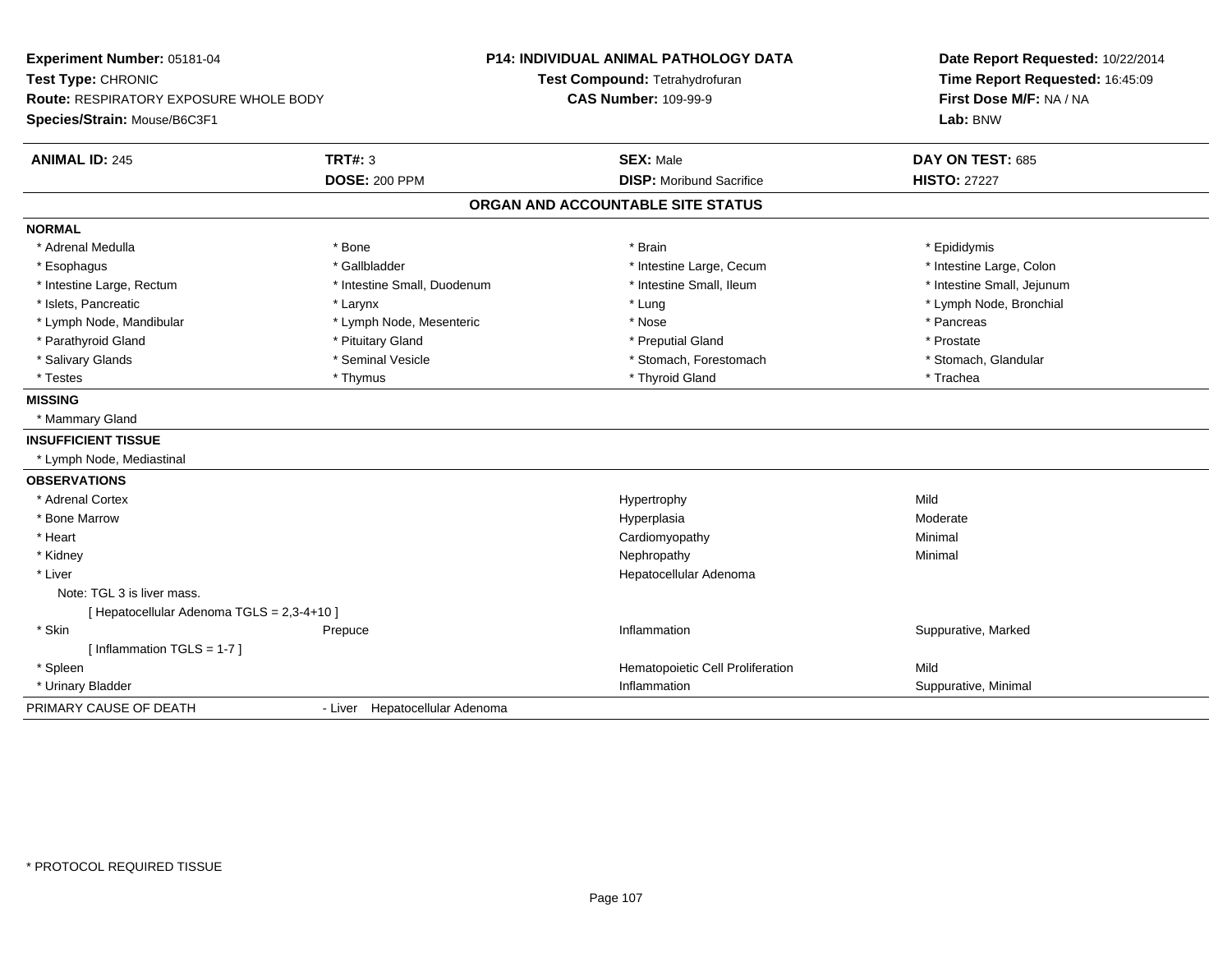| Experiment Number: 05181-04<br>Test Type: CHRONIC<br>Route: RESPIRATORY EXPOSURE WHOLE BODY |                            | <b>P14: INDIVIDUAL ANIMAL PATHOLOGY DATA</b> | Date Report Requested: 10/22/2014<br>Time Report Requested: 16:45:09 |
|---------------------------------------------------------------------------------------------|----------------------------|----------------------------------------------|----------------------------------------------------------------------|
|                                                                                             |                            | Test Compound: Tetrahydrofuran               |                                                                      |
|                                                                                             |                            | <b>CAS Number: 109-99-9</b>                  | First Dose M/F: NA / NA                                              |
| Species/Strain: Mouse/B6C3F1                                                                |                            |                                              | Lab: BNW                                                             |
| <b>ANIMAL ID: 246</b>                                                                       | <b>TRT#: 3</b>             | <b>SEX: Male</b>                             | DAY ON TEST: 733                                                     |
|                                                                                             | <b>DOSE: 200 PPM</b>       | <b>DISP: Terminal Sacrifice</b>              | <b>HISTO: 27228</b>                                                  |
|                                                                                             |                            | ORGAN AND ACCOUNTABLE SITE STATUS            |                                                                      |
| <b>NORMAL</b>                                                                               |                            |                                              |                                                                      |
| * Adrenal Cortex                                                                            | * Adrenal Medulla          | * Bone                                       | * Bone Marrow                                                        |
| * Brain                                                                                     | * Epididymis               | * Esophagus                                  | * Gallbladder                                                        |
| * Intestine Large, Cecum                                                                    | * Intestine Large, Colon   | * Intestine Large, Rectum                    | * Intestine Small, Duodenum                                          |
| * Intestine Small, Ileum                                                                    | * Intestine Small, Jejunum | * Islets, Pancreatic                         | * Larynx                                                             |
| * Lymph Node, Bronchial                                                                     | * Lymph Node, Mandibular   | * Lymph Node, Mediastinal                    | * Lymph Node, Mesenteric                                             |
| * Pancreas                                                                                  | * Parathyroid Gland        | * Pituitary Gland                            | * Prostate                                                           |
| * Salivary Glands                                                                           | * Seminal Vesicle          | * Skin                                       | * Spleen                                                             |
| * Stomach, Forestomach                                                                      | * Stomach, Glandular       | * Testes                                     | * Thymus                                                             |
| * Thyroid Gland                                                                             | * Trachea                  | * Urinary Bladder                            |                                                                      |
| <b>MISSING</b>                                                                              |                            |                                              |                                                                      |
| * Mammary Gland                                                                             |                            |                                              |                                                                      |
| <b>OBSERVATIONS</b>                                                                         |                            |                                              |                                                                      |
| * Heart                                                                                     |                            | Cardiomyopathy                               | Minimal                                                              |
| * Kidney                                                                                    |                            | Nephropathy                                  | Minimal                                                              |
| * Liver                                                                                     |                            | Hepatocellular Adenoma                       |                                                                      |
| [ Hepatocellular Adenoma TGLS = 3-10 ]                                                      |                            |                                              |                                                                      |
| * Lung                                                                                      |                            | Alveolar/Bronchiolar Carcinoma               |                                                                      |
|                                                                                             |                            | <b>Infiltration Cellular</b>                 | Histiocyte, Mild                                                     |
| [ Alveolar/Bronchiolar Carcinoma TGLS = 2-3 ]                                               |                            |                                              |                                                                      |
| * Nose                                                                                      | Olfactory Epi              | Atrophy                                      | Focal, Mild                                                          |
| * Preputial Gland                                                                           |                            | Cyst                                         | Moderate                                                             |
| [ $Cyst TGLS = 1-7$ ]                                                                       |                            |                                              |                                                                      |
| PRIMARY CAUSE OF DEATH                                                                      |                            |                                              |                                                                      |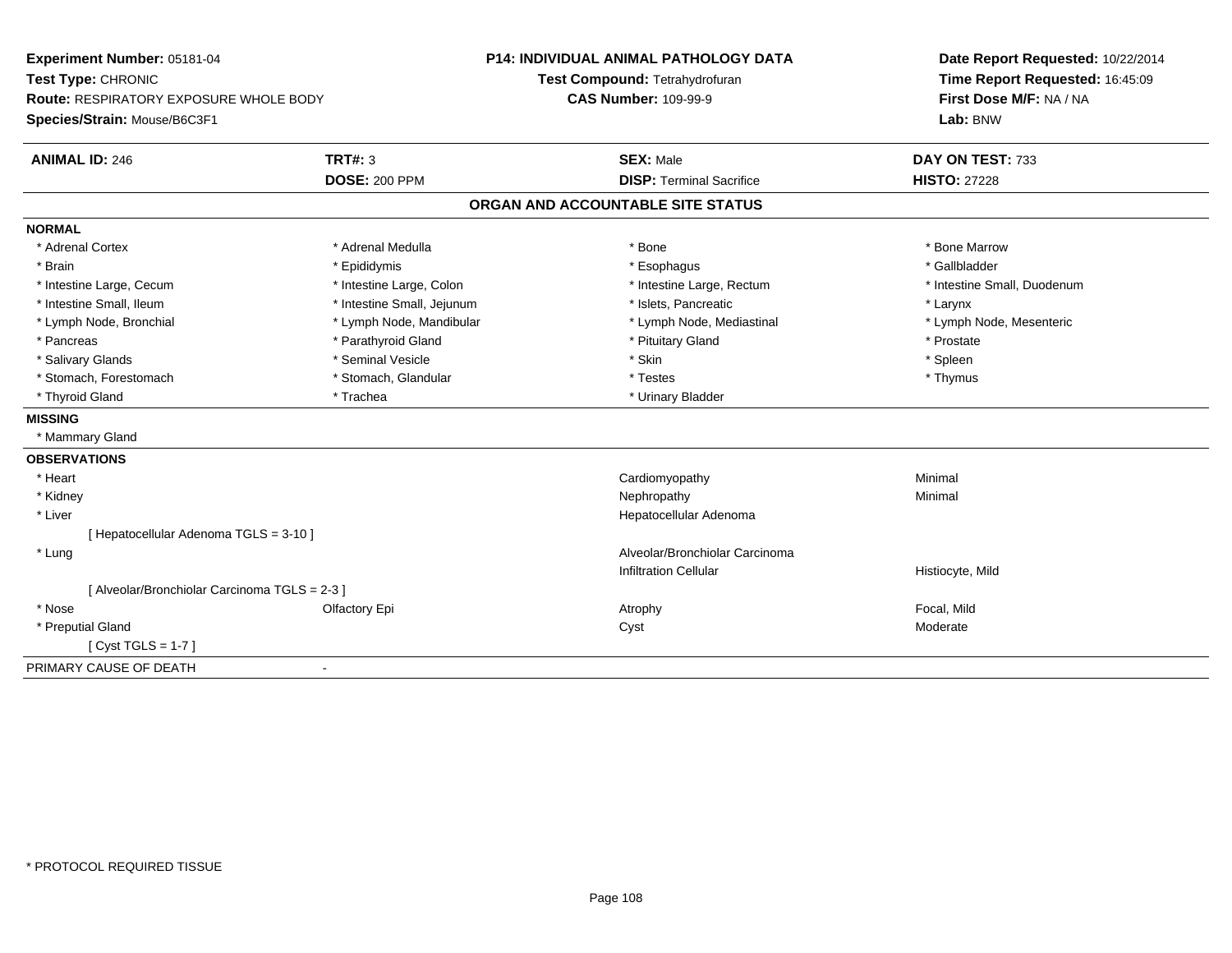| <b>Experiment Number: 05181-04</b><br>Test Type: CHRONIC<br>Route: RESPIRATORY EXPOSURE WHOLE BODY<br>Species/Strain: Mouse/B6C3F1 |                           | <b>P14: INDIVIDUAL ANIMAL PATHOLOGY DATA</b><br>Test Compound: Tetrahydrofuran<br><b>CAS Number: 109-99-9</b> |                                 | Date Report Requested: 10/22/2014<br>Time Report Requested: 16:45:09<br>First Dose M/F: NA / NA<br>Lab: BNW |  |
|------------------------------------------------------------------------------------------------------------------------------------|---------------------------|---------------------------------------------------------------------------------------------------------------|---------------------------------|-------------------------------------------------------------------------------------------------------------|--|
| <b>ANIMAL ID: 247</b>                                                                                                              | TRT#: 3                   |                                                                                                               | <b>SEX: Male</b>                | DAY ON TEST: 736                                                                                            |  |
|                                                                                                                                    | <b>DOSE: 200 PPM</b>      |                                                                                                               | <b>DISP: Terminal Sacrifice</b> | <b>HISTO: 27229</b>                                                                                         |  |
|                                                                                                                                    |                           | ORGAN AND ACCOUNTABLE SITE STATUS                                                                             |                                 |                                                                                                             |  |
| <b>NORMAL</b>                                                                                                                      |                           |                                                                                                               |                                 |                                                                                                             |  |
| * Adrenal Medulla                                                                                                                  | * Bone                    |                                                                                                               | * Bone Marrow                   | * Brain                                                                                                     |  |
| * Epididymis                                                                                                                       | * Esophagus               |                                                                                                               | * Gallbladder                   | * Intestine Large, Cecum                                                                                    |  |
| * Intestine Large, Colon                                                                                                           | * Intestine Large, Rectum |                                                                                                               | * Intestine Small, Duodenum     | * Intestine Small, Ileum                                                                                    |  |
| * Intestine Small, Jejunum                                                                                                         | * Islets, Pancreatic      |                                                                                                               | * Larynx                        | * Liver                                                                                                     |  |
| * Lung                                                                                                                             | * Lymph Node, Bronchial   |                                                                                                               | * Lymph Node, Mandibular        | * Lymph Node, Mediastinal                                                                                   |  |
| * Lymph Node, Mesenteric                                                                                                           | * Nose                    |                                                                                                               | * Pancreas                      | * Parathyroid Gland                                                                                         |  |
| * Pituitary Gland                                                                                                                  | * Preputial Gland         |                                                                                                               | * Prostate                      | * Salivary Glands                                                                                           |  |
| * Seminal Vesicle                                                                                                                  | * Skin                    |                                                                                                               | * Spleen                        | * Stomach, Forestomach                                                                                      |  |
| * Stomach, Glandular                                                                                                               | * Testes                  |                                                                                                               | * Thymus                        | * Thyroid Gland                                                                                             |  |
| * Trachea                                                                                                                          | * Urinary Bladder         |                                                                                                               |                                 |                                                                                                             |  |
| <b>MISSING</b>                                                                                                                     |                           |                                                                                                               |                                 |                                                                                                             |  |
| * Mammary Gland                                                                                                                    |                           |                                                                                                               |                                 |                                                                                                             |  |
| <b>OBSERVATIONS</b>                                                                                                                |                           |                                                                                                               |                                 |                                                                                                             |  |
| * Adrenal Cortex                                                                                                                   |                           |                                                                                                               | Hypertrophy                     | Mild                                                                                                        |  |
| * Heart                                                                                                                            |                           |                                                                                                               | Cardiomyopathy                  | Minimal                                                                                                     |  |
| * Kidney                                                                                                                           |                           |                                                                                                               | Nephropathy                     | Minimal                                                                                                     |  |
| PRIMARY CAUSE OF DEATH                                                                                                             |                           |                                                                                                               |                                 |                                                                                                             |  |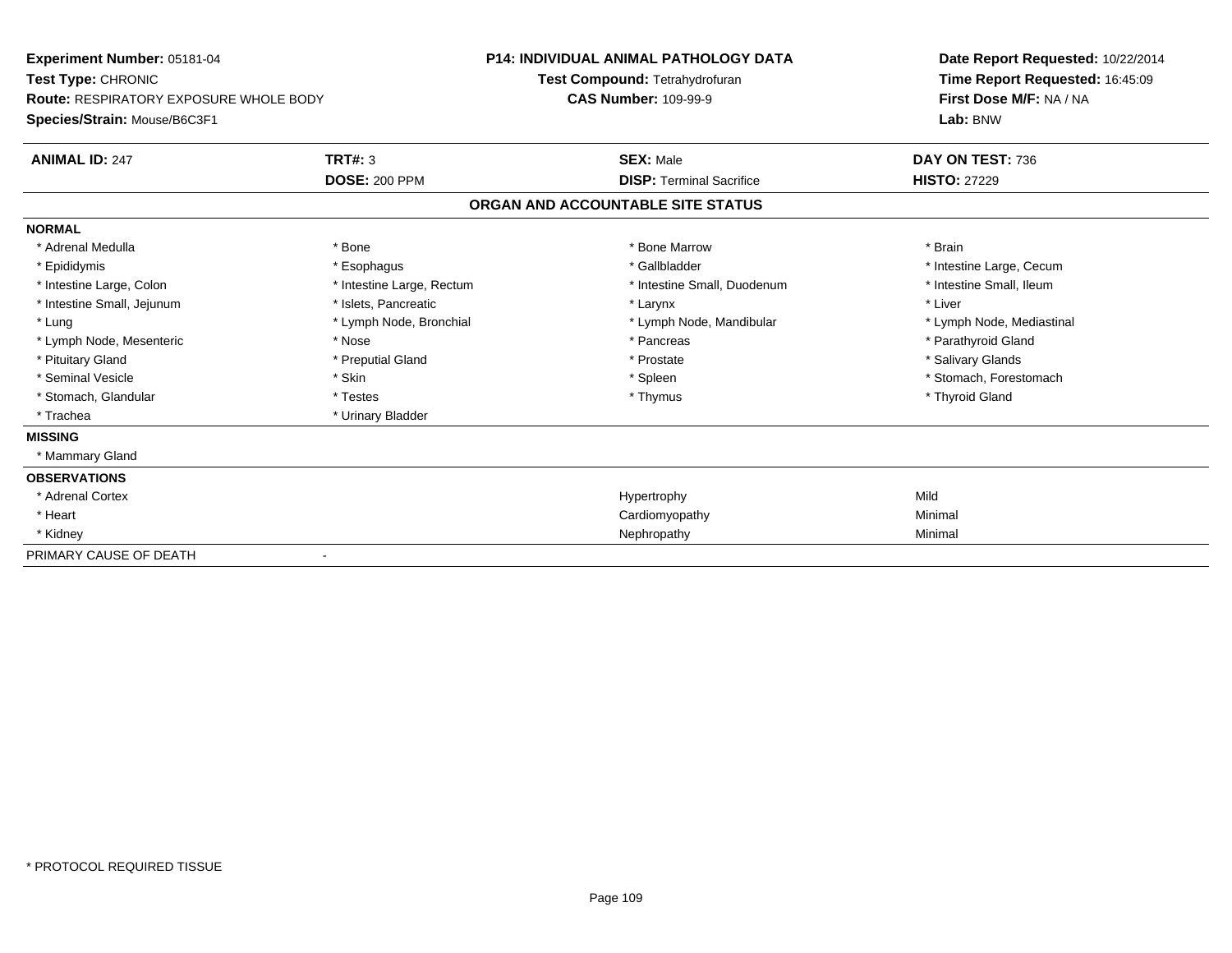| Experiment Number: 05181-04                   |                           | P14: INDIVIDUAL ANIMAL PATHOLOGY DATA | Date Report Requested: 10/22/2014 |  |
|-----------------------------------------------|---------------------------|---------------------------------------|-----------------------------------|--|
| Test Type: CHRONIC                            |                           | Test Compound: Tetrahydrofuran        | Time Report Requested: 16:45:09   |  |
| <b>Route: RESPIRATORY EXPOSURE WHOLE BODY</b> |                           | <b>CAS Number: 109-99-9</b>           | First Dose M/F: NA / NA           |  |
| Species/Strain: Mouse/B6C3F1                  |                           |                                       | Lab: BNW                          |  |
| <b>ANIMAL ID: 248</b>                         | <b>TRT#: 3</b>            | <b>SEX: Male</b>                      | DAY ON TEST: 737                  |  |
|                                               | <b>DOSE: 200 PPM</b>      | <b>DISP: Terminal Sacrifice</b>       | <b>HISTO: 27230</b>               |  |
|                                               |                           | ORGAN AND ACCOUNTABLE SITE STATUS     |                                   |  |
| <b>NORMAL</b>                                 |                           |                                       |                                   |  |
| * Adrenal Medulla                             | * Bone                    | * Bone Marrow                         | * Brain                           |  |
| * Epididymis                                  | * Esophagus               | * Gallbladder                         | * Intestine Large, Cecum          |  |
| * Intestine Large, Colon                      | * Intestine Large, Rectum | * Intestine Small, Duodenum           | * Intestine Small, Ileum          |  |
| * Intestine Small, Jejunum                    | * Islets, Pancreatic      | * Larynx                              | * Liver                           |  |
| * Lymph Node, Mediastinal                     | * Lymph Node, Mesenteric  | * Nose                                | * Pancreas                        |  |
| * Parathyroid Gland                           | * Pituitary Gland         | * Preputial Gland                     | * Prostate                        |  |
| * Salivary Glands                             | * Seminal Vesicle         | * Skin                                | * Spleen                          |  |
| * Stomach, Forestomach                        | * Stomach, Glandular      | * Testes                              | * Thymus                          |  |
| * Thyroid Gland                               | * Trachea                 | * Urinary Bladder                     |                                   |  |
| <b>MISSING</b>                                |                           |                                       |                                   |  |
| * Lymph Node, Bronchial                       | * Mammary Gland           |                                       |                                   |  |
| <b>OBSERVATIONS</b>                           |                           |                                       |                                   |  |
| * Adrenal Cortex                              |                           | Hypertrophy                           | Mild                              |  |
| <b>Harderian Gland</b>                        |                           | Adenoma                               |                                   |  |
| [Adenoma TGLS = $1-10$ ]                      |                           |                                       |                                   |  |
| * Heart                                       |                           | Cardiomyopathy                        | Minimal                           |  |
| * Kidney                                      |                           | Metaplasia                            | Osseous, Minimal                  |  |
|                                               |                           | Nephropathy                           | Minimal                           |  |
| * Lung                                        |                           | Alveolar/Bronchiolar Carcinoma        |                                   |  |
| [ Alveolar/Bronchiolar Carcinoma TGLS = 2-3 ] |                           |                                       |                                   |  |
| * Lymph Node, Mandibular                      |                           | Hyperplasia                           | Mild                              |  |
| PRIMARY CAUSE OF DEATH                        | $\overline{\phantom{0}}$  |                                       |                                   |  |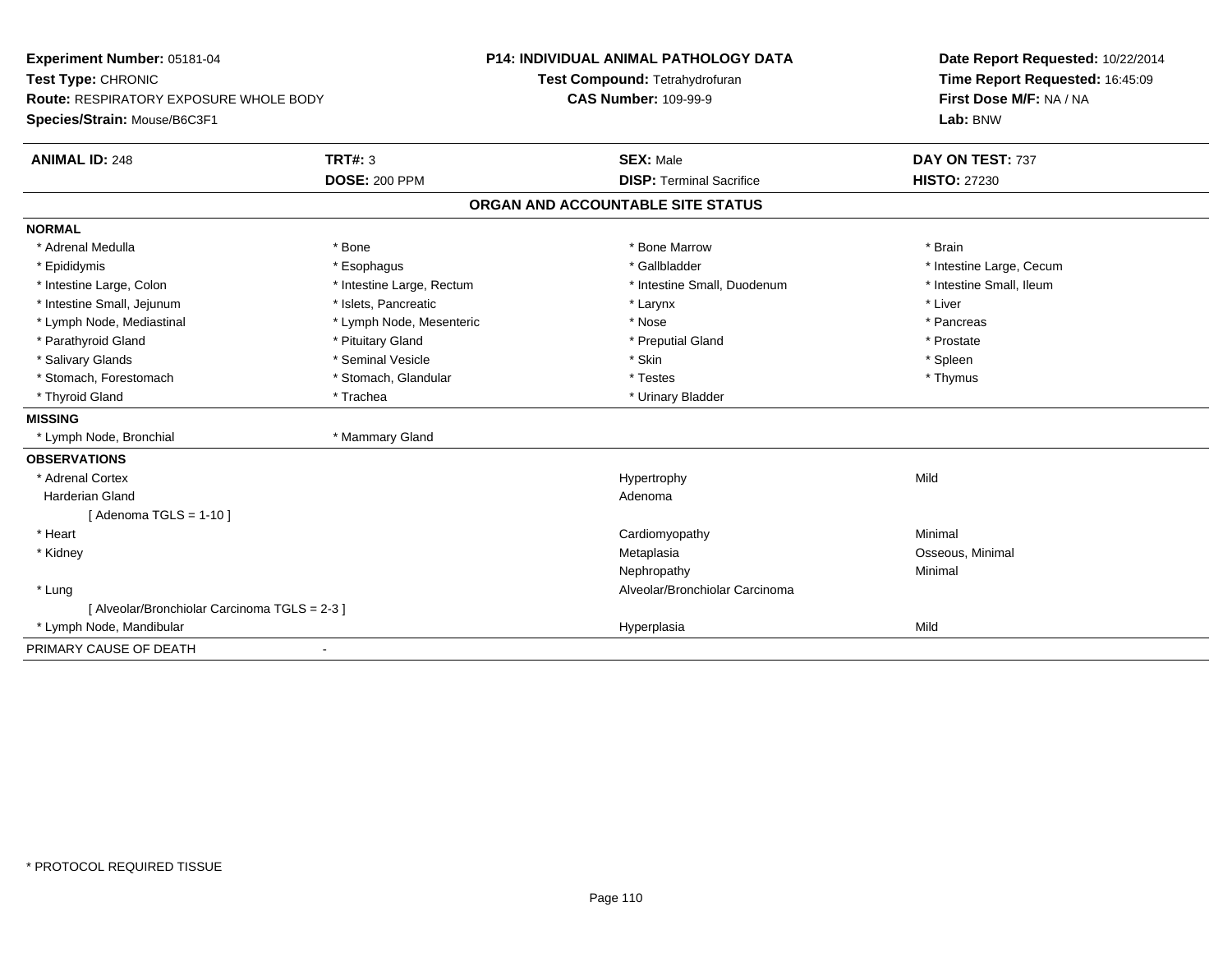| Experiment Number: 05181-04<br>Test Type: CHRONIC<br><b>Route: RESPIRATORY EXPOSURE WHOLE BODY</b><br>Species/Strain: Mouse/B6C3F1 |                             | <b>P14: INDIVIDUAL ANIMAL PATHOLOGY DATA</b><br>Test Compound: Tetrahydrofuran<br><b>CAS Number: 109-99-9</b> | Date Report Requested: 10/22/2014<br>Time Report Requested: 16:45:09<br>First Dose M/F: NA / NA<br>Lab: BNW |  |
|------------------------------------------------------------------------------------------------------------------------------------|-----------------------------|---------------------------------------------------------------------------------------------------------------|-------------------------------------------------------------------------------------------------------------|--|
| <b>ANIMAL ID: 249</b>                                                                                                              | <b>TRT#: 3</b>              | <b>SEX: Male</b>                                                                                              | DAY ON TEST: 646                                                                                            |  |
|                                                                                                                                    | <b>DOSE: 200 PPM</b>        | <b>DISP:</b> Moribund Sacrifice                                                                               | <b>HISTO: 27231</b>                                                                                         |  |
|                                                                                                                                    |                             | ORGAN AND ACCOUNTABLE SITE STATUS                                                                             |                                                                                                             |  |
| <b>NORMAL</b>                                                                                                                      |                             |                                                                                                               |                                                                                                             |  |
| * Adrenal Medulla                                                                                                                  | * Bone                      | * Brain                                                                                                       | * Epididymis                                                                                                |  |
| * Esophagus                                                                                                                        | * Gallbladder               | * Intestine Large, Cecum                                                                                      | * Intestine Large, Colon                                                                                    |  |
| * Intestine Large, Rectum                                                                                                          | * Intestine Small, Duodenum | * Intestine Small, Ileum                                                                                      | * Intestine Small, Jejunum                                                                                  |  |
| * Islets, Pancreatic                                                                                                               | * Larynx                    | * Lung                                                                                                        | * Lymph Node, Bronchial                                                                                     |  |
| * Lymph Node, Mesenteric                                                                                                           | * Nose                      | * Pancreas                                                                                                    | * Pituitary Gland                                                                                           |  |
| * Salivary Glands                                                                                                                  | * Stomach, Forestomach      | * Stomach, Glandular                                                                                          | * Testes                                                                                                    |  |
| * Thymus                                                                                                                           | * Thyroid Gland             | * Trachea                                                                                                     |                                                                                                             |  |
| <b>MISSING</b>                                                                                                                     |                             |                                                                                                               |                                                                                                             |  |
| * Lymph Node, Mandibular                                                                                                           | * Lymph Node, Mediastinal   | * Mammary Gland                                                                                               | * Parathyroid Gland                                                                                         |  |
| * Preputial Gland                                                                                                                  |                             |                                                                                                               |                                                                                                             |  |
| <b>OBSERVATIONS</b>                                                                                                                |                             |                                                                                                               |                                                                                                             |  |
| * Adrenal Cortex                                                                                                                   |                             | Hypertrophy                                                                                                   | Minimal                                                                                                     |  |
| * Bone Marrow                                                                                                                      |                             | Hyperplasia                                                                                                   | Mild                                                                                                        |  |
| * Heart                                                                                                                            |                             | Cardiomyopathy                                                                                                | Minimal                                                                                                     |  |
| * Kidney                                                                                                                           |                             | Hydronephrosis                                                                                                | Minimal                                                                                                     |  |
|                                                                                                                                    |                             | Inflammation                                                                                                  | Suppurative, Mild                                                                                           |  |
|                                                                                                                                    |                             | Nephropathy                                                                                                   | Minimal                                                                                                     |  |
| * Liver                                                                                                                            |                             | Hepatocellular Carcinoma                                                                                      |                                                                                                             |  |
| [ Hepatocellular Carcinoma TGLS = 4-10 ]                                                                                           |                             |                                                                                                               |                                                                                                             |  |
| Lymph Node                                                                                                                         | <b>Iliac</b>                | Hyperplasia                                                                                                   | Marked                                                                                                      |  |
| [ Hyperplasia TGLS = 5-11 ]                                                                                                        |                             |                                                                                                               |                                                                                                             |  |
| * Prostate                                                                                                                         |                             | Inflammation                                                                                                  | Suppurative, Mild                                                                                           |  |
| * Seminal Vesicle                                                                                                                  |                             | Inflammation                                                                                                  | Chronic, Mild                                                                                               |  |
| [Inflammation TGLS = $2-8$ ]                                                                                                       |                             |                                                                                                               |                                                                                                             |  |
| * Skin                                                                                                                             | Prepuce                     | Inflammation                                                                                                  | Suppurative, Marked                                                                                         |  |
| [Inflammation TGLS = 1-7]                                                                                                          |                             |                                                                                                               |                                                                                                             |  |
| * Spleen                                                                                                                           |                             | Hematopoietic Cell Proliferation                                                                              | Moderate                                                                                                    |  |
| [ Hematopoietic Cell Proliferation TGLS = 3-4 ]                                                                                    |                             |                                                                                                               |                                                                                                             |  |
| * Urinary Bladder                                                                                                                  |                             | Inflammation                                                                                                  | Suppurative, Moderate                                                                                       |  |
| PRIMARY CAUSE OF DEATH                                                                                                             | - Skin Prepuce Inflammation |                                                                                                               |                                                                                                             |  |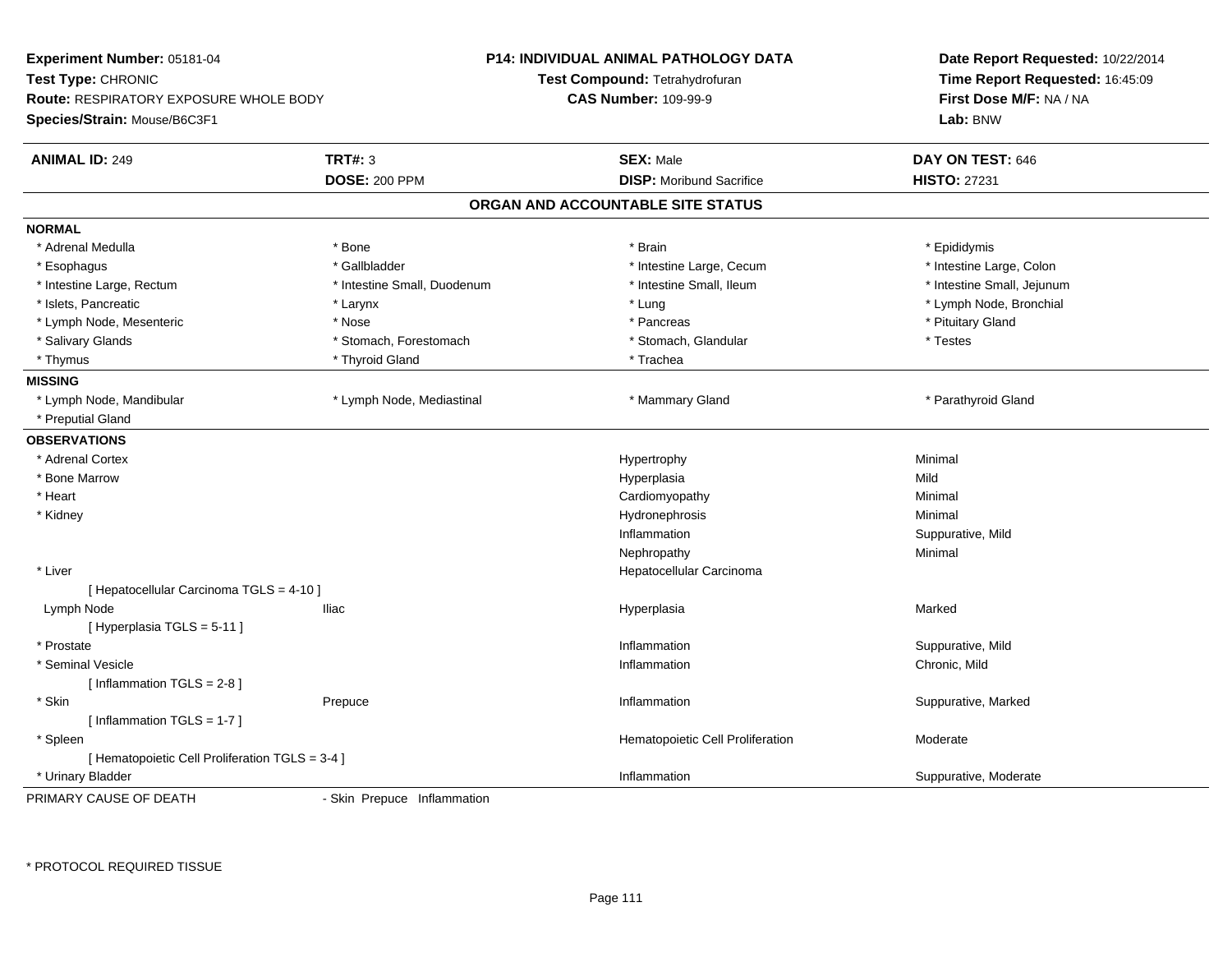| <b>Experiment Number: 05181-04</b><br><b>Test Type: CHRONIC</b><br><b>Route: RESPIRATORY EXPOSURE WHOLE BODY</b> |                      | <b>P14: INDIVIDUAL ANIMAL PATHOLOGY DATA</b> | Date Report Requested: 10/22/2014 |
|------------------------------------------------------------------------------------------------------------------|----------------------|----------------------------------------------|-----------------------------------|
|                                                                                                                  |                      | <b>Test Compound: Tetrahydrofuran</b>        | Time Report Requested: 16:45:09   |
|                                                                                                                  |                      | <b>CAS Number: 109-99-9</b>                  | First Dose M/F: NA / NA           |
| Species/Strain: Mouse/B6C3F1                                                                                     |                      |                                              | Lab: BNW                          |
| <b>ANIMAL ID: 249</b>                                                                                            | TRT#: 3              | <b>SEX: Male</b>                             | DAY ON TEST: 646                  |
|                                                                                                                  | <b>DOSE: 200 PPM</b> | <b>DISP:</b> Moribund Sacrifice              | <b>HISTO: 27231</b>               |
|                                                                                                                  |                      | ORGAN AND ACCOUNTABLE SITE STATUS            |                                   |
| CONTRIBUTORY CAUSE OF DEATH                                                                                      | - Urinary Bladder    | Inflammation                                 |                                   |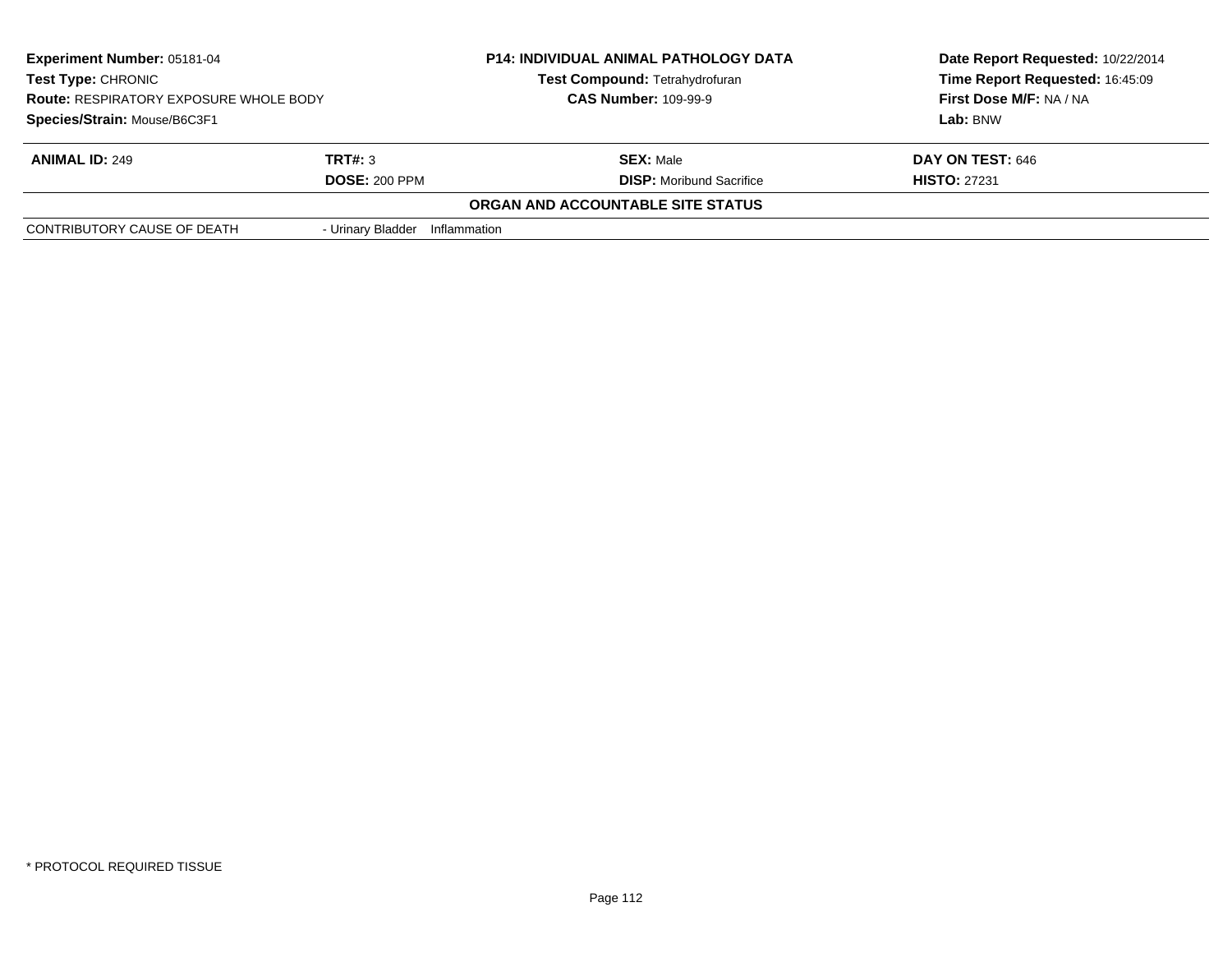| Experiment Number: 05181-04<br>Test Type: CHRONIC<br>Route: RESPIRATORY EXPOSURE WHOLE BODY<br>Species/Strain: Mouse/B6C3F1<br><b>TRT#: 3</b><br><b>ANIMAL ID: 250</b> |                           | <b>P14: INDIVIDUAL ANIMAL PATHOLOGY DATA</b><br>Test Compound: Tetrahydrofuran<br><b>CAS Number: 109-99-9</b><br><b>SEX: Male</b> | Date Report Requested: 10/22/2014<br>Time Report Requested: 16:45:09<br>First Dose M/F: NA / NA<br>Lab: BNW<br>DAY ON TEST: 737 |
|------------------------------------------------------------------------------------------------------------------------------------------------------------------------|---------------------------|-----------------------------------------------------------------------------------------------------------------------------------|---------------------------------------------------------------------------------------------------------------------------------|
|                                                                                                                                                                        | <b>DOSE: 200 PPM</b>      | <b>DISP: Terminal Sacrifice</b>                                                                                                   | <b>HISTO: 27232</b>                                                                                                             |
|                                                                                                                                                                        |                           | ORGAN AND ACCOUNTABLE SITE STATUS                                                                                                 |                                                                                                                                 |
| <b>NORMAL</b>                                                                                                                                                          |                           |                                                                                                                                   |                                                                                                                                 |
| * Adrenal Medulla                                                                                                                                                      | * Bone                    | * Bone Marrow                                                                                                                     | * Brain                                                                                                                         |
| * Epididymis                                                                                                                                                           | * Esophagus               | * Gallbladder                                                                                                                     | * Intestine Large, Cecum                                                                                                        |
| * Intestine Large, Colon                                                                                                                                               | * Intestine Large, Rectum | * Intestine Small, Duodenum                                                                                                       | * Intestine Small, Ileum                                                                                                        |
| * Intestine Small, Jejunum                                                                                                                                             | * Islets, Pancreatic      | * Larynx                                                                                                                          | * Liver                                                                                                                         |
| * Lymph Node, Bronchial                                                                                                                                                | * Lymph Node, Mandibular  | * Lymph Node, Mediastinal                                                                                                         | * Lymph Node, Mesenteric                                                                                                        |
| * Nose                                                                                                                                                                 | * Pancreas                | * Pituitary Gland                                                                                                                 | * Prostate                                                                                                                      |
| * Salivary Glands                                                                                                                                                      | * Seminal Vesicle         | * Skin                                                                                                                            | * Spleen                                                                                                                        |
| * Stomach, Forestomach                                                                                                                                                 | * Stomach, Glandular      | * Testes                                                                                                                          | * Thymus                                                                                                                        |
| * Thyroid Gland                                                                                                                                                        | * Trachea                 | * Urinary Bladder                                                                                                                 |                                                                                                                                 |
| <b>MISSING</b>                                                                                                                                                         |                           |                                                                                                                                   |                                                                                                                                 |
| * Mammary Gland                                                                                                                                                        | * Parathyroid Gland       |                                                                                                                                   |                                                                                                                                 |
| <b>OBSERVATIONS</b>                                                                                                                                                    |                           |                                                                                                                                   |                                                                                                                                 |
| * Adrenal Cortex                                                                                                                                                       |                           | Hypertrophy                                                                                                                       | Minimal                                                                                                                         |
| * Heart                                                                                                                                                                |                           | Cardiomyopathy                                                                                                                    | Minimal                                                                                                                         |
| * Kidney                                                                                                                                                               |                           | Nephropathy                                                                                                                       | Minimal                                                                                                                         |
| * Lung                                                                                                                                                                 |                           | Alveolar/Bronchiolar Adenoma                                                                                                      |                                                                                                                                 |
| * Preputial Gland                                                                                                                                                      |                           | Inflammation                                                                                                                      | Moderate                                                                                                                        |
| PRIMARY CAUSE OF DEATH                                                                                                                                                 |                           |                                                                                                                                   |                                                                                                                                 |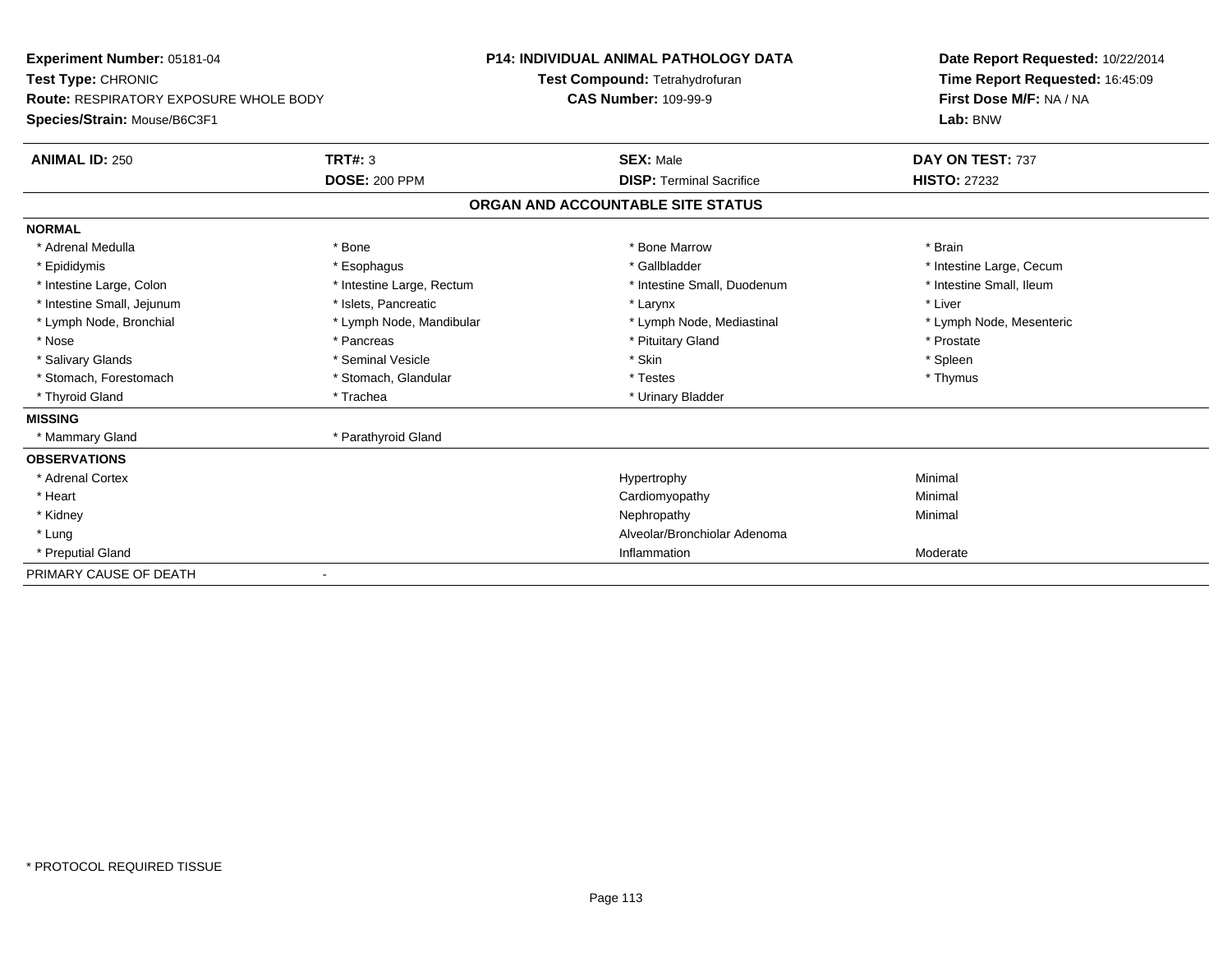| Experiment Number: 05181-04                   |                             | <b>P14: INDIVIDUAL ANIMAL PATHOLOGY DATA</b> | Date Report Requested: 10/22/2014 |  |
|-----------------------------------------------|-----------------------------|----------------------------------------------|-----------------------------------|--|
| Test Type: CHRONIC                            |                             | Test Compound: Tetrahydrofuran               | Time Report Requested: 16:45:09   |  |
| <b>Route: RESPIRATORY EXPOSURE WHOLE BODY</b> |                             | <b>CAS Number: 109-99-9</b>                  | First Dose M/F: NA / NA           |  |
| Species/Strain: Mouse/B6C3F1                  |                             |                                              | Lab: BNW                          |  |
| <b>ANIMAL ID: 401</b>                         | <b>TRT#: 5</b>              | <b>SEX: Male</b>                             | DAY ON TEST: 736                  |  |
|                                               | <b>DOSE: 600 PPM</b>        | <b>DISP: Terminal Sacrifice</b>              | <b>HISTO: 27083</b>               |  |
|                                               |                             | ORGAN AND ACCOUNTABLE SITE STATUS            |                                   |  |
| <b>NORMAL</b>                                 |                             |                                              |                                   |  |
| * Adrenal Medulla                             | * Bone                      | * Bone Marrow                                | * Brain                           |  |
| * Epididymis                                  | * Esophagus                 | * Gallbladder                                | * Intestine Large, Cecum          |  |
| * Intestine Large, Colon                      | * Intestine Small, Ileum    | * Intestine Small, Jejunum                   | * Islets, Pancreatic              |  |
| * Larynx                                      | * Lung                      | * Lymph Node, Bronchial                      | * Lymph Node, Mandibular          |  |
| * Lymph Node, Mediastinal                     | * Lymph Node, Mesenteric    | * Nose                                       | * Pancreas                        |  |
| * Parathyroid Gland                           | * Pituitary Gland           | * Preputial Gland                            | * Prostate                        |  |
| * Salivary Glands                             | * Seminal Vesicle           | * Skin                                       | * Spleen                          |  |
| * Stomach. Forestomach                        | * Stomach, Glandular        | * Trachea                                    | * Urinary Bladder                 |  |
| <b>MISSING</b>                                |                             |                                              |                                   |  |
| * Intestine Large, Rectum                     | * Intestine Small, Duodenum | * Mammary Gland                              | * Thymus                          |  |
| <b>OBSERVATIONS</b>                           |                             |                                              |                                   |  |
| * Adrenal Cortex                              |                             | Hypertrophy                                  | Minimal                           |  |
| * Heart                                       |                             | Cardiomyopathy                               | Minimal                           |  |
| * Kidney                                      |                             | Hydronephrosis                               | Mild                              |  |
| [Hydronephrosis TGLS = 1-5]                   |                             |                                              |                                   |  |
| * Liver                                       |                             | Eosinophilic Focus                           |                                   |  |
| [Eosinophilic Focus TGLS = 2-10]              |                             |                                              |                                   |  |
| * Testes                                      |                             | Atrophy                                      | Minimal                           |  |
|                                               |                             | Mineralization                               | Minimal                           |  |
| * Thyroid Gland                               | <b>Follicular Cel</b>       | Hyperplasia                                  | Mild                              |  |
| PRIMARY CAUSE OF DEATH                        |                             |                                              |                                   |  |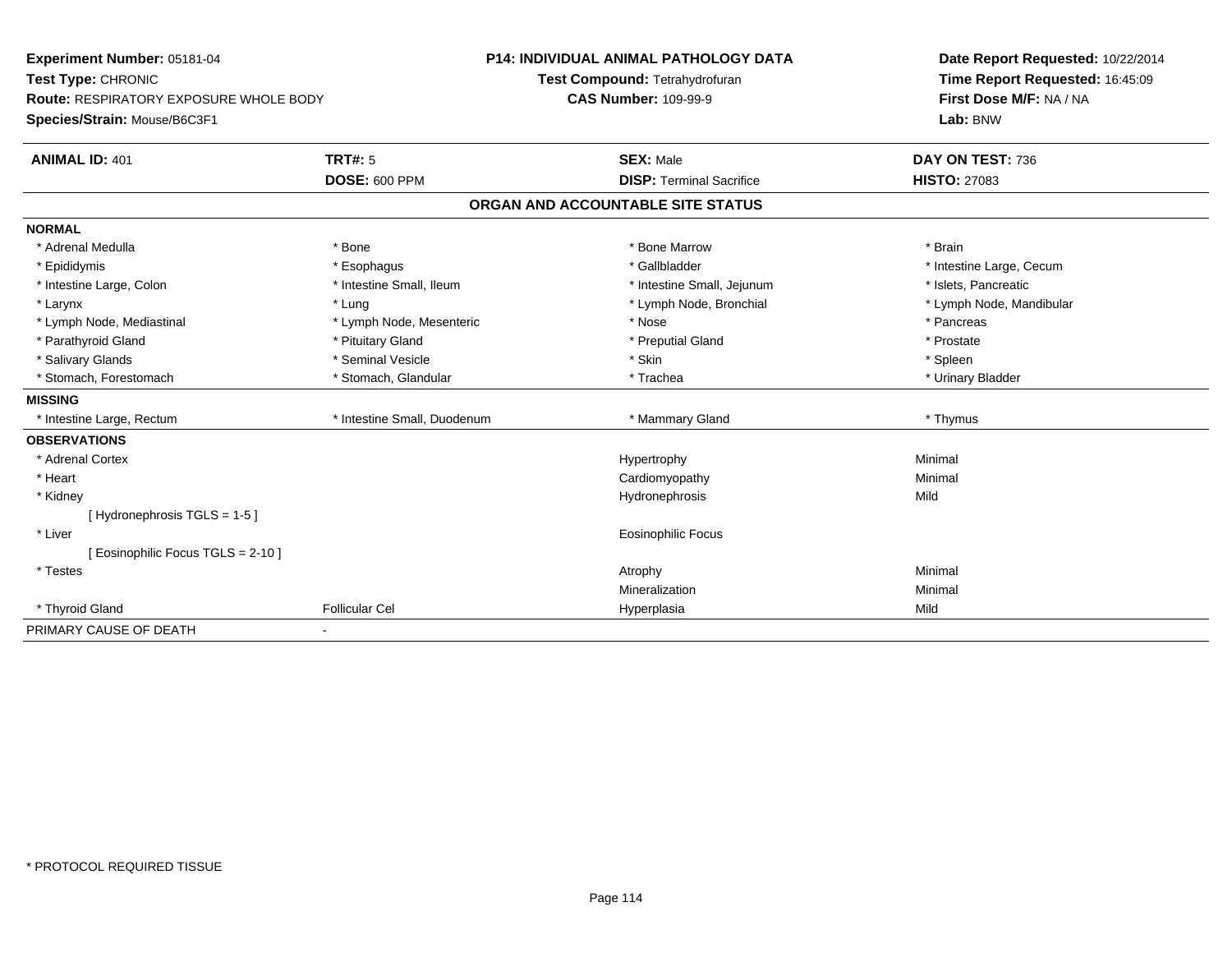| Experiment Number: 05181-04<br>Test Type: CHRONIC<br><b>Route: RESPIRATORY EXPOSURE WHOLE BODY</b><br>Species/Strain: Mouse/B6C3F1 | <b>P14: INDIVIDUAL ANIMAL PATHOLOGY DATA</b><br>Test Compound: Tetrahydrofuran<br><b>CAS Number: 109-99-9</b> |                                   | Date Report Requested: 10/22/2014<br>Time Report Requested: 16:45:09<br>First Dose M/F: NA / NA<br>Lab: BNW |
|------------------------------------------------------------------------------------------------------------------------------------|---------------------------------------------------------------------------------------------------------------|-----------------------------------|-------------------------------------------------------------------------------------------------------------|
|                                                                                                                                    |                                                                                                               |                                   |                                                                                                             |
| <b>ANIMAL ID: 402</b>                                                                                                              | TRT#: 5                                                                                                       | <b>SEX: Male</b>                  | DAY ON TEST: 694                                                                                            |
|                                                                                                                                    | <b>DOSE: 600 PPM</b>                                                                                          | <b>DISP:</b> Moribund Sacrifice   | <b>HISTO: 27084</b>                                                                                         |
|                                                                                                                                    |                                                                                                               | ORGAN AND ACCOUNTABLE SITE STATUS |                                                                                                             |
| <b>NORMAL</b>                                                                                                                      |                                                                                                               |                                   |                                                                                                             |
| * Adrenal Cortex                                                                                                                   | * Adrenal Medulla                                                                                             | * Bone                            | * Bone Marrow                                                                                               |
| * Brain                                                                                                                            | * Epididymis                                                                                                  | * Esophagus                       | * Gallbladder                                                                                               |
| * Intestine Large, Cecum                                                                                                           | * Intestine Large, Colon                                                                                      | * Intestine Large, Rectum         | * Intestine Small, Duodenum                                                                                 |
| * Intestine Small. Ileum                                                                                                           | * Intestine Small, Jejunum                                                                                    | * Islets. Pancreatic              | * Larynx                                                                                                    |
| * Liver                                                                                                                            | * Lung                                                                                                        | * Lymph Node, Bronchial           | * Lymph Node, Mandibular                                                                                    |
| * Lymph Node, Mediastinal                                                                                                          | * Lymph Node, Mesenteric                                                                                      | * Nose                            | * Pancreas                                                                                                  |
| * Parathyroid Gland                                                                                                                | * Pituitary Gland                                                                                             | * Preputial Gland                 | * Salivary Glands                                                                                           |
| * Seminal Vesicle                                                                                                                  | * Skin                                                                                                        | * Spleen                          | * Stomach, Forestomach                                                                                      |
| * Stomach, Glandular                                                                                                               | * Testes                                                                                                      | * Thymus                          | * Thyroid Gland                                                                                             |
| * Trachea                                                                                                                          | * Urinary Bladder                                                                                             |                                   |                                                                                                             |
| <b>MISSING</b>                                                                                                                     |                                                                                                               |                                   |                                                                                                             |
| * Mammary Gland                                                                                                                    | * Prostate                                                                                                    |                                   |                                                                                                             |
| <b>OBSERVATIONS</b>                                                                                                                |                                                                                                               |                                   |                                                                                                             |
| * Heart                                                                                                                            |                                                                                                               | Cardiomyopathy                    | Minimal                                                                                                     |
| * Kidney                                                                                                                           |                                                                                                               | Nephropathy                       | Minimal                                                                                                     |
| PRIMARY CAUSE OF DEATH                                                                                                             | - UNCERTAIN                                                                                                   |                                   |                                                                                                             |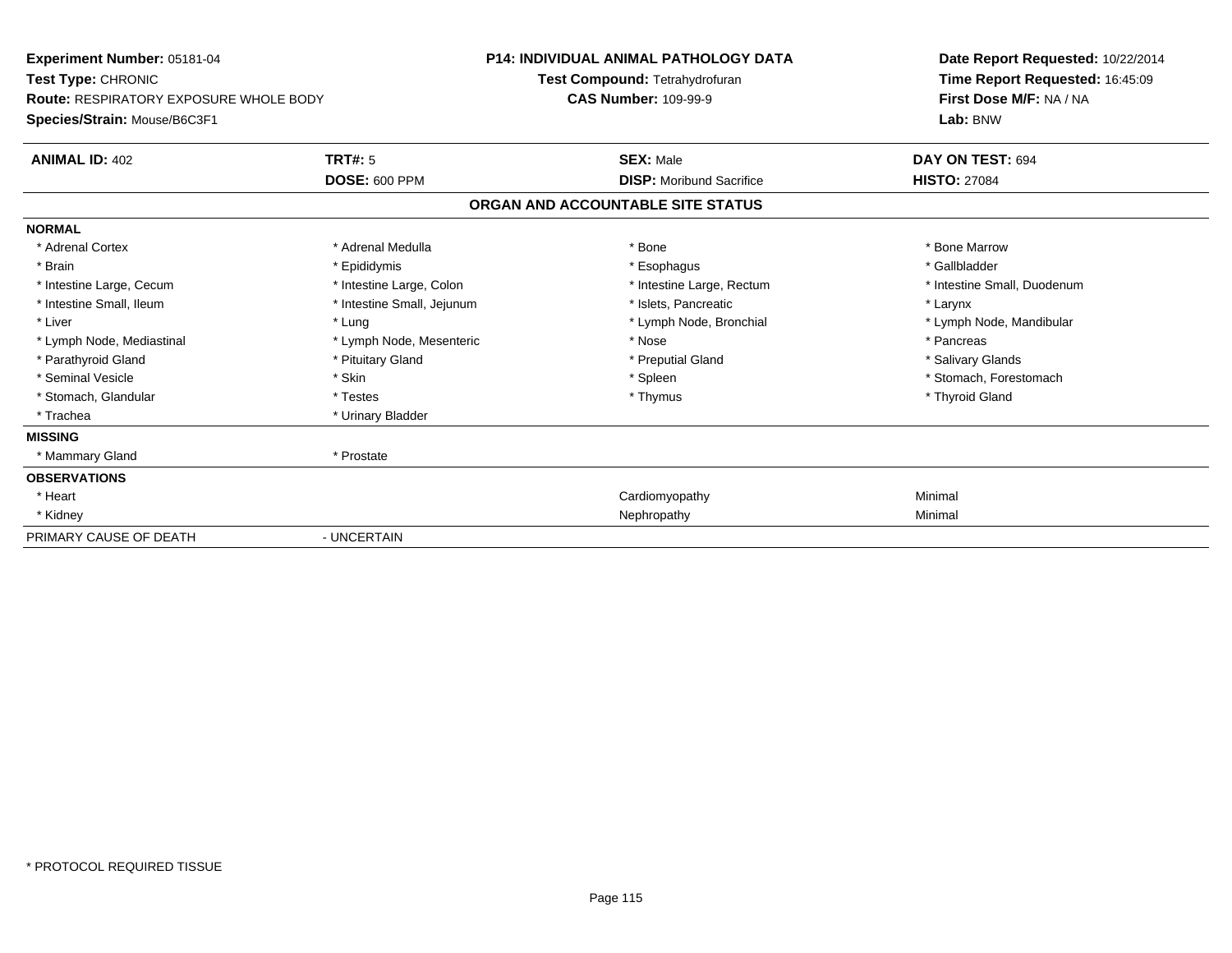| Experiment Number: 05181-04                   |                           | <b>P14: INDIVIDUAL ANIMAL PATHOLOGY DATA</b> | Date Report Requested: 10/22/2014 |
|-----------------------------------------------|---------------------------|----------------------------------------------|-----------------------------------|
| Test Type: CHRONIC                            |                           | Test Compound: Tetrahydrofuran               | Time Report Requested: 16:45:09   |
| <b>Route: RESPIRATORY EXPOSURE WHOLE BODY</b> |                           | <b>CAS Number: 109-99-9</b>                  | First Dose M/F: NA / NA           |
| Species/Strain: Mouse/B6C3F1                  |                           |                                              | Lab: BNW                          |
| <b>ANIMAL ID: 403</b>                         | <b>TRT#: 5</b>            | <b>SEX: Male</b>                             | DAY ON TEST: 733                  |
|                                               | <b>DOSE: 600 PPM</b>      | <b>DISP: Terminal Sacrifice</b>              | <b>HISTO: 27085</b>               |
|                                               |                           | ORGAN AND ACCOUNTABLE SITE STATUS            |                                   |
| <b>NORMAL</b>                                 |                           |                                              |                                   |
| * Adrenal Medulla                             | * Bone                    | * Bone Marrow                                | * Brain                           |
| * Epididymis                                  | * Esophagus               | * Gallbladder                                | * Intestine Large, Cecum          |
| * Intestine Large, Colon                      | * Intestine Large, Rectum | * Intestine Small, Duodenum                  | * Intestine Small, Jejunum        |
| * Islets, Pancreatic                          | * Larynx                  | * Liver                                      | * Lymph Node, Bronchial           |
| * Lymph Node, Mandibular                      | * Lymph Node, Mediastinal | * Nose                                       | * Pancreas                        |
| * Parathyroid Gland                           | * Pituitary Gland         | * Prostate                                   | * Salivary Glands                 |
| * Seminal Vesicle                             | * Skin                    | * Stomach, Forestomach                       | * Stomach, Glandular              |
| * Testes                                      | * Thymus                  | * Thyroid Gland                              | * Trachea                         |
| * Urinary Bladder                             |                           |                                              |                                   |
| <b>MISSING</b>                                |                           |                                              |                                   |
| * Mammary Gland                               |                           |                                              |                                   |
| <b>OBSERVATIONS</b>                           |                           |                                              |                                   |
| * Adrenal Cortex                              |                           | Hypertrophy                                  | Mild                              |
| * Heart                                       |                           | Cardiomyopathy                               | Minimal                           |
| * Intestine Small, Ileum                      | Peyers Patch              | Hyperplasia                                  | Marked                            |
|                                               | Peyers Patch              | Inflammation                                 | Moderate                          |
| [ Hyperplasia TGLS = 3-10 ]                   |                           |                                              |                                   |
| * Kidney                                      |                           | Nephropathy                                  | Minimal                           |
| * Lung                                        |                           | Alveolar/Bronchiolar Adenoma                 |                                   |
|                                               |                           | <b>Infiltration Cellular</b>                 | Histiocyte, Mild                  |
| [ Alveolar/Bronchiolar Adenoma TGLS = 1-3 ]   |                           |                                              |                                   |
| * Lymph Node, Mesenteric                      |                           | Hyperplasia                                  | Moderate                          |
| [ Hyperplasia TGLS = 2-6 ]                    |                           |                                              |                                   |
| * Preputial Gland                             |                           | Inflammation                                 | Minimal                           |
| * Spleen                                      |                           | Hyperplasia                                  | Lymphoid, Mild                    |
| PRIMARY CAUSE OF DEATH                        | $\blacksquare$            |                                              |                                   |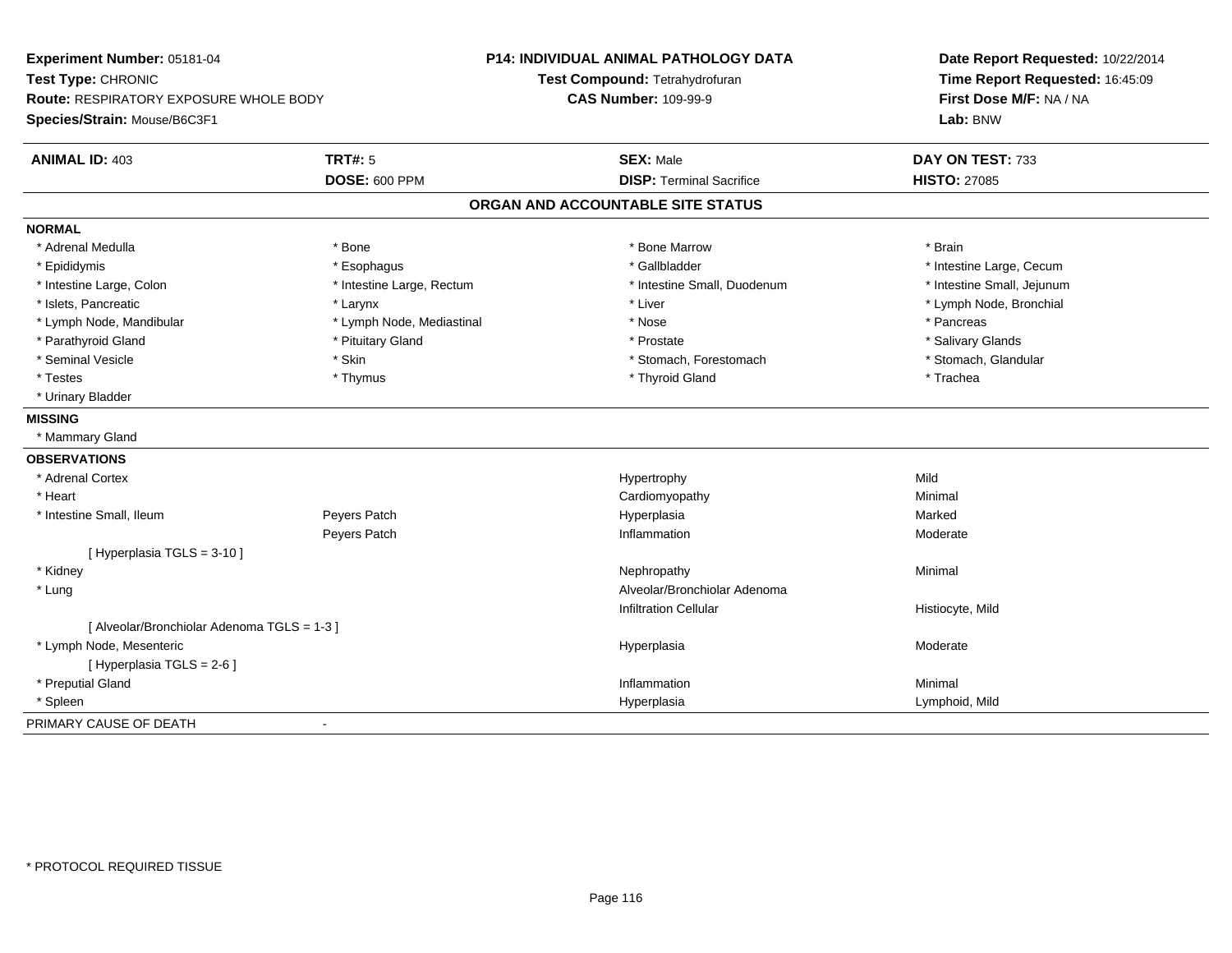| Experiment Number: 05181-04<br>Test Type: CHRONIC<br><b>Route: RESPIRATORY EXPOSURE WHOLE BODY</b><br>Species/Strain: Mouse/B6C3F1 |                                        | <b>P14: INDIVIDUAL ANIMAL PATHOLOGY DATA</b><br>Test Compound: Tetrahydrofuran<br><b>CAS Number: 109-99-9</b> | Date Report Requested: 10/22/2014<br>Time Report Requested: 16:45:09<br>First Dose M/F: NA / NA<br>Lab: BNW |
|------------------------------------------------------------------------------------------------------------------------------------|----------------------------------------|---------------------------------------------------------------------------------------------------------------|-------------------------------------------------------------------------------------------------------------|
| <b>ANIMAL ID: 404</b>                                                                                                              | <b>TRT#: 5</b><br><b>DOSE: 600 PPM</b> | <b>SEX: Male</b><br><b>DISP: Terminal Sacrifice</b>                                                           | DAY ON TEST: 734<br><b>HISTO: 27086</b>                                                                     |
|                                                                                                                                    |                                        |                                                                                                               |                                                                                                             |
|                                                                                                                                    |                                        | ORGAN AND ACCOUNTABLE SITE STATUS                                                                             |                                                                                                             |
| <b>NORMAL</b>                                                                                                                      |                                        |                                                                                                               |                                                                                                             |
| * Adrenal Cortex                                                                                                                   | * Adrenal Medulla                      | * Bone                                                                                                        | * Bone Marrow                                                                                               |
| * Brain                                                                                                                            | * Epididymis                           | * Esophagus                                                                                                   | * Gallbladder                                                                                               |
| * Heart                                                                                                                            | * Intestine Large, Cecum               | * Intestine Large, Colon                                                                                      | * Intestine Large, Rectum                                                                                   |
| * Intestine Small, Duodenum                                                                                                        | * Intestine Small, Ileum               | * Intestine Small, Jejunum                                                                                    | * Islets, Pancreatic                                                                                        |
| * Larynx                                                                                                                           | * Lung                                 | * Lymph Node, Bronchial                                                                                       | * Lymph Node, Mandibular                                                                                    |
| * Lymph Node, Mesenteric                                                                                                           | * Nose                                 | * Pancreas                                                                                                    | * Parathyroid Gland                                                                                         |
| * Pituitary Gland                                                                                                                  | * Preputial Gland                      | * Prostate                                                                                                    | * Salivary Glands                                                                                           |
| * Seminal Vesicle                                                                                                                  | * Skin                                 | * Spleen                                                                                                      | * Stomach, Forestomach                                                                                      |
| * Stomach, Glandular                                                                                                               | * Testes                               | * Thymus                                                                                                      | * Thyroid Gland                                                                                             |
| * Trachea                                                                                                                          | * Urinary Bladder                      |                                                                                                               |                                                                                                             |
| <b>MISSING</b>                                                                                                                     |                                        |                                                                                                               |                                                                                                             |
| * Lymph Node, Mediastinal                                                                                                          | * Mammary Gland                        |                                                                                                               |                                                                                                             |
| <b>OBSERVATIONS</b>                                                                                                                |                                        |                                                                                                               |                                                                                                             |
| * Kidney                                                                                                                           | <b>Renal Tubule</b>                    | Hyperplasia                                                                                                   | Minimal                                                                                                     |
|                                                                                                                                    |                                        | Nephropathy                                                                                                   | Minimal                                                                                                     |
| * Liver                                                                                                                            |                                        | Hepatocellular Carcinoma                                                                                      |                                                                                                             |
| [Hepatocellular Carcinoma TGLS = 1-4]                                                                                              |                                        |                                                                                                               |                                                                                                             |
| PRIMARY CAUSE OF DEATH                                                                                                             |                                        |                                                                                                               |                                                                                                             |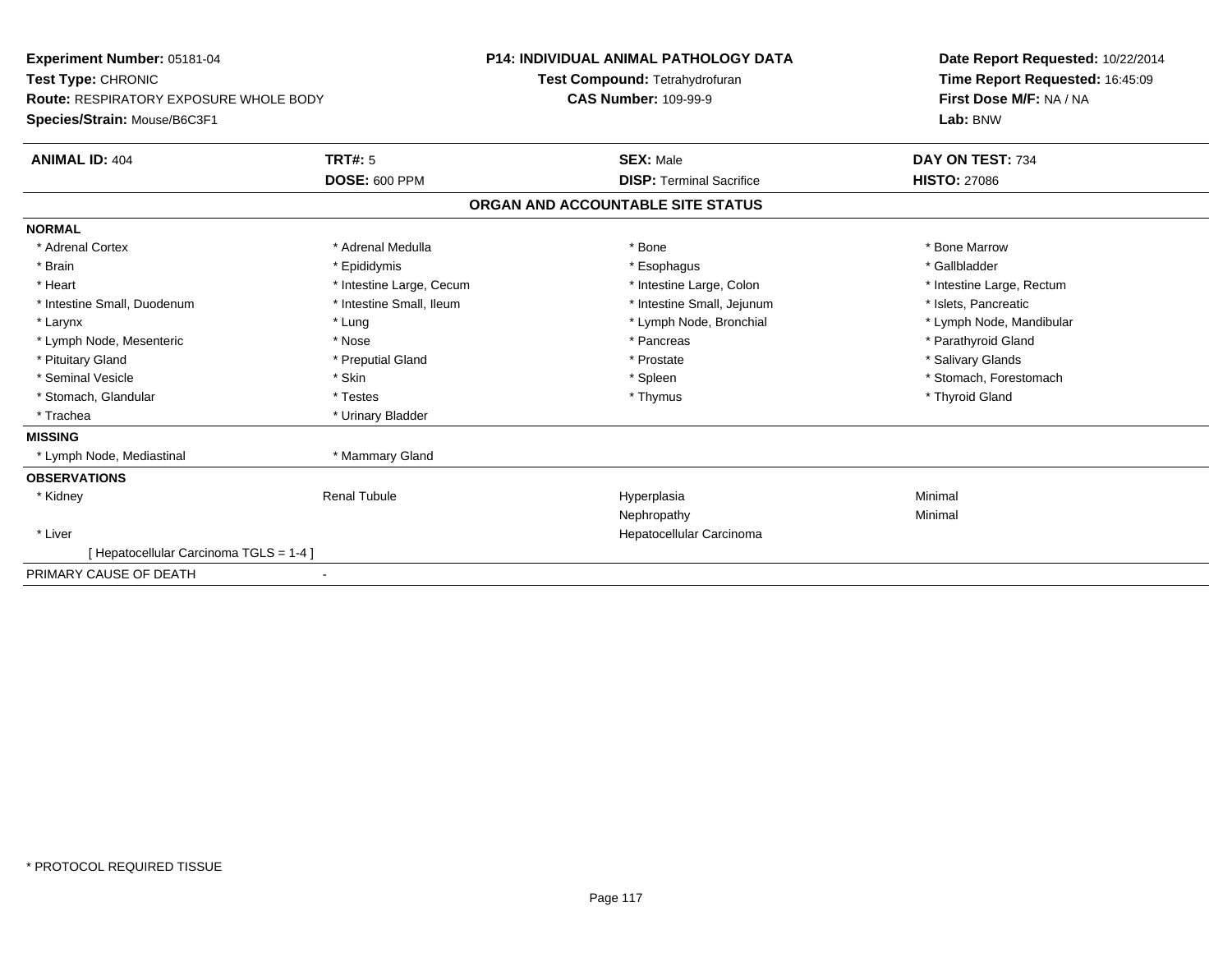| Experiment Number: 05181-04                   | <b>P14: INDIVIDUAL ANIMAL PATHOLOGY DATA</b> |                                   | Date Report Requested: 10/22/2014 |                                 |
|-----------------------------------------------|----------------------------------------------|-----------------------------------|-----------------------------------|---------------------------------|
| Test Type: CHRONIC                            |                                              |                                   | Test Compound: Tetrahydrofuran    | Time Report Requested: 16:45:09 |
| <b>Route: RESPIRATORY EXPOSURE WHOLE BODY</b> |                                              | <b>CAS Number: 109-99-9</b>       |                                   | First Dose M/F: NA / NA         |
| Species/Strain: Mouse/B6C3F1                  |                                              |                                   |                                   | Lab: BNW                        |
| <b>ANIMAL ID: 405</b>                         | <b>TRT#: 5</b>                               |                                   | <b>SEX: Male</b>                  | DAY ON TEST: 737                |
|                                               | <b>DOSE: 600 PPM</b>                         |                                   | <b>DISP: Terminal Sacrifice</b>   | <b>HISTO: 27087</b>             |
|                                               |                                              | ORGAN AND ACCOUNTABLE SITE STATUS |                                   |                                 |
| <b>NORMAL</b>                                 |                                              |                                   |                                   |                                 |
| * Adrenal Medulla                             | * Bone                                       |                                   | * Bone Marrow                     | * Brain                         |
| * Epididymis                                  | * Esophagus                                  |                                   | * Gallbladder                     | * Intestine Large, Cecum        |
| * Intestine Large, Colon                      | * Intestine Large, Rectum                    |                                   | * Intestine Small, Duodenum       | * Intestine Small, Ileum        |
| * Intestine Small, Jejunum                    | * Islets, Pancreatic                         |                                   | * Larynx                          | * Lung                          |
| * Lymph Node, Bronchial                       | * Lymph Node, Mandibular                     |                                   | * Lymph Node, Mesenteric          | * Nose                          |
| * Pancreas                                    | * Pituitary Gland                            |                                   | * Preputial Gland                 | * Prostate                      |
| * Salivary Glands                             | * Seminal Vesicle                            |                                   | * Skin                            | * Spleen                        |
| * Stomach, Forestomach                        | * Stomach, Glandular                         |                                   | * Testes                          | * Thymus                        |
| * Thyroid Gland                               | * Trachea                                    |                                   | * Urinary Bladder                 |                                 |
| <b>MISSING</b>                                |                                              |                                   |                                   |                                 |
| * Mammary Gland                               | * Parathyroid Gland                          |                                   |                                   |                                 |
| <b>INSUFFICIENT TISSUE</b>                    |                                              |                                   |                                   |                                 |
| * Lymph Node, Mediastinal                     |                                              |                                   |                                   |                                 |
| <b>OBSERVATIONS</b>                           |                                              |                                   |                                   |                                 |
| * Adrenal Cortex                              |                                              |                                   | Hypertrophy                       | Minimal                         |
| * Heart                                       |                                              |                                   | Cardiomyopathy                    | Minimal                         |
| * Kidney                                      |                                              |                                   | Nephropathy                       | Minimal                         |
| * Liver                                       |                                              |                                   | Hepatocellular Carcinoma          |                                 |
| [ Hepatocellular Carcinoma TGLS = 1,2-10 ]    |                                              |                                   |                                   |                                 |
| PRIMARY CAUSE OF DEATH                        |                                              |                                   |                                   |                                 |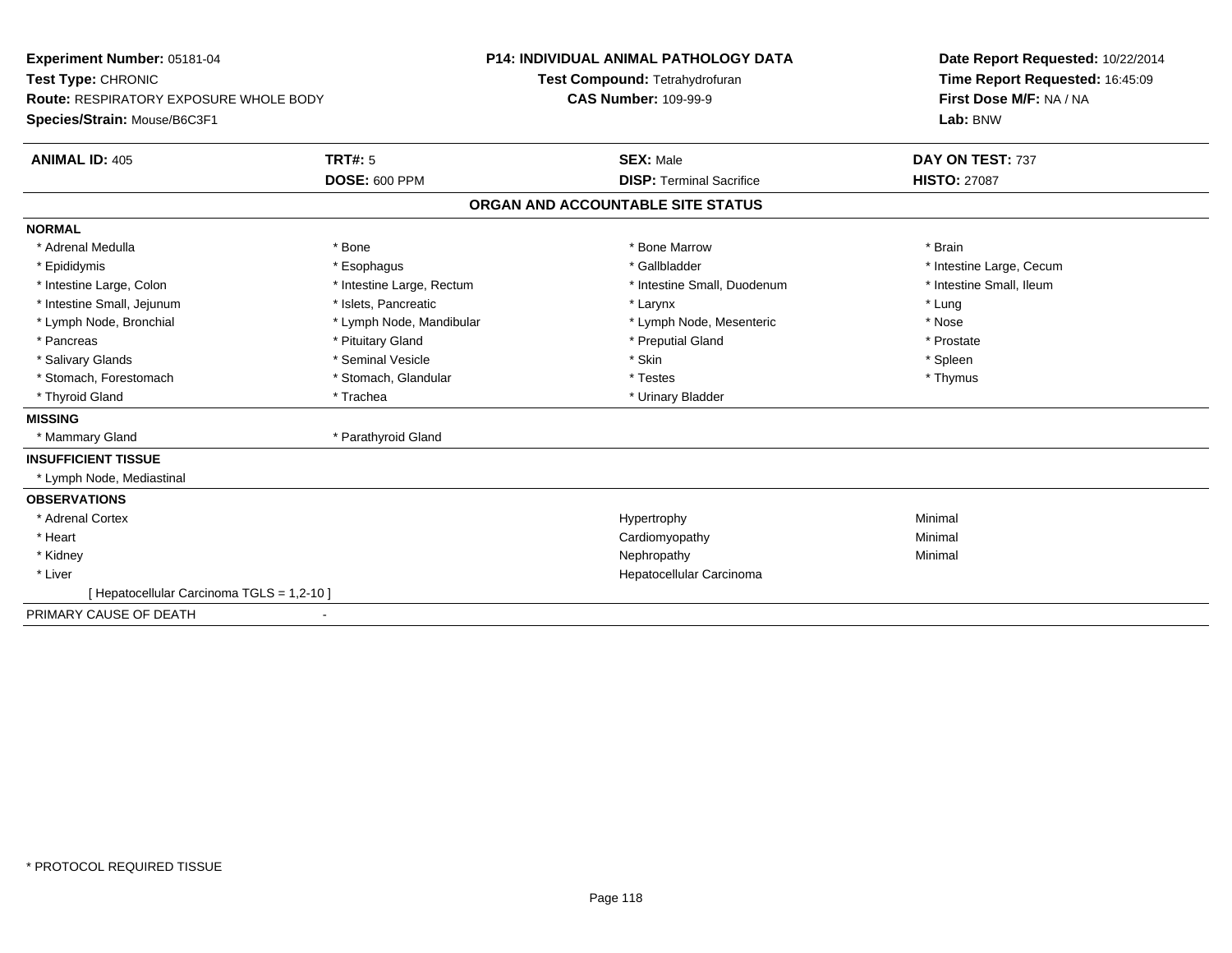| Experiment Number: 05181-04                   |                            | <b>P14: INDIVIDUAL ANIMAL PATHOLOGY DATA</b> |                                 | Date Report Requested: 10/22/2014 |  |
|-----------------------------------------------|----------------------------|----------------------------------------------|---------------------------------|-----------------------------------|--|
| Test Type: CHRONIC                            |                            | Test Compound: Tetrahydrofuran               |                                 | Time Report Requested: 16:45:09   |  |
| <b>Route: RESPIRATORY EXPOSURE WHOLE BODY</b> |                            | <b>CAS Number: 109-99-9</b>                  |                                 | First Dose M/F: NA / NA           |  |
| Species/Strain: Mouse/B6C3F1                  |                            |                                              |                                 | Lab: BNW                          |  |
| <b>ANIMAL ID: 406</b>                         | TRT#: 5                    | <b>SEX: Male</b>                             |                                 | DAY ON TEST: 734                  |  |
|                                               | <b>DOSE: 600 PPM</b>       |                                              | <b>DISP:</b> Terminal Sacrifice | <b>HISTO: 27088</b>               |  |
|                                               |                            | ORGAN AND ACCOUNTABLE SITE STATUS            |                                 |                                   |  |
| <b>NORMAL</b>                                 |                            |                                              |                                 |                                   |  |
| * Adrenal Cortex                              | * Adrenal Medulla          | * Bone                                       |                                 | * Bone Marrow                     |  |
| * Brain                                       | * Epididymis               | * Esophagus                                  |                                 | * Gallbladder                     |  |
| * Intestine Large, Cecum                      | * Intestine Large, Colon   |                                              | * Intestine Large, Rectum       | * Intestine Small, Duodenum       |  |
| * Intestine Small, Ileum                      | * Intestine Small, Jejunum |                                              | * Islets, Pancreatic            | * Larynx                          |  |
| * Liver                                       | * Lymph Node, Bronchial    |                                              | * Lymph Node, Mandibular        | * Lymph Node, Mediastinal         |  |
| * Lymph Node, Mesenteric                      | * Nose                     | * Pancreas                                   |                                 | * Parathyroid Gland               |  |
| * Pituitary Gland                             | * Preputial Gland          | * Prostate                                   |                                 | * Salivary Glands                 |  |
| * Seminal Vesicle                             | * Skin                     | * Spleen                                     |                                 | * Stomach. Forestomach            |  |
| * Stomach, Glandular                          | * Testes                   | * Thymus                                     |                                 | * Thyroid Gland                   |  |
| * Trachea                                     | * Urinary Bladder          |                                              |                                 |                                   |  |
| <b>MISSING</b>                                |                            |                                              |                                 |                                   |  |
| * Mammary Gland                               |                            |                                              |                                 |                                   |  |
| <b>OBSERVATIONS</b>                           |                            |                                              |                                 |                                   |  |
| * Heart                                       |                            | Cardiomyopathy                               |                                 | Minimal                           |  |
| * Kidney                                      |                            | Nephropathy                                  |                                 | Minimal                           |  |
| * Lung                                        |                            |                                              | Alveolar/Bronchiolar Adenoma    |                                   |  |
| PRIMARY CAUSE OF DEATH                        |                            |                                              |                                 |                                   |  |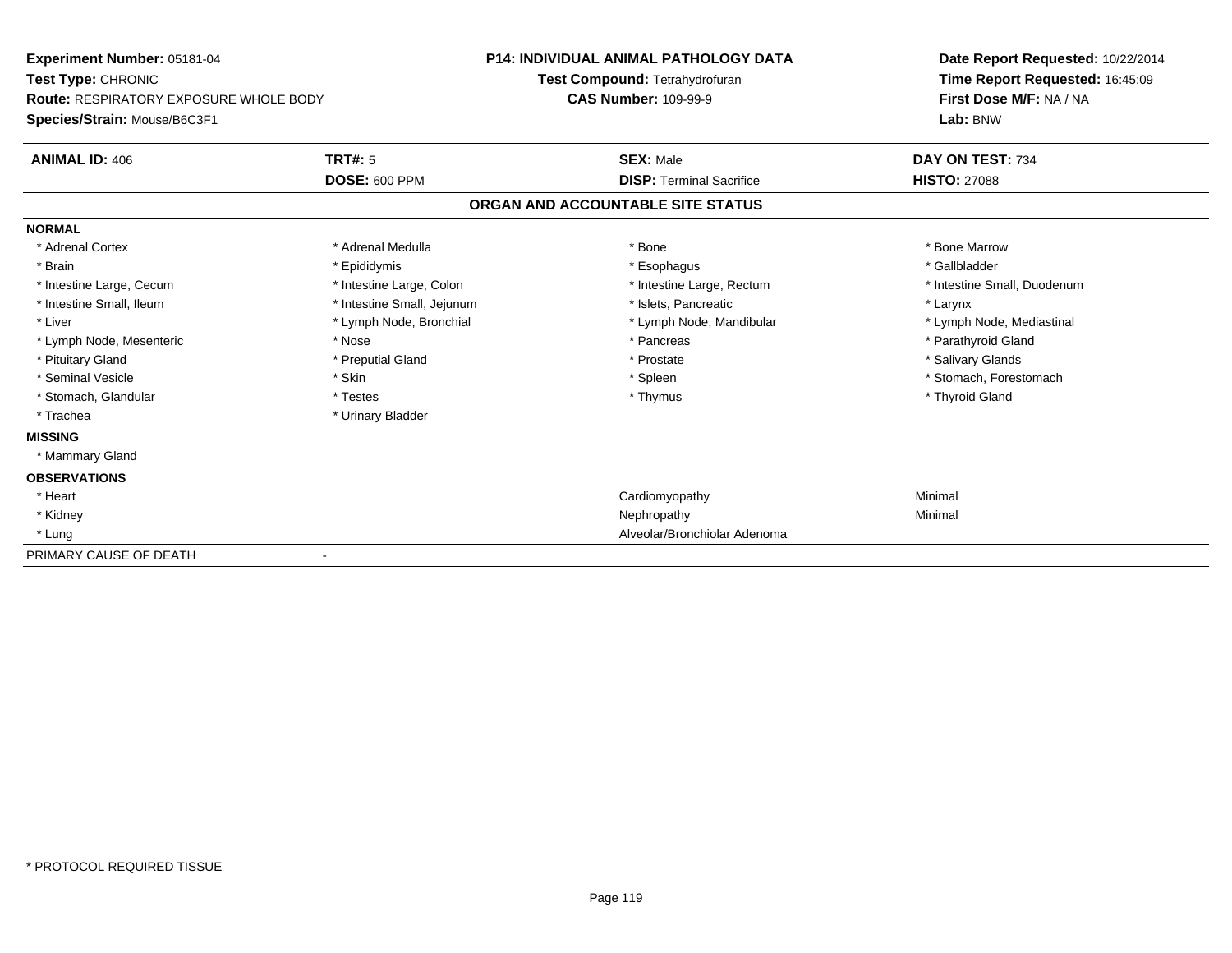| Experiment Number: 05181-04<br>Test Type: CHRONIC<br><b>Route: RESPIRATORY EXPOSURE WHOLE BODY</b><br>Species/Strain: Mouse/B6C3F1 | P14: INDIVIDUAL ANIMAL PATHOLOGY DATA<br>Test Compound: Tetrahydrofuran<br><b>CAS Number: 109-99-9</b> |                                                     | Date Report Requested: 10/22/2014<br>Time Report Requested: 16:45:09<br>First Dose M/F: NA / NA<br>Lab: BNW |
|------------------------------------------------------------------------------------------------------------------------------------|--------------------------------------------------------------------------------------------------------|-----------------------------------------------------|-------------------------------------------------------------------------------------------------------------|
| <b>ANIMAL ID: 407</b>                                                                                                              | <b>TRT#: 5</b><br>DOSE: 600 PPM                                                                        | <b>SEX: Male</b><br><b>DISP:</b> Moribund Sacrifice | DAY ON TEST: 631<br><b>HISTO: 27089</b>                                                                     |
|                                                                                                                                    |                                                                                                        | ORGAN AND ACCOUNTABLE SITE STATUS                   |                                                                                                             |
| <b>NORMAL</b>                                                                                                                      |                                                                                                        |                                                     |                                                                                                             |
| * Adrenal Cortex                                                                                                                   | * Adrenal Medulla                                                                                      | * Bone                                              | * Brain                                                                                                     |
| * Epididymis                                                                                                                       | * Esophagus                                                                                            | * Gallbladder                                       | * Intestine Large, Cecum                                                                                    |
| * Intestine Large, Colon                                                                                                           | * Intestine Large, Rectum                                                                              | * Intestine Small, Duodenum                         | * Intestine Small, Ileum                                                                                    |
| * Intestine Small, Jejunum                                                                                                         | * Islets, Pancreatic                                                                                   | * Larynx                                            | * Lung                                                                                                      |
| * Lymph Node, Bronchial                                                                                                            | * Lymph Node, Mesenteric                                                                               | * Nose                                              | * Pancreas                                                                                                  |
| * Parathyroid Gland                                                                                                                | * Preputial Gland                                                                                      | * Salivary Glands                                   | * Seminal Vesicle                                                                                           |
| * Stomach, Forestomach                                                                                                             | * Stomach, Glandular                                                                                   | * Testes                                            | * Thymus                                                                                                    |
| * Thyroid Gland                                                                                                                    | * Trachea                                                                                              |                                                     |                                                                                                             |
| <b>MISSING</b>                                                                                                                     |                                                                                                        |                                                     |                                                                                                             |
| * Lymph Node, Mandibular                                                                                                           | * Lymph Node, Mediastinal                                                                              | * Mammary Gland                                     | * Prostate                                                                                                  |
| <b>INSUFFICIENT TISSUE</b>                                                                                                         |                                                                                                        |                                                     |                                                                                                             |
| * Pituitary Gland                                                                                                                  |                                                                                                        |                                                     |                                                                                                             |
| <b>OBSERVATIONS</b>                                                                                                                |                                                                                                        |                                                     |                                                                                                             |
| * Bone Marrow                                                                                                                      |                                                                                                        | Hyperplasia                                         | Mild                                                                                                        |
| * Heart                                                                                                                            |                                                                                                        | Cardiomyopathy                                      | Minimal                                                                                                     |
| * Kidney                                                                                                                           |                                                                                                        | Hydronephrosis                                      | Mild                                                                                                        |
|                                                                                                                                    |                                                                                                        | Inflammation                                        | Suppurative, Mild                                                                                           |
| * Liver                                                                                                                            |                                                                                                        | Hepatocellular Carcinoma                            |                                                                                                             |
| [ Hepatocellular Carcinoma TGLS = 3-10 ]                                                                                           |                                                                                                        |                                                     |                                                                                                             |
| * Skin                                                                                                                             | Prepuce                                                                                                | Inflammation                                        | Suppurative, Marked                                                                                         |
| Note: Lesion is on skin, prepuce, not penis.                                                                                       |                                                                                                        |                                                     |                                                                                                             |
| [Inflammation TGLS = $1-7$ ]                                                                                                       |                                                                                                        |                                                     |                                                                                                             |
| * Spleen                                                                                                                           |                                                                                                        | Hematopoietic Cell Proliferation                    | Mild                                                                                                        |
| * Urinary Bladder                                                                                                                  |                                                                                                        | Inflammation                                        | Suppurative, Marked                                                                                         |
| [Inflammation TGLS = $2-8$ ]                                                                                                       |                                                                                                        |                                                     |                                                                                                             |
| PRIMARY CAUSE OF DEATH                                                                                                             | - Urinary Bladder Inflammation                                                                         |                                                     |                                                                                                             |
| CONTRIBUTORY CAUSE OF DEATH                                                                                                        | - Liver Hepatocellular Carcinoma; Skin Prepuce Inflammation                                            |                                                     |                                                                                                             |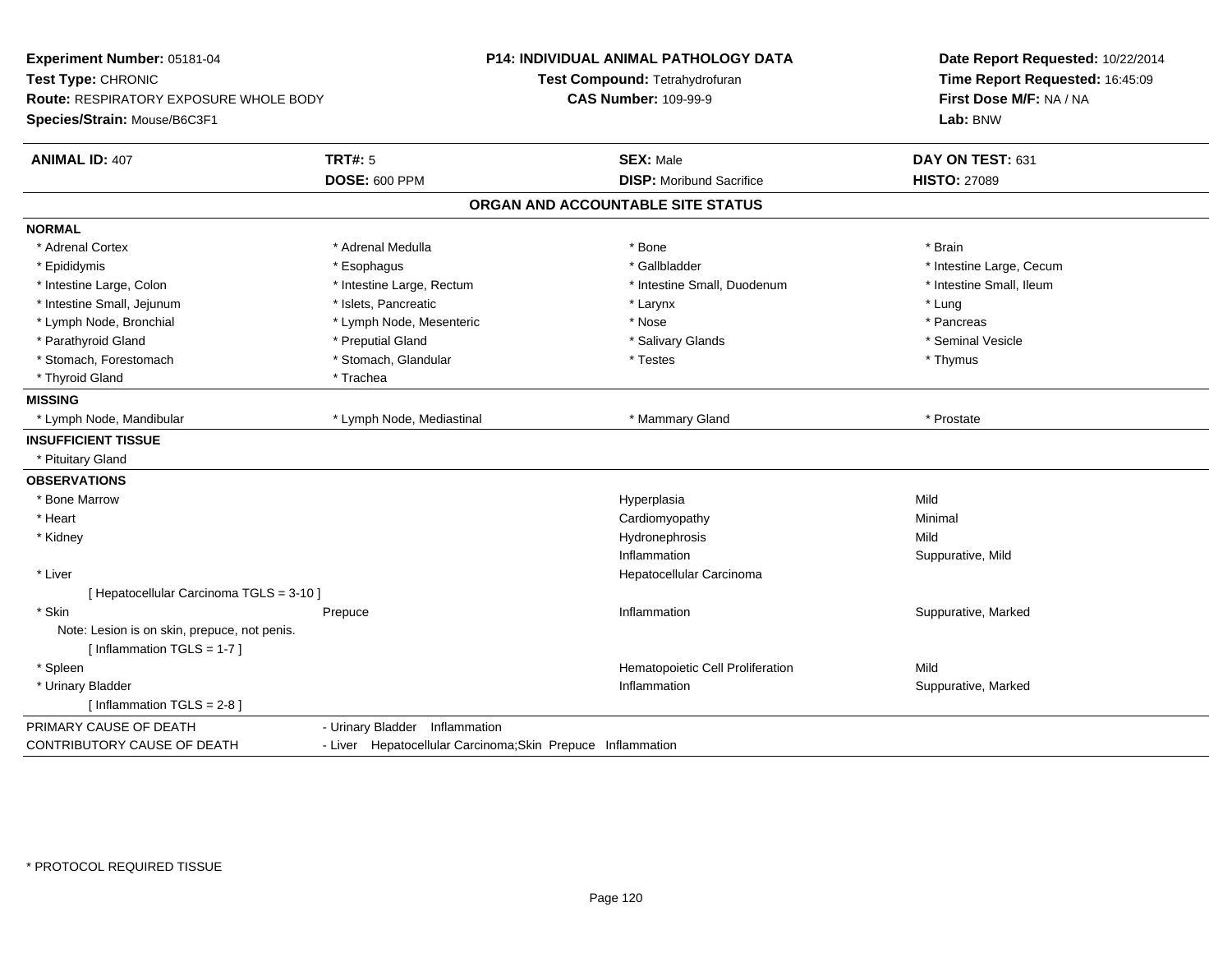| Experiment Number: 05181-04                                                                         |                           | <b>P14: INDIVIDUAL ANIMAL PATHOLOGY DATA</b> | Date Report Requested: 10/22/2014 |  |
|-----------------------------------------------------------------------------------------------------|---------------------------|----------------------------------------------|-----------------------------------|--|
| Test Type: CHRONIC                                                                                  |                           | Test Compound: Tetrahydrofuran               | Time Report Requested: 16:45:09   |  |
| <b>Route: RESPIRATORY EXPOSURE WHOLE BODY</b>                                                       |                           | <b>CAS Number: 109-99-9</b>                  | First Dose M/F: NA / NA           |  |
| Species/Strain: Mouse/B6C3F1                                                                        |                           |                                              | Lab: BNW                          |  |
| <b>ANIMAL ID: 408</b>                                                                               | <b>TRT#: 5</b>            | <b>SEX: Male</b>                             | DAY ON TEST: 736                  |  |
|                                                                                                     | <b>DOSE: 600 PPM</b>      | <b>DISP: Terminal Sacrifice</b>              | <b>HISTO: 27090</b>               |  |
|                                                                                                     |                           | ORGAN AND ACCOUNTABLE SITE STATUS            |                                   |  |
| <b>NORMAL</b>                                                                                       |                           |                                              |                                   |  |
| * Adrenal Medulla                                                                                   | * Bone                    | * Bone Marrow                                | * Brain                           |  |
| * Epididymis                                                                                        | * Esophagus               | * Gallbladder                                | * Intestine Large, Cecum          |  |
| * Intestine Large, Colon                                                                            | * Intestine Large, Rectum | * Intestine Small, Duodenum                  | * Intestine Small, Ileum          |  |
| * Intestine Small, Jejunum                                                                          | * Islets, Pancreatic      | * Larynx                                     | * Lymph Node, Mandibular          |  |
| * Lymph Node, Mediastinal                                                                           | * Lymph Node, Mesenteric  | * Nose                                       | * Pancreas                        |  |
| * Parathyroid Gland                                                                                 | * Pituitary Gland         | * Preputial Gland                            | * Prostate                        |  |
| * Salivary Glands                                                                                   | * Seminal Vesicle         | * Skin                                       | * Spleen                          |  |
| * Stomach, Forestomach                                                                              | * Stomach, Glandular      | * Testes                                     | * Thymus                          |  |
| * Thyroid Gland                                                                                     | * Trachea                 | * Urinary Bladder                            |                                   |  |
| <b>MISSING</b>                                                                                      |                           |                                              |                                   |  |
| * Lymph Node, Bronchial                                                                             | * Mammary Gland           |                                              |                                   |  |
| <b>OBSERVATIONS</b>                                                                                 |                           |                                              |                                   |  |
| * Adrenal Cortex                                                                                    | Capsule                   | Hyperplasia                                  | Moderate                          |  |
|                                                                                                     |                           | Hypertrophy                                  | Minimal                           |  |
| * Heart                                                                                             |                           | Cardiomyopathy                               | Minimal                           |  |
| * Kidney                                                                                            |                           | Nephropathy                                  | Minimal                           |  |
| * Liver                                                                                             |                           | <b>Eosinophilic Focus</b>                    | Moderate                          |  |
|                                                                                                     |                           | Necrosis                                     | Marked                            |  |
| Note: TGL 1 is a necrotic liver mass but the type cannot be identified for sure due to the infarct. |                           |                                              |                                   |  |
| [Necrosis $TGLS = 1-10$ ]                                                                           |                           |                                              |                                   |  |
| * Lung                                                                                              |                           | Alveolar/Bronchiolar Carcinoma               |                                   |  |
| [ Alveolar/Bronchiolar Carcinoma TGLS = 3-3 ]                                                       |                           |                                              |                                   |  |
| Mesentery                                                                                           |                           | Hemangioma                                   |                                   |  |
| [Hemangioma TGLS = 2-11]                                                                            |                           |                                              |                                   |  |
| PRIMARY CAUSE OF DEATH<br>$\overline{\phantom{a}}$                                                  |                           |                                              |                                   |  |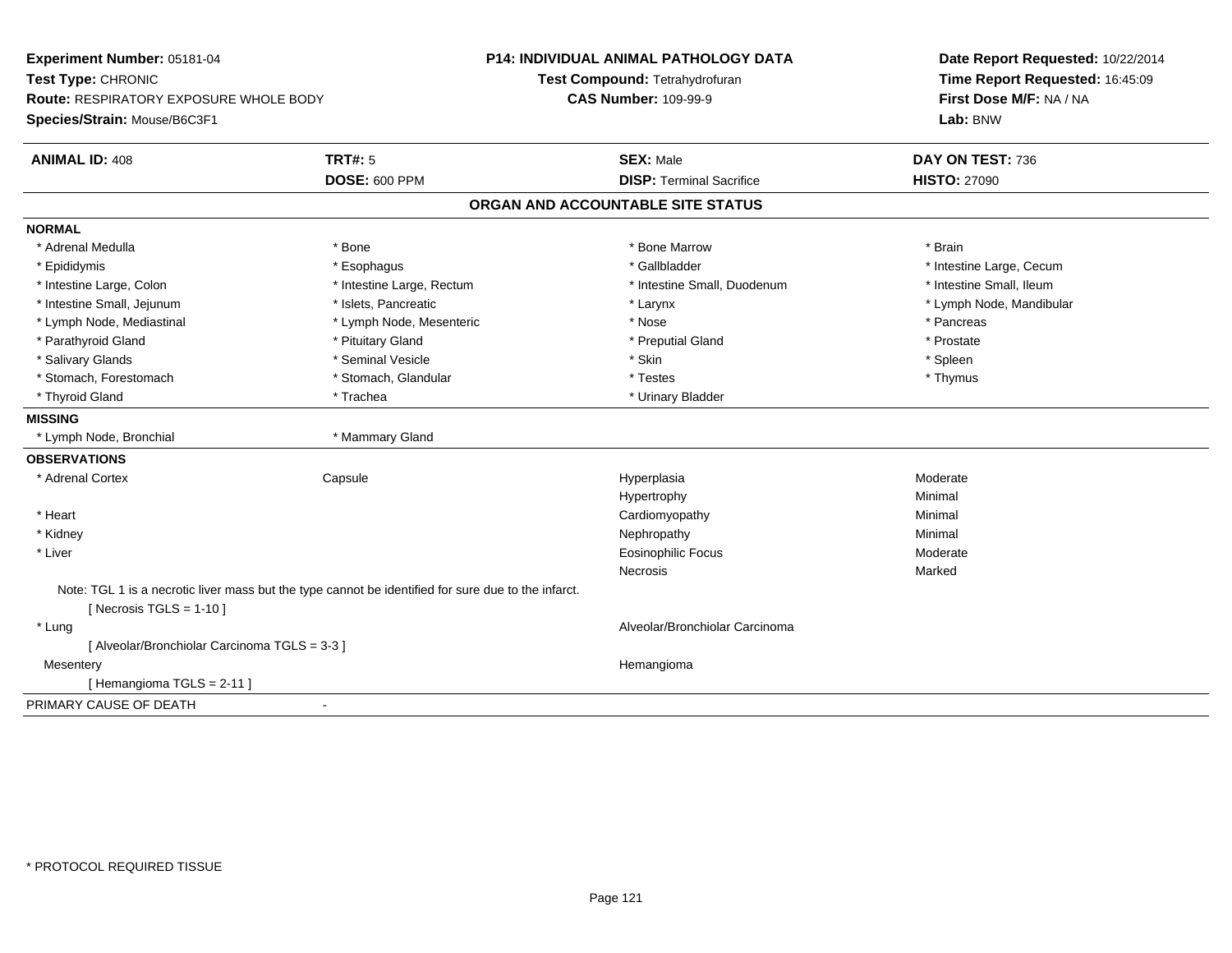| Route: RESPIRATORY EXPOSURE WHOLE BODY<br>Species/Strain: Mouse/B6C3F1<br><b>TRT#: 5</b><br><b>ANIMAL ID: 409</b><br><b>DOSE: 600 PPM</b><br><b>NORMAL</b><br>* Adrenal Cortex<br>* Adrenal Medulla<br>* Epididymis<br>* Esophagus<br>* Intestine Large, Rectum<br>* Intestine Large, Colon<br>* Intestine Small, Jejunum<br>* Islets, Pancreatic<br>* Lymph Node, Bronchial<br>* Lymph Node, Mandibular<br>* Nose<br>* Pancreas | <b>SEX: Male</b><br><b>DISP: Terminal Sacrifice</b><br>ORGAN AND ACCOUNTABLE SITE STATUS | Lab: BNW<br>DAY ON TEST: 733<br><b>HISTO: 27091</b> |
|----------------------------------------------------------------------------------------------------------------------------------------------------------------------------------------------------------------------------------------------------------------------------------------------------------------------------------------------------------------------------------------------------------------------------------|------------------------------------------------------------------------------------------|-----------------------------------------------------|
|                                                                                                                                                                                                                                                                                                                                                                                                                                  |                                                                                          |                                                     |
|                                                                                                                                                                                                                                                                                                                                                                                                                                  |                                                                                          |                                                     |
|                                                                                                                                                                                                                                                                                                                                                                                                                                  |                                                                                          |                                                     |
|                                                                                                                                                                                                                                                                                                                                                                                                                                  |                                                                                          |                                                     |
|                                                                                                                                                                                                                                                                                                                                                                                                                                  | * Bone                                                                                   | * Brain                                             |
|                                                                                                                                                                                                                                                                                                                                                                                                                                  | * Gallbladder                                                                            | * Intestine Large, Cecum                            |
|                                                                                                                                                                                                                                                                                                                                                                                                                                  | * Intestine Small, Duodenum                                                              | * Intestine Small, Ileum                            |
|                                                                                                                                                                                                                                                                                                                                                                                                                                  | * Larynx                                                                                 | * Lung                                              |
|                                                                                                                                                                                                                                                                                                                                                                                                                                  | * Lymph Node, Mediastinal                                                                | * Lymph Node, Mesenteric                            |
|                                                                                                                                                                                                                                                                                                                                                                                                                                  | * Pituitary Gland                                                                        | * Prostate                                          |
| * Seminal Vesicle<br>* Salivary Glands                                                                                                                                                                                                                                                                                                                                                                                           | * Stomach, Forestomach                                                                   | * Stomach, Glandular                                |
| * Urinary Bladder<br>* Trachea                                                                                                                                                                                                                                                                                                                                                                                                   |                                                                                          |                                                     |
| <b>MISSING</b>                                                                                                                                                                                                                                                                                                                                                                                                                   |                                                                                          |                                                     |
| * Mammary Gland<br>* Parathyroid Gland                                                                                                                                                                                                                                                                                                                                                                                           | * Thymus                                                                                 |                                                     |
| <b>OBSERVATIONS</b>                                                                                                                                                                                                                                                                                                                                                                                                              |                                                                                          |                                                     |
| * Bone Marrow                                                                                                                                                                                                                                                                                                                                                                                                                    | Hyperplasia                                                                              | Mild                                                |
| * Heart                                                                                                                                                                                                                                                                                                                                                                                                                          | Cardiomyopathy                                                                           | Mild                                                |
|                                                                                                                                                                                                                                                                                                                                                                                                                                  | Hyperplasia                                                                              | Atypical, Mild                                      |
| * Kidney                                                                                                                                                                                                                                                                                                                                                                                                                         | Nephropathy                                                                              | Minimal                                             |
| * Liver                                                                                                                                                                                                                                                                                                                                                                                                                          | Hepatocellular Adenoma                                                                   |                                                     |
|                                                                                                                                                                                                                                                                                                                                                                                                                                  | Inflammation                                                                             | Chronic, Mild                                       |
|                                                                                                                                                                                                                                                                                                                                                                                                                                  | <b>Necrosis</b>                                                                          | Marked                                              |
| [ Hepatocellular Adenoma TGLS = 4-10 ]<br>[Inflammation TGLS = 3-4]<br>[Necrosis $TGLS = 2-4$ ]                                                                                                                                                                                                                                                                                                                                  |                                                                                          |                                                     |
| * Preputial Gland                                                                                                                                                                                                                                                                                                                                                                                                                | Inflammation                                                                             | Mild                                                |
| * Skin<br>Prepuce                                                                                                                                                                                                                                                                                                                                                                                                                | Inflammation                                                                             | Suppurative, Moderate                               |
| [Inflammation TGLS = $1-11$ ]                                                                                                                                                                                                                                                                                                                                                                                                    |                                                                                          |                                                     |
| * Spleen                                                                                                                                                                                                                                                                                                                                                                                                                         | Hematopoietic Cell Proliferation                                                         | Mild                                                |
| * Testes                                                                                                                                                                                                                                                                                                                                                                                                                         | Atrophy                                                                                  | Minimal                                             |
| <b>Follicular Cel</b><br>* Thyroid Gland                                                                                                                                                                                                                                                                                                                                                                                         |                                                                                          |                                                     |
| PRIMARY CAUSE OF DEATH                                                                                                                                                                                                                                                                                                                                                                                                           | Hyperplasia                                                                              | Mild                                                |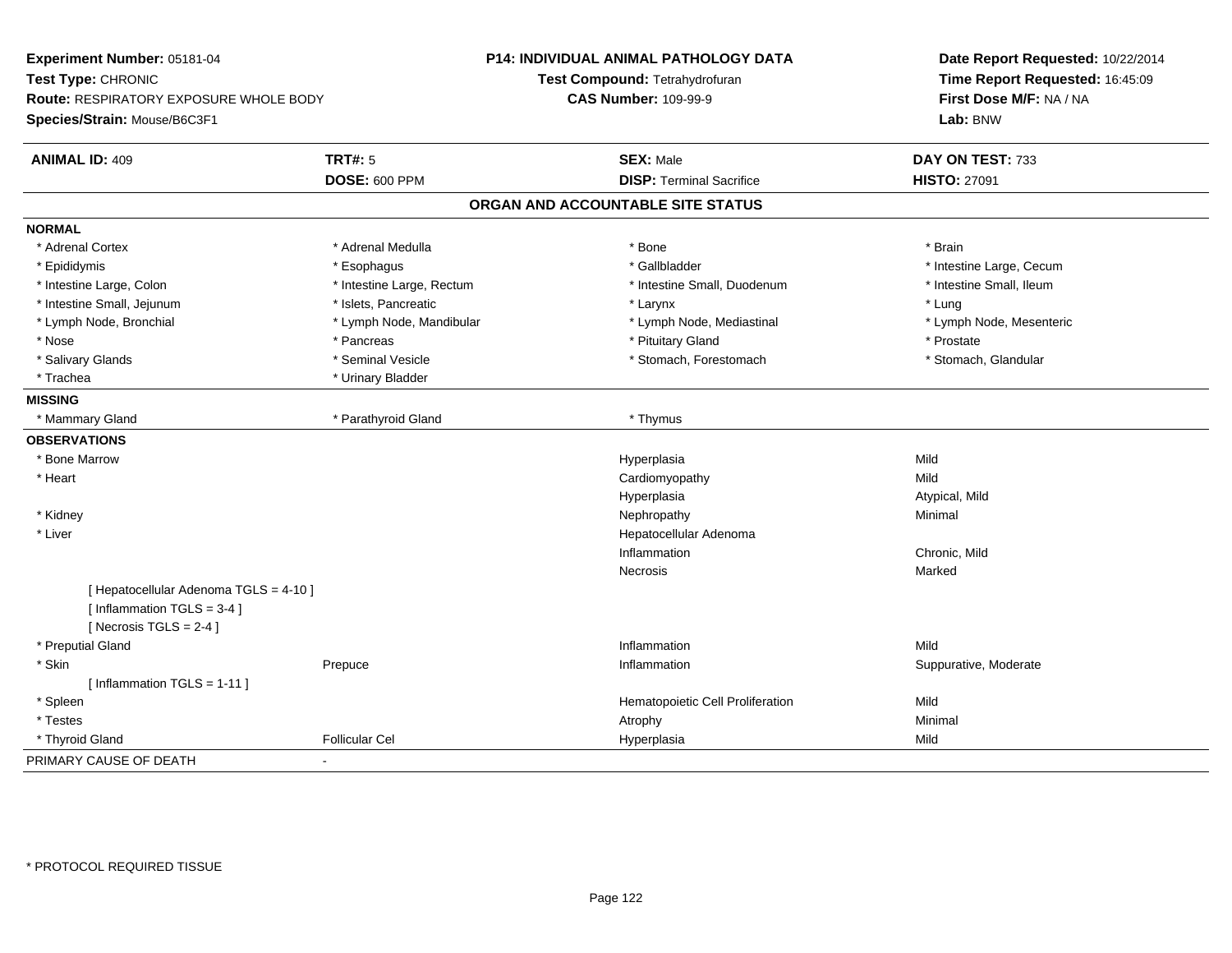| Experiment Number: 05181-04<br>Test Type: CHRONIC<br>Route: RESPIRATORY EXPOSURE WHOLE BODY<br>Species/Strain: Mouse/B6C3F1 |                                  | <b>P14: INDIVIDUAL ANIMAL PATHOLOGY DATA</b><br>Test Compound: Tetrahydrofuran<br><b>CAS Number: 109-99-9</b> | Date Report Requested: 10/22/2014<br>Time Report Requested: 16:45:09<br>First Dose M/F: NA / NA<br>Lab: BNW |
|-----------------------------------------------------------------------------------------------------------------------------|----------------------------------|---------------------------------------------------------------------------------------------------------------|-------------------------------------------------------------------------------------------------------------|
| <b>ANIMAL ID: 410</b>                                                                                                       | <b>TRT#: 5</b>                   | <b>SEX: Male</b>                                                                                              | DAY ON TEST: 558                                                                                            |
|                                                                                                                             | <b>DOSE: 600 PPM</b>             | <b>DISP: Moribund Sacrifice</b>                                                                               | <b>HISTO: 27092</b>                                                                                         |
|                                                                                                                             |                                  | ORGAN AND ACCOUNTABLE SITE STATUS                                                                             |                                                                                                             |
| <b>NORMAL</b>                                                                                                               |                                  |                                                                                                               |                                                                                                             |
| * Adrenal Cortex                                                                                                            | * Adrenal Medulla                | * Bone                                                                                                        | * Brain                                                                                                     |
| * Epididymis                                                                                                                | * Esophagus                      | * Gallbladder                                                                                                 | * Intestine Large, Cecum                                                                                    |
| * Intestine Large, Colon                                                                                                    | * Intestine Large, Rectum        | * Intestine Small, Duodenum                                                                                   | * Intestine Small, Ileum                                                                                    |
| * Intestine Small, Jejunum                                                                                                  | * Islets, Pancreatic             | * Larynx                                                                                                      | * Lymph Node, Bronchial                                                                                     |
| * Nose                                                                                                                      | * Pancreas                       | * Parathyroid Gland                                                                                           | * Pituitary Gland                                                                                           |
| * Preputial Gland                                                                                                           | * Salivary Glands                | * Seminal Vesicle                                                                                             | * Stomach, Forestomach                                                                                      |
| * Stomach, Glandular                                                                                                        | * Testes                         | * Thymus                                                                                                      | * Thyroid Gland                                                                                             |
| * Trachea                                                                                                                   | * Urinary Bladder                |                                                                                                               |                                                                                                             |
| <b>MISSING</b>                                                                                                              |                                  |                                                                                                               |                                                                                                             |
| * Lymph Node, Mandibular                                                                                                    | * Lymph Node, Mediastinal        | * Mammary Gland                                                                                               | * Prostate                                                                                                  |
| <b>INSUFFICIENT TISSUE</b>                                                                                                  |                                  |                                                                                                               |                                                                                                             |
| * Lymph Node, Mesenteric                                                                                                    |                                  |                                                                                                               |                                                                                                             |
| <b>OBSERVATIONS</b>                                                                                                         |                                  |                                                                                                               |                                                                                                             |
| * Bone Marrow                                                                                                               |                                  | Hyperplasia                                                                                                   | Mild                                                                                                        |
| * Heart                                                                                                                     |                                  | Cardiomyopathy                                                                                                | Minimal                                                                                                     |
| * Kidney                                                                                                                    |                                  | Hydronephrosis                                                                                                | Moderate                                                                                                    |
| [Hydronephrosis TGLS = 3-5]                                                                                                 |                                  |                                                                                                               |                                                                                                             |
| * Liver                                                                                                                     |                                  | Hepatocellular Carcinoma                                                                                      | Multiple                                                                                                    |
|                                                                                                                             |                                  | Necrosis                                                                                                      | Minimal                                                                                                     |
| [ Hepatocellular Carcinoma TGLS = 4,5-4+10 ]                                                                                |                                  |                                                                                                               |                                                                                                             |
| * Lung                                                                                                                      |                                  | Hepatocellular Carcinoma                                                                                      | Metastatic (Liver)                                                                                          |
| * Skin                                                                                                                      |                                  | Inflammation                                                                                                  | Suppurative, Marked                                                                                         |
| [Inflammation TGLS = $1-11$ ]                                                                                               |                                  |                                                                                                               |                                                                                                             |
| * Spleen                                                                                                                    |                                  | Hematopoietic Cell Proliferation                                                                              | Mild                                                                                                        |
| * Urin Bladder                                                                                                              |                                  |                                                                                                               |                                                                                                             |
| Note: Distended urinary bladder is not considered significant to diagnose (TGL 2).                                          |                                  |                                                                                                               |                                                                                                             |
| PRIMARY CAUSE OF DEATH                                                                                                      | - Liver Hepatocellular Carcinoma |                                                                                                               |                                                                                                             |
| CONTRIBUTORY CAUSE OF DEATH                                                                                                 | - Kidney Hydronephrosis          |                                                                                                               |                                                                                                             |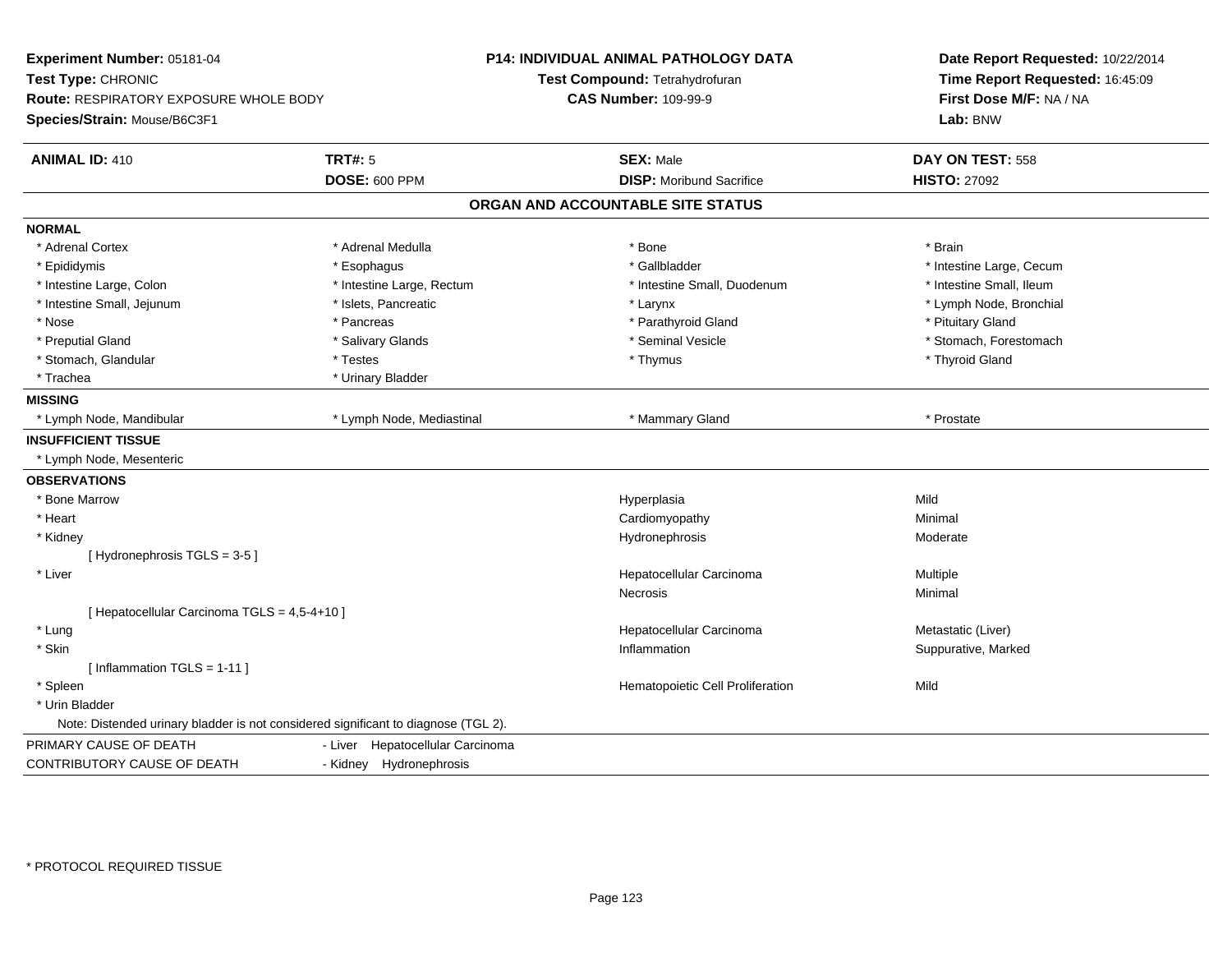| <b>Experiment Number: 05181-04</b><br>Test Type: CHRONIC |                                       | <b>P14: INDIVIDUAL ANIMAL PATHOLOGY DATA</b> | Date Report Requested: 10/22/2014   |  |
|----------------------------------------------------------|---------------------------------------|----------------------------------------------|-------------------------------------|--|
|                                                          |                                       | Test Compound: Tetrahydrofuran               | Time Report Requested: 16:45:09     |  |
| <b>Route: RESPIRATORY EXPOSURE WHOLE BODY</b>            |                                       | <b>CAS Number: 109-99-9</b>                  | First Dose M/F: NA / NA<br>Lab: BNW |  |
| Species/Strain: Mouse/B6C3F1                             |                                       |                                              |                                     |  |
| <b>ANIMAL ID: 411</b>                                    | TRT#: 5                               | <b>SEX: Male</b>                             | DAY ON TEST: 604                    |  |
|                                                          | <b>DOSE: 600 PPM</b>                  | <b>DISP:</b> Moribund Sacrifice              | <b>HISTO: 27093</b>                 |  |
|                                                          |                                       | ORGAN AND ACCOUNTABLE SITE STATUS            |                                     |  |
| <b>NORMAL</b>                                            |                                       |                                              |                                     |  |
| * Adrenal Medulla                                        | * Bone                                | * Bone Marrow                                | * Brain                             |  |
| * Epididymis                                             | * Esophagus                           | * Gallbladder                                | * Heart                             |  |
| * Intestine Large, Cecum                                 | * Intestine Large, Colon              | * Intestine Large, Rectum                    | * Intestine Small, Duodenum         |  |
| * Intestine Small, Ileum                                 | * Intestine Small, Jejunum            | * Islets. Pancreatic                         | * Kidney                            |  |
| * Larynx                                                 | * Lymph Node, Mandibular              | * Lymph Node, Mediastinal                    | * Lymph Node, Mesenteric            |  |
| * Nose                                                   | * Pancreas                            | * Pituitary Gland                            | * Preputial Gland                   |  |
| * Prostate                                               | * Salivary Glands                     | * Seminal Vesicle                            | * Skin                              |  |
| * Spleen                                                 | * Stomach, Forestomach                | * Stomach, Glandular                         | * Testes                            |  |
| * Thyroid Gland                                          | * Trachea                             | * Urinary Bladder                            |                                     |  |
| <b>MISSING</b>                                           |                                       |                                              |                                     |  |
| * Mammary Gland                                          | * Parathyroid Gland                   | * Thymus                                     |                                     |  |
| <b>OBSERVATIONS</b>                                      |                                       |                                              |                                     |  |
| * Adrenal Cortex                                         |                                       | Hyperplasia                                  | Minimal                             |  |
| * Liver                                                  |                                       | Hepatocellular Adenoma                       |                                     |  |
| [Hepatocellular Adenoma TGLS = 2-4]                      |                                       |                                              |                                     |  |
| * Lung                                                   |                                       | Alveolar/Bronchiolar Carcinoma               |                                     |  |
|                                                          |                                       | <b>Infiltration Cellular</b>                 | Histiocyte, Marked                  |  |
| [ Alveolar/Bronchiolar Carcinoma TGLS = 1-3 ]            |                                       |                                              |                                     |  |
| * Lymph Node, Bronchial                                  |                                       | Hyperplasia                                  | Mild                                |  |
| PRIMARY CAUSE OF DEATH                                   | - Lung Alveolar/Bronchiolar Carcinoma |                                              |                                     |  |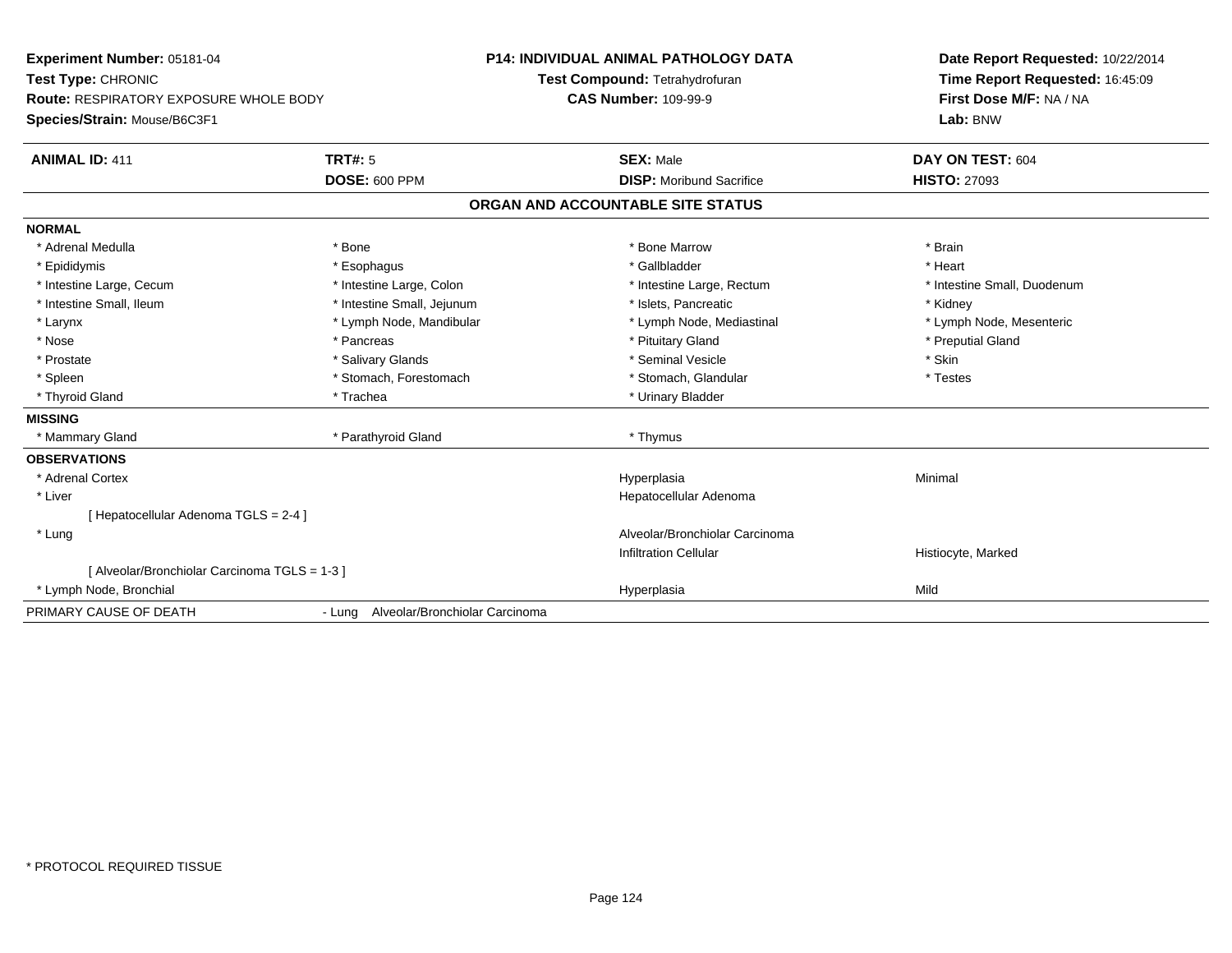| Experiment Number: 05181-04                                         |                            | P14: INDIVIDUAL ANIMAL PATHOLOGY DATA | Date Report Requested: 10/22/2014                          |  |
|---------------------------------------------------------------------|----------------------------|---------------------------------------|------------------------------------------------------------|--|
| Test Type: CHRONIC<br><b>Route: RESPIRATORY EXPOSURE WHOLE BODY</b> |                            | Test Compound: Tetrahydrofuran        | Time Report Requested: 16:45:09<br>First Dose M/F: NA / NA |  |
|                                                                     |                            | <b>CAS Number: 109-99-9</b>           |                                                            |  |
| Species/Strain: Mouse/B6C3F1                                        |                            |                                       | Lab: BNW                                                   |  |
| <b>ANIMAL ID: 412</b>                                               | TRT#: 5                    | <b>SEX: Male</b>                      | DAY ON TEST: 734                                           |  |
|                                                                     | <b>DOSE: 600 PPM</b>       | <b>DISP: Terminal Sacrifice</b>       | <b>HISTO: 27094</b>                                        |  |
|                                                                     |                            | ORGAN AND ACCOUNTABLE SITE STATUS     |                                                            |  |
| <b>NORMAL</b>                                                       |                            |                                       |                                                            |  |
| * Adrenal Medulla                                                   | * Bone                     | * Bone Marrow                         | * Brain                                                    |  |
| * Epididymis                                                        | * Esophagus                | * Gallbladder                         | * Heart                                                    |  |
| * Intestine Large, Cecum                                            | * Intestine Large, Colon   | * Intestine Large, Rectum             | * Intestine Small, Duodenum                                |  |
| * Intestine Small, Ileum                                            | * Intestine Small, Jejunum | * Islets, Pancreatic                  | * Larynx                                                   |  |
| * Lymph Node, Bronchial                                             | * Lymph Node, Mandibular   | * Lymph Node, Mediastinal             | * Lymph Node, Mesenteric                                   |  |
| * Nose                                                              | * Pancreas                 | * Parathyroid Gland                   | * Pituitary Gland                                          |  |
| * Prostate                                                          | * Salivary Glands          | * Seminal Vesicle                     | * Skin                                                     |  |
| * Spleen                                                            | * Stomach, Forestomach     | * Stomach, Glandular                  | * Testes                                                   |  |
| * Thyroid Gland                                                     | * Trachea                  | * Urinary Bladder                     |                                                            |  |
| <b>MISSING</b>                                                      |                            |                                       |                                                            |  |
| * Mammary Gland                                                     |                            |                                       |                                                            |  |
| <b>OBSERVATIONS</b>                                                 |                            |                                       |                                                            |  |
| * Adrenal Cortex                                                    |                            | Hypertrophy                           | Minimal                                                    |  |
| * Kidney                                                            |                            | Nephropathy                           | Minimal                                                    |  |
| * Liver                                                             |                            | <b>Eosinophilic Focus</b>             |                                                            |  |
|                                                                     |                            | Hepatocellular Adenoma                |                                                            |  |
| [ Eosinophilic Focus TGLS = 4-10 ]                                  |                            |                                       |                                                            |  |
| [ Hepatocellular Adenoma TGLS = 3-4 ]                               |                            |                                       |                                                            |  |
| * Lung                                                              |                            | Alveolar/Bronchiolar Adenoma          | Multiple                                                   |  |
| [ Alveolar/Bronchiolar Adenoma TGLS = 1,2-3 ]                       |                            |                                       |                                                            |  |
| * Preputial Gland                                                   |                            | Cyst                                  | Moderate                                                   |  |
|                                                                     |                            | Inflammation                          | Marked                                                     |  |
| * Thymus                                                            |                            | Hyperplasia                           | Lymphoid, Mild                                             |  |
| PRIMARY CAUSE OF DEATH                                              | $\blacksquare$             |                                       |                                                            |  |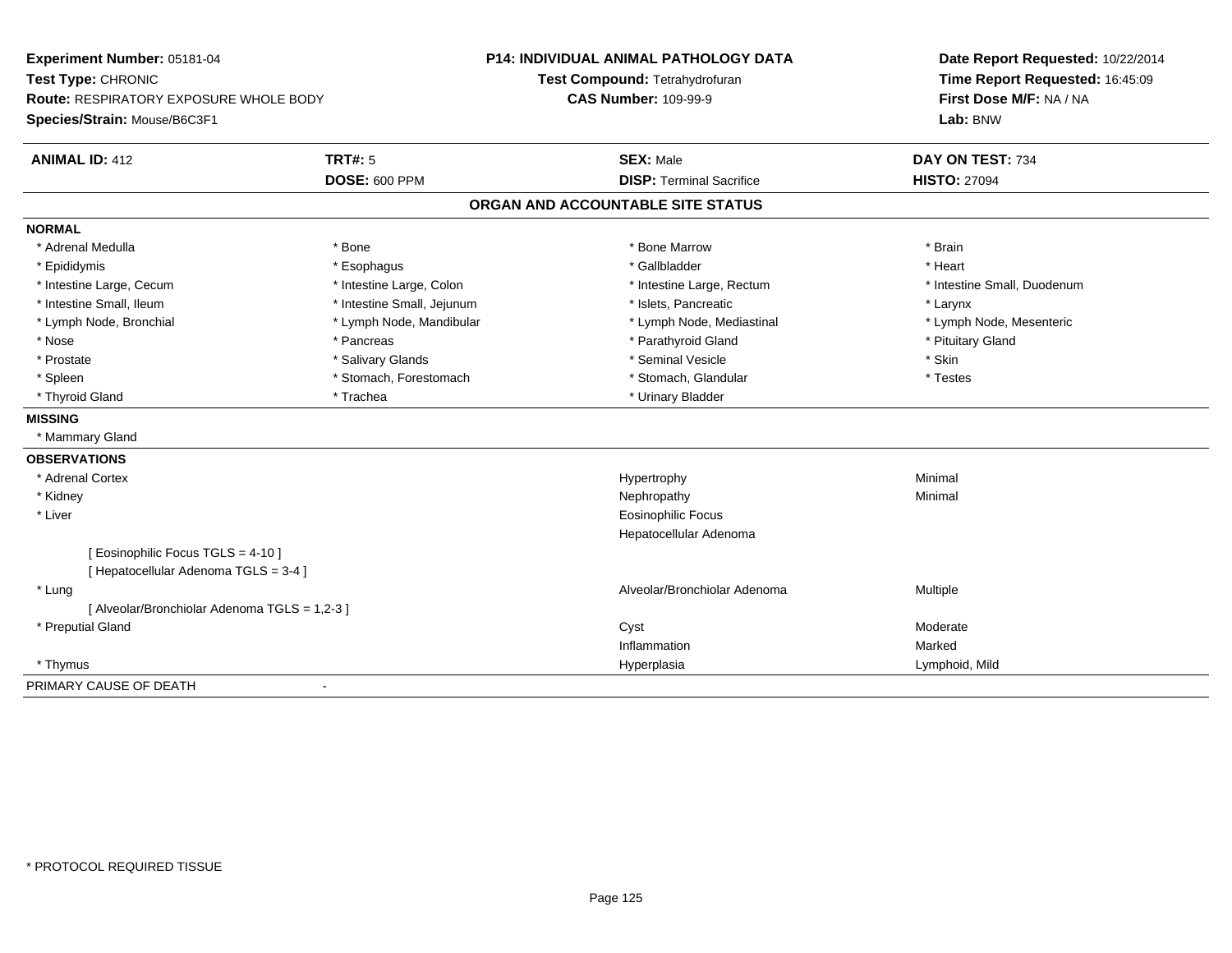| Experiment Number: 05181-04                   |                            | <b>P14: INDIVIDUAL ANIMAL PATHOLOGY DATA</b> | Date Report Requested: 10/22/2014 |  |
|-----------------------------------------------|----------------------------|----------------------------------------------|-----------------------------------|--|
| Test Type: CHRONIC                            |                            | Test Compound: Tetrahydrofuran               | Time Report Requested: 16:45:09   |  |
| <b>Route: RESPIRATORY EXPOSURE WHOLE BODY</b> |                            | <b>CAS Number: 109-99-9</b>                  | First Dose M/F: NA / NA           |  |
| Species/Strain: Mouse/B6C3F1                  |                            |                                              | Lab: BNW                          |  |
| <b>ANIMAL ID: 413</b>                         | <b>TRT#: 5</b>             | <b>SEX: Male</b>                             | DAY ON TEST: 736                  |  |
|                                               | <b>DOSE: 600 PPM</b>       | <b>DISP: Terminal Sacrifice</b>              | <b>HISTO: 27095</b>               |  |
|                                               |                            | ORGAN AND ACCOUNTABLE SITE STATUS            |                                   |  |
| <b>NORMAL</b>                                 |                            |                                              |                                   |  |
| * Adrenal Medulla                             | * Bone                     | * Bone Marrow                                | * Brain                           |  |
| * Epididymis                                  | * Esophagus                | * Gallbladder                                | * Heart                           |  |
| * Intestine Large, Cecum                      | * Intestine Large, Colon   | * Intestine Large, Rectum                    | * Intestine Small, Duodenum       |  |
| * Intestine Small, Ileum                      | * Intestine Small, Jejunum | * Islets. Pancreatic                         | * Larynx                          |  |
| * Lung                                        | * Lymph Node, Bronchial    | * Lymph Node, Mesenteric                     | * Nose                            |  |
| * Pancreas                                    | * Parathyroid Gland        | * Pituitary Gland                            | * Preputial Gland                 |  |
| * Prostate                                    | * Salivary Glands          | * Seminal Vesicle                            | * Skin                            |  |
| * Stomach, Forestomach                        | * Stomach, Glandular       | * Testes                                     | * Thymus                          |  |
| * Thyroid Gland                               | * Trachea                  | * Urinary Bladder                            |                                   |  |
| <b>MISSING</b>                                |                            |                                              |                                   |  |
| * Lymph Node, Mandibular                      | * Lymph Node, Mediastinal  | * Mammary Gland                              |                                   |  |
| <b>OBSERVATIONS</b>                           |                            |                                              |                                   |  |
| * Adrenal Cortex                              |                            | Hypertrophy                                  | Mild                              |  |
| * Kidney                                      |                            | Nephropathy                                  | Minimal                           |  |
| * Liver                                       |                            | Hemangiosarcoma                              |                                   |  |
| [Hemangiosarcoma TGLS = 2-4]                  |                            |                                              |                                   |  |
| * Spleen                                      |                            | Hemangiosarcoma                              |                                   |  |
| [Hemangiosarcoma TGLS = 1-4]                  |                            |                                              |                                   |  |
| PRIMARY CAUSE OF DEATH                        |                            |                                              |                                   |  |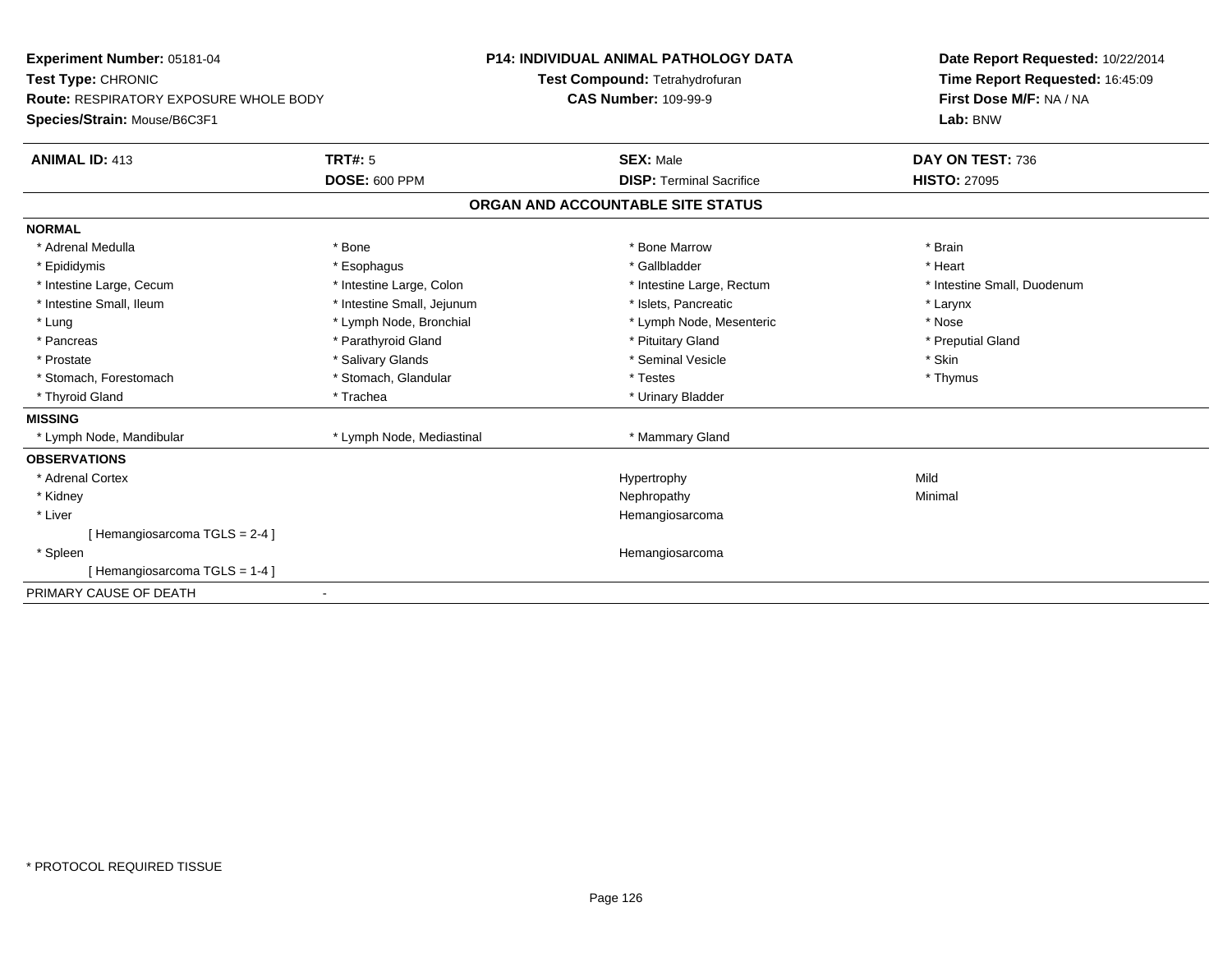| Experiment Number: 05181-04<br>Test Type: CHRONIC |                            | P14: INDIVIDUAL ANIMAL PATHOLOGY DATA | Date Report Requested: 10/22/2014<br>Time Report Requested: 16:45:09 |
|---------------------------------------------------|----------------------------|---------------------------------------|----------------------------------------------------------------------|
|                                                   |                            | Test Compound: Tetrahydrofuran        |                                                                      |
| <b>Route: RESPIRATORY EXPOSURE WHOLE BODY</b>     |                            | <b>CAS Number: 109-99-9</b>           | First Dose M/F: NA / NA                                              |
| Species/Strain: Mouse/B6C3F1                      |                            |                                       | Lab: BNW                                                             |
| <b>ANIMAL ID: 414</b>                             | <b>TRT#: 5</b>             | <b>SEX: Male</b>                      | DAY ON TEST: 666                                                     |
|                                                   | <b>DOSE: 600 PPM</b>       | <b>DISP:</b> Moribund Sacrifice       | <b>HISTO: 27096</b>                                                  |
|                                                   |                            | ORGAN AND ACCOUNTABLE SITE STATUS     |                                                                      |
| <b>NORMAL</b>                                     |                            |                                       |                                                                      |
| * Adrenal Medulla                                 | * Bone                     | * Bone Marrow                         | * Brain                                                              |
| * Epididymis                                      | * Esophagus                | * Gallbladder                         | * Heart                                                              |
| * Intestine Large, Cecum                          | * Intestine Large, Colon   | * Intestine Large, Rectum             | * Intestine Small, Duodenum                                          |
| * Intestine Small, Ileum                          | * Intestine Small, Jejunum | * Islets, Pancreatic                  | * Larynx                                                             |
| * Lung                                            | * Lymph Node, Mandibular   | * Lymph Node, Mediastinal             | * Lymph Node, Mesenteric                                             |
| * Pancreas                                        | * Parathyroid Gland        | * Pituitary Gland                     | * Preputial Gland                                                    |
| * Prostate                                        | * Salivary Glands          | * Seminal Vesicle                     | * Skin                                                               |
| * Spleen                                          | * Stomach, Forestomach     | * Stomach, Glandular                  | * Testes                                                             |
| * Thymus                                          | * Thyroid Gland            | * Trachea                             | * Urinary Bladder                                                    |
| <b>MISSING</b>                                    |                            |                                       |                                                                      |
| * Lymph Node, Bronchial                           | * Mammary Gland            |                                       |                                                                      |
| <b>OBSERVATIONS</b>                               |                            |                                       |                                                                      |
| * Adrenal Cortex                                  |                            | Hypertrophy                           | Minimal                                                              |
| * Kidney                                          |                            | Nephropathy                           | Minimal                                                              |
| * Liver                                           |                            | Eosinophilic Focus                    |                                                                      |
| [Eosinophilic Focus TGLS = 1-4]                   |                            |                                       |                                                                      |
| * Nose                                            | Olfactory Epi              | Atrophy                               | Focal. Moderate                                                      |
|                                                   |                            | Inflammation                          | Suppurative, Minimal                                                 |
| Tooth                                             |                            | Odontoma                              |                                                                      |
| [Odontoma TGLS = $1-4$ ]                          |                            |                                       |                                                                      |
| PRIMARY CAUSE OF DEATH                            | - Tooth Odontoma           |                                       |                                                                      |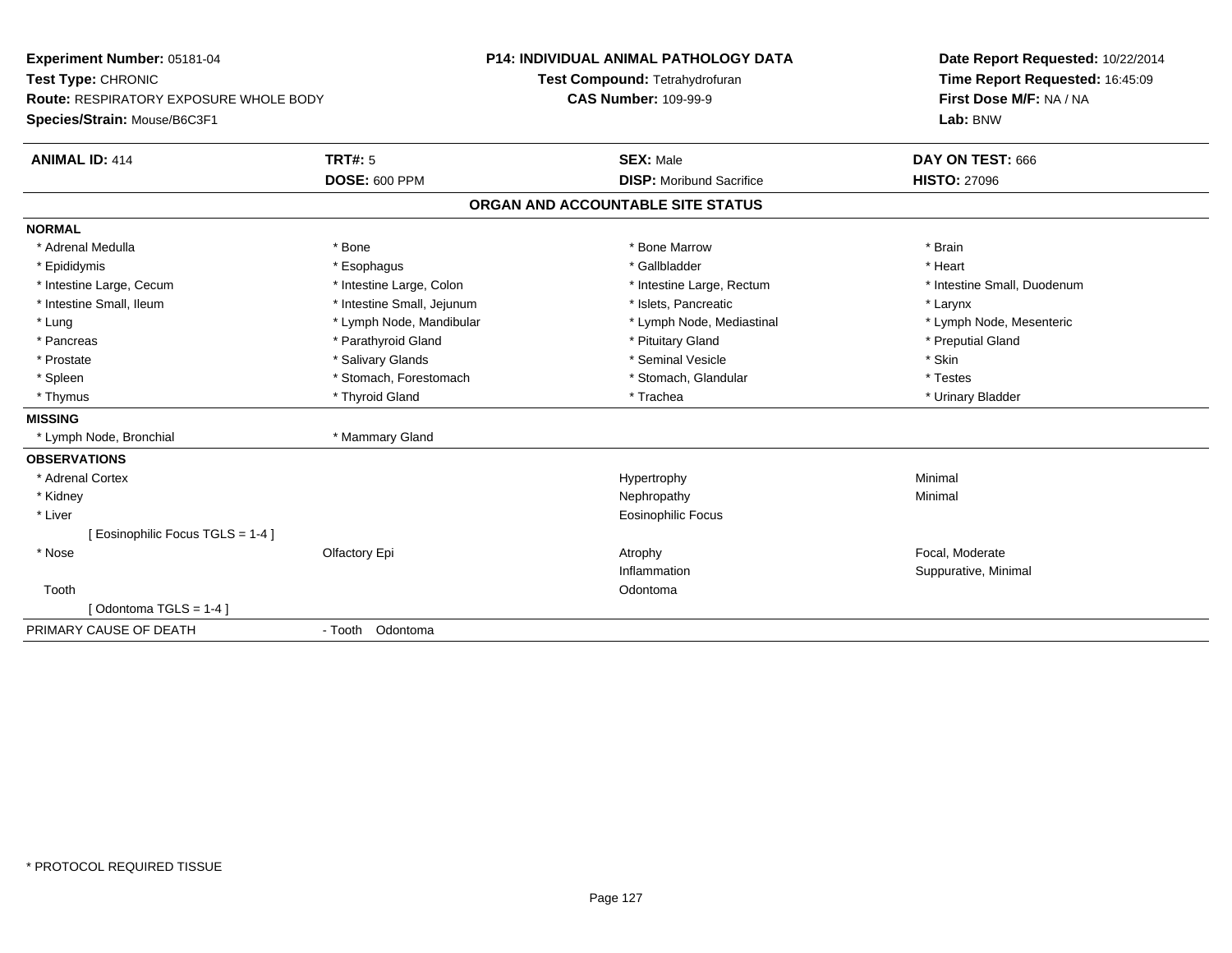| Experiment Number: 05181-04<br>Test Type: CHRONIC<br><b>Route: RESPIRATORY EXPOSURE WHOLE BODY</b><br>Species/Strain: Mouse/B6C3F1<br><b>TRT#: 5</b><br><b>ANIMAL ID: 415</b> |                            | <b>P14: INDIVIDUAL ANIMAL PATHOLOGY DATA</b><br>Test Compound: Tetrahydrofuran<br><b>CAS Number: 109-99-9</b> |                                                     | Date Report Requested: 10/22/2014<br>Time Report Requested: 16:45:09<br>First Dose M/F: NA / NA<br>Lab: BNW |
|-------------------------------------------------------------------------------------------------------------------------------------------------------------------------------|----------------------------|---------------------------------------------------------------------------------------------------------------|-----------------------------------------------------|-------------------------------------------------------------------------------------------------------------|
|                                                                                                                                                                               | <b>DOSE: 600 PPM</b>       |                                                                                                               | <b>SEX: Male</b><br><b>DISP: Terminal Sacrifice</b> | DAY ON TEST: 736<br><b>HISTO: 27097</b>                                                                     |
|                                                                                                                                                                               |                            |                                                                                                               | ORGAN AND ACCOUNTABLE SITE STATUS                   |                                                                                                             |
| <b>NORMAL</b>                                                                                                                                                                 |                            |                                                                                                               |                                                     |                                                                                                             |
| * Adrenal Cortex                                                                                                                                                              | * Adrenal Medulla          |                                                                                                               | * Bone                                              | * Bone Marrow                                                                                               |
| * Brain                                                                                                                                                                       | * Epididymis               |                                                                                                               | * Esophagus                                         | * Gallbladder                                                                                               |
| * Intestine Large, Cecum                                                                                                                                                      | * Intestine Large, Colon   |                                                                                                               | * Intestine Large, Rectum                           | * Intestine Small, Duodenum                                                                                 |
| * Intestine Small, Ileum                                                                                                                                                      | * Intestine Small, Jejunum |                                                                                                               | * Islets, Pancreatic                                | * Larynx                                                                                                    |
| * Lung                                                                                                                                                                        | * Lymph Node, Bronchial    |                                                                                                               | * Lymph Node, Mandibular                            | * Lymph Node, Mediastinal                                                                                   |
| * Lymph Node, Mesenteric                                                                                                                                                      | * Nose                     |                                                                                                               | * Pancreas                                          | * Pituitary Gland                                                                                           |
| * Preputial Gland                                                                                                                                                             | * Prostate                 |                                                                                                               | * Salivary Glands                                   | * Seminal Vesicle                                                                                           |
| * Skin                                                                                                                                                                        | * Spleen                   |                                                                                                               | * Stomach, Forestomach                              | * Stomach, Glandular                                                                                        |
| * Testes                                                                                                                                                                      | * Thymus                   |                                                                                                               | * Thyroid Gland                                     | * Trachea                                                                                                   |
| * Urinary Bladder                                                                                                                                                             |                            |                                                                                                               |                                                     |                                                                                                             |
| <b>MISSING</b>                                                                                                                                                                |                            |                                                                                                               |                                                     |                                                                                                             |
| * Mammary Gland                                                                                                                                                               | * Parathyroid Gland        |                                                                                                               |                                                     |                                                                                                             |
| <b>OBSERVATIONS</b>                                                                                                                                                           |                            |                                                                                                               |                                                     |                                                                                                             |
| * Heart                                                                                                                                                                       |                            |                                                                                                               | Cardiomyopathy                                      | Minimal                                                                                                     |
| * Kidney                                                                                                                                                                      |                            |                                                                                                               | Nephropathy                                         | Minimal                                                                                                     |
| * Liver                                                                                                                                                                       |                            |                                                                                                               | Hepatocellular Adenoma                              |                                                                                                             |
| [Hepatocellular Adenoma TGLS = 1-4]                                                                                                                                           |                            |                                                                                                               |                                                     |                                                                                                             |
| PRIMARY CAUSE OF DEATH                                                                                                                                                        |                            |                                                                                                               |                                                     |                                                                                                             |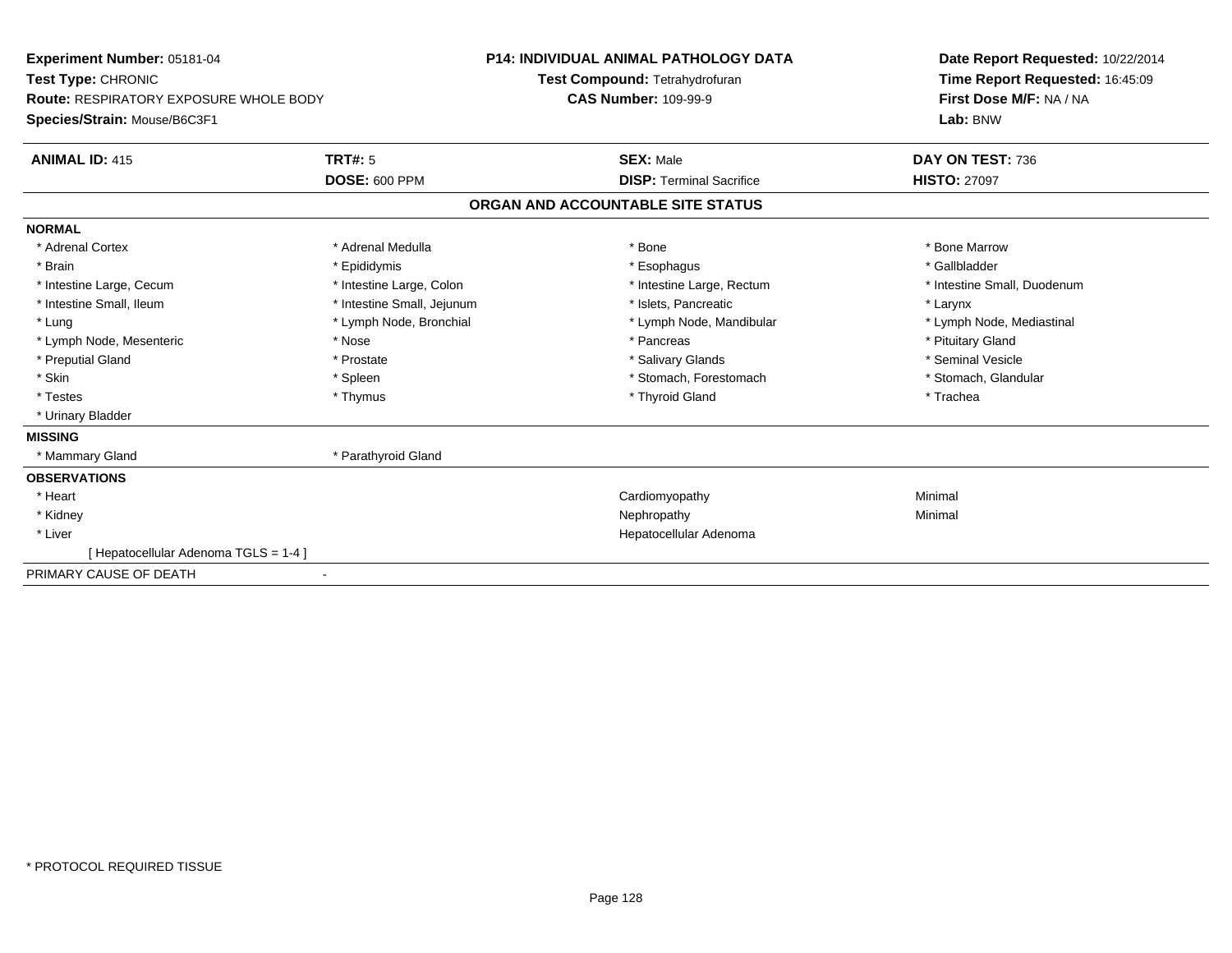| Experiment Number: 05181-04                          |                          | <b>P14: INDIVIDUAL ANIMAL PATHOLOGY DATA</b> | Date Report Requested: 10/22/2014 |  |
|------------------------------------------------------|--------------------------|----------------------------------------------|-----------------------------------|--|
| Test Type: CHRONIC                                   |                          | Test Compound: Tetrahydrofuran               | Time Report Requested: 16:45:09   |  |
| <b>Route: RESPIRATORY EXPOSURE WHOLE BODY</b>        |                          | <b>CAS Number: 109-99-9</b>                  | First Dose M/F: NA / NA           |  |
| Species/Strain: Mouse/B6C3F1                         |                          |                                              | Lab: BNW                          |  |
| <b>ANIMAL ID: 416</b>                                | <b>TRT#: 5</b>           | <b>SEX: Male</b>                             | DAY ON TEST: 734                  |  |
|                                                      | <b>DOSE: 600 PPM</b>     | <b>DISP: Terminal Sacrifice</b>              | <b>HISTO: 27098</b>               |  |
|                                                      |                          | ORGAN AND ACCOUNTABLE SITE STATUS            |                                   |  |
| <b>NORMAL</b>                                        |                          |                                              |                                   |  |
| * Adrenal Cortex                                     | * Adrenal Medulla        | * Bone                                       | * Bone Marrow                     |  |
| * Brain                                              | * Epididymis             | * Esophagus                                  | * Gallbladder                     |  |
| * Intestine Large, Cecum                             | * Intestine Large, Colon | * Intestine Large, Rectum                    | * Intestine Small, Duodenum       |  |
| * Intestine Small, Ileum                             | * Larynx                 | * Lymph Node, Bronchial                      | * Lymph Node, Mandibular          |  |
| * Lymph Node, Mediastinal                            | * Lymph Node, Mesenteric | * Pancreas                                   | * Parathyroid Gland               |  |
| * Pituitary Gland                                    | * Preputial Gland        | * Prostate                                   | * Salivary Glands                 |  |
| * Skin                                               | * Spleen                 | * Stomach, Forestomach                       | * Stomach, Glandular              |  |
| * Testes                                             | * Thyroid Gland          | * Trachea                                    | * Urinary Bladder                 |  |
| <b>MISSING</b>                                       |                          |                                              |                                   |  |
| * Mammary Gland                                      | * Thymus                 |                                              |                                   |  |
| <b>OBSERVATIONS</b>                                  |                          |                                              |                                   |  |
| * Heart                                              |                          | Cardiomyopathy                               | Minimal                           |  |
| * Intestine Small, Jejunum                           | Peyers Patch             | Hyperplasia                                  | Mild                              |  |
| [ Hyperplasia TGLS = 5-6 ]                           |                          |                                              |                                   |  |
| * Islets, Pancreatic                                 |                          | Hyperplasia                                  | Minimal                           |  |
| * Kidney                                             |                          | Nephropathy                                  | Minimal                           |  |
| * Liver                                              |                          | Hepatocellular Adenoma                       | Multiple                          |  |
| [ Hepatocellular Adenoma TGLS = $2,3,4-4+10+11+12$ ] |                          |                                              |                                   |  |
| * Lung                                               | Alveolar Epith           | Hyperplasia                                  | Minimal                           |  |
| * Nose                                               | Olfactory Epi            | Atrophy                                      | Focal, Moderate                   |  |
|                                                      |                          | Inflammation                                 | Suppurative, Minimal              |  |
| * Seminal Vesicle                                    |                          | Angiectasis                                  | Minimal                           |  |
| [Angiectasis TGLS = $1-8+13$ ]                       |                          |                                              |                                   |  |
| Tooth                                                |                          | Developmental Malformation                   |                                   |  |
| [ Developmental Malformation TGLS = 1-8+13 ]         |                          |                                              |                                   |  |
| PRIMARY CAUSE OF DEATH                               |                          |                                              |                                   |  |
|                                                      |                          |                                              |                                   |  |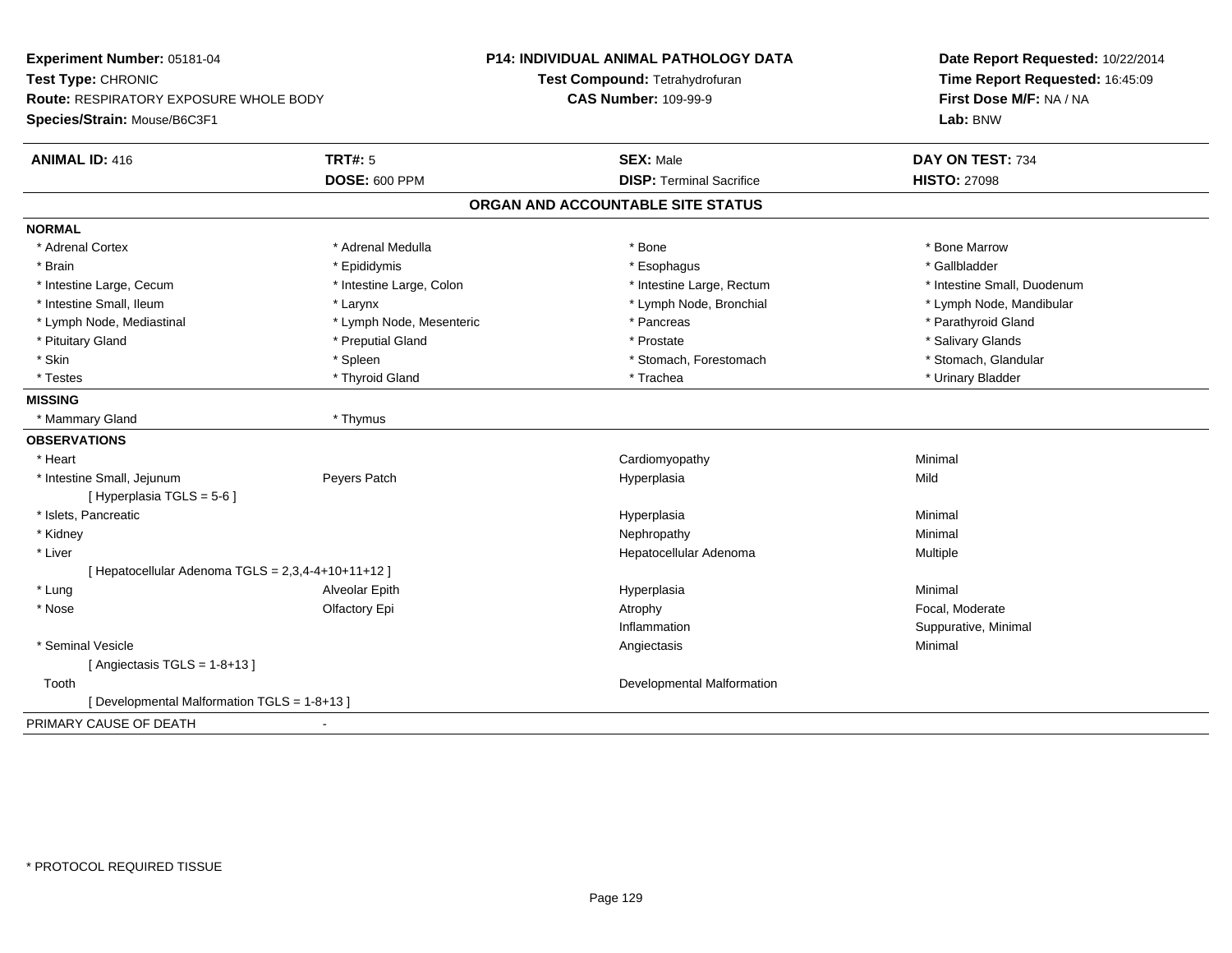| Experiment Number: 05181-04<br>Test Type: CHRONIC<br><b>Route: RESPIRATORY EXPOSURE WHOLE BODY</b> |                                  | <b>P14: INDIVIDUAL ANIMAL PATHOLOGY DATA</b> | Date Report Requested: 10/22/2014<br>Time Report Requested: 16:45:09<br>First Dose M/F: NA / NA |
|----------------------------------------------------------------------------------------------------|----------------------------------|----------------------------------------------|-------------------------------------------------------------------------------------------------|
|                                                                                                    |                                  | Test Compound: Tetrahydrofuran               |                                                                                                 |
|                                                                                                    |                                  | <b>CAS Number: 109-99-9</b>                  |                                                                                                 |
| Species/Strain: Mouse/B6C3F1                                                                       |                                  |                                              | Lab: BNW                                                                                        |
| <b>ANIMAL ID: 417</b>                                                                              | <b>TRT#: 5</b>                   | <b>SEX: Male</b>                             | DAY ON TEST: 512                                                                                |
|                                                                                                    | <b>DOSE: 600 PPM</b>             | <b>DISP:</b> Moribund Sacrifice              | <b>HISTO: 27099</b>                                                                             |
|                                                                                                    |                                  | ORGAN AND ACCOUNTABLE SITE STATUS            |                                                                                                 |
| <b>NORMAL</b>                                                                                      |                                  |                                              |                                                                                                 |
| * Adrenal Cortex                                                                                   | * Adrenal Medulla                | * Bone                                       | * Bone Marrow                                                                                   |
| * Brain                                                                                            | * Epididymis                     | * Esophagus                                  | * Gallbladder                                                                                   |
| * Heart                                                                                            | * Intestine Large, Cecum         | * Intestine Large, Colon                     | * Intestine Large, Rectum                                                                       |
| * Intestine Small, Duodenum                                                                        | * Intestine Small, Ileum         | * Intestine Small, Jejunum                   | * Kidney                                                                                        |
| * Larynx                                                                                           | * Lymph Node, Mediastinal        | * Lymph Node, Mesenteric                     | * Nose                                                                                          |
| * Pancreas                                                                                         | * Parathyroid Gland              | * Pituitary Gland                            | * Preputial Gland                                                                               |
| * Prostate                                                                                         | * Salivary Glands                | * Seminal Vesicle                            | * Skin                                                                                          |
| * Spleen                                                                                           | * Stomach, Forestomach           | * Testes                                     | * Thyroid Gland                                                                                 |
| * Trachea                                                                                          | * Urinary Bladder                |                                              |                                                                                                 |
| <b>MISSING</b>                                                                                     |                                  |                                              |                                                                                                 |
| * Lymph Node, Bronchial                                                                            | * Mammary Gland                  | * Thymus                                     |                                                                                                 |
| <b>INSUFFICIENT TISSUE</b>                                                                         |                                  |                                              |                                                                                                 |
| * Lymph Node, Mandibular                                                                           |                                  |                                              |                                                                                                 |
| <b>OBSERVATIONS</b>                                                                                |                                  |                                              |                                                                                                 |
| * Islets, Pancreatic                                                                               |                                  | Hyperplasia                                  | Minimal                                                                                         |
| * Liver                                                                                            |                                  | Hepatocellular Carcinoma                     |                                                                                                 |
|                                                                                                    |                                  | <b>Necrosis</b>                              | Moderate                                                                                        |
| [ Hepatocellular Carcinoma TGLS = 2-10 ]                                                           |                                  |                                              |                                                                                                 |
| * Lung                                                                                             |                                  | Alveolar/Bronchiolar Adenoma                 |                                                                                                 |
| Note: There was no significant reason for TGL 1.                                                   |                                  |                                              |                                                                                                 |
| [ Alveolar/Bronchiolar Adenoma TGLS = 3-3 ]                                                        |                                  |                                              |                                                                                                 |
| * Stomach, Glandular                                                                               |                                  | Erosion                                      | Moderate                                                                                        |
| [ Erosion TGLS = $4-11$ ]                                                                          |                                  |                                              |                                                                                                 |
| PRIMARY CAUSE OF DEATH                                                                             | - Liver Hepatocellular Carcinoma |                                              |                                                                                                 |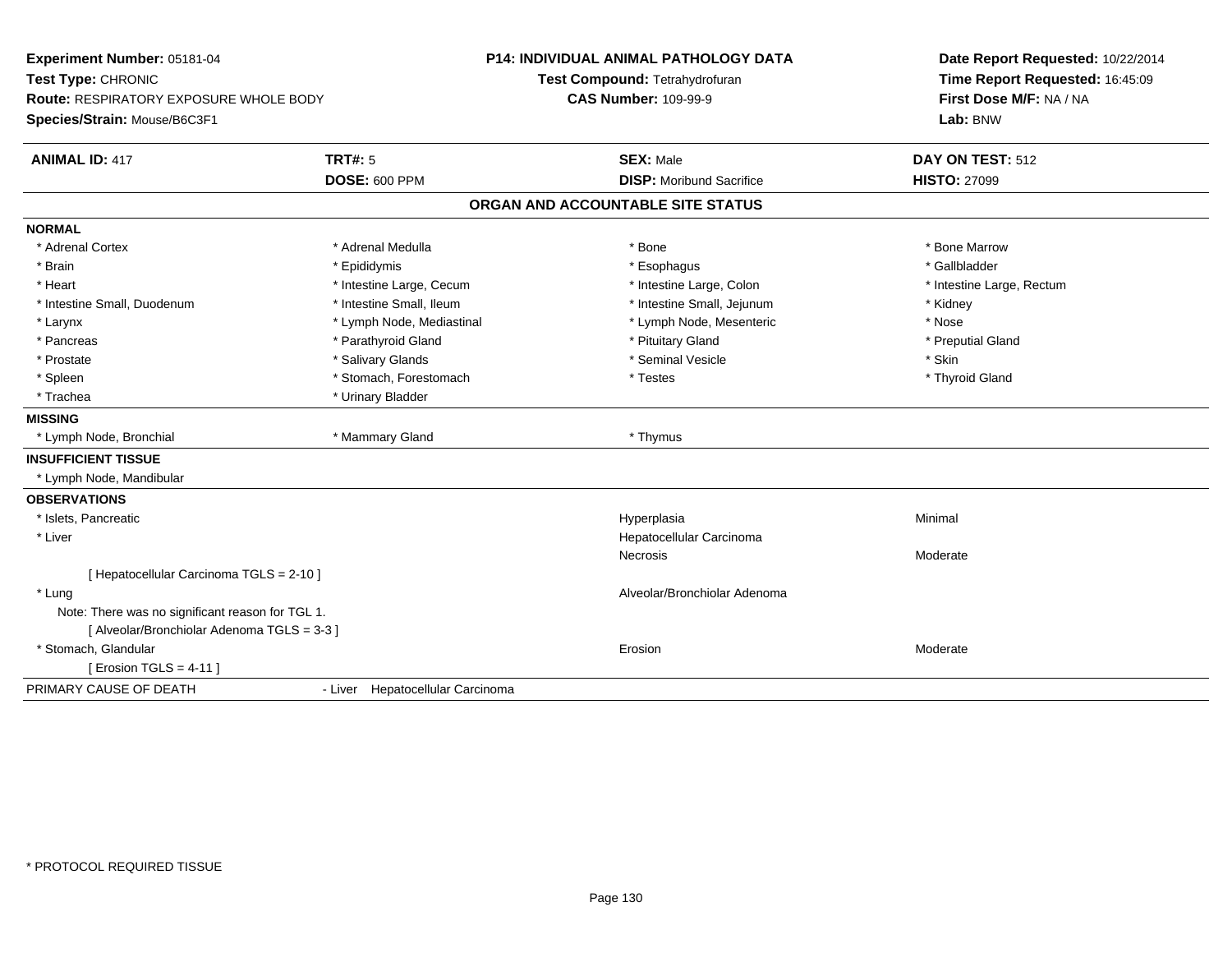| Experiment Number: 05181-04                   |                                | <b>P14: INDIVIDUAL ANIMAL PATHOLOGY DATA</b> | Date Report Requested: 10/22/2014 |  |
|-----------------------------------------------|--------------------------------|----------------------------------------------|-----------------------------------|--|
| Test Type: CHRONIC                            |                                | Test Compound: Tetrahydrofuran               | Time Report Requested: 16:45:09   |  |
| <b>Route: RESPIRATORY EXPOSURE WHOLE BODY</b> |                                | <b>CAS Number: 109-99-9</b>                  | First Dose M/F: NA / NA           |  |
| Species/Strain: Mouse/B6C3F1                  |                                |                                              | Lab: BNW                          |  |
| <b>ANIMAL ID: 418</b>                         | <b>TRT#: 5</b>                 | <b>SEX: Male</b>                             | DAY ON TEST: 594                  |  |
|                                               | <b>DOSE: 600 PPM</b>           | <b>DISP:</b> Moribund Sacrifice              | <b>HISTO: 27100</b>               |  |
|                                               |                                | ORGAN AND ACCOUNTABLE SITE STATUS            |                                   |  |
| <b>NORMAL</b>                                 |                                |                                              |                                   |  |
| * Adrenal Medulla                             | * Bone                         | * Brain                                      | * Epididymis                      |  |
| * Esophagus                                   | * Gallbladder                  | * Intestine Large, Cecum                     | * Intestine Large, Colon          |  |
| * Intestine Large, Rectum                     | * Intestine Small, Duodenum    | * Intestine Small, Ileum                     | * Intestine Small, Jejunum        |  |
| * Islets, Pancreatic                          | * Larynx                       | * Liver                                      | * Lung                            |  |
| * Lymph Node, Mandibular                      | * Lymph Node, Mediastinal      | * Lymph Node, Mesenteric                     | * Pancreas                        |  |
| * Parathyroid Gland                           | * Pituitary Gland              | * Preputial Gland                            | * Prostate                        |  |
| * Salivary Glands                             | * Seminal Vesicle              | * Stomach, Forestomach                       | * Stomach, Glandular              |  |
| * Testes                                      | * Trachea                      |                                              |                                   |  |
| <b>MISSING</b>                                |                                |                                              |                                   |  |
| * Lymph Node, Bronchial                       | * Mammary Gland                | * Thymus                                     |                                   |  |
| <b>OBSERVATIONS</b>                           |                                |                                              |                                   |  |
| * Adrenal Cortex                              |                                | Hypertrophy                                  | Minimal                           |  |
| * Bone Marrow                                 |                                | Hyperplasia                                  | Moderate                          |  |
| <b>Coagulating Gland</b>                      |                                | Inflammation                                 | Suppurative, Mild                 |  |
| * Heart                                       |                                | Cardiomyopathy                               | Minimal                           |  |
| * Kidney                                      |                                | Nephropathy                                  | Minimal                           |  |
| Lymph Node                                    | <b>Iliac</b>                   | Hyperplasia                                  | Mild                              |  |
| [ Hyperplasia TGLS = 4-12 ]                   |                                |                                              |                                   |  |
| $^{\star}$ Nose                               | Olfactory Epi                  | Atrophy                                      | Focal, Minimal                    |  |
| * Skin                                        | Prepuce                        | Inflammation                                 | Suppurative, Marked               |  |
| [ Inflammation $TGLS = 1-10$ ]                |                                |                                              |                                   |  |
| * Spleen                                      |                                | Hematopoietic Cell Proliferation             | Mild                              |  |
| * Thyroid Gland                               | <b>Follicular Cel</b>          | Hyperplasia                                  | Minimal                           |  |
| * Urinary Bladder                             | <b>Transit Epithe</b>          | Hyperplasia                                  | Moderate                          |  |
|                                               |                                | Inflammation                                 | Suppurative, Marked               |  |
| [Inflammation TGLS = $2-11$ ]                 |                                |                                              |                                   |  |
| PRIMARY CAUSE OF DEATH                        | - Urinary Bladder Inflammation |                                              |                                   |  |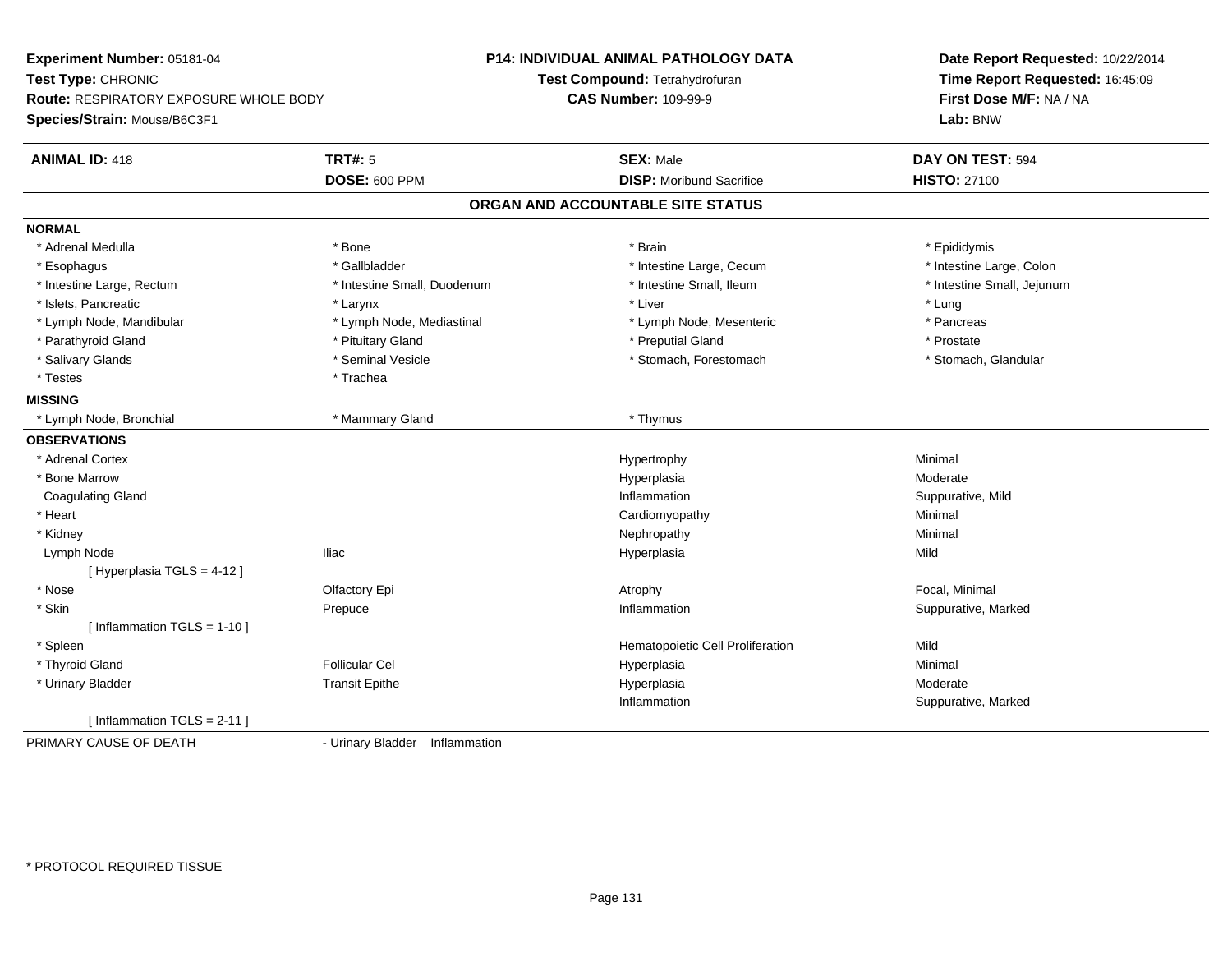| <b>Experiment Number: 05181-04</b><br>Test Type: CHRONIC |                          | <b>P14: INDIVIDUAL ANIMAL PATHOLOGY DATA</b> | Date Report Requested: 10/22/2014 |
|----------------------------------------------------------|--------------------------|----------------------------------------------|-----------------------------------|
|                                                          |                          | Test Compound: Tetrahydrofuran               | Time Report Requested: 16:45:09   |
| <b>Route: RESPIRATORY EXPOSURE WHOLE BODY</b>            |                          | <b>CAS Number: 109-99-9</b>                  | First Dose M/F: NA / NA           |
| Species/Strain: Mouse/B6C3F1                             |                          |                                              | Lab: BNW                          |
| <b>ANIMAL ID: 419</b>                                    | TRT#: 5                  | <b>SEX: Male</b>                             | DAY ON TEST: 734                  |
|                                                          | <b>DOSE: 600 PPM</b>     | <b>DISP: Terminal Sacrifice</b>              | <b>HISTO: 27101</b>               |
|                                                          |                          | ORGAN AND ACCOUNTABLE SITE STATUS            |                                   |
| <b>NORMAL</b>                                            |                          |                                              |                                   |
| * Adrenal Medulla                                        | * Bone                   | * Bone Marrow                                | * Brain                           |
| * Epididymis                                             | * Esophagus              | * Gallbladder                                | * Heart                           |
| * Intestine Large, Cecum                                 | * Intestine Large, Colon | * Intestine Large, Rectum                    | * Intestine Small, Duodenum       |
| * Intestine Small, Ileum                                 | * Islets, Pancreatic     | * Kidney                                     | * Larynx                          |
| * Liver                                                  | * Lung                   | * Lymph Node, Bronchial                      | * Lymph Node, Mandibular          |
| * Lymph Node, Mesenteric                                 | * Nose                   | * Pancreas                                   | * Parathyroid Gland               |
| * Pituitary Gland                                        | * Preputial Gland        | * Prostate                                   | * Salivary Glands                 |
| * Seminal Vesicle                                        | * Stomach, Forestomach   | * Stomach, Glandular                         | * Testes                          |
| * Thymus                                                 | * Trachea                | * Urinary Bladder                            |                                   |
| <b>MISSING</b>                                           |                          |                                              |                                   |
| * Lymph Node, Mediastinal                                | * Mammary Gland          |                                              |                                   |
| <b>OBSERVATIONS</b>                                      |                          |                                              |                                   |
| * Adrenal Cortex                                         |                          | Hyperplasia                                  | Minimal                           |
| * Intestine Small, Jejunum                               | Peyers Patch             | Lymphoma Malignant                           |                                   |
| [ Lymphoma Malignant TGLS = 2-6 ]                        |                          |                                              |                                   |
| * Skin                                                   |                          | Inflammation                                 | Suppurative, Mild                 |
| [Inflammation TGLS = $1-10$ ]                            |                          |                                              |                                   |
| * Spleen                                                 |                          | Hyperplasia                                  | Lymphoid, Mild                    |
| * Thyroid Gland                                          | <b>Follicular Cel</b>    | Adenoma                                      |                                   |
| PRIMARY CAUSE OF DEATH                                   |                          |                                              |                                   |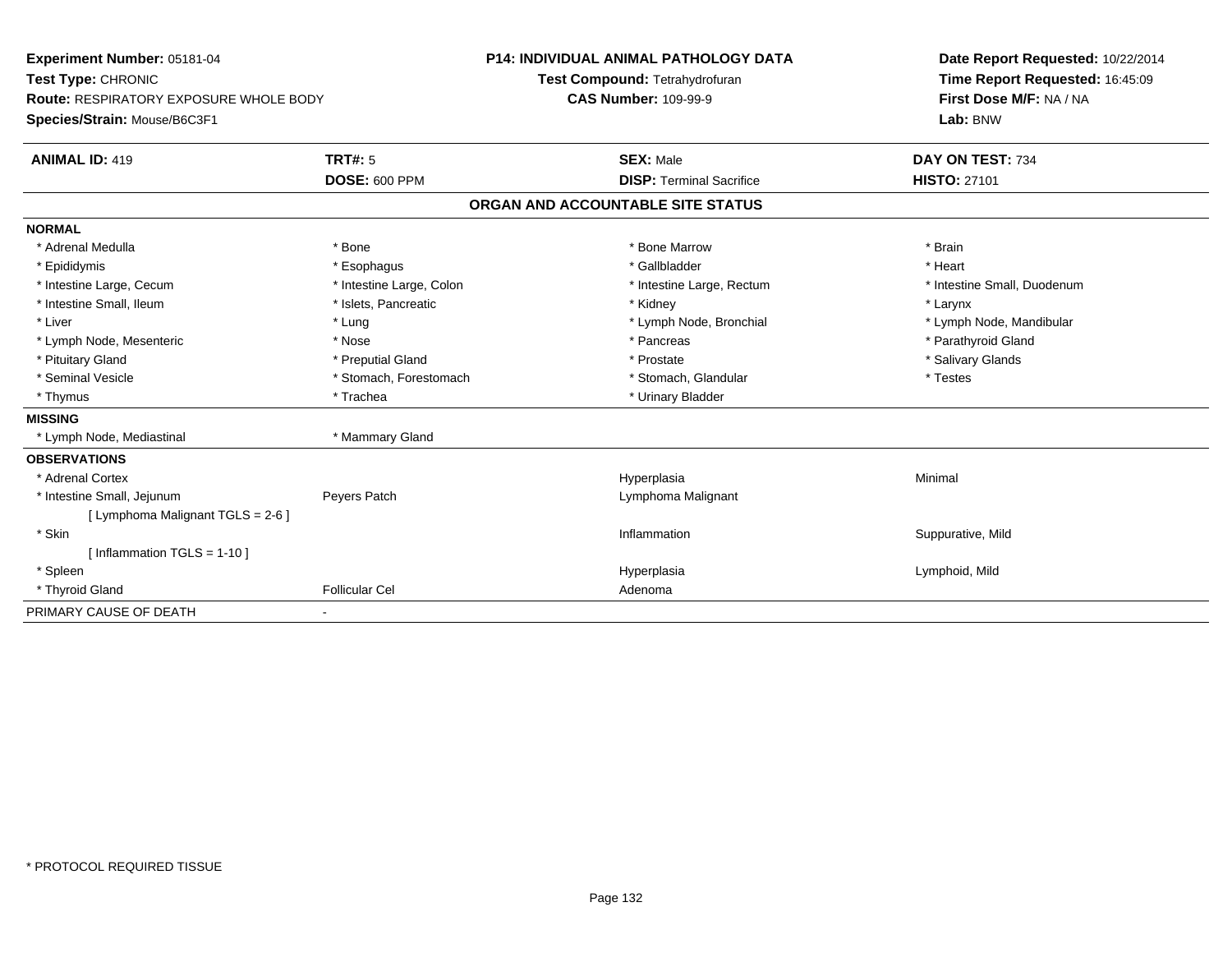| Time Report Requested: 16:45:09<br>Test Compound: Tetrahydrofuran<br><b>CAS Number: 109-99-9</b><br>First Dose M/F: NA / NA<br><b>Route: RESPIRATORY EXPOSURE WHOLE BODY</b><br>Lab: BNW<br><b>ANIMAL ID: 420</b><br><b>TRT#: 5</b><br>DAY ON TEST: 734<br><b>SEX: Male</b><br><b>DOSE: 600 PPM</b><br><b>DISP: Terminal Sacrifice</b><br><b>HISTO: 27102</b><br>ORGAN AND ACCOUNTABLE SITE STATUS<br>* Bone Marrow<br>* Adrenal Cortex<br>* Adrenal Medulla<br>* Bone<br>* Gallbladder<br>* Brain<br>* Epididymis<br>* Esophagus<br>* Intestine Large, Cecum<br>* Intestine Large, Colon<br>* Intestine Large, Rectum<br>* Intestine Small, Duodenum<br>* Intestine Small, Ileum<br>* Intestine Small, Jejunum<br>* Islets, Pancreatic<br>* Larynx<br>* Lymph Node, Mandibular<br>* Nose<br>* Pancreas<br>* Pituitary Gland<br>* Preputial Gland<br>* Salivary Glands<br>* Seminal Vesicle<br>* Prostate<br>* Skin<br>* Stomach, Forestomach<br>$*$ Spleen<br>* Stomach, Glandular<br>* Urinary Bladder<br>* Testes<br>* Trachea<br><b>MISSING</b><br>* Mammary Gland<br>* Parathyroid Gland<br>Cardiomyopathy<br>Minimal<br>* Heart<br>Osseous, Minimal<br>* Kidney<br>Metaplasia<br>Nephropathy<br>Minimal<br>* Liver<br>Hepatocellular Adenoma<br>[ Hepatocellular Adenoma TGLS = 1-10 ]<br>* Lung<br>Lymphoma Malignant<br>Mediastinum<br>* Lymph Node, Bronchial<br>Lymphoma Malignant<br>[ Lymphoma Malignant TGLS = 3-6 ]<br>* Lymph Node, Mediastinal<br>Lymphoma Malignant<br>[ Lymphoma Malignant TGLS = 3-6 ]<br>* Lymph Node, Mesenteric<br>Hyperplasia<br>Marked<br>[ Hyperplasia TGLS = 3-6 ]<br>* Thymus<br>Lymphoma Malignant<br>* Thyroid Gland<br><b>Follicular Cel</b><br>Hyperplasia<br>Minimal | Experiment Number: 05181-04  | P14: INDIVIDUAL ANIMAL PATHOLOGY DATA | Date Report Requested: 10/22/2014 |
|----------------------------------------------------------------------------------------------------------------------------------------------------------------------------------------------------------------------------------------------------------------------------------------------------------------------------------------------------------------------------------------------------------------------------------------------------------------------------------------------------------------------------------------------------------------------------------------------------------------------------------------------------------------------------------------------------------------------------------------------------------------------------------------------------------------------------------------------------------------------------------------------------------------------------------------------------------------------------------------------------------------------------------------------------------------------------------------------------------------------------------------------------------------------------------------------------------------------------------------------------------------------------------------------------------------------------------------------------------------------------------------------------------------------------------------------------------------------------------------------------------------------------------------------------------------------------------------------------------------------------------------------------------------------------------------------------------------------|------------------------------|---------------------------------------|-----------------------------------|
|                                                                                                                                                                                                                                                                                                                                                                                                                                                                                                                                                                                                                                                                                                                                                                                                                                                                                                                                                                                                                                                                                                                                                                                                                                                                                                                                                                                                                                                                                                                                                                                                                                                                                                                      | Test Type: CHRONIC           |                                       |                                   |
|                                                                                                                                                                                                                                                                                                                                                                                                                                                                                                                                                                                                                                                                                                                                                                                                                                                                                                                                                                                                                                                                                                                                                                                                                                                                                                                                                                                                                                                                                                                                                                                                                                                                                                                      |                              |                                       |                                   |
|                                                                                                                                                                                                                                                                                                                                                                                                                                                                                                                                                                                                                                                                                                                                                                                                                                                                                                                                                                                                                                                                                                                                                                                                                                                                                                                                                                                                                                                                                                                                                                                                                                                                                                                      | Species/Strain: Mouse/B6C3F1 |                                       |                                   |
|                                                                                                                                                                                                                                                                                                                                                                                                                                                                                                                                                                                                                                                                                                                                                                                                                                                                                                                                                                                                                                                                                                                                                                                                                                                                                                                                                                                                                                                                                                                                                                                                                                                                                                                      |                              |                                       |                                   |
|                                                                                                                                                                                                                                                                                                                                                                                                                                                                                                                                                                                                                                                                                                                                                                                                                                                                                                                                                                                                                                                                                                                                                                                                                                                                                                                                                                                                                                                                                                                                                                                                                                                                                                                      |                              |                                       |                                   |
|                                                                                                                                                                                                                                                                                                                                                                                                                                                                                                                                                                                                                                                                                                                                                                                                                                                                                                                                                                                                                                                                                                                                                                                                                                                                                                                                                                                                                                                                                                                                                                                                                                                                                                                      |                              |                                       |                                   |
|                                                                                                                                                                                                                                                                                                                                                                                                                                                                                                                                                                                                                                                                                                                                                                                                                                                                                                                                                                                                                                                                                                                                                                                                                                                                                                                                                                                                                                                                                                                                                                                                                                                                                                                      | <b>NORMAL</b>                |                                       |                                   |
|                                                                                                                                                                                                                                                                                                                                                                                                                                                                                                                                                                                                                                                                                                                                                                                                                                                                                                                                                                                                                                                                                                                                                                                                                                                                                                                                                                                                                                                                                                                                                                                                                                                                                                                      |                              |                                       |                                   |
|                                                                                                                                                                                                                                                                                                                                                                                                                                                                                                                                                                                                                                                                                                                                                                                                                                                                                                                                                                                                                                                                                                                                                                                                                                                                                                                                                                                                                                                                                                                                                                                                                                                                                                                      |                              |                                       |                                   |
|                                                                                                                                                                                                                                                                                                                                                                                                                                                                                                                                                                                                                                                                                                                                                                                                                                                                                                                                                                                                                                                                                                                                                                                                                                                                                                                                                                                                                                                                                                                                                                                                                                                                                                                      |                              |                                       |                                   |
|                                                                                                                                                                                                                                                                                                                                                                                                                                                                                                                                                                                                                                                                                                                                                                                                                                                                                                                                                                                                                                                                                                                                                                                                                                                                                                                                                                                                                                                                                                                                                                                                                                                                                                                      |                              |                                       |                                   |
|                                                                                                                                                                                                                                                                                                                                                                                                                                                                                                                                                                                                                                                                                                                                                                                                                                                                                                                                                                                                                                                                                                                                                                                                                                                                                                                                                                                                                                                                                                                                                                                                                                                                                                                      |                              |                                       |                                   |
|                                                                                                                                                                                                                                                                                                                                                                                                                                                                                                                                                                                                                                                                                                                                                                                                                                                                                                                                                                                                                                                                                                                                                                                                                                                                                                                                                                                                                                                                                                                                                                                                                                                                                                                      |                              |                                       |                                   |
|                                                                                                                                                                                                                                                                                                                                                                                                                                                                                                                                                                                                                                                                                                                                                                                                                                                                                                                                                                                                                                                                                                                                                                                                                                                                                                                                                                                                                                                                                                                                                                                                                                                                                                                      |                              |                                       |                                   |
|                                                                                                                                                                                                                                                                                                                                                                                                                                                                                                                                                                                                                                                                                                                                                                                                                                                                                                                                                                                                                                                                                                                                                                                                                                                                                                                                                                                                                                                                                                                                                                                                                                                                                                                      |                              |                                       |                                   |
|                                                                                                                                                                                                                                                                                                                                                                                                                                                                                                                                                                                                                                                                                                                                                                                                                                                                                                                                                                                                                                                                                                                                                                                                                                                                                                                                                                                                                                                                                                                                                                                                                                                                                                                      |                              |                                       |                                   |
|                                                                                                                                                                                                                                                                                                                                                                                                                                                                                                                                                                                                                                                                                                                                                                                                                                                                                                                                                                                                                                                                                                                                                                                                                                                                                                                                                                                                                                                                                                                                                                                                                                                                                                                      |                              |                                       |                                   |
|                                                                                                                                                                                                                                                                                                                                                                                                                                                                                                                                                                                                                                                                                                                                                                                                                                                                                                                                                                                                                                                                                                                                                                                                                                                                                                                                                                                                                                                                                                                                                                                                                                                                                                                      | <b>OBSERVATIONS</b>          |                                       |                                   |
|                                                                                                                                                                                                                                                                                                                                                                                                                                                                                                                                                                                                                                                                                                                                                                                                                                                                                                                                                                                                                                                                                                                                                                                                                                                                                                                                                                                                                                                                                                                                                                                                                                                                                                                      |                              |                                       |                                   |
|                                                                                                                                                                                                                                                                                                                                                                                                                                                                                                                                                                                                                                                                                                                                                                                                                                                                                                                                                                                                                                                                                                                                                                                                                                                                                                                                                                                                                                                                                                                                                                                                                                                                                                                      |                              |                                       |                                   |
|                                                                                                                                                                                                                                                                                                                                                                                                                                                                                                                                                                                                                                                                                                                                                                                                                                                                                                                                                                                                                                                                                                                                                                                                                                                                                                                                                                                                                                                                                                                                                                                                                                                                                                                      |                              |                                       |                                   |
|                                                                                                                                                                                                                                                                                                                                                                                                                                                                                                                                                                                                                                                                                                                                                                                                                                                                                                                                                                                                                                                                                                                                                                                                                                                                                                                                                                                                                                                                                                                                                                                                                                                                                                                      |                              |                                       |                                   |
|                                                                                                                                                                                                                                                                                                                                                                                                                                                                                                                                                                                                                                                                                                                                                                                                                                                                                                                                                                                                                                                                                                                                                                                                                                                                                                                                                                                                                                                                                                                                                                                                                                                                                                                      |                              |                                       |                                   |
|                                                                                                                                                                                                                                                                                                                                                                                                                                                                                                                                                                                                                                                                                                                                                                                                                                                                                                                                                                                                                                                                                                                                                                                                                                                                                                                                                                                                                                                                                                                                                                                                                                                                                                                      |                              |                                       |                                   |
|                                                                                                                                                                                                                                                                                                                                                                                                                                                                                                                                                                                                                                                                                                                                                                                                                                                                                                                                                                                                                                                                                                                                                                                                                                                                                                                                                                                                                                                                                                                                                                                                                                                                                                                      |                              |                                       |                                   |
|                                                                                                                                                                                                                                                                                                                                                                                                                                                                                                                                                                                                                                                                                                                                                                                                                                                                                                                                                                                                                                                                                                                                                                                                                                                                                                                                                                                                                                                                                                                                                                                                                                                                                                                      |                              |                                       |                                   |
|                                                                                                                                                                                                                                                                                                                                                                                                                                                                                                                                                                                                                                                                                                                                                                                                                                                                                                                                                                                                                                                                                                                                                                                                                                                                                                                                                                                                                                                                                                                                                                                                                                                                                                                      |                              |                                       |                                   |
|                                                                                                                                                                                                                                                                                                                                                                                                                                                                                                                                                                                                                                                                                                                                                                                                                                                                                                                                                                                                                                                                                                                                                                                                                                                                                                                                                                                                                                                                                                                                                                                                                                                                                                                      |                              |                                       |                                   |
|                                                                                                                                                                                                                                                                                                                                                                                                                                                                                                                                                                                                                                                                                                                                                                                                                                                                                                                                                                                                                                                                                                                                                                                                                                                                                                                                                                                                                                                                                                                                                                                                                                                                                                                      |                              |                                       |                                   |
|                                                                                                                                                                                                                                                                                                                                                                                                                                                                                                                                                                                                                                                                                                                                                                                                                                                                                                                                                                                                                                                                                                                                                                                                                                                                                                                                                                                                                                                                                                                                                                                                                                                                                                                      |                              |                                       |                                   |
|                                                                                                                                                                                                                                                                                                                                                                                                                                                                                                                                                                                                                                                                                                                                                                                                                                                                                                                                                                                                                                                                                                                                                                                                                                                                                                                                                                                                                                                                                                                                                                                                                                                                                                                      |                              |                                       |                                   |
|                                                                                                                                                                                                                                                                                                                                                                                                                                                                                                                                                                                                                                                                                                                                                                                                                                                                                                                                                                                                                                                                                                                                                                                                                                                                                                                                                                                                                                                                                                                                                                                                                                                                                                                      |                              |                                       |                                   |
|                                                                                                                                                                                                                                                                                                                                                                                                                                                                                                                                                                                                                                                                                                                                                                                                                                                                                                                                                                                                                                                                                                                                                                                                                                                                                                                                                                                                                                                                                                                                                                                                                                                                                                                      | PRIMARY CAUSE OF DEATH       |                                       |                                   |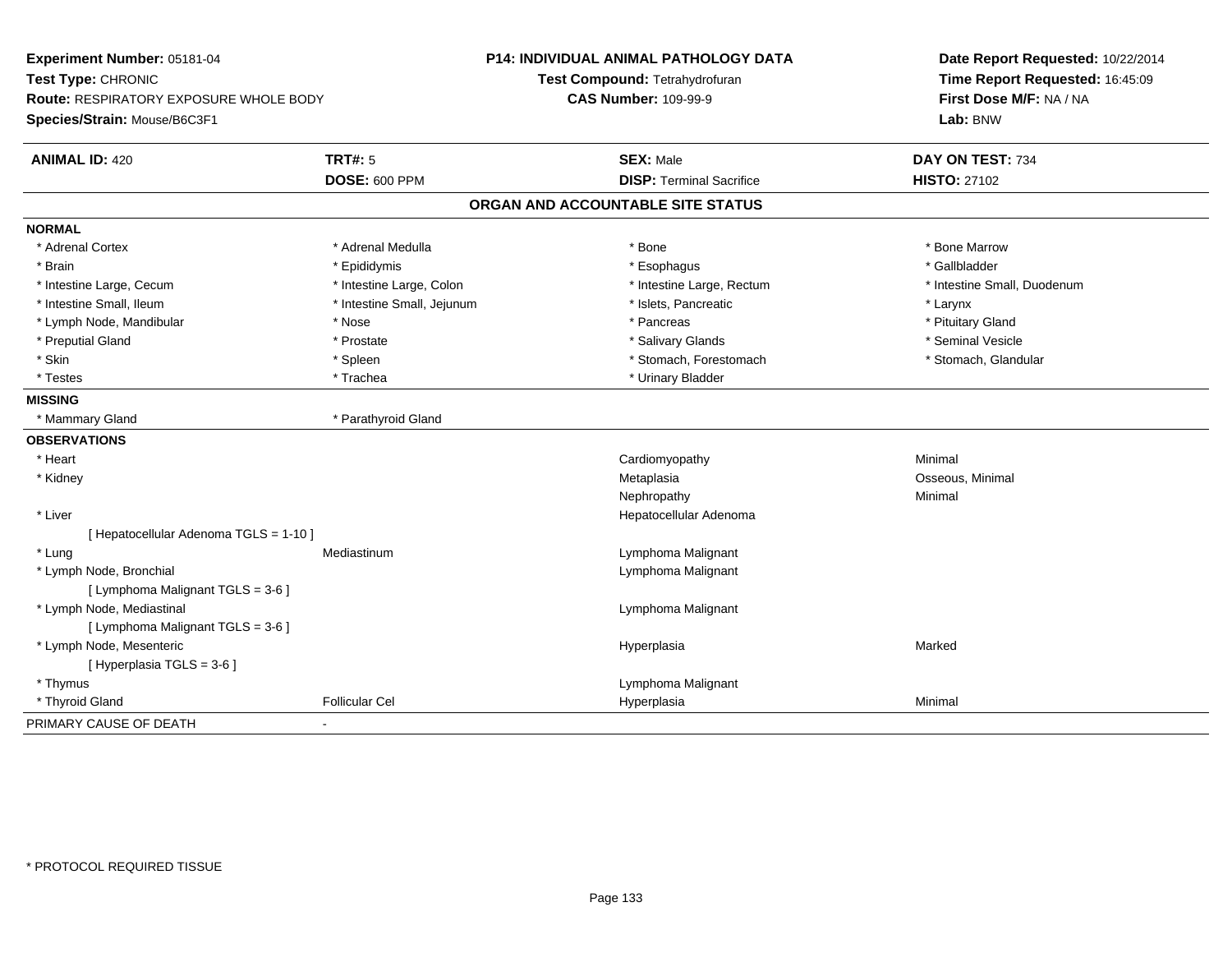| Experiment Number: 05181-04                   |                           | <b>P14: INDIVIDUAL ANIMAL PATHOLOGY DATA</b> | Date Report Requested: 10/22/2014 |
|-----------------------------------------------|---------------------------|----------------------------------------------|-----------------------------------|
| Test Type: CHRONIC                            |                           | Test Compound: Tetrahydrofuran               | Time Report Requested: 16:45:09   |
| <b>Route: RESPIRATORY EXPOSURE WHOLE BODY</b> |                           | <b>CAS Number: 109-99-9</b>                  | First Dose M/F: NA / NA           |
| Species/Strain: Mouse/B6C3F1                  |                           |                                              | Lab: BNW                          |
| <b>ANIMAL ID: 421</b>                         | <b>TRT#: 5</b>            | <b>SEX: Male</b>                             | DAY ON TEST: 737                  |
|                                               | <b>DOSE: 600 PPM</b>      | <b>DISP: Terminal Sacrifice</b>              | <b>HISTO: 27103</b>               |
|                                               |                           | ORGAN AND ACCOUNTABLE SITE STATUS            |                                   |
| <b>NORMAL</b>                                 |                           |                                              |                                   |
| * Adrenal Medulla                             | * Bone                    | * Bone Marrow                                | * Brain                           |
| * Epididymis                                  | * Esophagus               | * Gallbladder                                | * Intestine Large, Cecum          |
| * Intestine Large, Colon                      | * Intestine Large, Rectum | * Intestine Small, Duodenum                  | * Intestine Small, Ileum          |
| * Intestine Small, Jejunum                    | * Islets. Pancreatic      | * Larynx                                     | * Lymph Node, Bronchial           |
| * Lymph Node, Mandibular                      | * Lymph Node, Mediastinal | * Lymph Node, Mesenteric                     | * Nose                            |
| * Pancreas                                    | * Pituitary Gland         | * Preputial Gland                            | * Prostate                        |
| * Salivary Glands                             | * Seminal Vesicle         | * Skin                                       | * Spleen                          |
| * Stomach, Forestomach                        | * Stomach, Glandular      | * Testes                                     | * Thymus                          |
| * Thyroid Gland                               | * Trachea                 | * Urinary Bladder                            |                                   |
| <b>MISSING</b>                                |                           |                                              |                                   |
| * Mammary Gland                               |                           |                                              |                                   |
| <b>INSUFFICIENT TISSUE</b>                    |                           |                                              |                                   |
| * Parathyroid Gland                           |                           |                                              |                                   |
| <b>OBSERVATIONS</b>                           |                           |                                              |                                   |
| * Adrenal Cortex                              |                           | Hyperplasia                                  | Marked                            |
| <b>Harderian Gland</b>                        |                           | Adenoma                                      |                                   |
| [Adenoma TGLS = $1-10$ ]                      |                           |                                              |                                   |
| * Heart                                       |                           | Cardiomyopathy                               | Minimal                           |
| * Kidney                                      |                           | Nephropathy                                  | Minimal                           |
| * Liver                                       |                           | Eosinophilic Focus                           |                                   |
| [ Eosinophilic Focus TGLS = 3-4 ]             |                           |                                              |                                   |
| * Lung                                        |                           | Alveolar/Bronchiolar Adenoma                 |                                   |
| [ Alveolar/Bronchiolar Adenoma TGLS = 2-3 ]   |                           |                                              |                                   |
| PRIMARY CAUSE OF DEATH                        |                           |                                              |                                   |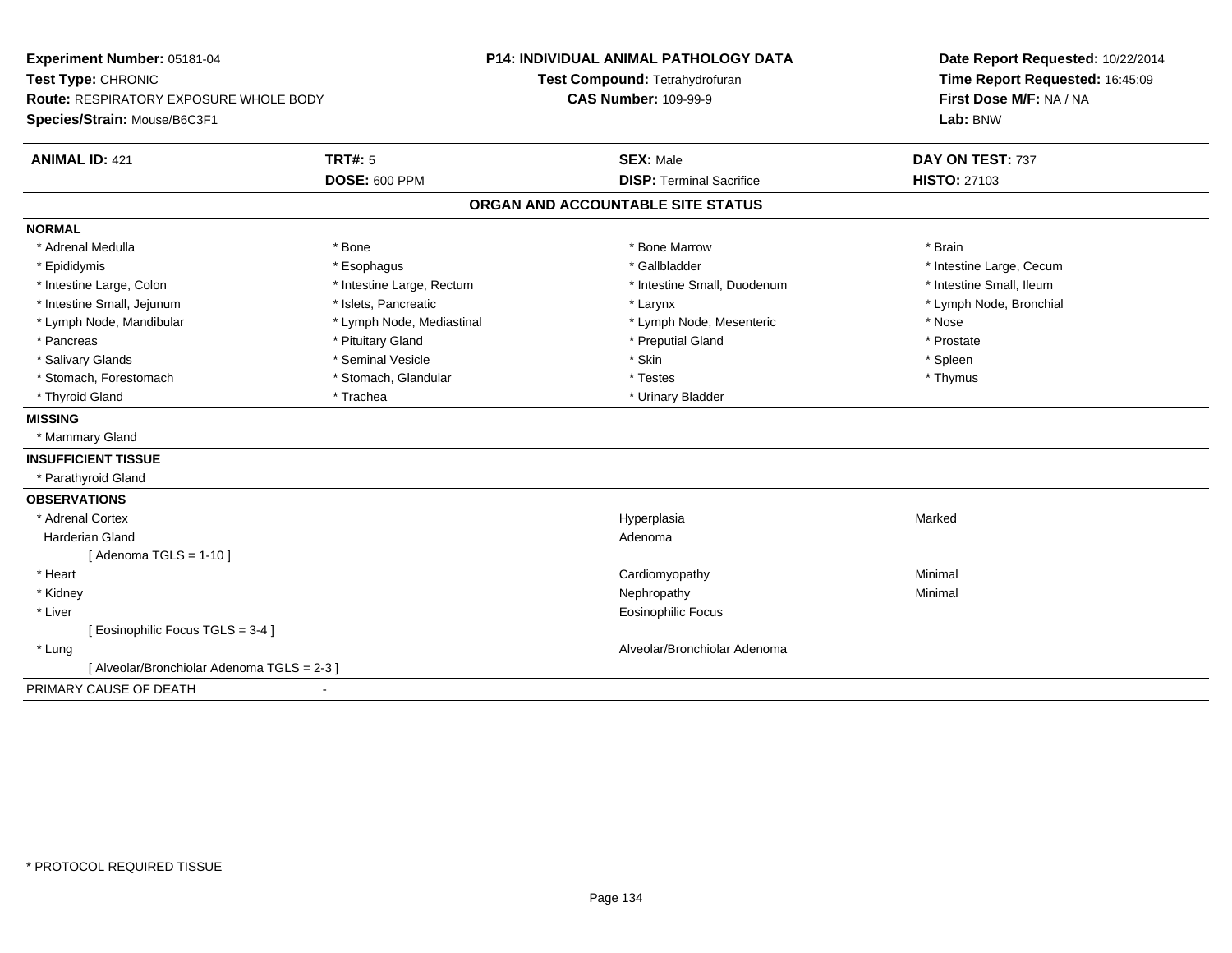| <b>Experiment Number: 05181-04</b><br>Test Type: CHRONIC<br><b>Route: RESPIRATORY EXPOSURE WHOLE BODY</b><br>Species/Strain: Mouse/B6C3F1 |                                  | <b>P14: INDIVIDUAL ANIMAL PATHOLOGY DATA</b><br>Test Compound: Tetrahydrofuran<br><b>CAS Number: 109-99-9</b> | Date Report Requested: 10/22/2014<br>Time Report Requested: 16:45:09<br>First Dose M/F: NA / NA<br>Lab: BNW |
|-------------------------------------------------------------------------------------------------------------------------------------------|----------------------------------|---------------------------------------------------------------------------------------------------------------|-------------------------------------------------------------------------------------------------------------|
| <b>ANIMAL ID: 422</b>                                                                                                                     | <b>TRT#: 5</b>                   | <b>SEX: Male</b>                                                                                              | DAY ON TEST: 551                                                                                            |
|                                                                                                                                           | <b>DOSE: 600 PPM</b>             | <b>DISP: Natural Death</b>                                                                                    | <b>HISTO: 27104</b>                                                                                         |
|                                                                                                                                           |                                  | ORGAN AND ACCOUNTABLE SITE STATUS                                                                             |                                                                                                             |
| <b>NORMAL</b>                                                                                                                             |                                  |                                                                                                               |                                                                                                             |
| * Bone                                                                                                                                    | * Bone Marrow                    | * Brain                                                                                                       | * Epididymis                                                                                                |
| * Esophagus                                                                                                                               | * Islets, Pancreatic             | * Lung                                                                                                        | * Lymph Node, Mandibular                                                                                    |
| * Lymph Node, Mediastinal                                                                                                                 | * Nose                           | * Pancreas                                                                                                    | * Pituitary Gland                                                                                           |
| * Preputial Gland                                                                                                                         | * Salivary Glands                | * Skin                                                                                                        | * Stomach, Forestomach                                                                                      |
| * Testes                                                                                                                                  | * Thymus                         |                                                                                                               |                                                                                                             |
| <b>MISSING</b>                                                                                                                            |                                  |                                                                                                               |                                                                                                             |
| * Lymph Node, Bronchial                                                                                                                   | * Mammary Gland                  | * Parathyroid Gland                                                                                           |                                                                                                             |
| <b>AUTO PRECLUDES DIAG.</b>                                                                                                               |                                  |                                                                                                               |                                                                                                             |
| * Adrenal Cortex                                                                                                                          | * Adrenal Medulla                | * Gallbladder                                                                                                 | * Intestine Large, Cecum                                                                                    |
| * Intestine Large, Colon                                                                                                                  | * Intestine Large, Rectum        | * Intestine Small, Duodenum                                                                                   | * Intestine Small, Ileum                                                                                    |
| * Intestine Small, Jejunum                                                                                                                | * Kidney                         | * Larynx                                                                                                      | * Lymph Node, Mesenteric                                                                                    |
| * Prostate                                                                                                                                | * Seminal Vesicle                | * Spleen                                                                                                      | * Stomach, Glandular                                                                                        |
| * Thyroid Gland                                                                                                                           | * Trachea                        | * Urinary Bladder                                                                                             |                                                                                                             |
| <b>OBSERVATIONS</b>                                                                                                                       |                                  |                                                                                                               |                                                                                                             |
| * Heart                                                                                                                                   |                                  | Cardiomyopathy                                                                                                | Minimal                                                                                                     |
| * Liver                                                                                                                                   |                                  | Hepatocellular Carcinoma                                                                                      |                                                                                                             |
| [ Hepatocellular Carcinoma TGLS = 1-10 ]                                                                                                  |                                  |                                                                                                               |                                                                                                             |
| PRIMARY CAUSE OF DEATH                                                                                                                    | - Liver Hepatocellular Carcinoma |                                                                                                               |                                                                                                             |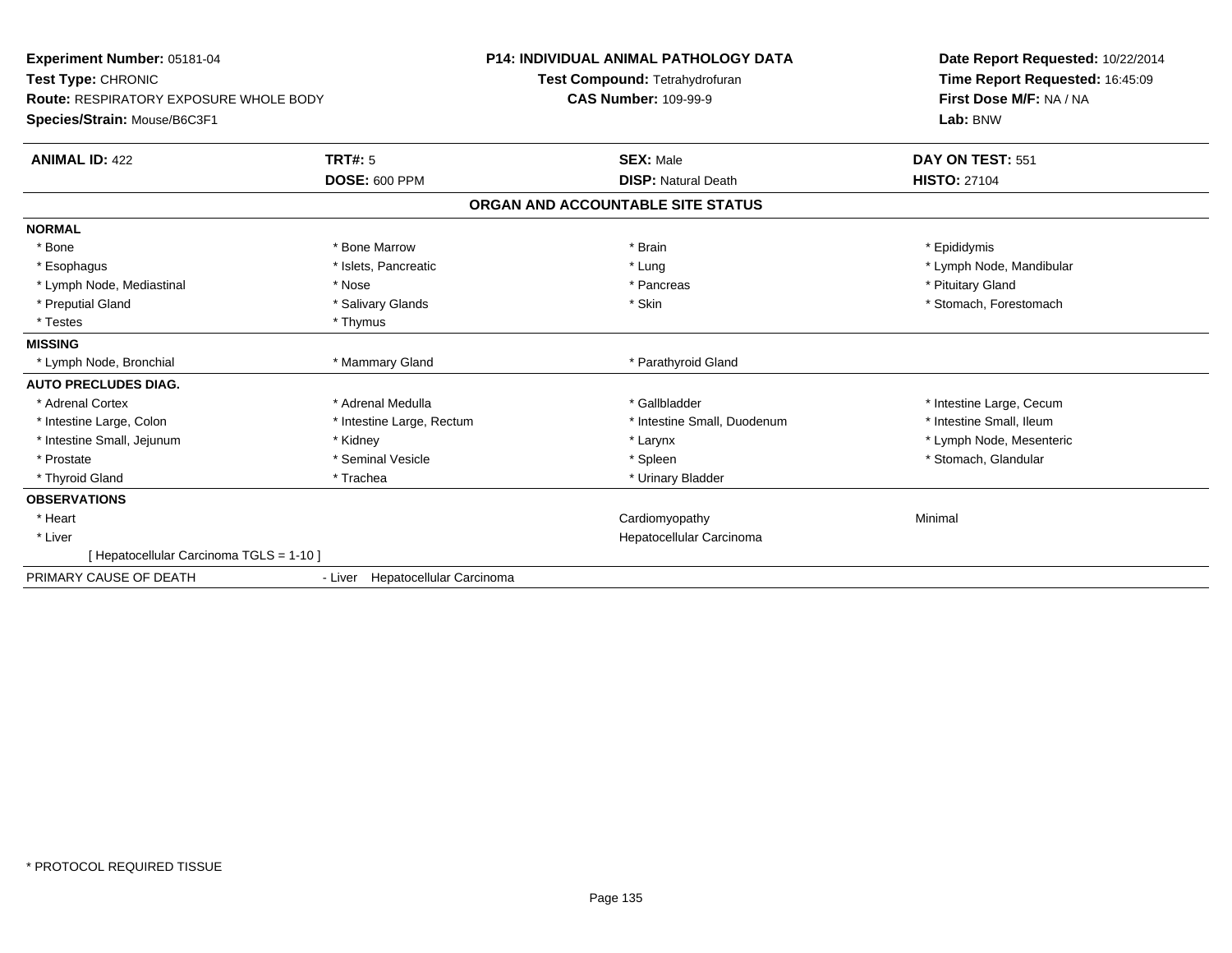| Experiment Number: 05181-04<br>Test Type: CHRONIC<br><b>Route: RESPIRATORY EXPOSURE WHOLE BODY</b> |                             | P14: INDIVIDUAL ANIMAL PATHOLOGY DATA<br>Test Compound: Tetrahydrofuran<br><b>CAS Number: 109-99-9</b> | Date Report Requested: 10/22/2014<br>Time Report Requested: 16:45:09<br>First Dose M/F: NA / NA |
|----------------------------------------------------------------------------------------------------|-----------------------------|--------------------------------------------------------------------------------------------------------|-------------------------------------------------------------------------------------------------|
| Species/Strain: Mouse/B6C3F1                                                                       |                             |                                                                                                        | Lab: BNW                                                                                        |
| <b>ANIMAL ID: 423</b>                                                                              | <b>TRT#: 5</b>              | <b>SEX: Male</b>                                                                                       | DAY ON TEST: 734                                                                                |
|                                                                                                    | <b>DOSE: 600 PPM</b>        | <b>DISP: Terminal Sacrifice</b>                                                                        | <b>HISTO: 27105</b>                                                                             |
|                                                                                                    |                             | ORGAN AND ACCOUNTABLE SITE STATUS                                                                      |                                                                                                 |
| <b>NORMAL</b>                                                                                      |                             |                                                                                                        |                                                                                                 |
| * Adrenal Medulla                                                                                  | * Bone                      | * Bone Marrow                                                                                          | * Brain                                                                                         |
| * Epididymis                                                                                       | * Esophagus                 | * Intestine Large, Cecum                                                                               | * Intestine Large, Colon                                                                        |
| * Intestine Large, Rectum                                                                          | * Intestine Small, Duodenum | * Intestine Small, Ileum                                                                               | * Intestine Small, Jejunum                                                                      |
| * Islets, Pancreatic                                                                               | * Larynx                    | * Lung                                                                                                 | * Lymph Node, Bronchial                                                                         |
| * Lymph Node, Mediastinal                                                                          | * Lymph Node, Mesenteric    | * Nose                                                                                                 | * Parathyroid Gland                                                                             |
| * Preputial Gland                                                                                  | * Prostate                  | * Salivary Glands                                                                                      | * Seminal Vesicle                                                                               |
| * Skin                                                                                             | * Spleen                    | * Stomach, Forestomach                                                                                 | * Stomach, Glandular                                                                            |
| * Testes                                                                                           | * Thymus                    | * Thyroid Gland                                                                                        | * Trachea                                                                                       |
| * Urinary Bladder                                                                                  |                             |                                                                                                        |                                                                                                 |
| <b>MISSING</b>                                                                                     |                             |                                                                                                        |                                                                                                 |
| * Gallbladder                                                                                      | * Lymph Node, Mandibular    | * Mammary Gland                                                                                        |                                                                                                 |
| <b>OBSERVATIONS</b>                                                                                |                             |                                                                                                        |                                                                                                 |
| * Adrenal Cortex                                                                                   |                             | Hyperplasia                                                                                            | Mild                                                                                            |
|                                                                                                    |                             | Hypertrophy                                                                                            | Mild                                                                                            |
| * Heart                                                                                            |                             | Cardiomyopathy                                                                                         | Minimal                                                                                         |
| * Kidney                                                                                           |                             | Nephropathy                                                                                            | Minimal                                                                                         |
| * Liver                                                                                            |                             | Clear Cell Focus                                                                                       |                                                                                                 |
|                                                                                                    |                             | Eosinophilic Focus                                                                                     |                                                                                                 |
|                                                                                                    |                             | Hepatocellular Adenoma                                                                                 | Multiple                                                                                        |
| [Clear Cell Focus TGLS = 1-4]                                                                      |                             |                                                                                                        |                                                                                                 |
| [Eosinophilic Focus TGLS = 1-4]                                                                    |                             |                                                                                                        |                                                                                                 |
| [ Hepatocellular Adenoma TGLS = 1,2-4+10 ]                                                         |                             |                                                                                                        |                                                                                                 |
| * Pancreas                                                                                         |                             | <b>Basophilic Focus</b>                                                                                |                                                                                                 |
| [Basophilic Focus TGLS = 1-4]                                                                      |                             |                                                                                                        |                                                                                                 |
| * Pituitary Gland                                                                                  | Pars Distalis               | Hyperplasia                                                                                            | Minimal                                                                                         |
| PRIMARY CAUSE OF DEATH                                                                             |                             |                                                                                                        |                                                                                                 |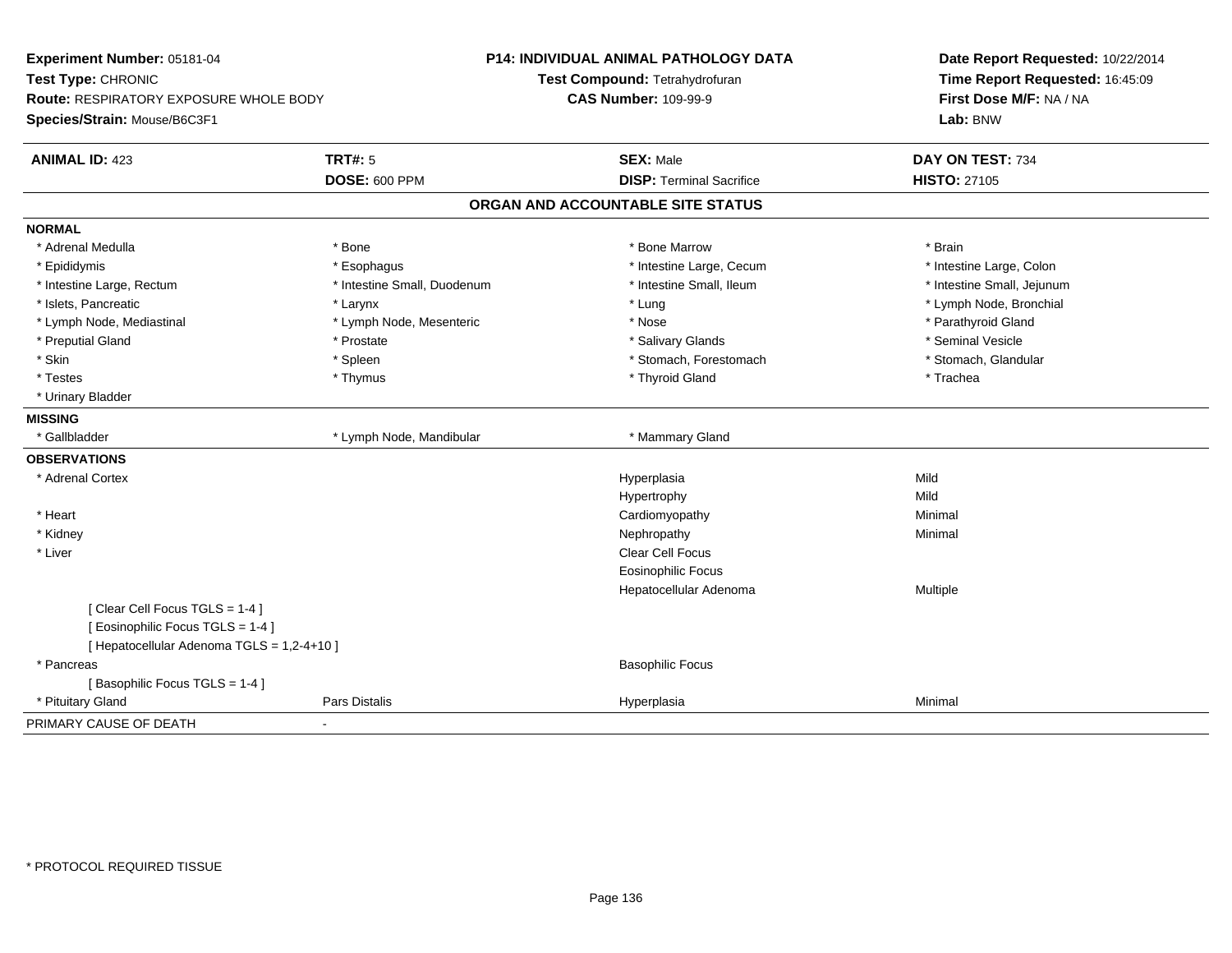| Experiment Number: 05181-04                   |                                  | <b>P14: INDIVIDUAL ANIMAL PATHOLOGY DATA</b> | Date Report Requested: 10/22/2014                          |
|-----------------------------------------------|----------------------------------|----------------------------------------------|------------------------------------------------------------|
| Test Type: CHRONIC                            |                                  | Test Compound: Tetrahydrofuran               | Time Report Requested: 16:45:09<br>First Dose M/F: NA / NA |
| <b>Route: RESPIRATORY EXPOSURE WHOLE BODY</b> |                                  | <b>CAS Number: 109-99-9</b>                  |                                                            |
| Species/Strain: Mouse/B6C3F1                  |                                  |                                              | Lab: BNW                                                   |
| <b>ANIMAL ID: 424</b>                         | <b>TRT#: 5</b>                   | <b>SEX: Male</b>                             | DAY ON TEST: 658                                           |
|                                               | <b>DOSE: 600 PPM</b>             | <b>DISP: Moribund Sacrifice</b>              | <b>HISTO: 27106</b>                                        |
|                                               |                                  | ORGAN AND ACCOUNTABLE SITE STATUS            |                                                            |
| <b>NORMAL</b>                                 |                                  |                                              |                                                            |
| * Adrenal Cortex                              | * Adrenal Medulla                | * Bone                                       | * Bone Marrow                                              |
| * Brain                                       | * Epididymis                     | * Esophagus                                  | * Gallbladder                                              |
| * Intestine Large, Cecum                      | * Intestine Large, Colon         | * Intestine Large, Rectum                    | * Intestine Small, Duodenum                                |
| * Intestine Small, Ileum                      | * Intestine Small, Jejunum       | * Islets, Pancreatic                         | * Larynx                                                   |
| * Lymph Node, Mandibular                      | * Lymph Node, Mediastinal        | * Lymph Node, Mesenteric                     | * Nose                                                     |
| * Pancreas                                    | * Parathyroid Gland              | * Pituitary Gland                            | * Prostate                                                 |
| * Salivary Glands                             | * Seminal Vesicle                | * Skin                                       | * Stomach, Forestomach                                     |
| * Stomach, Glandular                          | * Testes                         | * Thyroid Gland                              | * Trachea                                                  |
| * Urinary Bladder                             |                                  |                                              |                                                            |
| <b>MISSING</b>                                |                                  |                                              |                                                            |
| * Lymph Node, Bronchial                       | * Mammary Gland                  | * Thymus                                     |                                                            |
| <b>OBSERVATIONS</b>                           |                                  |                                              |                                                            |
| <b>Blood Vessel</b>                           | Aorta                            | Inflammation                                 | Mild                                                       |
|                                               | Aorta                            | Pigmentation                                 | Hemosiderin, Mild                                          |
| * Heart                                       |                                  | Cardiomyopathy                               | Mild                                                       |
| * Kidney                                      |                                  | Nephropathy                                  | Minimal                                                    |
| * Liver                                       |                                  | <b>Eosinophilic Focus</b>                    |                                                            |
|                                               |                                  | Hepatocellular Carcinoma                     | Multiple                                                   |
| [ Eosinophilic Focus TGLS = 1,2-4+10 ]        |                                  |                                              |                                                            |
| [ Hepatocellular Carcinoma TGLS = 1,2-4+10 ]  |                                  |                                              |                                                            |
| * Lung                                        |                                  | <b>Infiltration Cellular</b>                 | Histiocyte, Minimal                                        |
| * Preputial Gland                             |                                  | Inflammation                                 | Mild                                                       |
| * Spleen                                      |                                  | Hematopoietic Cell Proliferation             | Mild                                                       |
| PRIMARY CAUSE OF DEATH                        | - Liver Hepatocellular Carcinoma |                                              |                                                            |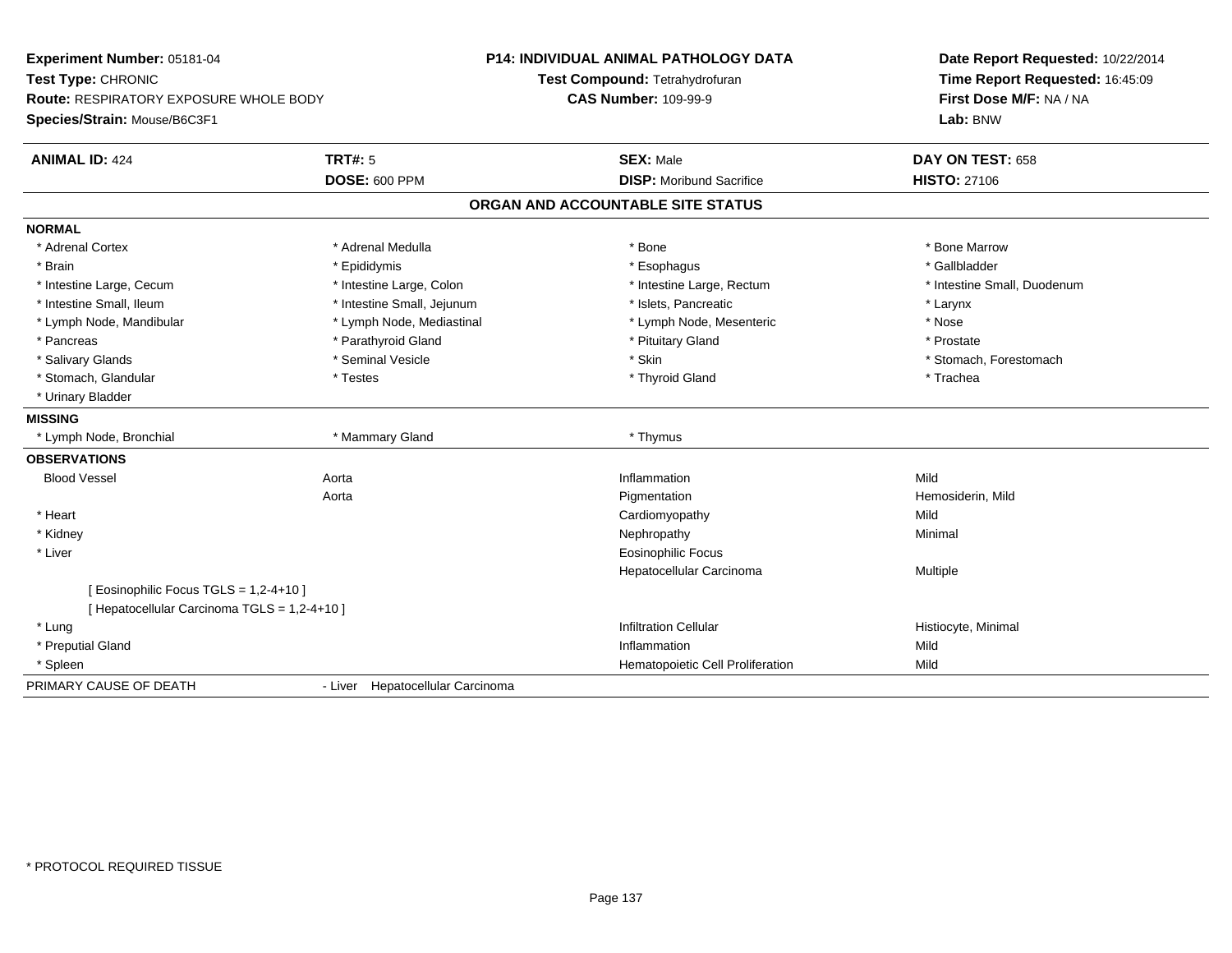| Experiment Number: 05181-04                   |                                  | <b>P14: INDIVIDUAL ANIMAL PATHOLOGY DATA</b> | Date Report Requested: 10/22/2014 |
|-----------------------------------------------|----------------------------------|----------------------------------------------|-----------------------------------|
| Test Type: CHRONIC                            |                                  | Test Compound: Tetrahydrofuran               | Time Report Requested: 16:45:09   |
| <b>Route: RESPIRATORY EXPOSURE WHOLE BODY</b> |                                  | <b>CAS Number: 109-99-9</b>                  | First Dose M/F: NA / NA           |
| Species/Strain: Mouse/B6C3F1                  |                                  |                                              | Lab: BNW                          |
| <b>ANIMAL ID: 425</b>                         | <b>TRT#: 5</b>                   | <b>SEX: Male</b>                             | DAY ON TEST: 569                  |
|                                               | <b>DOSE: 600 PPM</b>             | <b>DISP:</b> Moribund Sacrifice              | <b>HISTO: 27107</b>               |
|                                               |                                  | ORGAN AND ACCOUNTABLE SITE STATUS            |                                   |
| <b>NORMAL</b>                                 |                                  |                                              |                                   |
| * Adrenal Cortex                              | * Adrenal Medulla                | * Bone                                       | * Bone Marrow                     |
| * Brain                                       | * Epididymis                     | * Esophagus                                  | * Gallbladder                     |
| * Intestine Large, Cecum                      | * Intestine Large, Colon         | * Intestine Large, Rectum                    | * Intestine Small, Duodenum       |
| * Intestine Small. Ileum                      | * Intestine Small, Jejunum       | * Islets, Pancreatic                         | * Larynx                          |
| * Lymph Node, Mandibular                      | * Lymph Node, Mediastinal        | * Nose                                       | * Pancreas                        |
| * Parathyroid Gland                           | * Preputial Gland                | * Prostate                                   | * Salivary Glands                 |
| * Seminal Vesicle                             | * Skin                           | * Stomach, Forestomach                       | * Stomach, Glandular              |
| * Testes                                      | * Thyroid Gland                  | * Trachea                                    | * Urinary Bladder                 |
| <b>MISSING</b>                                |                                  |                                              |                                   |
| * Lymph Node, Bronchial                       | * Mammary Gland                  | * Pituitary Gland                            | * Thymus                          |
| <b>OBSERVATIONS</b>                           |                                  |                                              |                                   |
| * Heart                                       |                                  | Cardiomyopathy                               | Minimal                           |
| * Kidney                                      |                                  | Nephropathy                                  | Moderate                          |
| * Liver                                       |                                  | Hepatocellular Carcinoma                     | Multiple                          |
| [Hepatocellular Carcinoma TGLS = 1,2-10+11]   |                                  |                                              |                                   |
| * Lung                                        |                                  | Hepatocellular Carcinoma                     | Metastatic (Liver)                |
| * Lymph Node, Mesenteric                      |                                  | Angiectasis                                  | Minimal                           |
| * Spleen                                      |                                  | Hematopoietic Cell Proliferation             | Mild                              |
| PRIMARY CAUSE OF DEATH                        | - Liver Hepatocellular Carcinoma |                                              |                                   |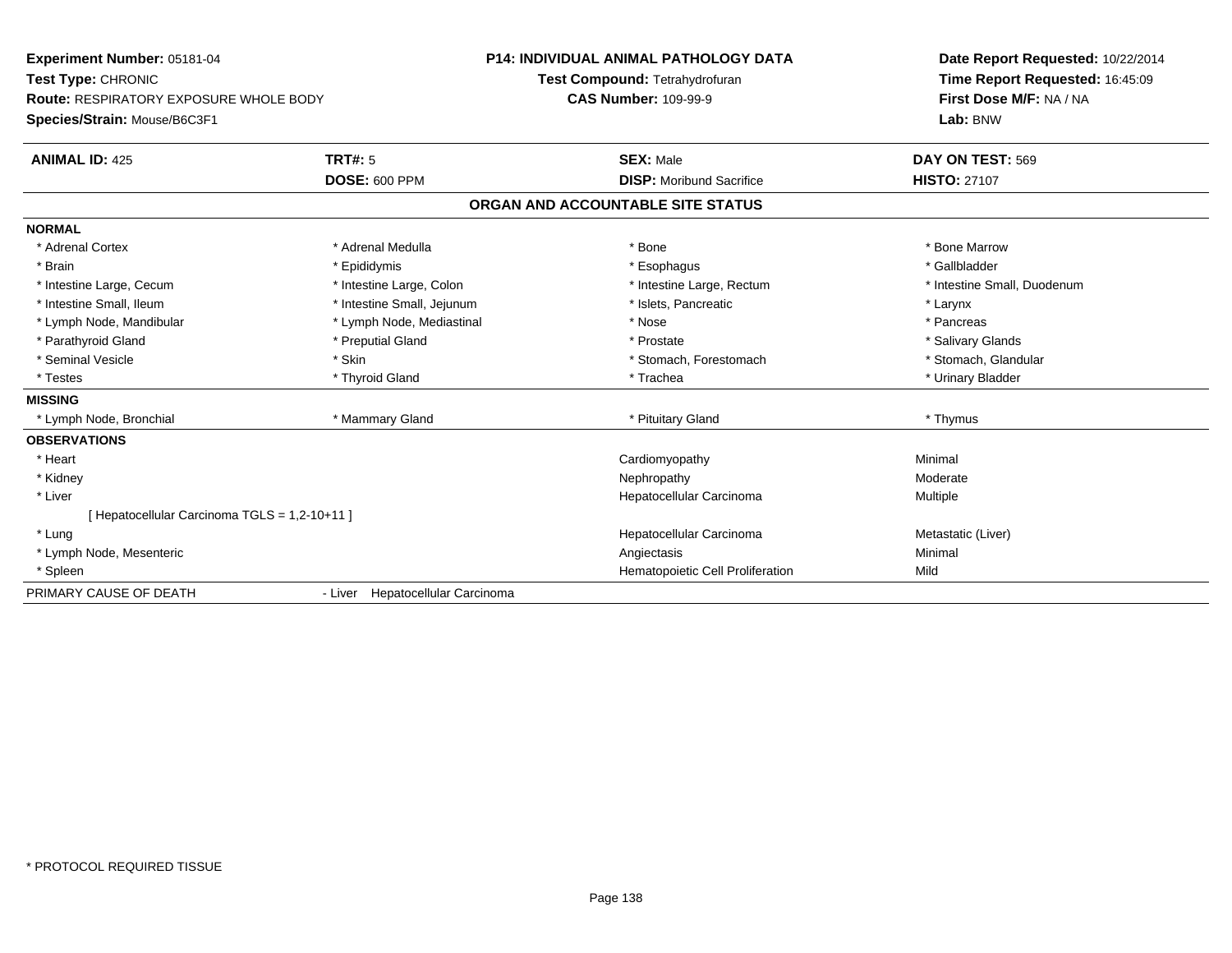| Experiment Number: 05181-04<br>Test Type: CHRONIC<br><b>Route: RESPIRATORY EXPOSURE WHOLE BODY</b><br>Species/Strain: Mouse/B6C3F1<br><b>ANIMAL ID: 426</b>                                  | <b>TRT#: 5</b><br><b>DOSE: 600 PPM</b>                                                                                                                     | <b>P14: INDIVIDUAL ANIMAL PATHOLOGY DATA</b><br>Test Compound: Tetrahydrofuran<br><b>CAS Number: 109-99-9</b> | <b>SEX: Male</b><br><b>DISP:</b> Terminal Sacrifice                                                                                                                                             | Date Report Requested: 10/22/2014<br>Time Report Requested: 16:45:09<br>First Dose M/F: NA / NA<br>Lab: BNW<br>DAY ON TEST: 733<br><b>HISTO: 27108</b>                               |
|----------------------------------------------------------------------------------------------------------------------------------------------------------------------------------------------|------------------------------------------------------------------------------------------------------------------------------------------------------------|---------------------------------------------------------------------------------------------------------------|-------------------------------------------------------------------------------------------------------------------------------------------------------------------------------------------------|--------------------------------------------------------------------------------------------------------------------------------------------------------------------------------------|
|                                                                                                                                                                                              |                                                                                                                                                            | ORGAN AND ACCOUNTABLE SITE STATUS                                                                             |                                                                                                                                                                                                 |                                                                                                                                                                                      |
| <b>NORMAL</b><br>* Adrenal Medulla<br>* Epididymis<br>* Intestine Large, Colon<br>* Intestine Small, Jejunum<br>* Lymph Node, Bronchial<br>* Nose<br>* Preputial Gland<br>* Skin<br>* Testes | * Bone<br>* Esophagus<br>* Intestine Large, Rectum<br>* Islets, Pancreatic<br>* Lymph Node, Mandibular<br>* Pancreas<br>* Prostate<br>* Spleen<br>* Thymus |                                                                                                               | * Bone Marrow<br>* Gallbladder<br>* Intestine Small, Duodenum<br>* Larynx<br>* Lymph Node, Mediastinal<br>* Parathyroid Gland<br>* Salivary Glands<br>* Stomach, Forestomach<br>* Thyroid Gland | * Brain<br>* Intestine Large, Cecum<br>* Intestine Small, Ileum<br>* Lung<br>* Lymph Node, Mesenteric<br>* Pituitary Gland<br>* Seminal Vesicle<br>* Stomach, Glandular<br>* Trachea |
| * Urinary Bladder<br><b>MISSING</b><br>* Mammary Gland                                                                                                                                       |                                                                                                                                                            |                                                                                                               |                                                                                                                                                                                                 |                                                                                                                                                                                      |
| <b>OBSERVATIONS</b><br>* Adrenal Cortex<br>* Heart<br>* Kidney<br>* Liver<br>[Hepatocellular Adenoma TGLS = 1-4]                                                                             |                                                                                                                                                            |                                                                                                               | Hemorrhage<br>Cardiomyopathy<br>Nephropathy<br>Hepatocellular Adenoma                                                                                                                           | Mild<br>Minimal<br>Minimal                                                                                                                                                           |
| PRIMARY CAUSE OF DEATH                                                                                                                                                                       |                                                                                                                                                            |                                                                                                               |                                                                                                                                                                                                 |                                                                                                                                                                                      |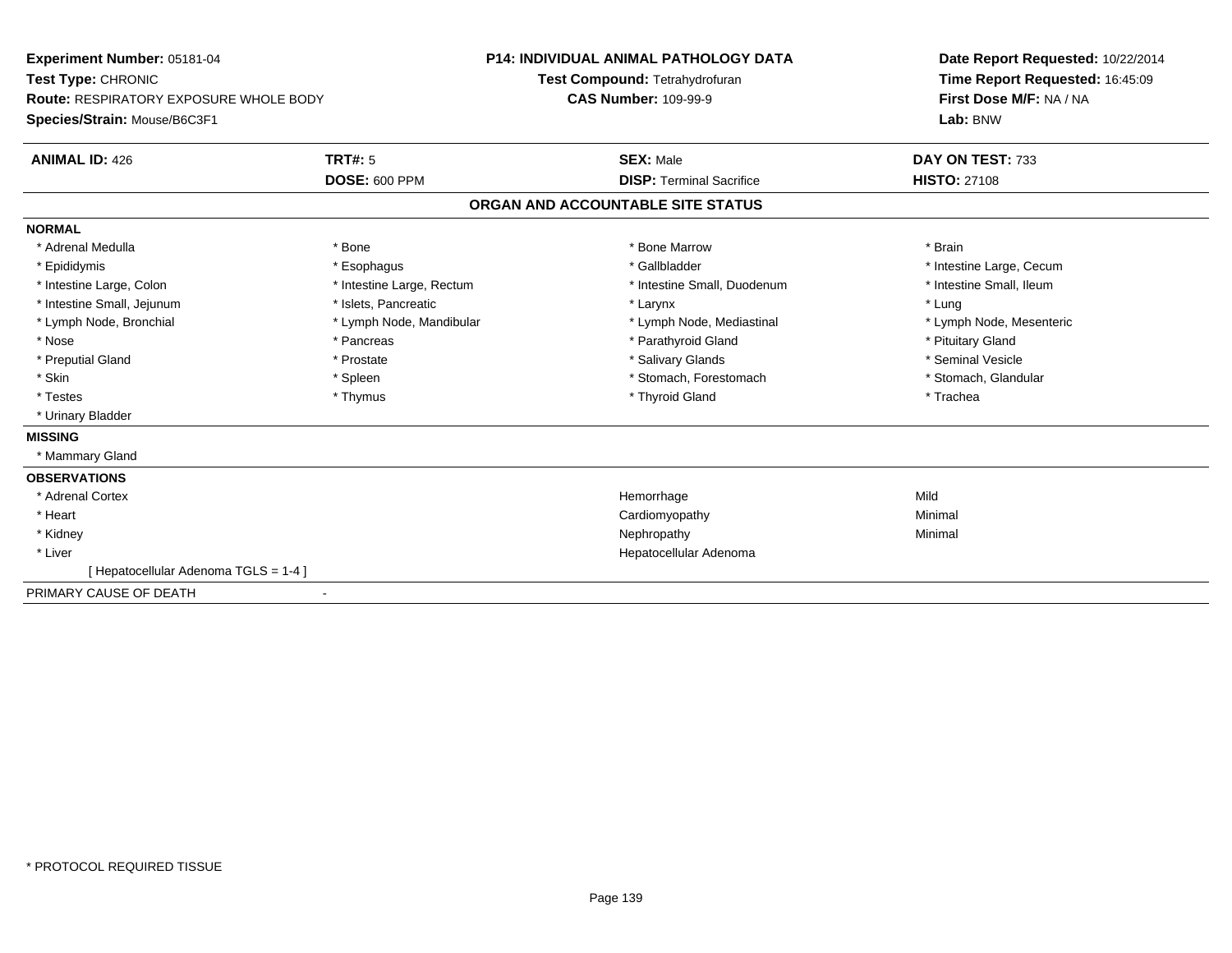| <b>Experiment Number: 05181-04</b>            |                           | <b>P14: INDIVIDUAL ANIMAL PATHOLOGY DATA</b> | Date Report Requested: 10/22/2014 |
|-----------------------------------------------|---------------------------|----------------------------------------------|-----------------------------------|
| Test Type: CHRONIC                            |                           | Test Compound: Tetrahydrofuran               | Time Report Requested: 16:45:09   |
| <b>Route: RESPIRATORY EXPOSURE WHOLE BODY</b> |                           | <b>CAS Number: 109-99-9</b>                  | First Dose M/F: NA / NA           |
| Species/Strain: Mouse/B6C3F1                  |                           |                                              | Lab: BNW                          |
| <b>ANIMAL ID: 427</b>                         | TRT#: 5                   | <b>SEX: Male</b>                             | DAY ON TEST: 736                  |
|                                               | <b>DOSE: 600 PPM</b>      | <b>DISP: Terminal Sacrifice</b>              | <b>HISTO: 27109</b>               |
|                                               |                           | ORGAN AND ACCOUNTABLE SITE STATUS            |                                   |
| <b>NORMAL</b>                                 |                           |                                              |                                   |
| * Adrenal Medulla                             | * Bone                    | * Bone Marrow                                | * Brain                           |
| * Epididymis                                  | * Esophagus               | * Gallbladder                                | * Intestine Large, Cecum          |
| * Intestine Large, Colon                      | * Intestine Large, Rectum | * Intestine Small, Duodenum                  | * Intestine Small, Ileum          |
| * Intestine Small, Jejunum                    | * Islets, Pancreatic      | * Larynx                                     | * Lymph Node, Bronchial           |
| * Lymph Node, Mandibular                      | * Lymph Node, Mesenteric  | * Nose                                       | * Pancreas                        |
| * Prostate                                    | * Salivary Glands         | * Seminal Vesicle                            | * Skin                            |
| * Spleen                                      | * Stomach, Forestomach    | * Stomach, Glandular                         | * Testes                          |
| * Thymus                                      | * Thyroid Gland           | * Trachea                                    | * Urinary Bladder                 |
| <b>MISSING</b>                                |                           |                                              |                                   |
| * Lymph Node, Mediastinal                     | * Mammary Gland           | * Parathyroid Gland                          | * Pituitary Gland                 |
| <b>OBSERVATIONS</b>                           |                           |                                              |                                   |
| * Adrenal Cortex                              |                           | Hypertrophy                                  | Minimal                           |
| * Heart                                       |                           | Cardiomyopathy                               | Minimal                           |
| * Kidney                                      |                           | Nephropathy                                  | Minimal                           |
| * Liver                                       |                           | <b>Basophilic Focus</b>                      |                                   |
| * Lung                                        |                           | Alveolar/Bronchiolar Carcinoma               |                                   |
|                                               |                           | <b>Infiltration Cellular</b>                 | Histiocyte, Marked                |
| [ Alveolar/Bronchiolar Carcinoma TGLS = 1-3 ] |                           |                                              |                                   |
| * Preputial Gland                             |                           | Inflammation                                 | Moderate                          |
| PRIMARY CAUSE OF DEATH                        |                           |                                              |                                   |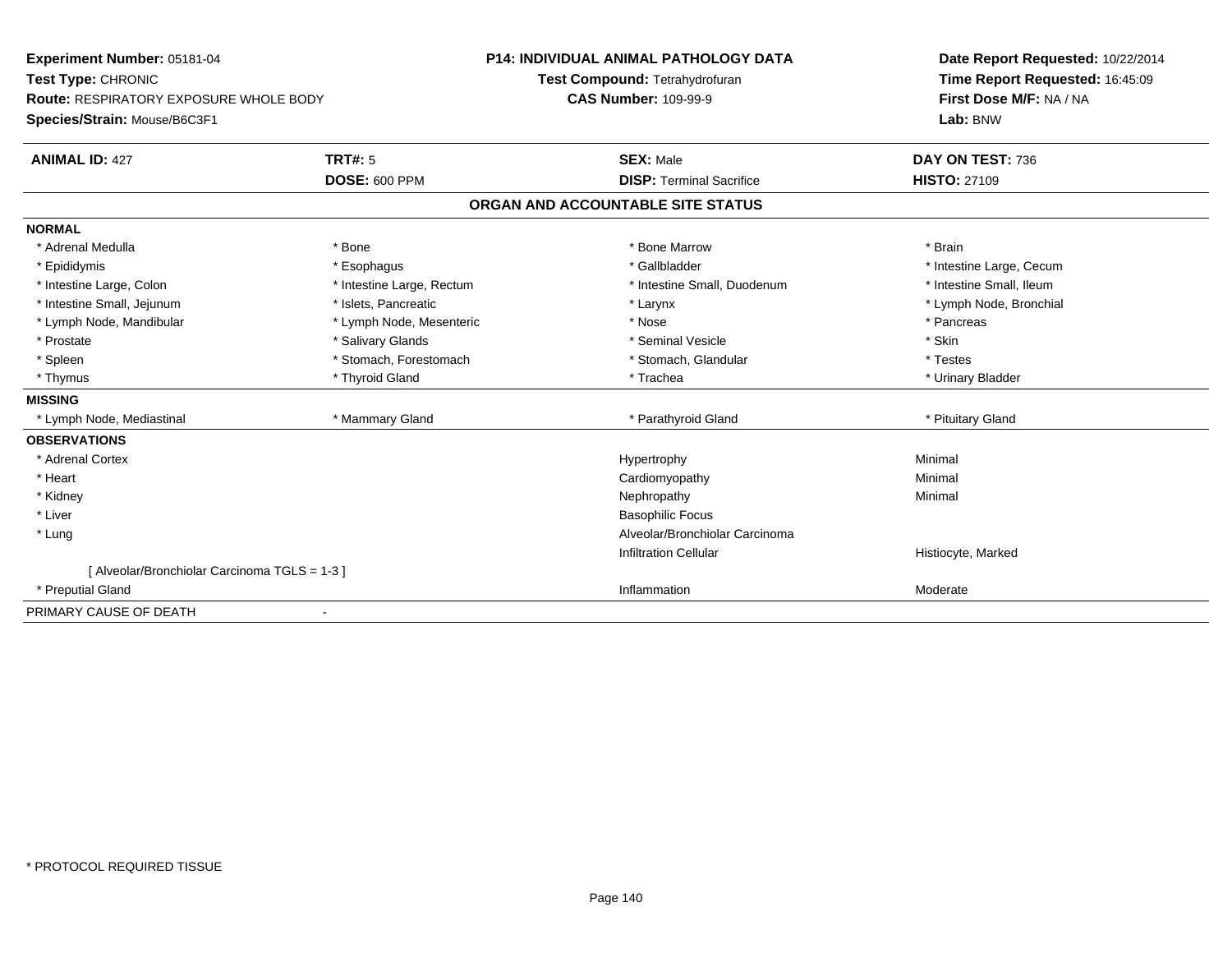| Experiment Number: 05181-04<br>Test Type: CHRONIC<br><b>Route: RESPIRATORY EXPOSURE WHOLE BODY</b><br>Species/Strain: Mouse/B6C3F1 |                             | <b>P14: INDIVIDUAL ANIMAL PATHOLOGY DATA</b><br>Test Compound: Tetrahydrofuran<br><b>CAS Number: 109-99-9</b> | Date Report Requested: 10/22/2014<br>Time Report Requested: 16:45:09<br>First Dose M/F: NA / NA<br>Lab: BNW |
|------------------------------------------------------------------------------------------------------------------------------------|-----------------------------|---------------------------------------------------------------------------------------------------------------|-------------------------------------------------------------------------------------------------------------|
| <b>ANIMAL ID: 428</b>                                                                                                              | <b>TRT#: 5</b>              | <b>SEX: Male</b>                                                                                              | DAY ON TEST: 733                                                                                            |
|                                                                                                                                    | <b>DOSE: 600 PPM</b>        | <b>DISP: Terminal Sacrifice</b>                                                                               | <b>HISTO: 27110</b>                                                                                         |
|                                                                                                                                    |                             | ORGAN AND ACCOUNTABLE SITE STATUS                                                                             |                                                                                                             |
| <b>NORMAL</b>                                                                                                                      |                             |                                                                                                               |                                                                                                             |
| * Adrenal Cortex                                                                                                                   | * Adrenal Medulla           | * Brain                                                                                                       | * Epididymis                                                                                                |
| * Esophagus                                                                                                                        | * Gallbladder               | * Intestine Large, Cecum                                                                                      | * Intestine Large, Colon                                                                                    |
| * Intestine Large, Rectum                                                                                                          | * Intestine Small, Duodenum | * Intestine Small, Ileum                                                                                      | * Islets, Pancreatic                                                                                        |
| * Larynx                                                                                                                           | * Lymph Node, Bronchial     | * Lymph Node, Mandibular                                                                                      | * Lymph Node, Mediastinal                                                                                   |
| * Lymph Node, Mesenteric                                                                                                           | * Nose                      | * Pancreas                                                                                                    | * Prostate                                                                                                  |
| * Salivary Glands                                                                                                                  | * Seminal Vesicle           | * Skin                                                                                                        | * Stomach, Forestomach                                                                                      |
| * Testes                                                                                                                           | * Thymus                    | * Trachea                                                                                                     | * Urinary Bladder                                                                                           |
| <b>MISSING</b>                                                                                                                     |                             |                                                                                                               |                                                                                                             |
| * Mammary Gland                                                                                                                    | * Parathyroid Gland         |                                                                                                               |                                                                                                             |
| <b>OBSERVATIONS</b>                                                                                                                |                             |                                                                                                               |                                                                                                             |
| * Bone                                                                                                                             |                             | Fibrous Osteodystrophy                                                                                        | Minimal                                                                                                     |
| * Bone Marrow                                                                                                                      |                             | <b>Infiltration Cellular</b>                                                                                  | Mast Cell, Mild                                                                                             |
| * Heart                                                                                                                            |                             | Cardiomyopathy                                                                                                | Mild                                                                                                        |
| * Intestine Small, Jejunum                                                                                                         |                             | Carcinoma                                                                                                     |                                                                                                             |
| [Carcinoma TGLS = $4-10$ ]                                                                                                         |                             |                                                                                                               |                                                                                                             |
| * Kidney                                                                                                                           |                             | Nephropathy                                                                                                   | Minimal                                                                                                     |
| * Liver                                                                                                                            |                             | Hemangiosarcoma                                                                                               |                                                                                                             |
|                                                                                                                                    |                             | Hepatocellular Adenoma                                                                                        |                                                                                                             |
| [Hemangiosarcoma TGLS = 3-4]                                                                                                       |                             |                                                                                                               |                                                                                                             |
| [ Hepatocellular Adenoma TGLS = 2-10 ]                                                                                             |                             |                                                                                                               |                                                                                                             |
| * Lung                                                                                                                             |                             | Alveolar/Bronchiolar Carcinoma                                                                                |                                                                                                             |
|                                                                                                                                    |                             | <b>Infiltration Cellular</b>                                                                                  | Histiocyte, Marked                                                                                          |
| [ Alveolar/Bronchiolar Carcinoma TGLS = 1-3 ]                                                                                      |                             |                                                                                                               |                                                                                                             |
| * Pituitary Gland                                                                                                                  | Pars Distalis               | Cyst                                                                                                          | Mild                                                                                                        |
| * Preputial Gland                                                                                                                  |                             | Inflammation                                                                                                  | Moderate                                                                                                    |
| * Spleen                                                                                                                           |                             | Hematopoietic Cell Proliferation                                                                              | Mild                                                                                                        |
| * Stomach, Glandular                                                                                                               |                             | <b>Infiltration Cellular</b>                                                                                  | Mast Cell, Minimal                                                                                          |
| * Thyroid Gland                                                                                                                    | <b>Follicular Cel</b>       | Hyperplasia                                                                                                   | Minimal                                                                                                     |
| PRIMARY CAUSE OF DEATH                                                                                                             |                             |                                                                                                               |                                                                                                             |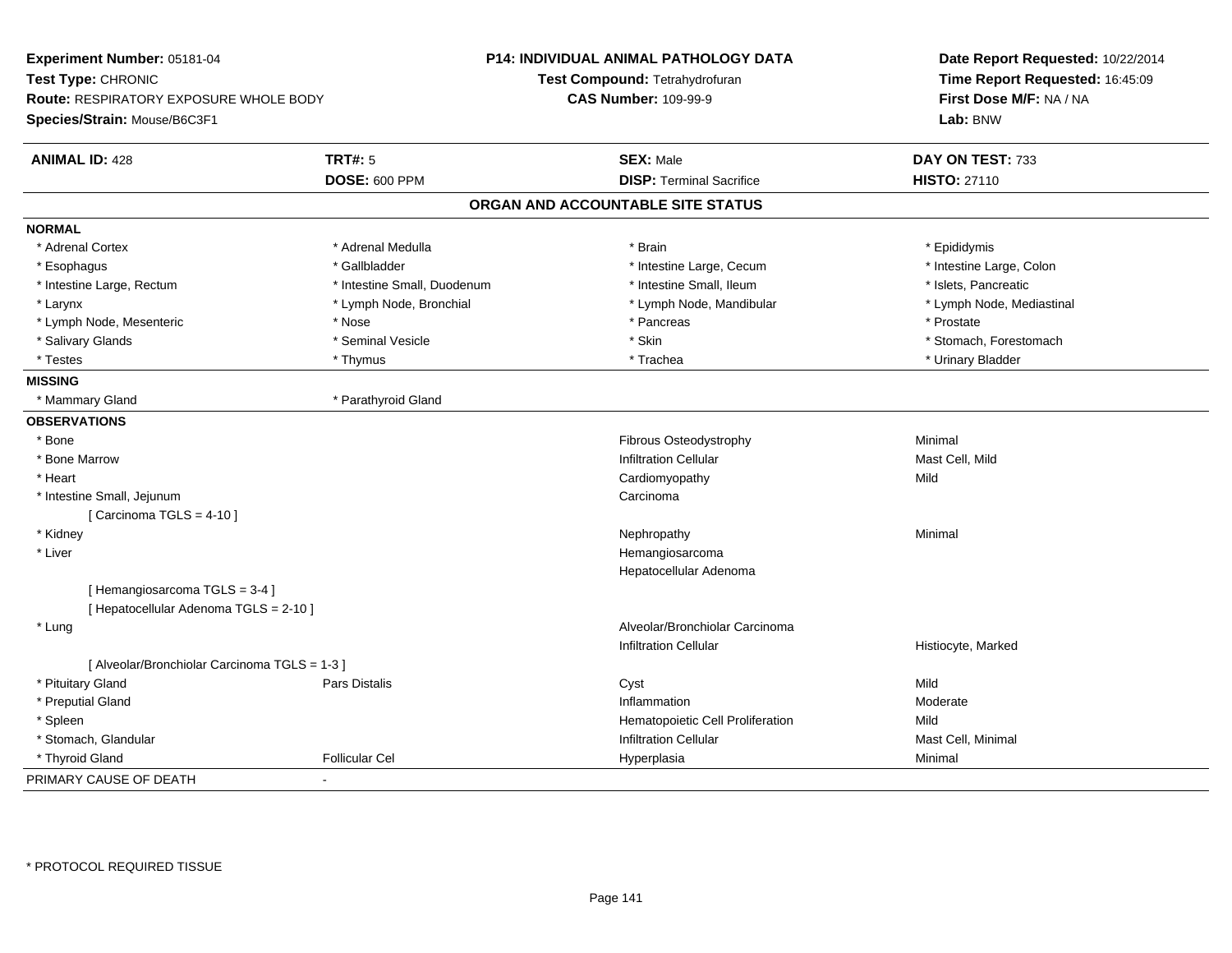| Experiment Number: 05181-04                     |                                  | P14: INDIVIDUAL ANIMAL PATHOLOGY DATA | Date Report Requested: 10/22/2014 |
|-------------------------------------------------|----------------------------------|---------------------------------------|-----------------------------------|
| Test Type: CHRONIC                              |                                  | Test Compound: Tetrahydrofuran        | Time Report Requested: 16:45:09   |
| <b>Route: RESPIRATORY EXPOSURE WHOLE BODY</b>   |                                  | <b>CAS Number: 109-99-9</b>           | First Dose M/F: NA / NA           |
| Species/Strain: Mouse/B6C3F1                    |                                  |                                       | Lab: BNW                          |
| <b>ANIMAL ID: 429</b>                           | <b>TRT#: 5</b>                   | <b>SEX: Male</b>                      | DAY ON TEST: 644                  |
|                                                 | <b>DOSE: 600 PPM</b>             | <b>DISP: Natural Death</b>            | <b>HISTO: 27111</b>               |
|                                                 |                                  | ORGAN AND ACCOUNTABLE SITE STATUS     |                                   |
| <b>NORMAL</b>                                   |                                  |                                       |                                   |
| * Adrenal Medulla                               | * Bone                           | * Bone Marrow                         | * Brain                           |
| * Epididymis                                    | * Esophagus                      | * Heart                               | * Kidney                          |
| * Larynx                                        | * Lung                           | * Lymph Node, Bronchial               | * Lymph Node, Mandibular          |
| * Pituitary Gland                               | * Prostate                       | * Salivary Glands                     | * Skin                            |
| * Stomach, Forestomach                          | * Testes                         | * Thyroid Gland                       | * Trachea                         |
| <b>MISSING</b>                                  |                                  |                                       |                                   |
| * Lymph Node, Mediastinal                       | * Mammary Gland                  | * Parathyroid Gland                   |                                   |
| <b>AUTO PRECLUDES DIAG.</b>                     |                                  |                                       |                                   |
| * Gallbladder                                   | * Intestine Large, Cecum         | * Intestine Large, Colon              | * Intestine Large, Rectum         |
| * Intestine Small, Duodenum                     | * Intestine Small, Ileum         | * Intestine Small, Jejunum            | * Islets, Pancreatic              |
| * Lymph Node, Mesenteric                        | * Pancreas                       | * Seminal Vesicle                     | * Stomach, Glandular              |
| * Thymus                                        | * Urinary Bladder                |                                       |                                   |
| <b>OBSERVATIONS</b>                             |                                  |                                       |                                   |
| * Adrenal Cortex                                |                                  | Hypertrophy                           | Minimal                           |
| * Liver                                         |                                  | Hepatocellular Carcinoma              | Multiple                          |
| [ Hepatocellular Carcinoma TGLS = 1-4+10 ]      |                                  |                                       |                                   |
| * Nose                                          | Olfactory Epi                    | Atrophy                               | Focal, Mild                       |
| * Preputial Gland                               |                                  | Inflammation                          | Marked                            |
| * Spleen                                        |                                  | Hematopoietic Cell Proliferation      | Mild                              |
| [ Hematopoietic Cell Proliferation TGLS = 2-4 ] |                                  |                                       |                                   |
| PRIMARY CAUSE OF DEATH                          | - Liver Hepatocellular Carcinoma |                                       |                                   |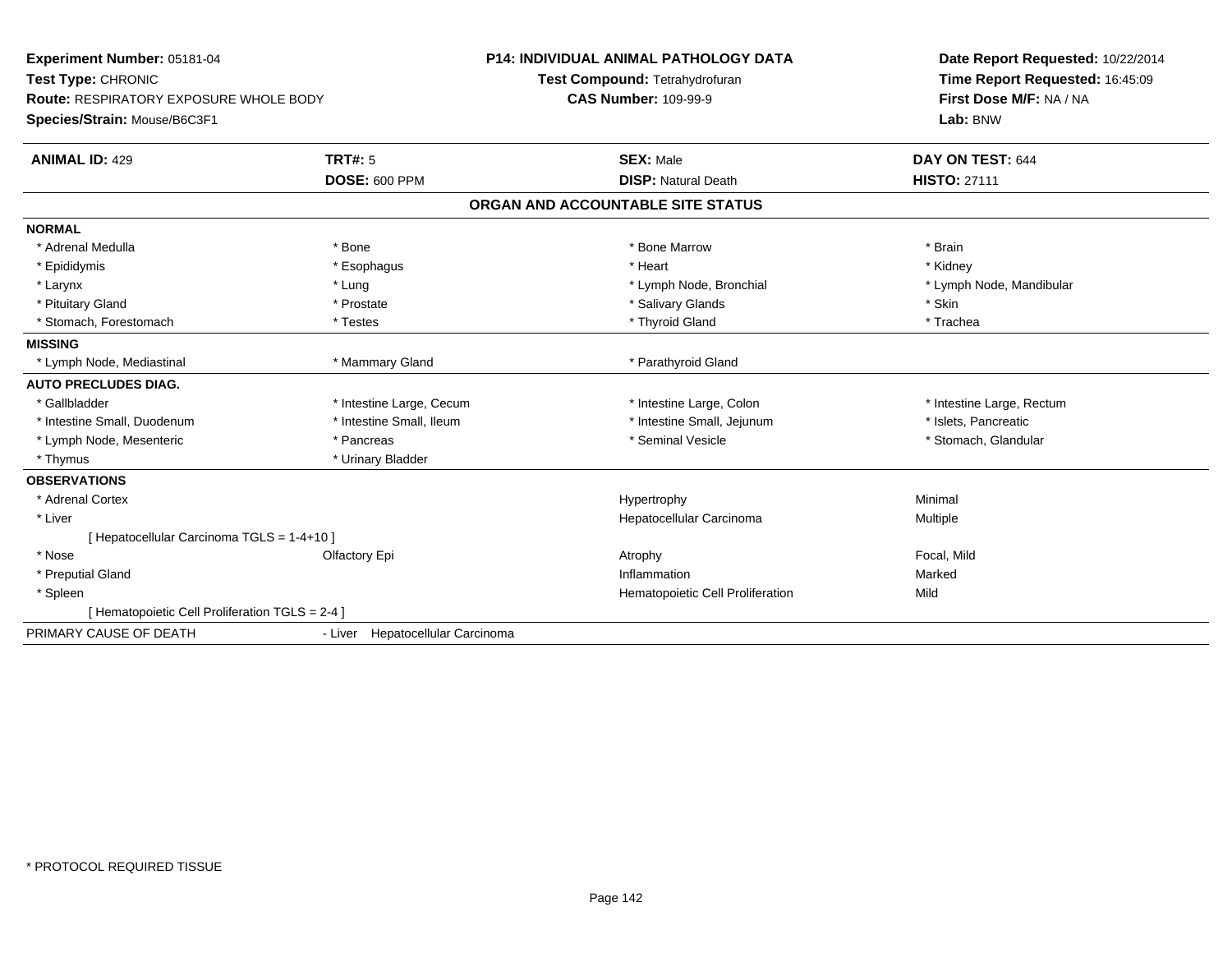| Experiment Number: 05181-04                   |                                       | <b>P14: INDIVIDUAL ANIMAL PATHOLOGY DATA</b> | Date Report Requested: 10/22/2014 |
|-----------------------------------------------|---------------------------------------|----------------------------------------------|-----------------------------------|
| Test Type: CHRONIC                            |                                       | Test Compound: Tetrahydrofuran               | Time Report Requested: 16:45:09   |
| <b>Route: RESPIRATORY EXPOSURE WHOLE BODY</b> |                                       | <b>CAS Number: 109-99-9</b>                  | First Dose M/F: NA / NA           |
| Species/Strain: Mouse/B6C3F1                  |                                       |                                              | Lab: BNW                          |
| <b>ANIMAL ID: 430</b>                         | <b>TRT#: 5</b>                        | <b>SEX: Male</b>                             | DAY ON TEST: 721                  |
|                                               | <b>DOSE: 600 PPM</b>                  | <b>DISP:</b> Moribund Sacrifice              | <b>HISTO: 27112</b>               |
|                                               |                                       | ORGAN AND ACCOUNTABLE SITE STATUS            |                                   |
| <b>NORMAL</b>                                 |                                       |                                              |                                   |
| * Bone                                        | * Bone Marrow                         | * Brain                                      | * Epididymis                      |
| * Esophagus                                   | * Gallbladder                         | * Intestine Large, Cecum                     | * Intestine Large, Colon          |
| * Intestine Large, Rectum                     | * Intestine Small, Duodenum           | * Intestine Small, Ileum                     | * Intestine Small, Jejunum        |
| * Islets, Pancreatic                          | * Larynx                              | * Lymph Node, Mandibular                     | * Lymph Node, Mesenteric          |
| * Nose                                        | * Pancreas                            | * Parathyroid Gland                          | * Pituitary Gland                 |
| * Preputial Gland                             | * Salivary Glands                     | * Seminal Vesicle                            | * Skin                            |
| * Spleen                                      | * Stomach, Forestomach                | * Stomach, Glandular                         | * Testes                          |
| * Trachea                                     | * Urinary Bladder                     |                                              |                                   |
| <b>MISSING</b>                                |                                       |                                              |                                   |
| * Lymph Node, Bronchial                       | * Mammary Gland                       | * Prostate                                   | * Thymus                          |
| <b>OBSERVATIONS</b>                           |                                       |                                              |                                   |
| * Adrenal Cortex                              |                                       | Hypertrophy                                  | Mild                              |
| * Adrenal Medulla                             |                                       | Pheochromocytoma Benign                      |                                   |
| Harderian Gland                               |                                       | Adenoma                                      |                                   |
| [Adenoma TGLS = $2-10$ ]                      |                                       |                                              |                                   |
| * Heart                                       |                                       | Cardiomyopathy                               | Minimal                           |
| * Kidney                                      |                                       | Nephropathy                                  | Minimal                           |
| * Liver                                       |                                       | Hepatocellular Adenoma                       |                                   |
| [ Hepatocellular Adenoma TGLS = 3-4 ]         |                                       |                                              |                                   |
| * Lung                                        |                                       | Alveolar/Bronchiolar Carcinoma               |                                   |
|                                               |                                       | <b>Infiltration Cellular</b>                 | Histiocyte, Moderate              |
|                                               |                                       | Inflammation                                 | Chronic, Focal, Mild              |
| [ Alveolar/Bronchiolar Carcinoma TGLS = 1-3 ] |                                       |                                              |                                   |
| * Lymph Node, Mediastinal                     |                                       | Hyperplasia                                  | Mild                              |
| * Thyroid Gland                               | <b>Follicular Cel</b>                 | Hyperplasia                                  | Minimal                           |
| PRIMARY CAUSE OF DEATH                        | - Lung Alveolar/Bronchiolar Carcinoma |                                              |                                   |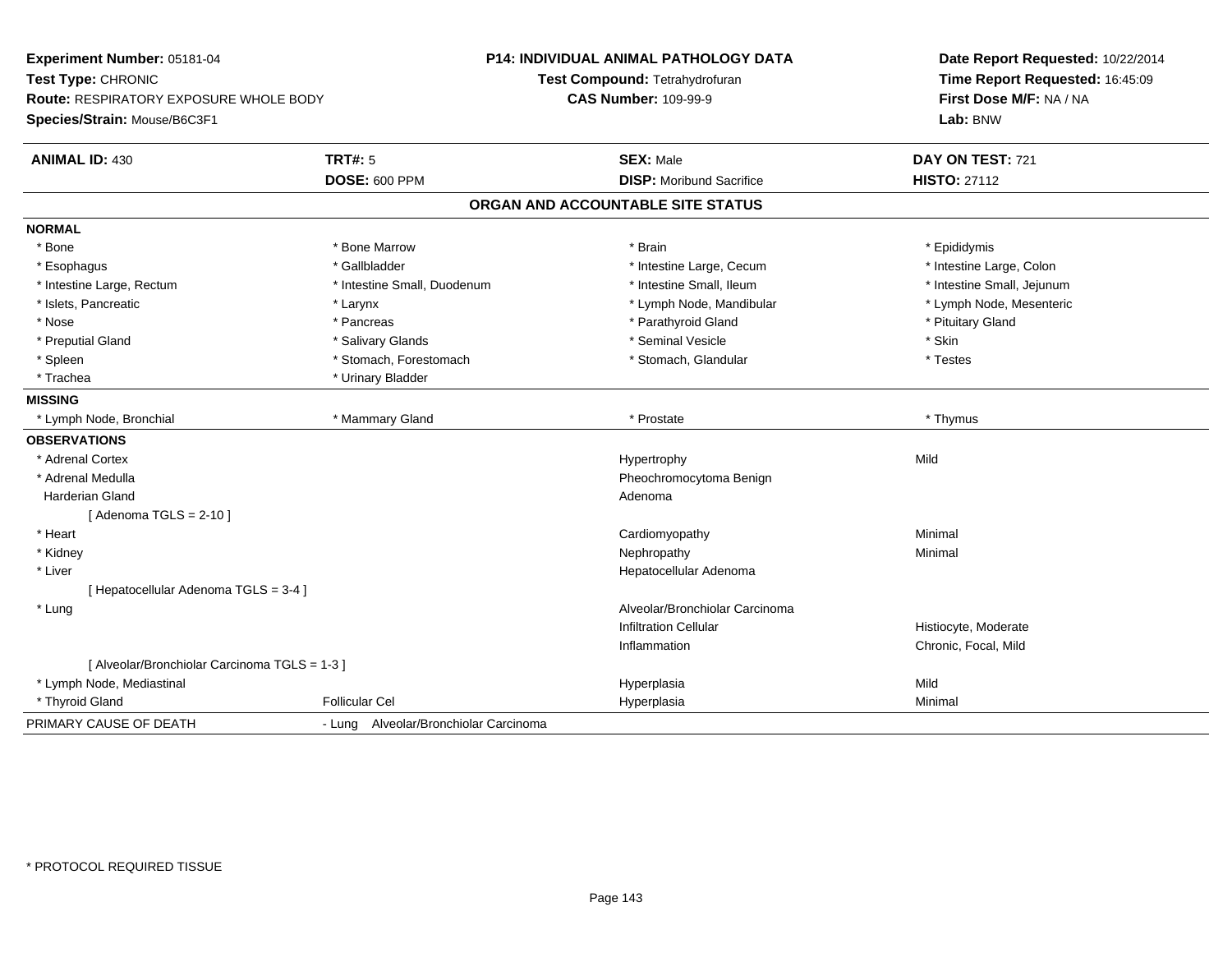| Experiment Number: 05181-04<br>Test Type: CHRONIC<br>Route: RESPIRATORY EXPOSURE WHOLE BODY |                            | P14: INDIVIDUAL ANIMAL PATHOLOGY DATA | Date Report Requested: 10/22/2014<br>Time Report Requested: 16:45:09<br>First Dose M/F: NA / NA |  |
|---------------------------------------------------------------------------------------------|----------------------------|---------------------------------------|-------------------------------------------------------------------------------------------------|--|
|                                                                                             |                            | Test Compound: Tetrahydrofuran        |                                                                                                 |  |
|                                                                                             |                            | <b>CAS Number: 109-99-9</b>           |                                                                                                 |  |
| Species/Strain: Mouse/B6C3F1                                                                |                            |                                       | Lab: BNW                                                                                        |  |
| <b>ANIMAL ID: 431</b>                                                                       | <b>TRT#: 5</b>             | <b>SEX: Male</b>                      | DAY ON TEST: 734                                                                                |  |
|                                                                                             | <b>DOSE: 600 PPM</b>       | <b>DISP: Terminal Sacrifice</b>       | <b>HISTO: 27113</b>                                                                             |  |
|                                                                                             |                            | ORGAN AND ACCOUNTABLE SITE STATUS     |                                                                                                 |  |
| <b>NORMAL</b>                                                                               |                            |                                       |                                                                                                 |  |
| * Adrenal Cortex                                                                            | * Adrenal Medulla          | * Bone Marrow                         | * Brain                                                                                         |  |
| * Epididymis                                                                                | * Esophagus                | * Gallbladder                         | * Heart                                                                                         |  |
| * Intestine Large, Cecum                                                                    | * Intestine Large, Colon   | * Intestine Large, Rectum             | * Intestine Small, Duodenum                                                                     |  |
| * Intestine Small, Ileum                                                                    | * Intestine Small, Jejunum | * Islets. Pancreatic                  | * Larynx                                                                                        |  |
| * Lymph Node, Bronchial                                                                     | * Lymph Node, Mandibular   | * Lymph Node, Mediastinal             | * Nose                                                                                          |  |
| * Pancreas                                                                                  | * Parathyroid Gland        | * Pituitary Gland                     | * Preputial Gland                                                                               |  |
| * Prostate                                                                                  | * Salivary Glands          | * Seminal Vesicle                     | * Skin                                                                                          |  |
| * Stomach, Glandular                                                                        | * Testes                   | * Thymus                              | * Thyroid Gland                                                                                 |  |
| * Trachea                                                                                   | * Urinary Bladder          |                                       |                                                                                                 |  |
| <b>MISSING</b>                                                                              |                            |                                       |                                                                                                 |  |
| * Mammary Gland                                                                             |                            |                                       |                                                                                                 |  |
| <b>OBSERVATIONS</b>                                                                         |                            |                                       |                                                                                                 |  |
| * Bone                                                                                      |                            | Fibrous Osteodystrophy                | Minimal                                                                                         |  |
| * Kidney                                                                                    |                            | Nephropathy                           | Minimal                                                                                         |  |
| * Liver                                                                                     |                            | Hepatocellular Adenoma                |                                                                                                 |  |
| [Hepatocellular Adenoma TGLS = 1-4]                                                         |                            |                                       |                                                                                                 |  |
| * Lung                                                                                      |                            | Alveolar/Bronchiolar Adenoma          |                                                                                                 |  |
| [ Alveolar/Bronchiolar Adenoma TGLS = 1-4 ]                                                 |                            |                                       |                                                                                                 |  |
| * Lymph Node, Mesenteric                                                                    |                            | Hyperplasia                           | Mild                                                                                            |  |
| * Spleen                                                                                    |                            | Hyperplasia                           | Lymphoid, Mild                                                                                  |  |
| * Stomach, Forestomach                                                                      |                            | Hyperplasia                           | Moderate                                                                                        |  |
| [ Hyperplasia TGLS = 2-8 ]                                                                  |                            |                                       |                                                                                                 |  |
| PRIMARY CAUSE OF DEATH                                                                      |                            |                                       |                                                                                                 |  |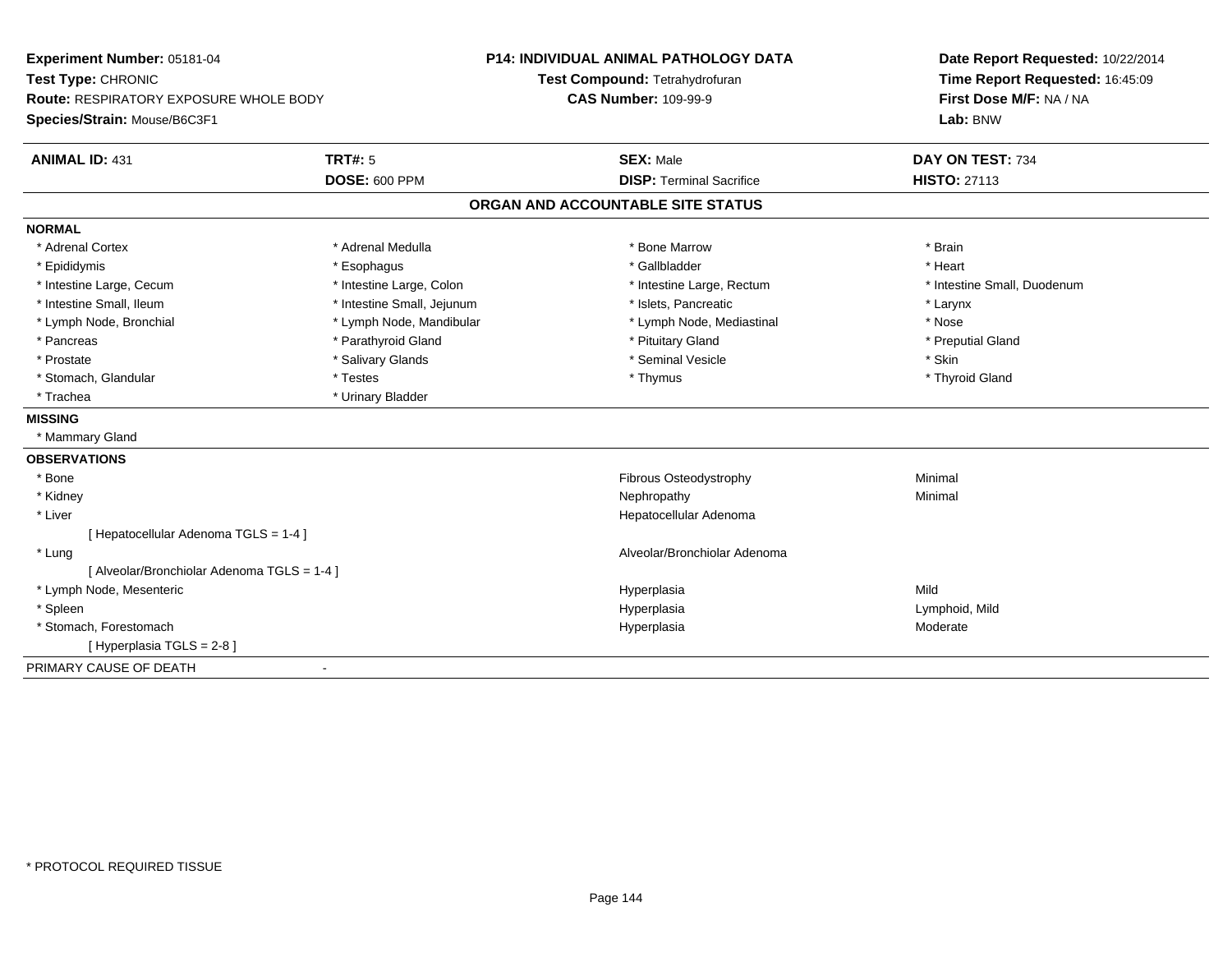| Experiment Number: 05181-04                                 |                             | P14: INDIVIDUAL ANIMAL PATHOLOGY DATA | Date Report Requested: 10/22/2014<br>Time Report Requested: 16:45:09 |  |
|-------------------------------------------------------------|-----------------------------|---------------------------------------|----------------------------------------------------------------------|--|
| Test Type: CHRONIC                                          |                             | Test Compound: Tetrahydrofuran        |                                                                      |  |
| Route: RESPIRATORY EXPOSURE WHOLE BODY                      |                             | <b>CAS Number: 109-99-9</b>           | First Dose M/F: NA / NA                                              |  |
| Species/Strain: Mouse/B6C3F1                                |                             |                                       | Lab: BNW                                                             |  |
| <b>ANIMAL ID: 432</b>                                       | <b>TRT#: 5</b>              | <b>SEX: Male</b>                      | DAY ON TEST: 504                                                     |  |
|                                                             | <b>DOSE: 600 PPM</b>        | <b>DISP:</b> Moribund Sacrifice       | <b>HISTO: 27114</b>                                                  |  |
|                                                             |                             | ORGAN AND ACCOUNTABLE SITE STATUS     |                                                                      |  |
| <b>NORMAL</b>                                               |                             |                                       |                                                                      |  |
| * Adrenal Cortex                                            | * Adrenal Medulla           | $*$ Bone                              | * Bone Marrow                                                        |  |
| * Brain                                                     | * Epididymis                | * Esophagus                           | * Gallbladder                                                        |  |
| * Intestine Large, Cecum                                    | * Intestine Large, Colon    | * Intestine Large, Rectum             | * Intestine Small, Duodenum                                          |  |
| * Intestine Small, Ileum                                    | * Intestine Small, Jejunum  | * Islets, Pancreatic                  | * Larynx                                                             |  |
| * Lung                                                      | Lymph Node                  | * Lymph Node, Mandibular              | * Lymph Node, Mediastinal                                            |  |
| * Lymph Node, Mesenteric                                    | * Nose                      | * Pancreas                            | * Parathyroid Gland                                                  |  |
| * Pituitary Gland                                           | * Preputial Gland           | * Salivary Glands                     | * Seminal Vesicle                                                    |  |
| * Spleen                                                    | * Stomach, Forestomach      | * Stomach, Glandular                  | * Testes                                                             |  |
| * Thyroid Gland                                             | * Trachea                   |                                       |                                                                      |  |
| <b>MISSING</b>                                              |                             |                                       |                                                                      |  |
| * Lymph Node, Bronchial                                     | * Mammary Gland             |                                       |                                                                      |  |
| <b>OBSERVATIONS</b>                                         |                             |                                       |                                                                      |  |
| * Heart                                                     |                             | Cardiomyopathy                        | Minimal                                                              |  |
| * Kidney                                                    |                             | Inflammation                          | Suppurative, Mild                                                    |  |
| * Liver                                                     |                             | Hepatocellular Carcinoma              |                                                                      |  |
| [ Hepatocellular Carcinoma TGLS = 4-10 ]                    |                             |                                       |                                                                      |  |
| Lymph Node                                                  |                             |                                       |                                                                      |  |
| Note: Iliac lymph node has no lesions to account for TGL 5. |                             |                                       |                                                                      |  |
| * Preputial GI                                              |                             |                                       |                                                                      |  |
| Note: Preputial gland has no lesions to account for TGL 2.  |                             |                                       |                                                                      |  |
| * Prostate                                                  |                             | Inflammation                          | Suppurative, Mild                                                    |  |
| * Skin                                                      | Prepuce                     | Inflammation                          | Suppurative, Marked                                                  |  |
| [ Inflammation TGLS = 1-12 ]                                |                             |                                       |                                                                      |  |
| * Thymus                                                    |                             | Atrophy                               | Mild                                                                 |  |
| Urethra                                                     |                             | Inflammation                          | Suppurative, Mild                                                    |  |
|                                                             |                             | Necrosis                              | Mild                                                                 |  |
| * Urinary Bladder                                           |                             | Inflammation                          | Suppurative, Moderate                                                |  |
| [Inflammation TGLS = 3-11]                                  |                             |                                       |                                                                      |  |
| PRIMARY CAUSE OF DEATH                                      | - Skin Prepuce Inflammation |                                       |                                                                      |  |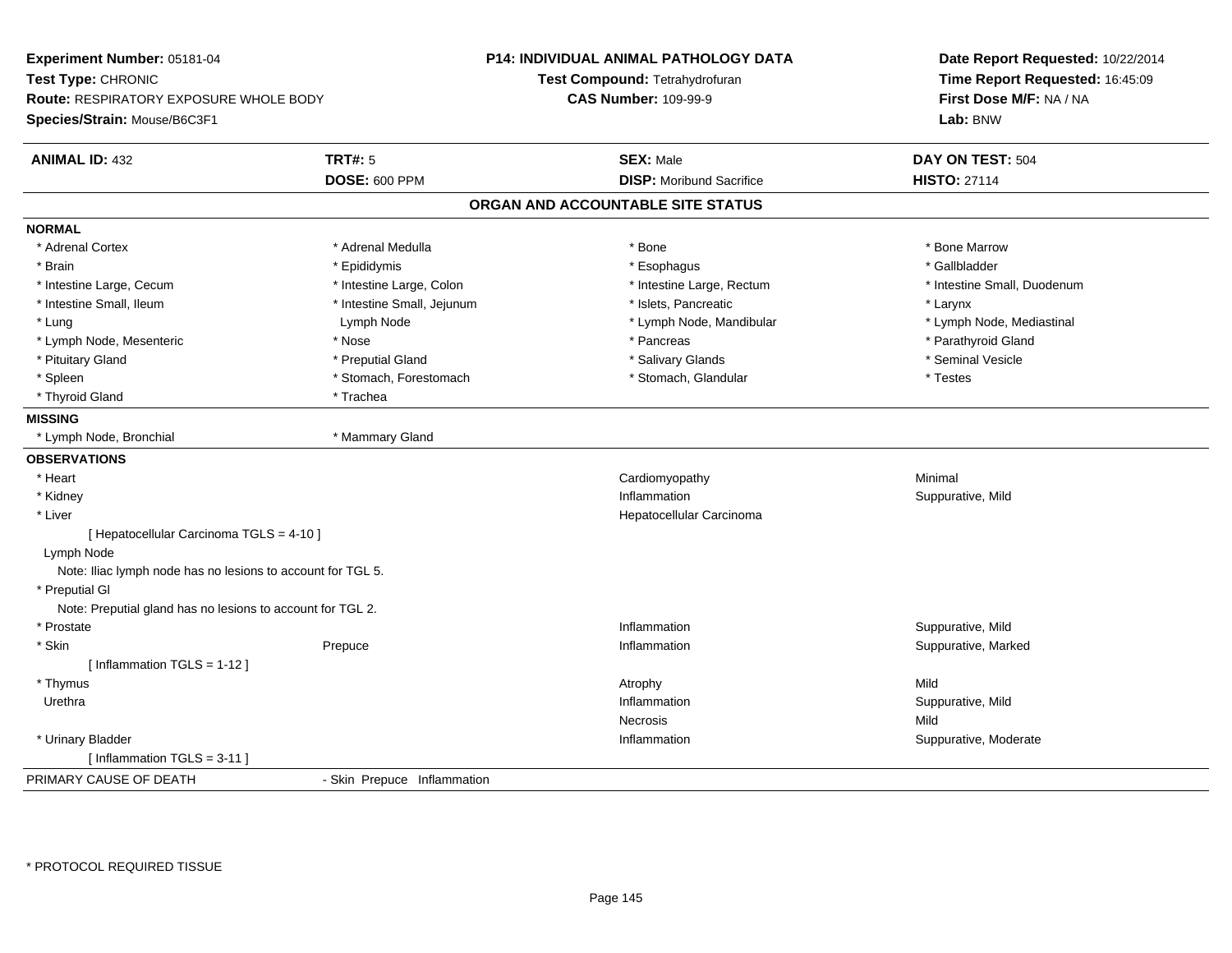| Experiment Number: 05181-04<br>Test Type: CHRONIC<br><b>Route: RESPIRATORY EXPOSURE WHOLE BODY</b><br>Species/Strain: Mouse/B6C3F1 |                           | <b>P14: INDIVIDUAL ANIMAL PATHOLOGY DATA</b><br>Test Compound: Tetrahydrofuran<br><b>CAS Number: 109-99-9</b> | Date Report Requested: 10/22/2014<br>Time Report Requested: 16:45:09<br>First Dose M/F: NA / NA<br>Lab: BNW |
|------------------------------------------------------------------------------------------------------------------------------------|---------------------------|---------------------------------------------------------------------------------------------------------------|-------------------------------------------------------------------------------------------------------------|
| <b>ANIMAL ID: 433</b>                                                                                                              | <b>TRT#: 5</b>            | <b>SEX: Male</b>                                                                                              | DAY ON TEST: 734                                                                                            |
|                                                                                                                                    | DOSE: 600 PPM             | <b>DISP: Terminal Sacrifice</b><br>ORGAN AND ACCOUNTABLE SITE STATUS                                          | <b>HISTO: 27115</b>                                                                                         |
|                                                                                                                                    |                           |                                                                                                               |                                                                                                             |
| <b>NORMAL</b>                                                                                                                      |                           |                                                                                                               |                                                                                                             |
| * Adrenal Medulla                                                                                                                  | * Bone                    | * Bone Marrow                                                                                                 | * Brain                                                                                                     |
| * Epididymis                                                                                                                       | * Esophagus               | * Gallbladder                                                                                                 | * Intestine Large, Cecum                                                                                    |
| * Intestine Large, Colon                                                                                                           | * Intestine Large, Rectum | * Intestine Small, Duodenum                                                                                   | * Intestine Small. Ileum                                                                                    |
| * Intestine Small, Jejunum                                                                                                         | * Islets. Pancreatic      | * Larynx                                                                                                      | * Lung                                                                                                      |
| * Lymph Node, Bronchial                                                                                                            | * Lymph Node, Mandibular  | * Lymph Node, Mediastinal                                                                                     | * Lymph Node, Mesenteric                                                                                    |
| * Nose                                                                                                                             | * Pancreas                | * Pituitary Gland                                                                                             | * Preputial Gland                                                                                           |
| * Prostate                                                                                                                         | * Salivary Glands         | * Seminal Vesicle                                                                                             | * Skin                                                                                                      |
| * Spleen                                                                                                                           | * Stomach, Forestomach    | * Stomach, Glandular                                                                                          | * Testes                                                                                                    |
| * Thymus                                                                                                                           | * Trachea                 | * Urinary Bladder                                                                                             |                                                                                                             |
| <b>MISSING</b>                                                                                                                     |                           |                                                                                                               |                                                                                                             |
| * Mammary Gland                                                                                                                    | * Parathyroid Gland       |                                                                                                               |                                                                                                             |
| <b>OBSERVATIONS</b>                                                                                                                |                           |                                                                                                               |                                                                                                             |
| * Adrenal Cortex                                                                                                                   |                           | Hypertrophy                                                                                                   | Mild                                                                                                        |
| * Heart                                                                                                                            |                           | Cardiomyopathy                                                                                                | Minimal                                                                                                     |
| * Kidney                                                                                                                           |                           | Nephropathy                                                                                                   | Minimal                                                                                                     |
| * Liver                                                                                                                            |                           | Hepatocellular Adenoma                                                                                        |                                                                                                             |
| [ Hepatocellular Adenoma TGLS = 1-10 ]                                                                                             |                           |                                                                                                               |                                                                                                             |
| * Thyroid Gland                                                                                                                    | <b>Follicular Cel</b>     | Hyperplasia                                                                                                   | Minimal                                                                                                     |
| PRIMARY CAUSE OF DEATH                                                                                                             |                           |                                                                                                               |                                                                                                             |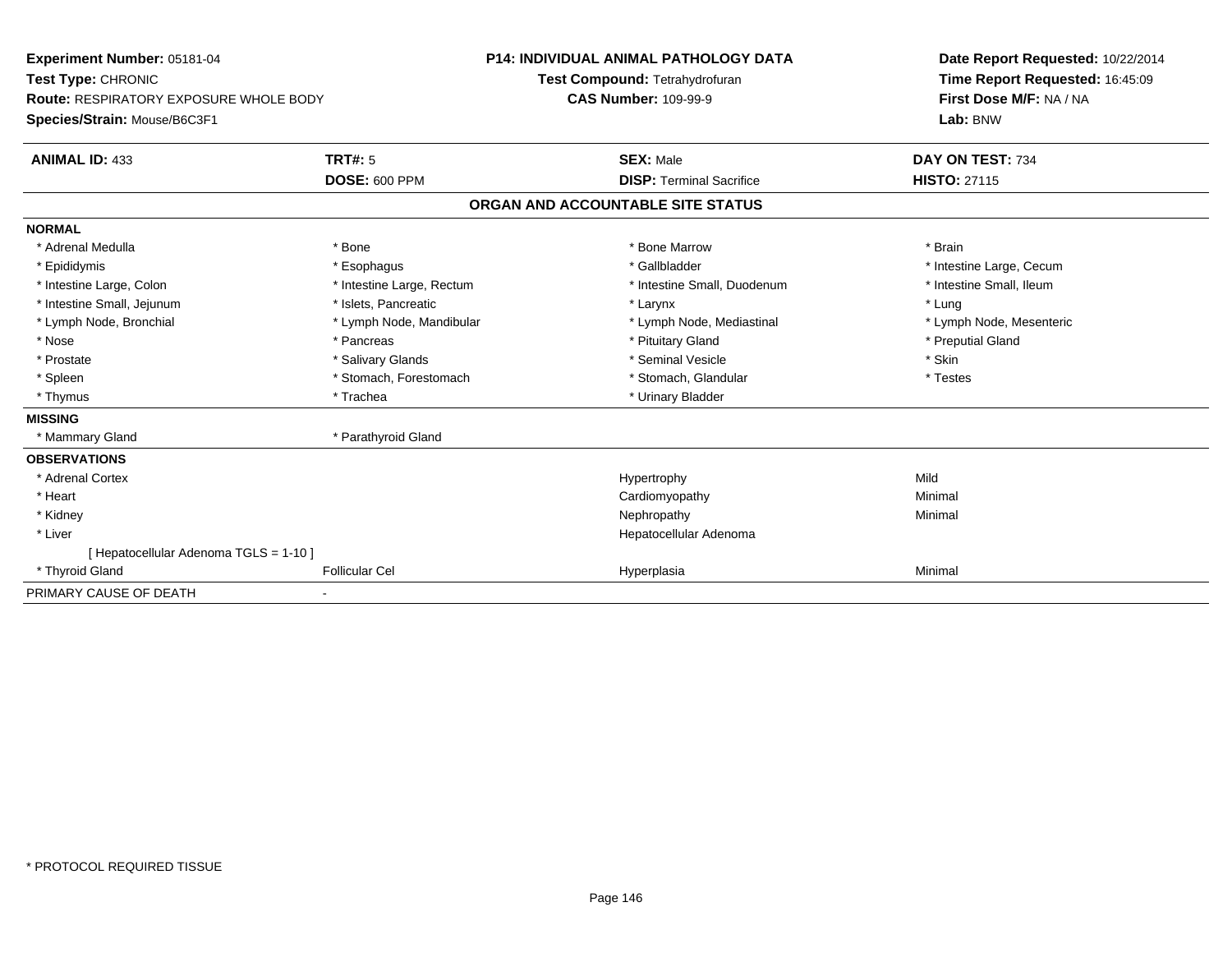| <b>Experiment Number: 05181-04</b><br>Test Type: CHRONIC<br><b>Route: RESPIRATORY EXPOSURE WHOLE BODY</b><br>Species/Strain: Mouse/B6C3F1 |                                  | <b>P14: INDIVIDUAL ANIMAL PATHOLOGY DATA</b><br>Test Compound: Tetrahydrofuran<br><b>CAS Number: 109-99-9</b> | Date Report Requested: 10/22/2014<br>Time Report Requested: 16:45:09<br>First Dose M/F: NA / NA<br>Lab: BNW |  |
|-------------------------------------------------------------------------------------------------------------------------------------------|----------------------------------|---------------------------------------------------------------------------------------------------------------|-------------------------------------------------------------------------------------------------------------|--|
| <b>ANIMAL ID: 434</b>                                                                                                                     | TRT#: 5                          | <b>SEX: Male</b>                                                                                              | DAY ON TEST: 376                                                                                            |  |
|                                                                                                                                           | DOSE: 600 PPM                    | <b>DISP: Natural Death</b>                                                                                    | <b>HISTO: 27116</b>                                                                                         |  |
|                                                                                                                                           |                                  | ORGAN AND ACCOUNTABLE SITE STATUS                                                                             |                                                                                                             |  |
| <b>NORMAL</b>                                                                                                                             |                                  |                                                                                                               |                                                                                                             |  |
| * Adrenal Cortex                                                                                                                          | * Adrenal Medulla                | * Bone                                                                                                        | * Brain                                                                                                     |  |
| * Epididymis                                                                                                                              | * Esophagus                      | * Heart                                                                                                       | * Intestine Large, Colon                                                                                    |  |
| * Kidney                                                                                                                                  | * Larynx                         | * Lung                                                                                                        | * Lymph Node, Mandibular                                                                                    |  |
| * Lymph Node, Mediastinal                                                                                                                 | * Nose                           | Penis                                                                                                         | * Preputial Gland                                                                                           |  |
| * Salivary Glands                                                                                                                         | * Skin                           | * Testes                                                                                                      | * Thyroid Gland                                                                                             |  |
| * Trachea                                                                                                                                 |                                  |                                                                                                               |                                                                                                             |  |
| <b>MISSING</b>                                                                                                                            |                                  |                                                                                                               |                                                                                                             |  |
| * Lymph Node, Bronchial                                                                                                                   | * Mammary Gland                  | * Parathyroid Gland                                                                                           | * Thymus                                                                                                    |  |
| <b>AUTO PRECLUDES DIAG.</b>                                                                                                               |                                  |                                                                                                               |                                                                                                             |  |
| * Bone Marrow                                                                                                                             | * Gallbladder                    | * Intestine Large, Cecum                                                                                      | * Intestine Large, Rectum                                                                                   |  |
| * Intestine Small, Duodenum                                                                                                               | * Intestine Small, Ileum         | * Intestine Small, Jejunum                                                                                    | * Islets, Pancreatic                                                                                        |  |
| * Lymph Node, Mesenteric                                                                                                                  | * Pancreas                       | * Pituitary Gland                                                                                             | * Prostate                                                                                                  |  |
| * Seminal Vesicle                                                                                                                         | * Spleen                         | * Stomach, Forestomach                                                                                        | * Stomach, Glandular                                                                                        |  |
| * Urinary Bladder                                                                                                                         |                                  |                                                                                                               |                                                                                                             |  |
| <b>OBSERVATIONS</b>                                                                                                                       |                                  |                                                                                                               |                                                                                                             |  |
| * Liver                                                                                                                                   |                                  | Hepatocellular Carcinoma                                                                                      |                                                                                                             |  |
| Note: TGL 1 was a liver mass not a mesenteric fat mass.                                                                                   |                                  |                                                                                                               |                                                                                                             |  |
| [ Hepatocellular Carcinoma TGLS = 1-11 ]                                                                                                  |                                  |                                                                                                               |                                                                                                             |  |
| PRIMARY CAUSE OF DEATH                                                                                                                    | - Liver Hepatocellular Carcinoma |                                                                                                               |                                                                                                             |  |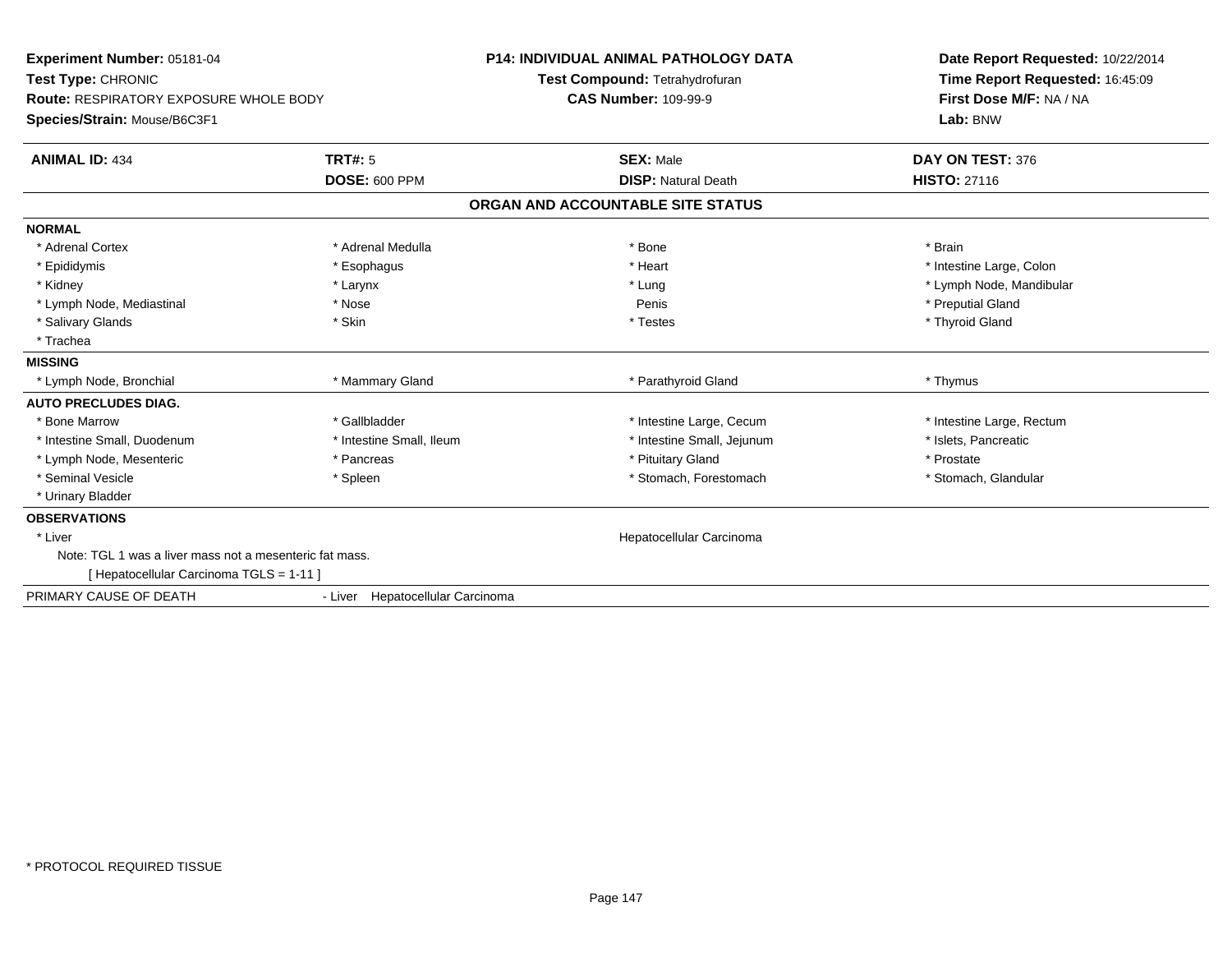| Experiment Number: 05181-04<br>Test Type: CHRONIC<br><b>Route: RESPIRATORY EXPOSURE WHOLE BODY</b><br>Species/Strain: Mouse/B6C3F1 |                            | <b>P14: INDIVIDUAL ANIMAL PATHOLOGY DATA</b><br>Test Compound: Tetrahydrofuran | Date Report Requested: 10/22/2014<br>Time Report Requested: 16:45:09<br>First Dose M/F: NA / NA<br>Lab: BNW |  |
|------------------------------------------------------------------------------------------------------------------------------------|----------------------------|--------------------------------------------------------------------------------|-------------------------------------------------------------------------------------------------------------|--|
|                                                                                                                                    |                            | <b>CAS Number: 109-99-9</b>                                                    |                                                                                                             |  |
| <b>ANIMAL ID: 435</b>                                                                                                              | <b>TRT#: 5</b>             | <b>SEX: Male</b>                                                               | DAY ON TEST: 736                                                                                            |  |
|                                                                                                                                    | <b>DOSE: 600 PPM</b>       | <b>DISP: Terminal Sacrifice</b>                                                | <b>HISTO: 27117</b>                                                                                         |  |
|                                                                                                                                    |                            | ORGAN AND ACCOUNTABLE SITE STATUS                                              |                                                                                                             |  |
| <b>NORMAL</b>                                                                                                                      |                            |                                                                                |                                                                                                             |  |
| * Adrenal Cortex                                                                                                                   | * Adrenal Medulla          | * Bone                                                                         | * Bone Marrow                                                                                               |  |
| * Brain                                                                                                                            | * Epididymis               | * Esophagus                                                                    | * Gallbladder                                                                                               |  |
| * Intestine Large, Cecum                                                                                                           | * Intestine Large, Colon   | * Intestine Large, Rectum                                                      | * Intestine Small, Duodenum                                                                                 |  |
| * Intestine Small, Ileum                                                                                                           | * Intestine Small, Jejunum | * Islets, Pancreatic                                                           | * Larynx                                                                                                    |  |
| * Lymph Node, Bronchial                                                                                                            | * Lymph Node, Mediastinal  | * Nose                                                                         | * Pancreas                                                                                                  |  |
| * Parathyroid Gland                                                                                                                | * Pituitary Gland          | * Preputial Gland                                                              | * Prostate                                                                                                  |  |
| * Salivary Glands                                                                                                                  | * Seminal Vesicle          | * Skin                                                                         | * Spleen                                                                                                    |  |
| * Stomach, Forestomach                                                                                                             | * Stomach, Glandular       | * Testes                                                                       | * Thyroid Gland                                                                                             |  |
| * Trachea                                                                                                                          | * Urinary Bladder          |                                                                                |                                                                                                             |  |
| <b>MISSING</b>                                                                                                                     |                            |                                                                                |                                                                                                             |  |
| * Lymph Node, Mandibular                                                                                                           | * Mammary Gland            | * Thymus                                                                       |                                                                                                             |  |
| <b>OBSERVATIONS</b>                                                                                                                |                            |                                                                                |                                                                                                             |  |
| * Heart                                                                                                                            |                            | Cardiomyopathy                                                                 | Minimal                                                                                                     |  |
| * Kidney                                                                                                                           |                            | Nephropathy                                                                    | Minimal                                                                                                     |  |
| * Liver                                                                                                                            |                            | <b>Eosinophilic Focus</b>                                                      |                                                                                                             |  |
|                                                                                                                                    |                            | Histiocytic Sarcoma                                                            |                                                                                                             |  |
| [ Eosinophilic Focus TGLS = 1-10 ]                                                                                                 |                            |                                                                                |                                                                                                             |  |
| [ Histiocytic Sarcoma TGLS = 1-10 ]                                                                                                |                            |                                                                                |                                                                                                             |  |
| * Lung                                                                                                                             |                            | Alveolar/Bronchiolar Adenoma                                                   |                                                                                                             |  |
| [ Alveolar/Bronchiolar Adenoma TGLS = 1-10 ]                                                                                       |                            |                                                                                |                                                                                                             |  |
| * Lymph Node, Mesenteric                                                                                                           |                            | Histiocytic Sarcoma                                                            |                                                                                                             |  |
| [ Histiocytic Sarcoma TGLS = 2-6 ]                                                                                                 |                            |                                                                                |                                                                                                             |  |
| PRIMARY CAUSE OF DEATH                                                                                                             |                            |                                                                                |                                                                                                             |  |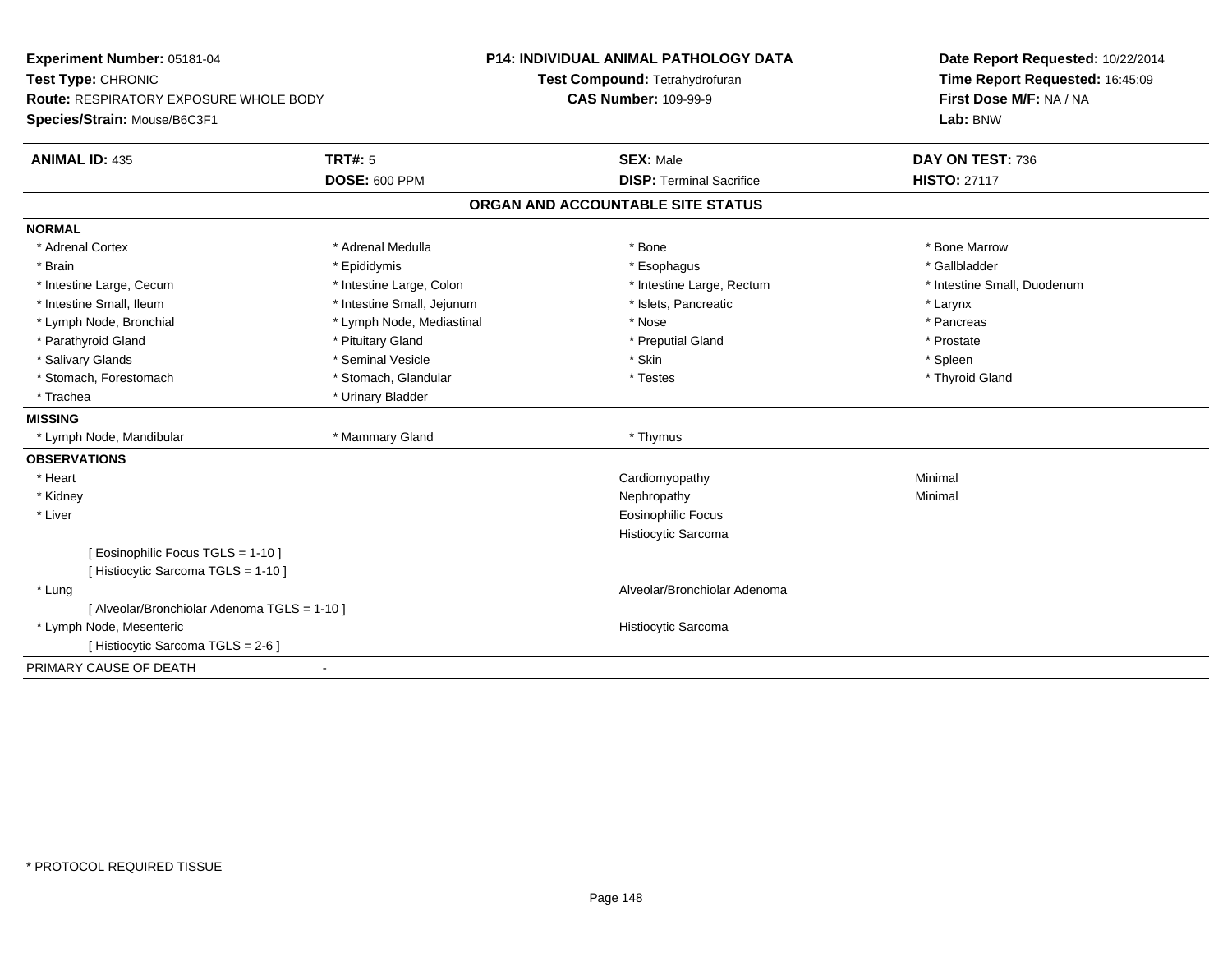| Experiment Number: 05181-04                                  |                                                                                          | <b>P14: INDIVIDUAL ANIMAL PATHOLOGY DATA</b> | Date Report Requested: 10/22/2014 |  |
|--------------------------------------------------------------|------------------------------------------------------------------------------------------|----------------------------------------------|-----------------------------------|--|
| Test Type: CHRONIC<br>Route: RESPIRATORY EXPOSURE WHOLE BODY |                                                                                          | Test Compound: Tetrahydrofuran               | Time Report Requested: 16:45:09   |  |
|                                                              |                                                                                          | <b>CAS Number: 109-99-9</b>                  | First Dose M/F: NA / NA           |  |
| Species/Strain: Mouse/B6C3F1                                 |                                                                                          |                                              | Lab: BNW                          |  |
| <b>ANIMAL ID: 436</b>                                        | <b>TRT#: 5</b>                                                                           | <b>SEX: Male</b>                             | DAY ON TEST: 560                  |  |
|                                                              | <b>DOSE: 600 PPM</b>                                                                     | <b>DISP:</b> Moribund Sacrifice              | <b>HISTO: 27118</b>               |  |
|                                                              |                                                                                          | ORGAN AND ACCOUNTABLE SITE STATUS            |                                   |  |
| <b>NORMAL</b>                                                |                                                                                          |                                              |                                   |  |
| * Adrenal Cortex                                             | * Adrenal Medulla                                                                        | * Bone Marrow                                | * Brain                           |  |
| * Epididymis                                                 | * Esophagus                                                                              | * Gallbladder                                | <b>Harderian Gland</b>            |  |
| * Heart                                                      | * Intestine Large, Cecum                                                                 | * Intestine Large, Colon                     | * Intestine Large, Rectum         |  |
| * Intestine Small, Duodenum                                  | * Intestine Small, Ileum                                                                 | * Intestine Small, Jejunum                   | * Islets, Pancreatic              |  |
| * Larynx                                                     | * Lung                                                                                   | * Lymph Node, Bronchial                      | * Lymph Node, Mediastinal         |  |
| * Lymph Node, Mesenteric                                     | * Pancreas                                                                               | * Preputial Gland                            | * Prostate                        |  |
| * Salivary Glands                                            | * Seminal Vesicle                                                                        | * Skin                                       | * Spleen                          |  |
| * Stomach, Forestomach                                       | * Stomach, Glandular                                                                     | * Testes                                     | * Thyroid Gland                   |  |
| * Trachea                                                    | * Urinary Bladder                                                                        |                                              |                                   |  |
| <b>MISSING</b>                                               |                                                                                          |                                              |                                   |  |
| * Lymph Node, Mandibular                                     | * Mammary Gland                                                                          | * Parathyroid Gland                          |                                   |  |
| <b>OBSERVATIONS</b>                                          |                                                                                          |                                              |                                   |  |
| * Bone                                                       | <b>Synovial Tiss</b>                                                                     | Inflammation                                 | Chronic, Minimal                  |  |
| Harderian GI                                                 |                                                                                          |                                              |                                   |  |
|                                                              | Note: Recut of Harderian gland did not result in finding a lesion to account for TGL 5.  |                                              |                                   |  |
| * Kidney                                                     |                                                                                          | Hydronephrosis                               | Mild                              |  |
| [Hydronephrosis TGLS = 6-5]                                  |                                                                                          |                                              |                                   |  |
| * Liver                                                      |                                                                                          | Hepatocellular Adenoma                       |                                   |  |
| [ Hepatocellular Adenoma TGLS = 4-10 ]                       |                                                                                          |                                              |                                   |  |
| Mesentery                                                    | Fat                                                                                      | Necrosis                                     | Mild                              |  |
| [Necrosis TGLS = $3-12$ ]                                    |                                                                                          |                                              |                                   |  |
| * Nose                                                       |                                                                                          | Fibrosis                                     | Moderate                          |  |
| * Pituitary Gland                                            | Pars Distalis                                                                            | Adenoma                                      |                                   |  |
| * Thymus                                                     |                                                                                          | Atrophy                                      | Minimal                           |  |
| * Urin Bladder                                               |                                                                                          |                                              |                                   |  |
|                                                              | Note: Distended bladder (TGL 2) has no other changes and considered to be insignificant. |                                              |                                   |  |
| PRIMARY CAUSE OF DEATH                                       | - UNCERTAIN                                                                              |                                              |                                   |  |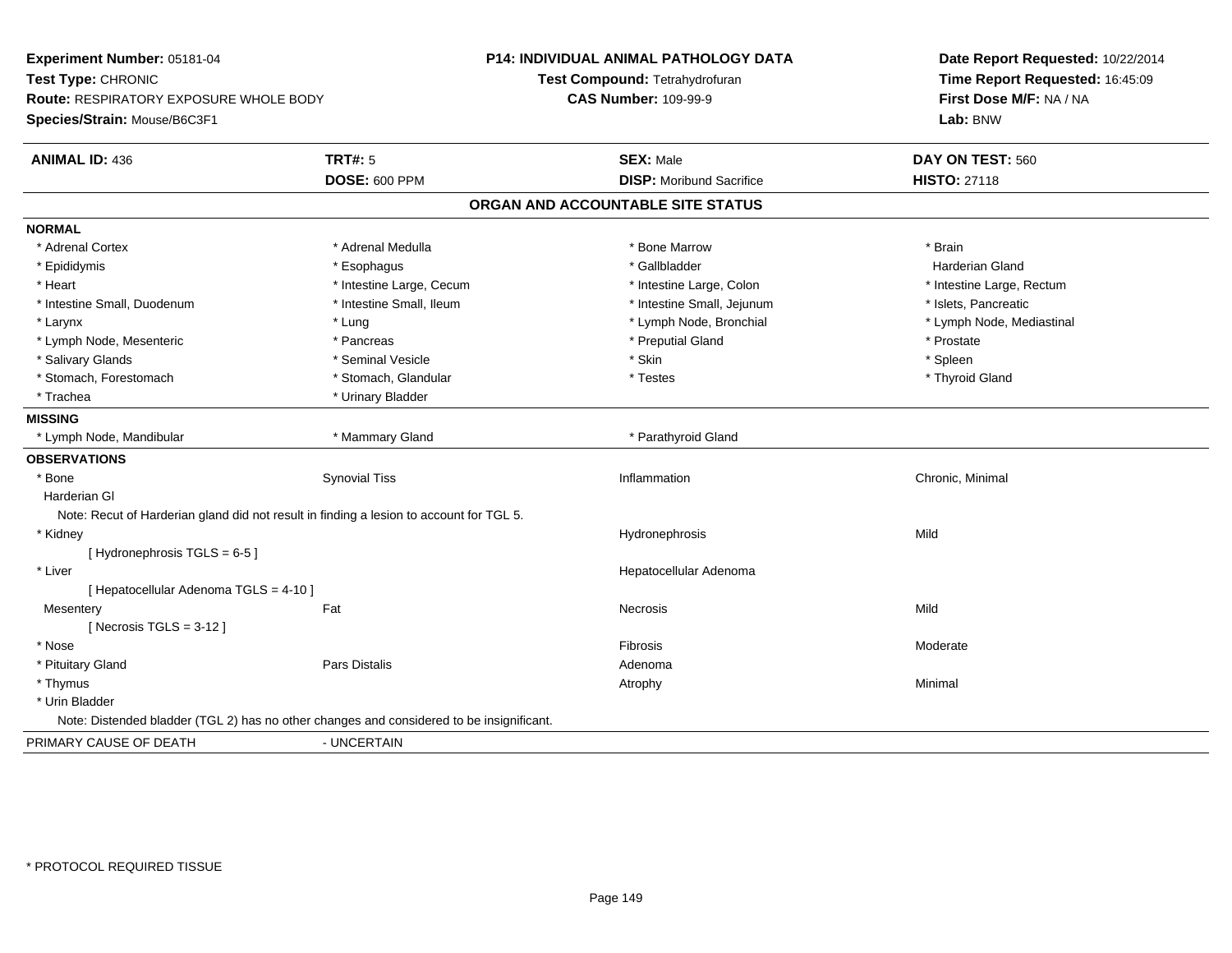| Experiment Number: 05181-04                   |                             | <b>P14: INDIVIDUAL ANIMAL PATHOLOGY DATA</b> | Date Report Requested: 10/22/2014 |  |
|-----------------------------------------------|-----------------------------|----------------------------------------------|-----------------------------------|--|
| Test Type: CHRONIC                            |                             | Test Compound: Tetrahydrofuran               | Time Report Requested: 16:45:09   |  |
| <b>Route: RESPIRATORY EXPOSURE WHOLE BODY</b> |                             | <b>CAS Number: 109-99-9</b>                  | First Dose M/F: NA / NA           |  |
| Species/Strain: Mouse/B6C3F1                  |                             |                                              | Lab: BNW                          |  |
| <b>ANIMAL ID: 437</b>                         | <b>TRT#: 5</b>              | <b>SEX: Male</b>                             | DAY ON TEST: 733                  |  |
|                                               | <b>DOSE: 600 PPM</b>        | <b>DISP: Terminal Sacrifice</b>              | <b>HISTO: 27119</b>               |  |
|                                               |                             | ORGAN AND ACCOUNTABLE SITE STATUS            |                                   |  |
| <b>NORMAL</b>                                 |                             |                                              |                                   |  |
| * Adrenal Medulla                             | * Bone                      | * Bone Marrow                                | * Brain                           |  |
| * Esophagus                                   | * Gallbladder               | * Intestine Large, Cecum                     | * Intestine Large, Colon          |  |
| * Intestine Large, Rectum                     | * Intestine Small, Duodenum | * Intestine Small, Ileum                     | * Intestine Small, Jejunum        |  |
| * Islets, Pancreatic                          | * Larynx                    | * Lung                                       | * Lymph Node, Bronchial           |  |
| * Lymph Node, Mandibular                      | * Lymph Node, Mediastinal   | * Lymph Node, Mesenteric                     | * Nose                            |  |
| * Pancreas                                    | * Parathyroid Gland         | * Pituitary Gland                            | * Preputial Gland                 |  |
| * Prostate                                    | * Salivary Glands           | * Seminal Vesicle                            | * Skin                            |  |
| * Stomach, Forestomach                        | * Stomach, Glandular        | * Testes                                     | * Thyroid Gland                   |  |
| * Trachea                                     | * Urinary Bladder           |                                              |                                   |  |
| <b>MISSING</b>                                |                             |                                              |                                   |  |
| * Mammary Gland                               | * Thymus                    |                                              |                                   |  |
| <b>OBSERVATIONS</b>                           |                             |                                              |                                   |  |
| * Adrenal Cortex                              |                             | Hypertrophy                                  | Mild                              |  |
| * Epididymis                                  |                             | Granuloma Sperm                              | Marked                            |  |
| [Granuloma Sperm TGLS = 2-7]                  |                             |                                              |                                   |  |
| * Heart                                       |                             | Cardiomyopathy                               | Minimal                           |  |
| * Kidney                                      |                             | Nephropathy                                  | Mild                              |  |
| * Liver                                       |                             | Hepatocellular Adenoma                       |                                   |  |
| [ Hepatocellular Adenoma TGLS = 1-10 ]        |                             |                                              |                                   |  |
| * Spleen                                      |                             | Hematopoietic Cell Proliferation             | Mild                              |  |
| PRIMARY CAUSE OF DEATH                        | $\overline{\phantom{a}}$    |                                              |                                   |  |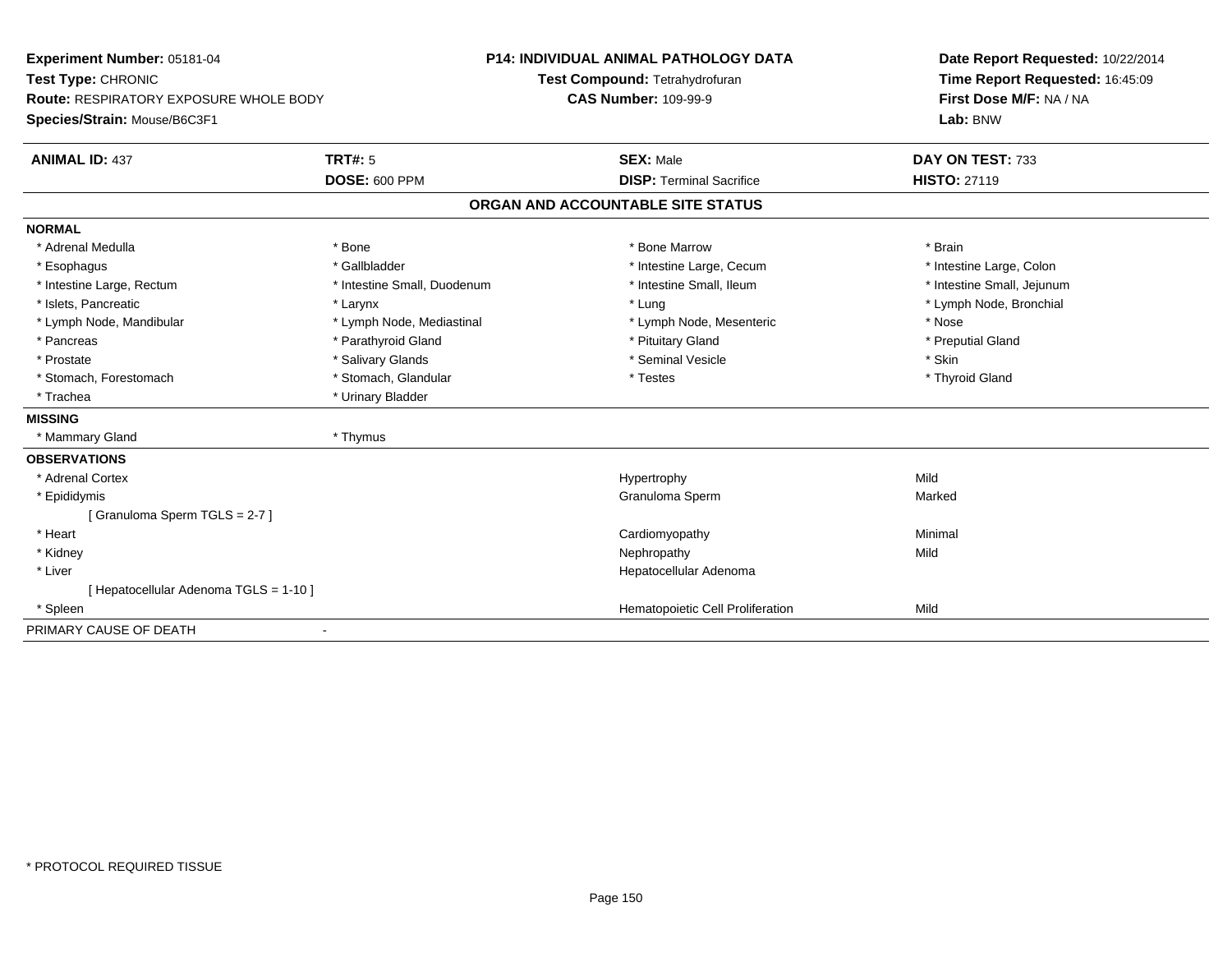| Experiment Number: 05181-04<br>Test Type: CHRONIC                                                |                                  | P14: INDIVIDUAL ANIMAL PATHOLOGY DATA<br>Test Compound: Tetrahydrofuran | Date Report Requested: 10/22/2014<br>Time Report Requested: 16:45:09 |  |
|--------------------------------------------------------------------------------------------------|----------------------------------|-------------------------------------------------------------------------|----------------------------------------------------------------------|--|
| <b>Route: RESPIRATORY EXPOSURE WHOLE BODY</b><br>Species/Strain: Mouse/B6C3F1                    |                                  | <b>CAS Number: 109-99-9</b>                                             | First Dose M/F: NA / NA<br>Lab: BNW                                  |  |
| <b>ANIMAL ID: 438</b>                                                                            | <b>TRT#: 5</b>                   | <b>SEX: Male</b>                                                        | DAY ON TEST: 595                                                     |  |
|                                                                                                  | <b>DOSE: 600 PPM</b>             | <b>DISP:</b> Moribund Sacrifice                                         | <b>HISTO: 27120</b>                                                  |  |
|                                                                                                  |                                  | ORGAN AND ACCOUNTABLE SITE STATUS                                       |                                                                      |  |
| <b>NORMAL</b>                                                                                    |                                  |                                                                         |                                                                      |  |
| * Adrenal Medulla                                                                                | * Bone                           | * Bone Marrow                                                           | * Brain                                                              |  |
| * Epididymis                                                                                     | * Esophagus                      | * Gallbladder                                                           | * Heart                                                              |  |
| * Intestine Large, Cecum                                                                         | * Intestine Large, Colon         | * Intestine Large, Rectum                                               | * Intestine Small, Duodenum                                          |  |
| * Intestine Small, Ileum                                                                         | * Intestine Small, Jejunum       | * Islets, Pancreatic                                                    | * Larynx                                                             |  |
| * Lung                                                                                           | * Lymph Node, Mandibular         | * Lymph Node, Mediastinal                                               | * Lymph Node, Mesenteric                                             |  |
| * Nose                                                                                           | * Pancreas                       | * Parathyroid Gland                                                     | * Pituitary Gland                                                    |  |
| * Preputial Gland                                                                                | * Prostate                       | * Salivary Glands                                                       | * Seminal Vesicle                                                    |  |
| * Skin                                                                                           | * Spleen                         | * Stomach, Forestomach                                                  | * Stomach, Glandular                                                 |  |
| * Testes                                                                                         | * Thymus                         | * Thyroid Gland                                                         | * Trachea                                                            |  |
| * Urinary Bladder                                                                                |                                  |                                                                         |                                                                      |  |
| <b>MISSING</b>                                                                                   |                                  |                                                                         |                                                                      |  |
| * Lymph Node, Bronchial                                                                          | * Mammary Gland                  |                                                                         |                                                                      |  |
| <b>OBSERVATIONS</b>                                                                              |                                  |                                                                         |                                                                      |  |
| * Adrenal Cortex                                                                                 |                                  | Hypertrophy                                                             | Minimal                                                              |  |
| * Kidney                                                                                         |                                  | Mineralization                                                          | Mild                                                                 |  |
|                                                                                                  |                                  | Nephropathy                                                             | Minimal                                                              |  |
| [Mineralization TGLS = 1-5]                                                                      |                                  |                                                                         |                                                                      |  |
| * Liver                                                                                          |                                  | Hepatocellular Carcinoma                                                | Multiple                                                             |  |
|                                                                                                  |                                  | Necrosis                                                                | Minimal                                                              |  |
| Note: TGL 3 not found on recut.                                                                  |                                  |                                                                         |                                                                      |  |
| [ Hepatocellular Carcinoma TGLS = 2,4-11+12 ]                                                    |                                  |                                                                         |                                                                      |  |
| * Urin Bladder                                                                                   |                                  |                                                                         |                                                                      |  |
| Note: TGL 5 is NCL since a distended bladder isn't considered significant to diagnose by itself. |                                  |                                                                         |                                                                      |  |
| PRIMARY CAUSE OF DEATH                                                                           | - Liver Hepatocellular Carcinoma |                                                                         |                                                                      |  |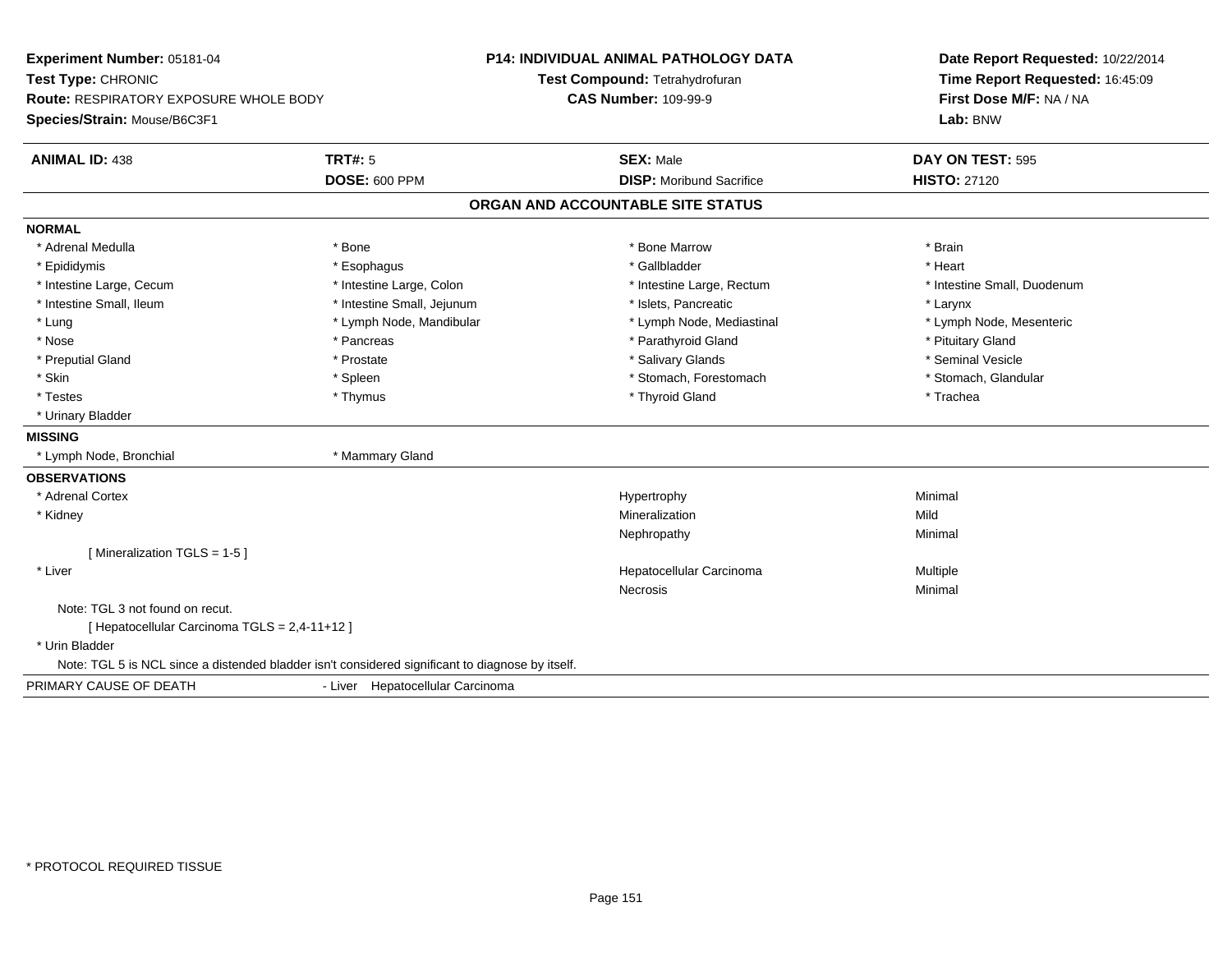| Experiment Number: 05181-04                                             |                                                                                                                                           | <b>P14: INDIVIDUAL ANIMAL PATHOLOGY DATA</b> | Date Report Requested: 10/22/2014<br>Time Report Requested: 16:45:09<br>First Dose M/F: NA / NA |
|-------------------------------------------------------------------------|-------------------------------------------------------------------------------------------------------------------------------------------|----------------------------------------------|-------------------------------------------------------------------------------------------------|
| Test Type: CHRONIC                                                      |                                                                                                                                           | <b>Test Compound: Tetrahydrofuran</b>        |                                                                                                 |
| <b>Route: RESPIRATORY EXPOSURE WHOLE BODY</b>                           |                                                                                                                                           | <b>CAS Number: 109-99-9</b>                  |                                                                                                 |
| Species/Strain: Mouse/B6C3F1                                            |                                                                                                                                           |                                              | Lab: BNW                                                                                        |
| <b>ANIMAL ID: 439</b>                                                   | <b>TRT#: 5</b>                                                                                                                            | <b>SEX: Male</b>                             | DAY ON TEST: 574                                                                                |
|                                                                         | <b>DOSE: 600 PPM</b>                                                                                                                      | <b>DISP: Moribund Sacrifice</b>              | <b>HISTO: 27121</b>                                                                             |
|                                                                         |                                                                                                                                           | ORGAN AND ACCOUNTABLE SITE STATUS            |                                                                                                 |
| <b>NORMAL</b>                                                           |                                                                                                                                           |                                              |                                                                                                 |
| * Adrenal Cortex                                                        | * Adrenal Medulla                                                                                                                         | $*$ Bone                                     | * Brain                                                                                         |
| * Epididymis                                                            | * Esophagus                                                                                                                               | * Gallbladder                                | * Intestine Large, Cecum                                                                        |
| * Intestine Large, Colon                                                | * Intestine Large, Rectum                                                                                                                 | * Intestine Small, Duodenum                  | * Intestine Small, Ileum                                                                        |
| * Intestine Small, Jejunum                                              | * Larynx                                                                                                                                  | * Lung                                       | * Lymph Node, Bronchial                                                                         |
| * Lymph Node, Mandibular                                                | * Lymph Node, Mesenteric                                                                                                                  | * Nose                                       | * Pituitary Gland                                                                               |
| * Preputial Gland                                                       | * Salivary Glands                                                                                                                         | * Seminal Vesicle                            | * Stomach, Forestomach                                                                          |
| * Stomach, Glandular                                                    | * Testes                                                                                                                                  | * Thyroid Gland                              | * Trachea                                                                                       |
| <b>MISSING</b>                                                          |                                                                                                                                           |                                              |                                                                                                 |
| * Islets, Pancreatic                                                    | * Lymph Node, Mediastinal                                                                                                                 | * Mammary Gland                              | * Parathyroid Gland                                                                             |
| <b>INSUFFICIENT TISSUE</b>                                              |                                                                                                                                           |                                              |                                                                                                 |
| * Pancreas                                                              |                                                                                                                                           |                                              |                                                                                                 |
| <b>OBSERVATIONS</b>                                                     |                                                                                                                                           |                                              |                                                                                                 |
| * Bone Marrow                                                           |                                                                                                                                           | Hyperplasia                                  | Moderate                                                                                        |
| * Heart                                                                 |                                                                                                                                           | Cardiomyopathy                               | Minimal                                                                                         |
| * Kidney                                                                |                                                                                                                                           | Inflammation                                 | Suppurative, Minimal                                                                            |
| * Liver                                                                 |                                                                                                                                           | Hematopoietic Cell Proliferation             | Mild                                                                                            |
|                                                                         |                                                                                                                                           | Hepatocellular Carcinoma                     | Multiple                                                                                        |
| [ Hepatocellular Carcinoma TGLS = 3,5-10 ]                              |                                                                                                                                           |                                              |                                                                                                 |
| Penis                                                                   |                                                                                                                                           | Inflammation                                 | Suppurative, Minimal                                                                            |
| [Inflammation TGLS = $1-11$ ]                                           |                                                                                                                                           |                                              |                                                                                                 |
| * Prostate                                                              |                                                                                                                                           | Inflammation                                 | Suppurative, Mild                                                                               |
| * Skin                                                                  | Prepuce                                                                                                                                   | Inflammation                                 | Suppurative, Marked                                                                             |
| [Inflammation $TGLS = 2-7$ ]                                            | Note: Although the penis is inflammed and preputial gland is surrounded by inflammation most of the lesion (TGL 1 & 2) is in the prepuce. |                                              |                                                                                                 |
| * Spleen                                                                |                                                                                                                                           | Hematopoietic Cell Proliferation             | Mild                                                                                            |
| [ Hematopoietic Cell Proliferation TGLS = 4-4 ]                         |                                                                                                                                           |                                              |                                                                                                 |
| * Thymus                                                                |                                                                                                                                           | Atrophy                                      | Marked                                                                                          |
| * Urinary Bladder                                                       |                                                                                                                                           | Inflammation                                 | Suppurative, Marked                                                                             |
| Note: TGL 6 was a seminal plug in a severely inflammed urinary bladder. |                                                                                                                                           |                                              |                                                                                                 |
| [Inflammation TGLS = $6-8$ ]                                            |                                                                                                                                           |                                              |                                                                                                 |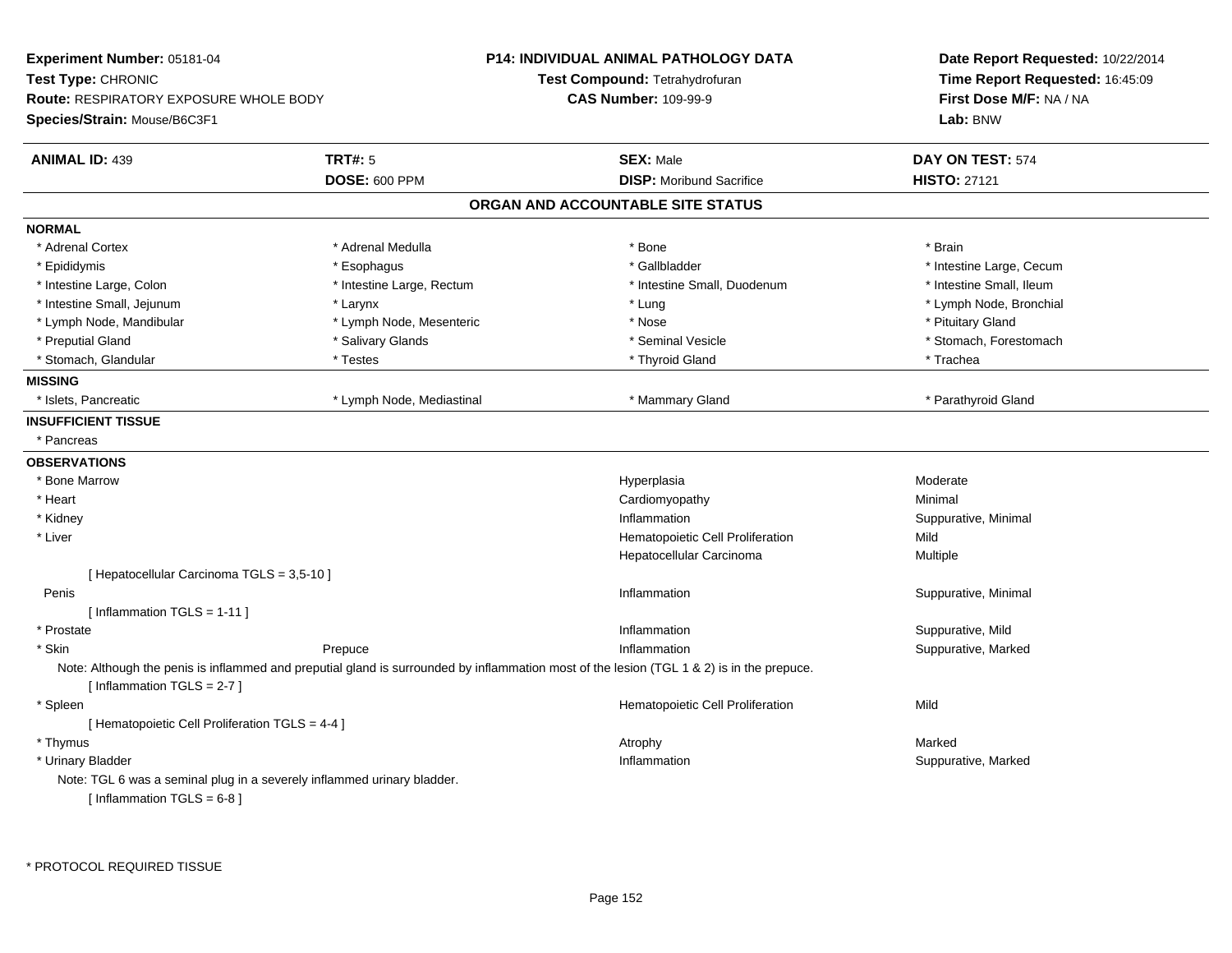| <b>Experiment Number: 05181-04</b><br><b>Test Type: CHRONIC</b><br><b>Route: RESPIRATORY EXPOSURE WHOLE BODY</b> |                                  | <b>P14: INDIVIDUAL ANIMAL PATHOLOGY DATA</b> | Date Report Requested: 10/22/2014 |  |
|------------------------------------------------------------------------------------------------------------------|----------------------------------|----------------------------------------------|-----------------------------------|--|
|                                                                                                                  |                                  | <b>Test Compound: Tetrahydrofuran</b>        | Time Report Requested: 16:45:09   |  |
|                                                                                                                  |                                  | <b>CAS Number: 109-99-9</b>                  | First Dose M/F: NA / NA           |  |
| Species/Strain: Mouse/B6C3F1                                                                                     |                                  |                                              | Lab: BNW                          |  |
| <b>ANIMAL ID: 439</b>                                                                                            | TRT#: 5                          | <b>SEX: Male</b>                             | DAY ON TEST: 574                  |  |
|                                                                                                                  | <b>DOSE: 600 PPM</b>             | <b>DISP:</b> Moribund Sacrifice              | <b>HISTO: 27121</b>               |  |
|                                                                                                                  |                                  | ORGAN AND ACCOUNTABLE SITE STATUS            |                                   |  |
| PRIMARY CAUSE OF DEATH                                                                                           | - Liver Hepatocellular Carcinoma |                                              |                                   |  |
| CONTRIBUTORY CAUSE OF DEATH                                                                                      | - Urinary Bladder                | Inflammation                                 |                                   |  |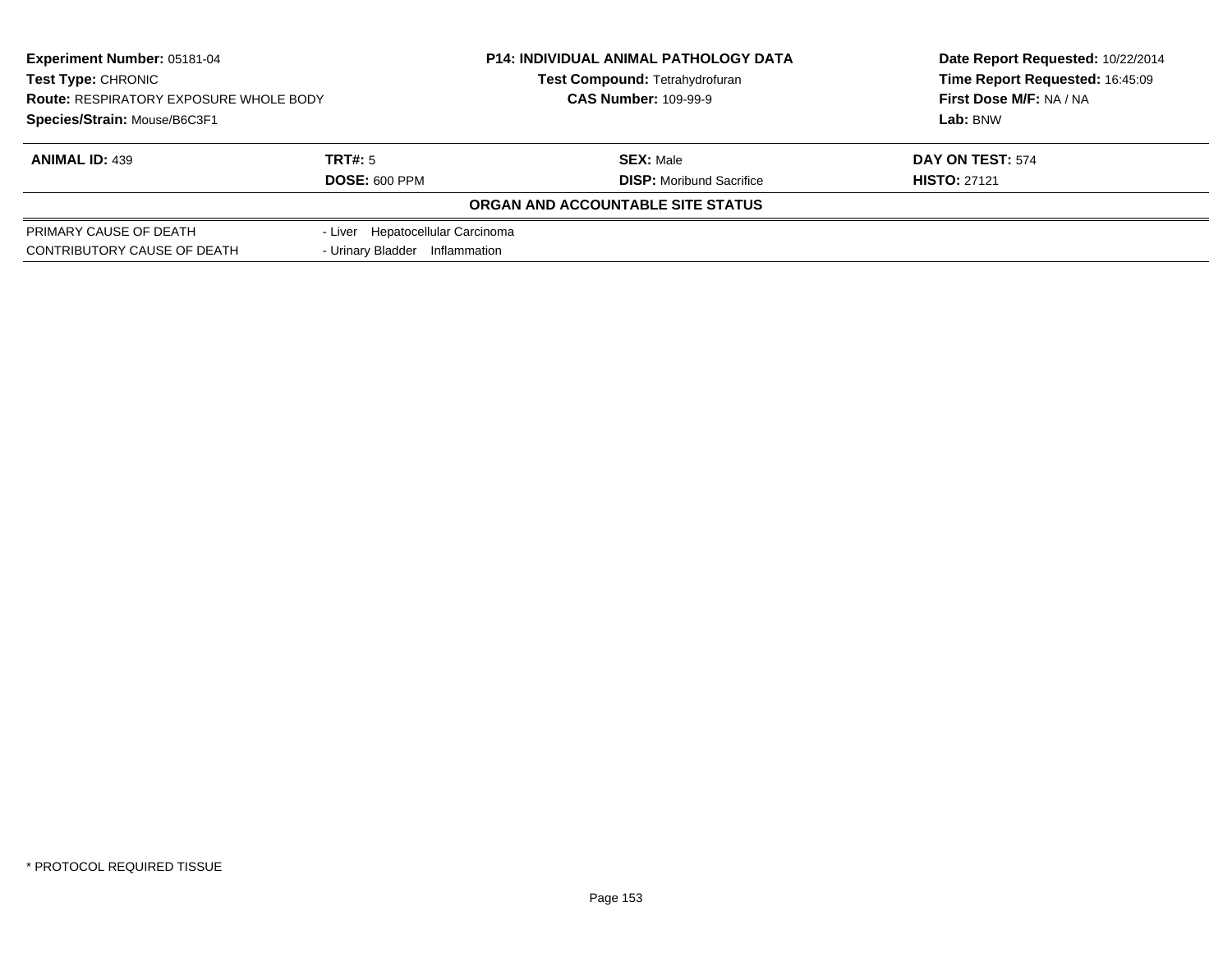| Experiment Number: 05181-04                   |                           | <b>P14: INDIVIDUAL ANIMAL PATHOLOGY DATA</b> |                                   | Date Report Requested: 10/22/2014 |  |
|-----------------------------------------------|---------------------------|----------------------------------------------|-----------------------------------|-----------------------------------|--|
| Test Type: CHRONIC                            |                           |                                              | Test Compound: Tetrahydrofuran    | Time Report Requested: 16:45:09   |  |
| <b>Route: RESPIRATORY EXPOSURE WHOLE BODY</b> |                           | <b>CAS Number: 109-99-9</b>                  |                                   | First Dose M/F: NA / NA           |  |
| Species/Strain: Mouse/B6C3F1                  |                           |                                              |                                   | Lab: BNW                          |  |
| <b>ANIMAL ID: 440</b>                         | TRT#: 5                   |                                              | <b>SEX: Male</b>                  | DAY ON TEST: 736                  |  |
|                                               | <b>DOSE: 600 PPM</b>      |                                              | <b>DISP: Terminal Sacrifice</b>   | <b>HISTO: 27122</b>               |  |
|                                               |                           |                                              | ORGAN AND ACCOUNTABLE SITE STATUS |                                   |  |
| <b>NORMAL</b>                                 |                           |                                              |                                   |                                   |  |
| * Adrenal Cortex                              | * Adrenal Medulla         |                                              | * Bone                            | * Brain                           |  |
| * Epididymis                                  | * Esophagus               |                                              | * Gallbladder                     | * Intestine Large, Cecum          |  |
| * Intestine Large, Colon                      | * Intestine Large, Rectum |                                              | * Intestine Small, Duodenum       | * Intestine Small, Ileum          |  |
| * Intestine Small, Jejunum                    | * Islets, Pancreatic      |                                              | * Larynx                          | * Liver                           |  |
| * Lung                                        | * Lymph Node, Bronchial   |                                              | * Lymph Node, Mandibular          | * Lymph Node, Mediastinal         |  |
| * Lymph Node, Mesenteric                      | * Nose                    |                                              | * Pancreas                        | * Parathyroid Gland               |  |
| * Pituitary Gland                             | * Prostate                |                                              | * Salivary Glands                 | * Seminal Vesicle                 |  |
| * Skin                                        | * Spleen                  |                                              | * Stomach, Forestomach            | * Stomach, Glandular              |  |
| * Testes                                      | * Thyroid Gland           |                                              | * Trachea                         | * Urinary Bladder                 |  |
| <b>MISSING</b>                                |                           |                                              |                                   |                                   |  |
| * Mammary Gland                               | * Thymus                  |                                              |                                   |                                   |  |
| <b>OBSERVATIONS</b>                           |                           |                                              |                                   |                                   |  |
| * Bone Marrow                                 |                           |                                              | <b>Infiltration Cellular</b>      | Mast Cell, Moderate               |  |
| * Heart                                       |                           |                                              | Cardiomyopathy                    | Minimal                           |  |
| * Kidney                                      |                           |                                              | Nephropathy                       | Minimal                           |  |
| * Preputial Gland                             |                           |                                              | Inflammation                      | Moderate                          |  |
| PRIMARY CAUSE OF DEATH                        |                           |                                              |                                   |                                   |  |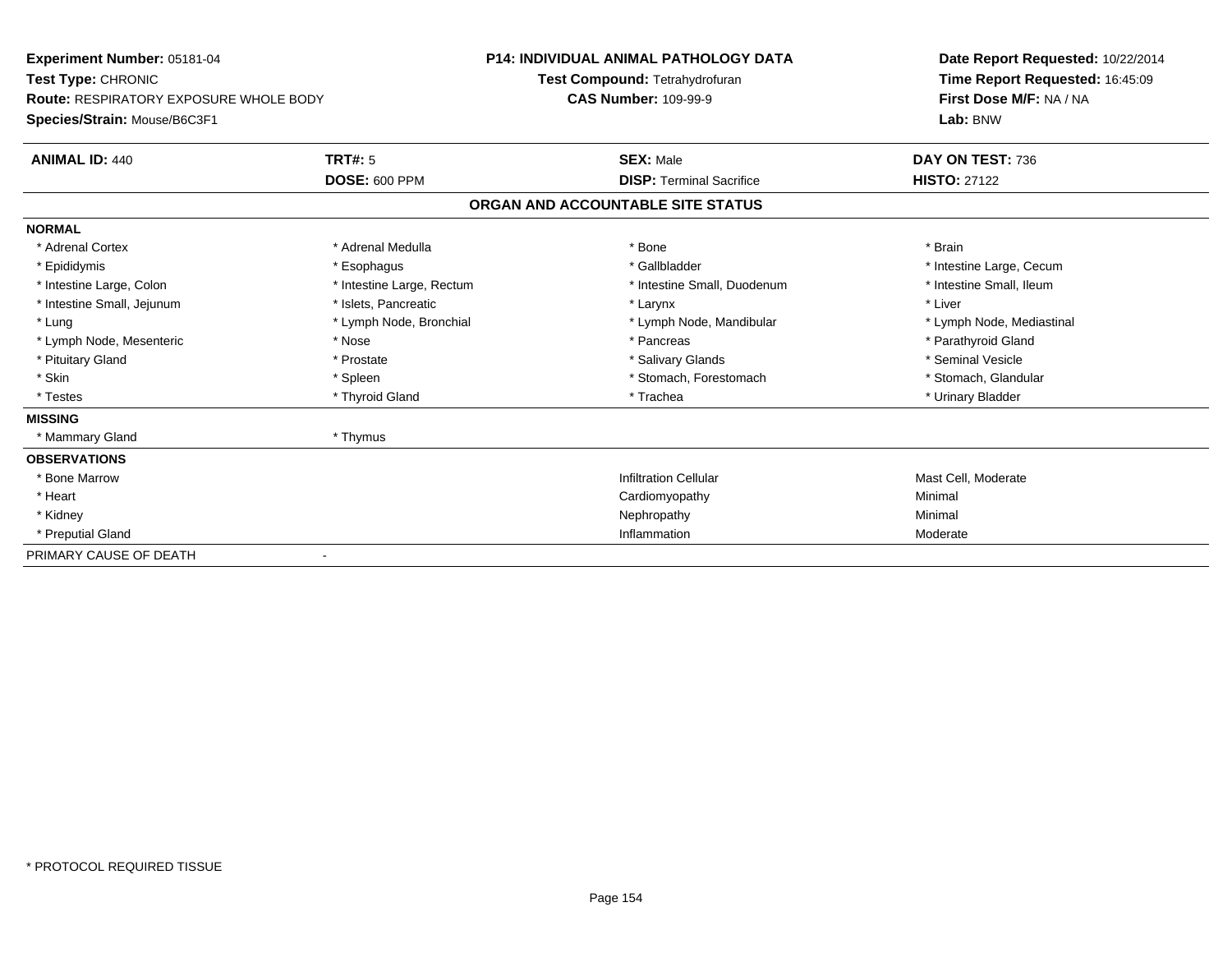| Experiment Number: 05181-04<br>Test Type: CHRONIC<br><b>Route: RESPIRATORY EXPOSURE WHOLE BODY</b><br>Species/Strain: Mouse/B6C3F1 |                                        | <b>P14: INDIVIDUAL ANIMAL PATHOLOGY DATA</b><br>Test Compound: Tetrahydrofuran<br><b>CAS Number: 109-99-9</b> | Date Report Requested: 10/22/2014<br>Time Report Requested: 16:45:09<br>First Dose M/F: NA / NA<br>Lab: BNW |
|------------------------------------------------------------------------------------------------------------------------------------|----------------------------------------|---------------------------------------------------------------------------------------------------------------|-------------------------------------------------------------------------------------------------------------|
| <b>ANIMAL ID: 441</b>                                                                                                              | <b>TRT#: 5</b><br><b>DOSE: 600 PPM</b> | <b>SEX: Male</b><br><b>DISP: Natural Death</b>                                                                | DAY ON TEST: 440<br><b>HISTO: 27123</b>                                                                     |
|                                                                                                                                    |                                        | ORGAN AND ACCOUNTABLE SITE STATUS                                                                             |                                                                                                             |
| <b>NORMAL</b>                                                                                                                      |                                        |                                                                                                               |                                                                                                             |
| * Adrenal Cortex                                                                                                                   | * Adrenal Medulla                      | * Bone                                                                                                        | * Bone Marrow                                                                                               |
| * Epididymis                                                                                                                       | * Esophagus                            | * Heart                                                                                                       | * Intestine Large, Colon                                                                                    |
| * Kidney                                                                                                                           | * Lung                                 | * Lymph Node, Bronchial                                                                                       | * Lymph Node, Mandibular                                                                                    |
| * Lymph Node, Mediastinal                                                                                                          | * Lymph Node, Mesenteric               | * Nose                                                                                                        | * Parathyroid Gland                                                                                         |
| * Preputial Gland                                                                                                                  | * Prostate                             | * Salivary Glands                                                                                             | * Skin                                                                                                      |
| * Testes                                                                                                                           | * Thymus                               | * Thyroid Gland                                                                                               |                                                                                                             |
| <b>MISSING</b>                                                                                                                     |                                        |                                                                                                               |                                                                                                             |
| * Mammary Gland                                                                                                                    |                                        |                                                                                                               |                                                                                                             |
| <b>AUTO PRECLUDES DIAG.</b>                                                                                                        |                                        |                                                                                                               |                                                                                                             |
| * Brain                                                                                                                            | * Gallbladder                          | * Intestine Large, Cecum                                                                                      | * Intestine Large, Rectum                                                                                   |
| * Intestine Small, Duodenum                                                                                                        | * Intestine Small, Ileum               | * Intestine Small, Jejunum                                                                                    | * Islets. Pancreatic                                                                                        |
| * Larynx                                                                                                                           | * Pancreas                             | * Pituitary Gland                                                                                             | * Seminal Vesicle                                                                                           |
| * Spleen                                                                                                                           | * Stomach, Forestomach                 | * Stomach, Glandular                                                                                          | * Trachea                                                                                                   |
| * Urinary Bladder                                                                                                                  |                                        |                                                                                                               |                                                                                                             |
| <b>OBSERVATIONS</b>                                                                                                                |                                        |                                                                                                               |                                                                                                             |
| * Liver                                                                                                                            |                                        | Hepatocellular Adenoma                                                                                        |                                                                                                             |
| [ Hepatocellular Adenoma TGLS = 1-10 ]                                                                                             |                                        |                                                                                                               |                                                                                                             |
| PRIMARY CAUSE OF DEATH                                                                                                             | - Liver Hepatocellular Adenoma         |                                                                                                               |                                                                                                             |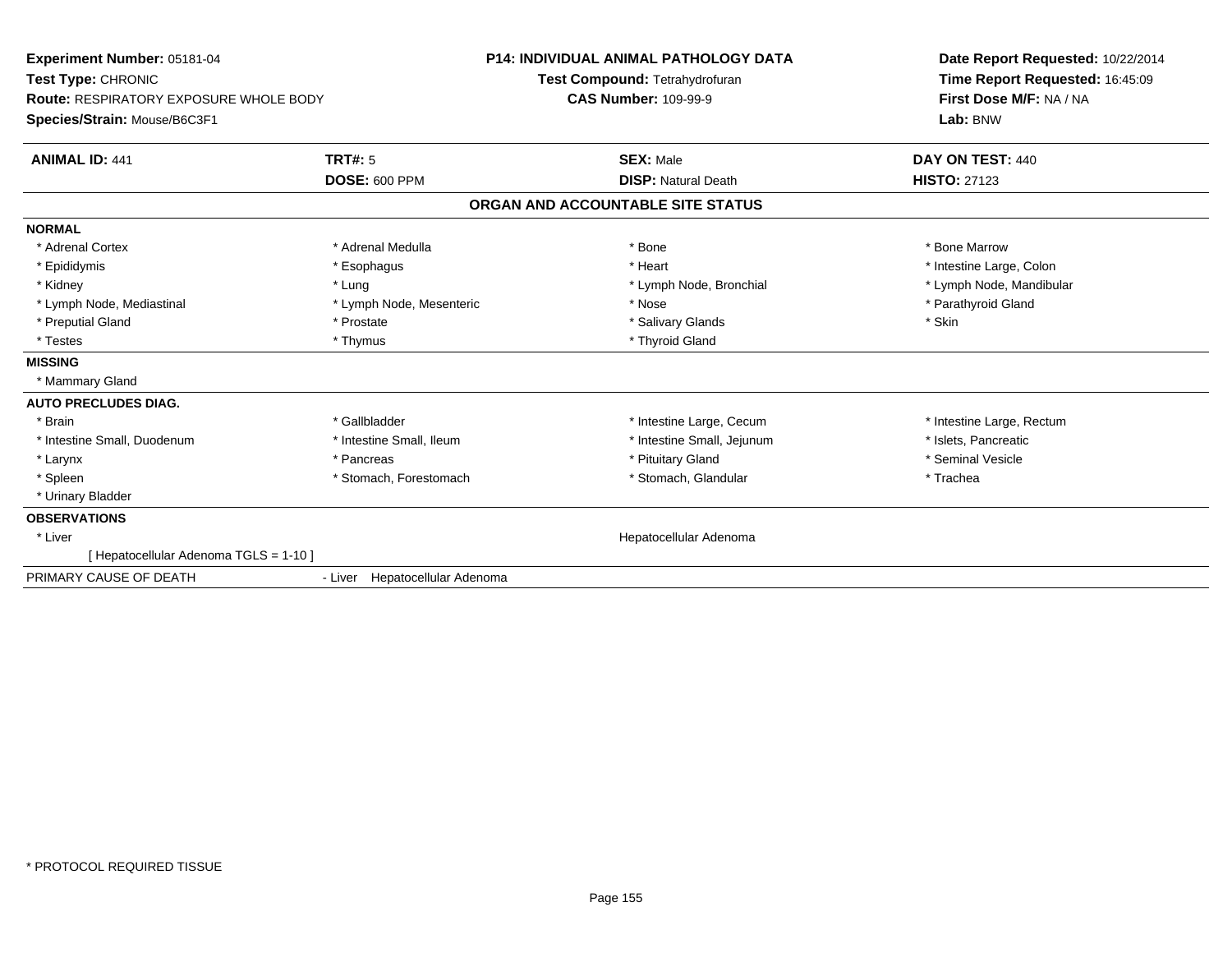| Experiment Number: 05181-04                   |                                | <b>P14: INDIVIDUAL ANIMAL PATHOLOGY DATA</b> | Date Report Requested: 10/22/2014<br>Time Report Requested: 16:45:09 |
|-----------------------------------------------|--------------------------------|----------------------------------------------|----------------------------------------------------------------------|
| Test Type: CHRONIC                            |                                | Test Compound: Tetrahydrofuran               |                                                                      |
| <b>Route: RESPIRATORY EXPOSURE WHOLE BODY</b> |                                | <b>CAS Number: 109-99-9</b>                  | First Dose M/F: NA / NA                                              |
| Species/Strain: Mouse/B6C3F1                  |                                |                                              | Lab: BNW                                                             |
| <b>ANIMAL ID: 442</b>                         | <b>TRT#: 5</b>                 | <b>SEX: Male</b>                             | DAY ON TEST: 594                                                     |
|                                               | <b>DOSE: 600 PPM</b>           | <b>DISP:</b> Moribund Sacrifice              | <b>HISTO: 27124</b>                                                  |
|                                               |                                | ORGAN AND ACCOUNTABLE SITE STATUS            |                                                                      |
| <b>NORMAL</b>                                 |                                |                                              |                                                                      |
| * Adrenal Cortex                              | * Adrenal Medulla              | * Bone                                       | * Brain                                                              |
| * Epididymis                                  | * Esophagus                    | * Gallbladder                                | * Intestine Large, Cecum                                             |
| * Intestine Large, Colon                      | * Intestine Large, Rectum      | * Intestine Small, Duodenum                  | * Intestine Small, Ileum                                             |
| * Intestine Small, Jejunum                    | * Islets, Pancreatic           | * Larynx                                     | * Liver                                                              |
| $*$ Lung                                      | * Lymph Node, Mandibular       | * Lymph Node, Mediastinal                    | * Lymph Node, Mesenteric                                             |
| * Nose                                        | * Pancreas                     | * Pituitary Gland                            | * Preputial Gland                                                    |
| * Seminal Vesicle                             | * Stomach, Forestomach         | * Stomach, Glandular                         | * Testes                                                             |
| * Thyroid Gland                               | * Trachea                      |                                              |                                                                      |
| <b>MISSING</b>                                |                                |                                              |                                                                      |
| * Lymph Node, Bronchial                       | * Mammary Gland                | * Parathyroid Gland                          | * Thymus                                                             |
| <b>OBSERVATIONS</b>                           |                                |                                              |                                                                      |
| * Bone Marrow                                 |                                | Hyperplasia                                  | Mild                                                                 |
| * Heart                                       |                                | Cardiomyopathy                               | Minimal                                                              |
| * Kidney                                      |                                | Inflammation                                 | Suppurative, Moderate                                                |
| [Inflammation TGLS = $3-5$ ]                  |                                |                                              |                                                                      |
| Lymph Node                                    | <b>Iliac</b>                   | Hyperplasia                                  | Mild                                                                 |
| [Hyperplasia TGLS = 2-11]                     |                                |                                              |                                                                      |
| * Prostate                                    |                                | Inflammation                                 | Suppurative, Mild                                                    |
| * Salivary Glands                             |                                | <b>Basophilic Focus</b>                      |                                                                      |
| * Skin                                        | Prepuce                        | Inflammation                                 | Suppurative, Marked                                                  |
| [ Inflammation $TGLS = 1-7+10$ ]              |                                |                                              |                                                                      |
| * Spleen                                      |                                | Hematopoietic Cell Proliferation             | Mild                                                                 |
| * Urinary Bladder                             |                                | Inflammation                                 | Suppurative, Marked                                                  |
| PRIMARY CAUSE OF DEATH                        | - Urinary Bladder Inflammation |                                              |                                                                      |
| <b>CONTRIBUTORY CAUSE OF DEATH</b>            | - Kidney Inflammation          |                                              |                                                                      |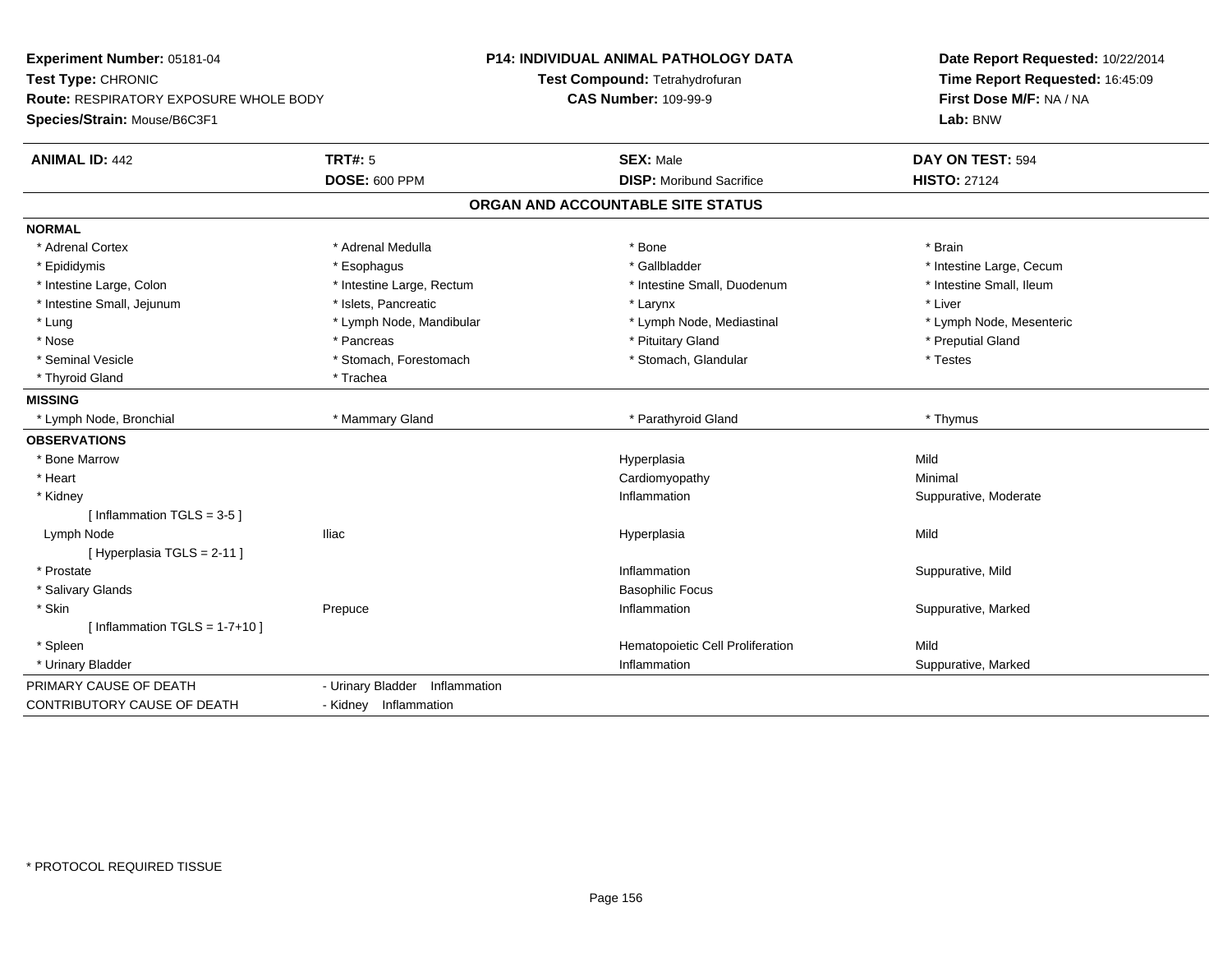| Experiment Number: 05181-04                                                                        |                            | <b>P14: INDIVIDUAL ANIMAL PATHOLOGY DATA</b> | Date Report Requested: 10/22/2014                          |  |
|----------------------------------------------------------------------------------------------------|----------------------------|----------------------------------------------|------------------------------------------------------------|--|
| Test Type: CHRONIC                                                                                 |                            | Test Compound: Tetrahydrofuran               | Time Report Requested: 16:45:09<br>First Dose M/F: NA / NA |  |
| Route: RESPIRATORY EXPOSURE WHOLE BODY                                                             |                            | <b>CAS Number: 109-99-9</b>                  |                                                            |  |
| Species/Strain: Mouse/B6C3F1                                                                       |                            |                                              | Lab: BNW                                                   |  |
| <b>ANIMAL ID: 443</b>                                                                              | <b>TRT#: 5</b>             | <b>SEX: Male</b>                             | DAY ON TEST: 554                                           |  |
|                                                                                                    | <b>DOSE: 600 PPM</b>       | <b>DISP:</b> Moribund Sacrifice              | <b>HISTO: 27125</b>                                        |  |
|                                                                                                    |                            | ORGAN AND ACCOUNTABLE SITE STATUS            |                                                            |  |
| <b>NORMAL</b>                                                                                      |                            |                                              |                                                            |  |
| * Adrenal Cortex                                                                                   | * Adrenal Medulla          | * Bone                                       | * Bone Marrow                                              |  |
| * Brain                                                                                            | * Esophagus                | * Gallbladder                                | * Heart                                                    |  |
| * Intestine Large, Cecum                                                                           | * Intestine Large, Colon   | * Intestine Large, Rectum                    | * Intestine Small, Duodenum                                |  |
| * Intestine Small, Ileum                                                                           | * Intestine Small, Jejunum | * Islets, Pancreatic                         | * Larynx                                                   |  |
| * Liver                                                                                            | * Lymph Node, Mandibular   | * Lymph Node, Mediastinal                    | * Lymph Node, Mesenteric                                   |  |
| * Nose                                                                                             | * Pancreas                 | * Parathyroid Gland                          | * Pituitary Gland                                          |  |
| * Preputial Gland                                                                                  | * Prostate                 | * Salivary Glands                            | * Seminal Vesicle                                          |  |
| * Stomach, Forestomach                                                                             | * Stomach, Glandular       | * Testes                                     | * Thyroid Gland                                            |  |
| * Trachea                                                                                          | * Urinary Bladder          |                                              |                                                            |  |
| <b>MISSING</b>                                                                                     |                            |                                              |                                                            |  |
| * Mammary Gland                                                                                    |                            |                                              |                                                            |  |
| <b>OBSERVATIONS</b>                                                                                |                            |                                              |                                                            |  |
| * Epididymis                                                                                       |                            | Carcinoma                                    | Metastatic (Lung)                                          |  |
| * Kidney                                                                                           |                            | Nephropathy                                  | Minimal                                                    |  |
| * Lung                                                                                             |                            | Carcinoma                                    |                                                            |  |
|                                                                                                    |                            | Hemorrhage                                   | Marked                                                     |  |
|                                                                                                    |                            | <b>Infiltration Cellular</b>                 | Histiocyte, Moderate                                       |  |
| Note: Lung lesion also shows necrosis, fibrin exudation, fibrosis. Is secondary to the lung tumor. |                            |                                              |                                                            |  |
| [Carcinoma TGLS = 4-3]                                                                             |                            |                                              |                                                            |  |
| [Hemorrhage TGLS = 3-3]                                                                            |                            |                                              |                                                            |  |
| * Lymph Node, Bronchial                                                                            |                            | Carcinoma                                    | Metastatic (Lung)                                          |  |
| * Skin                                                                                             | Prepuce                    | Inflammation                                 | Suppurative, Minimal                                       |  |
| [Inflammation TGLS = $2-7$ ]                                                                       |                            |                                              |                                                            |  |
| * Spleen                                                                                           |                            | Hematopoietic Cell Proliferation             | Mild                                                       |  |
| * Thymus                                                                                           |                            | Atrophy                                      | Moderate                                                   |  |
| * Urin Bladder                                                                                     |                            |                                              |                                                            |  |
| Note: A distended bladder is not considered significant to diagnose (TGL 1).                       |                            |                                              |                                                            |  |
| PRIMARY CAUSE OF DEATH                                                                             | - Lung Carcinoma           |                                              |                                                            |  |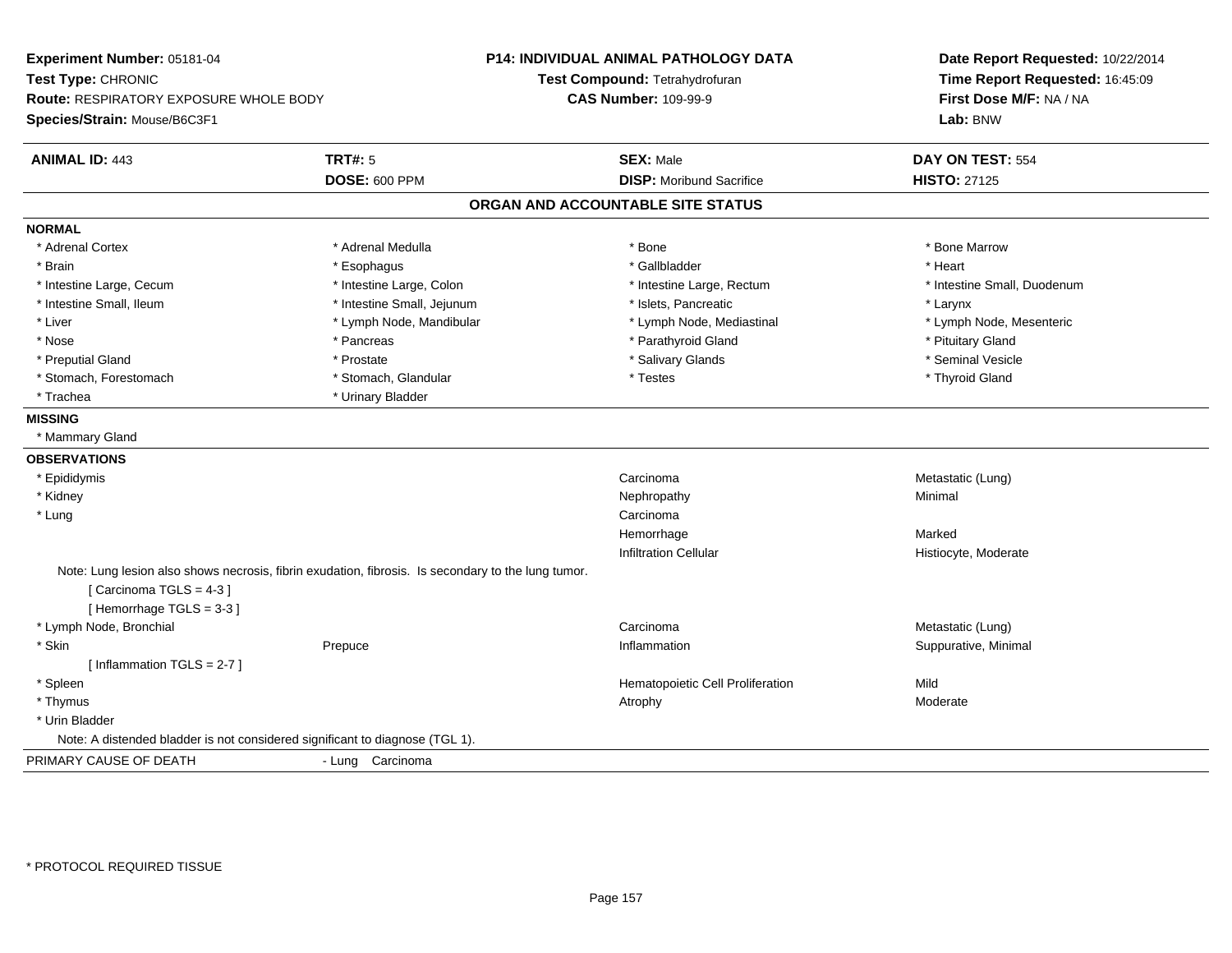| Experiment Number: 05181-04<br>Test Type: CHRONIC<br>Route: RESPIRATORY EXPOSURE WHOLE BODY<br>Species/Strain: Mouse/B6C3F1 |                           | <b>P14: INDIVIDUAL ANIMAL PATHOLOGY DATA</b><br>Test Compound: Tetrahydrofuran<br><b>CAS Number: 109-99-9</b> | Date Report Requested: 10/22/2014<br>Time Report Requested: 16:45:09<br>First Dose M/F: NA / NA<br>Lab: BNW |  |
|-----------------------------------------------------------------------------------------------------------------------------|---------------------------|---------------------------------------------------------------------------------------------------------------|-------------------------------------------------------------------------------------------------------------|--|
| <b>ANIMAL ID: 444</b>                                                                                                       | <b>TRT#: 5</b>            | <b>SEX: Male</b>                                                                                              | DAY ON TEST: 574                                                                                            |  |
|                                                                                                                             | <b>DOSE: 600 PPM</b>      | <b>DISP:</b> Moribund Sacrifice                                                                               | <b>HISTO: 27126</b>                                                                                         |  |
|                                                                                                                             |                           | ORGAN AND ACCOUNTABLE SITE STATUS                                                                             |                                                                                                             |  |
| <b>NORMAL</b>                                                                                                               |                           |                                                                                                               |                                                                                                             |  |
| * Adrenal Medulla                                                                                                           | * Bone                    | * Brain                                                                                                       | * Epididymis                                                                                                |  |
| * Esophagus                                                                                                                 | * Intestine Large, Cecum  | * Intestine Large, Colon                                                                                      | * Intestine Large, Rectum                                                                                   |  |
| * Intestine Small, Duodenum                                                                                                 | * Intestine Small, Ileum  | * Intestine Small, Jejunum                                                                                    | * Islets, Pancreatic                                                                                        |  |
| $*$ Larynx                                                                                                                  | * Lymph Node, Mandibular  | * Lymph Node, Mesenteric                                                                                      | * Nose                                                                                                      |  |
| * Pancreas                                                                                                                  | * Pituitary Gland         | * Preputial Gland                                                                                             | * Salivary Glands                                                                                           |  |
| * Seminal Vesicle                                                                                                           | * Stomach, Forestomach    | * Stomach, Glandular                                                                                          | * Testes                                                                                                    |  |
| * Thyroid Gland                                                                                                             | * Trachea                 |                                                                                                               |                                                                                                             |  |
| <b>MISSING</b>                                                                                                              |                           |                                                                                                               |                                                                                                             |  |
| * Lymph Node, Bronchial                                                                                                     | * Lymph Node, Mediastinal | * Mammary Gland                                                                                               | * Parathyroid Gland                                                                                         |  |
| * Skin                                                                                                                      |                           |                                                                                                               |                                                                                                             |  |
| <b>INSUFFICIENT TISSUE</b>                                                                                                  |                           |                                                                                                               |                                                                                                             |  |
| * Gallbladder                                                                                                               | * Thymus                  |                                                                                                               |                                                                                                             |  |
| <b>OBSERVATIONS</b>                                                                                                         |                           |                                                                                                               |                                                                                                             |  |
| * Adrenal Cortex                                                                                                            |                           | Hypertrophy                                                                                                   | Minimal                                                                                                     |  |
| * Bone Marrow                                                                                                               |                           | Hyperplasia                                                                                                   | Marked                                                                                                      |  |
| * Heart                                                                                                                     |                           | Cardiomyopathy                                                                                                | Minimal                                                                                                     |  |
| * Kidney                                                                                                                    |                           | Hydronephrosis                                                                                                | Mild                                                                                                        |  |
|                                                                                                                             |                           | Inflammation                                                                                                  | Suppurative, Mild                                                                                           |  |
| * Liver                                                                                                                     |                           | Hepatocholangiocarcinoma                                                                                      |                                                                                                             |  |
| [ Hepatocholangiocarcinoma TGLS = 6-4 ]                                                                                     |                           |                                                                                                               |                                                                                                             |  |
| * Lung                                                                                                                      |                           | Hepatocholangiocarcinoma                                                                                      | Metastatic (Liver)                                                                                          |  |
| Note: TGL 2 not found even on recut.                                                                                        |                           |                                                                                                               |                                                                                                             |  |
| [ Hepatocholangiocarcinoma TGLS = 1-3 ]                                                                                     |                           |                                                                                                               |                                                                                                             |  |
| Lymph Node                                                                                                                  | <b>Iliac</b>              | Hyperplasia                                                                                                   | Mild                                                                                                        |  |
| [ Hyperplasia TGLS = 7-10 ]                                                                                                 |                           |                                                                                                               |                                                                                                             |  |
| * Prostate                                                                                                                  |                           | Inflammation                                                                                                  | Suppurative, Mild                                                                                           |  |
| * Spleen                                                                                                                    |                           | Hematopoietic Cell Proliferation                                                                              | Mild                                                                                                        |  |
| * Urinary Bladder                                                                                                           |                           | Inflammation                                                                                                  | Suppurative, Marked                                                                                         |  |
| [Inflammation TGLS = $4,5-8$ ]                                                                                              |                           |                                                                                                               |                                                                                                             |  |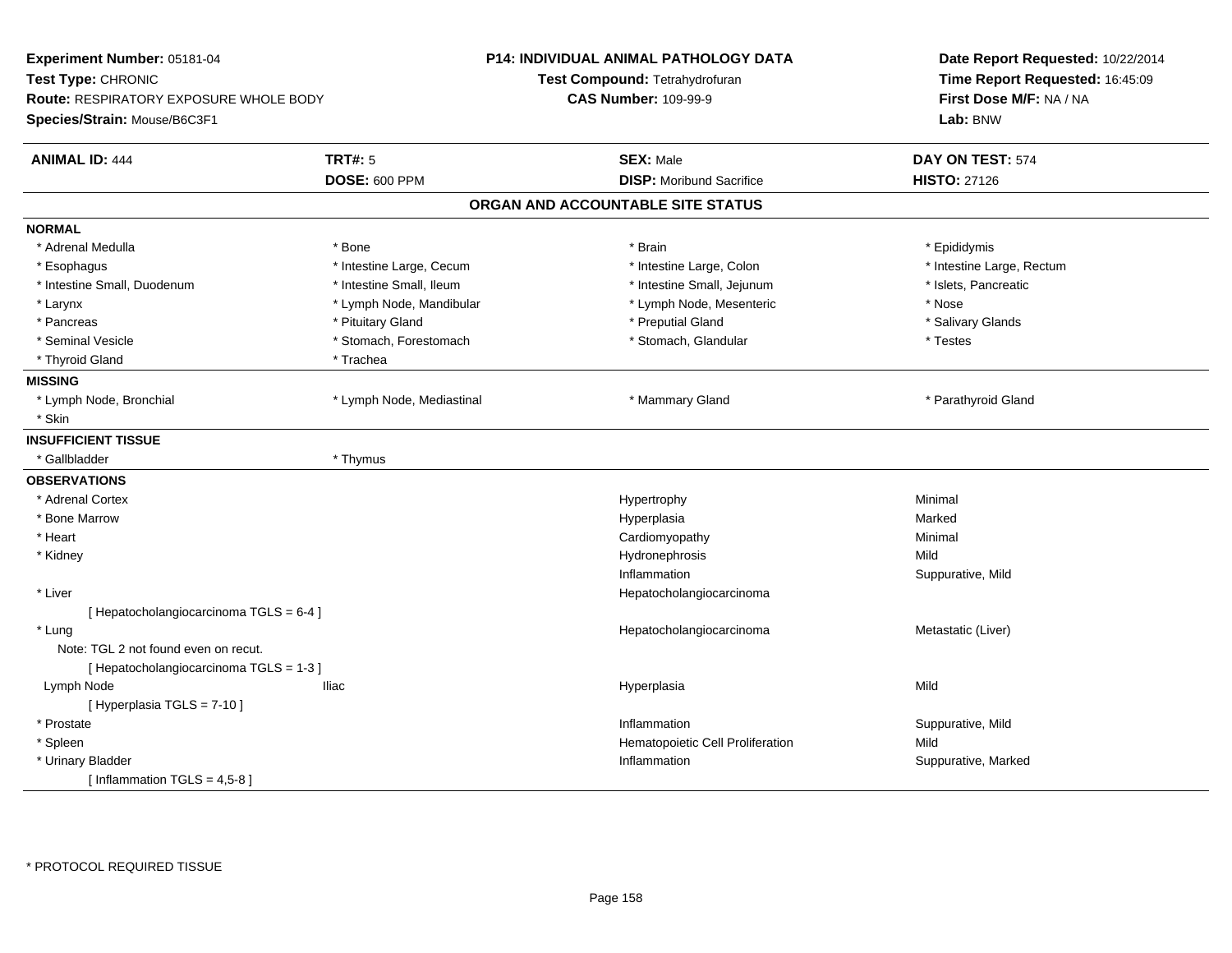| Experiment Number: 05181-04<br><b>Test Type: CHRONIC</b><br><b>Route: RESPIRATORY EXPOSURE WHOLE BODY</b> |                                  | <b>P14: INDIVIDUAL ANIMAL PATHOLOGY DATA</b> | Date Report Requested: 10/22/2014 |  |
|-----------------------------------------------------------------------------------------------------------|----------------------------------|----------------------------------------------|-----------------------------------|--|
|                                                                                                           |                                  | Test Compound: Tetrahydrofuran               | Time Report Requested: 16:45:09   |  |
|                                                                                                           |                                  | <b>CAS Number: 109-99-9</b>                  | First Dose M/F: NA / NA           |  |
| Species/Strain: Mouse/B6C3F1                                                                              |                                  |                                              | Lab: BNW                          |  |
| <b>ANIMAL ID: 444</b>                                                                                     | TRT#: 5                          | <b>SEX: Male</b>                             | DAY ON TEST: 574                  |  |
|                                                                                                           | <b>DOSE: 600 PPM</b>             | <b>DISP:</b> Moribund Sacrifice              | <b>HISTO: 27126</b>               |  |
|                                                                                                           |                                  | ORGAN AND ACCOUNTABLE SITE STATUS            |                                   |  |
| PRIMARY CAUSE OF DEATH                                                                                    | - Urinary Bladder Inflammation   |                                              |                                   |  |
| CONTRIBUTORY CAUSE OF DEATH                                                                               | - Liver Hepatocholangiocarcinoma |                                              |                                   |  |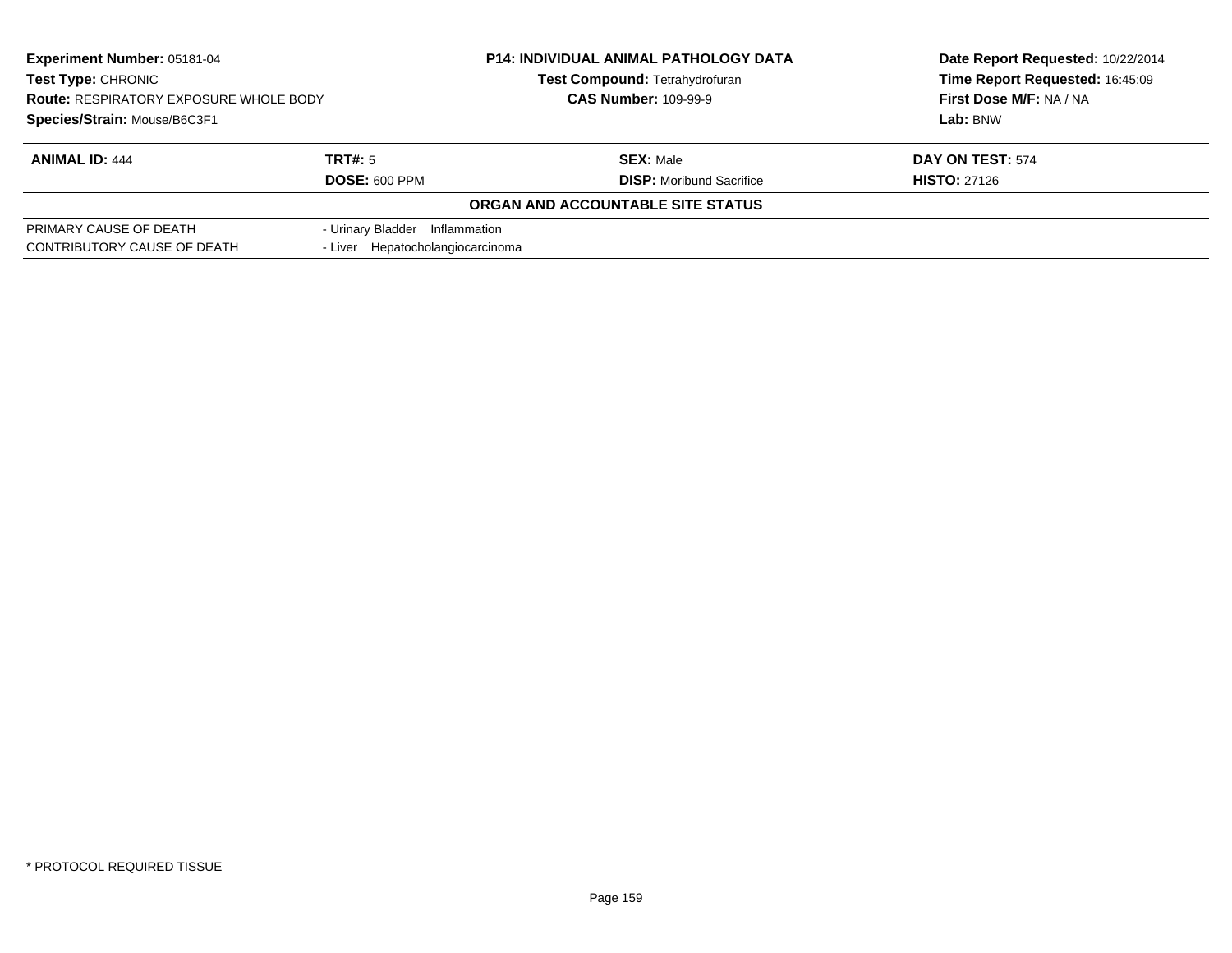| Experiment Number: 05181-04                   |                            | <b>P14: INDIVIDUAL ANIMAL PATHOLOGY DATA</b> | Date Report Requested: 10/22/2014                          |  |
|-----------------------------------------------|----------------------------|----------------------------------------------|------------------------------------------------------------|--|
| Test Type: CHRONIC                            |                            | Test Compound: Tetrahydrofuran               | Time Report Requested: 16:45:09<br>First Dose M/F: NA / NA |  |
| <b>Route: RESPIRATORY EXPOSURE WHOLE BODY</b> |                            | <b>CAS Number: 109-99-9</b>                  |                                                            |  |
| Species/Strain: Mouse/B6C3F1                  |                            |                                              | Lab: BNW                                                   |  |
| <b>ANIMAL ID: 445</b>                         | TRT#: 5                    | <b>SEX: Male</b>                             | DAY ON TEST: 737                                           |  |
|                                               | <b>DOSE: 600 PPM</b>       | <b>DISP: Terminal Sacrifice</b>              | <b>HISTO: 27127</b>                                        |  |
|                                               |                            | ORGAN AND ACCOUNTABLE SITE STATUS            |                                                            |  |
| <b>NORMAL</b>                                 |                            |                                              |                                                            |  |
| * Adrenal Cortex                              | * Adrenal Medulla          | * Bone                                       | * Bone Marrow                                              |  |
| * Brain                                       | * Epididymis               | * Esophagus                                  | * Gallbladder                                              |  |
| * Intestine Large, Cecum                      | * Intestine Large, Colon   | * Intestine Large, Rectum                    | * Intestine Small, Duodenum                                |  |
| * Intestine Small, Ileum                      | * Intestine Small, Jejunum | * Islets, Pancreatic                         | * Larynx                                                   |  |
| * Liver                                       | * Lung                     | * Lymph Node, Bronchial                      | * Lymph Node, Mandibular                                   |  |
| * Lymph Node, Mediastinal                     | * Lymph Node, Mesenteric   | * Nose                                       | * Pancreas                                                 |  |
| * Pituitary Gland                             | * Preputial Gland          | * Prostate                                   | * Salivary Glands                                          |  |
| * Seminal Vesicle                             | * Spleen                   | * Stomach, Forestomach                       | * Stomach, Glandular                                       |  |
| * Testes                                      | * Thymus                   | * Trachea                                    | * Urinary Bladder                                          |  |
| <b>MISSING</b>                                |                            |                                              |                                                            |  |
| * Mammary Gland                               | * Parathyroid Gland        | * Skin                                       |                                                            |  |
| <b>OBSERVATIONS</b>                           |                            |                                              |                                                            |  |
| * Heart                                       |                            | Cardiomyopathy                               | Minimal                                                    |  |
| * Kidney                                      |                            | Nephropathy                                  | Minimal                                                    |  |
| * Thyroid Gland                               | <b>Follicular Cel</b>      | Hyperplasia                                  | Minimal                                                    |  |
| PRIMARY CAUSE OF DEATH                        |                            |                                              |                                                            |  |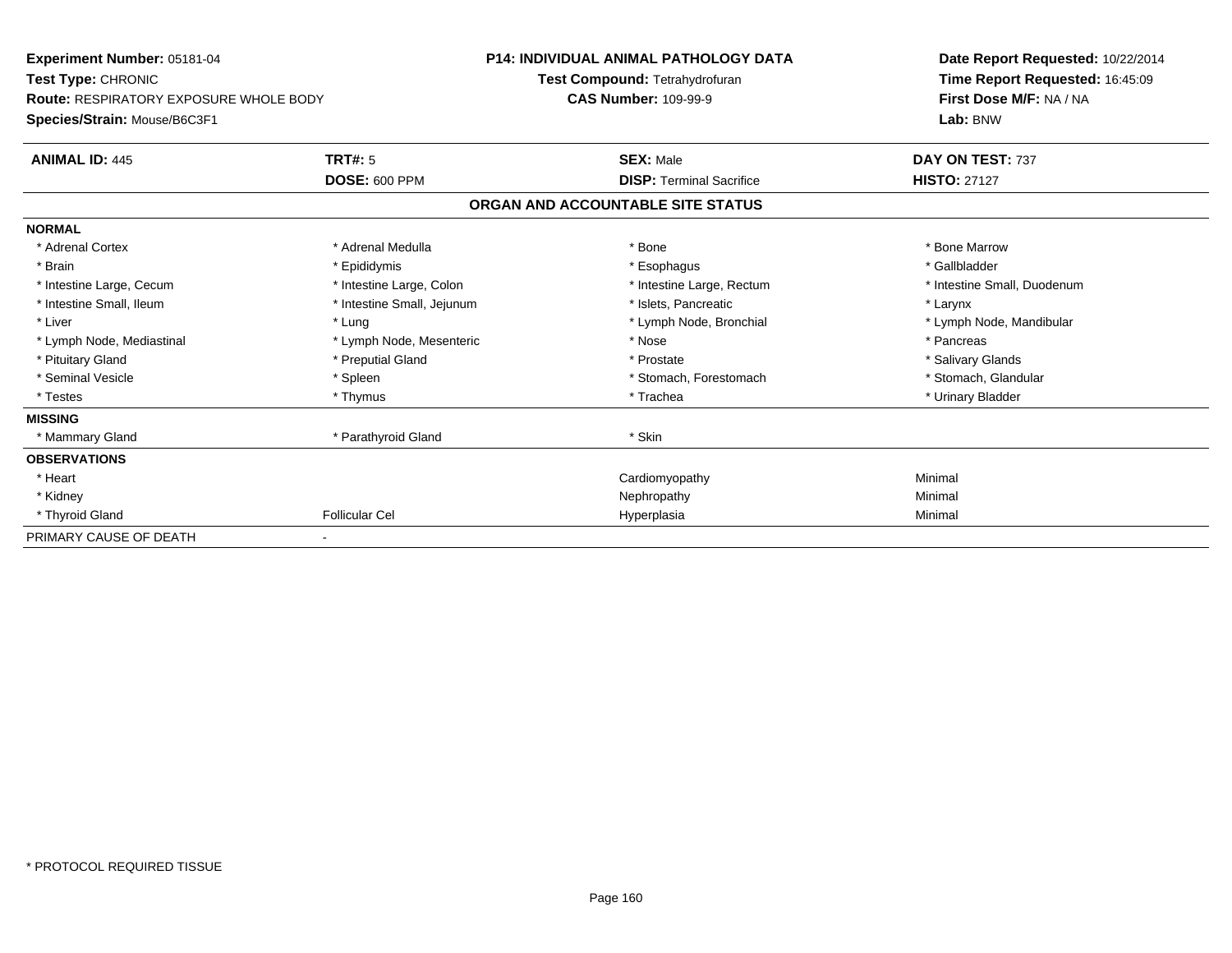| Experiment Number: 05181-04            |                           | <b>P14: INDIVIDUAL ANIMAL PATHOLOGY DATA</b> | Date Report Requested: 10/22/2014                          |
|----------------------------------------|---------------------------|----------------------------------------------|------------------------------------------------------------|
| Test Type: CHRONIC                     |                           | Test Compound: Tetrahydrofuran               | Time Report Requested: 16:45:09<br>First Dose M/F: NA / NA |
| Route: RESPIRATORY EXPOSURE WHOLE BODY |                           | <b>CAS Number: 109-99-9</b>                  |                                                            |
| Species/Strain: Mouse/B6C3F1           |                           |                                              | Lab: BNW                                                   |
| <b>ANIMAL ID: 446</b>                  | <b>TRT#: 5</b>            | <b>SEX: Male</b>                             | DAY ON TEST: 734                                           |
|                                        | <b>DOSE: 600 PPM</b>      | <b>DISP: Terminal Sacrifice</b>              | <b>HISTO: 27128</b>                                        |
|                                        |                           | ORGAN AND ACCOUNTABLE SITE STATUS            |                                                            |
| <b>NORMAL</b>                          |                           |                                              |                                                            |
| * Adrenal Medulla                      | * Bone                    | * Bone Marrow                                | * Brain                                                    |
| * Epididymis                           | * Esophagus               | * Gallbladder                                | * Intestine Large, Cecum                                   |
| * Intestine Large, Colon               | * Intestine Large, Rectum | * Intestine Small, Duodenum                  | * Intestine Small, Ileum                                   |
| * Intestine Small, Jejunum             | * Islets, Pancreatic      | * Lung                                       | * Lymph Node, Bronchial                                    |
| * Lymph Node, Mandibular               | * Lymph Node, Mediastinal | * Lymph Node, Mesenteric                     | * Nose                                                     |
| * Pancreas                             | * Pituitary Gland         | * Preputial Gland                            | * Prostate                                                 |
| * Salivary Glands                      | * Seminal Vesicle         | * Skin                                       | $*$ Spleen                                                 |
| * Stomach, Forestomach                 | * Stomach, Glandular      | * Testes                                     | * Thymus                                                   |
| * Thyroid Gland                        | * Trachea                 | * Urinary Bladder                            |                                                            |
| <b>MISSING</b>                         |                           |                                              |                                                            |
| * Mammary Gland                        | * Parathyroid Gland       |                                              |                                                            |
| <b>OBSERVATIONS</b>                    |                           |                                              |                                                            |
| * Adrenal Cortex                       |                           | Hyperplasia                                  | Mild                                                       |
| <b>Harderian Gland</b>                 |                           | Adenoma                                      |                                                            |
| [Adenoma TGLS = $1-10$ ]               |                           |                                              |                                                            |
| * Heart                                |                           | Cardiomyopathy                               | Minimal                                                    |
| * Kidney                               |                           | Metaplasia                                   | Osseous, Minimal                                           |
|                                        |                           | Nephropathy                                  | Minimal                                                    |
| * Larynx                               | Epiglottis                | Metaplasia                                   | Squamous, Minimal                                          |
| * Liver                                |                           | Clear Cell Focus                             |                                                            |
|                                        |                           | Eosinophilic Focus                           | Moderate                                                   |
| [ Eosinophilic Focus TGLS = 3-10 ]     |                           |                                              |                                                            |
| PRIMARY CAUSE OF DEATH                 | $\blacksquare$            |                                              |                                                            |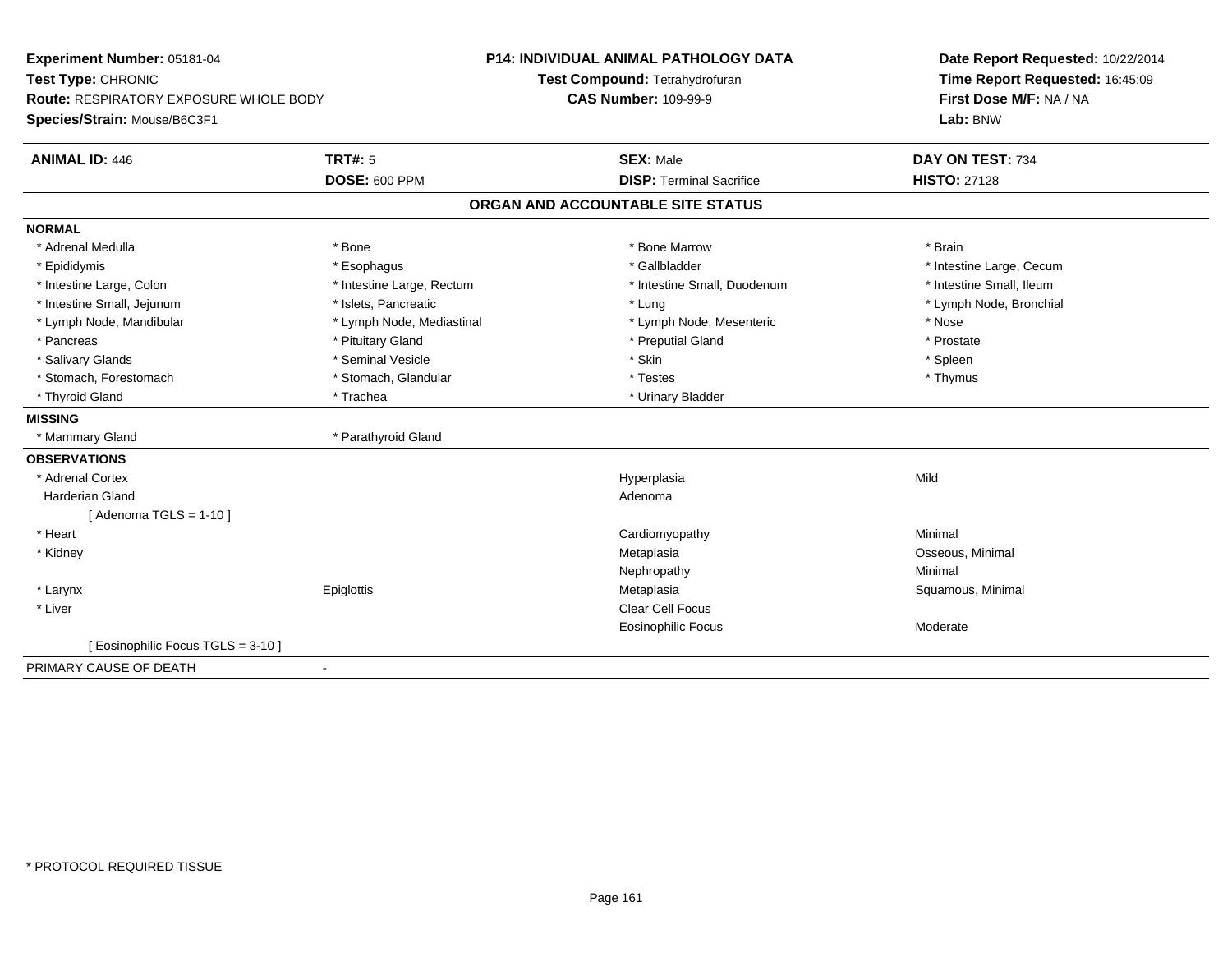| Experiment Number: 05181-04                                  |                                  | <b>P14: INDIVIDUAL ANIMAL PATHOLOGY DATA</b> | Date Report Requested: 10/22/2014 |
|--------------------------------------------------------------|----------------------------------|----------------------------------------------|-----------------------------------|
| Test Type: CHRONIC<br>Route: RESPIRATORY EXPOSURE WHOLE BODY |                                  | Test Compound: Tetrahydrofuran               | Time Report Requested: 16:45:09   |
|                                                              |                                  | <b>CAS Number: 109-99-9</b>                  | First Dose M/F: NA / NA           |
| Species/Strain: Mouse/B6C3F1                                 |                                  |                                              | Lab: BNW                          |
| <b>ANIMAL ID: 447</b>                                        | TRT#: 5                          | <b>SEX: Male</b>                             | DAY ON TEST: 582                  |
|                                                              | <b>DOSE: 600 PPM</b>             | <b>DISP:</b> Moribund Sacrifice              | <b>HISTO: 27129</b>               |
|                                                              |                                  | ORGAN AND ACCOUNTABLE SITE STATUS            |                                   |
| <b>NORMAL</b>                                                |                                  |                                              |                                   |
| * Adrenal Cortex                                             | * Adrenal Medulla                | * Bone                                       | * Bone Marrow                     |
| * Brain                                                      | * Epididymis                     | * Esophagus                                  | * Gallbladder                     |
| * Heart                                                      | * Intestine Large, Cecum         | * Intestine Large, Colon                     | * Intestine Large, Rectum         |
| * Intestine Small, Duodenum                                  | * Intestine Small, Ileum         | * Intestine Small, Jejunum                   | * Islets, Pancreatic              |
| * Kidney                                                     | * Larynx                         | * Lymph Node, Mandibular                     | * Lymph Node, Mesenteric          |
| * Nose                                                       | * Pancreas                       | * Pituitary Gland                            | * Preputial Gland                 |
| * Prostate                                                   | * Salivary Glands                | * Seminal Vesicle                            | * Skin                            |
| * Stomach, Forestomach                                       | * Stomach, Glandular             | * Testes                                     | * Thymus                          |
| * Thyroid Gland                                              | * Trachea                        | * Urinary Bladder                            |                                   |
| <b>MISSING</b>                                               |                                  |                                              |                                   |
| * Lymph Node, Bronchial                                      | * Lymph Node, Mediastinal        | * Mammary Gland                              | * Parathyroid Gland               |
| <b>OBSERVATIONS</b>                                          |                                  |                                              |                                   |
| * Liver                                                      |                                  | Hepatocellular Carcinoma                     |                                   |
|                                                              |                                  | <b>Necrosis</b>                              | Marked                            |
| [ Hepatocellular Carcinoma TGLS = 1-10 ]                     |                                  |                                              |                                   |
| [ Necrosis TGLS = $2-11$ ]                                   |                                  |                                              |                                   |
| * Lung                                                       |                                  | Hepatocellular Carcinoma                     | Metastatic (Liver)                |
| * Spleen                                                     |                                  | Hematopoietic Cell Proliferation             | Mild                              |
| PRIMARY CAUSE OF DEATH                                       | - Liver Hepatocellular Carcinoma |                                              |                                   |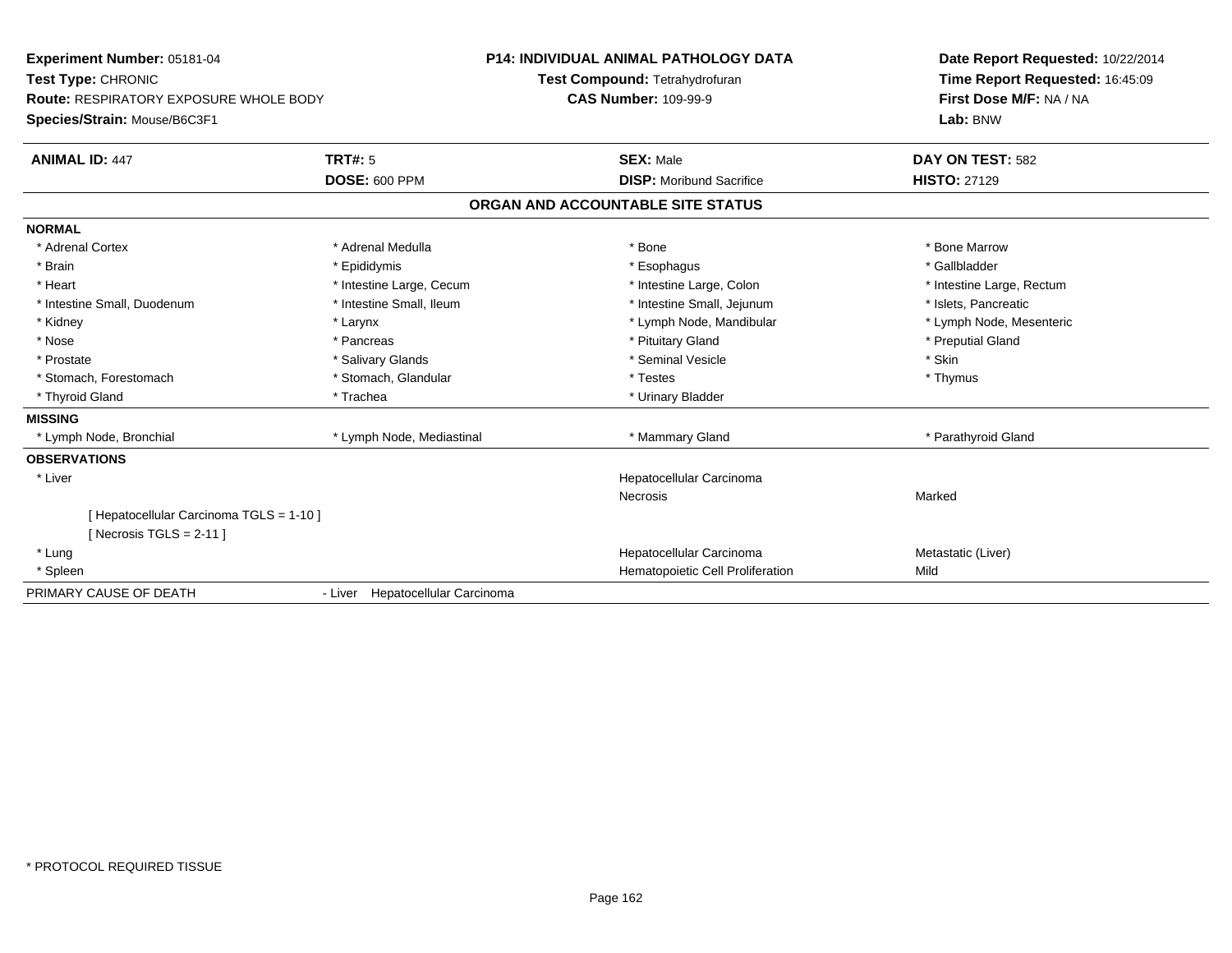| Experiment Number: 05181-04                   |                           | <b>P14: INDIVIDUAL ANIMAL PATHOLOGY DATA</b> | Date Report Requested: 10/22/2014                          |  |
|-----------------------------------------------|---------------------------|----------------------------------------------|------------------------------------------------------------|--|
| Test Type: CHRONIC                            |                           | Test Compound: Tetrahydrofuran               | Time Report Requested: 16:45:09<br>First Dose M/F: NA / NA |  |
| <b>Route: RESPIRATORY EXPOSURE WHOLE BODY</b> |                           | <b>CAS Number: 109-99-9</b>                  |                                                            |  |
| Species/Strain: Mouse/B6C3F1                  |                           |                                              | Lab: BNW                                                   |  |
| <b>ANIMAL ID: 448</b>                         | <b>TRT#: 5</b>            | <b>SEX: Male</b>                             | DAY ON TEST: 733                                           |  |
|                                               | <b>DOSE: 600 PPM</b>      | <b>DISP: Terminal Sacrifice</b>              | <b>HISTO: 27130</b>                                        |  |
|                                               |                           | ORGAN AND ACCOUNTABLE SITE STATUS            |                                                            |  |
| <b>NORMAL</b>                                 |                           |                                              |                                                            |  |
| * Adrenal Medulla                             | * Bone                    | * Bone Marrow                                | * Brain                                                    |  |
| * Epididymis                                  | * Esophagus               | * Gallbladder                                | * Intestine Large, Cecum                                   |  |
| * Intestine Large, Colon                      | * Intestine Large, Rectum | * Intestine Small, Duodenum                  | * Intestine Small, Ileum                                   |  |
| * Intestine Small, Jejunum                    | * Kidney                  | * Larynx                                     | * Lung                                                     |  |
| * Lymph Node, Bronchial                       | * Lymph Node, Mandibular  | * Lymph Node, Mediastinal                    | * Lymph Node, Mesenteric                                   |  |
| * Nose                                        | * Pancreas                | * Parathyroid Gland                          | * Pituitary Gland                                          |  |
| * Preputial Gland                             | * Prostate                | * Salivary Glands                            | * Seminal Vesicle                                          |  |
| * Skin                                        | * Spleen                  | * Stomach, Forestomach                       | * Stomach, Glandular                                       |  |
| * Testes                                      | * Thymus                  | * Trachea                                    | * Urinary Bladder                                          |  |
| <b>MISSING</b>                                |                           |                                              |                                                            |  |
| * Mammary Gland                               |                           |                                              |                                                            |  |
| <b>OBSERVATIONS</b>                           |                           |                                              |                                                            |  |
| * Adrenal Cortex                              |                           | Hyperplasia                                  | Mild                                                       |  |
|                                               |                           | Hypertrophy                                  | Minimal                                                    |  |
| * Heart                                       |                           | Cardiomyopathy                               | Minimal                                                    |  |
| * Islets, Pancreatic                          |                           | Hyperplasia                                  | Minimal                                                    |  |
| * Liver                                       |                           | Hepatocellular Adenoma                       |                                                            |  |
| [ Hepatocellular Adenoma TGLS = 1,2-4+10 ]    |                           |                                              |                                                            |  |
| * Thyroid Gland                               | <b>Follicular Cel</b>     | Hyperplasia                                  | Minimal                                                    |  |
| PRIMARY CAUSE OF DEATH                        |                           |                                              |                                                            |  |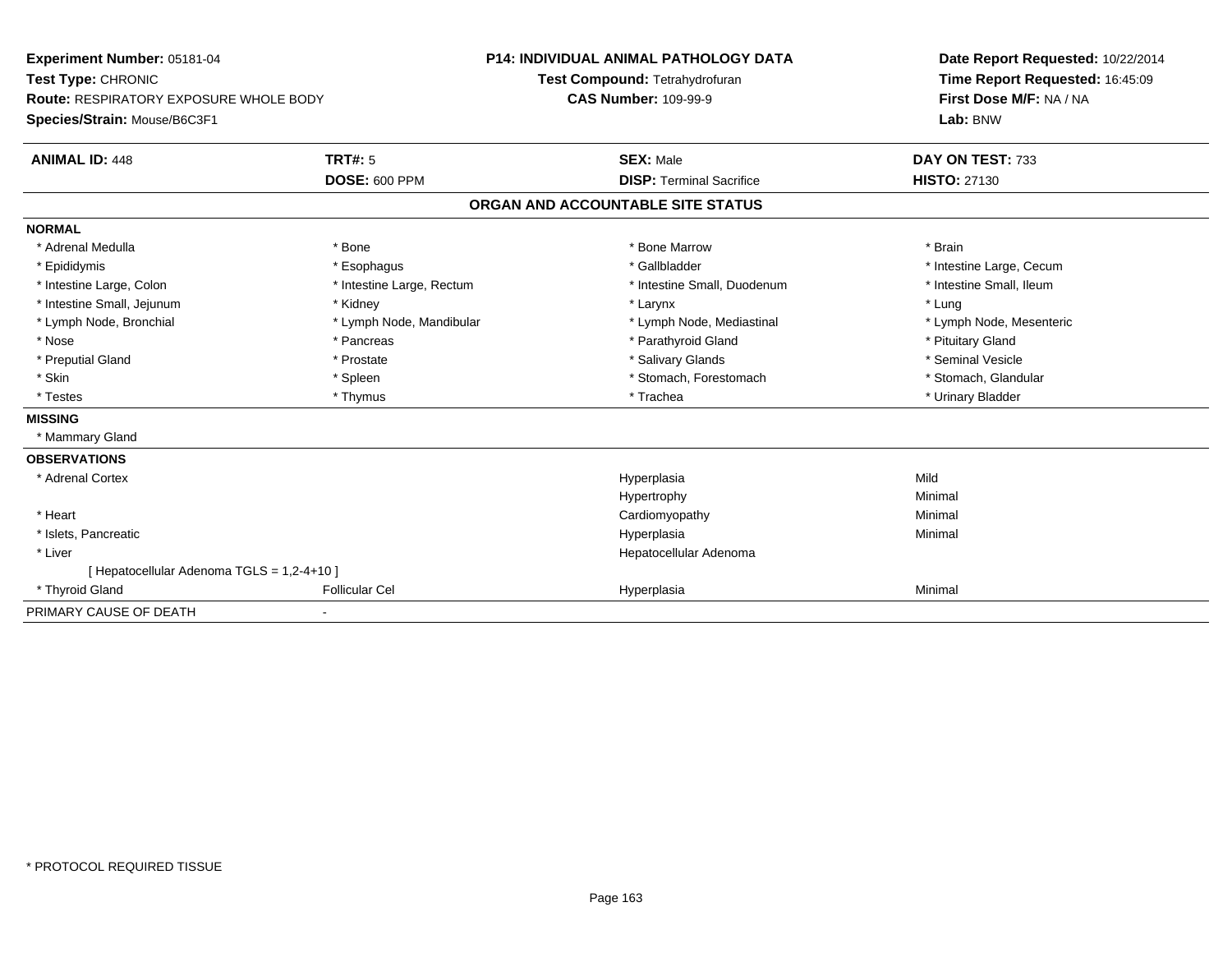| <b>Experiment Number: 05181-04</b><br>Test Type: CHRONIC<br><b>Route: RESPIRATORY EXPOSURE WHOLE BODY</b><br>Species/Strain: Mouse/B6C3F1<br><b>ANIMAL ID: 449</b> | <b>TRT#: 5</b><br><b>DOSE: 600 PPM</b> | <b>P14: INDIVIDUAL ANIMAL PATHOLOGY DATA</b><br>Test Compound: Tetrahydrofuran<br><b>CAS Number: 109-99-9</b><br><b>SEX: Male</b><br><b>DISP:</b> Terminal Sacrifice |                                   | Date Report Requested: 10/22/2014<br>Time Report Requested: 16:45:09<br>First Dose M/F: NA / NA<br>Lab: BNW<br>DAY ON TEST: 733<br><b>HISTO: 27131</b> |  |
|--------------------------------------------------------------------------------------------------------------------------------------------------------------------|----------------------------------------|----------------------------------------------------------------------------------------------------------------------------------------------------------------------|-----------------------------------|--------------------------------------------------------------------------------------------------------------------------------------------------------|--|
|                                                                                                                                                                    |                                        |                                                                                                                                                                      | ORGAN AND ACCOUNTABLE SITE STATUS |                                                                                                                                                        |  |
| <b>NORMAL</b>                                                                                                                                                      |                                        |                                                                                                                                                                      |                                   |                                                                                                                                                        |  |
| * Adrenal Medulla                                                                                                                                                  | * Bone                                 |                                                                                                                                                                      | * Bone Marrow                     | * Brain                                                                                                                                                |  |
| * Epididymis                                                                                                                                                       | * Esophagus                            |                                                                                                                                                                      | * Gallbladder                     | * Intestine Large, Cecum                                                                                                                               |  |
| * Intestine Large, Colon                                                                                                                                           | * Intestine Large, Rectum              |                                                                                                                                                                      | * Intestine Small, Duodenum       | * Intestine Small, Ileum                                                                                                                               |  |
| * Intestine Small, Jejunum                                                                                                                                         | * Islets, Pancreatic                   |                                                                                                                                                                      | * Larynx                          | * Liver                                                                                                                                                |  |
| * Lymph Node, Bronchial                                                                                                                                            | * Lymph Node, Mandibular               |                                                                                                                                                                      | * Lymph Node, Mediastinal         | * Lymph Node, Mesenteric                                                                                                                               |  |
| * Nose                                                                                                                                                             | * Pancreas                             |                                                                                                                                                                      | * Parathyroid Gland               | * Pituitary Gland                                                                                                                                      |  |
| * Prostate                                                                                                                                                         | * Salivary Glands                      |                                                                                                                                                                      | * Seminal Vesicle                 | * Skin                                                                                                                                                 |  |
| * Spleen                                                                                                                                                           | * Stomach, Forestomach                 |                                                                                                                                                                      | * Stomach, Glandular              | * Testes                                                                                                                                               |  |
| * Thymus                                                                                                                                                           | * Thyroid Gland                        |                                                                                                                                                                      | * Trachea                         | * Urinary Bladder                                                                                                                                      |  |
| <b>MISSING</b>                                                                                                                                                     |                                        |                                                                                                                                                                      |                                   |                                                                                                                                                        |  |
| * Mammary Gland                                                                                                                                                    |                                        |                                                                                                                                                                      |                                   |                                                                                                                                                        |  |
| <b>OBSERVATIONS</b>                                                                                                                                                |                                        |                                                                                                                                                                      |                                   |                                                                                                                                                        |  |
| * Adrenal Cortex                                                                                                                                                   |                                        |                                                                                                                                                                      | Hypertrophy                       | Minimal                                                                                                                                                |  |
| * Heart                                                                                                                                                            |                                        |                                                                                                                                                                      | Cardiomyopathy                    | Minimal                                                                                                                                                |  |
| * Kidney                                                                                                                                                           |                                        |                                                                                                                                                                      | Nephropathy                       | Minimal                                                                                                                                                |  |
| * Lung                                                                                                                                                             |                                        |                                                                                                                                                                      | Alveolar/Bronchiolar Adenoma      |                                                                                                                                                        |  |
| [Alveolar/Bronchiolar Adenoma TGLS = 1-3]                                                                                                                          |                                        |                                                                                                                                                                      |                                   |                                                                                                                                                        |  |
| * Preputial Gland                                                                                                                                                  |                                        |                                                                                                                                                                      | Inflammation                      | Moderate                                                                                                                                               |  |
| PRIMARY CAUSE OF DEATH                                                                                                                                             |                                        |                                                                                                                                                                      |                                   |                                                                                                                                                        |  |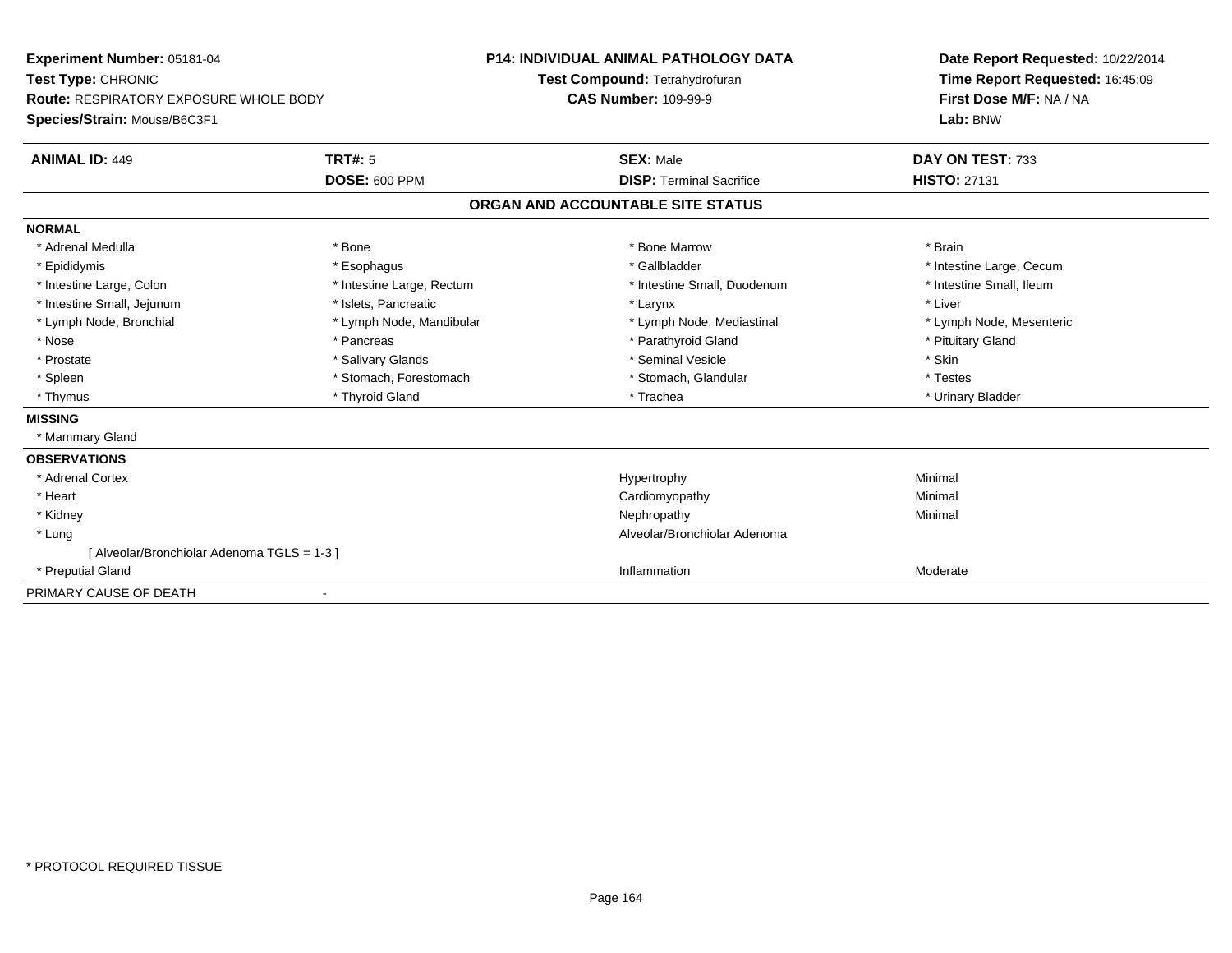| <b>Experiment Number: 05181-04</b>            |                           | <b>P14: INDIVIDUAL ANIMAL PATHOLOGY DATA</b> |                                   | Date Report Requested: 10/22/2014 |  |
|-----------------------------------------------|---------------------------|----------------------------------------------|-----------------------------------|-----------------------------------|--|
| Test Type: CHRONIC                            |                           |                                              | Test Compound: Tetrahydrofuran    | Time Report Requested: 16:45:09   |  |
| <b>Route: RESPIRATORY EXPOSURE WHOLE BODY</b> |                           | <b>CAS Number: 109-99-9</b>                  |                                   | First Dose M/F: NA / NA           |  |
| Species/Strain: Mouse/B6C3F1                  |                           |                                              |                                   | Lab: BNW                          |  |
| <b>ANIMAL ID: 450</b>                         | <b>TRT#: 5</b>            |                                              | <b>SEX: Male</b>                  | DAY ON TEST: 733                  |  |
|                                               | <b>DOSE: 600 PPM</b>      |                                              | <b>DISP: Terminal Sacrifice</b>   | <b>HISTO: 27132</b>               |  |
|                                               |                           |                                              | ORGAN AND ACCOUNTABLE SITE STATUS |                                   |  |
| <b>NORMAL</b>                                 |                           |                                              |                                   |                                   |  |
| * Adrenal Medulla                             | * Bone                    |                                              | * Bone Marrow                     | * Brain                           |  |
| * Epididymis                                  | * Esophagus               |                                              | * Gallbladder                     | * Intestine Large, Cecum          |  |
| * Intestine Large, Colon                      | * Intestine Large, Rectum |                                              | * Intestine Small, Duodenum       | * Intestine Small, Ileum          |  |
| * Intestine Small, Jejunum                    | * Islets, Pancreatic      |                                              | * Larynx                          | * Lymph Node, Bronchial           |  |
| * Lymph Node, Mandibular                      | * Lymph Node, Mediastinal |                                              | * Lymph Node, Mesenteric          | * Nose                            |  |
| * Pancreas                                    | * Parathyroid Gland       |                                              | * Pituitary Gland                 | * Preputial Gland                 |  |
| * Prostate                                    | * Salivary Glands         |                                              | * Seminal Vesicle                 | * Skin                            |  |
| * Spleen                                      | * Stomach, Forestomach    |                                              | * Stomach, Glandular              | * Testes                          |  |
| * Thymus                                      | * Thyroid Gland           |                                              | * Trachea                         | * Urinary Bladder                 |  |
| <b>MISSING</b>                                |                           |                                              |                                   |                                   |  |
| * Mammary Gland                               |                           |                                              |                                   |                                   |  |
| <b>OBSERVATIONS</b>                           |                           |                                              |                                   |                                   |  |
| * Adrenal Cortex                              |                           |                                              | Hypertrophy                       | Minimal                           |  |
| * Heart                                       |                           |                                              | Cardiomyopathy                    | Minimal                           |  |
| * Kidney                                      |                           |                                              | Nephropathy                       | Mild                              |  |
| * Liver                                       |                           |                                              | <b>Eosinophilic Focus</b>         |                                   |  |
| * Lung                                        |                           |                                              | Alveolar/Bronchiolar Carcinoma    |                                   |  |
| [Alveolar/Bronchiolar Carcinoma TGLS = 1-3]   |                           |                                              |                                   |                                   |  |
| PRIMARY CAUSE OF DEATH                        |                           |                                              |                                   |                                   |  |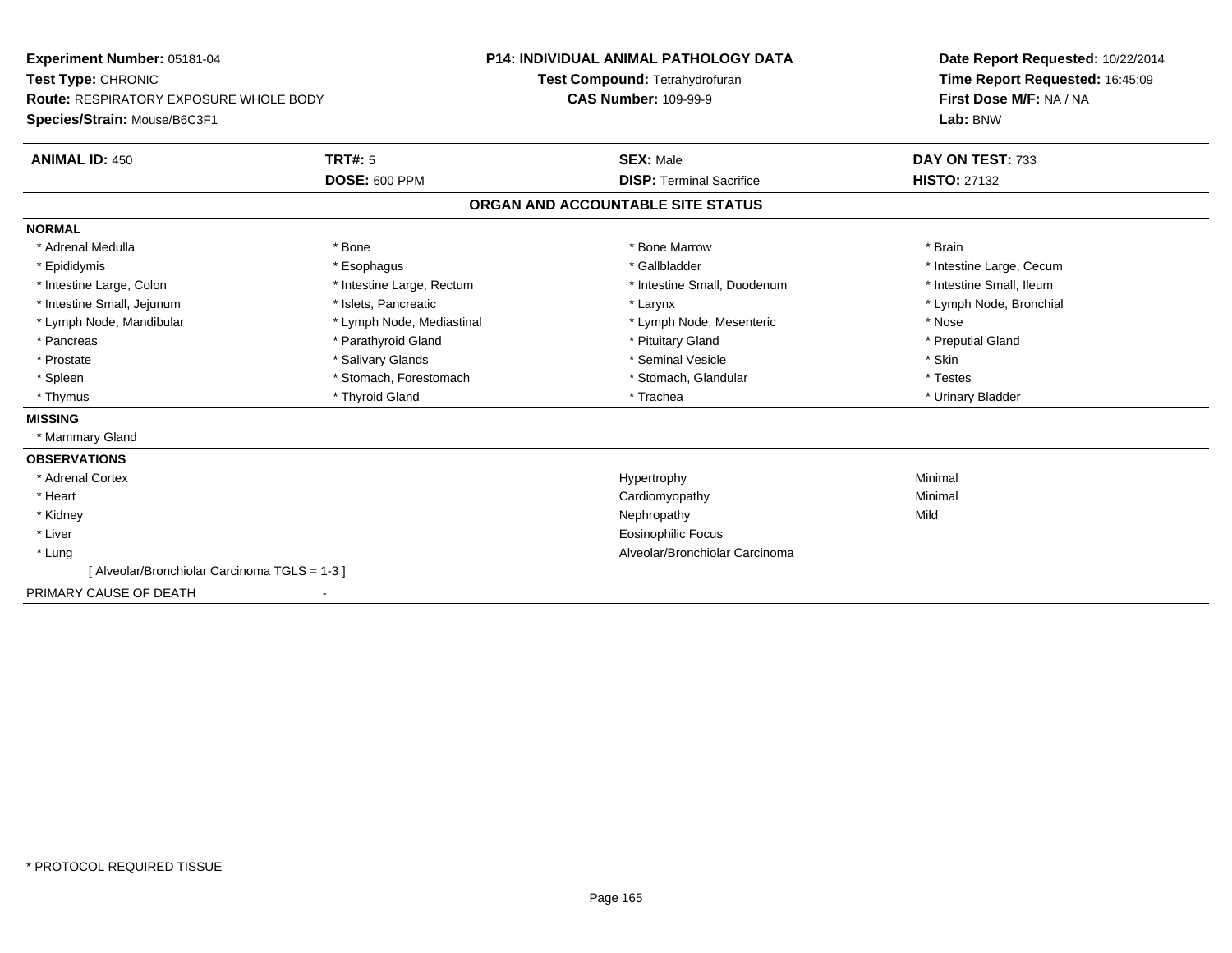| Experiment Number: 05181-04                                                                                |                             | <b>P14: INDIVIDUAL ANIMAL PATHOLOGY DATA</b> | Date Report Requested: 10/22/2014 |
|------------------------------------------------------------------------------------------------------------|-----------------------------|----------------------------------------------|-----------------------------------|
| Test Type: CHRONIC                                                                                         |                             | Test Compound: Tetrahydrofuran               | Time Report Requested: 16:45:09   |
| <b>Route: RESPIRATORY EXPOSURE WHOLE BODY</b>                                                              |                             | <b>CAS Number: 109-99-9</b>                  | First Dose M/F: NA / NA           |
| Species/Strain: Mouse/B6C3F1                                                                               |                             |                                              | Lab: BNW                          |
| <b>ANIMAL ID: 601</b>                                                                                      | <b>TRT#: 7</b>              | <b>SEX: Male</b>                             | DAY ON TEST: 240                  |
|                                                                                                            | <b>DOSE: 1800 PPM</b>       | <b>DISP:</b> Moribund Sacrifice              | <b>HISTO: 26983</b>               |
|                                                                                                            |                             | ORGAN AND ACCOUNTABLE SITE STATUS            |                                   |
| <b>NORMAL</b>                                                                                              |                             |                                              |                                   |
| * Adrenal Cortex                                                                                           | * Adrenal Medulla           | * Bone                                       | * Bone Marrow                     |
| * Brain                                                                                                    | * Epididymis                | * Esophagus                                  | * Gallbladder                     |
| * Heart                                                                                                    | * Intestine Large, Cecum    | * Intestine Large, Colon                     | * Intestine Large, Rectum         |
| * Intestine Small, Duodenum                                                                                | * Intestine Small, Ileum    | * Intestine Small, Jejunum                   | * Islets, Pancreatic              |
| * Kidney                                                                                                   | * Larynx                    | * Lung                                       | * Lymph Node, Bronchial           |
| * Lymph Node, Mesenteric                                                                                   | * Nose                      | * Pancreas                                   | * Pituitary Gland                 |
| * Preputial Gland                                                                                          | * Prostate                  | * Salivary Glands                            | * Seminal Vesicle                 |
| * Stomach, Forestomach                                                                                     | * Stomach, Glandular        | * Testes                                     | * Thymus                          |
| * Thyroid Gland                                                                                            | * Trachea                   |                                              |                                   |
| <b>MISSING</b>                                                                                             |                             |                                              |                                   |
| * Lymph Node, Mandibular                                                                                   | * Lymph Node, Mediastinal   | * Mammary Gland                              | * Parathyroid Gland               |
| <b>OBSERVATIONS</b>                                                                                        |                             |                                              |                                   |
| * Liver                                                                                                    |                             | Angiectasis                                  | Minimal                           |
| [Angiectasis TGLS = 5-10]                                                                                  |                             |                                              |                                   |
| Penis                                                                                                      |                             | Inflammation                                 | Suppurative, Mild                 |
| * Skin                                                                                                     | Prepuce                     | Inflammation                                 | Suppurative, Marked               |
| Note: Note TGL 1 lesion is in prepuce not penis.                                                           |                             |                                              |                                   |
| [Inflammation TGLS = 1-11]                                                                                 |                             |                                              |                                   |
| * Spleen                                                                                                   |                             | Hematopoietic Cell Proliferation             | Moderate                          |
| * Urinary Bladder                                                                                          |                             | <b>Calculus Gross Observation</b>            |                                   |
| Note: Calculus not seen microscopically. Distended bladder not considered significant to diagnose (TGL 2). |                             |                                              |                                   |
| PRIMARY CAUSE OF DEATH                                                                                     | - Skin Prepuce Inflammation |                                              |                                   |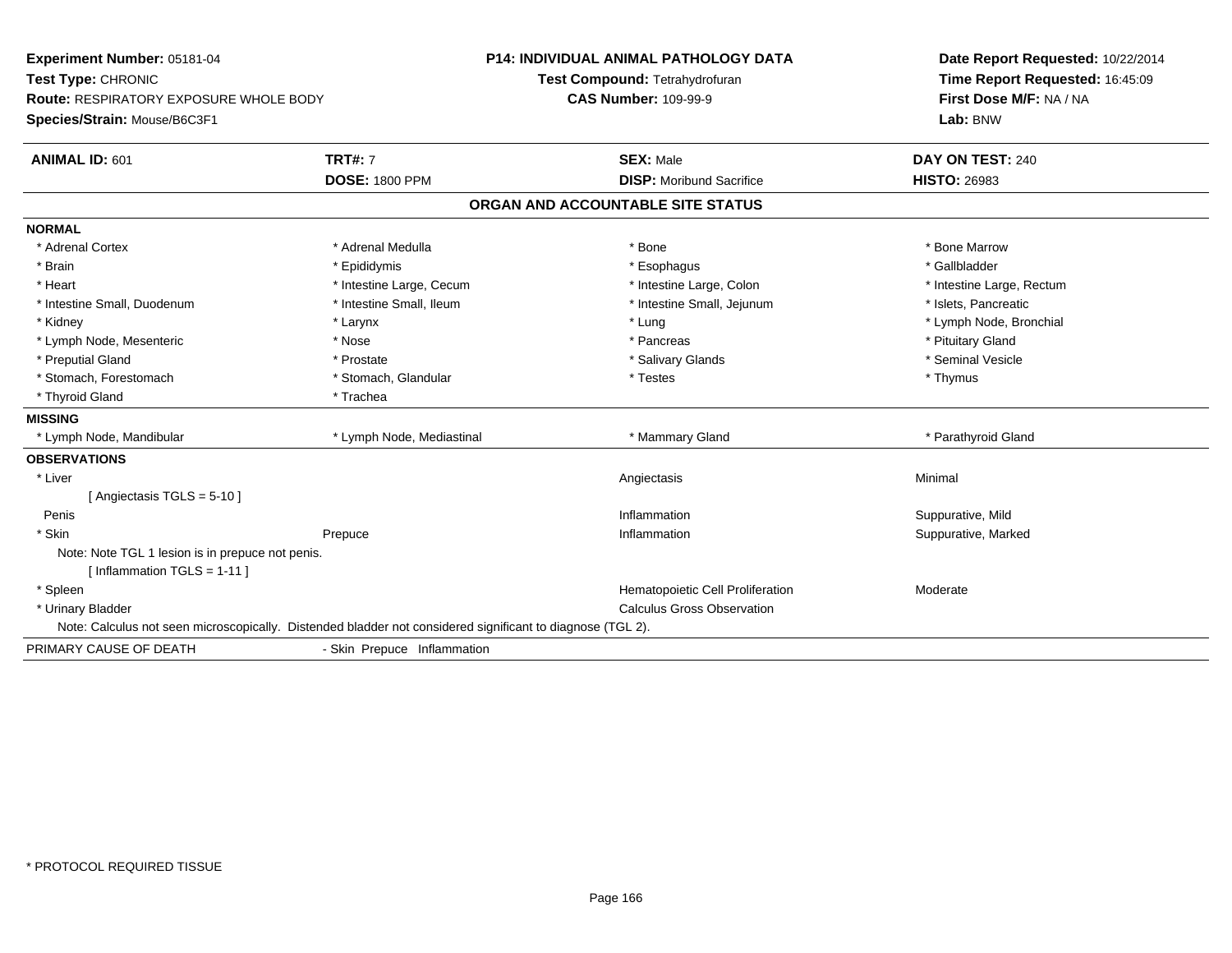| Experiment Number: 05181-04                   |                            | P14: INDIVIDUAL ANIMAL PATHOLOGY DATA | Date Report Requested: 10/22/2014 |  |
|-----------------------------------------------|----------------------------|---------------------------------------|-----------------------------------|--|
| Test Type: CHRONIC                            |                            | Test Compound: Tetrahydrofuran        | Time Report Requested: 16:45:09   |  |
| <b>Route: RESPIRATORY EXPOSURE WHOLE BODY</b> |                            | <b>CAS Number: 109-99-9</b>           | First Dose M/F: NA / NA           |  |
| Species/Strain: Mouse/B6C3F1                  |                            |                                       | Lab: BNW                          |  |
| ANIMAL ID: 602                                | <b>TRT#: 7</b>             | <b>SEX: Male</b>                      | DAY ON TEST: 229                  |  |
|                                               | <b>DOSE: 1800 PPM</b>      | <b>DISP: Natural Death</b>            | <b>HISTO: 26984</b>               |  |
|                                               |                            | ORGAN AND ACCOUNTABLE SITE STATUS     |                                   |  |
| <b>NORMAL</b>                                 |                            |                                       |                                   |  |
| * Adrenal Cortex                              | * Adrenal Medulla          | * Bone                                | * Bone Marrow                     |  |
| * Brain                                       | * Epididymis               | * Esophagus                           | * Heart                           |  |
| * Intestine Large, Rectum                     | * Liver                    | * Lung                                | * Lymph Node, Mediastinal         |  |
| * Nose                                        | * Pituitary Gland          | * Salivary Glands                     | * Testes                          |  |
| * Thyroid Gland                               |                            |                                       |                                   |  |
| <b>MISSING</b>                                |                            |                                       |                                   |  |
| * Lymph Node, Bronchial                       | * Lymph Node, Mandibular   | * Lymph Node, Mesenteric              | * Mammary Gland                   |  |
| * Parathyroid Gland                           | * Preputial Gland          | * Thymus                              |                                   |  |
| <b>AUTO PRECLUDES DIAG.</b>                   |                            |                                       |                                   |  |
| * Gallbladder                                 | * Intestine Large, Cecum   | * Intestine Large, Colon              | * Intestine Small, Duodenum       |  |
| * Intestine Small, Ileum                      | * Intestine Small, Jejunum | * Islets, Pancreatic                  | * Larynx                          |  |
| * Pancreas                                    | * Seminal Vesicle          | * Spleen                              | * Stomach, Forestomach            |  |
| * Stomach, Glandular                          | * Trachea                  | * Urinary Bladder                     |                                   |  |
| <b>OBSERVATIONS</b>                           |                            |                                       |                                   |  |
| * Kidney                                      |                            | Inflammation                          | Suppurative, Minimal              |  |
| Penis                                         |                            | Congestion                            | Marked                            |  |
| [Congestion TGLS = 1-10]                      |                            |                                       |                                   |  |
| * Prostate                                    |                            | Inflammation                          | Suppurative, Moderate             |  |
| * Skin                                        | Prepuce                    | Inflammation                          | Suppurative, Minimal              |  |
| Urethra                                       |                            | Inflammation                          | Suppurative, Minimal              |  |
| PRIMARY CAUSE OF DEATH                        | - Urethra<br>Inflammation  |                                       |                                   |  |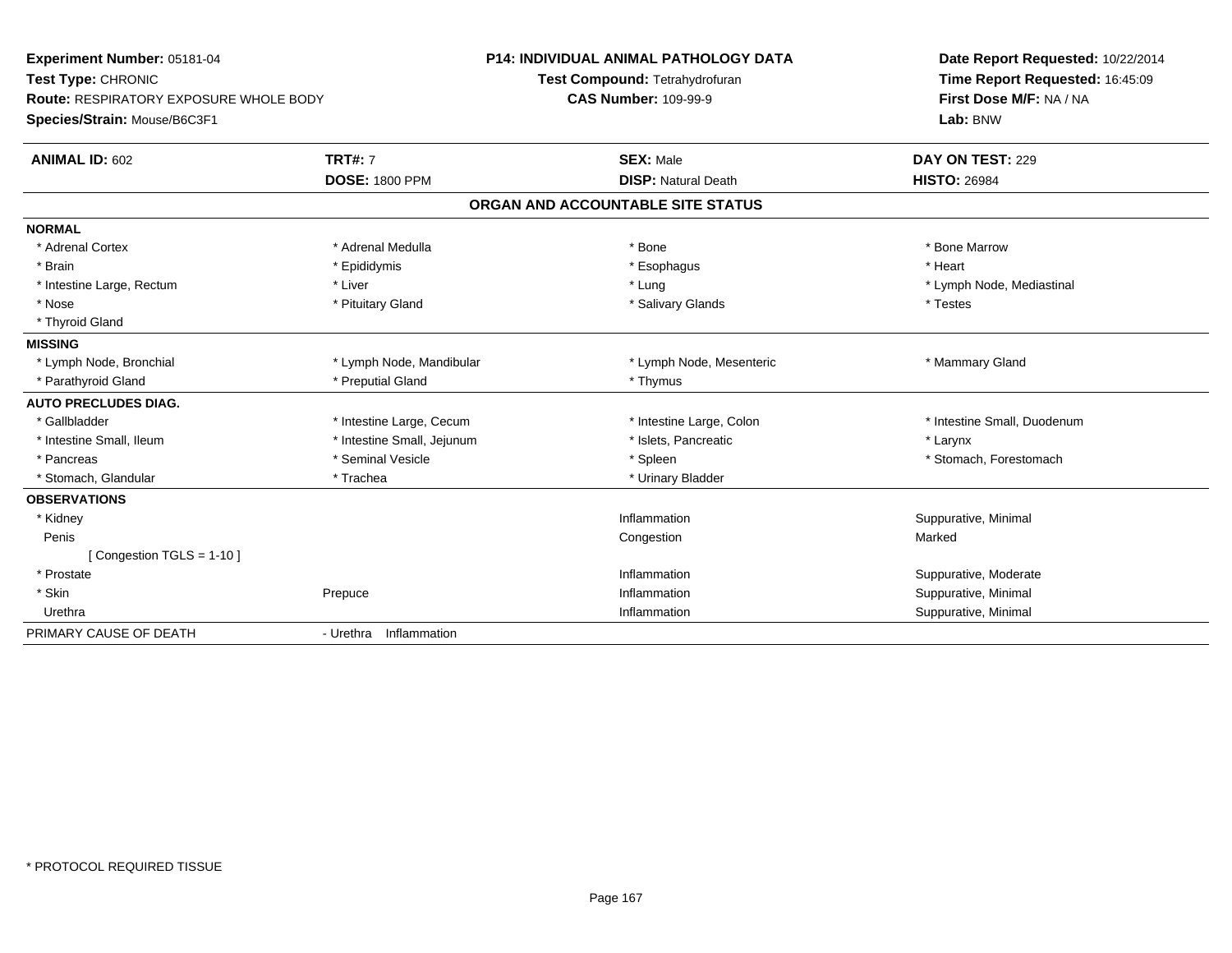| Experiment Number: 05181-04                      |                                | P14: INDIVIDUAL ANIMAL PATHOLOGY DATA | Date Report Requested: 10/22/2014 |  |
|--------------------------------------------------|--------------------------------|---------------------------------------|-----------------------------------|--|
| Test Type: CHRONIC                               |                                | Test Compound: Tetrahydrofuran        | Time Report Requested: 16:45:09   |  |
| <b>Route: RESPIRATORY EXPOSURE WHOLE BODY</b>    |                                | <b>CAS Number: 109-99-9</b>           | First Dose M/F: NA / NA           |  |
| Species/Strain: Mouse/B6C3F1                     |                                |                                       | Lab: BNW                          |  |
| ANIMAL ID: 603                                   | <b>TRT#: 7</b>                 | <b>SEX: Male</b>                      | DAY ON TEST: 721                  |  |
|                                                  | <b>DOSE: 1800 PPM</b>          | <b>DISP:</b> Moribund Sacrifice       | <b>HISTO: 26985</b>               |  |
|                                                  |                                | ORGAN AND ACCOUNTABLE SITE STATUS     |                                   |  |
| <b>NORMAL</b>                                    |                                |                                       |                                   |  |
| * Adrenal Cortex                                 | * Adrenal Medulla              | * Bone                                | * Brain                           |  |
| * Epididymis                                     | * Esophagus                    | * Gallbladder                         | * Heart                           |  |
| * Intestine Large, Cecum                         | * Intestine Large, Colon       | * Intestine Large, Rectum             | * Intestine Small, Duodenum       |  |
| * Intestine Small, Ileum                         | * Intestine Small, Jejunum     | * Islets. Pancreatic                  | * Kidney                          |  |
| * Larynx                                         | * Lymph Node, Mediastinal      | * Lymph Node, Mesenteric              | * Nose                            |  |
| * Pancreas                                       | * Parathyroid Gland            | * Pituitary Gland                     | * Preputial Gland                 |  |
| * Salivary Glands                                | * Seminal Vesicle              | * Stomach, Forestomach                | * Stomach, Glandular              |  |
| * Testes                                         | * Thymus                       | * Thyroid Gland                       | * Trachea                         |  |
| <b>MISSING</b>                                   |                                |                                       |                                   |  |
| * Lymph Node, Bronchial                          | * Mammary Gland                |                                       |                                   |  |
| <b>INSUFFICIENT TISSUE</b>                       |                                |                                       |                                   |  |
| * Lymph Node, Mandibular                         |                                |                                       |                                   |  |
| <b>OBSERVATIONS</b>                              |                                |                                       |                                   |  |
| * Bone Marrow                                    |                                | Hyperplasia                           | Moderate                          |  |
| * Liver                                          |                                | Hepatocellular Carcinoma              | Multiple                          |  |
| [ Hepatocellular Carcinoma TGLS = 2,3-4+10 ]     |                                |                                       |                                   |  |
| * Lung                                           |                                | Alveolar/Bronchiolar Adenoma          |                                   |  |
| [ Alveolar/Bronchiolar Adenoma TGLS = 2,3-4+10 ] |                                |                                       |                                   |  |
| * Prostate                                       |                                | Inflammation                          | Suppurative, Moderate             |  |
| * Skin                                           | Prepuce                        | Inflammation                          | Suppurative, Marked               |  |
| [Inflammation TGLS = $1-11$ ]                    |                                |                                       |                                   |  |
| * Spleen                                         |                                | Hematopoietic Cell Proliferation      | Mild                              |  |
| * Urinary Bladder                                | <b>Transit Epithe</b>          | Hyperplasia                           | Mild                              |  |
|                                                  |                                | Inflammation                          | Suppurative, Marked               |  |
| PRIMARY CAUSE OF DEATH                           | - Urinary Bladder Inflammation |                                       |                                   |  |
| CONTRIBUTORY CAUSE OF DEATH                      | - Skin Prepuce Inflammation    |                                       |                                   |  |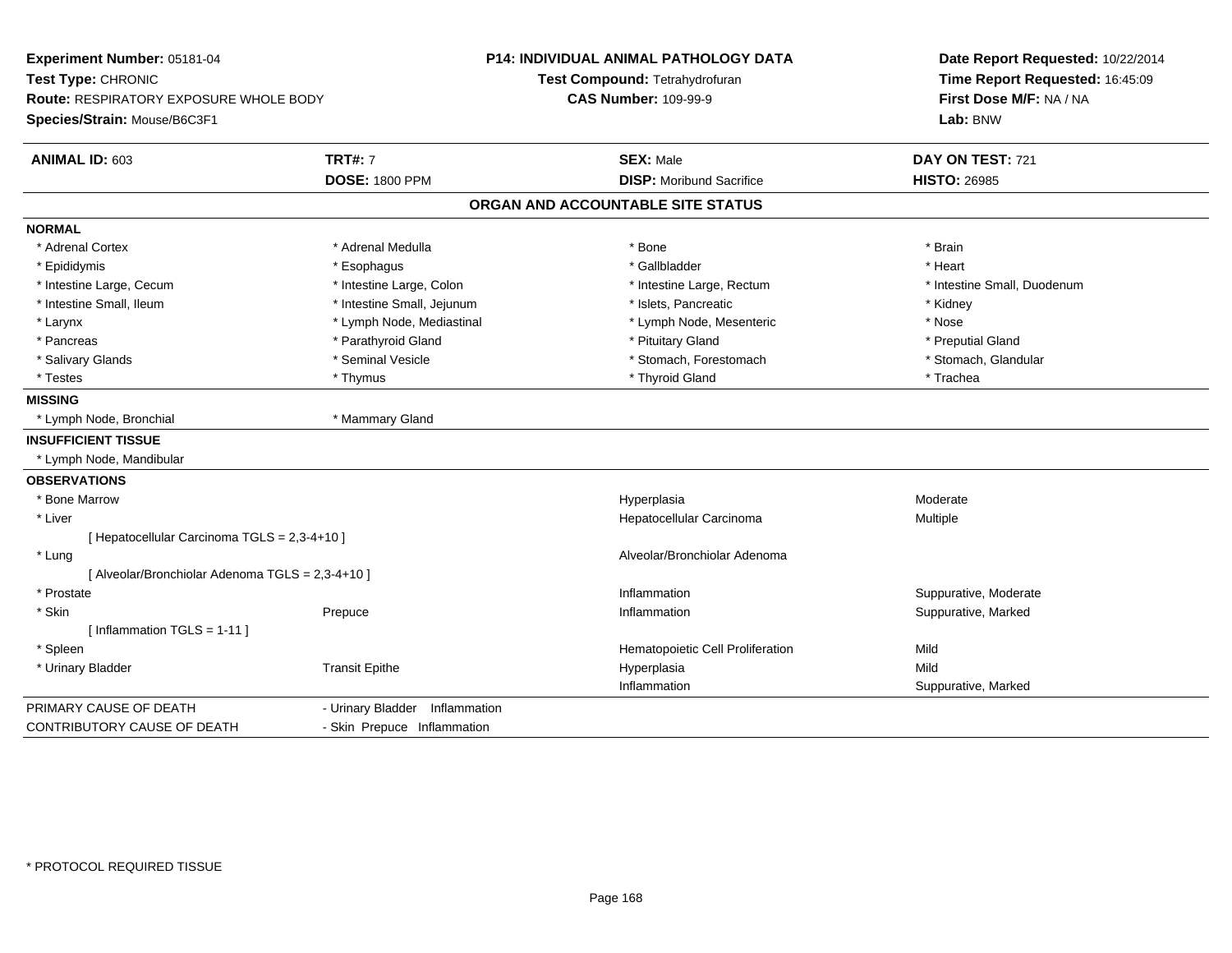| Experiment Number: 05181-04                                  |                                                                                                                                 | <b>P14: INDIVIDUAL ANIMAL PATHOLOGY DATA</b> | Date Report Requested: 10/22/2014<br>Time Report Requested: 16:45:09<br>First Dose M/F: NA / NA |  |
|--------------------------------------------------------------|---------------------------------------------------------------------------------------------------------------------------------|----------------------------------------------|-------------------------------------------------------------------------------------------------|--|
| Test Type: CHRONIC                                           |                                                                                                                                 | Test Compound: Tetrahydrofuran               |                                                                                                 |  |
| <b>Route: RESPIRATORY EXPOSURE WHOLE BODY</b>                |                                                                                                                                 | <b>CAS Number: 109-99-9</b>                  |                                                                                                 |  |
| Species/Strain: Mouse/B6C3F1                                 |                                                                                                                                 |                                              | Lab: BNW                                                                                        |  |
| <b>ANIMAL ID: 604</b>                                        | <b>TRT#: 7</b>                                                                                                                  | <b>SEX: Male</b>                             | DAY ON TEST: 239                                                                                |  |
|                                                              | <b>DOSE: 1800 PPM</b>                                                                                                           | <b>DISP: Natural Death</b>                   | <b>HISTO: 26986</b>                                                                             |  |
|                                                              |                                                                                                                                 | ORGAN AND ACCOUNTABLE SITE STATUS            |                                                                                                 |  |
| <b>NORMAL</b>                                                |                                                                                                                                 |                                              |                                                                                                 |  |
| * Adrenal Cortex                                             | * Adrenal Medulla                                                                                                               | * Bone                                       | * Brain                                                                                         |  |
| * Epididymis                                                 | * Esophagus                                                                                                                     | * Gallbladder                                | * Heart                                                                                         |  |
| * Intestine Large, Cecum                                     | * Intestine Large, Colon                                                                                                        | * Intestine Small, Ileum                     | * Islets, Pancreatic                                                                            |  |
| * Larynx                                                     | * Liver                                                                                                                         | * Lung                                       | * Lymph Node, Mandibular                                                                        |  |
| * Nose                                                       | * Pancreas                                                                                                                      | * Parathyroid Gland                          | * Preputial Gland                                                                               |  |
| * Salivary Glands                                            | * Seminal Vesicle                                                                                                               | * Stomach, Forestomach                       | * Stomach, Glandular                                                                            |  |
| * Testes                                                     | * Thyroid Gland                                                                                                                 | * Trachea                                    |                                                                                                 |  |
| <b>MISSING</b>                                               |                                                                                                                                 |                                              |                                                                                                 |  |
| * Lymph Node, Bronchial                                      | * Lymph Node, Mediastinal                                                                                                       | * Lymph Node, Mesenteric                     | * Mammary Gland                                                                                 |  |
| * Pituitary Gland                                            | * Thymus                                                                                                                        |                                              |                                                                                                 |  |
| <b>AUTO PRECLUDES DIAG.</b>                                  |                                                                                                                                 |                                              |                                                                                                 |  |
| * Intestine Large, Rectum                                    | * Intestine Small. Duodenum                                                                                                     | * Intestine Small, Jejunum                   |                                                                                                 |  |
| <b>OBSERVATIONS</b>                                          |                                                                                                                                 |                                              |                                                                                                 |  |
| <b>Bone Marrow</b>                                           |                                                                                                                                 | Hyperplasia                                  | Mild                                                                                            |  |
| * Kidney                                                     |                                                                                                                                 | Hydronephrosis                               | Moderate                                                                                        |  |
|                                                              |                                                                                                                                 | Inflammation                                 | Suppurative, Moderate                                                                           |  |
|                                                              | Pelvis                                                                                                                          | <b>Necrosis</b>                              | Moderate                                                                                        |  |
| [Hydronephrosis TGLS = 4-5]<br>[Inflammation $TGLS = 5-5$ ]  |                                                                                                                                 |                                              |                                                                                                 |  |
| * Lung                                                       |                                                                                                                                 |                                              |                                                                                                 |  |
|                                                              | Note: No lung changes were observed to account for TGL 7. Congestion was present, but diffuse and was considered insignificant. |                                              |                                                                                                 |  |
| Penis                                                        |                                                                                                                                 | Inflammation                                 | Suppurative, Marked                                                                             |  |
| [Inflammation TGLS = 1-10]                                   |                                                                                                                                 |                                              |                                                                                                 |  |
| * Prostate                                                   |                                                                                                                                 | Inflammation                                 | Suppurative, Moderate                                                                           |  |
| * Skin                                                       | Prepuce                                                                                                                         | Inflammation                                 | Suppurative, Mild                                                                               |  |
| [Inflammation TGLS = $2-7+10$ ]                              |                                                                                                                                 |                                              |                                                                                                 |  |
| * Spleen                                                     |                                                                                                                                 | Hematopoietic Cell Proliferation             | Mild                                                                                            |  |
| Urethra                                                      |                                                                                                                                 | Inflammation                                 | Suppurative, Marked                                                                             |  |
|                                                              |                                                                                                                                 | Necrosis                                     | Marked                                                                                          |  |
| Note: TGL 6 is urethral section not the inquinal lymph node. |                                                                                                                                 |                                              |                                                                                                 |  |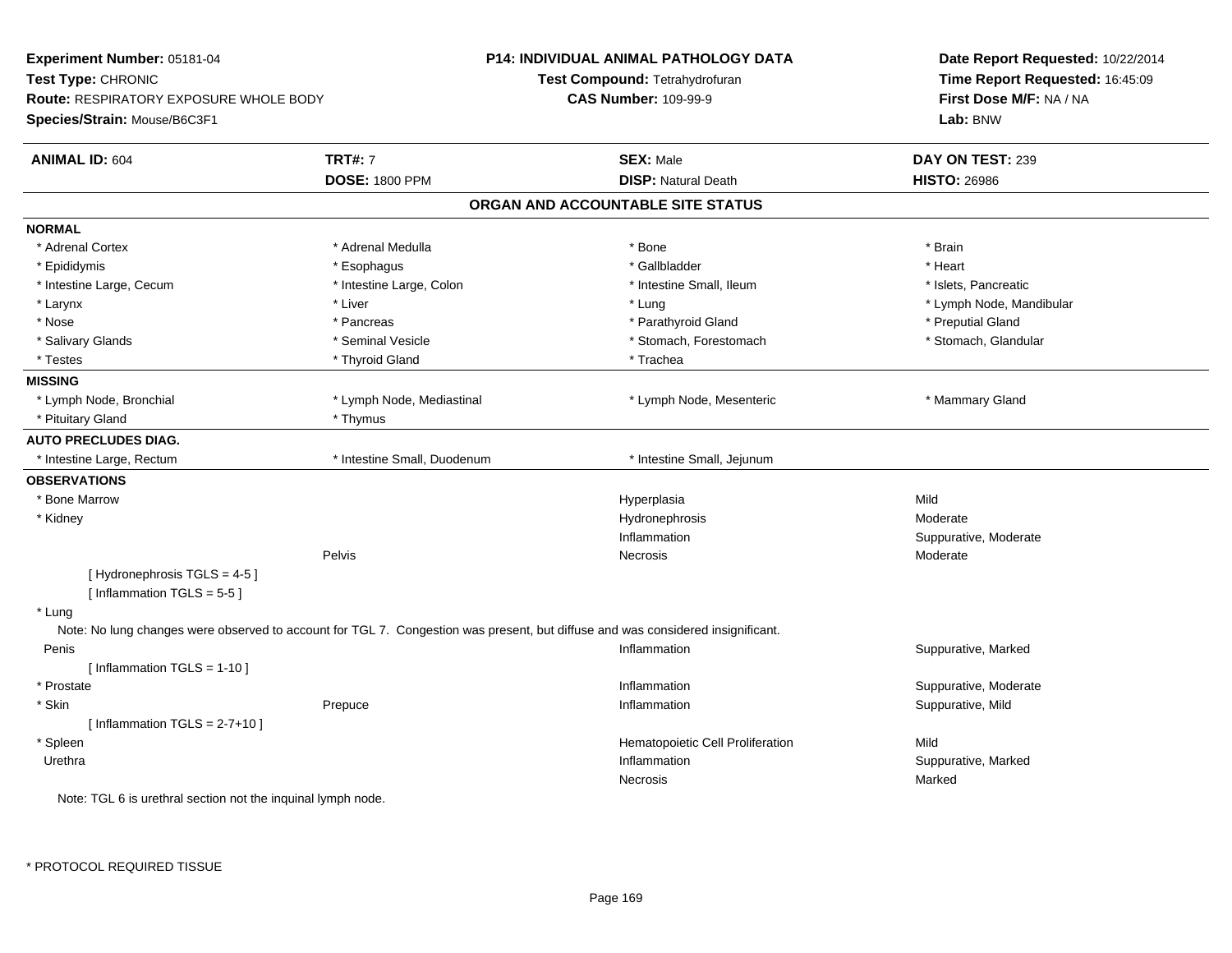| <b>Experiment Number: 05181-04</b><br><b>Test Type: CHRONIC</b><br><b>Route: RESPIRATORY EXPOSURE WHOLE BODY</b><br>Species/Strain: Mouse/B6C3F1 |                          | <b>P14: INDIVIDUAL ANIMAL PATHOLOGY DATA</b><br>Test Compound: Tetrahydrofuran<br><b>CAS Number: 109-99-9</b> | Date Report Requested: 10/22/2014<br>Time Report Requested: 16:45:09<br><b>First Dose M/F: NA / NA</b><br>Lab: BNW |
|--------------------------------------------------------------------------------------------------------------------------------------------------|--------------------------|---------------------------------------------------------------------------------------------------------------|--------------------------------------------------------------------------------------------------------------------|
| <b>ANIMAL ID: 604</b>                                                                                                                            | <b>TRT#: 7</b>           | <b>SEX: Male</b>                                                                                              | DAY ON TEST: 239                                                                                                   |
|                                                                                                                                                  | <b>DOSE: 1800 PPM</b>    | <b>DISP:</b> Natural Death                                                                                    | <b>HISTO: 26986</b>                                                                                                |
|                                                                                                                                                  |                          | ORGAN AND ACCOUNTABLE SITE STATUS                                                                             |                                                                                                                    |
| [Inflammation TGLS = 6-11]                                                                                                                       |                          |                                                                                                               |                                                                                                                    |
| * Urinary Bladder                                                                                                                                |                          | Inflammation                                                                                                  | Suppurative, Moderate                                                                                              |
| [Inflammation TGLS = $3-8$ ]                                                                                                                     |                          |                                                                                                               |                                                                                                                    |
| PRIMARY CAUSE OF DEATH                                                                                                                           | - Kidnev<br>Inflammation |                                                                                                               |                                                                                                                    |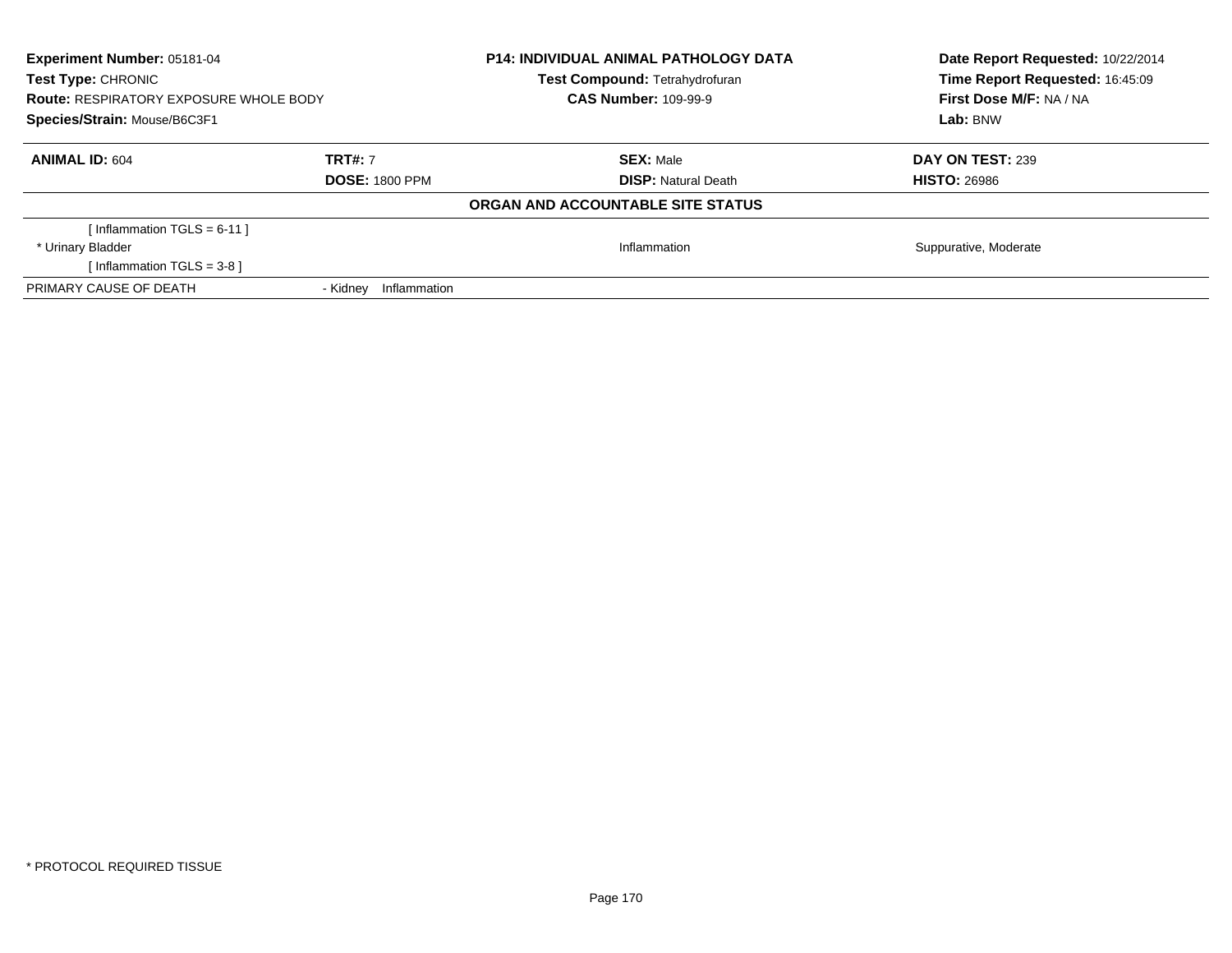| Experiment Number: 05181-04<br>Test Type: CHRONIC<br>Route: RESPIRATORY EXPOSURE WHOLE BODY<br>Species/Strain: Mouse/B6C3F1 |                             | P14: INDIVIDUAL ANIMAL PATHOLOGY DATA<br>Test Compound: Tetrahydrofuran<br><b>CAS Number: 109-99-9</b> | Date Report Requested: 10/22/2014<br>Time Report Requested: 16:45:09<br>First Dose M/F: NA / NA<br>Lab: BNW |
|-----------------------------------------------------------------------------------------------------------------------------|-----------------------------|--------------------------------------------------------------------------------------------------------|-------------------------------------------------------------------------------------------------------------|
| <b>ANIMAL ID: 605</b>                                                                                                       | <b>TRT#: 7</b>              | <b>SEX: Male</b>                                                                                       | DAY ON TEST: 260                                                                                            |
|                                                                                                                             | <b>DOSE: 1800 PPM</b>       | <b>DISP: Natural Death</b>                                                                             | <b>HISTO: 26987</b>                                                                                         |
|                                                                                                                             |                             | ORGAN AND ACCOUNTABLE SITE STATUS                                                                      |                                                                                                             |
| <b>NORMAL</b>                                                                                                               |                             |                                                                                                        |                                                                                                             |
| * Adrenal Cortex                                                                                                            | * Adrenal Medulla           | * Bone                                                                                                 | * Brain                                                                                                     |
| * Epididymis                                                                                                                | * Esophagus                 | * Heart                                                                                                | * Intestine Large, Colon                                                                                    |
| * Intestine Large, Rectum                                                                                                   | * Intestine Small, Duodenum | * Islets, Pancreatic                                                                                   | * Larynx                                                                                                    |
| * Lung                                                                                                                      | * Lymph Node, Mediastinal   | * Nose                                                                                                 | * Pancreas                                                                                                  |
| Penis                                                                                                                       | * Pituitary Gland           | * Preputial Gland                                                                                      | * Salivary Glands                                                                                           |
| * Seminal Vesicle                                                                                                           | * Stomach, Glandular        | * Testes                                                                                               | * Thyroid Gland                                                                                             |
| * Trachea                                                                                                                   |                             |                                                                                                        |                                                                                                             |
| <b>MISSING</b>                                                                                                              |                             |                                                                                                        |                                                                                                             |
| * Lymph Node, Bronchial                                                                                                     | * Lymph Node, Mandibular    | * Lymph Node, Mesenteric                                                                               | * Mammary Gland                                                                                             |
| * Parathyroid Gland                                                                                                         |                             |                                                                                                        |                                                                                                             |
| <b>AUTO PRECLUDES DIAG.</b>                                                                                                 |                             |                                                                                                        |                                                                                                             |
| * Gallbladder                                                                                                               | * Intestine Large, Cecum    | * Intestine Small, Ileum                                                                               | * Intestine Small, Jejunum                                                                                  |
| <b>OBSERVATIONS</b>                                                                                                         |                             |                                                                                                        |                                                                                                             |
| * Bone Marrow                                                                                                               |                             | Hyperplasia                                                                                            | Marked                                                                                                      |
| * Kidney                                                                                                                    |                             | Inflammation                                                                                           | Suppurative, Marked                                                                                         |
| [Inflammation TGLS = 1-5]                                                                                                   |                             |                                                                                                        |                                                                                                             |
| * Liver                                                                                                                     |                             | Necrosis                                                                                               | Mild                                                                                                        |
| Lymph Node                                                                                                                  | <b>Iliac</b>                | Hyperplasia                                                                                            | Moderate                                                                                                    |
| [ Hyperplasia TGLS = 4-10 ]                                                                                                 |                             |                                                                                                        |                                                                                                             |
| * Prostate                                                                                                                  |                             | Inflammation                                                                                           | Suppurative, Mild                                                                                           |
| * Skin                                                                                                                      | Prepuce                     | Inflammation                                                                                           | Suppurative, Moderate                                                                                       |
| * Spleen                                                                                                                    |                             | Hematopoietic Cell Proliferation                                                                       | Marked                                                                                                      |
| [ Hematopoietic Cell Proliferation TGLS = 3-4 ]                                                                             |                             |                                                                                                        |                                                                                                             |
| * Stomach, Forestomach                                                                                                      |                             | Ulcer                                                                                                  | Mild                                                                                                        |
| * Thymus                                                                                                                    |                             | Atrophy                                                                                                | Mild                                                                                                        |
| Urethra                                                                                                                     |                             | Inflammation                                                                                           | Suppurative, Mild                                                                                           |
| * Urinary Bladder                                                                                                           |                             | Calculus Micro Observation Only                                                                        |                                                                                                             |
|                                                                                                                             |                             | Inflammation                                                                                           | Suppurative, Moderate                                                                                       |
| [ Calculus Micro Observation Only TGLS = 2-8 ]                                                                              |                             |                                                                                                        |                                                                                                             |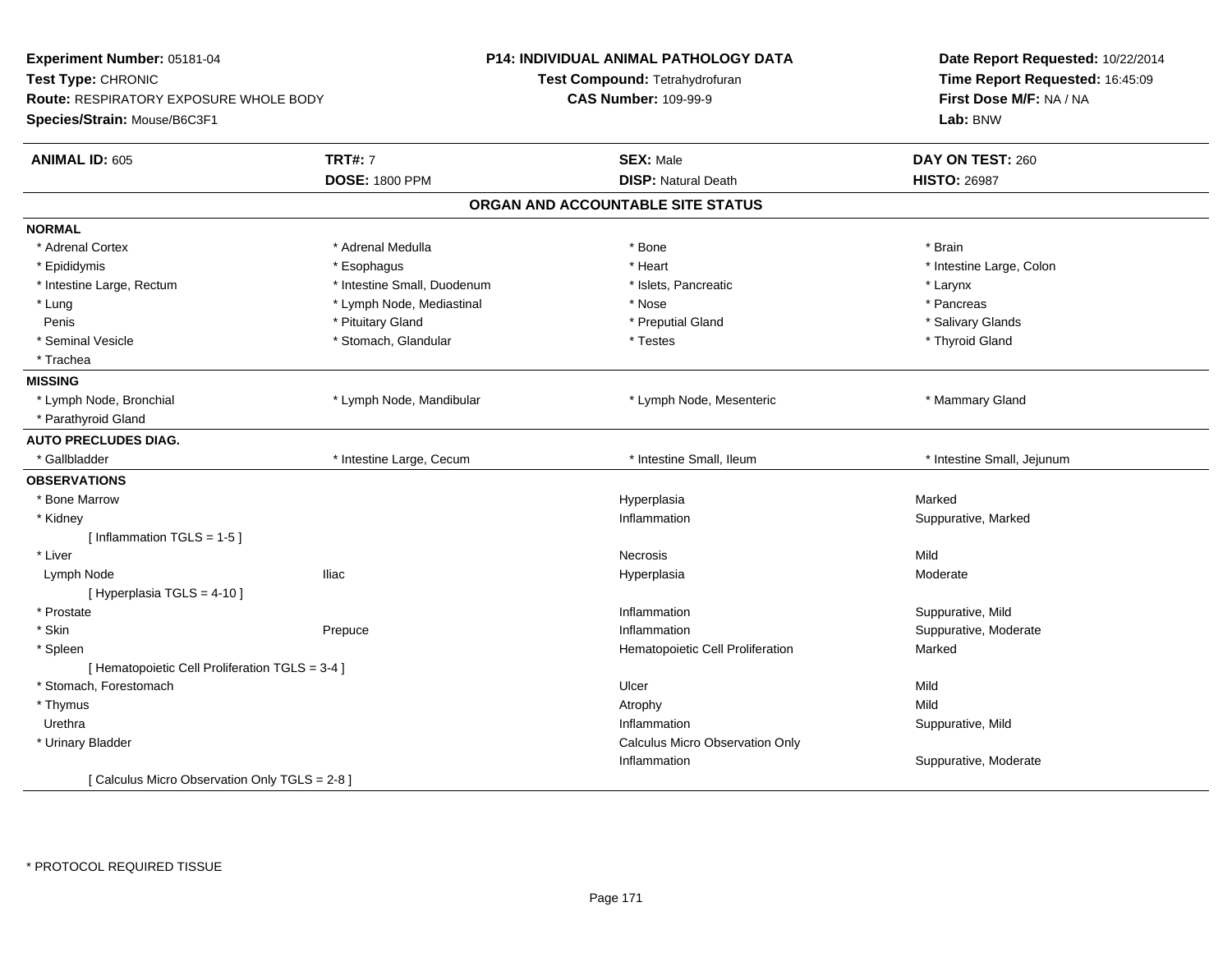| <b>Experiment Number: 05181-04</b><br><b>Test Type: CHRONIC</b><br><b>Route: RESPIRATORY EXPOSURE WHOLE BODY</b> |                          | <b>P14: INDIVIDUAL ANIMAL PATHOLOGY DATA</b><br>Test Compound: Tetrahydrofuran<br><b>CAS Number: 109-99-9</b> | Date Report Requested: 10/22/2014<br>Time Report Requested: 16:45:09<br>First Dose M/F: NA / NA |
|------------------------------------------------------------------------------------------------------------------|--------------------------|---------------------------------------------------------------------------------------------------------------|-------------------------------------------------------------------------------------------------|
| Species/Strain: Mouse/B6C3F1                                                                                     |                          |                                                                                                               | Lab: BNW                                                                                        |
| <b>ANIMAL ID: 605</b>                                                                                            | <b>TRT#:</b> 7           | <b>SEX: Male</b>                                                                                              | DAY ON TEST: 260                                                                                |
|                                                                                                                  | <b>DOSE: 1800 PPM</b>    | <b>DISP: Natural Death</b>                                                                                    | <b>HISTO: 26987</b>                                                                             |
|                                                                                                                  |                          | ORGAN AND ACCOUNTABLE SITE STATUS                                                                             |                                                                                                 |
| PRIMARY CAUSE OF DEATH                                                                                           | Inflammation<br>- Kidnev |                                                                                                               |                                                                                                 |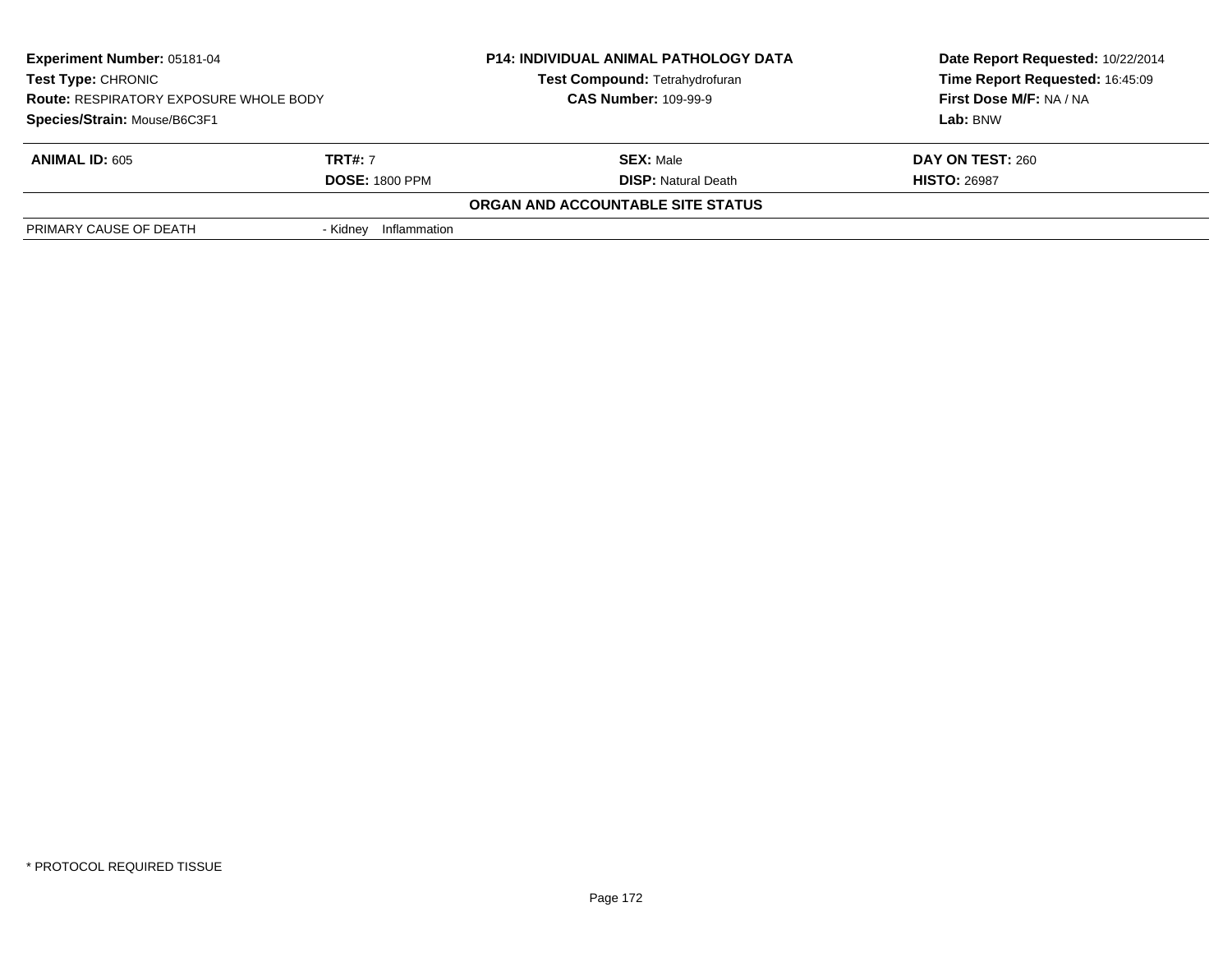| Test Compound: Tetrahydrofuran<br><b>CAS Number: 109-99-9</b><br><b>SEX: Male</b><br><b>DISP:</b> Moribund Sacrifice<br>ORGAN AND ACCOUNTABLE SITE STATUS<br>* Bone<br>* Gallbladder<br>* Intestine Large, Rectum<br>* Islets, Pancreatic<br>* Lymph Node, Mandibular<br>* Pancreas<br>* Salivary Glands<br>* Testes | Time Report Requested: 16:45:09<br>First Dose M/F: NA / NA<br>Lab: BNW<br>DAY ON TEST: 191<br><b>HISTO: 26988</b><br>* Brain<br>* Heart<br>* Intestine Small, Duodenum<br>* Larynx<br>* Lymph Node, Mediastinal<br>Penis<br>* Seminal Vesicle<br>* Thyroid Gland |
|----------------------------------------------------------------------------------------------------------------------------------------------------------------------------------------------------------------------------------------------------------------------------------------------------------------------|------------------------------------------------------------------------------------------------------------------------------------------------------------------------------------------------------------------------------------------------------------------|
|                                                                                                                                                                                                                                                                                                                      |                                                                                                                                                                                                                                                                  |
|                                                                                                                                                                                                                                                                                                                      |                                                                                                                                                                                                                                                                  |
|                                                                                                                                                                                                                                                                                                                      |                                                                                                                                                                                                                                                                  |
|                                                                                                                                                                                                                                                                                                                      |                                                                                                                                                                                                                                                                  |
|                                                                                                                                                                                                                                                                                                                      |                                                                                                                                                                                                                                                                  |
|                                                                                                                                                                                                                                                                                                                      |                                                                                                                                                                                                                                                                  |
|                                                                                                                                                                                                                                                                                                                      |                                                                                                                                                                                                                                                                  |
|                                                                                                                                                                                                                                                                                                                      |                                                                                                                                                                                                                                                                  |
|                                                                                                                                                                                                                                                                                                                      |                                                                                                                                                                                                                                                                  |
|                                                                                                                                                                                                                                                                                                                      |                                                                                                                                                                                                                                                                  |
|                                                                                                                                                                                                                                                                                                                      |                                                                                                                                                                                                                                                                  |
|                                                                                                                                                                                                                                                                                                                      |                                                                                                                                                                                                                                                                  |
|                                                                                                                                                                                                                                                                                                                      |                                                                                                                                                                                                                                                                  |
|                                                                                                                                                                                                                                                                                                                      |                                                                                                                                                                                                                                                                  |
|                                                                                                                                                                                                                                                                                                                      |                                                                                                                                                                                                                                                                  |
|                                                                                                                                                                                                                                                                                                                      |                                                                                                                                                                                                                                                                  |
|                                                                                                                                                                                                                                                                                                                      |                                                                                                                                                                                                                                                                  |
| * Parathyroid Gland                                                                                                                                                                                                                                                                                                  |                                                                                                                                                                                                                                                                  |
|                                                                                                                                                                                                                                                                                                                      |                                                                                                                                                                                                                                                                  |
|                                                                                                                                                                                                                                                                                                                      | Mild                                                                                                                                                                                                                                                             |
|                                                                                                                                                                                                                                                                                                                      |                                                                                                                                                                                                                                                                  |
|                                                                                                                                                                                                                                                                                                                      |                                                                                                                                                                                                                                                                  |
|                                                                                                                                                                                                                                                                                                                      | Mild                                                                                                                                                                                                                                                             |
| Inflammation                                                                                                                                                                                                                                                                                                         | Suppurative, Mild                                                                                                                                                                                                                                                |
| Necrosis                                                                                                                                                                                                                                                                                                             | Mild                                                                                                                                                                                                                                                             |
|                                                                                                                                                                                                                                                                                                                      |                                                                                                                                                                                                                                                                  |
| Hyperplasia                                                                                                                                                                                                                                                                                                          | Mild                                                                                                                                                                                                                                                             |
|                                                                                                                                                                                                                                                                                                                      |                                                                                                                                                                                                                                                                  |
| Inflammation                                                                                                                                                                                                                                                                                                         | Suppurative, Mild                                                                                                                                                                                                                                                |
| Inflammation                                                                                                                                                                                                                                                                                                         | Suppurative, Marked                                                                                                                                                                                                                                              |
|                                                                                                                                                                                                                                                                                                                      |                                                                                                                                                                                                                                                                  |
| Hematopoietic Cell Proliferation                                                                                                                                                                                                                                                                                     | Mild                                                                                                                                                                                                                                                             |
|                                                                                                                                                                                                                                                                                                                      | Mild                                                                                                                                                                                                                                                             |
|                                                                                                                                                                                                                                                                                                                      | Suppurative, Mild                                                                                                                                                                                                                                                |
|                                                                                                                                                                                                                                                                                                                      | Mild                                                                                                                                                                                                                                                             |
|                                                                                                                                                                                                                                                                                                                      | Suppurative, Marked                                                                                                                                                                                                                                              |
|                                                                                                                                                                                                                                                                                                                      | Hyperplasia<br>Note: TGL 6 has a gross twist in it. NST since lesion was not considered to have a histologic counterpart. Only a gross anomaly.<br>Hydronephrosis<br>Atrophy<br>Inflammation<br>Necrosis<br>Inflammation                                         |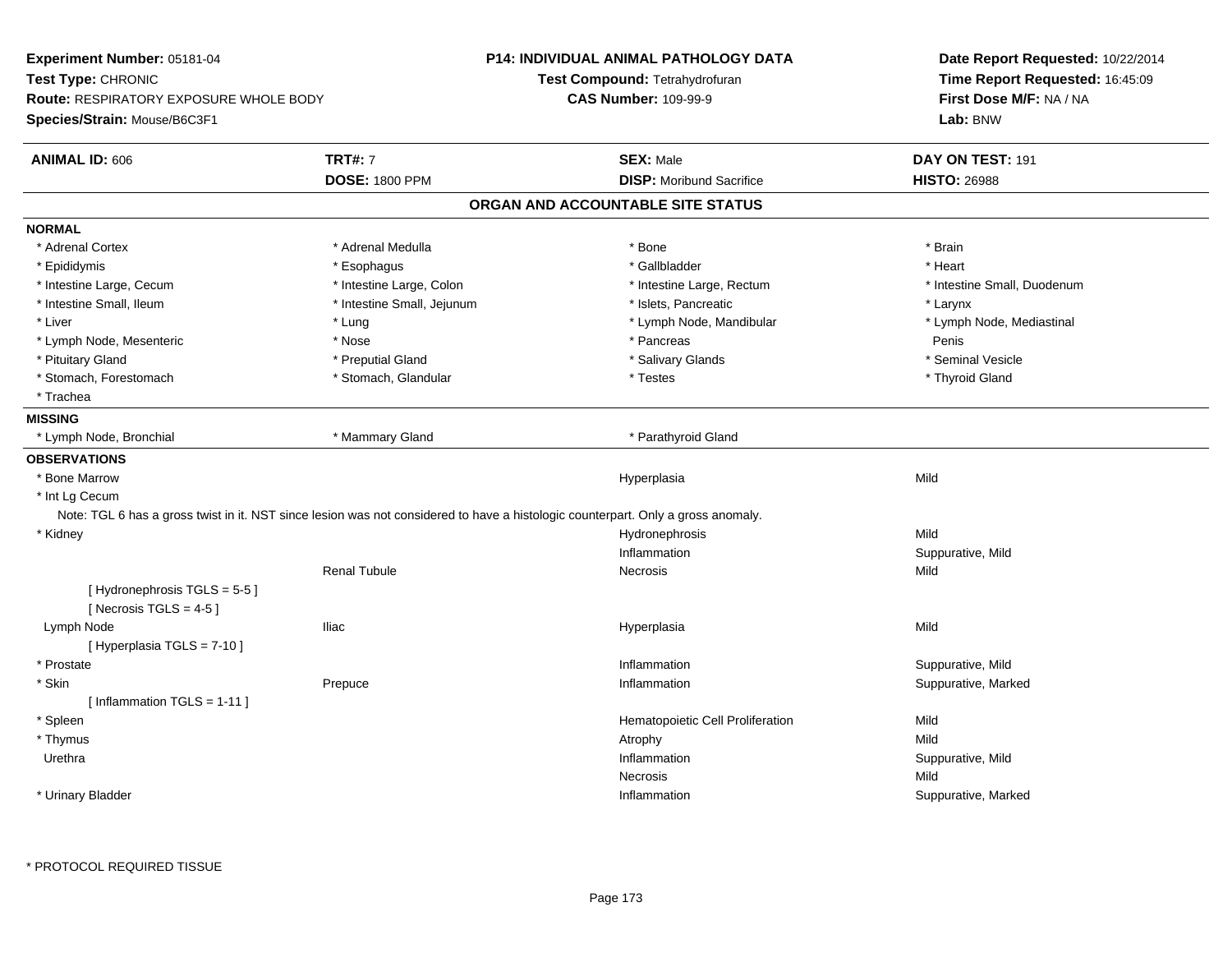| <b>Experiment Number: 05181-04</b><br><b>Test Type: CHRONIC</b><br><b>Route: RESPIRATORY EXPOSURE WHOLE BODY</b><br>Species/Strain: Mouse/B6C3F1 |                       | <b>P14: INDIVIDUAL ANIMAL PATHOLOGY DATA</b> | Date Report Requested: 10/22/2014 |
|--------------------------------------------------------------------------------------------------------------------------------------------------|-----------------------|----------------------------------------------|-----------------------------------|
|                                                                                                                                                  |                       | Test Compound: Tetrahydrofuran               | Time Report Requested: 16:45:09   |
|                                                                                                                                                  |                       | <b>CAS Number: 109-99-9</b>                  | First Dose M/F: NA / NA           |
|                                                                                                                                                  |                       |                                              | Lab: BNW                          |
| <b>ANIMAL ID: 606</b>                                                                                                                            | <b>TRT#: 7</b>        | <b>SEX: Male</b>                             | DAY ON TEST: 191                  |
|                                                                                                                                                  | <b>DOSE: 1800 PPM</b> | <b>DISP:</b> Moribund Sacrifice              | <b>HISTO: 26988</b>               |
|                                                                                                                                                  |                       | ORGAN AND ACCOUNTABLE SITE STATUS            |                                   |
| [Inflammation TGLS = 3-8 ]                                                                                                                       |                       |                                              |                                   |
| PRIMARY CAUSE OF DEATH                                                                                                                           | - Urinary Bladder     | Inflammation                                 |                                   |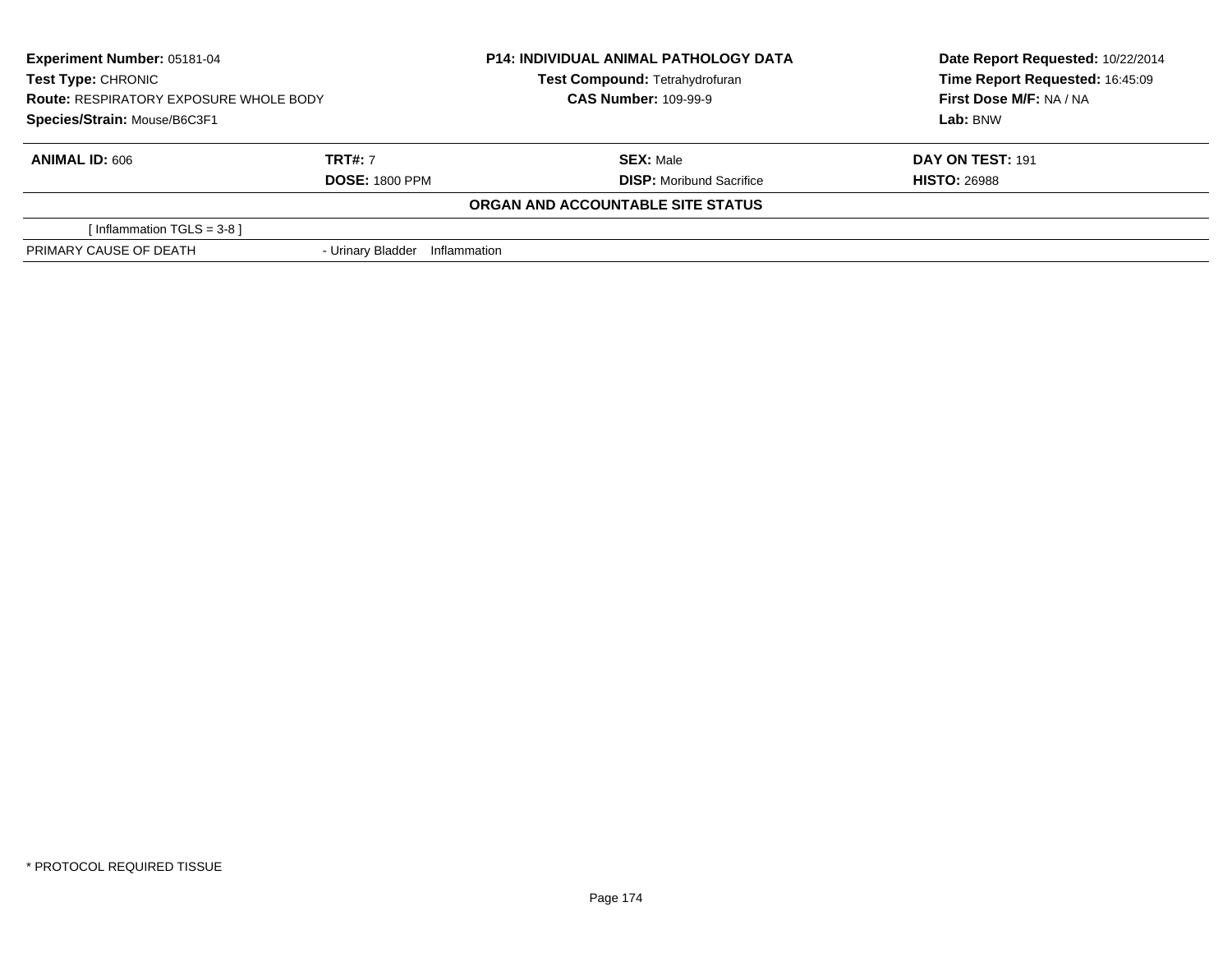| Experiment Number: 05181-04            |                             | <b>P14: INDIVIDUAL ANIMAL PATHOLOGY DATA</b> | Date Report Requested: 10/22/2014                          |  |
|----------------------------------------|-----------------------------|----------------------------------------------|------------------------------------------------------------|--|
| Test Type: CHRONIC                     |                             | Test Compound: Tetrahydrofuran               | Time Report Requested: 16:45:09<br>First Dose M/F: NA / NA |  |
| Route: RESPIRATORY EXPOSURE WHOLE BODY |                             | <b>CAS Number: 109-99-9</b>                  |                                                            |  |
| Species/Strain: Mouse/B6C3F1           |                             |                                              | Lab: BNW                                                   |  |
| ANIMAL ID: 607                         | <b>TRT#: 7</b>              | <b>SEX: Male</b>                             | DAY ON TEST: 414                                           |  |
|                                        | <b>DOSE: 1800 PPM</b>       | <b>DISP:</b> Moribund Sacrifice              | <b>HISTO: 26989</b>                                        |  |
|                                        |                             | ORGAN AND ACCOUNTABLE SITE STATUS            |                                                            |  |
| <b>NORMAL</b>                          |                             |                                              |                                                            |  |
| * Adrenal Cortex                       | * Adrenal Medulla           | * Bone                                       | * Brain                                                    |  |
| * Epididymis                           | * Esophagus                 | * Gallbladder                                | * Intestine Large, Cecum                                   |  |
| * Intestine Large, Rectum              | * Intestine Small, Duodenum | * Intestine Small, Ileum                     | * Intestine Small, Jejunum                                 |  |
| * Islets, Pancreatic                   | * Larynx                    | * Lung                                       | * Lymph Node, Bronchial                                    |  |
| * Lymph Node, Mandibular               | * Lymph Node, Mediastinal   | * Lymph Node, Mesenteric                     | * Nose                                                     |  |
| * Pancreas                             | * Parathyroid Gland         | * Pituitary Gland                            | * Preputial Gland                                          |  |
| * Prostate                             | * Salivary Glands           | * Seminal Vesicle                            | * Stomach, Forestomach                                     |  |
| * Stomach, Glandular                   | * Testes                    | * Thyroid Gland                              | * Trachea                                                  |  |
| <b>MISSING</b>                         |                             |                                              |                                                            |  |
| * Intestine Large, Colon               | * Mammary Gland             | * Thymus                                     |                                                            |  |
| <b>OBSERVATIONS</b>                    |                             |                                              |                                                            |  |
| * Bone Marrow                          |                             | Hyperplasia                                  | Moderate                                                   |  |
| * Heart                                |                             | Cardiomyopathy                               | Minimal                                                    |  |
| * Kidney                               |                             | Inflammation                                 | Suppurative, Moderate                                      |  |
| [Inflammation TGLS = $2-5$ ]           |                             |                                              |                                                            |  |
| * Liver                                |                             | <b>Necrosis</b>                              | Minimal                                                    |  |
| * Skin                                 | Prepuce                     | Inflammation                                 | Suppurative, Marked                                        |  |
| Note: TGL 1 is prepuce not penis.      |                             |                                              |                                                            |  |
| [Inflammation TGLS = $1-7+10$ ]        |                             |                                              |                                                            |  |
| * Spleen                               |                             | Hematopoietic Cell Proliferation             | Mild                                                       |  |
| * Urinary Bladder                      |                             | Inflammation                                 | Suppurative, Moderate                                      |  |
| PRIMARY CAUSE OF DEATH                 | - Skin Prepuce Inflammation |                                              |                                                            |  |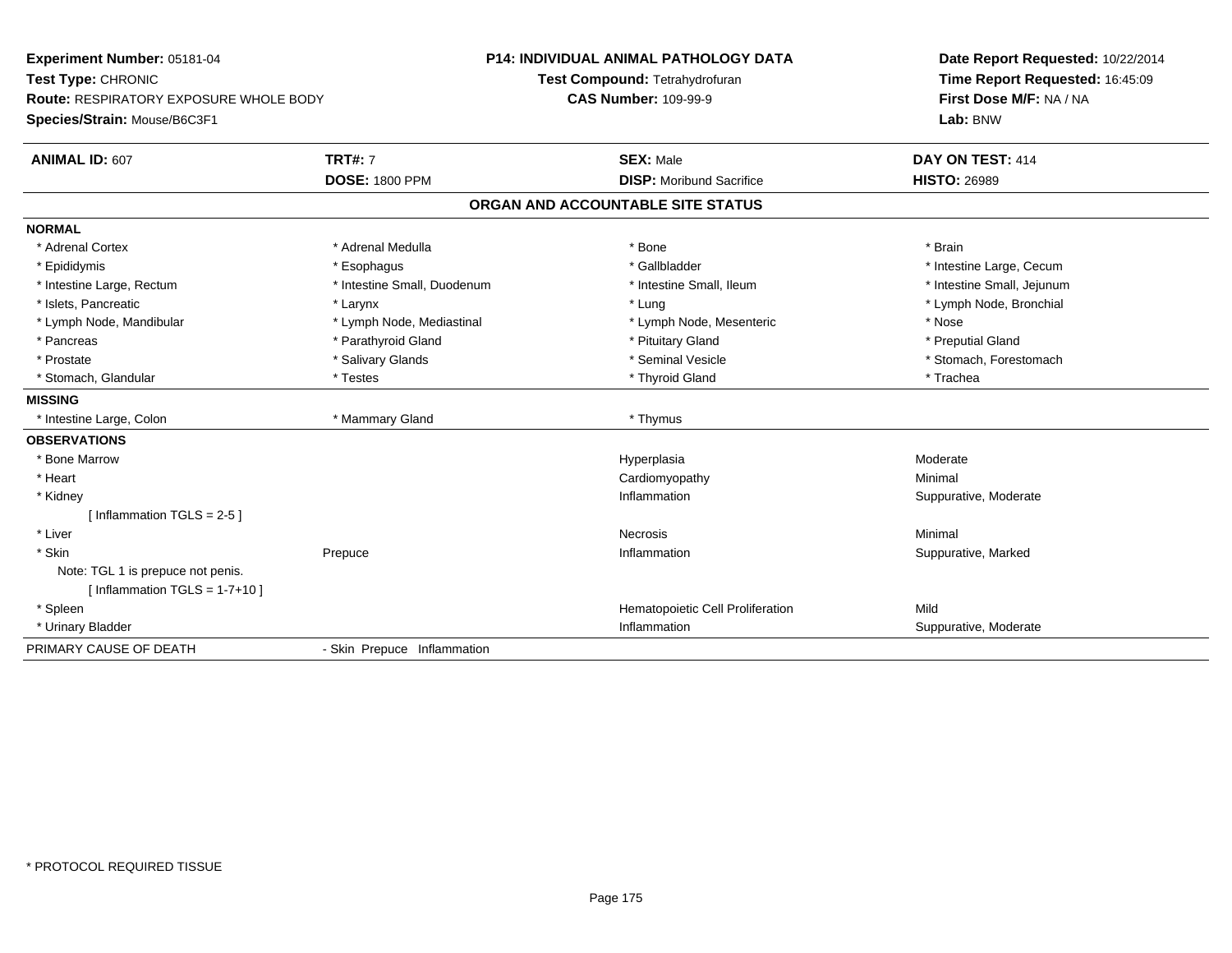| Experiment Number: 05181-04<br>Test Type: CHRONIC                                                                  |                          | <b>P14: INDIVIDUAL ANIMAL PATHOLOGY DATA</b> | Date Report Requested: 10/22/2014<br>Time Report Requested: 16:45:09 |
|--------------------------------------------------------------------------------------------------------------------|--------------------------|----------------------------------------------|----------------------------------------------------------------------|
|                                                                                                                    |                          | Test Compound: Tetrahydrofuran               |                                                                      |
| <b>Route: RESPIRATORY EXPOSURE WHOLE BODY</b>                                                                      |                          | <b>CAS Number: 109-99-9</b>                  | First Dose M/F: NA / NA                                              |
| Species/Strain: Mouse/B6C3F1                                                                                       |                          |                                              | Lab: BNW                                                             |
| <b>ANIMAL ID: 608</b>                                                                                              | <b>TRT#: 7</b>           | <b>SEX: Male</b>                             | DAY ON TEST: 359                                                     |
|                                                                                                                    | <b>DOSE: 1800 PPM</b>    | <b>DISP:</b> Moribund Sacrifice              | <b>HISTO: 26990</b>                                                  |
|                                                                                                                    |                          | ORGAN AND ACCOUNTABLE SITE STATUS            |                                                                      |
| <b>NORMAL</b>                                                                                                      |                          |                                              |                                                                      |
| * Adrenal Cortex                                                                                                   | * Adrenal Medulla        | * Bone                                       | * Bone Marrow                                                        |
| * Brain                                                                                                            | * Epididymis             | * Esophagus                                  | * Gallbladder                                                        |
| * Heart                                                                                                            | * Intestine Large, Cecum | * Intestine Large, Colon                     | * Intestine Large, Rectum                                            |
| * Intestine Small, Duodenum                                                                                        | * Intestine Small, Ileum | * Intestine Small, Jejunum                   | * Islets, Pancreatic                                                 |
| * Larynx                                                                                                           | * Liver                  | * Lung                                       | * Lymph Node, Mandibular                                             |
| * Lymph Node, Mediastinal                                                                                          | * Lymph Node, Mesenteric | * Nose                                       | * Pancreas                                                           |
| Penis                                                                                                              | * Pituitary Gland        | * Preputial Gland                            | * Salivary Glands                                                    |
| * Seminal Vesicle                                                                                                  | * Skin                   | * Spleen                                     | * Stomach, Forestomach                                               |
| * Stomach, Glandular                                                                                               | * Testes                 | * Thymus                                     | * Thyroid Gland                                                      |
| * Trachea                                                                                                          | * Urinary Bladder        |                                              |                                                                      |
| <b>MISSING</b>                                                                                                     |                          |                                              |                                                                      |
| * Lymph Node, Bronchial                                                                                            | * Mammary Gland          | * Parathyroid Gland                          |                                                                      |
| <b>OBSERVATIONS</b>                                                                                                |                          |                                              |                                                                      |
| * Gallbladder                                                                                                      |                          |                                              |                                                                      |
| Note: The gallbladder has no lesions to correlate it with TGL 1.                                                   |                          |                                              |                                                                      |
| * Kidney                                                                                                           | <b>Renal Tubule</b>      | Hypertrophy                                  | Minimal                                                              |
| * Prostate                                                                                                         |                          | Inflammation                                 | Suppurative, Minimal                                                 |
| * Urin Bladder                                                                                                     |                          |                                              |                                                                      |
| Note: The urinary bladder had no lesions to correlate it with TGL 2. Distended bladder not considered significant. |                          |                                              |                                                                      |
| PRIMARY CAUSE OF DEATH                                                                                             | - UNCERTAIN              |                                              |                                                                      |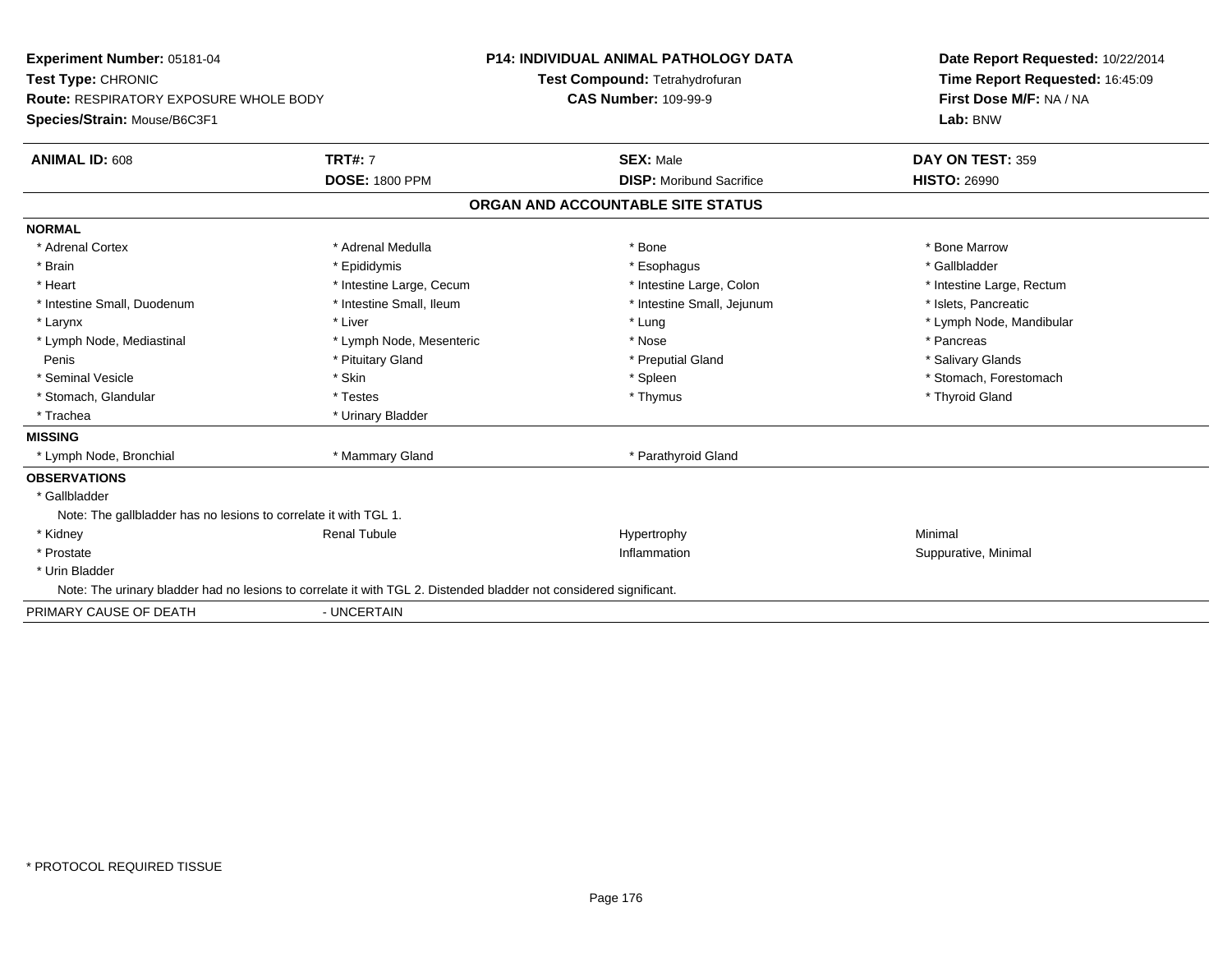| Experiment Number: 05181-04<br>Test Type: CHRONIC<br><b>Route: RESPIRATORY EXPOSURE WHOLE BODY</b><br>Species/Strain: Mouse/B6C3F1 |                                         | <b>P14: INDIVIDUAL ANIMAL PATHOLOGY DATA</b><br>Test Compound: Tetrahydrofuran<br><b>CAS Number: 109-99-9</b> |                                                     | Date Report Requested: 10/22/2014<br>Time Report Requested: 16:45:09<br>First Dose M/F: NA / NA<br>Lab: BNW |
|------------------------------------------------------------------------------------------------------------------------------------|-----------------------------------------|---------------------------------------------------------------------------------------------------------------|-----------------------------------------------------|-------------------------------------------------------------------------------------------------------------|
| <b>ANIMAL ID: 609</b>                                                                                                              | <b>TRT#: 7</b><br><b>DOSE: 1800 PPM</b> |                                                                                                               | <b>SEX: Male</b><br><b>DISP: Terminal Sacrifice</b> | DAY ON TEST: 733<br><b>HISTO: 26991</b>                                                                     |
|                                                                                                                                    |                                         |                                                                                                               | ORGAN AND ACCOUNTABLE SITE STATUS                   |                                                                                                             |
| <b>NORMAL</b>                                                                                                                      |                                         |                                                                                                               |                                                     |                                                                                                             |
| * Adrenal Medulla                                                                                                                  | * Bone                                  |                                                                                                               | * Bone Marrow                                       | * Brain                                                                                                     |
| * Epididymis                                                                                                                       | * Esophagus                             |                                                                                                               | * Intestine Large, Cecum                            | * Intestine Large, Colon                                                                                    |
| * Intestine Large, Rectum                                                                                                          | * Intestine Small, Duodenum             |                                                                                                               | * Intestine Small, Ileum                            | * Intestine Small, Jejunum                                                                                  |
| * Islets, Pancreatic                                                                                                               | * Kidney                                |                                                                                                               | * Larynx                                            | * Liver                                                                                                     |
| * Lymph Node, Bronchial                                                                                                            | * Lymph Node, Mandibular                |                                                                                                               | * Lymph Node, Mediastinal                           | * Lymph Node, Mesenteric                                                                                    |
| * Nose                                                                                                                             | * Pancreas                              |                                                                                                               | * Pituitary Gland                                   | * Prostate                                                                                                  |
| * Salivary Glands                                                                                                                  | * Seminal Vesicle                       |                                                                                                               | * Skin                                              | * Spleen                                                                                                    |
| * Stomach, Forestomach                                                                                                             | * Stomach, Glandular                    |                                                                                                               | * Testes                                            | * Thymus                                                                                                    |
| * Thyroid Gland                                                                                                                    | * Trachea                               |                                                                                                               | * Urinary Bladder                                   |                                                                                                             |
| <b>MISSING</b>                                                                                                                     |                                         |                                                                                                               |                                                     |                                                                                                             |
| * Mammary Gland                                                                                                                    | * Parathyroid Gland                     |                                                                                                               |                                                     |                                                                                                             |
| <b>OBSERVATIONS</b>                                                                                                                |                                         |                                                                                                               |                                                     |                                                                                                             |
| * Adrenal Cortex                                                                                                                   |                                         |                                                                                                               | Hypertrophy                                         | Mild                                                                                                        |
| * Gallbladder                                                                                                                      | Epithelium                              |                                                                                                               | Hyperplasia                                         | Minimal                                                                                                     |
| * Heart                                                                                                                            |                                         |                                                                                                               | Cardiomyopathy                                      | Minimal                                                                                                     |
| * Lung                                                                                                                             |                                         |                                                                                                               | Alveolar/Bronchiolar Adenoma                        |                                                                                                             |
| * Preputial Gland                                                                                                                  |                                         |                                                                                                               | Inflammation                                        | Moderate                                                                                                    |
| PRIMARY CAUSE OF DEATH                                                                                                             |                                         |                                                                                                               |                                                     |                                                                                                             |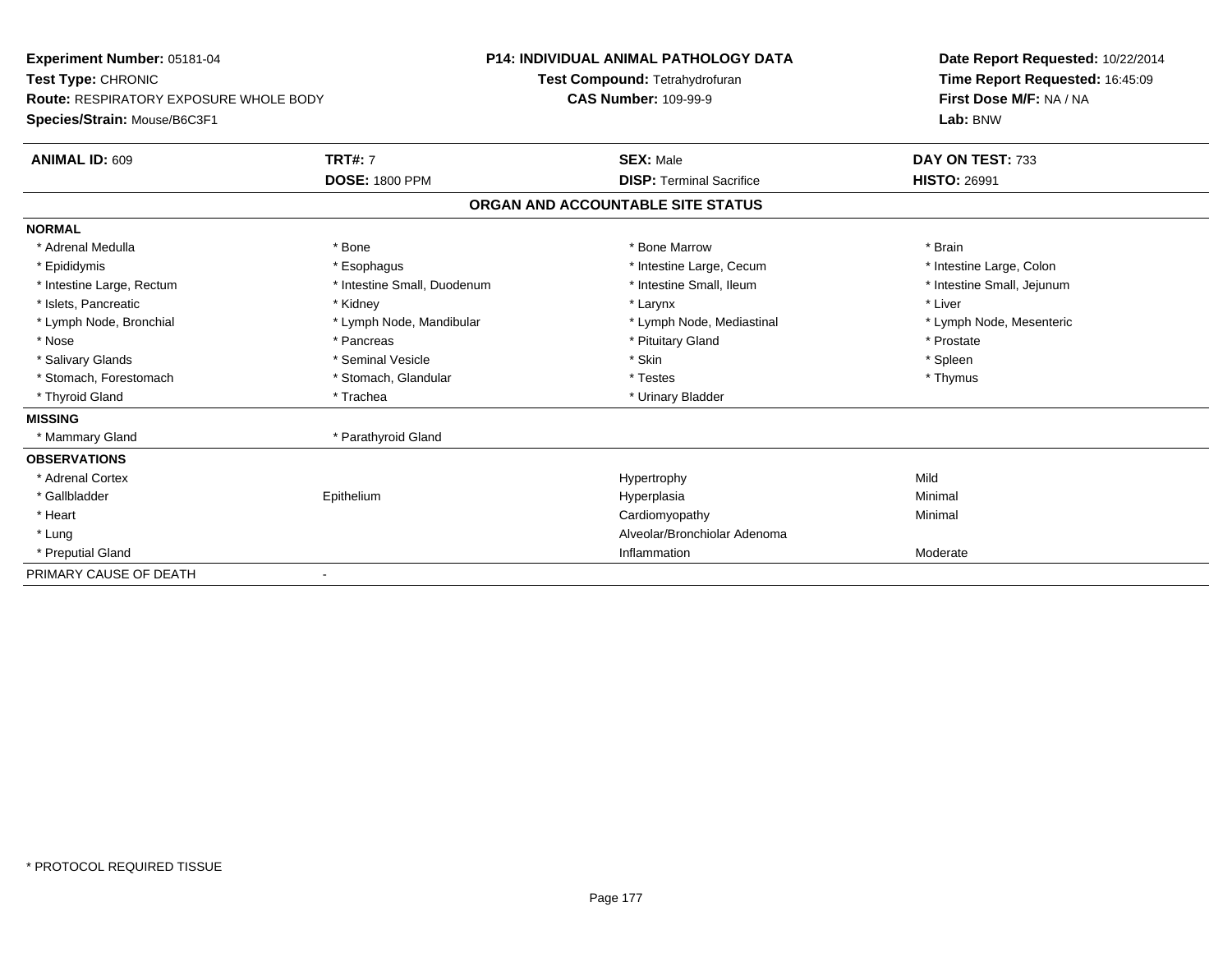| Experiment Number: 05181-04                   |                             | <b>P14: INDIVIDUAL ANIMAL PATHOLOGY DATA</b> | Date Report Requested: 10/22/2014 |
|-----------------------------------------------|-----------------------------|----------------------------------------------|-----------------------------------|
| Test Type: CHRONIC                            |                             | Test Compound: Tetrahydrofuran               | Time Report Requested: 16:45:09   |
| <b>Route: RESPIRATORY EXPOSURE WHOLE BODY</b> |                             | <b>CAS Number: 109-99-9</b>                  | First Dose M/F: NA / NA           |
| Species/Strain: Mouse/B6C3F1                  |                             |                                              | Lab: BNW                          |
| <b>ANIMAL ID: 610</b>                         | <b>TRT#: 7</b>              | <b>SEX: Male</b>                             | DAY ON TEST: 245                  |
|                                               | <b>DOSE: 1800 PPM</b>       | <b>DISP: Natural Death</b>                   | <b>HISTO: 26992</b>               |
|                                               |                             | ORGAN AND ACCOUNTABLE SITE STATUS            |                                   |
| <b>NORMAL</b>                                 |                             |                                              |                                   |
| * Adrenal Cortex                              | * Adrenal Medulla           | * Bone                                       | * Bone Marrow                     |
| * Brain                                       | * Epididymis                | * Esophagus                                  | * Heart                           |
| * Intestine Large, Colon                      | * Islets, Pancreatic        | * Larynx                                     | * Lymph Node, Bronchial           |
| * Lymph Node, Mandibular                      | * Nose                      | * Pancreas                                   | * Pituitary Gland                 |
| * Preputial Gland                             | * Salivary Glands           | * Spleen                                     | * Stomach, Forestomach            |
| * Stomach, Glandular                          | * Testes                    | * Thyroid Gland                              | * Trachea                         |
| <b>MISSING</b>                                |                             |                                              |                                   |
| * Lymph Node, Mediastinal                     | * Lymph Node, Mesenteric    | * Mammary Gland                              | * Parathyroid Gland               |
| <b>AUTO PRECLUDES DIAG.</b>                   |                             |                                              |                                   |
| * Gallbladder                                 | * Intestine Large, Cecum    | * Intestine Large, Rectum                    | * Intestine Small, Duodenum       |
| * Intestine Small. Ileum                      | * Intestine Small, Jejunum  | * Seminal Vesicle                            |                                   |
| <b>OBSERVATIONS</b>                           |                             |                                              |                                   |
| * Kidney                                      |                             | Hydronephrosis                               | Mild                              |
|                                               |                             | Inflammation                                 | Suppurative, Mild                 |
|                                               | Pelvis                      | Necrosis                                     | Mild                              |
| * Liver                                       |                             | Hepatocellular Adenoma                       |                                   |
| * Lung                                        |                             | Thrombosis                                   | Mild                              |
| Penis                                         |                             | Inflammation                                 | Suppurative, Minimal              |
| * Prostate                                    |                             | Inflammation                                 | Suppurative, Moderate             |
| * Skin                                        | Prepuce                     | Inflammation                                 | Suppurative, Marked               |
| * Thymus                                      |                             | Atrophy                                      | Minimal                           |
| Urethra                                       |                             | Inflammation                                 | Suppurative, Mild                 |
| * Urinary Bladder                             |                             | Inflammation                                 | Suppurative, Mild                 |
| [Inflammation TGLS = $1-8$ ]                  |                             |                                              |                                   |
| PRIMARY CAUSE OF DEATH                        | - Skin Prepuce Inflammation |                                              |                                   |
|                                               |                             |                                              |                                   |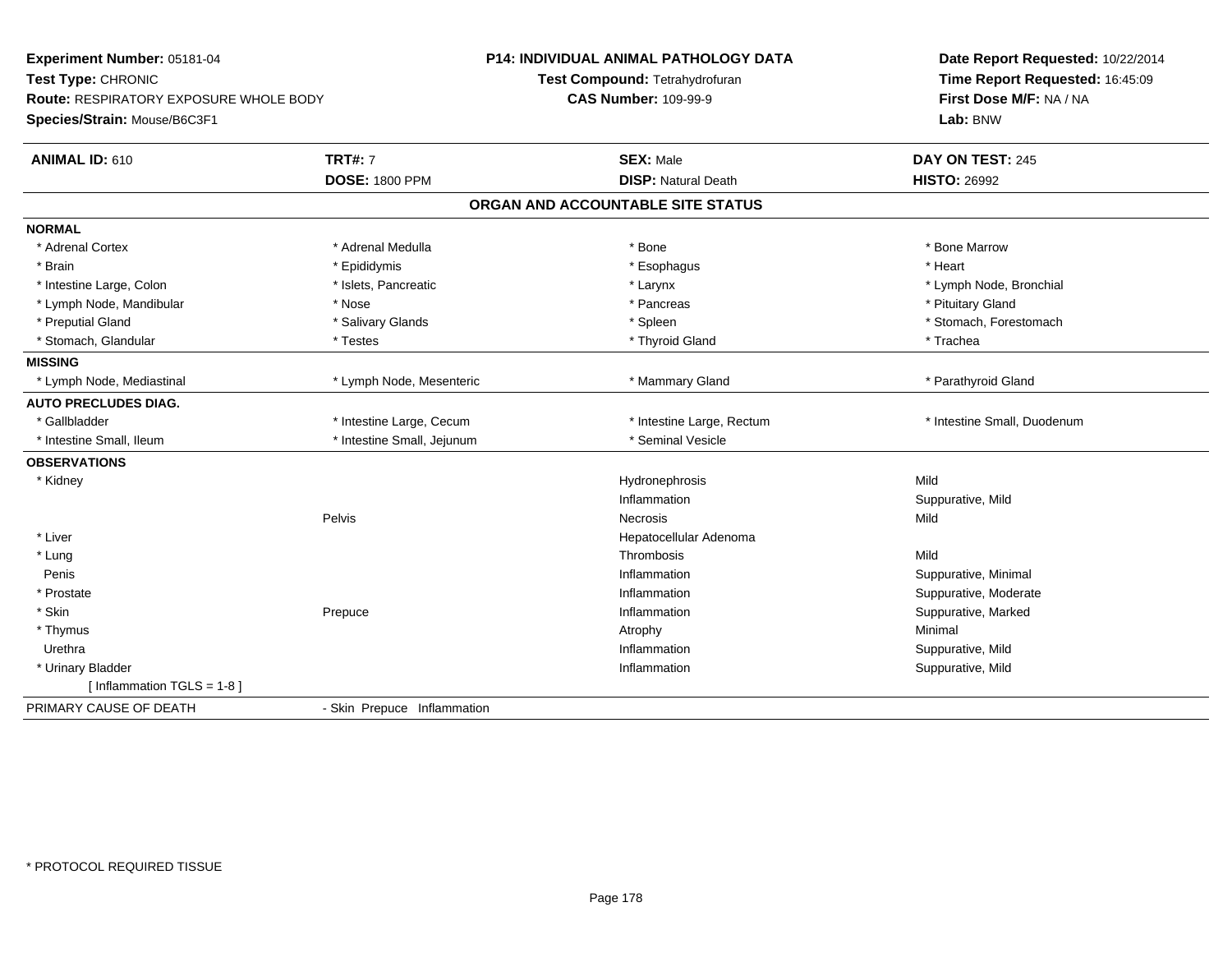| Experiment Number: 05181-04<br>Test Type: CHRONIC<br><b>Route: RESPIRATORY EXPOSURE WHOLE BODY</b><br>Species/Strain: Mouse/B6C3F1 |                          | <b>P14: INDIVIDUAL ANIMAL PATHOLOGY DATA</b><br>Test Compound: Tetrahydrofuran<br><b>CAS Number: 109-99-9</b> | Date Report Requested: 10/22/2014<br>Time Report Requested: 16:45:09<br>First Dose M/F: NA / NA<br>Lab: BNW |
|------------------------------------------------------------------------------------------------------------------------------------|--------------------------|---------------------------------------------------------------------------------------------------------------|-------------------------------------------------------------------------------------------------------------|
| ANIMAL ID: 611                                                                                                                     | <b>TRT#: 7</b>           | <b>SEX: Male</b>                                                                                              | DAY ON TEST: 736                                                                                            |
|                                                                                                                                    | <b>DOSE: 1800 PPM</b>    | <b>DISP: Terminal Sacrifice</b>                                                                               | <b>HISTO: 26993</b>                                                                                         |
|                                                                                                                                    |                          | ORGAN AND ACCOUNTABLE SITE STATUS                                                                             |                                                                                                             |
| <b>NORMAL</b>                                                                                                                      |                          |                                                                                                               |                                                                                                             |
| * Adrenal Cortex                                                                                                                   | * Adrenal Medulla        | * Bone                                                                                                        | * Bone Marrow                                                                                               |
| * Brain                                                                                                                            | * Epididymis             | * Esophagus                                                                                                   | * Gallbladder                                                                                               |
| * Heart                                                                                                                            | * Intestine Large, Cecum | * Intestine Large, Colon                                                                                      | * Intestine Large, Rectum                                                                                   |
| * Intestine Small, Duodenum                                                                                                        | * Intestine Small, Ileum | * Intestine Small, Jejunum                                                                                    | * Islets, Pancreatic                                                                                        |
| * Larynx                                                                                                                           | * Liver                  | * Lung                                                                                                        | * Lymph Node, Bronchial                                                                                     |
| * Lymph Node, Mediastinal                                                                                                          | * Lymph Node, Mesenteric | * Nose                                                                                                        | * Pancreas                                                                                                  |
| * Parathyroid Gland                                                                                                                | * Pituitary Gland        | * Prostate                                                                                                    | * Salivary Glands                                                                                           |
| * Seminal Vesicle                                                                                                                  | * Skin                   | * Spleen                                                                                                      | * Stomach, Forestomach                                                                                      |
| * Stomach, Glandular                                                                                                               | * Testes                 | * Thymus                                                                                                      | * Thyroid Gland                                                                                             |
| * Trachea                                                                                                                          | * Urinary Bladder        |                                                                                                               |                                                                                                             |
| <b>MISSING</b>                                                                                                                     |                          |                                                                                                               |                                                                                                             |
| * Lymph Node, Mandibular                                                                                                           | * Mammary Gland          |                                                                                                               |                                                                                                             |
| <b>OBSERVATIONS</b>                                                                                                                |                          |                                                                                                               |                                                                                                             |
| * Kidney                                                                                                                           |                          | Nephropathy                                                                                                   | Minimal                                                                                                     |
| * Liver                                                                                                                            |                          |                                                                                                               |                                                                                                             |
| Note: TGL 1 not seen even on recut.                                                                                                |                          |                                                                                                               |                                                                                                             |
| * Preputial Gland                                                                                                                  |                          | Inflammation                                                                                                  | Mild                                                                                                        |
| PRIMARY CAUSE OF DEATH                                                                                                             |                          |                                                                                                               |                                                                                                             |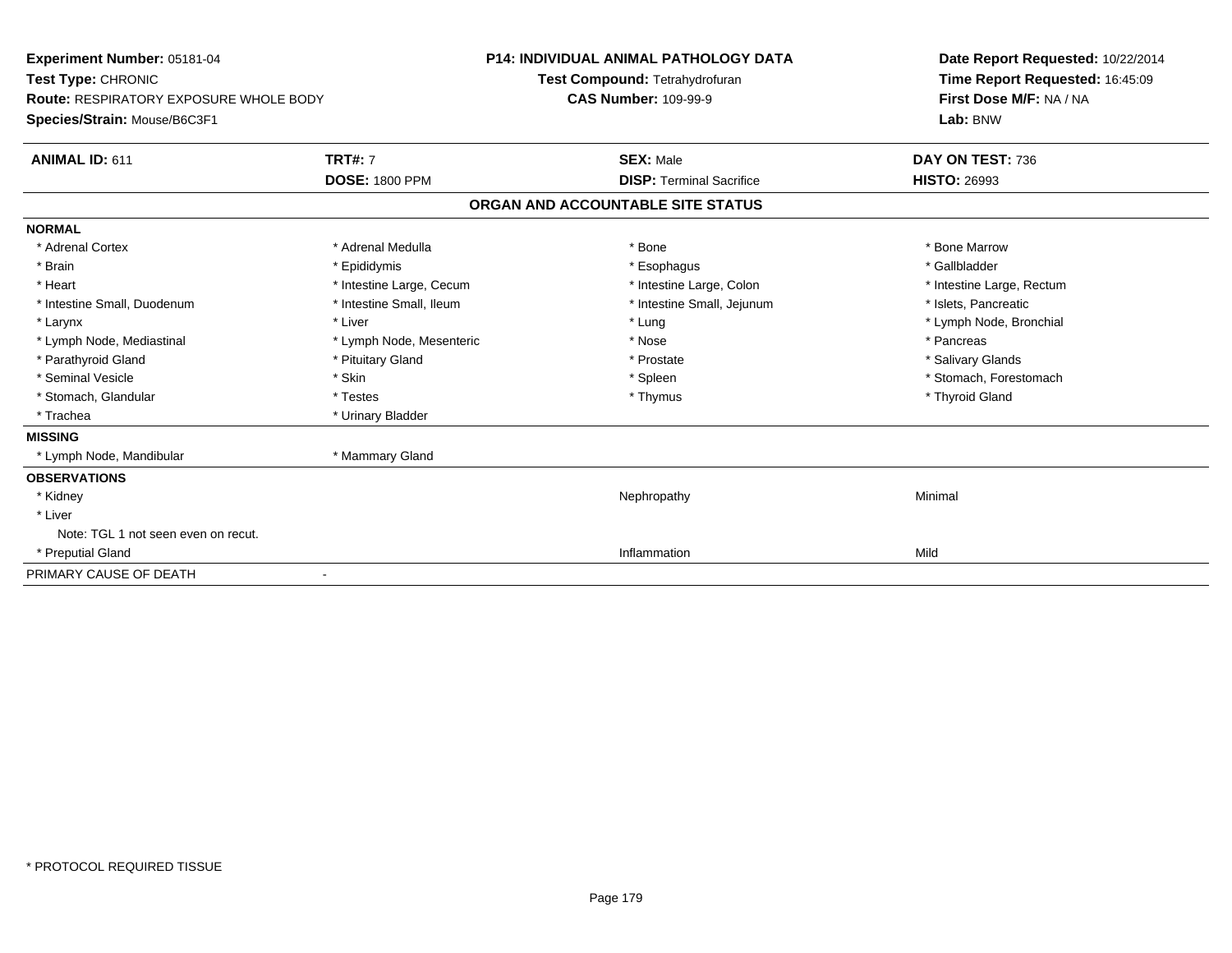| Experiment Number: 05181-04<br>Test Type: CHRONIC<br>Route: RESPIRATORY EXPOSURE WHOLE BODY<br>Species/Strain: Mouse/B6C3F1 |                                         | <b>P14: INDIVIDUAL ANIMAL PATHOLOGY DATA</b><br>Test Compound: Tetrahydrofuran<br><b>CAS Number: 109-99-9</b> | Date Report Requested: 10/22/2014<br>Time Report Requested: 16:45:09<br>First Dose M/F: NA / NA<br>Lab: BNW |
|-----------------------------------------------------------------------------------------------------------------------------|-----------------------------------------|---------------------------------------------------------------------------------------------------------------|-------------------------------------------------------------------------------------------------------------|
| <b>ANIMAL ID: 612</b>                                                                                                       | <b>TRT#: 7</b><br><b>DOSE: 1800 PPM</b> | <b>SEX: Male</b><br><b>DISP: Natural Death</b>                                                                | DAY ON TEST: 275<br><b>HISTO: 26994</b>                                                                     |
|                                                                                                                             |                                         | ORGAN AND ACCOUNTABLE SITE STATUS                                                                             |                                                                                                             |
| <b>NORMAL</b>                                                                                                               |                                         |                                                                                                               |                                                                                                             |
| * Adrenal Cortex                                                                                                            | * Adrenal Medulla                       | * Bone                                                                                                        | * Bone Marrow                                                                                               |
| * Brain                                                                                                                     | * Epididymis                            | * Esophagus                                                                                                   | * Heart                                                                                                     |
| * Intestine Large, Colon                                                                                                    | * Intestine Large, Rectum               | * Islets, Pancreatic                                                                                          | * Larynx                                                                                                    |
| * Liver                                                                                                                     | * Lung                                  | * Lymph Node, Mesenteric                                                                                      | * Nose                                                                                                      |
| * Pancreas                                                                                                                  | * Parathyroid Gland                     | * Pituitary Gland                                                                                             | * Preputial Gland                                                                                           |
| * Salivary Glands                                                                                                           | * Seminal Vesicle                       | * Skin                                                                                                        | * Spleen                                                                                                    |
| * Stomach, Forestomach                                                                                                      | * Stomach, Glandular                    | * Testes                                                                                                      | * Thyroid Gland                                                                                             |
| * Trachea                                                                                                                   | * Urinary Bladder                       |                                                                                                               |                                                                                                             |
| <b>MISSING</b>                                                                                                              |                                         |                                                                                                               |                                                                                                             |
| * Lymph Node, Bronchial                                                                                                     | * Lymph Node, Mandibular                | * Lymph Node, Mediastinal                                                                                     | * Mammary Gland                                                                                             |
| <b>AUTO PRECLUDES DIAG.</b>                                                                                                 |                                         |                                                                                                               |                                                                                                             |
| * Gallbladder                                                                                                               | * Intestine Large, Cecum                | * Intestine Small, Duodenum                                                                                   | * Intestine Small, Ileum                                                                                    |
| * Intestine Small, Jejunum                                                                                                  |                                         |                                                                                                               |                                                                                                             |
| <b>OBSERVATIONS</b>                                                                                                         |                                         |                                                                                                               |                                                                                                             |
| * Kidney                                                                                                                    |                                         | Inflammation                                                                                                  | Suppurative, Minimal                                                                                        |
| Lymph Node                                                                                                                  | <b>Iliac</b>                            | Hyperplasia                                                                                                   | Mild                                                                                                        |
| [Hyperplasia TGLS = 3-11]                                                                                                   |                                         |                                                                                                               |                                                                                                             |
| Penis                                                                                                                       |                                         | Inflammation                                                                                                  | Suppurative, Moderate                                                                                       |
| [ Inflammation TGLS = 1-10 ]                                                                                                |                                         |                                                                                                               |                                                                                                             |
| * Prostate                                                                                                                  |                                         | Inflammation                                                                                                  | Suppurative, Mild                                                                                           |
| * Spleen                                                                                                                    |                                         |                                                                                                               |                                                                                                             |
| Note: TGL 4 is a possible pinch artifact from a forceps.                                                                    |                                         |                                                                                                               |                                                                                                             |
| * Thymus                                                                                                                    |                                         | Atrophy                                                                                                       | Mild                                                                                                        |
| Urethra                                                                                                                     |                                         | Inflammation                                                                                                  | Suppurative, Moderate                                                                                       |
| * Urin Bladder                                                                                                              |                                         |                                                                                                               |                                                                                                             |
| Note: Distended urinary bladder (TGL 2) not considered significant to diagnose.                                             |                                         |                                                                                                               |                                                                                                             |
| PRIMARY CAUSE OF DEATH                                                                                                      | - Urethra Inflammation                  |                                                                                                               |                                                                                                             |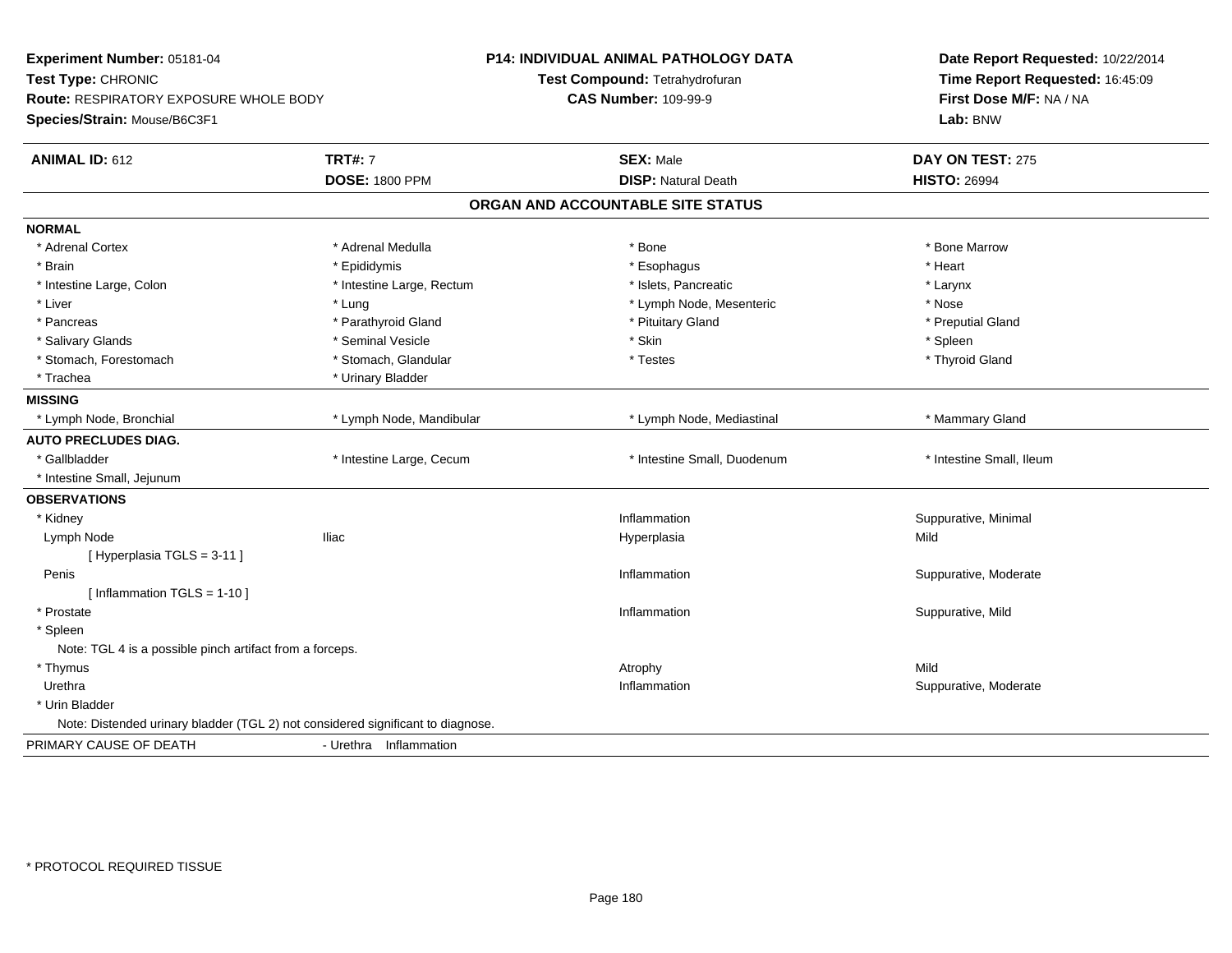| <b>Experiment Number: 05181-04</b>            |                          | <b>P14: INDIVIDUAL ANIMAL PATHOLOGY DATA</b> | Date Report Requested: 10/22/2014<br>Time Report Requested: 16:45:09<br>First Dose M/F: NA / NA |
|-----------------------------------------------|--------------------------|----------------------------------------------|-------------------------------------------------------------------------------------------------|
| Test Type: CHRONIC                            |                          | Test Compound: Tetrahydrofuran               |                                                                                                 |
| <b>Route: RESPIRATORY EXPOSURE WHOLE BODY</b> |                          | <b>CAS Number: 109-99-9</b>                  |                                                                                                 |
| Species/Strain: Mouse/B6C3F1                  |                          |                                              | Lab: BNW                                                                                        |
| ANIMAL ID: 613                                | <b>TRT#: 7</b>           | <b>SEX: Male</b>                             | DAY ON TEST: 527                                                                                |
|                                               | <b>DOSE: 1800 PPM</b>    | <b>DISP: Natural Death</b>                   | <b>HISTO: 26995</b>                                                                             |
|                                               |                          | ORGAN AND ACCOUNTABLE SITE STATUS            |                                                                                                 |
| <b>NORMAL</b>                                 |                          |                                              |                                                                                                 |
| * Adrenal Cortex                              | * Adrenal Medulla        | * Bone                                       | * Bone Marrow                                                                                   |
| * Brain                                       | * Epididymis             | * Esophagus                                  | * Gallbladder                                                                                   |
| * Intestine Large, Cecum                      | * Intestine Large, Colon | * Intestine Large, Rectum                    | * Intestine Small, Duodenum                                                                     |
| * Intestine Small, Ileum                      | * Islets, Pancreatic     | * Larynx                                     | * Lung                                                                                          |
| * Lymph Node, Bronchial                       | * Lymph Node, Mandibular | * Lymph Node, Mediastinal                    | $^{\star}$ Nose                                                                                 |
| * Pancreas                                    | * Parathyroid Gland      | * Pituitary Gland                            | * Salivary Glands                                                                               |
| * Seminal Vesicle                             | * Stomach, Forestomach   | * Testes                                     | * Thyroid Gland                                                                                 |
| * Trachea                                     |                          |                                              |                                                                                                 |
| <b>MISSING</b>                                |                          |                                              |                                                                                                 |
| * Lymph Node, Mesenteric                      | * Mammary Gland          | * Thymus                                     |                                                                                                 |
| <b>AUTO PRECLUDES DIAG.</b>                   |                          |                                              |                                                                                                 |
| * Intestine Small, Jejunum                    |                          |                                              |                                                                                                 |
| <b>OBSERVATIONS</b>                           |                          |                                              |                                                                                                 |
| * Heart                                       |                          | Cardiomyopathy                               | Minimal                                                                                         |
| * Kidney                                      |                          | Hydronephrosis                               | Minimal                                                                                         |
|                                               |                          | Inflammation                                 | Suppurative, Minimal                                                                            |
|                                               | <b>Renal Tubule</b>      | Necrosis                                     | Minimal                                                                                         |
| [Necrosis TGLS = $5-5$ ]                      |                          |                                              |                                                                                                 |
| * Liver                                       |                          | Hepatocellular Adenoma                       | Multiple                                                                                        |
| [ Hepatocellular Adenoma TGLS = 4,8-10+11 ]   |                          |                                              |                                                                                                 |
| Lymph Node                                    | Iliac                    | Hyperplasia                                  | Moderate                                                                                        |
| [Hyperplasia TGLS = $6-13$ ]                  |                          |                                              |                                                                                                 |
| * Preputial Gland                             |                          | Inflammation                                 | Mild                                                                                            |
| [Inflammation $TGLS = 2-7$ ]                  |                          |                                              |                                                                                                 |
| * Prostate                                    |                          | Inflammation                                 | Suppurative, Mild                                                                               |
| * Skin                                        | Prepuce                  | Inflammation                                 | Suppurative, Marked                                                                             |
| [Inflammation TGLS = 1-12]                    |                          |                                              |                                                                                                 |
| * Spleen                                      |                          | Hematopoietic Cell Proliferation             | Mild                                                                                            |
| * Stomach, Glandular                          |                          | Erosion                                      | Marked                                                                                          |
| [ Erosion TGLS = 7-15 ]                       |                          |                                              |                                                                                                 |
|                                               |                          |                                              |                                                                                                 |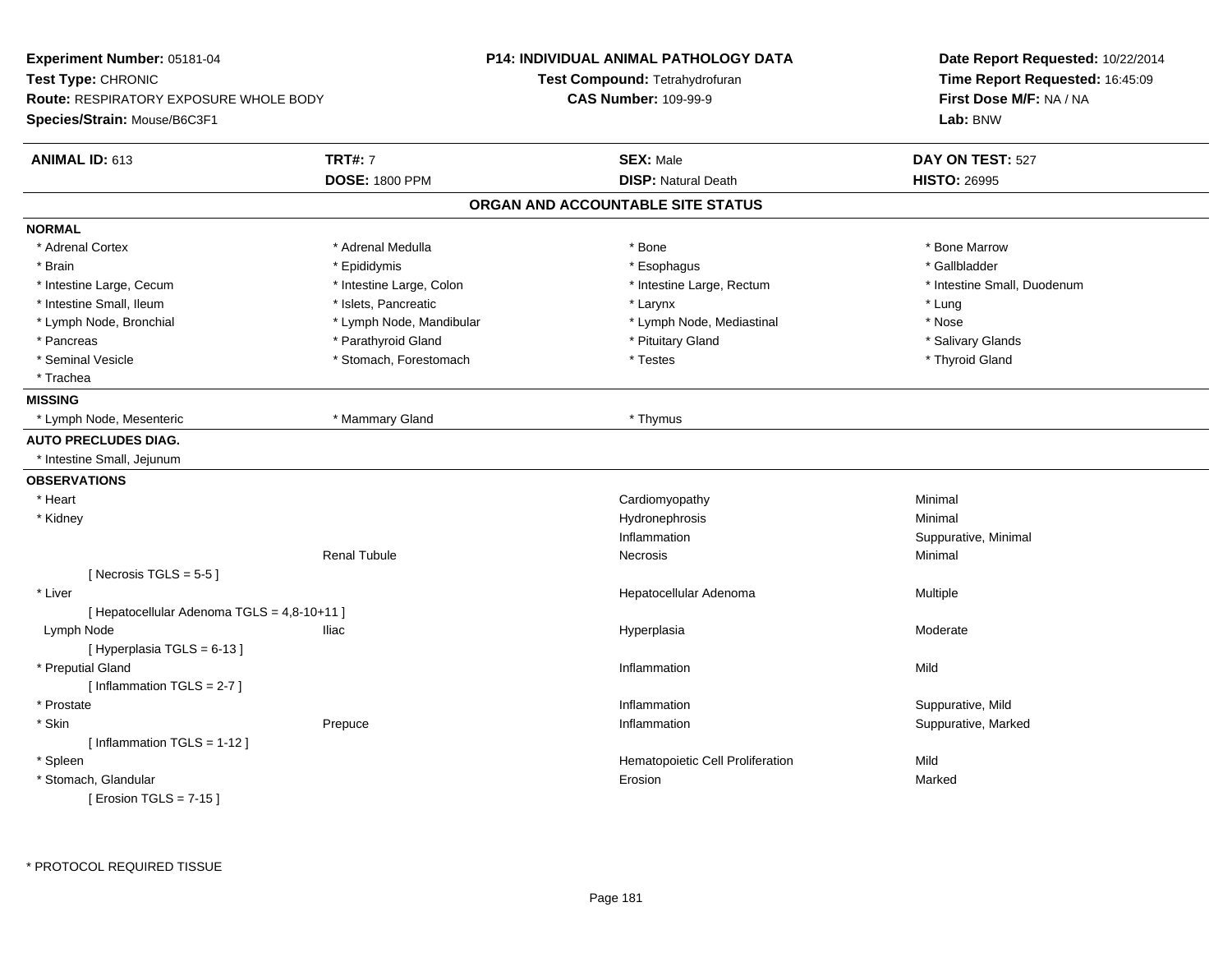| <b>Experiment Number: 05181-04</b>                                             |                             | <b>P14: INDIVIDUAL ANIMAL PATHOLOGY DATA</b> | Date Report Requested: 10/22/2014 |
|--------------------------------------------------------------------------------|-----------------------------|----------------------------------------------|-----------------------------------|
| <b>Test Type: CHRONIC</b>                                                      |                             | Test Compound: Tetrahydrofuran               | Time Report Requested: 16:45:09   |
| <b>Route: RESPIRATORY EXPOSURE WHOLE BODY</b>                                  |                             | <b>CAS Number: 109-99-9</b>                  | First Dose M/F: NA / NA           |
| Species/Strain: Mouse/B6C3F1                                                   |                             |                                              | Lab: BNW                          |
| <b>ANIMAL ID: 613</b>                                                          | <b>TRT#: 7</b>              | <b>SEX: Male</b>                             | DAY ON TEST: 527                  |
|                                                                                | <b>DOSE: 1800 PPM</b>       | <b>DISP: Natural Death</b>                   | <b>HISTO: 26995</b>               |
|                                                                                |                             | ORGAN AND ACCOUNTABLE SITE STATUS            |                                   |
| * Urinary Bladder                                                              |                             | <b>Calculus Gross Observation</b>            |                                   |
|                                                                                |                             | Inflammation                                 | Suppurative, Moderate             |
| Note: TGL 3 is a gross observation. Nothing observed histologically For TGL 3. |                             |                                              |                                   |
| PRIMARY CAUSE OF DEATH                                                         | - Skin Prepuce Inflammation |                                              |                                   |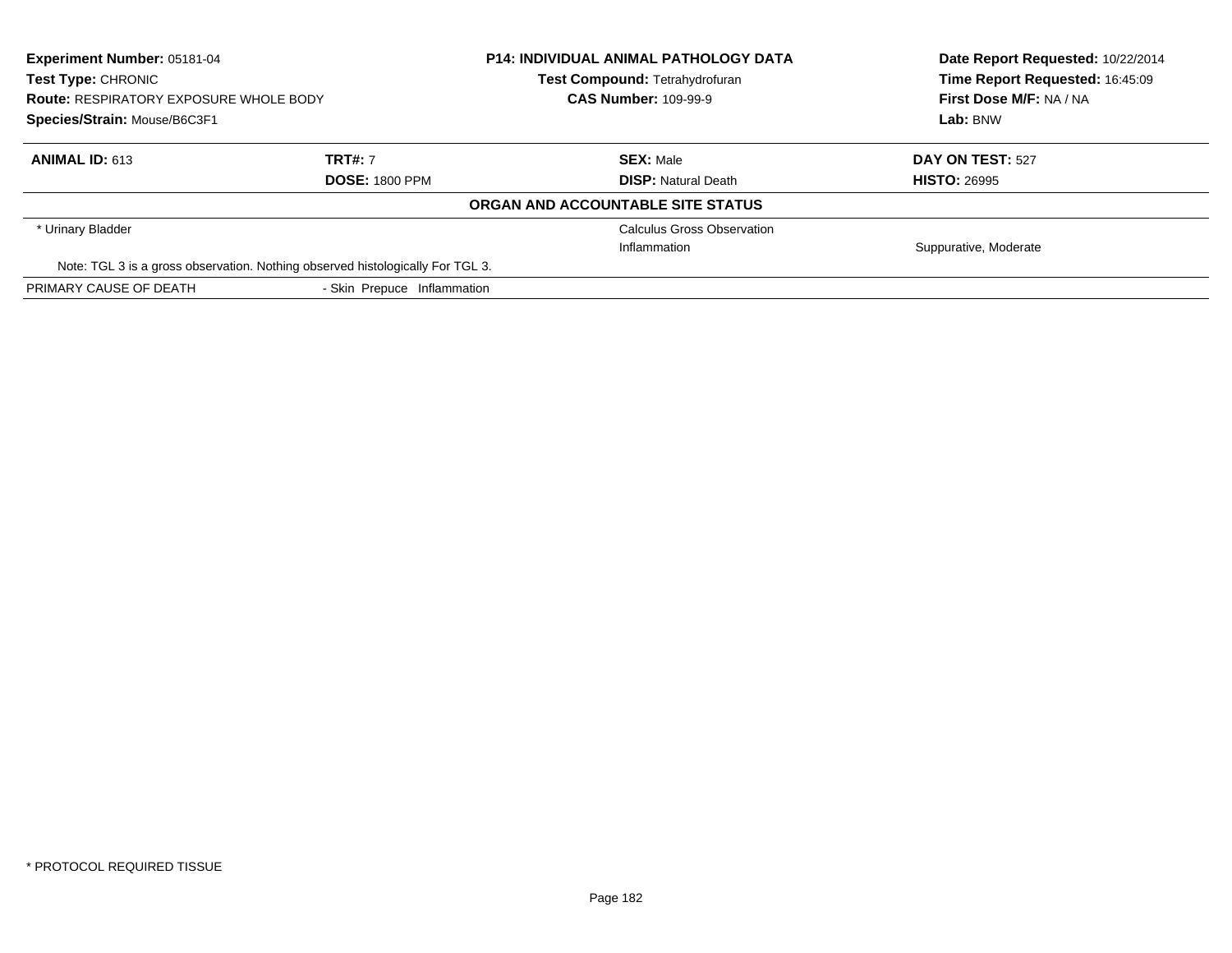| Experiment Number: 05181-04                                                                               |                          | <b>P14: INDIVIDUAL ANIMAL PATHOLOGY DATA</b> | Date Report Requested: 10/22/2014<br>Time Report Requested: 16:45:09 |  |
|-----------------------------------------------------------------------------------------------------------|--------------------------|----------------------------------------------|----------------------------------------------------------------------|--|
| Test Type: CHRONIC                                                                                        |                          | Test Compound: Tetrahydrofuran               |                                                                      |  |
| Route: RESPIRATORY EXPOSURE WHOLE BODY                                                                    |                          | <b>CAS Number: 109-99-9</b>                  | First Dose M/F: NA / NA                                              |  |
| Species/Strain: Mouse/B6C3F1                                                                              |                          |                                              | Lab: BNW                                                             |  |
| <b>ANIMAL ID: 614</b>                                                                                     | <b>TRT#: 7</b>           | <b>SEX: Male</b>                             | DAY ON TEST: 313                                                     |  |
|                                                                                                           | <b>DOSE: 1800 PPM</b>    | <b>DISP: Natural Death</b>                   | <b>HISTO: 26996</b>                                                  |  |
|                                                                                                           |                          | ORGAN AND ACCOUNTABLE SITE STATUS            |                                                                      |  |
| <b>NORMAL</b>                                                                                             |                          |                                              |                                                                      |  |
| * Adrenal Cortex                                                                                          | * Adrenal Medulla        | * Bone                                       | * Brain                                                              |  |
| * Epididymis                                                                                              | * Esophagus              | * Heart                                      | * Intestine Large, Colon                                             |  |
| * Islets, Pancreatic                                                                                      | * Larynx                 | * Liver                                      | * Lung                                                               |  |
| * Lymph Node, Mesenteric                                                                                  | * Nose                   | * Pancreas                                   | * Pituitary Gland                                                    |  |
| * Preputial Gland                                                                                         | * Salivary Glands        | * Skin                                       | * Stomach, Forestomach                                               |  |
| * Stomach, Glandular                                                                                      | * Testes                 | * Thyroid Gland                              | * Trachea                                                            |  |
| <b>MISSING</b>                                                                                            |                          |                                              |                                                                      |  |
| * Intestine Small, Duodenum                                                                               | * Lymph Node, Bronchial  | * Lymph Node, Mandibular                     | * Lymph Node, Mediastinal                                            |  |
| * Mammary Gland                                                                                           | * Parathyroid Gland      | * Thymus                                     |                                                                      |  |
| <b>AUTO PRECLUDES DIAG.</b>                                                                               |                          |                                              |                                                                      |  |
| * Gallbladder                                                                                             | * Intestine Large, Cecum | * Intestine Large, Rectum                    | * Intestine Small, Ileum                                             |  |
| * Intestine Small, Jejunum                                                                                |                          |                                              |                                                                      |  |
| <b>OBSERVATIONS</b>                                                                                       |                          |                                              |                                                                      |  |
| * Bone Marrow                                                                                             |                          | Hyperplasia                                  | Moderate                                                             |  |
| * Kidney                                                                                                  |                          | Hydronephrosis                               | Mild                                                                 |  |
|                                                                                                           |                          | Inflammation                                 | Suppurative, Moderate                                                |  |
| [Inflammation TGLS = $3-5$ ]                                                                              |                          |                                              |                                                                      |  |
| Penis                                                                                                     |                          | Inflammation                                 | Suppurative, Minimal                                                 |  |
| [Inflammation TGLS = $1-10$ ]                                                                             |                          |                                              |                                                                      |  |
| * Prostate                                                                                                |                          | Inflammation                                 | Suppurative, Mild                                                    |  |
| * Seminal Vesicle                                                                                         |                          | Inflammation                                 | Suppurative, Marked                                                  |  |
| Note: TGL 4 is not on slide 11 which has normal tissue. Slide 8 has a severely inflammed seminal vesicle. |                          |                                              |                                                                      |  |
| [Inflammation TGLS = $4-8$ ]                                                                              |                          |                                              |                                                                      |  |
| * Spleen                                                                                                  |                          | Hematopoietic Cell Proliferation             | Mild                                                                 |  |
| Urethra                                                                                                   |                          | Inflammation                                 | Suppurative, Mild                                                    |  |
| * Urinary Bladder                                                                                         |                          | Inflammation                                 | Suppurative, Moderate                                                |  |
| [Inflammation TGLS = $2-8$ ]                                                                              |                          |                                              |                                                                      |  |
| PRIMARY CAUSE OF DEATH                                                                                    | - Kidney Inflammation    |                                              |                                                                      |  |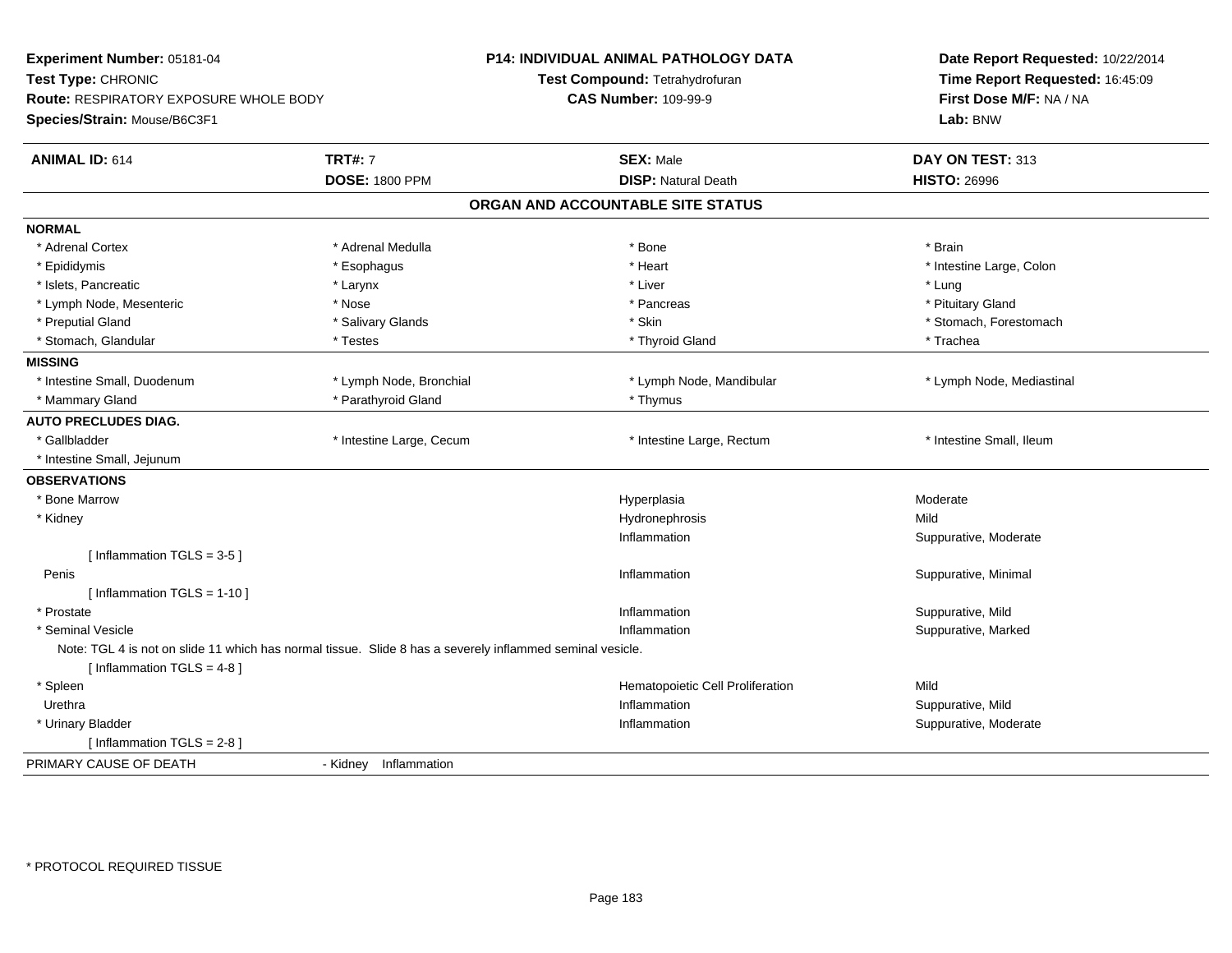| Experiment Number: 05181-04<br>Test Type: CHRONIC<br><b>Route: RESPIRATORY EXPOSURE WHOLE BODY</b><br>Species/Strain: Mouse/B6C3F1 |                                         | <b>P14: INDIVIDUAL ANIMAL PATHOLOGY DATA</b><br>Test Compound: Tetrahydrofuran<br><b>CAS Number: 109-99-9</b> | Date Report Requested: 10/22/2014<br>Time Report Requested: 16:45:09<br>First Dose M/F: NA / NA<br>Lab: BNW |  |
|------------------------------------------------------------------------------------------------------------------------------------|-----------------------------------------|---------------------------------------------------------------------------------------------------------------|-------------------------------------------------------------------------------------------------------------|--|
| <b>ANIMAL ID: 615</b>                                                                                                              | <b>TRT#: 7</b><br><b>DOSE: 1800 PPM</b> | <b>SEX: Male</b><br><b>DISP: Terminal Sacrifice</b>                                                           | DAY ON TEST: 736<br><b>HISTO: 26997</b>                                                                     |  |
|                                                                                                                                    |                                         | ORGAN AND ACCOUNTABLE SITE STATUS                                                                             |                                                                                                             |  |
| <b>NORMAL</b>                                                                                                                      |                                         |                                                                                                               |                                                                                                             |  |
| * Adrenal Medulla                                                                                                                  | * Bone Marrow                           | * Brain                                                                                                       | * Epididymis                                                                                                |  |
| * Esophagus                                                                                                                        | * Gallbladder                           | * Heart                                                                                                       | * Intestine Large, Cecum                                                                                    |  |
| * Intestine Large, Colon                                                                                                           | * Intestine Large, Rectum               | * Intestine Small, Duodenum                                                                                   | * Intestine Small, Ileum                                                                                    |  |
| * Intestine Small, Jejunum                                                                                                         | * Islets, Pancreatic                    | * Larynx                                                                                                      | * Lung                                                                                                      |  |
| * Lymph Node, Bronchial                                                                                                            | * Lymph Node, Mediastinal               | * Lymph Node, Mesenteric                                                                                      | * Nose                                                                                                      |  |
| * Pancreas                                                                                                                         | * Parathyroid Gland                     | * Pituitary Gland                                                                                             | * Prostate                                                                                                  |  |
| * Salivary Glands                                                                                                                  | * Seminal Vesicle                       | * Skin                                                                                                        | * Spleen                                                                                                    |  |
| * Stomach, Forestomach                                                                                                             | * Stomach, Glandular                    | * Testes                                                                                                      | * Thyroid Gland                                                                                             |  |
| * Trachea                                                                                                                          | * Urinary Bladder                       |                                                                                                               |                                                                                                             |  |
| <b>MISSING</b>                                                                                                                     |                                         |                                                                                                               |                                                                                                             |  |
| * Lymph Node, Mandibular                                                                                                           | * Mammary Gland                         |                                                                                                               |                                                                                                             |  |
| <b>INSUFFICIENT TISSUE</b>                                                                                                         |                                         |                                                                                                               |                                                                                                             |  |
| * Thymus                                                                                                                           |                                         |                                                                                                               |                                                                                                             |  |
| <b>OBSERVATIONS</b>                                                                                                                |                                         |                                                                                                               |                                                                                                             |  |
| * Adrenal Cortex                                                                                                                   |                                         | Hyperplasia                                                                                                   | Mild                                                                                                        |  |
|                                                                                                                                    |                                         | Hypertrophy                                                                                                   | Minimal                                                                                                     |  |
| * Bone                                                                                                                             |                                         | <b>Fibrous Osteodystrophy</b>                                                                                 | Minimal                                                                                                     |  |
| Note: There are no histopathological lesions that account for TGL 1.                                                               |                                         |                                                                                                               |                                                                                                             |  |
| * Kidney                                                                                                                           |                                         | Metaplasia                                                                                                    | Osseous, Minimal                                                                                            |  |
| * Liver                                                                                                                            |                                         | <b>Eosinophilic Focus</b>                                                                                     |                                                                                                             |  |
| [ Eosinophilic Focus TGLS = 2-4 ]                                                                                                  |                                         |                                                                                                               |                                                                                                             |  |
| * Preputial Gland                                                                                                                  |                                         | Inflammation                                                                                                  | Marked                                                                                                      |  |
| PRIMARY CAUSE OF DEATH                                                                                                             | $\blacksquare$                          |                                                                                                               |                                                                                                             |  |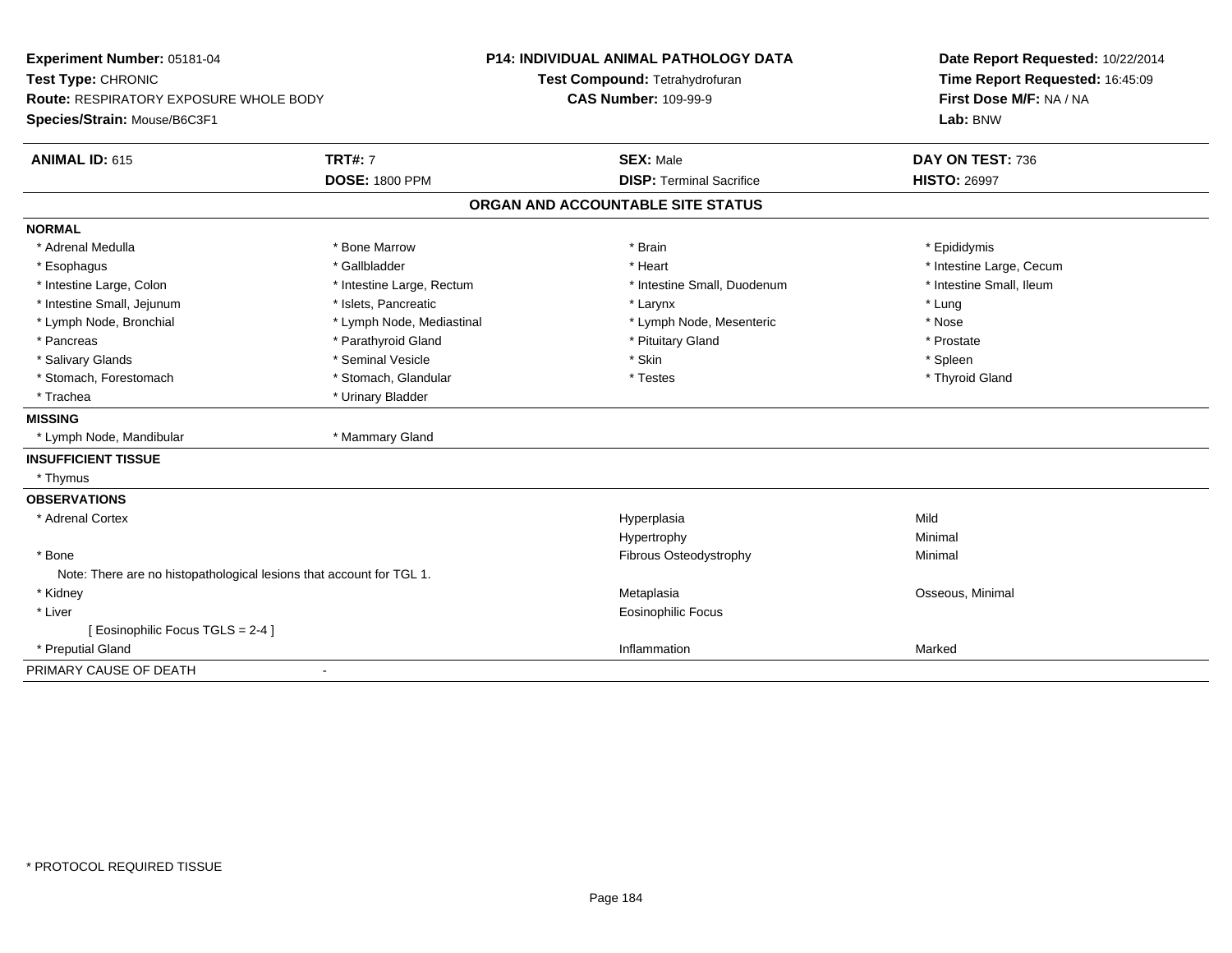| Experiment Number: 05181-04<br>Test Type: CHRONIC<br>Route: RESPIRATORY EXPOSURE WHOLE BODY |                             | <b>P14: INDIVIDUAL ANIMAL PATHOLOGY DATA</b><br>Test Compound: Tetrahydrofuran<br><b>CAS Number: 109-99-9</b> | Date Report Requested: 10/22/2014<br>Time Report Requested: 16:45:09<br>First Dose M/F: NA / NA |  |
|---------------------------------------------------------------------------------------------|-----------------------------|---------------------------------------------------------------------------------------------------------------|-------------------------------------------------------------------------------------------------|--|
| Species/Strain: Mouse/B6C3F1                                                                |                             |                                                                                                               | Lab: BNW                                                                                        |  |
| <b>ANIMAL ID: 616</b>                                                                       | <b>TRT#: 7</b>              | <b>SEX: Male</b>                                                                                              | DAY ON TEST: 736                                                                                |  |
|                                                                                             | <b>DOSE: 1800 PPM</b>       | <b>DISP: Terminal Sacrifice</b>                                                                               | <b>HISTO: 26998</b>                                                                             |  |
|                                                                                             |                             | ORGAN AND ACCOUNTABLE SITE STATUS                                                                             |                                                                                                 |  |
| <b>NORMAL</b>                                                                               |                             |                                                                                                               |                                                                                                 |  |
| * Bone                                                                                      | * Bone Marrow               | * Brain                                                                                                       | * Epididymis                                                                                    |  |
| * Esophagus                                                                                 | * Gallbladder               | * Intestine Large, Cecum                                                                                      | * Intestine Large, Colon                                                                        |  |
| * Intestine Large, Rectum                                                                   | * Intestine Small, Duodenum | * Intestine Small, Ileum                                                                                      | * Intestine Small, Jejunum                                                                      |  |
| * Islets, Pancreatic                                                                        | * Larynx                    | * Lung                                                                                                        | * Lymph Node, Mandibular                                                                        |  |
| * Lymph Node, Mediastinal                                                                   | * Lymph Node, Mesenteric    | * Pancreas                                                                                                    | * Parathyroid Gland                                                                             |  |
| * Pituitary Gland                                                                           | * Prostate                  | * Salivary Glands                                                                                             | * Seminal Vesicle                                                                               |  |
| * Skin                                                                                      | * Spleen                    | * Stomach, Forestomach                                                                                        | * Stomach, Glandular                                                                            |  |
| * Testes                                                                                    | * Thymus                    | * Trachea                                                                                                     | * Urinary Bladder                                                                               |  |
| <b>MISSING</b>                                                                              |                             |                                                                                                               |                                                                                                 |  |
| * Lymph Node, Bronchial                                                                     | * Mammary Gland             |                                                                                                               |                                                                                                 |  |
| <b>OBSERVATIONS</b>                                                                         |                             |                                                                                                               |                                                                                                 |  |
| * Adrenal Cortex                                                                            |                             | Hypertrophy                                                                                                   | Minimal                                                                                         |  |
| * Adrenal Medulla                                                                           |                             | Hyperplasia                                                                                                   | Minimal                                                                                         |  |
| * Heart                                                                                     |                             | Cardiomyopathy                                                                                                | Minimal                                                                                         |  |
| * Kidney                                                                                    |                             | Nephropathy                                                                                                   | Minimal                                                                                         |  |
| * Liver                                                                                     |                             | Clear Cell Focus                                                                                              |                                                                                                 |  |
|                                                                                             |                             | <b>Eosinophilic Focus</b>                                                                                     |                                                                                                 |  |
|                                                                                             |                             | Hepatocellular Adenoma                                                                                        | Multiple                                                                                        |  |
|                                                                                             |                             | Hepatocellular Carcinoma                                                                                      |                                                                                                 |  |
| [Clear Cell Focus TGLS = 2,4-4+10]                                                          |                             |                                                                                                               |                                                                                                 |  |
| [ Eosinophilic Focus TGLS = 2,4-4+10 ]                                                      |                             |                                                                                                               |                                                                                                 |  |
| [ Hepatocellular Adenoma TGLS = 2,4-4+10 ]                                                  |                             |                                                                                                               |                                                                                                 |  |
| [ Hepatocellular Carcinoma TGLS = 3-4 ]                                                     |                             |                                                                                                               |                                                                                                 |  |
| * Nose                                                                                      |                             | Inflammation                                                                                                  | Suppurative, Minimal                                                                            |  |
| * Preputial Gland                                                                           |                             | Cyst                                                                                                          | Mild                                                                                            |  |
|                                                                                             |                             | Inflammation                                                                                                  | Mild                                                                                            |  |
| [Cyst TGLS = $1-7$ ]                                                                        |                             |                                                                                                               |                                                                                                 |  |
| * Thyroid Gland                                                                             | <b>Follicular Cel</b>       | Hyperplasia                                                                                                   | Minimal                                                                                         |  |
| PRIMARY CAUSE OF DEATH                                                                      |                             |                                                                                                               |                                                                                                 |  |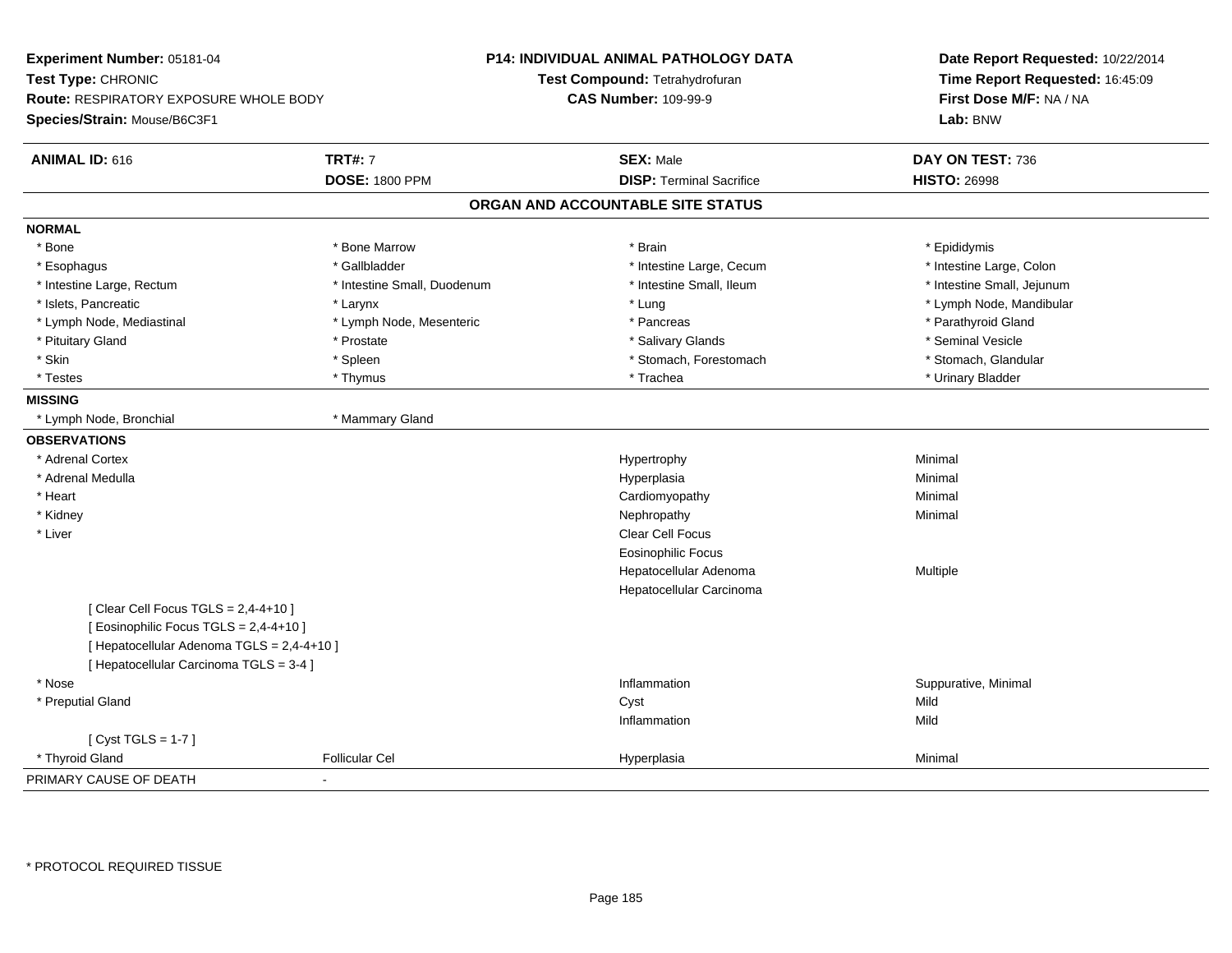| Experiment Number: 05181-04<br>Test Type: CHRONIC<br>Route: RESPIRATORY EXPOSURE WHOLE BODY<br>Species/Strain: Mouse/B6C3F1<br><b>ANIMAL ID: 617</b> | <b>TRT#: 7</b><br><b>DOSE: 1800 PPM</b> | <b>P14: INDIVIDUAL ANIMAL PATHOLOGY DATA</b><br>Test Compound: Tetrahydrofuran<br><b>CAS Number: 109-99-9</b><br><b>SEX: Male</b><br><b>DISP: Natural Death</b> | Date Report Requested: 10/22/2014<br>Time Report Requested: 16:45:09<br>First Dose M/F: NA / NA<br>Lab: BNW<br>DAY ON TEST: 687<br><b>HISTO: 26999</b> |
|------------------------------------------------------------------------------------------------------------------------------------------------------|-----------------------------------------|-----------------------------------------------------------------------------------------------------------------------------------------------------------------|--------------------------------------------------------------------------------------------------------------------------------------------------------|
|                                                                                                                                                      |                                         |                                                                                                                                                                 |                                                                                                                                                        |
|                                                                                                                                                      |                                         | ORGAN AND ACCOUNTABLE SITE STATUS                                                                                                                               |                                                                                                                                                        |
| <b>NORMAL</b>                                                                                                                                        |                                         |                                                                                                                                                                 |                                                                                                                                                        |
| * Adrenal Cortex                                                                                                                                     | * Adrenal Medulla                       | * Bone                                                                                                                                                          | * Bone Marrow                                                                                                                                          |
| * Brain                                                                                                                                              | * Epididymis                            | * Esophagus                                                                                                                                                     | * Heart                                                                                                                                                |
| * Intestine Large, Colon                                                                                                                             | * Intestine Large, Rectum               | * Islets, Pancreatic                                                                                                                                            | * Kidney                                                                                                                                               |
| * Larynx                                                                                                                                             | * Lung                                  | * Lymph Node, Bronchial                                                                                                                                         | * Lymph Node, Mandibular                                                                                                                               |
| * Lymph Node, Mesenteric                                                                                                                             | * Pancreas                              | * Pituitary Gland                                                                                                                                               | * Preputial Gland                                                                                                                                      |
| * Prostate                                                                                                                                           | * Salivary Glands                       | * Seminal Vesicle                                                                                                                                               | * Skin                                                                                                                                                 |
| * Spleen                                                                                                                                             | * Stomach, Forestomach                  | * Stomach, Glandular                                                                                                                                            | * Testes                                                                                                                                               |
| * Thymus                                                                                                                                             | * Trachea                               | * Urinary Bladder                                                                                                                                               |                                                                                                                                                        |
| <b>MISSING</b>                                                                                                                                       |                                         |                                                                                                                                                                 |                                                                                                                                                        |
| * Lymph Node, Mediastinal                                                                                                                            | * Mammary Gland                         | * Parathyroid Gland                                                                                                                                             |                                                                                                                                                        |
| <b>AUTO PRECLUDES DIAG.</b>                                                                                                                          |                                         |                                                                                                                                                                 |                                                                                                                                                        |
| * Gallbladder                                                                                                                                        | * Intestine Large, Cecum                | * Intestine Small, Duodenum                                                                                                                                     | * Intestine Small, Ileum                                                                                                                               |
| * Intestine Small, Jejunum                                                                                                                           |                                         |                                                                                                                                                                 |                                                                                                                                                        |
| <b>OBSERVATIONS</b>                                                                                                                                  |                                         |                                                                                                                                                                 |                                                                                                                                                        |
| * Liver                                                                                                                                              |                                         | Hepatocellular Carcinoma                                                                                                                                        | Multiple                                                                                                                                               |
| [ Hepatocellular Carcinoma TGLS = 1,2-4+10 ]                                                                                                         |                                         |                                                                                                                                                                 |                                                                                                                                                        |
| * Nose                                                                                                                                               |                                         | Inflammation                                                                                                                                                    | Suppurative, Minimal                                                                                                                                   |
| * Thyroid Gland                                                                                                                                      | <b>Follicular Cel</b>                   | Hyperplasia                                                                                                                                                     | Minimal                                                                                                                                                |
| PRIMARY CAUSE OF DEATH                                                                                                                               | - UNCERTAIN                             |                                                                                                                                                                 |                                                                                                                                                        |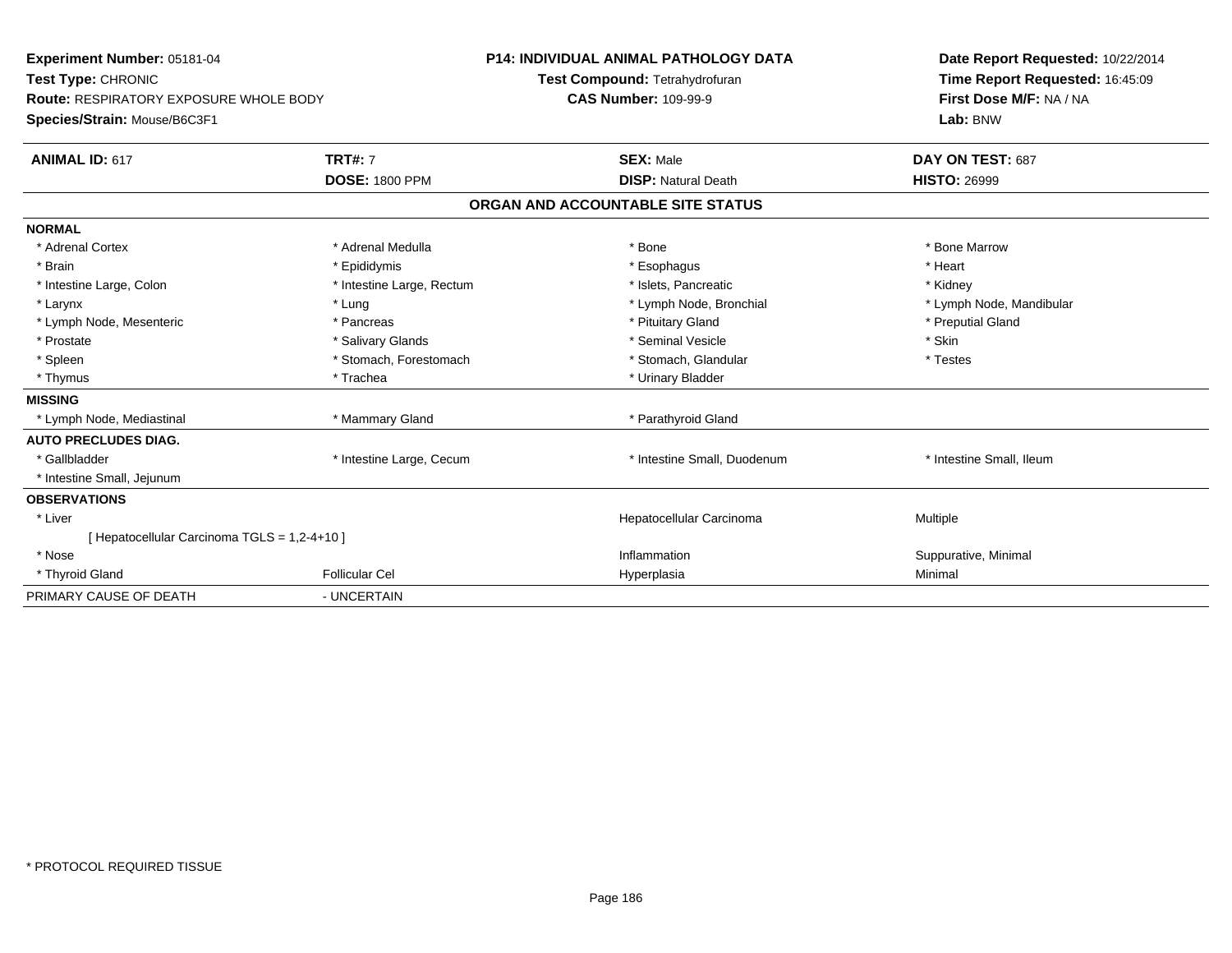| Experiment Number: 05181-04                    |                            | <b>P14: INDIVIDUAL ANIMAL PATHOLOGY DATA</b> | Date Report Requested: 10/22/2014 |
|------------------------------------------------|----------------------------|----------------------------------------------|-----------------------------------|
| Test Type: CHRONIC                             |                            | Test Compound: Tetrahydrofuran               | Time Report Requested: 16:45:09   |
| <b>Route: RESPIRATORY EXPOSURE WHOLE BODY</b>  |                            | <b>CAS Number: 109-99-9</b>                  | First Dose M/F: NA / NA           |
| Species/Strain: Mouse/B6C3F1                   |                            |                                              | Lab: BNW                          |
|                                                |                            |                                              |                                   |
| <b>ANIMAL ID: 618</b>                          | <b>TRT#: 7</b>             | <b>SEX: Male</b>                             | DAY ON TEST: 275                  |
|                                                | <b>DOSE: 1800 PPM</b>      | <b>DISP:</b> Moribund Sacrifice              | <b>HISTO: 27000</b>               |
|                                                |                            | ORGAN AND ACCOUNTABLE SITE STATUS            |                                   |
| <b>NORMAL</b>                                  |                            |                                              |                                   |
| * Adrenal Cortex                               | * Adrenal Medulla          | * Bone                                       | * Brain                           |
| * Epididymis                                   | * Esophagus                | * Gallbladder                                | * Heart                           |
| * Intestine Large, Cecum                       | * Intestine Large, Colon   | * Intestine Large, Rectum                    | * Intestine Small, Duodenum       |
| * Intestine Small, Ileum                       | * Intestine Small, Jejunum | * Islets, Pancreatic                         | * Larynx                          |
| * Lung                                         | * Lymph Node, Mediastinal  | * Lymph Node, Mesenteric                     | * Nose                            |
| * Pancreas                                     | Penis                      | * Pituitary Gland                            | * Preputial Gland                 |
| * Salivary Glands                              | * Seminal Vesicle          | * Skin                                       | * Stomach, Forestomach            |
| * Testes                                       | * Thyroid Gland            | * Trachea                                    |                                   |
| <b>MISSING</b>                                 |                            |                                              |                                   |
| * Lymph Node, Bronchial                        | * Lymph Node, Mandibular   | * Mammary Gland                              | * Parathyroid Gland               |
| <b>OBSERVATIONS</b>                            |                            |                                              |                                   |
| * Bone Marrow                                  |                            | Hyperplasia                                  | Marked                            |
| * Kidney                                       |                            | Hydronephrosis                               | Minimal                           |
|                                                |                            | Inflammation                                 | Suppurative, Moderate             |
| [Inflammation TGLS = $4-5$ ]                   |                            |                                              |                                   |
| * Liver                                        |                            | Hepatocellular Adenoma                       |                                   |
| [ Hepatocellular Adenoma TGLS = 3-4 ]          |                            |                                              |                                   |
| Lymph Node                                     | <b>Iliac</b>               | Hyperplasia                                  | Moderate                          |
| [ Hyperplasia TGLS = 2-11 ]                    |                            |                                              |                                   |
| * Prostate                                     |                            | Inflammation                                 | Suppurative, Mild                 |
| * Spleen                                       |                            | Hematopoietic Cell Proliferation             | Moderate                          |
| * Stomach, Glandular                           |                            | Erosion                                      | Mild                              |
|                                                |                            | Inflammation                                 | Suppurative, Mild                 |
| * Thymus                                       |                            | Atrophy                                      | Mild                              |
| Urethra                                        |                            | Inflammation                                 | Suppurative, Mild                 |
| * Urinary Bladder                              |                            | Calculus Micro Observation Only              |                                   |
|                                                |                            | Inflammation                                 | Suppurative, Moderate             |
| [ Calculus Micro Observation Only TGLS = 1-8 ] |                            |                                              |                                   |
| PRIMARY CAUSE OF DEATH                         | - Kidney Inflammation      |                                              |                                   |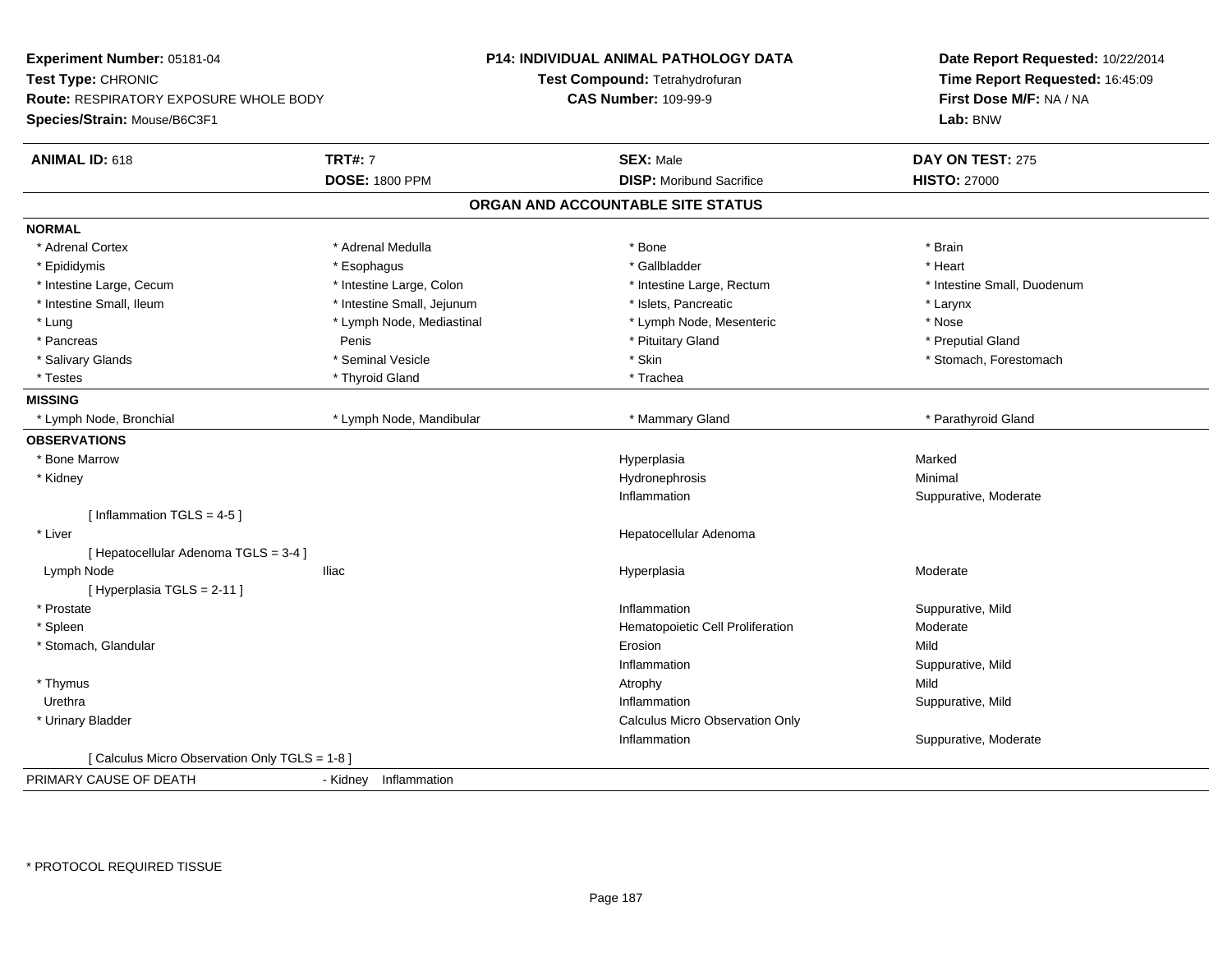| Experiment Number: 05181-04<br>Test Type: CHRONIC<br><b>Route: RESPIRATORY EXPOSURE WHOLE BODY</b><br>Species/Strain: Mouse/B6C3F1 |                                         | <b>P14: INDIVIDUAL ANIMAL PATHOLOGY DATA</b><br>Test Compound: Tetrahydrofuran<br><b>CAS Number: 109-99-9</b> | Date Report Requested: 10/22/2014<br>Time Report Requested: 16:45:09<br>First Dose M/F: NA / NA<br>Lab: BNW |
|------------------------------------------------------------------------------------------------------------------------------------|-----------------------------------------|---------------------------------------------------------------------------------------------------------------|-------------------------------------------------------------------------------------------------------------|
| <b>ANIMAL ID: 619</b>                                                                                                              | <b>TRT#: 7</b><br><b>DOSE: 1800 PPM</b> | <b>SEX: Male</b><br><b>DISP: Natural Death</b>                                                                | DAY ON TEST: 102<br><b>HISTO: 27001</b>                                                                     |
|                                                                                                                                    |                                         |                                                                                                               |                                                                                                             |
|                                                                                                                                    |                                         | ORGAN AND ACCOUNTABLE SITE STATUS                                                                             |                                                                                                             |
| <b>NORMAL</b>                                                                                                                      |                                         |                                                                                                               |                                                                                                             |
| * Adrenal Cortex                                                                                                                   | * Adrenal Medulla                       | * Bone                                                                                                        | * Brain                                                                                                     |
| * Epididymis                                                                                                                       | * Esophagus                             | * Gallbladder                                                                                                 | * Heart                                                                                                     |
| * Intestine Large, Cecum                                                                                                           | * Intestine Large, Colon                | * Intestine Small, Duodenum                                                                                   | * Islets, Pancreatic                                                                                        |
| * Larynx                                                                                                                           | * Liver                                 | * Lung                                                                                                        | * Nose                                                                                                      |
| * Pancreas                                                                                                                         | * Parathyroid Gland                     | Penis                                                                                                         | * Pituitary Gland                                                                                           |
| * Preputial Gland                                                                                                                  | * Salivary Glands                       | * Seminal Vesicle                                                                                             | * Stomach, Forestomach                                                                                      |
| * Stomach, Glandular                                                                                                               | * Testes                                | * Thyroid Gland                                                                                               | * Trachea                                                                                                   |
| <b>MISSING</b>                                                                                                                     |                                         |                                                                                                               |                                                                                                             |
| * Intestine Large, Rectum                                                                                                          | * Lymph Node, Bronchial                 | * Lymph Node, Mandibular                                                                                      | * Lymph Node, Mediastinal                                                                                   |
| * Lymph Node, Mesenteric                                                                                                           | * Mammary Gland                         |                                                                                                               |                                                                                                             |
| <b>AUTO PRECLUDES DIAG.</b>                                                                                                        |                                         |                                                                                                               |                                                                                                             |
| * Intestine Small, Ileum                                                                                                           | * Intestine Small, Jejunum              |                                                                                                               |                                                                                                             |
| <b>OBSERVATIONS</b>                                                                                                                |                                         |                                                                                                               |                                                                                                             |
| * Bone Marrow                                                                                                                      |                                         | Hyperplasia                                                                                                   | Marked                                                                                                      |
| * Kidney                                                                                                                           |                                         | Hydronephrosis                                                                                                | Mild                                                                                                        |
|                                                                                                                                    |                                         | Inflammation                                                                                                  | Suppurative, Moderate                                                                                       |
| [Inflammation TGLS = 1-5]                                                                                                          |                                         |                                                                                                               |                                                                                                             |
| * Prostate                                                                                                                         |                                         | Inflammation                                                                                                  | Suppurative, Moderate                                                                                       |
| * Skin                                                                                                                             | Prepuce                                 | Inflammation                                                                                                  | Suppurative, Minimal                                                                                        |
| * Spleen                                                                                                                           |                                         | Hematopoietic Cell Proliferation                                                                              | Moderate                                                                                                    |
| * Thymus                                                                                                                           |                                         | Atrophy                                                                                                       | Mild                                                                                                        |
| Urethra                                                                                                                            |                                         | Inflammation                                                                                                  | Suppurative, Marked                                                                                         |
|                                                                                                                                    |                                         | <b>Necrosis</b>                                                                                               | Marked                                                                                                      |
| * Urinary Bladder                                                                                                                  |                                         | Inflammation                                                                                                  | Suppurative, Minimal                                                                                        |
| PRIMARY CAUSE OF DEATH                                                                                                             | Inflammation<br>- Kidney                |                                                                                                               |                                                                                                             |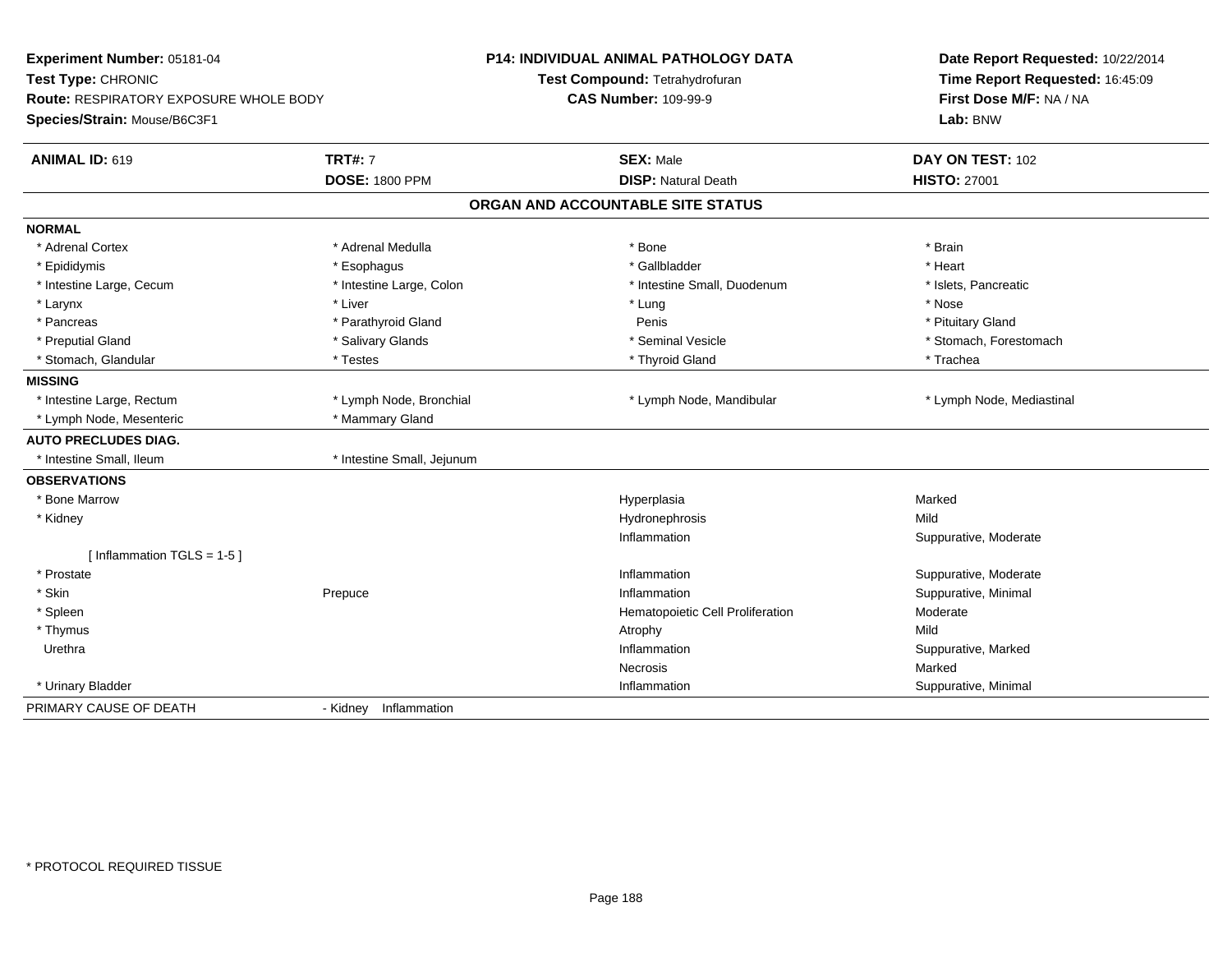|                                               |                                                                                                                                                                                                                                     | Date Report Requested: 10/22/2014                                                                                                                                                                                                                                                                                                                                                          |  |
|-----------------------------------------------|-------------------------------------------------------------------------------------------------------------------------------------------------------------------------------------------------------------------------------------|--------------------------------------------------------------------------------------------------------------------------------------------------------------------------------------------------------------------------------------------------------------------------------------------------------------------------------------------------------------------------------------------|--|
|                                               |                                                                                                                                                                                                                                     | Time Report Requested: 16:45:09                                                                                                                                                                                                                                                                                                                                                            |  |
| <b>Route: RESPIRATORY EXPOSURE WHOLE BODY</b> | <b>CAS Number: 109-99-9</b>                                                                                                                                                                                                         | First Dose M/F: NA / NA<br>Lab: BNW                                                                                                                                                                                                                                                                                                                                                        |  |
|                                               |                                                                                                                                                                                                                                     |                                                                                                                                                                                                                                                                                                                                                                                            |  |
| <b>TRT#: 7</b>                                | <b>SEX: Male</b>                                                                                                                                                                                                                    | DAY ON TEST: 658                                                                                                                                                                                                                                                                                                                                                                           |  |
| <b>DOSE: 1800 PPM</b>                         | <b>DISP:</b> Moribund Sacrifice                                                                                                                                                                                                     | <b>HISTO: 27002</b>                                                                                                                                                                                                                                                                                                                                                                        |  |
|                                               |                                                                                                                                                                                                                                     |                                                                                                                                                                                                                                                                                                                                                                                            |  |
|                                               |                                                                                                                                                                                                                                     |                                                                                                                                                                                                                                                                                                                                                                                            |  |
| * Adrenal Medulla                             | * Bone                                                                                                                                                                                                                              | * Bone Marrow                                                                                                                                                                                                                                                                                                                                                                              |  |
| * Epididymis                                  | * Esophagus                                                                                                                                                                                                                         | * Gallbladder                                                                                                                                                                                                                                                                                                                                                                              |  |
| * Intestine Large, Colon                      | * Intestine Large, Rectum                                                                                                                                                                                                           | * Intestine Small, Duodenum                                                                                                                                                                                                                                                                                                                                                                |  |
| * Intestine Small, Jejunum                    | * Islets, Pancreatic                                                                                                                                                                                                                | * Larynx                                                                                                                                                                                                                                                                                                                                                                                   |  |
|                                               |                                                                                                                                                                                                                                     | * Lymph Node, Mesenteric                                                                                                                                                                                                                                                                                                                                                                   |  |
|                                               |                                                                                                                                                                                                                                     | * Preputial Gland                                                                                                                                                                                                                                                                                                                                                                          |  |
| * Seminal Vesicle                             | * Skin                                                                                                                                                                                                                              | * Stomach, Forestomach                                                                                                                                                                                                                                                                                                                                                                     |  |
| * Trachea                                     |                                                                                                                                                                                                                                     |                                                                                                                                                                                                                                                                                                                                                                                            |  |
|                                               |                                                                                                                                                                                                                                     |                                                                                                                                                                                                                                                                                                                                                                                            |  |
| * Prostate                                    | * Thymus                                                                                                                                                                                                                            |                                                                                                                                                                                                                                                                                                                                                                                            |  |
|                                               |                                                                                                                                                                                                                                     |                                                                                                                                                                                                                                                                                                                                                                                            |  |
|                                               | Adenoma                                                                                                                                                                                                                             |                                                                                                                                                                                                                                                                                                                                                                                            |  |
|                                               |                                                                                                                                                                                                                                     |                                                                                                                                                                                                                                                                                                                                                                                            |  |
| <b>Muscularis</b>                             |                                                                                                                                                                                                                                     | Minimal                                                                                                                                                                                                                                                                                                                                                                                    |  |
|                                               |                                                                                                                                                                                                                                     | Mild                                                                                                                                                                                                                                                                                                                                                                                       |  |
|                                               | Inflammation                                                                                                                                                                                                                        | Suppurative, Moderate                                                                                                                                                                                                                                                                                                                                                                      |  |
|                                               |                                                                                                                                                                                                                                     | Multiple                                                                                                                                                                                                                                                                                                                                                                                   |  |
|                                               |                                                                                                                                                                                                                                     |                                                                                                                                                                                                                                                                                                                                                                                            |  |
|                                               |                                                                                                                                                                                                                                     |                                                                                                                                                                                                                                                                                                                                                                                            |  |
|                                               |                                                                                                                                                                                                                                     |                                                                                                                                                                                                                                                                                                                                                                                            |  |
|                                               | Alveolar/Bronchiolar Carcinoma                                                                                                                                                                                                      |                                                                                                                                                                                                                                                                                                                                                                                            |  |
|                                               |                                                                                                                                                                                                                                     |                                                                                                                                                                                                                                                                                                                                                                                            |  |
|                                               |                                                                                                                                                                                                                                     | Suppurative, Mild                                                                                                                                                                                                                                                                                                                                                                          |  |
|                                               |                                                                                                                                                                                                                                     | Mild                                                                                                                                                                                                                                                                                                                                                                                       |  |
|                                               |                                                                                                                                                                                                                                     | Hyaline, Mild                                                                                                                                                                                                                                                                                                                                                                              |  |
|                                               |                                                                                                                                                                                                                                     | Suppurative, Mild                                                                                                                                                                                                                                                                                                                                                                          |  |
|                                               |                                                                                                                                                                                                                                     | Minimal                                                                                                                                                                                                                                                                                                                                                                                    |  |
|                                               |                                                                                                                                                                                                                                     | Moderate                                                                                                                                                                                                                                                                                                                                                                                   |  |
|                                               |                                                                                                                                                                                                                                     | Suppurative, Mild                                                                                                                                                                                                                                                                                                                                                                          |  |
|                                               |                                                                                                                                                                                                                                     |                                                                                                                                                                                                                                                                                                                                                                                            |  |
|                                               | * Lymph Node, Mandibular<br>* Parathyroid Gland<br>[ Hepatocellular Adenoma TGLS = 4,5-4+11 ]<br>[ Hepatocellular Carcinoma TGLS = 3-10 ]<br>[Alveolar/Bronchiolar Carcinoma TGLS = 6-3]<br>Nasolacrim Dct<br><b>Transit Epithe</b> | <b>P14: INDIVIDUAL ANIMAL PATHOLOGY DATA</b><br>Test Compound: Tetrahydrofuran<br>ORGAN AND ACCOUNTABLE SITE STATUS<br>* Lymph Node, Mediastinal<br>* Pituitary Gland<br>Hyperplasia<br>Hydronephrosis<br>Hepatocellular Adenoma<br>Hepatocellular Carcinoma<br>Inflammation<br>Hematopoietic Cell Proliferation<br>Degeneration<br>Inflammation<br>Atrophy<br>Hyperplasia<br>Inflammation |  |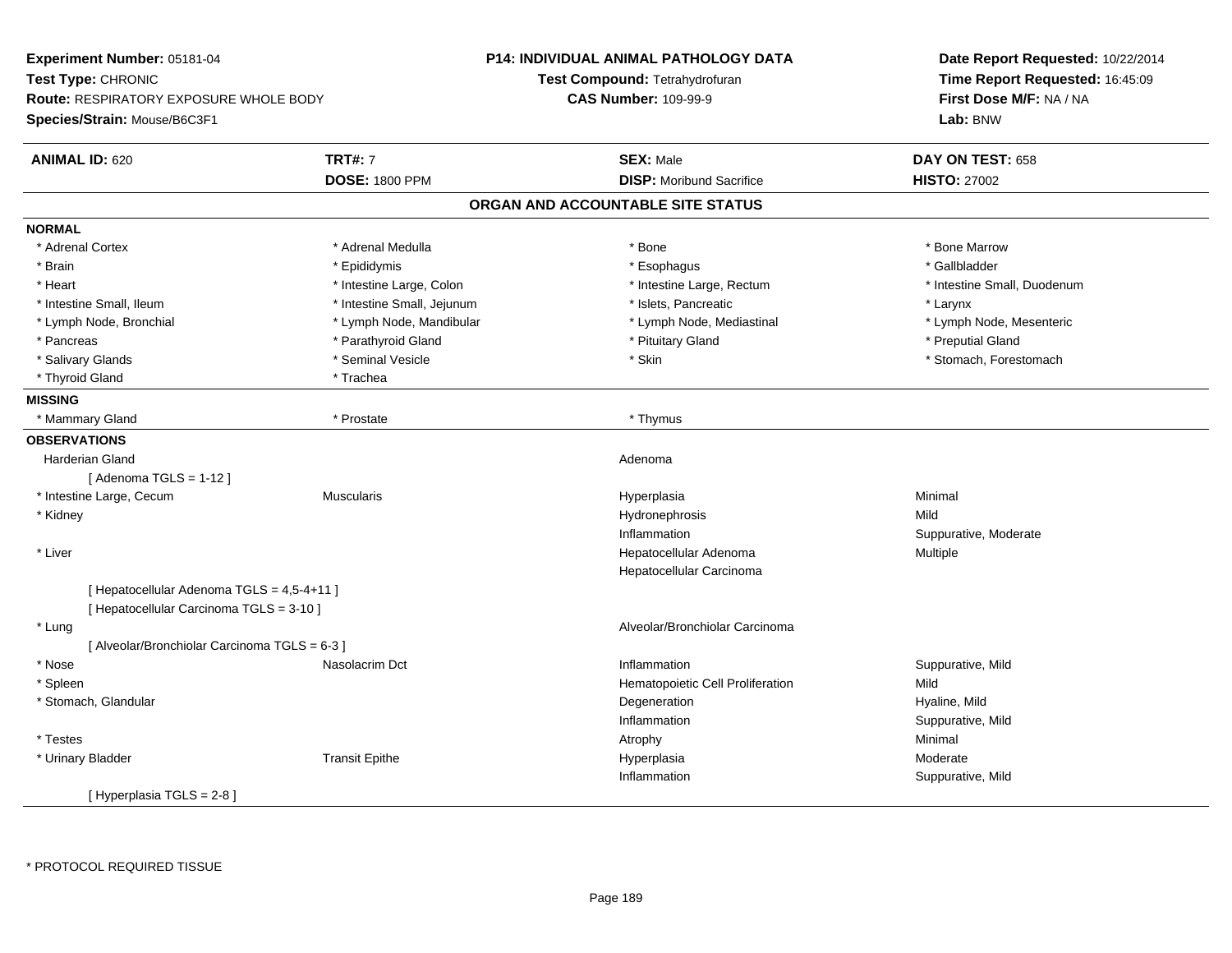| Experiment Number: 05181-04<br><b>Test Type: CHRONIC</b><br><b>Route: RESPIRATORY EXPOSURE WHOLE BODY</b> |                                  | <b>P14: INDIVIDUAL ANIMAL PATHOLOGY DATA</b> | Date Report Requested: 10/22/2014 |  |
|-----------------------------------------------------------------------------------------------------------|----------------------------------|----------------------------------------------|-----------------------------------|--|
|                                                                                                           |                                  | <b>Test Compound: Tetrahydrofuran</b>        | Time Report Requested: 16:45:09   |  |
|                                                                                                           |                                  | <b>CAS Number: 109-99-9</b>                  | First Dose M/F: NA / NA           |  |
| Species/Strain: Mouse/B6C3F1                                                                              |                                  |                                              | Lab: BNW                          |  |
| <b>ANIMAL ID: 620</b>                                                                                     | <b>TRT#: 7</b>                   | <b>SEX: Male</b>                             | <b>DAY ON TEST: 658</b>           |  |
|                                                                                                           | <b>DOSE: 1800 PPM</b>            | <b>DISP:</b> Moribund Sacrifice              | <b>HISTO: 27002</b>               |  |
|                                                                                                           |                                  | ORGAN AND ACCOUNTABLE SITE STATUS            |                                   |  |
| PRIMARY CAUSE OF DEATH                                                                                    | - Liver Hepatocellular Carcinoma |                                              |                                   |  |
| CONTRIBUTORY CAUSE OF DEATH                                                                               | Inflammation<br>- Kidnev         |                                              |                                   |  |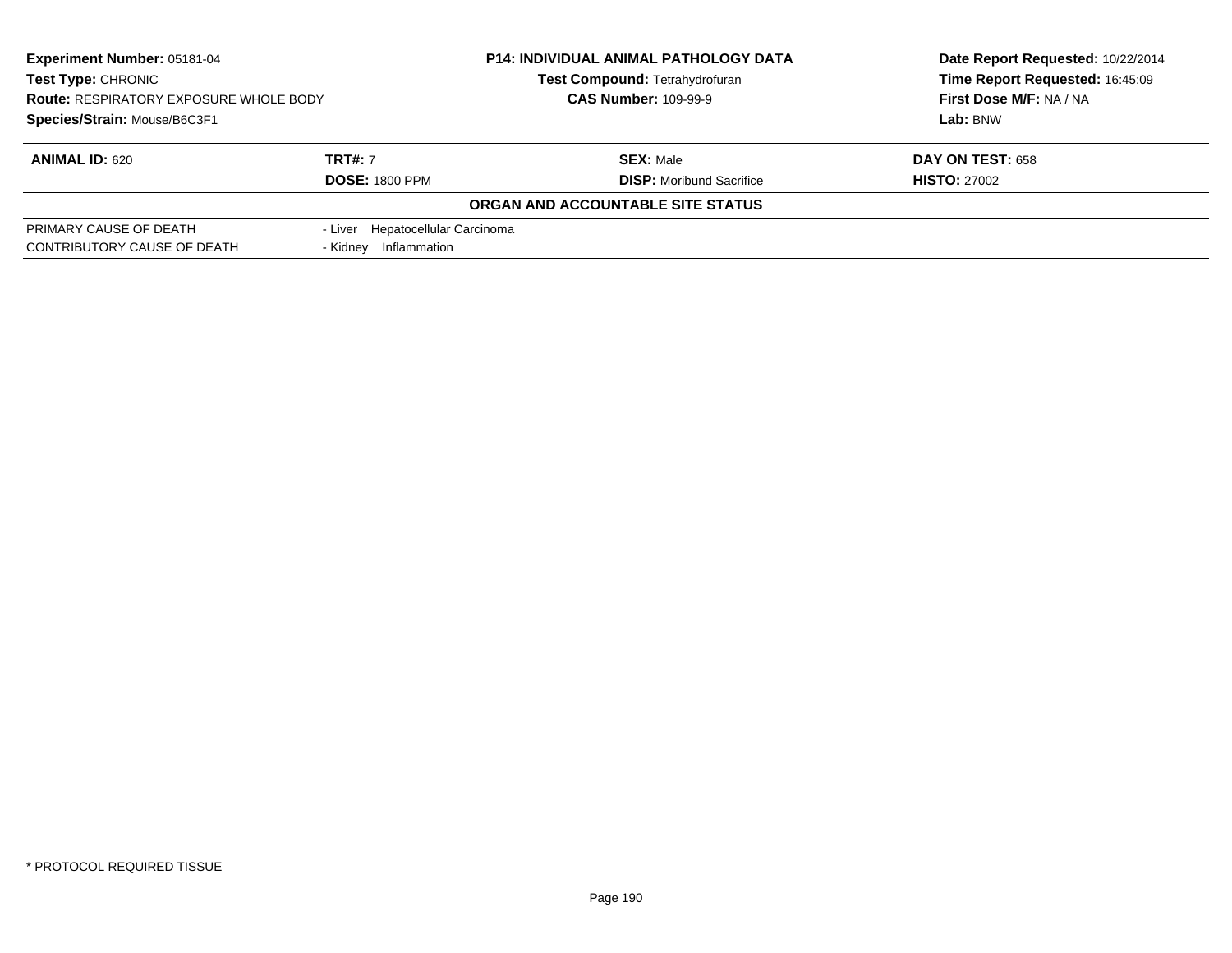| <b>Experiment Number: 05181-04</b><br><b>Test Type: CHRONIC</b><br><b>Route: RESPIRATORY EXPOSURE WHOLE BODY</b><br>Species/Strain: Mouse/B6C3F1 |                          | <b>P14: INDIVIDUAL ANIMAL PATHOLOGY DATA</b>                  | Date Report Requested: 10/22/2014                                      |
|--------------------------------------------------------------------------------------------------------------------------------------------------|--------------------------|---------------------------------------------------------------|------------------------------------------------------------------------|
|                                                                                                                                                  |                          | Test Compound: Tetrahydrofuran<br><b>CAS Number: 109-99-9</b> | Time Report Requested: 16:45:09<br>First Dose M/F: NA / NA<br>Lab: BNW |
| <b>ANIMAL ID: 621</b>                                                                                                                            | <b>TRT#: 7</b>           | <b>SEX: Male</b>                                              | DAY ON TEST: 359                                                       |
|                                                                                                                                                  | <b>DOSE: 1800 PPM</b>    | <b>DISP:</b> Moribund Sacrifice                               | <b>HISTO: 27003</b>                                                    |
|                                                                                                                                                  |                          | ORGAN AND ACCOUNTABLE SITE STATUS                             |                                                                        |
| <b>NORMAL</b>                                                                                                                                    |                          |                                                               |                                                                        |
| * Adrenal Cortex                                                                                                                                 | * Adrenal Medulla        | * Bone                                                        | * Bone Marrow                                                          |
| * Brain                                                                                                                                          | * Epididymis             | * Esophagus                                                   | * Gallbladder                                                          |
| * Heart                                                                                                                                          | * Intestine Large, Cecum | * Intestine Large, Colon                                      | * Intestine Large, Rectum                                              |
| * Intestine Small, Duodenum                                                                                                                      | * Intestine Small, Ileum | * Intestine Small, Jejunum                                    | * Islets, Pancreatic                                                   |
| * Kidney                                                                                                                                         | * Larynx                 | * Liver                                                       | * Lung                                                                 |
| * Lymph Node, Bronchial                                                                                                                          | * Lymph Node, Mandibular | * Lymph Node, Mesenteric                                      | * Nose                                                                 |
| * Pancreas                                                                                                                                       | * Parathyroid Gland      | Penis                                                         | * Pituitary Gland                                                      |
| * Preputial Gland                                                                                                                                | * Prostate               | * Salivary Glands                                             | * Seminal Vesicle                                                      |
| * Skin                                                                                                                                           | * Spleen                 | * Stomach, Forestomach                                        | * Stomach, Glandular                                                   |
| * Testes                                                                                                                                         | * Thymus                 | * Thyroid Gland                                               | * Trachea                                                              |
| * Urinary Bladder                                                                                                                                |                          |                                                               |                                                                        |
| <b>MISSING</b>                                                                                                                                   |                          |                                                               |                                                                        |
| * Lymph Node, Mediastinal                                                                                                                        | * Mammary Gland          |                                                               |                                                                        |
| PRIMARY CAUSE OF DEATH                                                                                                                           | - UNCERTAIN              |                                                               |                                                                        |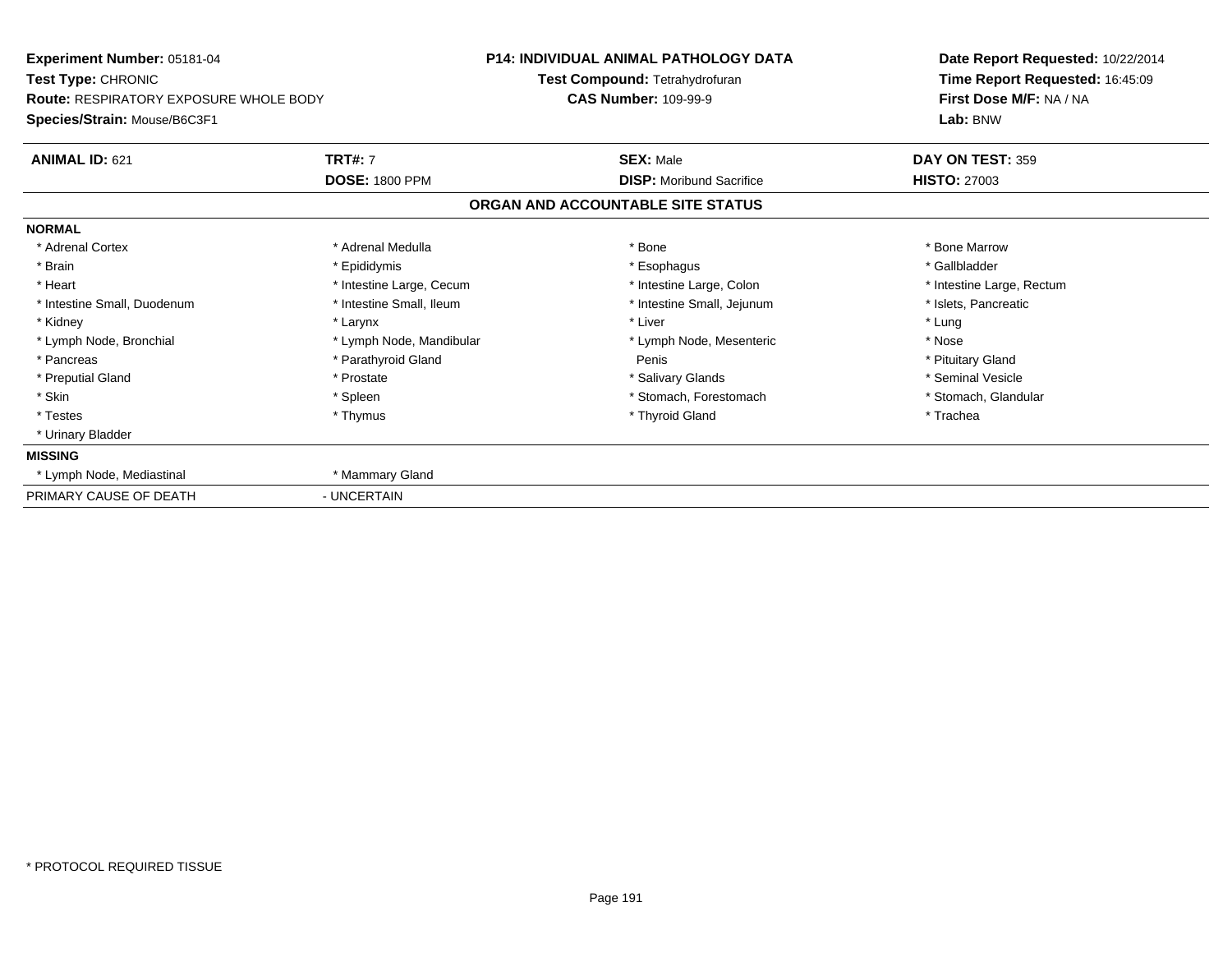| Time Report Requested: 16:45:09<br>Test Type: CHRONIC<br>Test Compound: Tetrahydrofuran<br><b>CAS Number: 109-99-9</b><br>First Dose M/F: NA / NA<br><b>Route: RESPIRATORY EXPOSURE WHOLE BODY</b><br>Lab: BNW<br>Species/Strain: Mouse/B6C3F1<br><b>TRT#: 7</b><br><b>SEX: Male</b><br>DAY ON TEST: 734<br><b>ANIMAL ID: 622</b><br><b>DOSE: 1800 PPM</b><br><b>DISP: Terminal Sacrifice</b><br><b>HISTO: 27004</b><br>ORGAN AND ACCOUNTABLE SITE STATUS<br><b>NORMAL</b><br>* Adrenal Cortex<br>* Adrenal Medulla<br>* Bone<br>* Bone Marrow<br>* Brain<br>* Epididymis<br>* Intestine Large, Cecum<br>* Esophagus<br>* Intestine Small, Duodenum<br>* Intestine Small, Ileum<br>* Intestine Large, Colon<br>* Intestine Large, Rectum<br>* Intestine Small, Jejunum<br>* Lymph Node, Mesenteric<br>* Larynx<br>* Lymph Node, Mandibular<br>* Pituitary Gland<br>* Preputial Gland<br>* Pancreas<br>* Parathyroid Gland<br>* Prostate<br>* Salivary Glands<br>* Seminal Vesicle<br>* Stomach, Forestomach<br>* Stomach, Glandular<br>* Testes<br>* Thyroid Gland<br>* Trachea<br>* Urinary Bladder<br><b>MISSING</b><br>* Gallbladder<br>* Lymph Node, Bronchial<br>* Lymph Node, Mediastinal<br>* Mammary Gland<br><b>OBSERVATIONS</b><br>* Heart<br>Cardiomyopathy<br>Minimal<br>* Islets, Pancreatic<br>Hyperplasia<br>Minimal<br>* Kidney<br>Nephropathy<br>Minimal<br>* Liver<br>Hepatocellular Carcinoma<br>Multiple<br>Necrosis<br>Minimal<br>[ Hepatocellular Carcinoma TGLS = 3-10 ]<br>* Lung<br>Hemangiosarcoma<br>Metastatic (Skin)<br>[Hemangiosarcoma TGLS = 4-3]<br>Suppurative, Minimal<br>* Nose<br>Nasolacrim Dct<br>Inflammation<br>Inflammation<br>Suppurative, Minimal<br>* Skin<br><b>Subcut Tiss</b><br>Hemangiosarcoma<br>Suppurative, Mild<br>Prepuce<br>Inflammation<br>[Hemangiosarcoma TGLS = 1-11+12]<br>Hematopoietic Cell Proliferation<br>Moderate<br>* Spleen<br>[ Hematopoietic Cell Proliferation TGLS = 2-4 ]<br>Moderate<br>* Thymus<br>Atrophy<br>PRIMARY CAUSE OF DEATH<br>$\blacksquare$ | Experiment Number: 05181-04 | <b>P14: INDIVIDUAL ANIMAL PATHOLOGY DATA</b> | Date Report Requested: 10/22/2014 |
|------------------------------------------------------------------------------------------------------------------------------------------------------------------------------------------------------------------------------------------------------------------------------------------------------------------------------------------------------------------------------------------------------------------------------------------------------------------------------------------------------------------------------------------------------------------------------------------------------------------------------------------------------------------------------------------------------------------------------------------------------------------------------------------------------------------------------------------------------------------------------------------------------------------------------------------------------------------------------------------------------------------------------------------------------------------------------------------------------------------------------------------------------------------------------------------------------------------------------------------------------------------------------------------------------------------------------------------------------------------------------------------------------------------------------------------------------------------------------------------------------------------------------------------------------------------------------------------------------------------------------------------------------------------------------------------------------------------------------------------------------------------------------------------------------------------------------------------------------------------------------------------------------------------------------------------------------------------------------------------------------------------------------------|-----------------------------|----------------------------------------------|-----------------------------------|
|                                                                                                                                                                                                                                                                                                                                                                                                                                                                                                                                                                                                                                                                                                                                                                                                                                                                                                                                                                                                                                                                                                                                                                                                                                                                                                                                                                                                                                                                                                                                                                                                                                                                                                                                                                                                                                                                                                                                                                                                                                    |                             |                                              |                                   |
|                                                                                                                                                                                                                                                                                                                                                                                                                                                                                                                                                                                                                                                                                                                                                                                                                                                                                                                                                                                                                                                                                                                                                                                                                                                                                                                                                                                                                                                                                                                                                                                                                                                                                                                                                                                                                                                                                                                                                                                                                                    |                             |                                              |                                   |
|                                                                                                                                                                                                                                                                                                                                                                                                                                                                                                                                                                                                                                                                                                                                                                                                                                                                                                                                                                                                                                                                                                                                                                                                                                                                                                                                                                                                                                                                                                                                                                                                                                                                                                                                                                                                                                                                                                                                                                                                                                    |                             |                                              |                                   |
|                                                                                                                                                                                                                                                                                                                                                                                                                                                                                                                                                                                                                                                                                                                                                                                                                                                                                                                                                                                                                                                                                                                                                                                                                                                                                                                                                                                                                                                                                                                                                                                                                                                                                                                                                                                                                                                                                                                                                                                                                                    |                             |                                              |                                   |
|                                                                                                                                                                                                                                                                                                                                                                                                                                                                                                                                                                                                                                                                                                                                                                                                                                                                                                                                                                                                                                                                                                                                                                                                                                                                                                                                                                                                                                                                                                                                                                                                                                                                                                                                                                                                                                                                                                                                                                                                                                    |                             |                                              |                                   |
|                                                                                                                                                                                                                                                                                                                                                                                                                                                                                                                                                                                                                                                                                                                                                                                                                                                                                                                                                                                                                                                                                                                                                                                                                                                                                                                                                                                                                                                                                                                                                                                                                                                                                                                                                                                                                                                                                                                                                                                                                                    |                             |                                              |                                   |
|                                                                                                                                                                                                                                                                                                                                                                                                                                                                                                                                                                                                                                                                                                                                                                                                                                                                                                                                                                                                                                                                                                                                                                                                                                                                                                                                                                                                                                                                                                                                                                                                                                                                                                                                                                                                                                                                                                                                                                                                                                    |                             |                                              |                                   |
|                                                                                                                                                                                                                                                                                                                                                                                                                                                                                                                                                                                                                                                                                                                                                                                                                                                                                                                                                                                                                                                                                                                                                                                                                                                                                                                                                                                                                                                                                                                                                                                                                                                                                                                                                                                                                                                                                                                                                                                                                                    |                             |                                              |                                   |
|                                                                                                                                                                                                                                                                                                                                                                                                                                                                                                                                                                                                                                                                                                                                                                                                                                                                                                                                                                                                                                                                                                                                                                                                                                                                                                                                                                                                                                                                                                                                                                                                                                                                                                                                                                                                                                                                                                                                                                                                                                    |                             |                                              |                                   |
|                                                                                                                                                                                                                                                                                                                                                                                                                                                                                                                                                                                                                                                                                                                                                                                                                                                                                                                                                                                                                                                                                                                                                                                                                                                                                                                                                                                                                                                                                                                                                                                                                                                                                                                                                                                                                                                                                                                                                                                                                                    |                             |                                              |                                   |
|                                                                                                                                                                                                                                                                                                                                                                                                                                                                                                                                                                                                                                                                                                                                                                                                                                                                                                                                                                                                                                                                                                                                                                                                                                                                                                                                                                                                                                                                                                                                                                                                                                                                                                                                                                                                                                                                                                                                                                                                                                    |                             |                                              |                                   |
|                                                                                                                                                                                                                                                                                                                                                                                                                                                                                                                                                                                                                                                                                                                                                                                                                                                                                                                                                                                                                                                                                                                                                                                                                                                                                                                                                                                                                                                                                                                                                                                                                                                                                                                                                                                                                                                                                                                                                                                                                                    |                             |                                              |                                   |
|                                                                                                                                                                                                                                                                                                                                                                                                                                                                                                                                                                                                                                                                                                                                                                                                                                                                                                                                                                                                                                                                                                                                                                                                                                                                                                                                                                                                                                                                                                                                                                                                                                                                                                                                                                                                                                                                                                                                                                                                                                    |                             |                                              |                                   |
|                                                                                                                                                                                                                                                                                                                                                                                                                                                                                                                                                                                                                                                                                                                                                                                                                                                                                                                                                                                                                                                                                                                                                                                                                                                                                                                                                                                                                                                                                                                                                                                                                                                                                                                                                                                                                                                                                                                                                                                                                                    |                             |                                              |                                   |
|                                                                                                                                                                                                                                                                                                                                                                                                                                                                                                                                                                                                                                                                                                                                                                                                                                                                                                                                                                                                                                                                                                                                                                                                                                                                                                                                                                                                                                                                                                                                                                                                                                                                                                                                                                                                                                                                                                                                                                                                                                    |                             |                                              |                                   |
|                                                                                                                                                                                                                                                                                                                                                                                                                                                                                                                                                                                                                                                                                                                                                                                                                                                                                                                                                                                                                                                                                                                                                                                                                                                                                                                                                                                                                                                                                                                                                                                                                                                                                                                                                                                                                                                                                                                                                                                                                                    |                             |                                              |                                   |
|                                                                                                                                                                                                                                                                                                                                                                                                                                                                                                                                                                                                                                                                                                                                                                                                                                                                                                                                                                                                                                                                                                                                                                                                                                                                                                                                                                                                                                                                                                                                                                                                                                                                                                                                                                                                                                                                                                                                                                                                                                    |                             |                                              |                                   |
|                                                                                                                                                                                                                                                                                                                                                                                                                                                                                                                                                                                                                                                                                                                                                                                                                                                                                                                                                                                                                                                                                                                                                                                                                                                                                                                                                                                                                                                                                                                                                                                                                                                                                                                                                                                                                                                                                                                                                                                                                                    |                             |                                              |                                   |
|                                                                                                                                                                                                                                                                                                                                                                                                                                                                                                                                                                                                                                                                                                                                                                                                                                                                                                                                                                                                                                                                                                                                                                                                                                                                                                                                                                                                                                                                                                                                                                                                                                                                                                                                                                                                                                                                                                                                                                                                                                    |                             |                                              |                                   |
|                                                                                                                                                                                                                                                                                                                                                                                                                                                                                                                                                                                                                                                                                                                                                                                                                                                                                                                                                                                                                                                                                                                                                                                                                                                                                                                                                                                                                                                                                                                                                                                                                                                                                                                                                                                                                                                                                                                                                                                                                                    |                             |                                              |                                   |
|                                                                                                                                                                                                                                                                                                                                                                                                                                                                                                                                                                                                                                                                                                                                                                                                                                                                                                                                                                                                                                                                                                                                                                                                                                                                                                                                                                                                                                                                                                                                                                                                                                                                                                                                                                                                                                                                                                                                                                                                                                    |                             |                                              |                                   |
|                                                                                                                                                                                                                                                                                                                                                                                                                                                                                                                                                                                                                                                                                                                                                                                                                                                                                                                                                                                                                                                                                                                                                                                                                                                                                                                                                                                                                                                                                                                                                                                                                                                                                                                                                                                                                                                                                                                                                                                                                                    |                             |                                              |                                   |
|                                                                                                                                                                                                                                                                                                                                                                                                                                                                                                                                                                                                                                                                                                                                                                                                                                                                                                                                                                                                                                                                                                                                                                                                                                                                                                                                                                                                                                                                                                                                                                                                                                                                                                                                                                                                                                                                                                                                                                                                                                    |                             |                                              |                                   |
|                                                                                                                                                                                                                                                                                                                                                                                                                                                                                                                                                                                                                                                                                                                                                                                                                                                                                                                                                                                                                                                                                                                                                                                                                                                                                                                                                                                                                                                                                                                                                                                                                                                                                                                                                                                                                                                                                                                                                                                                                                    |                             |                                              |                                   |
|                                                                                                                                                                                                                                                                                                                                                                                                                                                                                                                                                                                                                                                                                                                                                                                                                                                                                                                                                                                                                                                                                                                                                                                                                                                                                                                                                                                                                                                                                                                                                                                                                                                                                                                                                                                                                                                                                                                                                                                                                                    |                             |                                              |                                   |
|                                                                                                                                                                                                                                                                                                                                                                                                                                                                                                                                                                                                                                                                                                                                                                                                                                                                                                                                                                                                                                                                                                                                                                                                                                                                                                                                                                                                                                                                                                                                                                                                                                                                                                                                                                                                                                                                                                                                                                                                                                    |                             |                                              |                                   |
|                                                                                                                                                                                                                                                                                                                                                                                                                                                                                                                                                                                                                                                                                                                                                                                                                                                                                                                                                                                                                                                                                                                                                                                                                                                                                                                                                                                                                                                                                                                                                                                                                                                                                                                                                                                                                                                                                                                                                                                                                                    |                             |                                              |                                   |
|                                                                                                                                                                                                                                                                                                                                                                                                                                                                                                                                                                                                                                                                                                                                                                                                                                                                                                                                                                                                                                                                                                                                                                                                                                                                                                                                                                                                                                                                                                                                                                                                                                                                                                                                                                                                                                                                                                                                                                                                                                    |                             |                                              |                                   |
|                                                                                                                                                                                                                                                                                                                                                                                                                                                                                                                                                                                                                                                                                                                                                                                                                                                                                                                                                                                                                                                                                                                                                                                                                                                                                                                                                                                                                                                                                                                                                                                                                                                                                                                                                                                                                                                                                                                                                                                                                                    |                             |                                              |                                   |
|                                                                                                                                                                                                                                                                                                                                                                                                                                                                                                                                                                                                                                                                                                                                                                                                                                                                                                                                                                                                                                                                                                                                                                                                                                                                                                                                                                                                                                                                                                                                                                                                                                                                                                                                                                                                                                                                                                                                                                                                                                    |                             |                                              |                                   |
|                                                                                                                                                                                                                                                                                                                                                                                                                                                                                                                                                                                                                                                                                                                                                                                                                                                                                                                                                                                                                                                                                                                                                                                                                                                                                                                                                                                                                                                                                                                                                                                                                                                                                                                                                                                                                                                                                                                                                                                                                                    |                             |                                              |                                   |
|                                                                                                                                                                                                                                                                                                                                                                                                                                                                                                                                                                                                                                                                                                                                                                                                                                                                                                                                                                                                                                                                                                                                                                                                                                                                                                                                                                                                                                                                                                                                                                                                                                                                                                                                                                                                                                                                                                                                                                                                                                    |                             |                                              |                                   |
|                                                                                                                                                                                                                                                                                                                                                                                                                                                                                                                                                                                                                                                                                                                                                                                                                                                                                                                                                                                                                                                                                                                                                                                                                                                                                                                                                                                                                                                                                                                                                                                                                                                                                                                                                                                                                                                                                                                                                                                                                                    |                             |                                              |                                   |
|                                                                                                                                                                                                                                                                                                                                                                                                                                                                                                                                                                                                                                                                                                                                                                                                                                                                                                                                                                                                                                                                                                                                                                                                                                                                                                                                                                                                                                                                                                                                                                                                                                                                                                                                                                                                                                                                                                                                                                                                                                    |                             |                                              |                                   |
|                                                                                                                                                                                                                                                                                                                                                                                                                                                                                                                                                                                                                                                                                                                                                                                                                                                                                                                                                                                                                                                                                                                                                                                                                                                                                                                                                                                                                                                                                                                                                                                                                                                                                                                                                                                                                                                                                                                                                                                                                                    |                             |                                              |                                   |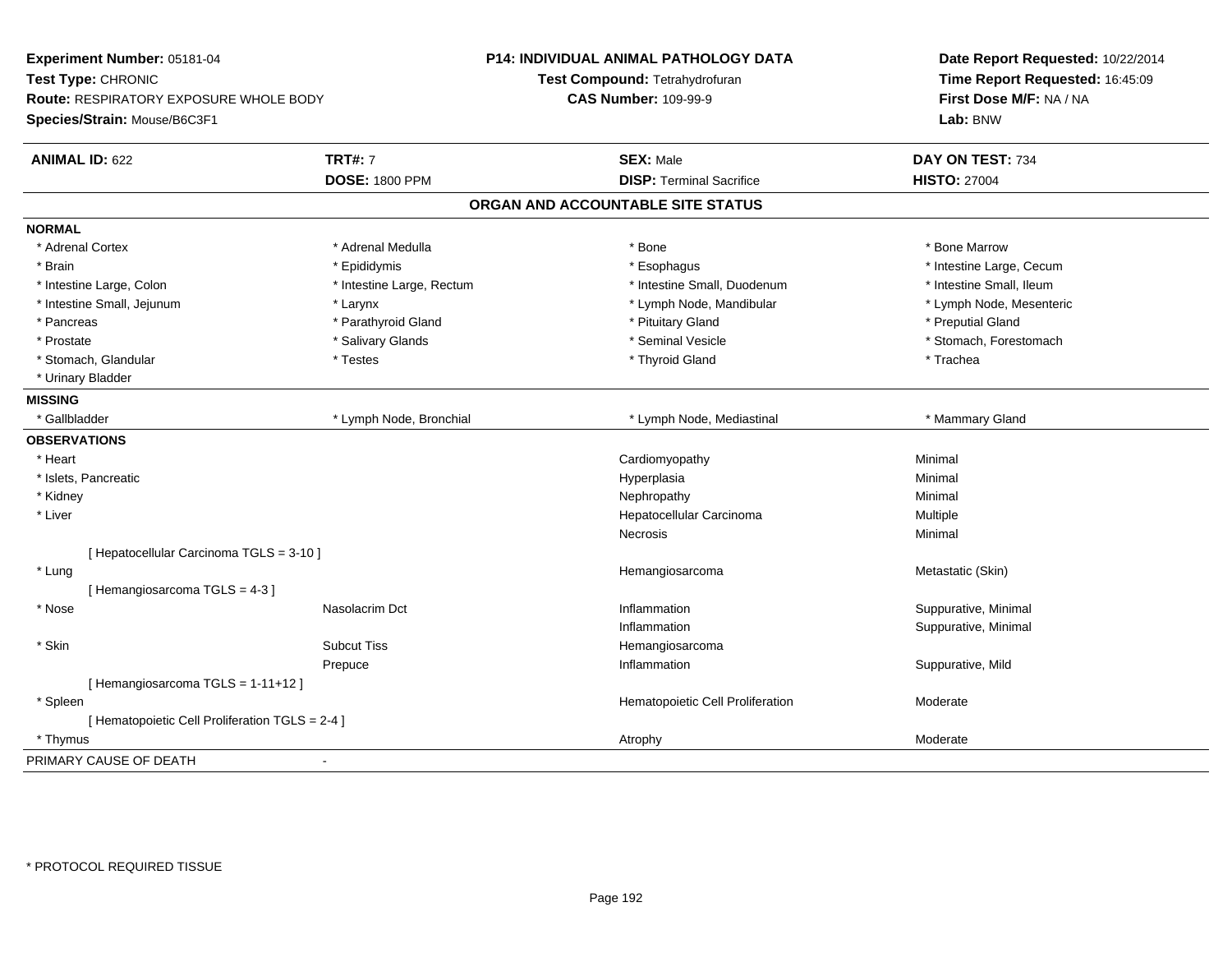| Experiment Number: 05181-04<br>Test Type: CHRONIC<br><b>Route: RESPIRATORY EXPOSURE WHOLE BODY</b><br>Species/Strain: Mouse/B6C3F1 |                                         | <b>P14: INDIVIDUAL ANIMAL PATHOLOGY DATA</b><br>Test Compound: Tetrahydrofuran<br><b>CAS Number: 109-99-9</b> | Date Report Requested: 10/22/2014<br>Time Report Requested: 16:45:09<br>First Dose M/F: NA / NA<br>Lab: BNW |
|------------------------------------------------------------------------------------------------------------------------------------|-----------------------------------------|---------------------------------------------------------------------------------------------------------------|-------------------------------------------------------------------------------------------------------------|
| <b>ANIMAL ID: 623</b>                                                                                                              | <b>TRT#: 7</b><br><b>DOSE: 1800 PPM</b> | <b>SEX: Male</b><br><b>DISP: Natural Death</b>                                                                | DAY ON TEST: 189<br><b>HISTO: 27005</b>                                                                     |
|                                                                                                                                    |                                         | ORGAN AND ACCOUNTABLE SITE STATUS                                                                             |                                                                                                             |
|                                                                                                                                    |                                         |                                                                                                               |                                                                                                             |
| <b>NORMAL</b><br>* Adrenal Cortex                                                                                                  | * Adrenal Medulla                       | * Bone                                                                                                        | * Bone Marrow                                                                                               |
| * Brain                                                                                                                            | <b>Coagulating Gland</b>                | * Epididymis                                                                                                  | * Esophagus                                                                                                 |
| * Heart                                                                                                                            | * Intestine Large, Colon                | * Islets, Pancreatic                                                                                          | * Kidney                                                                                                    |
| * Larynx                                                                                                                           | * Liver                                 | * Lung                                                                                                        | * Lymph Node, Bronchial                                                                                     |
| * Lymph Node, Mandibular                                                                                                           | * Lymph Node, Mediastinal               | * Lymph Node, Mesenteric                                                                                      | * Nose                                                                                                      |
| * Pancreas                                                                                                                         | Penis                                   | * Pituitary Gland                                                                                             | * Prostate                                                                                                  |
| * Salivary Glands                                                                                                                  | * Stomach, Forestomach                  | * Stomach, Glandular                                                                                          | * Testes                                                                                                    |
| * Thyroid Gland                                                                                                                    | * Trachea                               |                                                                                                               |                                                                                                             |
| <b>MISSING</b>                                                                                                                     |                                         |                                                                                                               |                                                                                                             |
| * Mammary Gland                                                                                                                    | * Parathyroid Gland                     | * Thymus                                                                                                      |                                                                                                             |
| <b>AUTO PRECLUDES DIAG.</b>                                                                                                        |                                         |                                                                                                               |                                                                                                             |
| * Gallbladder                                                                                                                      | * Intestine Large, Cecum                | * Intestine Large, Rectum                                                                                     | * Intestine Small, Duodenum                                                                                 |
| * Intestine Small, Ileum                                                                                                           | * Intestine Small, Jejunum              | * Preputial Gland                                                                                             | * Seminal Vesicle                                                                                           |
| * Urinary Bladder                                                                                                                  |                                         |                                                                                                               |                                                                                                             |
| <b>OBSERVATIONS</b>                                                                                                                |                                         |                                                                                                               |                                                                                                             |
| * Liver                                                                                                                            |                                         |                                                                                                               |                                                                                                             |
| Note: Liver congestion, hypostatic, is not considered a significant diagnosis to correlate with TGL 2.                             |                                         |                                                                                                               |                                                                                                             |
| * Skin                                                                                                                             | Prepuce                                 | Inflammation                                                                                                  | Suppurative, Marked                                                                                         |
| [Inflammation TGLS = $3-10$ ]                                                                                                      |                                         |                                                                                                               |                                                                                                             |
| * Spleen                                                                                                                           |                                         | Hematopoietic Cell Proliferation                                                                              | Mild                                                                                                        |
| PRIMARY CAUSE OF DEATH                                                                                                             | - Skin Prepuce Inflammation             |                                                                                                               |                                                                                                             |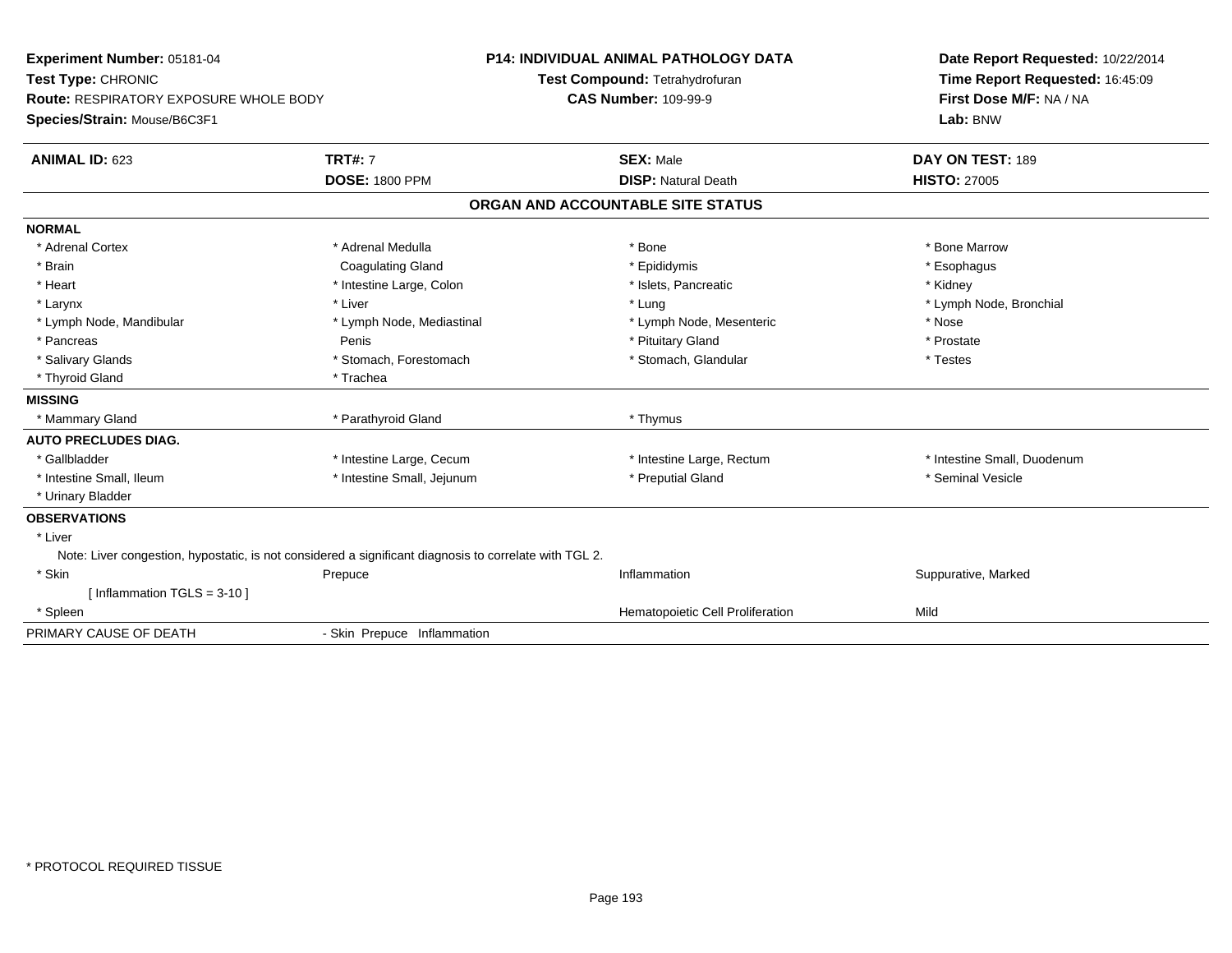| Experiment Number: 05181-04                                            |                          | <b>P14: INDIVIDUAL ANIMAL PATHOLOGY DATA</b> | Date Report Requested: 10/22/2014   |  |
|------------------------------------------------------------------------|--------------------------|----------------------------------------------|-------------------------------------|--|
| Test Type: CHRONIC                                                     |                          | Test Compound: Tetrahydrofuran               | Time Report Requested: 16:45:09     |  |
| Route: RESPIRATORY EXPOSURE WHOLE BODY<br>Species/Strain: Mouse/B6C3F1 |                          | <b>CAS Number: 109-99-9</b>                  | First Dose M/F: NA / NA<br>Lab: BNW |  |
|                                                                        |                          |                                              |                                     |  |
| <b>ANIMAL ID: 624</b>                                                  | <b>TRT#: 7</b>           | <b>SEX: Male</b>                             | DAY ON TEST: 736                    |  |
|                                                                        | <b>DOSE: 1800 PPM</b>    | <b>DISP: Terminal Sacrifice</b>              | <b>HISTO: 27006</b>                 |  |
|                                                                        |                          | ORGAN AND ACCOUNTABLE SITE STATUS            |                                     |  |
| <b>NORMAL</b>                                                          |                          |                                              |                                     |  |
| * Adrenal Cortex                                                       | * Adrenal Medulla        | * Bone                                       | * Bone Marrow                       |  |
| * Brain                                                                | * Epididymis             | * Esophagus                                  | * Gallbladder                       |  |
| * Intestine Large, Cecum                                               | * Intestine Large, Colon | * Intestine Large, Rectum                    | * Intestine Small, Duodenum         |  |
| * Intestine Small, Ileum                                               | * Islets, Pancreatic     | * Larynx                                     | * Lymph Node, Mandibular            |  |
| * Lymph Node, Mediastinal                                              | * Lymph Node, Mesenteric | * Nose                                       | * Pancreas                          |  |
| * Parathyroid Gland                                                    | * Pituitary Gland        | * Preputial Gland                            | * Prostate                          |  |
| * Salivary Glands                                                      | * Seminal Vesicle        | * Skin                                       | * Stomach, Forestomach              |  |
| * Stomach, Glandular                                                   | * Testes                 | * Thyroid Gland                              | * Trachea                           |  |
| * Urinary Bladder                                                      |                          |                                              |                                     |  |
| <b>MISSING</b>                                                         |                          |                                              |                                     |  |
| * Lymph Node, Bronchial                                                | * Mammary Gland          | * Thymus                                     |                                     |  |
| <b>OBSERVATIONS</b>                                                    |                          |                                              |                                     |  |
| * Heart                                                                |                          | Cardiomyopathy                               | Minimal                             |  |
| * Intestine Small, Jejunum                                             |                          | Carcinoma                                    |                                     |  |
| [Carcinoma TGLS = $2-10$ ]                                             |                          |                                              |                                     |  |
| * Kidney                                                               |                          | Nephropathy                                  | Minimal                             |  |
| * Liver                                                                |                          | Hepatocellular Adenoma                       |                                     |  |
| Hepatocellular Adenoma TGLS = 1-4 ]                                    |                          |                                              |                                     |  |
| * Lung                                                                 |                          | Alveolar/Bronchiolar Adenoma                 |                                     |  |
| [ Alveolar/Bronchiolar Adenoma TGLS = 1-4 ]                            |                          |                                              |                                     |  |
| * Spleen                                                               |                          | Hematopoietic Cell Proliferation             | Mild                                |  |
| PRIMARY CAUSE OF DEATH                                                 |                          |                                              |                                     |  |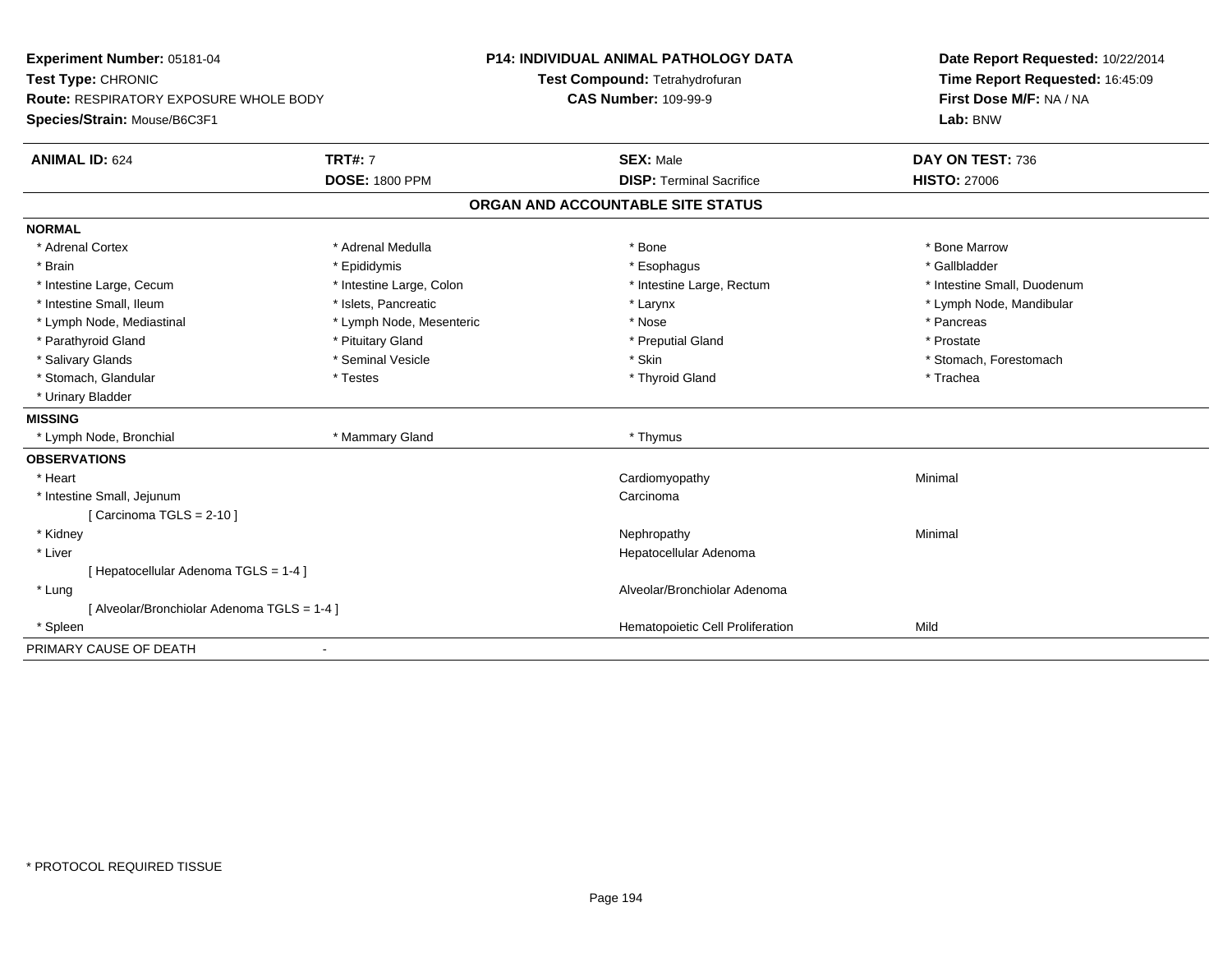| Experiment Number: 05181-04<br>Test Type: CHRONIC<br><b>Route: RESPIRATORY EXPOSURE WHOLE BODY</b><br>Species/Strain: Mouse/B6C3F1 |                                         | <b>P14: INDIVIDUAL ANIMAL PATHOLOGY DATA</b><br>Test Compound: Tetrahydrofuran<br><b>CAS Number: 109-99-9</b> | Date Report Requested: 10/22/2014<br>Time Report Requested: 16:45:09<br>First Dose M/F: NA / NA<br>Lab: BNW |  |
|------------------------------------------------------------------------------------------------------------------------------------|-----------------------------------------|---------------------------------------------------------------------------------------------------------------|-------------------------------------------------------------------------------------------------------------|--|
| <b>ANIMAL ID: 625</b>                                                                                                              | <b>TRT#: 7</b><br><b>DOSE: 1800 PPM</b> | <b>SEX: Male</b><br><b>DISP: Natural Death</b>                                                                | DAY ON TEST: 346<br><b>HISTO: 27007</b>                                                                     |  |
|                                                                                                                                    |                                         | ORGAN AND ACCOUNTABLE SITE STATUS                                                                             |                                                                                                             |  |
| <b>NORMAL</b>                                                                                                                      |                                         |                                                                                                               |                                                                                                             |  |
| * Adrenal Cortex                                                                                                                   | * Adrenal Medulla                       | * Bone                                                                                                        | * Bone Marrow                                                                                               |  |
| * Brain                                                                                                                            | * Epididymis                            | * Esophagus                                                                                                   | * Heart                                                                                                     |  |
| * Larynx                                                                                                                           | * Liver                                 | * Lung                                                                                                        | * Lymph Node, Bronchial                                                                                     |  |
| * Lymph Node, Mandibular                                                                                                           | * Lymph Node, Mediastinal               | * Nose                                                                                                        | * Parathyroid Gland                                                                                         |  |
| * Pituitary Gland                                                                                                                  | * Preputial Gland                       | * Salivary Glands                                                                                             | * Skin                                                                                                      |  |
| * Spleen                                                                                                                           | * Stomach, Forestomach                  | * Testes                                                                                                      | * Thymus                                                                                                    |  |
| * Thyroid Gland                                                                                                                    | * Trachea                               | * Urinary Bladder                                                                                             |                                                                                                             |  |
| <b>MISSING</b>                                                                                                                     |                                         |                                                                                                               |                                                                                                             |  |
| * Mammary Gland                                                                                                                    | * Prostate                              |                                                                                                               |                                                                                                             |  |
| <b>AUTO PRECLUDES DIAG.</b>                                                                                                        |                                         |                                                                                                               |                                                                                                             |  |
| * Gallbladder                                                                                                                      | * Intestine Large, Cecum                | * Intestine Large, Colon                                                                                      | * Intestine Large, Rectum                                                                                   |  |
| * Intestine Small, Duodenum                                                                                                        | * Intestine Small, Ileum                | * Intestine Small, Jejunum                                                                                    | * Islets, Pancreatic                                                                                        |  |
| * Lymph Node, Mesenteric                                                                                                           | * Pancreas                              | * Seminal Vesicle                                                                                             | * Stomach, Glandular                                                                                        |  |
| <b>OBSERVATIONS</b>                                                                                                                |                                         |                                                                                                               |                                                                                                             |  |
| * Kidney                                                                                                                           |                                         | Hydronephrosis                                                                                                | Mild                                                                                                        |  |
| [Hydronephrosis TGLS = 3-5]                                                                                                        |                                         |                                                                                                               |                                                                                                             |  |
| Penis                                                                                                                              |                                         | Inflammation                                                                                                  | Suppurative, Mild                                                                                           |  |
| [Inflammation TGLS = $1-10$ ]                                                                                                      |                                         |                                                                                                               |                                                                                                             |  |
| Urethra                                                                                                                            |                                         | Inflammation                                                                                                  | Suppurative, Minimal                                                                                        |  |
|                                                                                                                                    |                                         | Necrosis                                                                                                      | Mild                                                                                                        |  |
| * Urin Bladder                                                                                                                     |                                         |                                                                                                               |                                                                                                             |  |
| Note: Distended urinary bladder not considered significant to diagnose (TGL 2).                                                    |                                         |                                                                                                               |                                                                                                             |  |
| PRIMARY CAUSE OF DEATH                                                                                                             | - Urethra Necrosis                      |                                                                                                               |                                                                                                             |  |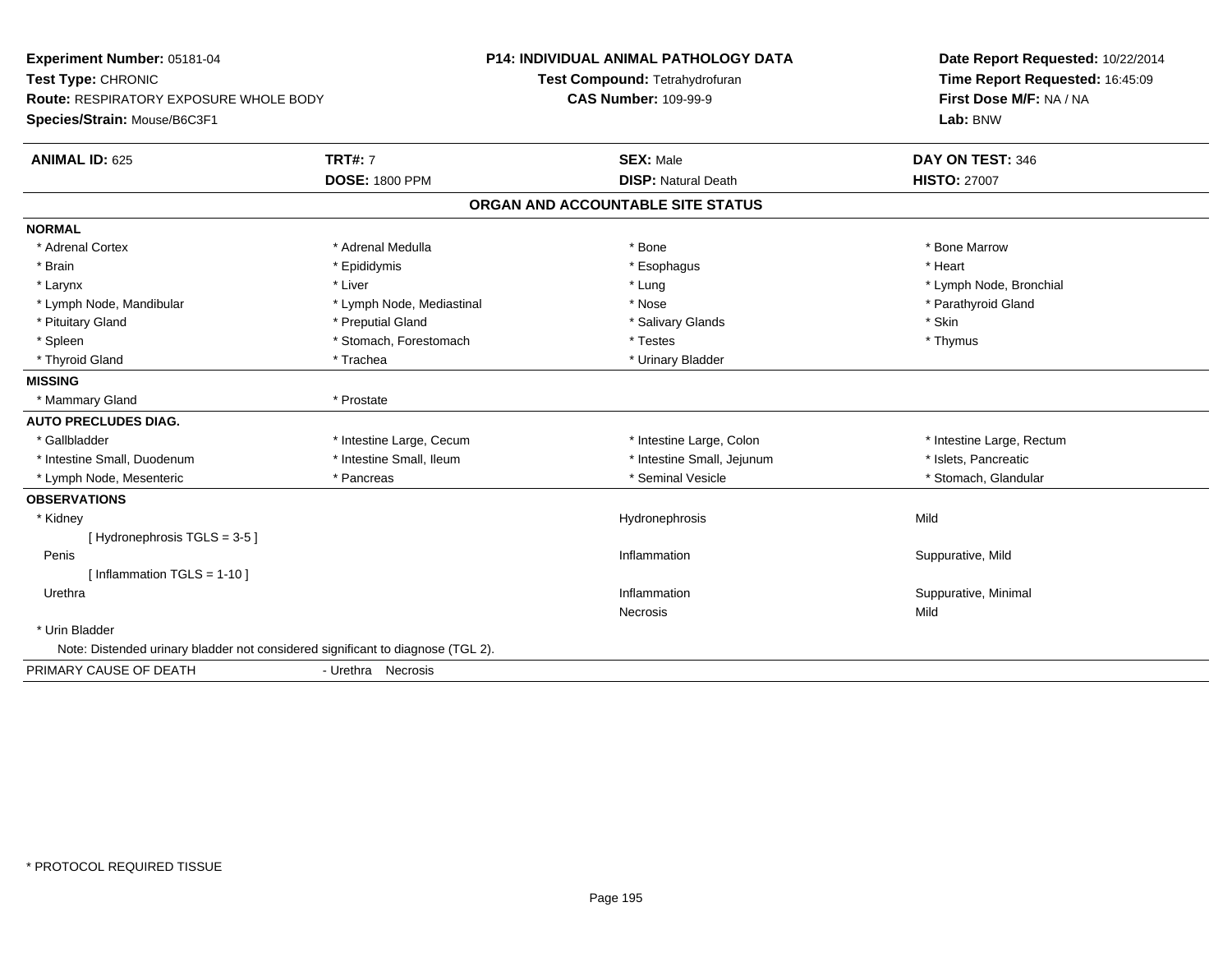| Experiment Number: 05181-04                               |                                | <b>P14: INDIVIDUAL ANIMAL PATHOLOGY DATA</b> | Date Report Requested: 10/22/2014 |  |
|-----------------------------------------------------------|--------------------------------|----------------------------------------------|-----------------------------------|--|
| Test Type: CHRONIC                                        |                                | Test Compound: Tetrahydrofuran               | Time Report Requested: 16:45:09   |  |
| Route: RESPIRATORY EXPOSURE WHOLE BODY                    |                                | <b>CAS Number: 109-99-9</b>                  | First Dose M/F: NA / NA           |  |
| Species/Strain: Mouse/B6C3F1                              |                                |                                              | Lab: BNW                          |  |
| <b>ANIMAL ID: 626</b>                                     | <b>TRT#: 7</b>                 | <b>SEX: Male</b>                             | DAY ON TEST: 359                  |  |
|                                                           | <b>DOSE: 1800 PPM</b>          | <b>DISP:</b> Moribund Sacrifice              | <b>HISTO: 27008</b>               |  |
|                                                           |                                | ORGAN AND ACCOUNTABLE SITE STATUS            |                                   |  |
| <b>NORMAL</b>                                             |                                |                                              |                                   |  |
| * Adrenal Cortex                                          | * Adrenal Medulla              | * Bone                                       | * Brain                           |  |
| * Epididymis                                              | * Esophagus                    | * Gallbladder                                | * Heart                           |  |
| * Intestine Large, Cecum                                  | * Intestine Large, Colon       | * Intestine Large, Rectum                    | * Intestine Small, Duodenum       |  |
| * Intestine Small, Ileum                                  | * Intestine Small, Jejunum     | * Islets, Pancreatic                         | * Larynx                          |  |
| * Lung                                                    | * Lymph Node, Bronchial        | * Lymph Node, Mandibular                     | * Lymph Node, Mesenteric          |  |
| * Nose                                                    | * Pancreas                     | Penis                                        | * Pituitary Gland                 |  |
| * Preputial Gland                                         | * Prostate                     | * Salivary Glands                            | * Seminal Vesicle                 |  |
| * Skin                                                    | * Stomach, Forestomach         | * Stomach, Glandular                         | * Testes                          |  |
| * Thymus                                                  | * Thyroid Gland                | * Trachea                                    |                                   |  |
| <b>MISSING</b>                                            |                                |                                              |                                   |  |
| * Lymph Node, Mediastinal                                 | * Mammary Gland                | * Parathyroid Gland                          |                                   |  |
| <b>OBSERVATIONS</b>                                       |                                |                                              |                                   |  |
| * Bone Marrow                                             |                                | Hyperplasia                                  | Moderate                          |  |
| * Kidney                                                  |                                | Hydronephrosis                               | Mild                              |  |
|                                                           |                                | Inflammation                                 | Suppurative, Moderate             |  |
| [Hydronephrosis $TGLS = 6,9-5$ ]                          |                                |                                              |                                   |  |
| [Inflammation TGLS = $5-5$ ]                              |                                |                                              |                                   |  |
| * Liver                                                   |                                | Hepatocellular Adenoma                       |                                   |  |
|                                                           |                                | Hepatocellular Carcinoma                     |                                   |  |
| Note: No liver lesion was seen to account for TGL 7 or 8. |                                |                                              |                                   |  |
| [ Hepatocellular Adenoma TGLS = 2-11.11 ]                 |                                |                                              |                                   |  |
| [ Hepatocellular Carcinoma TGLS = 1-10 ]                  |                                |                                              |                                   |  |
| * Spleen                                                  |                                | Hematopoietic Cell Proliferation             | Mild                              |  |
| [ Hematopoietic Cell Proliferation TGLS = 3-4 ]           |                                |                                              |                                   |  |
| Urethra                                                   |                                | Inflammation                                 | Suppurative, Minimal              |  |
| * Urinary Bladder                                         | <b>Transit Epithe</b>          | Hyperplasia                                  | Mild                              |  |
|                                                           |                                | Inflammation                                 | Suppurative, Marked               |  |
| [Inflammation TGLS = $4,10-8$ ]                           |                                |                                              |                                   |  |
| PRIMARY CAUSE OF DEATH                                    | - Urinary Bladder Inflammation |                                              |                                   |  |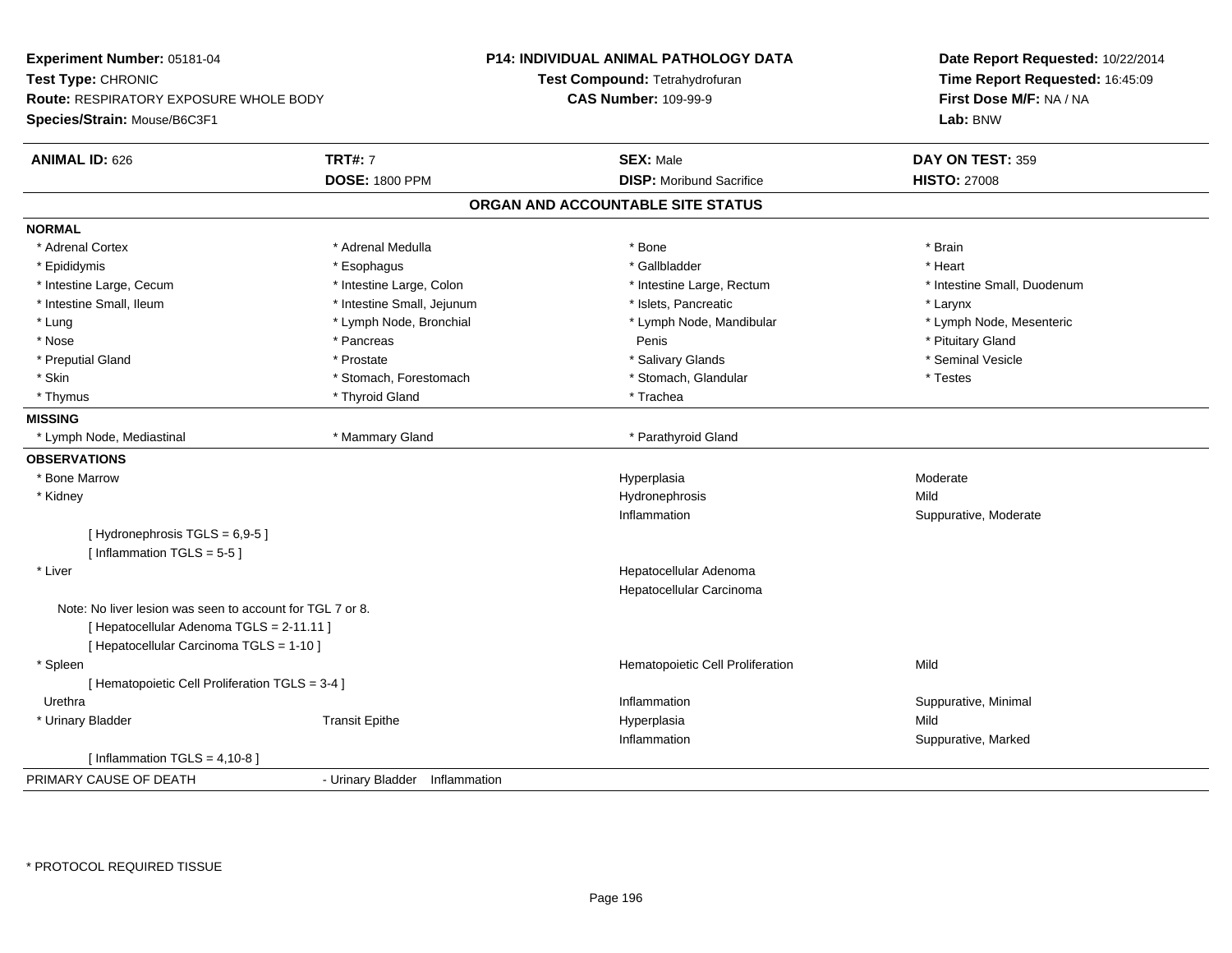| Experiment Number: 05181-04                                                   |                                       | <b>P14: INDIVIDUAL ANIMAL PATHOLOGY DATA</b> | Date Report Requested: 10/22/2014 |  |  |
|-------------------------------------------------------------------------------|---------------------------------------|----------------------------------------------|-----------------------------------|--|--|
| Test Type: CHRONIC                                                            |                                       | Test Compound: Tetrahydrofuran               | Time Report Requested: 16:45:09   |  |  |
| Route: RESPIRATORY EXPOSURE WHOLE BODY                                        |                                       | <b>CAS Number: 109-99-9</b>                  | First Dose M/F: NA / NA           |  |  |
| Species/Strain: Mouse/B6C3F1                                                  |                                       |                                              | Lab: BNW                          |  |  |
| <b>ANIMAL ID: 627</b>                                                         | <b>TRT#: 7</b>                        | <b>SEX: Male</b>                             | DAY ON TEST: 715                  |  |  |
|                                                                               | <b>DOSE: 1800 PPM</b>                 | <b>DISP: Moribund Sacrifice</b>              | <b>HISTO: 27009</b>               |  |  |
|                                                                               |                                       | ORGAN AND ACCOUNTABLE SITE STATUS            |                                   |  |  |
| <b>NORMAL</b>                                                                 |                                       |                                              |                                   |  |  |
| * Adrenal Medulla                                                             | * Bone                                | * Bone Marrow                                | * Brain                           |  |  |
| * Epididymis                                                                  | * Esophagus                           | * Gallbladder                                | * Intestine Large, Cecum          |  |  |
| * Intestine Large, Colon                                                      | * Intestine Large, Rectum             | * Intestine Small, Duodenum                  | * Intestine Small, Ileum          |  |  |
| * Intestine Small, Jejunum                                                    | * Islets, Pancreatic                  | * Larynx                                     | * Lymph Node, Mandibular          |  |  |
| * Lymph Node, Mediastinal                                                     | * Lymph Node, Mesenteric              | * Nose                                       | * Pancreas                        |  |  |
| * Pituitary Gland                                                             | * Preputial Gland                     | * Prostate                                   | * Salivary Glands                 |  |  |
| * Seminal Vesicle                                                             | * Skin                                | * Spleen                                     | * Stomach, Forestomach            |  |  |
| * Stomach, Glandular                                                          | * Thymus                              | * Trachea                                    | * Urinary Bladder                 |  |  |
| <b>MISSING</b>                                                                |                                       |                                              |                                   |  |  |
| * Lymph Node, Bronchial                                                       | * Mammary Gland                       |                                              |                                   |  |  |
| <b>INSUFFICIENT TISSUE</b>                                                    |                                       |                                              |                                   |  |  |
| * Parathyroid Gland                                                           |                                       |                                              |                                   |  |  |
| <b>OBSERVATIONS</b>                                                           |                                       |                                              |                                   |  |  |
| * Adrenal Cortex                                                              |                                       | Hypertrophy                                  | Mild                              |  |  |
| * Heart                                                                       |                                       | Cardiomyopathy                               | Minimal                           |  |  |
| * Kidney                                                                      |                                       | Metaplasia                                   | Osseous, Minimal                  |  |  |
| * Liver                                                                       |                                       | Hepatocellular Adenoma                       | Multiple                          |  |  |
| [ Hepatocellular Adenoma TGLS = 4-4 ]                                         |                                       |                                              |                                   |  |  |
| * Lung                                                                        |                                       | Alveolar/Bronchiolar Carcinoma               |                                   |  |  |
|                                                                               |                                       | <b>Infiltration Cellular</b>                 | Histiocyte, Marked                |  |  |
| [ Alveolar/Bronchiolar Carcinoma TGLS = 2-3 ]                                 |                                       |                                              |                                   |  |  |
| [ Infiltration Cellular TGLS = 3-3 ]                                          |                                       |                                              |                                   |  |  |
| * Testes                                                                      |                                       | Atrophy                                      | Minimal                           |  |  |
| * Thyroid Gland                                                               | <b>Follicular Cel</b>                 | Adenoma                                      |                                   |  |  |
| * Urin Bladder                                                                |                                       |                                              |                                   |  |  |
| Note: A distended bladder is not considered significant to diagnosis (TGL 1). |                                       |                                              |                                   |  |  |
| PRIMARY CAUSE OF DEATH                                                        | - Lung Alveolar/Bronchiolar Carcinoma |                                              |                                   |  |  |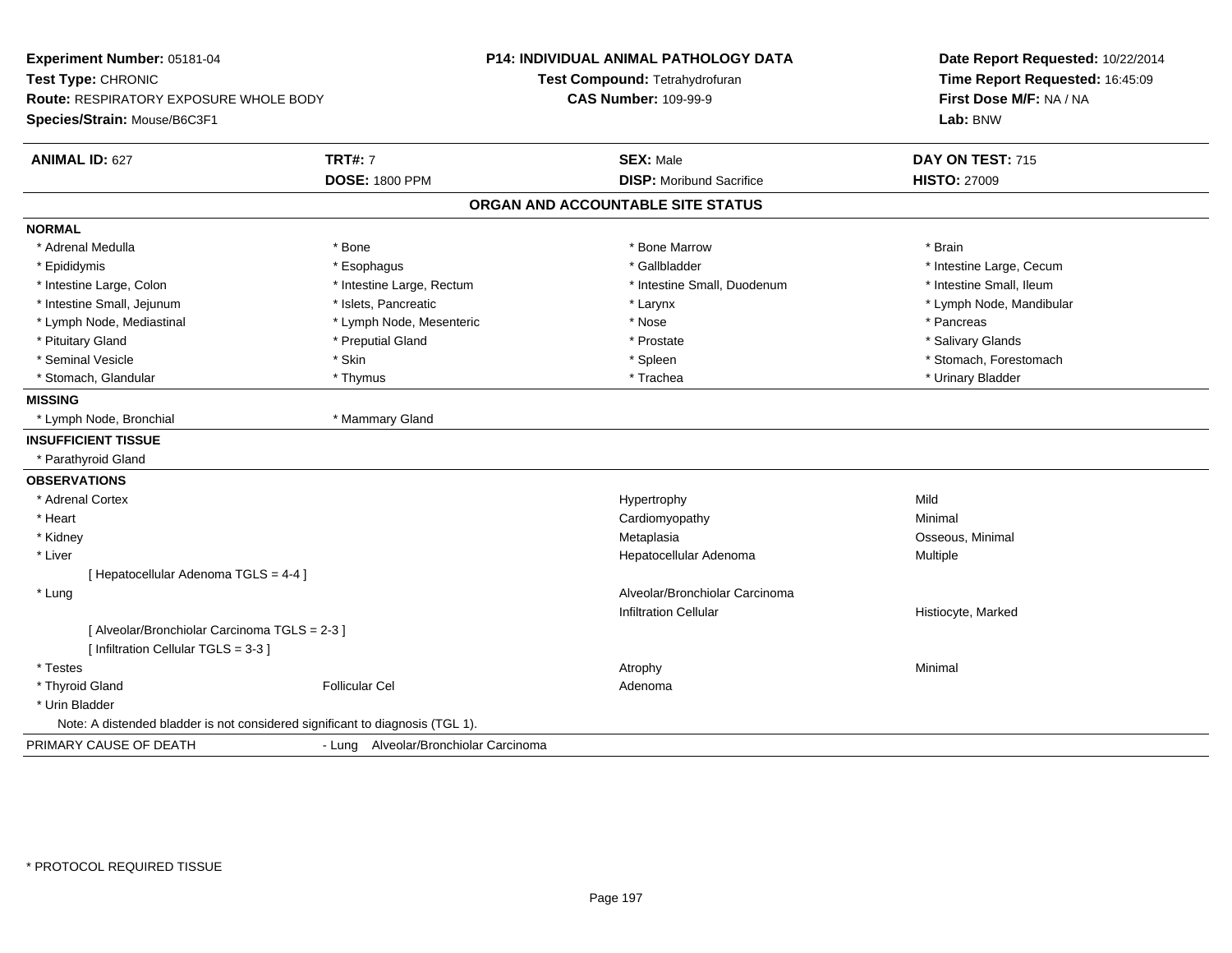| Experiment Number: 05181-04                   |                                                                                                            | <b>P14: INDIVIDUAL ANIMAL PATHOLOGY DATA</b> | Date Report Requested: 10/22/2014   |  |
|-----------------------------------------------|------------------------------------------------------------------------------------------------------------|----------------------------------------------|-------------------------------------|--|
| Test Type: CHRONIC                            |                                                                                                            | Test Compound: Tetrahydrofuran               | Time Report Requested: 16:45:09     |  |
| <b>Route: RESPIRATORY EXPOSURE WHOLE BODY</b> |                                                                                                            | <b>CAS Number: 109-99-9</b>                  | First Dose M/F: NA / NA<br>Lab: BNW |  |
| Species/Strain: Mouse/B6C3F1                  |                                                                                                            |                                              |                                     |  |
| <b>ANIMAL ID: 628</b>                         | <b>TRT#: 7</b>                                                                                             | <b>SEX: Male</b>                             | DAY ON TEST: 452                    |  |
|                                               | <b>DOSE: 1800 PPM</b>                                                                                      | <b>DISP: Natural Death</b>                   | <b>HISTO: 27010</b>                 |  |
|                                               |                                                                                                            | ORGAN AND ACCOUNTABLE SITE STATUS            |                                     |  |
| <b>NORMAL</b>                                 |                                                                                                            |                                              |                                     |  |
| * Adrenal Medulla                             | * Bone                                                                                                     | * Bone Marrow                                | * Brain                             |  |
| * Epididymis                                  | * Esophagus                                                                                                | * Heart                                      | * Intestine Large, Colon            |  |
| * Intestine Large, Rectum                     | * Intestine Small, Ileum                                                                                   | * Islets, Pancreatic                         | * Larynx                            |  |
| * Lung                                        | * Lymph Node, Bronchial                                                                                    | * Lymph Node, Mandibular                     | * Lymph Node, Mediastinal           |  |
| * Lymph Node, Mesenteric                      | * Nose                                                                                                     | * Pancreas                                   | * Salivary Glands                   |  |
| * Seminal Vesicle                             | * Skin                                                                                                     | * Spleen                                     | * Stomach, Glandular                |  |
| * Testes                                      | * Thyroid Gland                                                                                            | * Trachea                                    | * Urinary Bladder                   |  |
| <b>MISSING</b>                                |                                                                                                            |                                              |                                     |  |
| * Mammary Gland                               | * Parathyroid Gland                                                                                        | * Thymus                                     |                                     |  |
| <b>AUTO PRECLUDES DIAG.</b>                   |                                                                                                            |                                              |                                     |  |
| * Gallbladder                                 | * Intestine Large, Cecum                                                                                   | * Intestine Small, Duodenum                  | * Intestine Small, Jejunum          |  |
| <b>INSUFFICIENT TISSUE</b>                    |                                                                                                            |                                              |                                     |  |
| * Pituitary Gland                             |                                                                                                            |                                              |                                     |  |
| <b>OBSERVATIONS</b>                           |                                                                                                            |                                              |                                     |  |
| * Adrenal Cortex                              |                                                                                                            | Hypertrophy                                  | Mild                                |  |
| * Kidney                                      |                                                                                                            | Hydronephrosis                               | Mild                                |  |
|                                               |                                                                                                            | Inflammation                                 | Suppurative, Mild                   |  |
| [Inflammation $TGLS = 2-5$ ]                  |                                                                                                            |                                              |                                     |  |
| * Liver                                       |                                                                                                            | Hepatocellular Adenoma                       |                                     |  |
| [ Hepatocellular Adenoma TGLS = 3-10 ]        |                                                                                                            |                                              |                                     |  |
| * Preputial Gland                             |                                                                                                            | Inflammation                                 | Minimal                             |  |
| * Prostate                                    |                                                                                                            | Inflammation                                 | Suppurative, Mild                   |  |
| * Stomach, Forestomach                        | Epithelium                                                                                                 | Hyperplasia                                  | Mild                                |  |
| [ Hyperplasia TGLS = 4-8]                     |                                                                                                            |                                              |                                     |  |
| * Urin Bladder                                |                                                                                                            |                                              |                                     |  |
|                                               | Note: Distended urinary bladder is not considered significant enough to diagnose and correlate with TGL 1. |                                              |                                     |  |
| PRIMARY CAUSE OF DEATH                        | - UNCERTAIN                                                                                                |                                              |                                     |  |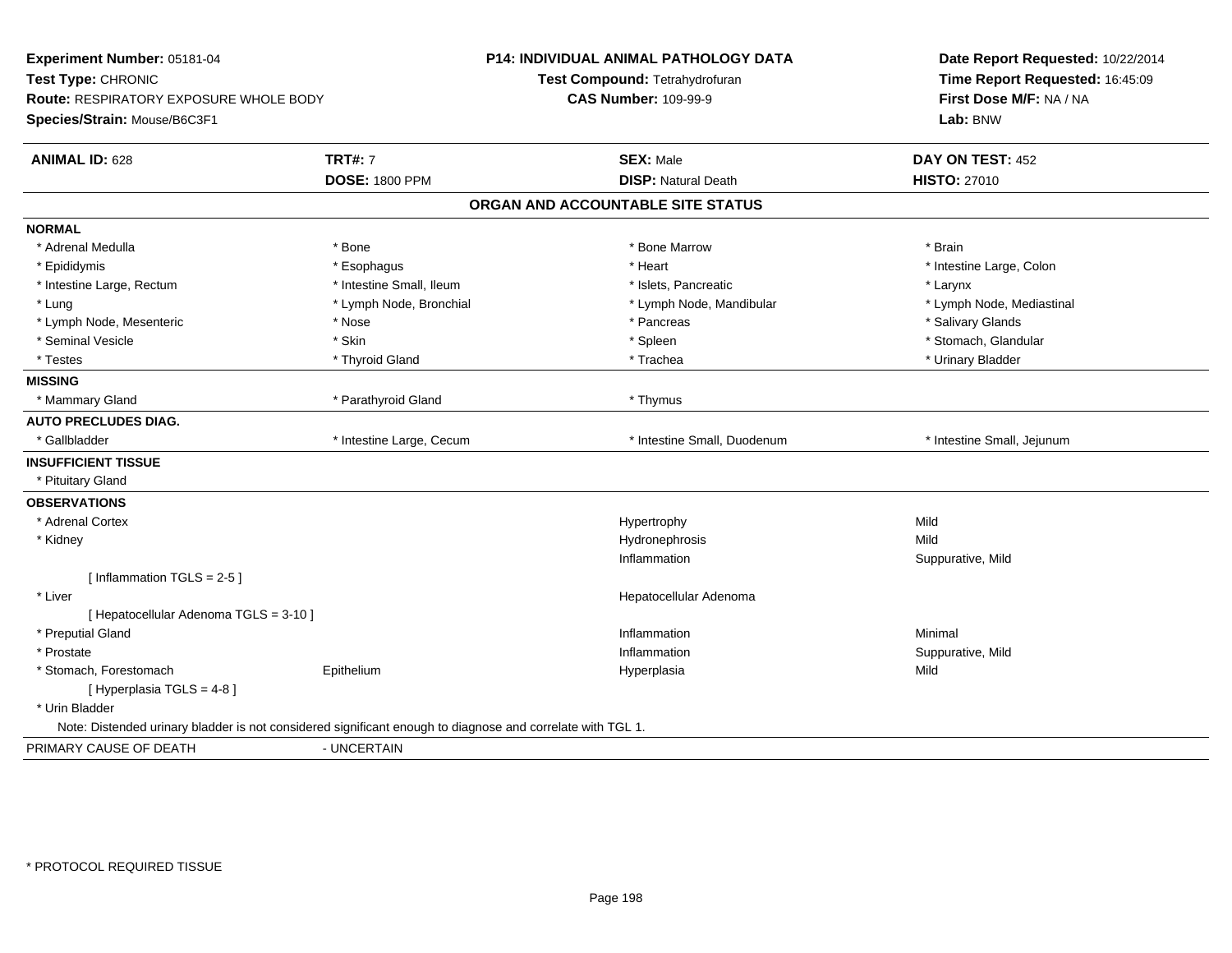| Experiment Number: 05181-04                                                    |                             | <b>P14: INDIVIDUAL ANIMAL PATHOLOGY DATA</b><br>Test Compound: Tetrahydrofuran<br><b>CAS Number: 109-99-9</b> |  | Date Report Requested: 10/22/2014 |  |
|--------------------------------------------------------------------------------|-----------------------------|---------------------------------------------------------------------------------------------------------------|--|-----------------------------------|--|
| Test Type: CHRONIC                                                             |                             |                                                                                                               |  | Time Report Requested: 16:45:09   |  |
| <b>Route: RESPIRATORY EXPOSURE WHOLE BODY</b>                                  |                             |                                                                                                               |  | First Dose M/F: NA / NA           |  |
| Species/Strain: Mouse/B6C3F1                                                   |                             |                                                                                                               |  | Lab: BNW                          |  |
| <b>ANIMAL ID: 629</b>                                                          | <b>TRT#: 7</b>              | <b>SEX: Male</b>                                                                                              |  | DAY ON TEST: 734                  |  |
|                                                                                | <b>DOSE: 1800 PPM</b>       | <b>DISP: Terminal Sacrifice</b>                                                                               |  | <b>HISTO: 27011</b>               |  |
|                                                                                |                             | ORGAN AND ACCOUNTABLE SITE STATUS                                                                             |  |                                   |  |
| <b>NORMAL</b>                                                                  |                             |                                                                                                               |  |                                   |  |
| * Adrenal Cortex                                                               | * Adrenal Medulla           | * Bone                                                                                                        |  | * Bone Marrow                     |  |
| * Brain                                                                        | * Esophagus                 | * Gallbladder                                                                                                 |  | * Intestine Large, Cecum          |  |
| * Intestine Large, Rectum                                                      | * Intestine Small, Duodenum | * Intestine Small, Ileum                                                                                      |  | * Intestine Small, Jejunum        |  |
| * Islets, Pancreatic                                                           | * Larynx                    | * Lymph Node, Bronchial                                                                                       |  | * Lymph Node, Mesenteric          |  |
| * Pancreas                                                                     | * Parathyroid Gland         | * Preputial Gland                                                                                             |  | * Prostate                        |  |
| * Salivary Glands                                                              | * Seminal Vesicle           | * Skin                                                                                                        |  | * Spleen                          |  |
| * Stomach, Forestomach                                                         | * Stomach, Glandular        | * Testes                                                                                                      |  | * Thymus                          |  |
| * Thyroid Gland                                                                | * Trachea                   | * Urinary Bladder                                                                                             |  |                                   |  |
| <b>MISSING</b>                                                                 |                             |                                                                                                               |  |                                   |  |
| * Intestine Large, Colon                                                       | * Lymph Node, Mandibular    | * Lymph Node, Mediastinal                                                                                     |  | * Mammary Gland                   |  |
| <b>OBSERVATIONS</b>                                                            |                             |                                                                                                               |  |                                   |  |
| * Epididymis                                                                   |                             | Inflammation                                                                                                  |  | Minimal                           |  |
| * Heart                                                                        |                             | Cardiomyopathy                                                                                                |  | Minimal                           |  |
| * Kidney                                                                       |                             | Nephropathy                                                                                                   |  | Minimal                           |  |
| * Liver                                                                        |                             | Clear Cell Focus                                                                                              |  |                                   |  |
| Note: Liver lesions seen in median lobe. Recut didn't show TGL 1 in left lobe. |                             |                                                                                                               |  |                                   |  |
| * Lung                                                                         |                             | Alveolar/Bronchiolar Adenoma                                                                                  |  |                                   |  |
| * Nose                                                                         | Olfactory Epi               | Atrophy                                                                                                       |  | Focal, Minimal                    |  |
| * Pituitary Gland                                                              | Pars Distalis               | Cyst                                                                                                          |  | Minimal                           |  |
| PRIMARY CAUSE OF DEATH                                                         | $\blacksquare$              |                                                                                                               |  |                                   |  |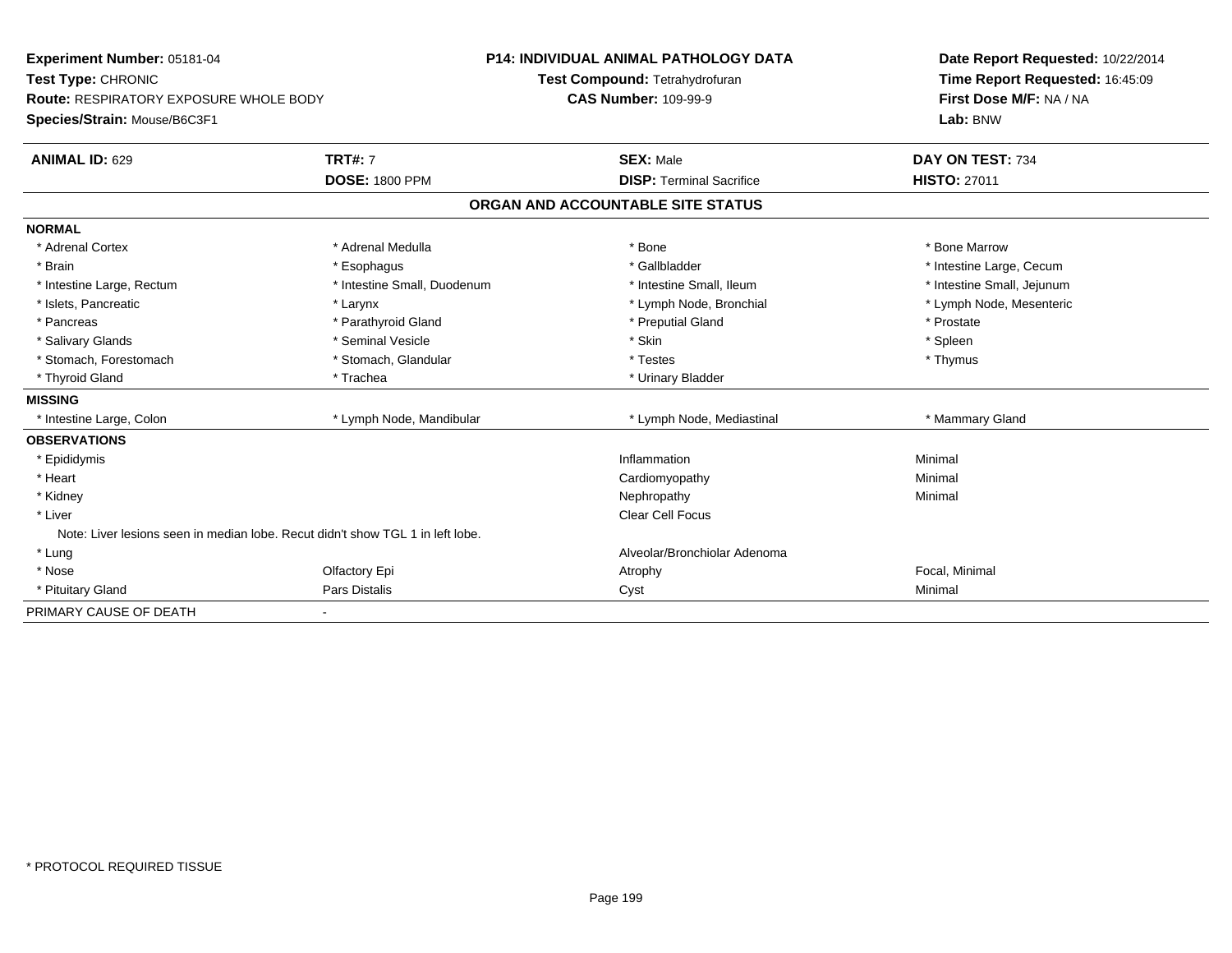| Experiment Number: 05181-04<br>Test Type: CHRONIC<br><b>Route: RESPIRATORY EXPOSURE WHOLE BODY</b><br>Species/Strain: Mouse/B6C3F1<br><b>ANIMAL ID: 630</b> | <b>TRT#: 7</b>           | <b>P14: INDIVIDUAL ANIMAL PATHOLOGY DATA</b><br>Test Compound: Tetrahydrofuran<br><b>CAS Number: 109-99-9</b><br><b>SEX: Male</b> |                                   | Date Report Requested: 10/22/2014<br>Time Report Requested: 16:45:09<br>First Dose M/F: NA / NA<br>Lab: BNW<br>DAY ON TEST: 359 |
|-------------------------------------------------------------------------------------------------------------------------------------------------------------|--------------------------|-----------------------------------------------------------------------------------------------------------------------------------|-----------------------------------|---------------------------------------------------------------------------------------------------------------------------------|
|                                                                                                                                                             | <b>DOSE: 1800 PPM</b>    |                                                                                                                                   | <b>DISP:</b> Moribund Sacrifice   | <b>HISTO: 27012</b>                                                                                                             |
|                                                                                                                                                             |                          |                                                                                                                                   | ORGAN AND ACCOUNTABLE SITE STATUS |                                                                                                                                 |
| <b>NORMAL</b>                                                                                                                                               |                          |                                                                                                                                   |                                   |                                                                                                                                 |
| * Adrenal Cortex                                                                                                                                            | * Adrenal Medulla        |                                                                                                                                   | * Bone                            | * Bone Marrow                                                                                                                   |
| * Brain                                                                                                                                                     | * Epididymis             |                                                                                                                                   | * Esophagus                       | * Gallbladder                                                                                                                   |
| * Heart                                                                                                                                                     | * Intestine Large, Cecum |                                                                                                                                   | * Intestine Large, Colon          | * Intestine Large, Rectum                                                                                                       |
| * Intestine Small, Duodenum                                                                                                                                 | * Intestine Small, Ileum |                                                                                                                                   | * Intestine Small, Jejunum        | * Islets, Pancreatic                                                                                                            |
| * Kidney                                                                                                                                                    | * Larynx                 |                                                                                                                                   | * Lung                            | * Lymph Node, Bronchial                                                                                                         |
| * Lymph Node, Mandibular                                                                                                                                    | * Lymph Node, Mesenteric |                                                                                                                                   | * Nose                            | * Pancreas                                                                                                                      |
| * Parathyroid Gland                                                                                                                                         | * Pituitary Gland        |                                                                                                                                   | * Preputial Gland                 | * Salivary Glands                                                                                                               |
| * Seminal Vesicle                                                                                                                                           | * Skin                   |                                                                                                                                   | * Spleen                          | * Stomach, Forestomach                                                                                                          |
| * Stomach, Glandular                                                                                                                                        | * Testes                 |                                                                                                                                   | * Thymus                          | * Thyroid Gland                                                                                                                 |
| * Trachea                                                                                                                                                   | * Urinary Bladder        |                                                                                                                                   |                                   |                                                                                                                                 |
| <b>MISSING</b>                                                                                                                                              |                          |                                                                                                                                   |                                   |                                                                                                                                 |
| * Lymph Node, Mediastinal                                                                                                                                   | * Mammary Gland          |                                                                                                                                   |                                   |                                                                                                                                 |
| <b>OBSERVATIONS</b>                                                                                                                                         |                          |                                                                                                                                   |                                   |                                                                                                                                 |
| * Kidney                                                                                                                                                    |                          |                                                                                                                                   |                                   |                                                                                                                                 |
| Note: No renal lesions seen to correlate with TGL 1.                                                                                                        |                          |                                                                                                                                   |                                   |                                                                                                                                 |
| * Liver                                                                                                                                                     |                          |                                                                                                                                   | <b>Necrosis</b>                   | Minimal                                                                                                                         |
| * Prostate                                                                                                                                                  |                          |                                                                                                                                   | Inflammation                      | Suppurative, Minimal                                                                                                            |
| * Urin Bladder                                                                                                                                              |                          |                                                                                                                                   |                                   |                                                                                                                                 |
| Note: Distended bladder not considered significant to correlate with TGL 2.                                                                                 |                          |                                                                                                                                   |                                   |                                                                                                                                 |
| PRIMARY CAUSE OF DEATH                                                                                                                                      | - UNCERTAIN              |                                                                                                                                   |                                   |                                                                                                                                 |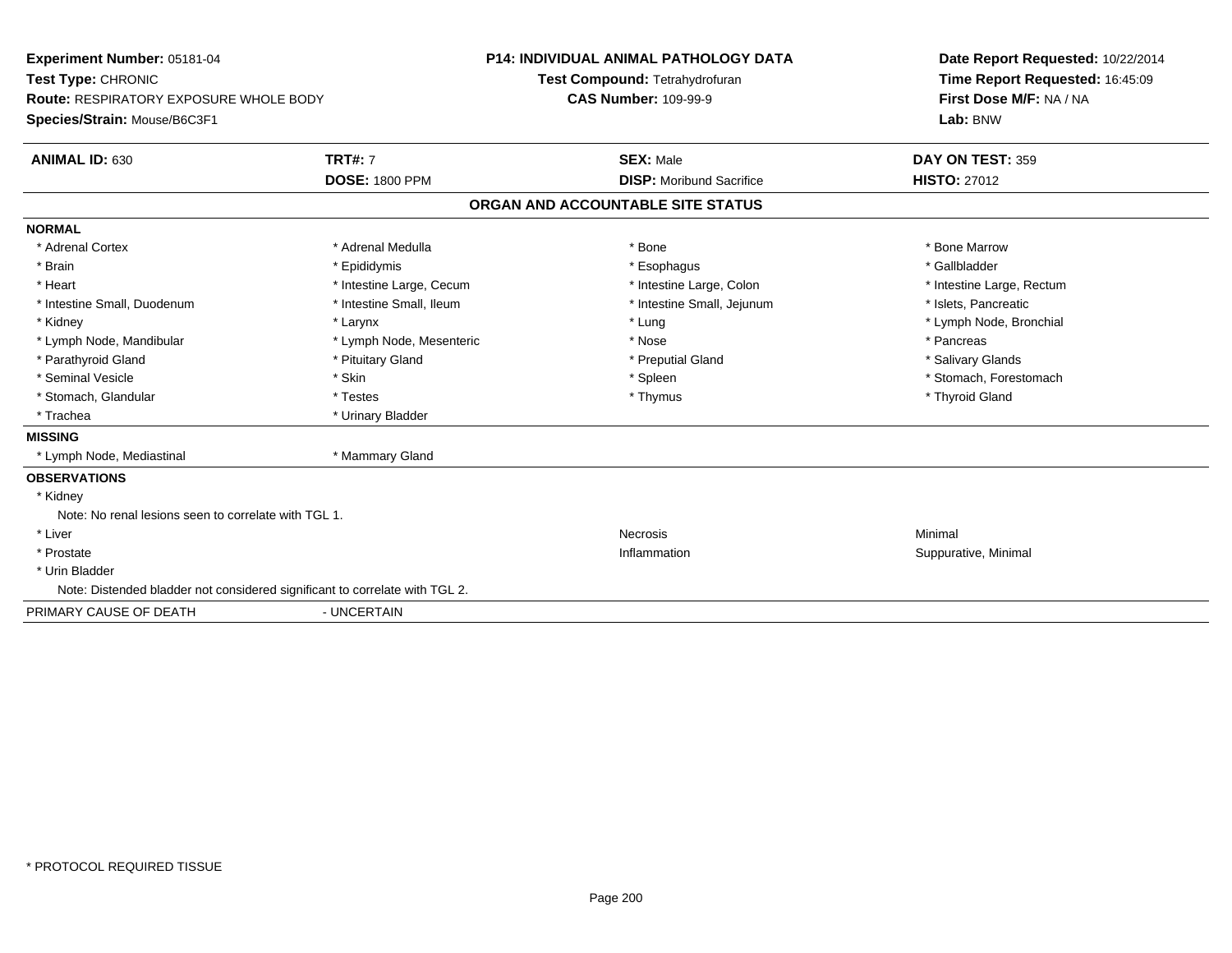| <b>Experiment Number: 05181-04</b>            |                            | <b>P14: INDIVIDUAL ANIMAL PATHOLOGY DATA</b>                  |                                   | Date Report Requested: 10/22/2014 |
|-----------------------------------------------|----------------------------|---------------------------------------------------------------|-----------------------------------|-----------------------------------|
| Test Type: CHRONIC                            |                            | Test Compound: Tetrahydrofuran<br><b>CAS Number: 109-99-9</b> |                                   | Time Report Requested: 16:45:09   |
| <b>Route: RESPIRATORY EXPOSURE WHOLE BODY</b> |                            |                                                               |                                   | First Dose M/F: NA / NA           |
| Species/Strain: Mouse/B6C3F1                  |                            |                                                               |                                   | Lab: BNW                          |
| ANIMAL ID: 631                                | <b>TRT#: 7</b>             |                                                               | <b>SEX: Male</b>                  | DAY ON TEST: 736                  |
|                                               | <b>DOSE: 1800 PPM</b>      |                                                               | <b>DISP:</b> Terminal Sacrifice   | <b>HISTO: 27013</b>               |
|                                               |                            |                                                               | ORGAN AND ACCOUNTABLE SITE STATUS |                                   |
| <b>NORMAL</b>                                 |                            |                                                               |                                   |                                   |
| * Adrenal Cortex                              | * Adrenal Medulla          |                                                               | * Bone                            | * Bone Marrow                     |
| * Brain                                       | * Epididymis               |                                                               | * Esophagus                       | * Gallbladder                     |
| * Intestine Large, Cecum                      | * Intestine Large, Colon   |                                                               | * Intestine Large, Rectum         | * Intestine Small, Duodenum       |
| * Intestine Small, Ileum                      | * Intestine Small, Jejunum |                                                               | * Islets. Pancreatic              | * Larynx                          |
| * Liver                                       | * Lymph Node, Mediastinal  |                                                               | * Lymph Node, Mesenteric          | * Nose                            |
| * Pancreas                                    | * Parathyroid Gland        |                                                               | * Pituitary Gland                 | * Preputial Gland                 |
| * Prostate                                    | * Salivary Glands          |                                                               | * Seminal Vesicle                 | * Skin                            |
| * Spleen                                      | * Stomach, Forestomach     |                                                               | * Stomach, Glandular              | * Testes                          |
| * Thymus                                      | * Thyroid Gland            |                                                               | * Trachea                         | * Urinary Bladder                 |
| <b>MISSING</b>                                |                            |                                                               |                                   |                                   |
| * Lymph Node, Bronchial                       | * Lymph Node, Mandibular   |                                                               | * Mammary Gland                   |                                   |
| <b>OBSERVATIONS</b>                           |                            |                                                               |                                   |                                   |
| * Heart                                       |                            |                                                               | Cardiomyopathy                    | Minimal                           |
| * Kidney                                      |                            |                                                               | Nephropathy                       | Minimal                           |
| * Lung                                        |                            |                                                               | Alveolar/Bronchiolar Carcinoma    |                                   |
| Alveolar/Bronchiolar Carcinoma TGLS = 1-3 ]   |                            |                                                               |                                   |                                   |
| PRIMARY CAUSE OF DEATH                        |                            |                                                               |                                   |                                   |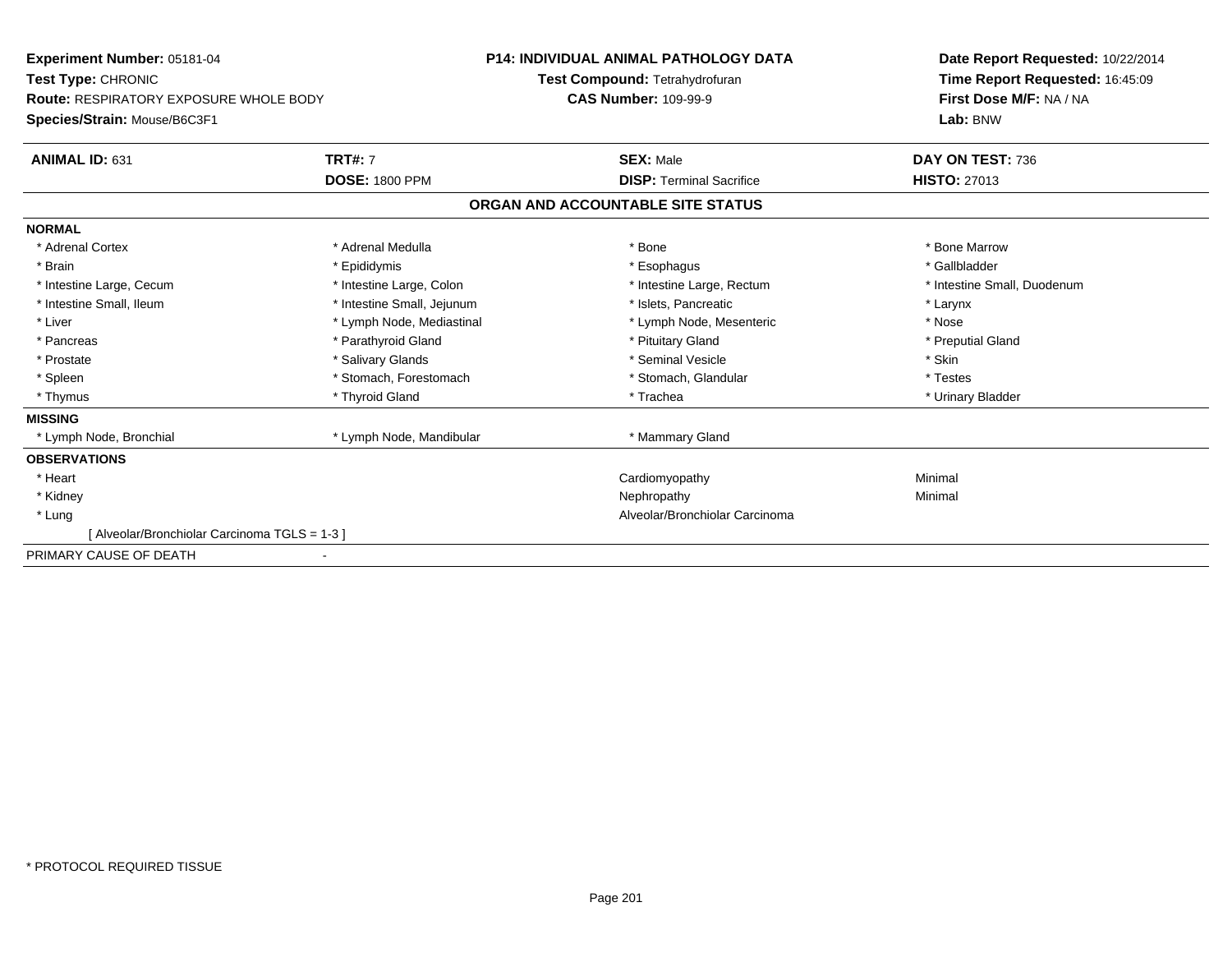| Experiment Number: 05181-04                     | <b>P14: INDIVIDUAL ANIMAL PATHOLOGY DATA</b> |                                   | Date Report Requested: 10/22/2014 |  |
|-------------------------------------------------|----------------------------------------------|-----------------------------------|-----------------------------------|--|
| Test Type: CHRONIC                              |                                              | Test Compound: Tetrahydrofuran    | Time Report Requested: 16:45:09   |  |
| Route: RESPIRATORY EXPOSURE WHOLE BODY          |                                              | <b>CAS Number: 109-99-9</b>       | First Dose M/F: NA / NA           |  |
| Species/Strain: Mouse/B6C3F1                    |                                              |                                   | Lab: BNW                          |  |
| <b>ANIMAL ID: 632</b>                           | <b>TRT#: 7</b>                               | <b>SEX: Male</b>                  | DAY ON TEST: 736                  |  |
|                                                 | <b>DOSE: 1800 PPM</b>                        | <b>DISP: Terminal Sacrifice</b>   | <b>HISTO: 27014</b>               |  |
|                                                 |                                              | ORGAN AND ACCOUNTABLE SITE STATUS |                                   |  |
| <b>NORMAL</b>                                   |                                              |                                   |                                   |  |
| * Adrenal Cortex                                | * Adrenal Medulla                            | * Bone                            | * Bone Marrow                     |  |
| * Brain                                         | * Epididymis                                 | * Esophagus                       | * Gallbladder                     |  |
| * Heart                                         | * Intestine Large, Cecum                     | * Intestine Large, Colon          | * Intestine Large, Rectum         |  |
| * Intestine Small, Duodenum                     | * Intestine Small, Ileum                     | * Intestine Small, Jejunum        | * Islets, Pancreatic              |  |
| * Larynx                                        | * Lung                                       | * Lymph Node, Bronchial           | * Lymph Node, Mandibular          |  |
| * Lymph Node, Mediastinal                       | * Lymph Node, Mesenteric                     | * Nose                            | * Pancreas                        |  |
| * Pituitary Gland                               | * Prostate                                   | * Salivary Glands                 | * Seminal Vesicle                 |  |
| * Spleen                                        | * Stomach, Forestomach                       | * Stomach, Glandular              | * Testes                          |  |
| * Thymus                                        | * Thyroid Gland                              | * Trachea                         | * Urinary Bladder                 |  |
| <b>MISSING</b>                                  |                                              |                                   |                                   |  |
| * Mammary Gland                                 | * Parathyroid Gland                          |                                   |                                   |  |
| <b>OBSERVATIONS</b>                             |                                              |                                   |                                   |  |
| * Kidney                                        |                                              | Nephropathy                       | Mild                              |  |
| * Liver                                         |                                              | <b>Eosinophilic Focus</b>         |                                   |  |
|                                                 |                                              | Hepatocellular Carcinoma          | Multiple                          |  |
| [ Eosinophilic Focus TGLS = 4-4 ]               |                                              |                                   |                                   |  |
| [ Hepatocellular Carcinoma TGLS = 1,2-4+10+11 ] |                                              |                                   |                                   |  |
| * Preputial Gland                               |                                              | Inflammation                      | Mild                              |  |
| * Skin                                          | Prepuce                                      | Inflammation                      | Suppurative, Marked               |  |
| [Inflammation TGLS = $3-7$ ]                    |                                              |                                   |                                   |  |
| PRIMARY CAUSE OF DEATH                          | ٠                                            |                                   |                                   |  |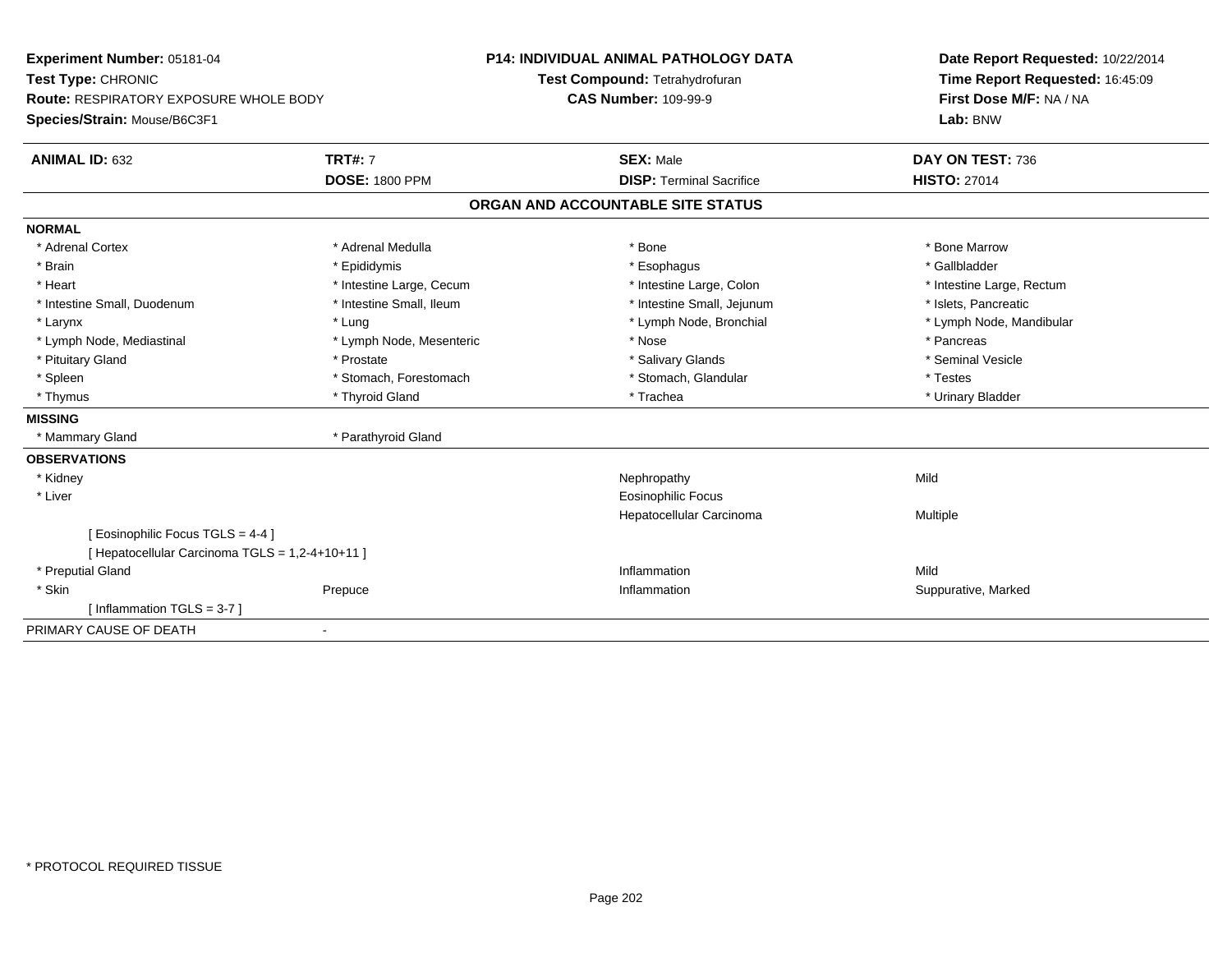| Experiment Number: 05181-04<br>Test Type: CHRONIC<br><b>Route: RESPIRATORY EXPOSURE WHOLE BODY</b><br>Species/Strain: Mouse/B6C3F1 |                             | <b>P14: INDIVIDUAL ANIMAL PATHOLOGY DATA</b><br>Test Compound: Tetrahydrofuran<br><b>CAS Number: 109-99-9</b> |  | Date Report Requested: 10/22/2014<br>Time Report Requested: 16:45:09<br>First Dose M/F: NA / NA<br>Lab: BNW |
|------------------------------------------------------------------------------------------------------------------------------------|-----------------------------|---------------------------------------------------------------------------------------------------------------|--|-------------------------------------------------------------------------------------------------------------|
| ANIMAL ID: 633                                                                                                                     | <b>TRT#: 7</b>              | <b>SEX: Male</b>                                                                                              |  | DAY ON TEST: 670                                                                                            |
|                                                                                                                                    | <b>DOSE: 1800 PPM</b>       | <b>DISP:</b> Moribund Sacrifice                                                                               |  | <b>HISTO: 27015</b>                                                                                         |
|                                                                                                                                    |                             | ORGAN AND ACCOUNTABLE SITE STATUS                                                                             |  |                                                                                                             |
| <b>NORMAL</b>                                                                                                                      |                             |                                                                                                               |  |                                                                                                             |
| * Adrenal Medulla                                                                                                                  | * Bone                      | * Bone Marrow                                                                                                 |  | * Brain                                                                                                     |
| * Epididymis                                                                                                                       | * Esophagus                 | * Intestine Large, Cecum                                                                                      |  | * Intestine Large, Colon                                                                                    |
| * Intestine Large, Rectum                                                                                                          | * Intestine Small, Duodenum | * Intestine Small, Ileum                                                                                      |  | * Intestine Small, Jejunum                                                                                  |
| * Larynx                                                                                                                           | * Liver                     | * Lung                                                                                                        |  | * Lymph Node, Bronchial                                                                                     |
| * Lymph Node, Mandibular                                                                                                           | * Lymph Node, Mediastinal   | * Nose                                                                                                        |  | * Pancreas                                                                                                  |
| * Parathyroid Gland                                                                                                                | * Pituitary Gland           | * Preputial Gland                                                                                             |  | * Prostate                                                                                                  |
| * Salivary Glands                                                                                                                  | * Seminal Vesicle           | * Skin                                                                                                        |  | * Spleen                                                                                                    |
| * Stomach, Forestomach                                                                                                             | * Stomach, Glandular        | * Testes                                                                                                      |  | * Thymus                                                                                                    |
| * Thyroid Gland                                                                                                                    | * Trachea                   | * Urinary Bladder                                                                                             |  |                                                                                                             |
| <b>MISSING</b>                                                                                                                     |                             |                                                                                                               |  |                                                                                                             |
| * Gallbladder                                                                                                                      | * Lymph Node, Mesenteric    | * Mammary Gland                                                                                               |  |                                                                                                             |
| <b>OBSERVATIONS</b>                                                                                                                |                             |                                                                                                               |  |                                                                                                             |
| * Adrenal Cortex                                                                                                                   |                             | Hypertrophy                                                                                                   |  | Minimal                                                                                                     |
| * Heart                                                                                                                            |                             | Cardiomyopathy                                                                                                |  | Minimal                                                                                                     |
| * Islets, Pancreatic                                                                                                               |                             | Hyperplasia                                                                                                   |  | Minimal                                                                                                     |
| * Kidney                                                                                                                           | Cortex                      | Cyst                                                                                                          |  | Minimal                                                                                                     |
|                                                                                                                                    |                             | Nephropathy                                                                                                   |  | Minimal                                                                                                     |
| [ $Cyst TGLS = 1-5$ ]                                                                                                              |                             |                                                                                                               |  |                                                                                                             |
| PRIMARY CAUSE OF DEATH                                                                                                             | - UNCERTAIN                 |                                                                                                               |  |                                                                                                             |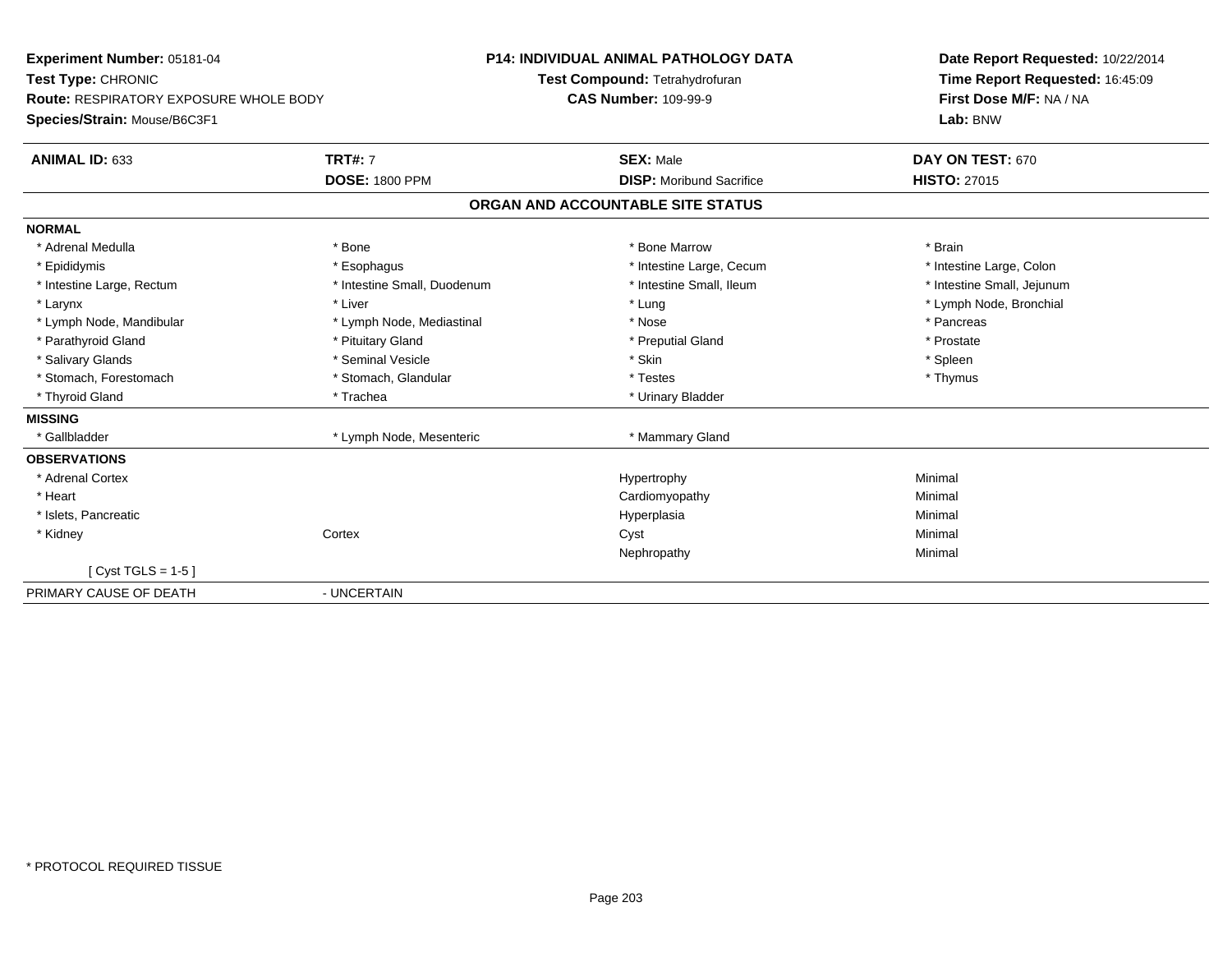| Experiment Number: 05181-04<br>Test Type: CHRONIC |                          | <b>P14: INDIVIDUAL ANIMAL PATHOLOGY DATA</b> | Date Report Requested: 10/22/2014 |
|---------------------------------------------------|--------------------------|----------------------------------------------|-----------------------------------|
|                                                   |                          | Test Compound: Tetrahydrofuran               | Time Report Requested: 16:45:09   |
| <b>Route: RESPIRATORY EXPOSURE WHOLE BODY</b>     |                          | <b>CAS Number: 109-99-9</b>                  | First Dose M/F: NA / NA           |
| Species/Strain: Mouse/B6C3F1                      |                          |                                              | Lab: BNW                          |
| <b>ANIMAL ID: 634</b>                             | <b>TRT#: 7</b>           | <b>SEX: Male</b>                             | DAY ON TEST: 190                  |
|                                                   | <b>DOSE: 1800 PPM</b>    | <b>DISP:</b> Moribund Sacrifice              | <b>HISTO: 27016</b>               |
|                                                   |                          | ORGAN AND ACCOUNTABLE SITE STATUS            |                                   |
| <b>NORMAL</b>                                     |                          |                                              |                                   |
| * Adrenal Cortex                                  | * Adrenal Medulla        | * Bone                                       | * Brain                           |
| * Epididymis                                      | * Esophagus              | * Gallbladder                                | <b>Harderian Gland</b>            |
| * Heart                                           | * Intestine Large, Cecum | * Intestine Large, Colon                     | * Intestine Large, Rectum         |
| * Intestine Small, Duodenum                       | * Intestine Small, Ileum | * Intestine Small, Jejunum                   | * Islets, Pancreatic              |
| * Larynx                                          | * Liver                  | * Lung                                       | * Lymph Node, Mediastinal         |
| * Lymph Node, Mesenteric                          | * Nose                   | * Pancreas                                   | * Parathyroid Gland               |
| Penis                                             | * Pituitary Gland        | * Preputial Gland                            | * Prostate                        |
| * Salivary Glands                                 | * Seminal Vesicle        | * Skin                                       | * Stomach, Forestomach            |
| * Stomach, Glandular                              | * Testes                 | * Thyroid Gland                              | * Trachea                         |
| Urethra                                           |                          |                                              |                                   |
| <b>MISSING</b>                                    |                          |                                              |                                   |
| * Lymph Node, Bronchial                           | * Lymph Node, Mandibular | * Mammary Gland                              | * Thymus                          |
| <b>OBSERVATIONS</b>                               |                          |                                              |                                   |
| * Bone Marrow                                     |                          | Hyperplasia                                  | Mild                              |
| * Kidney                                          |                          | Hydronephrosis                               | Mild                              |
|                                                   |                          | Inflammation                                 | Suppurative, Marked               |
| [Inflammation TGLS = $1,2,3-5$ ]                  |                          |                                              |                                   |
| * Spleen                                          |                          | Hematopoietic Cell Proliferation             | Mild                              |
| * Urinary Bladder                                 | <b>Transit Epithe</b>    | Hyperplasia                                  | Mild                              |
|                                                   |                          | Inflammation                                 | Suppurative, Marked               |
| PRIMARY CAUSE OF DEATH                            | - Kidney Inflammation    |                                              |                                   |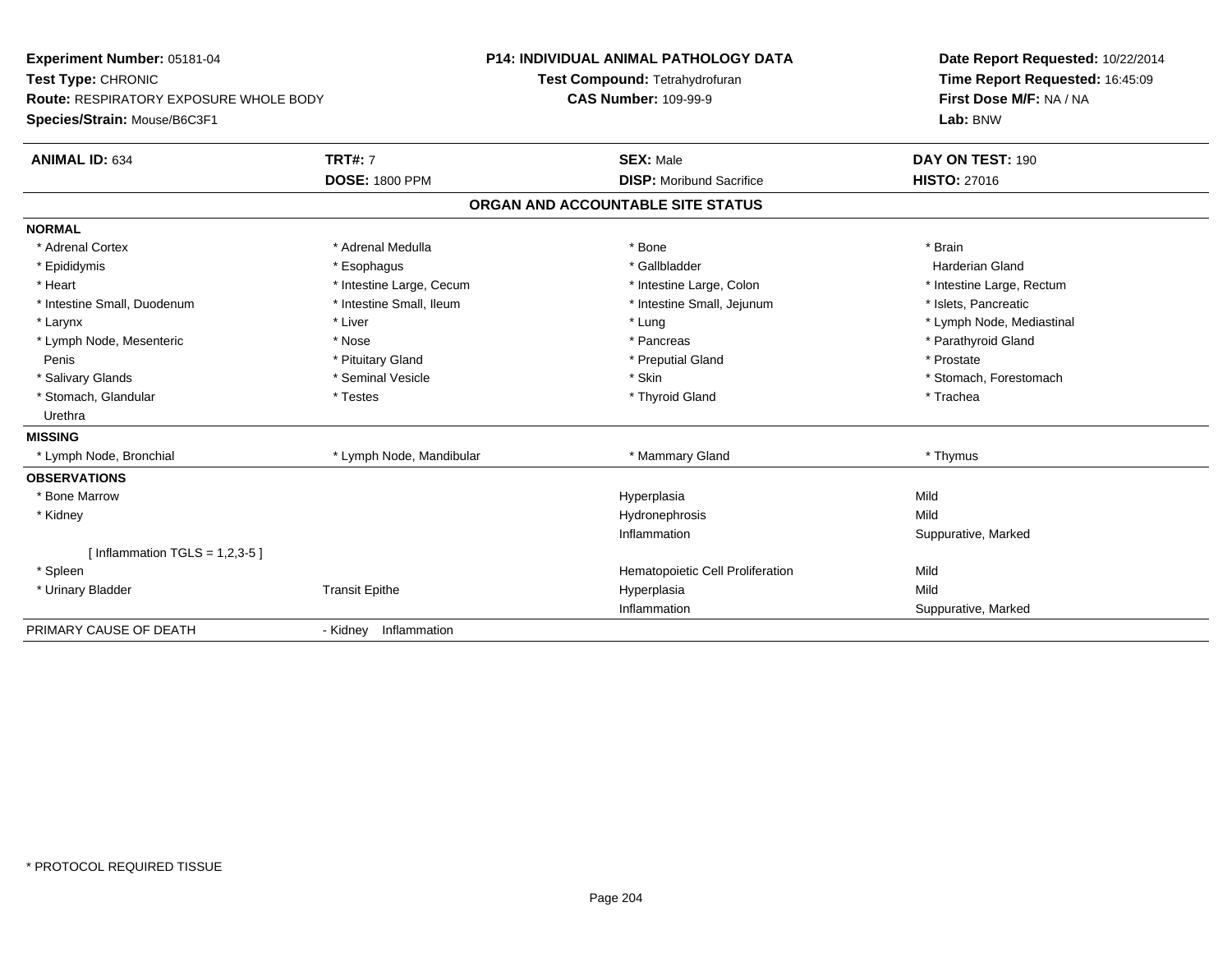| Experiment Number: 05181-04                                                                  |                             | <b>P14: INDIVIDUAL ANIMAL PATHOLOGY DATA</b> | Date Report Requested: 10/22/2014<br>Time Report Requested: 16:45:09<br>First Dose M/F: NA / NA |  |
|----------------------------------------------------------------------------------------------|-----------------------------|----------------------------------------------|-------------------------------------------------------------------------------------------------|--|
| Test Type: CHRONIC                                                                           |                             | Test Compound: Tetrahydrofuran               |                                                                                                 |  |
| <b>Route: RESPIRATORY EXPOSURE WHOLE BODY</b>                                                |                             | <b>CAS Number: 109-99-9</b>                  |                                                                                                 |  |
| Species/Strain: Mouse/B6C3F1                                                                 |                             |                                              | Lab: BNW                                                                                        |  |
| <b>ANIMAL ID: 635</b>                                                                        | <b>TRT#: 7</b>              | <b>SEX: Male</b>                             | DAY ON TEST: 706                                                                                |  |
|                                                                                              | <b>DOSE: 1800 PPM</b>       | <b>DISP:</b> Moribund Sacrifice              | <b>HISTO: 27017</b>                                                                             |  |
|                                                                                              |                             | ORGAN AND ACCOUNTABLE SITE STATUS            |                                                                                                 |  |
| <b>NORMAL</b>                                                                                |                             |                                              |                                                                                                 |  |
| * Adrenal Medulla                                                                            | * Bone                      | * Brain                                      | * Epididymis                                                                                    |  |
| * Esophagus                                                                                  | * Gallbladder               | * Intestine Large, Cecum                     | * Intestine Large, Colon                                                                        |  |
| * Intestine Large, Rectum                                                                    | * Intestine Small, Duodenum | * Intestine Small, Ileum                     | * Intestine Small, Jejunum                                                                      |  |
| * Larynx                                                                                     | * Lymph Node, Bronchial     | * Lymph Node, Mandibular                     | * Lymph Node, Mediastinal                                                                       |  |
| * Lymph Node, Mesenteric                                                                     | * Nose                      | * Pancreas                                   | * Pituitary Gland                                                                               |  |
| * Prostate                                                                                   | * Salivary Glands           | * Seminal Vesicle                            | * Spleen                                                                                        |  |
| * Stomach, Forestomach                                                                       | * Stomach, Glandular        | * Testes                                     | * Thyroid Gland                                                                                 |  |
| * Trachea                                                                                    | * Urinary Bladder           |                                              |                                                                                                 |  |
| <b>MISSING</b>                                                                               |                             |                                              |                                                                                                 |  |
| * Mammary Gland                                                                              | * Parathyroid Gland         | * Thymus                                     |                                                                                                 |  |
| <b>OBSERVATIONS</b>                                                                          |                             |                                              |                                                                                                 |  |
| * Adrenal Cortex                                                                             |                             | Hypertrophy                                  | Minimal                                                                                         |  |
| * Bone Marrow                                                                                |                             | Hyperplasia                                  | Minimal                                                                                         |  |
| * Heart                                                                                      |                             | Cardiomyopathy                               | Minimal                                                                                         |  |
| * Islets, Pancreatic                                                                         |                             | Adenoma                                      |                                                                                                 |  |
| * Kidney                                                                                     |                             | Nephropathy                                  | Mild                                                                                            |  |
| * Liver                                                                                      |                             | <b>Eosinophilic Focus</b>                    |                                                                                                 |  |
|                                                                                              |                             | Hepatocellular Adenoma                       |                                                                                                 |  |
| [ Eosinophilic Focus TGLS = 5-4 ]                                                            |                             |                                              |                                                                                                 |  |
| [ Hepatocellular Adenoma TGLS = 4-10 ]                                                       |                             |                                              |                                                                                                 |  |
| * Lung                                                                                       | Alveolar Epith              | Hyperplasia                                  | Moderate                                                                                        |  |
| Penis                                                                                        |                             | Inflammation                                 | Suppurative, Minimal                                                                            |  |
| [Inflammation TGLS = $2-11$ ]                                                                |                             |                                              |                                                                                                 |  |
| * Preputial Gland                                                                            |                             | Inflammation                                 | Moderate                                                                                        |  |
| [Inflammation TGLS = 1-7]                                                                    |                             |                                              |                                                                                                 |  |
| * Skin                                                                                       | Prepuce                     | Inflammation                                 | Suppurative, Marked                                                                             |  |
| [ Inflammation TGLS = 1-7 ]                                                                  |                             |                                              |                                                                                                 |  |
| * Urin Bladder                                                                               |                             |                                              |                                                                                                 |  |
| Note: A distended urinary bladder is not considered a significant histologic lesion (TGL 3). |                             |                                              |                                                                                                 |  |
| PRIMARY CAUSE OF DEATH                                                                       | - Skin Prepuce Inflammation |                                              |                                                                                                 |  |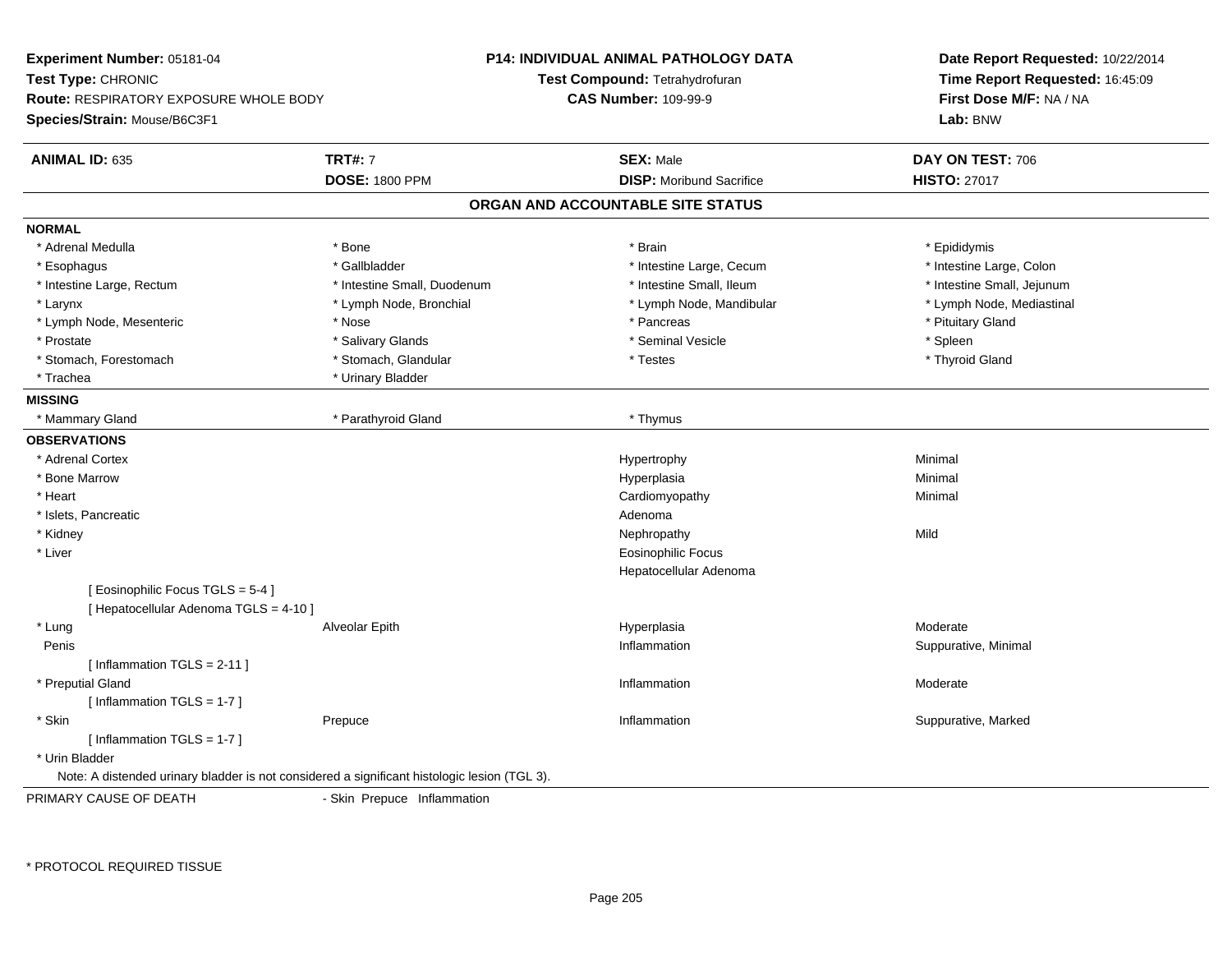| <b>Experiment Number: 05181-04</b><br>Test Type: CHRONIC<br><b>Route: RESPIRATORY EXPOSURE WHOLE BODY</b><br>Species/Strain: Mouse/B6C3F1 |                                         | <b>P14: INDIVIDUAL ANIMAL PATHOLOGY DATA</b><br>Test Compound: Tetrahydrofuran<br><b>CAS Number: 109-99-9</b> | Date Report Requested: 10/22/2014<br>Time Report Requested: 16:45:09<br>First Dose M/F: NA / NA<br>Lab: BNW |
|-------------------------------------------------------------------------------------------------------------------------------------------|-----------------------------------------|---------------------------------------------------------------------------------------------------------------|-------------------------------------------------------------------------------------------------------------|
| <b>ANIMAL ID: 635</b>                                                                                                                     | <b>TRT#:</b> 7<br><b>DOSE: 1800 PPM</b> | <b>SEX: Male</b><br><b>DISP:</b> Moribund Sacrifice                                                           | DAY ON TEST: 706<br><b>HISTO: 27017</b>                                                                     |
|                                                                                                                                           |                                         | ORGAN AND ACCOUNTABLE SITE STATUS                                                                             |                                                                                                             |
| CONTRIBUTORY CAUSE OF DEATH                                                                                                               | - Preputial Gland                       | Inflammation                                                                                                  |                                                                                                             |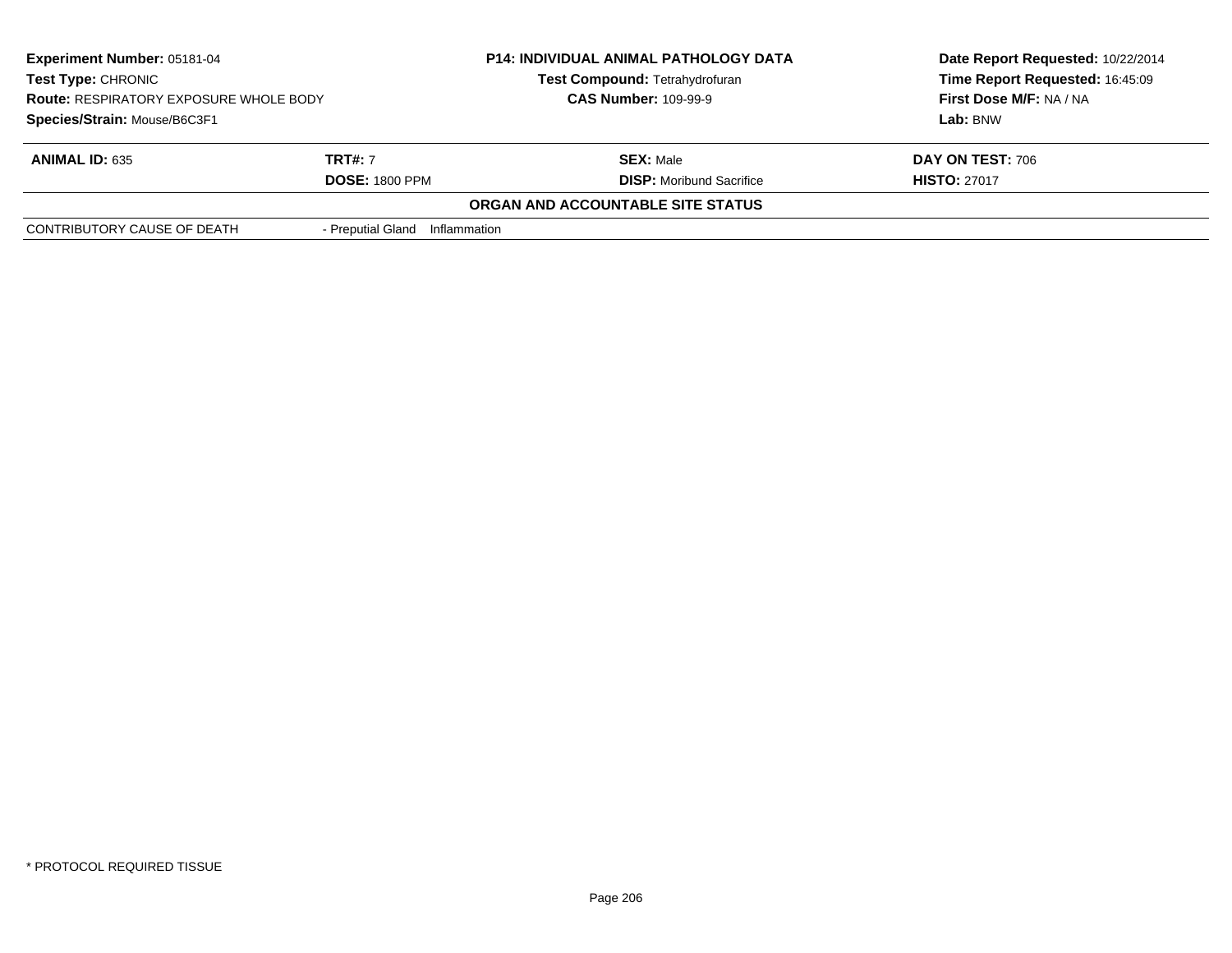| Experiment Number: 05181-04<br>Test Type: CHRONIC<br><b>Route: RESPIRATORY EXPOSURE WHOLE BODY</b> |                            | <b>P14: INDIVIDUAL ANIMAL PATHOLOGY DATA</b> | Date Report Requested: 10/22/2014 |  |
|----------------------------------------------------------------------------------------------------|----------------------------|----------------------------------------------|-----------------------------------|--|
|                                                                                                    |                            | Test Compound: Tetrahydrofuran               | Time Report Requested: 16:45:09   |  |
|                                                                                                    |                            | <b>CAS Number: 109-99-9</b>                  | First Dose M/F: NA / NA           |  |
| Species/Strain: Mouse/B6C3F1                                                                       |                            |                                              | Lab: BNW                          |  |
| ANIMAL ID: 636                                                                                     | <b>TRT#: 7</b>             | <b>SEX: Male</b>                             | DAY ON TEST: 733                  |  |
|                                                                                                    | <b>DOSE: 1800 PPM</b>      | <b>DISP: Terminal Sacrifice</b>              | <b>HISTO: 27018</b>               |  |
|                                                                                                    |                            | ORGAN AND ACCOUNTABLE SITE STATUS            |                                   |  |
| <b>NORMAL</b>                                                                                      |                            |                                              |                                   |  |
| * Adrenal Medulla                                                                                  | * Bone                     | * Bone Marrow                                | * Brain                           |  |
| * Epididymis                                                                                       | * Esophagus                | Eye                                          | * Gallbladder                     |  |
| * Intestine Large, Cecum                                                                           | * Intestine Large, Colon   | * Intestine Large, Rectum                    | * Intestine Small, Duodenum       |  |
| * Intestine Small, Ileum                                                                           | * Intestine Small, Jejunum | * Islets, Pancreatic                         | * Larynx                          |  |
| * Lung                                                                                             | * Lymph Node, Mandibular   | * Lymph Node, Mediastinal                    | * Lymph Node, Mesenteric          |  |
| * Nose                                                                                             | * Pancreas                 | * Parathyroid Gland                          | * Pituitary Gland                 |  |
| * Preputial Gland                                                                                  | * Prostate                 | * Salivary Glands                            | * Seminal Vesicle                 |  |
| * Skin                                                                                             | * Spleen                   | * Stomach, Forestomach                       | * Stomach, Glandular              |  |
| * Testes                                                                                           | * Thymus                   | * Thyroid Gland                              | * Trachea                         |  |
| * Urinary Bladder                                                                                  |                            |                                              |                                   |  |
| <b>MISSING</b>                                                                                     |                            |                                              |                                   |  |
| * Lymph Node, Bronchial                                                                            | * Mammary Gland            |                                              |                                   |  |
| <b>OBSERVATIONS</b>                                                                                |                            |                                              |                                   |  |
| * Adrenal Cortex                                                                                   | Capsule                    | Hyperplasia                                  | Moderate                          |  |
|                                                                                                    |                            | Hypertrophy                                  | Minimal                           |  |
| Eye                                                                                                |                            |                                              |                                   |  |
| Note: No lesion seen on this plane of section to account for TGL 4.                                |                            |                                              |                                   |  |
| <b>Harderian Gland</b>                                                                             |                            | Carcinoma                                    |                                   |  |
| [Carcinoma TGLS = $3-10$ ]                                                                         |                            |                                              |                                   |  |
| * Heart                                                                                            |                            | Cardiomyopathy                               | Minimal                           |  |
| * Kidney                                                                                           |                            | Nephropathy                                  | Minimal                           |  |
| * Liver                                                                                            |                            | Hepatocellular Adenoma                       |                                   |  |
|                                                                                                    |                            | Hepatocellular Carcinoma                     |                                   |  |
| [ Hepatocellular Adenoma TGLS = 2-4 ]                                                              |                            |                                              |                                   |  |
| [ Hepatocellular Carcinoma TGLS = 1-4+11 ]                                                         |                            |                                              |                                   |  |
| PRIMARY CAUSE OF DEATH<br>$\blacksquare$                                                           |                            |                                              |                                   |  |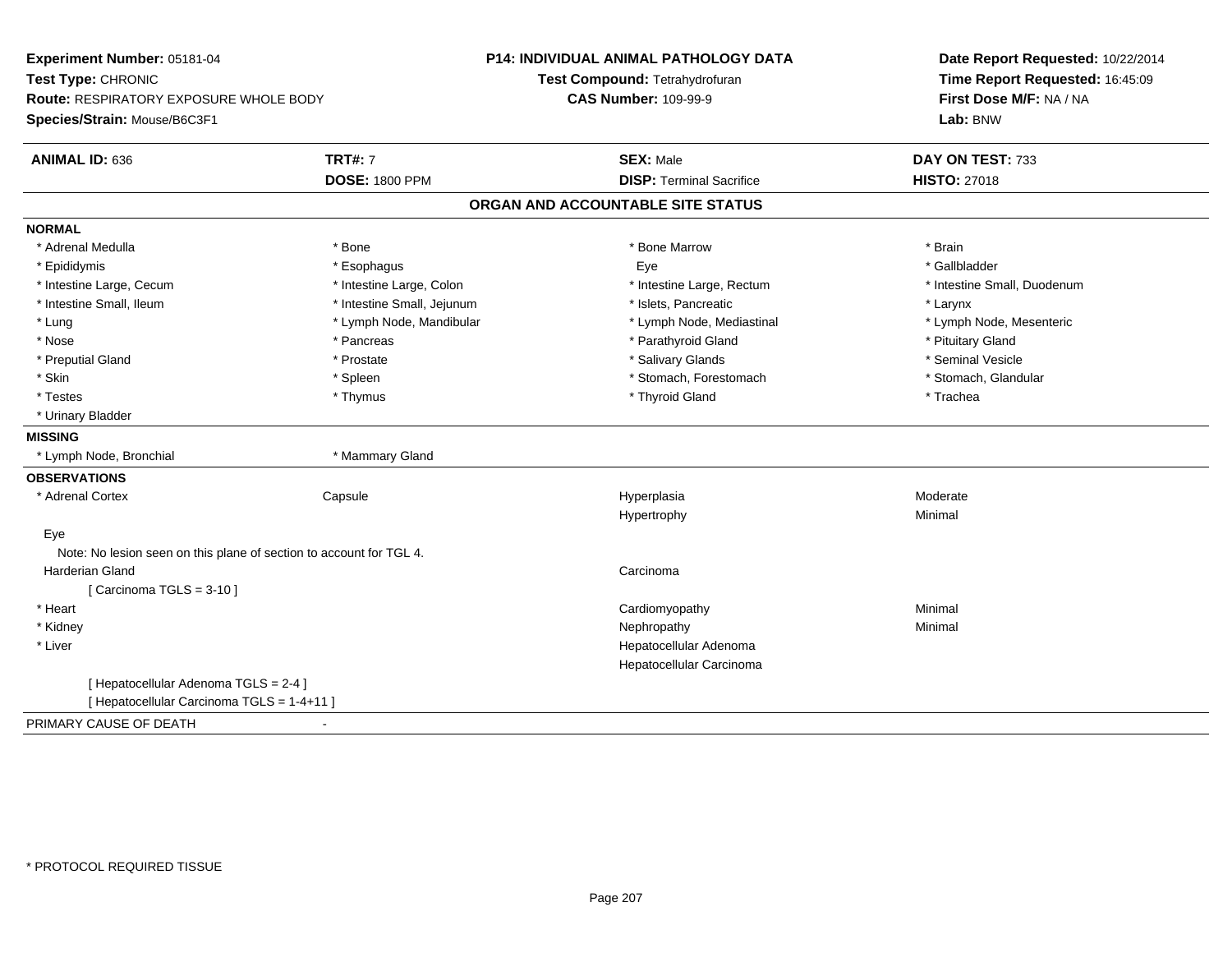| Experiment Number: 05181-04                   | P14: INDIVIDUAL ANIMAL PATHOLOGY DATA |                                   | Date Report Requested: 10/22/2014 |
|-----------------------------------------------|---------------------------------------|-----------------------------------|-----------------------------------|
| Test Type: CHRONIC                            |                                       | Test Compound: Tetrahydrofuran    | Time Report Requested: 16:45:09   |
| <b>Route: RESPIRATORY EXPOSURE WHOLE BODY</b> |                                       | <b>CAS Number: 109-99-9</b>       | First Dose M/F: NA / NA           |
| Species/Strain: Mouse/B6C3F1                  |                                       |                                   | Lab: BNW                          |
| <b>ANIMAL ID: 637</b>                         | <b>TRT#: 7</b>                        | <b>SEX: Male</b>                  | DAY ON TEST: 734                  |
|                                               | <b>DOSE: 1800 PPM</b>                 | <b>DISP: Terminal Sacrifice</b>   | <b>HISTO: 27019</b>               |
|                                               |                                       | ORGAN AND ACCOUNTABLE SITE STATUS |                                   |
| <b>NORMAL</b>                                 |                                       |                                   |                                   |
| * Adrenal Medulla                             | * Bone                                | * Brain                           | * Epididymis                      |
| * Esophagus                                   | * Gallbladder                         | * Intestine Large, Cecum          | * Intestine Large, Colon          |
| * Intestine Large, Rectum                     | * Intestine Small, Duodenum           | * Intestine Small. Ileum          | * Intestine Small, Jejunum        |
| * Islets, Pancreatic                          | * Larynx                              | * Lung                            | * Lymph Node, Bronchial           |
| * Lymph Node, Mandibular                      | * Lymph Node, Mesenteric              | * Pancreas                        | * Parathyroid Gland               |
| * Pituitary Gland                             | * Prostate                            | * Salivary Glands                 | * Seminal Vesicle                 |
| * Skin                                        | * Spleen                              | * Stomach, Forestomach            | * Stomach, Glandular              |
| * Testes                                      | * Thymus                              | * Trachea                         | * Urinary Bladder                 |
| <b>MISSING</b>                                |                                       |                                   |                                   |
| * Lymph Node, Mediastinal                     | * Mammary Gland                       |                                   |                                   |
| <b>OBSERVATIONS</b>                           |                                       |                                   |                                   |
| * Adrenal Cortex                              |                                       | Hypertrophy                       | Moderate                          |
| * Bone Marrow                                 |                                       | Hyperplasia                       | Mild                              |
| * Heart                                       |                                       | Cardiomyopathy                    | Minimal                           |
| * Kidney                                      |                                       | Metaplasia                        | Osseous, Minimal                  |
|                                               |                                       | Nephropathy                       | Minimal                           |
| * Liver                                       |                                       | <b>Eosinophilic Focus</b>         |                                   |
| [Eosinophilic Focus TGLS = 2-10]              |                                       |                                   |                                   |
| * Nose                                        |                                       | Inflammation                      | Suppurative, Minimal              |
| * Preputial Gland                             |                                       | Inflammation                      | Marked                            |
| [Inflammation TGLS = 1-7]                     |                                       |                                   |                                   |
| * Thyroid Gland                               | <b>Follicular Cel</b>                 | Hyperplasia                       | Mild                              |
| PRIMARY CAUSE OF DEATH                        |                                       |                                   |                                   |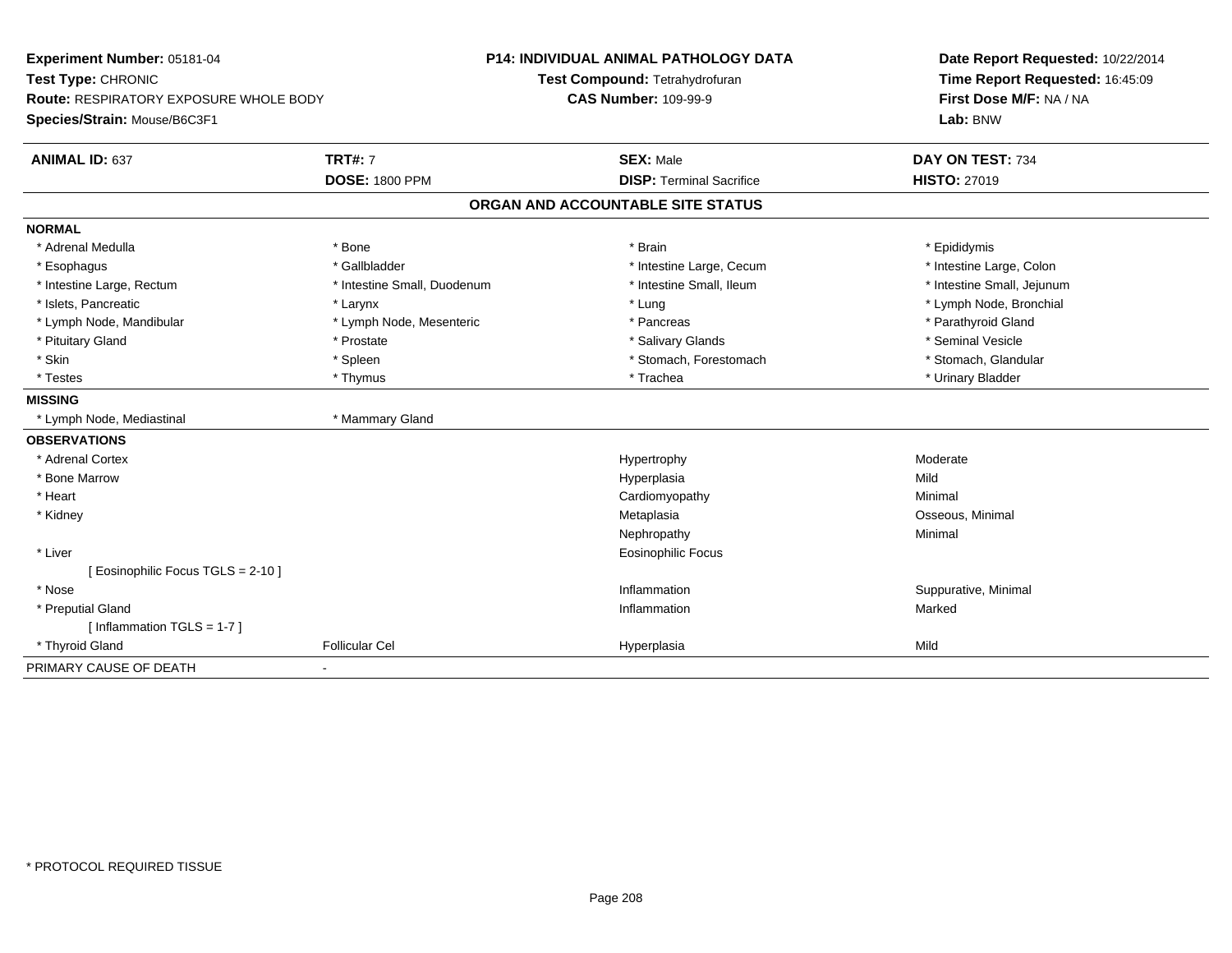| Experiment Number: 05181-04                   |                                   | P14: INDIVIDUAL ANIMAL PATHOLOGY DATA | Date Report Requested: 10/22/2014 |
|-----------------------------------------------|-----------------------------------|---------------------------------------|-----------------------------------|
| Test Type: CHRONIC                            |                                   | Test Compound: Tetrahydrofuran        | Time Report Requested: 16:45:09   |
| <b>Route: RESPIRATORY EXPOSURE WHOLE BODY</b> |                                   | <b>CAS Number: 109-99-9</b>           | First Dose M/F: NA / NA           |
| Species/Strain: Mouse/B6C3F1                  |                                   |                                       | Lab: BNW                          |
| <b>ANIMAL ID: 638</b>                         | <b>TRT#: 7</b>                    | <b>SEX: Male</b>                      | DAY ON TEST: 386                  |
|                                               | <b>DOSE: 1800 PPM</b>             | <b>DISP:</b> Moribund Sacrifice       | <b>HISTO: 27020</b>               |
|                                               |                                   | ORGAN AND ACCOUNTABLE SITE STATUS     |                                   |
| <b>NORMAL</b>                                 |                                   |                                       |                                   |
| * Adrenal Cortex                              | * Adrenal Medulla                 | * Bone                                | * Brain                           |
| * Epididymis                                  | * Esophagus                       | * Gallbladder                         | * Heart                           |
| * Intestine Large, Cecum                      | * Intestine Large, Colon          | * Intestine Large, Rectum             | * Intestine Small, Duodenum       |
| * Intestine Small, Ileum                      | * Intestine Small, Jejunum        | * Islets, Pancreatic                  | * Larynx                          |
| * Liver                                       | * Lung                            | * Lymph Node, Bronchial               | * Lymph Node, Mandibular          |
| * Lymph Node, Mediastinal                     | * Lymph Node, Mesenteric          | * Nose                                | * Parathyroid Gland               |
| Penis                                         | * Pituitary Gland                 | * Preputial Gland                     | * Prostate                        |
| * Salivary Glands                             | * Seminal Vesicle                 | * Skin                                | * Spleen                          |
| * Stomach, Forestomach                        | * Stomach, Glandular              | * Testes                              | * Thymus                          |
| * Thyroid Gland                               | * Trachea                         |                                       |                                   |
| <b>MISSING</b>                                |                                   |                                       |                                   |
| * Mammary Gland                               |                                   |                                       |                                   |
| <b>OBSERVATIONS</b>                           |                                   |                                       |                                   |
| * Bone Marrow                                 |                                   | Hyperplasia                           | Mild                              |
| * Kidney                                      |                                   | Hydronephrosis                        | Minimal                           |
|                                               |                                   | Inflammation                          | Suppurative, Minimal              |
| * Pancreas                                    |                                   | Hypertrophy                           | Minimal                           |
| * Urinary Bladder                             | <b>Transit Epithe</b>             | Hyperplasia                           | Marked                            |
|                                               |                                   | Inflammation                          | Suppurative, Moderate             |
| [Inflammation TGLS = $1-8$ ]                  |                                   |                                       |                                   |
| PRIMARY CAUSE OF DEATH                        | - Urinary Bladder<br>Inflammation |                                       |                                   |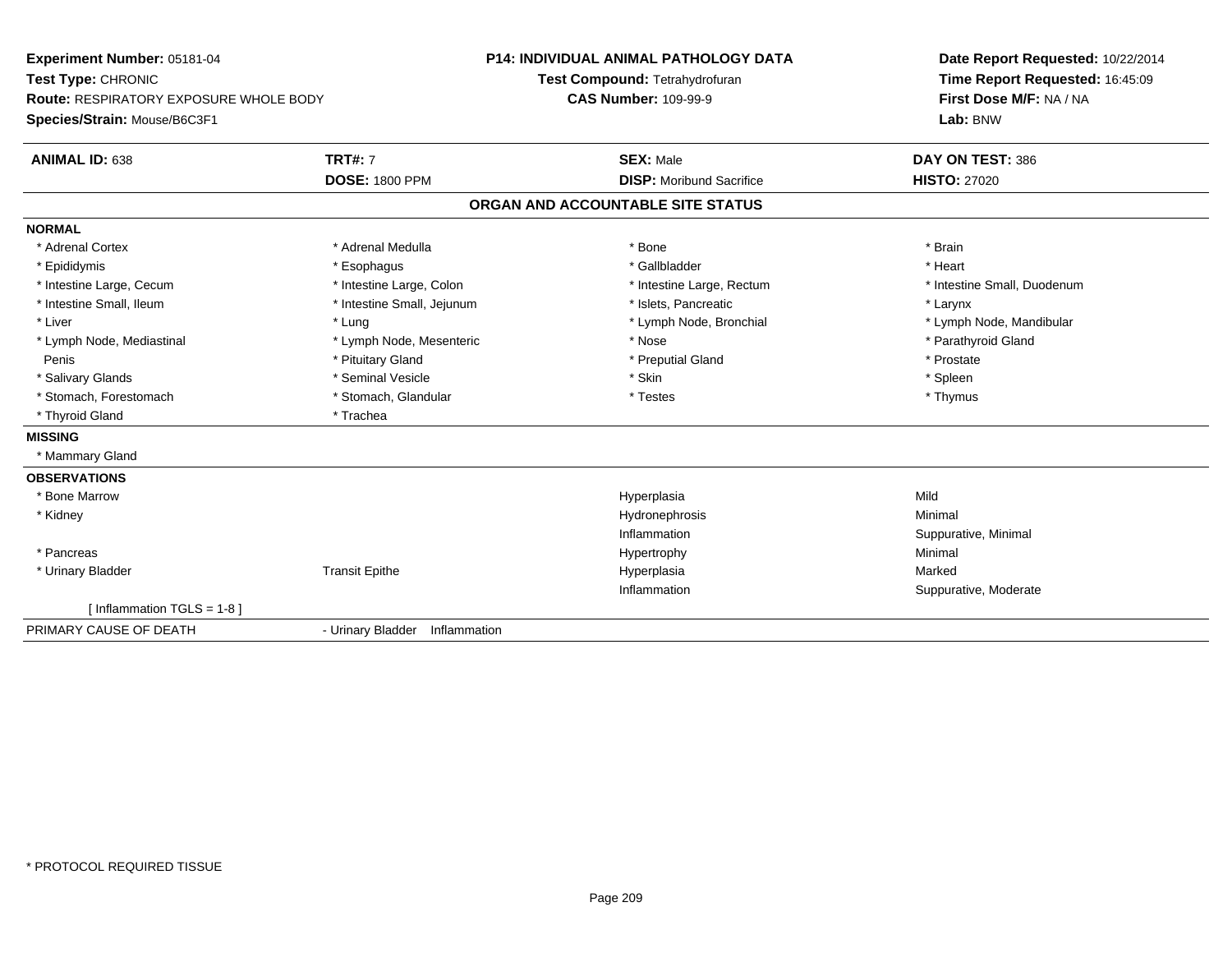| Experiment Number: 05181-04<br>Test Type: CHRONIC<br>Route: RESPIRATORY EXPOSURE WHOLE BODY<br>Species/Strain: Mouse/B6C3F1 |                           | <b>P14: INDIVIDUAL ANIMAL PATHOLOGY DATA</b><br>Test Compound: Tetrahydrofuran<br><b>CAS Number: 109-99-9</b> | Date Report Requested: 10/22/2014<br>Time Report Requested: 16:45:09<br>First Dose M/F: NA / NA<br>Lab: BNW |  |
|-----------------------------------------------------------------------------------------------------------------------------|---------------------------|---------------------------------------------------------------------------------------------------------------|-------------------------------------------------------------------------------------------------------------|--|
| <b>ANIMAL ID: 639</b>                                                                                                       | <b>TRT#: 7</b>            | <b>SEX: Male</b>                                                                                              | DAY ON TEST: 99                                                                                             |  |
|                                                                                                                             | <b>DOSE: 1800 PPM</b>     | <b>DISP: Natural Death</b>                                                                                    | <b>HISTO: 27021</b>                                                                                         |  |
|                                                                                                                             |                           | ORGAN AND ACCOUNTABLE SITE STATUS                                                                             |                                                                                                             |  |
| <b>NORMAL</b>                                                                                                               |                           |                                                                                                               |                                                                                                             |  |
| * Adrenal Cortex                                                                                                            | * Adrenal Medulla         | * Bone                                                                                                        | * Brain                                                                                                     |  |
| * Epididymis                                                                                                                | * Esophagus               | * Heart                                                                                                       | * Intestine Large, Colon                                                                                    |  |
| * Islets, Pancreatic                                                                                                        | * Larynx                  | * Liver                                                                                                       | * Lung                                                                                                      |  |
| * Lymph Node, Mandibular                                                                                                    | * Lymph Node, Mediastinal | * Lymph Node, Mesenteric                                                                                      | * Nose                                                                                                      |  |
| * Pancreas                                                                                                                  | Penis                     | * Pituitary Gland                                                                                             | * Preputial Gland                                                                                           |  |
| * Prostate                                                                                                                  | * Salivary Glands         | * Seminal Vesicle                                                                                             | * Skin                                                                                                      |  |
| * Stomach, Forestomach                                                                                                      | * Stomach, Glandular      | * Testes                                                                                                      | * Thyroid Gland                                                                                             |  |
| * Trachea                                                                                                                   |                           |                                                                                                               |                                                                                                             |  |
| <b>MISSING</b>                                                                                                              |                           |                                                                                                               |                                                                                                             |  |
| * Intestine Large, Rectum                                                                                                   | * Lymph Node, Bronchial   | * Mammary Gland                                                                                               | * Parathyroid Gland                                                                                         |  |
| <b>AUTO PRECLUDES DIAG.</b>                                                                                                 |                           |                                                                                                               |                                                                                                             |  |
| * Gallbladder                                                                                                               | * Intestine Large, Cecum  | * Intestine Small, Duodenum                                                                                   | * Intestine Small, Ileum                                                                                    |  |
| * Intestine Small, Jejunum                                                                                                  |                           |                                                                                                               |                                                                                                             |  |
| <b>OBSERVATIONS</b>                                                                                                         |                           |                                                                                                               |                                                                                                             |  |
| * Bone Marrow                                                                                                               |                           | Hyperplasia                                                                                                   | Mild                                                                                                        |  |
| * Kidney                                                                                                                    |                           | Hydronephrosis                                                                                                | Minimal                                                                                                     |  |
|                                                                                                                             |                           | Inflammation                                                                                                  | Suppurative, Marked                                                                                         |  |
| [Inflammation TGLS = $1,3-5$ ]                                                                                              |                           |                                                                                                               |                                                                                                             |  |
| * Spleen                                                                                                                    |                           | Hematopoietic Cell Proliferation                                                                              | Mild                                                                                                        |  |
| * Thymus                                                                                                                    |                           | Atrophy                                                                                                       | Marked                                                                                                      |  |
| * Urinary Bladder                                                                                                           |                           | Inflammation                                                                                                  | Suppurative, Mild                                                                                           |  |
| PRIMARY CAUSE OF DEATH                                                                                                      | Inflammation<br>- Kidney  |                                                                                                               |                                                                                                             |  |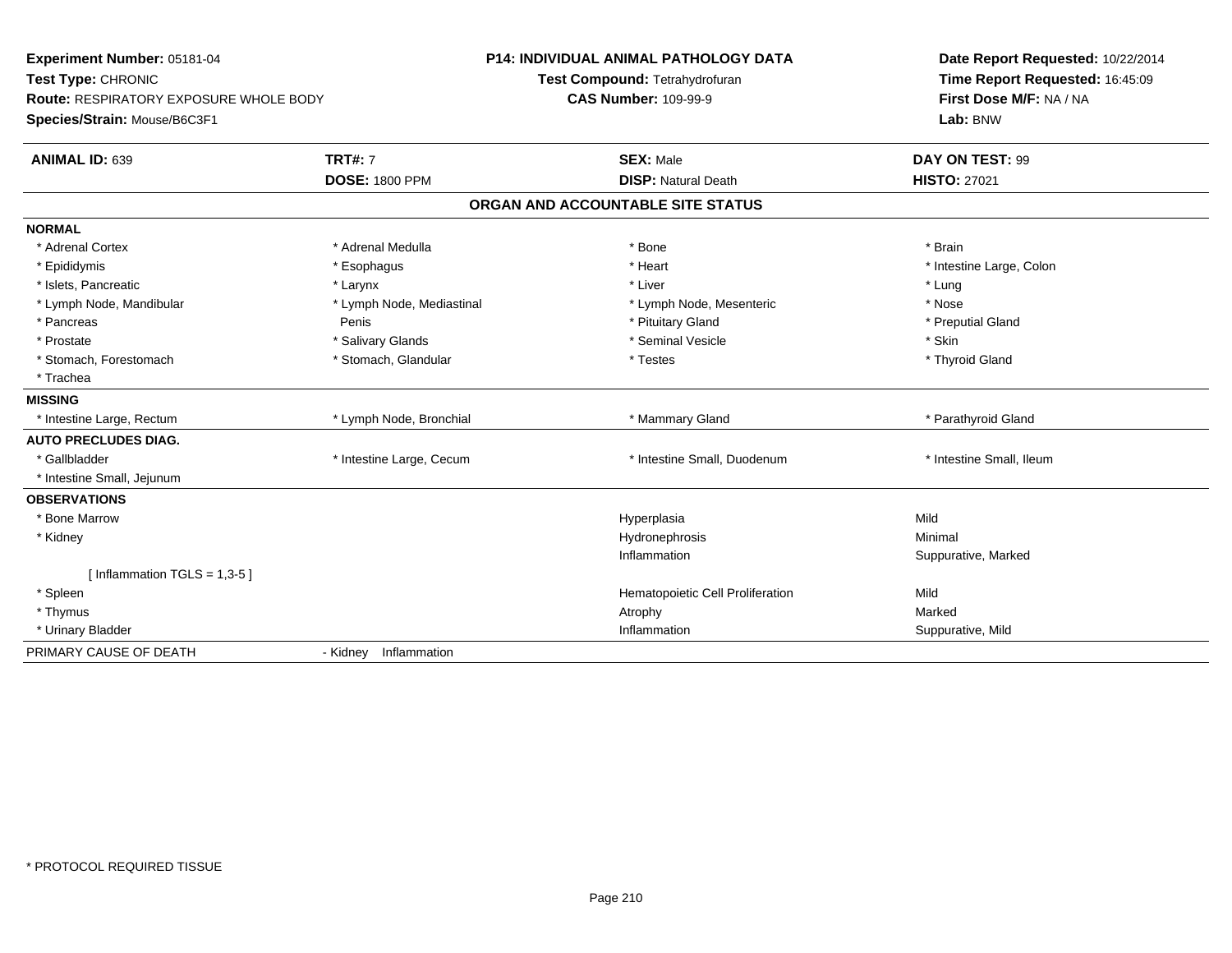| Experiment Number: 05181-04<br>Test Type: CHRONIC<br><b>Route: RESPIRATORY EXPOSURE WHOLE BODY</b><br>Species/Strain: Mouse/B6C3F1<br><b>TRT#: 7</b><br><b>ANIMAL ID: 640</b> |                          | <b>P14: INDIVIDUAL ANIMAL PATHOLOGY DATA</b><br>Test Compound: Tetrahydrofuran<br><b>CAS Number: 109-99-9</b><br><b>SEX: Male</b> | Date Report Requested: 10/22/2014<br>Time Report Requested: 16:45:09<br>First Dose M/F: NA / NA<br>Lab: BNW<br>DAY ON TEST: 273 |
|-------------------------------------------------------------------------------------------------------------------------------------------------------------------------------|--------------------------|-----------------------------------------------------------------------------------------------------------------------------------|---------------------------------------------------------------------------------------------------------------------------------|
|                                                                                                                                                                               | <b>DOSE: 1800 PPM</b>    | <b>DISP:</b> Moribund Sacrifice                                                                                                   | <b>HISTO: 27022</b>                                                                                                             |
|                                                                                                                                                                               |                          | ORGAN AND ACCOUNTABLE SITE STATUS                                                                                                 |                                                                                                                                 |
| <b>NORMAL</b>                                                                                                                                                                 |                          |                                                                                                                                   |                                                                                                                                 |
| * Adrenal Cortex                                                                                                                                                              | * Adrenal Medulla        | * Bone                                                                                                                            | * Bone Marrow                                                                                                                   |
| * Brain                                                                                                                                                                       | * Epididymis             | * Esophagus                                                                                                                       | * Gallbladder                                                                                                                   |
| * Heart                                                                                                                                                                       | * Intestine Large, Cecum | * Intestine Large, Colon                                                                                                          | * Intestine Large, Rectum                                                                                                       |
| * Intestine Small, Duodenum                                                                                                                                                   | * Intestine Small, Ileum | * Intestine Small, Jejunum                                                                                                        | * Islets, Pancreatic                                                                                                            |
| * Liver                                                                                                                                                                       | * Lung                   | * Lymph Node, Mandibular                                                                                                          | * Lymph Node, Mediastinal                                                                                                       |
| * Lymph Node, Mesenteric                                                                                                                                                      | * Nose                   | * Pituitary Gland                                                                                                                 | * Preputial Gland                                                                                                               |
| * Prostate                                                                                                                                                                    | * Salivary Glands        | * Seminal Vesicle                                                                                                                 | * Skin                                                                                                                          |
| * Stomach, Forestomach                                                                                                                                                        | * Stomach, Glandular     | * Testes                                                                                                                          | * Urinary Bladder                                                                                                               |
| <b>MISSING</b>                                                                                                                                                                |                          |                                                                                                                                   |                                                                                                                                 |
| * Larynx                                                                                                                                                                      | * Lymph Node, Bronchial  | * Mammary Gland                                                                                                                   | * Parathyroid Gland                                                                                                             |
| * Thymus                                                                                                                                                                      | * Thyroid Gland          | * Trachea                                                                                                                         |                                                                                                                                 |
| <b>OBSERVATIONS</b>                                                                                                                                                           |                          |                                                                                                                                   |                                                                                                                                 |
| * Kidney                                                                                                                                                                      |                          | Hydronephrosis                                                                                                                    | Minimal                                                                                                                         |
| * Pancreas                                                                                                                                                                    |                          | Atrophy                                                                                                                           | Minimal                                                                                                                         |
| Penis                                                                                                                                                                         |                          | Inflammation                                                                                                                      | Suppurative, Moderate                                                                                                           |
| [ Inflammation TGLS = 1-10 ]                                                                                                                                                  |                          |                                                                                                                                   |                                                                                                                                 |
| * Spleen                                                                                                                                                                      |                          | Hematopoietic Cell Proliferation                                                                                                  | Mild                                                                                                                            |
| PRIMARY CAUSE OF DEATH                                                                                                                                                        | - Penis Inflammation     |                                                                                                                                   |                                                                                                                                 |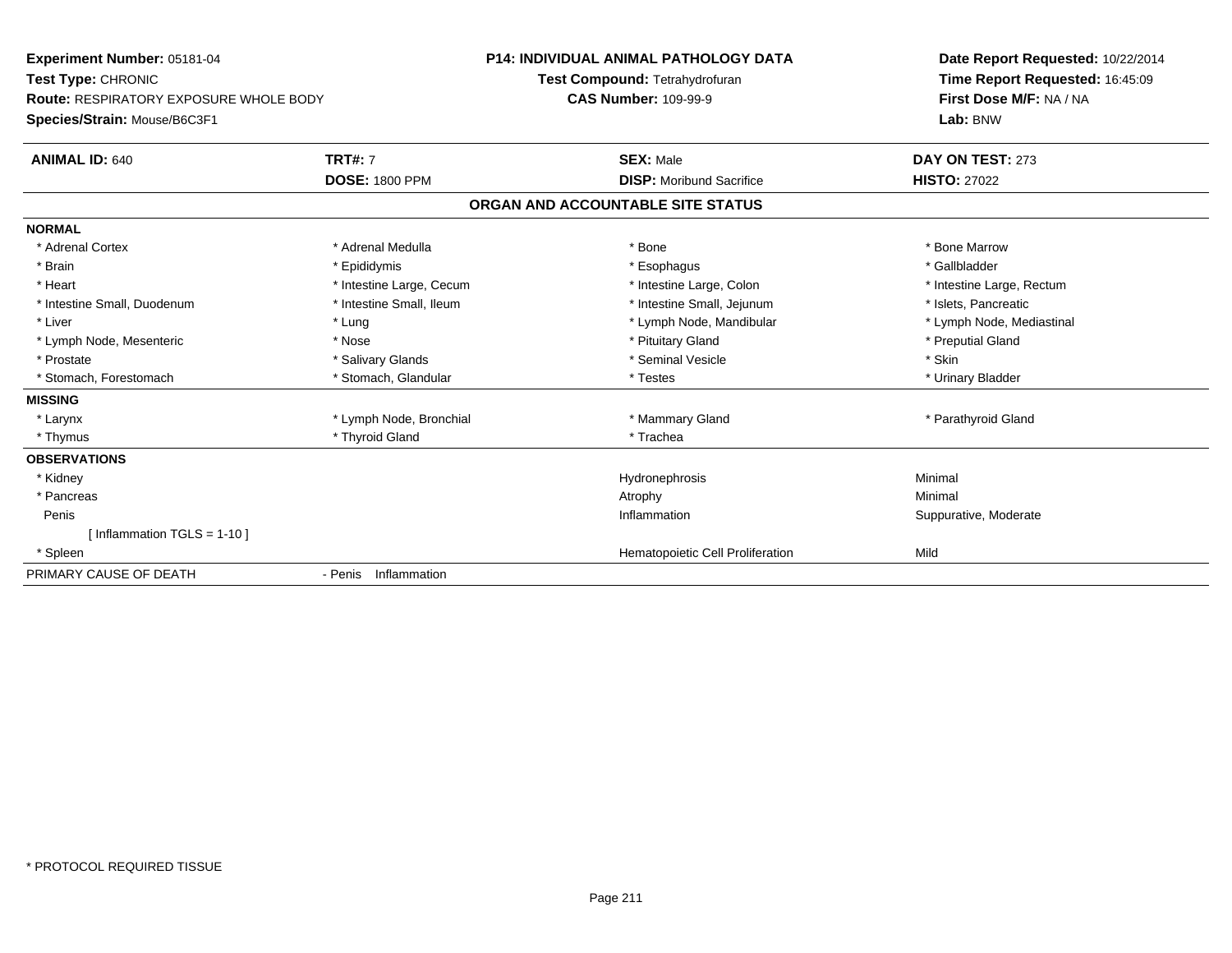| Experiment Number: 05181-04<br>Test Type: CHRONIC                                   |                             | <b>P14: INDIVIDUAL ANIMAL PATHOLOGY DATA</b><br>Test Compound: Tetrahydrofuran | Date Report Requested: 10/22/2014<br>Time Report Requested: 16:45:09 |
|-------------------------------------------------------------------------------------|-----------------------------|--------------------------------------------------------------------------------|----------------------------------------------------------------------|
| Route: RESPIRATORY EXPOSURE WHOLE BODY                                              |                             | <b>CAS Number: 109-99-9</b>                                                    | First Dose M/F: NA / NA                                              |
| Species/Strain: Mouse/B6C3F1                                                        |                             |                                                                                | Lab: BNW                                                             |
|                                                                                     |                             |                                                                                |                                                                      |
| <b>ANIMAL ID: 641</b>                                                               | <b>TRT#: 7</b>              | <b>SEX: Male</b>                                                               | DAY ON TEST: 321                                                     |
|                                                                                     | <b>DOSE: 1800 PPM</b>       | <b>DISP:</b> Moribund Sacrifice                                                | <b>HISTO: 27023</b>                                                  |
|                                                                                     |                             | ORGAN AND ACCOUNTABLE SITE STATUS                                              |                                                                      |
| <b>NORMAL</b>                                                                       |                             |                                                                                |                                                                      |
| * Adrenal Cortex                                                                    | * Adrenal Medulla           | * Bone                                                                         | * Bone Marrow                                                        |
| * Brain                                                                             | * Epididymis                | * Esophagus                                                                    | * Gallbladder                                                        |
| * Heart                                                                             | * Intestine Large, Cecum    | * Intestine Large, Rectum                                                      | * Intestine Small, Duodenum                                          |
| * Intestine Small, Ileum                                                            | * Intestine Small, Jejunum  | * Islets, Pancreatic                                                           | * Kidney                                                             |
| * Larynx                                                                            | * Liver                     | * Lung                                                                         | * Lymph Node, Bronchial                                              |
| * Lymph Node, Mediastinal                                                           | * Lymph Node, Mesenteric    | * Nose                                                                         | * Pancreas                                                           |
| * Parathyroid Gland                                                                 | * Pituitary Gland           | * Preputial Gland                                                              | * Prostate                                                           |
| * Salivary Glands                                                                   | * Seminal Vesicle           | * Spleen                                                                       | * Stomach, Forestomach                                               |
| * Stomach, Glandular                                                                | * Testes                    | * Thymus                                                                       | * Thyroid Gland                                                      |
| * Trachea                                                                           | * Urinary Bladder           |                                                                                |                                                                      |
| <b>MISSING</b>                                                                      |                             |                                                                                |                                                                      |
| * Intestine Large, Colon                                                            | * Lymph Node, Mandibular    | * Mammary Gland                                                                |                                                                      |
| <b>OBSERVATIONS</b>                                                                 |                             |                                                                                |                                                                      |
| * Kidney                                                                            |                             |                                                                                |                                                                      |
| Note: No renal lesions seen to correlate with TGL 3.                                |                             |                                                                                |                                                                      |
| Penis                                                                               |                             | Inflammation                                                                   | Suppurative, Marked                                                  |
| [Inflammation TGLS = $1-10$ ]                                                       |                             |                                                                                |                                                                      |
| * Skin                                                                              | Prepuce                     | Inflammation                                                                   | Suppurative, Marked                                                  |
| [Inflammation TGLS = $2-10$ ]                                                       |                             |                                                                                |                                                                      |
| * Urin Bladder                                                                      |                             |                                                                                |                                                                      |
| Note: Distended urinary bladder not considered significant to correlate with TGL 4. |                             |                                                                                |                                                                      |
| PRIMARY CAUSE OF DEATH                                                              | - Skin Prepuce Inflammation |                                                                                |                                                                      |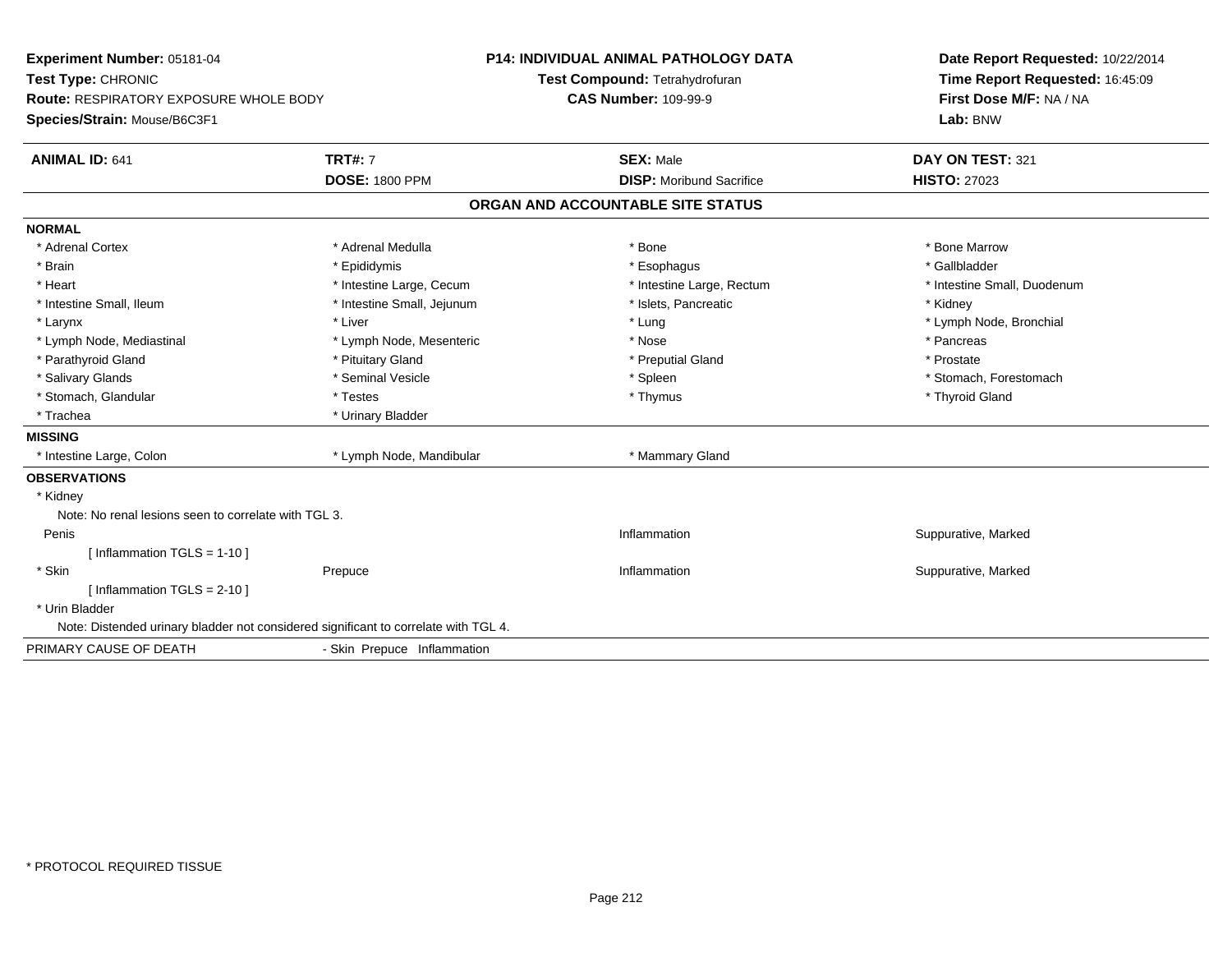| Experiment Number: 05181-04<br>Test Type: CHRONIC<br><b>Route: RESPIRATORY EXPOSURE WHOLE BODY</b><br>Species/Strain: Mouse/B6C3F1 |                                         | <b>P14: INDIVIDUAL ANIMAL PATHOLOGY DATA</b><br>Test Compound: Tetrahydrofuran<br><b>CAS Number: 109-99-9</b> |                                                     | Date Report Requested: 10/22/2014<br>Time Report Requested: 16:45:09<br>First Dose M/F: NA / NA<br>Lab: BNW |  |
|------------------------------------------------------------------------------------------------------------------------------------|-----------------------------------------|---------------------------------------------------------------------------------------------------------------|-----------------------------------------------------|-------------------------------------------------------------------------------------------------------------|--|
| <b>ANIMAL ID: 642</b>                                                                                                              | <b>TRT#: 7</b><br><b>DOSE: 1800 PPM</b> |                                                                                                               | <b>SEX: Male</b><br><b>DISP: Terminal Sacrifice</b> | DAY ON TEST: 733<br><b>HISTO: 27024</b>                                                                     |  |
|                                                                                                                                    |                                         |                                                                                                               | ORGAN AND ACCOUNTABLE SITE STATUS                   |                                                                                                             |  |
| <b>NORMAL</b>                                                                                                                      |                                         |                                                                                                               |                                                     |                                                                                                             |  |
| * Adrenal Cortex                                                                                                                   | * Adrenal Medulla                       |                                                                                                               | * Bone                                              | * Bone Marrow                                                                                               |  |
| * Brain                                                                                                                            | * Epididymis                            |                                                                                                               | * Esophagus                                         | * Gallbladder                                                                                               |  |
| * Intestine Large, Cecum                                                                                                           | * Intestine Large, Colon                |                                                                                                               | * Intestine Large, Rectum                           | * Intestine Small, Duodenum                                                                                 |  |
| * Intestine Small, Ileum                                                                                                           | * Intestine Small, Jejunum              |                                                                                                               | * Islets, Pancreatic                                | * Larynx                                                                                                    |  |
| * Lung                                                                                                                             | * Lymph Node, Bronchial                 |                                                                                                               | * Lymph Node, Mandibular                            | * Lymph Node, Mediastinal                                                                                   |  |
| * Lymph Node, Mesenteric                                                                                                           | * Nose                                  |                                                                                                               | * Pancreas                                          | * Parathyroid Gland                                                                                         |  |
| * Pituitary Gland                                                                                                                  | * Preputial Gland                       |                                                                                                               | * Prostate                                          | * Salivary Glands                                                                                           |  |
| * Seminal Vesicle                                                                                                                  | * Skin                                  |                                                                                                               | * Spleen                                            | * Stomach, Forestomach                                                                                      |  |
| * Stomach, Glandular                                                                                                               | * Testes                                |                                                                                                               | * Thymus                                            | * Thyroid Gland                                                                                             |  |
| * Trachea                                                                                                                          | * Urinary Bladder                       |                                                                                                               |                                                     |                                                                                                             |  |
| <b>MISSING</b>                                                                                                                     |                                         |                                                                                                               |                                                     |                                                                                                             |  |
| * Mammary Gland                                                                                                                    |                                         |                                                                                                               |                                                     |                                                                                                             |  |
| <b>OBSERVATIONS</b>                                                                                                                |                                         |                                                                                                               |                                                     |                                                                                                             |  |
| * Heart                                                                                                                            |                                         |                                                                                                               | Cardiomyopathy                                      | Minimal                                                                                                     |  |
| * Kidney                                                                                                                           |                                         |                                                                                                               | Nephropathy                                         | Minimal                                                                                                     |  |
| * Liver                                                                                                                            |                                         |                                                                                                               | Hepatocellular Adenoma                              | Multiple                                                                                                    |  |
| [ Hepatocellular Adenoma TGLS = 1,2-4+10 ]                                                                                         |                                         |                                                                                                               |                                                     |                                                                                                             |  |
| PRIMARY CAUSE OF DEATH                                                                                                             |                                         |                                                                                                               |                                                     |                                                                                                             |  |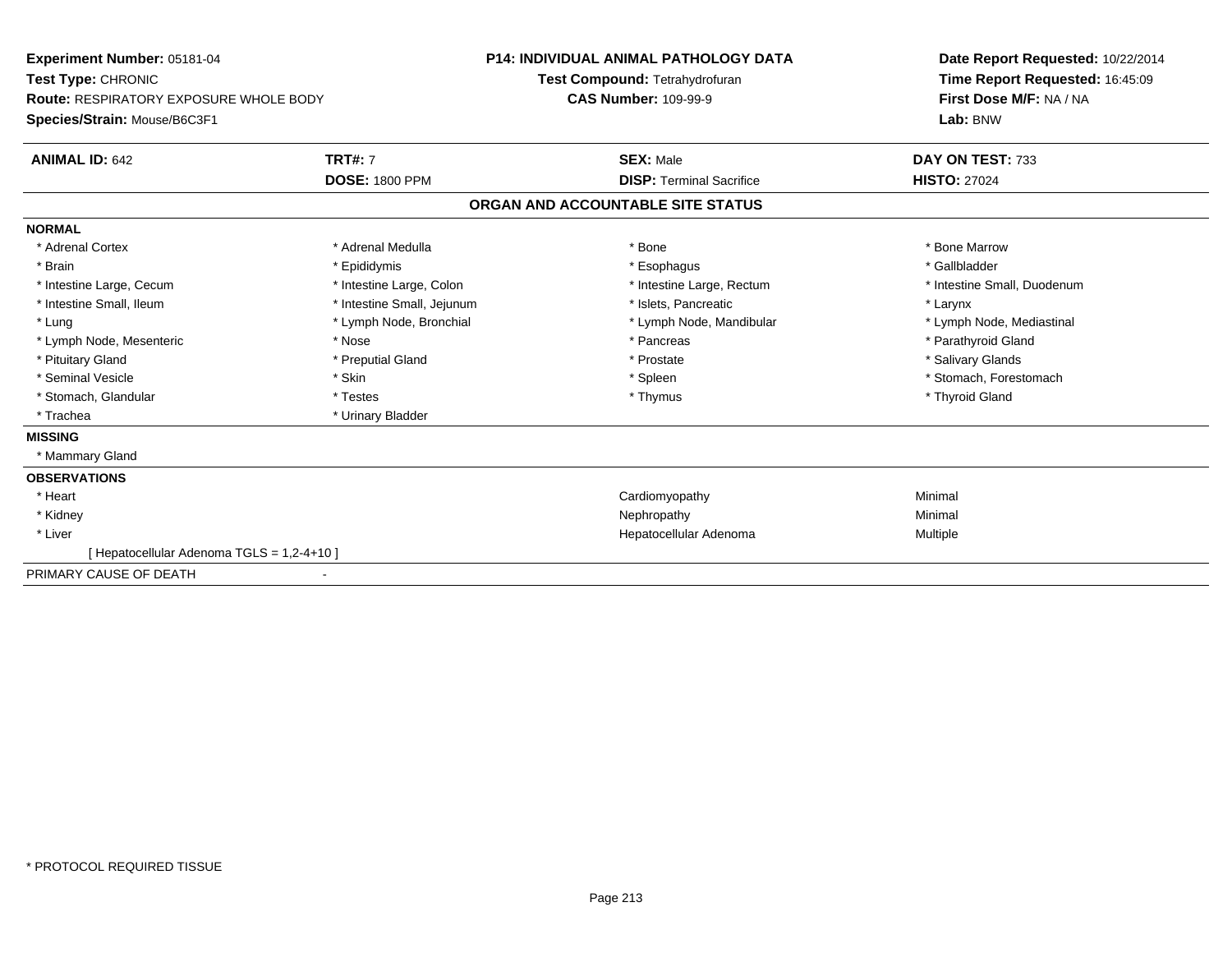| Experiment Number: 05181-04                                         |                                  | <b>P14: INDIVIDUAL ANIMAL PATHOLOGY DATA</b> | Date Report Requested: 10/22/2014 |
|---------------------------------------------------------------------|----------------------------------|----------------------------------------------|-----------------------------------|
| Test Type: CHRONIC                                                  |                                  | Test Compound: Tetrahydrofuran               | Time Report Requested: 16:45:09   |
| Route: RESPIRATORY EXPOSURE WHOLE BODY                              |                                  | <b>CAS Number: 109-99-9</b>                  | First Dose M/F: NA / NA           |
| Species/Strain: Mouse/B6C3F1                                        |                                  |                                              | Lab: BNW                          |
| <b>ANIMAL ID: 643</b>                                               | <b>TRT#: 7</b>                   | <b>SEX: Male</b>                             | DAY ON TEST: 554                  |
|                                                                     | <b>DOSE: 1800 PPM</b>            | <b>DISP:</b> Moribund Sacrifice              | <b>HISTO: 27025</b>               |
|                                                                     |                                  | ORGAN AND ACCOUNTABLE SITE STATUS            |                                   |
| <b>NORMAL</b>                                                       |                                  |                                              |                                   |
| * Adrenal Cortex                                                    | * Adrenal Medulla                | * Bone                                       | * Bone Marrow                     |
| * Brain                                                             | * Epididymis                     | * Esophagus                                  | * Gallbladder                     |
| * Heart                                                             | * Intestine Large, Cecum         | * Intestine Large, Colon                     | * Intestine Large, Rectum         |
| * Intestine Small, Duodenum                                         | * Intestine Small, Ileum         | * Intestine Small, Jejunum                   | * Islets, Pancreatic              |
| * Larynx                                                            | * Lung                           | * Lymph Node, Bronchial                      | * Lymph Node, Mediastinal         |
| * Lymph Node, Mesenteric                                            | * Nose                           | * Pancreas                                   | * Pituitary Gland                 |
| * Preputial Gland                                                   | * Salivary Glands                | * Seminal Vesicle                            | * Spleen                          |
| * Stomach, Forestomach                                              | * Stomach, Glandular             | * Testes                                     | * Thymus                          |
| * Thyroid Gland                                                     | * Trachea                        | * Urinary Bladder                            |                                   |
| <b>MISSING</b>                                                      |                                  |                                              |                                   |
| * Lymph Node, Mandibular                                            | * Mammary Gland                  | * Parathyroid Gland                          | * Prostate                        |
| <b>OBSERVATIONS</b>                                                 |                                  |                                              |                                   |
| * Kidney                                                            |                                  | Nephropathy                                  | Moderate                          |
| * Liver                                                             |                                  | Hepatocellular Adenoma                       |                                   |
|                                                                     |                                  | Hepatocellular Carcinoma                     |                                   |
| [Hepatocellular Adenoma TGLS = 4-4]                                 |                                  |                                              |                                   |
| [Hepatocellular Carcinoma TGLS = 3-10+11]                           |                                  |                                              |                                   |
| * Skin                                                              | Prepuce                          | Inflammation                                 | Suppurative, Marked               |
| [Inflammation TGLS = $1-13$ ]                                       |                                  |                                              |                                   |
| * Urin Bladder                                                      |                                  |                                              |                                   |
| Note: Urinary bladder did not have lesions to correlate with TGL 5. |                                  |                                              |                                   |
| PRIMARY CAUSE OF DEATH                                              | - Liver Hepatocellular Carcinoma |                                              |                                   |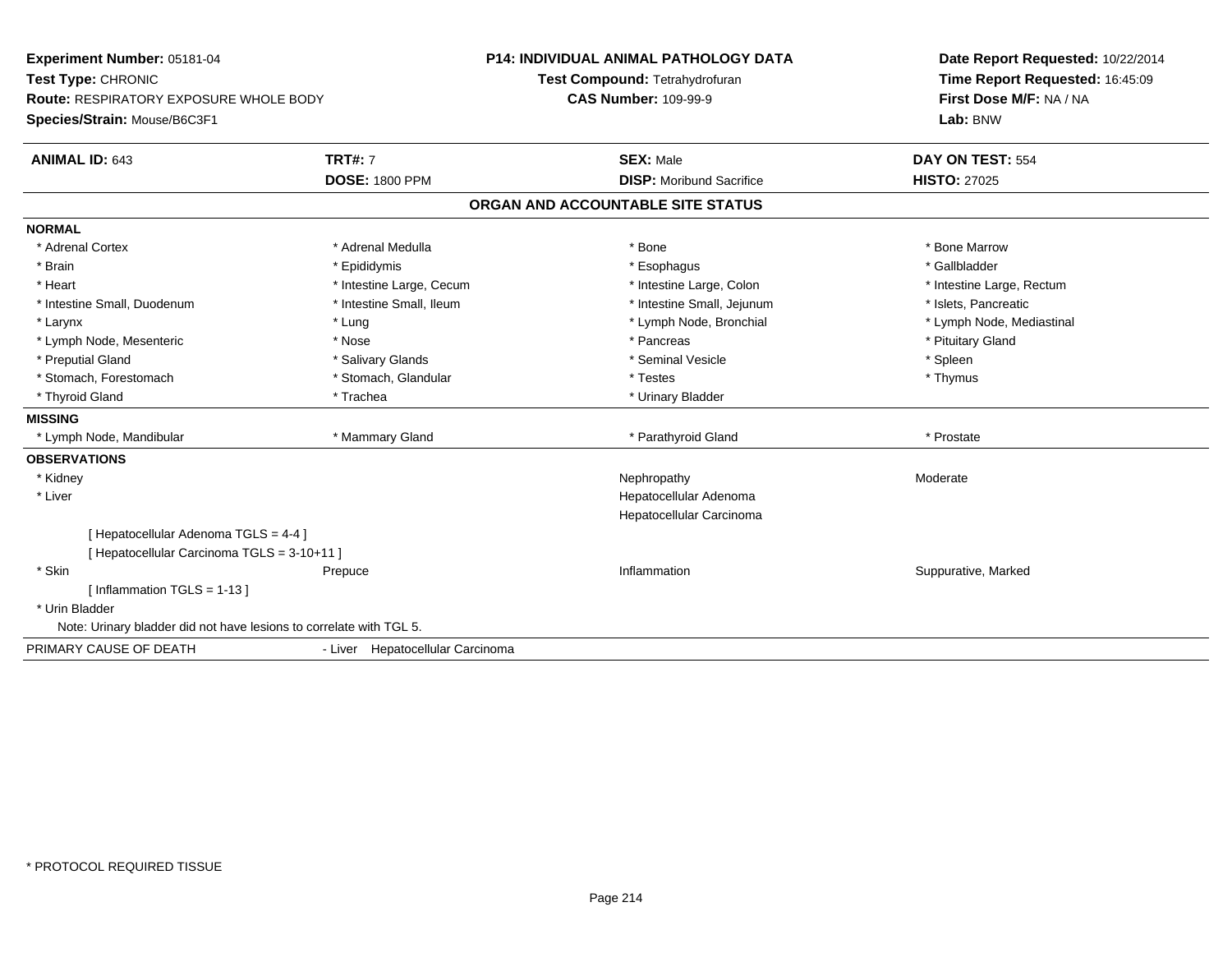| <b>Experiment Number: 05181-04</b><br>Test Type: CHRONIC<br><b>Route: RESPIRATORY EXPOSURE WHOLE BODY</b><br>Species/Strain: Mouse/B6C3F1 |                           | <b>P14: INDIVIDUAL ANIMAL PATHOLOGY DATA</b>                  | Date Report Requested: 10/22/2014                                      |
|-------------------------------------------------------------------------------------------------------------------------------------------|---------------------------|---------------------------------------------------------------|------------------------------------------------------------------------|
|                                                                                                                                           |                           | Test Compound: Tetrahydrofuran<br><b>CAS Number: 109-99-9</b> | Time Report Requested: 16:45:09<br>First Dose M/F: NA / NA<br>Lab: BNW |
| <b>ANIMAL ID: 644</b>                                                                                                                     | <b>TRT#: 7</b>            | <b>SEX: Male</b>                                              | DAY ON TEST: 359                                                       |
|                                                                                                                                           | <b>DOSE: 1800 PPM</b>     | <b>DISP: Moribund Sacrifice</b>                               | <b>HISTO: 27026</b>                                                    |
|                                                                                                                                           |                           | ORGAN AND ACCOUNTABLE SITE STATUS                             |                                                                        |
| <b>NORMAL</b>                                                                                                                             |                           |                                                               |                                                                        |
| * Adrenal Cortex                                                                                                                          | * Adrenal Medulla         | * Bone                                                        | * Bone Marrow                                                          |
| * Brain                                                                                                                                   | * Epididymis              | * Esophagus                                                   | * Gallbladder                                                          |
| * Heart                                                                                                                                   | * Intestine Large, Cecum  | * Intestine Large, Colon                                      | * Intestine Large, Rectum                                              |
| * Intestine Small, Duodenum                                                                                                               | * Intestine Small, Ileum  | * Intestine Small, Jejunum                                    | * Islets, Pancreatic                                                   |
| * Kidney                                                                                                                                  | * Larynx                  | * Liver                                                       | * Lung                                                                 |
| * Lymph Node, Mandibular                                                                                                                  | * Lymph Node, Mesenteric  | * Nose                                                        | * Pancreas                                                             |
| * Parathyroid Gland                                                                                                                       | Penis                     | * Pituitary Gland                                             | * Preputial Gland                                                      |
| * Prostate                                                                                                                                | * Salivary Glands         | * Seminal Vesicle                                             | * Skin                                                                 |
| * Spleen                                                                                                                                  | * Stomach. Forestomach    | * Stomach, Glandular                                          | * Testes                                                               |
| * Thymus                                                                                                                                  | * Thyroid Gland           | * Trachea                                                     | * Urinary Bladder                                                      |
| <b>MISSING</b>                                                                                                                            |                           |                                                               |                                                                        |
| * Lymph Node, Bronchial                                                                                                                   | * Lymph Node, Mediastinal | * Mammary Gland                                               |                                                                        |
| <b>OBSERVATIONS</b>                                                                                                                       |                           |                                                               |                                                                        |
| * Urin Bladder                                                                                                                            |                           |                                                               |                                                                        |
| Note: Distended urinary bladder not considered significant to correlate with TGL 1.                                                       |                           |                                                               |                                                                        |
| PRIMARY CAUSE OF DEATH                                                                                                                    | - UNCERTAIN               |                                                               |                                                                        |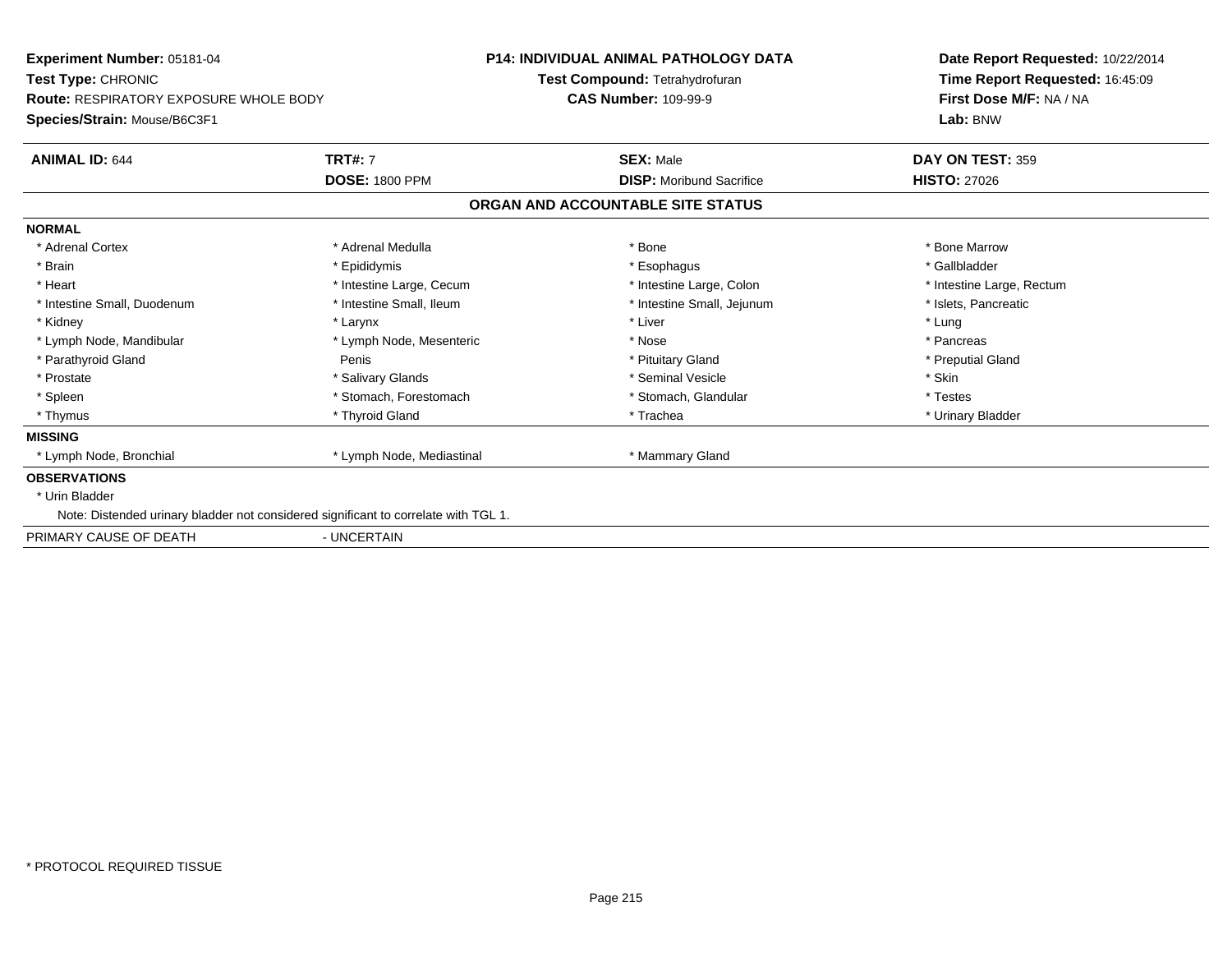| Experiment Number: 05181-04                   |                           | <b>P14: INDIVIDUAL ANIMAL PATHOLOGY DATA</b> | Date Report Requested: 10/22/2014 |  |
|-----------------------------------------------|---------------------------|----------------------------------------------|-----------------------------------|--|
| Test Type: CHRONIC                            |                           | Test Compound: Tetrahydrofuran               | Time Report Requested: 16:45:09   |  |
| <b>Route: RESPIRATORY EXPOSURE WHOLE BODY</b> |                           | <b>CAS Number: 109-99-9</b>                  | First Dose M/F: NA / NA           |  |
| Species/Strain: Mouse/B6C3F1                  |                           |                                              | Lab: BNW                          |  |
| <b>ANIMAL ID: 645</b>                         | <b>TRT#: 7</b>            | <b>SEX: Male</b>                             | DAY ON TEST: 7                    |  |
|                                               | <b>DOSE: 1800 PPM</b>     | <b>DISP:</b> Moribund Sacrifice              | <b>HISTO: 27027</b>               |  |
|                                               |                           | ORGAN AND ACCOUNTABLE SITE STATUS            |                                   |  |
| <b>NORMAL</b>                                 |                           |                                              |                                   |  |
| * Adrenal Cortex                              | * Adrenal Medulla         | * Bone                                       | * Bone Marrow                     |  |
| * Brain                                       | * Epididymis              | * Esophagus                                  | * Gallbladder                     |  |
| * Heart                                       | * Intestine Large, Cecum  | * Intestine Large, Colon                     | * Intestine Large, Rectum         |  |
| * Intestine Small, Duodenum                   | * Intestine Small, Ileum  | * Intestine Small, Jejunum                   | * Islets, Pancreatic              |  |
| * Kidney                                      | * Larynx                  | * Liver                                      | * Lung                            |  |
| * Lymph Node, Mandibular                      | * Lymph Node, Mesenteric  | * Nose                                       | * Pancreas                        |  |
| Penis                                         | * Pituitary Gland         | * Preputial Gland                            | * Prostate                        |  |
| * Salivary Glands                             | * Seminal Vesicle         | * Skin                                       | * Stomach, Forestomach            |  |
| * Testes                                      | * Thyroid Gland           | * Trachea                                    | Urethra                           |  |
| * Urinary Bladder                             |                           |                                              |                                   |  |
| <b>MISSING</b>                                |                           |                                              |                                   |  |
| * Lymph Node, Bronchial                       | * Lymph Node, Mediastinal | * Mammary Gland                              | * Parathyroid Gland               |  |
| <b>OBSERVATIONS</b>                           |                           |                                              |                                   |  |
| * Spleen                                      |                           | Atrophy                                      | Marked                            |  |
| [Atrophy TGLS = $1-4$ ]                       |                           |                                              |                                   |  |
| * Stomach, Glandular                          |                           | Erosion                                      | Mild                              |  |
| * Thymus                                      |                           | Atrophy                                      | Mild                              |  |
| PRIMARY CAUSE OF DEATH                        | - UNCERTAIN               |                                              |                                   |  |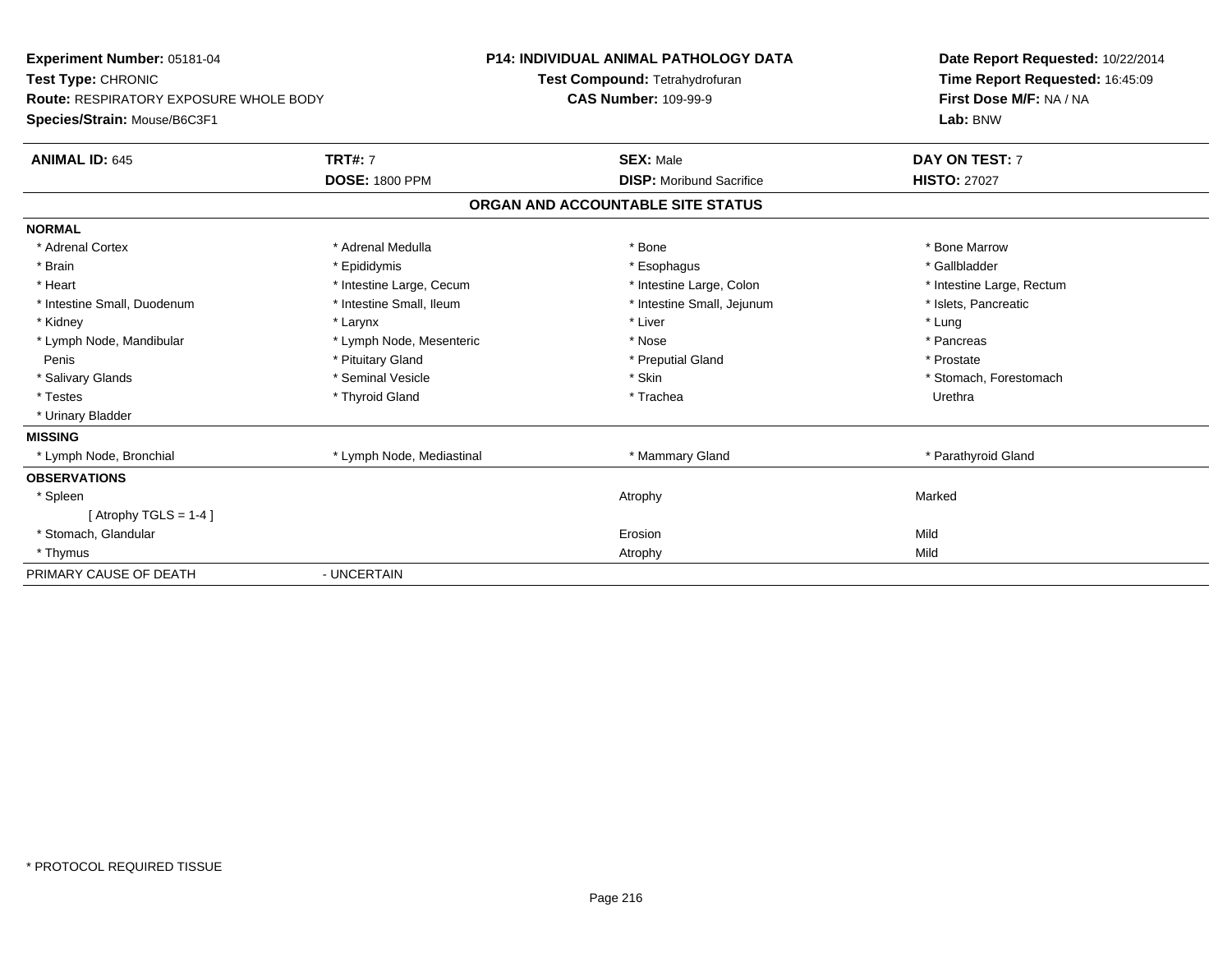| Experiment Number: 05181-04                                                         |                             | <b>P14: INDIVIDUAL ANIMAL PATHOLOGY DATA</b> | Date Report Requested: 10/22/2014                          |
|-------------------------------------------------------------------------------------|-----------------------------|----------------------------------------------|------------------------------------------------------------|
| Test Type: CHRONIC                                                                  |                             | Test Compound: Tetrahydrofuran               | Time Report Requested: 16:45:09<br>First Dose M/F: NA / NA |
| <b>Route: RESPIRATORY EXPOSURE WHOLE BODY</b>                                       |                             | <b>CAS Number: 109-99-9</b>                  |                                                            |
| Species/Strain: Mouse/B6C3F1                                                        |                             |                                              | Lab: BNW                                                   |
| <b>ANIMAL ID: 646</b>                                                               | <b>TRT#: 7</b>              | <b>SEX: Male</b>                             | DAY ON TEST: 335                                           |
|                                                                                     | <b>DOSE: 1800 PPM</b>       | <b>DISP:</b> Moribund Sacrifice              | <b>HISTO: 27028</b>                                        |
|                                                                                     |                             | ORGAN AND ACCOUNTABLE SITE STATUS            |                                                            |
| <b>NORMAL</b>                                                                       |                             |                                              |                                                            |
| * Adrenal Cortex                                                                    | * Adrenal Medulla           | * Bone                                       | * Bone Marrow                                              |
| * Brain                                                                             | * Epididymis                | * Esophagus                                  | * Gallbladder                                              |
| * Heart                                                                             | * Intestine Large, Cecum    | * Intestine Large, Colon                     | * Intestine Large, Rectum                                  |
| * Intestine Small, Duodenum                                                         | * Intestine Small, Ileum    | * Intestine Small, Jejunum                   | * Islets, Pancreatic                                       |
| * Larynx                                                                            | * Liver                     | * Lung                                       | * Lymph Node, Mandibular                                   |
| * Nose                                                                              | * Pancreas                  | * Parathyroid Gland                          | Penis                                                      |
| * Pituitary Gland                                                                   | * Preputial Gland           | * Prostate                                   | * Salivary Glands                                          |
| * Seminal Vesicle                                                                   | * Spleen                    | * Stomach, Forestomach                       | * Stomach, Glandular                                       |
| * Testes                                                                            | * Thymus                    | * Thyroid Gland                              | * Trachea                                                  |
| * Urinary Bladder                                                                   |                             |                                              |                                                            |
| <b>MISSING</b>                                                                      |                             |                                              |                                                            |
| * Lymph Node, Bronchial                                                             | * Lymph Node, Mediastinal   | * Lymph Node, Mesenteric                     | * Mammary Gland                                            |
| <b>OBSERVATIONS</b>                                                                 |                             |                                              |                                                            |
| * Kidney                                                                            |                             | Hydronephrosis                               | Minimal                                                    |
| Penis                                                                               |                             |                                              |                                                            |
| Note: No lesions seen in the penis to correlate with TGL 2.                         |                             |                                              |                                                            |
| * Skin                                                                              | Prepuce                     | Inflammation                                 | Suppurative, Marked                                        |
| [ Inflammation TGLS = 1-7 ]                                                         |                             |                                              |                                                            |
| * Urin Bladder                                                                      |                             |                                              |                                                            |
| Note: Distended urinary bladder not considered significant to correlate with TGL 3. |                             |                                              |                                                            |
| PRIMARY CAUSE OF DEATH                                                              | - Skin Prepuce Inflammation |                                              |                                                            |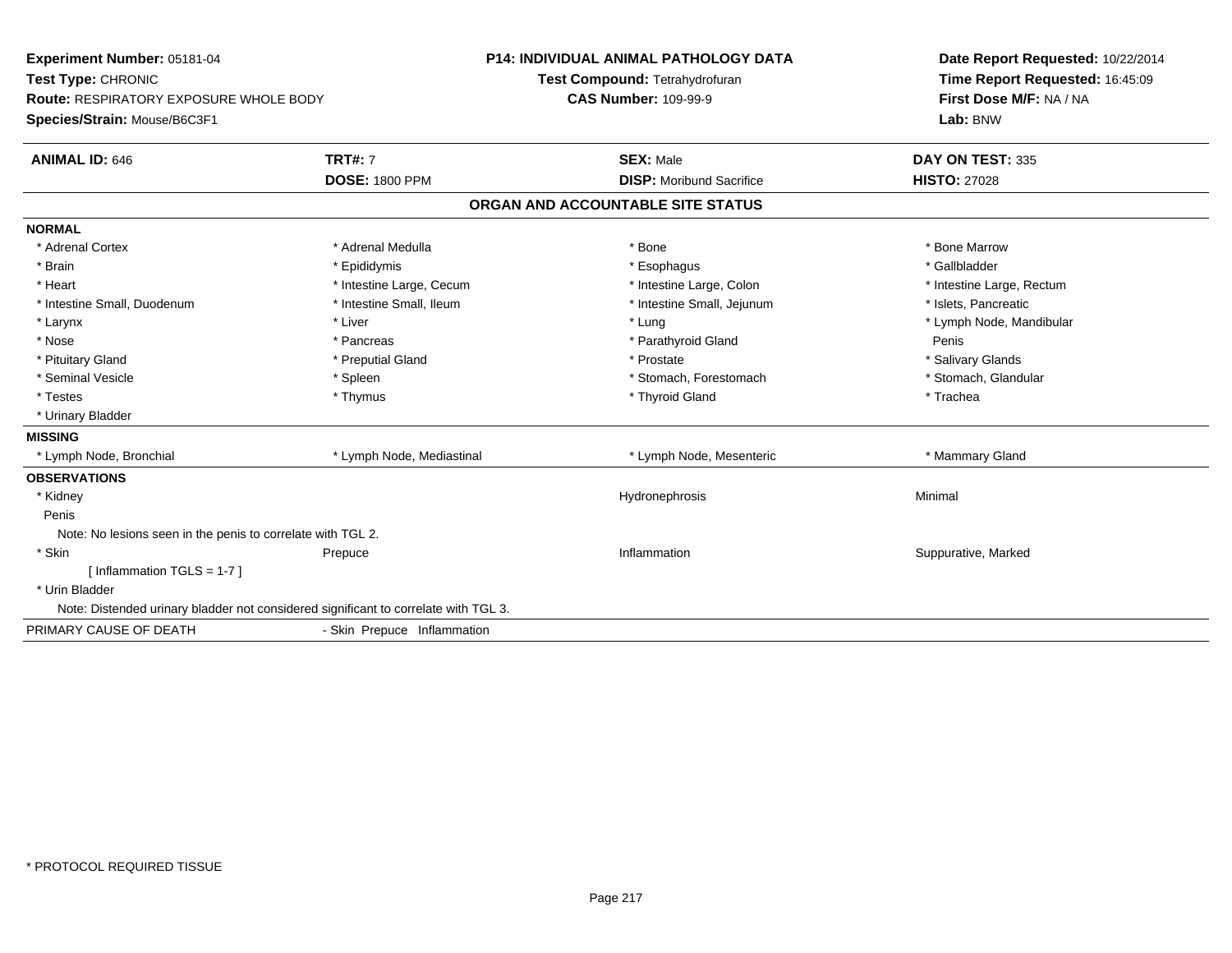| Experiment Number: 05181-04<br>Test Type: CHRONIC                               |                                                                                                                          | P14: INDIVIDUAL ANIMAL PATHOLOGY DATA | Date Report Requested: 10/22/2014 |
|---------------------------------------------------------------------------------|--------------------------------------------------------------------------------------------------------------------------|---------------------------------------|-----------------------------------|
|                                                                                 |                                                                                                                          | Test Compound: Tetrahydrofuran        | Time Report Requested: 16:45:09   |
| Route: RESPIRATORY EXPOSURE WHOLE BODY                                          |                                                                                                                          | <b>CAS Number: 109-99-9</b>           | First Dose M/F: NA / NA           |
| Species/Strain: Mouse/B6C3F1                                                    |                                                                                                                          |                                       | Lab: BNW                          |
| <b>ANIMAL ID: 647</b>                                                           | <b>TRT#: 7</b>                                                                                                           | <b>SEX: Male</b>                      | DAY ON TEST: 639                  |
|                                                                                 | <b>DOSE: 1800 PPM</b>                                                                                                    | <b>DISP:</b> Moribund Sacrifice       | <b>HISTO: 27029</b>               |
|                                                                                 |                                                                                                                          | ORGAN AND ACCOUNTABLE SITE STATUS     |                                   |
| <b>NORMAL</b>                                                                   |                                                                                                                          |                                       |                                   |
| * Adrenal Medulla                                                               | * Bone                                                                                                                   | * Bone Marrow                         | * Brain                           |
| * Epididymis                                                                    | * Esophagus                                                                                                              | * Gallbladder                         | * Heart                           |
| * Intestine Large, Cecum                                                        | * Intestine Large, Colon                                                                                                 | * Intestine Large, Rectum             | * Intestine Small, Duodenum       |
| * Intestine Small, Ileum                                                        | * Intestine Small, Jejunum                                                                                               | * Islets, Pancreatic                  | * Larynx                          |
| * Lung                                                                          | * Lymph Node, Mandibular                                                                                                 | * Lymph Node, Mediastinal             | * Lymph Node, Mesenteric          |
| * Nose                                                                          | * Pancreas                                                                                                               | * Parathyroid Gland                   | * Pituitary Gland                 |
| * Preputial Gland                                                               | * Prostate                                                                                                               | * Salivary Glands                     | * Seminal Vesicle                 |
| * Skin                                                                          | * Spleen                                                                                                                 | * Stomach, Forestomach                | * Stomach, Glandular              |
| * Testes                                                                        | * Thymus                                                                                                                 | * Thyroid Gland                       | * Trachea                         |
| * Urinary Bladder                                                               |                                                                                                                          |                                       |                                   |
| <b>MISSING</b>                                                                  |                                                                                                                          |                                       |                                   |
| * Lymph Node, Bronchial                                                         | * Mammary Gland                                                                                                          |                                       |                                   |
| <b>OBSERVATIONS</b>                                                             |                                                                                                                          |                                       |                                   |
| * Adrenal Cortex                                                                |                                                                                                                          | Hyperplasia                           | Mild                              |
|                                                                                 |                                                                                                                          | Hypertrophy                           | Mild                              |
| * Kidney                                                                        |                                                                                                                          | Nephropathy                           | Minimal                           |
| Note: No microscopic changes to account for TGL 3.                              |                                                                                                                          |                                       |                                   |
| * Liver                                                                         |                                                                                                                          | Hepatocellular Adenoma                |                                   |
| * Lym Node Mesen                                                                |                                                                                                                          |                                       |                                   |
|                                                                                 | Note: No microscopic lesions were seen to account for TGL 2 and no residual mesenteric lymph node was in the wet tissue. |                                       |                                   |
| * Urin Bladder                                                                  |                                                                                                                          |                                       |                                   |
| Note: The distended bladder was not considered significant to diagnose (TGL 1). |                                                                                                                          |                                       |                                   |
| PRIMARY CAUSE OF DEATH                                                          | - UNCERTAIN                                                                                                              |                                       |                                   |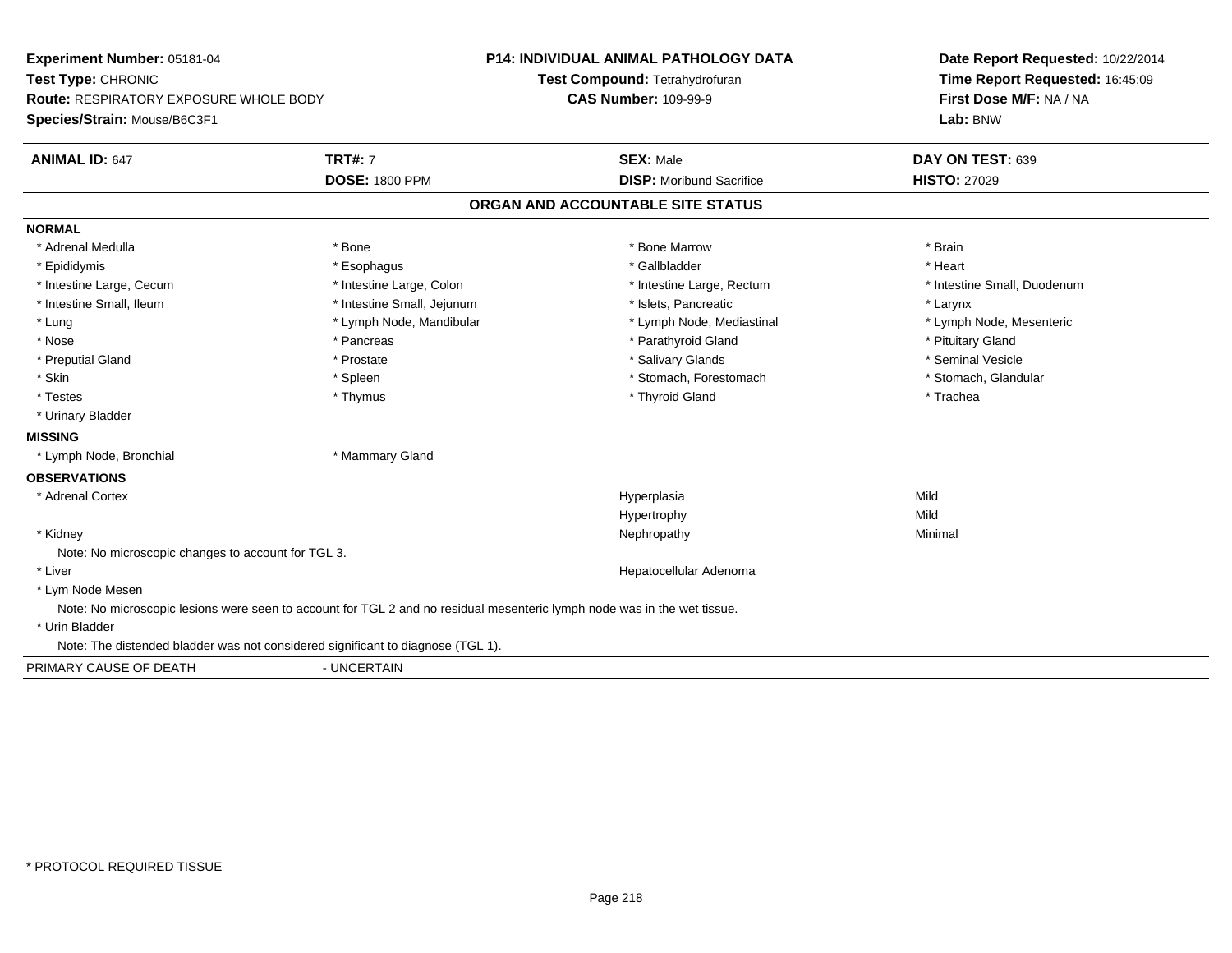| Experiment Number: 05181-04<br>Test Type: CHRONIC<br><b>Route: RESPIRATORY EXPOSURE WHOLE BODY</b><br>Species/Strain: Mouse/B6C3F1 |                                         | <b>P14: INDIVIDUAL ANIMAL PATHOLOGY DATA</b><br>Test Compound: Tetrahydrofuran<br><b>CAS Number: 109-99-9</b> | Date Report Requested: 10/22/2014<br>Time Report Requested: 16:45:09<br>First Dose M/F: NA / NA<br>Lab: BNW |  |
|------------------------------------------------------------------------------------------------------------------------------------|-----------------------------------------|---------------------------------------------------------------------------------------------------------------|-------------------------------------------------------------------------------------------------------------|--|
| <b>ANIMAL ID: 648</b>                                                                                                              | <b>TRT#: 7</b><br><b>DOSE: 1800 PPM</b> | <b>SEX: Male</b><br><b>DISP:</b> Moribund Sacrifice                                                           | DAY ON TEST: 359<br><b>HISTO: 27030</b>                                                                     |  |
|                                                                                                                                    |                                         | ORGAN AND ACCOUNTABLE SITE STATUS                                                                             |                                                                                                             |  |
|                                                                                                                                    |                                         |                                                                                                               |                                                                                                             |  |
| <b>NORMAL</b>                                                                                                                      |                                         |                                                                                                               |                                                                                                             |  |
| * Adrenal Cortex                                                                                                                   | * Adrenal Medulla                       | * Bone                                                                                                        | * Bone Marrow                                                                                               |  |
| * Brain                                                                                                                            | * Epididymis                            | * Esophagus                                                                                                   | * Gallbladder                                                                                               |  |
| * Heart                                                                                                                            | * Intestine Large, Cecum                | * Intestine Large, Colon                                                                                      | * Intestine Large, Rectum                                                                                   |  |
| * Intestine Small, Duodenum                                                                                                        | * Intestine Small, Ileum                | * Intestine Small, Jejunum                                                                                    | * Islets, Pancreatic                                                                                        |  |
| * Kidney                                                                                                                           | * Larynx                                | * Liver                                                                                                       | * Lung                                                                                                      |  |
| * Lymph Node, Bronchial                                                                                                            | * Lymph Node, Mandibular                | * Lymph Node, Mediastinal                                                                                     | * Lymph Node, Mesenteric                                                                                    |  |
| * Nose                                                                                                                             | * Pancreas                              | * Parathyroid Gland                                                                                           | Penis                                                                                                       |  |
| * Preputial Gland                                                                                                                  | * Prostate                              | * Salivary Glands                                                                                             | * Seminal Vesicle                                                                                           |  |
| * Skin                                                                                                                             | * Spleen                                | * Stomach, Forestomach                                                                                        | * Stomach, Glandular                                                                                        |  |
| * Testes                                                                                                                           | * Thyroid Gland                         | * Trachea                                                                                                     | * Urinary Bladder                                                                                           |  |
| <b>MISSING</b>                                                                                                                     |                                         |                                                                                                               |                                                                                                             |  |
| * Mammary Gland                                                                                                                    | * Pituitary Gland                       |                                                                                                               |                                                                                                             |  |
| <b>INSUFFICIENT TISSUE</b>                                                                                                         |                                         |                                                                                                               |                                                                                                             |  |
| * Thymus                                                                                                                           |                                         |                                                                                                               |                                                                                                             |  |
| <b>OBSERVATIONS</b>                                                                                                                |                                         |                                                                                                               |                                                                                                             |  |
| * Urin Bladder                                                                                                                     |                                         |                                                                                                               |                                                                                                             |  |
| Note: Distended urinary bladder not considered significant to correlate with TGL 1.                                                |                                         |                                                                                                               |                                                                                                             |  |
| PRIMARY CAUSE OF DEATH                                                                                                             | - UNCERTAIN                             |                                                                                                               |                                                                                                             |  |
|                                                                                                                                    |                                         |                                                                                                               |                                                                                                             |  |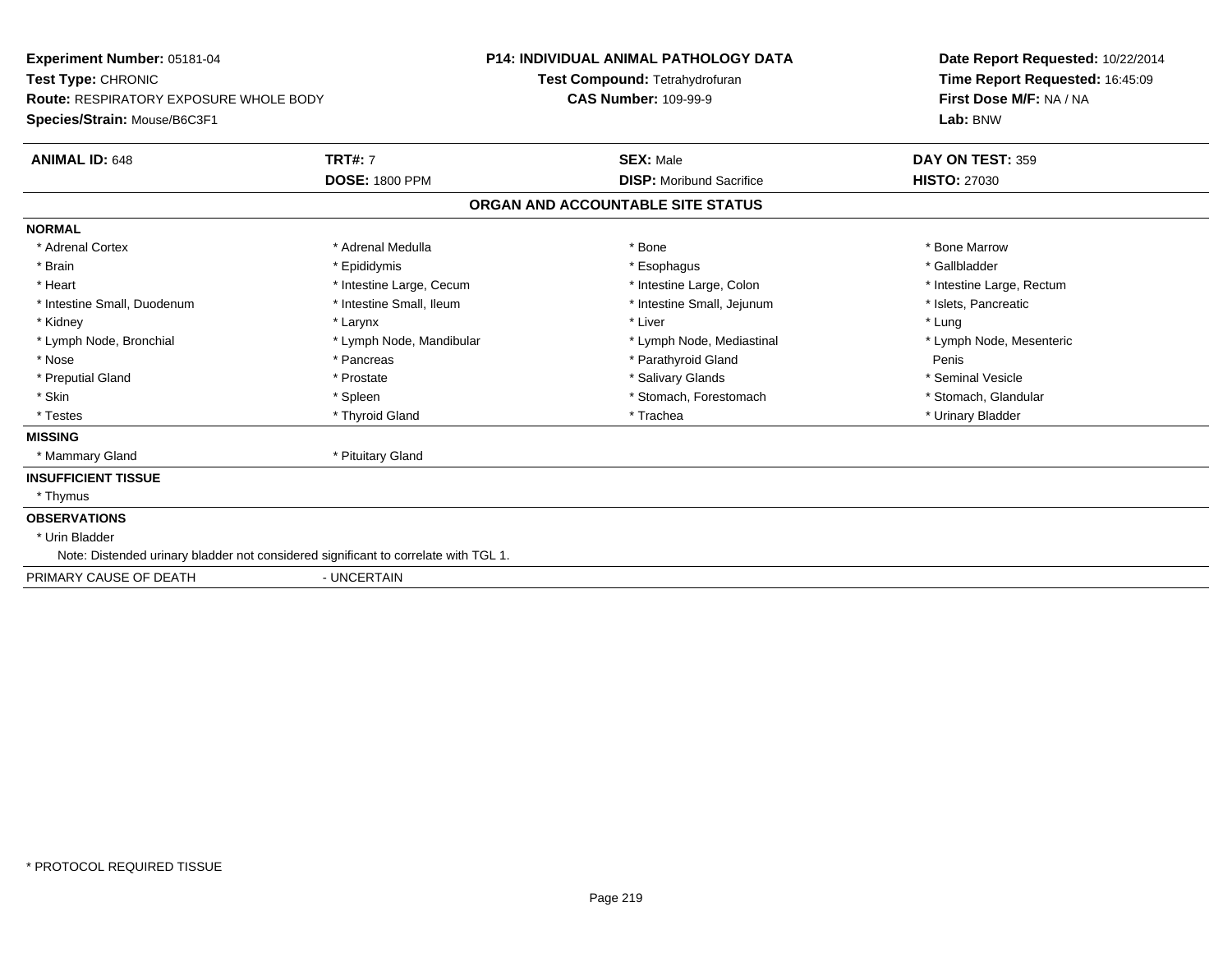| Experiment Number: 05181-04<br>Test Type: CHRONIC                                                          |                          | <b>P14: INDIVIDUAL ANIMAL PATHOLOGY DATA</b>                                                                                                       | Date Report Requested: 10/22/2014 |
|------------------------------------------------------------------------------------------------------------|--------------------------|----------------------------------------------------------------------------------------------------------------------------------------------------|-----------------------------------|
|                                                                                                            |                          | Test Compound: Tetrahydrofuran                                                                                                                     | Time Report Requested: 16:45:09   |
| Route: RESPIRATORY EXPOSURE WHOLE BODY                                                                     |                          | <b>CAS Number: 109-99-9</b>                                                                                                                        | First Dose M/F: NA / NA           |
| Species/Strain: Mouse/B6C3F1                                                                               |                          |                                                                                                                                                    | Lab: BNW                          |
| <b>ANIMAL ID: 649</b>                                                                                      | <b>TRT#: 7</b>           | <b>SEX: Male</b>                                                                                                                                   | DAY ON TEST: 349                  |
|                                                                                                            | <b>DOSE: 1800 PPM</b>    | <b>DISP:</b> Moribund Sacrifice                                                                                                                    | <b>HISTO: 27031</b>               |
|                                                                                                            |                          | ORGAN AND ACCOUNTABLE SITE STATUS                                                                                                                  |                                   |
| <b>NORMAL</b>                                                                                              |                          |                                                                                                                                                    |                                   |
| * Adrenal Cortex                                                                                           | * Adrenal Medulla        | * Bone                                                                                                                                             | * Bone Marrow                     |
| * Brain                                                                                                    | * Epididymis             | * Esophagus                                                                                                                                        | * Gallbladder                     |
| * Heart                                                                                                    | * Intestine Large, Cecum | * Intestine Large, Colon                                                                                                                           | * Intestine Large, Rectum         |
| * Intestine Small, Duodenum                                                                                | * Intestine Small, Ileum | * Intestine Small, Jejunum                                                                                                                         | * Islets, Pancreatic              |
| * Larynx                                                                                                   | * Liver                  | * Lung                                                                                                                                             | * Lymph Node, Bronchial           |
| * Lymph Node, Mandibular                                                                                   | * Lymph Node, Mesenteric | * Nose                                                                                                                                             | * Pancreas                        |
| * Parathyroid Gland                                                                                        | Penis                    | * Pituitary Gland                                                                                                                                  | * Preputial Gland                 |
| * Prostate                                                                                                 | * Salivary Glands        | * Seminal Vesicle                                                                                                                                  | * Spleen                          |
| * Stomach, Forestomach                                                                                     | * Stomach, Glandular     | * Testes                                                                                                                                           | * Thymus                          |
| * Thyroid Gland                                                                                            | * Trachea                |                                                                                                                                                    |                                   |
| <b>MISSING</b>                                                                                             |                          |                                                                                                                                                    |                                   |
| * Lymph Node, Mediastinal                                                                                  | * Mammary Gland          |                                                                                                                                                    |                                   |
| <b>OBSERVATIONS</b>                                                                                        |                          |                                                                                                                                                    |                                   |
| * Kidney                                                                                                   |                          | Hydronephrosis                                                                                                                                     | Moderate                          |
|                                                                                                            |                          | Inflammation                                                                                                                                       | Suppurative, Mild                 |
| Note: The renal inflammation is the same process as the suppurative lesions but this case is more chronic. |                          |                                                                                                                                                    |                                   |
| [Hydronephrosis TGLS = 2-5]                                                                                |                          |                                                                                                                                                    |                                   |
| [Inflammation TGLS = $1-5$ ]                                                                               |                          |                                                                                                                                                    |                                   |
| * Skin                                                                                                     | Prepuce                  | Inflammation                                                                                                                                       | Suppurative, Minimal              |
| * Urinary Bladder                                                                                          |                          | <b>Calculus Gross Observation</b>                                                                                                                  |                                   |
|                                                                                                            |                          | Inflammation                                                                                                                                       | Suppurative, Minimal              |
|                                                                                                            |                          | Note: TGL 4 is a gross diagnosis, there was no microscopic correlate to TGL 4. Distended urinary bladder was not considered a significant (TGL 3). |                                   |
| PRIMARY CAUSE OF DEATH                                                                                     | - Kidney Hydronephrosis  |                                                                                                                                                    |                                   |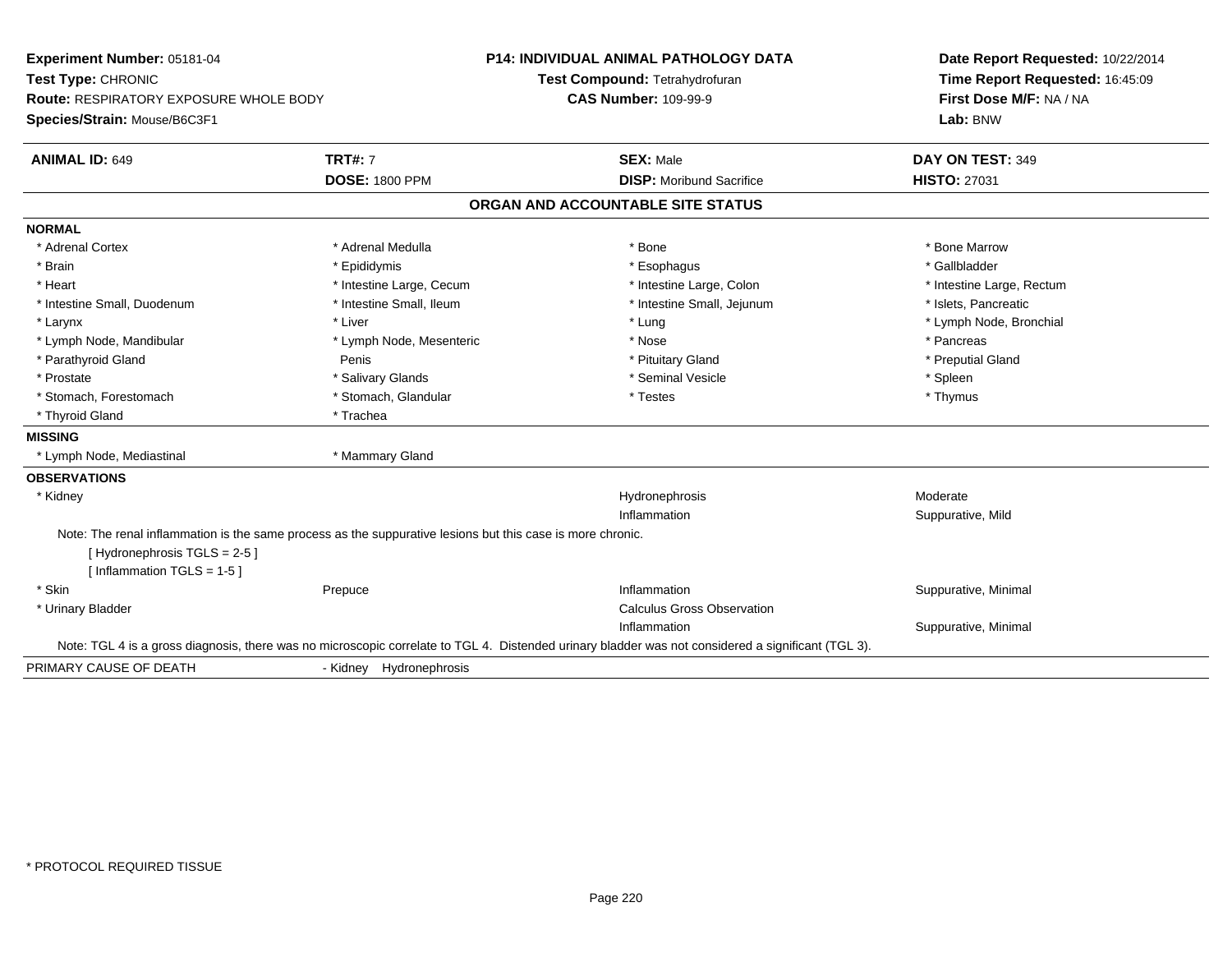| Experiment Number: 05181-04                                                        |                           | <b>P14: INDIVIDUAL ANIMAL PATHOLOGY DATA</b> | Date Report Requested: 10/22/2014 |
|------------------------------------------------------------------------------------|---------------------------|----------------------------------------------|-----------------------------------|
| Test Type: CHRONIC                                                                 |                           | Test Compound: Tetrahydrofuran               | Time Report Requested: 16:45:09   |
| Route: RESPIRATORY EXPOSURE WHOLE BODY                                             |                           | <b>CAS Number: 109-99-9</b>                  | First Dose M/F: NA / NA           |
| Species/Strain: Mouse/B6C3F1                                                       |                           |                                              | Lab: BNW                          |
| <b>ANIMAL ID: 650</b>                                                              | <b>TRT#: 7</b>            | <b>SEX: Male</b>                             | DAY ON TEST: 265                  |
|                                                                                    | <b>DOSE: 1800 PPM</b>     | <b>DISP: Natural Death</b>                   | <b>HISTO: 27032</b>               |
|                                                                                    |                           | ORGAN AND ACCOUNTABLE SITE STATUS            |                                   |
| <b>NORMAL</b>                                                                      |                           |                                              |                                   |
| * Adrenal Cortex                                                                   | * Adrenal Medulla         | * Bone                                       | * Bone Marrow                     |
| * Brain                                                                            | * Epididymis              | * Esophagus                                  | * Gallbladder                     |
| * Heart                                                                            | * Intestine Large, Cecum  | * Intestine Large, Colon                     | * Intestine Large, Rectum         |
| * Intestine Small, Duodenum                                                        | * Intestine Small, Ileum  | * Intestine Small, Jejunum                   | * Islets, Pancreatic              |
| * Larynx                                                                           | * Liver                   | * Lung                                       | * Lymph Node, Mandibular          |
| * Nose                                                                             | * Pancreas                | * Parathyroid Gland                          | Penis                             |
| * Pituitary Gland                                                                  | * Preputial Gland         | * Prostate                                   | * Salivary Glands                 |
| * Seminal Vesicle                                                                  | * Skin                    | * Spleen                                     | * Stomach, Forestomach            |
| * Stomach, Glandular                                                               | * Testes                  | * Thymus                                     | * Thyroid Gland                   |
| * Trachea                                                                          | * Urinary Bladder         |                                              |                                   |
| <b>MISSING</b>                                                                     |                           |                                              |                                   |
| * Lymph Node, Bronchial                                                            | * Lymph Node, Mediastinal | * Mammary Gland                              |                                   |
| <b>OBSERVATIONS</b>                                                                |                           |                                              |                                   |
| * Kidney                                                                           |                           | Hydronephrosis                               | Moderate                          |
|                                                                                    | Pelvis                    | <b>Necrosis</b>                              | Minimal                           |
| [Hydronephrosis TGLS = 2,3,4-5]                                                    |                           |                                              |                                   |
| * Lymph Node, Mesenteric                                                           |                           | Hyperplasia                                  | Mild                              |
| Urethra                                                                            |                           | Inflammation                                 | Suppurative, Moderate             |
|                                                                                    |                           | Necrosis                                     | Moderate                          |
| * Urin Bladder                                                                     |                           |                                              |                                   |
| Note: Distended urinary bladder is not considered significant to diagnose (TGL 1). |                           |                                              |                                   |
| PRIMARY CAUSE OF DEATH                                                             | - Urethra Inflammation    |                                              |                                   |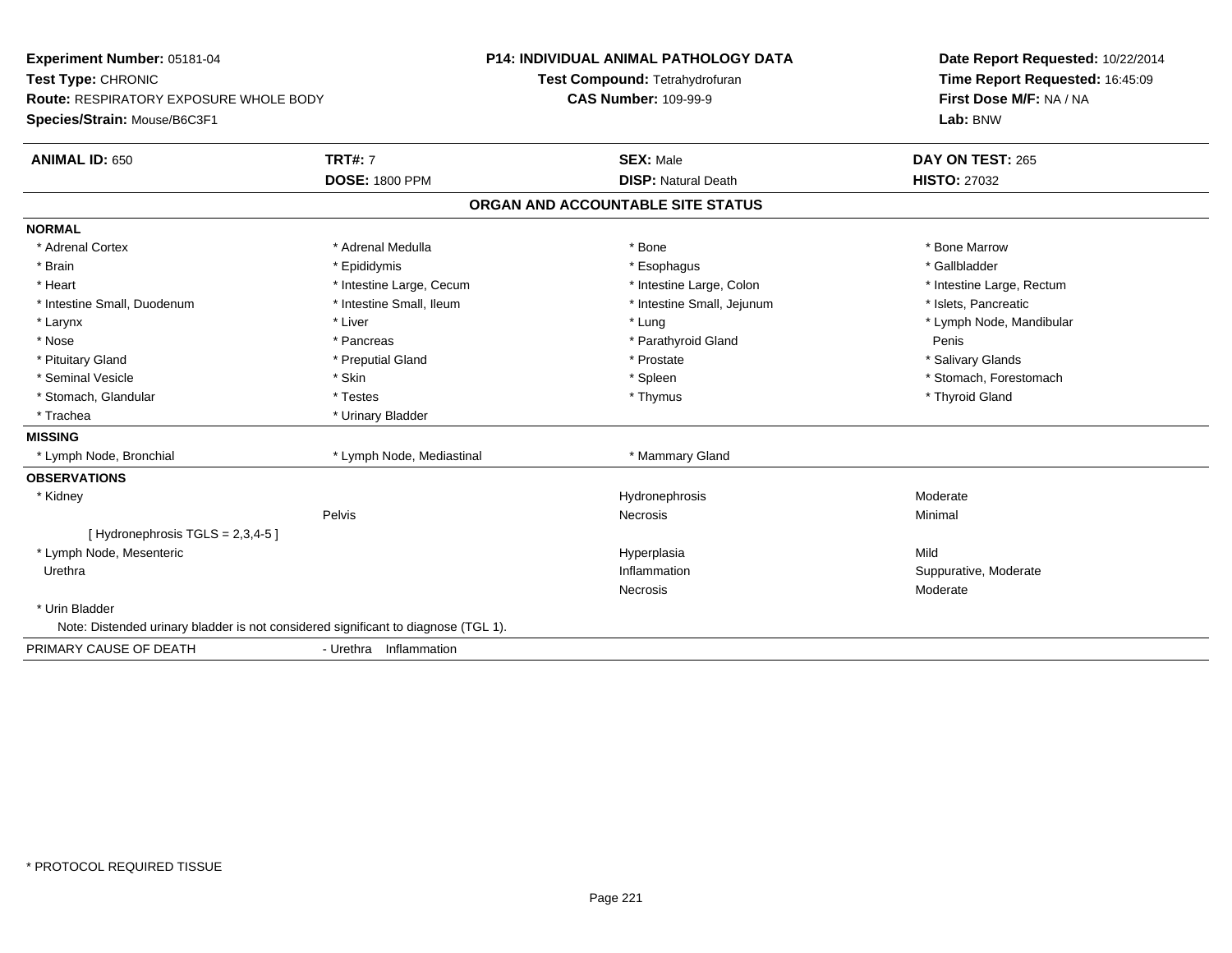| Experiment Number: 05181-04<br>Test Type: CHRONIC |                            | <b>P14: INDIVIDUAL ANIMAL PATHOLOGY DATA</b> | Date Report Requested: 10/22/2014 |
|---------------------------------------------------|----------------------------|----------------------------------------------|-----------------------------------|
|                                                   |                            | Test Compound: Tetrahydrofuran               | Time Report Requested: 16:45:09   |
| <b>Route: RESPIRATORY EXPOSURE WHOLE BODY</b>     |                            | <b>CAS Number: 109-99-9</b>                  | First Dose M/F: NA / NA           |
| Species/Strain: Mouse/B6C3F1                      |                            |                                              | Lab: BNW                          |
| <b>ANIMAL ID: 101</b>                             | TRT#: 2                    | <b>SEX: Female</b>                           | DAY ON TEST: 736                  |
|                                                   | <b>DOSE: CONTROL</b>       | <b>DISP: Terminal Sacrifice</b>              | <b>HISTO: 26933</b>               |
|                                                   |                            | ORGAN AND ACCOUNTABLE SITE STATUS            |                                   |
| <b>NORMAL</b>                                     |                            |                                              |                                   |
| * Adrenal Cortex                                  | * Adrenal Medulla          | * Bone Marrow                                | * Brain                           |
| * Clitoral Gland                                  | * Esophagus                | * Gallbladder                                | * Heart                           |
| * Intestine Large, Cecum                          | * Intestine Large, Colon   | * Intestine Large, Rectum                    | * Intestine Small, Duodenum       |
| * Intestine Small, Ileum                          | * Intestine Small, Jejunum | * Islets, Pancreatic                         | * Kidney                          |
| * Larynx                                          | * Liver                    | * Lung                                       | * Lymph Node, Bronchial           |
| * Lymph Node, Mandibular                          | * Lymph Node, Mediastinal  | * Lymph Node, Mesenteric                     | * Mammary Gland                   |
| * Nose                                            | * Pancreas                 | * Parathyroid Gland                          | * Salivary Glands                 |
| * Skin                                            | * Spleen                   | * Stomach, Forestomach                       | * Stomach, Glandular              |
| * Thymus                                          | * Trachea                  | * Urinary Bladder                            |                                   |
| <b>OBSERVATIONS</b>                               |                            |                                              |                                   |
| * Bone                                            |                            | Fibrous Osteodystrophy                       | Mild                              |
| * Ovary                                           |                            | Cyst                                         | Marked                            |
| [Cyst TGLS = $2,3-7$ ]                            |                            |                                              |                                   |
| * Pituitary Gland                                 | Pars Distalis              | Hyperplasia                                  | Marked                            |
| [ Hyperplasia TGLS = 1-8 ]                        |                            |                                              |                                   |
| * Thyroid Gland                                   | <b>Follicular Cel</b>      | Hyperplasia                                  | Minimal                           |
| * Uterus                                          |                            | Angiectasis                                  | Moderate                          |
|                                                   |                            | Hyperplasia                                  | Cystic, Minimal                   |
| [ Angiectasis TGLS = $4-8$ ]                      |                            |                                              |                                   |
| PRIMARY CAUSE OF DEATH<br>$\blacksquare$          |                            |                                              |                                   |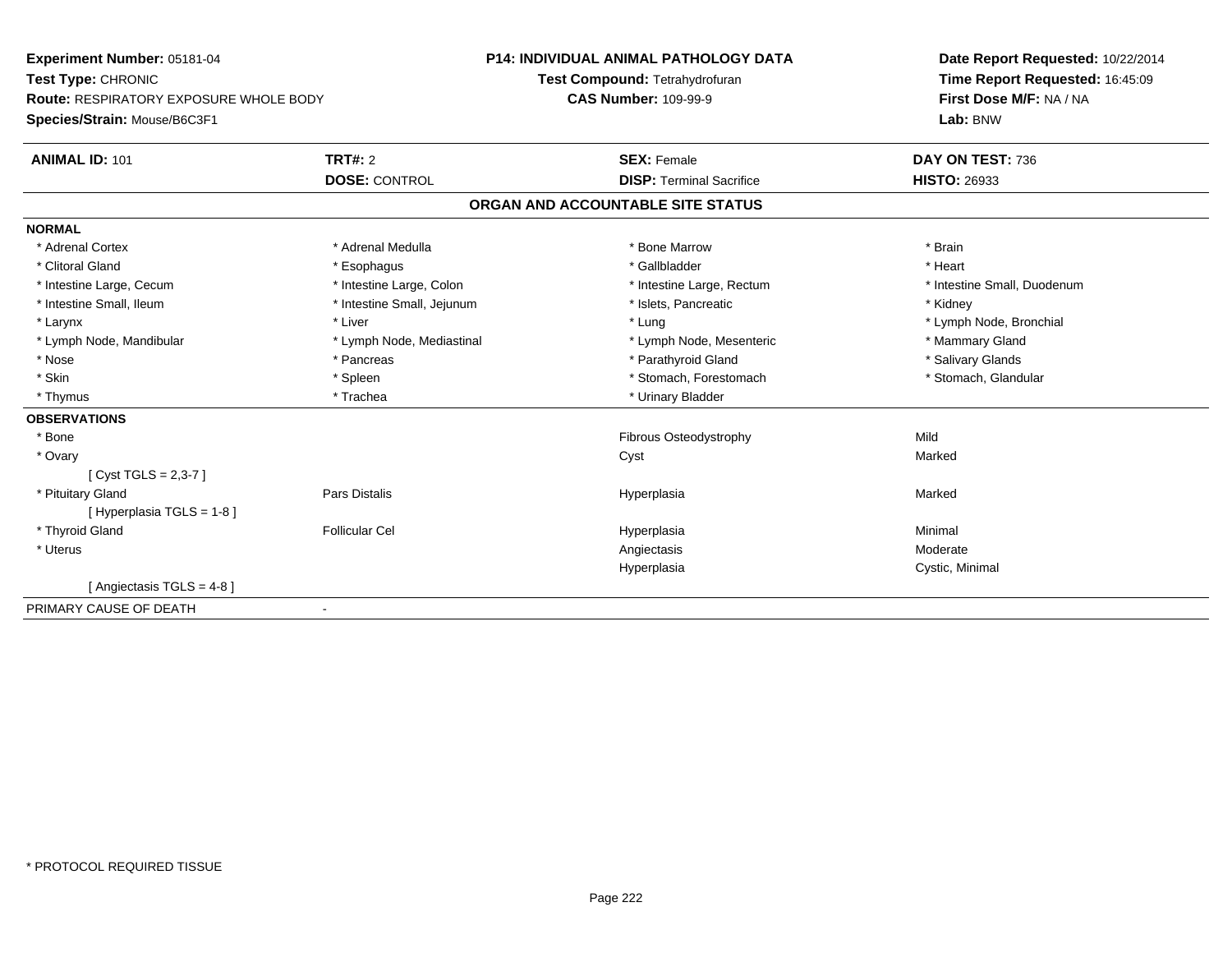| Experiment Number: 05181-04<br>Test Type: CHRONIC<br>Route: RESPIRATORY EXPOSURE WHOLE BODY<br>Species/Strain: Mouse/B6C3F1 |                           | P14: INDIVIDUAL ANIMAL PATHOLOGY DATA<br>Test Compound: Tetrahydrofuran | Date Report Requested: 10/22/2014<br>Time Report Requested: 16:45:09<br>First Dose M/F: NA / NA<br>Lab: BNW |
|-----------------------------------------------------------------------------------------------------------------------------|---------------------------|-------------------------------------------------------------------------|-------------------------------------------------------------------------------------------------------------|
|                                                                                                                             |                           | <b>CAS Number: 109-99-9</b>                                             |                                                                                                             |
| <b>ANIMAL ID: 102</b>                                                                                                       | TRT#: 2                   | <b>SEX: Female</b>                                                      | DAY ON TEST: 736                                                                                            |
|                                                                                                                             | <b>DOSE: CONTROL</b>      | <b>DISP: Terminal Sacrifice</b>                                         | <b>HISTO: 26934</b>                                                                                         |
|                                                                                                                             |                           | ORGAN AND ACCOUNTABLE SITE STATUS                                       |                                                                                                             |
| <b>NORMAL</b>                                                                                                               |                           |                                                                         |                                                                                                             |
| * Adrenal Cortex                                                                                                            | * Adrenal Medulla         | * Bone                                                                  | * Bone Marrow                                                                                               |
| * Brain                                                                                                                     | * Esophagus               | * Gallbladder                                                           | * Intestine Large, Cecum                                                                                    |
| * Intestine Large, Colon                                                                                                    | * Intestine Large, Rectum | * Intestine Small, Duodenum                                             | * Intestine Small. Ileum                                                                                    |
| * Intestine Small, Jejunum                                                                                                  | * Islets, Pancreatic      | * Kidney                                                                | * Larynx                                                                                                    |
| * Lung                                                                                                                      | * Lymph Node, Bronchial   | * Lymph Node, Mediastinal                                               | * Lymph Node, Mesenteric                                                                                    |
| * Mammary Gland                                                                                                             | * Nose                    | * Pancreas                                                              | * Salivary Glands                                                                                           |
| * Skin                                                                                                                      | * Spleen                  | * Stomach, Forestomach                                                  | * Stomach, Glandular                                                                                        |
| * Thymus                                                                                                                    | * Trachea                 | * Urinary Bladder                                                       |                                                                                                             |
| <b>MISSING</b>                                                                                                              |                           |                                                                         |                                                                                                             |
| * Clitoral Gland                                                                                                            | * Lymph Node, Mandibular  | * Parathyroid Gland                                                     |                                                                                                             |
| <b>OBSERVATIONS</b>                                                                                                         |                           |                                                                         |                                                                                                             |
| * Heart                                                                                                                     |                           | Cardiomyopathy                                                          | Minimal                                                                                                     |
| * Liver                                                                                                                     |                           | Hepatocellular Adenoma                                                  |                                                                                                             |
| [ Hepatocellular Adenoma TGLS = 2-4 ]                                                                                       |                           |                                                                         |                                                                                                             |
| * Ovary                                                                                                                     |                           | Atrophy                                                                 | Mild                                                                                                        |
| * Pituitary Gland                                                                                                           | <b>Pars Distalis</b>      | Adenoma                                                                 |                                                                                                             |
| [Adenoma TGLS = $1-8$ ]                                                                                                     |                           |                                                                         |                                                                                                             |
| * Stom Gland                                                                                                                |                           |                                                                         |                                                                                                             |
| Note: TGL 4 not found even on recut.                                                                                        |                           |                                                                         |                                                                                                             |
| * Thyroid Gland                                                                                                             | <b>Follicular Cel</b>     | Hyperplasia                                                             | Minimal                                                                                                     |
| * Uterus                                                                                                                    |                           | Hyperplasia                                                             | Cystic, Moderate                                                                                            |
| [Hyperplasia TGLS = 3-8]                                                                                                    |                           |                                                                         |                                                                                                             |
| PRIMARY CAUSE OF DEATH                                                                                                      |                           |                                                                         |                                                                                                             |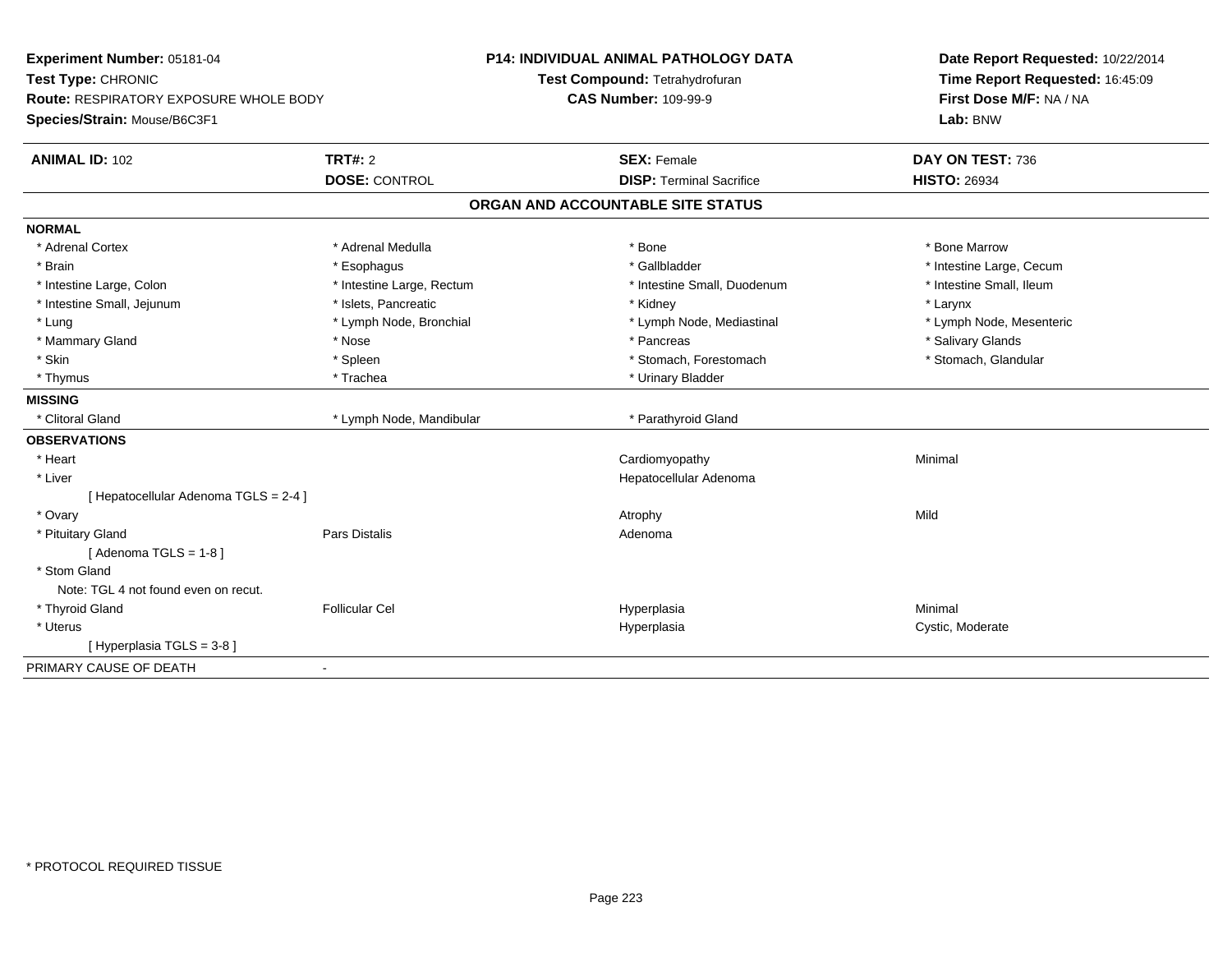| Experiment Number: 05181-04                   |                           | <b>P14: INDIVIDUAL ANIMAL PATHOLOGY DATA</b> | Date Report Requested: 10/22/2014 |
|-----------------------------------------------|---------------------------|----------------------------------------------|-----------------------------------|
| Test Type: CHRONIC                            |                           | Test Compound: Tetrahydrofuran               | Time Report Requested: 16:45:09   |
| <b>Route: RESPIRATORY EXPOSURE WHOLE BODY</b> |                           | <b>CAS Number: 109-99-9</b>                  | First Dose M/F: NA / NA           |
| Species/Strain: Mouse/B6C3F1                  |                           |                                              | Lab: BNW                          |
| <b>ANIMAL ID: 103</b>                         | <b>TRT#: 2</b>            | <b>SEX: Female</b>                           | DAY ON TEST: 737                  |
|                                               | <b>DOSE: CONTROL</b>      | <b>DISP: Terminal Sacrifice</b>              | <b>HISTO: 26935</b>               |
|                                               |                           | ORGAN AND ACCOUNTABLE SITE STATUS            |                                   |
| <b>NORMAL</b>                                 |                           |                                              |                                   |
| * Adrenal Cortex                              | * Adrenal Medulla         | * Bone Marrow                                | * Brain                           |
| * Clitoral Gland                              | * Esophagus               | * Gallbladder                                | * Intestine Large, Cecum          |
| * Intestine Large, Colon                      | * Intestine Large, Rectum | * Intestine Small, Duodenum                  | * Intestine Small, Ileum          |
| * Intestine Small, Jejunum                    | * Islets, Pancreatic      | * Larynx                                     | * Liver                           |
| * Lymph Node, Bronchial                       | * Lymph Node, Mediastinal | * Mammary Gland                              | * Nose                            |
| * Pancreas                                    | * Parathyroid Gland       | * Pituitary Gland                            | * Salivary Glands                 |
| * Skin                                        | * Spleen                  | * Stomach, Forestomach                       | * Stomach, Glandular              |
| * Thymus                                      | * Trachea                 | * Urinary Bladder                            |                                   |
| <b>MISSING</b>                                |                           |                                              |                                   |
| * Lymph Node, Mandibular                      | * Lymph Node, Mesenteric  |                                              |                                   |
| <b>OBSERVATIONS</b>                           |                           |                                              |                                   |
| * Bone                                        |                           | Fibrous Osteodystrophy                       | Minimal                           |
| * Heart                                       |                           | Cardiomyopathy                               | Minimal                           |
| * Kidney                                      |                           | Nephropathy                                  | Minimal                           |
| * Lung                                        | Mediastinum               | Lymphoma Malignant                           |                                   |
| * Ovary                                       |                           | Cyst                                         | Mild                              |
| * Thyroid Gland                               |                           | Angiectasis                                  | Minimal                           |
|                                               | <b>Follicular Cel</b>     | Hyperplasia                                  | Marked                            |
| * Uterus                                      |                           | Hyperplasia                                  | Cystic, Minimal                   |
| PRIMARY CAUSE OF DEATH                        |                           |                                              |                                   |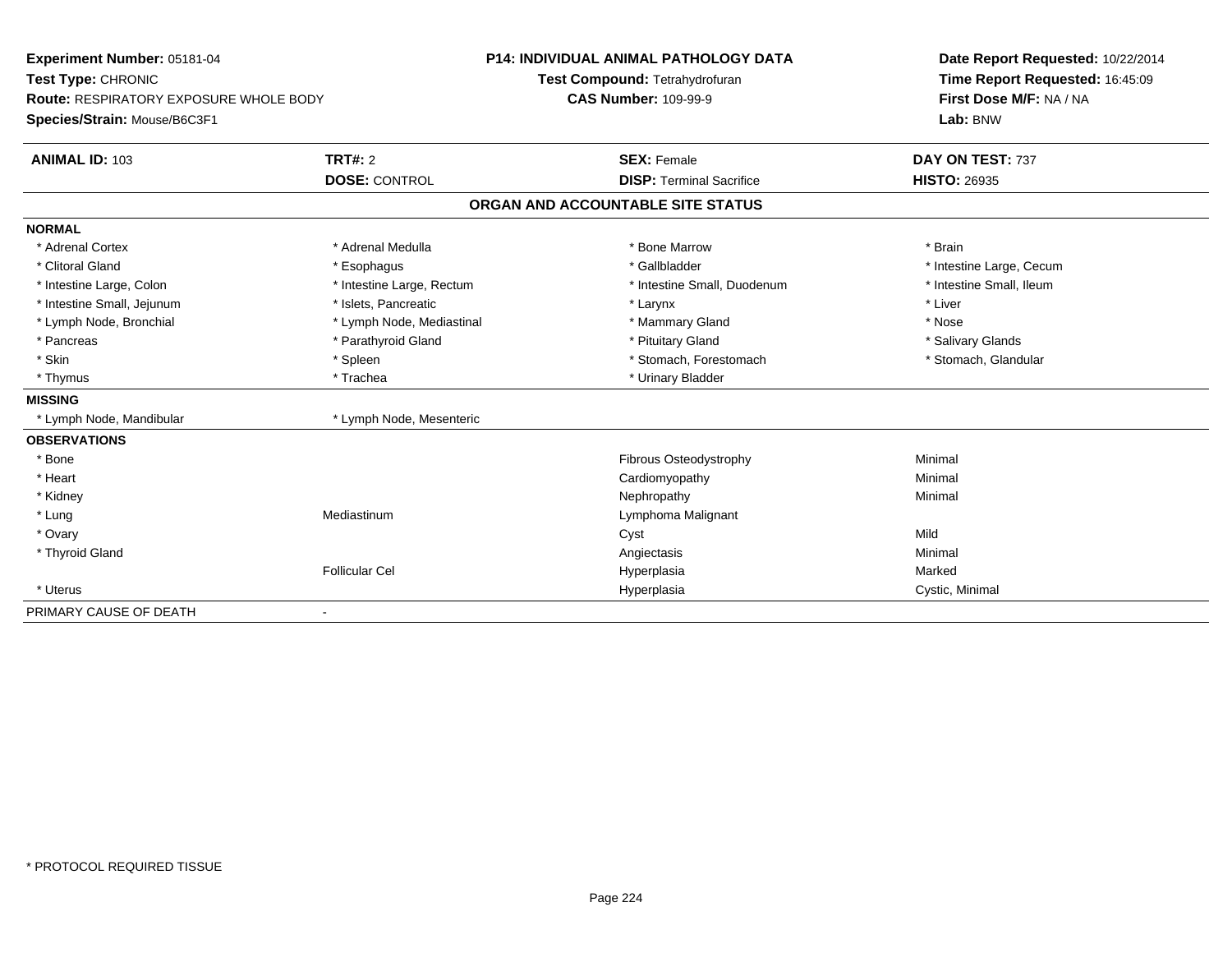| <b>Experiment Number: 05181-04</b>            |                           | <b>P14: INDIVIDUAL ANIMAL PATHOLOGY DATA</b> | Date Report Requested: 10/22/2014 |
|-----------------------------------------------|---------------------------|----------------------------------------------|-----------------------------------|
| Test Type: CHRONIC                            |                           | Test Compound: Tetrahydrofuran               | Time Report Requested: 16:45:09   |
| <b>Route: RESPIRATORY EXPOSURE WHOLE BODY</b> |                           | <b>CAS Number: 109-99-9</b>                  | First Dose M/F: NA / NA           |
| Species/Strain: Mouse/B6C3F1                  |                           |                                              | Lab: BNW                          |
| <b>ANIMAL ID: 104</b>                         | TRT#: 2                   | <b>SEX: Female</b>                           | DAY ON TEST: 734                  |
|                                               | <b>DOSE: CONTROL</b>      | <b>DISP: Terminal Sacrifice</b>              | <b>HISTO: 26936</b>               |
|                                               |                           | ORGAN AND ACCOUNTABLE SITE STATUS            |                                   |
| <b>NORMAL</b>                                 |                           |                                              |                                   |
| * Adrenal Cortex                              | * Adrenal Medulla         | * Bone Marrow                                | * Brain                           |
| * Clitoral Gland                              | * Esophagus               | * Gallbladder                                | * Intestine Large, Cecum          |
| * Intestine Large, Colon                      | * Intestine Large, Rectum | * Intestine Small, Duodenum                  | * Intestine Small, Ileum          |
| * Intestine Small, Jejunum                    | * Islets, Pancreatic      | * Kidney                                     | * Larynx                          |
| * Lung                                        | * Lymph Node, Bronchial   | * Lymph Node, Mesenteric                     | * Mammary Gland                   |
| * Nose                                        | * Pancreas                | * Parathyroid Gland                          | * Salivary Glands                 |
| * Skin                                        | * Spleen                  | * Stomach, Forestomach                       | * Stomach, Glandular              |
| * Thymus                                      | * Trachea                 | * Urinary Bladder                            |                                   |
| <b>MISSING</b>                                |                           |                                              |                                   |
| * Lymph Node, Mandibular                      | * Lymph Node, Mediastinal |                                              |                                   |
| <b>OBSERVATIONS</b>                           |                           |                                              |                                   |
| * Bone                                        |                           | <b>Fibrous Osteodystrophy</b>                | Minimal                           |
| * Heart                                       |                           | Cardiomyopathy                               | Minimal                           |
| * Liver                                       |                           | Hepatocellular Carcinoma                     |                                   |
| [ Hepatocellular Carcinoma TGLS = 1-10 ]      |                           |                                              |                                   |
| * Ovary                                       |                           | Atrophy                                      | Moderate                          |
| * Pituitary Gland                             | <b>Pars Distalis</b>      | Hyperplasia                                  | Mild                              |
| * Thyroid Gland                               | <b>Follicular Cel</b>     | Hyperplasia                                  | Minimal                           |
| * Uterus                                      |                           | Hyperplasia                                  | Cystic, Mild                      |
| PRIMARY CAUSE OF DEATH                        | $\overline{\phantom{a}}$  |                                              |                                   |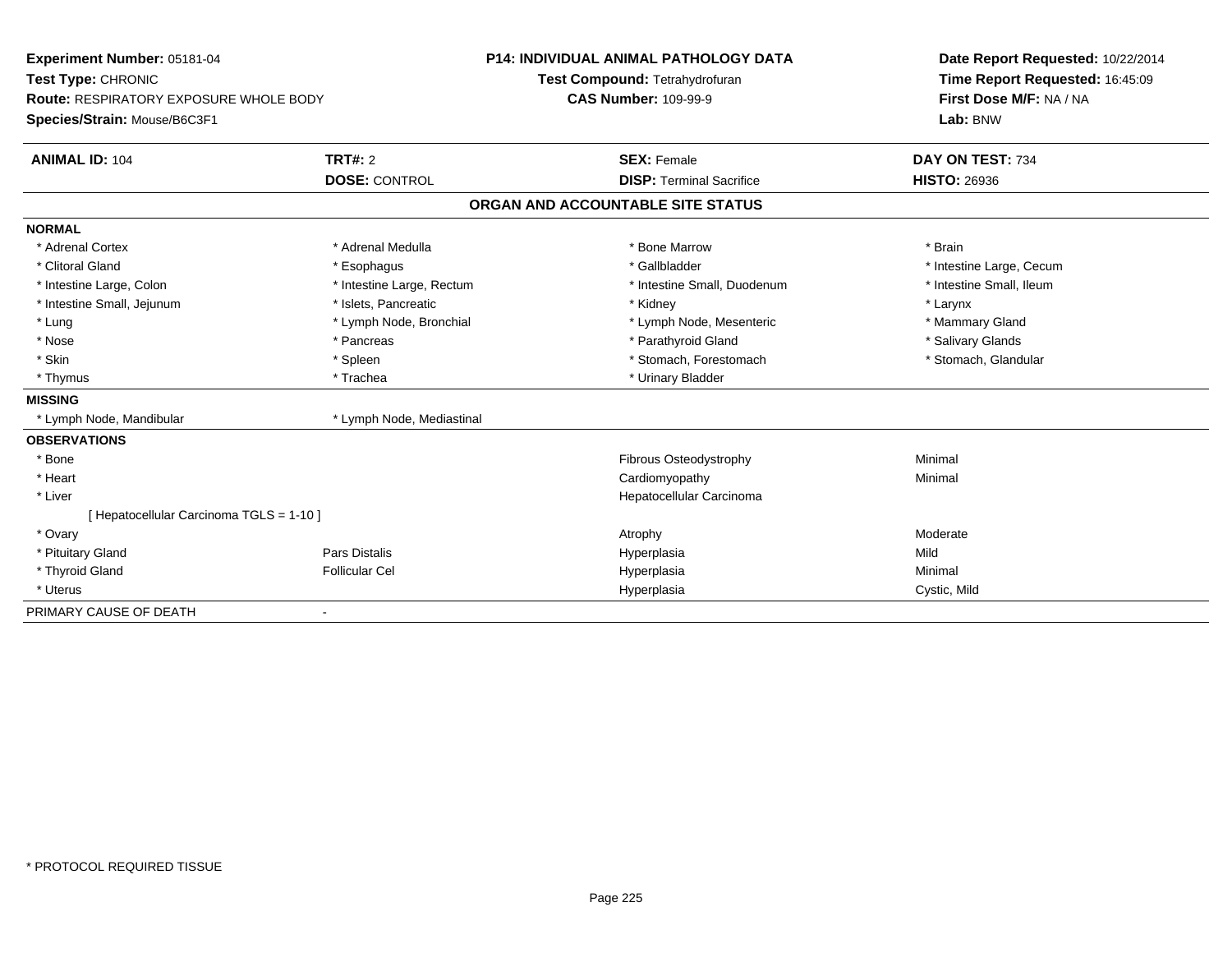| Experiment Number: 05181-04            |                            | P14: INDIVIDUAL ANIMAL PATHOLOGY DATA | Date Report Requested: 10/22/2014<br>Time Report Requested: 16:45:09 |
|----------------------------------------|----------------------------|---------------------------------------|----------------------------------------------------------------------|
| Test Type: CHRONIC                     |                            | Test Compound: Tetrahydrofuran        |                                                                      |
| Route: RESPIRATORY EXPOSURE WHOLE BODY |                            | <b>CAS Number: 109-99-9</b>           | First Dose M/F: NA / NA                                              |
| Species/Strain: Mouse/B6C3F1           |                            |                                       | Lab: BNW                                                             |
| <b>ANIMAL ID: 105</b>                  | <b>TRT#: 2</b>             | <b>SEX: Female</b>                    | DAY ON TEST: 736                                                     |
|                                        | <b>DOSE: CONTROL</b>       | <b>DISP: Terminal Sacrifice</b>       | <b>HISTO: 26937</b>                                                  |
|                                        |                            | ORGAN AND ACCOUNTABLE SITE STATUS     |                                                                      |
| <b>NORMAL</b>                          |                            |                                       |                                                                      |
| * Adrenal Cortex                       | * Adrenal Medulla          | * Bone Marrow                         | * Brain                                                              |
| * Clitoral Gland                       | * Esophagus                | * Gallbladder                         | * Heart                                                              |
| * Intestine Large, Cecum               | * Intestine Large, Colon   | * Intestine Large, Rectum             | * Intestine Small, Duodenum                                          |
| * Intestine Small, Ileum               | * Intestine Small, Jejunum | * Islets, Pancreatic                  | * Larynx                                                             |
| * Liver                                | * Lung                     | * Lymph Node, Bronchial               | * Lymph Node, Mandibular                                             |
| * Lymph Node, Mediastinal              | * Lymph Node, Mesenteric   | * Mammary Gland                       | * Nose                                                               |
| * Pancreas                             | * Parathyroid Gland        | * Salivary Glands                     | * Skin                                                               |
| * Spleen                               | * Stomach, Forestomach     | * Stomach, Glandular                  | * Thyroid Gland                                                      |
| * Trachea                              | * Urinary Bladder          |                                       |                                                                      |
| <b>MISSING</b>                         |                            |                                       |                                                                      |
| * Thymus                               |                            |                                       |                                                                      |
| <b>OBSERVATIONS</b>                    |                            |                                       |                                                                      |
| * Bone                                 |                            | Fibrous Osteodystrophy                | Mild                                                                 |
| * Kidney                               |                            | Nephropathy                           | Minimal                                                              |
| * Ovary                                |                            | Atrophy                               | Mild                                                                 |
|                                        |                            | Cyst                                  | Mild                                                                 |
| [Cyst TGLS = $1-7$ ]                   |                            |                                       |                                                                      |
| * Pituitary Gland                      | <b>Pars Distalis</b>       | Hyperplasia                           | Moderate                                                             |
| * Uterus                               |                            | Hyperplasia                           | Cystic, Mild                                                         |
|                                        |                            | Inflammation                          | Suppurative, Mild                                                    |
| PRIMARY CAUSE OF DEATH                 |                            |                                       |                                                                      |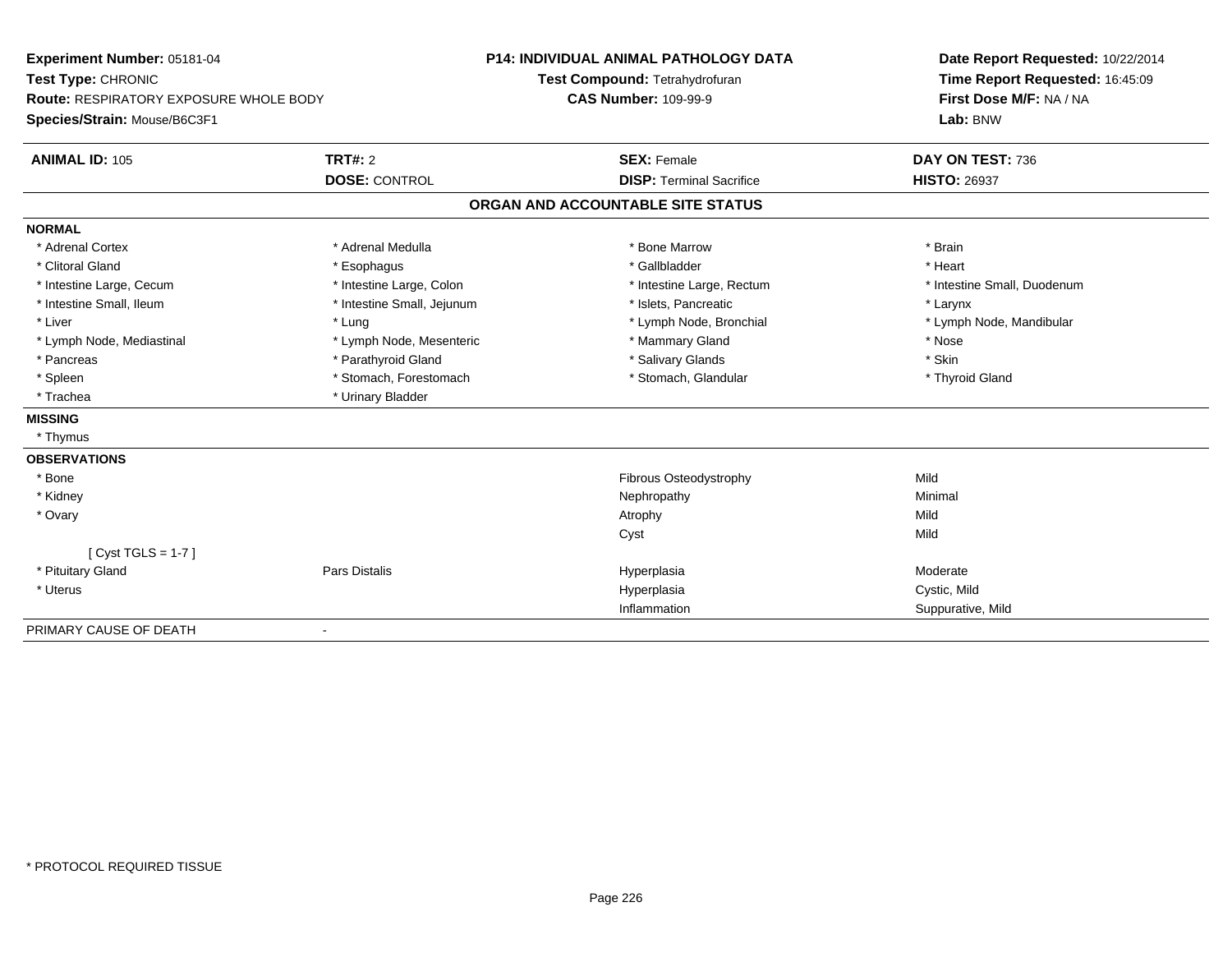| Experiment Number: 05181-04<br>Test Type: CHRONIC<br><b>Route: RESPIRATORY EXPOSURE WHOLE BODY</b><br>Species/Strain: Mouse/B6C3F1 |                             | <b>P14: INDIVIDUAL ANIMAL PATHOLOGY DATA</b><br>Test Compound: Tetrahydrofuran<br><b>CAS Number: 109-99-9</b> | Date Report Requested: 10/22/2014<br>Time Report Requested: 16:45:09<br>First Dose M/F: NA / NA<br>Lab: BNW |
|------------------------------------------------------------------------------------------------------------------------------------|-----------------------------|---------------------------------------------------------------------------------------------------------------|-------------------------------------------------------------------------------------------------------------|
| <b>ANIMAL ID: 106</b>                                                                                                              | TRT#: 2                     | <b>SEX: Female</b>                                                                                            | DAY ON TEST: 19                                                                                             |
|                                                                                                                                    | <b>DOSE: CONTROL</b>        | <b>DISP: Accidentally Killed</b>                                                                              | <b>HISTO: 26938</b>                                                                                         |
|                                                                                                                                    |                             | ORGAN AND ACCOUNTABLE SITE STATUS                                                                             |                                                                                                             |
| <b>NORMAL</b>                                                                                                                      |                             |                                                                                                               |                                                                                                             |
| * Adrenal Cortex                                                                                                                   | * Adrenal Medulla           | * Bone                                                                                                        | * Bone Marrow                                                                                               |
| * Brain                                                                                                                            | * Esophagus                 | * Heart                                                                                                       | * Intestine Large, Cecum                                                                                    |
| * Intestine Large, Rectum                                                                                                          | * Intestine Small, Jejunum  | * Islets, Pancreatic                                                                                          | * Kidney                                                                                                    |
| * Larynx                                                                                                                           | * Liver                     | * Lung                                                                                                        | * Lymph Node, Mandibular                                                                                    |
| * Mammary Gland                                                                                                                    | * Nose                      | * Ovary                                                                                                       | * Pancreas                                                                                                  |
| * Pituitary Gland                                                                                                                  | * Salivary Glands           | * Skin                                                                                                        | * Spleen                                                                                                    |
| * Stomach. Forestomach                                                                                                             | * Stomach, Glandular        | * Thyroid Gland                                                                                               | * Trachea                                                                                                   |
| * Urinary Bladder                                                                                                                  | * Uterus                    |                                                                                                               |                                                                                                             |
| <b>MISSING</b>                                                                                                                     |                             |                                                                                                               |                                                                                                             |
| * Clitoral Gland                                                                                                                   | * Intestine Large, Colon    | * Lymph Node, Bronchial                                                                                       | * Lymph Node, Mediastinal                                                                                   |
| * Lymph Node, Mesenteric                                                                                                           | * Parathyroid Gland         |                                                                                                               |                                                                                                             |
| <b>AUTO PRECLUDES DIAG.</b>                                                                                                        |                             |                                                                                                               |                                                                                                             |
| * Gallbladder                                                                                                                      | * Intestine Small, Duodenum | * Intestine Small, Ileum                                                                                      |                                                                                                             |
| <b>OBSERVATIONS</b>                                                                                                                |                             |                                                                                                               |                                                                                                             |
| * Thymus                                                                                                                           |                             | Atrophy                                                                                                       | Moderate                                                                                                    |
| PRIMARY CAUSE OF DEATH                                                                                                             | - UNCERTAIN                 |                                                                                                               |                                                                                                             |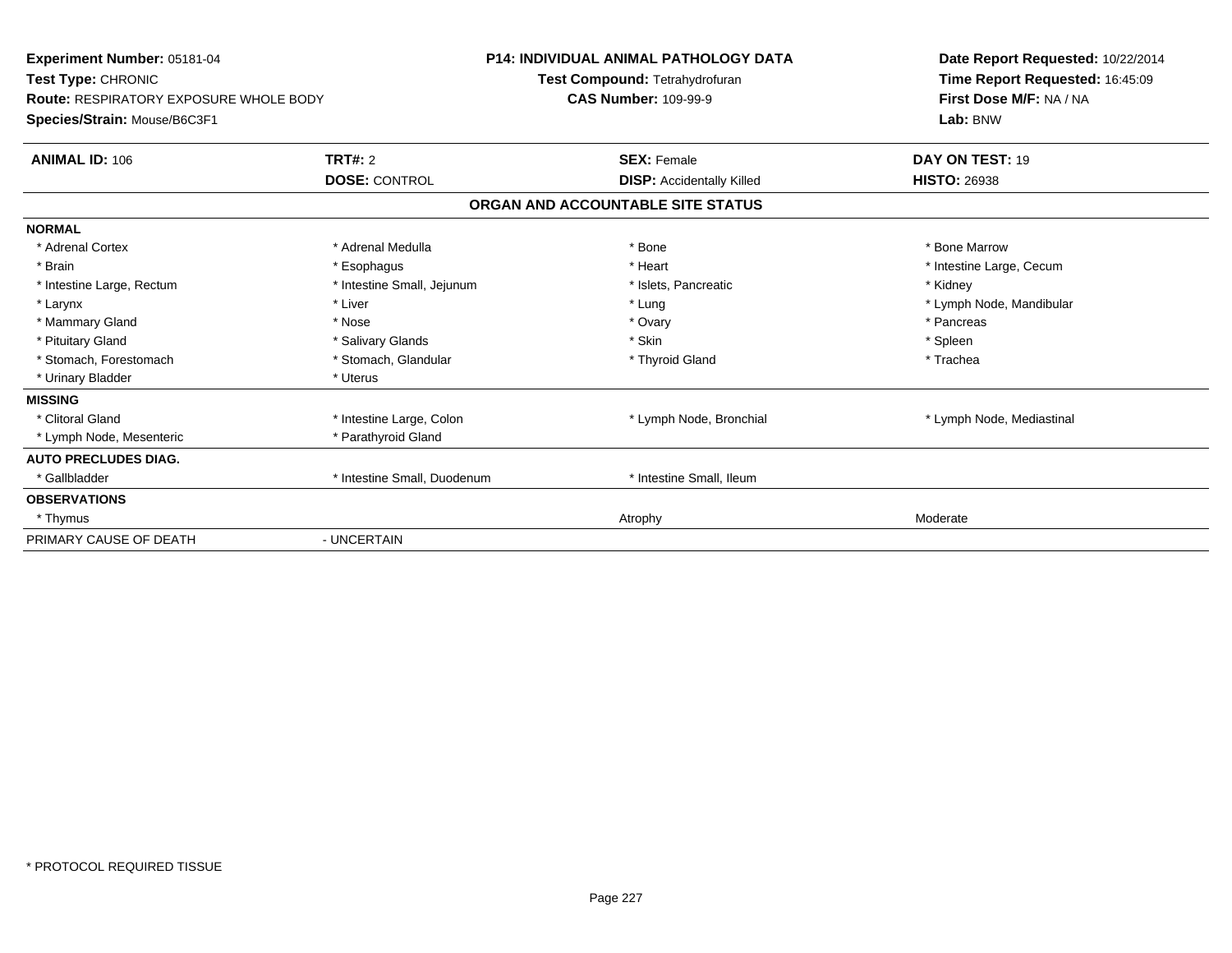| <b>Experiment Number: 05181-04</b><br>Test Type: CHRONIC<br><b>Route: RESPIRATORY EXPOSURE WHOLE BODY</b><br>Species/Strain: Mouse/B6C3F1 |                             | <b>P14: INDIVIDUAL ANIMAL PATHOLOGY DATA</b><br>Test Compound: Tetrahydrofuran<br><b>CAS Number: 109-99-9</b> | Date Report Requested: 10/22/2014<br>Time Report Requested: 16:45:09<br>First Dose M/F: NA / NA<br>Lab: BNW |
|-------------------------------------------------------------------------------------------------------------------------------------------|-----------------------------|---------------------------------------------------------------------------------------------------------------|-------------------------------------------------------------------------------------------------------------|
| <b>ANIMAL ID: 107</b>                                                                                                                     | TRT#: 2                     | <b>SEX: Female</b>                                                                                            | DAY ON TEST: 19                                                                                             |
|                                                                                                                                           | <b>DOSE: CONTROL</b>        | <b>DISP: Accidentally Killed</b>                                                                              | <b>HISTO: 26939</b>                                                                                         |
|                                                                                                                                           |                             | ORGAN AND ACCOUNTABLE SITE STATUS                                                                             |                                                                                                             |
| <b>NORMAL</b>                                                                                                                             |                             |                                                                                                               |                                                                                                             |
| * Adrenal Cortex                                                                                                                          | * Adrenal Medulla           | * Bone                                                                                                        | * Bone Marrow                                                                                               |
| * Brain                                                                                                                                   | * Clitoral Gland            | * Esophagus                                                                                                   | * Heart                                                                                                     |
| * Intestine Large, Cecum                                                                                                                  | * Intestine Large, Rectum   | * Intestine Small, Ileum                                                                                      | * Islets, Pancreatic                                                                                        |
| * Kidney                                                                                                                                  | * Larynx                    | * Liver                                                                                                       | * Lung                                                                                                      |
| * Lymph Node, Mandibular                                                                                                                  | * Lymph Node, Mesenteric    | * Mammary Gland                                                                                               | * Nose                                                                                                      |
| * Ovary                                                                                                                                   | * Pancreas                  | * Parathyroid Gland                                                                                           | * Pituitary Gland                                                                                           |
| * Salivary Glands                                                                                                                         | * Skin                      | * Spleen                                                                                                      | * Stomach, Forestomach                                                                                      |
| * Stomach, Glandular                                                                                                                      | * Thyroid Gland             | * Trachea                                                                                                     | * Urinary Bladder                                                                                           |
| * Uterus                                                                                                                                  |                             |                                                                                                               |                                                                                                             |
| <b>MISSING</b>                                                                                                                            |                             |                                                                                                               |                                                                                                             |
| * Intestine Large, Colon                                                                                                                  | * Lymph Node, Bronchial     | * Lymph Node, Mediastinal                                                                                     |                                                                                                             |
| <b>AUTO PRECLUDES DIAG.</b>                                                                                                               |                             |                                                                                                               |                                                                                                             |
| * Gallbladder                                                                                                                             | * Intestine Small, Duodenum | * Intestine Small, Jejunum                                                                                    |                                                                                                             |
| <b>OBSERVATIONS</b>                                                                                                                       |                             |                                                                                                               |                                                                                                             |
| * Thymus                                                                                                                                  |                             | Atrophy                                                                                                       | Marked                                                                                                      |
| PRIMARY CAUSE OF DEATH                                                                                                                    | - UNCERTAIN                 |                                                                                                               |                                                                                                             |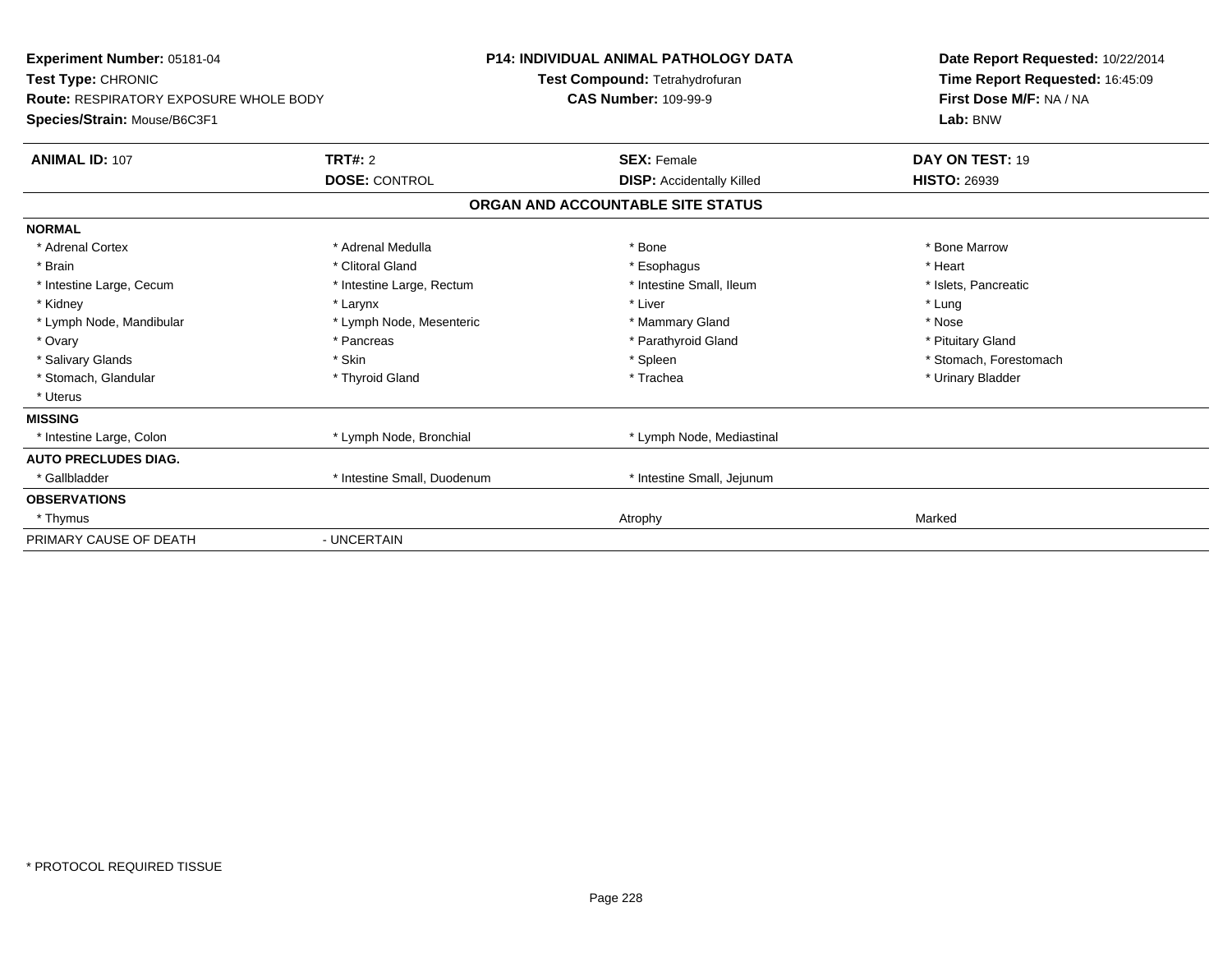| Experiment Number: 05181-04<br><b>Test Type: CHRONIC</b> |                          | <b>P14: INDIVIDUAL ANIMAL PATHOLOGY DATA</b> | Date Report Requested: 10/22/2014 |  |
|----------------------------------------------------------|--------------------------|----------------------------------------------|-----------------------------------|--|
|                                                          |                          | Test Compound: Tetrahydrofuran               | Time Report Requested: 16:45:09   |  |
| <b>Route: RESPIRATORY EXPOSURE WHOLE BODY</b>            |                          | <b>CAS Number: 109-99-9</b>                  | First Dose M/F: NA / NA           |  |
| Species/Strain: Mouse/B6C3F1                             |                          |                                              | Lab: BNW                          |  |
| <b>ANIMAL ID: 108</b>                                    | <b>TRT#: 2</b>           | <b>SEX: Female</b>                           | DAY ON TEST: 19                   |  |
|                                                          | <b>DOSE: CONTROL</b>     | <b>DISP:</b> Accidentally Killed             | <b>HISTO: 26940</b>               |  |
|                                                          |                          | ORGAN AND ACCOUNTABLE SITE STATUS            |                                   |  |
| <b>NORMAL</b>                                            |                          |                                              |                                   |  |
| * Adrenal Cortex                                         | * Adrenal Medulla        | * Bone                                       | * Bone Marrow                     |  |
| * Brain                                                  | * Clitoral Gland         | * Esophagus                                  | * Gallbladder                     |  |
| * Heart                                                  | * Intestine Large, Cecum | * Intestine Large, Colon                     | * Intestine Large, Rectum         |  |
| * Intestine Small, Duodenum                              | * Intestine Small, Ileum | * Intestine Small, Jejunum                   | * Islets, Pancreatic              |  |
| * Kidney                                                 | * Larynx                 | * Liver                                      | * Lung                            |  |
| * Lymph Node, Bronchial                                  | * Lymph Node, Mandibular | * Lymph Node, Mesenteric                     | * Mammary Gland                   |  |
| * Nose                                                   | * Ovary                  | * Pancreas                                   | * Pituitary Gland                 |  |
| * Salivary Glands                                        | * Skin                   | * Spleen                                     | * Stomach, Forestomach            |  |
| * Stomach, Glandular                                     | * Thyroid Gland          | * Trachea                                    | * Uterus                          |  |
| <b>MISSING</b>                                           |                          |                                              |                                   |  |
| * Lymph Node, Mediastinal                                | * Parathyroid Gland      | * Thymus                                     | * Urinary Bladder                 |  |
| PRIMARY CAUSE OF DEATH                                   | - UNCERTAIN              |                                              |                                   |  |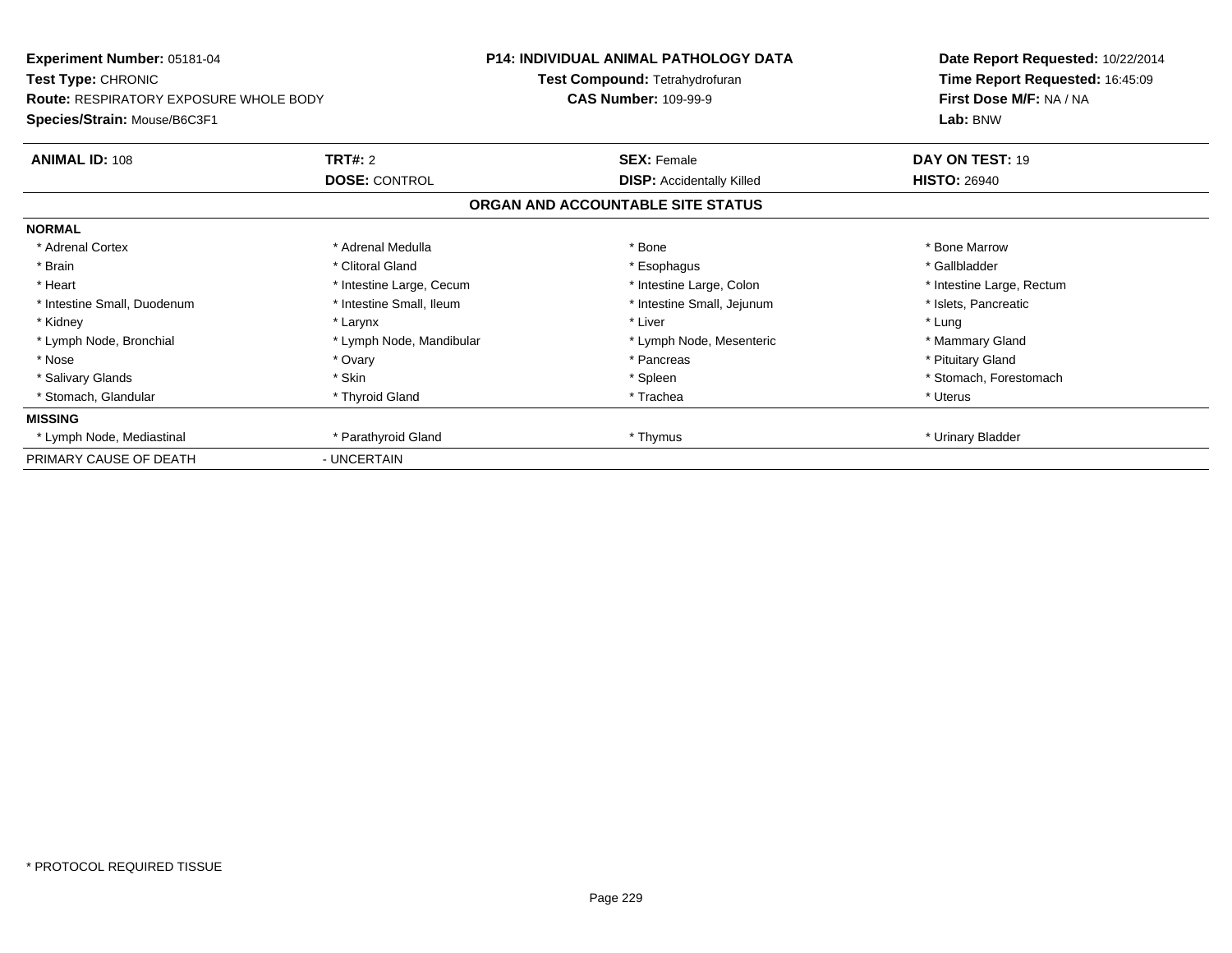| Experiment Number: 05181-04<br>Test Type: CHRONIC<br>Route: RESPIRATORY EXPOSURE WHOLE BODY<br>Species/Strain: Mouse/B6C3F1 |                             | <b>P14: INDIVIDUAL ANIMAL PATHOLOGY DATA</b><br>Test Compound: Tetrahydrofuran<br><b>CAS Number: 109-99-9</b> | Date Report Requested: 10/22/2014<br>Time Report Requested: 16:45:10<br>First Dose M/F: NA / NA<br>Lab: BNW |
|-----------------------------------------------------------------------------------------------------------------------------|-----------------------------|---------------------------------------------------------------------------------------------------------------|-------------------------------------------------------------------------------------------------------------|
| <b>ANIMAL ID: 109</b>                                                                                                       | TRT#: 2                     | <b>SEX: Female</b>                                                                                            | DAY ON TEST: 19                                                                                             |
|                                                                                                                             | <b>DOSE: CONTROL</b>        | <b>DISP:</b> Accidentally Killed                                                                              | <b>HISTO: 26941</b>                                                                                         |
|                                                                                                                             |                             | ORGAN AND ACCOUNTABLE SITE STATUS                                                                             |                                                                                                             |
| <b>NORMAL</b>                                                                                                               |                             |                                                                                                               |                                                                                                             |
| * Adrenal Cortex                                                                                                            | * Adrenal Medulla           | * Bone                                                                                                        | * Brain                                                                                                     |
| * Esophagus                                                                                                                 | * Heart                     | * Kidney                                                                                                      | * Larynx                                                                                                    |
| * Liver                                                                                                                     | * Lung                      | * Lymph Node, Mandibular                                                                                      | * Mammary Gland                                                                                             |
| * Nose                                                                                                                      | * Ovary                     | * Pituitary Gland                                                                                             | * Salivary Glands                                                                                           |
| * Skin                                                                                                                      | * Spleen                    | * Stomach, Forestomach                                                                                        | * Thyroid Gland                                                                                             |
| * Trachea                                                                                                                   |                             |                                                                                                               |                                                                                                             |
| <b>MISSING</b>                                                                                                              |                             |                                                                                                               |                                                                                                             |
| * Clitoral Gland                                                                                                            | * Lymph Node, Bronchial     | * Lymph Node, Mediastinal                                                                                     | * Parathyroid Gland                                                                                         |
| <b>AUTO PRECLUDES DIAG.</b>                                                                                                 |                             |                                                                                                               |                                                                                                             |
| * Bone Marrow                                                                                                               | * Gallbladder               | * Intestine Large, Cecum                                                                                      | * Intestine Large, Colon                                                                                    |
| * Intestine Large, Rectum                                                                                                   | * Intestine Small, Duodenum | * Intestine Small, Ileum                                                                                      | * Intestine Small, Jejunum                                                                                  |
| * Islets, Pancreatic                                                                                                        | * Lymph Node, Mesenteric    | * Pancreas                                                                                                    | * Stomach, Glandular                                                                                        |
| * Urinary Bladder                                                                                                           | * Uterus                    |                                                                                                               |                                                                                                             |
| <b>OBSERVATIONS</b>                                                                                                         |                             |                                                                                                               |                                                                                                             |
| * Thymus                                                                                                                    |                             | Atrophy                                                                                                       | Moderate                                                                                                    |
| PRIMARY CAUSE OF DEATH                                                                                                      | - UNCERTAIN                 |                                                                                                               |                                                                                                             |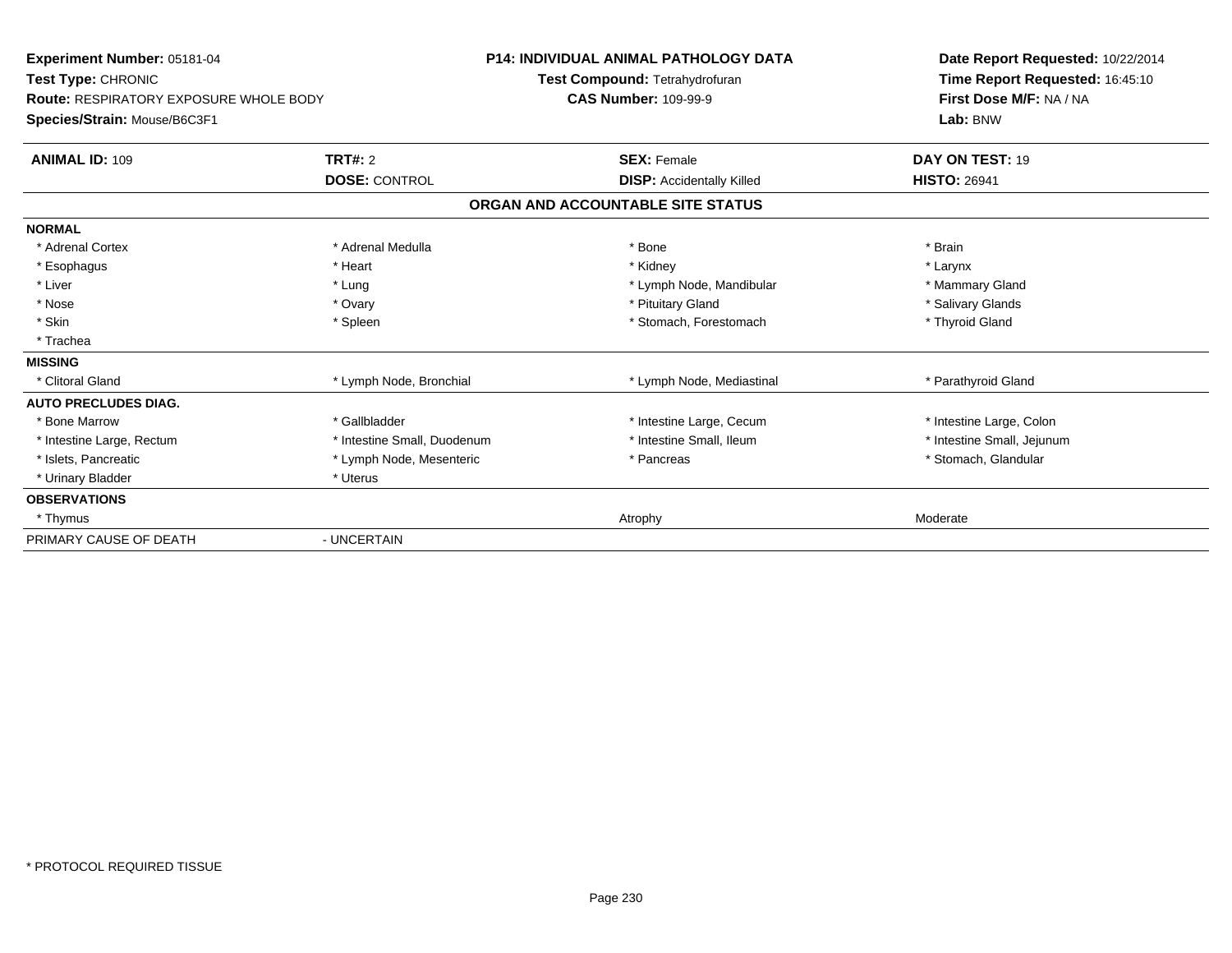| Experiment Number: 05181-04<br>Test Type: CHRONIC<br><b>Route: RESPIRATORY EXPOSURE WHOLE BODY</b><br>Species/Strain: Mouse/B6C3F1 |                           | <b>P14: INDIVIDUAL ANIMAL PATHOLOGY DATA</b><br>Test Compound: Tetrahydrofuran<br><b>CAS Number: 109-99-9</b> | Date Report Requested: 10/22/2014<br>Time Report Requested: 16:45:10<br>First Dose M/F: NA / NA<br>Lab: BNW |
|------------------------------------------------------------------------------------------------------------------------------------|---------------------------|---------------------------------------------------------------------------------------------------------------|-------------------------------------------------------------------------------------------------------------|
| <b>ANIMAL ID: 110</b>                                                                                                              | TRT#: 2                   | <b>SEX: Female</b>                                                                                            | DAY ON TEST: 19                                                                                             |
|                                                                                                                                    | <b>DOSE: CONTROL</b>      | <b>DISP:</b> Accidentally Killed                                                                              | <b>HISTO: 26942</b>                                                                                         |
|                                                                                                                                    |                           | ORGAN AND ACCOUNTABLE SITE STATUS                                                                             |                                                                                                             |
| <b>NORMAL</b>                                                                                                                      |                           |                                                                                                               |                                                                                                             |
| * Adrenal Cortex                                                                                                                   | * Adrenal Medulla         | * Bone                                                                                                        | * Bone Marrow                                                                                               |
| * Brain                                                                                                                            | * Clitoral Gland          | * Esophagus                                                                                                   | * Heart                                                                                                     |
| * Intestine Large, Colon                                                                                                           | * Intestine Large, Rectum | * Islets, Pancreatic                                                                                          | * Kidney                                                                                                    |
| * Larynx                                                                                                                           | * Liver                   | * Lung                                                                                                        | * Nose                                                                                                      |
| * Ovary                                                                                                                            | * Pancreas                | * Pituitary Gland                                                                                             | * Salivary Glands                                                                                           |
| * Skin                                                                                                                             | * Stomach, Forestomach    | * Stomach, Glandular                                                                                          | * Thyroid Gland                                                                                             |
| * Trachea                                                                                                                          | * Urinary Bladder         | * Uterus                                                                                                      |                                                                                                             |
| <b>MISSING</b>                                                                                                                     |                           |                                                                                                               |                                                                                                             |
| * Lymph Node, Bronchial                                                                                                            | * Lymph Node, Mandibular  | * Lymph Node, Mediastinal                                                                                     | * Lymph Node, Mesenteric                                                                                    |
| * Mammary Gland                                                                                                                    | * Spleen                  |                                                                                                               |                                                                                                             |
| <b>AUTO PRECLUDES DIAG.</b>                                                                                                        |                           |                                                                                                               |                                                                                                             |
| * Gallbladder                                                                                                                      | * Intestine Large, Cecum  | * Intestine Small, Duodenum                                                                                   | * Intestine Small, Ileum                                                                                    |
| * Intestine Small, Jejunum                                                                                                         |                           |                                                                                                               |                                                                                                             |
| <b>INSUFFICIENT TISSUE</b>                                                                                                         |                           |                                                                                                               |                                                                                                             |
| * Parathyroid Gland                                                                                                                |                           |                                                                                                               |                                                                                                             |
| <b>OBSERVATIONS</b>                                                                                                                |                           |                                                                                                               |                                                                                                             |
| * Thymus                                                                                                                           |                           | Atrophy                                                                                                       | Marked                                                                                                      |
| PRIMARY CAUSE OF DEATH                                                                                                             | - UNCERTAIN               |                                                                                                               |                                                                                                             |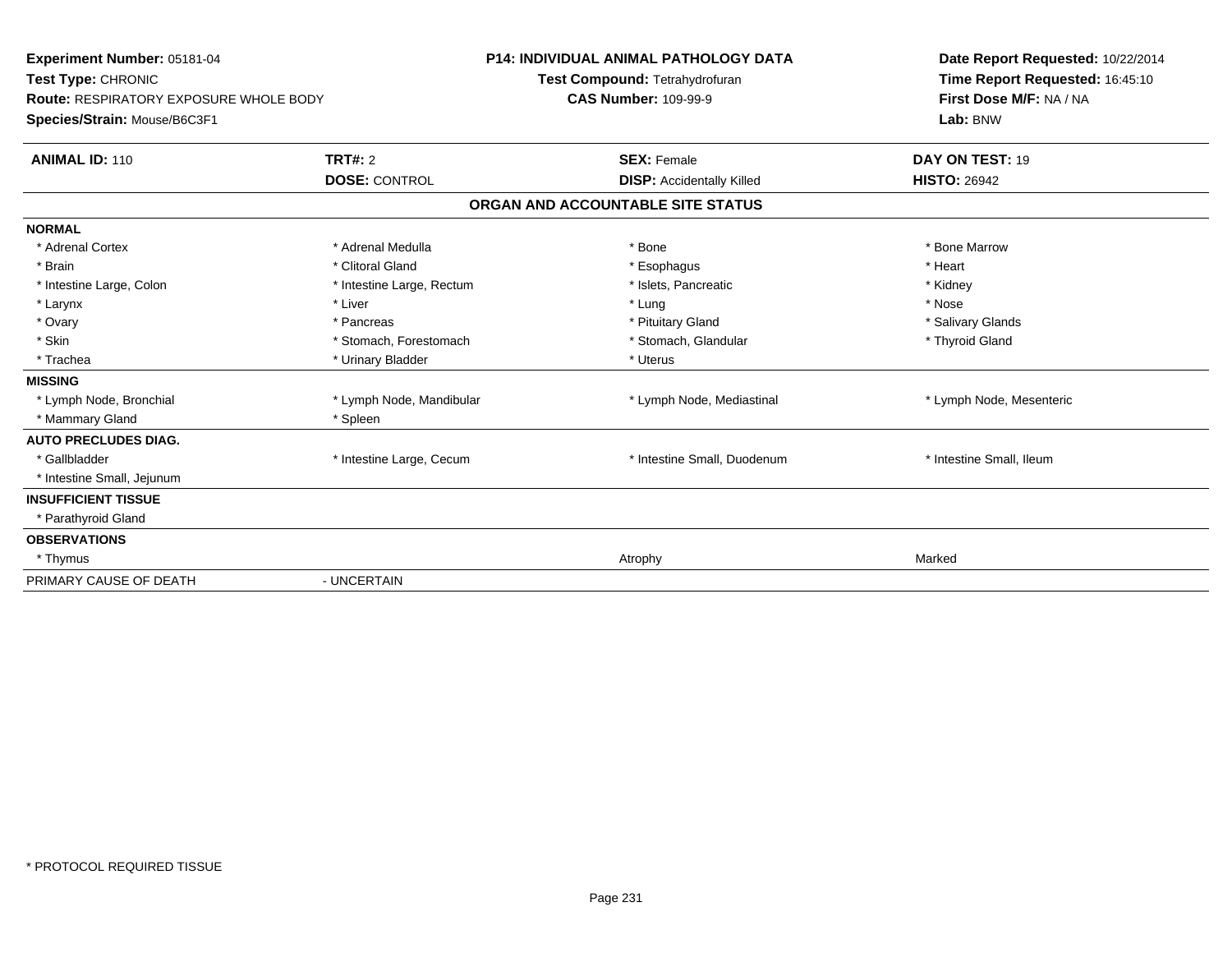| Experiment Number: 05181-04                                           |                          | <b>P14: INDIVIDUAL ANIMAL PATHOLOGY DATA</b> |                                 | Date Report Requested: 10/22/2014 |
|-----------------------------------------------------------------------|--------------------------|----------------------------------------------|---------------------------------|-----------------------------------|
| Test Type: CHRONIC                                                    |                          |                                              | Test Compound: Tetrahydrofuran  | Time Report Requested: 16:45:10   |
| <b>Route: RESPIRATORY EXPOSURE WHOLE BODY</b>                         |                          | <b>CAS Number: 109-99-9</b>                  |                                 | First Dose M/F: NA / NA           |
| Species/Strain: Mouse/B6C3F1                                          |                          |                                              |                                 | Lab: BNW                          |
| <b>ANIMAL ID: 111</b>                                                 | <b>TRT#: 2</b>           |                                              | <b>SEX: Female</b>              | DAY ON TEST: 737                  |
|                                                                       | <b>DOSE: CONTROL</b>     |                                              | <b>DISP: Terminal Sacrifice</b> | <b>HISTO: 26943</b>               |
|                                                                       |                          | ORGAN AND ACCOUNTABLE SITE STATUS            |                                 |                                   |
| <b>NORMAL</b>                                                         |                          |                                              |                                 |                                   |
| * Adrenal Cortex                                                      | * Adrenal Medulla        |                                              | * Bone                          | * Bone Marrow                     |
| * Brain                                                               | * Clitoral Gland         |                                              | * Esophagus                     | * Gallbladder                     |
| * Heart                                                               | * Intestine Large, Cecum |                                              | * Intestine Large, Colon        | * Intestine Large, Rectum         |
| * Intestine Small, Duodenum                                           | * Intestine Small, Ileum |                                              | * Intestine Small, Jejunum      | * Islets, Pancreatic              |
| * Kidney                                                              | * Larynx                 |                                              | * Lung                          | * Lymph Node, Bronchial           |
| * Lymph Node, Mediastinal                                             | * Lymph Node, Mesenteric |                                              | * Mammary Gland                 | * Nose                            |
| * Pancreas                                                            | * Parathyroid Gland      |                                              | * Salivary Glands               | * Skin                            |
| * Stomach, Forestomach                                                | * Stomach, Glandular     |                                              | * Thymus                        | * Trachea                         |
| * Urinary Bladder                                                     |                          |                                              |                                 |                                   |
| <b>MISSING</b>                                                        |                          |                                              |                                 |                                   |
| * Lymph Node, Mandibular                                              |                          |                                              |                                 |                                   |
| <b>INSUFFICIENT TISSUE</b>                                            |                          |                                              |                                 |                                   |
| * Pituitary Gland                                                     |                          |                                              |                                 |                                   |
| <b>OBSERVATIONS</b>                                                   |                          |                                              |                                 |                                   |
| * Liver                                                               |                          |                                              | Hepatocellular Adenoma          |                                   |
| [ Hepatocellular Adenoma TGLS = 1-10 ]                                |                          |                                              |                                 |                                   |
| * Ovary                                                               |                          |                                              | Hyperplasia                     | Moderate                          |
| Note: Hyperplasia is packeted like a Sertoli cell-like proliferation. |                          |                                              |                                 |                                   |
| * Spleen                                                              |                          |                                              | Hyperplasia                     | Lymphoid, Mild                    |
| [ Hyperplasia TGLS = 2-4 ]                                            |                          |                                              |                                 |                                   |
| * Thyroid Gland                                                       | <b>Follicular Cel</b>    |                                              | Hyperplasia                     | Marked                            |
| * Uterus                                                              |                          |                                              | Hyperplasia                     | Cystic, Mild                      |
| PRIMARY CAUSE OF DEATH                                                |                          |                                              |                                 |                                   |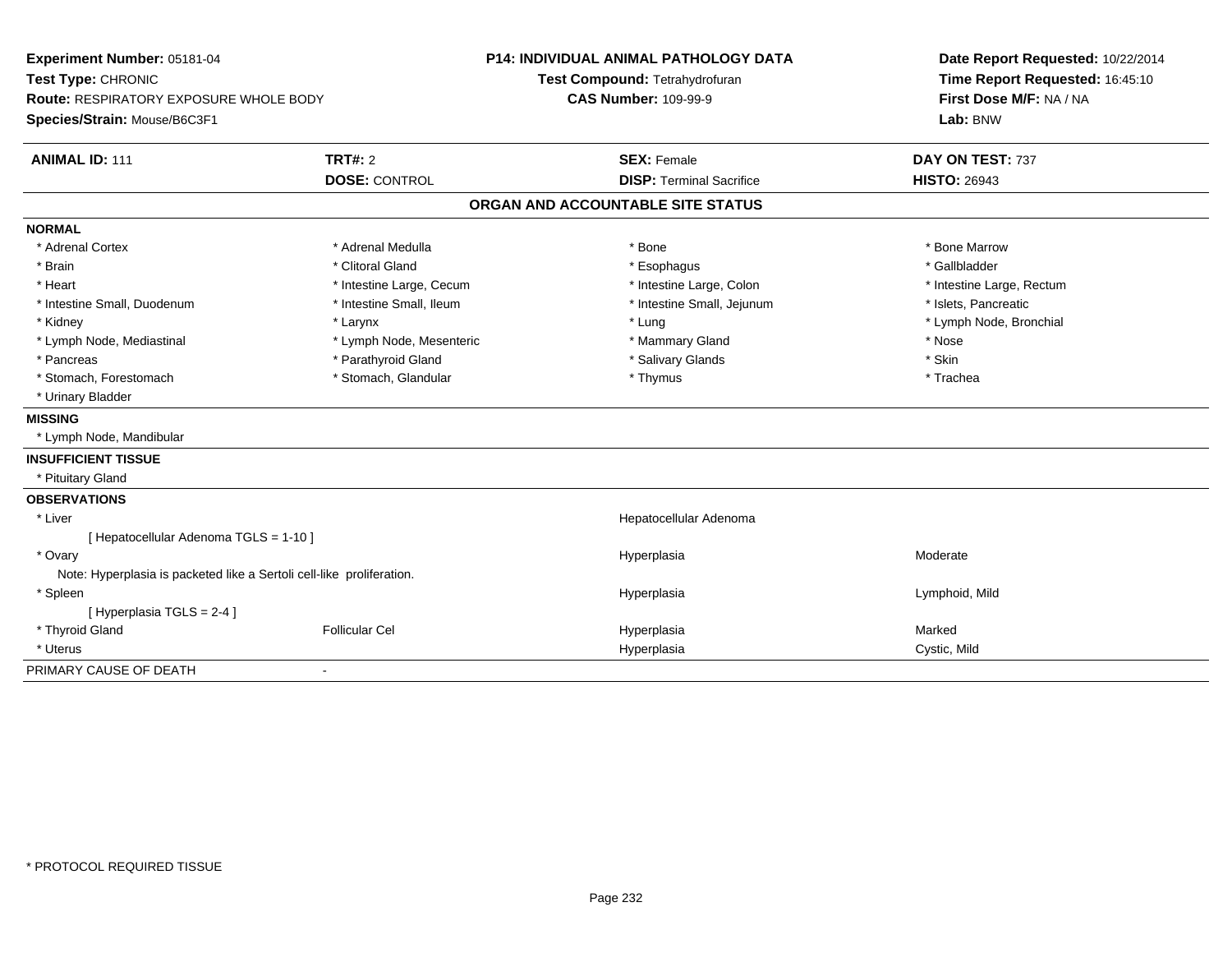| Experiment Number: 05181-04<br>Test Type: CHRONIC<br>Route: RESPIRATORY EXPOSURE WHOLE BODY<br>Species/Strain: Mouse/B6C3F1 |                           | <b>P14: INDIVIDUAL ANIMAL PATHOLOGY DATA</b><br>Test Compound: Tetrahydrofuran<br><b>CAS Number: 109-99-9</b> | Date Report Requested: 10/22/2014<br>Time Report Requested: 16:45:10<br>First Dose M/F: NA / NA<br>Lab: BNW |  |
|-----------------------------------------------------------------------------------------------------------------------------|---------------------------|---------------------------------------------------------------------------------------------------------------|-------------------------------------------------------------------------------------------------------------|--|
| <b>ANIMAL ID: 112</b>                                                                                                       | <b>TRT#: 2</b>            | <b>SEX: Female</b>                                                                                            | DAY ON TEST: 706                                                                                            |  |
|                                                                                                                             | <b>DOSE: CONTROL</b>      | <b>DISP:</b> Moribund Sacrifice                                                                               | <b>HISTO: 26944</b>                                                                                         |  |
|                                                                                                                             |                           | ORGAN AND ACCOUNTABLE SITE STATUS                                                                             |                                                                                                             |  |
| <b>NORMAL</b>                                                                                                               |                           |                                                                                                               |                                                                                                             |  |
| * Adrenal Cortex                                                                                                            | * Adrenal Medulla         | * Bone Marrow                                                                                                 | * Brain                                                                                                     |  |
| * Clitoral Gland                                                                                                            | * Esophagus               | * Gallbladder                                                                                                 | * Intestine Large, Cecum                                                                                    |  |
| * Intestine Large, Colon                                                                                                    | * Intestine Large, Rectum | * Intestine Small, Duodenum                                                                                   | * Intestine Small, Ileum                                                                                    |  |
| * Intestine Small, Jejunum                                                                                                  | * Islets, Pancreatic      | * Larynx                                                                                                      | * Lung                                                                                                      |  |
| * Lymph Node, Mandibular                                                                                                    | * Lymph Node, Mediastinal | * Lymph Node, Mesenteric                                                                                      | * Mammary Gland                                                                                             |  |
| * Nose                                                                                                                      | * Pancreas                | * Parathyroid Gland                                                                                           | * Salivary Glands                                                                                           |  |
| * Stomach, Glandular                                                                                                        | * Thyroid Gland           | * Trachea                                                                                                     | * Urinary Bladder                                                                                           |  |
| <b>MISSING</b>                                                                                                              |                           |                                                                                                               |                                                                                                             |  |
| * Lymph Node, Bronchial                                                                                                     | * Thymus                  |                                                                                                               |                                                                                                             |  |
| <b>OBSERVATIONS</b>                                                                                                         |                           |                                                                                                               |                                                                                                             |  |
| * Bone                                                                                                                      |                           | Fibrous Osteodystrophy                                                                                        | Minimal                                                                                                     |  |
| * Heart                                                                                                                     |                           | Cardiomyopathy                                                                                                | Minimal                                                                                                     |  |
| * Kidney                                                                                                                    |                           | Hyperplasia                                                                                                   | Lymphoid, Mild                                                                                              |  |
|                                                                                                                             |                           | Nephropathy                                                                                                   | Minimal                                                                                                     |  |
| [Hyperplasia TGLS = 4-5]                                                                                                    |                           |                                                                                                               |                                                                                                             |  |
| * Liver                                                                                                                     |                           | Inflammation                                                                                                  | Chronic, Mild                                                                                               |  |
| Mesentery                                                                                                                   |                           | Sarcoma                                                                                                       |                                                                                                             |  |
| [Sarcoma TGLS = 1,3-10+11]                                                                                                  |                           |                                                                                                               |                                                                                                             |  |
| * Ovary                                                                                                                     |                           | Cyst                                                                                                          | Moderate                                                                                                    |  |
| [Cyst TGLS = $2-7$ ]                                                                                                        |                           |                                                                                                               |                                                                                                             |  |
| * Pituitary Gland                                                                                                           | <b>Pars Distalis</b>      | Adenoma                                                                                                       |                                                                                                             |  |
| * Skin                                                                                                                      | <b>Subcut Tiss</b>        | Sarcoma                                                                                                       | Metastatic (Mesentery)                                                                                      |  |
| * Spleen                                                                                                                    |                           | Hematopoietic Cell Proliferation                                                                              | Mild                                                                                                        |  |
| * Stomach, Forestomach                                                                                                      | Epithelium                | Hyperplasia                                                                                                   | Minimal                                                                                                     |  |
| * Uterus                                                                                                                    |                           | Deciduoma Benign                                                                                              |                                                                                                             |  |
|                                                                                                                             |                           | Hyperplasia                                                                                                   | Cystic, Mild                                                                                                |  |
| PRIMARY CAUSE OF DEATH                                                                                                      | - Mesentery Sarcoma       |                                                                                                               |                                                                                                             |  |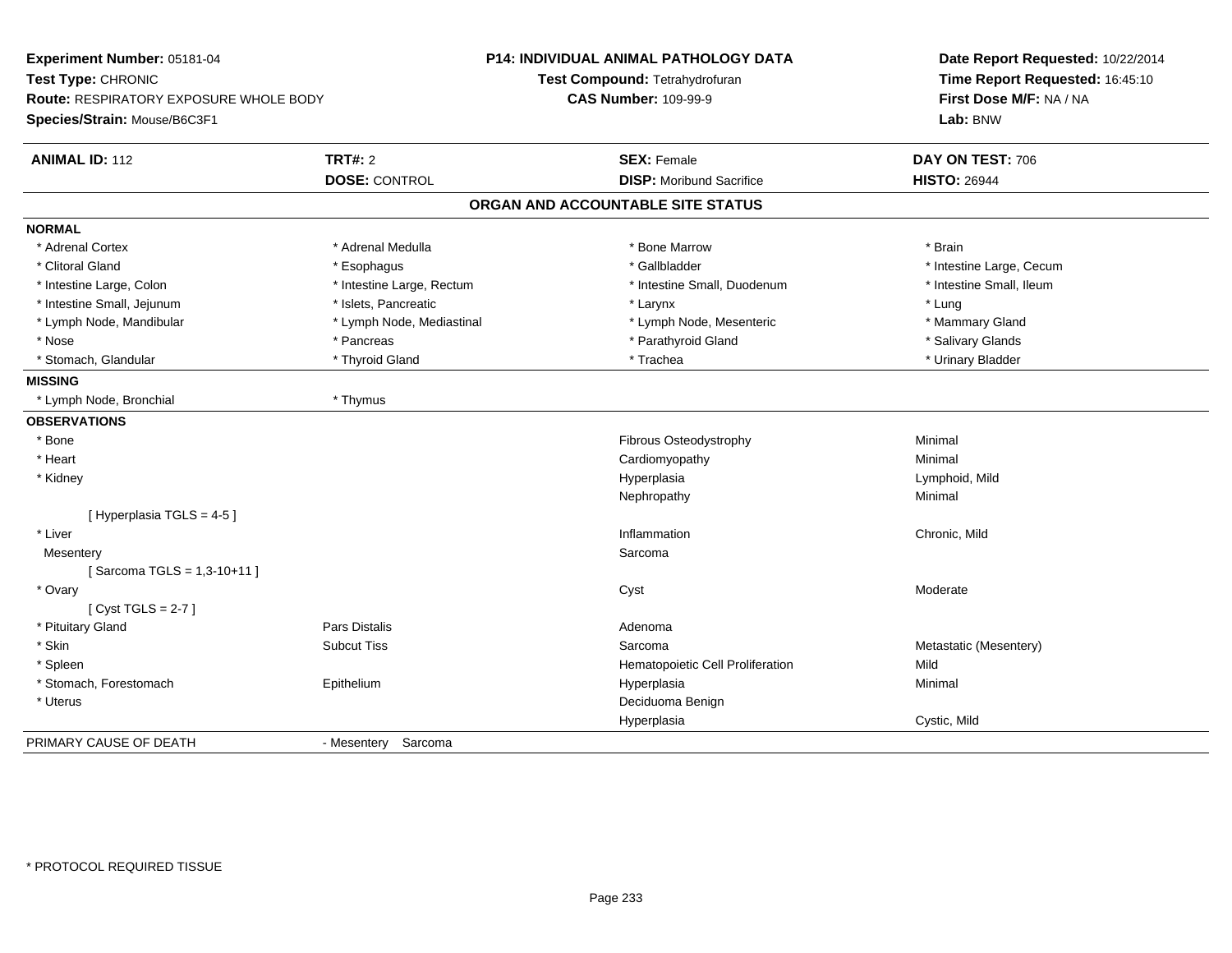| Experiment Number: 05181-04<br>Test Type: CHRONIC<br><b>Route: RESPIRATORY EXPOSURE WHOLE BODY</b><br>Species/Strain: Mouse/B6C3F1 |                                        | P14: INDIVIDUAL ANIMAL PATHOLOGY DATA<br>Test Compound: Tetrahydrofuran<br><b>CAS Number: 109-99-9</b> | Date Report Requested: 10/22/2014<br>Time Report Requested: 16:45:10<br>First Dose M/F: NA / NA<br>Lab: BNW |
|------------------------------------------------------------------------------------------------------------------------------------|----------------------------------------|--------------------------------------------------------------------------------------------------------|-------------------------------------------------------------------------------------------------------------|
| <b>ANIMAL ID: 113</b>                                                                                                              | <b>TRT#: 2</b><br><b>DOSE: CONTROL</b> | <b>SEX: Female</b><br><b>DISP: Terminal Sacrifice</b>                                                  | DAY ON TEST: 737<br><b>HISTO: 26945</b>                                                                     |
|                                                                                                                                    |                                        | ORGAN AND ACCOUNTABLE SITE STATUS                                                                      |                                                                                                             |
| <b>NORMAL</b>                                                                                                                      |                                        |                                                                                                        |                                                                                                             |
| * Adrenal Cortex                                                                                                                   | * Adrenal Medulla                      | * Bone Marrow                                                                                          | * Brain                                                                                                     |
| * Clitoral Gland                                                                                                                   | * Esophagus                            | * Gallbladder                                                                                          | * Intestine Large, Cecum                                                                                    |
| * Intestine Large, Colon                                                                                                           | * Intestine Large, Rectum              | * Intestine Small, Duodenum                                                                            | * Intestine Small, Jejunum                                                                                  |
| * Islets, Pancreatic                                                                                                               | * Kidney                               | * Larynx                                                                                               | * Lung                                                                                                      |
| * Lymph Node, Bronchial                                                                                                            | * Nose                                 | * Ovary                                                                                                | * Pancreas                                                                                                  |
| * Salivary Glands                                                                                                                  | * Skin                                 | * Thymus                                                                                               | * Thyroid Gland                                                                                             |
| * Trachea                                                                                                                          | * Urinary Bladder                      |                                                                                                        |                                                                                                             |
| <b>MISSING</b>                                                                                                                     |                                        |                                                                                                        |                                                                                                             |
| * Lymph Node, Mandibular                                                                                                           | * Lymph Node, Mediastinal              | * Parathyroid Gland                                                                                    |                                                                                                             |
| <b>OBSERVATIONS</b>                                                                                                                |                                        |                                                                                                        |                                                                                                             |
| * Bone                                                                                                                             |                                        | Fibrous Osteodystrophy                                                                                 | Mild                                                                                                        |
| [Fibrous Osteodystrophy TGLS = 1,2-11]                                                                                             |                                        |                                                                                                        |                                                                                                             |
| * Heart                                                                                                                            |                                        | Cardiomyopathy                                                                                         | Minimal                                                                                                     |
| * Intestine Small, Ileum                                                                                                           | Peyers Patch                           | Lymphoma Malignant                                                                                     |                                                                                                             |
| [ Lymphoma Malignant TGLS = 7-13 ]                                                                                                 |                                        |                                                                                                        |                                                                                                             |
| * Liver                                                                                                                            |                                        | Hepatocellular Adenoma                                                                                 | Multiple                                                                                                    |
| [ Hepatocellular Adenoma TGLS = 4,5,6-4+10 ]                                                                                       |                                        |                                                                                                        |                                                                                                             |
| * Lymph Node, Mesenteric                                                                                                           |                                        | Lymphoma Malignant                                                                                     |                                                                                                             |
| [ Lymphoma Malignant TGLS = 9-12 ]                                                                                                 |                                        |                                                                                                        |                                                                                                             |
| * Mammary Gland                                                                                                                    |                                        | Hyperplasia                                                                                            | Mild                                                                                                        |
| * Pituitary Gland                                                                                                                  | <b>Pars Distalis</b>                   | Adenoma                                                                                                |                                                                                                             |
| [Adenoma TGLS = $10-8$ ]                                                                                                           |                                        |                                                                                                        |                                                                                                             |
| * Spleen                                                                                                                           |                                        | Hematopoietic Cell Proliferation                                                                       | Mild                                                                                                        |
| [ Hematopoietic Cell Proliferation TGLS = 3-4 ]                                                                                    |                                        |                                                                                                        |                                                                                                             |
| * Stomach, Forestomach                                                                                                             |                                        | <b>Infiltration Cellular</b>                                                                           | Mast Cell, Marked                                                                                           |
|                                                                                                                                    |                                        | Ulcer                                                                                                  | Mild                                                                                                        |
| * Stomach, Glandular                                                                                                               |                                        | <b>Infiltration Cellular</b>                                                                           | Mast Cell, Marked                                                                                           |
| Note: T-blue stain is positive for mast cells.                                                                                     |                                        |                                                                                                        |                                                                                                             |
| [ Infiltration Cellular TGLS = 8-8 ]                                                                                               |                                        |                                                                                                        |                                                                                                             |
| * Uterus                                                                                                                           |                                        | Hydrometra                                                                                             | Mild                                                                                                        |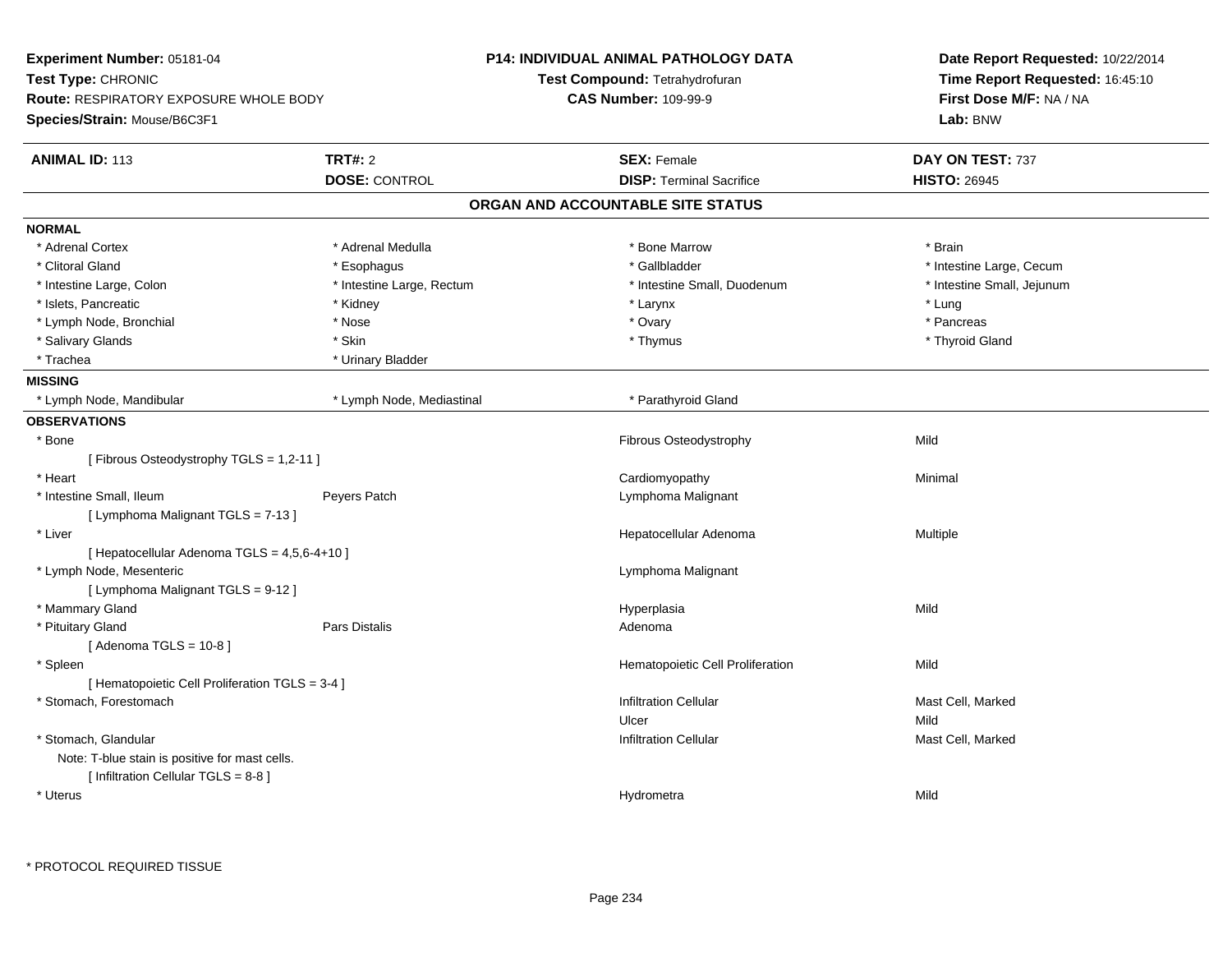| Experiment Number: 05181-04<br><b>Test Type: CHRONIC</b><br><b>Route: RESPIRATORY EXPOSURE WHOLE BODY</b> |                      | <b>P14: INDIVIDUAL ANIMAL PATHOLOGY DATA</b><br><b>Test Compound: Tetrahydrofuran</b><br><b>CAS Number: 109-99-9</b> | Date Report Requested: 10/22/2014<br>Time Report Requested: 16:45:10<br>First Dose M/F: NA / NA |
|-----------------------------------------------------------------------------------------------------------|----------------------|----------------------------------------------------------------------------------------------------------------------|-------------------------------------------------------------------------------------------------|
| Species/Strain: Mouse/B6C3F1                                                                              |                      |                                                                                                                      | Lab: BNW                                                                                        |
| <b>ANIMAL ID: 113</b>                                                                                     | TRT#: 2              | <b>SEX: Female</b>                                                                                                   | DAY ON TEST: 737                                                                                |
|                                                                                                           | <b>DOSE: CONTROL</b> | <b>DISP: Terminal Sacrifice</b>                                                                                      | <b>HISTO: 26945</b>                                                                             |
|                                                                                                           |                      | ORGAN AND ACCOUNTABLE SITE STATUS                                                                                    |                                                                                                 |
|                                                                                                           |                      | Hyperplasia                                                                                                          | Cystic, Mild                                                                                    |
| PRIMARY CAUSE OF DEATH                                                                                    |                      |                                                                                                                      |                                                                                                 |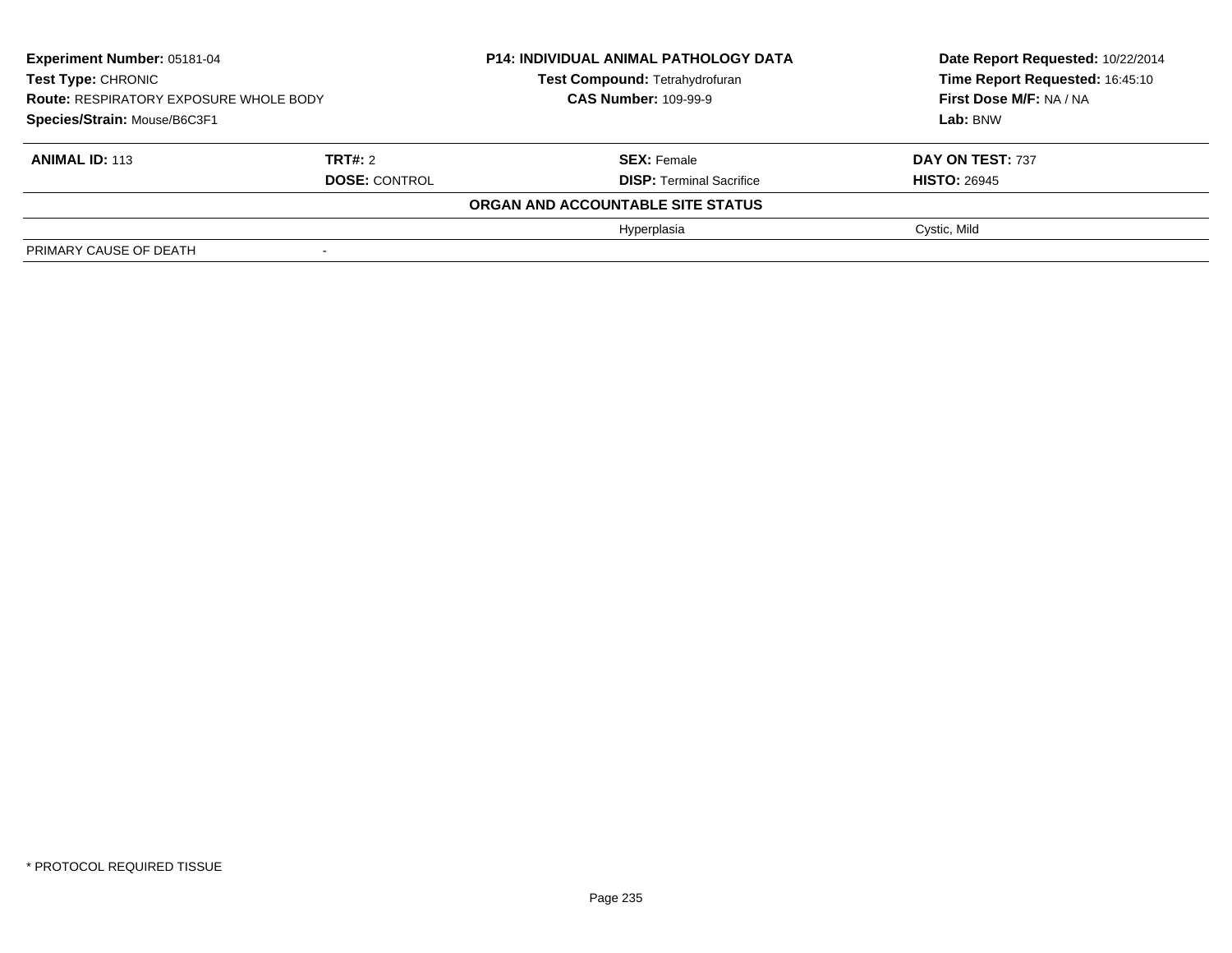| Experiment Number: 05181-04                   |                                  | <b>P14: INDIVIDUAL ANIMAL PATHOLOGY DATA</b> | Date Report Requested: 10/22/2014 |  |
|-----------------------------------------------|----------------------------------|----------------------------------------------|-----------------------------------|--|
| Test Type: CHRONIC                            |                                  | Test Compound: Tetrahydrofuran               | Time Report Requested: 16:45:10   |  |
| <b>Route: RESPIRATORY EXPOSURE WHOLE BODY</b> |                                  | <b>CAS Number: 109-99-9</b>                  | First Dose M/F: NA / NA           |  |
| Species/Strain: Mouse/B6C3F1                  |                                  |                                              | Lab: BNW                          |  |
| <b>ANIMAL ID: 114</b>                         | TRT#: 2                          | <b>SEX: Female</b>                           | DAY ON TEST: 630                  |  |
|                                               | <b>DOSE: CONTROL</b>             | <b>DISP:</b> Moribund Sacrifice              | <b>HISTO: 26946</b>               |  |
|                                               |                                  | ORGAN AND ACCOUNTABLE SITE STATUS            |                                   |  |
| <b>NORMAL</b>                                 |                                  |                                              |                                   |  |
| * Adrenal Cortex                              | * Adrenal Medulla                | * Bone                                       | * Brain                           |  |
| * Clitoral Gland                              | * Esophagus                      | * Gallbladder                                | * Heart                           |  |
| * Intestine Large, Cecum                      | * Intestine Large, Colon         | * Intestine Large, Rectum                    | * Intestine Small, Duodenum       |  |
| * Intestine Small, Ileum                      | * Intestine Small, Jejunum       | * Islets, Pancreatic                         | * Larynx                          |  |
| * Lung                                        | * Lymph Node, Bronchial          | * Lymph Node, Mandibular                     | * Lymph Node, Mediastinal         |  |
| * Lymph Node, Mesenteric                      | * Mammary Gland                  | * Nose                                       | * Ovary                           |  |
| * Pancreas                                    | * Parathyroid Gland              | * Pituitary Gland                            | * Salivary Glands                 |  |
| * Skin                                        | * Spleen                         | * Stomach, Forestomach                       | * Thymus                          |  |
| * Trachea                                     | * Urinary Bladder                | * Uterus                                     |                                   |  |
| <b>OBSERVATIONS</b>                           |                                  |                                              |                                   |  |
| * Bone Marrow                                 |                                  | Angiectasis                                  | Moderate                          |  |
| * Kidney                                      |                                  | Nephropathy                                  | Minimal                           |  |
| * Liver                                       |                                  | Hepatocholangiocarcinoma                     | Multiple                          |  |
|                                               |                                  | Necrosis                                     | Moderate                          |  |
| [ Hepatocholangiocarcinoma TGLS = 1,2-4+10 ]  |                                  |                                              |                                   |  |
| * Stomach, Glandular                          |                                  | Inflammation                                 | Suppurative, Minimal              |  |
|                                               |                                  | Mineralization                               | Minimal                           |  |
| * Thyroid Gland                               | <b>Follicular Cel</b>            | Hyperplasia                                  | Minimal                           |  |
| PRIMARY CAUSE OF DEATH                        | - Liver Hepatocholangiocarcinoma |                                              |                                   |  |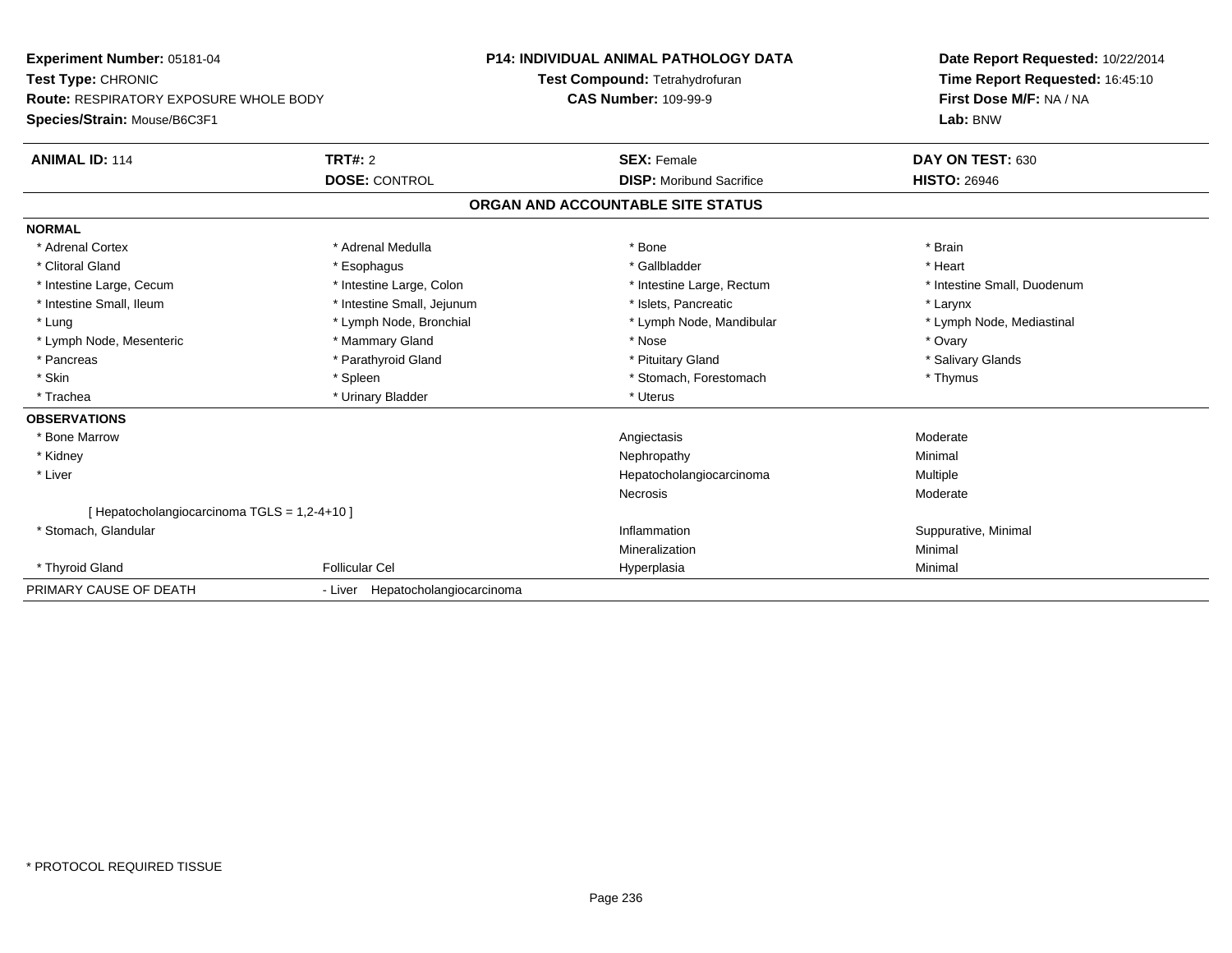| Experiment Number: 05181-04                                  |                            | P14: INDIVIDUAL ANIMAL PATHOLOGY DATA<br>Test Compound: Tetrahydrofuran |                                   | Date Report Requested: 10/22/2014<br>Time Report Requested: 16:45:10 |
|--------------------------------------------------------------|----------------------------|-------------------------------------------------------------------------|-----------------------------------|----------------------------------------------------------------------|
| Test Type: CHRONIC<br>Route: RESPIRATORY EXPOSURE WHOLE BODY |                            | <b>CAS Number: 109-99-9</b>                                             |                                   | First Dose M/F: NA / NA                                              |
|                                                              |                            |                                                                         |                                   |                                                                      |
| Species/Strain: Mouse/B6C3F1                                 |                            |                                                                         |                                   | Lab: BNW                                                             |
| <b>ANIMAL ID: 115</b>                                        | TRT#: 2                    |                                                                         | <b>SEX: Female</b>                | DAY ON TEST: 733                                                     |
|                                                              | <b>DOSE: CONTROL</b>       |                                                                         | <b>DISP: Terminal Sacrifice</b>   | <b>HISTO: 26947</b>                                                  |
|                                                              |                            |                                                                         | ORGAN AND ACCOUNTABLE SITE STATUS |                                                                      |
| <b>NORMAL</b>                                                |                            |                                                                         |                                   |                                                                      |
| * Adrenal Cortex                                             | * Adrenal Medulla          |                                                                         | * Bone                            | * Bone Marrow                                                        |
| * Brain                                                      | * Esophagus                |                                                                         | * Gallbladder                     | * Heart                                                              |
| * Intestine Large, Cecum                                     | * Intestine Large, Colon   |                                                                         | * Intestine Large, Rectum         | * Intestine Small, Duodenum                                          |
| * Intestine Small. Ileum                                     | * Intestine Small, Jejunum |                                                                         | * Islets. Pancreatic              | * Kidney                                                             |
| * Larynx                                                     | * Lung                     |                                                                         | * Lymph Node, Bronchial           | * Lymph Node, Mandibular                                             |
| * Lymph Node, Mesenteric                                     | * Mammary Gland            |                                                                         | * Nose                            | * Ovary                                                              |
| * Pancreas                                                   | * Salivary Glands          |                                                                         | * Skin                            | * Spleen                                                             |
| * Stomach, Forestomach                                       | * Stomach, Glandular       |                                                                         | * Thymus                          | * Trachea                                                            |
| * Urinary Bladder                                            |                            |                                                                         |                                   |                                                                      |
| <b>MISSING</b>                                               |                            |                                                                         |                                   |                                                                      |
| * Clitoral Gland                                             | * Lymph Node, Mediastinal  |                                                                         | * Parathyroid Gland               |                                                                      |
| <b>OBSERVATIONS</b>                                          |                            |                                                                         |                                   |                                                                      |
| * Liver                                                      |                            |                                                                         | Hepatocellular Adenoma            |                                                                      |
| [Hepatocellular Adenoma TGLS = 2-4]                          |                            |                                                                         |                                   |                                                                      |
| * Pituitary Gland                                            | Pars Distalis              |                                                                         | Adenoma                           |                                                                      |
| [Adenoma TGLS = $1-8$ ]                                      |                            |                                                                         |                                   |                                                                      |
| * Thyroid Gland                                              | <b>Follicular Cel</b>      |                                                                         | Adenoma                           |                                                                      |
| * Uterus                                                     |                            |                                                                         | Hyperplasia                       | Cystic, Minimal                                                      |
| PRIMARY CAUSE OF DEATH                                       |                            |                                                                         |                                   |                                                                      |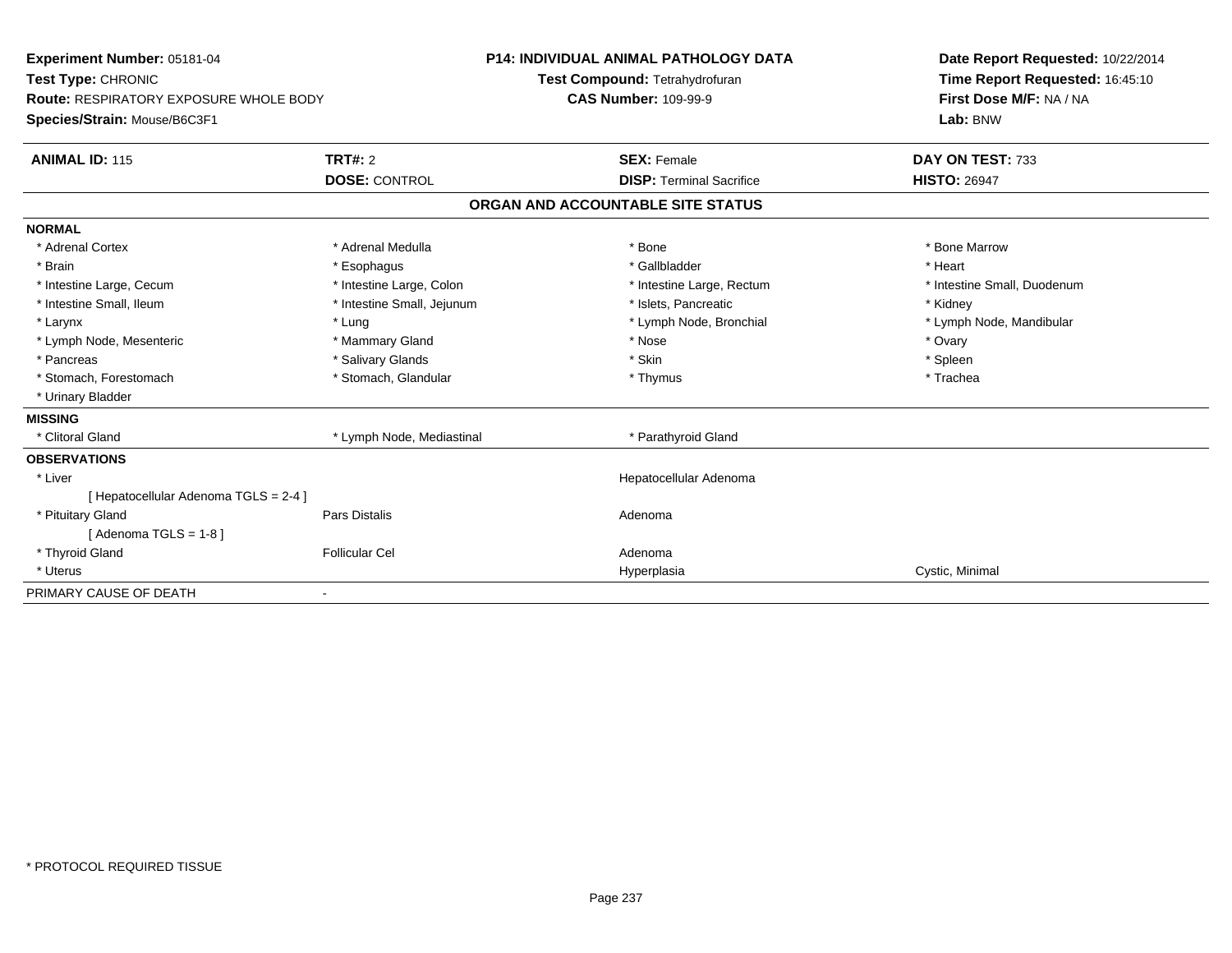| Experiment Number: 05181-04                   |                            | <b>P14: INDIVIDUAL ANIMAL PATHOLOGY DATA</b> | Date Report Requested: 10/22/2014 |
|-----------------------------------------------|----------------------------|----------------------------------------------|-----------------------------------|
| Test Type: CHRONIC                            |                            | Test Compound: Tetrahydrofuran               | Time Report Requested: 16:45:10   |
| <b>Route: RESPIRATORY EXPOSURE WHOLE BODY</b> |                            | <b>CAS Number: 109-99-9</b>                  | First Dose M/F: NA / NA           |
| Species/Strain: Mouse/B6C3F1                  |                            |                                              | Lab: BNW                          |
| <b>ANIMAL ID: 116</b>                         | TRT#: 2                    | <b>SEX: Female</b>                           | DAY ON TEST: 734                  |
|                                               | <b>DOSE: CONTROL</b>       | <b>DISP: Terminal Sacrifice</b>              | <b>HISTO: 26948</b>               |
|                                               |                            | ORGAN AND ACCOUNTABLE SITE STATUS            |                                   |
| <b>NORMAL</b>                                 |                            |                                              |                                   |
| * Adrenal Cortex                              | * Adrenal Medulla          | * Bone                                       | * Bone Marrow                     |
| * Brain                                       | * Clitoral Gland           | * Esophagus                                  | * Gallbladder                     |
| * Intestine Large, Cecum                      | * Intestine Large, Colon   | * Intestine Large, Rectum                    | * Intestine Small, Duodenum       |
| * Intestine Small, Ileum                      | * Intestine Small, Jejunum | * Islets, Pancreatic                         | * Kidney                          |
| * Larynx                                      | * Liver                    | * Lung                                       | * Lymph Node, Bronchial           |
| * Lymph Node, Mandibular                      | * Lymph Node, Mediastinal  | * Lymph Node, Mesenteric                     | * Mammary Gland                   |
| * Nose                                        | * Pancreas                 | * Parathyroid Gland                          | * Pituitary Gland                 |
| * Salivary Glands                             | * Skin                     | * Spleen                                     | * Stomach, Forestomach            |
| * Stomach, Glandular                          | * Thymus                   | * Trachea                                    | * Urinary Bladder                 |
| <b>OBSERVATIONS</b>                           |                            |                                              |                                   |
| * Heart                                       |                            | Cardiomyopathy                               | Minimal                           |
| * Ovary                                       |                            | Cyst                                         | Mild                              |
| $[Cyst TGLS = 1-7]$                           |                            |                                              |                                   |
| * Thyroid Gland                               | <b>Follicular Cel</b>      | Hyperplasia                                  | Minimal                           |
| * Uterus                                      |                            | Hyperplasia                                  | Cystic, Mild                      |
| PRIMARY CAUSE OF DEATH                        |                            |                                              |                                   |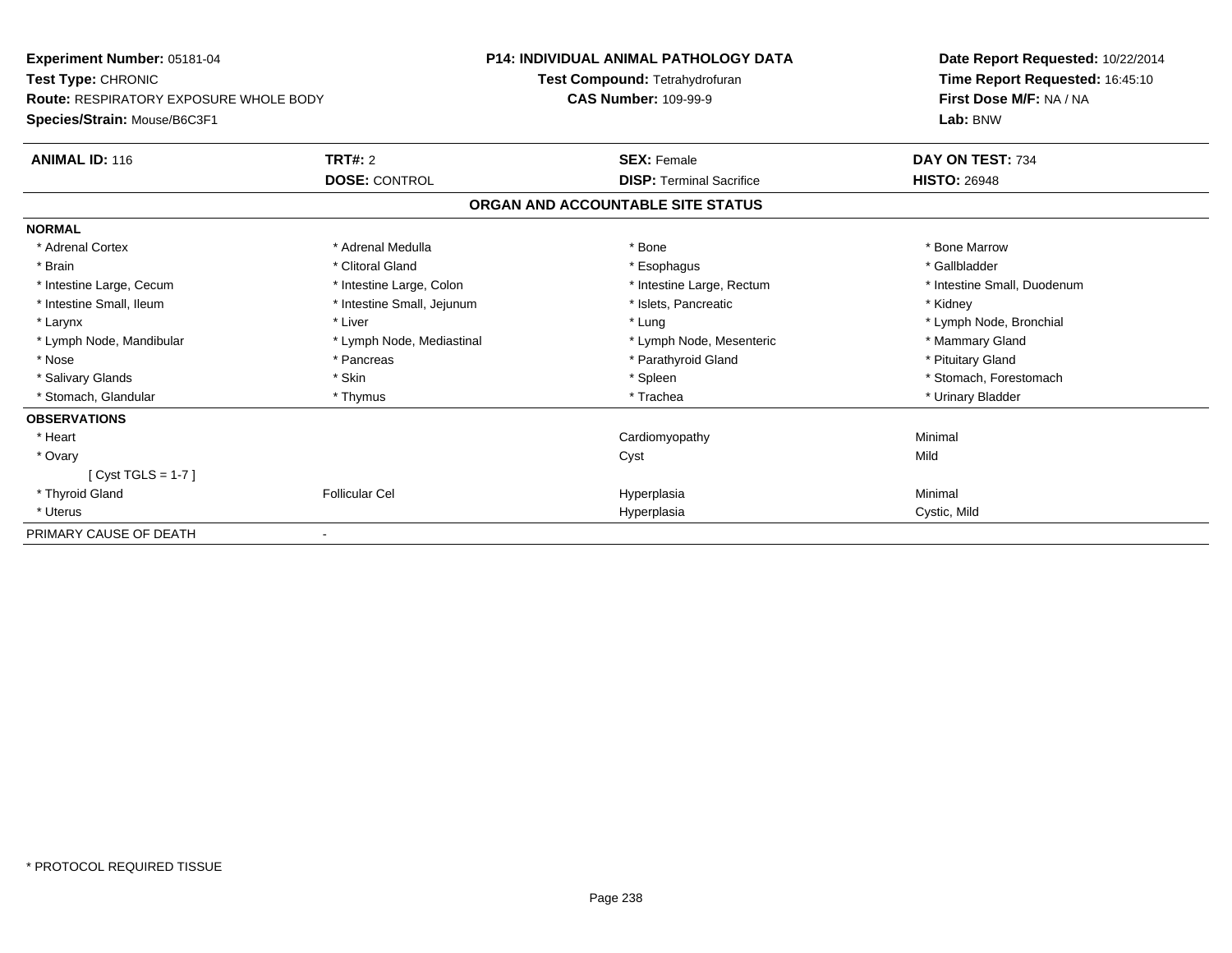| Experiment Number: 05181-04<br>Test Type: CHRONIC<br>Route: RESPIRATORY EXPOSURE WHOLE BODY<br>Species/Strain: Mouse/B6C3F1 |                                       | <b>P14: INDIVIDUAL ANIMAL PATHOLOGY DATA</b><br>Test Compound: Tetrahydrofuran<br><b>CAS Number: 109-99-9</b> | Date Report Requested: 10/22/2014<br>Time Report Requested: 16:45:10<br>First Dose M/F: NA / NA<br>Lab: BNW |
|-----------------------------------------------------------------------------------------------------------------------------|---------------------------------------|---------------------------------------------------------------------------------------------------------------|-------------------------------------------------------------------------------------------------------------|
| <b>ANIMAL ID: 117</b>                                                                                                       | <b>TRT#: 2</b>                        | <b>SEX: Female</b>                                                                                            | DAY ON TEST: 495                                                                                            |
|                                                                                                                             | <b>DOSE: CONTROL</b>                  | <b>DISP:</b> Moribund Sacrifice                                                                               | <b>HISTO: 26949</b>                                                                                         |
|                                                                                                                             |                                       | ORGAN AND ACCOUNTABLE SITE STATUS                                                                             |                                                                                                             |
| <b>NORMAL</b>                                                                                                               |                                       |                                                                                                               |                                                                                                             |
| * Adrenal Cortex                                                                                                            | * Adrenal Medulla                     | * Bone Marrow                                                                                                 | * Brain                                                                                                     |
| * Clitoral Gland                                                                                                            | * Esophagus                           | * Gallbladder                                                                                                 | * Intestine Large, Cecum                                                                                    |
| * Intestine Large, Colon                                                                                                    | * Intestine Large, Rectum             | * Intestine Small, Duodenum                                                                                   | * Intestine Small, Ileum                                                                                    |
| * Intestine Small, Jejunum                                                                                                  | * Islets, Pancreatic                  | * Larynx                                                                                                      | * Liver                                                                                                     |
| * Lung                                                                                                                      | * Lymph Node, Mediastinal             | * Mammary Gland                                                                                               | * Nose                                                                                                      |
| * Pancreas                                                                                                                  | * Parathyroid Gland                   | * Pituitary Gland                                                                                             | * Salivary Glands                                                                                           |
| * Spleen                                                                                                                    | * Stomach, Forestomach                | * Stomach, Glandular                                                                                          | * Thyroid Gland                                                                                             |
| * Trachea                                                                                                                   | * Urinary Bladder                     | * Uterus                                                                                                      |                                                                                                             |
| <b>MISSING</b>                                                                                                              |                                       |                                                                                                               |                                                                                                             |
| * Lymph Node, Bronchial                                                                                                     | * Lymph Node, Mesenteric              |                                                                                                               |                                                                                                             |
| <b>OBSERVATIONS</b>                                                                                                         |                                       |                                                                                                               |                                                                                                             |
| * Bone                                                                                                                      |                                       | Fibrous Osteodystrophy                                                                                        | Minimal                                                                                                     |
| * Heart                                                                                                                     |                                       | Hemorrhage                                                                                                    | Mild                                                                                                        |
| [Hemorrhage TGLS = $3-4$ ]                                                                                                  |                                       |                                                                                                               |                                                                                                             |
| * Kidney                                                                                                                    |                                       | Amyloid Deposition                                                                                            | Marked                                                                                                      |
| [Amyloid Deposition TGLS = 2-5]                                                                                             |                                       |                                                                                                               |                                                                                                             |
| * Lymph Node, Mandibular                                                                                                    |                                       | Hemangioma                                                                                                    |                                                                                                             |
| [Hemangioma TGLS = 4-7]                                                                                                     |                                       |                                                                                                               |                                                                                                             |
| * Ovary                                                                                                                     |                                       | Amyloid Deposition                                                                                            | Mild                                                                                                        |
| * Skin                                                                                                                      | <b>Subcut Tiss</b>                    | Edema                                                                                                         | Marked                                                                                                      |
| [Edema TGLS = $1-10$ ]                                                                                                      |                                       |                                                                                                               |                                                                                                             |
| * Thymus                                                                                                                    |                                       | <b>Amyloid Deposition</b>                                                                                     | Marked                                                                                                      |
| PRIMARY CAUSE OF DEATH                                                                                                      | <b>Amyloid Deposition</b><br>- Kidney |                                                                                                               |                                                                                                             |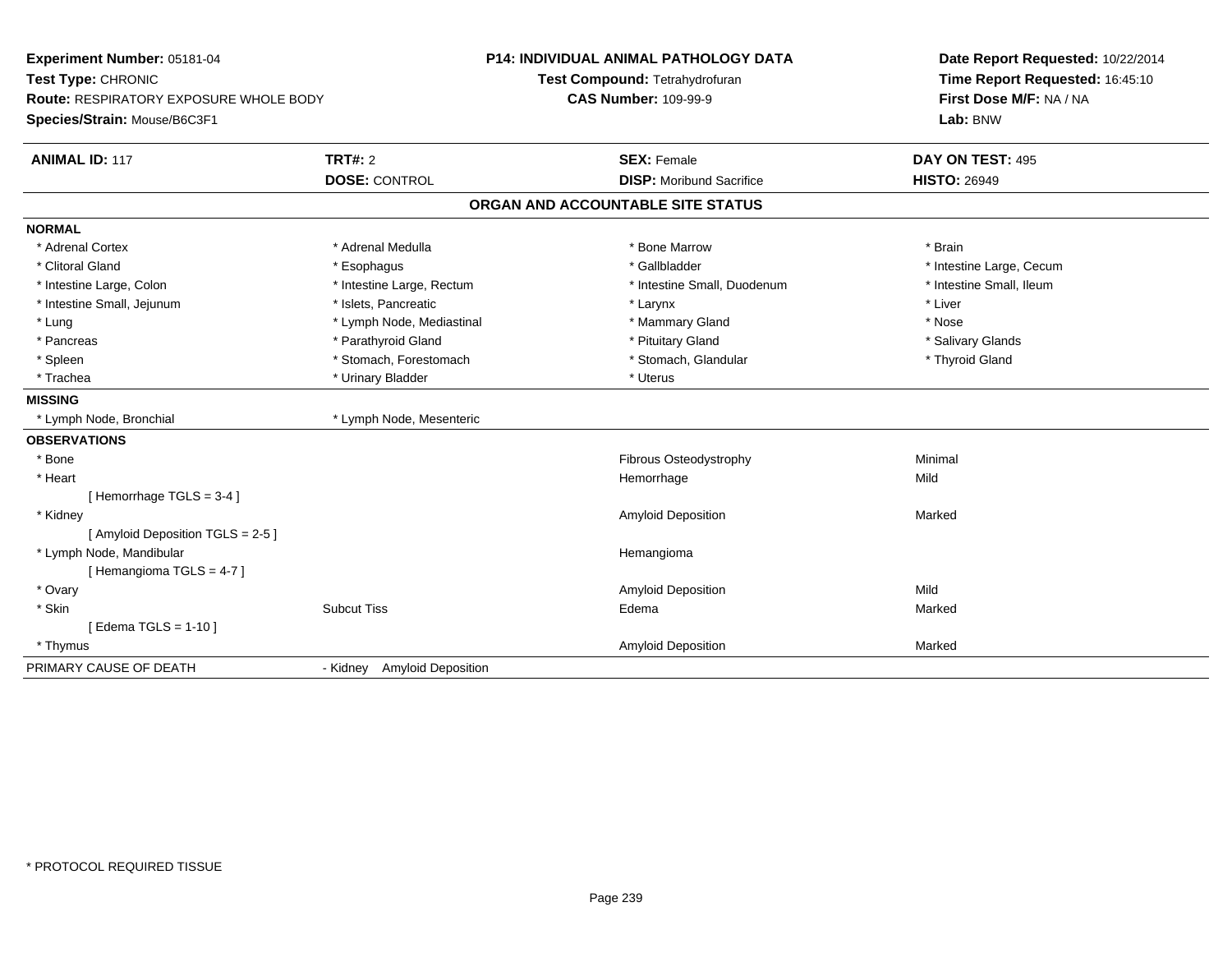| Experiment Number: 05181-04                   |                             | <b>P14: INDIVIDUAL ANIMAL PATHOLOGY DATA</b> | Date Report Requested: 10/22/2014 |
|-----------------------------------------------|-----------------------------|----------------------------------------------|-----------------------------------|
| Test Type: CHRONIC                            |                             | Test Compound: Tetrahydrofuran               | Time Report Requested: 16:45:10   |
| <b>Route: RESPIRATORY EXPOSURE WHOLE BODY</b> |                             | <b>CAS Number: 109-99-9</b>                  | First Dose M/F: NA / NA           |
| Species/Strain: Mouse/B6C3F1                  |                             |                                              | Lab: BNW                          |
| <b>ANIMAL ID: 118</b>                         | <b>TRT#: 2</b>              | <b>SEX: Female</b>                           | DAY ON TEST: 736                  |
|                                               | <b>DOSE: CONTROL</b>        | <b>DISP: Terminal Sacrifice</b>              | <b>HISTO: 26950</b>               |
|                                               |                             | ORGAN AND ACCOUNTABLE SITE STATUS            |                                   |
| <b>NORMAL</b>                                 |                             |                                              |                                   |
| * Adrenal Cortex                              | * Adrenal Medulla           | * Bone Marrow                                | * Brain                           |
| * Clitoral Gland                              | * Esophagus                 | * Gallbladder                                | * Intestine Large, Cecum          |
| * Intestine Large, Colon                      | * Intestine Small, Duodenum | * Intestine Small, Ileum                     | * Intestine Small, Jejunum        |
| * Islets, Pancreatic                          | * Kidney                    | * Larynx                                     | * Liver                           |
| * Lymph Node, Bronchial                       | * Lymph Node, Mediastinal   | * Lymph Node, Mesenteric                     | * Mammary Gland                   |
| * Nose                                        | * Pancreas                  | * Parathyroid Gland                          | * Pituitary Gland                 |
| * Salivary Glands                             | * Skin                      | * Stomach, Forestomach                       | * Stomach, Glandular              |
| * Thymus                                      | * Thyroid Gland             | * Trachea                                    | * Urinary Bladder                 |
| <b>MISSING</b>                                |                             |                                              |                                   |
| * Intestine Large, Rectum                     | * Lymph Node, Mandibular    |                                              |                                   |
| <b>OBSERVATIONS</b>                           |                             |                                              |                                   |
| * Bone                                        |                             | Fibrous Osteodystrophy                       | Minimal                           |
| * Heart                                       |                             | Cardiomyopathy                               | Minimal                           |
| * Lung                                        | Alveolar Epith              | Hyperplasia                                  | Mild                              |
| * Ovary                                       |                             | Atrophy                                      | Moderate                          |
|                                               |                             | Cyst                                         | Minimal                           |
| * Spleen                                      |                             | Hyperplasia                                  | Lymphoid, Mild                    |
| [Hyperplasia TGLS = 1-4]                      |                             |                                              |                                   |
| * Uterus                                      |                             | Hyperplasia                                  | Cystic, Mild                      |
| PRIMARY CAUSE OF DEATH                        |                             |                                              |                                   |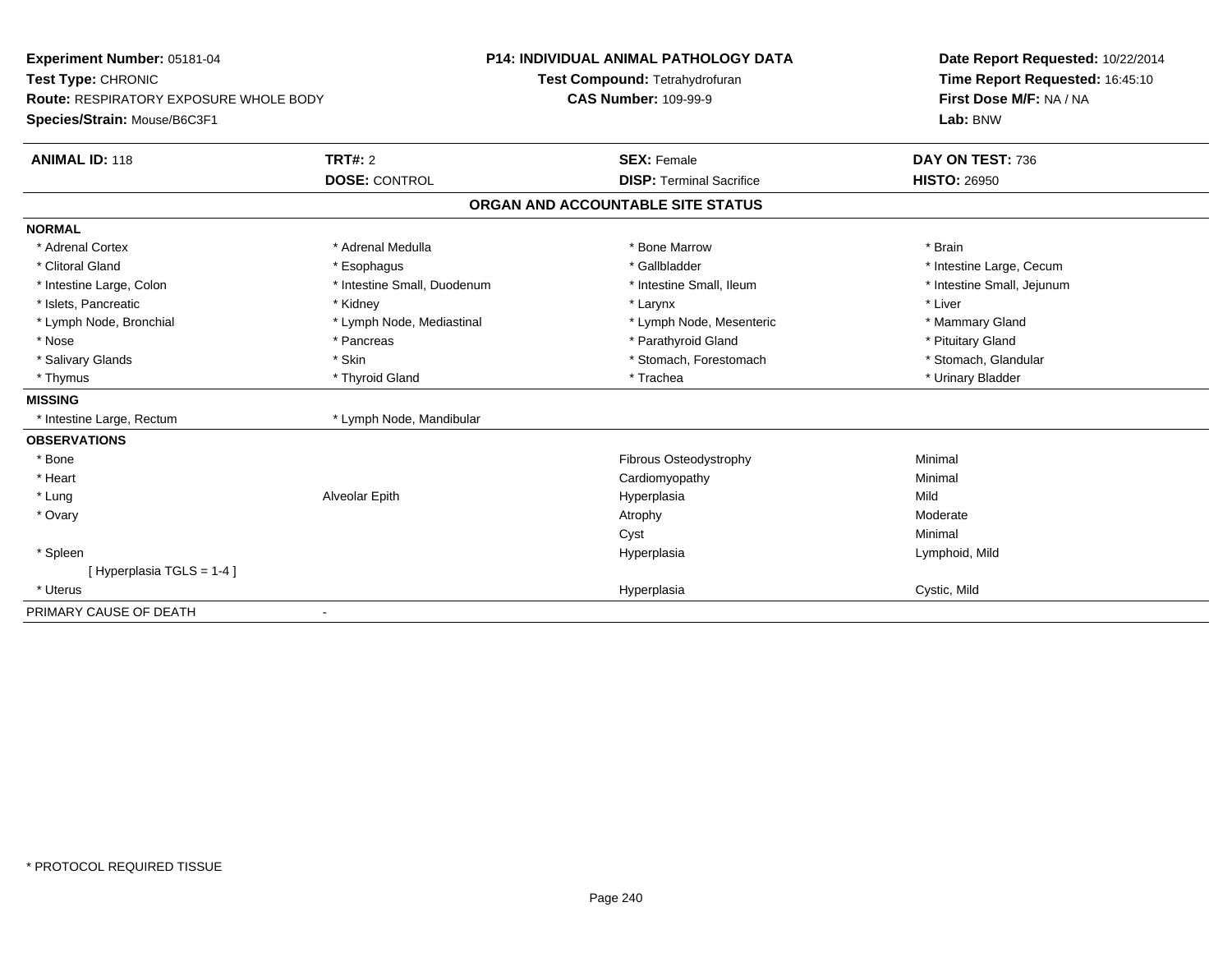| <b>Experiment Number: 05181-04</b><br>Test Type: CHRONIC<br><b>Route: RESPIRATORY EXPOSURE WHOLE BODY</b><br>Species/Strain: Mouse/B6C3F1 |                                        | <b>P14: INDIVIDUAL ANIMAL PATHOLOGY DATA</b><br>Test Compound: Tetrahydrofuran<br><b>CAS Number: 109-99-9</b> |                                                       | Date Report Requested: 10/22/2014<br>Time Report Requested: 16:45:10<br>First Dose M/F: NA / NA<br>Lab: BNW |
|-------------------------------------------------------------------------------------------------------------------------------------------|----------------------------------------|---------------------------------------------------------------------------------------------------------------|-------------------------------------------------------|-------------------------------------------------------------------------------------------------------------|
| <b>ANIMAL ID: 119</b>                                                                                                                     | <b>TRT#: 2</b><br><b>DOSE: CONTROL</b> |                                                                                                               | <b>SEX: Female</b><br><b>DISP: Terminal Sacrifice</b> | DAY ON TEST: 737<br><b>HISTO: 26951</b>                                                                     |
|                                                                                                                                           |                                        | ORGAN AND ACCOUNTABLE SITE STATUS                                                                             |                                                       |                                                                                                             |
| <b>NORMAL</b>                                                                                                                             |                                        |                                                                                                               |                                                       |                                                                                                             |
| * Adrenal Cortex                                                                                                                          | * Adrenal Medulla                      | * Bone                                                                                                        |                                                       | * Bone Marrow                                                                                               |
| * Brain                                                                                                                                   | * Esophagus                            |                                                                                                               | * Gallbladder                                         | * Heart                                                                                                     |
| * Intestine Large, Cecum                                                                                                                  | * Intestine Large, Colon               |                                                                                                               | * Intestine Small, Duodenum                           | * Intestine Small, Ileum                                                                                    |
| * Intestine Small, Jejunum                                                                                                                | * Islets, Pancreatic                   | * Kidney                                                                                                      |                                                       | * Larynx                                                                                                    |
| * Liver                                                                                                                                   | * Lung                                 |                                                                                                               | * Lymph Node, Mandibular                              | * Lymph Node, Mediastinal                                                                                   |
| * Lymph Node, Mesenteric                                                                                                                  | * Mammary Gland                        | * Nose                                                                                                        |                                                       | * Pancreas                                                                                                  |
| * Pituitary Gland                                                                                                                         | * Salivary Glands                      | * Skin                                                                                                        |                                                       | * Spleen                                                                                                    |
| * Stomach, Forestomach                                                                                                                    | * Stomach, Glandular                   |                                                                                                               | * Thymus                                              | * Trachea                                                                                                   |
| <b>MISSING</b>                                                                                                                            |                                        |                                                                                                               |                                                       |                                                                                                             |
| * Clitoral Gland                                                                                                                          | * Intestine Large, Rectum              |                                                                                                               | * Lymph Node, Bronchial                               | * Parathyroid Gland                                                                                         |
| * Urinary Bladder                                                                                                                         |                                        |                                                                                                               |                                                       |                                                                                                             |
| <b>OBSERVATIONS</b>                                                                                                                       |                                        |                                                                                                               |                                                       |                                                                                                             |
| * Lung                                                                                                                                    |                                        |                                                                                                               |                                                       |                                                                                                             |
| Note: TGL 1 was not found even on recut.                                                                                                  |                                        |                                                                                                               |                                                       |                                                                                                             |
| * Ovary                                                                                                                                   |                                        | Cyst                                                                                                          |                                                       | Minimal                                                                                                     |
| * Thyroid Gland                                                                                                                           | <b>Follicular Cel</b>                  | Hyperplasia                                                                                                   |                                                       | Minimal                                                                                                     |
| * Uterus                                                                                                                                  |                                        | Hyperplasia                                                                                                   |                                                       | Cystic, Mild                                                                                                |
| PRIMARY CAUSE OF DEATH                                                                                                                    |                                        |                                                                                                               |                                                       |                                                                                                             |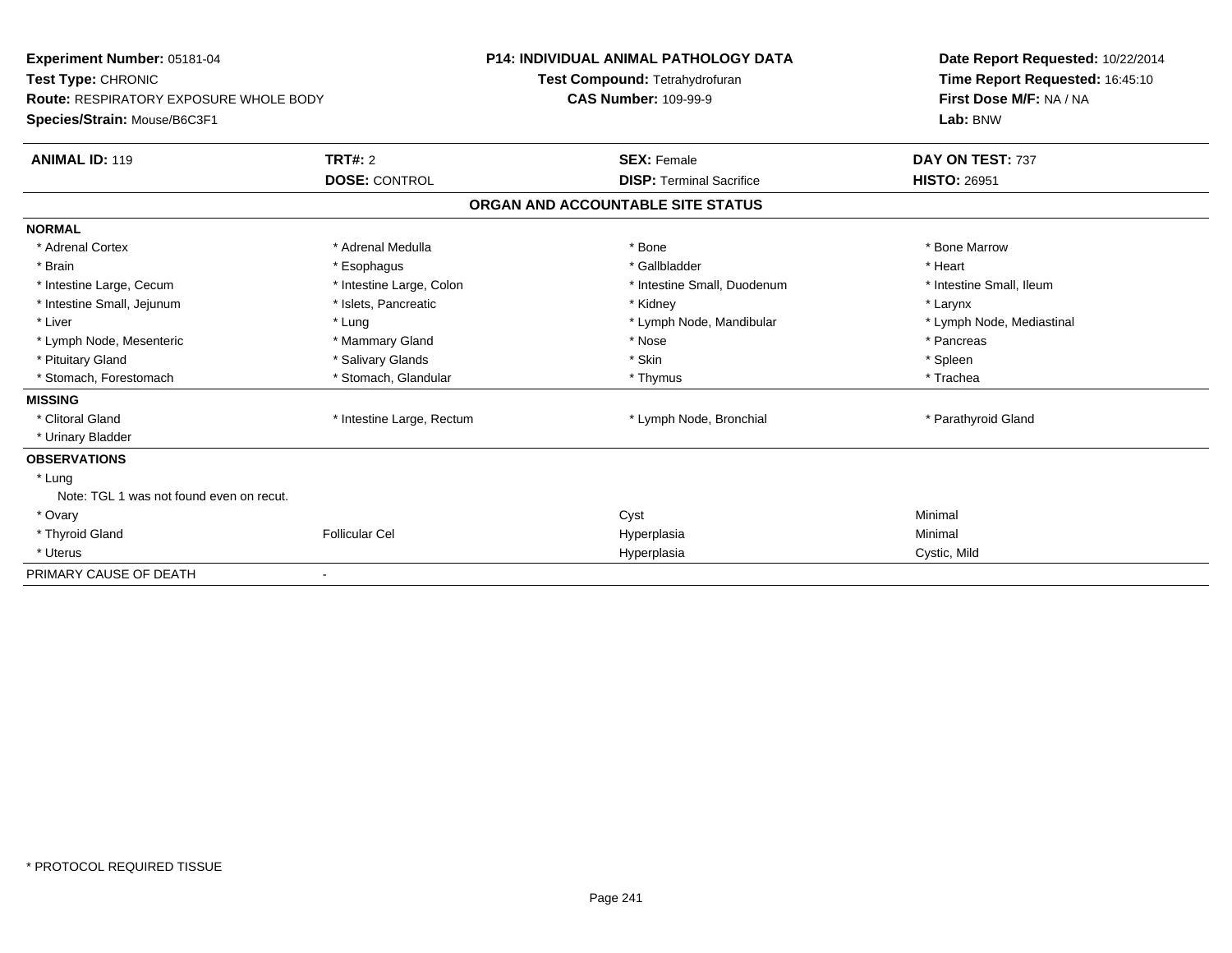| Time Report Requested: 16:45:10<br>Test Compound: Tetrahydrofuran<br>First Dose M/F: NA / NA<br>Route: RESPIRATORY EXPOSURE WHOLE BODY<br><b>CAS Number: 109-99-9</b><br>Lab: BNW<br>Species/Strain: Mouse/B6C3F1<br><b>ANIMAL ID: 120</b><br>TRT#: 2<br><b>SEX: Female</b><br>DAY ON TEST: 736<br><b>DISP: Terminal Sacrifice</b><br><b>DOSE: CONTROL</b><br><b>HISTO: 26952</b><br>ORGAN AND ACCOUNTABLE SITE STATUS<br><b>NORMAL</b><br>* Adrenal Cortex<br>* Adrenal Medulla<br>* Clitoral Gland<br>* Brain<br>* Gallbladder<br>* Heart<br>* Intestine Large, Cecum<br>* Esophagus<br>* Intestine Large, Colon<br>* Intestine Large, Rectum<br>* Intestine Small, Duodenum<br>* Intestine Small, Ileum<br>* Intestine Small, Jejunum<br>* Islets, Pancreatic<br>* Liver<br>* Larynx<br>* Lymph Node, Mandibular<br>* Lung<br>* Lymph Node, Mesenteric<br>* Mammary Gland<br>* Nose<br>* Pancreas<br>* Pituitary Gland<br>* Ovary<br>* Skin<br>* Stomach, Forestomach<br>* Stomach, Glandular<br>* Salivary Glands<br>* Trachea<br>* Urinary Bladder<br>* Thymus<br><b>MISSING</b><br>* Lymph Node, Mediastinal<br>* Parathyroid Gland<br><b>OBSERVATIONS</b><br>* Bone<br>Fibrous Osteodystrophy<br>Minimal<br>* Bone Marrow<br>Hyperplasia<br>Histiocytic, Mild<br>Lymphoid, Mild<br>* Kidney<br>Hyperplasia<br>Osseous, Minimal<br>Metaplasia<br>* Lung<br>Note: TGL 3 not found on recut.<br>Lymph Node<br><b>Iliac</b><br>Mild<br>Hyperplasia<br>[Hyperplasia TGLS = $4-10$ ]<br>* Lymph Node, Bronchial<br>Hyperplasia<br>Mild<br>Lymphoid, Marked<br>* Spleen<br>Hyperplasia<br>[ Hyperplasia TGLS = 2-4 ]<br>* Thyroid Gland<br><b>Follicular Cel</b><br>Minimal<br>Hyperplasia<br>* Uterus<br>Hydrometra<br>Marked<br>Hyperplasia<br>Cystic, Mild<br>[Hydrometra TGLS = $1-8$ ]<br>PRIMARY CAUSE OF DEATH<br>$\sim$ | Experiment Number: 05181-04 | <b>P14: INDIVIDUAL ANIMAL PATHOLOGY DATA</b> | Date Report Requested: 10/22/2014 |
|---------------------------------------------------------------------------------------------------------------------------------------------------------------------------------------------------------------------------------------------------------------------------------------------------------------------------------------------------------------------------------------------------------------------------------------------------------------------------------------------------------------------------------------------------------------------------------------------------------------------------------------------------------------------------------------------------------------------------------------------------------------------------------------------------------------------------------------------------------------------------------------------------------------------------------------------------------------------------------------------------------------------------------------------------------------------------------------------------------------------------------------------------------------------------------------------------------------------------------------------------------------------------------------------------------------------------------------------------------------------------------------------------------------------------------------------------------------------------------------------------------------------------------------------------------------------------------------------------------------------------------------------------------------------------------------------------------------------------------------------------------------------------------------------------------------------------------|-----------------------------|----------------------------------------------|-----------------------------------|
|                                                                                                                                                                                                                                                                                                                                                                                                                                                                                                                                                                                                                                                                                                                                                                                                                                                                                                                                                                                                                                                                                                                                                                                                                                                                                                                                                                                                                                                                                                                                                                                                                                                                                                                                                                                                                                 | Test Type: CHRONIC          |                                              |                                   |
|                                                                                                                                                                                                                                                                                                                                                                                                                                                                                                                                                                                                                                                                                                                                                                                                                                                                                                                                                                                                                                                                                                                                                                                                                                                                                                                                                                                                                                                                                                                                                                                                                                                                                                                                                                                                                                 |                             |                                              |                                   |
|                                                                                                                                                                                                                                                                                                                                                                                                                                                                                                                                                                                                                                                                                                                                                                                                                                                                                                                                                                                                                                                                                                                                                                                                                                                                                                                                                                                                                                                                                                                                                                                                                                                                                                                                                                                                                                 |                             |                                              |                                   |
|                                                                                                                                                                                                                                                                                                                                                                                                                                                                                                                                                                                                                                                                                                                                                                                                                                                                                                                                                                                                                                                                                                                                                                                                                                                                                                                                                                                                                                                                                                                                                                                                                                                                                                                                                                                                                                 |                             |                                              |                                   |
|                                                                                                                                                                                                                                                                                                                                                                                                                                                                                                                                                                                                                                                                                                                                                                                                                                                                                                                                                                                                                                                                                                                                                                                                                                                                                                                                                                                                                                                                                                                                                                                                                                                                                                                                                                                                                                 |                             |                                              |                                   |
|                                                                                                                                                                                                                                                                                                                                                                                                                                                                                                                                                                                                                                                                                                                                                                                                                                                                                                                                                                                                                                                                                                                                                                                                                                                                                                                                                                                                                                                                                                                                                                                                                                                                                                                                                                                                                                 |                             |                                              |                                   |
|                                                                                                                                                                                                                                                                                                                                                                                                                                                                                                                                                                                                                                                                                                                                                                                                                                                                                                                                                                                                                                                                                                                                                                                                                                                                                                                                                                                                                                                                                                                                                                                                                                                                                                                                                                                                                                 |                             |                                              |                                   |
|                                                                                                                                                                                                                                                                                                                                                                                                                                                                                                                                                                                                                                                                                                                                                                                                                                                                                                                                                                                                                                                                                                                                                                                                                                                                                                                                                                                                                                                                                                                                                                                                                                                                                                                                                                                                                                 |                             |                                              |                                   |
|                                                                                                                                                                                                                                                                                                                                                                                                                                                                                                                                                                                                                                                                                                                                                                                                                                                                                                                                                                                                                                                                                                                                                                                                                                                                                                                                                                                                                                                                                                                                                                                                                                                                                                                                                                                                                                 |                             |                                              |                                   |
|                                                                                                                                                                                                                                                                                                                                                                                                                                                                                                                                                                                                                                                                                                                                                                                                                                                                                                                                                                                                                                                                                                                                                                                                                                                                                                                                                                                                                                                                                                                                                                                                                                                                                                                                                                                                                                 |                             |                                              |                                   |
|                                                                                                                                                                                                                                                                                                                                                                                                                                                                                                                                                                                                                                                                                                                                                                                                                                                                                                                                                                                                                                                                                                                                                                                                                                                                                                                                                                                                                                                                                                                                                                                                                                                                                                                                                                                                                                 |                             |                                              |                                   |
|                                                                                                                                                                                                                                                                                                                                                                                                                                                                                                                                                                                                                                                                                                                                                                                                                                                                                                                                                                                                                                                                                                                                                                                                                                                                                                                                                                                                                                                                                                                                                                                                                                                                                                                                                                                                                                 |                             |                                              |                                   |
|                                                                                                                                                                                                                                                                                                                                                                                                                                                                                                                                                                                                                                                                                                                                                                                                                                                                                                                                                                                                                                                                                                                                                                                                                                                                                                                                                                                                                                                                                                                                                                                                                                                                                                                                                                                                                                 |                             |                                              |                                   |
|                                                                                                                                                                                                                                                                                                                                                                                                                                                                                                                                                                                                                                                                                                                                                                                                                                                                                                                                                                                                                                                                                                                                                                                                                                                                                                                                                                                                                                                                                                                                                                                                                                                                                                                                                                                                                                 |                             |                                              |                                   |
|                                                                                                                                                                                                                                                                                                                                                                                                                                                                                                                                                                                                                                                                                                                                                                                                                                                                                                                                                                                                                                                                                                                                                                                                                                                                                                                                                                                                                                                                                                                                                                                                                                                                                                                                                                                                                                 |                             |                                              |                                   |
|                                                                                                                                                                                                                                                                                                                                                                                                                                                                                                                                                                                                                                                                                                                                                                                                                                                                                                                                                                                                                                                                                                                                                                                                                                                                                                                                                                                                                                                                                                                                                                                                                                                                                                                                                                                                                                 |                             |                                              |                                   |
|                                                                                                                                                                                                                                                                                                                                                                                                                                                                                                                                                                                                                                                                                                                                                                                                                                                                                                                                                                                                                                                                                                                                                                                                                                                                                                                                                                                                                                                                                                                                                                                                                                                                                                                                                                                                                                 |                             |                                              |                                   |
|                                                                                                                                                                                                                                                                                                                                                                                                                                                                                                                                                                                                                                                                                                                                                                                                                                                                                                                                                                                                                                                                                                                                                                                                                                                                                                                                                                                                                                                                                                                                                                                                                                                                                                                                                                                                                                 |                             |                                              |                                   |
|                                                                                                                                                                                                                                                                                                                                                                                                                                                                                                                                                                                                                                                                                                                                                                                                                                                                                                                                                                                                                                                                                                                                                                                                                                                                                                                                                                                                                                                                                                                                                                                                                                                                                                                                                                                                                                 |                             |                                              |                                   |
|                                                                                                                                                                                                                                                                                                                                                                                                                                                                                                                                                                                                                                                                                                                                                                                                                                                                                                                                                                                                                                                                                                                                                                                                                                                                                                                                                                                                                                                                                                                                                                                                                                                                                                                                                                                                                                 |                             |                                              |                                   |
|                                                                                                                                                                                                                                                                                                                                                                                                                                                                                                                                                                                                                                                                                                                                                                                                                                                                                                                                                                                                                                                                                                                                                                                                                                                                                                                                                                                                                                                                                                                                                                                                                                                                                                                                                                                                                                 |                             |                                              |                                   |
|                                                                                                                                                                                                                                                                                                                                                                                                                                                                                                                                                                                                                                                                                                                                                                                                                                                                                                                                                                                                                                                                                                                                                                                                                                                                                                                                                                                                                                                                                                                                                                                                                                                                                                                                                                                                                                 |                             |                                              |                                   |
|                                                                                                                                                                                                                                                                                                                                                                                                                                                                                                                                                                                                                                                                                                                                                                                                                                                                                                                                                                                                                                                                                                                                                                                                                                                                                                                                                                                                                                                                                                                                                                                                                                                                                                                                                                                                                                 |                             |                                              |                                   |
|                                                                                                                                                                                                                                                                                                                                                                                                                                                                                                                                                                                                                                                                                                                                                                                                                                                                                                                                                                                                                                                                                                                                                                                                                                                                                                                                                                                                                                                                                                                                                                                                                                                                                                                                                                                                                                 |                             |                                              |                                   |
|                                                                                                                                                                                                                                                                                                                                                                                                                                                                                                                                                                                                                                                                                                                                                                                                                                                                                                                                                                                                                                                                                                                                                                                                                                                                                                                                                                                                                                                                                                                                                                                                                                                                                                                                                                                                                                 |                             |                                              |                                   |
|                                                                                                                                                                                                                                                                                                                                                                                                                                                                                                                                                                                                                                                                                                                                                                                                                                                                                                                                                                                                                                                                                                                                                                                                                                                                                                                                                                                                                                                                                                                                                                                                                                                                                                                                                                                                                                 |                             |                                              |                                   |
|                                                                                                                                                                                                                                                                                                                                                                                                                                                                                                                                                                                                                                                                                                                                                                                                                                                                                                                                                                                                                                                                                                                                                                                                                                                                                                                                                                                                                                                                                                                                                                                                                                                                                                                                                                                                                                 |                             |                                              |                                   |
|                                                                                                                                                                                                                                                                                                                                                                                                                                                                                                                                                                                                                                                                                                                                                                                                                                                                                                                                                                                                                                                                                                                                                                                                                                                                                                                                                                                                                                                                                                                                                                                                                                                                                                                                                                                                                                 |                             |                                              |                                   |
|                                                                                                                                                                                                                                                                                                                                                                                                                                                                                                                                                                                                                                                                                                                                                                                                                                                                                                                                                                                                                                                                                                                                                                                                                                                                                                                                                                                                                                                                                                                                                                                                                                                                                                                                                                                                                                 |                             |                                              |                                   |
|                                                                                                                                                                                                                                                                                                                                                                                                                                                                                                                                                                                                                                                                                                                                                                                                                                                                                                                                                                                                                                                                                                                                                                                                                                                                                                                                                                                                                                                                                                                                                                                                                                                                                                                                                                                                                                 |                             |                                              |                                   |
|                                                                                                                                                                                                                                                                                                                                                                                                                                                                                                                                                                                                                                                                                                                                                                                                                                                                                                                                                                                                                                                                                                                                                                                                                                                                                                                                                                                                                                                                                                                                                                                                                                                                                                                                                                                                                                 |                             |                                              |                                   |
|                                                                                                                                                                                                                                                                                                                                                                                                                                                                                                                                                                                                                                                                                                                                                                                                                                                                                                                                                                                                                                                                                                                                                                                                                                                                                                                                                                                                                                                                                                                                                                                                                                                                                                                                                                                                                                 |                             |                                              |                                   |
|                                                                                                                                                                                                                                                                                                                                                                                                                                                                                                                                                                                                                                                                                                                                                                                                                                                                                                                                                                                                                                                                                                                                                                                                                                                                                                                                                                                                                                                                                                                                                                                                                                                                                                                                                                                                                                 |                             |                                              |                                   |
|                                                                                                                                                                                                                                                                                                                                                                                                                                                                                                                                                                                                                                                                                                                                                                                                                                                                                                                                                                                                                                                                                                                                                                                                                                                                                                                                                                                                                                                                                                                                                                                                                                                                                                                                                                                                                                 |                             |                                              |                                   |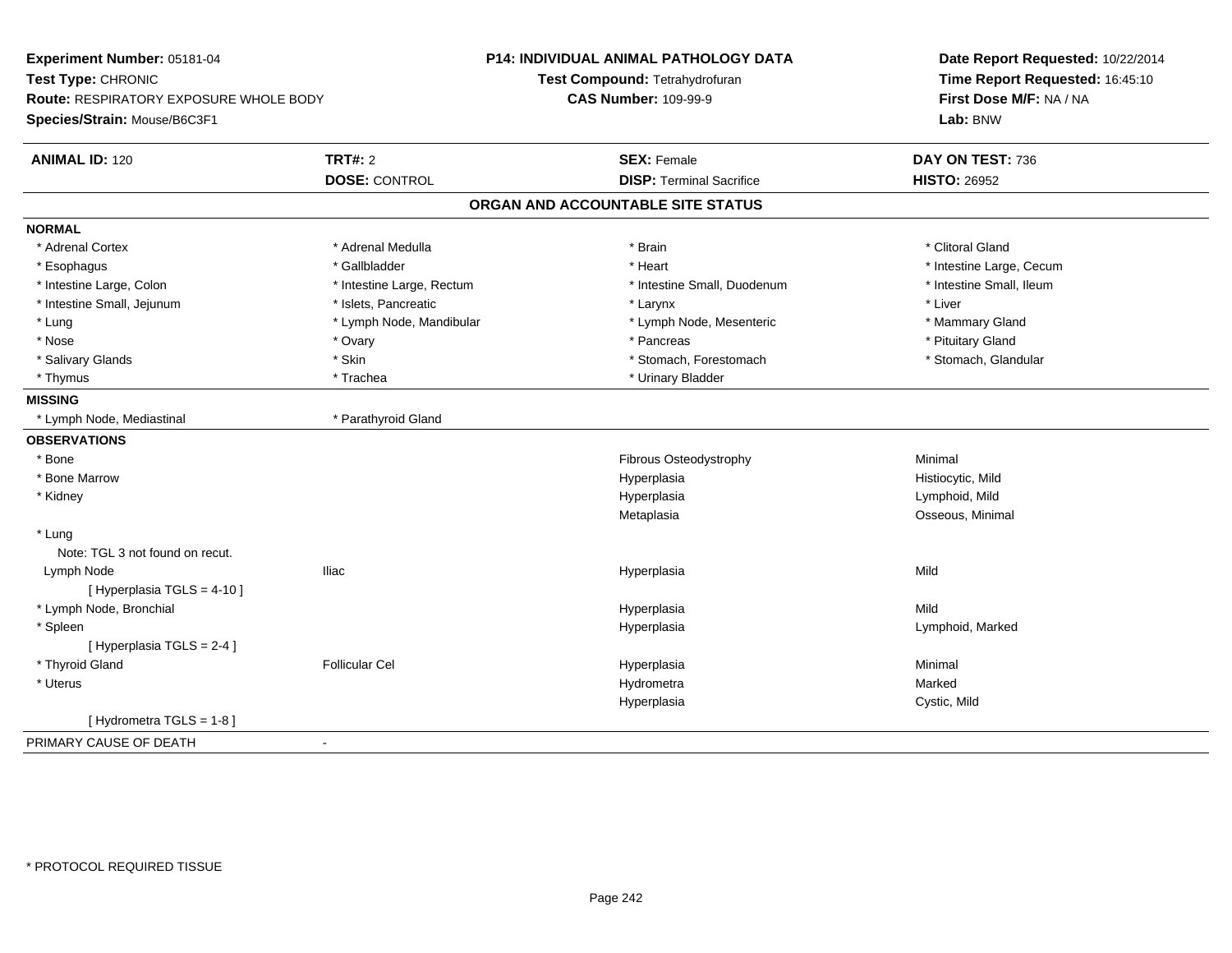| <b>Experiment Number: 05181-04</b><br>Test Type: CHRONIC<br><b>Route: RESPIRATORY EXPOSURE WHOLE BODY</b> |                            | <b>P14: INDIVIDUAL ANIMAL PATHOLOGY DATA</b> | Date Report Requested: 10/22/2014<br>Time Report Requested: 16:45:10<br>First Dose M/F: NA / NA |
|-----------------------------------------------------------------------------------------------------------|----------------------------|----------------------------------------------|-------------------------------------------------------------------------------------------------|
|                                                                                                           |                            | Test Compound: Tetrahydrofuran               |                                                                                                 |
|                                                                                                           |                            | <b>CAS Number: 109-99-9</b>                  |                                                                                                 |
| Species/Strain: Mouse/B6C3F1                                                                              |                            |                                              | Lab: BNW                                                                                        |
| <b>ANIMAL ID: 121</b>                                                                                     | <b>TRT#: 2</b>             | <b>SEX: Female</b>                           | DAY ON TEST: 736                                                                                |
|                                                                                                           | <b>DOSE: CONTROL</b>       | <b>DISP: Terminal Sacrifice</b>              | <b>HISTO: 26953</b>                                                                             |
|                                                                                                           |                            | ORGAN AND ACCOUNTABLE SITE STATUS            |                                                                                                 |
| <b>NORMAL</b>                                                                                             |                            |                                              |                                                                                                 |
| * Adrenal Cortex                                                                                          | * Adrenal Medulla          | * Bone Marrow                                | * Brain                                                                                         |
| * Clitoral Gland                                                                                          | * Esophagus                | * Gallbladder                                | * Heart                                                                                         |
| * Intestine Large, Cecum                                                                                  | * Intestine Large, Colon   | * Intestine Large, Rectum                    | * Intestine Small, Duodenum                                                                     |
| * Intestine Small, Ileum                                                                                  | * Intestine Small, Jejunum | * Islets, Pancreatic                         | * Larynx                                                                                        |
| * Liver                                                                                                   | * Lung                     | * Lymph Node, Bronchial                      | * Lymph Node, Mandibular                                                                        |
| * Lymph Node, Mediastinal                                                                                 | * Lymph Node, Mesenteric   | * Mammary Gland                              | * Nose                                                                                          |
| * Pancreas                                                                                                | * Parathyroid Gland        | * Salivary Glands                            | * Skin                                                                                          |
| * Spleen                                                                                                  | * Stomach, Forestomach     | * Stomach, Glandular                         | * Thymus                                                                                        |
| * Thyroid Gland                                                                                           | * Trachea                  | * Urinary Bladder                            | * Uterus                                                                                        |
| <b>OBSERVATIONS</b>                                                                                       |                            |                                              |                                                                                                 |
| * Bone                                                                                                    |                            | Osteosarcoma                                 |                                                                                                 |
| * Kidney                                                                                                  |                            | Nephropathy                                  | Minimal                                                                                         |
| * Ovary                                                                                                   |                            | Cyst                                         | Moderate                                                                                        |
| [Cyst TGLS = $1-7$ ]                                                                                      |                            |                                              |                                                                                                 |
| * Pituitary Gland                                                                                         | Pars Distalis              | Hyperplasia                                  | Mild                                                                                            |
| PRIMARY CAUSE OF DEATH                                                                                    |                            |                                              |                                                                                                 |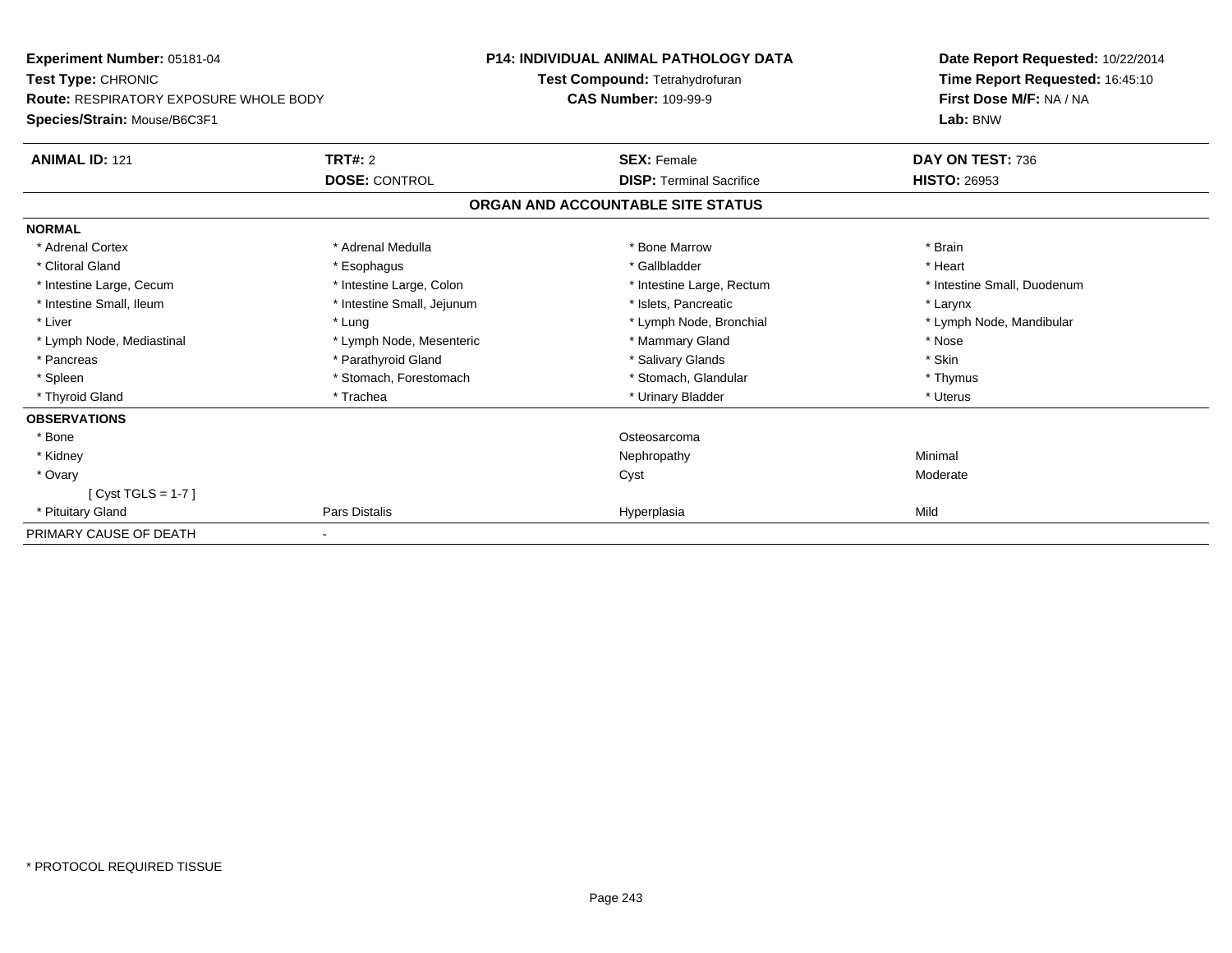| Experiment Number: 05181-04<br>Test Type: CHRONIC<br><b>Route: RESPIRATORY EXPOSURE WHOLE BODY</b> |                           | <b>P14: INDIVIDUAL ANIMAL PATHOLOGY DATA</b> | Date Report Requested: 10/22/2014<br>Time Report Requested: 16:45:10 |
|----------------------------------------------------------------------------------------------------|---------------------------|----------------------------------------------|----------------------------------------------------------------------|
|                                                                                                    |                           | Test Compound: Tetrahydrofuran               |                                                                      |
|                                                                                                    |                           | <b>CAS Number: 109-99-9</b>                  | First Dose M/F: NA / NA                                              |
| Species/Strain: Mouse/B6C3F1                                                                       |                           |                                              | Lab: BNW                                                             |
| <b>ANIMAL ID: 122</b>                                                                              | <b>TRT#: 2</b>            | <b>SEX: Female</b>                           | DAY ON TEST: 737                                                     |
|                                                                                                    | <b>DOSE: CONTROL</b>      | <b>DISP: Terminal Sacrifice</b>              | <b>HISTO: 26954</b>                                                  |
|                                                                                                    |                           | ORGAN AND ACCOUNTABLE SITE STATUS            |                                                                      |
| <b>NORMAL</b>                                                                                      |                           |                                              |                                                                      |
| * Adrenal Cortex                                                                                   | * Adrenal Medulla         | * Bone Marrow                                | * Clitoral Gland                                                     |
| * Esophagus                                                                                        | * Gallbladder             | * Heart                                      | * Intestine Large, Cecum                                             |
| * Intestine Large, Colon                                                                           | * Intestine Large, Rectum | * Intestine Small, Duodenum                  | * Intestine Small, Ileum                                             |
| * Intestine Small, Jejunum                                                                         | * Islets, Pancreatic      | * Larynx                                     | * Liver                                                              |
| * Lung                                                                                             | * Lymph Node, Bronchial   | * Lymph Node, Mediastinal                    | * Mammary Gland                                                      |
| * Nose                                                                                             | * Pancreas                | * Parathyroid Gland                          | * Salivary Glands                                                    |
| <b>Skeletal Muscle</b>                                                                             | * Skin                    | * Spleen                                     | * Stomach, Forestomach                                               |
| * Stomach, Glandular                                                                               | * Thyroid Gland           | * Trachea                                    | * Urinary Bladder                                                    |
| <b>MISSING</b>                                                                                     |                           |                                              |                                                                      |
| * Lymph Node, Mandibular                                                                           |                           |                                              |                                                                      |
| <b>OBSERVATIONS</b>                                                                                |                           |                                              |                                                                      |
| * Bone                                                                                             |                           | Fibrous Osteodystrophy                       | Mild                                                                 |
| * Brain                                                                                            | Meninges                  | <b>Infiltration Cellular</b>                 | Mononuclear CI, Minimal                                              |
| * Kidney                                                                                           |                           | Nephropathy                                  | Minimal                                                              |
| * Lymph Node, Mesenteric                                                                           |                           | Hyperplasia                                  | Mild                                                                 |
| * Ovary                                                                                            |                           | Cyst                                         | Moderate                                                             |
| $[Cyst TGLS = 2-7]$                                                                                |                           |                                              |                                                                      |
| * Pituitary Gland                                                                                  | Pars Distalis             | Adenoma                                      |                                                                      |
| [Adenoma TGLS = $1-8$ ]                                                                            |                           |                                              |                                                                      |
| * Thymus                                                                                           |                           | Hyperplasia                                  | Lymphoid, Mild                                                       |
| * Uterus                                                                                           |                           | Hyperplasia                                  | Cystic, Mild                                                         |
| PRIMARY CAUSE OF DEATH                                                                             | $\blacksquare$            |                                              |                                                                      |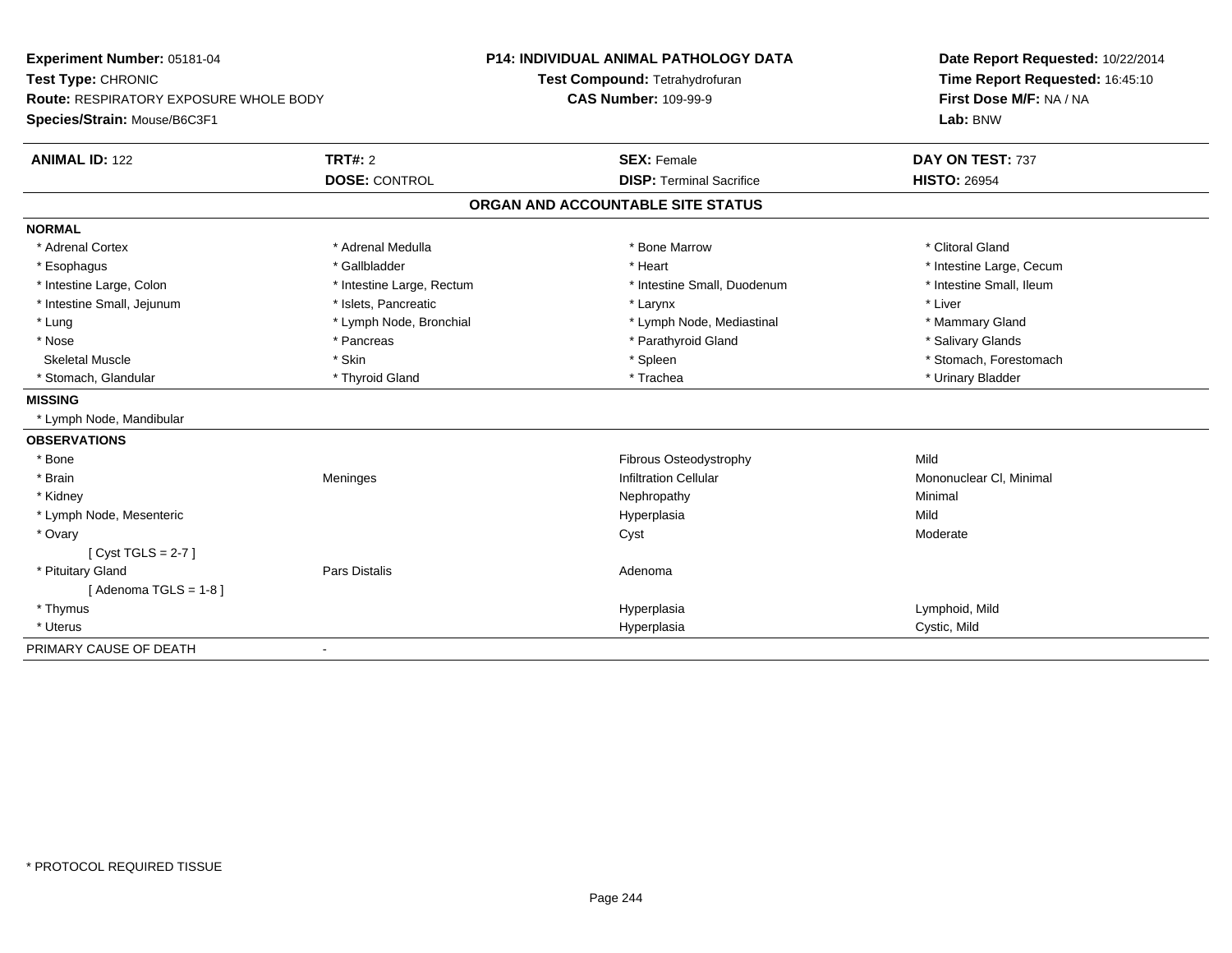| Experiment Number: 05181-04                   |                           | P14: INDIVIDUAL ANIMAL PATHOLOGY DATA | Date Report Requested: 10/22/2014 |
|-----------------------------------------------|---------------------------|---------------------------------------|-----------------------------------|
| Test Type: CHRONIC                            |                           | Test Compound: Tetrahydrofuran        | Time Report Requested: 16:45:10   |
| <b>Route: RESPIRATORY EXPOSURE WHOLE BODY</b> |                           | <b>CAS Number: 109-99-9</b>           | First Dose M/F: NA / NA           |
| Species/Strain: Mouse/B6C3F1                  |                           |                                       | Lab: BNW                          |
| <b>ANIMAL ID: 123</b>                         | <b>TRT#: 2</b>            | <b>SEX: Female</b>                    | DAY ON TEST: 737                  |
|                                               | <b>DOSE: CONTROL</b>      | <b>DISP: Terminal Sacrifice</b>       | <b>HISTO: 26955</b>               |
|                                               |                           | ORGAN AND ACCOUNTABLE SITE STATUS     |                                   |
| <b>NORMAL</b>                                 |                           |                                       |                                   |
| * Adrenal Medulla                             | * Bone                    | * Bone Marrow                         | * Brain                           |
| * Clitoral Gland                              | * Esophagus               | * Gallbladder                         | * Intestine Large, Cecum          |
| * Intestine Large, Colon                      | * Intestine Large, Rectum | * Intestine Small, Duodenum           | * Intestine Small, Ileum          |
| * Intestine Small, Jejunum                    | * Islets, Pancreatic      | * Larynx                              | * Liver                           |
| * Lymph Node, Mandibular                      | * Lymph Node, Mediastinal | * Lymph Node, Mesenteric              | * Mammary Gland                   |
| * Nose                                        | * Ovary                   | * Pancreas                            | * Salivary Glands                 |
| * Skin                                        | * Spleen                  | * Stomach, Forestomach                | * Stomach, Glandular              |
| * Thymus                                      | * Thyroid Gland           | * Trachea                             | * Urinary Bladder                 |
| <b>MISSING</b>                                |                           |                                       |                                   |
| * Lymph Node, Bronchial                       | * Parathyroid Gland       |                                       |                                   |
| <b>OBSERVATIONS</b>                           |                           |                                       |                                   |
| * Adrenal Cortex                              |                           | Hyperplasia                           | Mild                              |
| * Heart                                       |                           | Cardiomyopathy                        | Minimal                           |
| * Kidney                                      |                           | Nephropathy                           | Minimal                           |
| * Lung                                        |                           | Alveolar/Bronchiolar Adenoma          |                                   |
| [ Alveolar/Bronchiolar Adenoma TGLS = 2-3 ]   |                           |                                       |                                   |
| * Ovary                                       |                           |                                       |                                   |
| Note: CYST (TGL 1) is not apparent.           |                           |                                       |                                   |
| * Pituitary Gland                             | <b>Pars Distalis</b>      | Hyperplasia                           | Mild                              |
| * Uterus                                      |                           | Hyperplasia                           | Cystic, Moderate                  |
| PRIMARY CAUSE OF DEATH                        |                           |                                       |                                   |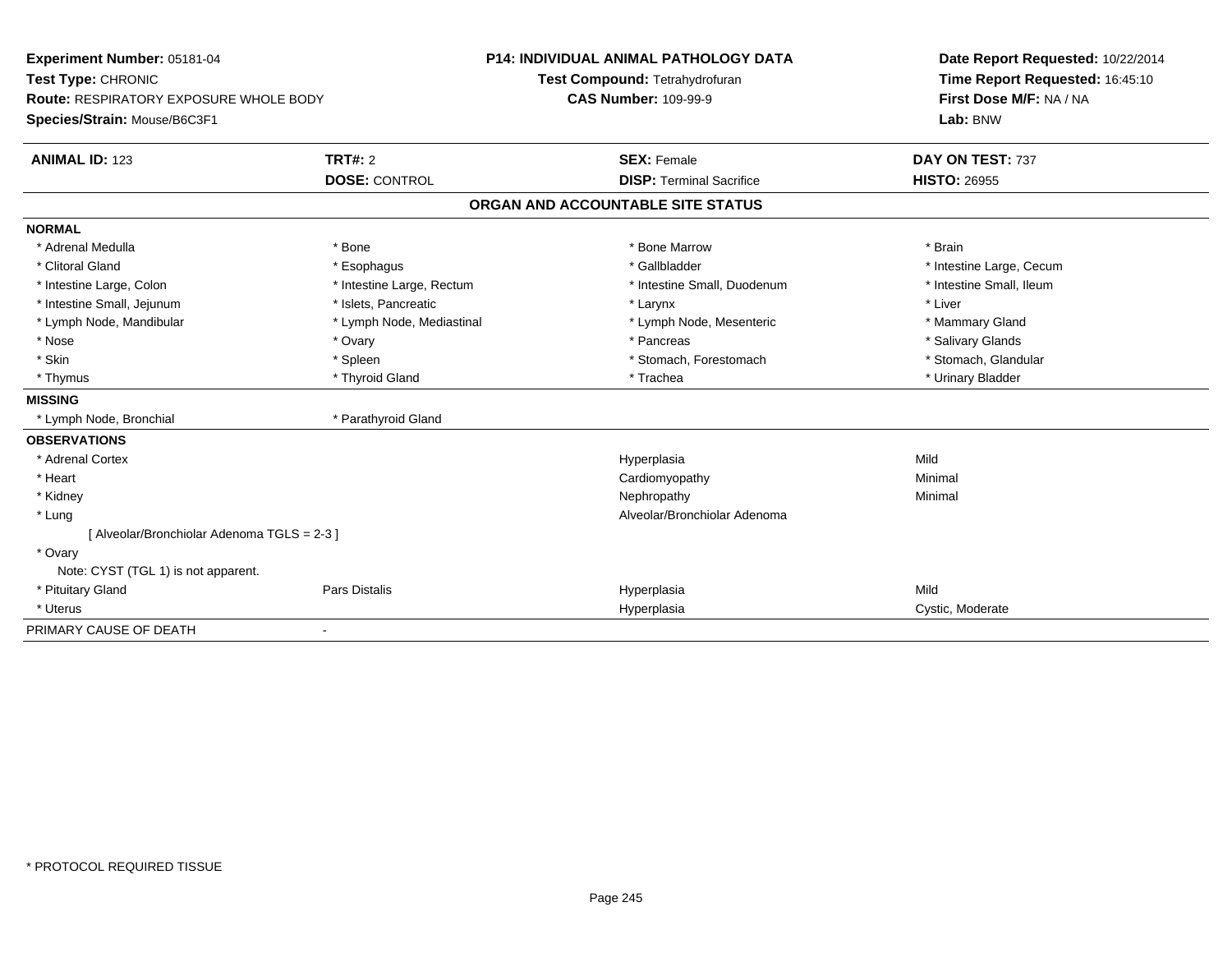| Experiment Number: 05181-04<br>Test Type: CHRONIC<br>Route: RESPIRATORY EXPOSURE WHOLE BODY<br>Species/Strain: Mouse/B6C3F1 |                                        | P14: INDIVIDUAL ANIMAL PATHOLOGY DATA<br>Test Compound: Tetrahydrofuran<br><b>CAS Number: 109-99-9</b> | Date Report Requested: 10/22/2014<br>Time Report Requested: 16:45:10<br>First Dose M/F: NA / NA<br>Lab: BNW |
|-----------------------------------------------------------------------------------------------------------------------------|----------------------------------------|--------------------------------------------------------------------------------------------------------|-------------------------------------------------------------------------------------------------------------|
| <b>ANIMAL ID: 124</b>                                                                                                       | <b>TRT#: 2</b><br><b>DOSE: CONTROL</b> | <b>SEX: Female</b><br><b>DISP:</b> Moribund Sacrifice                                                  | DAY ON TEST: 599<br><b>HISTO: 26956</b>                                                                     |
|                                                                                                                             |                                        | ORGAN AND ACCOUNTABLE SITE STATUS                                                                      |                                                                                                             |
| <b>NORMAL</b>                                                                                                               |                                        |                                                                                                        |                                                                                                             |
| * Adrenal Cortex                                                                                                            | * Adrenal Medulla                      | * Brain                                                                                                | * Esophagus                                                                                                 |
| * Gallbladder                                                                                                               | * Intestine Large, Cecum               | * Intestine Large, Colon                                                                               | * Intestine Large, Rectum                                                                                   |
| * Intestine Small, Duodenum                                                                                                 | * Intestine Small, Ileum               | * Intestine Small, Jejunum                                                                             | * Islets, Pancreatic                                                                                        |
| * Kidney                                                                                                                    | * Larynx                               | * Lymph Node, Mediastinal                                                                              | * Lymph Node, Mesenteric                                                                                    |
| * Mammary Gland                                                                                                             | $*$ Nose                               | * Pancreas                                                                                             | * Pituitary Gland                                                                                           |
| * Salivary Glands                                                                                                           | * Skin                                 | * Stomach, Forestomach                                                                                 | * Thyroid Gland                                                                                             |
| * Trachea                                                                                                                   | * Urinary Bladder                      |                                                                                                        |                                                                                                             |
| <b>MISSING</b>                                                                                                              |                                        |                                                                                                        |                                                                                                             |
| * Clitoral Gland                                                                                                            | * Lymph Node, Bronchial                | * Parathyroid Gland                                                                                    | * Thymus                                                                                                    |
| <b>OBSERVATIONS</b>                                                                                                         |                                        |                                                                                                        |                                                                                                             |
| * Bone                                                                                                                      |                                        | Hemangiosarcoma                                                                                        |                                                                                                             |
| [Hemangiosarcoma TGLS = 2-10]                                                                                               |                                        |                                                                                                        |                                                                                                             |
| * Bone Marrow                                                                                                               |                                        | Hemangiosarcoma                                                                                        |                                                                                                             |
| Note: Sternal and femoral bone marrow are involved.                                                                         |                                        |                                                                                                        |                                                                                                             |
| * Heart                                                                                                                     |                                        | Hemangiosarcoma                                                                                        |                                                                                                             |
| [Hemangiosarcoma TGLS = 2-10]                                                                                               |                                        |                                                                                                        |                                                                                                             |
| * Liver                                                                                                                     |                                        | <b>Eosinophilic Focus</b>                                                                              |                                                                                                             |
|                                                                                                                             |                                        | Hepatocellular Carcinoma                                                                               |                                                                                                             |
|                                                                                                                             |                                        | Necrosis                                                                                               | Mild                                                                                                        |
| [Eosinophilic Focus TGLS = 6-4+12]<br>[ Hepatocellular Carcinoma TGLS = 8-11 ]<br>[Necrosis TGLS = $7-4$ ]                  |                                        |                                                                                                        |                                                                                                             |
| * Lung                                                                                                                      |                                        | Inflammation                                                                                           | Chronic, Focal, Mild                                                                                        |
| [Inflammation TGLS = $3-3$ ]                                                                                                |                                        |                                                                                                        |                                                                                                             |
| * Lym Node Bron                                                                                                             |                                        |                                                                                                        |                                                                                                             |
| Note: TBLNs (TGL 4) not seen on recut or block check.                                                                       |                                        |                                                                                                        |                                                                                                             |
| Lymph Node                                                                                                                  | Lumbar                                 | Hyperplasia                                                                                            | Minimal                                                                                                     |
| [Hyperplasia TGLS = 5-13]                                                                                                   |                                        |                                                                                                        |                                                                                                             |
| * Lymph Node, Mandibular                                                                                                    |                                        | Hyperplasia                                                                                            | Mild                                                                                                        |
| [Hyperplasia TGLS = 1-7]                                                                                                    |                                        |                                                                                                        |                                                                                                             |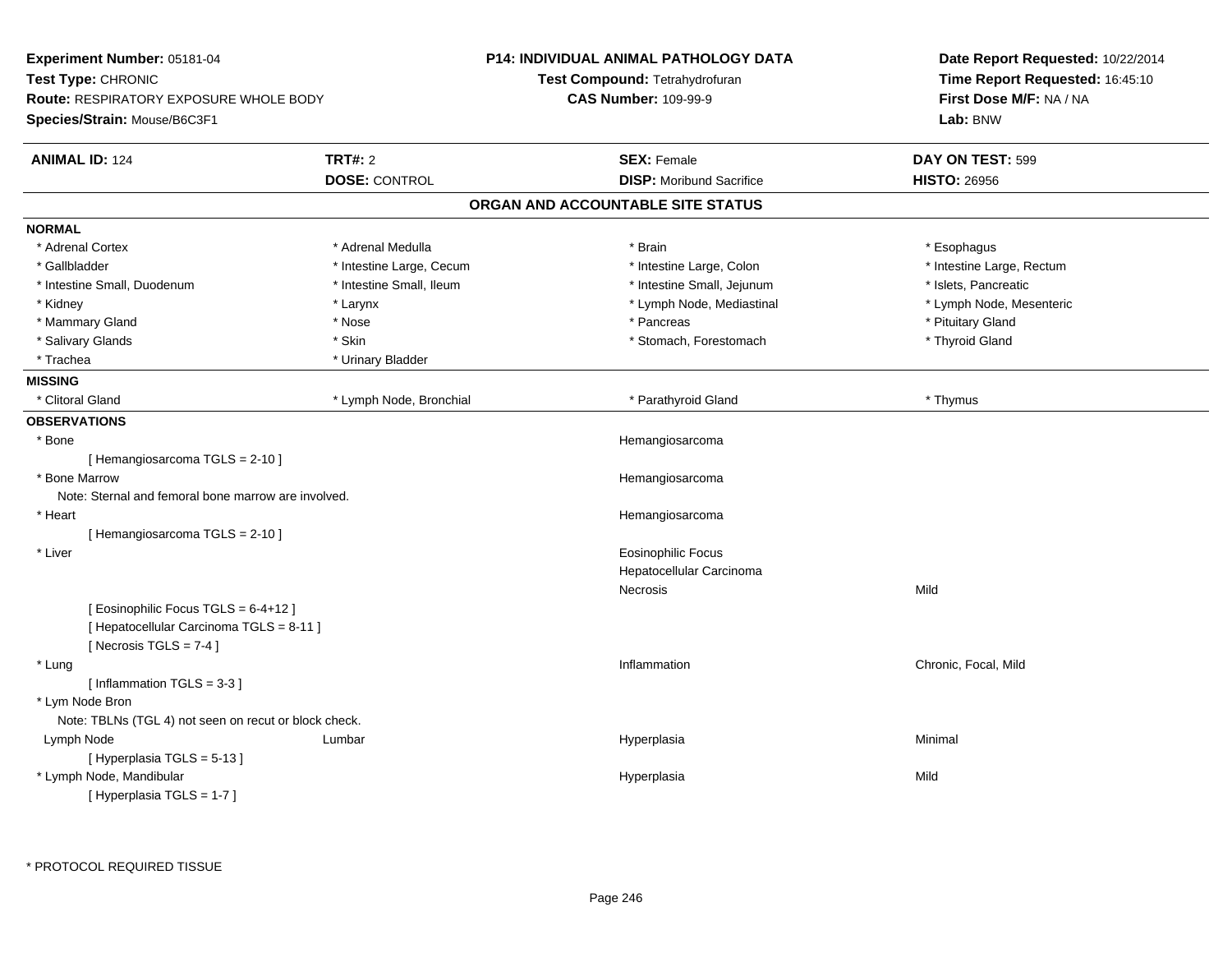| <b>Experiment Number: 05181-04</b><br><b>Test Type: CHRONIC</b><br><b>Route: RESPIRATORY EXPOSURE WHOLE BODY</b> |                                  | <b>P14: INDIVIDUAL ANIMAL PATHOLOGY DATA</b><br>Test Compound: Tetrahydrofuran<br><b>CAS Number: 109-99-9</b> | Date Report Requested: 10/22/2014<br>Time Report Requested: 16:45:10<br>First Dose M/F: NA / NA |
|------------------------------------------------------------------------------------------------------------------|----------------------------------|---------------------------------------------------------------------------------------------------------------|-------------------------------------------------------------------------------------------------|
| Species/Strain: Mouse/B6C3F1                                                                                     |                                  |                                                                                                               | Lab: BNW                                                                                        |
| <b>ANIMAL ID: 124</b>                                                                                            | TRT#: 2                          | <b>SEX: Female</b>                                                                                            | DAY ON TEST: 599                                                                                |
|                                                                                                                  | <b>DOSE: CONTROL</b>             | <b>DISP:</b> Moribund Sacrifice                                                                               | <b>HISTO: 26956</b>                                                                             |
|                                                                                                                  |                                  | ORGAN AND ACCOUNTABLE SITE STATUS                                                                             |                                                                                                 |
| * Ovary                                                                                                          |                                  | Cyst                                                                                                          | Minimal                                                                                         |
| * Spleen                                                                                                         |                                  | Hemangiosarcoma                                                                                               |                                                                                                 |
| * Stomach, Glandular                                                                                             |                                  | Erosion                                                                                                       | Minimal                                                                                         |
| * Uterus                                                                                                         |                                  | Hyperplasia                                                                                                   | Cystic, Mild                                                                                    |
| PRIMARY CAUSE OF DEATH                                                                                           | - Liver Hepatocellular Carcinoma |                                                                                                               |                                                                                                 |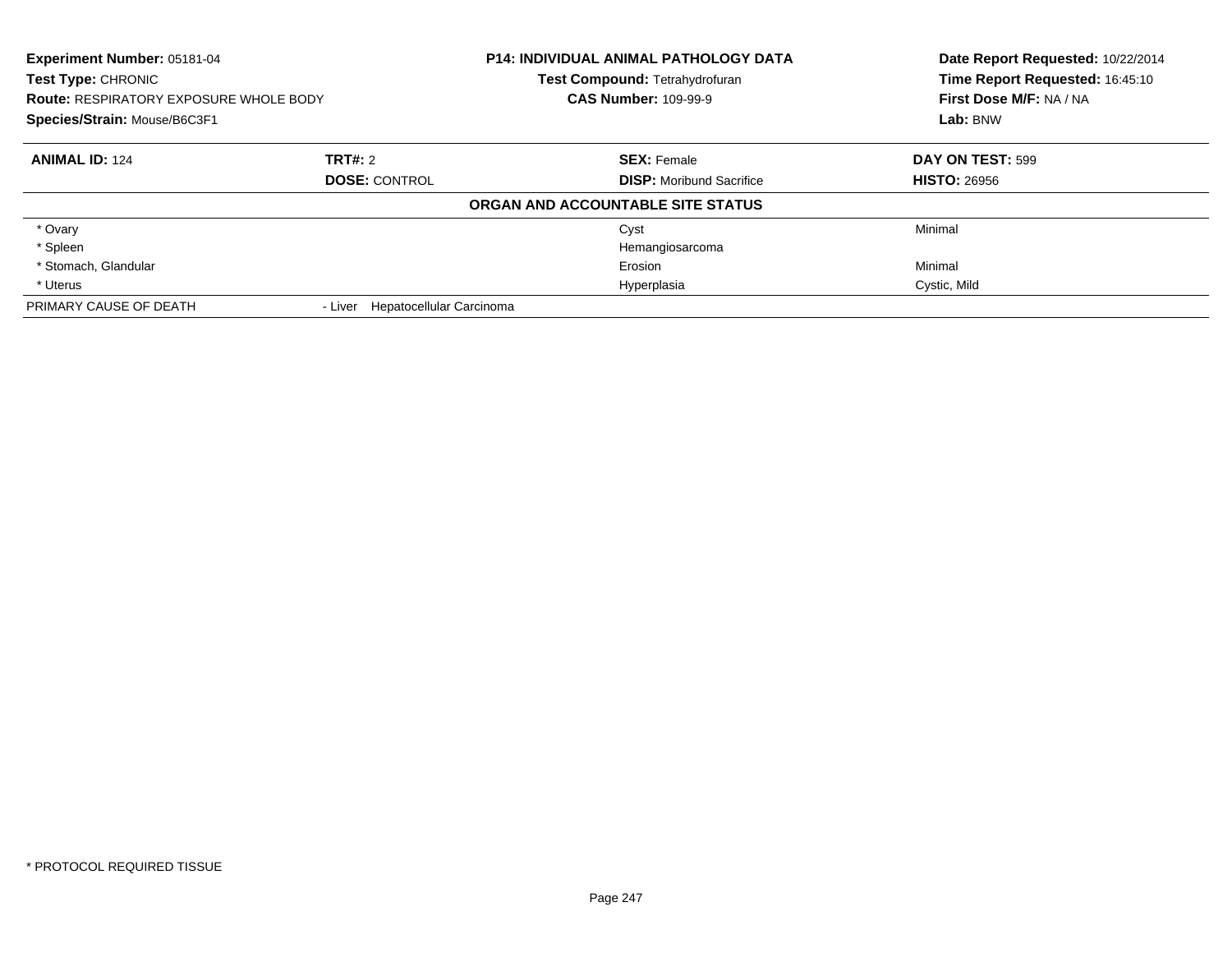| Experiment Number: 05181-04<br>Test Type: CHRONIC<br>Route: RESPIRATORY EXPOSURE WHOLE BODY<br>Species/Strain: Mouse/B6C3F1 |                                        | P14: INDIVIDUAL ANIMAL PATHOLOGY DATA<br>Test Compound: Tetrahydrofuran<br><b>CAS Number: 109-99-9</b> | Date Report Requested: 10/22/2014<br>Time Report Requested: 16:45:10<br>First Dose M/F: NA / NA<br>Lab: BNW |
|-----------------------------------------------------------------------------------------------------------------------------|----------------------------------------|--------------------------------------------------------------------------------------------------------|-------------------------------------------------------------------------------------------------------------|
| <b>ANIMAL ID: 125</b>                                                                                                       | <b>TRT#: 2</b><br><b>DOSE: CONTROL</b> | <b>SEX: Female</b><br><b>DISP: Terminal Sacrifice</b>                                                  | DAY ON TEST: 733<br><b>HISTO: 26957</b>                                                                     |
|                                                                                                                             |                                        |                                                                                                        |                                                                                                             |
|                                                                                                                             |                                        | ORGAN AND ACCOUNTABLE SITE STATUS                                                                      |                                                                                                             |
| <b>NORMAL</b>                                                                                                               |                                        |                                                                                                        |                                                                                                             |
| * Adrenal Cortex                                                                                                            | * Bone Marrow                          | * Brain                                                                                                | * Clitoral Gland                                                                                            |
| * Esophagus                                                                                                                 | * Gallbladder                          | * Intestine Large, Cecum                                                                               | * Intestine Large, Colon                                                                                    |
| * Intestine Large, Rectum                                                                                                   | * Intestine Small, Duodenum            | * Intestine Small, Ileum                                                                               | * Intestine Small, Jejunum                                                                                  |
| * Islets, Pancreatic                                                                                                        | * Larynx                               | * Lung                                                                                                 | * Lymph Node, Mandibular                                                                                    |
| * Lymph Node, Mediastinal                                                                                                   | * Lymph Node, Mesenteric               | * Mammary Gland                                                                                        | * Nose                                                                                                      |
| * Pancreas                                                                                                                  | * Salivary Glands                      | * Skin                                                                                                 | * Spleen                                                                                                    |
| * Stomach, Forestomach                                                                                                      | * Stomach, Glandular                   | * Thymus                                                                                               | * Trachea                                                                                                   |
| * Urinary Bladder                                                                                                           |                                        |                                                                                                        |                                                                                                             |
| <b>MISSING</b>                                                                                                              |                                        |                                                                                                        |                                                                                                             |
| * Lymph Node, Bronchial                                                                                                     | * Parathyroid Gland                    |                                                                                                        |                                                                                                             |
| <b>OBSERVATIONS</b>                                                                                                         |                                        |                                                                                                        |                                                                                                             |
| * Adrenal Medulla                                                                                                           |                                        | Hyperplasia                                                                                            | Mild                                                                                                        |
| * Bone                                                                                                                      |                                        | Fibrous Osteodystrophy                                                                                 | Minimal                                                                                                     |
| * Heart                                                                                                                     |                                        | Cardiomyopathy                                                                                         | Minimal                                                                                                     |
| * Kidney                                                                                                                    |                                        | Nephropathy                                                                                            | Minimal                                                                                                     |
| * Liver                                                                                                                     |                                        | Hepatocellular Adenoma                                                                                 |                                                                                                             |
| [ Hepatocellular Adenoma TGLS = 2-10 ]                                                                                      |                                        |                                                                                                        |                                                                                                             |
| * Ovary                                                                                                                     |                                        | Angiectasis                                                                                            | Mild                                                                                                        |
|                                                                                                                             |                                        | Cyst                                                                                                   | Minimal                                                                                                     |
| [Angiectasis TGLS = 1-7]                                                                                                    |                                        |                                                                                                        |                                                                                                             |
| * Pituitary Gland                                                                                                           | Pars Distalis                          | Hyperplasia                                                                                            | Minimal                                                                                                     |
| * Thyroid Gland                                                                                                             | <b>Follicular Cel</b>                  | Hyperplasia                                                                                            | Minimal                                                                                                     |
| * Uterus                                                                                                                    |                                        | Hyperplasia                                                                                            | Cystic, Minimal                                                                                             |
| PRIMARY CAUSE OF DEATH                                                                                                      | $\blacksquare$                         |                                                                                                        |                                                                                                             |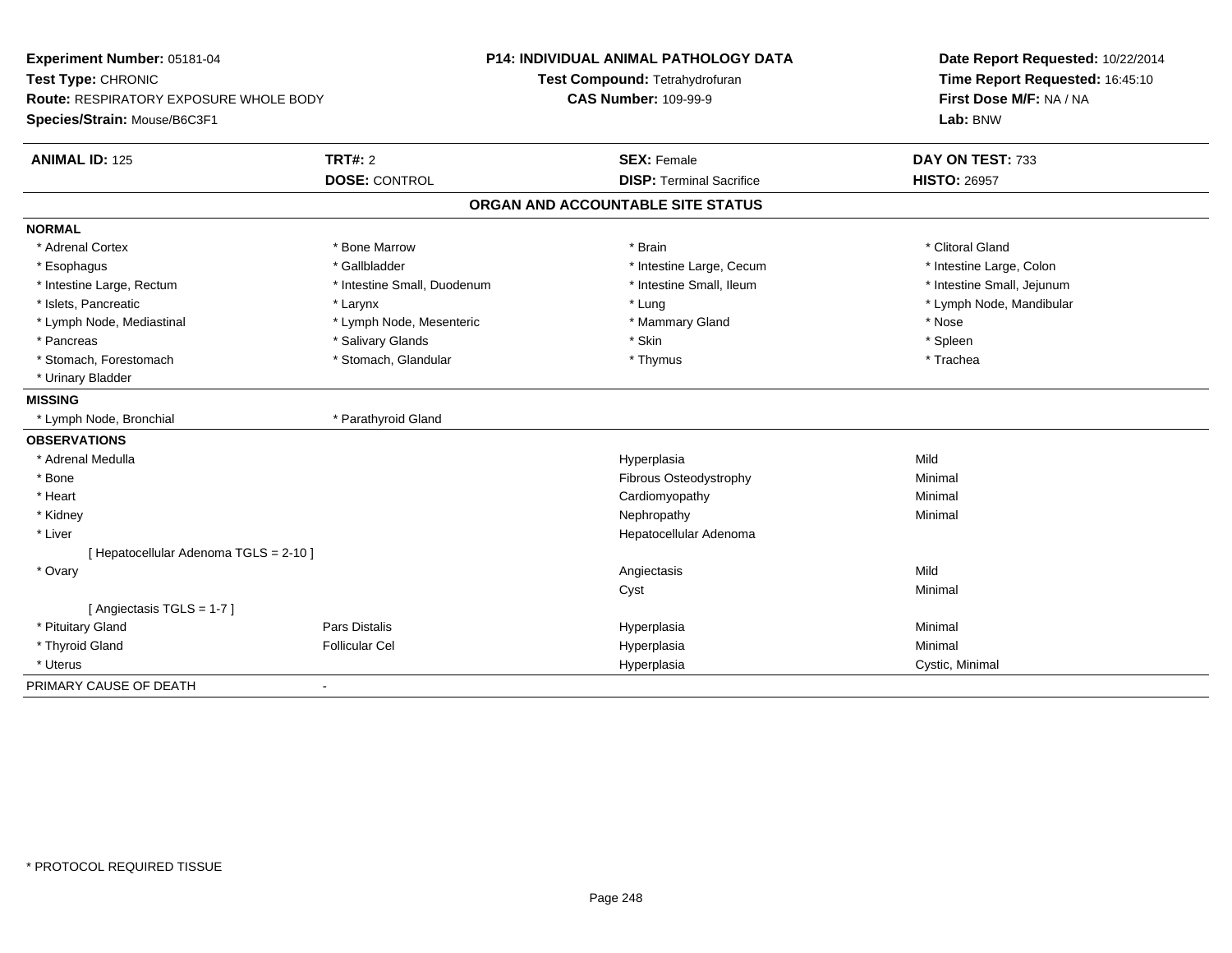| Experiment Number: 05181-04                     |                                         | <b>P14: INDIVIDUAL ANIMAL PATHOLOGY DATA</b> | Date Report Requested: 10/22/2014                          |
|-------------------------------------------------|-----------------------------------------|----------------------------------------------|------------------------------------------------------------|
| Test Type: CHRONIC                              |                                         | Test Compound: Tetrahydrofuran               | Time Report Requested: 16:45:10<br>First Dose M/F: NA / NA |
| <b>Route: RESPIRATORY EXPOSURE WHOLE BODY</b>   |                                         | <b>CAS Number: 109-99-9</b>                  |                                                            |
| Species/Strain: Mouse/B6C3F1                    |                                         |                                              | Lab: BNW                                                   |
| <b>ANIMAL ID: 126</b>                           | <b>TRT#: 2</b>                          | <b>SEX: Female</b>                           | DAY ON TEST: 708                                           |
|                                                 | <b>DOSE: CONTROL</b>                    | <b>DISP:</b> Moribund Sacrifice              | <b>HISTO: 26958</b>                                        |
|                                                 |                                         | ORGAN AND ACCOUNTABLE SITE STATUS            |                                                            |
| <b>NORMAL</b>                                   |                                         |                                              |                                                            |
| * Adrenal Cortex                                | * Adrenal Medulla                       | * Bone                                       | * Bone Marrow                                              |
| * Brain                                         | * Clitoral Gland                        | * Esophagus                                  | * Intestine Large, Cecum                                   |
| * Intestine Large, Colon                        | * Intestine Large, Rectum               | * Intestine Small, Duodenum                  | * Intestine Small, Ileum                                   |
| * Intestine Small, Jejunum                      | * Islets, Pancreatic                    | * Kidney                                     | * Larynx                                                   |
| * Lung                                          | * Lymph Node, Bronchial                 | * Lymph Node, Mandibular                     | * Lymph Node, Mediastinal                                  |
| * Lymph Node, Mesenteric                        | * Mammary Gland                         | * Nose                                       | * Pancreas                                                 |
| * Parathyroid Gland                             | * Salivary Glands                       | * Skin                                       | * Spleen                                                   |
| * Stomach, Forestomach                          | * Stomach, Glandular                    | * Thymus                                     | * Thyroid Gland                                            |
| * Trachea                                       | * Urinary Bladder                       |                                              |                                                            |
| <b>OBSERVATIONS</b>                             |                                         |                                              |                                                            |
| * Gallbladder                                   |                                         | Inflammation                                 | Minimal                                                    |
| * Heart                                         |                                         | Cardiomyopathy                               | Minimal                                                    |
| * Liver                                         | <b>Bile Duct</b>                        | Cyst                                         | Minimal                                                    |
|                                                 |                                         | Hepatodiaphragmatic Nodule                   | Mild                                                       |
| Note: No lesions in liver to account for TGL 2. |                                         |                                              |                                                            |
| [ Cyst TGLS = $4-10$ ]                          |                                         |                                              |                                                            |
| [ Hepatodiaphragmatic Nodule TGLS = 3-4 ]       |                                         |                                              |                                                            |
| * Ovary                                         |                                         | Cyst                                         | Mild                                                       |
| * Pituitary Gland                               | Pars Distalis                           | Adenoma                                      |                                                            |
| [ Adenoma TGLS = 1-8 ]                          |                                         |                                              |                                                            |
| * Uterus                                        |                                         | Hyperplasia                                  | Cystic, Minimal                                            |
| PRIMARY CAUSE OF DEATH                          | - Pituitary Gland Pars Distalis Adenoma |                                              |                                                            |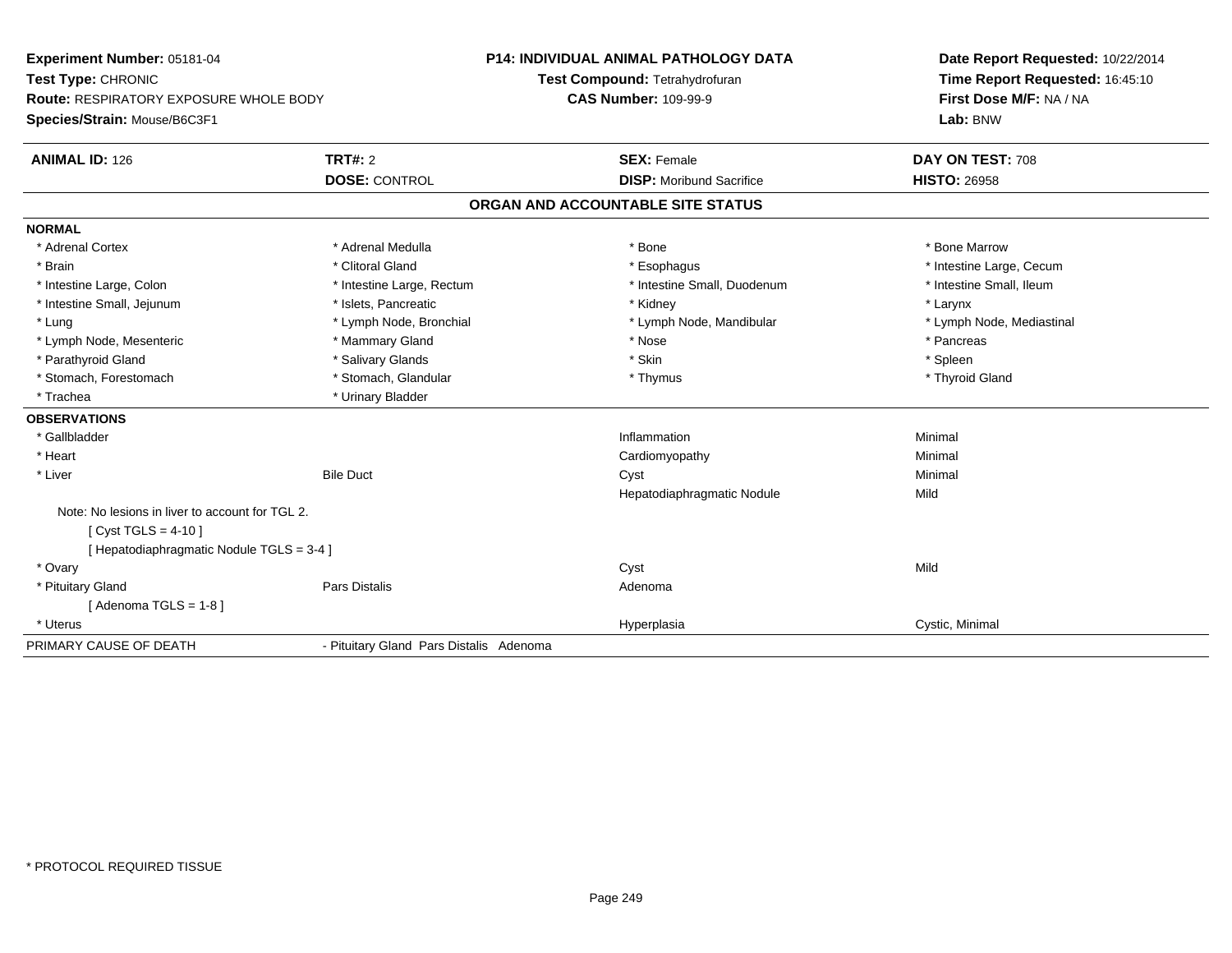| Experiment Number: 05181-04<br>Test Type: CHRONIC<br>Route: RESPIRATORY EXPOSURE WHOLE BODY<br>Species/Strain: Mouse/B6C3F1 |                           | <b>P14: INDIVIDUAL ANIMAL PATHOLOGY DATA</b><br>Test Compound: Tetrahydrofuran<br><b>CAS Number: 109-99-9</b> | Date Report Requested: 10/22/2014<br>Time Report Requested: 16:45:10<br>First Dose M/F: NA / NA<br>Lab: BNW |
|-----------------------------------------------------------------------------------------------------------------------------|---------------------------|---------------------------------------------------------------------------------------------------------------|-------------------------------------------------------------------------------------------------------------|
| <b>ANIMAL ID: 127</b>                                                                                                       | <b>TRT#: 2</b>            | <b>SEX: Female</b>                                                                                            | DAY ON TEST: 737                                                                                            |
|                                                                                                                             | <b>DOSE: CONTROL</b>      | <b>DISP: Terminal Sacrifice</b>                                                                               | <b>HISTO: 26959</b>                                                                                         |
|                                                                                                                             |                           | ORGAN AND ACCOUNTABLE SITE STATUS                                                                             |                                                                                                             |
| <b>NORMAL</b>                                                                                                               |                           |                                                                                                               |                                                                                                             |
| * Adrenal Cortex                                                                                                            | * Adrenal Medulla         | * Bone                                                                                                        | * Bone Marrow                                                                                               |
| * Brain                                                                                                                     | * Clitoral Gland          | * Esophagus                                                                                                   | * Gallbladder                                                                                               |
| * Heart                                                                                                                     | * Intestine Large, Cecum  | * Intestine Large, Colon                                                                                      | * Intestine Large, Rectum                                                                                   |
| * Intestine Small, Duodenum                                                                                                 | * Intestine Small, Ileum  | * Intestine Small, Jejunum                                                                                    | * Islets, Pancreatic                                                                                        |
| * Kidney                                                                                                                    | * Larynx                  | * Liver                                                                                                       | * Lymph Node, Bronchial                                                                                     |
| * Lymph Node, Mandibular                                                                                                    | * Lymph Node, Mediastinal | * Lymph Node, Mesenteric                                                                                      | * Mammary Gland                                                                                             |
| * Ovary                                                                                                                     | * Pancreas                | * Salivary Glands                                                                                             | * Skin                                                                                                      |
| * Spleen                                                                                                                    | * Stomach, Forestomach    | * Stomach, Glandular                                                                                          | * Thymus                                                                                                    |
| * Trachea                                                                                                                   | * Urinary Bladder         |                                                                                                               |                                                                                                             |
| <b>MISSING</b>                                                                                                              |                           |                                                                                                               |                                                                                                             |
| * Parathyroid Gland                                                                                                         |                           |                                                                                                               |                                                                                                             |
| <b>OBSERVATIONS</b>                                                                                                         |                           |                                                                                                               |                                                                                                             |
| <b>Harderian Gland</b>                                                                                                      |                           | Adenoma                                                                                                       |                                                                                                             |
| [Adenoma TGLS = $1-10$ ]                                                                                                    |                           |                                                                                                               |                                                                                                             |
| * Lung                                                                                                                      |                           | <b>Infiltration Cellular</b>                                                                                  | Histiocyte, Minimal                                                                                         |
| Note: TGL 4 not seen on recut.                                                                                              |                           |                                                                                                               |                                                                                                             |
| * Nose                                                                                                                      | Nasolacrim Dct            | Inflammation                                                                                                  | Suppurative, Minimal                                                                                        |
| * Pituitary Gland                                                                                                           | Pars Distalis             | Adenoma                                                                                                       |                                                                                                             |
| [Adenoma TGLS = $2-8$ ]                                                                                                     |                           |                                                                                                               |                                                                                                             |
| * Thyroid Gland                                                                                                             | <b>Follicular Cel</b>     | Carcinoma                                                                                                     |                                                                                                             |
| [Carcinoma TGLS = 3-2]                                                                                                      |                           |                                                                                                               |                                                                                                             |
| * Uterus                                                                                                                    |                           | Hyperplasia                                                                                                   | Cystic, Mild                                                                                                |
| PRIMARY CAUSE OF DEATH                                                                                                      | $\blacksquare$            |                                                                                                               |                                                                                                             |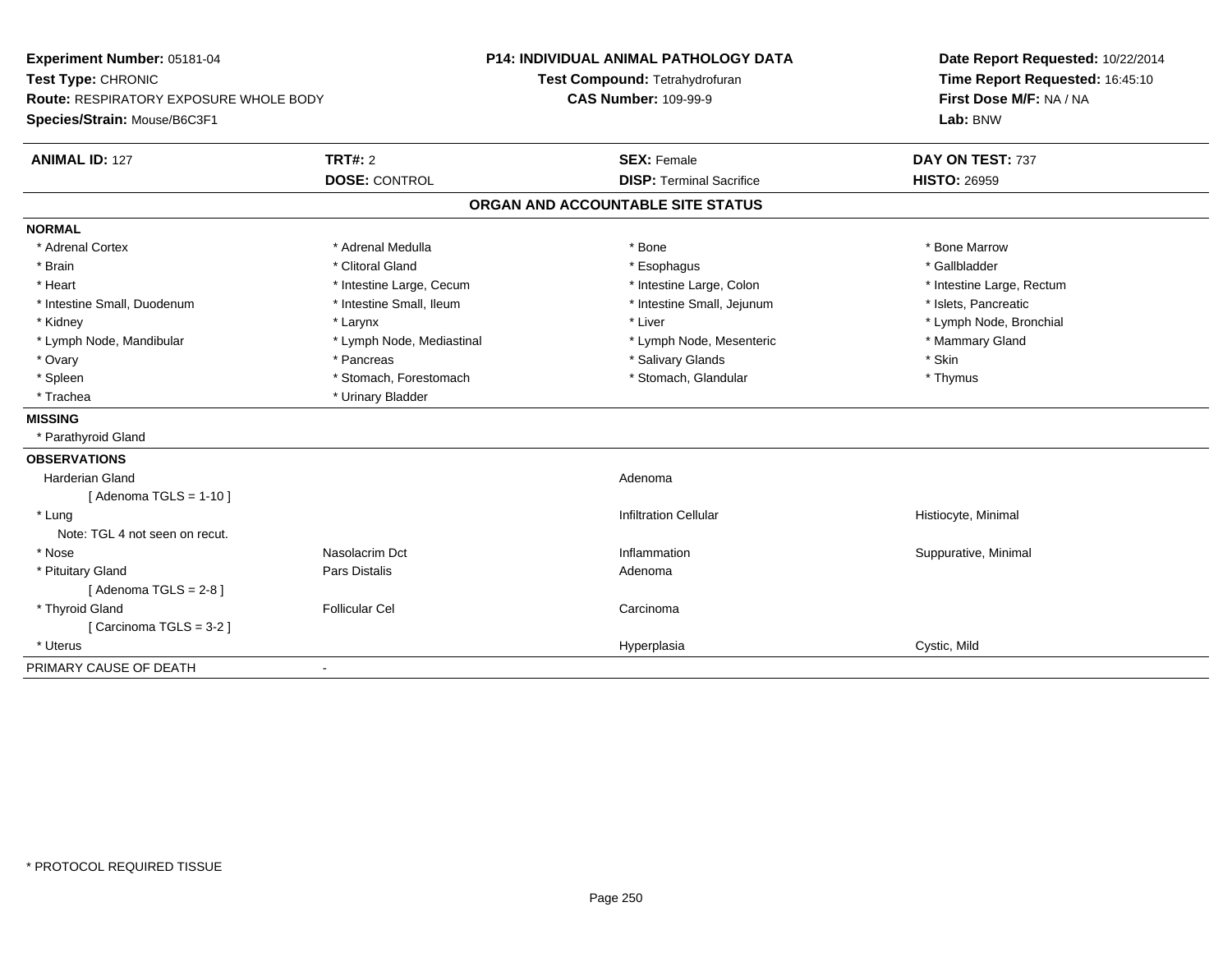|                            | P14: INDIVIDUAL ANIMAL PATHOLOGY DATA                                                          | Date Report Requested: 10/22/2014<br>Time Report Requested: 16:45:10                                                                                                                                                                                                          |  |
|----------------------------|------------------------------------------------------------------------------------------------|-------------------------------------------------------------------------------------------------------------------------------------------------------------------------------------------------------------------------------------------------------------------------------|--|
|                            |                                                                                                |                                                                                                                                                                                                                                                                               |  |
|                            |                                                                                                | First Dose M/F: NA / NA                                                                                                                                                                                                                                                       |  |
|                            |                                                                                                | Lab: BNW                                                                                                                                                                                                                                                                      |  |
| <b>TRT#: 2</b>             | <b>SEX: Female</b>                                                                             | DAY ON TEST: 680                                                                                                                                                                                                                                                              |  |
| <b>DOSE: CONTROL</b>       | <b>DISP:</b> Moribund Sacrifice                                                                | <b>HISTO: 26960</b>                                                                                                                                                                                                                                                           |  |
|                            |                                                                                                |                                                                                                                                                                                                                                                                               |  |
|                            |                                                                                                |                                                                                                                                                                                                                                                                               |  |
| * Brain                    | * Esophagus                                                                                    | * Gallbladder                                                                                                                                                                                                                                                                 |  |
| * Intestine Large, Colon   | * Intestine Large, Rectum                                                                      | * Intestine Small, Duodenum                                                                                                                                                                                                                                                   |  |
| * Intestine Small, Jejunum | * Islets, Pancreatic                                                                           | * Larynx                                                                                                                                                                                                                                                                      |  |
| * Lymph Node, Mediastinal  | * Nose                                                                                         | * Pancreas                                                                                                                                                                                                                                                                    |  |
| * Pituitary Gland          | * Salivary Glands                                                                              | * Skin                                                                                                                                                                                                                                                                        |  |
| * Thyroid Gland            | * Trachea                                                                                      | * Urinary Bladder                                                                                                                                                                                                                                                             |  |
|                            |                                                                                                |                                                                                                                                                                                                                                                                               |  |
| * Mammary Gland            |                                                                                                |                                                                                                                                                                                                                                                                               |  |
|                            |                                                                                                |                                                                                                                                                                                                                                                                               |  |
|                            | Hypertrophy                                                                                    | Minimal                                                                                                                                                                                                                                                                       |  |
|                            | Hyperplasia                                                                                    | Minimal                                                                                                                                                                                                                                                                       |  |
|                            | Histiocytic Sarcoma                                                                            |                                                                                                                                                                                                                                                                               |  |
|                            |                                                                                                | Minimal                                                                                                                                                                                                                                                                       |  |
|                            | Mineralization                                                                                 | Minimal                                                                                                                                                                                                                                                                       |  |
|                            |                                                                                                |                                                                                                                                                                                                                                                                               |  |
|                            |                                                                                                |                                                                                                                                                                                                                                                                               |  |
|                            | Hemorrhage                                                                                     | Mild                                                                                                                                                                                                                                                                          |  |
|                            |                                                                                                |                                                                                                                                                                                                                                                                               |  |
|                            | Histiocytic Sarcoma                                                                            |                                                                                                                                                                                                                                                                               |  |
|                            |                                                                                                |                                                                                                                                                                                                                                                                               |  |
|                            |                                                                                                |                                                                                                                                                                                                                                                                               |  |
|                            |                                                                                                |                                                                                                                                                                                                                                                                               |  |
|                            |                                                                                                |                                                                                                                                                                                                                                                                               |  |
|                            |                                                                                                |                                                                                                                                                                                                                                                                               |  |
|                            |                                                                                                |                                                                                                                                                                                                                                                                               |  |
|                            |                                                                                                | Mild                                                                                                                                                                                                                                                                          |  |
|                            |                                                                                                |                                                                                                                                                                                                                                                                               |  |
|                            |                                                                                                |                                                                                                                                                                                                                                                                               |  |
|                            |                                                                                                |                                                                                                                                                                                                                                                                               |  |
|                            | <b>Route: RESPIRATORY EXPOSURE WHOLE BODY</b><br>[ Hepatocellular Adenoma TGLS = 5-10 ]<br>Fat | Test Compound: Tetrahydrofuran<br><b>CAS Number: 109-99-9</b><br>ORGAN AND ACCOUNTABLE SITE STATUS<br>Cardiomyopathy<br>Histiocytic Sarcoma<br>Hepatocellular Adenoma<br>Histiocytic Sarcoma<br>Histiocytic Sarcoma<br>Histiocytic Sarcoma<br>Necrosis<br>Histiocytic Sarcoma |  |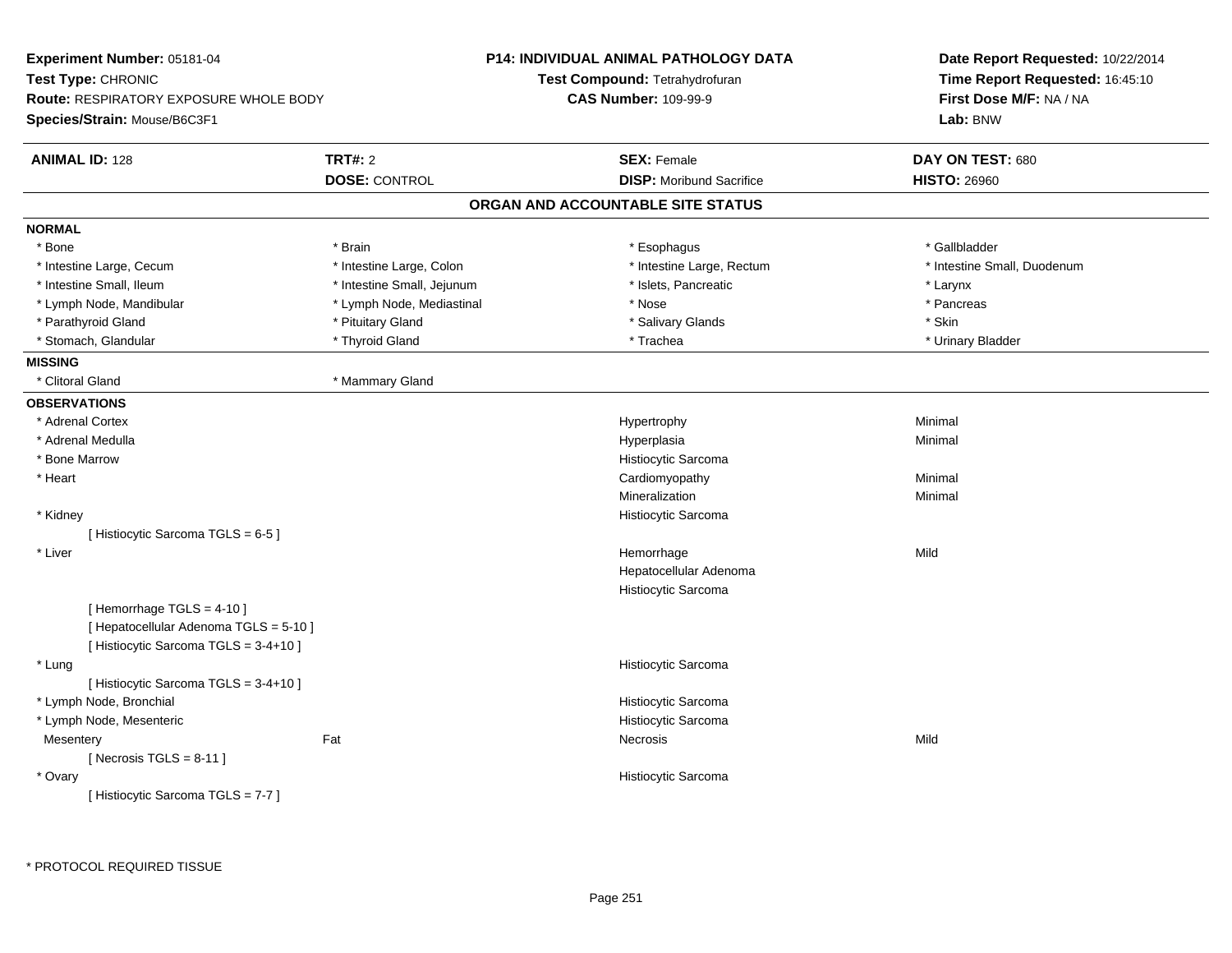| Experiment Number: 05181-04<br>Test Type: CHRONIC<br><b>Route: RESPIRATORY EXPOSURE WHOLE BODY</b><br>Species/Strain: Mouse/B6C3F1 |                                 | <b>P14: INDIVIDUAL ANIMAL PATHOLOGY DATA</b><br>Test Compound: Tetrahydrofuran<br><b>CAS Number: 109-99-9</b> | Date Report Requested: 10/22/2014<br>Time Report Requested: 16:45:10<br>First Dose M/F: NA / NA<br>Lab: BNW |
|------------------------------------------------------------------------------------------------------------------------------------|---------------------------------|---------------------------------------------------------------------------------------------------------------|-------------------------------------------------------------------------------------------------------------|
| <b>ANIMAL ID: 128</b>                                                                                                              | TRT#: 2                         | <b>SEX: Female</b>                                                                                            | DAY ON TEST: 680                                                                                            |
|                                                                                                                                    | <b>DOSE: CONTROL</b>            | <b>DISP:</b> Moribund Sacrifice                                                                               | <b>HISTO: 26960</b>                                                                                         |
|                                                                                                                                    |                                 | ORGAN AND ACCOUNTABLE SITE STATUS                                                                             |                                                                                                             |
| * Spleen                                                                                                                           |                                 | Hematopoietic Cell Proliferation                                                                              | Moderate                                                                                                    |
| [Hematopoietic Cell Proliferation TGLS = 1-4 ]                                                                                     |                                 |                                                                                                               |                                                                                                             |
| * Stomach, Forestomach                                                                                                             | Epithelium                      | Hyperplasia                                                                                                   | Minimal                                                                                                     |
| * Thymus                                                                                                                           |                                 | Atrophy                                                                                                       | Moderate                                                                                                    |
| * Uterus                                                                                                                           |                                 | Histiocytic Sarcoma                                                                                           |                                                                                                             |
|                                                                                                                                    |                                 | Hyperplasia                                                                                                   | Cystic, Mild                                                                                                |
| [Histiocytic Sarcoma TGLS = 2-11]                                                                                                  |                                 |                                                                                                               |                                                                                                             |
| PRIMARY CAUSE OF DEATH                                                                                                             | Histiocytic Sarcoma<br>- Uterus |                                                                                                               |                                                                                                             |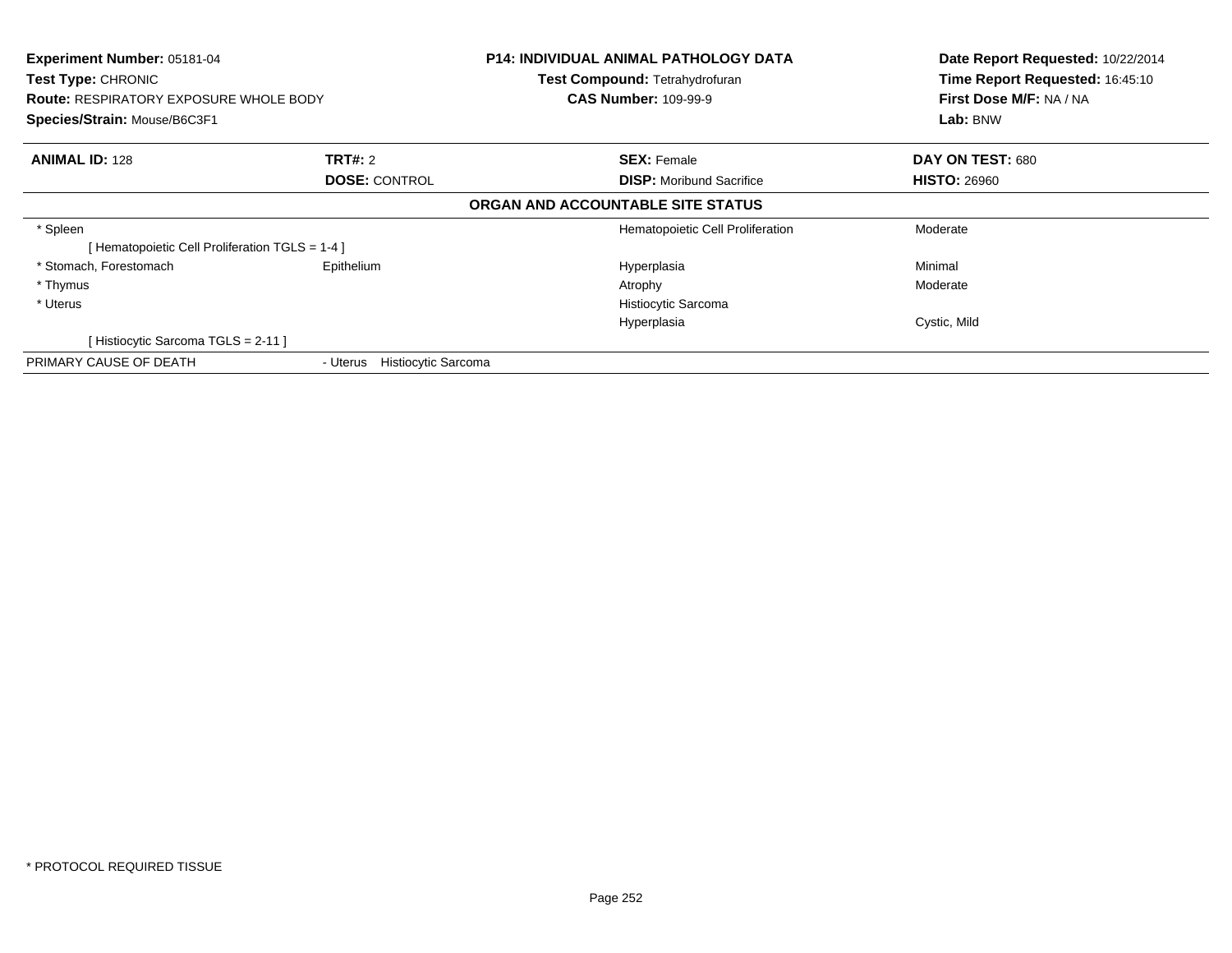| Experiment Number: 05181-04<br>Test Type: CHRONIC<br>Route: RESPIRATORY EXPOSURE WHOLE BODY |                          | <b>P14: INDIVIDUAL ANIMAL PATHOLOGY DATA</b> | Date Report Requested: 10/22/2014<br>Time Report Requested: 16:45:10 |
|---------------------------------------------------------------------------------------------|--------------------------|----------------------------------------------|----------------------------------------------------------------------|
|                                                                                             |                          | Test Compound: Tetrahydrofuran               |                                                                      |
|                                                                                             |                          | <b>CAS Number: 109-99-9</b>                  | First Dose M/F: NA / NA                                              |
| Species/Strain: Mouse/B6C3F1                                                                |                          |                                              | Lab: BNW                                                             |
| <b>ANIMAL ID: 129</b>                                                                       | <b>TRT#: 2</b>           | <b>SEX: Female</b>                           | DAY ON TEST: 733                                                     |
|                                                                                             | <b>DOSE: CONTROL</b>     | <b>DISP: Terminal Sacrifice</b>              | <b>HISTO: 26961</b>                                                  |
|                                                                                             |                          | ORGAN AND ACCOUNTABLE SITE STATUS            |                                                                      |
| <b>NORMAL</b>                                                                               |                          |                                              |                                                                      |
| * Adrenal Cortex                                                                            | * Adrenal Medulla        | * Bone                                       | * Bone Marrow                                                        |
| * Brain                                                                                     | * Clitoral Gland         | * Esophagus                                  | * Gallbladder                                                        |
| * Heart                                                                                     | * Intestine Large, Cecum | * Intestine Large, Colon                     | * Intestine Large, Rectum                                            |
| * Intestine Small, Duodenum                                                                 | * Intestine Small, Ileum | * Intestine Small, Jejunum                   | * Islets, Pancreatic                                                 |
| * Larynx                                                                                    | * Liver                  | * Lymph Node, Mandibular                     | * Mammary Gland                                                      |
| * Nose                                                                                      | * Ovary                  | * Pancreas                                   | * Parathyroid Gland                                                  |
| * Salivary Glands                                                                           | * Skin                   | * Spleen                                     | * Stomach, Forestomach                                               |
| * Stomach, Glandular                                                                        | * Thymus                 | * Thyroid Gland                              | * Trachea                                                            |
| * Urinary Bladder                                                                           |                          |                                              |                                                                      |
| <b>MISSING</b>                                                                              |                          |                                              |                                                                      |
| * Lymph Node, Bronchial                                                                     |                          |                                              |                                                                      |
| <b>OBSERVATIONS</b>                                                                         |                          |                                              |                                                                      |
| * Kidney                                                                                    |                          | Nephropathy                                  | Minimal                                                              |
| * Lung                                                                                      |                          | Alveolar/Bronchiolar Carcinoma               |                                                                      |
| [ Alveolar/Bronchiolar Carcinoma TGLS = 3-3 ]                                               |                          |                                              |                                                                      |
| * Lymph Node, Mediastinal                                                                   |                          | Hyperplasia                                  | Moderate                                                             |
| * Lymph Node, Mesenteric                                                                    |                          | Hyperplasia                                  | Mild                                                                 |
| Mesentery                                                                                   | Fat                      | Necrosis                                     | Moderate                                                             |
| [ Necrosis TGLS = $1-10$ ]                                                                  |                          |                                              |                                                                      |
| * Pituitary Gland                                                                           | Pars Intermed            | Hyperplasia                                  | Minimal                                                              |
| * Uterus                                                                                    |                          | Hyperplasia                                  | Cystic, Minimal                                                      |
| PRIMARY CAUSE OF DEATH                                                                      | $\blacksquare$           |                                              |                                                                      |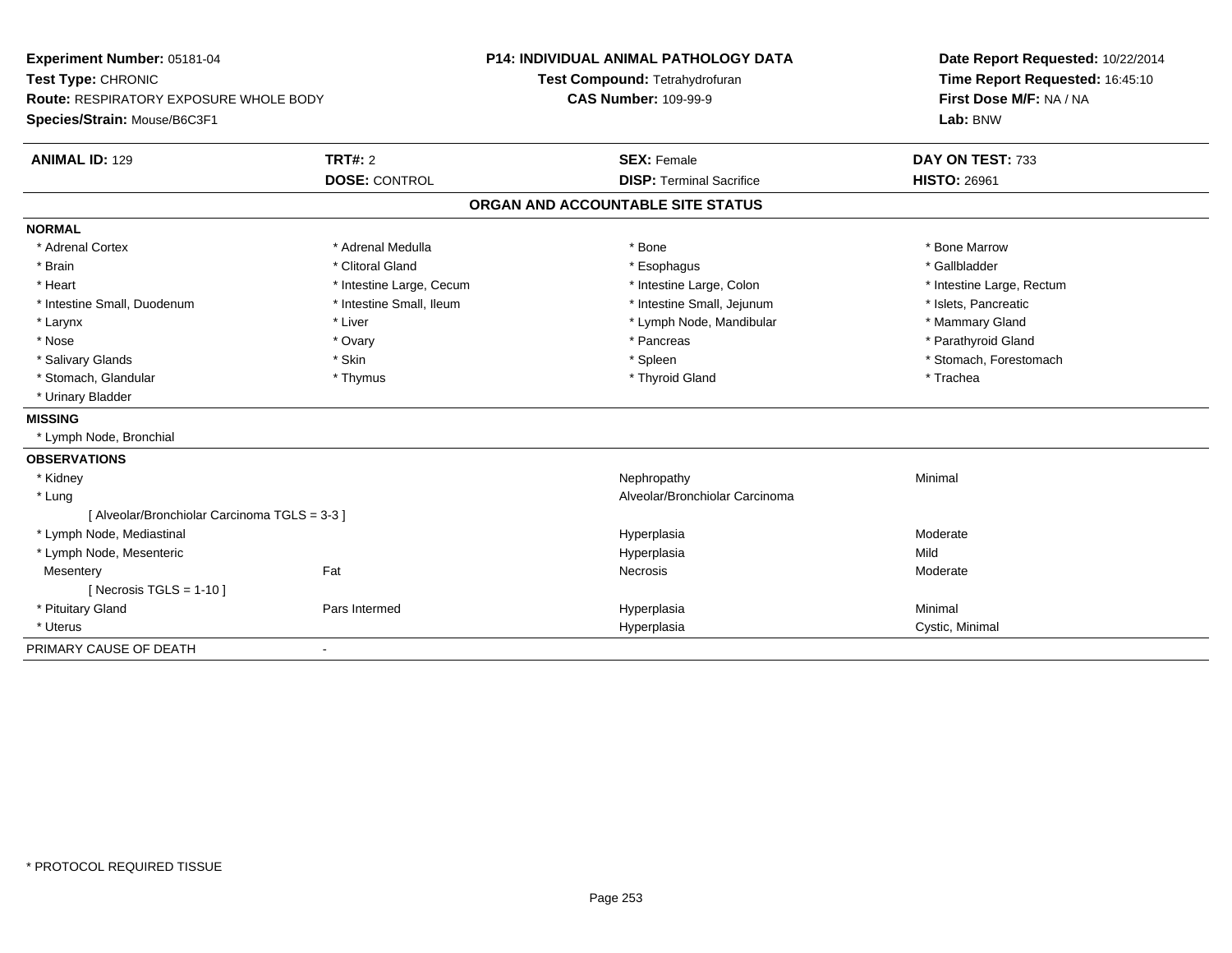| Experiment Number: 05181-04<br>Test Type: CHRONIC<br><b>Route: RESPIRATORY EXPOSURE WHOLE BODY</b> |                           | <b>P14: INDIVIDUAL ANIMAL PATHOLOGY DATA</b> | Date Report Requested: 10/22/2014<br>Time Report Requested: 16:45:10 |
|----------------------------------------------------------------------------------------------------|---------------------------|----------------------------------------------|----------------------------------------------------------------------|
|                                                                                                    |                           | Test Compound: Tetrahydrofuran               |                                                                      |
|                                                                                                    |                           | <b>CAS Number: 109-99-9</b>                  | First Dose M/F: NA / NA                                              |
| Species/Strain: Mouse/B6C3F1                                                                       |                           |                                              | Lab: BNW                                                             |
| <b>ANIMAL ID: 130</b>                                                                              | TRT#: 2                   | <b>SEX: Female</b>                           | DAY ON TEST: 733                                                     |
|                                                                                                    | <b>DOSE: CONTROL</b>      | <b>DISP: Terminal Sacrifice</b>              | <b>HISTO: 26962</b>                                                  |
|                                                                                                    |                           | ORGAN AND ACCOUNTABLE SITE STATUS            |                                                                      |
| <b>NORMAL</b>                                                                                      |                           |                                              |                                                                      |
| * Adrenal Medulla                                                                                  | * Bone Marrow             | * Brain                                      | * Clitoral Gland                                                     |
| * Esophagus                                                                                        | * Gallbladder             | * Heart                                      | * Intestine Large, Cecum                                             |
| * Intestine Large, Colon                                                                           | * Intestine Large, Rectum | * Intestine Small, Duodenum                  | * Intestine Small, Ileum                                             |
| * Intestine Small, Jejunum                                                                         | * Islets, Pancreatic      | * Larynx                                     | * Liver                                                              |
| * Lung                                                                                             | * Lymph Node, Bronchial   | * Lymph Node, Mandibular                     | * Lymph Node, Mediastinal                                            |
| * Lymph Node, Mesenteric                                                                           | * Mammary Gland           | * Nose                                       | * Pancreas                                                           |
| * Parathyroid Gland                                                                                | * Salivary Glands         | * Skin                                       | * Spleen                                                             |
| * Stomach, Forestomach                                                                             | * Stomach, Glandular      | * Thymus                                     | * Thyroid Gland                                                      |
| * Trachea                                                                                          | * Urinary Bladder         |                                              |                                                                      |
| <b>OBSERVATIONS</b>                                                                                |                           |                                              |                                                                      |
| * Adrenal Cortex                                                                                   |                           | Hyperplasia                                  | Moderate                                                             |
| * Bone                                                                                             |                           | <b>Fibrous Osteodystrophy</b>                | Minimal                                                              |
| * Kidney                                                                                           |                           | Nephropathy                                  | Minimal                                                              |
| * Ovary                                                                                            |                           | Atrophy                                      | Moderate                                                             |
|                                                                                                    |                           | Cyst                                         | Moderate                                                             |
| [Cyst TGLS = $1-7$ ]                                                                               |                           |                                              |                                                                      |
| * Pituitary Gland                                                                                  | Pars Distalis             | Hyperplasia                                  | Mild                                                                 |
| * Uterus                                                                                           |                           | Hyperplasia                                  | Cystic, Minimal                                                      |
| PRIMARY CAUSE OF DEATH                                                                             |                           |                                              |                                                                      |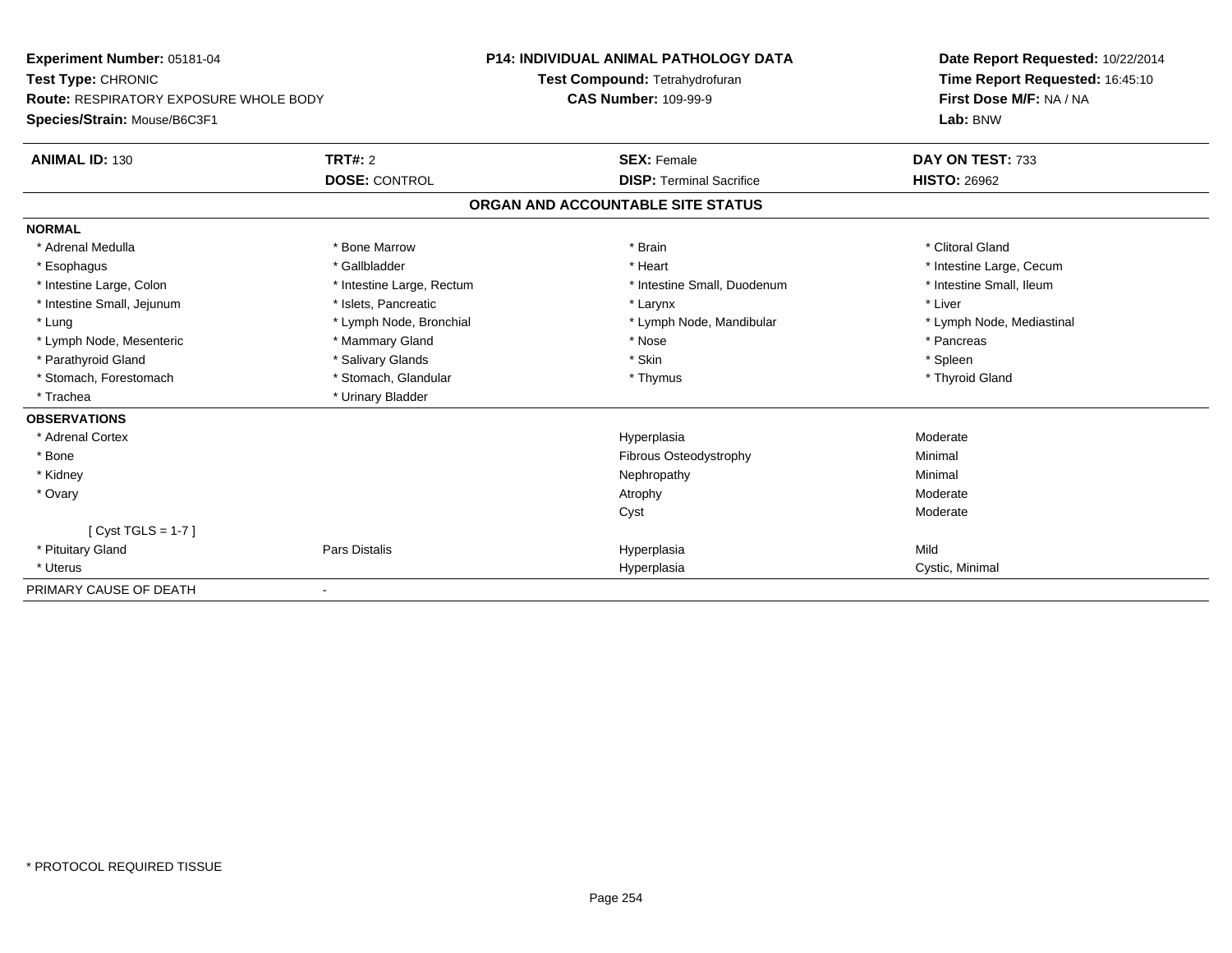| <b>TRT#: 2</b><br><b>ANIMAL ID: 131</b><br><b>SEX: Female</b><br>DAY ON TEST: 604<br><b>DOSE: CONTROL</b><br><b>DISP:</b> Moribund Sacrifice<br><b>HISTO: 26963</b><br>ORGAN AND ACCOUNTABLE SITE STATUS<br><b>NORMAL</b><br>* Adrenal Cortex<br>* Bone<br>* Bone Marrow<br>* Brain<br>* Gallbladder<br>* Heart<br>* Intestine Large, Cecum<br>* Esophagus<br>* Intestine Large, Colon<br>* Intestine Small, Duodenum<br>* Intestine Small, Ileum<br>* Intestine Large, Rectum<br>* Intestine Small, Jejunum<br>* Islets, Pancreatic<br>* Kidney<br>* Larynx<br>* Lung<br>* Lymph Node, Bronchial<br>* Lymph Node, Mediastinal<br>* Mammary Gland<br>* Nose<br>* Pituitary Gland<br>* Salivary Glands<br>* Pancreas<br>* Skin<br>* Stomach, Forestomach<br>* Thyroid Gland<br>* Stomach, Glandular<br>* Trachea<br>* Urinary Bladder<br><b>MISSING</b><br>* Clitoral Gland<br>* Adrenal Medulla<br>* Lymph Node, Mandibular<br>* Parathyroid Gland<br>* Thymus<br><b>OBSERVATIONS</b><br><b>Harderian Gland</b><br>Adenoma<br>[Adenoma TGLS = $2-12$ ]<br>* Liver<br>Hepatocellular Carcinoma<br>[ Hepatocellular Carcinoma TGLS = 5-4 ]<br>Lymph Node<br>Renal<br>Lymphoma Malignant<br>[ Lymphoma Malignant TGLS = 6-11 ]<br>* Lymph Node, Mesenteric<br>Lymphoma Malignant<br>[ Lymphoma Malignant TGLS = 4-10 ]<br>* Ovary<br>Cyst<br>Minimal<br>* Spleen<br>Hematopoietic Cell Proliferation<br>Moderate<br>Lymphoma Malignant<br>* Uterus<br>Hyperplasia<br>Cystic, Moderate<br>[ Hyperplasia TGLS = 3-8 ]<br>PRIMARY CAUSE OF DEATH<br>- Lymph Node, Mesenteric Lymphoma Malignant | Experiment Number: 05181-04<br>Test Type: CHRONIC<br><b>Route: RESPIRATORY EXPOSURE WHOLE BODY</b><br>Species/Strain: Mouse/B6C3F1 | P14: INDIVIDUAL ANIMAL PATHOLOGY DATA<br>Test Compound: Tetrahydrofuran<br><b>CAS Number: 109-99-9</b> | Date Report Requested: 10/22/2014<br>Time Report Requested: 16:45:10<br>First Dose M/F: NA / NA<br>Lab: BNW |
|-------------------------------------------------------------------------------------------------------------------------------------------------------------------------------------------------------------------------------------------------------------------------------------------------------------------------------------------------------------------------------------------------------------------------------------------------------------------------------------------------------------------------------------------------------------------------------------------------------------------------------------------------------------------------------------------------------------------------------------------------------------------------------------------------------------------------------------------------------------------------------------------------------------------------------------------------------------------------------------------------------------------------------------------------------------------------------------------------------------------------------------------------------------------------------------------------------------------------------------------------------------------------------------------------------------------------------------------------------------------------------------------------------------------------------------------------------------------------------------------------------------------------------------------------------------------------------------------|------------------------------------------------------------------------------------------------------------------------------------|--------------------------------------------------------------------------------------------------------|-------------------------------------------------------------------------------------------------------------|
|                                                                                                                                                                                                                                                                                                                                                                                                                                                                                                                                                                                                                                                                                                                                                                                                                                                                                                                                                                                                                                                                                                                                                                                                                                                                                                                                                                                                                                                                                                                                                                                           |                                                                                                                                    |                                                                                                        |                                                                                                             |
|                                                                                                                                                                                                                                                                                                                                                                                                                                                                                                                                                                                                                                                                                                                                                                                                                                                                                                                                                                                                                                                                                                                                                                                                                                                                                                                                                                                                                                                                                                                                                                                           |                                                                                                                                    |                                                                                                        |                                                                                                             |
|                                                                                                                                                                                                                                                                                                                                                                                                                                                                                                                                                                                                                                                                                                                                                                                                                                                                                                                                                                                                                                                                                                                                                                                                                                                                                                                                                                                                                                                                                                                                                                                           |                                                                                                                                    |                                                                                                        |                                                                                                             |
|                                                                                                                                                                                                                                                                                                                                                                                                                                                                                                                                                                                                                                                                                                                                                                                                                                                                                                                                                                                                                                                                                                                                                                                                                                                                                                                                                                                                                                                                                                                                                                                           |                                                                                                                                    |                                                                                                        |                                                                                                             |
|                                                                                                                                                                                                                                                                                                                                                                                                                                                                                                                                                                                                                                                                                                                                                                                                                                                                                                                                                                                                                                                                                                                                                                                                                                                                                                                                                                                                                                                                                                                                                                                           |                                                                                                                                    |                                                                                                        |                                                                                                             |
|                                                                                                                                                                                                                                                                                                                                                                                                                                                                                                                                                                                                                                                                                                                                                                                                                                                                                                                                                                                                                                                                                                                                                                                                                                                                                                                                                                                                                                                                                                                                                                                           |                                                                                                                                    |                                                                                                        |                                                                                                             |
|                                                                                                                                                                                                                                                                                                                                                                                                                                                                                                                                                                                                                                                                                                                                                                                                                                                                                                                                                                                                                                                                                                                                                                                                                                                                                                                                                                                                                                                                                                                                                                                           |                                                                                                                                    |                                                                                                        |                                                                                                             |
|                                                                                                                                                                                                                                                                                                                                                                                                                                                                                                                                                                                                                                                                                                                                                                                                                                                                                                                                                                                                                                                                                                                                                                                                                                                                                                                                                                                                                                                                                                                                                                                           |                                                                                                                                    |                                                                                                        |                                                                                                             |
|                                                                                                                                                                                                                                                                                                                                                                                                                                                                                                                                                                                                                                                                                                                                                                                                                                                                                                                                                                                                                                                                                                                                                                                                                                                                                                                                                                                                                                                                                                                                                                                           |                                                                                                                                    |                                                                                                        |                                                                                                             |
|                                                                                                                                                                                                                                                                                                                                                                                                                                                                                                                                                                                                                                                                                                                                                                                                                                                                                                                                                                                                                                                                                                                                                                                                                                                                                                                                                                                                                                                                                                                                                                                           |                                                                                                                                    |                                                                                                        |                                                                                                             |
|                                                                                                                                                                                                                                                                                                                                                                                                                                                                                                                                                                                                                                                                                                                                                                                                                                                                                                                                                                                                                                                                                                                                                                                                                                                                                                                                                                                                                                                                                                                                                                                           |                                                                                                                                    |                                                                                                        |                                                                                                             |
|                                                                                                                                                                                                                                                                                                                                                                                                                                                                                                                                                                                                                                                                                                                                                                                                                                                                                                                                                                                                                                                                                                                                                                                                                                                                                                                                                                                                                                                                                                                                                                                           |                                                                                                                                    |                                                                                                        |                                                                                                             |
|                                                                                                                                                                                                                                                                                                                                                                                                                                                                                                                                                                                                                                                                                                                                                                                                                                                                                                                                                                                                                                                                                                                                                                                                                                                                                                                                                                                                                                                                                                                                                                                           |                                                                                                                                    |                                                                                                        |                                                                                                             |
|                                                                                                                                                                                                                                                                                                                                                                                                                                                                                                                                                                                                                                                                                                                                                                                                                                                                                                                                                                                                                                                                                                                                                                                                                                                                                                                                                                                                                                                                                                                                                                                           |                                                                                                                                    |                                                                                                        |                                                                                                             |
|                                                                                                                                                                                                                                                                                                                                                                                                                                                                                                                                                                                                                                                                                                                                                                                                                                                                                                                                                                                                                                                                                                                                                                                                                                                                                                                                                                                                                                                                                                                                                                                           |                                                                                                                                    |                                                                                                        |                                                                                                             |
|                                                                                                                                                                                                                                                                                                                                                                                                                                                                                                                                                                                                                                                                                                                                                                                                                                                                                                                                                                                                                                                                                                                                                                                                                                                                                                                                                                                                                                                                                                                                                                                           |                                                                                                                                    |                                                                                                        |                                                                                                             |
|                                                                                                                                                                                                                                                                                                                                                                                                                                                                                                                                                                                                                                                                                                                                                                                                                                                                                                                                                                                                                                                                                                                                                                                                                                                                                                                                                                                                                                                                                                                                                                                           |                                                                                                                                    |                                                                                                        |                                                                                                             |
|                                                                                                                                                                                                                                                                                                                                                                                                                                                                                                                                                                                                                                                                                                                                                                                                                                                                                                                                                                                                                                                                                                                                                                                                                                                                                                                                                                                                                                                                                                                                                                                           |                                                                                                                                    |                                                                                                        |                                                                                                             |
|                                                                                                                                                                                                                                                                                                                                                                                                                                                                                                                                                                                                                                                                                                                                                                                                                                                                                                                                                                                                                                                                                                                                                                                                                                                                                                                                                                                                                                                                                                                                                                                           |                                                                                                                                    |                                                                                                        |                                                                                                             |
|                                                                                                                                                                                                                                                                                                                                                                                                                                                                                                                                                                                                                                                                                                                                                                                                                                                                                                                                                                                                                                                                                                                                                                                                                                                                                                                                                                                                                                                                                                                                                                                           |                                                                                                                                    |                                                                                                        |                                                                                                             |
|                                                                                                                                                                                                                                                                                                                                                                                                                                                                                                                                                                                                                                                                                                                                                                                                                                                                                                                                                                                                                                                                                                                                                                                                                                                                                                                                                                                                                                                                                                                                                                                           |                                                                                                                                    |                                                                                                        |                                                                                                             |
|                                                                                                                                                                                                                                                                                                                                                                                                                                                                                                                                                                                                                                                                                                                                                                                                                                                                                                                                                                                                                                                                                                                                                                                                                                                                                                                                                                                                                                                                                                                                                                                           |                                                                                                                                    |                                                                                                        |                                                                                                             |
|                                                                                                                                                                                                                                                                                                                                                                                                                                                                                                                                                                                                                                                                                                                                                                                                                                                                                                                                                                                                                                                                                                                                                                                                                                                                                                                                                                                                                                                                                                                                                                                           |                                                                                                                                    |                                                                                                        |                                                                                                             |
|                                                                                                                                                                                                                                                                                                                                                                                                                                                                                                                                                                                                                                                                                                                                                                                                                                                                                                                                                                                                                                                                                                                                                                                                                                                                                                                                                                                                                                                                                                                                                                                           |                                                                                                                                    |                                                                                                        |                                                                                                             |
|                                                                                                                                                                                                                                                                                                                                                                                                                                                                                                                                                                                                                                                                                                                                                                                                                                                                                                                                                                                                                                                                                                                                                                                                                                                                                                                                                                                                                                                                                                                                                                                           |                                                                                                                                    |                                                                                                        |                                                                                                             |
|                                                                                                                                                                                                                                                                                                                                                                                                                                                                                                                                                                                                                                                                                                                                                                                                                                                                                                                                                                                                                                                                                                                                                                                                                                                                                                                                                                                                                                                                                                                                                                                           |                                                                                                                                    |                                                                                                        |                                                                                                             |
|                                                                                                                                                                                                                                                                                                                                                                                                                                                                                                                                                                                                                                                                                                                                                                                                                                                                                                                                                                                                                                                                                                                                                                                                                                                                                                                                                                                                                                                                                                                                                                                           |                                                                                                                                    |                                                                                                        |                                                                                                             |
|                                                                                                                                                                                                                                                                                                                                                                                                                                                                                                                                                                                                                                                                                                                                                                                                                                                                                                                                                                                                                                                                                                                                                                                                                                                                                                                                                                                                                                                                                                                                                                                           |                                                                                                                                    |                                                                                                        |                                                                                                             |
|                                                                                                                                                                                                                                                                                                                                                                                                                                                                                                                                                                                                                                                                                                                                                                                                                                                                                                                                                                                                                                                                                                                                                                                                                                                                                                                                                                                                                                                                                                                                                                                           |                                                                                                                                    |                                                                                                        |                                                                                                             |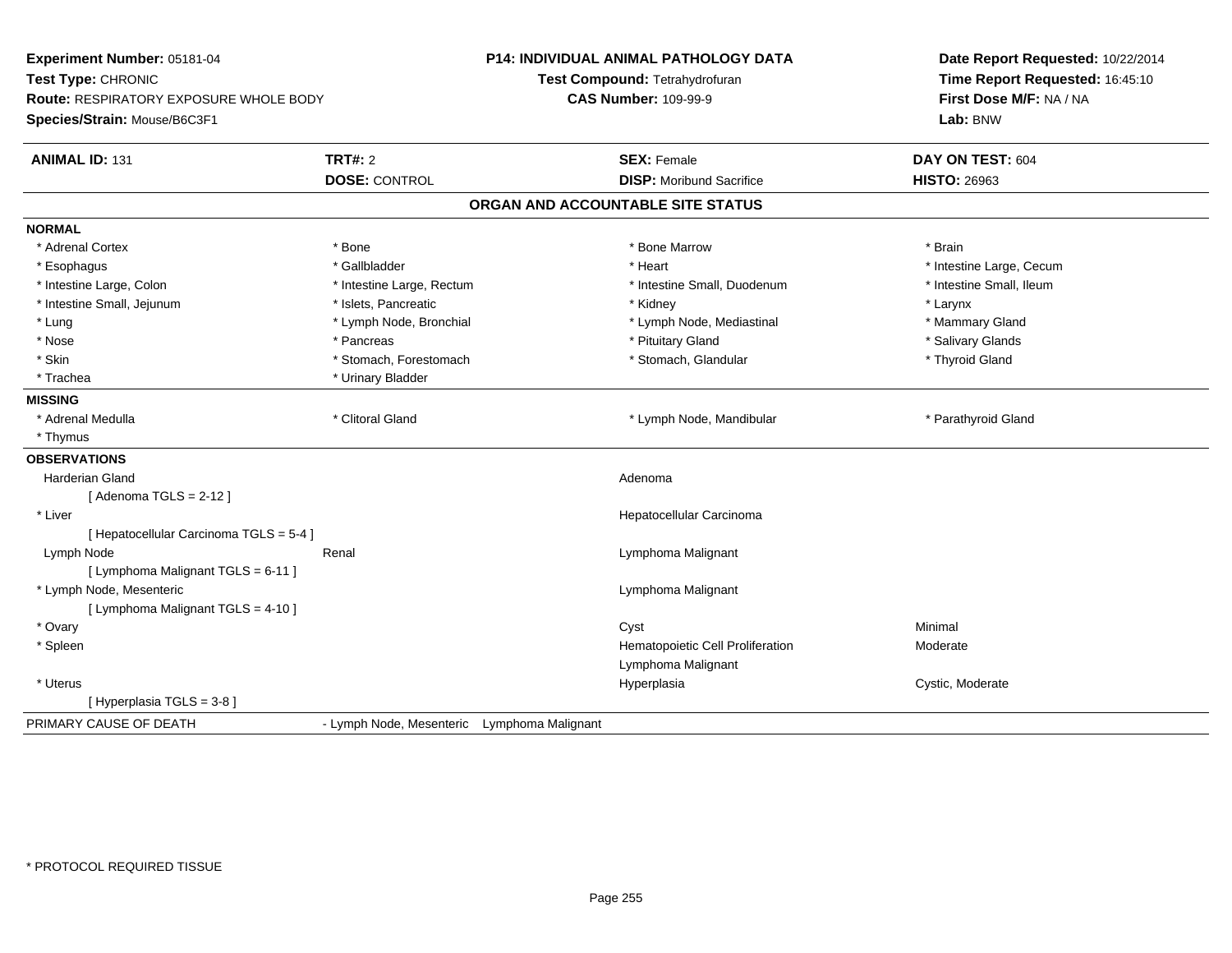| Experiment Number: 05181-04<br>Test Type: CHRONIC |                             | <b>P14: INDIVIDUAL ANIMAL PATHOLOGY DATA</b> | Date Report Requested: 10/22/2014<br>Time Report Requested: 16:45:10 |
|---------------------------------------------------|-----------------------------|----------------------------------------------|----------------------------------------------------------------------|
|                                                   |                             | Test Compound: Tetrahydrofuran               |                                                                      |
| Route: RESPIRATORY EXPOSURE WHOLE BODY            |                             | <b>CAS Number: 109-99-9</b>                  | First Dose M/F: NA / NA                                              |
| Species/Strain: Mouse/B6C3F1                      |                             |                                              | Lab: BNW                                                             |
| <b>ANIMAL ID: 132</b>                             | TRT#: 2                     | <b>SEX: Female</b>                           | DAY ON TEST: 736                                                     |
|                                                   | <b>DOSE: CONTROL</b>        | <b>DISP: Terminal Sacrifice</b>              | <b>HISTO: 26964</b>                                                  |
|                                                   |                             | ORGAN AND ACCOUNTABLE SITE STATUS            |                                                                      |
| <b>NORMAL</b>                                     |                             |                                              |                                                                      |
| * Adrenal Cortex                                  | * Adrenal Medulla           | * Bone Marrow                                | * Brain                                                              |
| * Esophagus                                       | * Gallbladder               | * Intestine Large, Cecum                     | * Intestine Large, Colon                                             |
| * Intestine Large, Rectum                         | * Intestine Small, Duodenum | * Intestine Small, Ileum                     | * Intestine Small, Jejunum                                           |
| * Islets, Pancreatic                              | * Kidney                    | * Larynx                                     | * Lung                                                               |
| * Lymph Node, Bronchial                           | * Lymph Node, Mandibular    | * Lymph Node, Mesenteric                     | * Mammary Gland                                                      |
| * Nose                                            | * Pancreas                  | * Parathyroid Gland                          | * Salivary Glands                                                    |
| * Skin                                            | * Spleen                    | * Stomach, Forestomach                       | * Stomach, Glandular                                                 |
| * Thymus                                          | * Trachea                   | * Urinary Bladder                            |                                                                      |
| <b>MISSING</b>                                    |                             |                                              |                                                                      |
| * Lymph Node, Mediastinal                         |                             |                                              |                                                                      |
| <b>OBSERVATIONS</b>                               |                             |                                              |                                                                      |
| * Bone                                            |                             | <b>Fibrous Osteodystrophy</b>                | Mild                                                                 |
| * Clitoral Gland                                  |                             | Inflammation                                 | Marked                                                               |
| [Inflammation TGLS = $2-7$ ]                      |                             |                                              |                                                                      |
| * Heart                                           |                             | Cardiomyopathy                               | Minimal                                                              |
| * Liver                                           |                             | Hepatocellular Adenoma                       | Multiple                                                             |
| [ Hepatocellular Adenoma TGLS = 3,4,5-4+10+11 ]   |                             |                                              |                                                                      |
| * Ovary                                           | Granulosa Cell              | Hyperplasia                                  | Minimal                                                              |
| * Pituitary Gland                                 | Pars Distalis               | Adenoma                                      |                                                                      |
| [Adenoma TGLS = $1-8$ ]                           |                             |                                              |                                                                      |
| * Thyroid Gland                                   | <b>Follicular Cel</b>       | Adenoma                                      |                                                                      |
| * Uterus                                          |                             | Hyperplasia                                  | Cystic, Mild                                                         |
| PRIMARY CAUSE OF DEATH                            |                             |                                              |                                                                      |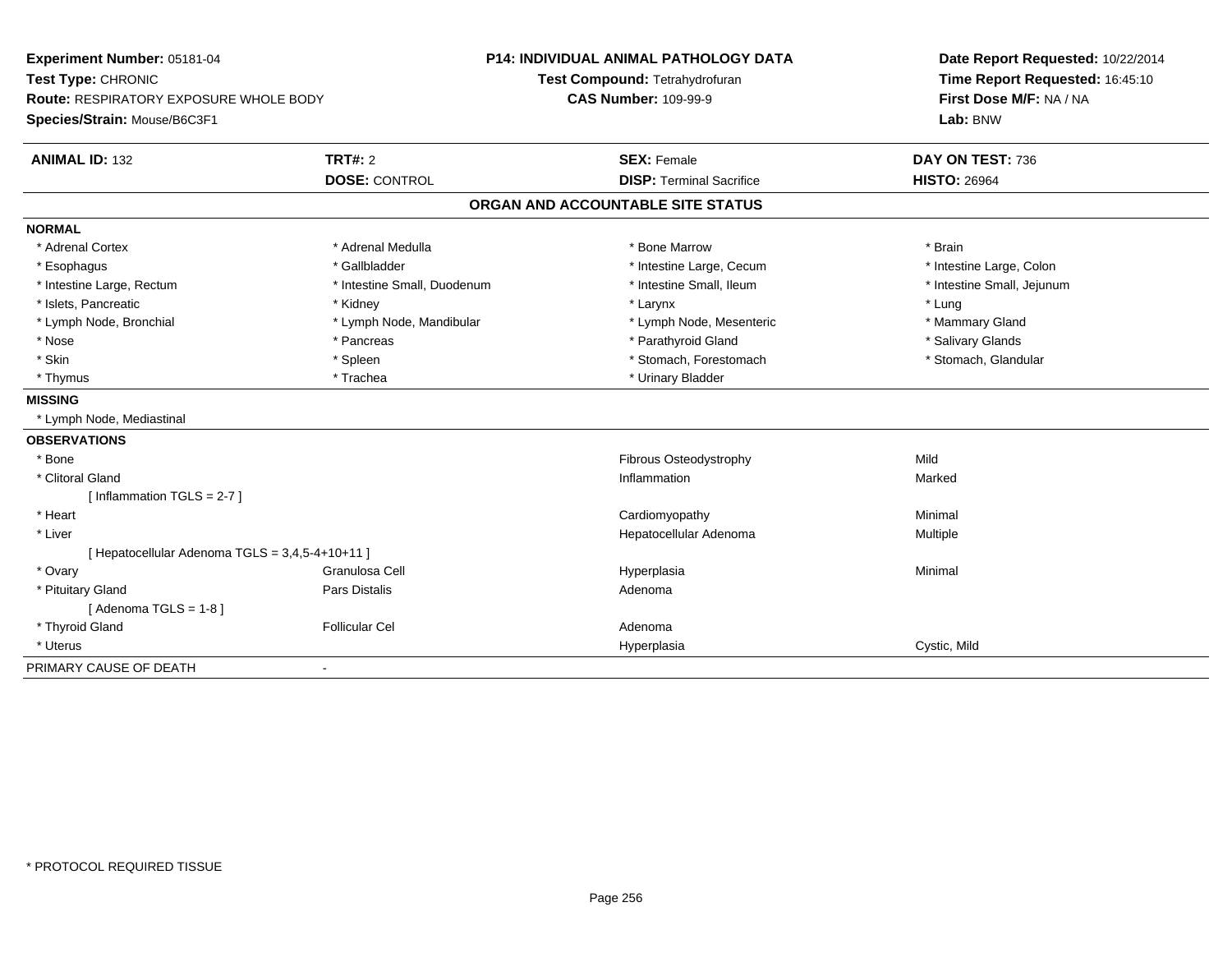| Experiment Number: 05181-04<br>Test Type: CHRONIC<br>Route: RESPIRATORY EXPOSURE WHOLE BODY<br>Species/Strain: Mouse/B6C3F1<br><b>ANIMAL ID: 133</b> | TRT#: 2                   | <b>P14: INDIVIDUAL ANIMAL PATHOLOGY DATA</b><br>Test Compound: Tetrahydrofuran<br><b>CAS Number: 109-99-9</b><br><b>SEX: Female</b> | Date Report Requested: 10/22/2014<br>Time Report Requested: 16:45:10<br>First Dose M/F: NA / NA<br>Lab: BNW<br>DAY ON TEST: 733 |
|------------------------------------------------------------------------------------------------------------------------------------------------------|---------------------------|-------------------------------------------------------------------------------------------------------------------------------------|---------------------------------------------------------------------------------------------------------------------------------|
|                                                                                                                                                      | <b>DOSE: CONTROL</b>      | <b>DISP: Terminal Sacrifice</b>                                                                                                     | <b>HISTO: 26965</b>                                                                                                             |
|                                                                                                                                                      |                           | ORGAN AND ACCOUNTABLE SITE STATUS                                                                                                   |                                                                                                                                 |
| <b>NORMAL</b>                                                                                                                                        |                           |                                                                                                                                     |                                                                                                                                 |
| * Adrenal Cortex                                                                                                                                     | * Adrenal Medulla         | * Bone                                                                                                                              | * Bone Marrow                                                                                                                   |
| * Brain                                                                                                                                              | * Clitoral Gland          | * Esophagus                                                                                                                         | * Gallbladder                                                                                                                   |
| * Intestine Large, Cecum                                                                                                                             | * Intestine Large, Colon  | * Intestine Small, Duodenum                                                                                                         | * Intestine Small, Ileum                                                                                                        |
| * Intestine Small, Jejunum                                                                                                                           | * Islets, Pancreatic      | * Larynx                                                                                                                            | * Liver                                                                                                                         |
| * Lung                                                                                                                                               | * Lymph Node, Bronchial   | * Lymph Node, Mandibular                                                                                                            | * Lymph Node, Mesenteric                                                                                                        |
| * Mammary Gland                                                                                                                                      | * Nose                    | * Ovary                                                                                                                             | * Pancreas                                                                                                                      |
| * Parathyroid Gland                                                                                                                                  | * Salivary Glands         | * Skin                                                                                                                              | * Spleen                                                                                                                        |
| * Stomach, Forestomach                                                                                                                               | * Stomach, Glandular      | * Thymus                                                                                                                            | * Trachea                                                                                                                       |
| * Urinary Bladder                                                                                                                                    |                           |                                                                                                                                     |                                                                                                                                 |
| <b>MISSING</b>                                                                                                                                       |                           |                                                                                                                                     |                                                                                                                                 |
| * Intestine Large, Rectum                                                                                                                            | * Lymph Node, Mediastinal |                                                                                                                                     |                                                                                                                                 |
| <b>OBSERVATIONS</b>                                                                                                                                  |                           |                                                                                                                                     |                                                                                                                                 |
| * Heart                                                                                                                                              |                           | Cardiomyopathy                                                                                                                      | Minimal                                                                                                                         |
| * Kidney                                                                                                                                             |                           | Nephropathy                                                                                                                         | Minimal                                                                                                                         |
| * Pituitary Gland                                                                                                                                    | Pars Distalis             | Hyperplasia                                                                                                                         | Marked                                                                                                                          |
| * Thyroid Gland                                                                                                                                      | <b>Follicular Cel</b>     | Hyperplasia                                                                                                                         | Minimal                                                                                                                         |
| * Uterus                                                                                                                                             |                           | Hyperplasia                                                                                                                         | Cystic, Mild                                                                                                                    |
| PRIMARY CAUSE OF DEATH                                                                                                                               |                           |                                                                                                                                     |                                                                                                                                 |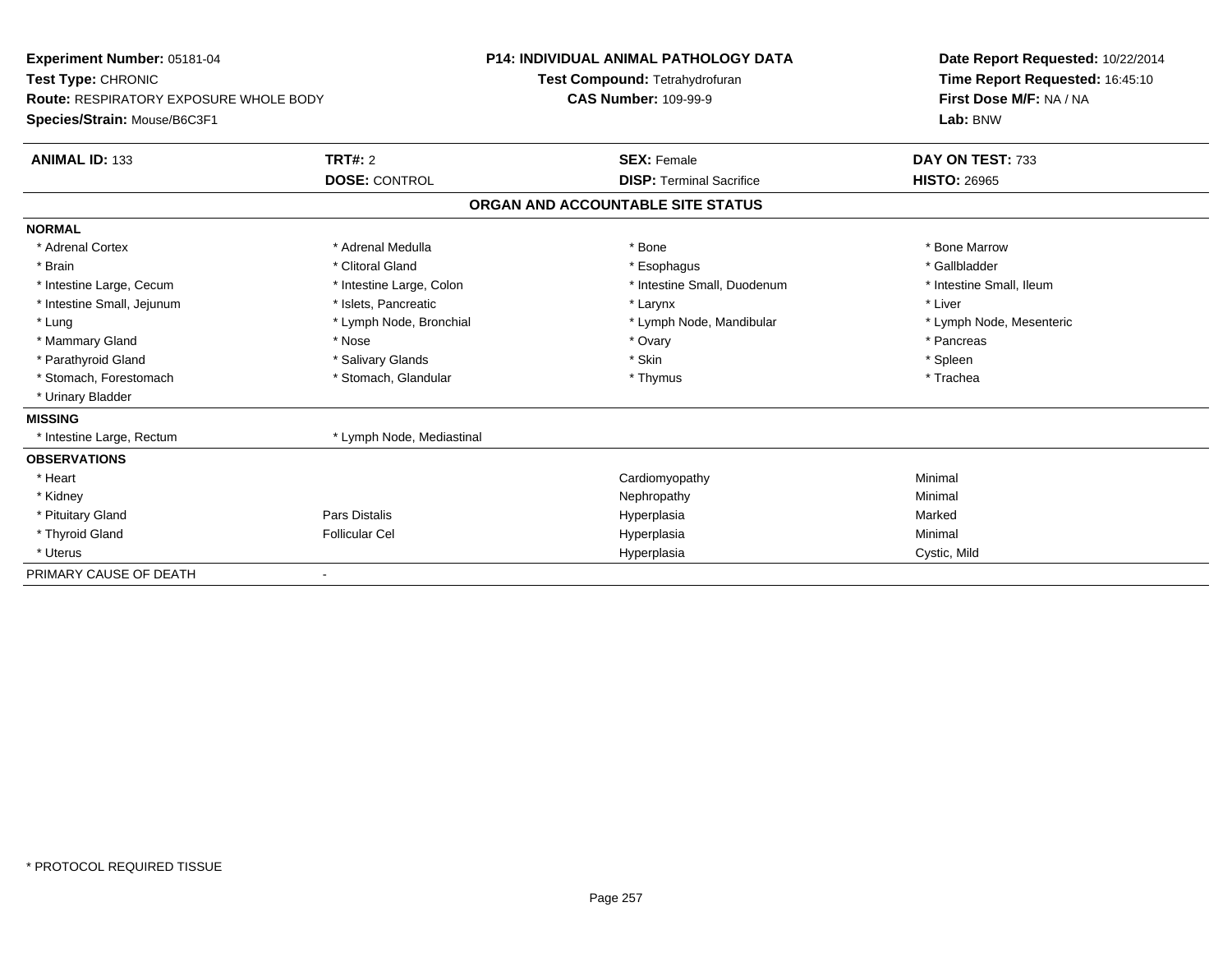| Experiment Number: 05181-04                                         |                            | <b>P14: INDIVIDUAL ANIMAL PATHOLOGY DATA</b> | Date Report Requested: 10/22/2014 |
|---------------------------------------------------------------------|----------------------------|----------------------------------------------|-----------------------------------|
| Test Type: CHRONIC<br><b>Route: RESPIRATORY EXPOSURE WHOLE BODY</b> |                            | Test Compound: Tetrahydrofuran               | Time Report Requested: 16:45:10   |
|                                                                     |                            | <b>CAS Number: 109-99-9</b>                  | First Dose M/F: NA / NA           |
| Species/Strain: Mouse/B6C3F1                                        |                            |                                              | Lab: BNW                          |
| <b>ANIMAL ID: 134</b>                                               | <b>TRT#: 2</b>             | <b>SEX: Female</b>                           | DAY ON TEST: 502                  |
|                                                                     | <b>DOSE: CONTROL</b>       | <b>DISP:</b> Moribund Sacrifice              | <b>HISTO: 26966</b>               |
|                                                                     |                            | ORGAN AND ACCOUNTABLE SITE STATUS            |                                   |
| <b>NORMAL</b>                                                       |                            |                                              |                                   |
| * Adrenal Cortex                                                    | * Adrenal Medulla          | * Bone                                       | * Brain                           |
| * Clitoral Gland                                                    | * Esophagus                | * Gallbladder                                | * Heart                           |
| * Intestine Large, Cecum                                            | * Intestine Large, Colon   | * Intestine Large, Rectum                    | * Intestine Small, Duodenum       |
| * Intestine Small, Ileum                                            | * Intestine Small, Jejunum | * Islets, Pancreatic                         | * Larynx                          |
| * Mammary Gland                                                     | * Nose                     | * Pancreas                                   | * Parathyroid Gland               |
| * Pituitary Gland                                                   | * Salivary Glands          | * Skin                                       | * Stomach, Forestomach            |
| * Thyroid Gland                                                     | * Trachea                  | * Urinary Bladder                            |                                   |
| <b>OBSERVATIONS</b>                                                 |                            |                                              |                                   |
| * Bone Marrow                                                       |                            | Lymphoma Malignant                           |                                   |
| * Kidney                                                            |                            | Nephropathy                                  | Minimal                           |
| Note: No changes are seen that account for TGL 5.                   |                            |                                              |                                   |
| * Liver                                                             |                            | Lymphoma Malignant                           |                                   |
| [ Lymphoma Malignant TGLS = 4-4 ]                                   |                            |                                              |                                   |
| * Lung                                                              |                            | Lymphoma Malignant                           |                                   |
| [ Lymphoma Malignant TGLS = 4-4 ]                                   |                            |                                              |                                   |
| * Lymph Node, Bronchial                                             |                            | Lymphoma Malignant                           |                                   |
| [ Lymphoma Malignant TGLS = 6-11 ]                                  |                            |                                              |                                   |
| * Lymph Node, Mandibular                                            |                            | Lymphoma Malignant                           |                                   |
| [ Lymphoma Malignant TGLS = 6-11 ]                                  |                            |                                              |                                   |
| * Lymph Node, Mediastinal                                           |                            | Lymphoma Malignant                           |                                   |
| * Lymph Node, Mesenteric                                            |                            | Lymphoma Malignant                           |                                   |
| [ Lymphoma Malignant TGLS = 6-11 ]                                  |                            |                                              |                                   |
| * Ovary                                                             |                            | Lymphoma Malignant                           |                                   |
| [ Lymphoma Malignant TGLS = 4-4 ]                                   |                            |                                              |                                   |
| * Spleen                                                            |                            | Lymphoma Malignant                           |                                   |
| [ Lymphoma Malignant TGLS = 3-10 ]                                  |                            |                                              |                                   |
| * Stomach, Glandular                                                |                            | Erosion                                      | Mild                              |
| * Thymus                                                            |                            | Lymphoma Malignant                           |                                   |
| [ Lymphoma Malignant TGLS = 2-2 ]                                   |                            |                                              |                                   |
| * Uterus                                                            |                            | Hydrometra                                   | Minimal                           |
|                                                                     |                            |                                              |                                   |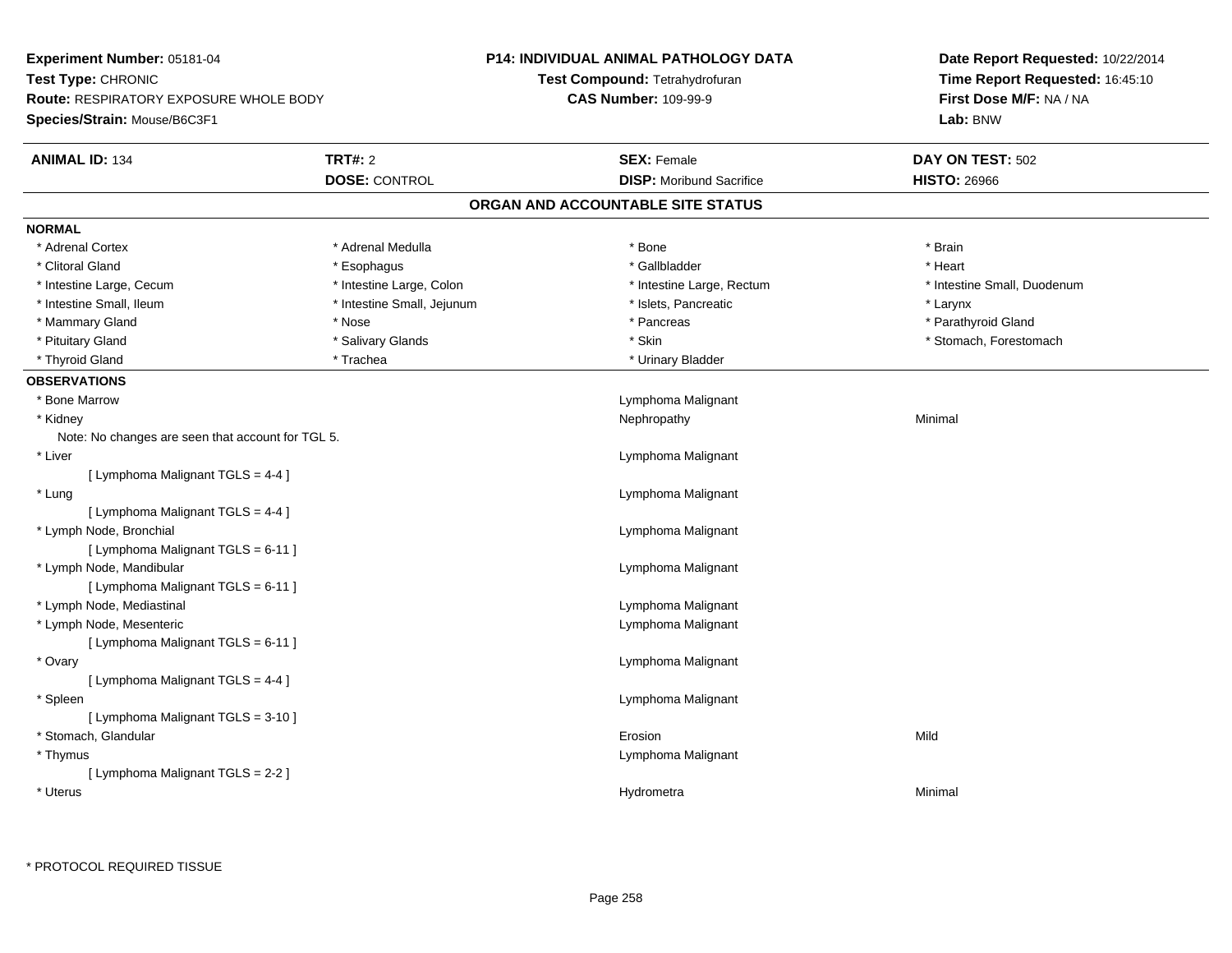| <b>Experiment Number: 05181-04</b><br>Test Type: CHRONIC<br><b>Route: RESPIRATORY EXPOSURE WHOLE BODY</b> |                             | <b>P14: INDIVIDUAL ANIMAL PATHOLOGY DATA</b><br>Test Compound: Tetrahydrofuran<br><b>CAS Number: 109-99-9</b> | Date Report Requested: 10/22/2014<br>Time Report Requested: 16:45:10<br>First Dose M/F: NA / NA |
|-----------------------------------------------------------------------------------------------------------|-----------------------------|---------------------------------------------------------------------------------------------------------------|-------------------------------------------------------------------------------------------------|
| Species/Strain: Mouse/B6C3F1                                                                              |                             |                                                                                                               | Lab: BNW                                                                                        |
| <b>ANIMAL ID: 134</b>                                                                                     | TRT#: 2                     | <b>SEX: Female</b>                                                                                            | <b>DAY ON TEST: 502</b>                                                                         |
|                                                                                                           | <b>DOSE: CONTROL</b>        | <b>DISP:</b> Moribund Sacrifice                                                                               | <b>HISTO: 26966</b>                                                                             |
|                                                                                                           |                             | ORGAN AND ACCOUNTABLE SITE STATUS                                                                             |                                                                                                 |
|                                                                                                           |                             | Hyperplasia                                                                                                   | Cystic, Mild                                                                                    |
| PRIMARY CAUSE OF DEATH                                                                                    | - Thymus Lymphoma Malignant |                                                                                                               |                                                                                                 |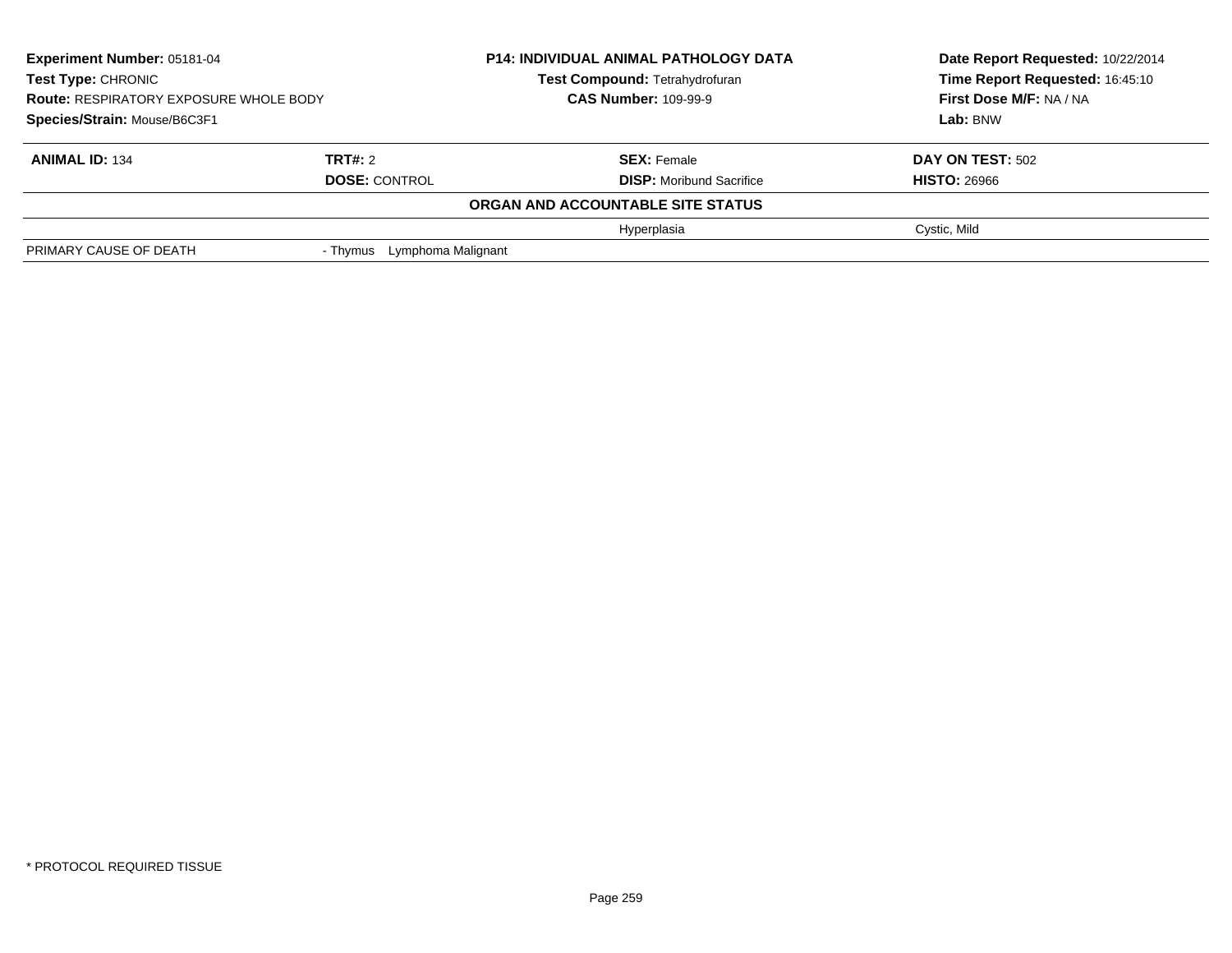| Experiment Number: 05181-04            |                                | P14: INDIVIDUAL ANIMAL PATHOLOGY DATA | Date Report Requested: 10/22/2014 |
|----------------------------------------|--------------------------------|---------------------------------------|-----------------------------------|
| Test Type: CHRONIC                     |                                | Test Compound: Tetrahydrofuran        | Time Report Requested: 16:45:10   |
| Route: RESPIRATORY EXPOSURE WHOLE BODY |                                | <b>CAS Number: 109-99-9</b>           | First Dose M/F: NA / NA           |
| Species/Strain: Mouse/B6C3F1           |                                |                                       | Lab: BNW                          |
| <b>ANIMAL ID: 135</b>                  | <b>TRT#: 2</b>                 | <b>SEX: Female</b>                    | DAY ON TEST: 651                  |
|                                        | <b>DOSE: CONTROL</b>           | <b>DISP: Natural Death</b>            | <b>HISTO: 26967</b>               |
|                                        |                                | ORGAN AND ACCOUNTABLE SITE STATUS     |                                   |
| <b>NORMAL</b>                          |                                |                                       |                                   |
| * Bone                                 | * Bone Marrow                  | * Brain                               | * Clitoral Gland                  |
| * Esophagus                            | * Gallbladder                  | * Heart                               | * Intestine Large, Colon          |
| * Intestine Large, Rectum              | * Intestine Small, Duodenum    | * Intestine Small, Ileum              | * Intestine Small, Jejunum        |
| * Islets, Pancreatic                   | * Kidney                       | * Larynx                              | * Lung                            |
| * Lymph Node, Bronchial                | * Lymph Node, Mandibular       | * Lymph Node, Mediastinal             | * Lymph Node, Mesenteric          |
| * Mammary Gland                        | * Nose                         | * Parathyroid Gland                   | * Salivary Glands                 |
| * Skin                                 | * Stomach, Forestomach         | * Stomach, Glandular                  | * Thymus                          |
| * Thyroid Gland                        | * Trachea                      | * Urinary Bladder                     |                                   |
| <b>AUTO PRECLUDES DIAG.</b>            |                                |                                       |                                   |
| * Intestine Large, Cecum               |                                |                                       |                                   |
| <b>OBSERVATIONS</b>                    |                                |                                       |                                   |
| * Adrenal Cortex                       |                                | Hypertrophy                           | Minimal                           |
| * Adrenal Medulla                      |                                | Hyperplasia                           | Minimal                           |
| * Liver                                |                                | Eosinophilic Focus                    |                                   |
|                                        |                                | Hepatocellular Adenoma                |                                   |
| [ Hepatocellular Adenoma TGLS = 3-10 ] |                                |                                       |                                   |
| * Ovary                                |                                | Atrophy                               | Moderate                          |
|                                        |                                | Cyst                                  | Moderate                          |
| [Cyst TGLS = $2-7$ ]                   |                                |                                       |                                   |
| * Pancreas                             |                                | Atrophy                               | Minimal                           |
|                                        |                                | <b>Cytoplasmic Alteration</b>         | Minimal                           |
| * Pituitary Gland                      | Pars Distalis                  | Adenoma                               |                                   |
| [Adenoma TGLS = $1-8$ ]                |                                |                                       |                                   |
| * Spleen                               |                                | Hematopoietic Cell Proliferation      | Mild                              |
| * Uterus                               |                                | Hyperplasia                           | Cystic, Mild                      |
|                                        |                                | Polyp Stromal                         |                                   |
| PRIMARY CAUSE OF DEATH                 | - Liver Hepatocellular Adenoma |                                       |                                   |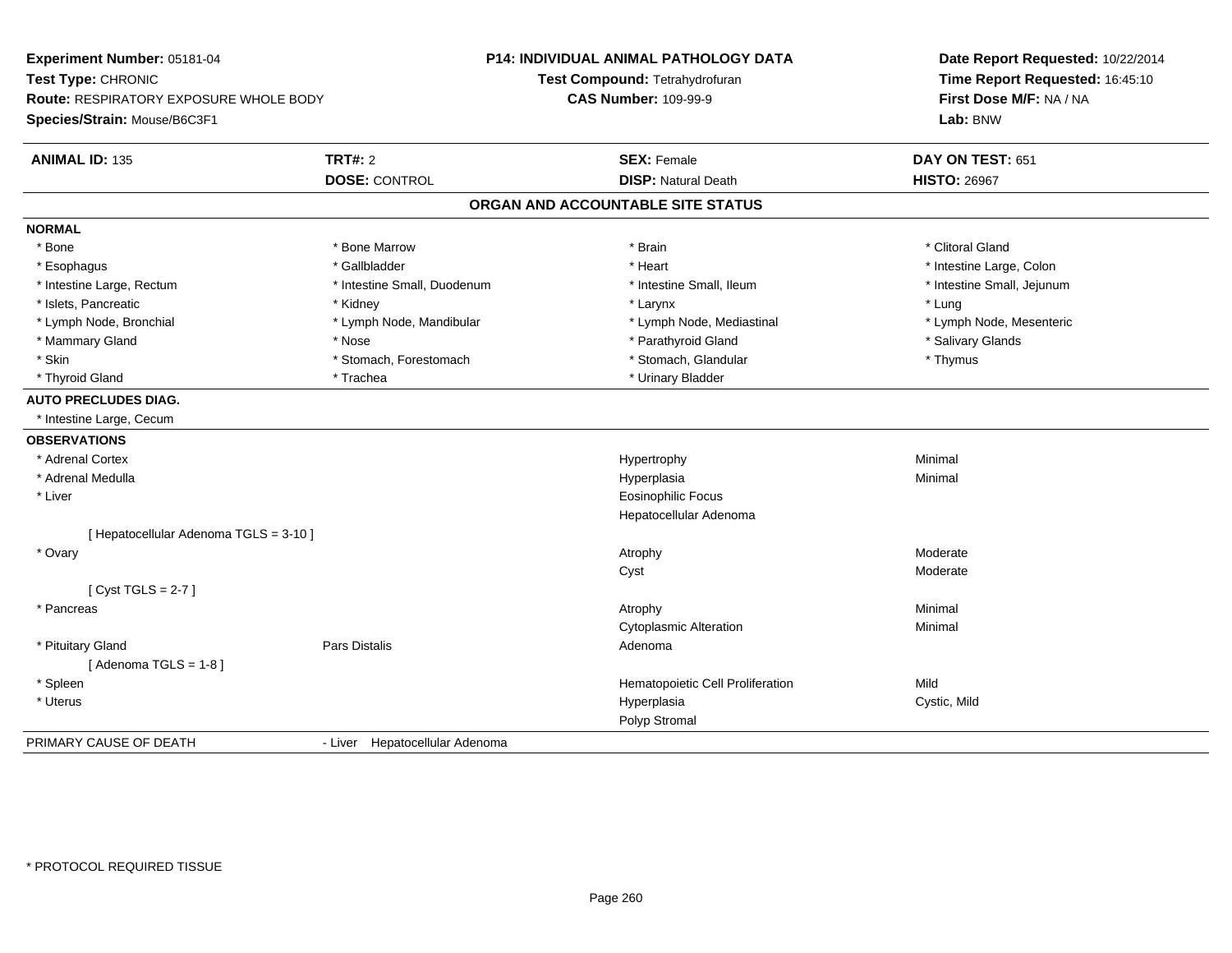| Test Type: CHRONIC<br>Test Compound: Tetrahydrofuran<br>Time Report Requested: 16:45:10<br><b>CAS Number: 109-99-9</b><br>First Dose M/F: NA / NA<br>Route: RESPIRATORY EXPOSURE WHOLE BODY<br>Species/Strain: Mouse/B6C3F1<br>Lab: BNW<br><b>TRT#: 2</b><br><b>ANIMAL ID: 136</b><br><b>SEX: Female</b><br>DAY ON TEST: 733<br><b>DISP: Terminal Sacrifice</b><br><b>DOSE: CONTROL</b><br><b>HISTO: 26968</b><br>ORGAN AND ACCOUNTABLE SITE STATUS<br><b>NORMAL</b><br>* Adrenal Medulla<br>* Adrenal Cortex<br>* Bone Marrow<br>* Brain<br>* Clitoral Gland<br>* Gallbladder<br><b>Harderian Gland</b><br>* Esophagus<br>* Intestine Large, Cecum<br>* Heart<br>* Intestine Large, Colon<br>* Intestine Large, Rectum<br>* Intestine Small, Duodenum<br>* Intestine Small, Ileum<br>* Intestine Small, Jejunum<br>* Islets, Pancreatic<br>* Lymph Node, Mesenteric<br>* Mammary Gland<br>* Kidney<br>* Larynx<br>* Parathyroid Gland<br>* Nose<br>* Ovary<br>* Pancreas<br>* Stomach, Glandular<br>* Salivary Glands<br>* Skin<br>* Spleen<br>* Thyroid Gland<br>* Trachea<br>* Urinary Bladder<br><b>OBSERVATIONS</b><br>* Bone<br>Mild<br><b>Fibrous Osteodystrophy</b><br>Eosinophilic Focus<br>* Liver<br>Moderate<br>Hepatocellular Adenoma<br>[ Hepatocellular Adenoma TGLS = 3-11 ]<br>Marked<br>* Lung<br>Alveolar Epith<br>Hyperplasia<br><b>Infiltration Cellular</b><br>Histiocyte, Moderate<br>Chronic, Focal, Mild<br>Inflammation<br>[ Infiltration Cellular TGLS = 2-3 ] |
|-------------------------------------------------------------------------------------------------------------------------------------------------------------------------------------------------------------------------------------------------------------------------------------------------------------------------------------------------------------------------------------------------------------------------------------------------------------------------------------------------------------------------------------------------------------------------------------------------------------------------------------------------------------------------------------------------------------------------------------------------------------------------------------------------------------------------------------------------------------------------------------------------------------------------------------------------------------------------------------------------------------------------------------------------------------------------------------------------------------------------------------------------------------------------------------------------------------------------------------------------------------------------------------------------------------------------------------------------------------------------------------------------------------------------------------------------------------------------------------------|
|                                                                                                                                                                                                                                                                                                                                                                                                                                                                                                                                                                                                                                                                                                                                                                                                                                                                                                                                                                                                                                                                                                                                                                                                                                                                                                                                                                                                                                                                                           |
|                                                                                                                                                                                                                                                                                                                                                                                                                                                                                                                                                                                                                                                                                                                                                                                                                                                                                                                                                                                                                                                                                                                                                                                                                                                                                                                                                                                                                                                                                           |
|                                                                                                                                                                                                                                                                                                                                                                                                                                                                                                                                                                                                                                                                                                                                                                                                                                                                                                                                                                                                                                                                                                                                                                                                                                                                                                                                                                                                                                                                                           |
|                                                                                                                                                                                                                                                                                                                                                                                                                                                                                                                                                                                                                                                                                                                                                                                                                                                                                                                                                                                                                                                                                                                                                                                                                                                                                                                                                                                                                                                                                           |
|                                                                                                                                                                                                                                                                                                                                                                                                                                                                                                                                                                                                                                                                                                                                                                                                                                                                                                                                                                                                                                                                                                                                                                                                                                                                                                                                                                                                                                                                                           |
|                                                                                                                                                                                                                                                                                                                                                                                                                                                                                                                                                                                                                                                                                                                                                                                                                                                                                                                                                                                                                                                                                                                                                                                                                                                                                                                                                                                                                                                                                           |
|                                                                                                                                                                                                                                                                                                                                                                                                                                                                                                                                                                                                                                                                                                                                                                                                                                                                                                                                                                                                                                                                                                                                                                                                                                                                                                                                                                                                                                                                                           |
|                                                                                                                                                                                                                                                                                                                                                                                                                                                                                                                                                                                                                                                                                                                                                                                                                                                                                                                                                                                                                                                                                                                                                                                                                                                                                                                                                                                                                                                                                           |
|                                                                                                                                                                                                                                                                                                                                                                                                                                                                                                                                                                                                                                                                                                                                                                                                                                                                                                                                                                                                                                                                                                                                                                                                                                                                                                                                                                                                                                                                                           |
|                                                                                                                                                                                                                                                                                                                                                                                                                                                                                                                                                                                                                                                                                                                                                                                                                                                                                                                                                                                                                                                                                                                                                                                                                                                                                                                                                                                                                                                                                           |
|                                                                                                                                                                                                                                                                                                                                                                                                                                                                                                                                                                                                                                                                                                                                                                                                                                                                                                                                                                                                                                                                                                                                                                                                                                                                                                                                                                                                                                                                                           |
|                                                                                                                                                                                                                                                                                                                                                                                                                                                                                                                                                                                                                                                                                                                                                                                                                                                                                                                                                                                                                                                                                                                                                                                                                                                                                                                                                                                                                                                                                           |
|                                                                                                                                                                                                                                                                                                                                                                                                                                                                                                                                                                                                                                                                                                                                                                                                                                                                                                                                                                                                                                                                                                                                                                                                                                                                                                                                                                                                                                                                                           |
|                                                                                                                                                                                                                                                                                                                                                                                                                                                                                                                                                                                                                                                                                                                                                                                                                                                                                                                                                                                                                                                                                                                                                                                                                                                                                                                                                                                                                                                                                           |
|                                                                                                                                                                                                                                                                                                                                                                                                                                                                                                                                                                                                                                                                                                                                                                                                                                                                                                                                                                                                                                                                                                                                                                                                                                                                                                                                                                                                                                                                                           |
|                                                                                                                                                                                                                                                                                                                                                                                                                                                                                                                                                                                                                                                                                                                                                                                                                                                                                                                                                                                                                                                                                                                                                                                                                                                                                                                                                                                                                                                                                           |
|                                                                                                                                                                                                                                                                                                                                                                                                                                                                                                                                                                                                                                                                                                                                                                                                                                                                                                                                                                                                                                                                                                                                                                                                                                                                                                                                                                                                                                                                                           |
|                                                                                                                                                                                                                                                                                                                                                                                                                                                                                                                                                                                                                                                                                                                                                                                                                                                                                                                                                                                                                                                                                                                                                                                                                                                                                                                                                                                                                                                                                           |
|                                                                                                                                                                                                                                                                                                                                                                                                                                                                                                                                                                                                                                                                                                                                                                                                                                                                                                                                                                                                                                                                                                                                                                                                                                                                                                                                                                                                                                                                                           |
|                                                                                                                                                                                                                                                                                                                                                                                                                                                                                                                                                                                                                                                                                                                                                                                                                                                                                                                                                                                                                                                                                                                                                                                                                                                                                                                                                                                                                                                                                           |
|                                                                                                                                                                                                                                                                                                                                                                                                                                                                                                                                                                                                                                                                                                                                                                                                                                                                                                                                                                                                                                                                                                                                                                                                                                                                                                                                                                                                                                                                                           |
|                                                                                                                                                                                                                                                                                                                                                                                                                                                                                                                                                                                                                                                                                                                                                                                                                                                                                                                                                                                                                                                                                                                                                                                                                                                                                                                                                                                                                                                                                           |
|                                                                                                                                                                                                                                                                                                                                                                                                                                                                                                                                                                                                                                                                                                                                                                                                                                                                                                                                                                                                                                                                                                                                                                                                                                                                                                                                                                                                                                                                                           |
|                                                                                                                                                                                                                                                                                                                                                                                                                                                                                                                                                                                                                                                                                                                                                                                                                                                                                                                                                                                                                                                                                                                                                                                                                                                                                                                                                                                                                                                                                           |
| * Lymph Node, Bronchial<br>Lymphoma Malignant                                                                                                                                                                                                                                                                                                                                                                                                                                                                                                                                                                                                                                                                                                                                                                                                                                                                                                                                                                                                                                                                                                                                                                                                                                                                                                                                                                                                                                             |
| * Lymph Node, Mandibular<br>Hyperplasia<br>Mild                                                                                                                                                                                                                                                                                                                                                                                                                                                                                                                                                                                                                                                                                                                                                                                                                                                                                                                                                                                                                                                                                                                                                                                                                                                                                                                                                                                                                                           |
| * Lymph Node, Mediastinal<br>Lymphoma Malignant                                                                                                                                                                                                                                                                                                                                                                                                                                                                                                                                                                                                                                                                                                                                                                                                                                                                                                                                                                                                                                                                                                                                                                                                                                                                                                                                                                                                                                           |
| * Pituitary Gland<br>Hyperplasia<br>Minimal                                                                                                                                                                                                                                                                                                                                                                                                                                                                                                                                                                                                                                                                                                                                                                                                                                                                                                                                                                                                                                                                                                                                                                                                                                                                                                                                                                                                                                               |
| * Stomach, Forestomach<br>Squamous Cell Papilloma                                                                                                                                                                                                                                                                                                                                                                                                                                                                                                                                                                                                                                                                                                                                                                                                                                                                                                                                                                                                                                                                                                                                                                                                                                                                                                                                                                                                                                         |
| * Thymus<br>Lymphoma Malignant                                                                                                                                                                                                                                                                                                                                                                                                                                                                                                                                                                                                                                                                                                                                                                                                                                                                                                                                                                                                                                                                                                                                                                                                                                                                                                                                                                                                                                                            |
| [ Lymphoma Malignant TGLS = 1-10 ]                                                                                                                                                                                                                                                                                                                                                                                                                                                                                                                                                                                                                                                                                                                                                                                                                                                                                                                                                                                                                                                                                                                                                                                                                                                                                                                                                                                                                                                        |
| * Uterus<br>Cystic, Moderate<br>Hyperplasia                                                                                                                                                                                                                                                                                                                                                                                                                                                                                                                                                                                                                                                                                                                                                                                                                                                                                                                                                                                                                                                                                                                                                                                                                                                                                                                                                                                                                                               |
| PRIMARY CAUSE OF DEATH<br>$\overline{\phantom{a}}$                                                                                                                                                                                                                                                                                                                                                                                                                                                                                                                                                                                                                                                                                                                                                                                                                                                                                                                                                                                                                                                                                                                                                                                                                                                                                                                                                                                                                                        |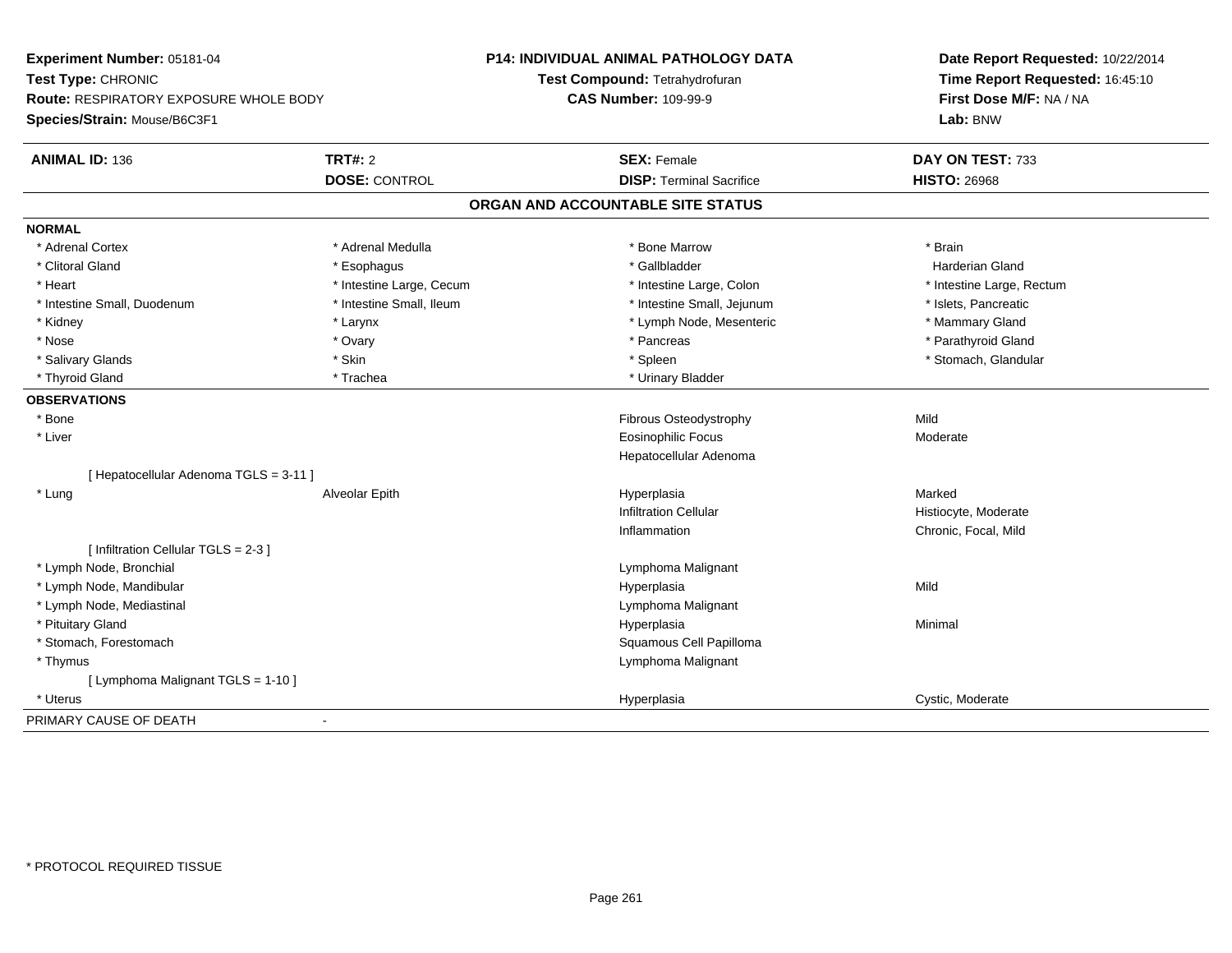| Experiment Number: 05181-04            |                                | <b>P14: INDIVIDUAL ANIMAL PATHOLOGY DATA</b> | Date Report Requested: 10/22/2014 |
|----------------------------------------|--------------------------------|----------------------------------------------|-----------------------------------|
| Test Type: CHRONIC                     |                                | Test Compound: Tetrahydrofuran               | Time Report Requested: 16:45:10   |
| Route: RESPIRATORY EXPOSURE WHOLE BODY |                                | <b>CAS Number: 109-99-9</b>                  | First Dose M/F: NA / NA           |
| Species/Strain: Mouse/B6C3F1           |                                |                                              | Lab: BNW                          |
|                                        |                                |                                              |                                   |
| <b>ANIMAL ID: 137</b>                  | <b>TRT#: 2</b>                 | <b>SEX: Female</b>                           | DAY ON TEST: 574                  |
|                                        | <b>DOSE: CONTROL</b>           | <b>DISP:</b> Moribund Sacrifice              | <b>HISTO: 26969</b>               |
|                                        |                                | ORGAN AND ACCOUNTABLE SITE STATUS            |                                   |
| <b>NORMAL</b>                          |                                |                                              |                                   |
| * Adrenal Cortex                       | * Adrenal Medulla              | * Bone                                       | * Bone Marrow                     |
| * Brain                                | * Esophagus                    | * Gallbladder                                | * Heart                           |
| * Intestine Large, Cecum               | * Intestine Large, Colon       | * Intestine Large, Rectum                    | * Intestine Small, Duodenum       |
| * Intestine Small, Ileum               | * Intestine Small, Jejunum     | * Islets, Pancreatic                         | * Larynx                          |
| * Lung                                 | * Lymph Node, Bronchial        | * Lymph Node, Mediastinal                    | * Lymph Node, Mesenteric          |
| * Mammary Gland                        | * Nose                         | * Pancreas                                   | * Salivary Glands                 |
| * Skin                                 | * Stomach, Forestomach         | * Stomach, Glandular                         | * Thymus                          |
| * Thyroid Gland                        | * Trachea                      | * Urinary Bladder                            |                                   |
| <b>MISSING</b>                         |                                |                                              |                                   |
| * Clitoral Gland                       | * Parathyroid Gland            |                                              |                                   |
| <b>OBSERVATIONS</b>                    |                                |                                              |                                   |
| * Kidney                               |                                | Glomerulosclerosis                           | Moderate                          |
|                                        |                                | Pigmentation                                 | Moderate                          |
| [Glomerulosclerosis TGLS = 5-5]        |                                |                                              |                                   |
| * Liver                                |                                | Angiectasis                                  | Moderate                          |
|                                        |                                | Pigmentation                                 | Moderate                          |
| [ Angiectasis $TGLS = 4-10$ ]          |                                |                                              |                                   |
| Lymph Node                             | <b>Iliac</b>                   | Hyperplasia                                  | Mild                              |
| [Hyperplasia TGLS = 6-11]              |                                |                                              |                                   |
| * Lymph Node, Mandibular               |                                | Hyperplasia                                  | Mild                              |
| * Ovary                                |                                | Angiectasis                                  | Mild                              |
| [Angiectasis TGLS = 3-7]               |                                |                                              |                                   |
| * Pituitary Gland                      | Pars Distalis                  | Hyperplasia                                  | Marked                            |
| [Hyperplasia TGLS = 1-8]               |                                |                                              |                                   |
| * Spleen                               |                                | Angiectasis                                  | Marked                            |
| [Angiectasis TGLS = 2-4]               |                                |                                              |                                   |
| * Uterus                               |                                | Hyperplasia                                  | Cystic, Mild                      |
| PRIMARY CAUSE OF DEATH                 | Glomerulosclerosis<br>- Kidney |                                              |                                   |
| CONTRIBUTORY CAUSE OF DEATH            | - Liver Angiectasis            |                                              |                                   |
|                                        |                                |                                              |                                   |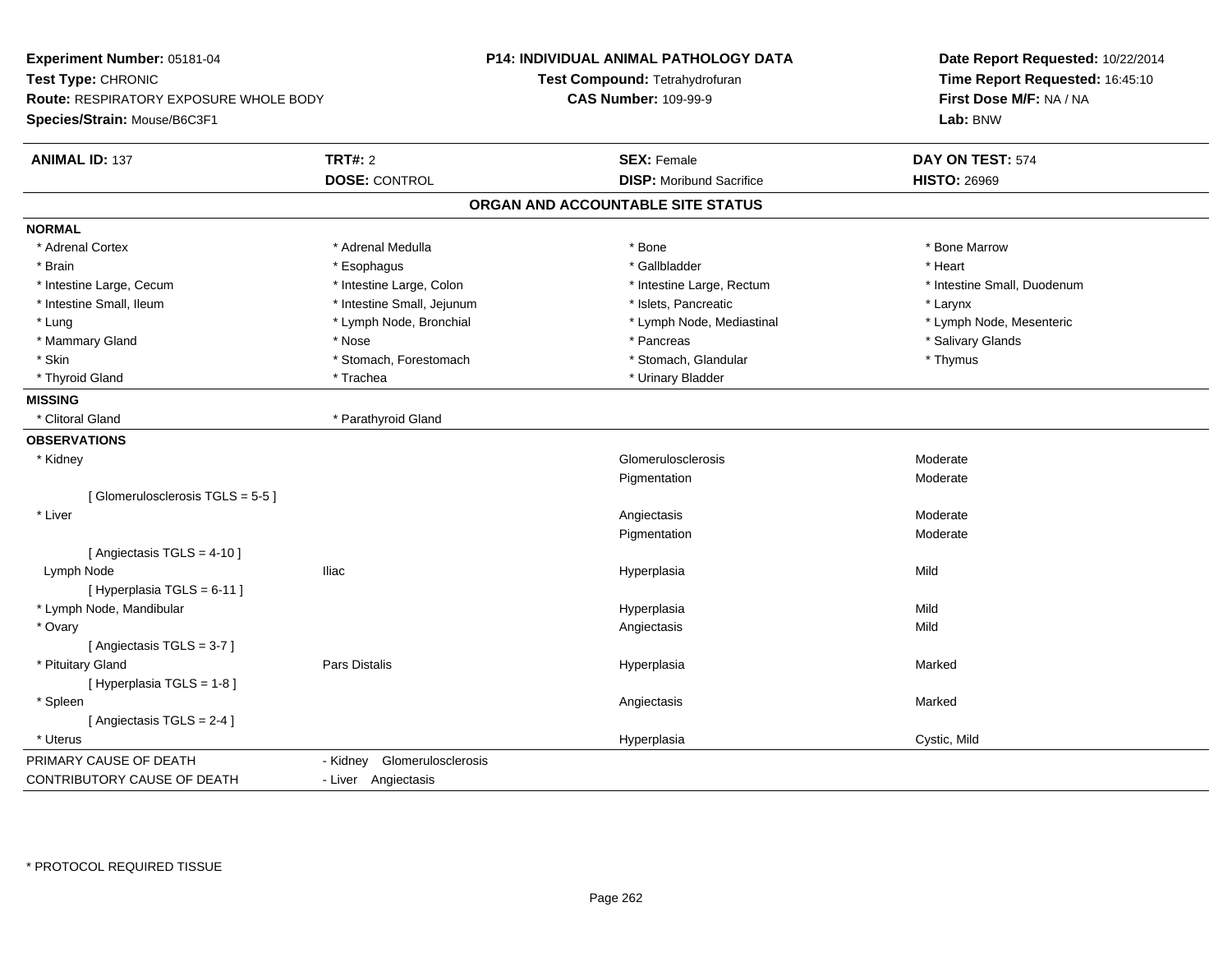| Experiment Number: 05181-04<br>Test Type: CHRONIC<br><b>Route: RESPIRATORY EXPOSURE WHOLE BODY</b> |                                  | <b>P14: INDIVIDUAL ANIMAL PATHOLOGY DATA</b> | Date Report Requested: 10/22/2014<br>Time Report Requested: 16:45:10 |
|----------------------------------------------------------------------------------------------------|----------------------------------|----------------------------------------------|----------------------------------------------------------------------|
|                                                                                                    |                                  | Test Compound: Tetrahydrofuran               |                                                                      |
|                                                                                                    |                                  | <b>CAS Number: 109-99-9</b>                  | First Dose M/F: NA / NA                                              |
| Species/Strain: Mouse/B6C3F1                                                                       |                                  |                                              | Lab: BNW                                                             |
| <b>ANIMAL ID: 138</b>                                                                              | TRT#: 2                          | <b>SEX: Female</b>                           | DAY ON TEST: 478                                                     |
|                                                                                                    | <b>DOSE: CONTROL</b>             | <b>DISP:</b> Moribund Sacrifice              | <b>HISTO: 26970</b>                                                  |
|                                                                                                    |                                  | ORGAN AND ACCOUNTABLE SITE STATUS            |                                                                      |
| <b>NORMAL</b>                                                                                      |                                  |                                              |                                                                      |
| * Adrenal Cortex                                                                                   | * Bone Marrow                    | * Brain                                      | * Clitoral Gland                                                     |
| * Esophagus                                                                                        | * Gallbladder                    | * Heart                                      | * Intestine Large, Cecum                                             |
| * Intestine Large, Colon                                                                           | * Intestine Large, Rectum        | * Intestine Small, Duodenum                  | * Intestine Small. Ileum                                             |
| * Intestine Small, Jejunum                                                                         | * Islets, Pancreatic             | * Larynx                                     | * Lymph Node, Bronchial                                              |
| * Lymph Node, Mandibular                                                                           | * Lymph Node, Mediastinal        | * Lymph Node, Mesenteric                     | * Mammary Gland                                                      |
| * Nose                                                                                             | * Ovary                          | * Pancreas                                   | * Parathyroid Gland                                                  |
| * Pituitary Gland                                                                                  | * Salivary Glands                | * Skin                                       | * Stomach, Forestomach                                               |
| * Stomach, Glandular                                                                               | * Thymus                         | * Thyroid Gland                              | * Trachea                                                            |
| * Urinary Bladder                                                                                  |                                  |                                              |                                                                      |
| <b>OBSERVATIONS</b>                                                                                |                                  |                                              |                                                                      |
| * Adrenal Medulla                                                                                  |                                  | Hepatocellular Carcinoma                     | Metastatic (Liver)                                                   |
| * Bone                                                                                             |                                  | Fibrous Osteodystrophy                       | Minimal                                                              |
| * Kidney                                                                                           |                                  | Nephropathy                                  | Minimal                                                              |
| * Liver                                                                                            |                                  | Hepatocellular Carcinoma                     | Multiple                                                             |
|                                                                                                    |                                  | <b>Necrosis</b>                              | Minimal                                                              |
| [Hepatocellular Carcinoma TGLS = 2,4-10+11]                                                        |                                  |                                              |                                                                      |
| * Lung                                                                                             |                                  | Hepatocellular Carcinoma                     | Metastatic (Liver)                                                   |
| [Hepatocellular Carcinoma TGLS = 1,3-3 ]                                                           |                                  |                                              |                                                                      |
| * Spleen                                                                                           |                                  | Hematopoietic Cell Proliferation             | Mild                                                                 |
| * Uterus                                                                                           |                                  | Hyperplasia                                  | Cystic, Mild                                                         |
| PRIMARY CAUSE OF DEATH                                                                             | - Liver Hepatocellular Carcinoma |                                              |                                                                      |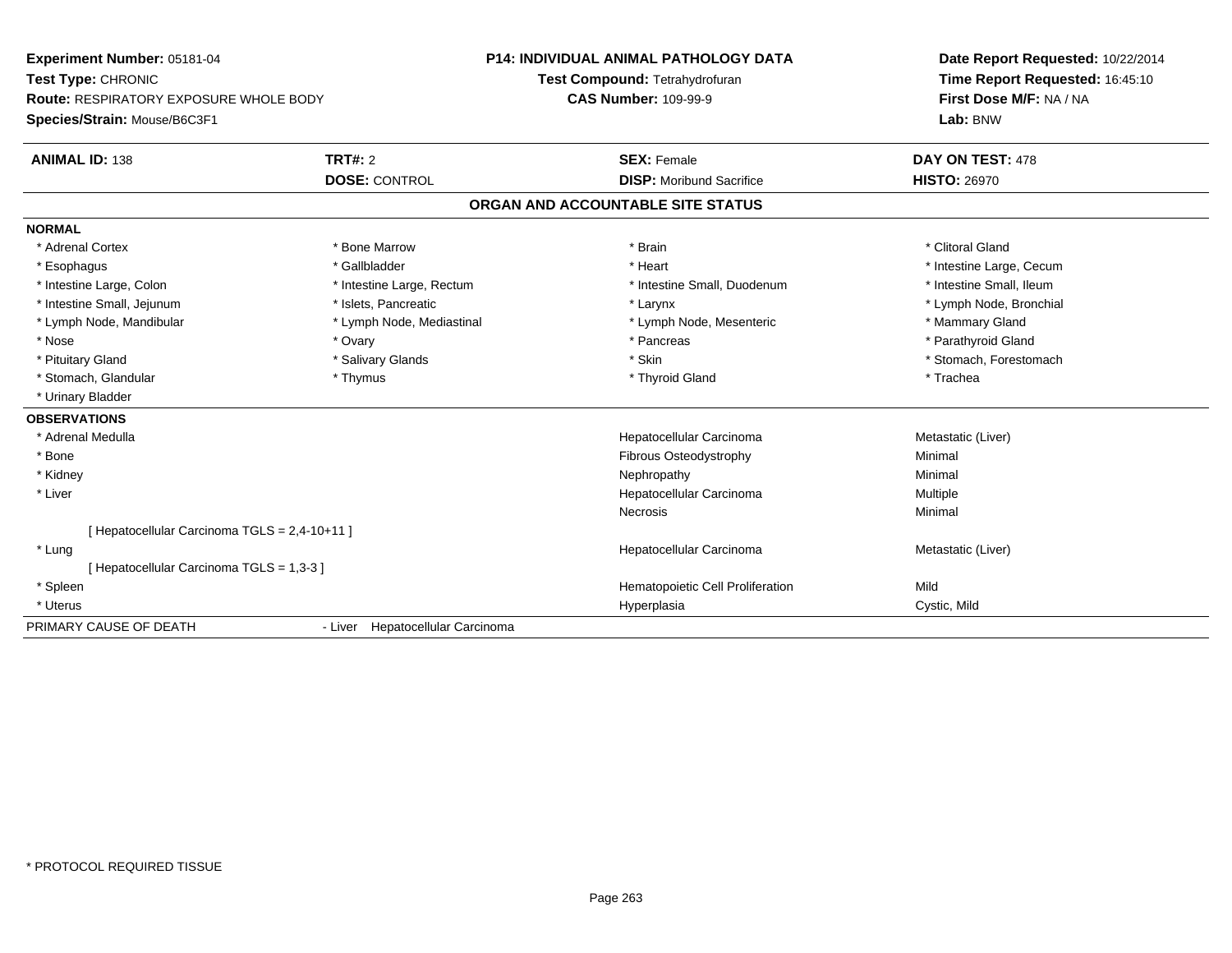| <b>Experiment Number: 05181-04</b><br>Test Type: CHRONIC<br>Route: RESPIRATORY EXPOSURE WHOLE BODY<br>Species/Strain: Mouse/B6C3F1<br><b>ANIMAL ID: 139</b> | TRT#: 2                   | <b>P14: INDIVIDUAL ANIMAL PATHOLOGY DATA</b><br>Test Compound: Tetrahydrofuran<br><b>CAS Number: 109-99-9</b><br><b>SEX: Female</b> | Date Report Requested: 10/22/2014<br>Time Report Requested: 16:45:10<br>First Dose M/F: NA / NA<br>Lab: BNW<br>DAY ON TEST: 733 |
|-------------------------------------------------------------------------------------------------------------------------------------------------------------|---------------------------|-------------------------------------------------------------------------------------------------------------------------------------|---------------------------------------------------------------------------------------------------------------------------------|
|                                                                                                                                                             | <b>DOSE: CONTROL</b>      | <b>DISP: Terminal Sacrifice</b>                                                                                                     | <b>HISTO: 26971</b>                                                                                                             |
|                                                                                                                                                             |                           | ORGAN AND ACCOUNTABLE SITE STATUS                                                                                                   |                                                                                                                                 |
| <b>NORMAL</b>                                                                                                                                               |                           |                                                                                                                                     |                                                                                                                                 |
| * Adrenal Cortex                                                                                                                                            | * Adrenal Medulla         | * Bone                                                                                                                              | * Bone Marrow                                                                                                                   |
| * Brain                                                                                                                                                     | * Clitoral Gland          | * Esophagus                                                                                                                         | * Heart                                                                                                                         |
| * Intestine Large, Cecum                                                                                                                                    | * Intestine Large, Colon  | * Intestine Small, Duodenum                                                                                                         | * Intestine Small, Ileum                                                                                                        |
| * Intestine Small, Jejunum                                                                                                                                  | * Islets, Pancreatic      | * Kidney                                                                                                                            | * Larynx                                                                                                                        |
| * Lung                                                                                                                                                      | * Lymph Node, Bronchial   | * Lymph Node, Mesenteric                                                                                                            | * Mammary Gland                                                                                                                 |
| * Nose                                                                                                                                                      | * Ovary                   | * Pancreas                                                                                                                          | * Parathyroid Gland                                                                                                             |
| * Salivary Glands                                                                                                                                           | * Skin                    | * Spleen                                                                                                                            | * Stomach, Forestomach                                                                                                          |
| * Stomach, Glandular                                                                                                                                        | * Thyroid Gland           | * Trachea                                                                                                                           | * Urinary Bladder                                                                                                               |
| <b>MISSING</b>                                                                                                                                              |                           |                                                                                                                                     |                                                                                                                                 |
| * Intestine Large, Rectum                                                                                                                                   | * Lymph Node, Mediastinal | * Thymus                                                                                                                            |                                                                                                                                 |
| <b>INSUFFICIENT TISSUE</b>                                                                                                                                  |                           |                                                                                                                                     |                                                                                                                                 |
| * Gallbladder                                                                                                                                               |                           |                                                                                                                                     |                                                                                                                                 |
| <b>OBSERVATIONS</b>                                                                                                                                         |                           |                                                                                                                                     |                                                                                                                                 |
| * Liver                                                                                                                                                     |                           | <b>Eosinophilic Focus</b>                                                                                                           | Moderate                                                                                                                        |
| * Lymph Node, Mandibular                                                                                                                                    |                           | Hyperplasia                                                                                                                         | Mild                                                                                                                            |
| * Pituitary Gland                                                                                                                                           | Pars Distalis             | Adenoma                                                                                                                             |                                                                                                                                 |
| [Adenoma TGLS = 1-8]                                                                                                                                        |                           |                                                                                                                                     |                                                                                                                                 |
| * Uterus                                                                                                                                                    |                           | Hyperplasia                                                                                                                         | Cystic, Mild                                                                                                                    |
| PRIMARY CAUSE OF DEATH                                                                                                                                      |                           |                                                                                                                                     |                                                                                                                                 |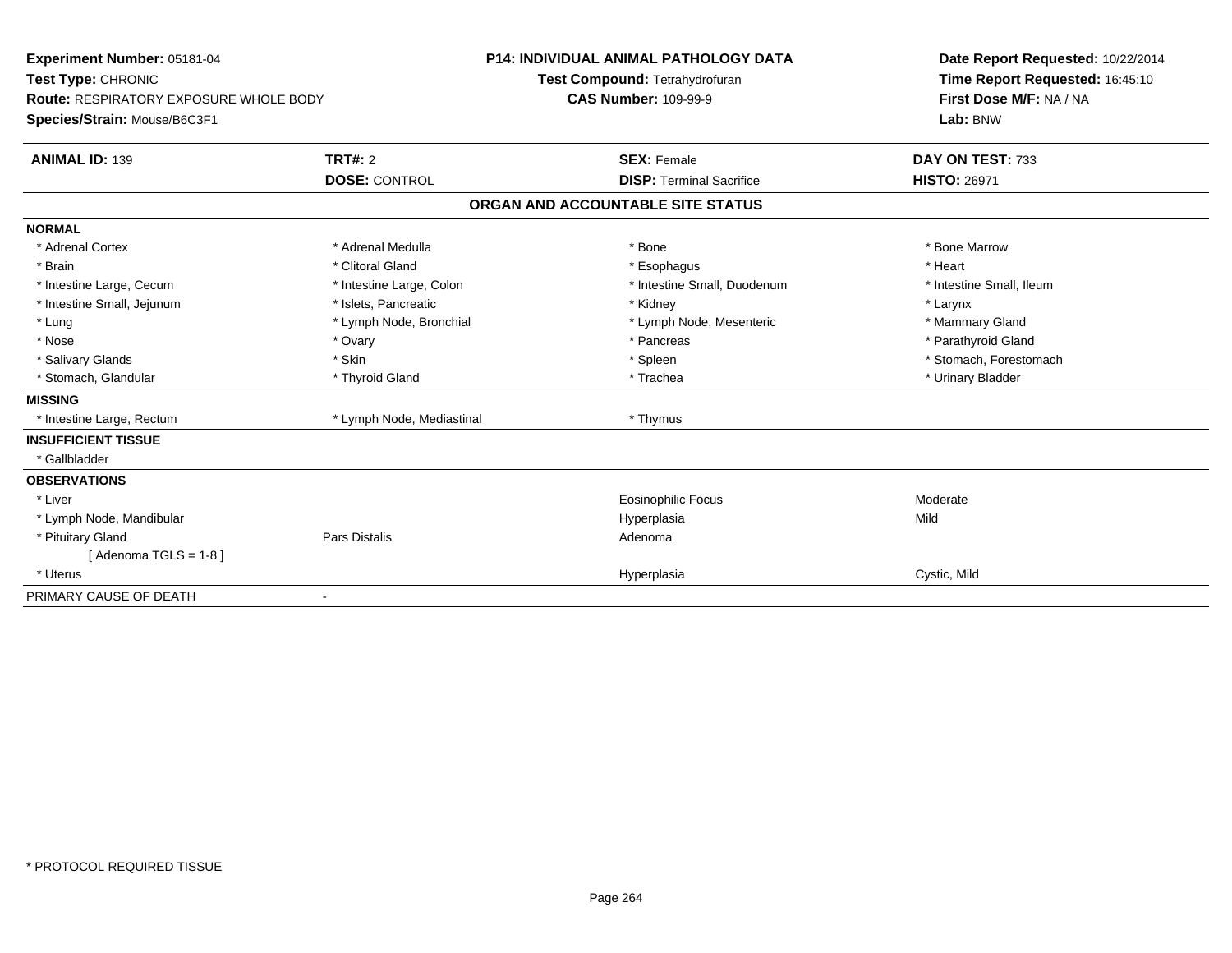| Experiment Number: 05181-04<br>Test Type: CHRONIC<br><b>Route: RESPIRATORY EXPOSURE WHOLE BODY</b> |                                                                                             | <b>P14: INDIVIDUAL ANIMAL PATHOLOGY DATA</b><br>Test Compound: Tetrahydrofuran<br><b>CAS Number: 109-99-9</b> | Date Report Requested: 10/22/2014<br>Time Report Requested: 16:45:10<br>First Dose M/F: NA / NA |  |
|----------------------------------------------------------------------------------------------------|---------------------------------------------------------------------------------------------|---------------------------------------------------------------------------------------------------------------|-------------------------------------------------------------------------------------------------|--|
| Species/Strain: Mouse/B6C3F1                                                                       |                                                                                             |                                                                                                               | Lab: BNW                                                                                        |  |
| <b>ANIMAL ID: 140</b>                                                                              | TRT#: 2                                                                                     | <b>SEX: Female</b>                                                                                            | DAY ON TEST: 442                                                                                |  |
|                                                                                                    | <b>DOSE: CONTROL</b>                                                                        | <b>DISP:</b> Moribund Sacrifice                                                                               | <b>HISTO: 26972</b>                                                                             |  |
|                                                                                                    |                                                                                             | ORGAN AND ACCOUNTABLE SITE STATUS                                                                             |                                                                                                 |  |
| <b>NORMAL</b>                                                                                      |                                                                                             |                                                                                                               |                                                                                                 |  |
| * Adrenal Cortex                                                                                   | * Adrenal Medulla                                                                           | * Bone                                                                                                        | * Clitoral Gland                                                                                |  |
| * Esophagus                                                                                        | * Gallbladder                                                                               | <b>Harderian Gland</b>                                                                                        | * Heart                                                                                         |  |
| * Intestine Large, Cecum                                                                           | * Intestine Large, Colon                                                                    | * Intestine Large, Rectum                                                                                     | * Intestine Small, Duodenum                                                                     |  |
| * Intestine Small, Ileum                                                                           | * Intestine Small, Jejunum                                                                  | * Islets, Pancreatic                                                                                          | * Larynx                                                                                        |  |
| * Lymph Node, Bronchial                                                                            | * Lymph Node, Mandibular                                                                    | * Lymph Node, Mediastinal                                                                                     | * Lymph Node, Mesenteric                                                                        |  |
| * Mammary Gland                                                                                    | * Nose                                                                                      | * Pancreas                                                                                                    | * Parathyroid Gland                                                                             |  |
| * Pituitary Gland                                                                                  | * Salivary Glands                                                                           | * Spleen                                                                                                      | * Stomach, Forestomach                                                                          |  |
| * Stomach, Glandular                                                                               | * Thyroid Gland                                                                             | * Trachea                                                                                                     | * Urinary Bladder                                                                               |  |
| <b>MISSING</b>                                                                                     |                                                                                             |                                                                                                               |                                                                                                 |  |
| * Thymus                                                                                           |                                                                                             |                                                                                                               |                                                                                                 |  |
| <b>OBSERVATIONS</b>                                                                                |                                                                                             |                                                                                                               |                                                                                                 |  |
| * Bone Marrow                                                                                      |                                                                                             | Histiocytic Sarcoma                                                                                           |                                                                                                 |  |
| * Brain                                                                                            |                                                                                             | Histiocytic Sarcoma                                                                                           |                                                                                                 |  |
| [ Histiocytic Sarcoma TGLS = 5-1+10+11 ]                                                           |                                                                                             |                                                                                                               |                                                                                                 |  |
| * Kidney                                                                                           |                                                                                             | Histiocytic Sarcoma                                                                                           |                                                                                                 |  |
| [ Histiocytic Sarcoma TGLS = 5-1+10+11 ]                                                           |                                                                                             |                                                                                                               |                                                                                                 |  |
| * Liver                                                                                            |                                                                                             | Histiocytic Sarcoma                                                                                           |                                                                                                 |  |
| [ Histiocytic Sarcoma TGLS = 1,2,3-4 ]                                                             |                                                                                             |                                                                                                               |                                                                                                 |  |
| * Lung                                                                                             |                                                                                             | Histiocytic Sarcoma                                                                                           |                                                                                                 |  |
| [ Histiocytic Sarcoma TGLS = 1,2,3-4 ]                                                             |                                                                                             |                                                                                                               |                                                                                                 |  |
| * Ovary                                                                                            |                                                                                             | Cyst                                                                                                          | Mild                                                                                            |  |
| * Skin                                                                                             | <b>Subcut Tiss</b>                                                                          | Histiocytic Sarcoma                                                                                           |                                                                                                 |  |
|                                                                                                    | Note: TGL 4 is due to the subcutaneous histiocytic sarcoma below the right Harderian gland. |                                                                                                               |                                                                                                 |  |
| [ Histiocytic Sarcoma TGLS = 4-9 ]                                                                 |                                                                                             |                                                                                                               |                                                                                                 |  |
| * Uterus                                                                                           |                                                                                             | Hyperplasia                                                                                                   | Cystic, Mild                                                                                    |  |
| PRIMARY CAUSE OF DEATH                                                                             | <b>Histiocytic Sarcoma</b><br>- Kidney                                                      |                                                                                                               |                                                                                                 |  |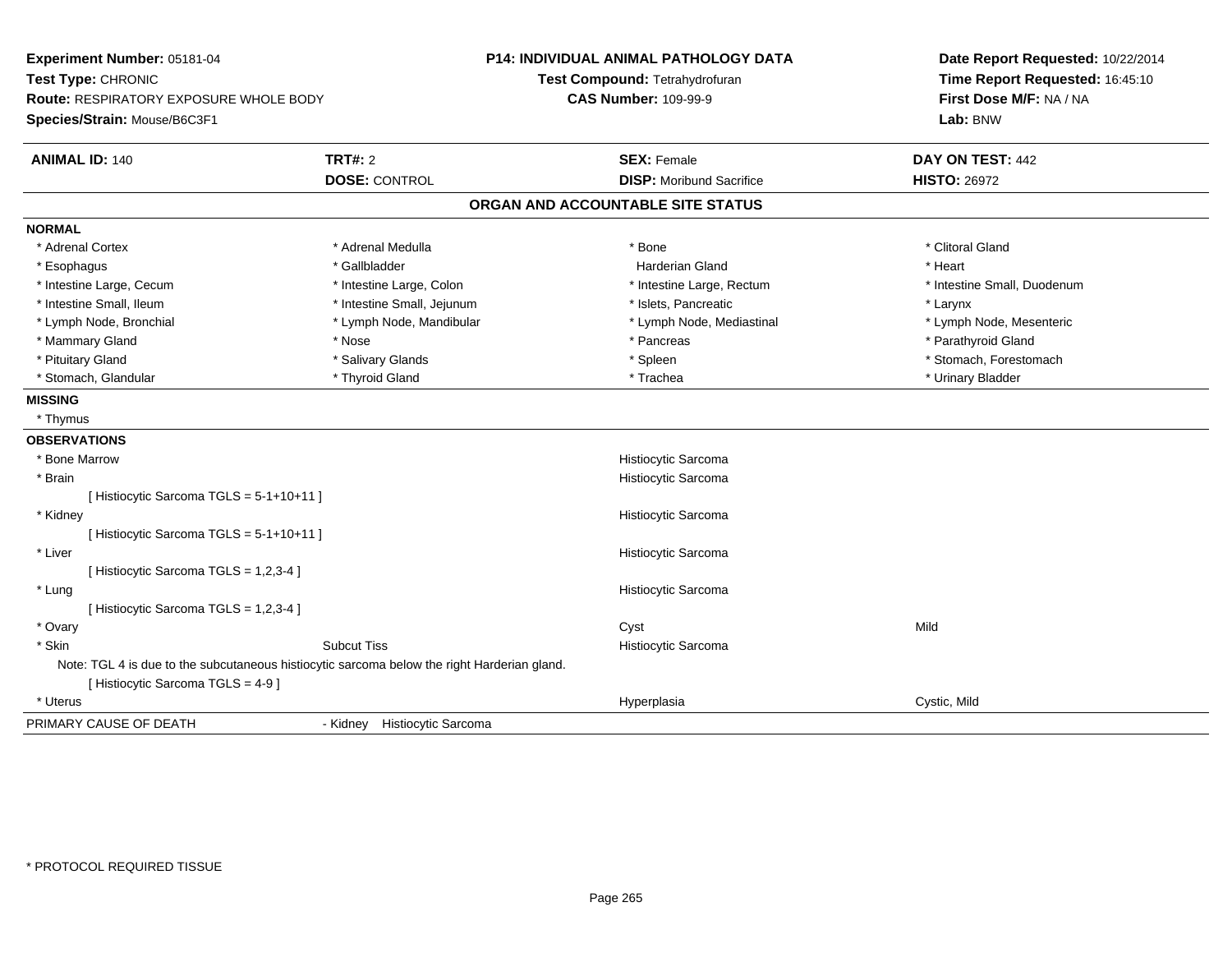| Experiment Number: 05181-04<br>Test Type: CHRONIC<br><b>Route: RESPIRATORY EXPOSURE WHOLE BODY</b><br>Species/Strain: Mouse/B6C3F1 |                            | <b>P14: INDIVIDUAL ANIMAL PATHOLOGY DATA</b><br>Test Compound: Tetrahydrofuran<br><b>CAS Number: 109-99-9</b> |                                   | Date Report Requested: 10/22/2014<br>Time Report Requested: 16:45:10<br>First Dose M/F: NA / NA<br>Lab: BNW |
|------------------------------------------------------------------------------------------------------------------------------------|----------------------------|---------------------------------------------------------------------------------------------------------------|-----------------------------------|-------------------------------------------------------------------------------------------------------------|
| <b>ANIMAL ID: 141</b>                                                                                                              | <b>TRT#: 2</b>             |                                                                                                               | <b>SEX: Female</b>                | DAY ON TEST: 572                                                                                            |
|                                                                                                                                    | <b>DOSE: CONTROL</b>       |                                                                                                               | <b>DISP: Natural Death</b>        | <b>HISTO: 26973</b>                                                                                         |
|                                                                                                                                    |                            |                                                                                                               | ORGAN AND ACCOUNTABLE SITE STATUS |                                                                                                             |
| <b>NORMAL</b>                                                                                                                      |                            |                                                                                                               |                                   |                                                                                                             |
| * Adrenal Cortex                                                                                                                   | * Adrenal Medulla          |                                                                                                               | * Bone                            | * Bone Marrow                                                                                               |
| * Clitoral Gland                                                                                                                   | * Esophagus                |                                                                                                               | * Gallbladder                     | * Larynx                                                                                                    |
| * Lymph Node, Bronchial                                                                                                            | * Lymph Node, Mandibular   |                                                                                                               | * Lymph Node, Mediastinal         | * Lymph Node, Mesenteric                                                                                    |
| * Mammary Gland                                                                                                                    | * Nose                     |                                                                                                               | * Salivary Glands                 | * Skin                                                                                                      |
| * Stomach, Forestomach                                                                                                             | * Stomach, Glandular       |                                                                                                               | * Thymus                          | * Thyroid Gland                                                                                             |
| * Trachea                                                                                                                          | * Urinary Bladder          |                                                                                                               |                                   |                                                                                                             |
| <b>MISSING</b>                                                                                                                     |                            |                                                                                                               |                                   |                                                                                                             |
| * Islets, Pancreatic                                                                                                               | * Pancreas                 |                                                                                                               | * Parathyroid Gland               |                                                                                                             |
| <b>AUTO PRECLUDES DIAG.</b>                                                                                                        |                            |                                                                                                               |                                   |                                                                                                             |
| * Intestine Large, Cecum                                                                                                           | * Intestine Large, Colon   |                                                                                                               | * Intestine Large, Rectum         | * Intestine Small, Duodenum                                                                                 |
| * Intestine Small, Ileum                                                                                                           | * Intestine Small, Jejunum |                                                                                                               |                                   |                                                                                                             |
| <b>OBSERVATIONS</b>                                                                                                                |                            |                                                                                                               |                                   |                                                                                                             |
| * Brain                                                                                                                            |                            |                                                                                                               | Histiocytic Sarcoma               |                                                                                                             |
| * Heart                                                                                                                            |                            |                                                                                                               | Cardiomyopathy                    | Minimal                                                                                                     |
| * Kidney                                                                                                                           |                            |                                                                                                               | Histiocytic Sarcoma               |                                                                                                             |
| * Liver                                                                                                                            |                            |                                                                                                               | Histiocytic Sarcoma               |                                                                                                             |
| [ Histiocytic Sarcoma TGLS = 4,5-4+10 ]                                                                                            |                            |                                                                                                               |                                   |                                                                                                             |
| * Lung                                                                                                                             |                            |                                                                                                               | Histiocytic Sarcoma               |                                                                                                             |
| [ Histiocytic Sarcoma TGLS = 4,5-4+10 ]                                                                                            |                            |                                                                                                               |                                   |                                                                                                             |
| Lymph Node                                                                                                                         | Renal                      |                                                                                                               | Histiocytic Sarcoma               |                                                                                                             |
| [Histiocytic Sarcoma TGLS = 3-11]                                                                                                  |                            |                                                                                                               |                                   |                                                                                                             |
| Mesentery                                                                                                                          |                            |                                                                                                               | Histiocytic Sarcoma               |                                                                                                             |
| [Histiocytic Sarcoma TGLS = 3-11]                                                                                                  |                            |                                                                                                               |                                   |                                                                                                             |
| * Ovary                                                                                                                            |                            |                                                                                                               | Histiocytic Sarcoma               |                                                                                                             |
| [Histiocytic Sarcoma TGLS = 3-11]                                                                                                  |                            |                                                                                                               |                                   |                                                                                                             |
| * Pituitary Gland                                                                                                                  | Pars Distalis              |                                                                                                               | Hyperplasia                       | Minimal                                                                                                     |
| * Spleen                                                                                                                           |                            |                                                                                                               | Hematopoietic Cell Proliferation  | Mild                                                                                                        |
| [ Hematopoietic Cell Proliferation TGLS = 2-4 ]                                                                                    |                            |                                                                                                               |                                   |                                                                                                             |
| * Uterus                                                                                                                           |                            |                                                                                                               | Hyperplasia                       | Cystic, Minimal                                                                                             |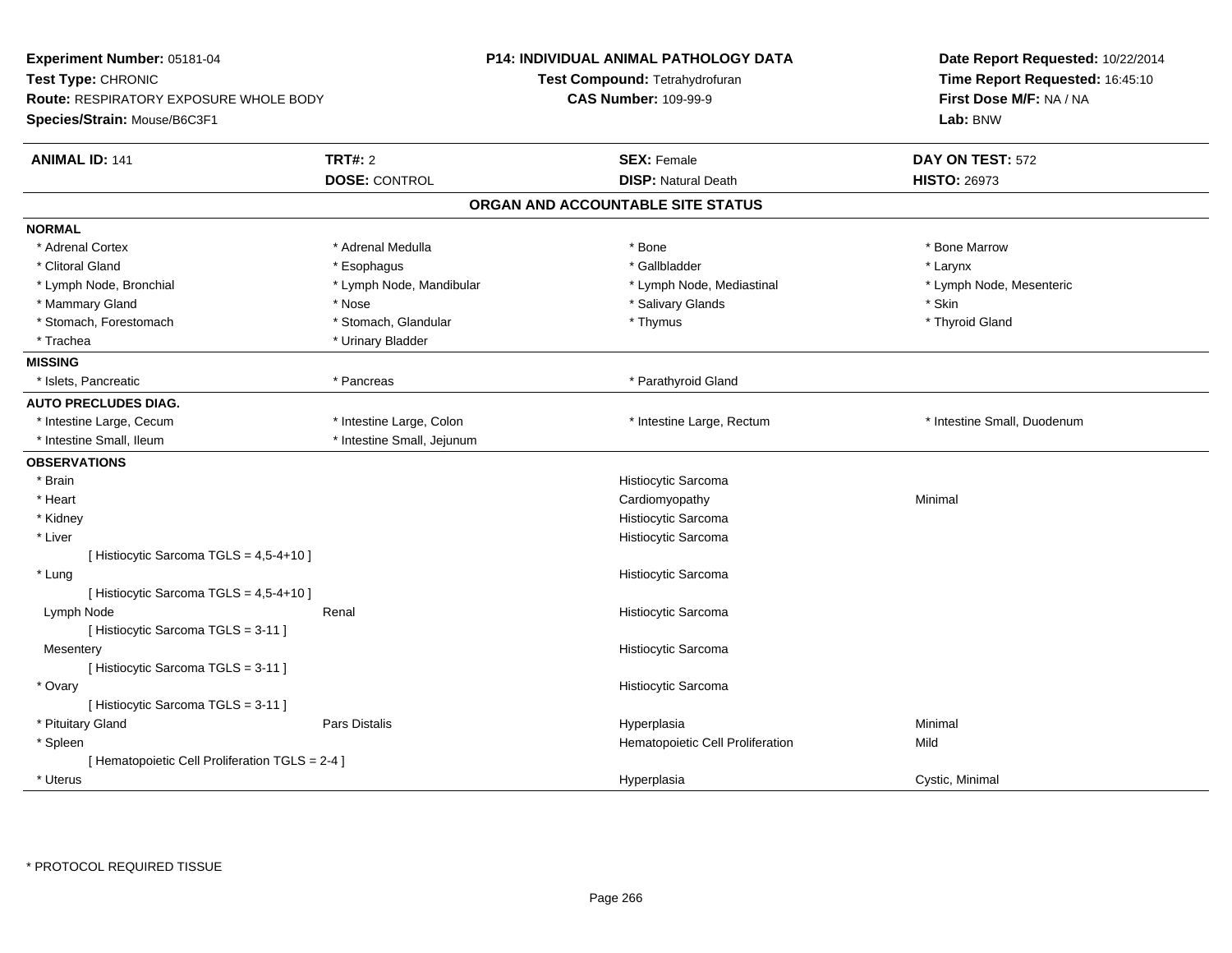| <b>Experiment Number: 05181-04</b><br><b>Test Type: CHRONIC</b><br><b>Route: RESPIRATORY EXPOSURE WHOLE BODY</b> |                            | <b>P14: INDIVIDUAL ANIMAL PATHOLOGY DATA</b><br>Test Compound: Tetrahydrofuran<br><b>CAS Number: 109-99-9</b> | Date Report Requested: 10/22/2014<br>Time Report Requested: 16:45:10<br>First Dose M/F: NA / NA |
|------------------------------------------------------------------------------------------------------------------|----------------------------|---------------------------------------------------------------------------------------------------------------|-------------------------------------------------------------------------------------------------|
| Species/Strain: Mouse/B6C3F1                                                                                     |                            |                                                                                                               | Lab: BNW                                                                                        |
| <b>ANIMAL ID: 141</b>                                                                                            | <b>TRT#:</b> 2             | <b>SEX: Female</b>                                                                                            | <b>DAY ON TEST: 572</b>                                                                         |
|                                                                                                                  | <b>DOSE: CONTROL</b>       | <b>DISP: Natural Death</b>                                                                                    | <b>HISTO: 26973</b>                                                                             |
|                                                                                                                  |                            | ORGAN AND ACCOUNTABLE SITE STATUS                                                                             |                                                                                                 |
| PRIMARY CAUSE OF DEATH                                                                                           | - Lung Histiocytic Sarcoma |                                                                                                               |                                                                                                 |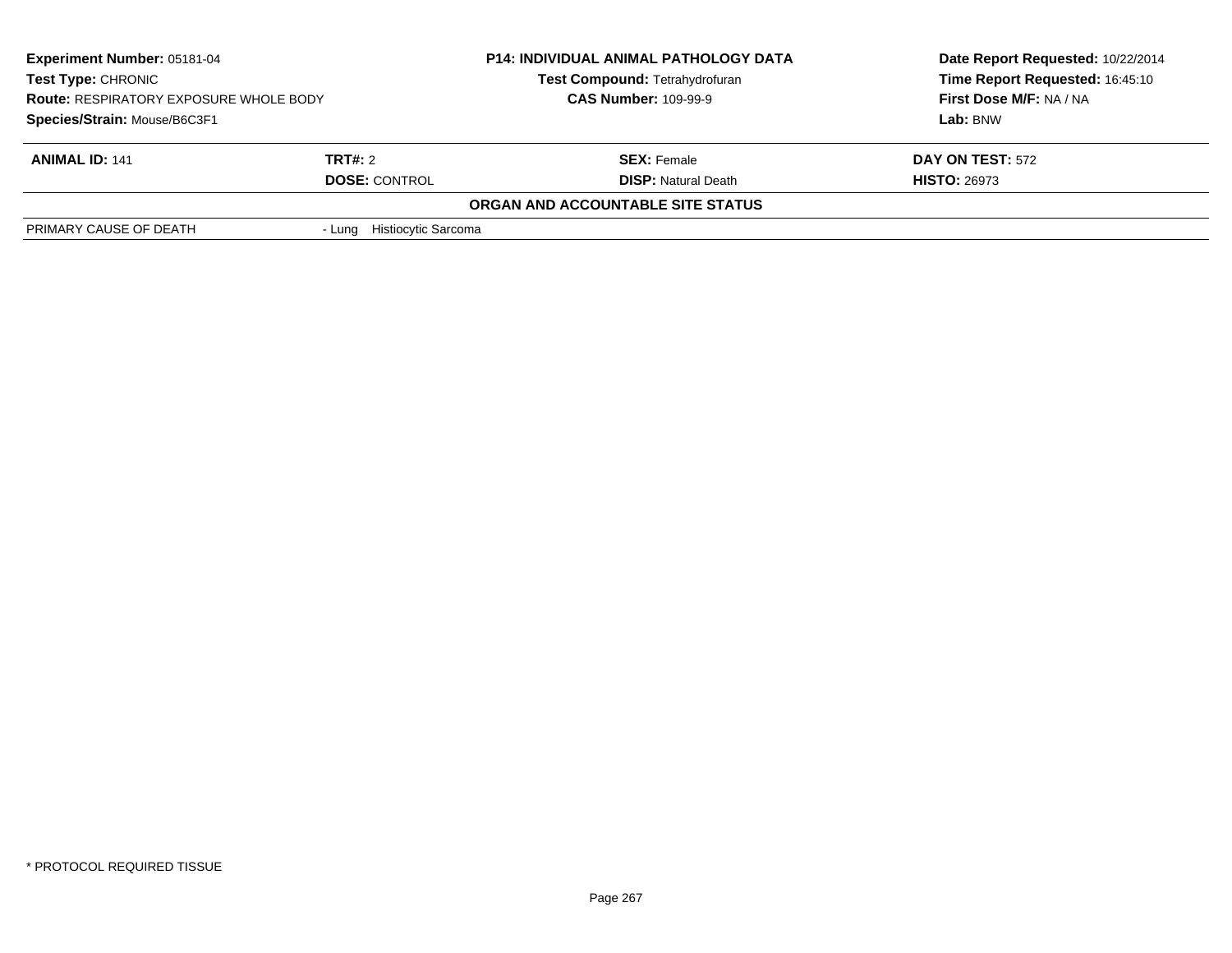| Experiment Number: 05181-04<br>Test Type: CHRONIC |                            | <b>P14: INDIVIDUAL ANIMAL PATHOLOGY DATA</b> | Date Report Requested: 10/22/2014   |  |
|---------------------------------------------------|----------------------------|----------------------------------------------|-------------------------------------|--|
|                                                   |                            | Test Compound: Tetrahydrofuran               | Time Report Requested: 16:45:10     |  |
| <b>Route: RESPIRATORY EXPOSURE WHOLE BODY</b>     |                            | <b>CAS Number: 109-99-9</b>                  | First Dose M/F: NA / NA<br>Lab: BNW |  |
| Species/Strain: Mouse/B6C3F1                      |                            |                                              |                                     |  |
| <b>ANIMAL ID: 142</b>                             | TRT#: 2                    | <b>SEX: Female</b>                           | DAY ON TEST: 736                    |  |
|                                                   | <b>DOSE: CONTROL</b>       | <b>DISP: Terminal Sacrifice</b>              | <b>HISTO: 26974</b>                 |  |
|                                                   |                            | ORGAN AND ACCOUNTABLE SITE STATUS            |                                     |  |
| <b>NORMAL</b>                                     |                            |                                              |                                     |  |
| * Adrenal Cortex                                  | * Adrenal Medulla          | * Bone                                       | * Bone Marrow                       |  |
| * Brain                                           | * Clitoral Gland           | * Esophagus                                  | * Gallbladder                       |  |
| * Intestine Large, Cecum                          | * Intestine Large, Colon   | * Intestine Large, Rectum                    | * Intestine Small, Duodenum         |  |
| * Intestine Small, Ileum                          | * Intestine Small, Jejunum | * Islets. Pancreatic                         | * Kidney                            |  |
| * Larynx                                          | * Lung                     | * Lymph Node, Bronchial                      | * Lymph Node, Mandibular            |  |
| * Lymph Node, Mediastinal                         | * Lymph Node, Mesenteric   | * Mammary Gland                              | * Nose                              |  |
| * Salivary Glands                                 | * Skin                     | * Spleen                                     | * Stomach, Forestomach              |  |
| * Stomach, Glandular                              | * Thymus                   | * Thyroid Gland                              | * Trachea                           |  |
| * Urinary Bladder                                 |                            |                                              |                                     |  |
| <b>MISSING</b>                                    |                            |                                              |                                     |  |
| * Parathyroid Gland                               |                            |                                              |                                     |  |
| <b>OBSERVATIONS</b>                               |                            |                                              |                                     |  |
| * Heart                                           |                            | Cardiomyopathy                               | Minimal                             |  |
| * Liver                                           |                            | <b>Basophilic Focus</b>                      |                                     |  |
|                                                   |                            | <b>Eosinophilic Focus</b>                    |                                     |  |
| [Basophilic Focus TGLS = 2-10]                    |                            |                                              |                                     |  |
| [Eosinophilic Focus TGLS = 3-4]                   |                            |                                              |                                     |  |
| * Ovary                                           |                            | Atrophy                                      | Mild                                |  |
|                                                   |                            | Cyst                                         | Mild                                |  |
| [Cyst TGLS = $1-7$ ]                              |                            |                                              |                                     |  |
| * Pancreas                                        |                            | Hypertrophy                                  | Minimal                             |  |
| * Pituitary Gland                                 | Pars Distalis              | Hyperplasia                                  | Marked                              |  |
| * Uterus                                          | Endometrium                | Hyperplasia                                  | Mild                                |  |
| PRIMARY CAUSE OF DEATH                            | $\overline{\phantom{0}}$   |                                              |                                     |  |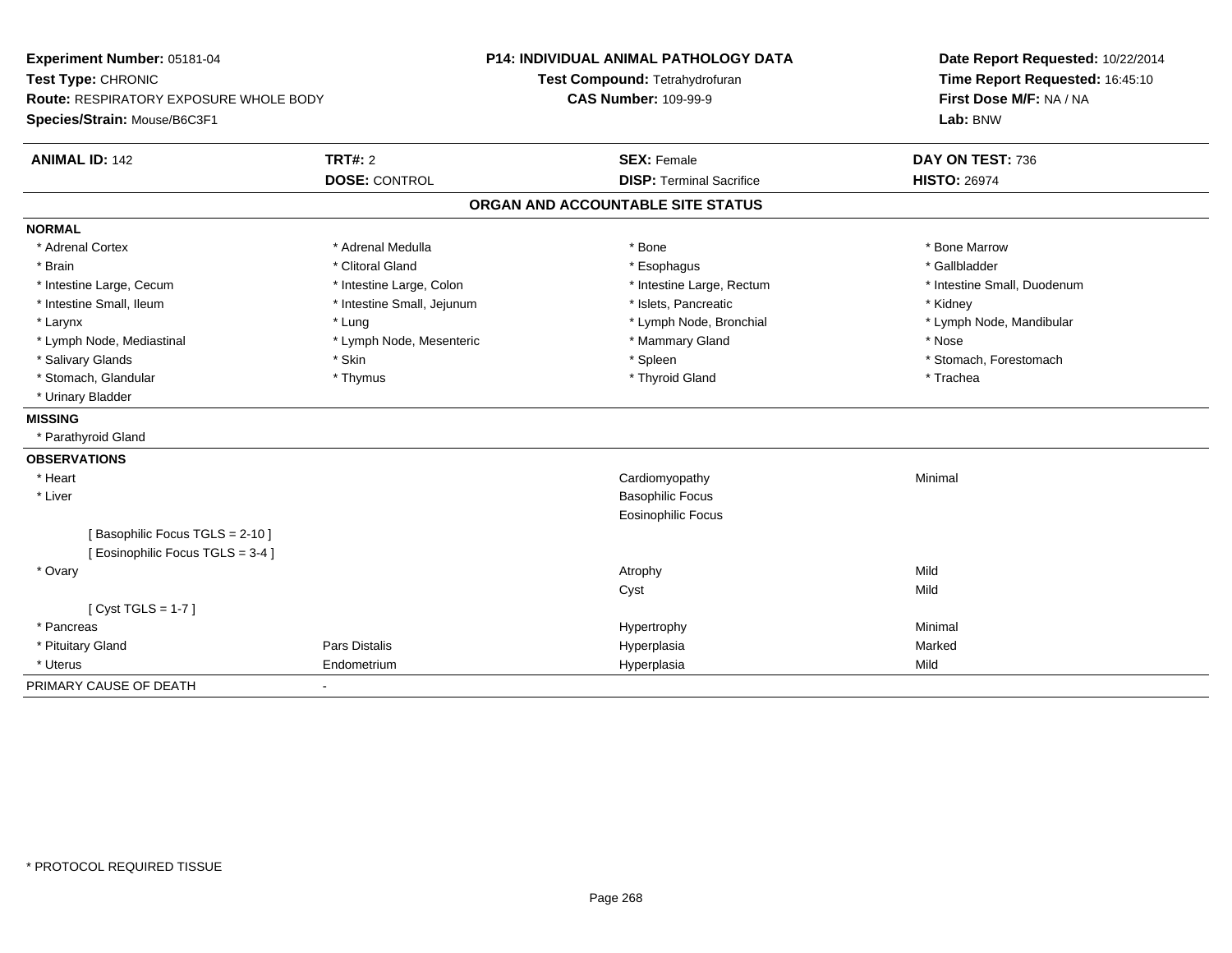| Experiment Number: 05181-04            |                           | <b>P14: INDIVIDUAL ANIMAL PATHOLOGY DATA</b> |                             | Date Report Requested: 10/22/2014 |  |  |
|----------------------------------------|---------------------------|----------------------------------------------|-----------------------------|-----------------------------------|--|--|
| Test Type: CHRONIC                     |                           | Test Compound: Tetrahydrofuran               |                             | Time Report Requested: 16:45:10   |  |  |
| Route: RESPIRATORY EXPOSURE WHOLE BODY |                           | <b>CAS Number: 109-99-9</b>                  |                             | First Dose M/F: NA / NA           |  |  |
| Species/Strain: Mouse/B6C3F1           |                           |                                              |                             | Lab: BNW                          |  |  |
| <b>ANIMAL ID: 143</b>                  | <b>TRT#: 2</b>            | <b>SEX: Female</b>                           |                             | DAY ON TEST: 733                  |  |  |
|                                        | <b>DOSE: CONTROL</b>      | <b>DISP: Terminal Sacrifice</b>              |                             | <b>HISTO: 26975</b>               |  |  |
|                                        |                           | ORGAN AND ACCOUNTABLE SITE STATUS            |                             |                                   |  |  |
| <b>NORMAL</b>                          |                           |                                              |                             |                                   |  |  |
| * Adrenal Cortex                       | * Adrenal Medulla         | * Bone Marrow                                |                             | * Brain                           |  |  |
| * Esophagus                            | * Gallbladder             | * Heart                                      |                             | * Intestine Large, Cecum          |  |  |
| * Intestine Large, Colon               | * Intestine Large, Rectum |                                              | * Intestine Small, Duodenum | * Intestine Small. Ileum          |  |  |
| * Intestine Small, Jejunum             | * Islets. Pancreatic      | * Kidney                                     |                             | * Larynx                          |  |  |
| * Lung                                 | * Lymph Node, Mandibular  |                                              | * Lymph Node, Mediastinal   | * Lymph Node, Mesenteric          |  |  |
| * Mammary Gland                        | * Nose                    | * Pancreas                                   |                             | * Parathyroid Gland               |  |  |
| * Salivary Glands                      | * Skin                    | * Spleen                                     |                             | * Stomach, Forestomach            |  |  |
| * Stomach, Glandular                   | * Thymus                  | * Trachea                                    |                             | * Urinary Bladder                 |  |  |
| <b>MISSING</b>                         |                           |                                              |                             |                                   |  |  |
| * Clitoral Gland                       | * Lymph Node, Bronchial   |                                              |                             |                                   |  |  |
| <b>OBSERVATIONS</b>                    |                           |                                              |                             |                                   |  |  |
| * Bone                                 |                           | Fibrous Osteodystrophy                       |                             | Mild                              |  |  |
| * Liver                                |                           | Hepatocellular Adenoma                       |                             |                                   |  |  |
| Hepatocellular Adenoma TGLS = 1-10 ]   |                           |                                              |                             |                                   |  |  |
| * Ovary                                |                           | Cyst                                         |                             | Mild                              |  |  |
| * Pituitary Gland                      | Pars Distalis             | Hyperplasia                                  |                             | Moderate                          |  |  |
| * Thyroid Gland                        | <b>Follicular Cel</b>     | Hyperplasia                                  |                             | Minimal                           |  |  |
| * Uterus                               |                           | Hyperplasia                                  |                             | Cystic, Mild                      |  |  |
| PRIMARY CAUSE OF DEATH                 |                           |                                              |                             |                                   |  |  |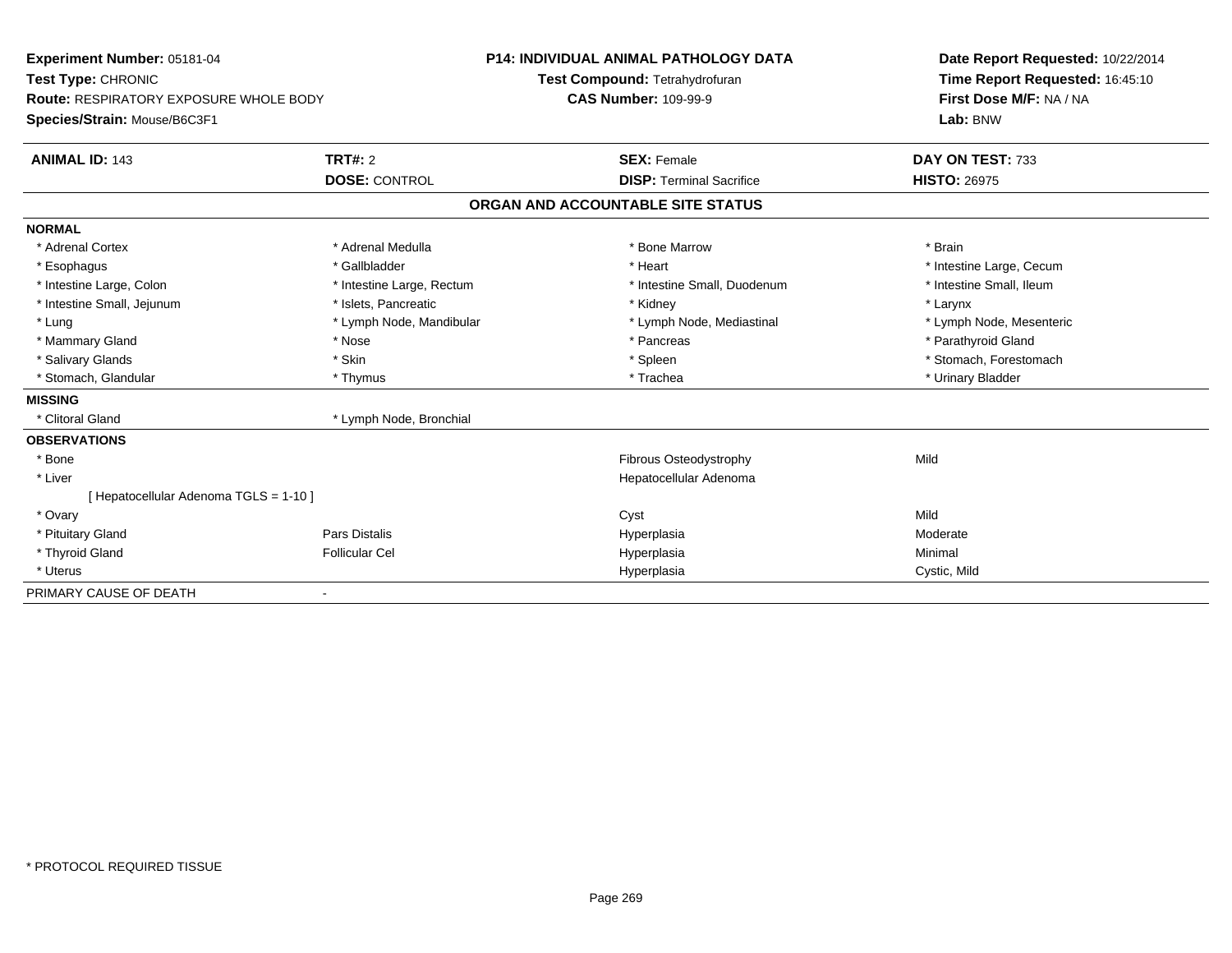| Experiment Number: 05181-04<br>Test Type: CHRONIC<br><b>Route: RESPIRATORY EXPOSURE WHOLE BODY</b><br>Species/Strain: Mouse/B6C3F1 |                                  | <b>P14: INDIVIDUAL ANIMAL PATHOLOGY DATA</b><br>Test Compound: Tetrahydrofuran<br><b>CAS Number: 109-99-9</b> | Date Report Requested: 10/22/2014<br>Time Report Requested: 16:45:10<br>First Dose M/F: NA / NA<br>Lab: BNW |  |
|------------------------------------------------------------------------------------------------------------------------------------|----------------------------------|---------------------------------------------------------------------------------------------------------------|-------------------------------------------------------------------------------------------------------------|--|
| <b>ANIMAL ID: 144</b>                                                                                                              | <b>TRT#: 2</b>                   | <b>SEX: Female</b>                                                                                            | DAY ON TEST: 648                                                                                            |  |
|                                                                                                                                    | <b>DOSE: CONTROL</b>             | <b>DISP: Natural Death</b>                                                                                    | <b>HISTO: 26976</b>                                                                                         |  |
|                                                                                                                                    |                                  | ORGAN AND ACCOUNTABLE SITE STATUS                                                                             |                                                                                                             |  |
| <b>NORMAL</b>                                                                                                                      |                                  |                                                                                                               |                                                                                                             |  |
| * Bone                                                                                                                             | * Bone Marrow                    | * Brain                                                                                                       | * Clitoral Gland                                                                                            |  |
| * Esophagus                                                                                                                        | * Gallbladder                    | * Intestine Large, Cecum                                                                                      | * Intestine Large, Colon                                                                                    |  |
| * Intestine Large, Rectum                                                                                                          | * Intestine Small, Duodenum      | * Intestine Small, Ileum                                                                                      | * Islets, Pancreatic                                                                                        |  |
| * Kidney                                                                                                                           | * Larynx                         | * Lymph Node, Bronchial                                                                                       | * Lymph Node, Mandibular                                                                                    |  |
| * Lymph Node, Mediastinal                                                                                                          | * Lymph Node, Mesenteric         | * Mammary Gland                                                                                               | * Nose                                                                                                      |  |
| * Pancreas                                                                                                                         | * Salivary Glands                | * Skin                                                                                                        | * Stomach, Glandular                                                                                        |  |
| * Thyroid Gland                                                                                                                    | * Trachea                        | * Urinary Bladder                                                                                             |                                                                                                             |  |
| <b>MISSING</b>                                                                                                                     |                                  |                                                                                                               |                                                                                                             |  |
| * Ovary                                                                                                                            | * Parathyroid Gland              | * Pituitary Gland                                                                                             | * Thymus                                                                                                    |  |
| <b>AUTO PRECLUDES DIAG.</b>                                                                                                        |                                  |                                                                                                               |                                                                                                             |  |
| * Intestine Small, Jejunum                                                                                                         |                                  |                                                                                                               |                                                                                                             |  |
| <b>OBSERVATIONS</b>                                                                                                                |                                  |                                                                                                               |                                                                                                             |  |
| * Adrenal Cortex                                                                                                                   |                                  | Necrosis                                                                                                      | Marked                                                                                                      |  |
| * Adrenal Medulla                                                                                                                  |                                  | Necrosis                                                                                                      | Marked                                                                                                      |  |
| <b>Blood Vessel</b>                                                                                                                |                                  | Mineralization                                                                                                | Mild                                                                                                        |  |
| * Heart                                                                                                                            |                                  | Cardiomyopathy                                                                                                | Minimal                                                                                                     |  |
| * Liver                                                                                                                            |                                  | <b>Eosinophilic Focus</b>                                                                                     |                                                                                                             |  |
|                                                                                                                                    |                                  | Hepatocellular Adenoma                                                                                        |                                                                                                             |  |
|                                                                                                                                    |                                  | Hepatocholangiocarcinoma                                                                                      |                                                                                                             |  |
| [Eosinophilic Focus TGLS = 4-4]                                                                                                    |                                  |                                                                                                               |                                                                                                             |  |
| [ Hepatocellular Adenoma TGLS = 3-4 ]                                                                                              |                                  |                                                                                                               |                                                                                                             |  |
| [ Hepatocholangiocarcinoma TGLS = 2-10 ]                                                                                           |                                  |                                                                                                               |                                                                                                             |  |
| * Lung                                                                                                                             |                                  | Hepatocholangiocarcinoma                                                                                      | Metastatic (Liver)                                                                                          |  |
| [ Hepatocholangiocarcinoma TGLS = 1-3 ]                                                                                            |                                  |                                                                                                               |                                                                                                             |  |
| Mesentery                                                                                                                          | Fat                              | <b>Necrosis</b>                                                                                               | Mild                                                                                                        |  |
| * Spleen                                                                                                                           |                                  | Hematopoietic Cell Proliferation                                                                              | Mild                                                                                                        |  |
| * Stomach, Forestomach                                                                                                             |                                  | Ulcer                                                                                                         | Minimal                                                                                                     |  |
| * Uterus                                                                                                                           |                                  | Hyperplasia                                                                                                   | Cystic, Mild                                                                                                |  |
| PRIMARY CAUSE OF DEATH                                                                                                             | - Liver Hepatocholangiocarcinoma |                                                                                                               |                                                                                                             |  |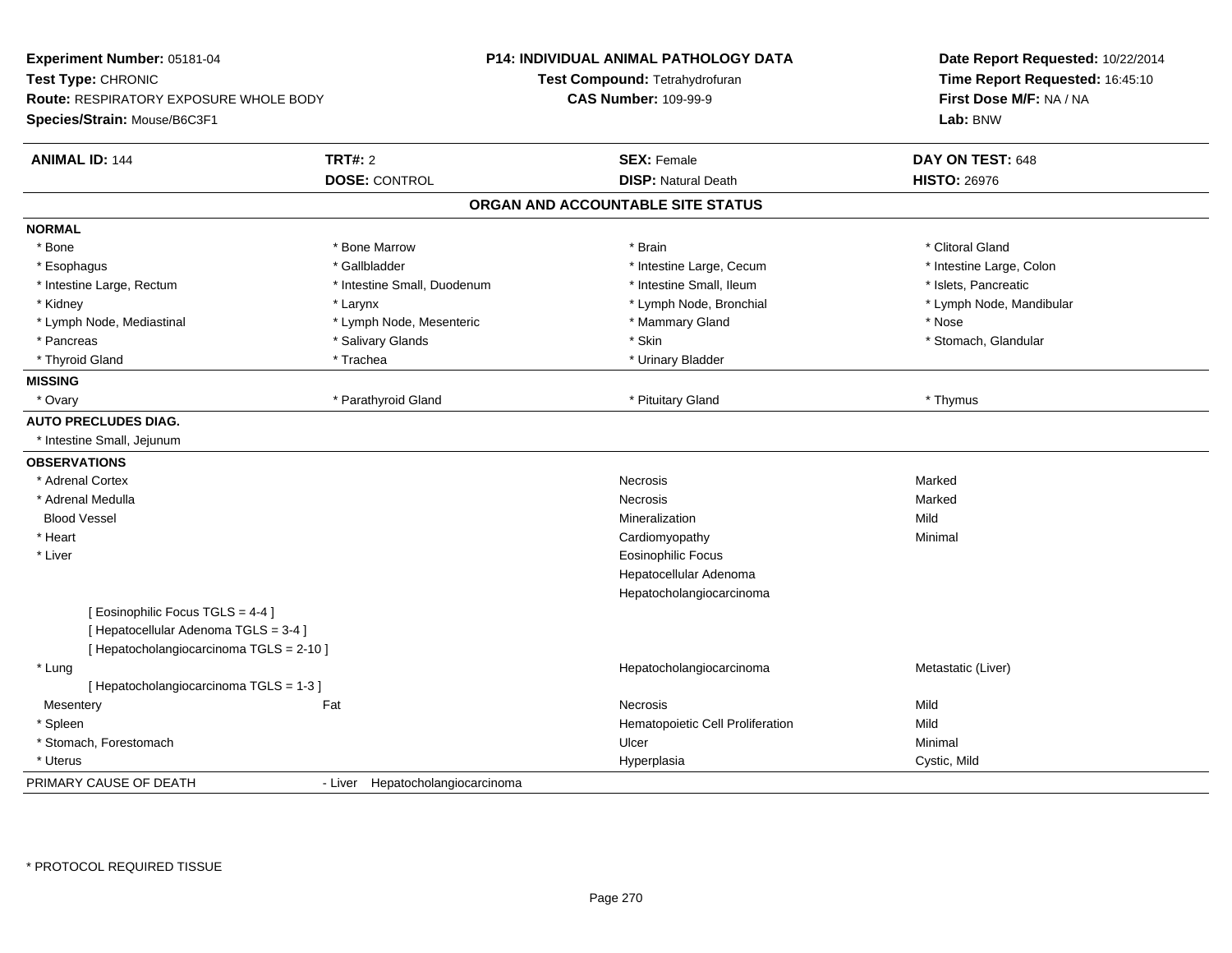| Experiment Number: 05181-04                                                   |                             | <b>P14: INDIVIDUAL ANIMAL PATHOLOGY DATA</b> | Date Report Requested: 10/22/2014 |  |
|-------------------------------------------------------------------------------|-----------------------------|----------------------------------------------|-----------------------------------|--|
| Test Type: CHRONIC                                                            |                             | Test Compound: Tetrahydrofuran               | Time Report Requested: 16:45:10   |  |
| <b>Route: RESPIRATORY EXPOSURE WHOLE BODY</b><br>Species/Strain: Mouse/B6C3F1 |                             | <b>CAS Number: 109-99-9</b>                  | First Dose M/F: NA / NA           |  |
|                                                                               |                             |                                              | Lab: BNW                          |  |
| <b>ANIMAL ID: 145</b>                                                         | TRT#: 2                     | <b>SEX: Female</b>                           | DAY ON TEST: 734                  |  |
|                                                                               | <b>DOSE: CONTROL</b>        | <b>DISP: Terminal Sacrifice</b>              | <b>HISTO: 26977</b>               |  |
|                                                                               |                             | ORGAN AND ACCOUNTABLE SITE STATUS            |                                   |  |
| <b>NORMAL</b>                                                                 |                             |                                              |                                   |  |
| * Adrenal Cortex                                                              | * Adrenal Medulla           | * Bone Marrow                                | * Brain                           |  |
| * Esophagus                                                                   | * Gallbladder               | * Heart                                      | * Intestine Large, Colon          |  |
| * Intestine Large, Rectum                                                     | * Intestine Small, Duodenum | * Intestine Small, Ileum                     | * Intestine Small, Jejunum        |  |
| * Islets, Pancreatic                                                          | * Larynx                    | * Lung                                       | * Lymph Node, Bronchial           |  |
| * Lymph Node, Mandibular                                                      | * Lymph Node, Mesenteric    | * Mammary Gland                              | * Nose                            |  |
| * Ovary                                                                       | * Pancreas                  | * Pituitary Gland                            | * Salivary Glands                 |  |
| * Stomach, Forestomach                                                        | * Stomach, Glandular        | * Thymus                                     | * Thyroid Gland                   |  |
| * Trachea                                                                     | * Urinary Bladder           |                                              |                                   |  |
| <b>MISSING</b>                                                                |                             |                                              |                                   |  |
| * Clitoral Gland                                                              | * Intestine Large, Cecum    | * Lymph Node, Mediastinal                    | * Skin                            |  |
| <b>INSUFFICIENT TISSUE</b>                                                    |                             |                                              |                                   |  |
| * Parathyroid Gland                                                           |                             |                                              |                                   |  |
| <b>OBSERVATIONS</b>                                                           |                             |                                              |                                   |  |
| * Bone                                                                        |                             | Fibrous Osteodystrophy                       | Minimal                           |  |
| * Kidney                                                                      |                             | Nephropathy                                  | Mild                              |  |
| * Liver                                                                       |                             | Hepatocellular Carcinoma                     |                                   |  |
| [ Hepatocellular Carcinoma TGLS = 1-10+11+12 ]                                |                             |                                              |                                   |  |
| * Spleen                                                                      |                             | Hematopoietic Cell Proliferation             | Mild                              |  |
| * Uterus                                                                      |                             | Hyperplasia                                  | Cystic, Mild                      |  |
| PRIMARY CAUSE OF DEATH                                                        |                             |                                              |                                   |  |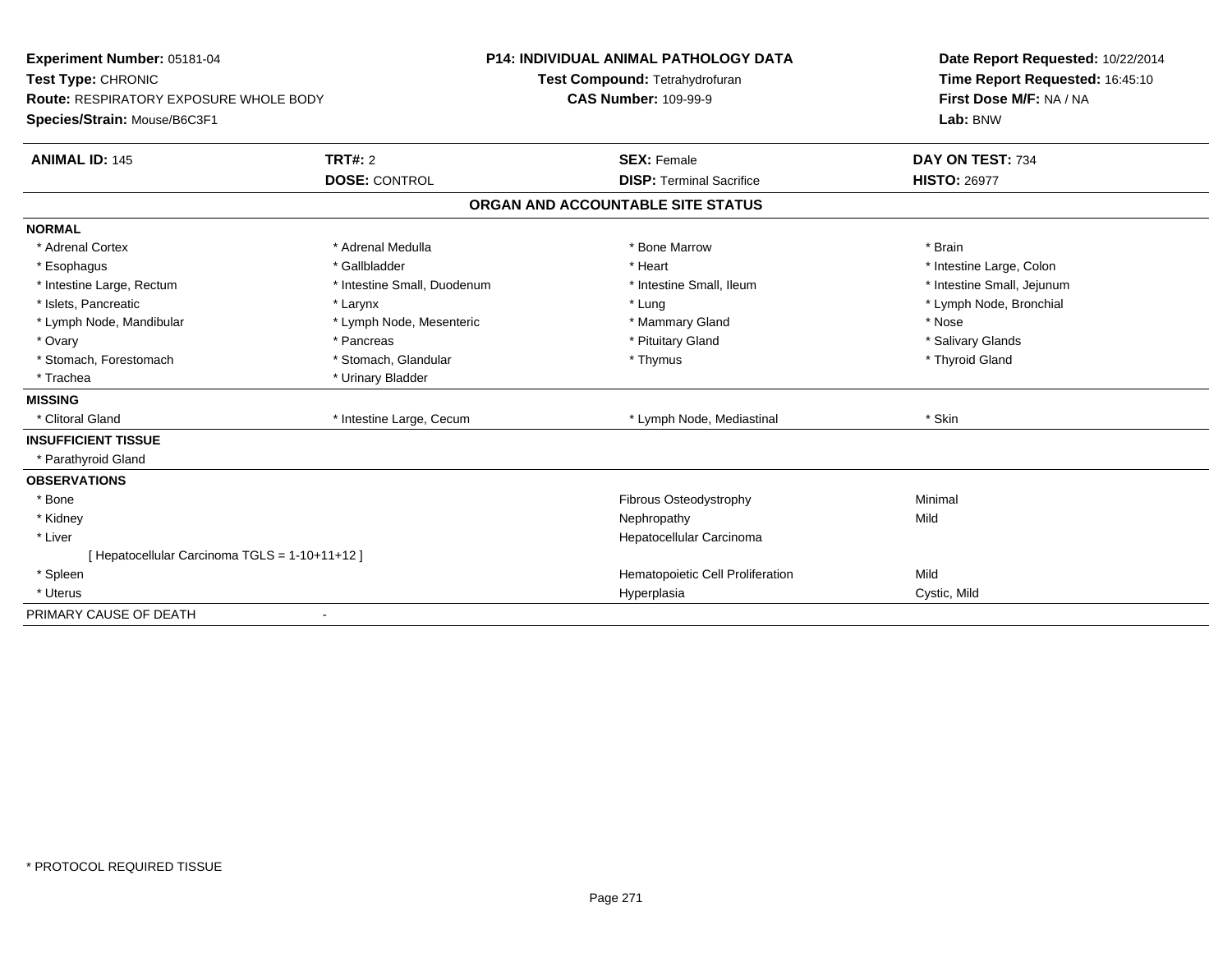| Experiment Number: 05181-04            |                             | <b>P14: INDIVIDUAL ANIMAL PATHOLOGY DATA</b> | Date Report Requested: 10/22/2014 |  |
|----------------------------------------|-----------------------------|----------------------------------------------|-----------------------------------|--|
| Test Type: CHRONIC                     |                             | Test Compound: Tetrahydrofuran               | Time Report Requested: 16:45:10   |  |
| Route: RESPIRATORY EXPOSURE WHOLE BODY |                             | <b>CAS Number: 109-99-9</b>                  | First Dose M/F: NA / NA           |  |
| Species/Strain: Mouse/B6C3F1           |                             |                                              | Lab: BNW                          |  |
| <b>ANIMAL ID: 146</b>                  | <b>TRT#: 2</b>              | <b>SEX: Female</b>                           | DAY ON TEST: 734                  |  |
|                                        | <b>DOSE: CONTROL</b>        | <b>DISP: Terminal Sacrifice</b>              | <b>HISTO: 26978</b>               |  |
|                                        |                             | ORGAN AND ACCOUNTABLE SITE STATUS            |                                   |  |
| <b>NORMAL</b>                          |                             |                                              |                                   |  |
| * Adrenal Medulla                      | * Bone                      | * Brain                                      | * Clitoral Gland                  |  |
| * Esophagus                            | * Gallbladder               | * Intestine Large, Cecum                     | * Intestine Large, Colon          |  |
| * Intestine Large, Rectum              | * Intestine Small, Duodenum | * Intestine Small, Ileum                     | * Intestine Small, Jejunum        |  |
| * Islets, Pancreatic                   | * Kidney                    | * Larynx                                     | * Liver                           |  |
| * Lung                                 | * Lymph Node, Bronchial     | * Lymph Node, Mandibular                     | * Lymph Node, Mediastinal         |  |
| * Lymph Node, Mesenteric               | * Mammary Gland             | Mesentery                                    | * Nose                            |  |
| * Ovary                                | * Pancreas                  | * Salivary Glands                            | * Skin                            |  |
| * Stomach, Forestomach                 | * Stomach, Glandular        | * Thymus                                     | * Trachea                         |  |
| * Urinary Bladder                      |                             |                                              |                                   |  |
| <b>MISSING</b>                         |                             |                                              |                                   |  |
| * Parathyroid Gland                    |                             |                                              |                                   |  |
| <b>OBSERVATIONS</b>                    |                             |                                              |                                   |  |
| * Adrenal Cortex                       | Capsule                     | Hyperplasia                                  | Marked                            |  |
| * Bone Marrow                          |                             | Hyperplasia                                  | Histiocytic, Mild                 |  |
| * Heart                                |                             | Cardiomyopathy                               | Minimal                           |  |
| * Pituitary Gland                      | Pars Distalis               | Hyperplasia                                  | Mild                              |  |
| * Spleen                               |                             | Hyperplasia                                  | Lymphoid, Mild                    |  |
| [Hyperplasia TGLS = 1-4]               |                             |                                              |                                   |  |
| * Thyroid Gland                        | C Cell                      | Adenoma                                      |                                   |  |
|                                        | <b>Follicular Cel</b>       | Hyperplasia                                  | Mild                              |  |
| * Uterus                               |                             | Hyperplasia                                  | Cystic, Mild                      |  |
| PRIMARY CAUSE OF DEATH                 | ۰                           |                                              |                                   |  |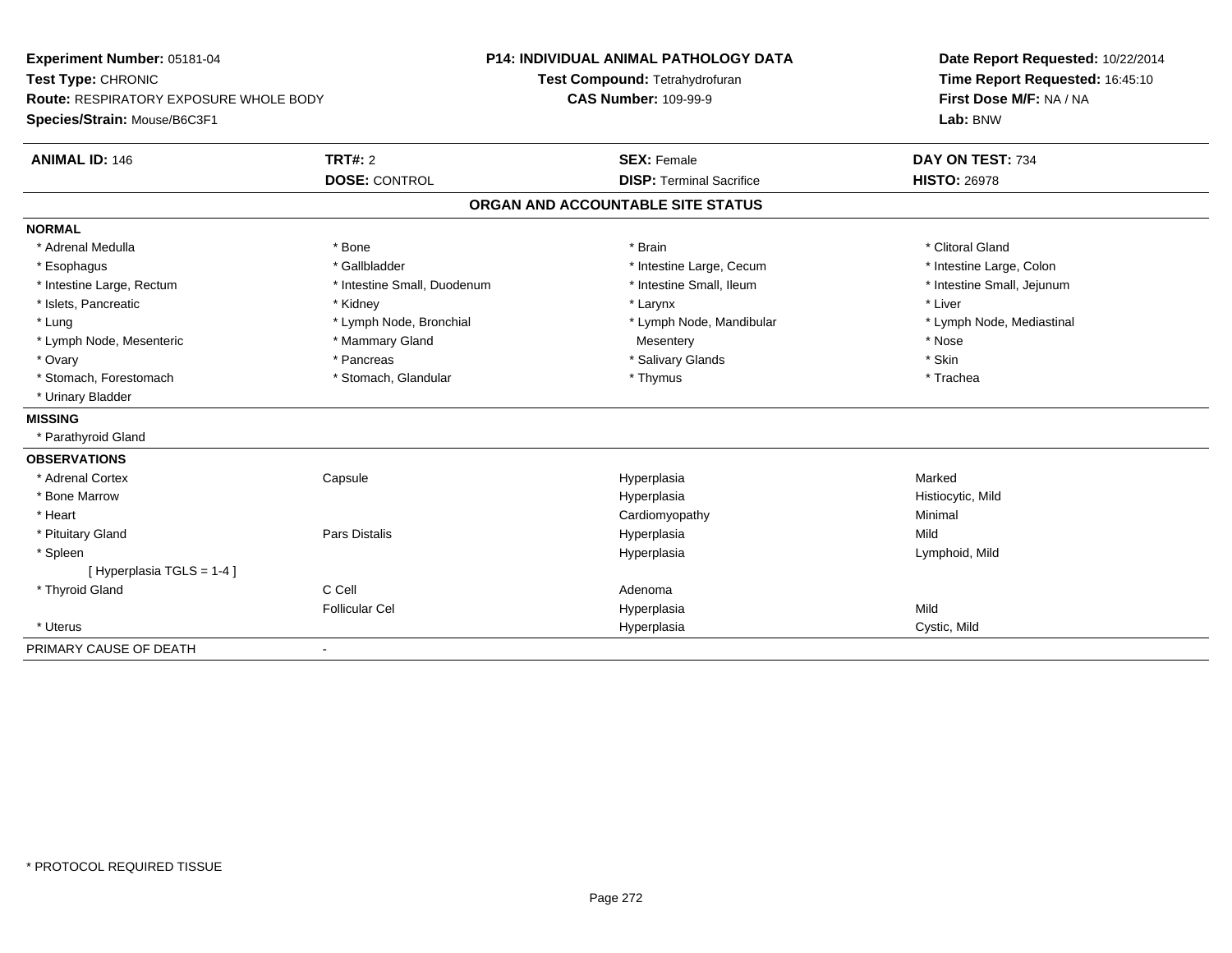| Experiment Number: 05181-04<br>Test Type: CHRONIC<br><b>Route: RESPIRATORY EXPOSURE WHOLE BODY</b><br>Species/Strain: Mouse/B6C3F1<br><b>ANIMAL ID: 147</b> | <b>TRT#: 2</b>             |                                   | <b>P14: INDIVIDUAL ANIMAL PATHOLOGY DATA</b><br>Test Compound: Tetrahydrofuran<br><b>CAS Number: 109-99-9</b><br><b>SEX: Female</b> | Date Report Requested: 10/22/2014<br>Time Report Requested: 16:45:10<br>First Dose M/F: NA / NA<br>Lab: BNW<br>DAY ON TEST: 442 |  |
|-------------------------------------------------------------------------------------------------------------------------------------------------------------|----------------------------|-----------------------------------|-------------------------------------------------------------------------------------------------------------------------------------|---------------------------------------------------------------------------------------------------------------------------------|--|
|                                                                                                                                                             | <b>DOSE: CONTROL</b>       |                                   | <b>DISP: Moribund Sacrifice</b>                                                                                                     | <b>HISTO: 26979</b>                                                                                                             |  |
|                                                                                                                                                             |                            | ORGAN AND ACCOUNTABLE SITE STATUS |                                                                                                                                     |                                                                                                                                 |  |
| <b>NORMAL</b>                                                                                                                                               |                            |                                   |                                                                                                                                     |                                                                                                                                 |  |
| * Adrenal Cortex                                                                                                                                            | * Adrenal Medulla          |                                   | * Bone                                                                                                                              | * Bone Marrow                                                                                                                   |  |
| * Brain                                                                                                                                                     | * Clitoral Gland           |                                   | * Esophagus                                                                                                                         | * Gallbladder                                                                                                                   |  |
| * Intestine Large, Cecum                                                                                                                                    | * Intestine Large, Colon   |                                   | * Intestine Large, Rectum                                                                                                           | * Intestine Small, Duodenum                                                                                                     |  |
| * Intestine Small, Ileum                                                                                                                                    | * Intestine Small, Jejunum |                                   | * Islets, Pancreatic                                                                                                                | * Kidney                                                                                                                        |  |
| * Larynx                                                                                                                                                    | * Liver                    |                                   | * Lung                                                                                                                              | * Lymph Node, Mesenteric                                                                                                        |  |
| * Mammary Gland                                                                                                                                             | * Nose                     |                                   | * Ovary                                                                                                                             | * Pancreas                                                                                                                      |  |
| * Parathyroid Gland                                                                                                                                         | * Pituitary Gland          |                                   | * Salivary Glands                                                                                                                   | * Skin                                                                                                                          |  |
| * Spleen                                                                                                                                                    | * Stomach, Forestomach     |                                   | * Stomach, Glandular                                                                                                                | * Trachea                                                                                                                       |  |
| * Urinary Bladder                                                                                                                                           |                            |                                   |                                                                                                                                     |                                                                                                                                 |  |
| <b>MISSING</b>                                                                                                                                              |                            |                                   |                                                                                                                                     |                                                                                                                                 |  |
| * Lymph Node, Bronchial                                                                                                                                     | * Thymus                   |                                   |                                                                                                                                     |                                                                                                                                 |  |
| <b>OBSERVATIONS</b>                                                                                                                                         |                            |                                   |                                                                                                                                     |                                                                                                                                 |  |
| * Heart                                                                                                                                                     | Artery                     |                                   | Inflammation                                                                                                                        | Mild                                                                                                                            |  |
| * Lymph Node, Mandibular                                                                                                                                    |                            |                                   | Hyperplasia                                                                                                                         | Mild                                                                                                                            |  |
| * Lymph Node, Mediastinal                                                                                                                                   |                            |                                   | Hyperplasia                                                                                                                         | Mild                                                                                                                            |  |
| * Thyroid Gland                                                                                                                                             |                            |                                   | Inflammation                                                                                                                        | Mild                                                                                                                            |  |
| * Uterus                                                                                                                                                    |                            |                                   | Hyperplasia                                                                                                                         | Cystic, Mild                                                                                                                    |  |
| PRIMARY CAUSE OF DEATH                                                                                                                                      | - UNCERTAIN                |                                   |                                                                                                                                     |                                                                                                                                 |  |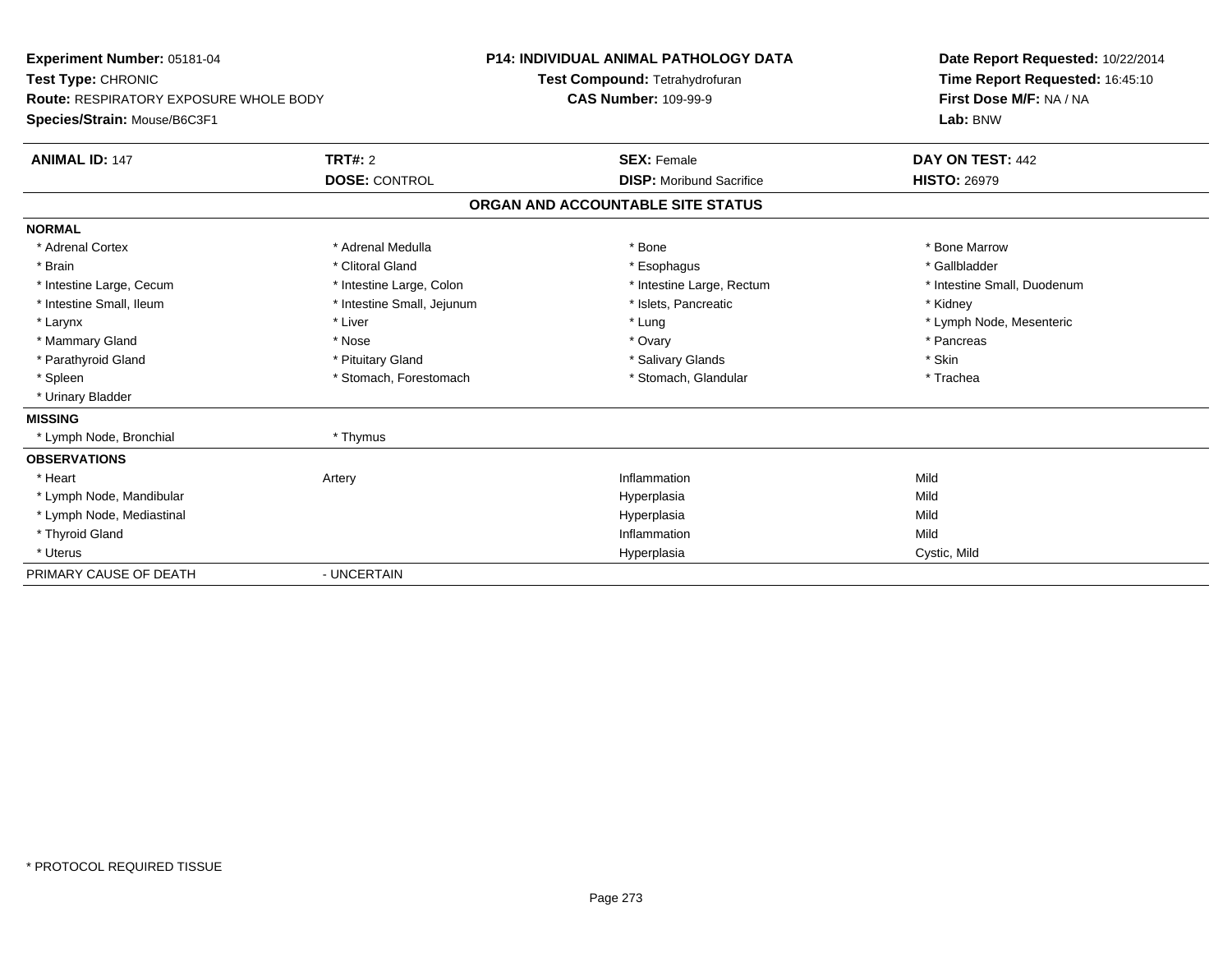| Experiment Number: 05181-04<br>Test Type: CHRONIC |                                  | <b>P14: INDIVIDUAL ANIMAL PATHOLOGY DATA</b><br>Test Compound: Tetrahydrofuran | Date Report Requested: 10/22/2014<br>Time Report Requested: 16:45:10 |  |
|---------------------------------------------------|----------------------------------|--------------------------------------------------------------------------------|----------------------------------------------------------------------|--|
| <b>Route: RESPIRATORY EXPOSURE WHOLE BODY</b>     |                                  | <b>CAS Number: 109-99-9</b>                                                    | First Dose M/F: NA / NA                                              |  |
| Species/Strain: Mouse/B6C3F1                      |                                  |                                                                                | Lab: BNW                                                             |  |
| <b>ANIMAL ID: 148</b>                             | TRT#: 2                          | <b>SEX: Female</b>                                                             | DAY ON TEST: 652                                                     |  |
|                                                   | <b>DOSE: CONTROL</b>             | <b>DISP:</b> Moribund Sacrifice                                                | <b>HISTO: 26980</b>                                                  |  |
|                                                   |                                  | ORGAN AND ACCOUNTABLE SITE STATUS                                              |                                                                      |  |
| <b>NORMAL</b>                                     |                                  |                                                                                |                                                                      |  |
| * Adrenal Cortex                                  | * Bone                           | * Bone Marrow                                                                  | * Brain                                                              |  |
| * Esophagus                                       | * Heart                          | * Intestine Large, Cecum                                                       | * Intestine Large, Colon                                             |  |
| * Intestine Large, Rectum                         | * Intestine Small, Duodenum      | * Intestine Small, Ileum                                                       | * Intestine Small, Jejunum                                           |  |
| * Islets, Pancreatic                              | * Larynx                         | * Lung                                                                         | * Lymph Node, Bronchial                                              |  |
| * Lymph Node, Mediastinal                         | * Lymph Node, Mesenteric         | * Mammary Gland                                                                | * Nose                                                               |  |
| * Pancreas                                        | * Parathyroid Gland              | * Pituitary Gland                                                              | * Salivary Glands                                                    |  |
| * Skin                                            | * Stomach, Glandular             | * Thymus                                                                       | * Thyroid Gland                                                      |  |
| * Trachea                                         | * Urinary Bladder                |                                                                                |                                                                      |  |
| <b>MISSING</b>                                    |                                  |                                                                                |                                                                      |  |
| * Clitoral Gland                                  | * Lymph Node, Mandibular         |                                                                                |                                                                      |  |
| <b>OBSERVATIONS</b>                               |                                  |                                                                                |                                                                      |  |
| * Adrenal Medulla                                 |                                  | Hyperplasia                                                                    | Minimal                                                              |  |
| * Gallbladder                                     |                                  | Degeneration                                                                   | Hyaline, Mild                                                        |  |
| * Kidney                                          |                                  | Nephropathy                                                                    | Mild                                                                 |  |
| * Liver                                           |                                  | Hepatocellular Adenoma                                                         |                                                                      |  |
|                                                   |                                  | Hepatocellular Carcinoma                                                       | Multiple                                                             |  |
| [ Hepatocellular Adenoma TGLS = 3-11 ]            |                                  |                                                                                |                                                                      |  |
| [ Hepatocellular Carcinoma TGLS = 1,2-4+10 ]      |                                  |                                                                                |                                                                      |  |
| * Ovary                                           |                                  | Angiectasis                                                                    | Moderate                                                             |  |
|                                                   |                                  | Atrophy                                                                        | Moderate                                                             |  |
| * Spleen                                          |                                  | Hematopoietic Cell Proliferation                                               | Mild                                                                 |  |
| * Stomach, Forestomach                            |                                  | Ulcer                                                                          | Minimal                                                              |  |
| * Uterus                                          |                                  | Hyperplasia                                                                    | Cystic, Mild                                                         |  |
| PRIMARY CAUSE OF DEATH                            | - Liver Hepatocellular Carcinoma |                                                                                |                                                                      |  |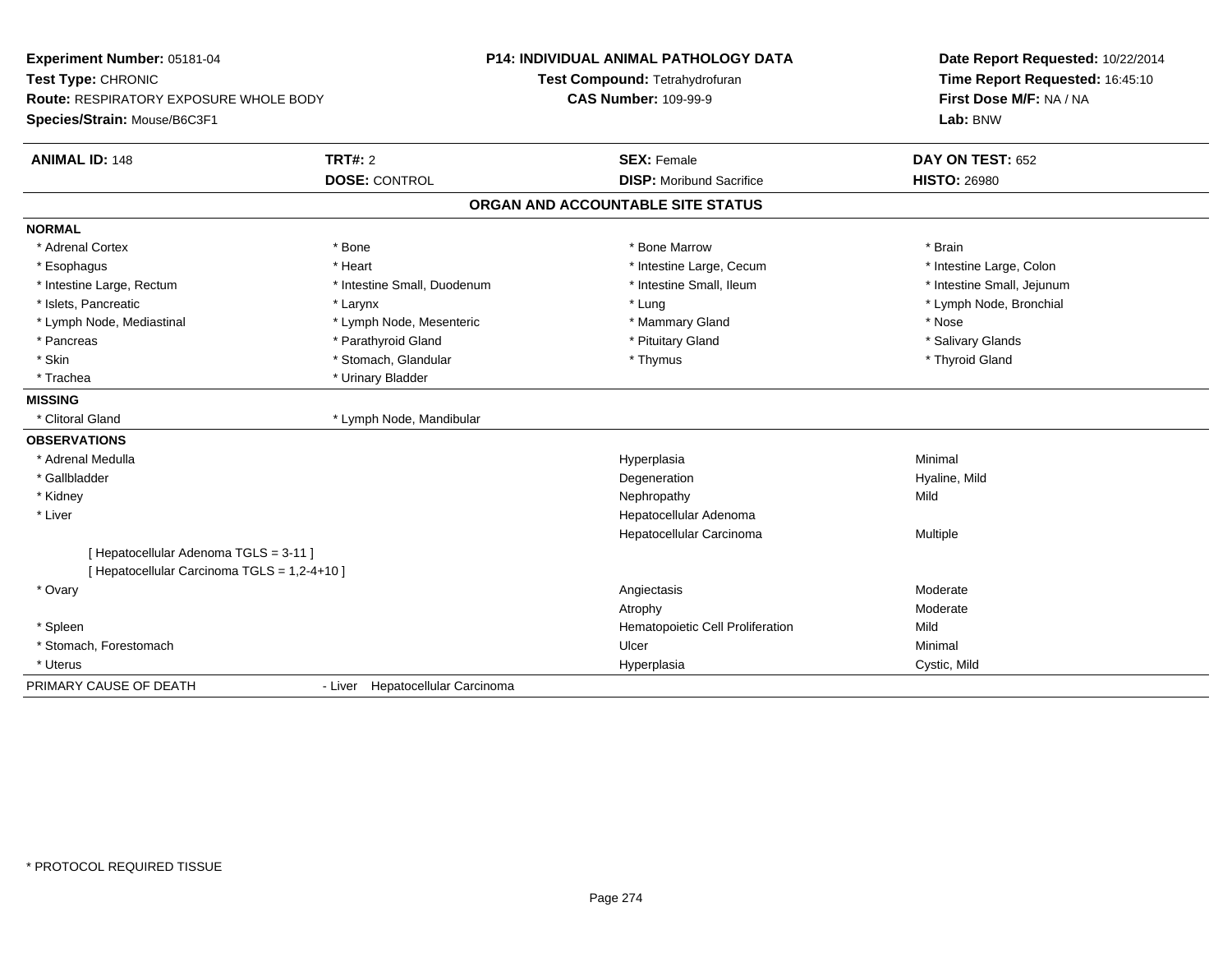| Experiment Number: 05181-04<br>Test Type: CHRONIC<br>Route: RESPIRATORY EXPOSURE WHOLE BODY<br>Species/Strain: Mouse/B6C3F1 |                           | <b>P14: INDIVIDUAL ANIMAL PATHOLOGY DATA</b><br>Test Compound: Tetrahydrofuran<br><b>CAS Number: 109-99-9</b> | Date Report Requested: 10/22/2014<br>Time Report Requested: 16:45:10<br>First Dose M/F: NA / NA<br>Lab: BNW |  |
|-----------------------------------------------------------------------------------------------------------------------------|---------------------------|---------------------------------------------------------------------------------------------------------------|-------------------------------------------------------------------------------------------------------------|--|
| <b>ANIMAL ID: 149</b>                                                                                                       | <b>TRT#: 2</b>            | <b>SEX: Female</b>                                                                                            | DAY ON TEST: 733                                                                                            |  |
|                                                                                                                             | <b>DOSE: CONTROL</b>      | <b>DISP: Terminal Sacrifice</b>                                                                               | <b>HISTO: 26981</b>                                                                                         |  |
|                                                                                                                             |                           | ORGAN AND ACCOUNTABLE SITE STATUS                                                                             |                                                                                                             |  |
| <b>NORMAL</b>                                                                                                               |                           |                                                                                                               |                                                                                                             |  |
| * Adrenal Medulla                                                                                                           | * Bone Marrow             | * Brain                                                                                                       | * Clitoral Gland                                                                                            |  |
| * Esophagus                                                                                                                 | * Gallbladder             | * Heart                                                                                                       | * Intestine Large, Cecum                                                                                    |  |
| * Intestine Large, Colon                                                                                                    | * Intestine Large, Rectum | * Intestine Small, Duodenum                                                                                   | * Intestine Small, Ileum                                                                                    |  |
| * Intestine Small, Jejunum                                                                                                  | * Islets, Pancreatic      | * Larynx                                                                                                      | * Lung                                                                                                      |  |
| * Lymph Node, Mandibular                                                                                                    | * Lymph Node, Mesenteric  | * Mammary Gland                                                                                               | * Nose                                                                                                      |  |
| * Pancreas                                                                                                                  | * Parathyroid Gland       | * Salivary Glands                                                                                             | <b>Skeletal Muscle</b>                                                                                      |  |
| * Skin                                                                                                                      | * Stomach, Forestomach    | * Stomach, Glandular                                                                                          | * Thyroid Gland                                                                                             |  |
| * Trachea                                                                                                                   | * Urinary Bladder         |                                                                                                               |                                                                                                             |  |
| <b>MISSING</b>                                                                                                              |                           |                                                                                                               |                                                                                                             |  |
| * Lymph Node, Bronchial                                                                                                     | * Pituitary Gland         | * Thymus                                                                                                      |                                                                                                             |  |
| <b>OBSERVATIONS</b>                                                                                                         |                           |                                                                                                               |                                                                                                             |  |
| * Adrenal Cortex                                                                                                            |                           | Hypertrophy                                                                                                   | Moderate                                                                                                    |  |
| * Bone                                                                                                                      |                           | Fibrous Osteodystrophy                                                                                        | Minimal                                                                                                     |  |
| * Kidney                                                                                                                    |                           | Nephropathy                                                                                                   | Minimal                                                                                                     |  |
| * Liver                                                                                                                     |                           | Eosinophilic Focus                                                                                            |                                                                                                             |  |
| Eosinophilic Focus TGLS = 2-4 1                                                                                             |                           |                                                                                                               |                                                                                                             |  |
| * Lymph Node, Mediastinal                                                                                                   |                           | Hyperplasia                                                                                                   | Mild                                                                                                        |  |
| * Ovary                                                                                                                     |                           | Cyst                                                                                                          | Minimal                                                                                                     |  |
| * Spleen                                                                                                                    |                           | Lymphoma Malignant                                                                                            |                                                                                                             |  |
| [ Lymphoma Malignant TGLS = 1-4 ]                                                                                           |                           |                                                                                                               |                                                                                                             |  |
| * Uterus                                                                                                                    |                           | Hyperplasia                                                                                                   | Cystic, Mild                                                                                                |  |
| PRIMARY CAUSE OF DEATH                                                                                                      |                           |                                                                                                               |                                                                                                             |  |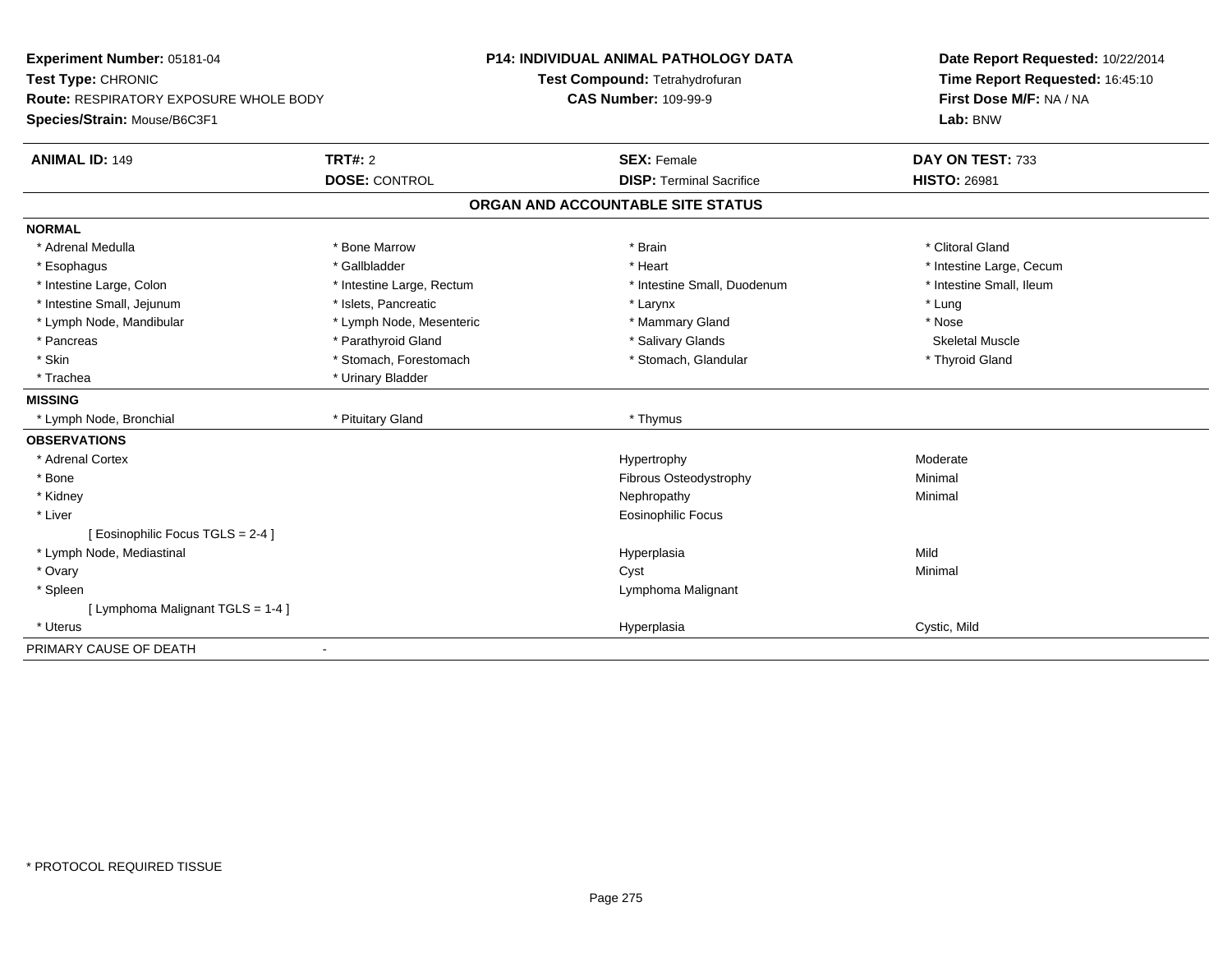| Experiment Number: 05181-04                   |                            | <b>P14: INDIVIDUAL ANIMAL PATHOLOGY DATA</b> | Date Report Requested: 10/22/2014 |  |  |
|-----------------------------------------------|----------------------------|----------------------------------------------|-----------------------------------|--|--|
| Test Type: CHRONIC                            |                            | Test Compound: Tetrahydrofuran               | Time Report Requested: 16:45:10   |  |  |
| <b>Route: RESPIRATORY EXPOSURE WHOLE BODY</b> |                            | <b>CAS Number: 109-99-9</b>                  | First Dose M/F: NA / NA           |  |  |
| Species/Strain: Mouse/B6C3F1                  |                            |                                              | Lab: BNW                          |  |  |
| <b>ANIMAL ID: 150</b>                         | TRT#: 2                    | <b>SEX: Female</b>                           | DAY ON TEST: 734                  |  |  |
|                                               | <b>DOSE: CONTROL</b>       | <b>DISP: Terminal Sacrifice</b>              | <b>HISTO: 26982</b>               |  |  |
|                                               |                            | ORGAN AND ACCOUNTABLE SITE STATUS            |                                   |  |  |
| <b>NORMAL</b>                                 |                            |                                              |                                   |  |  |
| * Adrenal Cortex                              | * Adrenal Medulla          | * Bone Marrow                                | * Brain                           |  |  |
| * Clitoral Gland                              | * Esophagus                | * Gallbladder                                | * Heart                           |  |  |
| * Intestine Large, Cecum                      | * Intestine Large, Colon   | * Intestine Large, Rectum                    | * Intestine Small, Duodenum       |  |  |
| * Intestine Small, Ileum                      | * Intestine Small, Jejunum | * Islets. Pancreatic                         | * Larynx                          |  |  |
| * Liver                                       | * Lung                     | * Lymph Node, Bronchial                      | * Lymph Node, Mandibular          |  |  |
| * Lymph Node, Mediastinal                     | * Lymph Node, Mesenteric   | * Mammary Gland                              | * Nose                            |  |  |
| * Ovary                                       | * Pancreas                 | * Parathyroid Gland                          | * Salivary Glands                 |  |  |
| * Skin                                        | * Spleen                   | * Stomach, Forestomach                       | * Stomach, Glandular              |  |  |
| * Trachea                                     | * Urinary Bladder          |                                              |                                   |  |  |
| <b>OBSERVATIONS</b>                           |                            |                                              |                                   |  |  |
| * Bone                                        |                            | Fibrous Osteodystrophy                       | Minimal                           |  |  |
| * Kidney                                      |                            | Nephropathy                                  | Minimal                           |  |  |
| * Pituitary Gland                             | <b>Pars Distalis</b>       | Hyperplasia                                  | Mild                              |  |  |
| * Thymus                                      |                            | Lymphoma Malignant                           |                                   |  |  |
| [ Lymphoma Malignant TGLS = 1-2 ]             |                            |                                              |                                   |  |  |
| * Thyroid Gland                               | <b>Follicular Cel</b>      | Hyperplasia                                  | Minimal                           |  |  |
| * Uterus                                      |                            | Hyperplasia                                  | Cystic, Moderate                  |  |  |
| PRIMARY CAUSE OF DEATH                        |                            |                                              |                                   |  |  |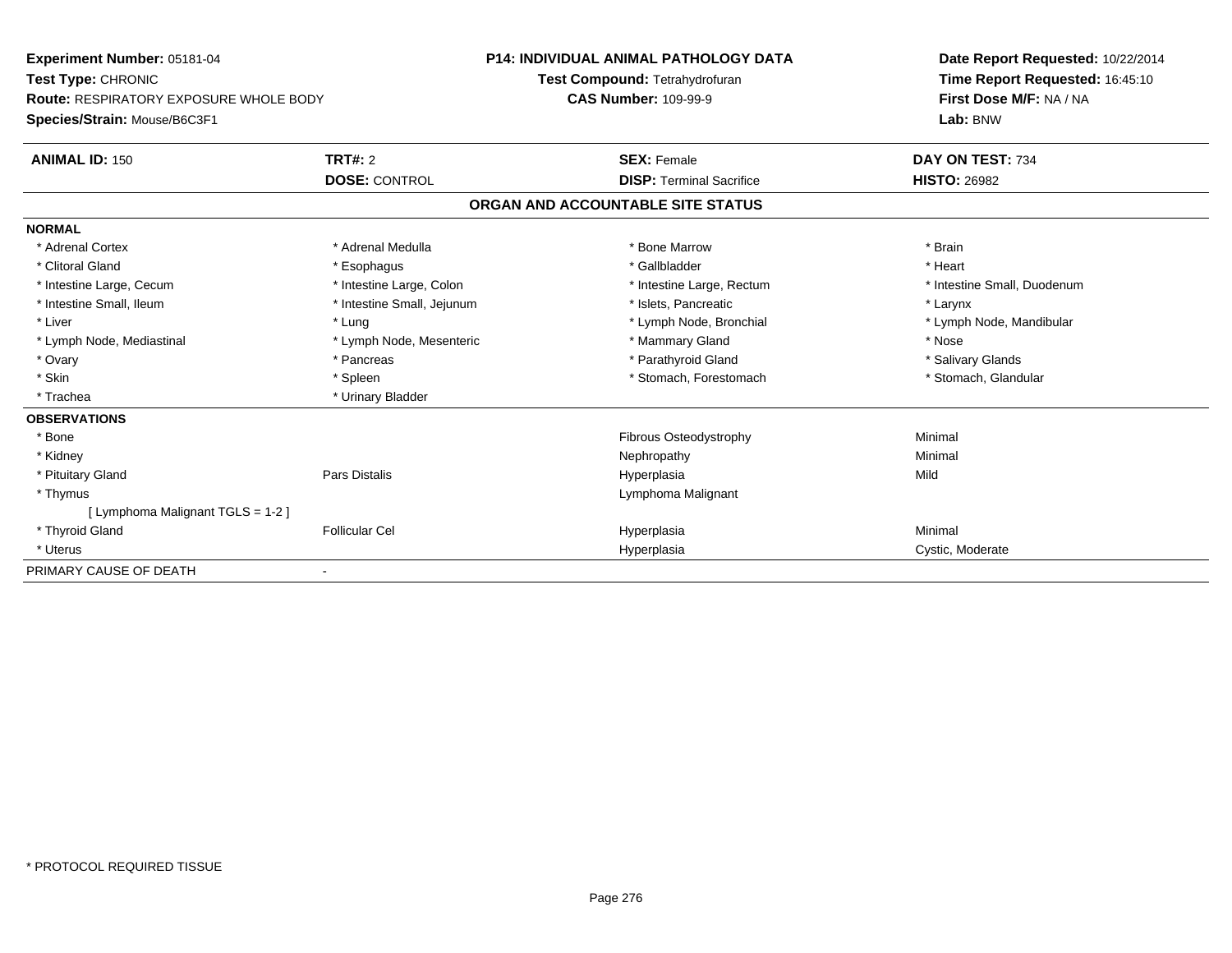| Experiment Number: 05181-04<br><b>Test Type: CHRONIC</b> |                             | <b>P14: INDIVIDUAL ANIMAL PATHOLOGY DATA</b><br>Test Compound: Tetrahydrofuran | Date Report Requested: 10/22/2014<br>Time Report Requested: 16:45:10<br>First Dose M/F: NA / NA |
|----------------------------------------------------------|-----------------------------|--------------------------------------------------------------------------------|-------------------------------------------------------------------------------------------------|
| <b>Route: RESPIRATORY EXPOSURE WHOLE BODY</b>            | <b>CAS Number: 109-99-9</b> |                                                                                |                                                                                                 |
| Species/Strain: Mouse/B6C3F1                             |                             |                                                                                | Lab: BNW                                                                                        |
| <b>ANIMAL ID: 301</b>                                    | <b>TRT#: 4</b>              | <b>SEX: Female</b>                                                             | DAY ON TEST: 733                                                                                |
|                                                          | <b>DOSE: 200 PPM</b>        | <b>DISP: Terminal Sacrifice</b>                                                | <b>HISTO: 27233</b>                                                                             |
|                                                          |                             | ORGAN AND ACCOUNTABLE SITE STATUS                                              |                                                                                                 |
| <b>NORMAL</b>                                            |                             |                                                                                |                                                                                                 |
| * Adrenal Cortex                                         | * Adrenal Medulla           | * Bone                                                                         | * Bone Marrow                                                                                   |
| * Brain                                                  | * Clitoral Gland            | * Esophagus                                                                    | * Gallbladder                                                                                   |
| * Intestine Large, Cecum                                 | * Intestine Large, Colon    | * Intestine Large, Rectum                                                      | * Intestine Small, Duodenum                                                                     |
| * Intestine Small. Ileum                                 | * Intestine Small, Jejunum  | * Islets. Pancreatic                                                           | * Kidney                                                                                        |
| * Larynx                                                 | * Lung                      | * Lymph Node, Bronchial                                                        | * Lymph Node, Mandibular                                                                        |
| * Lymph Node, Mediastinal                                | * Lymph Node, Mesenteric    | * Mammary Gland                                                                | * Nose                                                                                          |
| * Ovary                                                  | * Pancreas                  | * Parathyroid Gland                                                            | * Pituitary Gland                                                                               |
| * Salivary Glands                                        | * Skin                      | * Spleen                                                                       | * Stomach, Forestomach                                                                          |
| * Stomach, Glandular                                     | * Thymus                    | * Thyroid Gland                                                                | * Trachea                                                                                       |
| * Urinary Bladder                                        |                             |                                                                                |                                                                                                 |
| <b>OBSERVATIONS</b>                                      |                             |                                                                                |                                                                                                 |
| * Heart                                                  |                             | Cardiomyopathy                                                                 | Minimal                                                                                         |
| * Liver                                                  |                             | <b>Eosinophilic Focus</b>                                                      | Moderate                                                                                        |
| [ Eosinophilic Focus TGLS = 1-4 ]                        |                             |                                                                                |                                                                                                 |
| Mesentery                                                | Fat                         | <b>Necrosis</b>                                                                | Mild                                                                                            |
| [ Necrosis TGLS = $2-10$ ]                               |                             |                                                                                |                                                                                                 |
| * Uterus                                                 |                             | Hyperplasia                                                                    | Cystic, Mild                                                                                    |
| PRIMARY CAUSE OF DEATH                                   |                             |                                                                                |                                                                                                 |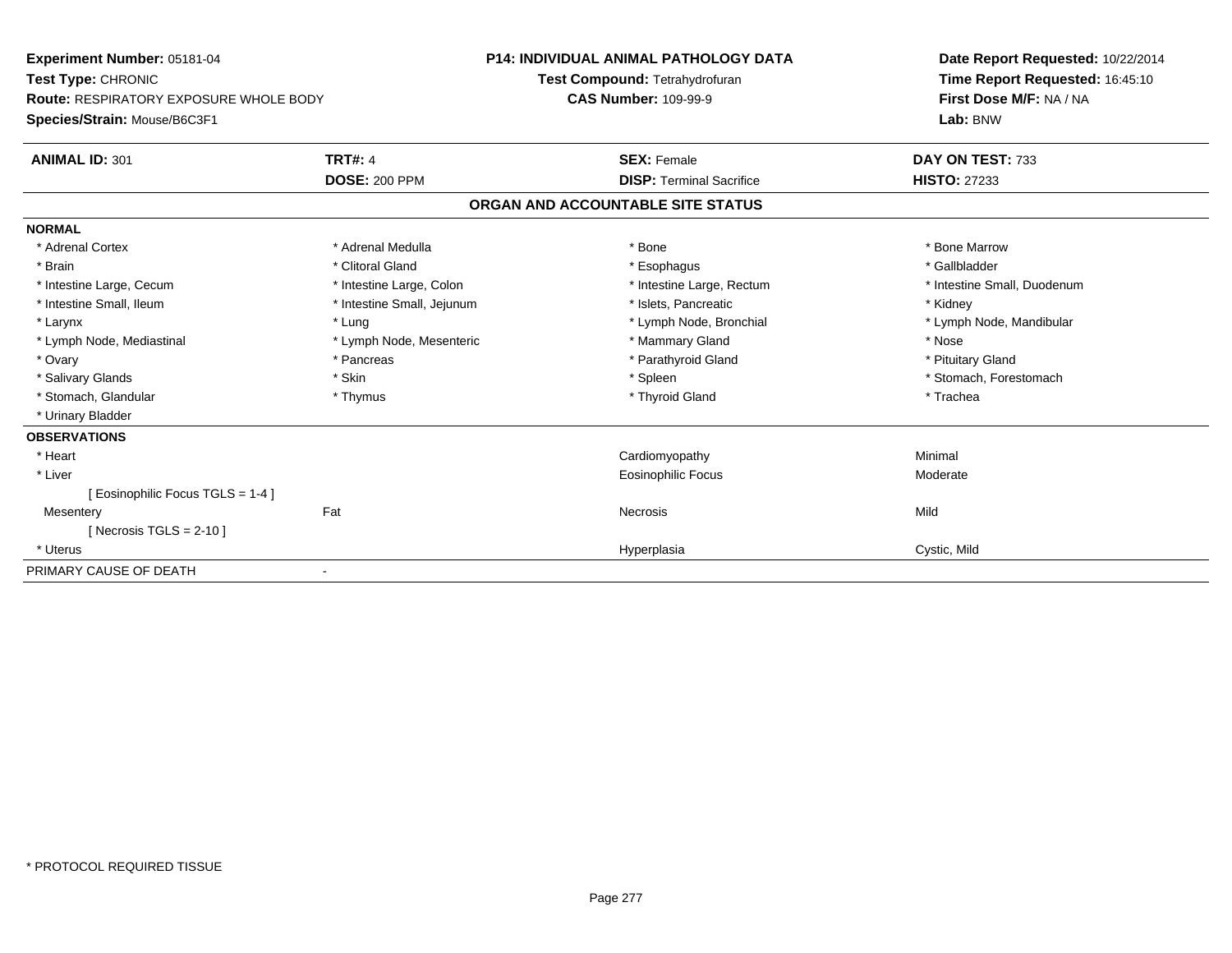| Experiment Number: 05181-04<br>Test Type: CHRONIC<br><b>Route: RESPIRATORY EXPOSURE WHOLE BODY</b><br>Species/Strain: Mouse/B6C3F1 |                                        | <b>P14: INDIVIDUAL ANIMAL PATHOLOGY DATA</b><br>Test Compound: Tetrahydrofuran<br><b>CAS Number: 109-99-9</b> | Date Report Requested: 10/22/2014<br>Time Report Requested: 16:45:10<br>First Dose M/F: NA / NA<br>Lab: BNW |  |
|------------------------------------------------------------------------------------------------------------------------------------|----------------------------------------|---------------------------------------------------------------------------------------------------------------|-------------------------------------------------------------------------------------------------------------|--|
| <b>ANIMAL ID: 302</b>                                                                                                              | <b>TRT#: 4</b><br><b>DOSE: 200 PPM</b> | <b>SEX: Female</b><br><b>DISP:</b> Moribund Sacrifice                                                         | DAY ON TEST: 630<br><b>HISTO: 27234</b>                                                                     |  |
|                                                                                                                                    |                                        | ORGAN AND ACCOUNTABLE SITE STATUS                                                                             |                                                                                                             |  |
|                                                                                                                                    |                                        |                                                                                                               |                                                                                                             |  |
| <b>NORMAL</b>                                                                                                                      |                                        |                                                                                                               |                                                                                                             |  |
| * Adrenal Cortex                                                                                                                   | * Adrenal Medulla                      | * Bone Marrow                                                                                                 | * Brain                                                                                                     |  |
| * Clitoral Gland                                                                                                                   | * Esophagus                            | * Gallbladder                                                                                                 | * Intestine Large, Cecum                                                                                    |  |
| * Intestine Large, Colon                                                                                                           | * Intestine Large, Rectum              | * Intestine Small, Duodenum                                                                                   | * Intestine Small, Ileum                                                                                    |  |
| * Intestine Small, Jejunum                                                                                                         | * Islets, Pancreatic                   | * Kidney                                                                                                      | * Larynx                                                                                                    |  |
| * Lung                                                                                                                             | * Lymph Node, Bronchial                | * Lymph Node, Mandibular                                                                                      | * Lymph Node, Mesenteric                                                                                    |  |
| * Mammary Gland                                                                                                                    | * Nose                                 | * Pancreas                                                                                                    | * Pituitary Gland                                                                                           |  |
| * Salivary Glands                                                                                                                  | * Skin                                 | * Spleen                                                                                                      | * Stomach, Forestomach                                                                                      |  |
| * Stomach, Glandular                                                                                                               | * Thyroid Gland                        | * Trachea                                                                                                     | * Urinary Bladder                                                                                           |  |
| <b>MISSING</b>                                                                                                                     |                                        |                                                                                                               |                                                                                                             |  |
| * Lymph Node, Mediastinal                                                                                                          | * Parathyroid Gland                    | * Thymus                                                                                                      |                                                                                                             |  |
| <b>OBSERVATIONS</b>                                                                                                                |                                        |                                                                                                               |                                                                                                             |  |
| * Bone                                                                                                                             |                                        | <b>Fibrous Osteodystrophy</b>                                                                                 | Mild                                                                                                        |  |
| * Heart                                                                                                                            |                                        | Cardiomyopathy                                                                                                | Minimal                                                                                                     |  |
| * Liver                                                                                                                            |                                        | <b>Mixed Cell Focus</b>                                                                                       |                                                                                                             |  |
| [Mixed Cell Focus TGLS = 1-4]                                                                                                      |                                        |                                                                                                               |                                                                                                             |  |
| * Ovary                                                                                                                            |                                        | Cyst                                                                                                          | Minimal                                                                                                     |  |
| * Uterus                                                                                                                           |                                        | Hyperplasia                                                                                                   | Cystic, Minimal                                                                                             |  |
| PRIMARY CAUSE OF DEATH                                                                                                             | - UNCERTAIN                            |                                                                                                               |                                                                                                             |  |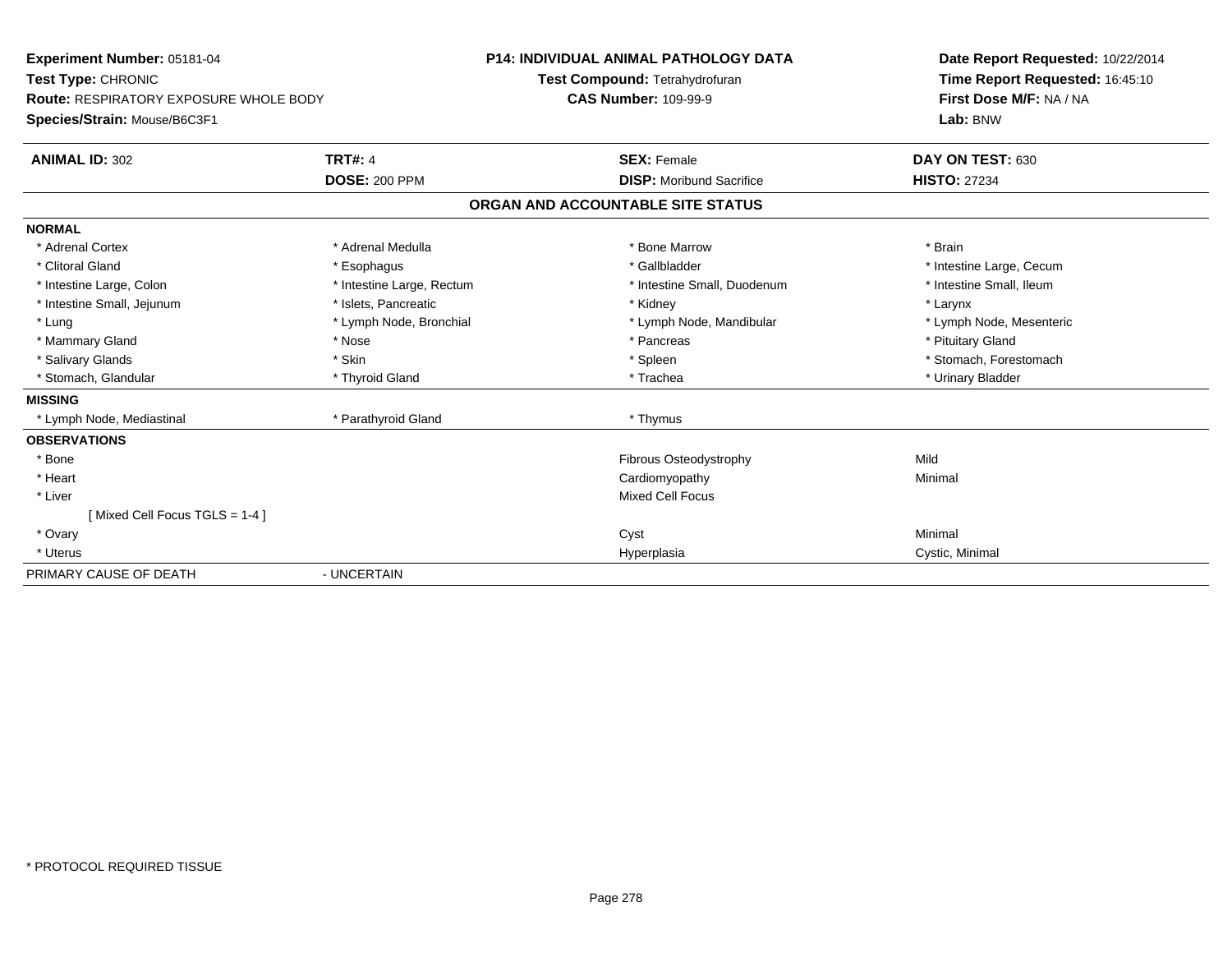| Experiment Number: 05181-04<br>Test Type: CHRONIC<br>Route: RESPIRATORY EXPOSURE WHOLE BODY<br>Species/Strain: Mouse/B6C3F1<br><b>ANIMAL ID: 303</b><br><b>TRT#: 4</b> |                                       | <b>P14: INDIVIDUAL ANIMAL PATHOLOGY DATA</b><br>Test Compound: Tetrahydrofuran<br><b>CAS Number: 109-99-9</b><br><b>SEX: Female</b> | Date Report Requested: 10/22/2014<br>Time Report Requested: 16:45:10<br>First Dose M/F: NA / NA<br>Lab: BNW<br>DAY ON TEST: 134 |
|------------------------------------------------------------------------------------------------------------------------------------------------------------------------|---------------------------------------|-------------------------------------------------------------------------------------------------------------------------------------|---------------------------------------------------------------------------------------------------------------------------------|
|                                                                                                                                                                        | <b>DOSE: 200 PPM</b>                  | <b>DISP:</b> Moribund Sacrifice                                                                                                     | <b>HISTO: 27235</b>                                                                                                             |
|                                                                                                                                                                        |                                       | ORGAN AND ACCOUNTABLE SITE STATUS                                                                                                   |                                                                                                                                 |
| <b>NORMAL</b>                                                                                                                                                          |                                       |                                                                                                                                     |                                                                                                                                 |
| * Adrenal Cortex                                                                                                                                                       | * Adrenal Medulla                     | * Bone                                                                                                                              | * Bone Marrow                                                                                                                   |
| * Esophagus                                                                                                                                                            | * Gallbladder                         | * Heart                                                                                                                             | * Intestine Large, Cecum                                                                                                        |
| * Intestine Large, Colon                                                                                                                                               | * Intestine Large, Rectum             | * Intestine Small, Duodenum                                                                                                         | * Intestine Small, Ileum                                                                                                        |
| * Intestine Small, Jejunum                                                                                                                                             | * Islets, Pancreatic                  | * Larynx                                                                                                                            | * Liver                                                                                                                         |
| * Lung                                                                                                                                                                 | * Lymph Node, Mandibular              | * Lymph Node, Mediastinal                                                                                                           | * Lymph Node, Mesenteric                                                                                                        |
| * Mammary Gland                                                                                                                                                        | * Nose                                | * Ovary                                                                                                                             | * Pancreas                                                                                                                      |
| * Pituitary Gland                                                                                                                                                      | * Salivary Glands                     | * Skin                                                                                                                              | * Spleen                                                                                                                        |
| * Stomach, Forestomach                                                                                                                                                 | * Stomach, Glandular                  | * Thyroid Gland                                                                                                                     | * Trachea                                                                                                                       |
| * Urinary Bladder                                                                                                                                                      | * Uterus                              |                                                                                                                                     |                                                                                                                                 |
| <b>MISSING</b>                                                                                                                                                         |                                       |                                                                                                                                     |                                                                                                                                 |
| * Clitoral Gland                                                                                                                                                       | * Lymph Node, Bronchial               | * Parathyroid Gland                                                                                                                 |                                                                                                                                 |
| <b>OBSERVATIONS</b>                                                                                                                                                    |                                       |                                                                                                                                     |                                                                                                                                 |
| * Brain                                                                                                                                                                |                                       | Hemorrhage                                                                                                                          | Mild                                                                                                                            |
| Hemorrhage TGLS = 2-1 ]                                                                                                                                                |                                       |                                                                                                                                     |                                                                                                                                 |
| * Kidney                                                                                                                                                               |                                       | <b>Amyloid Deposition</b>                                                                                                           | Marked                                                                                                                          |
| [Amyloid Deposition TGLS = 3-5 ]                                                                                                                                       |                                       |                                                                                                                                     |                                                                                                                                 |
| * Thymus                                                                                                                                                               |                                       | Atrophy                                                                                                                             | Moderate                                                                                                                        |
| PRIMARY CAUSE OF DEATH                                                                                                                                                 | <b>Amyloid Deposition</b><br>- Kidney |                                                                                                                                     |                                                                                                                                 |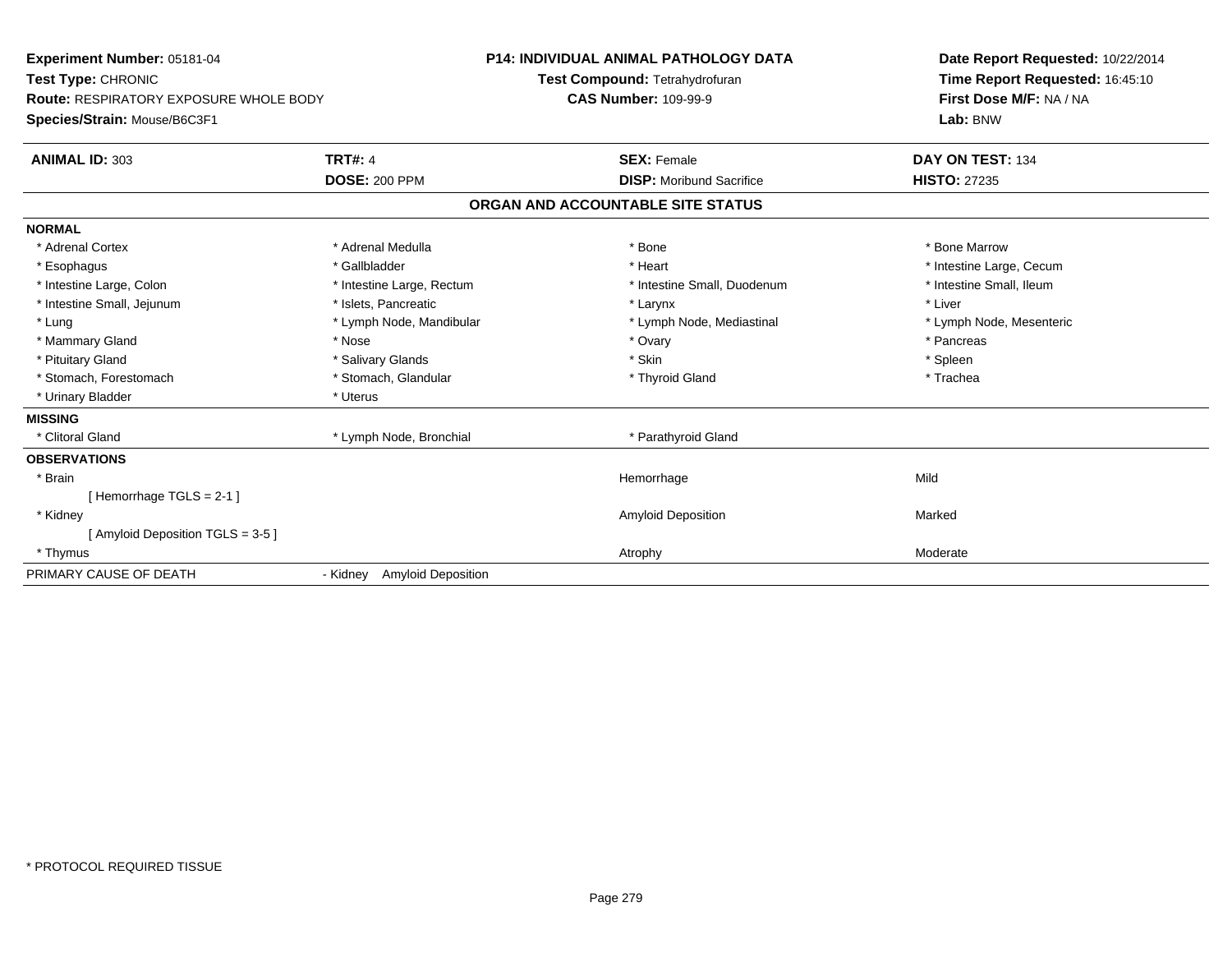| Experiment Number: 05181-04<br>Test Type: CHRONIC<br>Route: RESPIRATORY EXPOSURE WHOLE BODY<br>Species/Strain: Mouse/B6C3F1 |                           | P14: INDIVIDUAL ANIMAL PATHOLOGY DATA<br>Test Compound: Tetrahydrofuran<br><b>CAS Number: 109-99-9</b> | Date Report Requested: 10/22/2014<br>Time Report Requested: 16:45:10<br>First Dose M/F: NA / NA<br>Lab: BNW |
|-----------------------------------------------------------------------------------------------------------------------------|---------------------------|--------------------------------------------------------------------------------------------------------|-------------------------------------------------------------------------------------------------------------|
| <b>ANIMAL ID: 304</b>                                                                                                       | <b>TRT#: 4</b>            | <b>SEX: Female</b>                                                                                     | DAY ON TEST: 736                                                                                            |
|                                                                                                                             | <b>DOSE: 200 PPM</b>      | <b>DISP: Terminal Sacrifice</b>                                                                        | <b>HISTO: 27236</b>                                                                                         |
|                                                                                                                             |                           | ORGAN AND ACCOUNTABLE SITE STATUS                                                                      |                                                                                                             |
| <b>NORMAL</b>                                                                                                               |                           |                                                                                                        |                                                                                                             |
| * Adrenal Cortex                                                                                                            | * Adrenal Medulla         | * Bone                                                                                                 | * Bone Marrow                                                                                               |
| * Brain                                                                                                                     | * Esophagus               | * Gallbladder                                                                                          | * Intestine Large, Cecum                                                                                    |
| * Intestine Large, Colon                                                                                                    | * Intestine Large, Rectum | * Intestine Small, Duodenum                                                                            | * Intestine Small, Ileum                                                                                    |
| * Intestine Small, Jejunum                                                                                                  | * Islets, Pancreatic      | * Kidney                                                                                               | * Larynx                                                                                                    |
| * Lung                                                                                                                      | * Mammary Gland           | * Pancreas                                                                                             | * Parathyroid Gland                                                                                         |
| * Salivary Glands                                                                                                           | * Skin                    | * Stomach, Forestomach                                                                                 | * Stomach, Glandular                                                                                        |
| * Thyroid Gland                                                                                                             | * Trachea                 | * Urinary Bladder                                                                                      |                                                                                                             |
| <b>MISSING</b>                                                                                                              |                           |                                                                                                        |                                                                                                             |
| * Clitoral Gland                                                                                                            |                           |                                                                                                        |                                                                                                             |
| <b>INSUFFICIENT TISSUE</b>                                                                                                  |                           |                                                                                                        |                                                                                                             |
| * Pituitary Gland                                                                                                           |                           |                                                                                                        |                                                                                                             |
| <b>OBSERVATIONS</b>                                                                                                         |                           |                                                                                                        |                                                                                                             |
| * Heart                                                                                                                     |                           | Cardiomyopathy                                                                                         | Minimal                                                                                                     |
| * Liver                                                                                                                     |                           | Hepatocellular Adenoma                                                                                 |                                                                                                             |
| [ Hepatocellular Adenoma TGLS = 5-11 ]                                                                                      |                           |                                                                                                        |                                                                                                             |
| Lymph Node                                                                                                                  | Inguinal                  | Lymphoma Malignant                                                                                     |                                                                                                             |
|                                                                                                                             | Pancreatic                | Lymphoma Malignant                                                                                     |                                                                                                             |
| [ Lymphoma Malignant TGLS = 6-12 ]<br>[ Lymphoma Malignant TGLS = 7-13 ]                                                    |                           |                                                                                                        |                                                                                                             |
| * Lymph Node, Bronchial                                                                                                     |                           | Lymphoma Malignant                                                                                     |                                                                                                             |
| [ Lymphoma Malignant TGLS = 2-3+10 ]                                                                                        |                           |                                                                                                        |                                                                                                             |
| * Lymph Node, Mandibular                                                                                                    |                           | Lymphoma Malignant                                                                                     |                                                                                                             |
| * Lymph Node, Mediastinal                                                                                                   |                           | Lymphoma Malignant                                                                                     |                                                                                                             |
| [ Lymphoma Malignant TGLS = 1-10 ]                                                                                          |                           |                                                                                                        |                                                                                                             |
| * Lymph Node, Mesenteric                                                                                                    |                           | Lymphoma Malignant                                                                                     |                                                                                                             |
| * Nose                                                                                                                      | Olfactory Epi             | Atrophy                                                                                                | Focal, Minimal                                                                                              |
| * Ovary                                                                                                                     |                           | Atrophy                                                                                                | Mild                                                                                                        |
| * Spleen                                                                                                                    |                           | Lymphoma Malignant                                                                                     |                                                                                                             |
| [ Lymphoma Malignant TGLS = 4-4 ]                                                                                           |                           |                                                                                                        |                                                                                                             |
| * Thymus                                                                                                                    |                           | Lymphoma Malignant                                                                                     |                                                                                                             |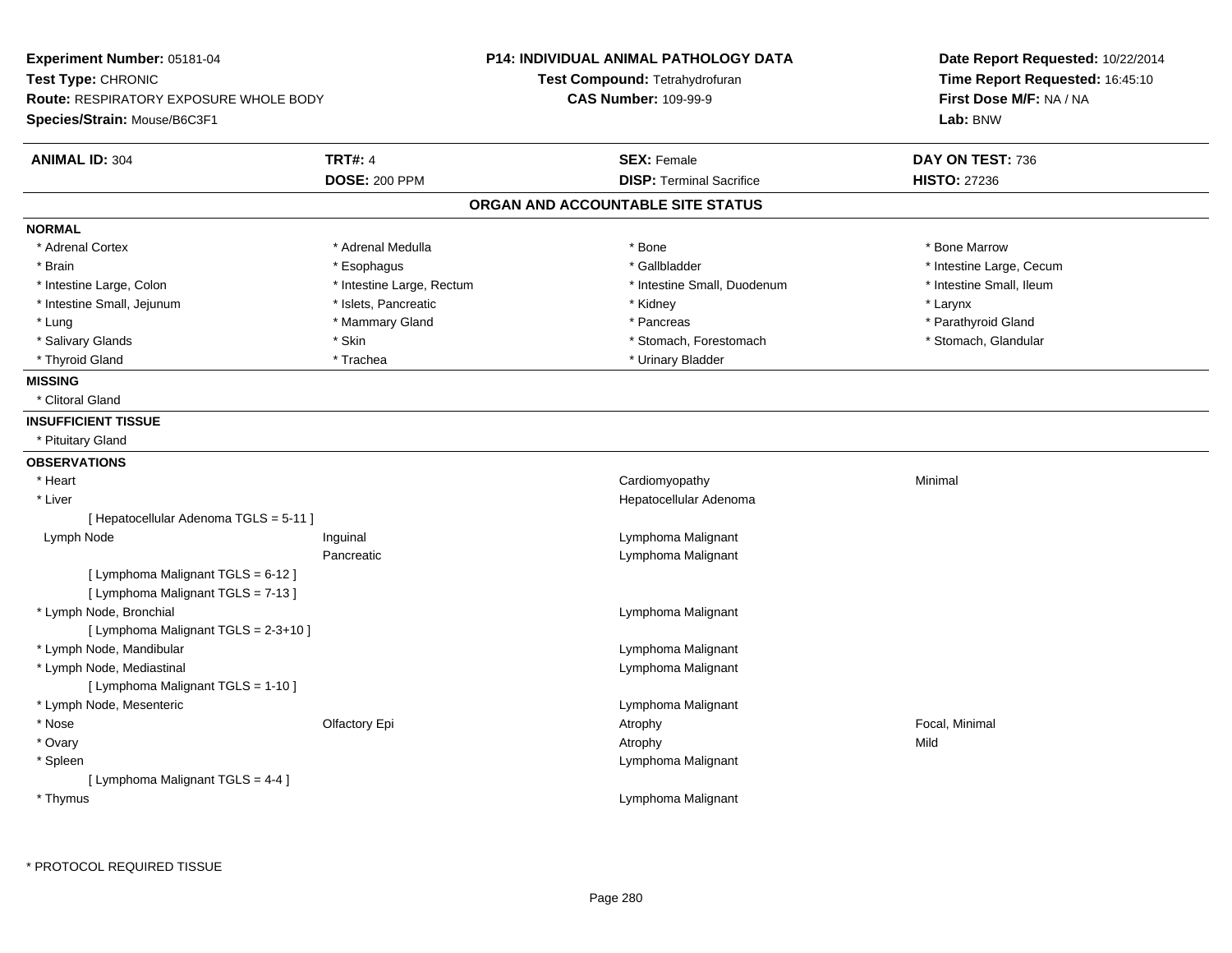| Experiment Number: 05181-04<br>Test Type: CHRONIC<br><b>Route: RESPIRATORY EXPOSURE WHOLE BODY</b><br>Species/Strain: Mouse/B6C3F1 |  | <b>P14: INDIVIDUAL ANIMAL PATHOLOGY DATA</b><br>Test Compound: Tetrahydrofuran | Date Report Requested: 10/22/2014<br>Time Report Requested: 16:45:10 |
|------------------------------------------------------------------------------------------------------------------------------------|--|--------------------------------------------------------------------------------|----------------------------------------------------------------------|
|                                                                                                                                    |  | <b>CAS Number: 109-99-9</b>                                                    | First Dose M/F: NA / NA                                              |
|                                                                                                                                    |  |                                                                                | Lab: BNW                                                             |
| <b>ANIMAL ID: 304</b><br><b>TRT#: 4</b>                                                                                            |  | <b>SEX: Female</b>                                                             | DAY ON TEST: 736                                                     |
| <b>DOSE: 200 PPM</b>                                                                                                               |  | <b>DISP: Terminal Sacrifice</b>                                                | <b>HISTO: 27236</b>                                                  |
|                                                                                                                                    |  | ORGAN AND ACCOUNTABLE SITE STATUS                                              |                                                                      |
| [ Lymphoma Malignant TGLS = 4-4 ]                                                                                                  |  |                                                                                |                                                                      |
| * Uterus                                                                                                                           |  | Angiectasis                                                                    | Moderate                                                             |
|                                                                                                                                    |  | Hyperplasia                                                                    | Cystic, Moderate                                                     |
| [Angiectasis TGLS = $3-8$ ]                                                                                                        |  |                                                                                |                                                                      |
| PRIMARY CAUSE OF DEATH                                                                                                             |  |                                                                                |                                                                      |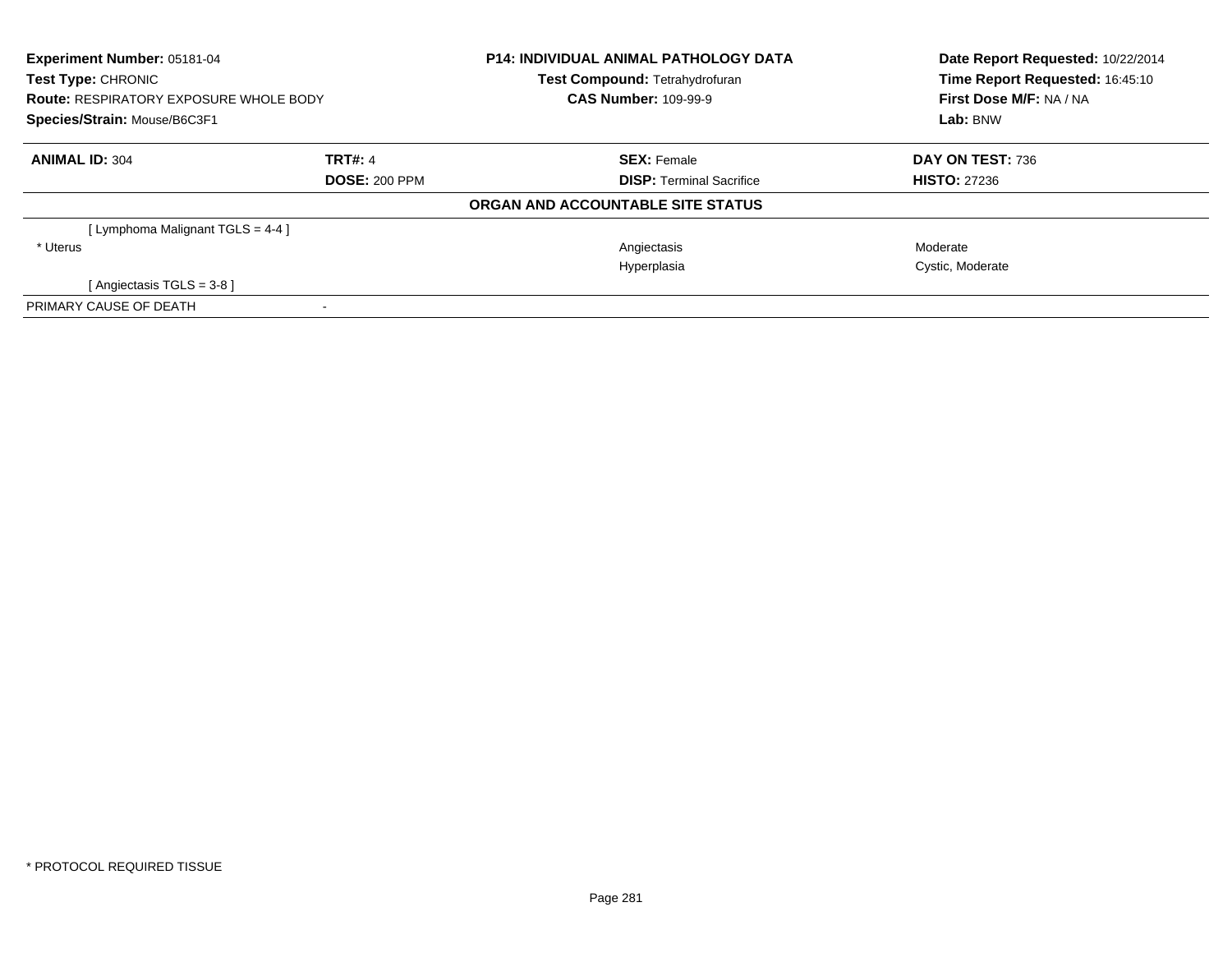| Experiment Number: 05181-04                   |                            | P14: INDIVIDUAL ANIMAL PATHOLOGY DATA | Date Report Requested: 10/22/2014 |
|-----------------------------------------------|----------------------------|---------------------------------------|-----------------------------------|
| Test Type: CHRONIC                            |                            | Test Compound: Tetrahydrofuran        | Time Report Requested: 16:45:10   |
| <b>Route: RESPIRATORY EXPOSURE WHOLE BODY</b> |                            | <b>CAS Number: 109-99-9</b>           | First Dose M/F: NA / NA           |
| Species/Strain: Mouse/B6C3F1                  |                            |                                       | Lab: BNW                          |
| <b>ANIMAL ID: 305</b>                         | <b>TRT#: 4</b>             | <b>SEX: Female</b>                    | DAY ON TEST: 734                  |
|                                               | <b>DOSE: 200 PPM</b>       | <b>DISP: Terminal Sacrifice</b>       | <b>HISTO: 27237</b>               |
|                                               |                            | ORGAN AND ACCOUNTABLE SITE STATUS     |                                   |
| <b>NORMAL</b>                                 |                            |                                       |                                   |
| * Adrenal Cortex                              | * Adrenal Medulla          | * Bone                                | * Bone Marrow                     |
| * Brain                                       | * Clitoral Gland           | * Esophagus                           | * Gallbladder                     |
| * Intestine Large, Cecum                      | * Intestine Large, Colon   | * Intestine Large, Rectum             | * Intestine Small, Duodenum       |
| * Intestine Small, Ileum                      | * Intestine Small, Jejunum | * Islets, Pancreatic                  | * Larynx                          |
| * Liver                                       | * Lymph Node, Mediastinal  | * Lymph Node, Mesenteric              | * Mammary Gland                   |
| * Nose                                        | * Pituitary Gland          | * Salivary Glands                     | * Skin                            |
| * Spleen                                      | * Stomach, Forestomach     | * Stomach, Glandular                  | * Thymus                          |
| * Thyroid Gland                               | * Trachea                  | * Urinary Bladder                     |                                   |
| <b>MISSING</b>                                |                            |                                       |                                   |
| * Lymph Node, Bronchial                       | * Lymph Node, Mandibular   | * Parathyroid Gland                   |                                   |
| <b>OBSERVATIONS</b>                           |                            |                                       |                                   |
| * Heart                                       |                            | Cardiomyopathy                        | Minimal                           |
| * Kidney                                      |                            | Hyperplasia                           | Lymphoid, Marked                  |
|                                               |                            | Nephropathy                           | Minimal                           |
| [Hyperplasia TGLS = 2-5]                      |                            |                                       |                                   |
| * Liver                                       |                            |                                       |                                   |
| Note: TGL 1 not found on recut.               |                            |                                       |                                   |
| * Lung                                        |                            | Alveolar/Bronchiolar Carcinoma        |                                   |
|                                               |                            | <b>Infiltration Cellular</b>          | Histiocyte, Mild                  |
| [ Alveolar/Bronchiolar Carcinoma TGLS = 3-3 ] |                            |                                       |                                   |
| * Ovary                                       | <b>Interstit Cell</b>      | Hyperplasia                           | Mild                              |
| * Pancreas                                    |                            | Atrophy                               | Minimal                           |
| * Uterus                                      |                            | Hydrometra                            | Minimal                           |
| PRIMARY CAUSE OF DEATH<br>$\blacksquare$      |                            |                                       |                                   |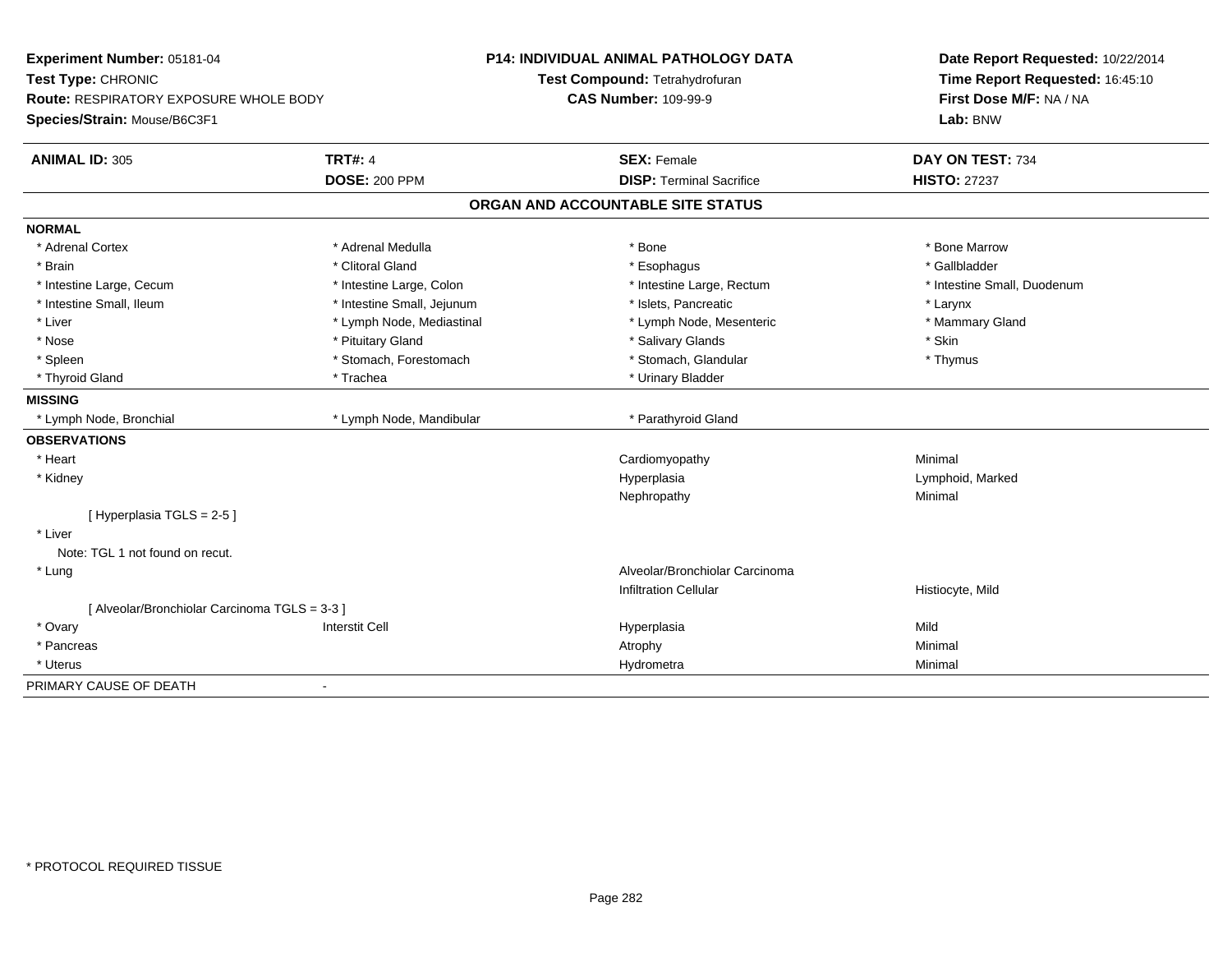| <b>Experiment Number: 05181-04</b><br>Test Type: CHRONIC |                            | <b>P14: INDIVIDUAL ANIMAL PATHOLOGY DATA</b><br>Test Compound: Tetrahydrofuran | Date Report Requested: 10/22/2014<br>Time Report Requested: 16:45:10 |
|----------------------------------------------------------|----------------------------|--------------------------------------------------------------------------------|----------------------------------------------------------------------|
| <b>Route: RESPIRATORY EXPOSURE WHOLE BODY</b>            |                            | <b>CAS Number: 109-99-9</b>                                                    | First Dose M/F: NA / NA                                              |
| Species/Strain: Mouse/B6C3F1                             |                            |                                                                                | Lab: BNW                                                             |
| <b>ANIMAL ID: 306</b>                                    | <b>TRT#: 4</b>             | <b>SEX: Female</b>                                                             | DAY ON TEST: 680                                                     |
|                                                          | <b>DOSE: 200 PPM</b>       | <b>DISP:</b> Moribund Sacrifice                                                | <b>HISTO: 27238</b>                                                  |
|                                                          |                            | ORGAN AND ACCOUNTABLE SITE STATUS                                              |                                                                      |
| <b>NORMAL</b>                                            |                            |                                                                                |                                                                      |
| * Adrenal Cortex                                         | * Adrenal Medulla          | * Bone Marrow                                                                  | * Brain                                                              |
| * Clitoral Gland                                         | * Esophagus                | * Gallbladder                                                                  | * Heart                                                              |
| * Intestine Large, Cecum                                 | * Intestine Large, Colon   | * Intestine Large, Rectum                                                      | * Intestine Small, Duodenum                                          |
| * Intestine Small, Ileum                                 | * Intestine Small, Jejunum | * Islets. Pancreatic                                                           | * Kidney                                                             |
| * Larynx                                                 | * Liver                    | * Lung                                                                         | * Lymph Node, Mediastinal                                            |
| * Lymph Node, Mesenteric                                 | * Mammary Gland            | * Ovary                                                                        | * Pancreas                                                           |
| * Parathyroid Gland                                      | * Salivary Glands          | * Skin                                                                         | * Spleen                                                             |
| * Stomach, Forestomach                                   | * Stomach, Glandular       | * Thyroid Gland                                                                | * Trachea                                                            |
| * Urinary Bladder                                        | * Uterus                   |                                                                                |                                                                      |
| <b>MISSING</b>                                           |                            |                                                                                |                                                                      |
| * Lymph Node, Bronchial                                  | * Lymph Node, Mandibular   | * Thymus                                                                       |                                                                      |
| <b>OBSERVATIONS</b>                                      |                            |                                                                                |                                                                      |
| * Bone                                                   |                            | Fibrous Osteodystrophy                                                         | Mild                                                                 |
| * Nose                                                   | Olfactory Epi              | Atrophy                                                                        | Focal, Mild                                                          |
| * Pituitary Gland                                        | <b>Pars Distalis</b>       | Adenoma                                                                        |                                                                      |
| [Adenoma TGLS = $1-8$ ]                                  |                            |                                                                                |                                                                      |
| PRIMARY CAUSE OF DEATH                                   |                            |                                                                                |                                                                      |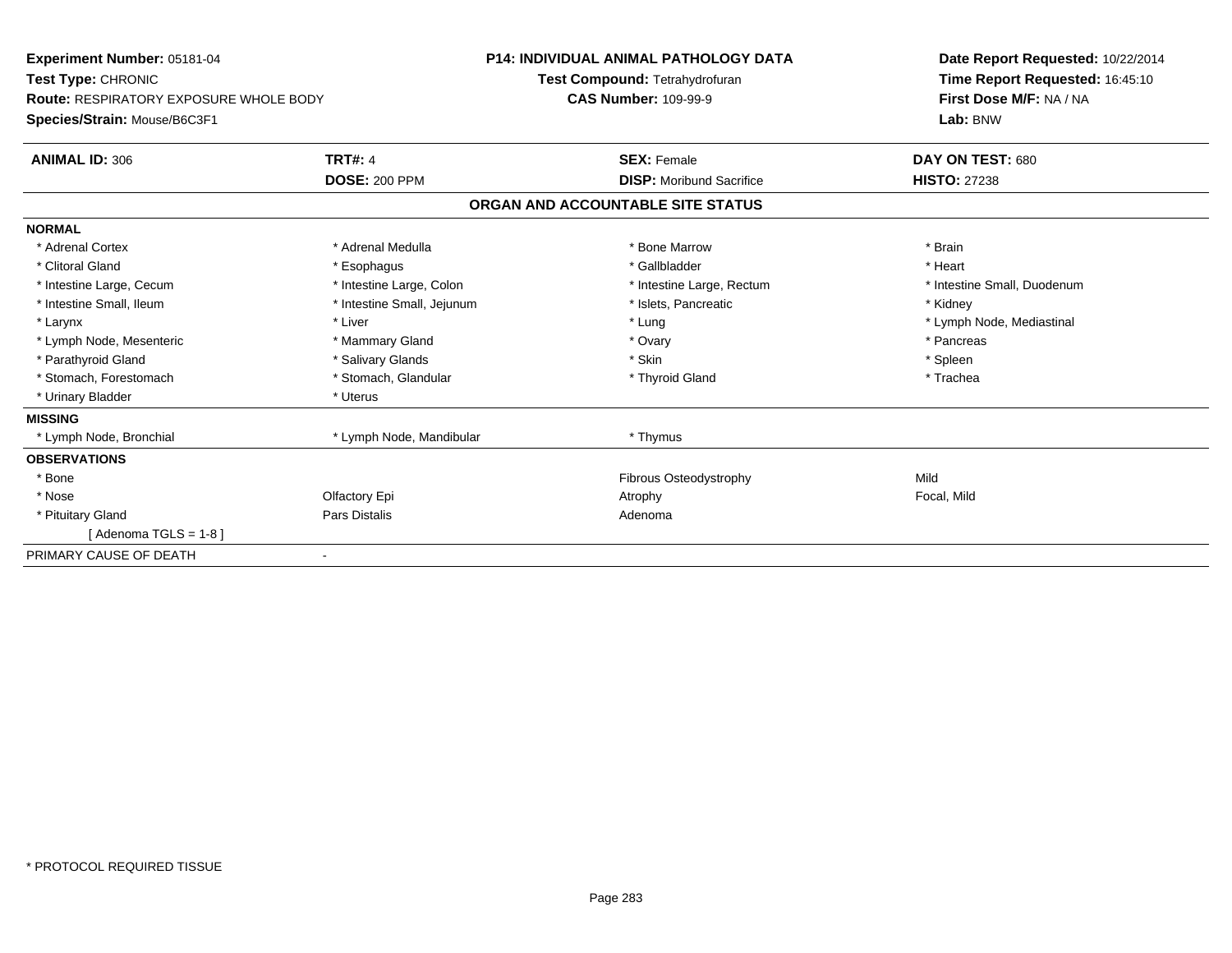| Experiment Number: 05181-04<br>Test Type: CHRONIC<br>Route: RESPIRATORY EXPOSURE WHOLE BODY<br>Species/Strain: Mouse/B6C3F1 |                           | <b>P14: INDIVIDUAL ANIMAL PATHOLOGY DATA</b><br>Test Compound: Tetrahydrofuran<br><b>CAS Number: 109-99-9</b> | Date Report Requested: 10/22/2014<br>Time Report Requested: 16:45:10<br>First Dose M/F: NA / NA<br>Lab: BNW |
|-----------------------------------------------------------------------------------------------------------------------------|---------------------------|---------------------------------------------------------------------------------------------------------------|-------------------------------------------------------------------------------------------------------------|
| <b>ANIMAL ID: 307</b>                                                                                                       | <b>TRT#: 4</b>            | <b>SEX: Female</b>                                                                                            | DAY ON TEST: 640                                                                                            |
|                                                                                                                             | <b>DOSE: 200 PPM</b>      | <b>DISP: Natural Death</b>                                                                                    | <b>HISTO: 27239</b>                                                                                         |
|                                                                                                                             |                           | ORGAN AND ACCOUNTABLE SITE STATUS                                                                             |                                                                                                             |
| <b>NORMAL</b>                                                                                                               |                           |                                                                                                               |                                                                                                             |
| * Adrenal Cortex                                                                                                            | * Adrenal Medulla         | * Bone                                                                                                        | * Bone Marrow                                                                                               |
| * Brain                                                                                                                     | * Esophagus               | * Intestine Large, Colon                                                                                      | * Intestine Large, Rectum                                                                                   |
| * Islets, Pancreatic                                                                                                        | * Kidney                  | * Larynx                                                                                                      | * Lung                                                                                                      |
| * Lymph Node, Bronchial                                                                                                     | * Lymph Node, Mandibular  | * Lymph Node, Mesenteric                                                                                      | * Mammary Gland                                                                                             |
| * Nose                                                                                                                      | * Ovary                   | * Pancreas                                                                                                    | * Salivary Glands                                                                                           |
| * Skin                                                                                                                      | * Stomach, Forestomach    | * Stomach, Glandular                                                                                          | * Thymus                                                                                                    |
| * Thyroid Gland                                                                                                             | * Trachea                 | * Urinary Bladder                                                                                             |                                                                                                             |
| <b>MISSING</b>                                                                                                              |                           |                                                                                                               |                                                                                                             |
| * Clitoral Gland                                                                                                            | * Lymph Node, Mediastinal | * Parathyroid Gland                                                                                           |                                                                                                             |
| <b>AUTO PRECLUDES DIAG.</b>                                                                                                 |                           |                                                                                                               |                                                                                                             |
| * Gallbladder                                                                                                               | * Intestine Large, Cecum  | * Intestine Small, Duodenum                                                                                   | * Intestine Small, Ileum                                                                                    |
| * Intestine Small, Jejunum                                                                                                  |                           |                                                                                                               |                                                                                                             |
| <b>OBSERVATIONS</b>                                                                                                         |                           |                                                                                                               |                                                                                                             |
| * Heart                                                                                                                     |                           | Cardiomyopathy                                                                                                | Minimal                                                                                                     |
| * Liver                                                                                                                     |                           | <b>Eosinophilic Focus</b>                                                                                     |                                                                                                             |
|                                                                                                                             |                           | Hepatocellular Adenoma                                                                                        | Multiple                                                                                                    |
| [ Eosinophilic Focus TGLS = 8-12 ]                                                                                          |                           |                                                                                                               |                                                                                                             |
| [ Hepatocellular Adenoma TGLS = 6,7-4 ]                                                                                     |                           |                                                                                                               |                                                                                                             |
| Mesentery                                                                                                                   | Fat                       | <b>Necrosis</b>                                                                                               | Mild                                                                                                        |
| [Necrosis TGLS = $5-11$ ]                                                                                                   |                           |                                                                                                               |                                                                                                             |
| * Pituitary Gland                                                                                                           | Pars Distalis             | Hyperplasia                                                                                                   | Mild                                                                                                        |
| * Spleen                                                                                                                    |                           | Hematopoietic Cell Proliferation                                                                              | Mild                                                                                                        |
| [ Hematopoietic Cell Proliferation TGLS = 2-4 ]                                                                             |                           |                                                                                                               |                                                                                                             |
| * Uterus                                                                                                                    |                           | Hemangiosarcoma                                                                                               |                                                                                                             |
|                                                                                                                             |                           | Hyperplasia                                                                                                   | Cystic, Minimal                                                                                             |
| [Hemangiosarcoma TGLS = 3,4-10]                                                                                             |                           |                                                                                                               |                                                                                                             |
| PRIMARY CAUSE OF DEATH                                                                                                      | - Uterus Hemangiosarcoma  |                                                                                                               |                                                                                                             |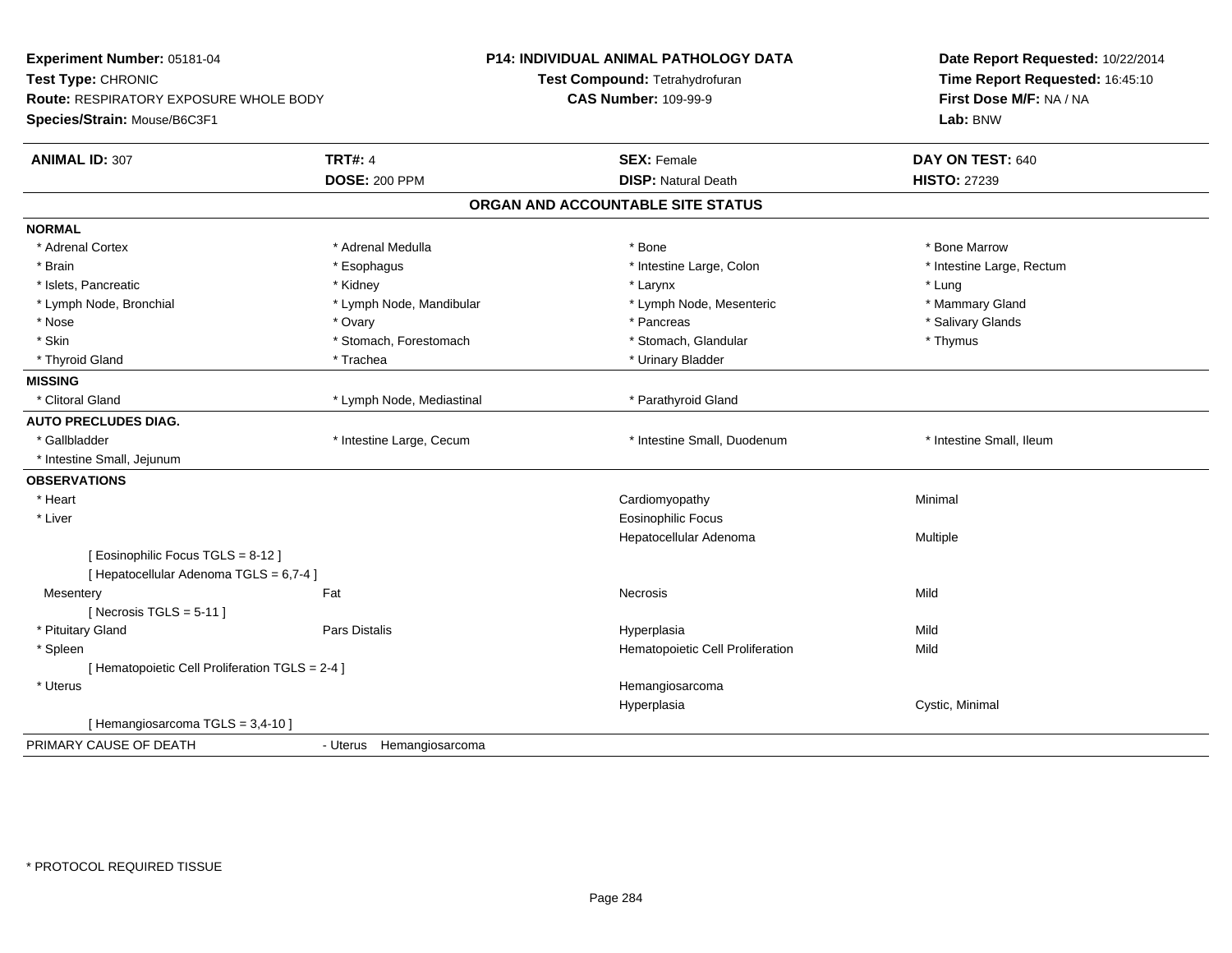| Experiment Number: 05181-04<br>Test Type: CHRONIC |                          | <b>P14: INDIVIDUAL ANIMAL PATHOLOGY DATA</b><br>Test Compound: Tetrahydrofuran |                                   | Date Report Requested: 10/22/2014<br>Time Report Requested: 16:45:10 |  |
|---------------------------------------------------|--------------------------|--------------------------------------------------------------------------------|-----------------------------------|----------------------------------------------------------------------|--|
| Route: RESPIRATORY EXPOSURE WHOLE BODY            |                          | <b>CAS Number: 109-99-9</b>                                                    |                                   | First Dose M/F: NA / NA                                              |  |
| Species/Strain: Mouse/B6C3F1                      |                          |                                                                                |                                   | Lab: BNW                                                             |  |
| <b>ANIMAL ID: 308</b>                             | <b>TRT#: 4</b>           |                                                                                | <b>SEX: Female</b>                | DAY ON TEST: 736                                                     |  |
|                                                   | <b>DOSE: 200 PPM</b>     |                                                                                | <b>DISP: Terminal Sacrifice</b>   | <b>HISTO: 27240</b>                                                  |  |
|                                                   |                          |                                                                                | ORGAN AND ACCOUNTABLE SITE STATUS |                                                                      |  |
| <b>NORMAL</b>                                     |                          |                                                                                |                                   |                                                                      |  |
| * Adrenal Cortex                                  | * Adrenal Medulla        |                                                                                | * Bone                            | * Bone Marrow                                                        |  |
| * Brain                                           | * Clitoral Gland         |                                                                                | * Esophagus                       | * Gallbladder                                                        |  |
| * Heart                                           | * Intestine Large, Cecum |                                                                                | * Intestine Large, Colon          | * Intestine Large, Rectum                                            |  |
| * Intestine Small, Duodenum                       | * Intestine Small, Ileum |                                                                                | * Intestine Small, Jejunum        | * Islets, Pancreatic                                                 |  |
| * Kidney                                          | * Larynx                 |                                                                                | * Lung                            | * Lymph Node, Mediastinal                                            |  |
| * Lymph Node, Mesenteric                          | * Mammary Gland          |                                                                                | * Nose                            | * Pancreas                                                           |  |
| * Parathyroid Gland                               | * Pituitary Gland        |                                                                                | * Salivary Glands                 | * Skin                                                               |  |
| * Spleen                                          | * Stomach, Forestomach   |                                                                                | * Stomach, Glandular              | * Thymus                                                             |  |
| * Thyroid Gland                                   | * Trachea                |                                                                                | * Urinary Bladder                 |                                                                      |  |
| <b>MISSING</b>                                    |                          |                                                                                |                                   |                                                                      |  |
| * Lymph Node, Bronchial                           |                          |                                                                                |                                   |                                                                      |  |
| <b>INSUFFICIENT TISSUE</b>                        |                          |                                                                                |                                   |                                                                      |  |
| * Lymph Node, Mandibular                          |                          |                                                                                |                                   |                                                                      |  |
| <b>OBSERVATIONS</b>                               |                          |                                                                                |                                   |                                                                      |  |
| * Liver                                           |                          |                                                                                | Hepatocellular Adenoma            |                                                                      |  |
| [ Hepatocellular Adenoma TGLS = 2-4 ]             |                          |                                                                                |                                   |                                                                      |  |
| * Ovary                                           |                          |                                                                                | Cyst                              | Mild                                                                 |  |
| $[Cyst TGLS = 1-7]$                               |                          |                                                                                |                                   |                                                                      |  |
| * Uterus                                          |                          |                                                                                | Hyperplasia                       | Cystic, Moderate                                                     |  |
| PRIMARY CAUSE OF DEATH                            |                          |                                                                                |                                   |                                                                      |  |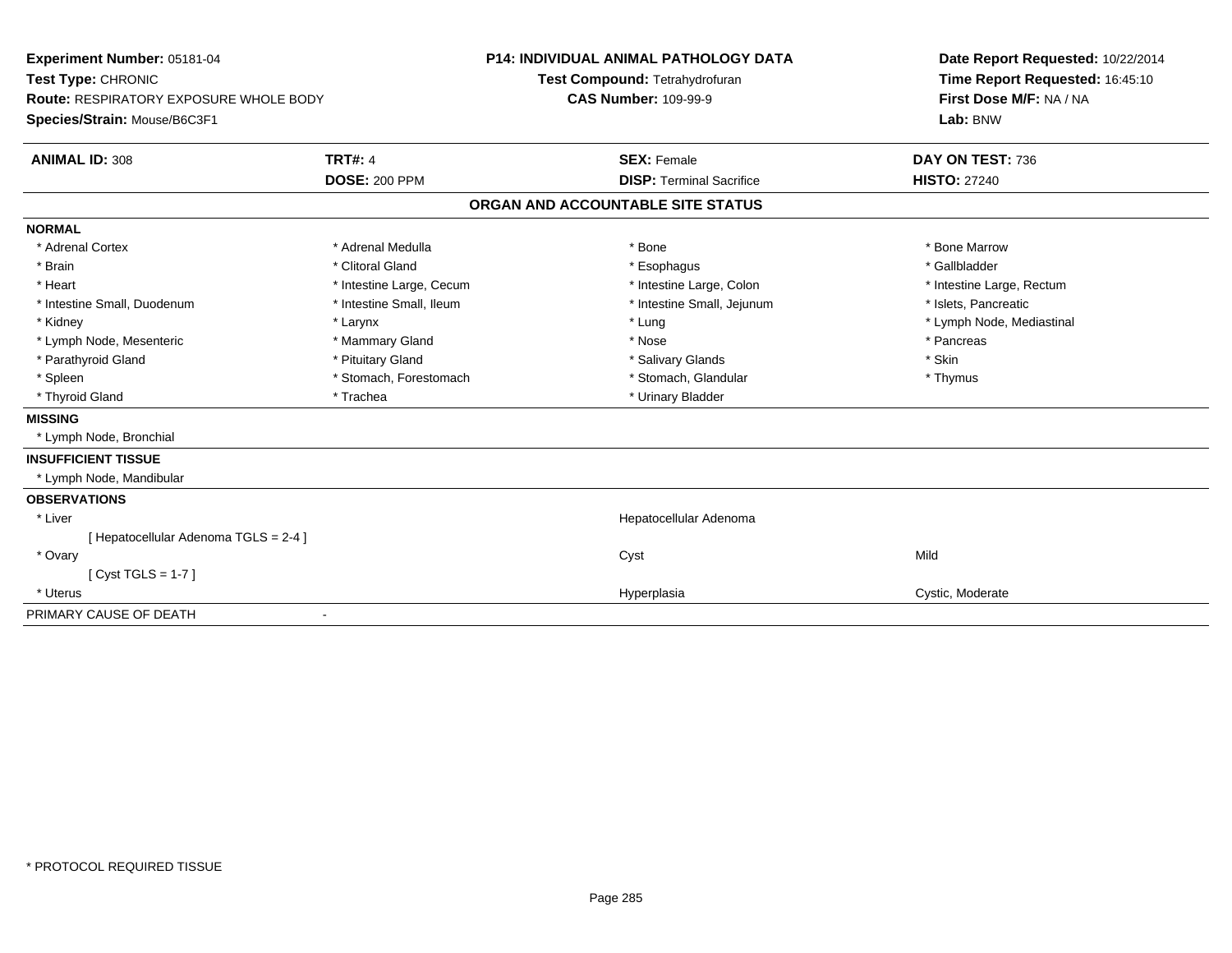| Experiment Number: 05181-04            |                           | <b>P14: INDIVIDUAL ANIMAL PATHOLOGY DATA</b> | Date Report Requested: 10/22/2014 |  |
|----------------------------------------|---------------------------|----------------------------------------------|-----------------------------------|--|
| Test Type: CHRONIC                     |                           | Test Compound: Tetrahydrofuran               | Time Report Requested: 16:45:10   |  |
| Route: RESPIRATORY EXPOSURE WHOLE BODY |                           | <b>CAS Number: 109-99-9</b>                  | First Dose M/F: NA / NA           |  |
| Species/Strain: Mouse/B6C3F1           |                           |                                              | Lab: BNW                          |  |
| <b>ANIMAL ID: 309</b>                  | <b>TRT#: 4</b>            | <b>SEX: Female</b>                           | DAY ON TEST: 737                  |  |
|                                        | <b>DOSE: 200 PPM</b>      | <b>DISP: Terminal Sacrifice</b>              | <b>HISTO: 27241</b>               |  |
|                                        |                           | ORGAN AND ACCOUNTABLE SITE STATUS            |                                   |  |
| <b>NORMAL</b>                          |                           |                                              |                                   |  |
| * Adrenal Cortex                       | * Bone Marrow             | * Brain                                      | * Esophagus                       |  |
| * Gallbladder                          | * Intestine Large, Cecum  | * Intestine Large, Colon                     | * Intestine Large, Rectum         |  |
| * Intestine Small, Duodenum            | * Intestine Small, Ileum  | * Intestine Small, Jejunum                   | * Islets, Pancreatic              |  |
| * Larynx                               | * Lung                    | * Lymph Node, Bronchial                      | * Lymph Node, Mandibular          |  |
| * Lymph Node, Mesenteric               | * Mammary Gland           | * Ovary                                      | * Pancreas                        |  |
| * Parathyroid Gland                    | * Pituitary Gland         | * Salivary Glands                            | * Skin                            |  |
| * Spleen                               | * Stomach, Forestomach    | * Stomach, Glandular                         | * Thymus                          |  |
| * Thyroid Gland                        | * Trachea                 | * Urinary Bladder                            |                                   |  |
| <b>MISSING</b>                         |                           |                                              |                                   |  |
| * Clitoral Gland                       | * Lymph Node, Mediastinal |                                              |                                   |  |
| <b>OBSERVATIONS</b>                    |                           |                                              |                                   |  |
| * Adrenal Medulla                      |                           | Pheochromocytoma Benign                      |                                   |  |
| * Bone                                 |                           | Fibrous Osteodystrophy                       | Mild                              |  |
| * Heart                                |                           | Cardiomyopathy                               | Minimal                           |  |
| * Kidney                               |                           | Nephropathy                                  | Minimal                           |  |
| * Liver                                |                           | <b>Clear Cell Focus</b>                      |                                   |  |
|                                        |                           | Hepatocellular Adenoma                       |                                   |  |
| [Clear Cell Focus TGLS = 2-10]         |                           |                                              |                                   |  |
| [ Hepatocellular Adenoma TGLS = 1-4 ]  |                           |                                              |                                   |  |
| * Nose                                 | Olfactory Epi             | Atrophy                                      | Focal, Minimal                    |  |
| * Uterus                               |                           | Hyperplasia                                  | Cystic, Minimal                   |  |
| PRIMARY CAUSE OF DEATH                 | $\blacksquare$            |                                              |                                   |  |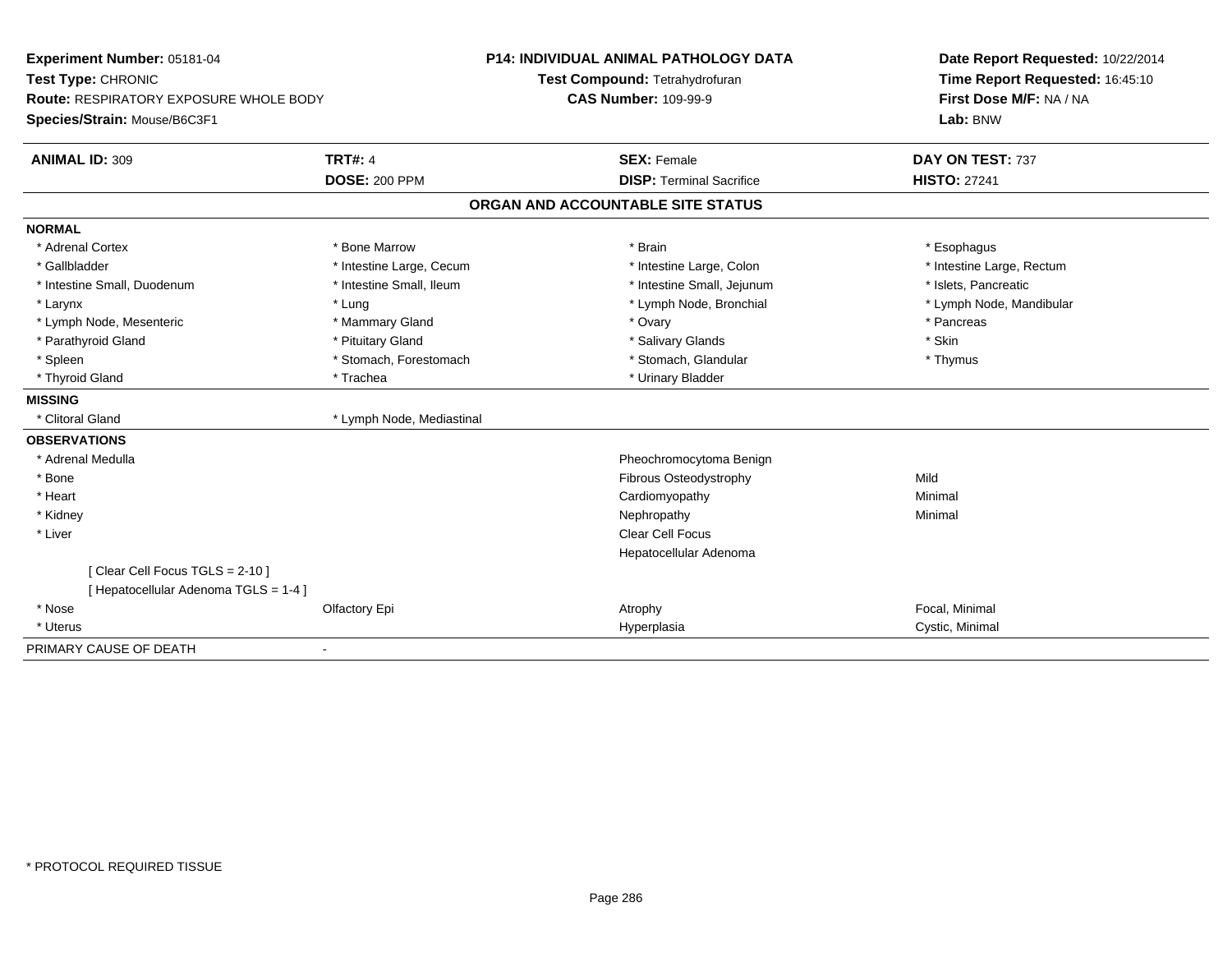| Experiment Number: 05181-04<br>Test Type: CHRONIC<br>Route: RESPIRATORY EXPOSURE WHOLE BODY<br>Species/Strain: Mouse/B6C3F1                                                  |                                                                                                                                                                                                 | <b>P14: INDIVIDUAL ANIMAL PATHOLOGY DATA</b><br>Test Compound: Tetrahydrofuran<br><b>CAS Number: 109-99-9</b>                                                                             | Date Report Requested: 10/22/2014<br>Time Report Requested: 16:45:10<br>First Dose M/F: NA / NA<br>Lab: BNW                         |
|------------------------------------------------------------------------------------------------------------------------------------------------------------------------------|-------------------------------------------------------------------------------------------------------------------------------------------------------------------------------------------------|-------------------------------------------------------------------------------------------------------------------------------------------------------------------------------------------|-------------------------------------------------------------------------------------------------------------------------------------|
| <b>ANIMAL ID: 310</b>                                                                                                                                                        | <b>TRT#: 4</b><br><b>DOSE: 200 PPM</b>                                                                                                                                                          | <b>SEX: Female</b><br><b>DISP: Terminal Sacrifice</b>                                                                                                                                     | DAY ON TEST: 734<br><b>HISTO: 27242</b>                                                                                             |
|                                                                                                                                                                              |                                                                                                                                                                                                 | ORGAN AND ACCOUNTABLE SITE STATUS                                                                                                                                                         |                                                                                                                                     |
| <b>NORMAL</b><br>* Adrenal Cortex<br>* Brain<br>* Heart<br>* Intestine Small, Duodenum<br>* Larynx<br>* Lymph Node, Mediastinal<br>* Pancreas<br>* Spleen<br>* Thyroid Gland | * Adrenal Medulla<br>* Clitoral Gland<br>* Intestine Large, Cecum<br>* Intestine Small, Ileum<br>* Lung<br>* Lymph Node, Mesenteric<br>* Pituitary Gland<br>* Stomach, Forestomach<br>* Trachea | * Bone<br>* Esophagus<br>* Intestine Large, Colon<br>* Islets. Pancreatic<br>* Lymph Node, Bronchial<br>* Mammary Gland<br>* Salivary Glands<br>* Stomach, Glandular<br>* Urinary Bladder | * Bone Marrow<br>* Gallbladder<br>* Intestine Large, Rectum<br>* Kidney<br>* Lymph Node, Mandibular<br>* Nose<br>* Skin<br>* Thymus |
| <b>MISSING</b>                                                                                                                                                               |                                                                                                                                                                                                 |                                                                                                                                                                                           |                                                                                                                                     |
| * Intestine Small, Jejunum                                                                                                                                                   | * Parathyroid Gland                                                                                                                                                                             |                                                                                                                                                                                           |                                                                                                                                     |
| <b>OBSERVATIONS</b><br>* Liver<br>[ Hepatocellular Carcinoma TGLS = 2-4 ]                                                                                                    |                                                                                                                                                                                                 | Hepatocellular Carcinoma                                                                                                                                                                  |                                                                                                                                     |
| * Ovary<br>$Cvst TGLS = 1-7$                                                                                                                                                 |                                                                                                                                                                                                 | Cyst                                                                                                                                                                                      | Marked                                                                                                                              |
| * Uterus                                                                                                                                                                     |                                                                                                                                                                                                 | Hyperplasia                                                                                                                                                                               | Cystic, Moderate                                                                                                                    |
| PRIMARY CAUSE OF DEATH                                                                                                                                                       |                                                                                                                                                                                                 |                                                                                                                                                                                           |                                                                                                                                     |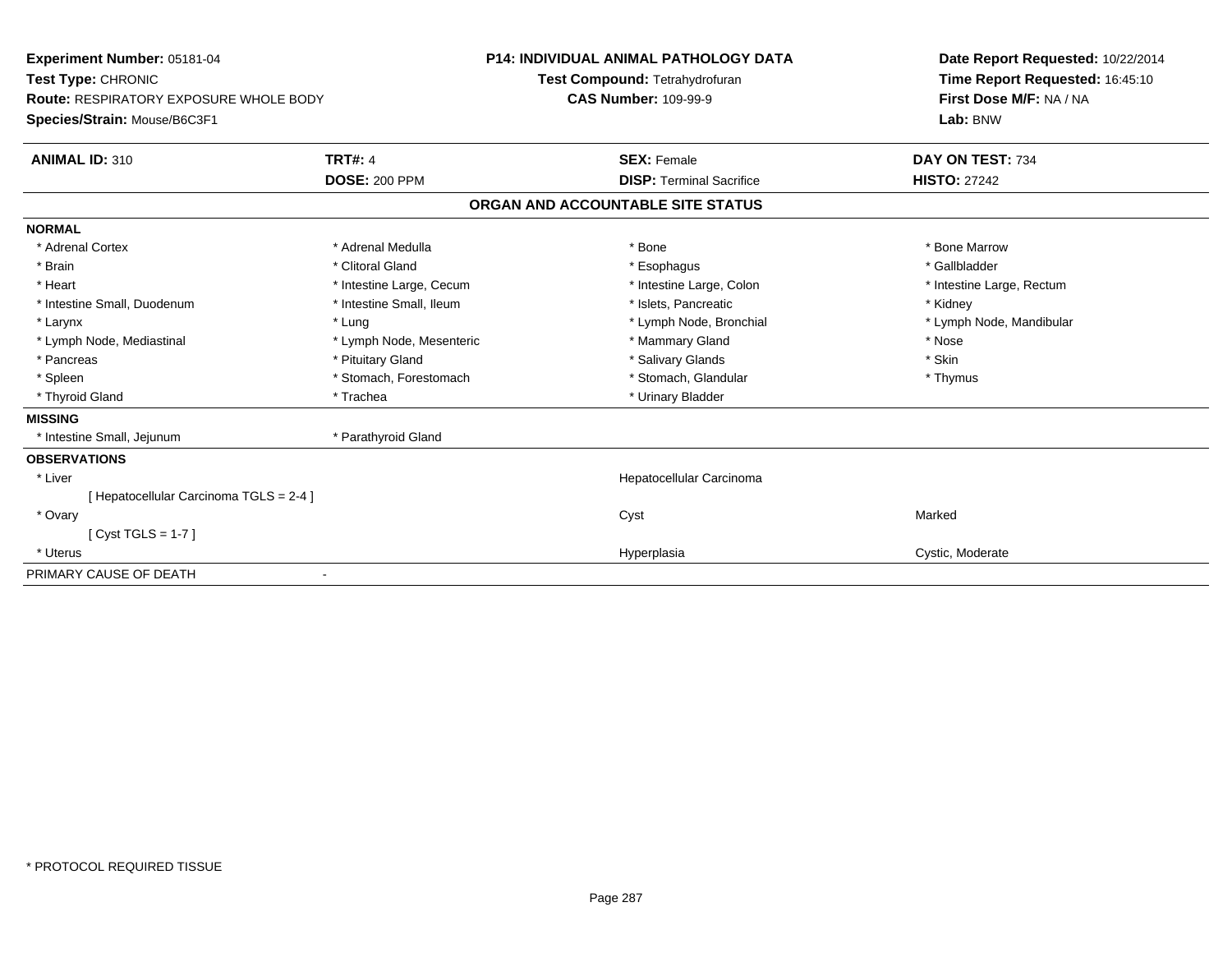| Experiment Number: 05181-04<br>Test Type: CHRONIC<br><b>Route: RESPIRATORY EXPOSURE WHOLE BODY</b><br>Species/Strain: Mouse/B6C3F1 |                             | <b>P14: INDIVIDUAL ANIMAL PATHOLOGY DATA</b><br>Test Compound: Tetrahydrofuran<br><b>CAS Number: 109-99-9</b> |                                 | Date Report Requested: 10/22/2014<br>Time Report Requested: 16:45:10<br>First Dose M/F: NA / NA<br>Lab: BNW |  |
|------------------------------------------------------------------------------------------------------------------------------------|-----------------------------|---------------------------------------------------------------------------------------------------------------|---------------------------------|-------------------------------------------------------------------------------------------------------------|--|
|                                                                                                                                    |                             |                                                                                                               |                                 |                                                                                                             |  |
|                                                                                                                                    | <b>DOSE: 200 PPM</b>        |                                                                                                               | <b>DISP: Terminal Sacrifice</b> | <b>HISTO: 27243</b>                                                                                         |  |
|                                                                                                                                    |                             | ORGAN AND ACCOUNTABLE SITE STATUS                                                                             |                                 |                                                                                                             |  |
| <b>NORMAL</b>                                                                                                                      |                             |                                                                                                               |                                 |                                                                                                             |  |
| * Bone                                                                                                                             | * Bone Marrow               | * Brain                                                                                                       |                                 | * Clitoral Gland                                                                                            |  |
| * Esophagus                                                                                                                        | * Gallbladder               | * Heart                                                                                                       |                                 | * Intestine Large, Cecum                                                                                    |  |
| * Intestine Large, Colon                                                                                                           | * Intestine Small, Duodenum |                                                                                                               | * Intestine Small, Ileum        | * Intestine Small, Jejunum                                                                                  |  |
| * Islets, Pancreatic                                                                                                               | * Kidney                    | * Larynx                                                                                                      |                                 | * Lymph Node, Mandibular                                                                                    |  |
| * Lymph Node, Mediastinal                                                                                                          | * Lymph Node, Mesenteric    | * Nose                                                                                                        |                                 | * Ovary                                                                                                     |  |
| * Pancreas                                                                                                                         | * Salivary Glands           | * Skin                                                                                                        |                                 | * Spleen                                                                                                    |  |
| * Stomach, Forestomach                                                                                                             | * Stomach, Glandular        | * Thymus                                                                                                      |                                 | * Thyroid Gland                                                                                             |  |
| * Trachea                                                                                                                          | * Urinary Bladder           | * Uterus                                                                                                      |                                 |                                                                                                             |  |
| <b>MISSING</b>                                                                                                                     |                             |                                                                                                               |                                 |                                                                                                             |  |
| * Intestine Large, Rectum                                                                                                          | * Parathyroid Gland         |                                                                                                               |                                 |                                                                                                             |  |
| <b>INSUFFICIENT TISSUE</b>                                                                                                         |                             |                                                                                                               |                                 |                                                                                                             |  |
| * Lymph Node, Bronchial                                                                                                            |                             |                                                                                                               |                                 |                                                                                                             |  |
| <b>OBSERVATIONS</b>                                                                                                                |                             |                                                                                                               |                                 |                                                                                                             |  |
| * Adrenal Cortex                                                                                                                   |                             | Hypertrophy                                                                                                   |                                 | Minimal                                                                                                     |  |
| * Adrenal Medulla                                                                                                                  |                             | Hyperplasia                                                                                                   |                                 | Minimal                                                                                                     |  |
| * Liver                                                                                                                            |                             |                                                                                                               | Hepatocellular Adenoma          |                                                                                                             |  |
| [ Hepatocellular Adenoma TGLS = 1-4 ]                                                                                              |                             |                                                                                                               |                                 |                                                                                                             |  |
| * Lung                                                                                                                             | Alveolar Epith              | Hyperplasia                                                                                                   |                                 | Minimal                                                                                                     |  |
|                                                                                                                                    |                             | <b>Infiltration Cellular</b>                                                                                  |                                 | Histiocyte, Minimal                                                                                         |  |
| * Mammary Gland                                                                                                                    |                             | Hyperplasia                                                                                                   |                                 | Mild                                                                                                        |  |
| * Pituitary Gland                                                                                                                  | <b>Pars Distalis</b>        | Adenoma                                                                                                       |                                 |                                                                                                             |  |
| PRIMARY CAUSE OF DEATH                                                                                                             | $\blacksquare$              |                                                                                                               |                                 |                                                                                                             |  |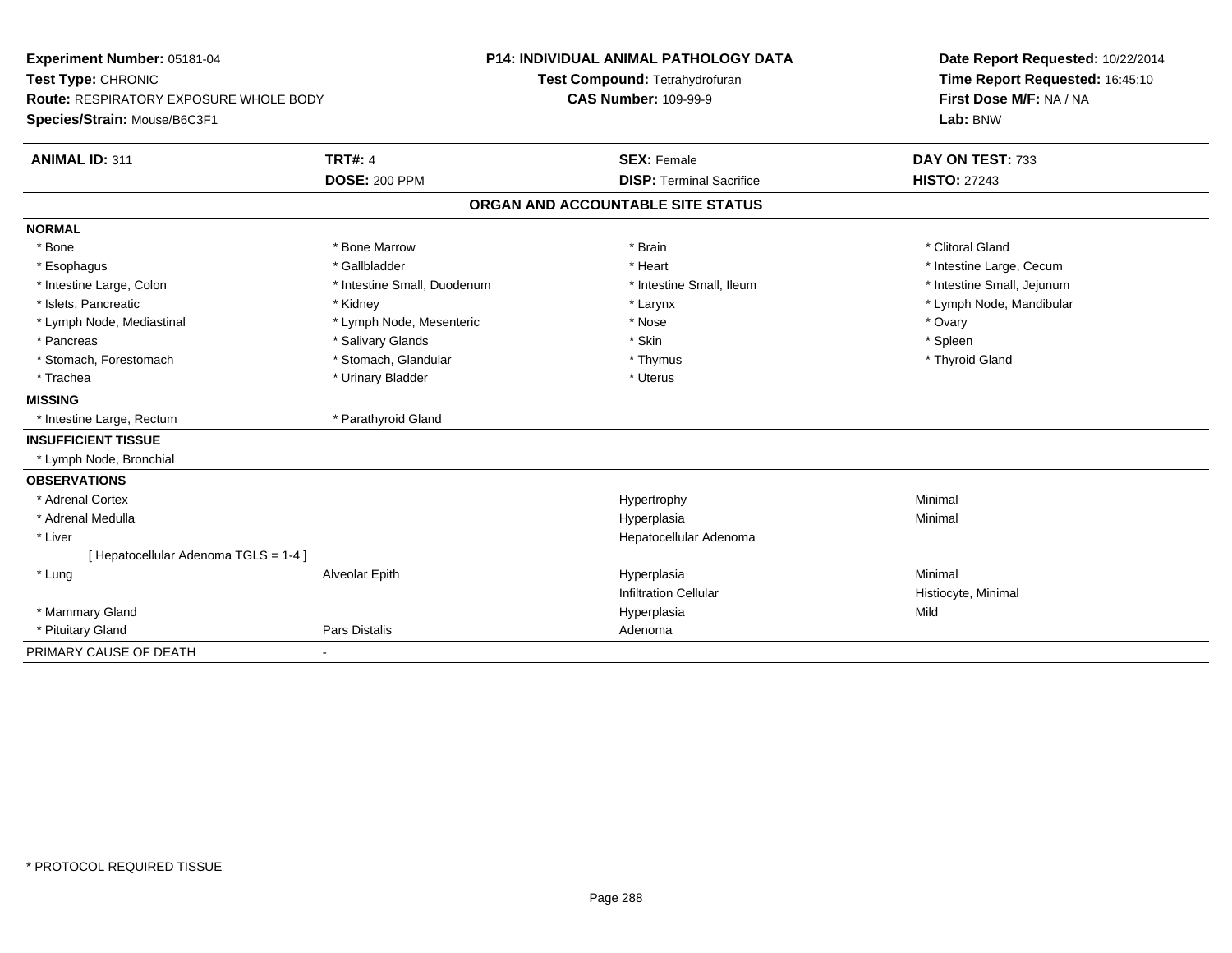| Experiment Number: 05181-04<br>Test Type: CHRONIC<br><b>Route: RESPIRATORY EXPOSURE WHOLE BODY</b><br>Species/Strain: Mouse/B6C3F1 |                          | <b>P14: INDIVIDUAL ANIMAL PATHOLOGY DATA</b><br>Test Compound: Tetrahydrofuran<br><b>CAS Number: 109-99-9</b> | Date Report Requested: 10/22/2014<br>Time Report Requested: 16:45:10<br>First Dose M/F: NA / NA<br>Lab: BNW |
|------------------------------------------------------------------------------------------------------------------------------------|--------------------------|---------------------------------------------------------------------------------------------------------------|-------------------------------------------------------------------------------------------------------------|
| <b>ANIMAL ID: 312</b>                                                                                                              | <b>TRT#: 4</b>           | <b>SEX: Female</b>                                                                                            | DAY ON TEST: 734                                                                                            |
|                                                                                                                                    | <b>DOSE: 200 PPM</b>     | <b>DISP: Terminal Sacrifice</b>                                                                               | <b>HISTO: 27244</b>                                                                                         |
|                                                                                                                                    |                          | ORGAN AND ACCOUNTABLE SITE STATUS                                                                             |                                                                                                             |
| <b>NORMAL</b>                                                                                                                      |                          |                                                                                                               |                                                                                                             |
| * Adrenal Cortex                                                                                                                   | * Bone Marrow            | * Brain                                                                                                       | * Esophagus                                                                                                 |
| * Gallbladder                                                                                                                      | * Intestine Large, Cecum | * Intestine Large, Colon                                                                                      | * Intestine Large, Rectum                                                                                   |
| * Intestine Small, Duodenum                                                                                                        | * Intestine Small, Ileum | * Intestine Small, Jejunum                                                                                    | * Islets, Pancreatic                                                                                        |
| * Larynx                                                                                                                           | * Lymph Node, Mandibular | * Lymph Node, Mediastinal                                                                                     | * Mammary Gland                                                                                             |
| * Nose                                                                                                                             | * Pancreas               | * Parathyroid Gland                                                                                           | * Pituitary Gland                                                                                           |
| * Salivary Glands                                                                                                                  | * Skin                   | * Stomach, Forestomach                                                                                        | * Stomach, Glandular                                                                                        |
| * Thymus                                                                                                                           | * Thyroid Gland          | * Trachea                                                                                                     | * Urinary Bladder                                                                                           |
| <b>MISSING</b>                                                                                                                     |                          |                                                                                                               |                                                                                                             |
| * Clitoral Gland                                                                                                                   | * Lymph Node, Bronchial  |                                                                                                               |                                                                                                             |
| <b>OBSERVATIONS</b>                                                                                                                |                          |                                                                                                               |                                                                                                             |
| * Adrenal Medulla                                                                                                                  |                          | Hyperplasia                                                                                                   | Moderate                                                                                                    |
| * Bone                                                                                                                             |                          | <b>Fibrous Osteodystrophy</b>                                                                                 | Mild                                                                                                        |
| * Heart                                                                                                                            |                          | Cardiomyopathy                                                                                                | Minimal                                                                                                     |
| * Kidney                                                                                                                           |                          | Nephropathy                                                                                                   | Moderate                                                                                                    |
| * Liver                                                                                                                            |                          | Hepatocellular Carcinoma                                                                                      | Multiple                                                                                                    |
| [ Hepatocellular Carcinoma TGLS = 1,2-4+10+11 ]                                                                                    |                          |                                                                                                               |                                                                                                             |
| * Lung                                                                                                                             | Alveolar Epith           | Hyperplasia                                                                                                   | Minimal                                                                                                     |
| * Lymph Node, Mesenteric                                                                                                           |                          | Hematopoietic Cell Proliferation                                                                              | Mild                                                                                                        |
| * Ovary                                                                                                                            |                          | Atrophy                                                                                                       | Mild                                                                                                        |
| * Spleen                                                                                                                           |                          | Hematopoietic Cell Proliferation                                                                              | Mild                                                                                                        |
| [ Hematopoietic Cell Proliferation TGLS = 3-4 ]                                                                                    |                          |                                                                                                               |                                                                                                             |
| * Uterus                                                                                                                           |                          | Hyperplasia                                                                                                   | Cystic, Minimal                                                                                             |
| PRIMARY CAUSE OF DEATH                                                                                                             |                          |                                                                                                               |                                                                                                             |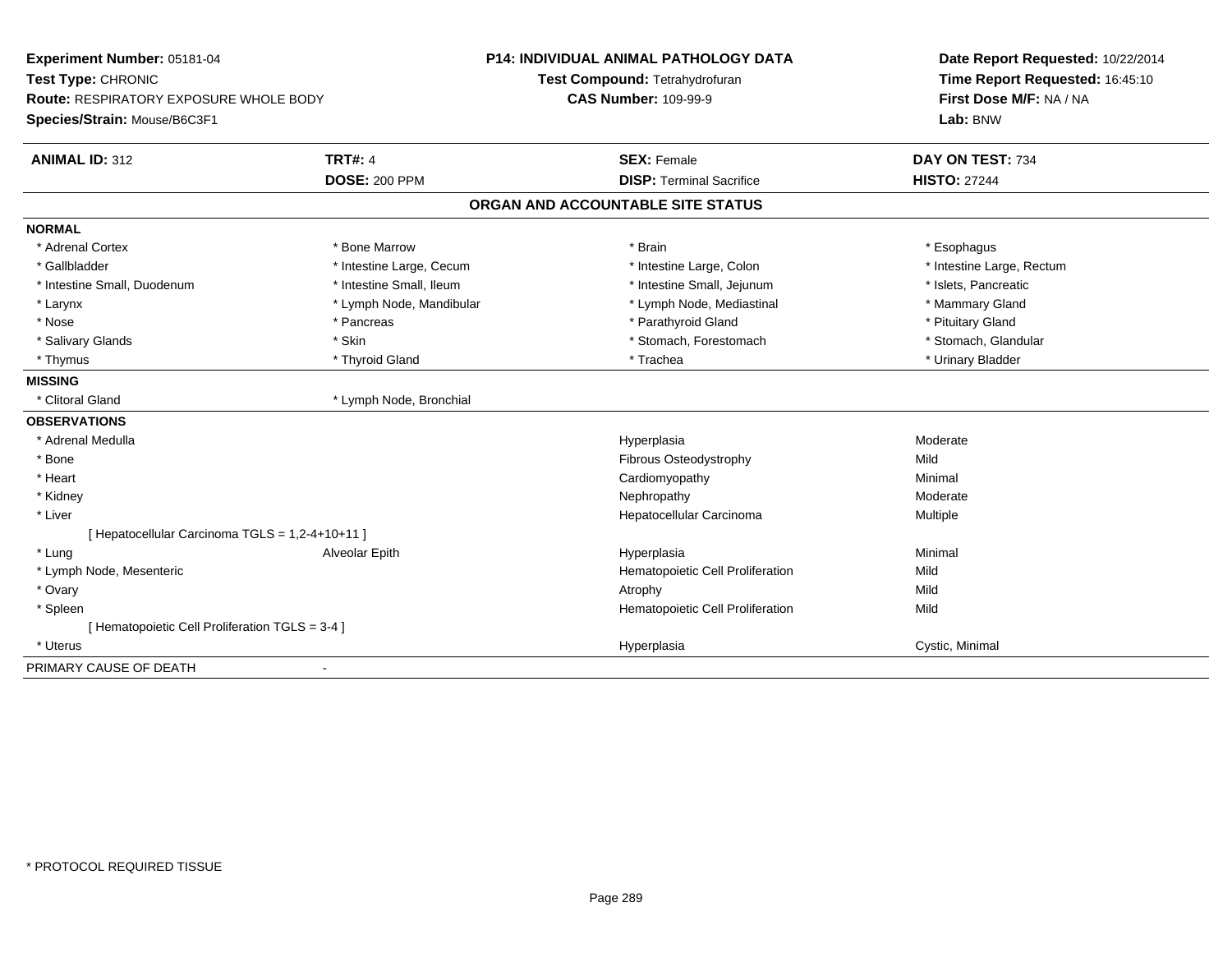| Experiment Number: 05181-04                   |                            | <b>P14: INDIVIDUAL ANIMAL PATHOLOGY DATA</b> | Date Report Requested: 10/22/2014 |
|-----------------------------------------------|----------------------------|----------------------------------------------|-----------------------------------|
| Test Type: CHRONIC                            |                            | Test Compound: Tetrahydrofuran               | Time Report Requested: 16:45:10   |
| <b>Route: RESPIRATORY EXPOSURE WHOLE BODY</b> |                            | <b>CAS Number: 109-99-9</b>                  | First Dose M/F: NA / NA           |
| Species/Strain: Mouse/B6C3F1                  |                            |                                              | Lab: BNW                          |
| <b>ANIMAL ID: 313</b>                         | <b>TRT#: 4</b>             | <b>SEX: Female</b>                           | DAY ON TEST: 733                  |
|                                               | <b>DOSE: 200 PPM</b>       | <b>DISP: Terminal Sacrifice</b>              | <b>HISTO: 27245</b>               |
|                                               |                            | ORGAN AND ACCOUNTABLE SITE STATUS            |                                   |
| <b>NORMAL</b>                                 |                            |                                              |                                   |
| * Adrenal Cortex                              | * Adrenal Medulla          | * Bone                                       | * Bone Marrow                     |
| * Brain                                       | * Clitoral Gland           | * Esophagus                                  | * Gallbladder                     |
| * Intestine Large, Cecum                      | * Intestine Large, Colon   | * Intestine Large, Rectum                    | * Intestine Small, Duodenum       |
| * Intestine Small, Ileum                      | * Intestine Small, Jejunum | * Islets, Pancreatic                         | * Larynx                          |
| * Lung                                        | * Lymph Node, Bronchial    | * Lymph Node, Mediastinal                    | * Lymph Node, Mesenteric          |
| * Mammary Gland                               | * Nose                     | * Ovary                                      | * Pancreas                        |
| * Parathyroid Gland                           | * Salivary Glands          | * Skin                                       | * Spleen                          |
| * Stomach, Forestomach                        | * Stomach, Glandular       | * Thymus                                     | * Thyroid Gland                   |
| * Trachea                                     | * Urinary Bladder          | * Uterus                                     |                                   |
| <b>MISSING</b>                                |                            |                                              |                                   |
| * Lymph Node, Mandibular                      |                            |                                              |                                   |
| <b>OBSERVATIONS</b>                           |                            |                                              |                                   |
| * Heart                                       |                            | Cardiomyopathy                               | Minimal                           |
| * Kidney                                      |                            | Nephropathy                                  | Minimal                           |
| * Liver                                       |                            | <b>Eosinophilic Focus</b>                    |                                   |
|                                               |                            | Hepatocellular Adenoma                       |                                   |
| [ Eosinophilic Focus TGLS = 1-4 ]             |                            |                                              |                                   |
| [ Hepatocellular Adenoma TGLS = 1-4 ]         |                            |                                              |                                   |
| * Pituitary Gland                             | Pars Distalis              | Hyperplasia                                  | Mild                              |
| PRIMARY CAUSE OF DEATH                        |                            |                                              |                                   |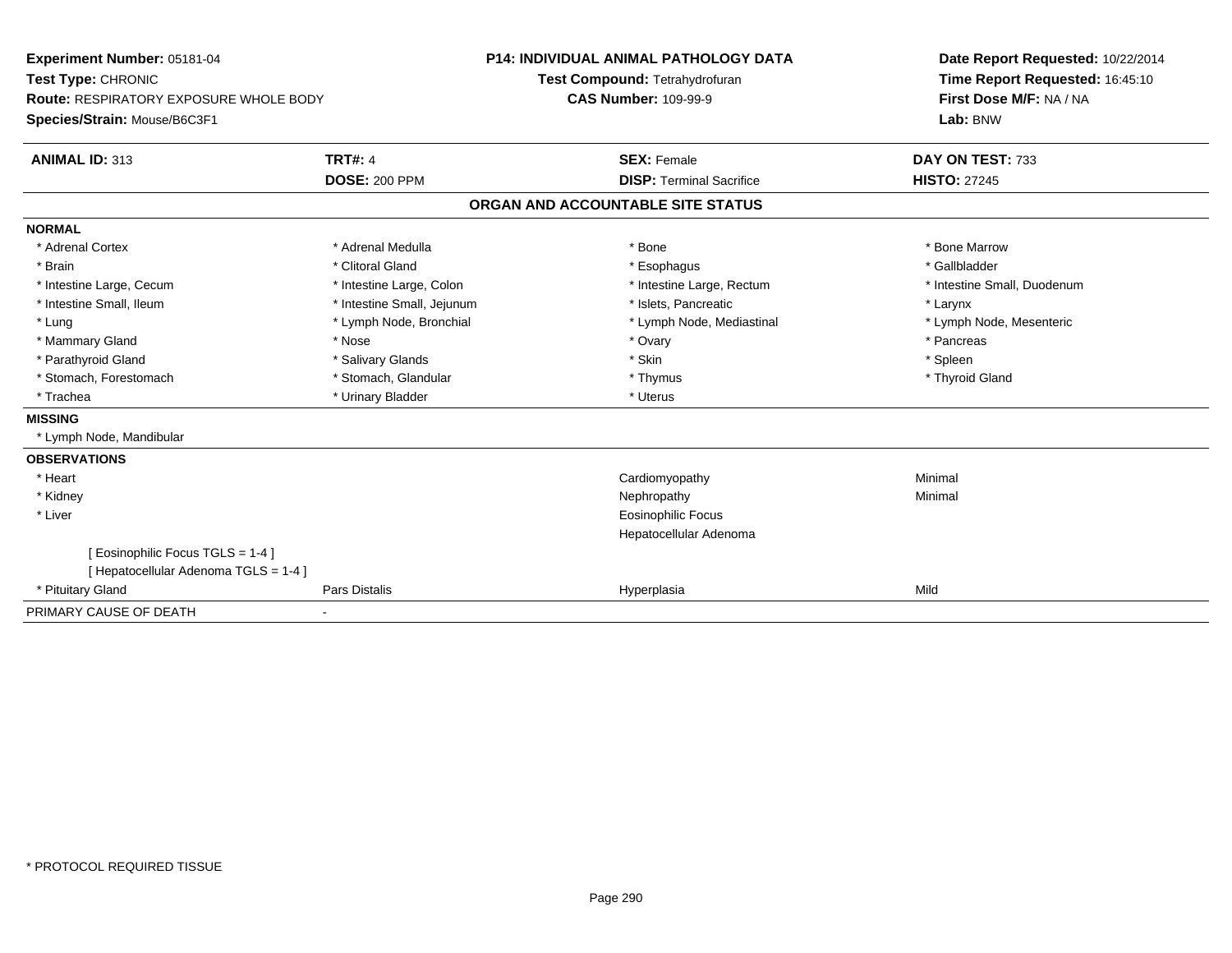| Experiment Number: 05181-04                   |                           | <b>P14: INDIVIDUAL ANIMAL PATHOLOGY DATA</b> | Date Report Requested: 10/22/2014   |
|-----------------------------------------------|---------------------------|----------------------------------------------|-------------------------------------|
| Test Type: CHRONIC                            |                           | Test Compound: Tetrahydrofuran               | Time Report Requested: 16:45:10     |
| <b>Route: RESPIRATORY EXPOSURE WHOLE BODY</b> |                           | <b>CAS Number: 109-99-9</b>                  | First Dose M/F: NA / NA<br>Lab: BNW |
| Species/Strain: Mouse/B6C3F1                  |                           |                                              |                                     |
| <b>ANIMAL ID: 314</b>                         | <b>TRT#: 4</b>            | <b>SEX: Female</b>                           | DAY ON TEST: 737                    |
|                                               | <b>DOSE: 200 PPM</b>      | <b>DISP: Terminal Sacrifice</b>              | <b>HISTO: 27246</b>                 |
|                                               |                           | ORGAN AND ACCOUNTABLE SITE STATUS            |                                     |
| <b>NORMAL</b>                                 |                           |                                              |                                     |
| * Adrenal Cortex                              | * Adrenal Medulla         | * Bone Marrow                                | * Brain                             |
| * Clitoral Gland                              | * Esophagus               | * Gallbladder                                | * Intestine Large, Cecum            |
| * Intestine Large, Colon                      | * Intestine Large, Rectum | * Intestine Small, Duodenum                  | * Intestine Small, Ileum            |
| * Intestine Small, Jejunum                    | * Islets, Pancreatic      | * Larynx                                     | * Lymph Node, Bronchial             |
| * Lymph Node, Mandibular                      | * Lymph Node, Mesenteric  | * Mammary Gland                              | * Nose                              |
| * Ovary                                       | * Pancreas                | * Parathyroid Gland                          | * Pituitary Gland                   |
| * Salivary Glands                             | * Skin                    | * Stomach, Forestomach                       | * Stomach, Glandular                |
| * Thymus                                      | * Thyroid Gland           | * Trachea                                    | * Urinary Bladder                   |
| <b>INSUFFICIENT TISSUE</b>                    |                           |                                              |                                     |
| * Lymph Node, Mediastinal                     |                           |                                              |                                     |
| <b>OBSERVATIONS</b>                           |                           |                                              |                                     |
| * Bone                                        |                           | Fibrous Osteodystrophy                       | Minimal                             |
| * Heart                                       |                           | Cardiomyopathy                               | Minimal                             |
| * Kidney                                      |                           | Nephropathy                                  | Mild                                |
| * Liver                                       |                           | Hepatocellular Carcinoma                     |                                     |
| [ Hepatocellular Carcinoma TGLS = 1-10+11 ]   |                           |                                              |                                     |
| * Lung                                        |                           | Hepatocellular Carcinoma                     | Metastatic (Liver)                  |
| Mesentery                                     |                           | Hemangiosarcoma                              |                                     |
| [Hemangiosarcoma TGLS = 4-12]                 |                           |                                              |                                     |
| * Spleen                                      |                           | Hemangiosarcoma                              |                                     |
| [Hemangiosarcoma TGLS = 2,3-4]                |                           |                                              |                                     |
| * Uterus                                      |                           | Hyperplasia                                  | Cystic, Mild                        |
| PRIMARY CAUSE OF DEATH                        |                           |                                              |                                     |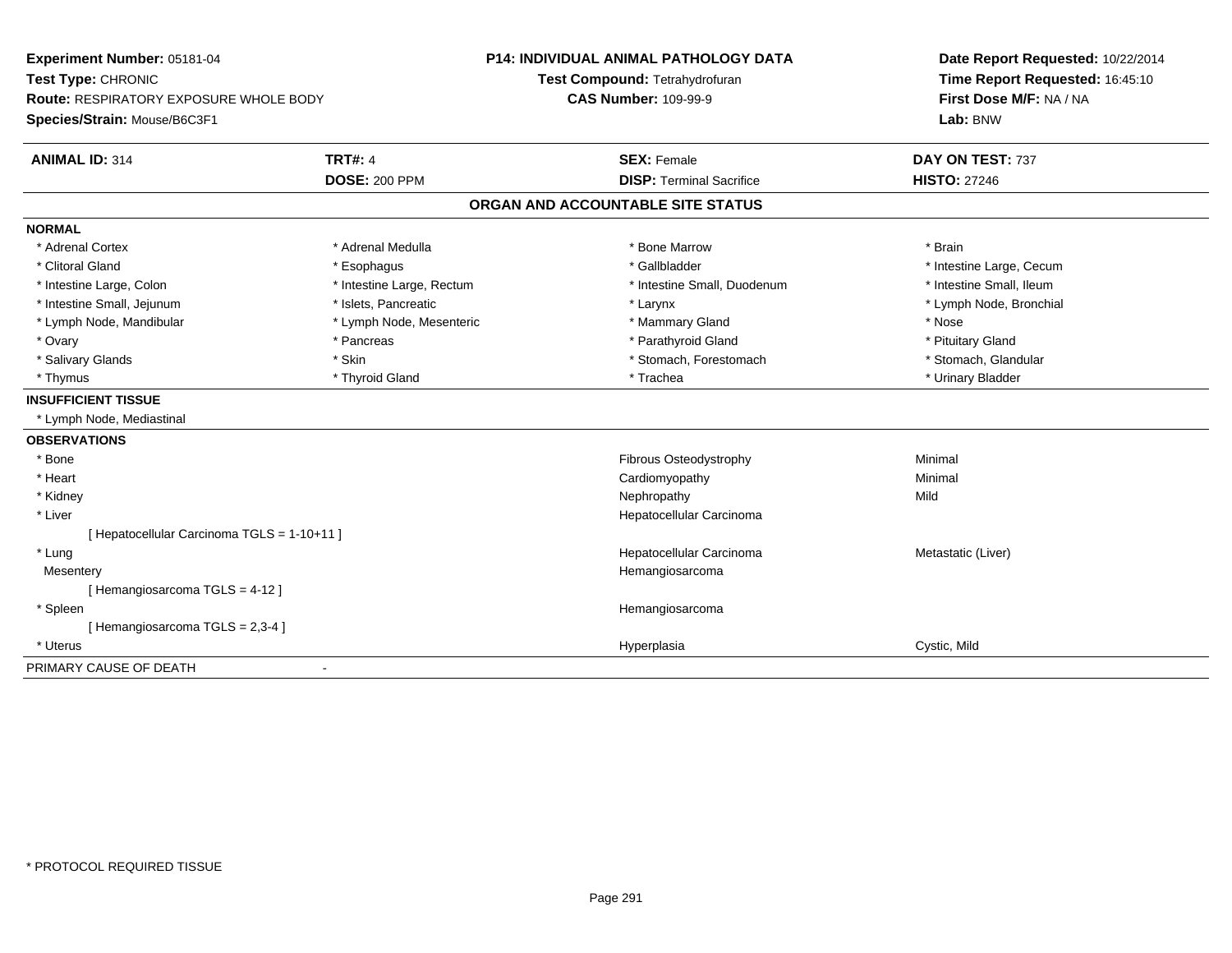| Time Report Requested: 16:45:10<br>Test Compound: Tetrahydrofuran<br>First Dose M/F: NA / NA<br>Route: RESPIRATORY EXPOSURE WHOLE BODY<br><b>CAS Number: 109-99-9</b><br>Lab: BNW<br><b>TRT#: 4</b><br><b>SEX: Female</b><br>DAY ON TEST: 698<br><b>HISTO: 27247</b><br><b>DOSE: 200 PPM</b><br><b>DISP: Natural Death</b><br>ORGAN AND ACCOUNTABLE SITE STATUS<br>* Adrenal Cortex<br>* Adrenal Medulla<br>* Bone Marrow<br>* Bone<br>* Brain<br>* Clitoral Gland<br>* Islets, Pancreatic<br>* Esophagus<br>* Lymph Node, Bronchial<br>* Kidney<br>* Larynx<br>* Lymph Node, Mandibular<br>* Lymph Node, Mesenteric<br>* Mammary Gland<br>* Lymph Node, Mediastinal<br>* Nose<br>* Parathyroid Gland<br>* Pituitary Gland<br>* Ovary<br>* Pancreas<br>* Skin<br>* Spleen<br>* Stomach, Forestomach<br>* Salivary Glands<br>* Trachea<br>* Urinary Bladder<br>* Thymus<br>* Gallbladder<br>* Intestine Large, Cecum<br>* Intestine Large, Colon<br>* Intestine Large, Rectum<br>* Intestine Small, Ileum<br>* Intestine Small, Jejunum<br>* Stomach, Glandular<br>* Intestine Small, Duodenum | Experiment Number: 05181-04  | <b>P14: INDIVIDUAL ANIMAL PATHOLOGY DATA</b> | Date Report Requested: 10/22/2014 |
|-----------------------------------------------------------------------------------------------------------------------------------------------------------------------------------------------------------------------------------------------------------------------------------------------------------------------------------------------------------------------------------------------------------------------------------------------------------------------------------------------------------------------------------------------------------------------------------------------------------------------------------------------------------------------------------------------------------------------------------------------------------------------------------------------------------------------------------------------------------------------------------------------------------------------------------------------------------------------------------------------------------------------------------------------------------------------------------------------|------------------------------|----------------------------------------------|-----------------------------------|
|                                                                                                                                                                                                                                                                                                                                                                                                                                                                                                                                                                                                                                                                                                                                                                                                                                                                                                                                                                                                                                                                                               | Test Type: CHRONIC           |                                              |                                   |
|                                                                                                                                                                                                                                                                                                                                                                                                                                                                                                                                                                                                                                                                                                                                                                                                                                                                                                                                                                                                                                                                                               |                              |                                              |                                   |
|                                                                                                                                                                                                                                                                                                                                                                                                                                                                                                                                                                                                                                                                                                                                                                                                                                                                                                                                                                                                                                                                                               | Species/Strain: Mouse/B6C3F1 |                                              |                                   |
|                                                                                                                                                                                                                                                                                                                                                                                                                                                                                                                                                                                                                                                                                                                                                                                                                                                                                                                                                                                                                                                                                               | <b>ANIMAL ID: 315</b>        |                                              |                                   |
|                                                                                                                                                                                                                                                                                                                                                                                                                                                                                                                                                                                                                                                                                                                                                                                                                                                                                                                                                                                                                                                                                               |                              |                                              |                                   |
|                                                                                                                                                                                                                                                                                                                                                                                                                                                                                                                                                                                                                                                                                                                                                                                                                                                                                                                                                                                                                                                                                               |                              |                                              |                                   |
|                                                                                                                                                                                                                                                                                                                                                                                                                                                                                                                                                                                                                                                                                                                                                                                                                                                                                                                                                                                                                                                                                               | <b>NORMAL</b>                |                                              |                                   |
|                                                                                                                                                                                                                                                                                                                                                                                                                                                                                                                                                                                                                                                                                                                                                                                                                                                                                                                                                                                                                                                                                               |                              |                                              |                                   |
|                                                                                                                                                                                                                                                                                                                                                                                                                                                                                                                                                                                                                                                                                                                                                                                                                                                                                                                                                                                                                                                                                               |                              |                                              |                                   |
|                                                                                                                                                                                                                                                                                                                                                                                                                                                                                                                                                                                                                                                                                                                                                                                                                                                                                                                                                                                                                                                                                               |                              |                                              |                                   |
|                                                                                                                                                                                                                                                                                                                                                                                                                                                                                                                                                                                                                                                                                                                                                                                                                                                                                                                                                                                                                                                                                               |                              |                                              |                                   |
|                                                                                                                                                                                                                                                                                                                                                                                                                                                                                                                                                                                                                                                                                                                                                                                                                                                                                                                                                                                                                                                                                               |                              |                                              |                                   |
|                                                                                                                                                                                                                                                                                                                                                                                                                                                                                                                                                                                                                                                                                                                                                                                                                                                                                                                                                                                                                                                                                               |                              |                                              |                                   |
|                                                                                                                                                                                                                                                                                                                                                                                                                                                                                                                                                                                                                                                                                                                                                                                                                                                                                                                                                                                                                                                                                               |                              |                                              |                                   |
|                                                                                                                                                                                                                                                                                                                                                                                                                                                                                                                                                                                                                                                                                                                                                                                                                                                                                                                                                                                                                                                                                               | <b>AUTO PRECLUDES DIAG.</b>  |                                              |                                   |
|                                                                                                                                                                                                                                                                                                                                                                                                                                                                                                                                                                                                                                                                                                                                                                                                                                                                                                                                                                                                                                                                                               |                              |                                              |                                   |
|                                                                                                                                                                                                                                                                                                                                                                                                                                                                                                                                                                                                                                                                                                                                                                                                                                                                                                                                                                                                                                                                                               |                              |                                              |                                   |
|                                                                                                                                                                                                                                                                                                                                                                                                                                                                                                                                                                                                                                                                                                                                                                                                                                                                                                                                                                                                                                                                                               | <b>OBSERVATIONS</b>          |                                              |                                   |
|                                                                                                                                                                                                                                                                                                                                                                                                                                                                                                                                                                                                                                                                                                                                                                                                                                                                                                                                                                                                                                                                                               | * Heart                      | Cardiomyopathy                               | Minimal                           |
| * Liver<br>Hepatocellular Adenoma<br>Multiple                                                                                                                                                                                                                                                                                                                                                                                                                                                                                                                                                                                                                                                                                                                                                                                                                                                                                                                                                                                                                                                 |                              |                                              |                                   |
| Hepatocellular Carcinoma                                                                                                                                                                                                                                                                                                                                                                                                                                                                                                                                                                                                                                                                                                                                                                                                                                                                                                                                                                                                                                                                      |                              |                                              |                                   |
| [ Hepatocellular Adenoma TGLS = 5,6,8-4+11 ]                                                                                                                                                                                                                                                                                                                                                                                                                                                                                                                                                                                                                                                                                                                                                                                                                                                                                                                                                                                                                                                  |                              |                                              |                                   |
| [ Hepatocellular Carcinoma TGLS = 5-10 ]                                                                                                                                                                                                                                                                                                                                                                                                                                                                                                                                                                                                                                                                                                                                                                                                                                                                                                                                                                                                                                                      |                              |                                              |                                   |
| Hepatocellular Carcinoma<br>Metastatic (Liver)<br>* Lung                                                                                                                                                                                                                                                                                                                                                                                                                                                                                                                                                                                                                                                                                                                                                                                                                                                                                                                                                                                                                                      |                              |                                              |                                   |
| [ Hepatocellular Carcinoma TGLS = 1,7-3 ]                                                                                                                                                                                                                                                                                                                                                                                                                                                                                                                                                                                                                                                                                                                                                                                                                                                                                                                                                                                                                                                     |                              |                                              |                                   |
| * Thyroid Gland<br><b>Follicular Cel</b><br>Mild<br>Hyperplasia                                                                                                                                                                                                                                                                                                                                                                                                                                                                                                                                                                                                                                                                                                                                                                                                                                                                                                                                                                                                                               |                              |                                              |                                   |
| * Uterus<br>Moderate<br>Hydrometra                                                                                                                                                                                                                                                                                                                                                                                                                                                                                                                                                                                                                                                                                                                                                                                                                                                                                                                                                                                                                                                            |                              |                                              |                                   |
| Hyperplasia<br>Cystic, Mild                                                                                                                                                                                                                                                                                                                                                                                                                                                                                                                                                                                                                                                                                                                                                                                                                                                                                                                                                                                                                                                                   |                              |                                              |                                   |
| Thrombosis<br>Moderate                                                                                                                                                                                                                                                                                                                                                                                                                                                                                                                                                                                                                                                                                                                                                                                                                                                                                                                                                                                                                                                                        |                              |                                              |                                   |
| [ Hydrometra TGLS = 2-8 ]                                                                                                                                                                                                                                                                                                                                                                                                                                                                                                                                                                                                                                                                                                                                                                                                                                                                                                                                                                                                                                                                     |                              |                                              |                                   |
| [Thrombosis TGLS = 3-8]                                                                                                                                                                                                                                                                                                                                                                                                                                                                                                                                                                                                                                                                                                                                                                                                                                                                                                                                                                                                                                                                       |                              |                                              |                                   |
| - Liver Hepatocellular Carcinoma                                                                                                                                                                                                                                                                                                                                                                                                                                                                                                                                                                                                                                                                                                                                                                                                                                                                                                                                                                                                                                                              | PRIMARY CAUSE OF DEATH       |                                              |                                   |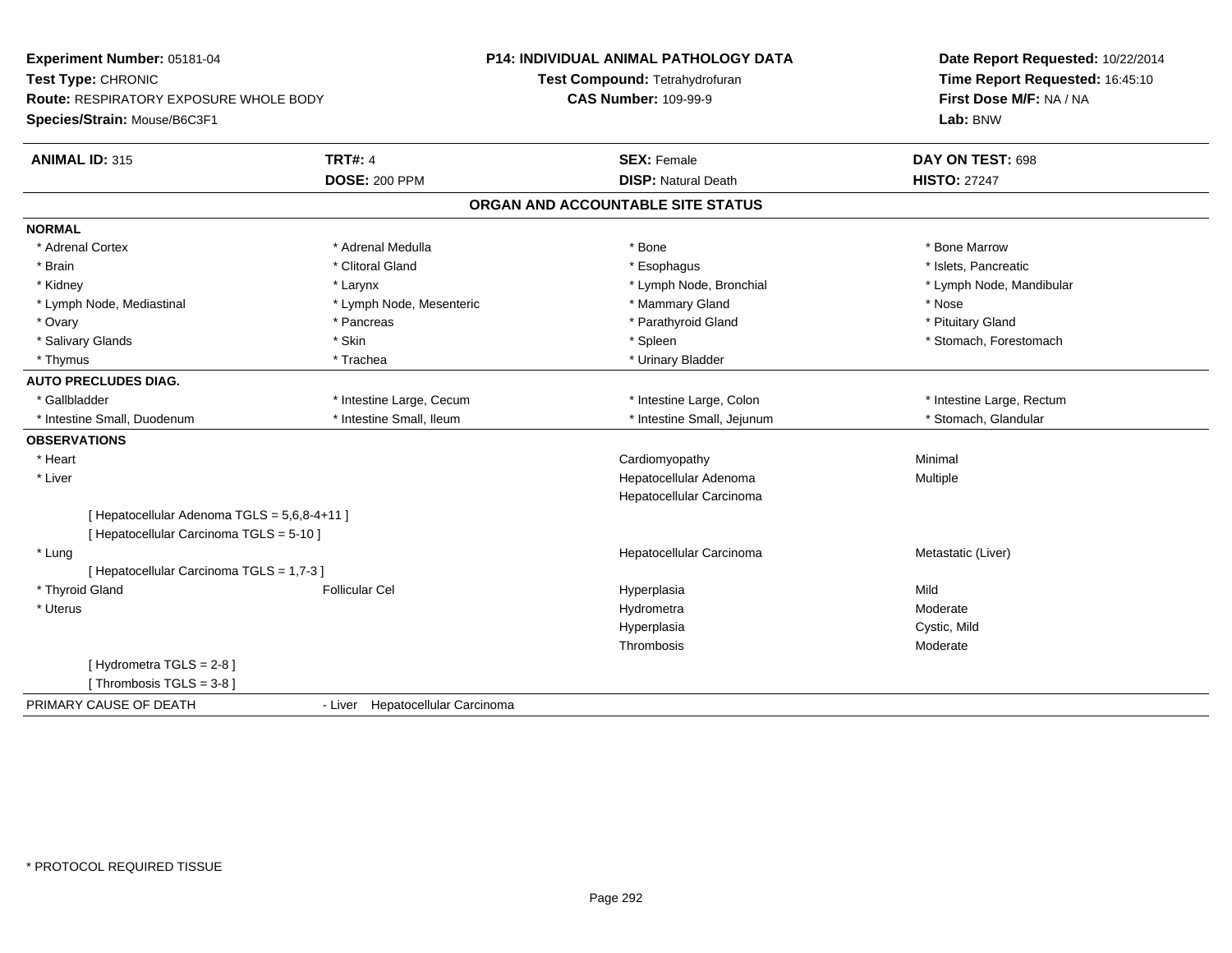| Experiment Number: 05181-04                   |                            | P14: INDIVIDUAL ANIMAL PATHOLOGY DATA | Date Report Requested: 10/22/2014 |
|-----------------------------------------------|----------------------------|---------------------------------------|-----------------------------------|
| Test Type: CHRONIC                            |                            | Test Compound: Tetrahydrofuran        | Time Report Requested: 16:45:10   |
| <b>Route: RESPIRATORY EXPOSURE WHOLE BODY</b> |                            | <b>CAS Number: 109-99-9</b>           | First Dose M/F: NA / NA           |
| Species/Strain: Mouse/B6C3F1                  |                            |                                       | Lab: BNW                          |
| <b>ANIMAL ID: 316</b>                         | <b>TRT#: 4</b>             | <b>SEX: Female</b>                    | DAY ON TEST: 690                  |
|                                               | <b>DOSE: 200 PPM</b>       | <b>DISP: Natural Death</b>            | <b>HISTO: 27248</b>               |
|                                               |                            | ORGAN AND ACCOUNTABLE SITE STATUS     |                                   |
| <b>NORMAL</b>                                 |                            |                                       |                                   |
| * Adrenal Cortex                              | * Adrenal Medulla          | * Bone Marrow                         | * Brain                           |
| * Clitoral Gland                              | * Esophagus                | * Gallbladder                         | * Heart                           |
| * Intestine Large, Cecum                      | * Intestine Large, Colon   | * Intestine Large, Rectum             | * Intestine Small, Duodenum       |
| * Intestine Small, Ileum                      | * Intestine Small, Jejunum | * Islets, Pancreatic                  | * Kidney                          |
| * Larynx                                      | * Lung                     | * Lymph Node, Bronchial               | * Lymph Node, Mandibular          |
| * Lymph Node, Mesenteric                      | * Mammary Gland            | * Nose                                | * Ovary                           |
| * Pancreas                                    | * Parathyroid Gland        | * Salivary Glands                     | * Skin                            |
| * Spleen                                      | * Stomach, Forestomach     | * Stomach, Glandular                  | * Thymus                          |
| * Thyroid Gland                               | * Trachea                  | * Urinary Bladder                     |                                   |
| <b>MISSING</b>                                |                            |                                       |                                   |
| * Lymph Node, Mediastinal                     |                            |                                       |                                   |
| <b>OBSERVATIONS</b>                           |                            |                                       |                                   |
| * Bone                                        |                            | Fibrous Osteodystrophy                | Minimal                           |
| * Liver                                       |                            | Hepatocellular Adenoma                |                                   |
| [ Hepatocellular Adenoma TGLS = 3-10 ]        |                            |                                       |                                   |
| Mesentery                                     | Fat                        | Necrosis                              | Mild                              |
| [Necrosis $TGLS = 2-11$ ]                     |                            |                                       |                                   |
| * Pituitary Gland                             | <b>Pars Distalis</b>       | Hyperplasia                           | Mild                              |
| [Hyperplasia TGLS = 1-8]                      |                            |                                       |                                   |
| * Uterus                                      |                            | Hyperplasia                           | Cystic, Mild                      |
| PRIMARY CAUSE OF DEATH                        | - UNCERTAIN                |                                       |                                   |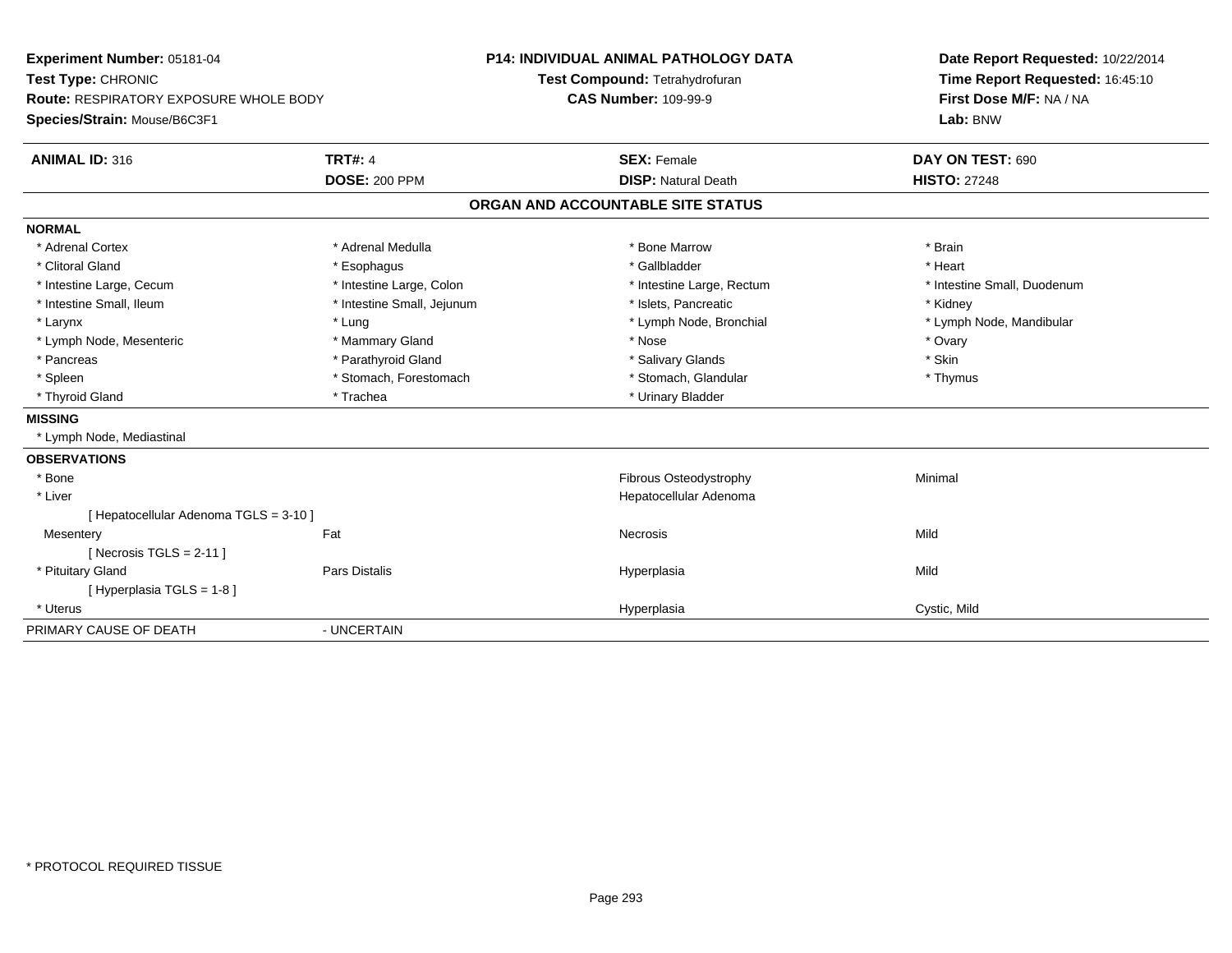| Experiment Number: 05181-04                                                 |                          | <b>P14: INDIVIDUAL ANIMAL PATHOLOGY DATA</b>                  | Date Report Requested: 10/22/2014   |  |
|-----------------------------------------------------------------------------|--------------------------|---------------------------------------------------------------|-------------------------------------|--|
| Test Type: CHRONIC<br>Route: RESPIRATORY EXPOSURE WHOLE BODY                |                          | Test Compound: Tetrahydrofuran<br><b>CAS Number: 109-99-9</b> | Time Report Requested: 16:45:10     |  |
| Species/Strain: Mouse/B6C3F1                                                |                          |                                                               | First Dose M/F: NA / NA<br>Lab: BNW |  |
| <b>ANIMAL ID: 317</b>                                                       | <b>TRT#: 4</b>           | <b>SEX: Female</b>                                            | DAY ON TEST: 526                    |  |
|                                                                             | <b>DOSE: 200 PPM</b>     | <b>DISP:</b> Moribund Sacrifice                               | <b>HISTO: 27249</b>                 |  |
|                                                                             |                          | ORGAN AND ACCOUNTABLE SITE STATUS                             |                                     |  |
| <b>NORMAL</b>                                                               |                          |                                                               |                                     |  |
| * Adrenal Cortex                                                            | * Adrenal Medulla        | * Bone                                                        | * Bone Marrow                       |  |
| * Brain                                                                     | * Clitoral Gland         | * Esophagus                                                   | * Gallbladder                       |  |
| * Heart                                                                     | * Intestine Large, Cecum | * Intestine Large, Colon                                      | * Intestine Large, Rectum           |  |
| * Intestine Small, Duodenum                                                 | * Intestine Small, Ileum | * Intestine Small, Jejunum                                    | * Islets, Pancreatic                |  |
| * Kidney                                                                    | * Larynx                 | * Lung                                                        | * Lymph Node, Bronchial             |  |
| * Lymph Node, Mediastinal                                                   | * Lymph Node, Mesenteric | * Mammary Gland                                               | * Nose                              |  |
| * Ovary                                                                     | * Pancreas               | * Parathyroid Gland                                           | * Salivary Glands                   |  |
| * Spleen                                                                    | * Stomach, Forestomach   | * Stomach, Glandular                                          | * Thymus                            |  |
| * Trachea                                                                   | * Urinary Bladder        |                                                               |                                     |  |
| <b>MISSING</b>                                                              |                          |                                                               |                                     |  |
| * Lymph Node, Mandibular                                                    |                          |                                                               |                                     |  |
| <b>OBSERVATIONS</b>                                                         |                          |                                                               |                                     |  |
| * Liver                                                                     |                          | <b>Mixed Cell Focus</b>                                       |                                     |  |
| * Lung                                                                      |                          |                                                               |                                     |  |
| Note: Lung congestion resulted in TGL 2 but it is not considered important. |                          |                                                               |                                     |  |
| * Pituitary Gland                                                           | Pars Distalis            | Hyperplasia                                                   | Mild                                |  |
| * Skin                                                                      |                          | Inflammation                                                  | Suppurative, Marked                 |  |
| [ Inflammation $TGLS = 1-7+10$ ]                                            |                          |                                                               |                                     |  |
| * Thyroid Gland                                                             | <b>Follicular Cel</b>    | Hyperplasia                                                   | Minimal                             |  |
| * Uterus                                                                    |                          | Hyperplasia                                                   | Cystic, Mild                        |  |
|                                                                             |                          | Polyp Stromal                                                 |                                     |  |
| PRIMARY CAUSE OF DEATH                                                      | - UNCERTAIN              |                                                               |                                     |  |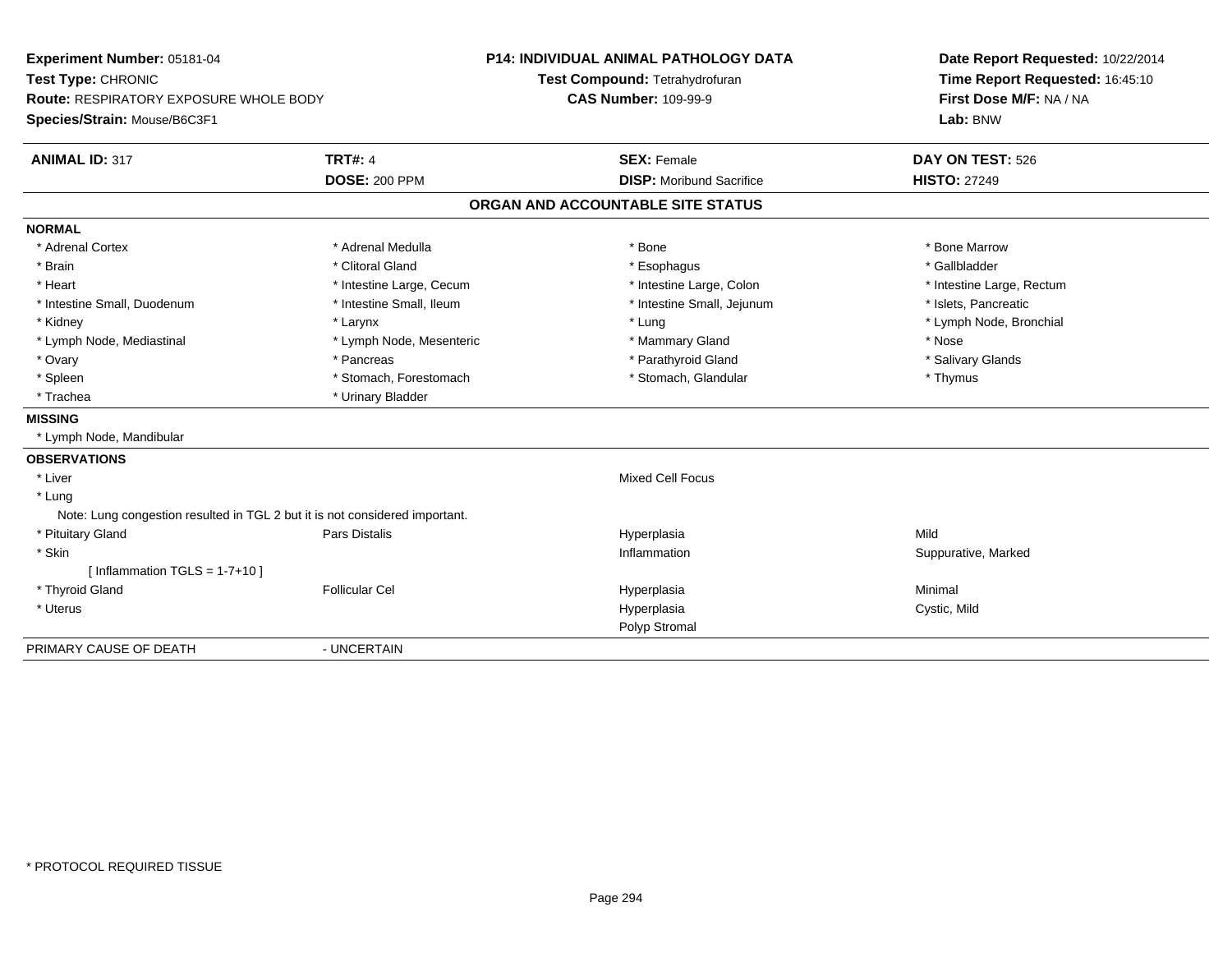| Experiment Number: 05181-04                   |                           | <b>P14: INDIVIDUAL ANIMAL PATHOLOGY DATA</b> | Date Report Requested: 10/22/2014 |  |
|-----------------------------------------------|---------------------------|----------------------------------------------|-----------------------------------|--|
| Test Type: CHRONIC                            |                           | Test Compound: Tetrahydrofuran               | Time Report Requested: 16:45:10   |  |
| <b>Route: RESPIRATORY EXPOSURE WHOLE BODY</b> |                           | <b>CAS Number: 109-99-9</b>                  | First Dose M/F: NA / NA           |  |
| Species/Strain: Mouse/B6C3F1                  |                           |                                              | Lab: BNW                          |  |
| <b>ANIMAL ID: 318</b>                         | <b>TRT#: 4</b>            | <b>SEX: Female</b>                           | DAY ON TEST: 734                  |  |
|                                               | <b>DOSE: 200 PPM</b>      | <b>DISP: Terminal Sacrifice</b>              | <b>HISTO: 27250</b>               |  |
|                                               |                           | ORGAN AND ACCOUNTABLE SITE STATUS            |                                   |  |
| <b>NORMAL</b>                                 |                           |                                              |                                   |  |
| * Adrenal Medulla                             | * Bone Marrow             | * Brain                                      | * Clitoral Gland                  |  |
| * Esophagus                                   | * Gallbladder             | * Heart                                      | * Intestine Large, Cecum          |  |
| * Intestine Large, Colon                      | * Intestine Large, Rectum | * Intestine Small, Duodenum                  | * Intestine Small, Ileum          |  |
| * Intestine Small, Jejunum                    | * Islets, Pancreatic      | * Kidney                                     | * Larynx                          |  |
| * Liver                                       | * Lymph Node, Bronchial   | * Lymph Node, Mandibular                     | * Lymph Node, Mediastinal         |  |
| * Lymph Node, Mesenteric                      | * Mammary Gland           | * Nose                                       | * Pancreas                        |  |
| * Parathyroid Gland                           | * Salivary Glands         | * Skin                                       | * Spleen                          |  |
| * Stomach, Forestomach                        | * Stomach, Glandular      | * Thymus                                     | * Trachea                         |  |
| * Urinary Bladder                             |                           |                                              |                                   |  |
| <b>OBSERVATIONS</b>                           |                           |                                              |                                   |  |
| * Adrenal Cortex                              |                           | Hyperplasia                                  | Mild                              |  |
| * Bone                                        |                           | Fibrous Osteodystrophy                       | Minimal                           |  |
| * Lung                                        | Alveolar Epith            | Hyperplasia                                  | Minimal                           |  |
| * Ovary                                       |                           | Cyst                                         | Minimal                           |  |
| $[Cyst TGLS = 1-7]$                           |                           |                                              |                                   |  |
| * Pituitary Gland                             | Pars Intermed             | Hyperplasia                                  | Moderate                          |  |
| * Thyroid Gland                               | <b>Follicular Cel</b>     | Hyperplasia                                  | Minimal                           |  |
| * Uterus                                      | Endometrium               | Hyperplasia                                  | Moderate                          |  |
|                                               |                           | Hyperplasia                                  | Cystic, Mild                      |  |
| PRIMARY CAUSE OF DEATH                        |                           |                                              |                                   |  |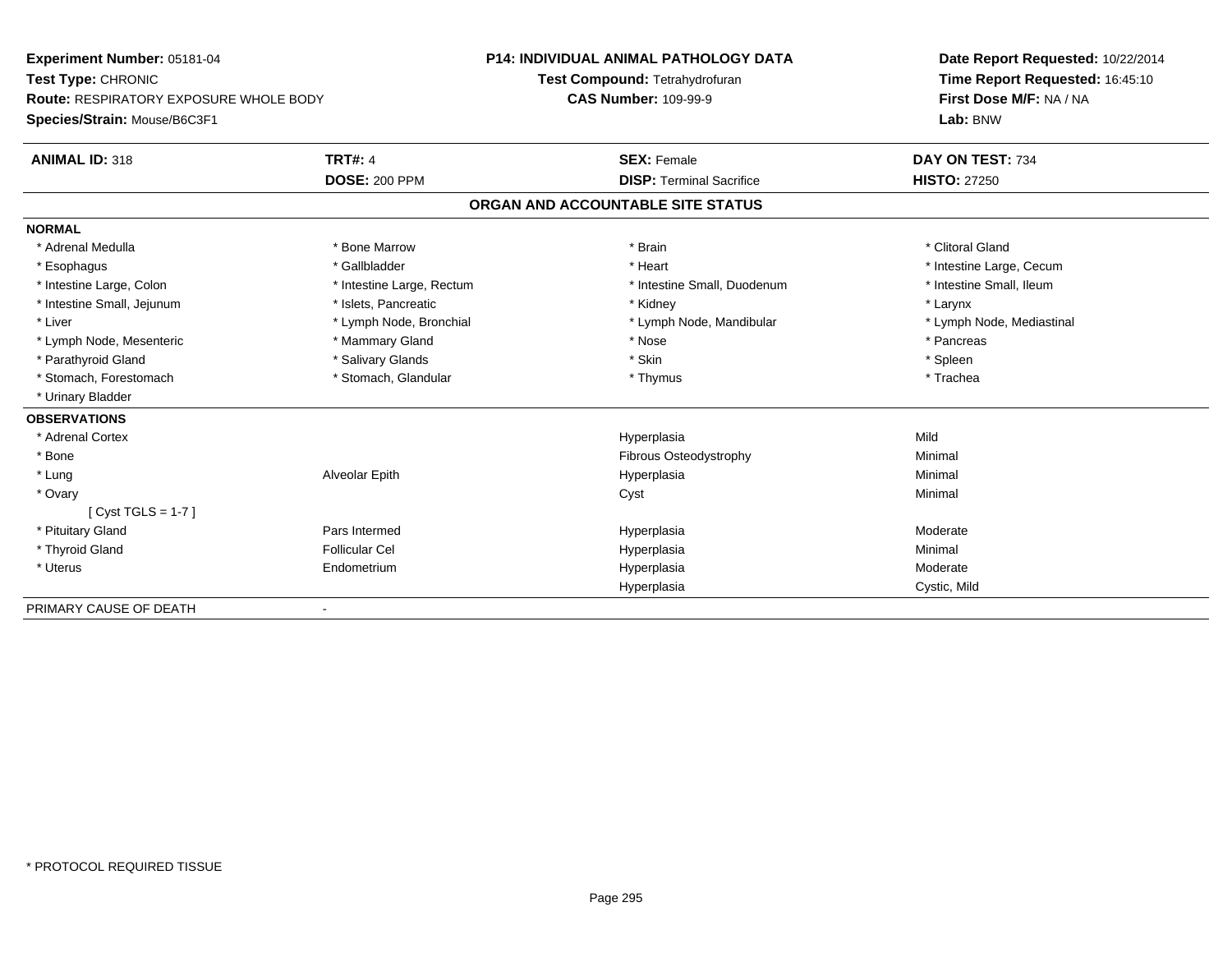| Experiment Number: 05181-04                   |                             | <b>P14: INDIVIDUAL ANIMAL PATHOLOGY DATA</b> | Date Report Requested: 10/22/2014 |
|-----------------------------------------------|-----------------------------|----------------------------------------------|-----------------------------------|
| Test Type: CHRONIC                            |                             | Test Compound: Tetrahydrofuran               | Time Report Requested: 16:45:10   |
| <b>Route: RESPIRATORY EXPOSURE WHOLE BODY</b> |                             | <b>CAS Number: 109-99-9</b>                  | First Dose M/F: NA / NA           |
| Species/Strain: Mouse/B6C3F1                  |                             |                                              | Lab: BNW                          |
| <b>ANIMAL ID: 319</b>                         | <b>TRT#: 4</b>              | <b>SEX: Female</b>                           | DAY ON TEST: 734                  |
|                                               | <b>DOSE: 200 PPM</b>        | <b>DISP: Terminal Sacrifice</b>              | <b>HISTO: 27251</b>               |
|                                               |                             | ORGAN AND ACCOUNTABLE SITE STATUS            |                                   |
| <b>NORMAL</b>                                 |                             |                                              |                                   |
| * Adrenal Cortex                              | * Adrenal Medulla           | * Bone                                       | * Brain                           |
| * Clitoral Gland                              | * Esophagus                 | * Intestine Large, Cecum                     | * Intestine Large, Colon          |
| * Intestine Large, Rectum                     | * Intestine Small, Duodenum | * Intestine Small, Ileum                     | * Intestine Small, Jejunum        |
| * Islets, Pancreatic                          | * Larynx                    | * Lung                                       | * Lymph Node, Bronchial           |
| * Lymph Node, Mandibular                      | * Lymph Node, Mesenteric    | * Mammary Gland                              | * Nose                            |
| * Ovary                                       | * Pancreas                  | * Parathyroid Gland                          | * Pituitary Gland                 |
| * Salivary Glands                             | * Skin                      | * Stomach, Forestomach                       | * Stomach, Glandular              |
| * Thymus                                      | * Trachea                   | * Urinary Bladder                            |                                   |
| <b>MISSING</b>                                |                             |                                              |                                   |
| * Gallbladder                                 | * Lymph Node, Mediastinal   |                                              |                                   |
| <b>OBSERVATIONS</b>                           |                             |                                              |                                   |
| * Bone Marrow                                 |                             | <b>Infiltration Cellular</b>                 | Mast Cell, Marked                 |
| * Heart                                       |                             | Cardiomyopathy                               | Minimal                           |
| * Kidney                                      |                             | Metaplasia                                   | Osseous, Minimal                  |
| * Liver                                       |                             | Hepatocellular Adenoma                       |                                   |
| [Hepatocellular Adenoma TGLS = 1-4]           |                             |                                              |                                   |
| * Spleen                                      |                             | <b>Infiltration Cellular</b>                 | Mast Cell, Mild                   |
| * Thyroid Gland                               | <b>Follicular Cel</b>       | Hyperplasia                                  | Mild                              |
| * Uterus                                      |                             | Hyperplasia                                  | Cystic, Minimal                   |
| PRIMARY CAUSE OF DEATH                        |                             |                                              |                                   |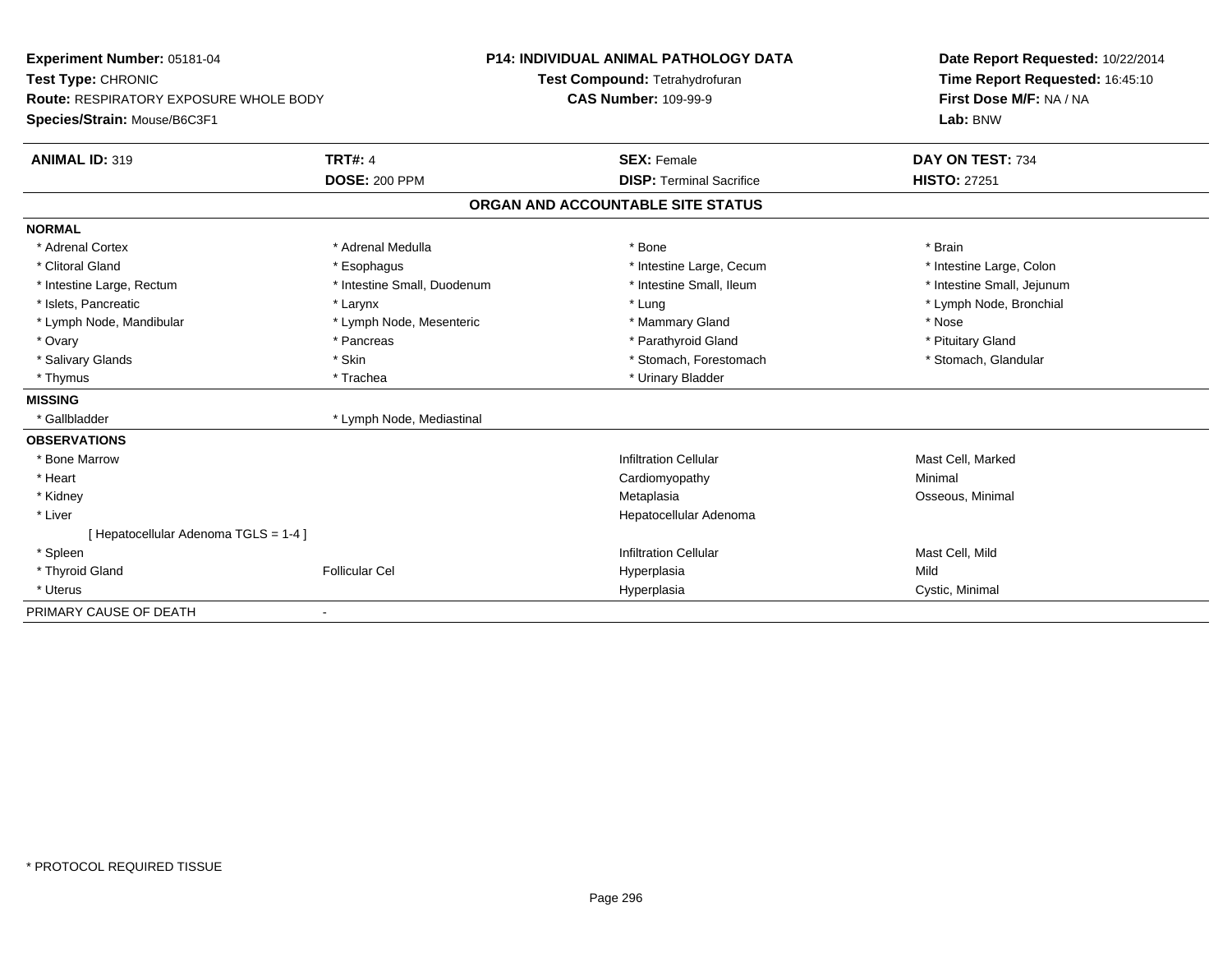| First Dose M/F: NA / NA<br><b>CAS Number: 109-99-9</b><br><b>Route: RESPIRATORY EXPOSURE WHOLE BODY</b><br>Lab: BNW<br>Species/Strain: Mouse/B6C3F1<br><b>TRT#: 4</b><br><b>ANIMAL ID: 320</b><br><b>SEX: Female</b><br>DAY ON TEST: 734<br><b>HISTO: 27252</b><br><b>DOSE: 200 PPM</b><br><b>DISP: Terminal Sacrifice</b><br>ORGAN AND ACCOUNTABLE SITE STATUS | Experiment Number: 05181-04<br>Test Type: CHRONIC | <b>P14: INDIVIDUAL ANIMAL PATHOLOGY DATA</b><br>Test Compound: Tetrahydrofuran | Date Report Requested: 10/22/2014<br>Time Report Requested: 16:45:10 |  |
|-----------------------------------------------------------------------------------------------------------------------------------------------------------------------------------------------------------------------------------------------------------------------------------------------------------------------------------------------------------------|---------------------------------------------------|--------------------------------------------------------------------------------|----------------------------------------------------------------------|--|
|                                                                                                                                                                                                                                                                                                                                                                 |                                                   |                                                                                |                                                                      |  |
|                                                                                                                                                                                                                                                                                                                                                                 |                                                   |                                                                                |                                                                      |  |
|                                                                                                                                                                                                                                                                                                                                                                 |                                                   |                                                                                |                                                                      |  |
|                                                                                                                                                                                                                                                                                                                                                                 |                                                   |                                                                                |                                                                      |  |
|                                                                                                                                                                                                                                                                                                                                                                 |                                                   |                                                                                |                                                                      |  |
| <b>NORMAL</b>                                                                                                                                                                                                                                                                                                                                                   |                                                   |                                                                                |                                                                      |  |
| * Adrenal Medulla<br>* Bone Marrow<br>* Adrenal Cortex<br>* Brain                                                                                                                                                                                                                                                                                               |                                                   |                                                                                |                                                                      |  |
| * Gallbladder<br>* Intestine Large, Cecum<br>* Intestine Large, Colon<br>* Esophagus                                                                                                                                                                                                                                                                            |                                                   |                                                                                |                                                                      |  |
| * Intestine Large, Rectum<br>* Intestine Small, Ileum<br>* Intestine Small, Jejunum<br>* Intestine Small, Duodenum                                                                                                                                                                                                                                              |                                                   |                                                                                |                                                                      |  |
| * Islets, Pancreatic<br>* Liver<br>* Kidney<br>* Larynx                                                                                                                                                                                                                                                                                                         |                                                   |                                                                                |                                                                      |  |
| * Lymph Node, Bronchial<br>* Lymph Node, Mandibular<br>* Lymph Node, Mesenteric<br>* Lung                                                                                                                                                                                                                                                                       |                                                   |                                                                                |                                                                      |  |
| * Mammary Gland<br>* Nose<br>* Ovary<br>* Parathyroid Gland                                                                                                                                                                                                                                                                                                     |                                                   |                                                                                |                                                                      |  |
| $*$ Skin<br>* Spleen<br>* Pituitary Gland<br>* Salivary Glands                                                                                                                                                                                                                                                                                                  |                                                   |                                                                                |                                                                      |  |
| * Stomach, Forestomach<br>* Stomach, Glandular<br>* Thyroid Gland<br>* Thymus                                                                                                                                                                                                                                                                                   |                                                   |                                                                                |                                                                      |  |
| * Urinary Bladder<br>* Trachea                                                                                                                                                                                                                                                                                                                                  |                                                   |                                                                                |                                                                      |  |
| <b>MISSING</b>                                                                                                                                                                                                                                                                                                                                                  |                                                   |                                                                                |                                                                      |  |
| * Clitoral Gland<br>* Lymph Node, Mediastinal                                                                                                                                                                                                                                                                                                                   |                                                   |                                                                                |                                                                      |  |
| <b>OBSERVATIONS</b>                                                                                                                                                                                                                                                                                                                                             |                                                   |                                                                                |                                                                      |  |
| * Bone<br>Fibrous Osteodystrophy<br>Mild                                                                                                                                                                                                                                                                                                                        |                                                   |                                                                                |                                                                      |  |
| Osteosarcoma                                                                                                                                                                                                                                                                                                                                                    |                                                   |                                                                                |                                                                      |  |
| [Osteosarcoma TGLS = 1-12]                                                                                                                                                                                                                                                                                                                                      |                                                   |                                                                                |                                                                      |  |
| <b>Harderian Gland</b><br>Adenoma                                                                                                                                                                                                                                                                                                                               |                                                   |                                                                                |                                                                      |  |
| [Adenoma TGLS = $2-11$ ]                                                                                                                                                                                                                                                                                                                                        |                                                   |                                                                                |                                                                      |  |
| Cardiomyopathy<br>Minimal<br>* Heart                                                                                                                                                                                                                                                                                                                            |                                                   |                                                                                |                                                                      |  |
| Degeneration<br>Lymph Node<br>Cystic, Mild                                                                                                                                                                                                                                                                                                                      |                                                   |                                                                                |                                                                      |  |
| [ Degeneration TGLS = 4-11 ]                                                                                                                                                                                                                                                                                                                                    |                                                   |                                                                                |                                                                      |  |
| * Pancreas<br>Moderate<br>Atrophy                                                                                                                                                                                                                                                                                                                               |                                                   |                                                                                |                                                                      |  |
| Duct<br>Cyst<br>Marked                                                                                                                                                                                                                                                                                                                                          |                                                   |                                                                                |                                                                      |  |
| [ Cyst TGLS = $3-10$ ]                                                                                                                                                                                                                                                                                                                                          |                                                   |                                                                                |                                                                      |  |
| Cystic, Mild<br>* Uterus<br>Hyperplasia                                                                                                                                                                                                                                                                                                                         |                                                   |                                                                                |                                                                      |  |
| PRIMARY CAUSE OF DEATH<br>$\overline{\phantom{a}}$                                                                                                                                                                                                                                                                                                              |                                                   |                                                                                |                                                                      |  |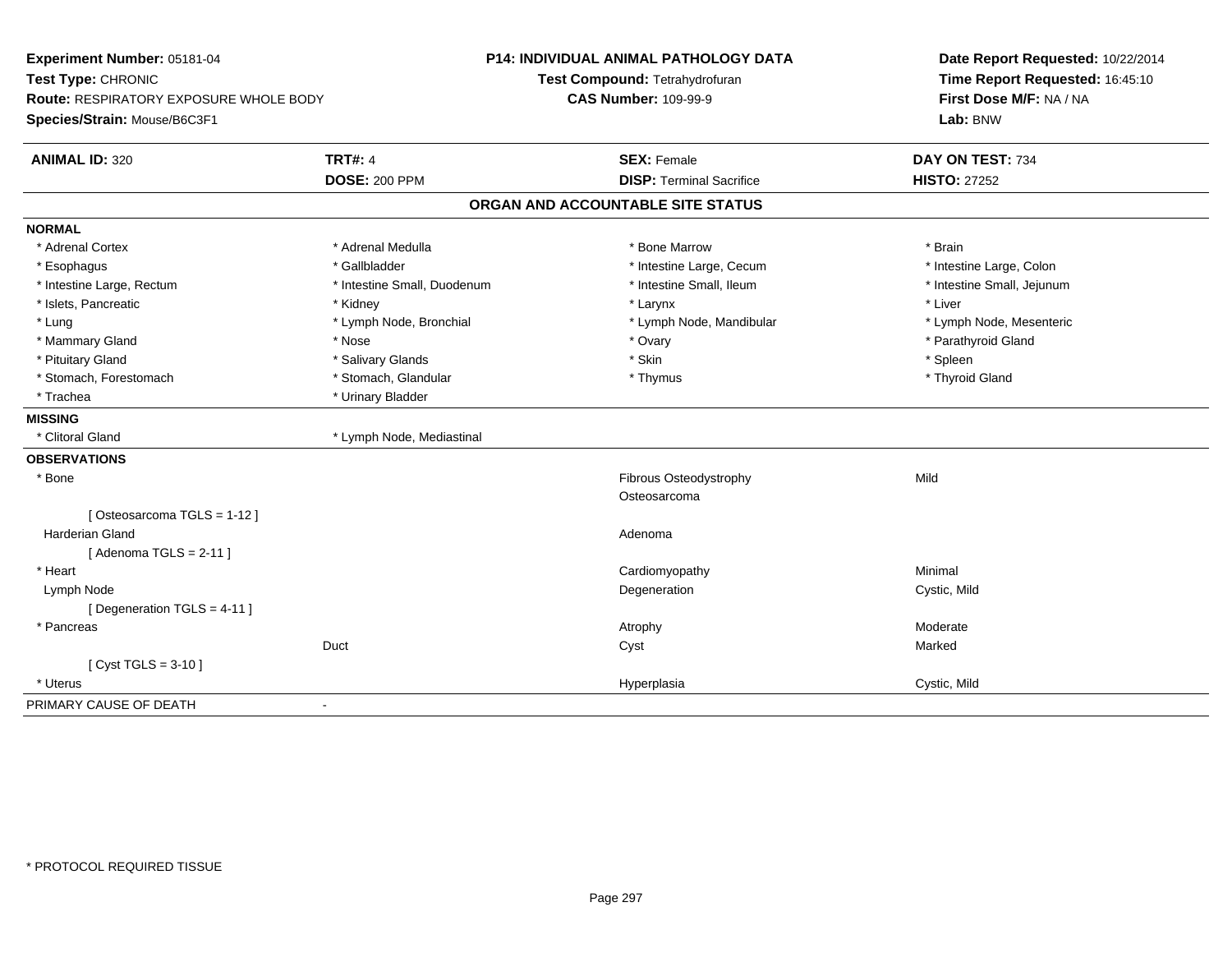| Experiment Number: 05181-04<br>Test Type: CHRONIC<br><b>Route: RESPIRATORY EXPOSURE WHOLE BODY</b><br>Species/Strain: Mouse/B6C3F1 |                           | P14: INDIVIDUAL ANIMAL PATHOLOGY DATA<br>Test Compound: Tetrahydrofuran<br><b>CAS Number: 109-99-9</b> | Date Report Requested: 10/22/2014<br>Time Report Requested: 16:45:10<br>First Dose M/F: NA / NA<br>Lab: BNW |
|------------------------------------------------------------------------------------------------------------------------------------|---------------------------|--------------------------------------------------------------------------------------------------------|-------------------------------------------------------------------------------------------------------------|
| <b>ANIMAL ID: 321</b>                                                                                                              | <b>TRT#: 4</b>            | <b>SEX: Female</b>                                                                                     | DAY ON TEST: 736                                                                                            |
|                                                                                                                                    | <b>DOSE: 200 PPM</b>      | <b>DISP: Terminal Sacrifice</b>                                                                        | <b>HISTO: 27253</b>                                                                                         |
|                                                                                                                                    |                           | ORGAN AND ACCOUNTABLE SITE STATUS                                                                      |                                                                                                             |
| <b>NORMAL</b>                                                                                                                      |                           |                                                                                                        |                                                                                                             |
| * Adrenal Cortex                                                                                                                   | * Adrenal Medulla         | * Bone Marrow                                                                                          | * Brain                                                                                                     |
| * Clitoral Gland                                                                                                                   | * Esophagus               | * Gallbladder                                                                                          | * Intestine Large, Cecum                                                                                    |
| * Intestine Large, Colon                                                                                                           | * Intestine Large, Rectum | * Intestine Small, Duodenum                                                                            | * Intestine Small, Ileum                                                                                    |
| * Intestine Small, Jejunum                                                                                                         | * Islets, Pancreatic      | * Larynx                                                                                               | * Lung                                                                                                      |
| * Lymph Node, Bronchial                                                                                                            | * Lymph Node, Mediastinal | * Mammary Gland                                                                                        | * Nose                                                                                                      |
| * Pancreas                                                                                                                         | * Pituitary Gland         | * Salivary Glands                                                                                      | * Skin                                                                                                      |
| * Stomach, Forestomach                                                                                                             | * Stomach, Glandular      | * Thymus                                                                                               | * Thyroid Gland                                                                                             |
| * Trachea                                                                                                                          | * Urinary Bladder         |                                                                                                        |                                                                                                             |
| <b>MISSING</b>                                                                                                                     |                           |                                                                                                        |                                                                                                             |
| * Lymph Node, Mandibular                                                                                                           | * Parathyroid Gland       |                                                                                                        |                                                                                                             |
| <b>OBSERVATIONS</b>                                                                                                                |                           |                                                                                                        |                                                                                                             |
| $*$ Bone                                                                                                                           |                           | Fibrous Osteodystrophy                                                                                 | Minimal                                                                                                     |
| * Heart                                                                                                                            |                           | Cardiomyopathy                                                                                         | Minimal                                                                                                     |
| * Kidney                                                                                                                           |                           | Nephropathy                                                                                            | Minimal                                                                                                     |
| * Liver                                                                                                                            |                           | <b>Eosinophilic Focus</b>                                                                              |                                                                                                             |
|                                                                                                                                    |                           | Inflammation                                                                                           | Chronic, Mild                                                                                               |
| [ Eosinophilic Focus TGLS = 3-10 ]                                                                                                 |                           |                                                                                                        |                                                                                                             |
| * Lymph Node, Mesenteric                                                                                                           |                           | Hyperplasia                                                                                            | Mild                                                                                                        |
| * Ovary                                                                                                                            |                           | Cyst                                                                                                   | Moderate                                                                                                    |
| [Cyst TGLS = $2-7$ ]                                                                                                               |                           |                                                                                                        |                                                                                                             |
| * Spleen                                                                                                                           |                           | Hyperplasia                                                                                            | Lymphoid, Mild                                                                                              |
| [Hyperplasia TGLS = 1-4]                                                                                                           |                           |                                                                                                        |                                                                                                             |
| * Uterus                                                                                                                           |                           | Hyperplasia                                                                                            | Cystic, Moderate                                                                                            |
| PRIMARY CAUSE OF DEATH                                                                                                             | $\overline{\phantom{0}}$  |                                                                                                        |                                                                                                             |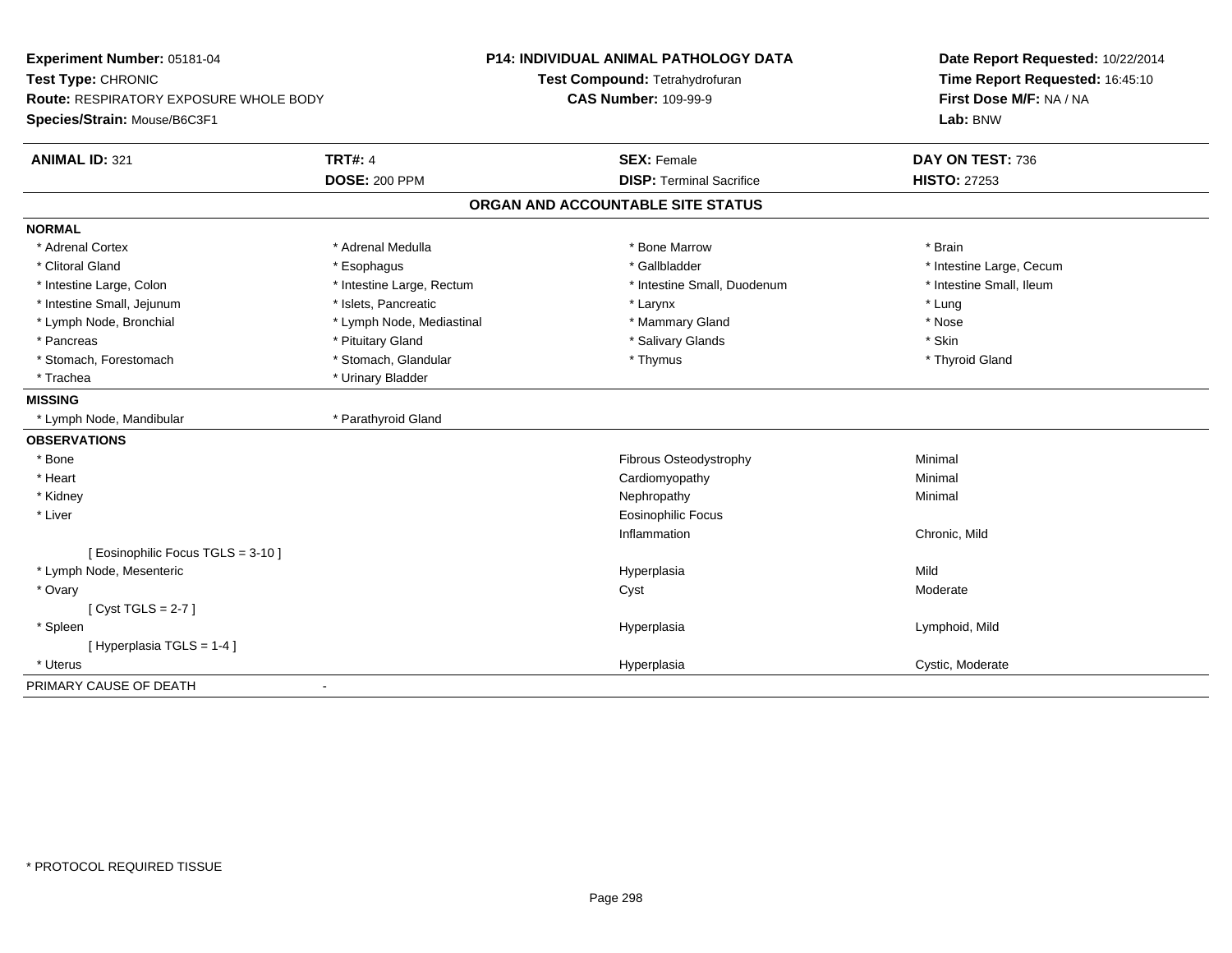| Experiment Number: 05181-04                   |                            | <b>P14: INDIVIDUAL ANIMAL PATHOLOGY DATA</b> | Date Report Requested: 10/22/2014 |
|-----------------------------------------------|----------------------------|----------------------------------------------|-----------------------------------|
| Test Type: CHRONIC                            |                            | Test Compound: Tetrahydrofuran               | Time Report Requested: 16:45:10   |
| <b>Route: RESPIRATORY EXPOSURE WHOLE BODY</b> |                            | <b>CAS Number: 109-99-9</b>                  | First Dose M/F: NA / NA           |
| Species/Strain: Mouse/B6C3F1                  |                            |                                              | Lab: BNW                          |
| <b>ANIMAL ID: 322</b>                         | <b>TRT#: 4</b>             | <b>SEX: Female</b>                           | DAY ON TEST: 734                  |
|                                               | <b>DOSE: 200 PPM</b>       | <b>DISP: Terminal Sacrifice</b>              | <b>HISTO: 27254</b>               |
|                                               |                            | ORGAN AND ACCOUNTABLE SITE STATUS            |                                   |
| <b>NORMAL</b>                                 |                            |                                              |                                   |
| * Adrenal Cortex                              | * Adrenal Medulla          | * Bone                                       | * Bone Marrow                     |
| * Brain                                       | * Clitoral Gland           | * Esophagus                                  | * Gallbladder                     |
| * Intestine Large, Cecum                      | * Intestine Large, Colon   | * Intestine Large, Rectum                    | * Intestine Small, Duodenum       |
| * Intestine Small, Ileum                      | * Intestine Small, Jejunum | * Islets, Pancreatic                         | * Larynx                          |
| * Lung                                        | * Lymph Node, Bronchial    | * Lymph Node, Mandibular                     | * Lymph Node, Mediastinal         |
| * Lymph Node, Mesenteric                      | * Mammary Gland            | * Nose                                       | * Pancreas                        |
| * Salivary Glands                             | * Skin                     | * Spleen                                     | * Stomach, Forestomach            |
| * Stomach, Glandular                          | * Thyroid Gland            | * Trachea                                    | * Urinary Bladder                 |
| <b>MISSING</b>                                |                            |                                              |                                   |
| * Parathyroid Gland                           | * Thymus                   |                                              |                                   |
| <b>OBSERVATIONS</b>                           |                            |                                              |                                   |
| * Heart                                       |                            | Cardiomyopathy                               | Minimal                           |
| * Kidney                                      |                            | Nephropathy                                  | Minimal                           |
| * Liver                                       |                            | Hepatocellular Adenoma                       |                                   |
| [Hepatocellular Adenoma TGLS = 1-10]          |                            |                                              |                                   |
| * Ovary                                       |                            | Atrophy                                      | Mild                              |
| * Pituitary Gland                             | Pars Distalis              | Hyperplasia                                  | Marked                            |
| * Uterus                                      |                            | Hyperplasia                                  | Cystic, Mild                      |
| PRIMARY CAUSE OF DEATH                        |                            |                                              |                                   |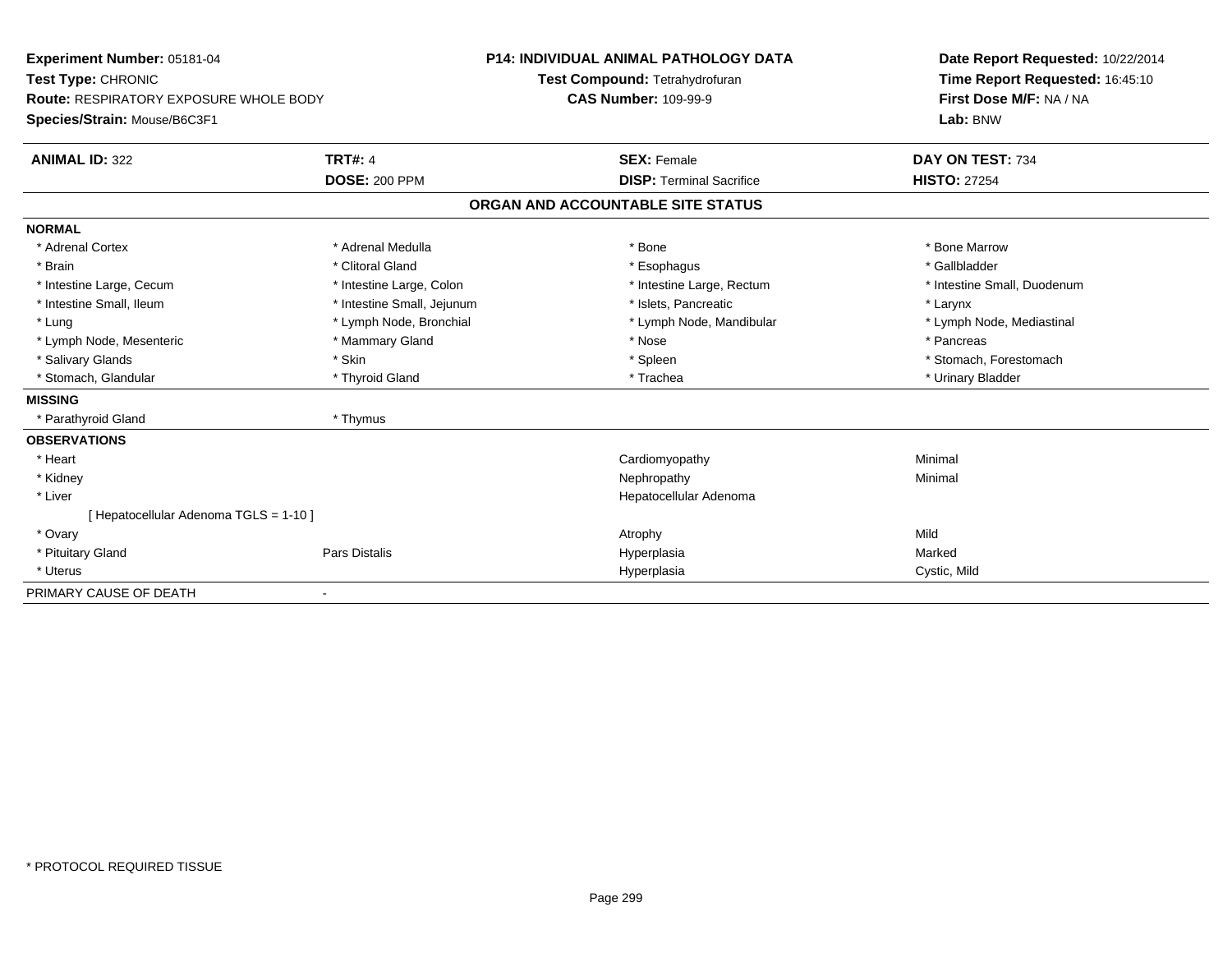| Experiment Number: 05181-04<br>Test Type: CHRONIC<br><b>Route: RESPIRATORY EXPOSURE WHOLE BODY</b><br>Species/Strain: Mouse/B6C3F1 |                          | <b>P14: INDIVIDUAL ANIMAL PATHOLOGY DATA</b><br>Test Compound: Tetrahydrofuran<br><b>CAS Number: 109-99-9</b> | Date Report Requested: 10/22/2014<br>Time Report Requested: 16:45:10<br>First Dose M/F: NA / NA<br>Lab: BNW |
|------------------------------------------------------------------------------------------------------------------------------------|--------------------------|---------------------------------------------------------------------------------------------------------------|-------------------------------------------------------------------------------------------------------------|
| <b>ANIMAL ID: 323</b>                                                                                                              | <b>TRT#: 4</b>           | <b>SEX: Female</b>                                                                                            | DAY ON TEST: 504                                                                                            |
|                                                                                                                                    | <b>DOSE: 200 PPM</b>     | <b>DISP:</b> Moribund Sacrifice                                                                               | <b>HISTO: 27255</b>                                                                                         |
|                                                                                                                                    |                          | ORGAN AND ACCOUNTABLE SITE STATUS                                                                             |                                                                                                             |
| <b>NORMAL</b>                                                                                                                      |                          |                                                                                                               |                                                                                                             |
| * Adrenal Cortex                                                                                                                   | * Adrenal Medulla        | * Bone                                                                                                        | * Bone Marrow                                                                                               |
| * Brain                                                                                                                            | * Clitoral Gland         | * Esophagus                                                                                                   | * Gallbladder                                                                                               |
| * Heart                                                                                                                            | * Intestine Large, Cecum | * Intestine Large, Colon                                                                                      | * Intestine Large, Rectum                                                                                   |
| * Intestine Small, Duodenum                                                                                                        | * Intestine Small, Ileum | * Intestine Small, Jejunum                                                                                    | * Islets, Pancreatic                                                                                        |
| * Kidney                                                                                                                           | * Larynx                 | * Liver                                                                                                       | * Lung                                                                                                      |
| * Lymph Node, Bronchial                                                                                                            | * Lymph Node, Mandibular | * Lymph Node, Mesenteric                                                                                      | * Mammary Gland                                                                                             |
| * Nose                                                                                                                             | * Ovary                  | * Pancreas                                                                                                    | * Pituitary Gland                                                                                           |
| * Salivary Glands                                                                                                                  | * Skin                   | * Spleen                                                                                                      | * Stomach, Forestomach                                                                                      |
| * Stomach, Glandular                                                                                                               | * Thymus                 | * Thyroid Gland                                                                                               | * Trachea                                                                                                   |
| * Urinary Bladder                                                                                                                  | * Uterus                 |                                                                                                               |                                                                                                             |
| <b>MISSING</b>                                                                                                                     |                          |                                                                                                               |                                                                                                             |
| * Parathyroid Gland                                                                                                                |                          |                                                                                                               |                                                                                                             |
| <b>INSUFFICIENT TISSUE</b>                                                                                                         |                          |                                                                                                               |                                                                                                             |
| * Lymph Node, Mediastinal                                                                                                          |                          |                                                                                                               |                                                                                                             |
| PRIMARY CAUSE OF DEATH                                                                                                             | - UNCERTAIN              |                                                                                                               |                                                                                                             |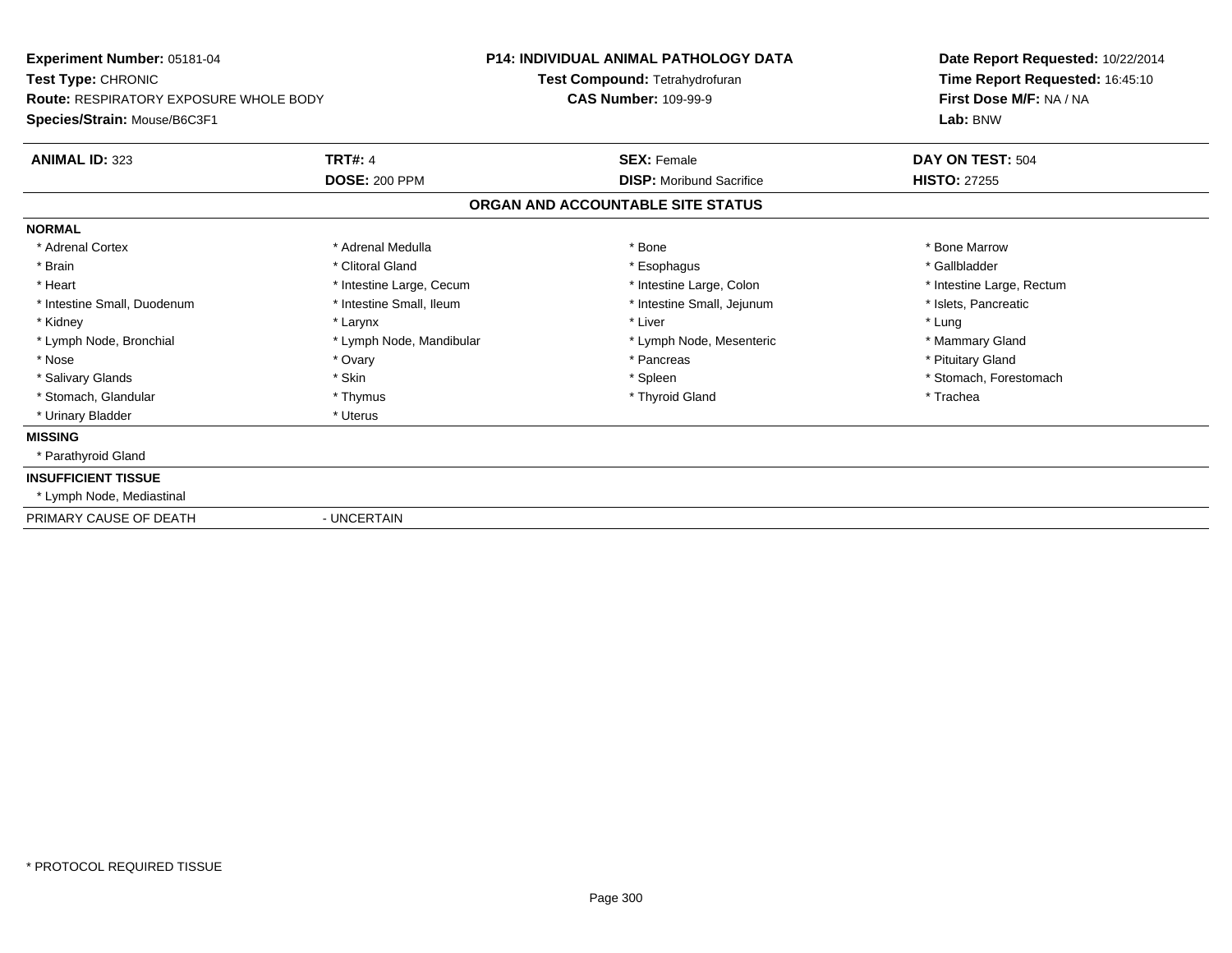| Experiment Number: 05181-04<br>Test Type: CHRONIC<br><b>Route: RESPIRATORY EXPOSURE WHOLE BODY</b><br>Species/Strain: Mouse/B6C3F1 |                                        | <b>P14: INDIVIDUAL ANIMAL PATHOLOGY DATA</b><br>Test Compound: Tetrahydrofuran<br><b>CAS Number: 109-99-9</b> | Date Report Requested: 10/22/2014<br>Time Report Requested: 16:45:10<br>First Dose M/F: NA / NA<br>Lab: BNW |
|------------------------------------------------------------------------------------------------------------------------------------|----------------------------------------|---------------------------------------------------------------------------------------------------------------|-------------------------------------------------------------------------------------------------------------|
| <b>ANIMAL ID: 324</b>                                                                                                              | <b>TRT#: 4</b><br><b>DOSE: 200 PPM</b> | <b>SEX: Female</b><br><b>DISP: Natural Death</b>                                                              | DAY ON TEST: 635                                                                                            |
|                                                                                                                                    |                                        | ORGAN AND ACCOUNTABLE SITE STATUS                                                                             | <b>HISTO: 27256</b>                                                                                         |
| <b>NORMAL</b>                                                                                                                      |                                        |                                                                                                               |                                                                                                             |
| * Adrenal Cortex                                                                                                                   | * Bone Marrow                          | * Brain                                                                                                       | * Clitoral Gland                                                                                            |
| * Esophagus                                                                                                                        | * Heart                                | * Intestine Large, Colon                                                                                      | * Larynx                                                                                                    |
| * Mammary Gland                                                                                                                    | * Nose                                 | * Ovary                                                                                                       | * Pituitary Gland                                                                                           |
| * Salivary Glands                                                                                                                  | * Skin                                 | * Thyroid Gland                                                                                               | * Trachea                                                                                                   |
| * Uterus                                                                                                                           |                                        |                                                                                                               |                                                                                                             |
| <b>MISSING</b>                                                                                                                     |                                        |                                                                                                               |                                                                                                             |
| * Parathyroid Gland                                                                                                                |                                        |                                                                                                               |                                                                                                             |
| <b>AUTO PRECLUDES DIAG.</b>                                                                                                        |                                        |                                                                                                               |                                                                                                             |
| * Gallbladder                                                                                                                      | * Intestine Large, Cecum               | * Intestine Large, Rectum                                                                                     | * Intestine Small, Duodenum                                                                                 |
| * Intestine Small, Ileum                                                                                                           | * Intestine Small, Jejunum             | * Islets, Pancreatic                                                                                          | * Kidney                                                                                                    |
| * Lymph Node, Mesenteric                                                                                                           | * Pancreas                             | * Stomach, Forestomach                                                                                        | * Stomach, Glandular                                                                                        |
| * Urinary Bladder                                                                                                                  |                                        |                                                                                                               |                                                                                                             |
| <b>INSUFFICIENT TISSUE</b>                                                                                                         |                                        |                                                                                                               |                                                                                                             |
| * Adrenal Medulla                                                                                                                  |                                        |                                                                                                               |                                                                                                             |
| <b>OBSERVATIONS</b>                                                                                                                |                                        |                                                                                                               |                                                                                                             |
| * Bone                                                                                                                             |                                        | Fibrous Osteodystrophy                                                                                        | Minimal                                                                                                     |
| * Liver                                                                                                                            |                                        | Lymphoma Malignant                                                                                            |                                                                                                             |
| * Lung                                                                                                                             |                                        | Lymphoma Malignant                                                                                            |                                                                                                             |
| Note: TGL 3 was in mediastinum and lymphnodes rather than lung.                                                                    |                                        |                                                                                                               |                                                                                                             |
| * Lymph Node, Bronchial                                                                                                            |                                        | Lymphoma Malignant                                                                                            |                                                                                                             |
| [ Lymphoma Malignant TGLS = 3-10 ]                                                                                                 |                                        |                                                                                                               |                                                                                                             |
| * Lymph Node, Mandibular                                                                                                           |                                        | Lymphoma Malignant                                                                                            |                                                                                                             |
| [ Lymphoma Malignant TGLS = 3-10 ]                                                                                                 |                                        |                                                                                                               |                                                                                                             |
| * Lymph Node, Mediastinal                                                                                                          |                                        | Lymphoma Malignant                                                                                            |                                                                                                             |
| [ Lymphoma Malignant TGLS = 3-10 ]                                                                                                 |                                        |                                                                                                               |                                                                                                             |
| Mesentery                                                                                                                          |                                        | Lymphoma Malignant                                                                                            |                                                                                                             |
| * Spleen                                                                                                                           |                                        | Lymphoma Malignant                                                                                            |                                                                                                             |
| [ Lymphoma Malignant TGLS = 2-11 ]                                                                                                 |                                        |                                                                                                               |                                                                                                             |
| * Thymus                                                                                                                           |                                        | Lymphoma Malignant                                                                                            |                                                                                                             |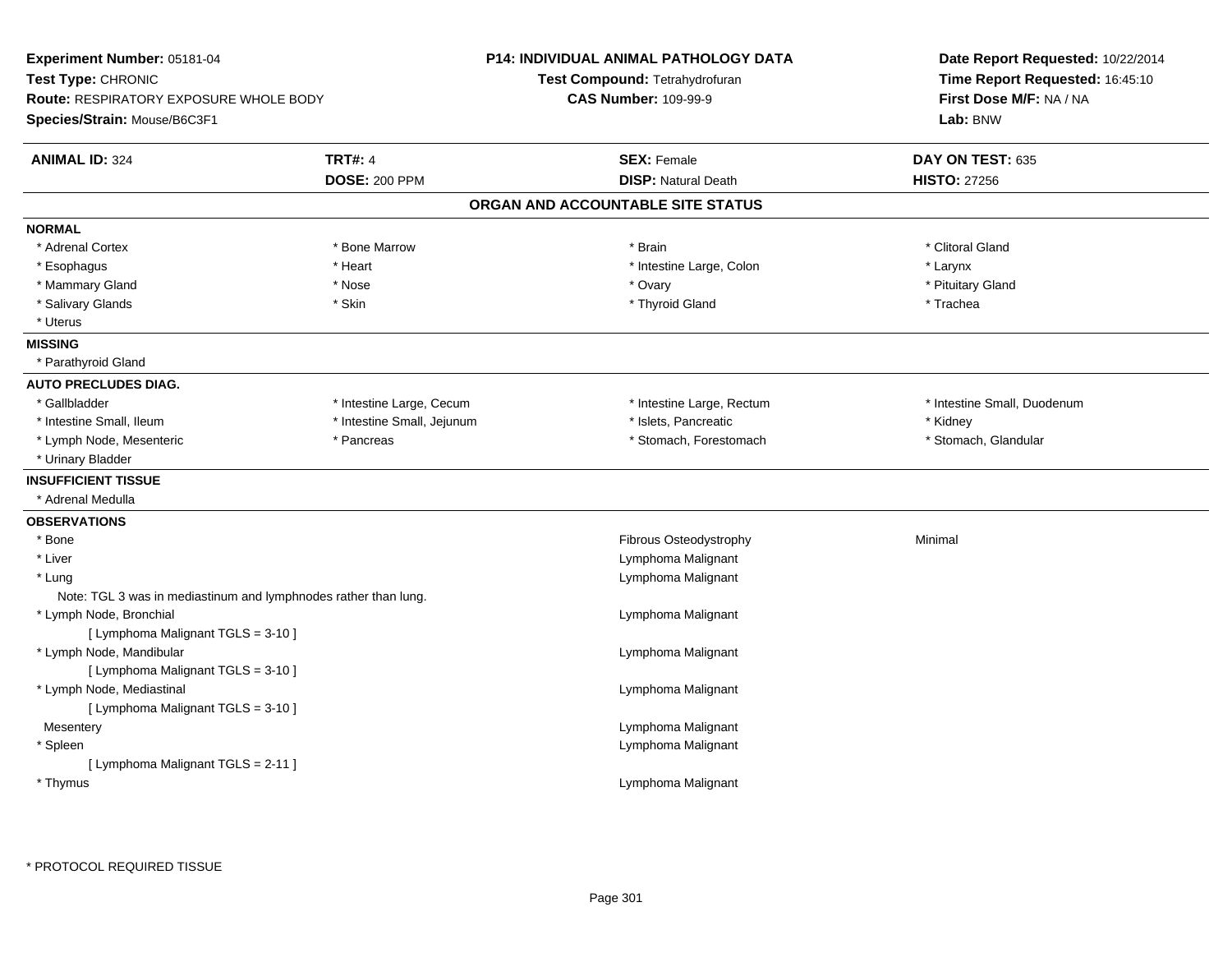| <b>Experiment Number: 05181-04</b><br><b>Test Type: CHRONIC</b><br><b>Route: RESPIRATORY EXPOSURE WHOLE BODY</b> |                                | <b>P14: INDIVIDUAL ANIMAL PATHOLOGY DATA</b> | Date Report Requested: 10/22/2014 |
|------------------------------------------------------------------------------------------------------------------|--------------------------------|----------------------------------------------|-----------------------------------|
|                                                                                                                  |                                | Test Compound: Tetrahydrofuran               | Time Report Requested: 16:45:10   |
|                                                                                                                  |                                | <b>CAS Number: 109-99-9</b>                  | First Dose M/F: NA / NA           |
| Species/Strain: Mouse/B6C3F1                                                                                     |                                |                                              | Lab: BNW                          |
| <b>ANIMAL ID: 324</b>                                                                                            | <b>TRT#: 4</b>                 | <b>SEX: Female</b>                           | <b>DAY ON TEST: 635</b>           |
|                                                                                                                  | <b>DOSE: 200 PPM</b>           | <b>DISP:</b> Natural Death                   | <b>HISTO: 27256</b>               |
|                                                                                                                  |                                | ORGAN AND ACCOUNTABLE SITE STATUS            |                                   |
| [Lymphoma Malignant TGLS = $3-10$ ]                                                                              |                                |                                              |                                   |
| PRIMARY CAUSE OF DEATH                                                                                           | Lymphoma Malignant<br>- Thymus |                                              |                                   |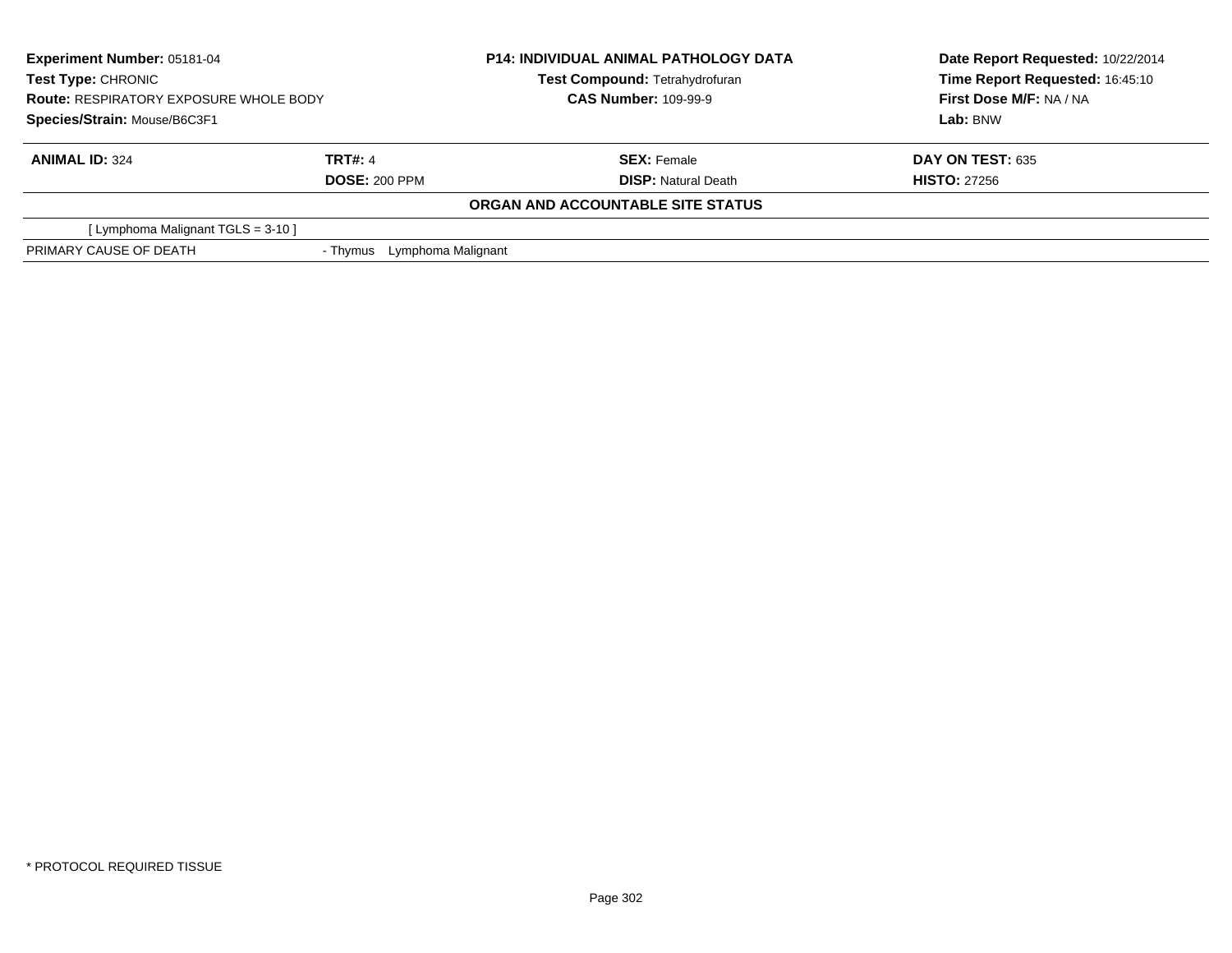**Experiment Number:** 05181-04**Test Type:** CHRONIC **Route:** RESPIRATORY EXPOSURE WHOLE BODY**Species/Strain:** Mouse/B6C3F1**P14: INDIVIDUAL ANIMAL PATHOLOGY DATATest Compound:** Tetrahydrofuran**CAS Number:** 109-99-9**Date Report Requested:** 10/22/2014**Time Report Requested:** 16:45:10**First Dose M/F:** NA / NA**Lab:** BNW**ANIMAL ID:** 325**TRT#:** 4 **SEX:** Female **SEX: Female DAY ON TEST:** 733 **DOSE:** 200 PPM**DISP:** Terminal Sacrifice **HISTO:** 27257 **ORGAN AND ACCOUNTABLE SITE STATUSNORMAL**\* Adrenal Cortex \* Adrenal Medulla **\*** Adrenal Medulla \* Adrenal \* Bone Marrow \* Clitoral Gland \* Intestine Large, Colon \* Esophagus \* Intestine Large, Cecum \* Callbladder \* 10 \* Intestine Large, Cecum \* Intestine Large, Cecum \* \* Intestine Large, Rectum \* Thestine Small, Duodenum \* Number of the small, Ileum \* Intestine Small, Jejunum \* Intestine Small, Jejunum \* Islets, Pancreatic \* \* Kidney \* Kidney \* Kidney \* Larynx \* Karynx \* Kidney \* Larynx \* Kidney \* Kidney \* Kidney \* Lung \* Lymph Node, Mesenteric \* Lymph Node, Bronchial \* Lymph Node, Mandibular \* Lymph Node, Mediastinal \* Lymph Node, Mediastinal \* Mammary Gland \* \* Andrew \* Nose \* \* Nose \* \* Ovary \* Ovary \* Ovary \* \* Ovary \* \* Pancreas \* \* Pancreas \* \* Pancreas \* \* Pancreas \* \* Pancreas \* \* Pancreas \* \* Pancreas \* \* Pancreas \* \* Pancreas \* \* Pancreas \* \* Pancreas \* Parathyroid Gland \* \* Salivary Glands \* Salivary Glands \* Skin \* Skin \* State \* Spleen \* Spleen \* Spleen \* Spleen \* Trachea \* Stomach, Forestomach \* Thymus \* Stomach, Glandular \* Thymus \* Thymus \* Thymus \* Thymus \* Thymus \* Thymus \* Thymus \* Thymus \* Thymus \* Thymus \* Thymus \* Thymus \* Thymus \* Thymus \* Thymus \* Thymus \* Thymus \* Thymus \* Thymu \* Urinary Bladder**OBSERVATIONS** \* BoneFibrous Osteodystrophy Mild \* Brainn Meninges (Meninges and the settlem of the infiltration Cellular Mononuclear Cl, Minimal and Mononuclear Cl, Minimal and the settlem of the settlem of the settlem in the settlem in the settlem in the settlem in the settle \* Heart Cardiomyopathy Minimal \* Liverr and the Duct of the Duct of the Duct of the Duct of the Duct of the Duct of the Duct of the Duct of the Duct  $[$  Cyst TGLS = 2-4  $]$  \* Pituitary Gland Pars Distalis Hyperplasia Mild Pars Intermed Hyperplasia Minimal \* Thyroid Glandd and the set of the Follicular Cel the set of the Second Adenomal Adenomal Second Second Second Second Second Second Second Second Second Second Second Second Second Second Second Second Second Second Second Second Second  $[$  Adenoma TGLS = 1-2  $]$  \* Uteruss and the contract of the contract of the contract of the contract of the contract of the contract of the contract of the contract of the contract of the contract of the contract of the contract of the contract of the cont Hyperplasia **Cystic, Mild** PRIMARY CAUSE OF DEATH-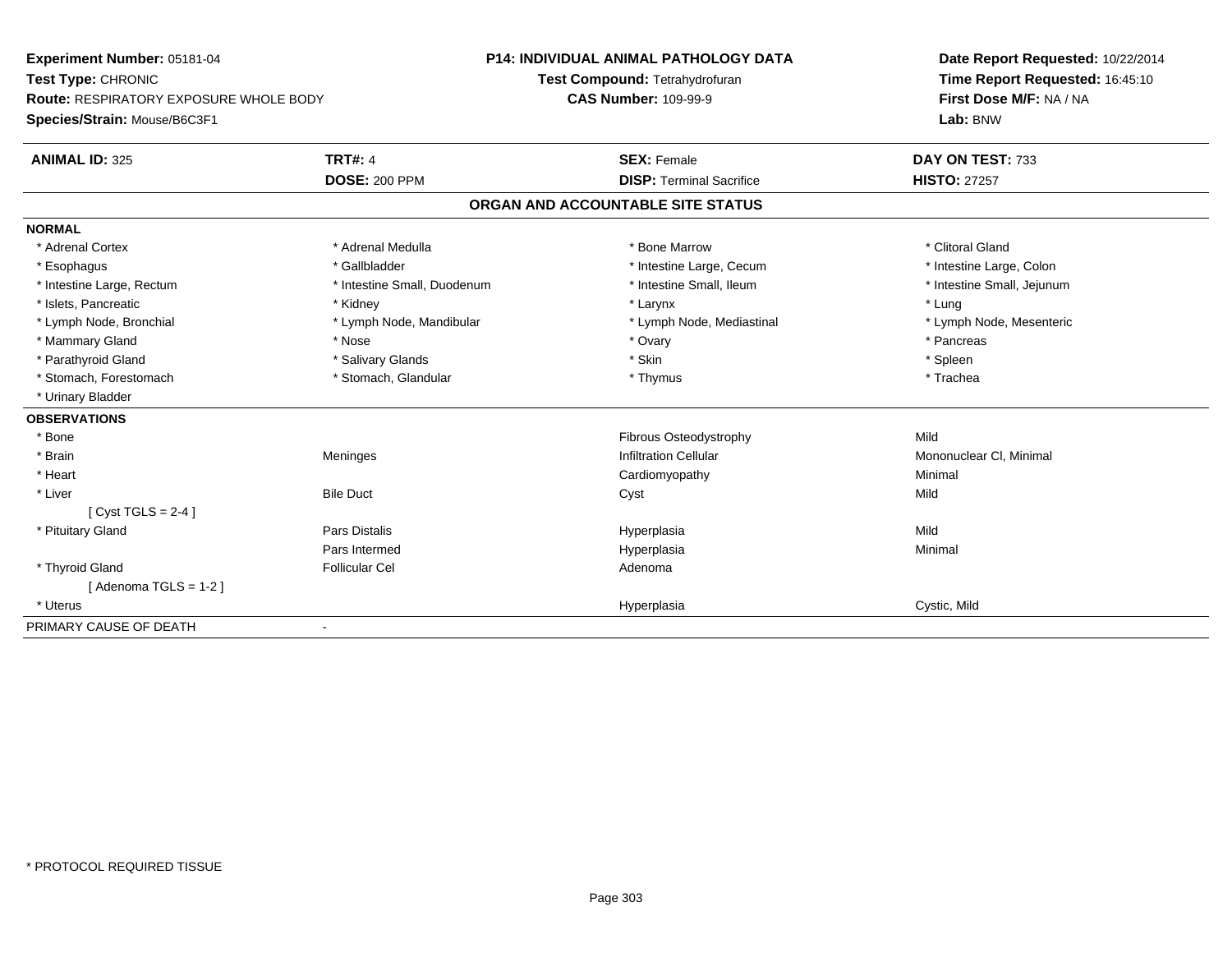| Experiment Number: 05181-04<br>Test Type: CHRONIC<br>Route: RESPIRATORY EXPOSURE WHOLE BODY |                           | <b>P14: INDIVIDUAL ANIMAL PATHOLOGY DATA</b><br>Test Compound: Tetrahydrofuran<br><b>CAS Number: 109-99-9</b> | Date Report Requested: 10/22/2014<br>Time Report Requested: 16:45:10<br>First Dose M/F: NA / NA |
|---------------------------------------------------------------------------------------------|---------------------------|---------------------------------------------------------------------------------------------------------------|-------------------------------------------------------------------------------------------------|
| Species/Strain: Mouse/B6C3F1                                                                |                           |                                                                                                               | Lab: BNW                                                                                        |
| <b>ANIMAL ID: 326</b>                                                                       | <b>TRT#: 4</b>            | <b>SEX: Female</b>                                                                                            | DAY ON TEST: 737                                                                                |
|                                                                                             | <b>DOSE: 200 PPM</b>      | <b>DISP: Terminal Sacrifice</b>                                                                               | <b>HISTO: 27258</b>                                                                             |
|                                                                                             |                           | ORGAN AND ACCOUNTABLE SITE STATUS                                                                             |                                                                                                 |
| <b>NORMAL</b>                                                                               |                           |                                                                                                               |                                                                                                 |
| * Adrenal Cortex                                                                            | * Adrenal Medulla         | * Bone Marrow                                                                                                 | * Brain                                                                                         |
| * Clitoral Gland                                                                            | * Esophagus               | * Gallbladder                                                                                                 | * Intestine Large, Cecum                                                                        |
| * Intestine Large, Colon                                                                    | * Intestine Large, Rectum | * Intestine Small, Duodenum                                                                                   | * Intestine Small, Ileum                                                                        |
| * Intestine Small, Jejunum                                                                  | * Islets, Pancreatic      | * Larynx                                                                                                      | Lymph Node                                                                                      |
| * Lymph Node, Bronchial                                                                     | * Lymph Node, Mesenteric  | * Mammary Gland                                                                                               | * Nose                                                                                          |
| * Parathyroid Gland                                                                         | * Pituitary Gland         | * Salivary Glands                                                                                             | * Skin                                                                                          |
| * Spleen                                                                                    | * Stomach, Forestomach    | * Stomach, Glandular                                                                                          | * Thymus                                                                                        |
| * Trachea                                                                                   |                           |                                                                                                               |                                                                                                 |
| <b>MISSING</b>                                                                              |                           |                                                                                                               |                                                                                                 |
| * Lymph Node, Mandibular                                                                    | * Lymph Node, Mediastinal | * Urinary Bladder                                                                                             |                                                                                                 |
| <b>OBSERVATIONS</b>                                                                         |                           |                                                                                                               |                                                                                                 |
| * Bone                                                                                      |                           | Fibrous Osteodystrophy                                                                                        | Mild                                                                                            |
| * Heart                                                                                     |                           | Cardiomyopathy                                                                                                | Minimal                                                                                         |
| * Kidney                                                                                    |                           | Nephropathy                                                                                                   | Minimal                                                                                         |
| * Liver                                                                                     |                           | Mixed Cell Focus                                                                                              |                                                                                                 |
| [Mixed Cell Focus TGLS = 1-4]                                                               |                           |                                                                                                               |                                                                                                 |
| * Lung                                                                                      |                           | Alveolar/Bronchiolar Adenoma                                                                                  |                                                                                                 |
| [ Alveolar/Bronchiolar Adenoma TGLS = 1-4 ]                                                 |                           |                                                                                                               |                                                                                                 |
| Mesentery                                                                                   | Fat                       | Necrosis                                                                                                      | Moderate                                                                                        |
| [ Necrosis TGLS = $3,4-10+11$ ]                                                             |                           |                                                                                                               |                                                                                                 |
| * Ovary                                                                                     |                           | Cyst                                                                                                          | Mild                                                                                            |
| * Pancreas                                                                                  |                           | Hyperplasia                                                                                                   | Minimal                                                                                         |
| * Thyroid Gland                                                                             | <b>Follicular Cel</b>     | Hyperplasia                                                                                                   | Minimal                                                                                         |
| $^\star$ Uterus                                                                             |                           | Hyperplasia                                                                                                   | Cystic, Moderate                                                                                |
| [ Hyperplasia TGLS = 2-8 ]                                                                  |                           |                                                                                                               |                                                                                                 |
| PRIMARY CAUSE OF DEATH<br>$\blacksquare$                                                    |                           |                                                                                                               |                                                                                                 |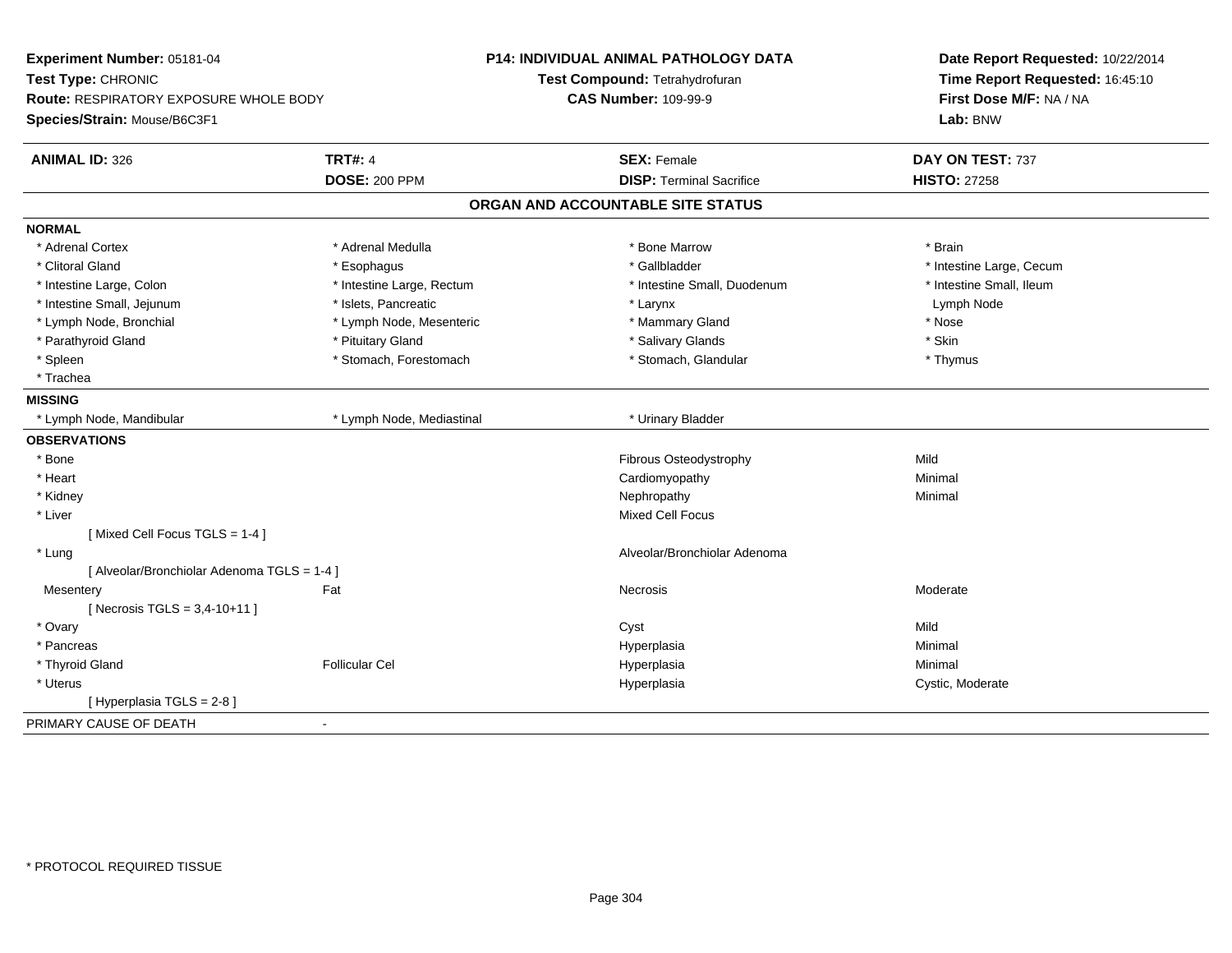| Experiment Number: 05181-04                   |                           | <b>P14: INDIVIDUAL ANIMAL PATHOLOGY DATA</b> | Date Report Requested: 10/22/2014 |
|-----------------------------------------------|---------------------------|----------------------------------------------|-----------------------------------|
| Test Type: CHRONIC                            |                           | Test Compound: Tetrahydrofuran               | Time Report Requested: 16:45:10   |
| <b>Route: RESPIRATORY EXPOSURE WHOLE BODY</b> |                           | <b>CAS Number: 109-99-9</b>                  | First Dose M/F: NA / NA           |
| Species/Strain: Mouse/B6C3F1                  |                           |                                              | Lab: BNW                          |
| <b>ANIMAL ID: 327</b>                         | <b>TRT#: 4</b>            | <b>SEX: Female</b>                           | DAY ON TEST: 273                  |
|                                               | <b>DOSE: 200 PPM</b>      | <b>DISP:</b> Accidentally Killed             | <b>HISTO: 27259</b>               |
|                                               |                           | ORGAN AND ACCOUNTABLE SITE STATUS            |                                   |
| <b>NORMAL</b>                                 |                           |                                              |                                   |
| * Adrenal Cortex                              | * Adrenal Medulla         | * Bone Marrow                                | * Brain                           |
| * Esophagus                                   | * Gallbladder             | * Heart                                      | * Intestine Large, Cecum          |
| * Intestine Large, Colon                      | * Intestine Large, Rectum | * Intestine Small, Duodenum                  | * Intestine Small, Ileum          |
| * Intestine Small, Jejunum                    | * Islets, Pancreatic      | * Larynx                                     | * Liver                           |
| * Lung                                        | * Lymph Node, Bronchial   | * Lymph Node, Mandibular                     | * Lymph Node, Mediastinal         |
| * Nose                                        | * Ovary                   | * Pancreas                                   | * Pituitary Gland                 |
| * Salivary Glands                             | * Skin                    | * Spleen                                     | * Stomach, Forestomach            |
| * Stomach, Glandular                          | * Thymus                  | * Thyroid Gland                              | * Trachea                         |
| * Urinary Bladder                             | * Uterus                  |                                              |                                   |
| <b>MISSING</b>                                |                           |                                              |                                   |
| * Clitoral Gland                              | * Lymph Node, Mesenteric  | * Mammary Gland                              | * Parathyroid Gland               |
| <b>OBSERVATIONS</b>                           |                           |                                              |                                   |
| * Bone                                        | Vertebra                  | Fracture                                     |                                   |
| [ Fracture TGLS = $1-10$ ]                    |                           |                                              |                                   |
| * Kidney                                      |                           | Hydronephrosis                               | Marked                            |
| [Hydronephrosis TGLS = 2-11]                  |                           |                                              |                                   |
| <b>Spinal Cord</b>                            |                           | Hemorrhage                                   | Marked                            |
| PRIMARY CAUSE OF DEATH                        | - Bone Vertebra Fracture  |                                              |                                   |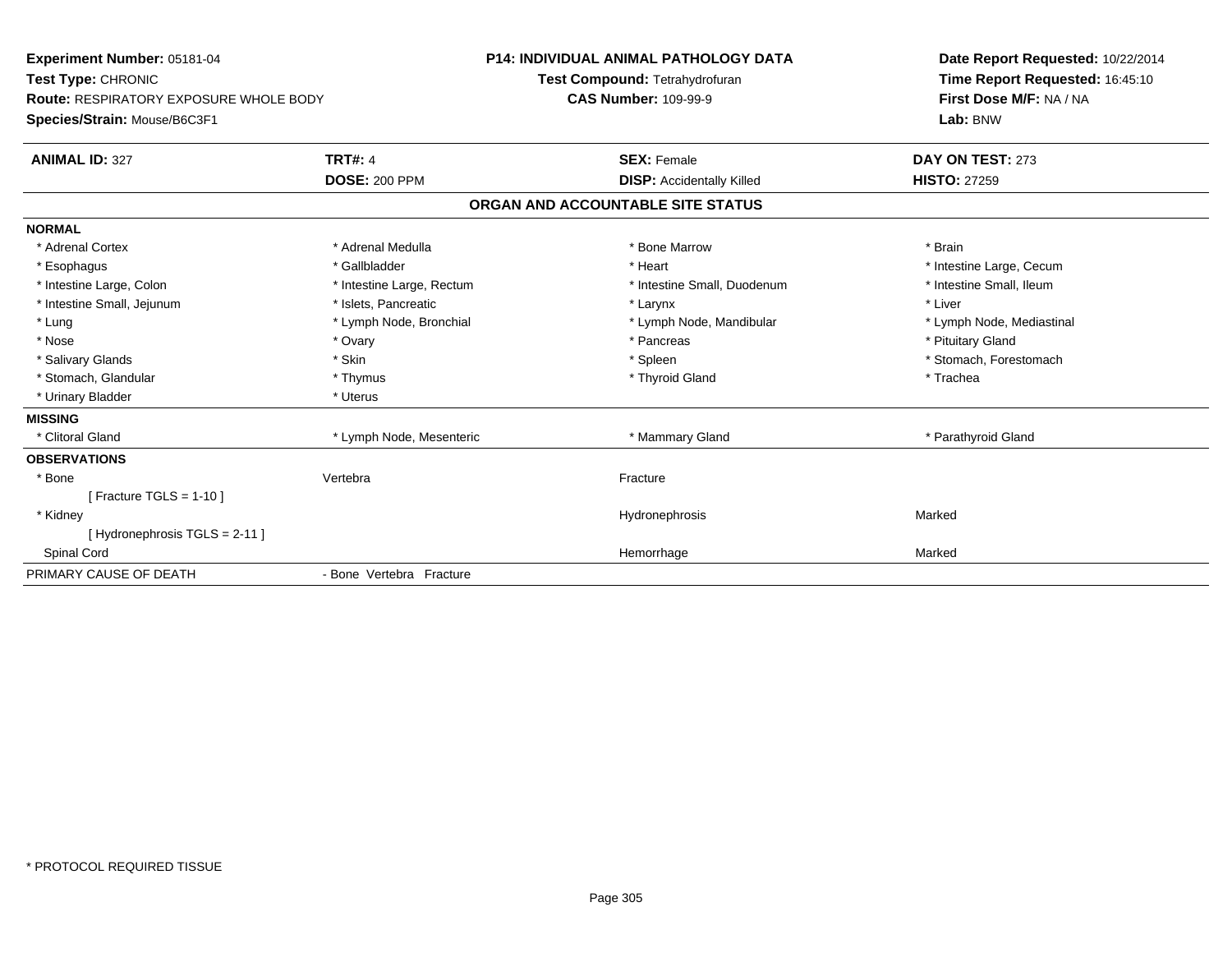**Experiment Number:** 05181-04**Test Type:** CHRONIC **Route:** RESPIRATORY EXPOSURE WHOLE BODY**Species/Strain:** Mouse/B6C3F1**P14: INDIVIDUAL ANIMAL PATHOLOGY DATATest Compound:** Tetrahydrofuran**CAS Number:** 109-99-9**Date Report Requested:** 10/22/2014**Time Report Requested:** 16:45:10**First Dose M/F:** NA / NA**Lab:** BNW**ANIMAL ID:** 328**TRT#:** 4 **SEX:** Female **SEX: Female DAY ON TEST:** 733 **DOSE:** 200 PPM**DISP:** Terminal Sacrifice **HISTO:** 27260 **ORGAN AND ACCOUNTABLE SITE STATUSNORMAL**\* Adrenal Cortex \* Adrenal Medulla **\*** Adrenal Medulla \* Adrenal \* Bone Marrow \* Clitoral Gland \* Intestine Large, Colon \* Esophagus \* Intestine Large, Cecum \* Callbladder \* 10 \* Intestine Large, Cecum \* Intestine Large, Cecum \* \* Intestine Large, Rectum \* Thestine Small, Duodenum \* Number of the small, Ileum \* Intestine Small, Jejunum \* Intestine Small, Jejunum \* Islets, Pancreatic \* Larynx \* Lung \* Lymph Node, Bronchial \* Lymph Node, Mandibular \* Lymph Node, Mediastinal \* Lymph Node, Mesenteric \* Mammary Gland \* Parathyroid Gland \* Nose \* Ovary \* Pancreas \* Parathyroid Gland \* Pituitary Gland \* \* \* Sheen \* Salivary Glands \* \* State \* \* Skin \* \* Skin \* \* Spleen \* \* Spleen \* \* Spleen \* \* Trachea \* Stomach, Glandular \* Thymus \* Thymus \* Thymus \* Thyroid Gland \* Thyroid Gland \* \* Urinary Bladder**OBSERVATIONS** \* BoneFibrous Osteodystrophy **Minimal**  \* Brainn Meninges (Meninges and the settlem of the infiltration Cellular Mononuclear Cl, Minimal and Mononuclear Cl, Minimal and the settlem of the settlem of the settlem in the settlem in the settlem in the settlem in the settle \* Heart Cardiomyopathy Minimal \* Kidneyy the control of the control of the control of the control of the control of the control of the control of the control of the control of the control of the control of the control of the control of the control of the contro \* Liver Eosinophilic Focus Hepatocellular Adenoma Multiple [ Hepatocellular Adenoma TGLS = 1,3-4 + 10 ] \* Stomach, Forestomach Squamous Cell Papilloma [ Squamous Cell Papilloma TGLS = 2-8 ] \* Uteruss and the contract of the contract of the contract of the contract of the contract of the contract of the contract of the contract of the contract of the contract of the contract of the contract of the contract of the cont Hyperplasia **Cystic, Mild** PRIMARY CAUSE OF DEATH-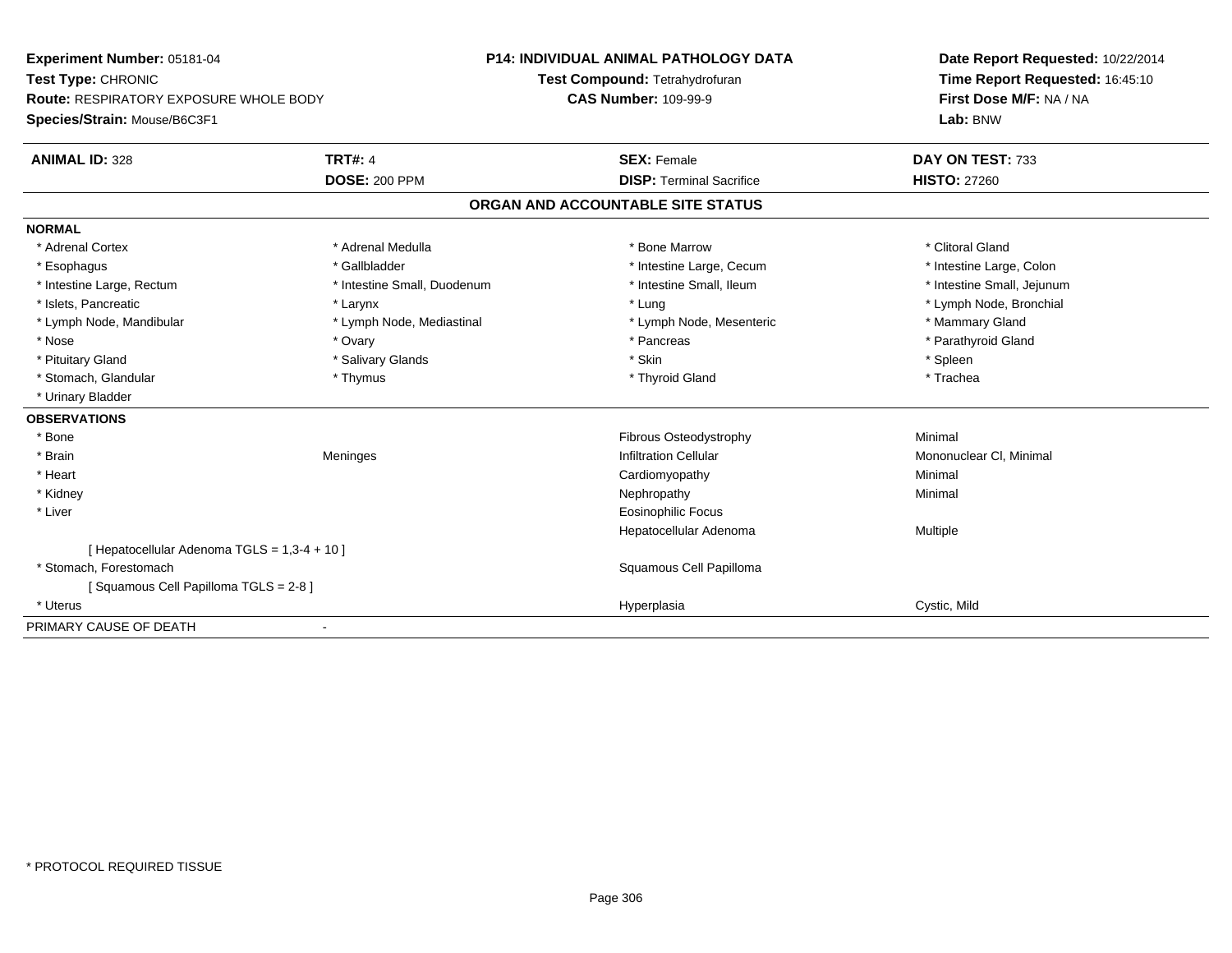| Experiment Number: 05181-04<br>Test Type: CHRONIC                      |                           | <b>P14: INDIVIDUAL ANIMAL PATHOLOGY DATA</b><br>Test Compound: Tetrahydrofuran | Date Report Requested: 10/22/2014<br>Time Report Requested: 16:45:10 |  |
|------------------------------------------------------------------------|---------------------------|--------------------------------------------------------------------------------|----------------------------------------------------------------------|--|
| Route: RESPIRATORY EXPOSURE WHOLE BODY<br>Species/Strain: Mouse/B6C3F1 |                           | <b>CAS Number: 109-99-9</b>                                                    | First Dose M/F: NA / NA<br>Lab: BNW                                  |  |
| <b>ANIMAL ID: 329</b>                                                  | <b>TRT#: 4</b>            | <b>SEX: Female</b>                                                             | DAY ON TEST: 737                                                     |  |
|                                                                        | <b>DOSE: 200 PPM</b>      | <b>DISP: Terminal Sacrifice</b>                                                | <b>HISTO: 27261</b>                                                  |  |
|                                                                        |                           | ORGAN AND ACCOUNTABLE SITE STATUS                                              |                                                                      |  |
| <b>NORMAL</b>                                                          |                           |                                                                                |                                                                      |  |
| * Adrenal Cortex                                                       | * Bone                    | * Bone Marrow                                                                  | * Brain                                                              |  |
| * Clitoral Gland                                                       | * Esophagus               | * Gallbladder                                                                  | * Intestine Large, Cecum                                             |  |
| * Intestine Large, Colon                                               | * Intestine Large, Rectum | * Intestine Small, Duodenum                                                    | * Intestine Small, Ileum                                             |  |
| * Intestine Small, Jejunum                                             | * Islets, Pancreatic      | * Larynx                                                                       | * Lung                                                               |  |
| * Lymph Node, Mediastinal                                              | * Lymph Node, Mesenteric  | * Mammary Gland                                                                | * Nose                                                               |  |
| * Ovary                                                                | * Pancreas                | * Salivary Glands                                                              | * Skin                                                               |  |
| * Stomach, Forestomach                                                 | * Stomach, Glandular      | * Thyroid Gland                                                                | * Trachea                                                            |  |
| * Urinary Bladder                                                      |                           |                                                                                |                                                                      |  |
| <b>MISSING</b>                                                         |                           |                                                                                |                                                                      |  |
| * Lymph Node, Mandibular                                               | * Parathyroid Gland       | * Pituitary Gland                                                              | * Thymus                                                             |  |
| <b>OBSERVATIONS</b>                                                    |                           |                                                                                |                                                                      |  |
| * Adrenal Medulla                                                      |                           | Hyperplasia                                                                    | Mild                                                                 |  |
| * Heart                                                                |                           | Cardiomyopathy                                                                 | Minimal                                                              |  |
| * Kidney                                                               |                           | Nephropathy                                                                    | Minimal                                                              |  |
| * Liver                                                                |                           | Hepatocellular Adenoma                                                         |                                                                      |  |
| [ Hepatocellular Adenoma TGLS = 1-4+10 ]                               |                           |                                                                                |                                                                      |  |
| * Lymph Node, Bronchial                                                |                           | Hyperplasia                                                                    | Mild                                                                 |  |
| Mesentery                                                              | Fat                       | Necrosis                                                                       | Moderate                                                             |  |
| [Necrosis TGLS = $2-11$ ]                                              |                           |                                                                                |                                                                      |  |
| * Spleen                                                               |                           | Hematopoietic Cell Proliferation                                               | Mild                                                                 |  |
| * Uterus                                                               |                           | Hyperplasia                                                                    | Cystic, Minimal                                                      |  |
| PRIMARY CAUSE OF DEATH                                                 | $\blacksquare$            |                                                                                |                                                                      |  |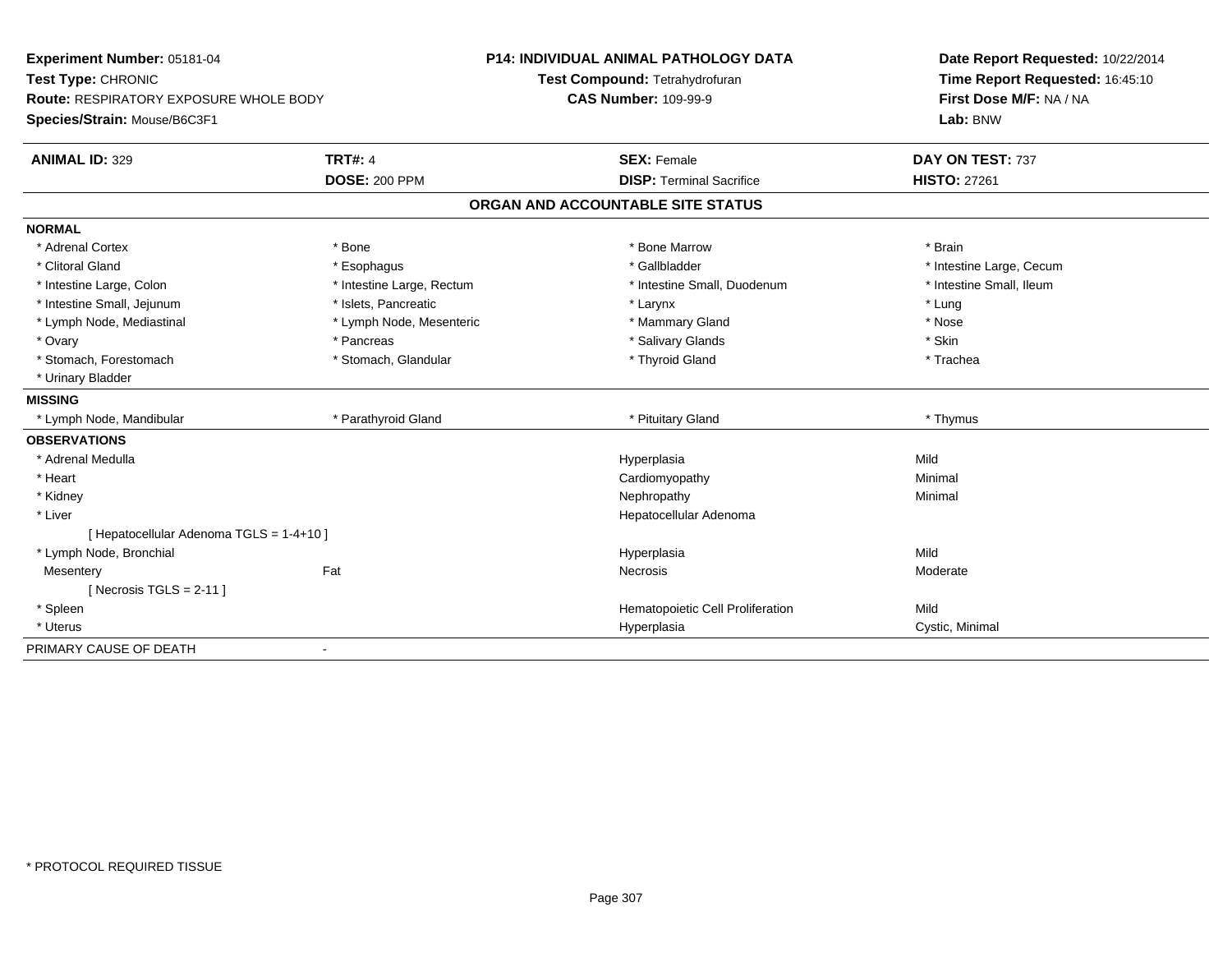| Experiment Number: 05181-04<br>Test Type: CHRONIC<br><b>Route: RESPIRATORY EXPOSURE WHOLE BODY</b> |                          | <b>P14: INDIVIDUAL ANIMAL PATHOLOGY DATA</b> | Date Report Requested: 10/22/2014<br>Time Report Requested: 16:45:10<br>First Dose M/F: NA / NA |
|----------------------------------------------------------------------------------------------------|--------------------------|----------------------------------------------|-------------------------------------------------------------------------------------------------|
|                                                                                                    |                          | Test Compound: Tetrahydrofuran               |                                                                                                 |
|                                                                                                    |                          | <b>CAS Number: 109-99-9</b>                  |                                                                                                 |
| Species/Strain: Mouse/B6C3F1                                                                       |                          |                                              | Lab: BNW                                                                                        |
| <b>ANIMAL ID: 330</b>                                                                              | <b>TRT#: 4</b>           | <b>SEX: Female</b>                           | DAY ON TEST: 736                                                                                |
|                                                                                                    | <b>DOSE: 200 PPM</b>     | <b>DISP: Terminal Sacrifice</b>              | <b>HISTO: 27262</b>                                                                             |
|                                                                                                    |                          | ORGAN AND ACCOUNTABLE SITE STATUS            |                                                                                                 |
| <b>NORMAL</b>                                                                                      |                          |                                              |                                                                                                 |
| * Bone Marrow                                                                                      | * Brain                  | * Clitoral Gland                             | * Esophagus                                                                                     |
| * Gallbladder                                                                                      | * Intestine Large, Cecum | * Intestine Large, Colon                     | * Intestine Large, Rectum                                                                       |
| * Intestine Small, Duodenum                                                                        | * Intestine Small, Ileum | * Intestine Small, Jejunum                   | * Islets. Pancreatic                                                                            |
| * Kidney                                                                                           | * Larynx                 | * Liver                                      | * Lung                                                                                          |
| * Lymph Node, Bronchial                                                                            | * Lymph Node, Mandibular | * Lymph Node, Mediastinal                    | * Lymph Node, Mesenteric                                                                        |
| * Mammary Gland                                                                                    | * Nose                   | * Ovary                                      | * Pancreas                                                                                      |
| * Parathyroid Gland                                                                                | * Salivary Glands        | * Skin                                       | * Spleen                                                                                        |
| * Stomach, Forestomach                                                                             | * Stomach, Glandular     | * Thymus                                     | * Thyroid Gland                                                                                 |
| * Trachea                                                                                          | * Urinary Bladder        | * Uterus                                     |                                                                                                 |
| <b>OBSERVATIONS</b>                                                                                |                          |                                              |                                                                                                 |
| * Adrenal Cortex                                                                                   |                          | Hypertrophy                                  | Minimal                                                                                         |
| * Adrenal Medulla                                                                                  |                          | Hyperplasia                                  | Minimal                                                                                         |
| * Bone                                                                                             |                          | Fibrous Osteodystrophy                       | Minimal                                                                                         |
| * Heart                                                                                            |                          | Cardiomyopathy                               | Minimal                                                                                         |
| * Liver                                                                                            |                          |                                              |                                                                                                 |
| Note: TGL 1 was not seen even on recut.                                                            |                          |                                              |                                                                                                 |
| * Pituitary Gland                                                                                  | Pars Distalis            | Adenoma                                      |                                                                                                 |
| PRIMARY CAUSE OF DEATH                                                                             |                          |                                              |                                                                                                 |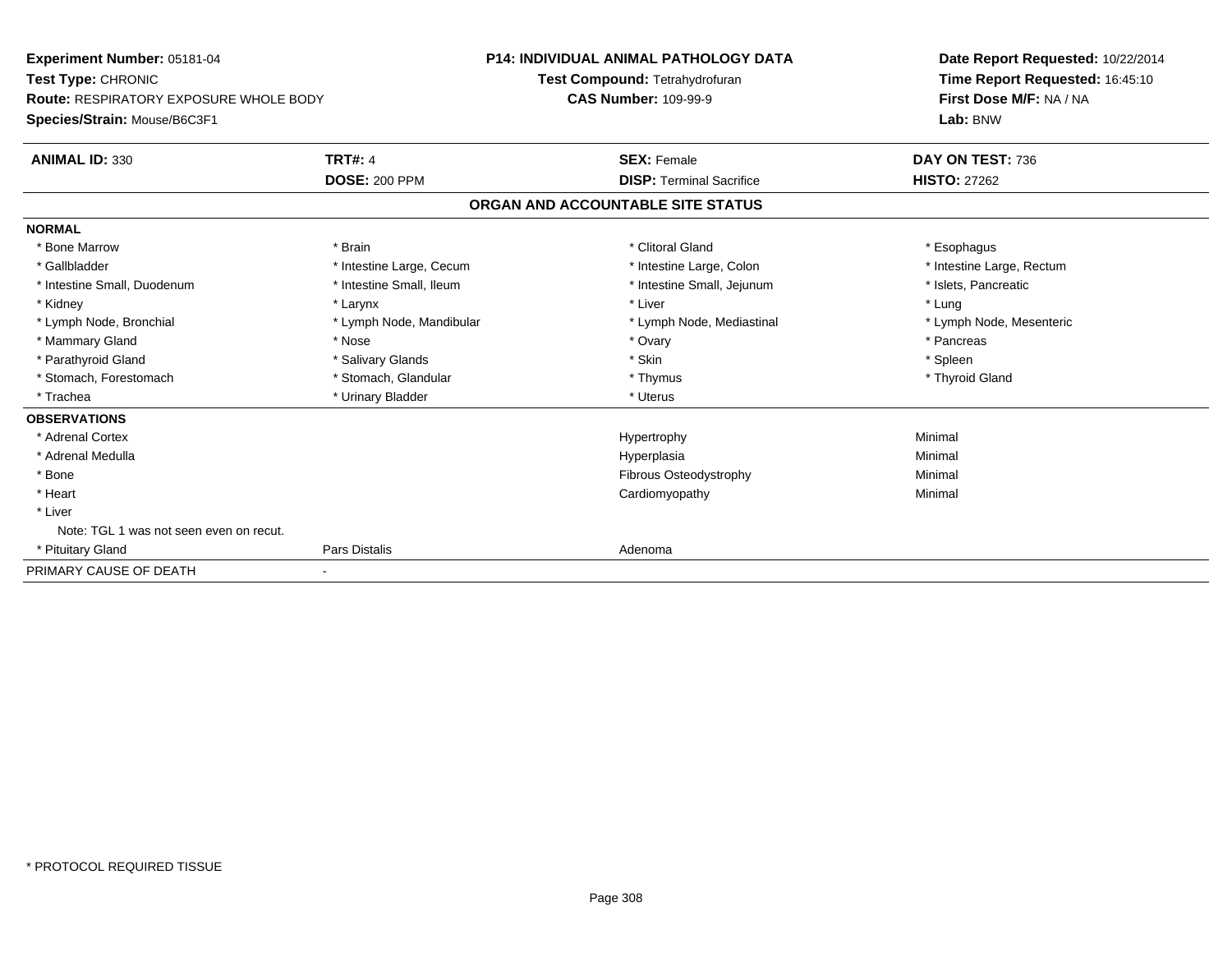| Experiment Number: 05181-04                                         |                                       | P14: INDIVIDUAL ANIMAL PATHOLOGY DATA | Date Report Requested: 10/22/2014 |
|---------------------------------------------------------------------|---------------------------------------|---------------------------------------|-----------------------------------|
| Test Type: CHRONIC<br><b>Route: RESPIRATORY EXPOSURE WHOLE BODY</b> |                                       | Test Compound: Tetrahydrofuran        | Time Report Requested: 16:45:10   |
|                                                                     |                                       | <b>CAS Number: 109-99-9</b>           | First Dose M/F: NA / NA           |
| Species/Strain: Mouse/B6C3F1                                        |                                       |                                       | Lab: BNW                          |
| <b>ANIMAL ID: 331</b>                                               | <b>TRT#: 4</b>                        | <b>SEX: Female</b>                    | DAY ON TEST: 609                  |
|                                                                     | <b>DOSE: 200 PPM</b>                  | <b>DISP: Moribund Sacrifice</b>       | <b>HISTO: 27263</b>               |
|                                                                     |                                       | ORGAN AND ACCOUNTABLE SITE STATUS     |                                   |
| <b>NORMAL</b>                                                       |                                       |                                       |                                   |
| * Adrenal Cortex                                                    | * Adrenal Medulla                     | * Bone                                | * Bone Marrow                     |
| * Brain                                                             | * Clitoral Gland                      | * Esophagus                           | * Gallbladder                     |
| * Heart                                                             | * Intestine Large, Cecum              | * Intestine Large, Colon              | * Intestine Large, Rectum         |
| * Intestine Small, Duodenum                                         | * Intestine Small, Ileum              | * Intestine Small, Jejunum            | * Islets, Pancreatic              |
| * Larynx                                                            | * Lymph Node, Mandibular              | * Lymph Node, Mesenteric              | * Mammary Gland                   |
| * Nose                                                              | * Ovary                               | * Pancreas                            | * Parathyroid Gland               |
| * Pituitary Gland                                                   | * Salivary Glands                     | * Skin                                | * Stomach, Forestomach            |
| * Thyroid Gland                                                     | * Trachea                             | * Urinary Bladder                     |                                   |
| <b>OBSERVATIONS</b>                                                 |                                       |                                       |                                   |
| * Kidney                                                            |                                       | Nephropathy                           | Minimal                           |
| * Liver                                                             |                                       | <b>Eosinophilic Focus</b>             |                                   |
|                                                                     |                                       | Hepatocellular Carcinoma              | Multiple                          |
| [ Eosinophilic Focus TGLS = 2-4+10 ]                                |                                       |                                       |                                   |
| [ Hepatocellular Carcinoma TGLS = 2-4+10 ]                          |                                       |                                       |                                   |
| * Lung                                                              |                                       | Hepatocellular Carcinoma              | Metastatic (Liver)                |
| [ Hepatocellular Carcinoma TGLS = 1-3 ]                             |                                       |                                       |                                   |
| * Lymph Node, Bronchial                                             |                                       | Hepatocellular Carcinoma              | Metastatic (Liver)                |
| * Lymph Node, Mediastinal                                           |                                       | Hepatocellular Carcinoma              | Metastatic (Liver)                |
| * Spleen                                                            |                                       | Hematopoietic Cell Proliferation      | Mild                              |
| * Stomach, Glandular                                                |                                       | Ulcer                                 | Mild                              |
| * Thymus                                                            |                                       | Atrophy                               | Mild                              |
| * Uterus                                                            |                                       | Hydrometra                            | Moderate                          |
|                                                                     |                                       | Hyperplasia                           | Cystic, Marked                    |
| PRIMARY CAUSE OF DEATH                                              | - Lung Hepatocellular Carcinoma Liver |                                       |                                   |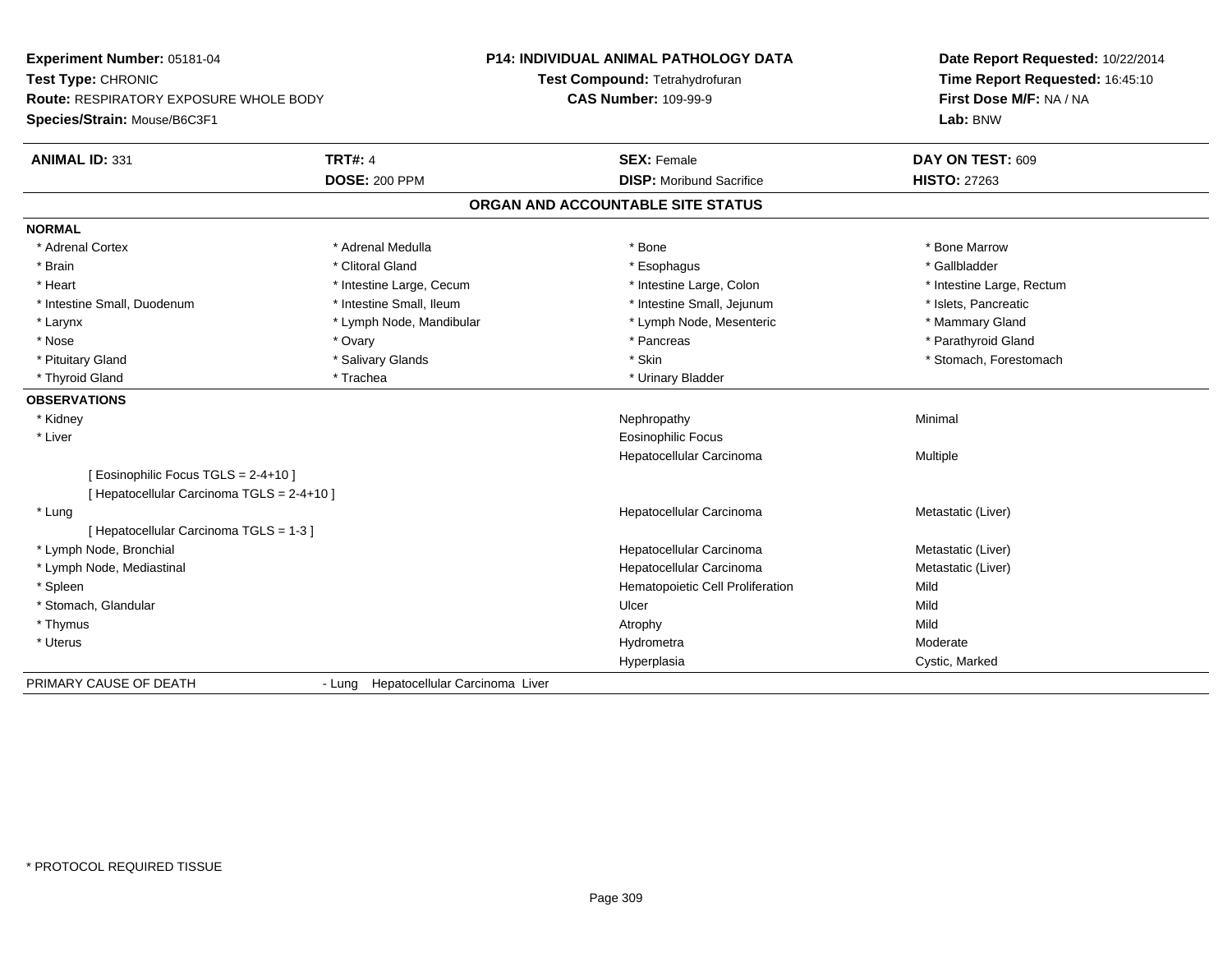| Experiment Number: 05181-04                                                      |                          | <b>P14: INDIVIDUAL ANIMAL PATHOLOGY DATA</b> | Date Report Requested: 10/22/2014 |
|----------------------------------------------------------------------------------|--------------------------|----------------------------------------------|-----------------------------------|
| Test Type: CHRONIC                                                               |                          | Test Compound: Tetrahydrofuran               | Time Report Requested: 16:45:10   |
| <b>Route: RESPIRATORY EXPOSURE WHOLE BODY</b>                                    |                          | <b>CAS Number: 109-99-9</b>                  | First Dose M/F: NA / NA           |
| Species/Strain: Mouse/B6C3F1                                                     |                          |                                              | Lab: BNW                          |
| <b>ANIMAL ID: 332</b>                                                            | <b>TRT#: 4</b>           | <b>SEX: Female</b>                           | DAY ON TEST: 733                  |
|                                                                                  | <b>DOSE: 200 PPM</b>     | <b>DISP: Terminal Sacrifice</b>              | <b>HISTO: 27264</b>               |
|                                                                                  |                          | ORGAN AND ACCOUNTABLE SITE STATUS            |                                   |
| <b>NORMAL</b>                                                                    |                          |                                              |                                   |
| * Adrenal Cortex                                                                 | * Adrenal Medulla        | * Bone                                       | * Bone Marrow                     |
| * Brain                                                                          | * Clitoral Gland         | * Esophagus                                  | * Gallbladder                     |
| * Heart                                                                          | * Intestine Large, Cecum | * Intestine Large, Colon                     | * Intestine Large, Rectum         |
| * Intestine Small, Duodenum                                                      | * Intestine Small, Ileum | * Islets, Pancreatic                         | * Kidney                          |
| * Larynx                                                                         | * Lung                   | * Lymph Node, Bronchial                      | * Lymph Node, Mandibular          |
| * Lymph Node, Mediastinal                                                        | * Mammary Gland          | * Nose                                       | * Pancreas                        |
| * Parathyroid Gland                                                              | * Salivary Glands        | * Skin                                       | * Stomach, Forestomach            |
| * Stomach, Glandular                                                             | * Trachea                | * Urinary Bladder                            |                                   |
| <b>OBSERVATIONS</b>                                                              |                          |                                              |                                   |
| * Intestine Small, Jejunum                                                       |                          | Polyp Adenomatous                            |                                   |
| [Polyp Adenomatous TGLS = 5-6]                                                   |                          |                                              |                                   |
| * Liver                                                                          |                          | Hepatocellular Adenoma                       |                                   |
|                                                                                  |                          | Hepatocellular Carcinoma                     |                                   |
| [ Hepatocellular Adenoma TGLS = 3-4 ]<br>[ Hepatocellular Carcinoma TGLS = 4-4 ] |                          |                                              |                                   |
| * Lymph Node, Mesenteric                                                         |                          | Hyperplasia                                  | Mild                              |
| * Ovary                                                                          |                          | Cyst                                         | Mild                              |
| [Cyst TGLS = $1-7$ ]                                                             |                          |                                              |                                   |
| * Pituitary Gland                                                                | <b>Pars Distalis</b>     | Adenoma                                      |                                   |
| * Spleen                                                                         |                          | Hematopoietic Cell Proliferation             | Mild                              |
| [ Hematopoietic Cell Proliferation TGLS = 2-4 ]                                  |                          |                                              |                                   |
| * Thymus                                                                         |                          | Hyperplasia                                  | Lymphoid, Mild                    |
| * Thyroid Gland                                                                  | <b>Follicular Cel</b>    | Hyperplasia                                  | Minimal                           |
| * Uterus                                                                         |                          | Hyperplasia                                  | Cystic, Moderate                  |
| PRIMARY CAUSE OF DEATH                                                           | $\blacksquare$           |                                              |                                   |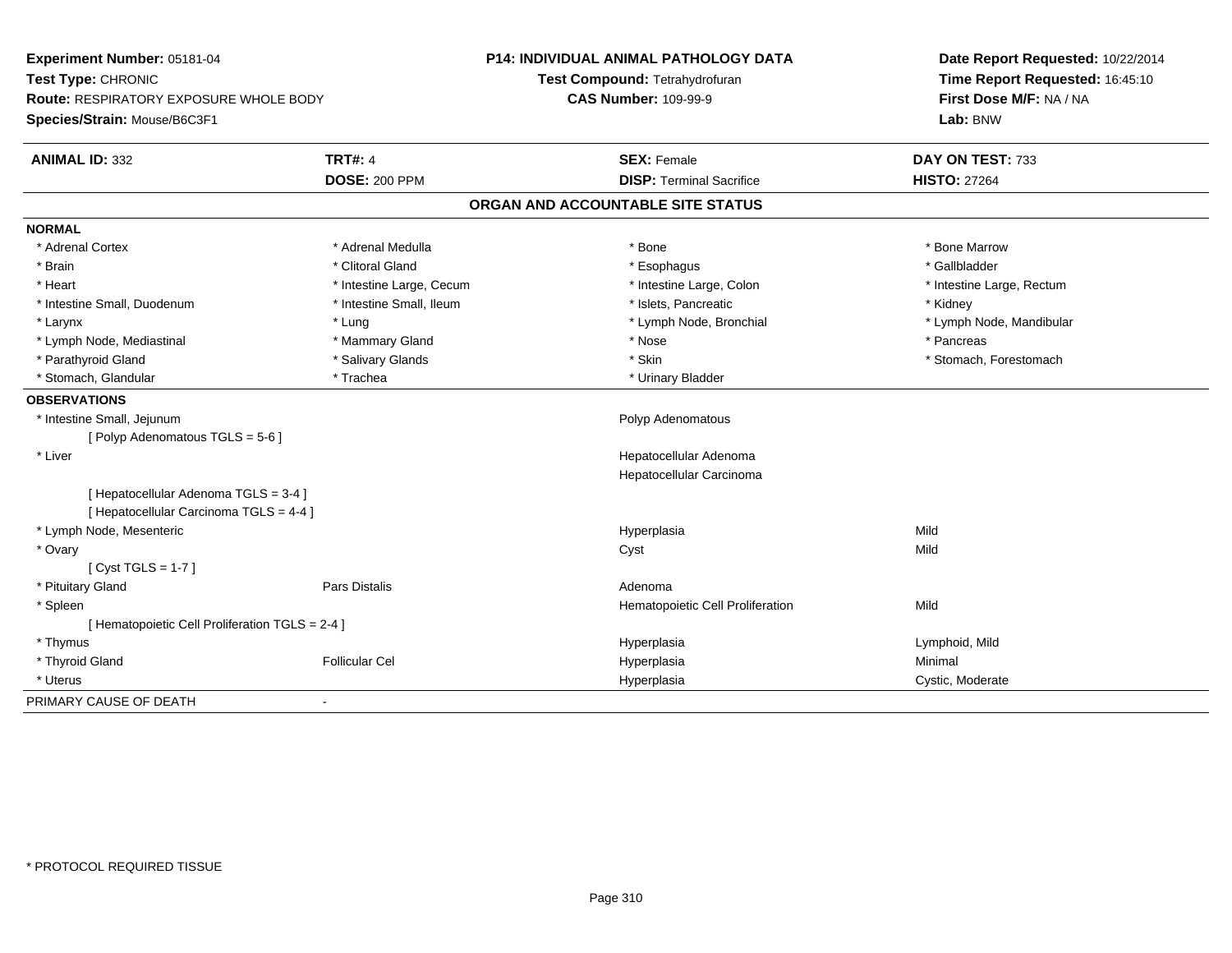| Experiment Number: 05181-04            |                            | <b>P14: INDIVIDUAL ANIMAL PATHOLOGY DATA</b> | Date Report Requested: 10/22/2014 |
|----------------------------------------|----------------------------|----------------------------------------------|-----------------------------------|
| Test Type: CHRONIC                     |                            | Test Compound: Tetrahydrofuran               | Time Report Requested: 16:45:10   |
| Route: RESPIRATORY EXPOSURE WHOLE BODY |                            | <b>CAS Number: 109-99-9</b>                  | First Dose M/F: NA / NA           |
| Species/Strain: Mouse/B6C3F1           |                            |                                              | Lab: BNW                          |
| <b>ANIMAL ID: 333</b>                  | <b>TRT#: 4</b>             | <b>SEX: Female</b>                           | DAY ON TEST: 736                  |
|                                        | <b>DOSE: 200 PPM</b>       | <b>DISP: Terminal Sacrifice</b>              | <b>HISTO: 27265</b>               |
|                                        |                            | ORGAN AND ACCOUNTABLE SITE STATUS            |                                   |
| <b>NORMAL</b>                          |                            |                                              |                                   |
| * Adrenal Cortex                       | * Adrenal Medulla          | * Bone Marrow                                | * Brain                           |
| * Clitoral Gland                       | * Esophagus                | * Gallbladder                                | * Heart                           |
| * Intestine Large, Cecum               | * Intestine Large, Colon   | * Intestine Large, Rectum                    | * Intestine Small, Duodenum       |
| * Intestine Small, Ileum               | * Intestine Small, Jejunum | * Islets, Pancreatic                         | * Larynx                          |
| * Lung                                 | * Lymph Node, Mandibular   | * Lymph Node, Mediastinal                    | * Lymph Node, Mesenteric          |
| * Mammary Gland                        | * Nose                     | * Ovary                                      | * Pancreas                        |
| * Parathyroid Gland                    | * Salivary Glands          | * Skin                                       | * Spleen                          |
| * Stomach, Forestomach                 | * Stomach, Glandular       | * Thymus                                     | * Thyroid Gland                   |
| * Trachea                              | * Urinary Bladder          |                                              |                                   |
| <b>MISSING</b>                         |                            |                                              |                                   |
| * Lymph Node, Bronchial                |                            |                                              |                                   |
| <b>OBSERVATIONS</b>                    |                            |                                              |                                   |
| * Bone                                 |                            | Fibrous Osteodystrophy                       | Mild                              |
| * Kidney                               |                            | Nephropathy                                  | Minimal                           |
| * Liver                                |                            | Eosinophilic Focus                           |                                   |
| * Pituitary Gland                      | Pars Distalis              | Hyperplasia                                  | Minimal                           |
| * Uterus                               |                            | Angiectasis                                  | Mild                              |
|                                        |                            | Hydrometra                                   | Moderate                          |
|                                        |                            | Hyperplasia                                  | Cystic, Mild                      |
| [Angiectasis TGLS = 1-8]               |                            |                                              |                                   |
| [ Hydrometra TGLS = 2-8 ]              |                            |                                              |                                   |
| PRIMARY CAUSE OF DEATH                 | $\blacksquare$             |                                              |                                   |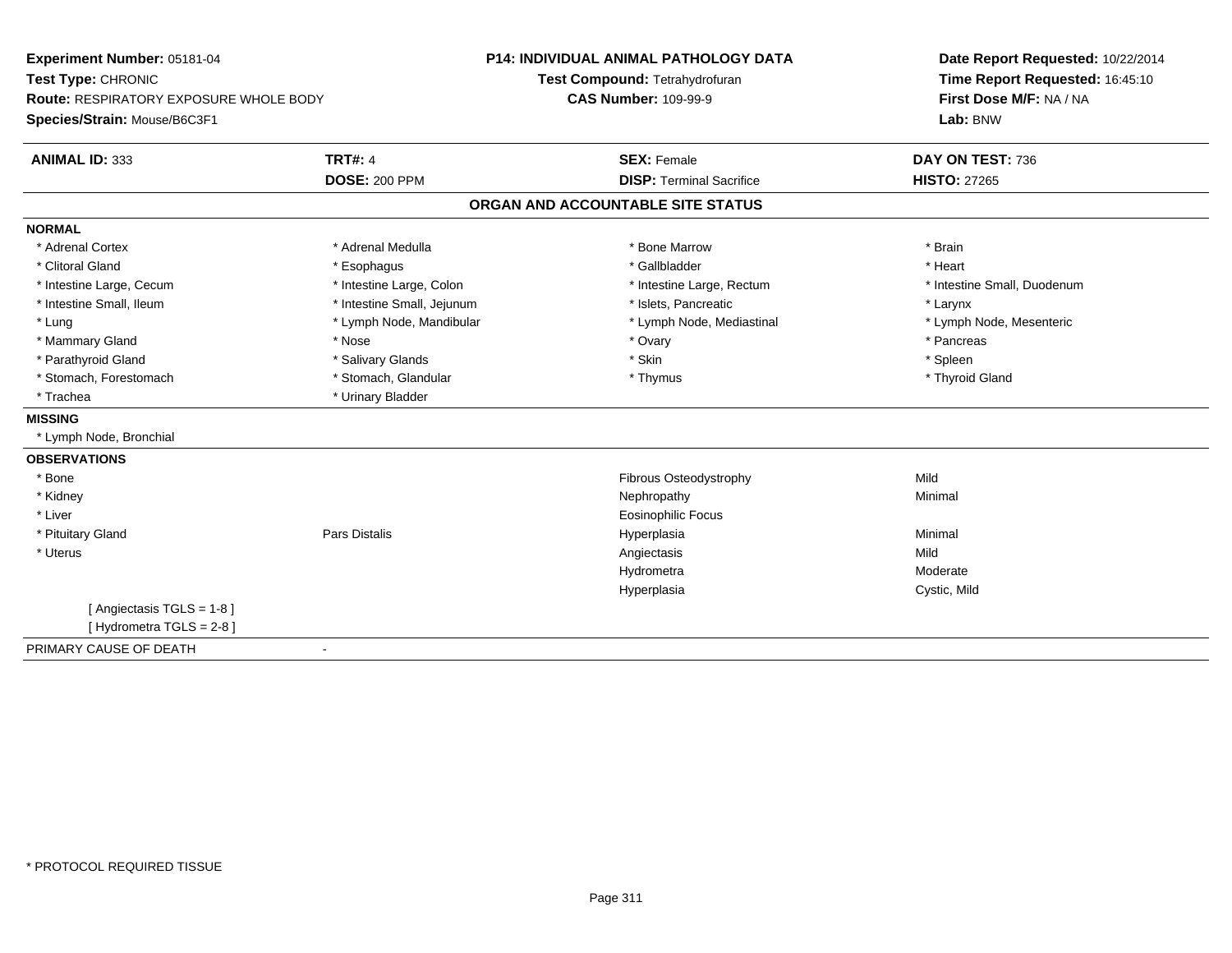| <b>Experiment Number: 05181-04</b><br>Test Type: CHRONIC<br><b>Route: RESPIRATORY EXPOSURE WHOLE BODY</b><br>Species/Strain: Mouse/B6C3F1 |                            | <b>P14: INDIVIDUAL ANIMAL PATHOLOGY DATA</b><br>Test Compound: Tetrahydrofuran<br><b>CAS Number: 109-99-9</b> | Date Report Requested: 10/22/2014<br>Time Report Requested: 16:45:10<br>First Dose M/F: NA / NA<br>Lab: BNW |
|-------------------------------------------------------------------------------------------------------------------------------------------|----------------------------|---------------------------------------------------------------------------------------------------------------|-------------------------------------------------------------------------------------------------------------|
| <b>ANIMAL ID: 334</b>                                                                                                                     | <b>TRT#: 4</b>             | <b>SEX: Female</b>                                                                                            | DAY ON TEST: 736                                                                                            |
|                                                                                                                                           | <b>DOSE: 200 PPM</b>       | <b>DISP: Terminal Sacrifice</b>                                                                               | <b>HISTO: 27266</b>                                                                                         |
|                                                                                                                                           |                            | ORGAN AND ACCOUNTABLE SITE STATUS                                                                             |                                                                                                             |
| <b>NORMAL</b>                                                                                                                             |                            |                                                                                                               |                                                                                                             |
| * Adrenal Cortex                                                                                                                          | * Adrenal Medulla          | * Bone                                                                                                        | * Bone Marrow                                                                                               |
| * Brain                                                                                                                                   | * Clitoral Gland           | * Esophagus                                                                                                   | * Gallbladder                                                                                               |
| * Intestine Large, Cecum                                                                                                                  | * Intestine Large, Colon   | * Intestine Large, Rectum                                                                                     | * Intestine Small, Duodenum                                                                                 |
| * Intestine Small. Ileum                                                                                                                  | * Intestine Small, Jejunum | * Islets. Pancreatic                                                                                          | * Kidney                                                                                                    |
| * Larynx                                                                                                                                  | * Lung                     | * Lymph Node, Bronchial                                                                                       | * Lymph Node, Mandibular                                                                                    |
| * Lymph Node, Mediastinal                                                                                                                 | * Lymph Node, Mesenteric   | * Mammary Gland                                                                                               | * Nose                                                                                                      |
| * Ovary                                                                                                                                   | * Pancreas                 | * Parathyroid Gland                                                                                           | * Salivary Glands                                                                                           |
| * Skin                                                                                                                                    | * Spleen                   | * Stomach, Forestomach                                                                                        | * Stomach, Glandular                                                                                        |
| * Thymus                                                                                                                                  | * Trachea                  | * Urinary Bladder                                                                                             |                                                                                                             |
| <b>OBSERVATIONS</b>                                                                                                                       |                            |                                                                                                               |                                                                                                             |
| * Heart                                                                                                                                   |                            | Cardiomyopathy                                                                                                | Minimal                                                                                                     |
| * Liver                                                                                                                                   |                            | Hepatocellular Adenoma                                                                                        |                                                                                                             |
| [ Hepatocellular Adenoma TGLS = 2-10 ]                                                                                                    |                            |                                                                                                               |                                                                                                             |
| * Pituitary Gland                                                                                                                         | Pars Distalis              | Adenoma                                                                                                       |                                                                                                             |
| [Adenoma TGLS = $1-8$ ]                                                                                                                   |                            |                                                                                                               |                                                                                                             |
| * Thyroid Gland                                                                                                                           | <b>Follicular Cel</b>      | Hyperplasia                                                                                                   | Minimal                                                                                                     |
| * Uterus                                                                                                                                  |                            | Hyperplasia                                                                                                   | Cystic, Minimal                                                                                             |
| PRIMARY CAUSE OF DEATH                                                                                                                    |                            |                                                                                                               |                                                                                                             |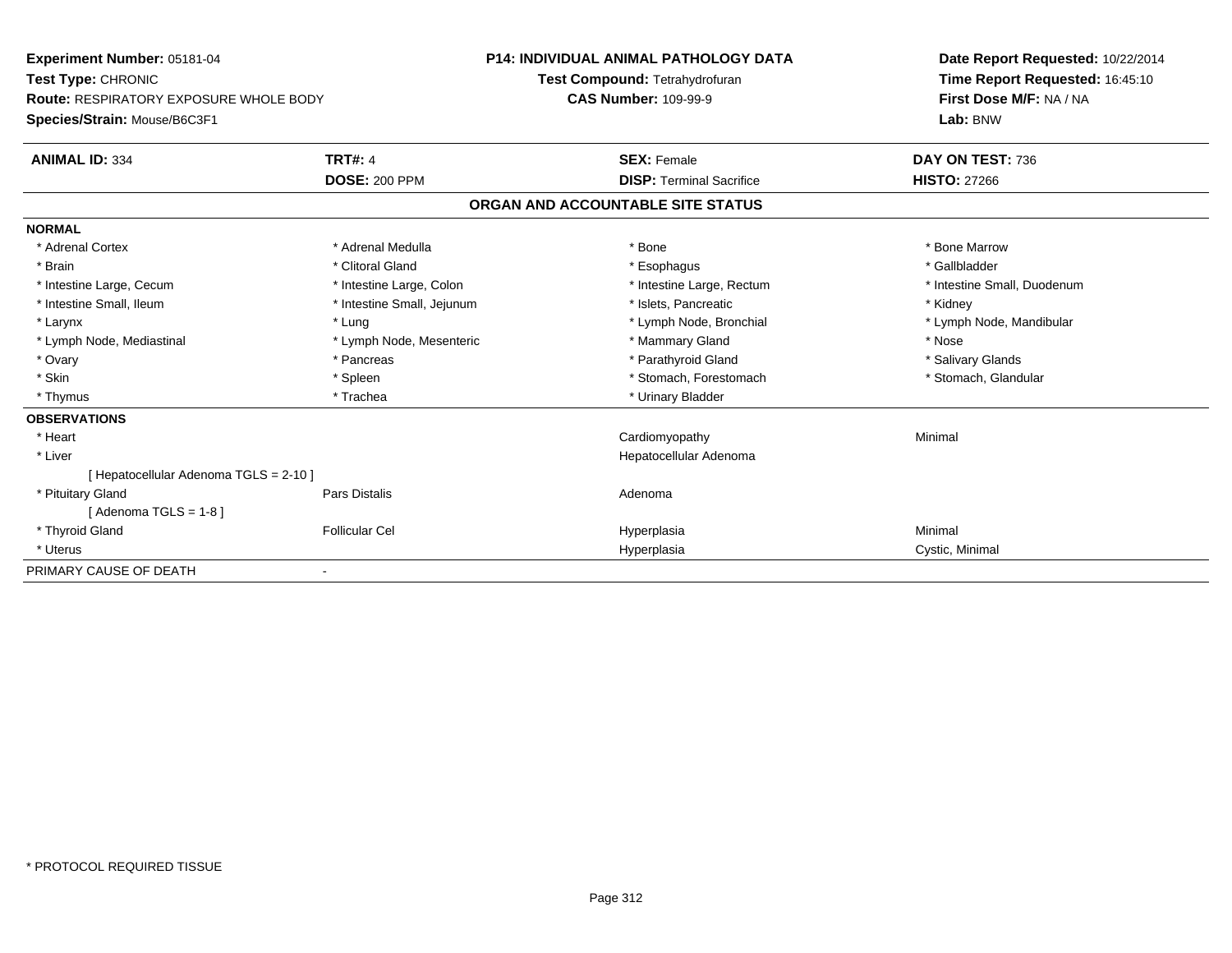| Experiment Number: 05181-04                   |                             | <b>P14: INDIVIDUAL ANIMAL PATHOLOGY DATA</b> | Date Report Requested: 10/22/2014<br>Time Report Requested: 16:45:10 |
|-----------------------------------------------|-----------------------------|----------------------------------------------|----------------------------------------------------------------------|
| Test Type: CHRONIC                            |                             | Test Compound: Tetrahydrofuran               |                                                                      |
| <b>Route: RESPIRATORY EXPOSURE WHOLE BODY</b> |                             | <b>CAS Number: 109-99-9</b>                  | First Dose M/F: NA / NA                                              |
| Species/Strain: Mouse/B6C3F1                  |                             |                                              | Lab: BNW                                                             |
| <b>ANIMAL ID: 335</b>                         | <b>TRT#: 4</b>              | <b>SEX: Female</b>                           | DAY ON TEST: 734                                                     |
|                                               | <b>DOSE: 200 PPM</b>        | <b>DISP: Terminal Sacrifice</b>              | <b>HISTO: 27267</b>                                                  |
|                                               |                             | ORGAN AND ACCOUNTABLE SITE STATUS            |                                                                      |
| <b>NORMAL</b>                                 |                             |                                              |                                                                      |
| * Adrenal Cortex                              | * Bone Marrow               | * Brain                                      | * Clitoral Gland                                                     |
| * Esophagus                                   | * Gallbladder               | * Intestine Large, Cecum                     | * Intestine Large, Colon                                             |
| * Intestine Large, Rectum                     | * Intestine Small, Duodenum | * Intestine Small. Ileum                     | * Intestine Small, Jejunum                                           |
| * Islets, Pancreatic                          | * Kidney                    | * Larynx                                     | * Lung                                                               |
| * Lymph Node, Bronchial                       | * Lymph Node, Mandibular    | * Mammary Gland                              | * Nose                                                               |
| * Pancreas                                    | * Parathyroid Gland         | * Salivary Glands                            | * Skin                                                               |
| * Spleen                                      | * Stomach, Forestomach      | * Thymus                                     | * Thyroid Gland                                                      |
| * Trachea                                     | * Urinary Bladder           |                                              |                                                                      |
| <b>MISSING</b>                                |                             |                                              |                                                                      |
| * Lymph Node, Mediastinal                     |                             |                                              |                                                                      |
| <b>OBSERVATIONS</b>                           |                             |                                              |                                                                      |
| * Adrenal Medulla                             |                             | Hyperplasia                                  | Mild                                                                 |
| * Bone                                        |                             | Fibrous Osteodystrophy                       | Minimal                                                              |
| * Heart                                       |                             | Cardiomyopathy                               | Minimal                                                              |
| * Liver                                       |                             | Hemangiosarcoma                              |                                                                      |
| [Hemangiosarcoma TGLS = 1-10]                 |                             |                                              |                                                                      |
| * Lymph Node, Mesenteric                      |                             | Hyperplasia                                  | Mild                                                                 |
| * Ovary                                       |                             | Atrophy                                      | Mild                                                                 |
| * Pituitary Gland                             | Pars Intermed               | Adenoma                                      |                                                                      |
|                                               | <b>Pars Distalis</b>        | Hyperplasia                                  | Mild                                                                 |
| * Stomach, Glandular                          |                             | Inflammation                                 | Suppurative, Minimal                                                 |
| * Uterus                                      |                             | Hyperplasia                                  | Cystic, Moderate                                                     |
| PRIMARY CAUSE OF DEATH                        |                             |                                              |                                                                      |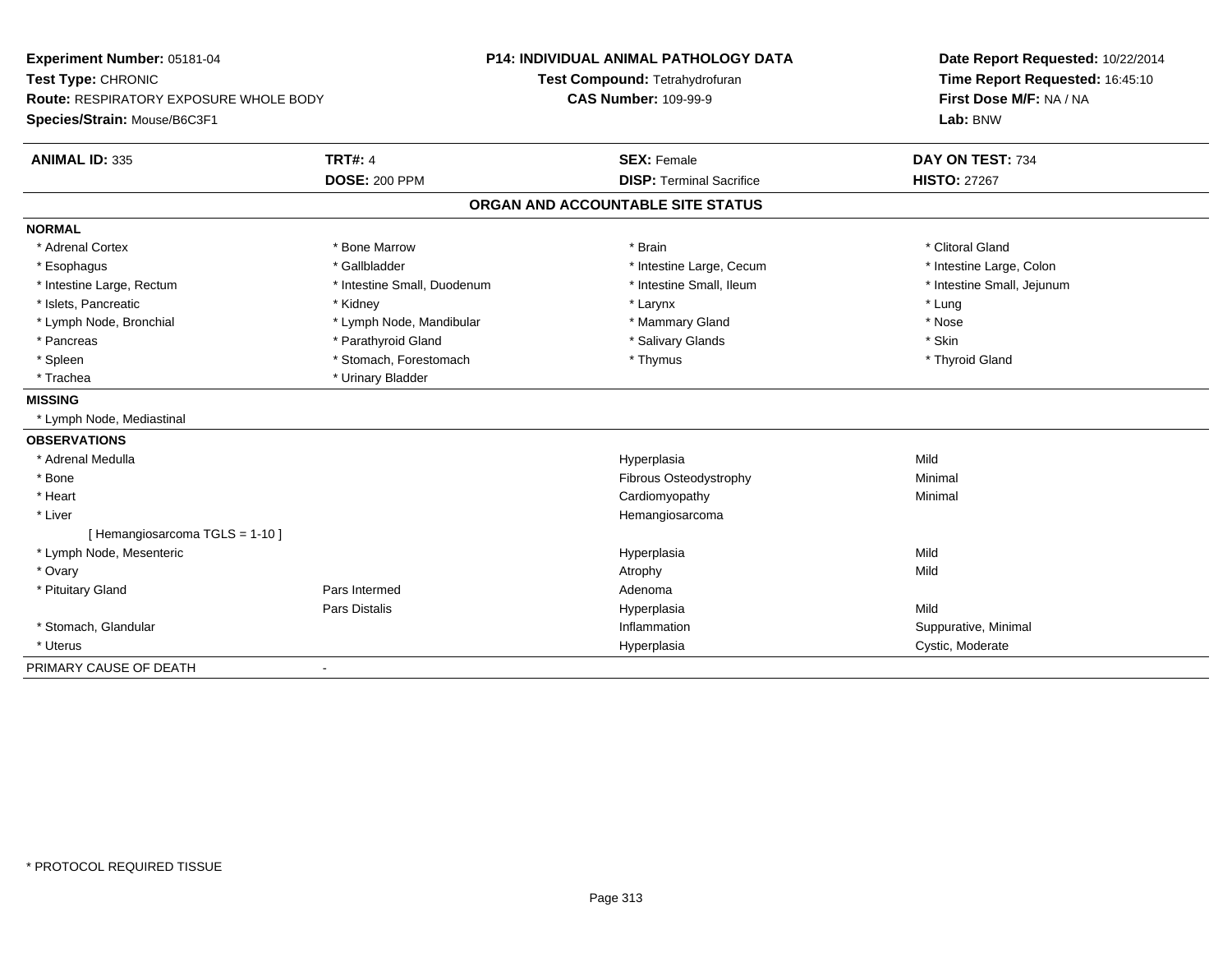| Experiment Number: 05181-04<br>Test Type: CHRONIC<br><b>Route: RESPIRATORY EXPOSURE WHOLE BODY</b><br>Species/Strain: Mouse/B6C3F1 |                          | <b>P14: INDIVIDUAL ANIMAL PATHOLOGY DATA</b><br>Test Compound: Tetrahydrofuran<br><b>CAS Number: 109-99-9</b> | Date Report Requested: 10/22/2014<br>Time Report Requested: 16:45:10<br>First Dose M/F: NA / NA<br>Lab: BNW |
|------------------------------------------------------------------------------------------------------------------------------------|--------------------------|---------------------------------------------------------------------------------------------------------------|-------------------------------------------------------------------------------------------------------------|
| <b>ANIMAL ID: 336</b>                                                                                                              | <b>TRT#: 4</b>           | <b>SEX: Female</b>                                                                                            | DAY ON TEST: 525                                                                                            |
|                                                                                                                                    | <b>DOSE: 200 PPM</b>     | <b>DISP: Natural Death</b>                                                                                    | <b>HISTO: 27268</b>                                                                                         |
|                                                                                                                                    |                          | ORGAN AND ACCOUNTABLE SITE STATUS                                                                             |                                                                                                             |
| <b>NORMAL</b>                                                                                                                      |                          |                                                                                                               |                                                                                                             |
| * Adrenal Cortex                                                                                                                   | * Adrenal Medulla        | * Bone                                                                                                        | * Bone Marrow                                                                                               |
| * Brain                                                                                                                            | * Clitoral Gland         | * Esophagus                                                                                                   | * Heart                                                                                                     |
| * Islets, Pancreatic                                                                                                               | * Larynx                 | * Liver                                                                                                       | * Lung                                                                                                      |
| * Lymph Node, Bronchial                                                                                                            | * Lymph Node, Mandibular | * Lymph Node, Mediastinal                                                                                     | * Lymph Node, Mesenteric                                                                                    |
| * Mammary Gland                                                                                                                    | * Nose                   | * Ovary                                                                                                       | * Pancreas                                                                                                  |
| * Parathyroid Gland                                                                                                                | * Pituitary Gland        | * Salivary Glands                                                                                             | * Skin                                                                                                      |
| * Spleen                                                                                                                           | * Stomach, Forestomach   | * Stomach, Glandular                                                                                          | * Thymus                                                                                                    |
| * Thyroid Gland                                                                                                                    | * Trachea                | * Urinary Bladder                                                                                             |                                                                                                             |
| <b>AUTO PRECLUDES DIAG.</b>                                                                                                        |                          |                                                                                                               |                                                                                                             |
| * Gallbladder                                                                                                                      | * Intestine Large, Cecum | * Intestine Large, Colon                                                                                      | * Intestine Large, Rectum                                                                                   |
| * Intestine Small, Duodenum                                                                                                        | * Intestine Small, Ileum | * Intestine Small, Jejunum                                                                                    |                                                                                                             |
| <b>OBSERVATIONS</b>                                                                                                                |                          |                                                                                                               |                                                                                                             |
| * Kidney                                                                                                                           |                          | Metaplasia                                                                                                    | Osseous, Minimal                                                                                            |
| * Lung                                                                                                                             |                          |                                                                                                               |                                                                                                             |
| Note: The lung congestion causing TGL 1 is not considered a significant diagnosis.                                                 |                          |                                                                                                               |                                                                                                             |
| * Uterus                                                                                                                           |                          | Hyperplasia                                                                                                   | Cystic, Mild                                                                                                |
| PRIMARY CAUSE OF DEATH                                                                                                             | - UNCERTAIN              |                                                                                                               |                                                                                                             |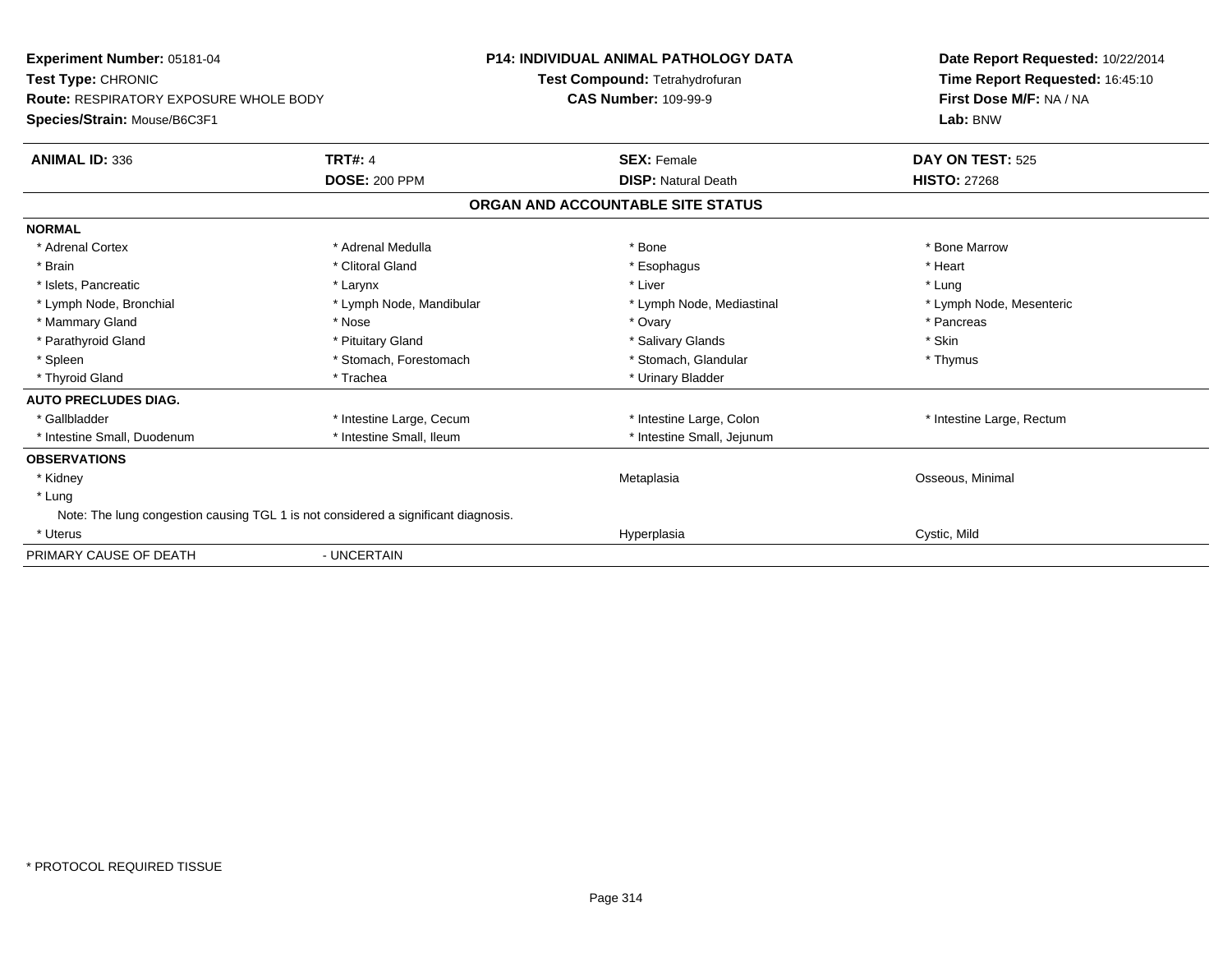| Experiment Number: 05181-04<br>Test Type: CHRONIC<br><b>Route: RESPIRATORY EXPOSURE WHOLE BODY</b> |                              | <b>P14: INDIVIDUAL ANIMAL PATHOLOGY DATA</b> | Date Report Requested: 10/22/2014<br>Time Report Requested: 16:45:10<br>First Dose M/F: NA / NA |
|----------------------------------------------------------------------------------------------------|------------------------------|----------------------------------------------|-------------------------------------------------------------------------------------------------|
|                                                                                                    |                              | Test Compound: Tetrahydrofuran               |                                                                                                 |
|                                                                                                    |                              | <b>CAS Number: 109-99-9</b>                  |                                                                                                 |
| Species/Strain: Mouse/B6C3F1                                                                       |                              |                                              | Lab: BNW                                                                                        |
| <b>ANIMAL ID: 337</b>                                                                              | <b>TRT#: 4</b>               | <b>SEX: Female</b>                           | DAY ON TEST: 733                                                                                |
|                                                                                                    | <b>DOSE: 200 PPM</b>         | <b>DISP: Terminal Sacrifice</b>              | <b>HISTO: 27269</b>                                                                             |
|                                                                                                    |                              | ORGAN AND ACCOUNTABLE SITE STATUS            |                                                                                                 |
| <b>NORMAL</b>                                                                                      |                              |                                              |                                                                                                 |
| * Adrenal Cortex                                                                                   | * Adrenal Medulla            | * Bone Marrow                                | * Brain                                                                                         |
| * Clitoral Gland                                                                                   | * Esophagus                  | * Gallbladder                                | * Intestine Large, Cecum                                                                        |
| * Intestine Large, Colon                                                                           | * Intestine Large, Rectum    | * Intestine Small, Ileum                     | * Intestine Small, Jejunum                                                                      |
| * Islets, Pancreatic                                                                               | * Kidney                     | * Larynx                                     | * Liver                                                                                         |
| * Lymph Node, Bronchial                                                                            | * Lymph Node, Mandibular     | * Lymph Node, Mediastinal                    | * Lymph Node, Mesenteric                                                                        |
| * Mammary Gland                                                                                    | * Nose                       | * Pancreas                                   | * Salivary Glands                                                                               |
| * Skin                                                                                             | * Spleen                     | * Stomach, Forestomach                       | * Stomach, Glandular                                                                            |
| * Thymus                                                                                           | * Thyroid Gland              | * Trachea                                    | * Urinary Bladder                                                                               |
| <b>MISSING</b>                                                                                     |                              |                                              |                                                                                                 |
| * Intestine Small, Duodenum                                                                        |                              |                                              |                                                                                                 |
| <b>INSUFFICIENT TISSUE</b>                                                                         |                              |                                              |                                                                                                 |
| * Parathyroid Gland                                                                                |                              |                                              |                                                                                                 |
| <b>OBSERVATIONS</b>                                                                                |                              |                                              |                                                                                                 |
| * Bone                                                                                             |                              | Fibrous Osteodystrophy                       | Minimal                                                                                         |
| * Heart                                                                                            |                              | Cardiomyopathy                               | Minimal                                                                                         |
| * Lung                                                                                             |                              | Alveolar/Bronchiolar Adenoma                 |                                                                                                 |
|                                                                                                    |                              | <b>Infiltration Cellular</b>                 | Histiocyte, Mild                                                                                |
| [ Alveolar/Bronchiolar Adenoma TGLS = 1-3 ]                                                        |                              |                                              |                                                                                                 |
| * Ovary                                                                                            |                              | Cyst                                         | Mild                                                                                            |
| * Pituitary Gland                                                                                  | <b>Pars Distalis</b>         | Hyperplasia                                  | Minimal                                                                                         |
| * Uterus                                                                                           |                              | Hyperplasia                                  | Cystic, Mild                                                                                    |
| PRIMARY CAUSE OF DEATH                                                                             | $\qquad \qquad \blacksquare$ |                                              |                                                                                                 |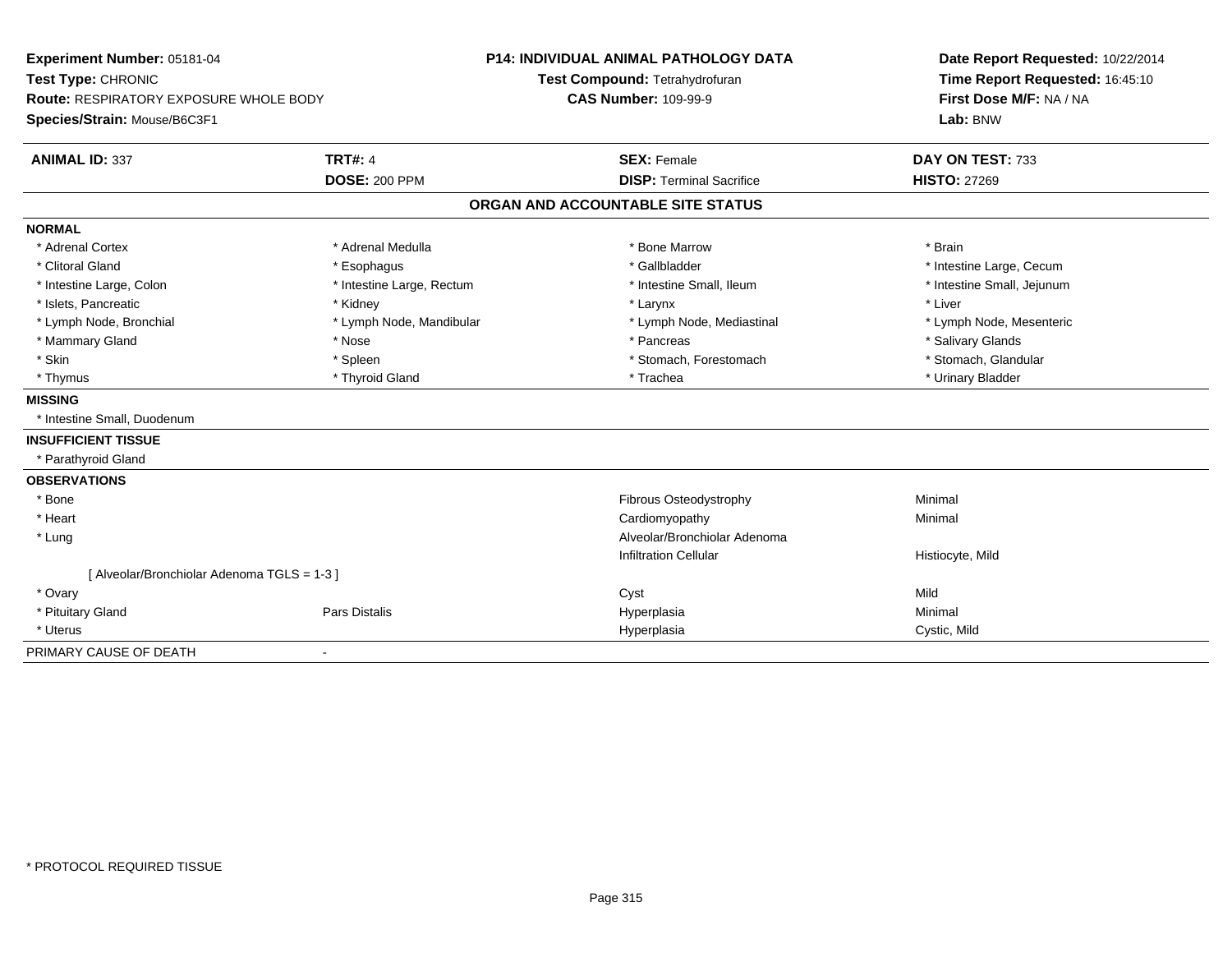| Experiment Number: 05181-04            |                            | P14: INDIVIDUAL ANIMAL PATHOLOGY DATA | Date Report Requested: 10/22/2014<br>Time Report Requested: 16:45:10 |
|----------------------------------------|----------------------------|---------------------------------------|----------------------------------------------------------------------|
| Test Type: CHRONIC                     |                            | Test Compound: Tetrahydrofuran        |                                                                      |
| Route: RESPIRATORY EXPOSURE WHOLE BODY |                            | <b>CAS Number: 109-99-9</b>           | First Dose M/F: NA / NA                                              |
| Species/Strain: Mouse/B6C3F1           |                            |                                       | Lab: BNW                                                             |
| <b>ANIMAL ID: 338</b>                  | <b>TRT#: 4</b>             | <b>SEX: Female</b>                    | DAY ON TEST: 736                                                     |
|                                        | <b>DOSE: 200 PPM</b>       | <b>DISP: Terminal Sacrifice</b>       | <b>HISTO: 27270</b>                                                  |
|                                        |                            | ORGAN AND ACCOUNTABLE SITE STATUS     |                                                                      |
| <b>NORMAL</b>                          |                            |                                       |                                                                      |
| * Adrenal Cortex                       | * Adrenal Medulla          | * Bone                                | * Bone Marrow                                                        |
| * Brain                                | * Clitoral Gland           | * Esophagus                           | * Gallbladder                                                        |
| * Intestine Large, Cecum               | * Intestine Large, Colon   | * Intestine Large, Rectum             | * Intestine Small, Duodenum                                          |
| * Intestine Small, Ileum               | * Intestine Small, Jejunum | * Islets, Pancreatic                  | * Larynx                                                             |
| * Lung                                 | * Lymph Node, Mandibular   | * Lymph Node, Mediastinal             | * Lymph Node, Mesenteric                                             |
| * Mammary Gland                        | * Nose                     | * Parathyroid Gland                   | * Salivary Glands                                                    |
| * Skin                                 | * Spleen                   | * Stomach, Forestomach                | * Stomach, Glandular                                                 |
| * Thymus                               | * Trachea                  | * Urinary Bladder                     |                                                                      |
| <b>OBSERVATIONS</b>                    |                            |                                       |                                                                      |
| * Heart                                |                            | Cardiomyopathy                        | Minimal                                                              |
| * Kidney                               |                            | Metaplasia                            | Osseous, Minimal                                                     |
| * Liver                                |                            | Eosinophilic Focus                    |                                                                      |
|                                        |                            | Hepatocellular Adenoma                |                                                                      |
| Note: TGL 4 not found even on recut.   |                            |                                       |                                                                      |
| [Eosinophilic Focus TGLS = 3-10]       |                            |                                       |                                                                      |
| [ Hepatocellular Adenoma TGLS = 5-4 ]  |                            |                                       |                                                                      |
| * Lymph Node, Bronchial                |                            | Hyperplasia                           | Mild                                                                 |
| Mesentery                              | Fat                        | Necrosis                              | Moderate                                                             |
| [ Necrosis TGLS = $1-11$ ]             |                            |                                       |                                                                      |
| * Ovary                                |                            | Cyst                                  | Moderate                                                             |
| [Cyst TGLS = $2-7$ ]                   |                            |                                       |                                                                      |
| * Pancreas                             |                            | <b>Cytoplasmic Alteration</b>         | Minimal                                                              |
| * Pituitary Gland                      | Pars Distalis              | Adenoma                               |                                                                      |
| * Thyroid Gland                        | <b>Follicular Cel</b>      | Hyperplasia                           | Mild                                                                 |
| * Uterus                               |                            | Hyperplasia                           | Cystic, Mild                                                         |
| PRIMARY CAUSE OF DEATH                 |                            |                                       |                                                                      |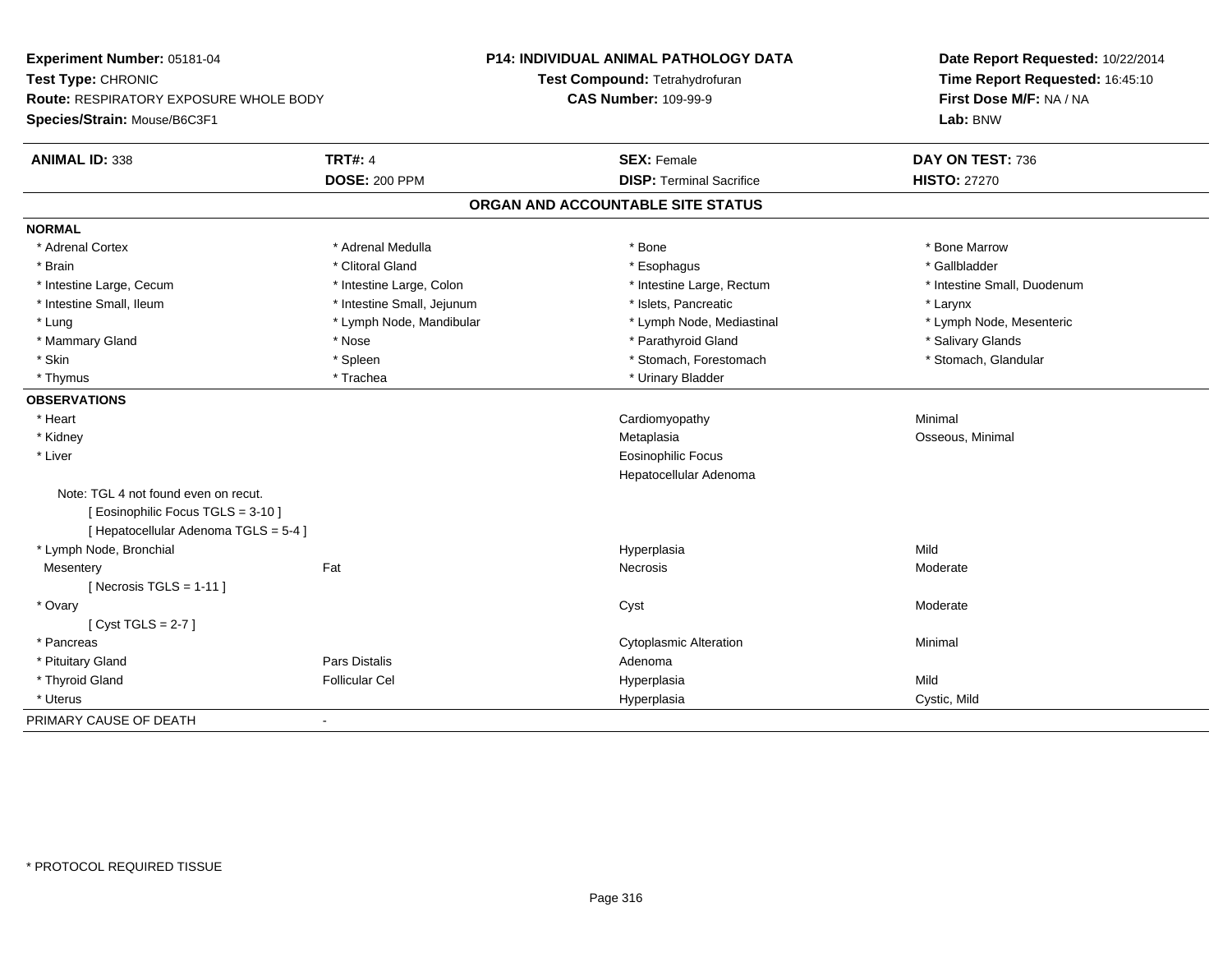| Experiment Number: 05181-04<br>Test Type: CHRONIC<br>Route: RESPIRATORY EXPOSURE WHOLE BODY |                           | <b>P14: INDIVIDUAL ANIMAL PATHOLOGY DATA</b> | Date Report Requested: 10/22/2014<br>Time Report Requested: 16:45:10<br>First Dose M/F: NA / NA |
|---------------------------------------------------------------------------------------------|---------------------------|----------------------------------------------|-------------------------------------------------------------------------------------------------|
|                                                                                             |                           | Test Compound: Tetrahydrofuran               |                                                                                                 |
|                                                                                             |                           | <b>CAS Number: 109-99-9</b>                  |                                                                                                 |
| Species/Strain: Mouse/B6C3F1                                                                |                           |                                              | Lab: BNW                                                                                        |
| <b>ANIMAL ID: 339</b>                                                                       | <b>TRT#: 4</b>            | <b>SEX: Female</b>                           | DAY ON TEST: 733                                                                                |
|                                                                                             | <b>DOSE: 200 PPM</b>      | <b>DISP: Terminal Sacrifice</b>              | <b>HISTO: 27271</b>                                                                             |
|                                                                                             |                           | ORGAN AND ACCOUNTABLE SITE STATUS            |                                                                                                 |
| <b>NORMAL</b>                                                                               |                           |                                              |                                                                                                 |
| * Adrenal Cortex                                                                            | * Bone                    | * Bone Marrow                                | * Brain                                                                                         |
| * Clitoral Gland                                                                            | * Esophagus               | * Gallbladder                                | * Intestine Large, Cecum                                                                        |
| * Intestine Large, Colon                                                                    | * Intestine Large, Rectum | * Intestine Small, Duodenum                  | * Intestine Small, Ileum                                                                        |
| * Intestine Small, Jejunum                                                                  | * Islets, Pancreatic      | * Larynx                                     | * Lymph Node, Bronchial                                                                         |
| * Lymph Node, Mandibular                                                                    | * Lymph Node, Mediastinal | * Lymph Node, Mesenteric                     | * Mammary Gland                                                                                 |
| * Nose                                                                                      | * Ovary                   | * Parathyroid Gland                          | * Salivary Glands                                                                               |
| * Skin                                                                                      | * Spleen                  | * Stomach, Forestomach                       | * Stomach, Glandular                                                                            |
| * Thymus                                                                                    | * Trachea                 | * Urinary Bladder                            |                                                                                                 |
| <b>OBSERVATIONS</b>                                                                         |                           |                                              |                                                                                                 |
| * Adrenal Medulla                                                                           |                           | Hyperplasia                                  | Mild                                                                                            |
| * Heart                                                                                     |                           | Cardiomyopathy                               | Minimal                                                                                         |
| * Kidney                                                                                    |                           | Nephropathy                                  | Minimal                                                                                         |
| * Liver                                                                                     |                           | Hepatocellular Carcinoma                     | Multiple                                                                                        |
| [ Hepatocellular Carcinoma TGLS = 3,4,5-4+10 ]                                              |                           |                                              |                                                                                                 |
| * Lung                                                                                      |                           | Hemorrhage                                   | Mild                                                                                            |
|                                                                                             |                           | Hepatocellular Carcinoma                     | Metastatic (Liver)                                                                              |
|                                                                                             | Alveolar Epith            | Hyperplasia                                  | Mild                                                                                            |
| [Hemorrhage TGLS = 2-3]                                                                     |                           |                                              |                                                                                                 |
| * Pancreas                                                                                  |                           | Hypertrophy                                  | Minimal                                                                                         |
| * Pituitary Gland                                                                           | Pars Distalis             | Adenoma                                      |                                                                                                 |
| [Adenoma TGLS = $1-8$ ]                                                                     |                           |                                              |                                                                                                 |
| * Thyroid Gland                                                                             | <b>Follicular Cel</b>     | Hyperplasia                                  | Mild                                                                                            |
| * Uterus                                                                                    |                           | Hyperplasia                                  | Cystic, Minimal                                                                                 |
| PRIMARY CAUSE OF DEATH                                                                      | $\blacksquare$            |                                              |                                                                                                 |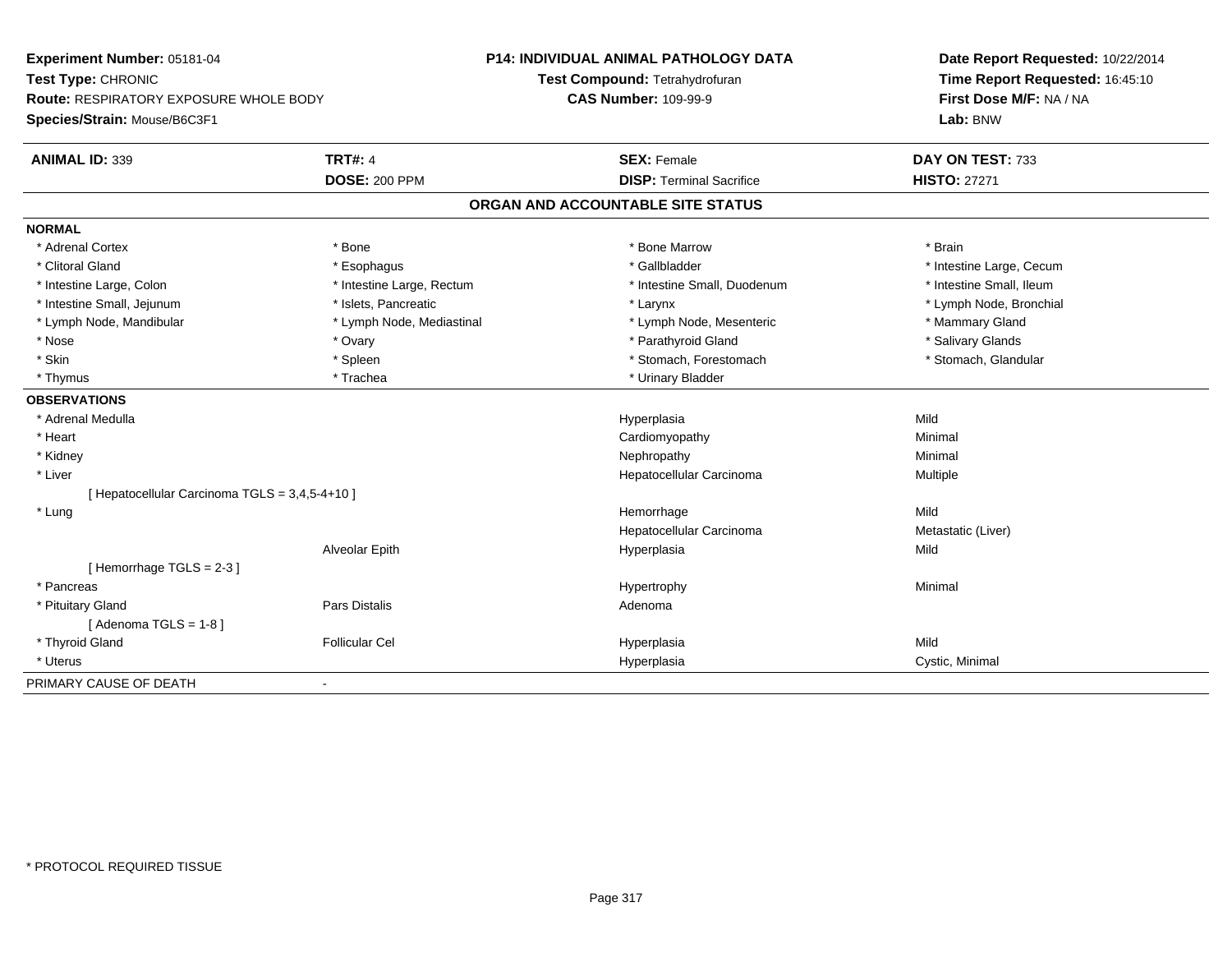| Experiment Number: 05181-04                               |                           | <b>P14: INDIVIDUAL ANIMAL PATHOLOGY DATA</b> | Date Report Requested: 10/22/2014                          |
|-----------------------------------------------------------|---------------------------|----------------------------------------------|------------------------------------------------------------|
| Test Type: CHRONIC                                        |                           | Test Compound: Tetrahydrofuran               | Time Report Requested: 16:45:10<br>First Dose M/F: NA / NA |
| Route: RESPIRATORY EXPOSURE WHOLE BODY                    |                           | <b>CAS Number: 109-99-9</b>                  |                                                            |
| Species/Strain: Mouse/B6C3F1                              |                           |                                              | Lab: BNW                                                   |
| <b>ANIMAL ID: 340</b>                                     | <b>TRT#: 4</b>            | <b>SEX: Female</b>                           | DAY ON TEST: 582                                           |
|                                                           | <b>DOSE: 200 PPM</b>      | <b>DISP:</b> Moribund Sacrifice              | <b>HISTO: 27272</b>                                        |
|                                                           |                           | ORGAN AND ACCOUNTABLE SITE STATUS            |                                                            |
| <b>NORMAL</b>                                             |                           |                                              |                                                            |
| * Adrenal Cortex                                          | * Adrenal Medulla         | * Bone Marrow                                | * Brain                                                    |
| * Esophagus                                               | * Gallbladder             | * Heart                                      | * Intestine Large, Cecum                                   |
| * Intestine Large, Colon                                  | * Intestine Large, Rectum | * Intestine Small, Duodenum                  | * Intestine Small. Ileum                                   |
| * Intestine Small, Jejunum                                | * Islets, Pancreatic      | * Kidney                                     | * Larynx                                                   |
| * Liver                                                   | * Lung                    | * Lymph Node, Bronchial                      | * Lymph Node, Mandibular                                   |
| * Lymph Node, Mediastinal                                 | * Lymph Node, Mesenteric  | * Mammary Gland                              | * Nose                                                     |
| * Pancreas                                                | * Salivary Glands         | * Skin                                       | * Spleen                                                   |
| * Stomach, Forestomach                                    | * Stomach, Glandular      | * Thymus                                     | * Thyroid Gland                                            |
| * Trachea                                                 | * Urinary Bladder         |                                              |                                                            |
| <b>MISSING</b>                                            |                           |                                              |                                                            |
| * Parathyroid Gland                                       |                           |                                              |                                                            |
| <b>OBSERVATIONS</b>                                       |                           |                                              |                                                            |
| * Bone                                                    |                           | Fibrous Osteodystrophy                       | Mild                                                       |
| * Clitoral Gland                                          |                           | Inflammation                                 | Mild                                                       |
| * Ovary                                                   |                           | Cyst                                         | Mild                                                       |
| [Cyst TGLS = $1-7$ ]                                      |                           |                                              |                                                            |
| * Pituitary Gland                                         | <b>Pars Distalis</b>      | Adenoma                                      |                                                            |
| [Adenoma TGLS = $3-8$ ]                                   |                           |                                              |                                                            |
| * Uterus                                                  |                           | Hyperplasia                                  | Cystic, Minimal                                            |
| Note: Uterus has no changes that would account for TGL 2. |                           |                                              |                                                            |
| PRIMARY CAUSE OF DEATH                                    | - UNCERTAIN               |                                              |                                                            |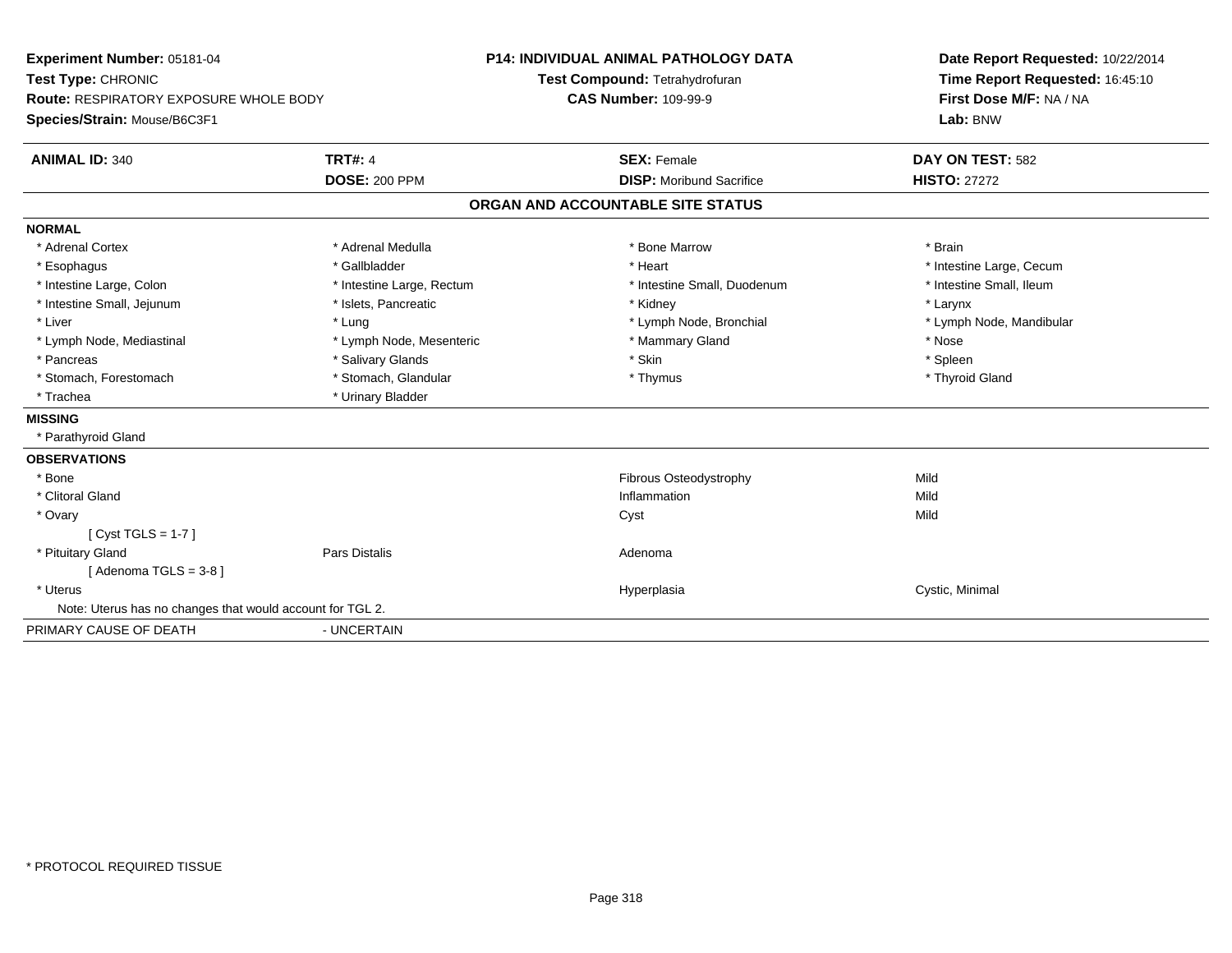| Experiment Number: 05181-04                   |                             | <b>P14: INDIVIDUAL ANIMAL PATHOLOGY DATA</b> | Date Report Requested: 10/22/2014<br>Time Report Requested: 16:45:10<br>First Dose M/F: NA / NA<br>Lab: BNW |
|-----------------------------------------------|-----------------------------|----------------------------------------------|-------------------------------------------------------------------------------------------------------------|
| Test Type: CHRONIC                            |                             | Test Compound: Tetrahydrofuran               |                                                                                                             |
| <b>Route: RESPIRATORY EXPOSURE WHOLE BODY</b> |                             | <b>CAS Number: 109-99-9</b>                  |                                                                                                             |
| Species/Strain: Mouse/B6C3F1                  |                             |                                              |                                                                                                             |
| <b>ANIMAL ID: 341</b>                         | <b>TRT#: 4</b>              | <b>SEX: Female</b>                           | DAY ON TEST: 736                                                                                            |
|                                               | <b>DOSE: 200 PPM</b>        | <b>DISP: Terminal Sacrifice</b>              | <b>HISTO: 27273</b>                                                                                         |
|                                               |                             | ORGAN AND ACCOUNTABLE SITE STATUS            |                                                                                                             |
| <b>NORMAL</b>                                 |                             |                                              |                                                                                                             |
| * Adrenal Cortex                              | * Adrenal Medulla           | * Bone Marrow                                | * Brain                                                                                                     |
| * Esophagus                                   | * Gallbladder               | * Intestine Large, Cecum                     | * Intestine Large, Colon                                                                                    |
| * Intestine Large, Rectum                     | * Intestine Small, Duodenum | * Intestine Small, Ileum                     | * Intestine Small, Jejunum                                                                                  |
| * Islets, Pancreatic                          | * Larynx                    | * Lung                                       | * Lymph Node, Bronchial                                                                                     |
| * Lymph Node, Mandibular                      | * Lymph Node, Mediastinal   | * Lymph Node, Mesenteric                     | * Mammary Gland                                                                                             |
| * Nose                                        | * Pancreas                  | * Parathyroid Gland                          | * Pituitary Gland                                                                                           |
| * Salivary Glands                             | * Skin                      | * Spleen                                     | * Stomach, Forestomach                                                                                      |
| * Stomach, Glandular                          | * Thymus                    | * Thyroid Gland                              | * Trachea                                                                                                   |
| * Urinary Bladder                             |                             |                                              |                                                                                                             |
| <b>MISSING</b>                                |                             |                                              |                                                                                                             |
| * Clitoral Gland                              |                             |                                              |                                                                                                             |
| <b>OBSERVATIONS</b>                           |                             |                                              |                                                                                                             |
| * Bone                                        |                             | Fibrous Osteodystrophy                       | Minimal                                                                                                     |
| * Heart                                       |                             | Cardiomyopathy                               | Minimal                                                                                                     |
| * Kidney                                      |                             | Nephropathy                                  | Minimal                                                                                                     |
| * Liver                                       |                             | Hepatocellular Adenoma                       |                                                                                                             |
| * Ovary                                       |                             | Cyst                                         | Minimal                                                                                                     |
| * Uterus                                      |                             | Hyperplasia                                  | Cystic, Mild                                                                                                |
|                                               |                             | Polyp Stromal                                |                                                                                                             |
| [Polyp Stromal TGLS = 1-8]                    |                             |                                              |                                                                                                             |
| PRIMARY CAUSE OF DEATH                        | $\blacksquare$              |                                              |                                                                                                             |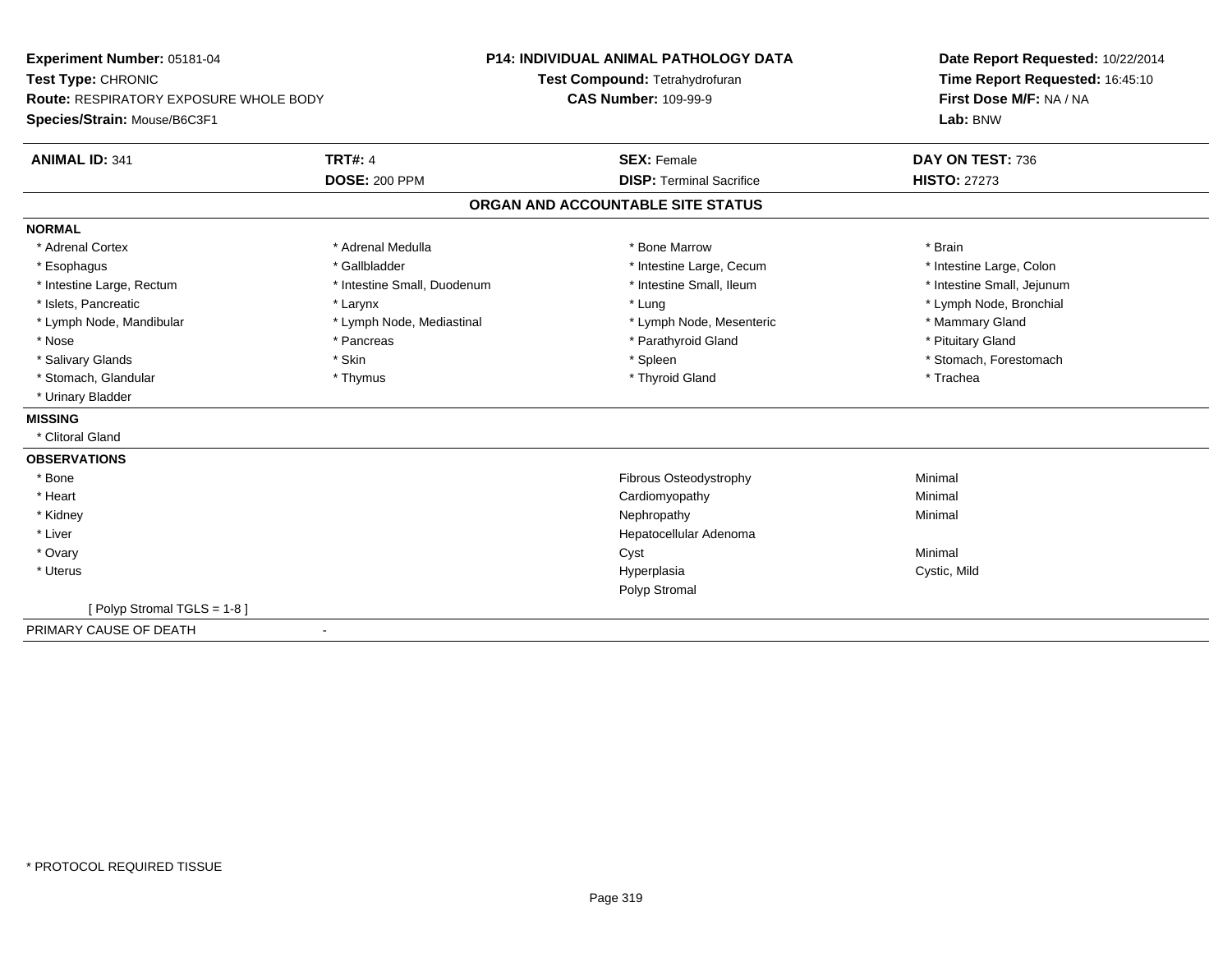| Experiment Number: 05181-04<br>Test Type: CHRONIC<br>Route: RESPIRATORY EXPOSURE WHOLE BODY<br>Species/Strain: Mouse/B6C3F1 |                                                   | P14: INDIVIDUAL ANIMAL PATHOLOGY DATA<br>Test Compound: Tetrahydrofuran<br><b>CAS Number: 109-99-9</b> | Date Report Requested: 10/22/2014<br>Time Report Requested: 16:45:10<br>First Dose M/F: NA / NA<br>Lab: BNW |
|-----------------------------------------------------------------------------------------------------------------------------|---------------------------------------------------|--------------------------------------------------------------------------------------------------------|-------------------------------------------------------------------------------------------------------------|
| <b>ANIMAL ID: 342</b>                                                                                                       | <b>TRT#: 4</b>                                    | <b>SEX: Female</b>                                                                                     | DAY ON TEST: 601                                                                                            |
|                                                                                                                             | <b>DOSE: 200 PPM</b>                              | <b>DISP: Natural Death</b>                                                                             | <b>HISTO: 27274</b>                                                                                         |
|                                                                                                                             |                                                   | ORGAN AND ACCOUNTABLE SITE STATUS                                                                      |                                                                                                             |
| <b>NORMAL</b>                                                                                                               |                                                   |                                                                                                        |                                                                                                             |
| * Adrenal Cortex                                                                                                            | * Adrenal Medulla                                 | * Bone                                                                                                 | * Bone Marrow                                                                                               |
| * Brain                                                                                                                     | * Clitoral Gland                                  | * Esophagus                                                                                            | * Intestine Large, Cecum                                                                                    |
| * Intestine Large, Colon                                                                                                    | * Intestine Large, Rectum                         | * Islets, Pancreatic                                                                                   | * Larynx                                                                                                    |
| * Mammary Gland                                                                                                             | * Nose                                            | * Ovary                                                                                                | * Pancreas                                                                                                  |
| * Pituitary Gland                                                                                                           | * Salivary Glands                                 | * Skin                                                                                                 | * Spleen                                                                                                    |
| * Stomach, Forestomach                                                                                                      | * Stomach, Glandular                              | * Thyroid Gland                                                                                        | * Trachea                                                                                                   |
| * Urinary Bladder                                                                                                           |                                                   |                                                                                                        |                                                                                                             |
| <b>MISSING</b>                                                                                                              |                                                   |                                                                                                        |                                                                                                             |
| * Lymph Node, Bronchial                                                                                                     | * Lymph Node, Mandibular                          | * Parathyroid Gland                                                                                    | * Thymus                                                                                                    |
| <b>AUTO PRECLUDES DIAG.</b>                                                                                                 |                                                   |                                                                                                        |                                                                                                             |
| * Gallbladder                                                                                                               | * Intestine Small, Duodenum                       | * Intestine Small, Ileum                                                                               | * Intestine Small, Jejunum                                                                                  |
| <b>INSUFFICIENT TISSUE</b>                                                                                                  |                                                   |                                                                                                        |                                                                                                             |
| * Lymph Node, Mesenteric                                                                                                    |                                                   |                                                                                                        |                                                                                                             |
| <b>OBSERVATIONS</b>                                                                                                         |                                                   |                                                                                                        |                                                                                                             |
| * Heart                                                                                                                     |                                                   | Hepatocholangiocarcinoma                                                                               | Metastatic (Liver)                                                                                          |
| [Hepatocholangiocarcinoma TGLS = 5-4]                                                                                       |                                                   |                                                                                                        |                                                                                                             |
| * Kidney                                                                                                                    |                                                   | Hepatocholangiocarcinoma                                                                               | Metastatic (Liver)                                                                                          |
| [ Hepatocholangiocarcinoma TGLS = 7-5 ]                                                                                     |                                                   |                                                                                                        |                                                                                                             |
| * Liver                                                                                                                     |                                                   | Hepatocholangiocarcinoma                                                                               |                                                                                                             |
| [ Hepatocholangiocarcinoma TGLS = 6-10 ]                                                                                    |                                                   |                                                                                                        |                                                                                                             |
| * Lung                                                                                                                      | Mediastinum                                       | Hepatocholangiocarcinoma                                                                               | Metastatic (Liver)                                                                                          |
|                                                                                                                             |                                                   | Hepatocholangiocarcinoma                                                                               | Metastatic (Liver)                                                                                          |
| [Hepatocholangiocarcinoma TGLS = 3,4-3]                                                                                     |                                                   |                                                                                                        |                                                                                                             |
| [ Hepatocholangiocarcinoma TGLS = 2-11 ]                                                                                    |                                                   |                                                                                                        |                                                                                                             |
| * Lymph Node, Mediastinal                                                                                                   |                                                   | Hepatocholangiocarcinoma                                                                               | Metastatic (Liver)                                                                                          |
| [ Hepatocholangiocarcinoma TGLS = 8-2 ]                                                                                     |                                                   |                                                                                                        |                                                                                                             |
| * Uterus                                                                                                                    |                                                   | Hyperplasia                                                                                            | Cystic, Mild                                                                                                |
| PRIMARY CAUSE OF DEATH                                                                                                      | - Lung Mediastinum Hepatocholangiocarcinoma Liver |                                                                                                        |                                                                                                             |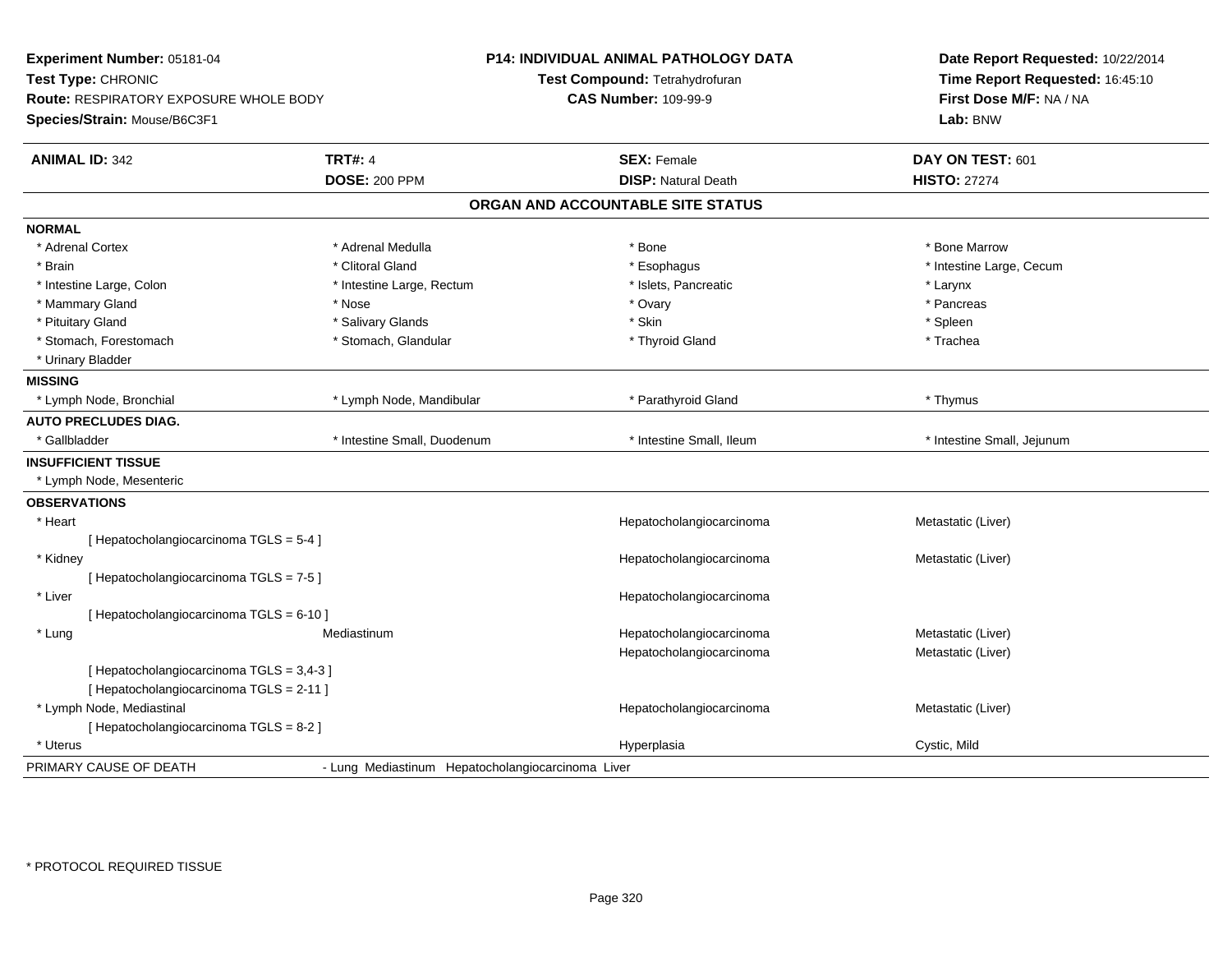| Experiment Number: 05181-04<br>Test Type: CHRONIC<br><b>Route: RESPIRATORY EXPOSURE WHOLE BODY</b> |                           | <b>P14: INDIVIDUAL ANIMAL PATHOLOGY DATA</b> | Date Report Requested: 10/22/2014<br>Time Report Requested: 16:45:10<br>First Dose M/F: NA / NA<br>Lab: BNW |
|----------------------------------------------------------------------------------------------------|---------------------------|----------------------------------------------|-------------------------------------------------------------------------------------------------------------|
|                                                                                                    |                           | Test Compound: Tetrahydrofuran               |                                                                                                             |
|                                                                                                    |                           | <b>CAS Number: 109-99-9</b>                  |                                                                                                             |
| Species/Strain: Mouse/B6C3F1                                                                       |                           |                                              |                                                                                                             |
| <b>ANIMAL ID: 343</b>                                                                              | <b>TRT#: 4</b>            | <b>SEX: Female</b>                           | DAY ON TEST: 733                                                                                            |
|                                                                                                    | <b>DOSE: 200 PPM</b>      | <b>DISP: Terminal Sacrifice</b>              | <b>HISTO: 27275</b>                                                                                         |
|                                                                                                    |                           | ORGAN AND ACCOUNTABLE SITE STATUS            |                                                                                                             |
| <b>NORMAL</b>                                                                                      |                           |                                              |                                                                                                             |
| * Adrenal Medulla                                                                                  | * Bone                    | * Bone Marrow                                | * Brain                                                                                                     |
| * Clitoral Gland                                                                                   | * Esophagus               | * Gallbladder                                | * Intestine Large, Cecum                                                                                    |
| * Intestine Large, Colon                                                                           | * Intestine Large, Rectum | * Intestine Small, Duodenum                  | * Intestine Small, Ileum                                                                                    |
| * Intestine Small, Jejunum                                                                         | * Islets, Pancreatic      | * Larynx                                     | * Liver                                                                                                     |
| * Lymph Node, Bronchial                                                                            | * Lymph Node, Mandibular  | * Lymph Node, Mediastinal                    | * Lymph Node, Mesenteric                                                                                    |
| * Mammary Gland                                                                                    | * Nose                    | * Ovary                                      | * Pancreas                                                                                                  |
| * Parathyroid Gland                                                                                | * Pituitary Gland         | * Salivary Glands                            | * Skin                                                                                                      |
| * Spleen                                                                                           | * Stomach, Glandular      | * Thymus                                     | * Thyroid Gland                                                                                             |
| * Trachea                                                                                          | * Urinary Bladder         |                                              |                                                                                                             |
| <b>OBSERVATIONS</b>                                                                                |                           |                                              |                                                                                                             |
| * Adrenal Cortex                                                                                   | Capsule                   | Hyperplasia                                  | Mild                                                                                                        |
|                                                                                                    |                           | Hypertrophy                                  | Minimal                                                                                                     |
| * Heart                                                                                            |                           | Cardiomyopathy                               | Minimal                                                                                                     |
| * Kidney                                                                                           |                           | Nephropathy                                  | Minimal                                                                                                     |
| * Lung                                                                                             | Perivascular              | <b>Infiltration Cellular</b>                 | Mononuclear CI, Mild                                                                                        |
| * Stomach, Forestomach                                                                             |                           | Squamous Cell Papilloma                      |                                                                                                             |
| [Squamous Cell Papilloma TGLS = 2-10]                                                              |                           |                                              |                                                                                                             |
| * Uterus                                                                                           |                           | Hydrometra                                   | Moderate                                                                                                    |
|                                                                                                    |                           | Hyperplasia                                  | Cystic, Mild                                                                                                |
|                                                                                                    |                           | Polyp Stromal                                |                                                                                                             |
| [Hydrometra TGLS = 1-8]                                                                            |                           |                                              |                                                                                                             |
| [Polyp Stromal TGLS = 1-8]                                                                         |                           |                                              |                                                                                                             |
| PRIMARY CAUSE OF DEATH                                                                             | $\blacksquare$            |                                              |                                                                                                             |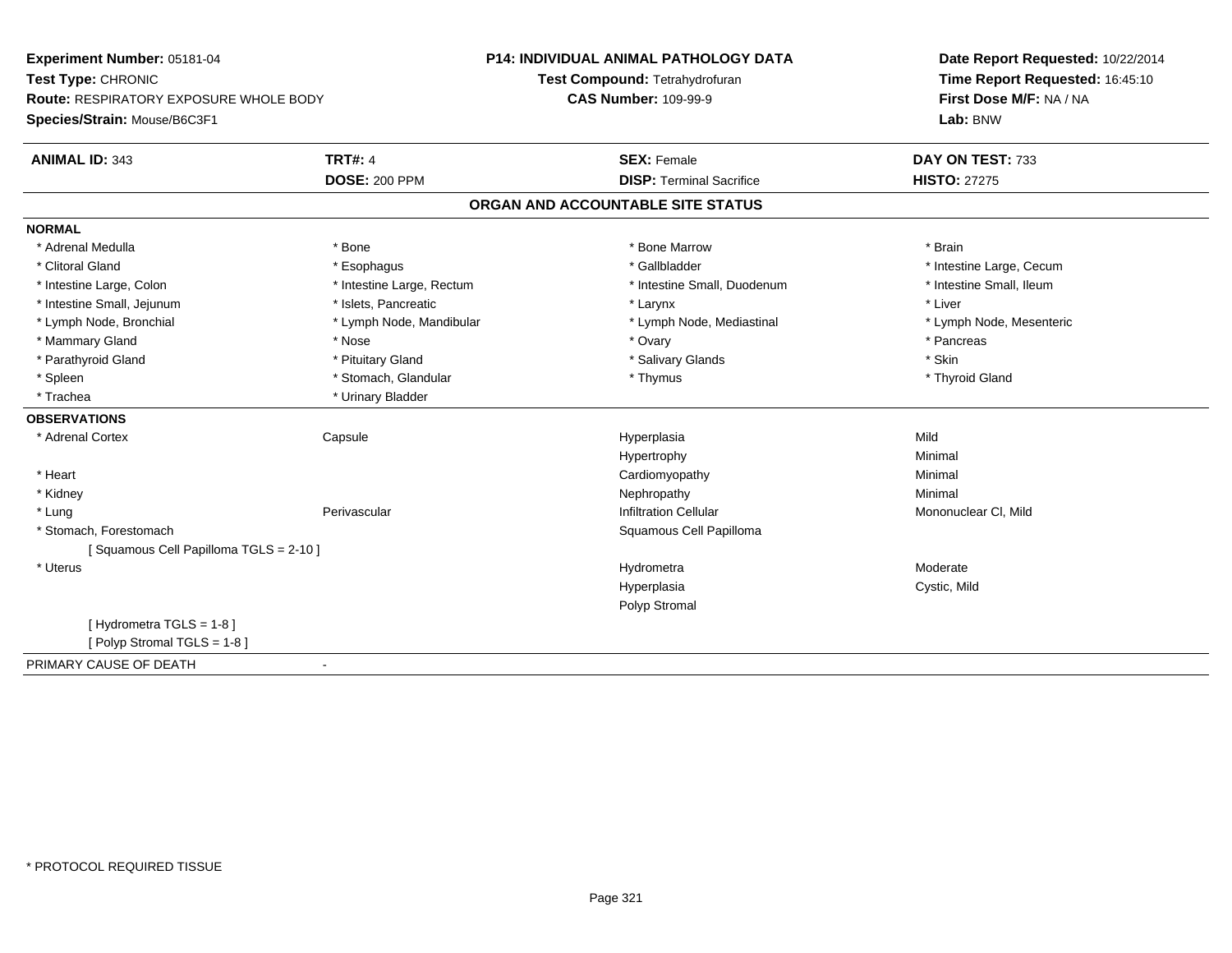| Experiment Number: 05181-04<br>Test Type: CHRONIC<br>Route: RESPIRATORY EXPOSURE WHOLE BODY |                           | P14: INDIVIDUAL ANIMAL PATHOLOGY DATA | Date Report Requested: 10/22/2014<br>Time Report Requested: 16:45:10<br>First Dose M/F: NA / NA |
|---------------------------------------------------------------------------------------------|---------------------------|---------------------------------------|-------------------------------------------------------------------------------------------------|
|                                                                                             |                           | Test Compound: Tetrahydrofuran        |                                                                                                 |
|                                                                                             |                           | <b>CAS Number: 109-99-9</b>           |                                                                                                 |
| Species/Strain: Mouse/B6C3F1                                                                |                           |                                       | Lab: BNW                                                                                        |
| <b>ANIMAL ID: 344</b>                                                                       | <b>TRT#: 4</b>            | <b>SEX: Female</b>                    | DAY ON TEST: 733                                                                                |
|                                                                                             | <b>DOSE: 200 PPM</b>      | <b>DISP: Terminal Sacrifice</b>       | <b>HISTO: 27276</b>                                                                             |
|                                                                                             |                           | ORGAN AND ACCOUNTABLE SITE STATUS     |                                                                                                 |
| <b>NORMAL</b>                                                                               |                           |                                       |                                                                                                 |
| * Adrenal Cortex                                                                            | * Bone Marrow             | * Brain                               | * Clitoral Gland                                                                                |
| * Esophagus                                                                                 | * Gallbladder             | * Heart                               | * Intestine Large, Cecum                                                                        |
| * Intestine Large, Colon                                                                    | * Intestine Large, Rectum | * Intestine Small, Duodenum           | * Intestine Small, Ileum                                                                        |
| * Intestine Small, Jejunum                                                                  | * Islets, Pancreatic      | * Larynx                              | * Lung                                                                                          |
| * Lymph Node, Mandibular                                                                    | * Lymph Node, Mediastinal | * Mammary Gland                       | * Nose                                                                                          |
| * Ovary                                                                                     | * Pancreas                | * Pituitary Gland                     | * Salivary Glands                                                                               |
| * Skin                                                                                      | * Spleen                  | * Stomach, Forestomach                | * Stomach, Glandular                                                                            |
| * Trachea                                                                                   | * Urinary Bladder         |                                       |                                                                                                 |
| <b>MISSING</b>                                                                              |                           |                                       |                                                                                                 |
| * Lymph Node, Mesenteric                                                                    | * Parathyroid Gland       | * Thymus                              |                                                                                                 |
| <b>OBSERVATIONS</b>                                                                         |                           |                                       |                                                                                                 |
| * Adrenal Medulla                                                                           |                           | Hyperplasia                           | Minimal                                                                                         |
| * Bone                                                                                      |                           | Fibrous Osteodystrophy                | Minimal                                                                                         |
| * Kidney                                                                                    |                           | Nephropathy                           | Minimal                                                                                         |
| * Liver                                                                                     |                           | Angiectasis                           | Mild                                                                                            |
|                                                                                             |                           | Eosinophilic Focus                    |                                                                                                 |
| [ Eosinophilic Focus TGLS = 1-4 ]                                                           |                           |                                       |                                                                                                 |
| * Lymph Node, Bronchial                                                                     |                           | Hyperplasia                           | Mild                                                                                            |
| * Thyroid Gland                                                                             | <b>Follicular Cel</b>     | Hyperplasia                           | Minimal                                                                                         |
| * Uterus                                                                                    |                           | Hyperplasia                           | Cystic, Mild                                                                                    |
| PRIMARY CAUSE OF DEATH                                                                      |                           |                                       |                                                                                                 |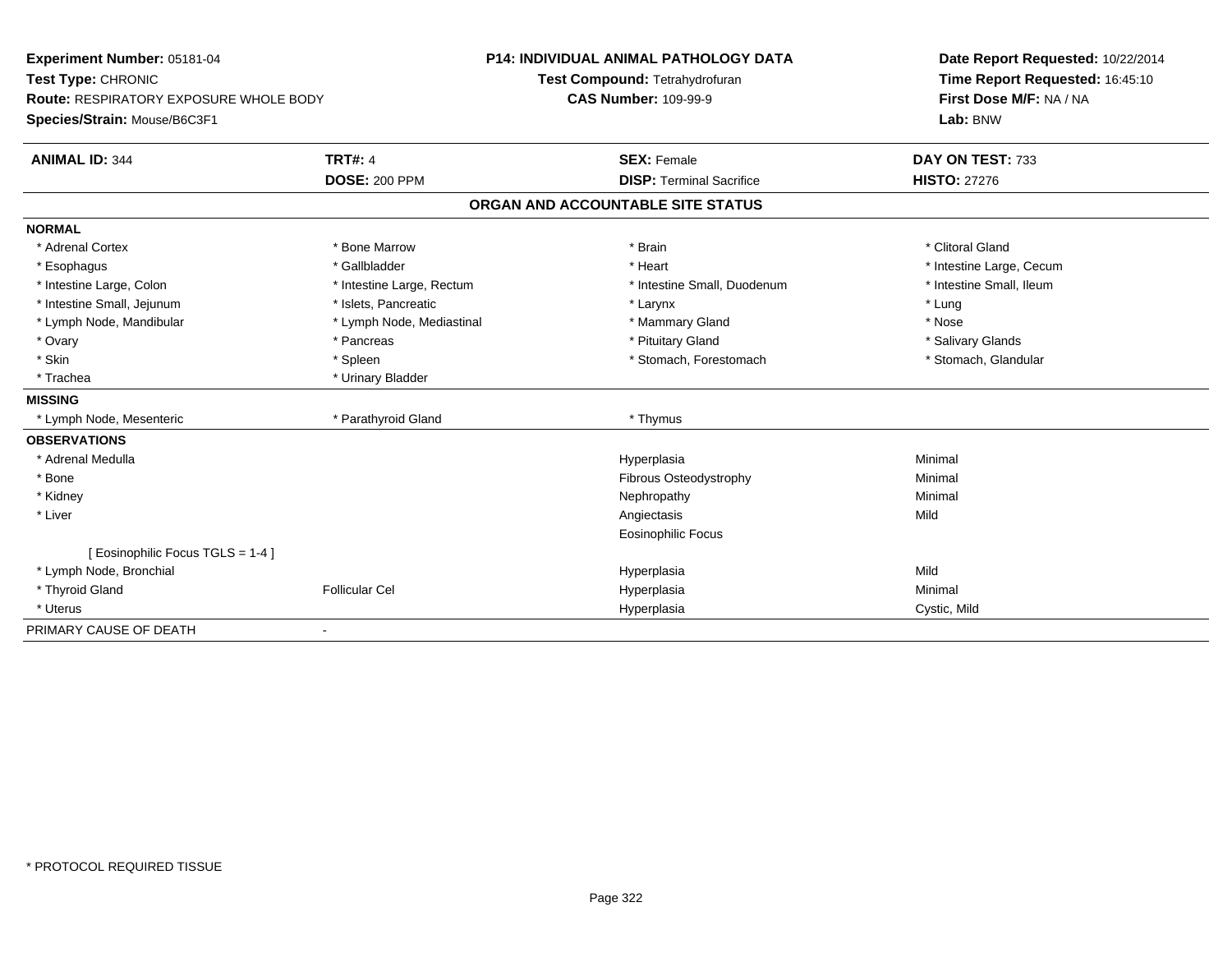| Experiment Number: 05181-04<br>Test Type: CHRONIC<br><b>Route: RESPIRATORY EXPOSURE WHOLE BODY</b><br>Species/Strain: Mouse/B6C3F1<br><b>ANIMAL ID: 345</b> | <b>TRT#: 4</b>                        | P14: INDIVIDUAL ANIMAL PATHOLOGY DATA<br>Test Compound: Tetrahydrofuran<br><b>CAS Number: 109-99-9</b><br><b>SEX: Female</b> | Date Report Requested: 10/22/2014<br>Time Report Requested: 16:45:10<br>First Dose M/F: NA / NA<br>Lab: BNW<br>DAY ON TEST: 460 |
|-------------------------------------------------------------------------------------------------------------------------------------------------------------|---------------------------------------|------------------------------------------------------------------------------------------------------------------------------|---------------------------------------------------------------------------------------------------------------------------------|
|                                                                                                                                                             | <b>DOSE: 200 PPM</b>                  | <b>DISP:</b> Moribund Sacrifice                                                                                              | <b>HISTO: 27277</b>                                                                                                             |
|                                                                                                                                                             |                                       | ORGAN AND ACCOUNTABLE SITE STATUS                                                                                            |                                                                                                                                 |
| <b>NORMAL</b>                                                                                                                                               |                                       |                                                                                                                              |                                                                                                                                 |
| * Adrenal Cortex                                                                                                                                            | * Adrenal Medulla                     | * Bone Marrow                                                                                                                | * Brain                                                                                                                         |
| * Clitoral Gland                                                                                                                                            | * Esophagus                           | * Gallbladder                                                                                                                | * Heart                                                                                                                         |
| * Intestine Large, Cecum                                                                                                                                    | * Intestine Large, Colon              | * Intestine Large, Rectum                                                                                                    | * Intestine Small, Duodenum                                                                                                     |
| * Intestine Small, Ileum                                                                                                                                    | * Intestine Small, Jejunum            | * Islets, Pancreatic                                                                                                         | * Larynx                                                                                                                        |
| * Liver                                                                                                                                                     | * Lung                                | * Lymph Node, Bronchial                                                                                                      | * Mammary Gland                                                                                                                 |
| * Nose                                                                                                                                                      | * Pancreas                            | * Parathyroid Gland                                                                                                          | * Pituitary Gland                                                                                                               |
| * Salivary Glands                                                                                                                                           | * Skin                                | * Spleen                                                                                                                     | * Stomach, Forestomach                                                                                                          |
| * Stomach, Glandular                                                                                                                                        | * Thymus                              | * Thyroid Gland                                                                                                              | * Trachea                                                                                                                       |
| * Urinary Bladder                                                                                                                                           |                                       |                                                                                                                              |                                                                                                                                 |
| <b>MISSING</b>                                                                                                                                              |                                       |                                                                                                                              |                                                                                                                                 |
| * Lymph Node, Mediastinal                                                                                                                                   |                                       |                                                                                                                              |                                                                                                                                 |
| <b>OBSERVATIONS</b>                                                                                                                                         |                                       |                                                                                                                              |                                                                                                                                 |
| * Bone                                                                                                                                                      |                                       | Fibrous Osteodystrophy                                                                                                       | Mild                                                                                                                            |
| * Kidney                                                                                                                                                    |                                       | <b>Amyloid Deposition</b>                                                                                                    | Marked                                                                                                                          |
| [ Amyloid Deposition TGLS = 1-5 ]                                                                                                                           |                                       |                                                                                                                              |                                                                                                                                 |
| * Lymph Node, Mandibular                                                                                                                                    |                                       | Hyperplasia                                                                                                                  | Mild                                                                                                                            |
| * Lymph Node, Mesenteric                                                                                                                                    |                                       | Angiectasis                                                                                                                  | Mild                                                                                                                            |
| * Ovary                                                                                                                                                     |                                       | Cyst                                                                                                                         | Mild                                                                                                                            |
| * Uterus                                                                                                                                                    |                                       | Hyperplasia                                                                                                                  | Cystic, Minimal                                                                                                                 |
| PRIMARY CAUSE OF DEATH                                                                                                                                      | <b>Amyloid Deposition</b><br>- Kidney |                                                                                                                              |                                                                                                                                 |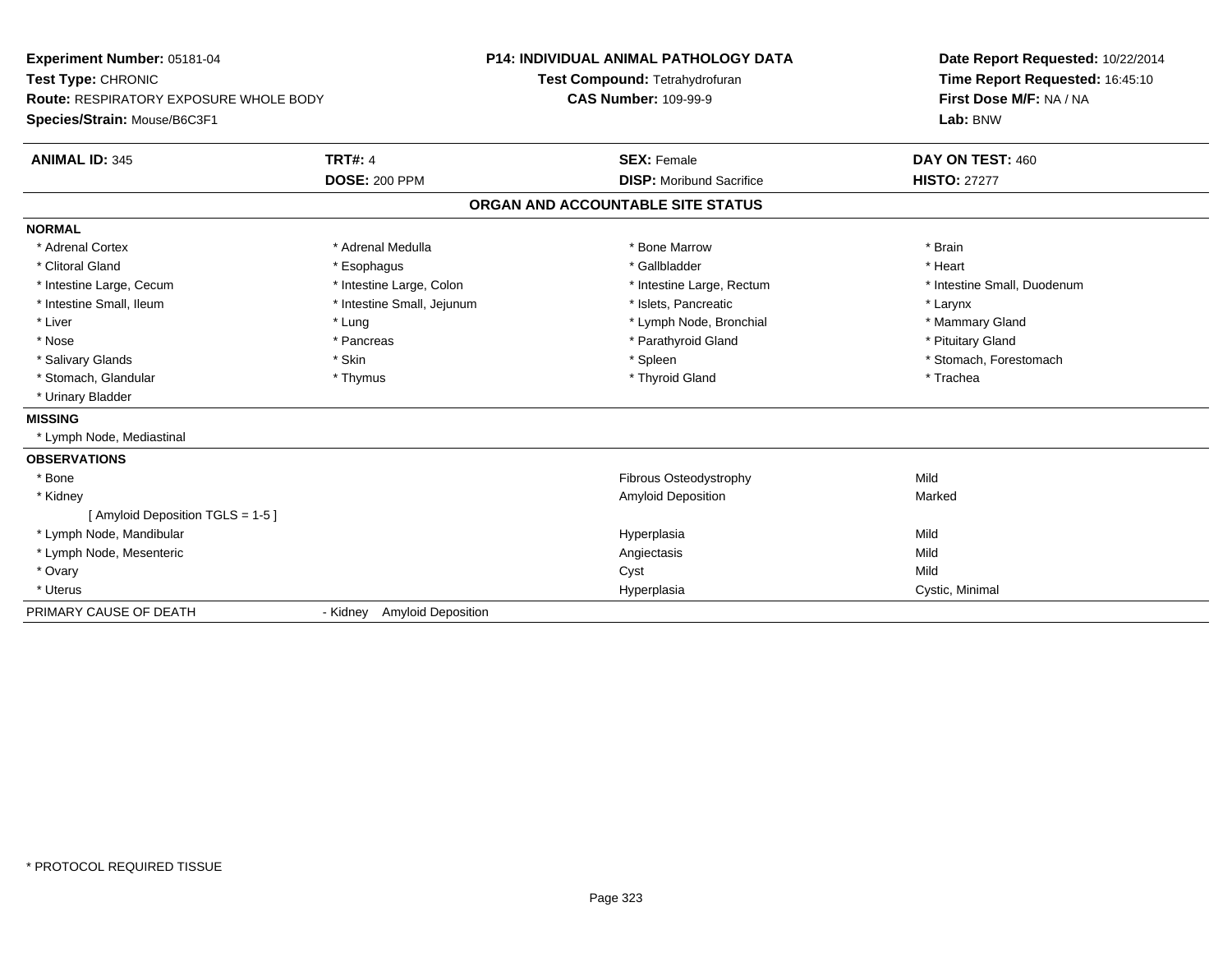| Experiment Number: 05181-04<br>Test Type: CHRONIC |                           | <b>P14: INDIVIDUAL ANIMAL PATHOLOGY DATA</b> | Date Report Requested: 10/22/2014<br>Time Report Requested: 16:45:10 |
|---------------------------------------------------|---------------------------|----------------------------------------------|----------------------------------------------------------------------|
|                                                   |                           | Test Compound: Tetrahydrofuran               |                                                                      |
| <b>Route: RESPIRATORY EXPOSURE WHOLE BODY</b>     |                           | <b>CAS Number: 109-99-9</b>                  | First Dose M/F: NA / NA                                              |
| Species/Strain: Mouse/B6C3F1                      |                           |                                              | Lab: BNW                                                             |
| <b>ANIMAL ID: 346</b>                             | <b>TRT#: 4</b>            | <b>SEX: Female</b>                           | DAY ON TEST: 736                                                     |
|                                                   | <b>DOSE: 200 PPM</b>      | <b>DISP: Terminal Sacrifice</b>              | <b>HISTO: 27278</b>                                                  |
|                                                   |                           | ORGAN AND ACCOUNTABLE SITE STATUS            |                                                                      |
| <b>NORMAL</b>                                     |                           |                                              |                                                                      |
| * Adrenal Cortex                                  | * Bone                    | * Bone Marrow                                | * Brain                                                              |
| * Clitoral Gland                                  | * Esophagus               | * Gallbladder                                | * Intestine Large, Cecum                                             |
| * Intestine Large, Colon                          | * Intestine Large, Rectum | * Intestine Small, Duodenum                  | * Intestine Small, Ileum                                             |
| * Intestine Small, Jejunum                        | * Islets, Pancreatic      | * Larynx                                     | * Liver                                                              |
| * Lung                                            | * Lymph Node, Bronchial   | * Lymph Node, Mandibular                     | * Lymph Node, Mesenteric                                             |
| * Mammary Gland                                   | * Nose                    | * Pancreas                                   | * Parathyroid Gland                                                  |
| * Pituitary Gland                                 | * Salivary Glands         | * Skin                                       | * Spleen                                                             |
| * Stomach, Forestomach                            | * Stomach, Glandular      | * Thymus                                     | * Thyroid Gland                                                      |
| * Trachea                                         | * Urinary Bladder         |                                              |                                                                      |
| <b>MISSING</b>                                    |                           |                                              |                                                                      |
| * Lymph Node, Mediastinal                         |                           |                                              |                                                                      |
| <b>OBSERVATIONS</b>                               |                           |                                              |                                                                      |
| * Adrenal Medulla                                 |                           | Hyperplasia                                  | Moderate                                                             |
| * Heart                                           |                           | Cardiomyopathy                               | Minimal                                                              |
| * Kidney                                          |                           | Nephropathy                                  | Minimal                                                              |
| * Ovary                                           |                           | Atrophy                                      | Moderate                                                             |
|                                                   |                           | Cyst                                         | Mild                                                                 |
| [Cyst TGLS = $1-7$ ]                              |                           |                                              |                                                                      |
| * Uterus                                          |                           | Hyperplasia                                  | Cystic, Mild                                                         |
| PRIMARY CAUSE OF DEATH                            |                           |                                              |                                                                      |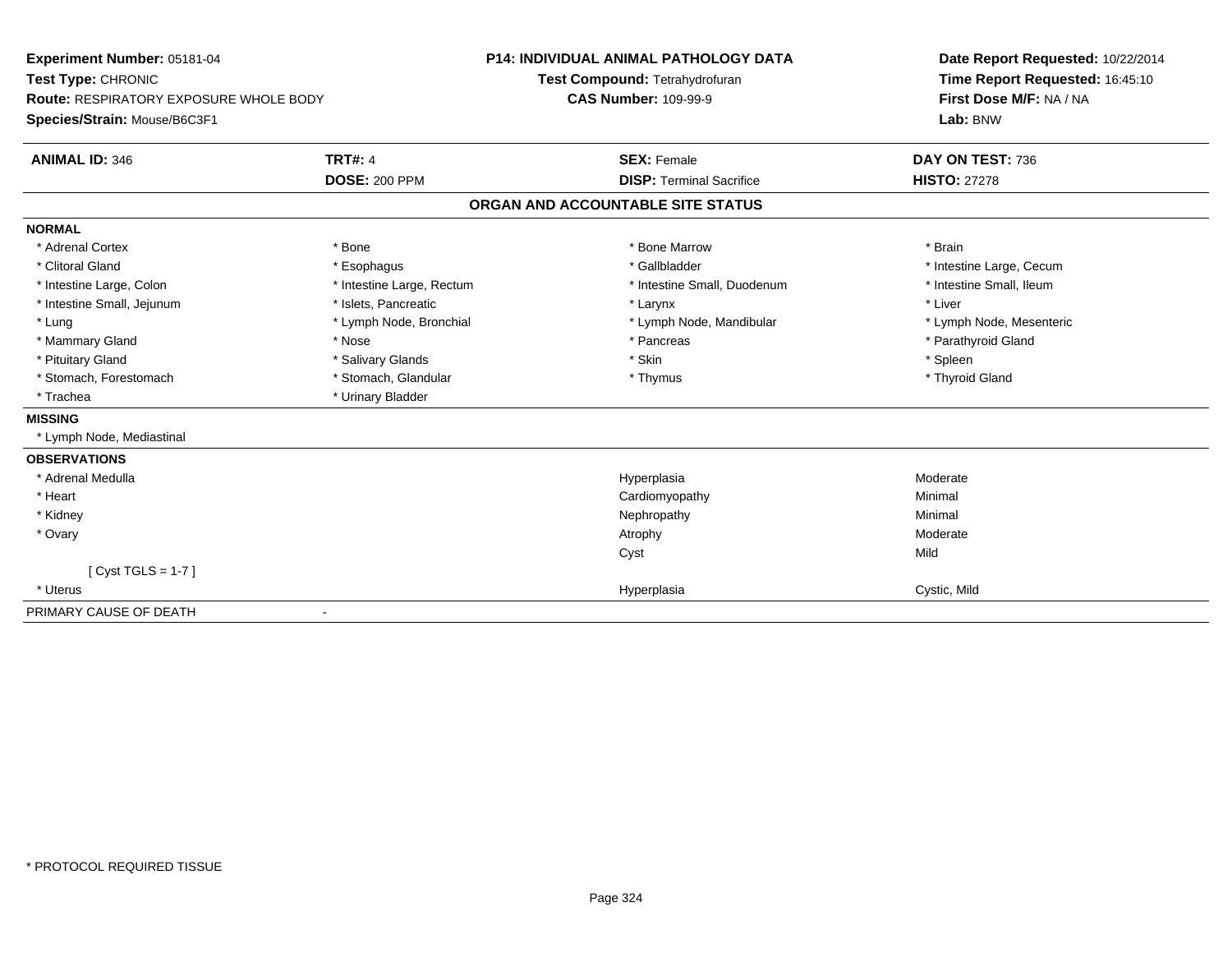| Experiment Number: 05181-04                        |                                                                                                | <b>P14: INDIVIDUAL ANIMAL PATHOLOGY DATA</b> | Date Report Requested: 10/22/2014 |  |
|----------------------------------------------------|------------------------------------------------------------------------------------------------|----------------------------------------------|-----------------------------------|--|
| Test Type: CHRONIC                                 |                                                                                                | <b>Test Compound: Tetrahydrofuran</b>        | Time Report Requested: 16:45:10   |  |
| <b>Route: RESPIRATORY EXPOSURE WHOLE BODY</b>      |                                                                                                | <b>CAS Number: 109-99-9</b>                  | First Dose M/F: NA / NA           |  |
| Species/Strain: Mouse/B6C3F1                       |                                                                                                |                                              | Lab: BNW                          |  |
| <b>ANIMAL ID: 347</b>                              | <b>TRT#: 4</b>                                                                                 | <b>SEX: Female</b>                           | DAY ON TEST: 552                  |  |
|                                                    | <b>DOSE: 200 PPM</b>                                                                           | <b>DISP:</b> Moribund Sacrifice              | <b>HISTO: 27279</b>               |  |
|                                                    |                                                                                                | ORGAN AND ACCOUNTABLE SITE STATUS            |                                   |  |
| <b>NORMAL</b>                                      |                                                                                                |                                              |                                   |  |
| * Adrenal Cortex                                   | * Adrenal Medulla                                                                              | * Bone                                       | * Bone Marrow                     |  |
| * Brain                                            | * Esophagus                                                                                    | * Gallbladder                                | * Intestine Large, Colon          |  |
| * Intestine Large, Rectum                          | * Intestine Small, Duodenum                                                                    | * Intestine Small, Ileum                     | * Intestine Small, Jejunum        |  |
| * Kidney                                           | * Larynx                                                                                       | * Lymph Node, Mandibular                     | * Mammary Gland                   |  |
| $^{\star}$ Nose                                    | * Pituitary Gland                                                                              | * Salivary Glands                            | * Skin                            |  |
| * Stomach, Glandular                               | * Thyroid Gland                                                                                | * Trachea                                    | * Urinary Bladder                 |  |
| <b>MISSING</b>                                     |                                                                                                |                                              |                                   |  |
| * Clitoral Gland                                   | * Intestine Large, Cecum                                                                       | * Parathyroid Gland                          |                                   |  |
| <b>OBSERVATIONS</b>                                |                                                                                                |                                              |                                   |  |
| * Heart                                            |                                                                                                | Cardiomyopathy                               | Minimal                           |  |
| * Islets, Pancreatic                               |                                                                                                | Carcinoma                                    |                                   |  |
| [Carcinoma TGLS = $8-4+14$ ]                       |                                                                                                |                                              |                                   |  |
| * Liver                                            |                                                                                                | Carcinoma                                    | Metastatic (Islets, Pancreatic)   |  |
|                                                    |                                                                                                | Hematopoietic Cell Proliferation             | Mild                              |  |
|                                                    |                                                                                                | Hepatocellular Carcinoma                     |                                   |  |
| [ Hepatocellular Carcinoma TGLS = 3-10 ]           |                                                                                                |                                              |                                   |  |
| * Lung                                             |                                                                                                | Hepatocellular Carcinoma                     | Metastatic (Liver)                |  |
|                                                    | Note: TGL 2 is marked NCL since congestion is not considered a significant lesion to diagnose. |                                              |                                   |  |
| Lymph Node                                         |                                                                                                |                                              |                                   |  |
| Note: TGL 5 renal lymph node not found on recheck. |                                                                                                |                                              |                                   |  |
| Note: Renal lymph node (TGL 5) not found at trim.  |                                                                                                |                                              |                                   |  |
| * Lymph Node, Bronchial                            |                                                                                                | Carcinoma                                    | Metastatic (Islets, Pancreatic)   |  |
| * Lymph Node, Mediastinal                          |                                                                                                | Carcinoma                                    | Metastatic (Islets, Pancreatic)   |  |
| * Lymph Node, Mesenteric                           |                                                                                                | Carcinoma                                    | Metastatic (Islets, Pancreatic)   |  |
| Mesentery                                          |                                                                                                | Carcinoma                                    | Metastatic (Islets, Pancreatic)   |  |
| [Carcinoma TGLS = $6,7,9-12+13+15$ ]               |                                                                                                |                                              |                                   |  |
| * Ovary                                            |                                                                                                | Carcinoma                                    | Metastatic (Islets, Pancreatic)   |  |
|                                                    |                                                                                                | Cyst                                         | Moderate                          |  |
| [Carcinoma TGLS = $4-7+11$ ]                       |                                                                                                |                                              |                                   |  |
| [Cyst TGLS = $4-7$ ]                               |                                                                                                |                                              |                                   |  |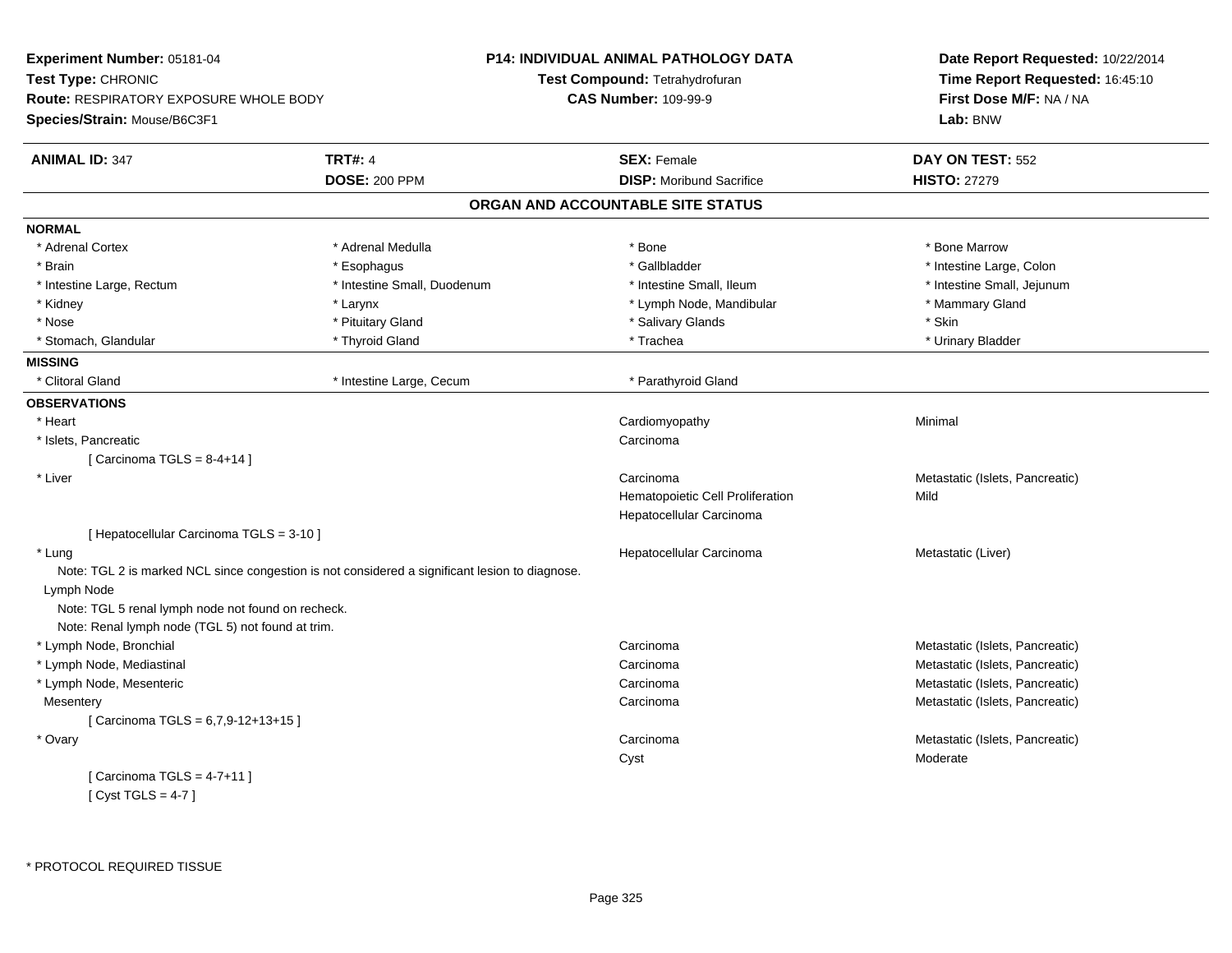| Experiment Number: 05181-04<br>Test Type: CHRONIC<br><b>Route: RESPIRATORY EXPOSURE WHOLE BODY</b><br>Species/Strain: Mouse/B6C3F1 |                                | <b>P14: INDIVIDUAL ANIMAL PATHOLOGY DATA</b><br>Test Compound: Tetrahydrofuran<br><b>CAS Number: 109-99-9</b> | Date Report Requested: 10/22/2014<br>Time Report Requested: 16:45:10<br>First Dose M/F: NA / NA<br>Lab: BNW |  |
|------------------------------------------------------------------------------------------------------------------------------------|--------------------------------|---------------------------------------------------------------------------------------------------------------|-------------------------------------------------------------------------------------------------------------|--|
| <b>ANIMAL ID: 347</b>                                                                                                              | <b>TRT#: 4</b>                 | <b>SEX: Female</b>                                                                                            | DAY ON TEST: 552                                                                                            |  |
|                                                                                                                                    | <b>DOSE: 200 PPM</b>           | <b>DISP:</b> Moribund Sacrifice                                                                               | <b>HISTO: 27279</b>                                                                                         |  |
|                                                                                                                                    |                                | ORGAN AND ACCOUNTABLE SITE STATUS                                                                             |                                                                                                             |  |
| * Pancreas                                                                                                                         |                                | Carcinoma                                                                                                     | Metastatic (Islets, Pancreatic)                                                                             |  |
| <b>Skeletal Muscle</b>                                                                                                             |                                | Carcinoma                                                                                                     | Metastatic (Islets, Pancreatic)                                                                             |  |
| [ Carcinoma TGLS = 1-16 ]                                                                                                          |                                |                                                                                                               |                                                                                                             |  |
| * Spleen                                                                                                                           |                                | Hematopoietic Cell Proliferation                                                                              | Moderate                                                                                                    |  |
| * Stomach, Forestomach                                                                                                             |                                | Ulcer                                                                                                         | Mild                                                                                                        |  |
| * Thymus                                                                                                                           |                                | Atrophy                                                                                                       | Marked                                                                                                      |  |
| * Uterus                                                                                                                           |                                | Hyperplasia                                                                                                   | Cystic, Mild                                                                                                |  |
| PRIMARY CAUSE OF DEATH                                                                                                             | - Islets, Pancreatic Carcinoma |                                                                                                               |                                                                                                             |  |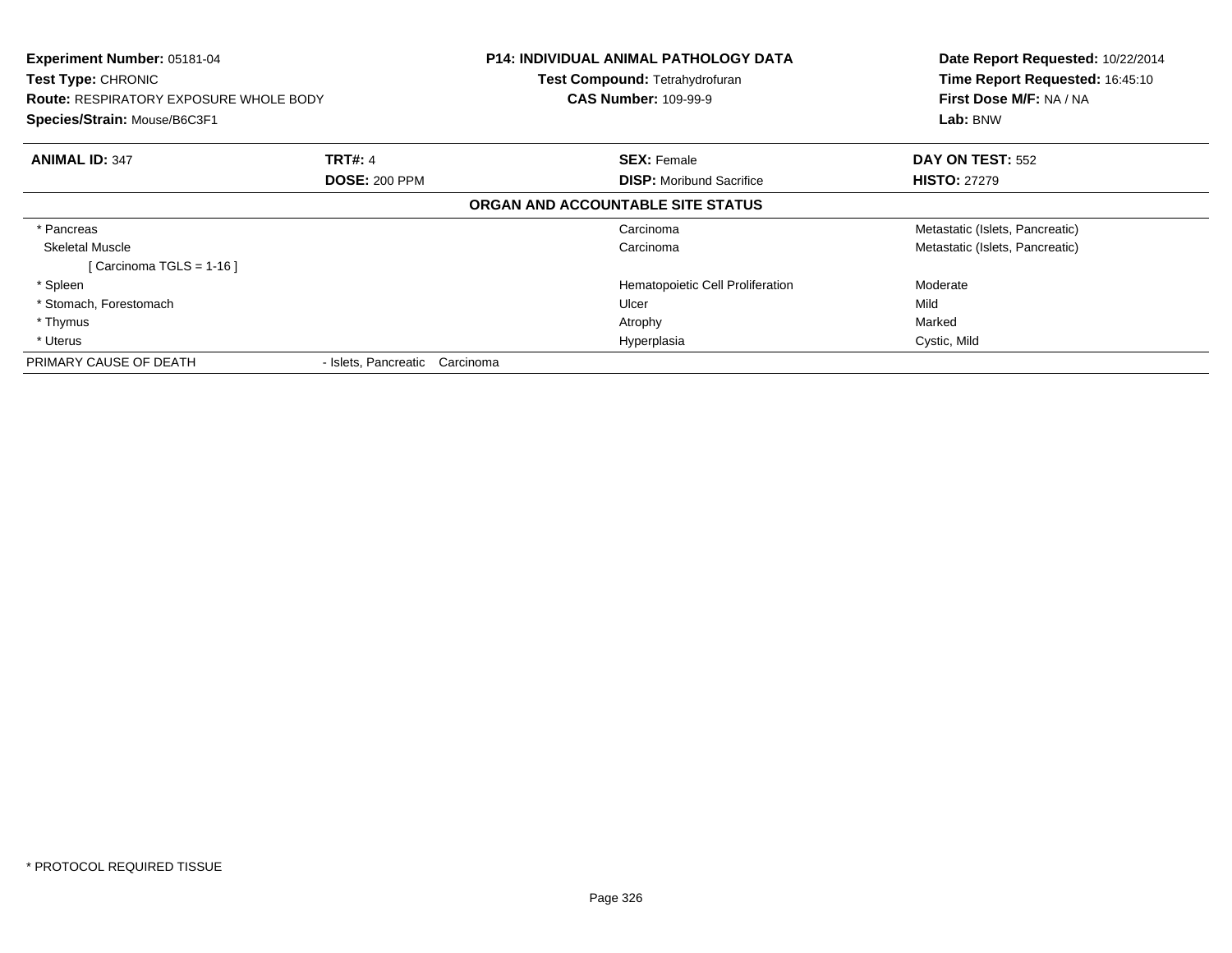| Experiment Number: 05181-04<br>Test Type: CHRONIC<br><b>Route: RESPIRATORY EXPOSURE WHOLE BODY</b> |                           | <b>P14: INDIVIDUAL ANIMAL PATHOLOGY DATA</b> | Date Report Requested: 10/22/2014<br>Time Report Requested: 16:45:10 |
|----------------------------------------------------------------------------------------------------|---------------------------|----------------------------------------------|----------------------------------------------------------------------|
|                                                                                                    |                           | Test Compound: Tetrahydrofuran               |                                                                      |
|                                                                                                    |                           | <b>CAS Number: 109-99-9</b>                  | First Dose M/F: NA / NA                                              |
| Species/Strain: Mouse/B6C3F1                                                                       |                           |                                              | Lab: BNW                                                             |
| <b>ANIMAL ID: 348</b>                                                                              | <b>TRT#: 4</b>            | <b>SEX: Female</b>                           | DAY ON TEST: 736                                                     |
|                                                                                                    | <b>DOSE: 200 PPM</b>      | <b>DISP: Terminal Sacrifice</b>              | <b>HISTO: 27280</b>                                                  |
|                                                                                                    |                           | ORGAN AND ACCOUNTABLE SITE STATUS            |                                                                      |
| <b>NORMAL</b>                                                                                      |                           |                                              |                                                                      |
| * Adrenal Medulla                                                                                  | * Bone Marrow             | * Brain                                      | * Clitoral Gland                                                     |
| * Esophagus                                                                                        | * Gallbladder             | * Heart                                      | * Intestine Large, Cecum                                             |
| * Intestine Large, Colon                                                                           | * Intestine Large, Rectum | * Intestine Small, Duodenum                  | * Intestine Small, Ileum                                             |
| * Intestine Small, Jejunum                                                                         | * Islets, Pancreatic      | * Kidney                                     | * Larynx                                                             |
| * Lung                                                                                             | * Lymph Node, Bronchial   | * Lymph Node, Mandibular                     | * Lymph Node, Mesenteric                                             |
| * Mammary Gland                                                                                    | * Nose                    | * Ovary                                      | * Pancreas                                                           |
| * Parathyroid Gland                                                                                | * Salivary Glands         | * Skin                                       | * Stomach, Forestomach                                               |
| * Stomach, Glandular                                                                               | * Thymus                  | * Thyroid Gland                              | * Trachea                                                            |
| * Urinary Bladder                                                                                  |                           |                                              |                                                                      |
| <b>MISSING</b>                                                                                     |                           |                                              |                                                                      |
| * Lymph Node, Mediastinal                                                                          |                           |                                              |                                                                      |
| <b>OBSERVATIONS</b>                                                                                |                           |                                              |                                                                      |
| * Adrenal Cortex                                                                                   |                           | Hypertrophy                                  | Minimal                                                              |
| * Bone                                                                                             |                           | Fibrous Osteodystrophy                       | Minimal                                                              |
| * Liver                                                                                            |                           | Hepatocellular Adenoma                       |                                                                      |
|                                                                                                    |                           | Hepatocellular Carcinoma                     |                                                                      |
|                                                                                                    |                           | Vacuolization Cytoplasmic                    | Focal, Mild                                                          |
| [ Hepatocellular Adenoma TGLS = 2-11 ]                                                             |                           |                                              |                                                                      |
| [ Hepatocellular Carcinoma TGLS = 1-10 ]                                                           |                           |                                              |                                                                      |
| Lymph Node                                                                                         |                           | Hemorrhage                                   | Marked                                                               |
| [Hemorrhage TGLS = $3-12$ ]                                                                        |                           |                                              |                                                                      |
| * Pituitary Gland                                                                                  | Pars Distalis             | Hyperplasia                                  | Minimal                                                              |
|                                                                                                    | Pars Intermed             | Hyperplasia                                  | Minimal                                                              |
| * Spleen                                                                                           |                           | Hematopoietic Cell Proliferation             | Mild                                                                 |
| * Uterus                                                                                           |                           | Hyperplasia                                  | Cystic, Mild                                                         |
| PRIMARY CAUSE OF DEATH                                                                             | ä,                        |                                              |                                                                      |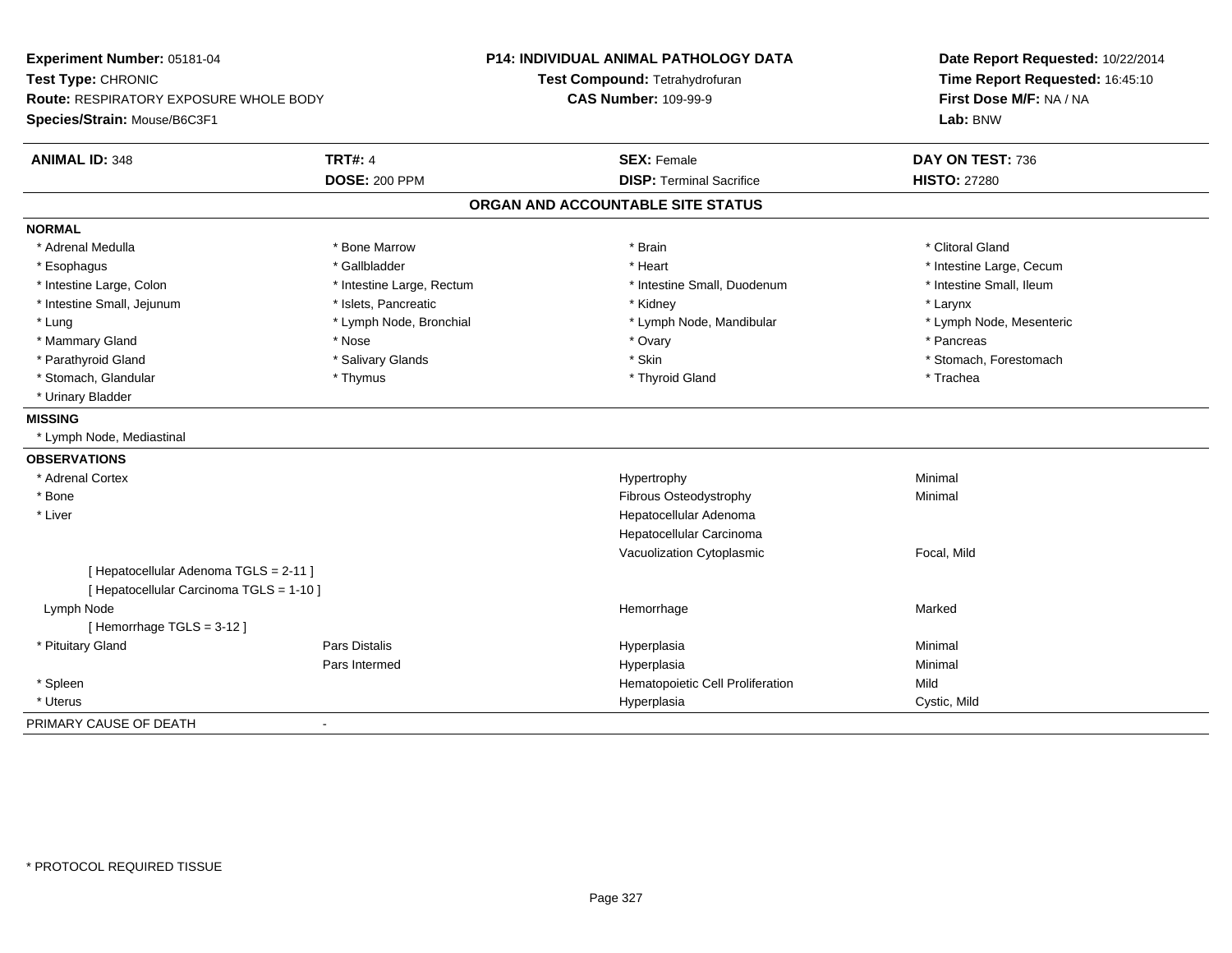| Experiment Number: 05181-04<br>Test Type: CHRONIC             |                            | <b>P14: INDIVIDUAL ANIMAL PATHOLOGY DATA</b> | Date Report Requested: 10/22/2014 |  |
|---------------------------------------------------------------|----------------------------|----------------------------------------------|-----------------------------------|--|
|                                                               |                            | Test Compound: Tetrahydrofuran               | Time Report Requested: 16:45:10   |  |
| Route: RESPIRATORY EXPOSURE WHOLE BODY                        |                            | <b>CAS Number: 109-99-9</b>                  | First Dose M/F: NA / NA           |  |
| Species/Strain: Mouse/B6C3F1                                  |                            |                                              | Lab: BNW                          |  |
| <b>ANIMAL ID: 349</b>                                         | <b>TRT#: 4</b>             | <b>SEX: Female</b>                           | DAY ON TEST: 734                  |  |
|                                                               | <b>DOSE: 200 PPM</b>       | <b>DISP: Terminal Sacrifice</b>              | <b>HISTO: 27281</b>               |  |
|                                                               |                            | ORGAN AND ACCOUNTABLE SITE STATUS            |                                   |  |
| <b>NORMAL</b>                                                 |                            |                                              |                                   |  |
| * Adrenal Cortex                                              | * Adrenal Medulla          | * Bone Marrow                                | * Brain                           |  |
| * Clitoral Gland                                              | * Esophagus                | * Gallbladder                                | * Heart                           |  |
| * Intestine Large, Cecum                                      | * Intestine Large, Colon   | * Intestine Large, Rectum                    | * Intestine Small, Duodenum       |  |
| * Intestine Small, Ileum                                      | * Intestine Small, Jejunum | * Islets, Pancreatic                         | * Kidney                          |  |
| * Larynx                                                      | * Liver                    | * Lung                                       | * Lymph Node, Mesenteric          |  |
| * Mammary Gland                                               | * Nose                     | * Pancreas                                   | * Parathyroid Gland               |  |
| * Salivary Glands                                             | * Skin                     | * Spleen                                     | * Stomach, Forestomach            |  |
| * Stomach, Glandular                                          | * Thymus                   | * Thyroid Gland                              | * Trachea                         |  |
| * Urinary Bladder                                             |                            |                                              |                                   |  |
| <b>MISSING</b>                                                |                            |                                              |                                   |  |
| * Lymph Node, Bronchial                                       | * Lymph Node, Mediastinal  |                                              |                                   |  |
| <b>OBSERVATIONS</b>                                           |                            |                                              |                                   |  |
| * Bone                                                        |                            | Fibrous Osteodystrophy                       | Mild                              |  |
| <b>Harderian Gland</b>                                        |                            | Carcinoma                                    |                                   |  |
| [Carcinoma TGLS = $1-10$ ]                                    |                            |                                              |                                   |  |
| * Liver                                                       |                            |                                              |                                   |  |
| Note: There was no lesion to account for TGL 2 even on recut. |                            |                                              |                                   |  |
| * Lymph Node, Mandibular                                      |                            | Hyperplasia                                  | Moderate                          |  |
| * Ovary                                                       |                            | Cyst                                         | Minimal                           |  |
| * Pituitary Gland                                             | Pars Distalis              | Hyperplasia                                  | Minimal                           |  |
| * Uterus                                                      |                            | Hyperplasia                                  | Cystic, Mild                      |  |
| PRIMARY CAUSE OF DEATH                                        | $\blacksquare$             |                                              |                                   |  |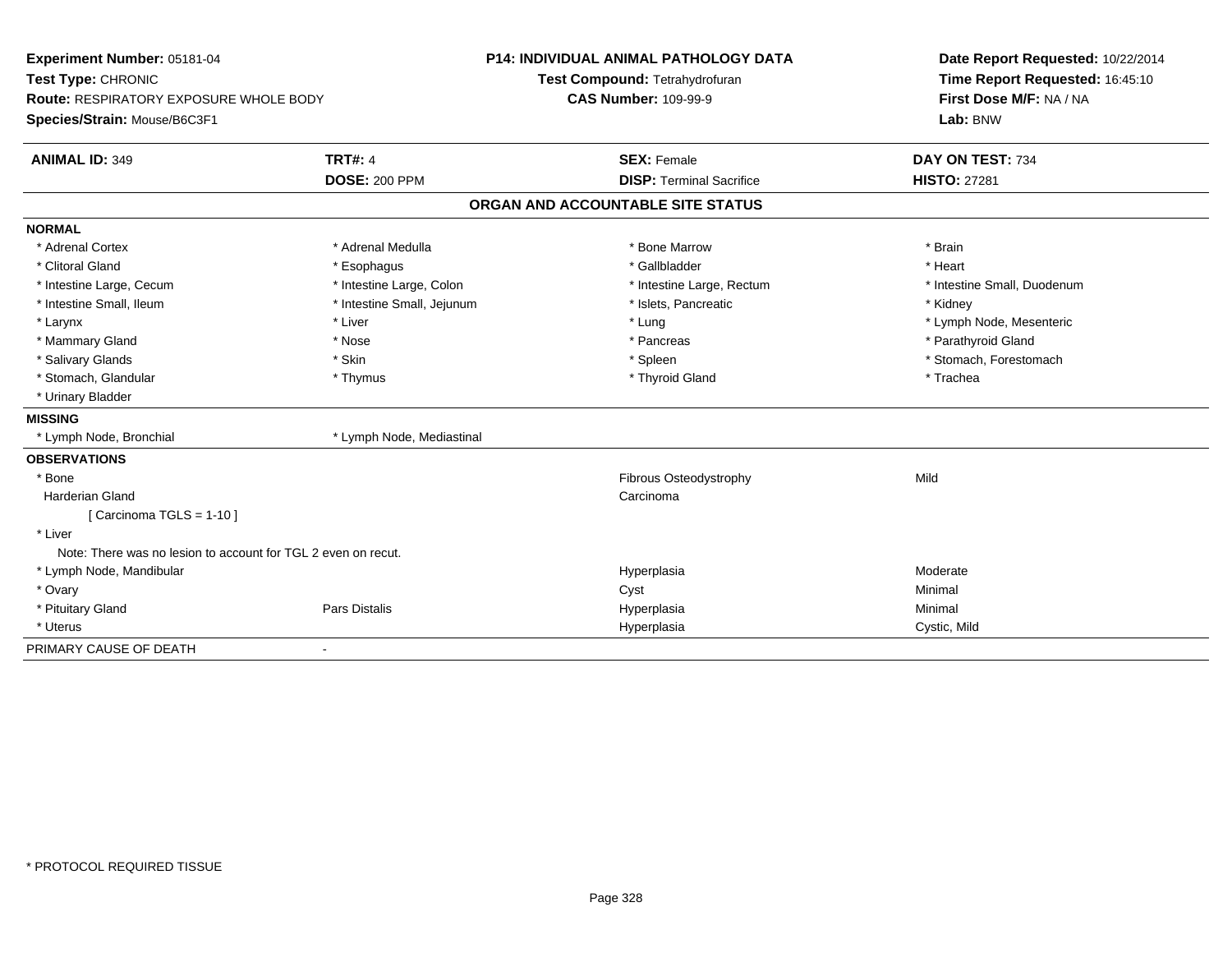| Experiment Number: 05181-04<br>Test Type: CHRONIC<br>Route: RESPIRATORY EXPOSURE WHOLE BODY |                                  | <b>P14: INDIVIDUAL ANIMAL PATHOLOGY DATA</b> | Date Report Requested: 10/22/2014 |  |
|---------------------------------------------------------------------------------------------|----------------------------------|----------------------------------------------|-----------------------------------|--|
|                                                                                             |                                  | Test Compound: Tetrahydrofuran               | Time Report Requested: 16:45:10   |  |
|                                                                                             |                                  | <b>CAS Number: 109-99-9</b>                  | First Dose M/F: NA / NA           |  |
| Species/Strain: Mouse/B6C3F1                                                                |                                  |                                              | Lab: BNW                          |  |
| <b>ANIMAL ID: 350</b>                                                                       | <b>TRT#: 4</b>                   | <b>SEX: Female</b>                           | DAY ON TEST: 652                  |  |
|                                                                                             | <b>DOSE: 200 PPM</b>             | <b>DISP:</b> Moribund Sacrifice              | <b>HISTO: 27282</b>               |  |
|                                                                                             |                                  | ORGAN AND ACCOUNTABLE SITE STATUS            |                                   |  |
| <b>NORMAL</b>                                                                               |                                  |                                              |                                   |  |
| * Adrenal Cortex                                                                            | * Adrenal Medulla                | * Bone                                       | * Bone Marrow                     |  |
| * Brain                                                                                     | * Esophagus                      | * Gallbladder                                | * Heart                           |  |
| * Intestine Large, Cecum                                                                    | * Intestine Large, Colon         | * Intestine Large, Rectum                    | * Intestine Small, Duodenum       |  |
| * Intestine Small, Ileum                                                                    | * Intestine Small, Jejunum       | * Islets, Pancreatic                         | * Kidney                          |  |
| * Larynx                                                                                    | * Lung                           | * Lymph Node, Bronchial                      | * Lymph Node, Mandibular          |  |
| * Lymph Node, Mediastinal                                                                   | * Lymph Node, Mesenteric         | * Mammary Gland                              | * Nose                            |  |
| * Ovary                                                                                     | * Pancreas                       | * Parathyroid Gland                          | * Salivary Glands                 |  |
| * Skin                                                                                      | * Stomach, Forestomach           | * Stomach, Glandular                         | * Thymus                          |  |
| * Thyroid Gland                                                                             | * Trachea                        | * Urinary Bladder                            |                                   |  |
| <b>MISSING</b>                                                                              |                                  |                                              |                                   |  |
| * Clitoral Gland                                                                            |                                  |                                              |                                   |  |
| <b>OBSERVATIONS</b>                                                                         |                                  |                                              |                                   |  |
| * Liver                                                                                     |                                  | Hepatocellular Carcinoma                     | Multiple                          |  |
| [ Hepatocellular Carcinoma TGLS = 2,3,4-4+10 ]                                              |                                  |                                              |                                   |  |
| * Pituitary Gland                                                                           | Pars Distalis                    | Hyperplasia                                  | Minimal                           |  |
| * Spleen                                                                                    |                                  | Hematopoietic Cell Proliferation             | Mild                              |  |
| * Uterus                                                                                    |                                  | Hyperplasia                                  | Cystic, Minimal                   |  |
|                                                                                             |                                  | Polyp Stromal                                |                                   |  |
| [ Polyp Stromal TGLS = $1-8$ ]                                                              |                                  |                                              |                                   |  |
| PRIMARY CAUSE OF DEATH                                                                      | - Liver Hepatocellular Carcinoma |                                              |                                   |  |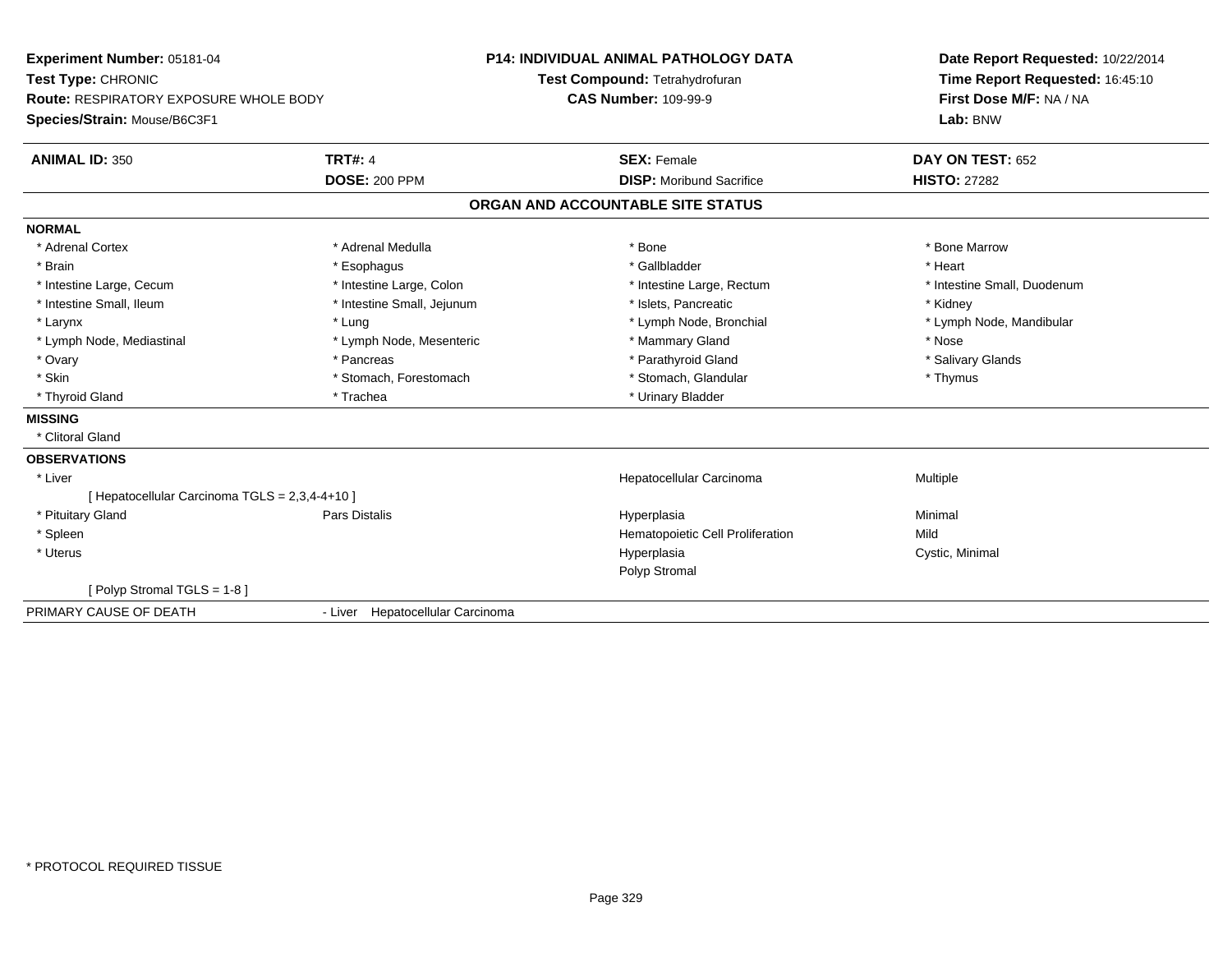| Experiment Number: 05181-04                   |                             | <b>P14: INDIVIDUAL ANIMAL PATHOLOGY DATA</b> | Date Report Requested: 10/22/2014   |  |
|-----------------------------------------------|-----------------------------|----------------------------------------------|-------------------------------------|--|
| Test Type: CHRONIC                            |                             | Test Compound: Tetrahydrofuran               | Time Report Requested: 16:45:10     |  |
| <b>Route: RESPIRATORY EXPOSURE WHOLE BODY</b> |                             | <b>CAS Number: 109-99-9</b>                  | First Dose M/F: NA / NA<br>Lab: BNW |  |
| Species/Strain: Mouse/B6C3F1                  |                             |                                              |                                     |  |
| <b>ANIMAL ID: 501</b>                         | <b>TRT#: 6</b>              | <b>SEX: Female</b>                           | DAY ON TEST: 737                    |  |
|                                               | <b>DOSE: 600 PPM</b>        | <b>DISP: Terminal Sacrifice</b>              | <b>HISTO: 27133</b>                 |  |
|                                               |                             | ORGAN AND ACCOUNTABLE SITE STATUS            |                                     |  |
| <b>NORMAL</b>                                 |                             |                                              |                                     |  |
| * Adrenal Cortex                              | * Bone Marrow               | * Brain                                      | * Clitoral Gland                    |  |
| * Esophagus                                   | * Gallbladder               | * Intestine Large, Cecum                     | * Intestine Large, Colon            |  |
| * Intestine Large, Rectum                     | * Intestine Small, Duodenum | * Intestine Small, Ileum                     | * Intestine Small, Jejunum          |  |
| * Islets, Pancreatic                          | * Larynx                    | * Lymph Node, Mandibular                     | * Lymph Node, Mediastinal           |  |
| * Lymph Node, Mesenteric                      | * Mammary Gland             | * Nose                                       | * Pancreas                          |  |
| * Parathyroid Gland                           | * Salivary Glands           | * Skin                                       | * Spleen                            |  |
| * Stomach, Forestomach                        | * Stomach, Glandular        | * Thymus                                     | * Trachea                           |  |
| * Urinary Bladder                             |                             |                                              |                                     |  |
| <b>OBSERVATIONS</b>                           |                             |                                              |                                     |  |
| * Adrenal Medulla                             |                             | Pheochromocytoma Malignant                   |                                     |  |
| [ Pheochromocytoma Malignant TGLS = 6-2 ]     |                             |                                              |                                     |  |
| * Bone                                        |                             | Fibrous Osteodystrophy                       | Minimal                             |  |
| * Heart                                       |                             | Cardiomyopathy                               | Minimal                             |  |
| * Kidney                                      |                             | Nephropathy                                  | Minimal                             |  |
| * Liver                                       |                             | <b>Eosinophilic Focus</b>                    |                                     |  |
| [ Eosinophilic Focus TGLS = 7-10 ]            |                             |                                              |                                     |  |
| * Lung                                        |                             | Alveolar/Bronchiolar Adenoma                 |                                     |  |
|                                               |                             | Alveolar/Bronchiolar Carcinoma               |                                     |  |
|                                               |                             | <b>Infiltration Cellular</b>                 | Histiocyte, Marked                  |  |
|                                               |                             | Inflammation                                 | Chronic, Focal, Mild                |  |
| [ Alveolar/Bronchiolar Adenoma TGLS = 2-3 ]   |                             |                                              |                                     |  |
| [ Alveolar/Bronchiolar Carcinoma TGLS = 2-3 ] |                             |                                              |                                     |  |
| * Lymph Node, Bronchial                       |                             | Hyperplasia                                  | Mild                                |  |
| * Ovary                                       |                             | Cyst                                         | Mild                                |  |
| [Cyst TGLS = $3,4-7$ ]                        |                             |                                              |                                     |  |
| * Pituitary Gland                             | Pars Distalis               | Adenoma                                      |                                     |  |
| [Adenoma TGLS = $1-8$ ]                       |                             |                                              |                                     |  |
| * Thyroid Gland                               | <b>Follicular Cel</b>       | Hyperplasia                                  | Mild                                |  |
| * Uterus                                      | Serosa                      | Cyst                                         | Mild                                |  |
|                                               |                             | Hyperplasia                                  | Cystic, Mild                        |  |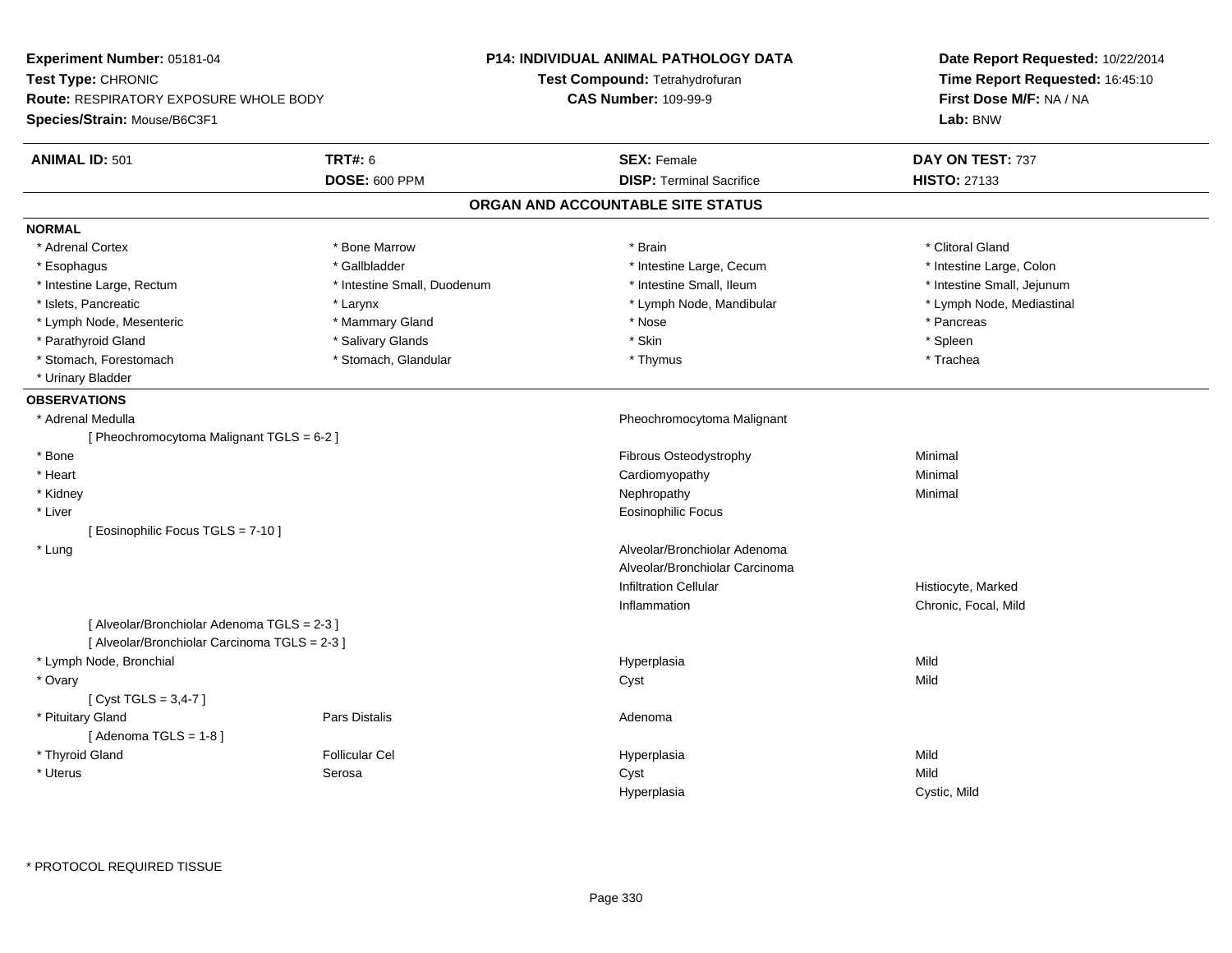| Experiment Number: 05181-04<br><b>Test Type: CHRONIC</b><br><b>Route: RESPIRATORY EXPOSURE WHOLE BODY</b> |                      | <b>P14: INDIVIDUAL ANIMAL PATHOLOGY DATA</b><br>Test Compound: Tetrahydrofuran<br><b>CAS Number: 109-99-9</b> | Date Report Requested: 10/22/2014<br>Time Report Requested: 16:45:10<br>First Dose M/F: NA / NA |  |
|-----------------------------------------------------------------------------------------------------------|----------------------|---------------------------------------------------------------------------------------------------------------|-------------------------------------------------------------------------------------------------|--|
| Species/Strain: Mouse/B6C3F1                                                                              |                      |                                                                                                               | Lab: BNW                                                                                        |  |
| <b>ANIMAL ID: 501</b>                                                                                     | TRT#: 6              | <b>SEX: Female</b>                                                                                            | DAY ON TEST: 737                                                                                |  |
|                                                                                                           | <b>DOSE: 600 PPM</b> | <b>DISP: Terminal Sacrifice</b>                                                                               | <b>HISTO: 27133</b>                                                                             |  |
|                                                                                                           |                      | ORGAN AND ACCOUNTABLE SITE STATUS                                                                             |                                                                                                 |  |
| [ Cyst TGLS = $5-11$ ]                                                                                    |                      |                                                                                                               |                                                                                                 |  |
| PRIMARY CAUSE OF DEATH                                                                                    |                      |                                                                                                               |                                                                                                 |  |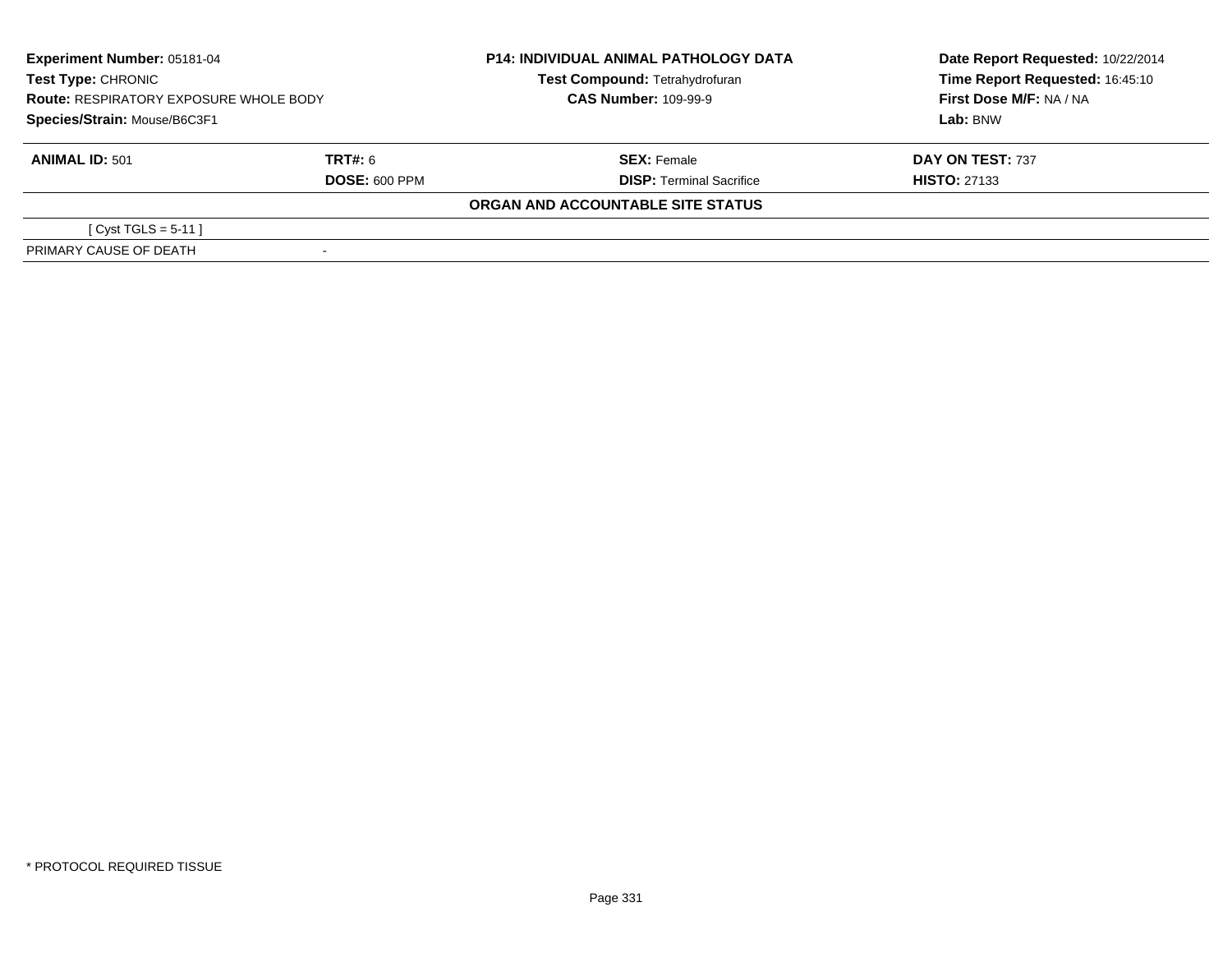| Experiment Number: 05181-04<br>Test Type: CHRONIC<br><b>Route: RESPIRATORY EXPOSURE WHOLE BODY</b><br>Species/Strain: Mouse/B6C3F1 |                             | <b>P14: INDIVIDUAL ANIMAL PATHOLOGY DATA</b><br>Test Compound: Tetrahydrofuran<br><b>CAS Number: 109-99-9</b> | Date Report Requested: 10/22/2014<br>Time Report Requested: 16:45:10<br>First Dose M/F: NA / NA<br>Lab: BNW |
|------------------------------------------------------------------------------------------------------------------------------------|-----------------------------|---------------------------------------------------------------------------------------------------------------|-------------------------------------------------------------------------------------------------------------|
| <b>ANIMAL ID: 502</b>                                                                                                              | TRT#: 6                     | <b>SEX: Female</b>                                                                                            | DAY ON TEST: 555                                                                                            |
|                                                                                                                                    | <b>DOSE: 600 PPM</b>        | <b>DISP: Natural Death</b>                                                                                    | <b>HISTO: 27134</b>                                                                                         |
|                                                                                                                                    |                             | ORGAN AND ACCOUNTABLE SITE STATUS                                                                             |                                                                                                             |
| <b>NORMAL</b>                                                                                                                      |                             |                                                                                                               |                                                                                                             |
| * Adrenal Cortex                                                                                                                   | * Adrenal Medulla           | * Bone                                                                                                        | * Bone Marrow                                                                                               |
| * Brain                                                                                                                            | * Clitoral Gland            | * Esophagus                                                                                                   | * Heart                                                                                                     |
| * Intestine Large, Cecum                                                                                                           | * Intestine Large, Colon    | * Intestine Large, Rectum                                                                                     | * Islets, Pancreatic                                                                                        |
| * Kidney                                                                                                                           | * Larynx                    | * Liver                                                                                                       | * Lung                                                                                                      |
| * Lymph Node, Bronchial                                                                                                            | * Lymph Node, Mandibular    | * Lymph Node, Mesenteric                                                                                      | * Mammary Gland                                                                                             |
| * Nose                                                                                                                             | * Pancreas                  | * Parathyroid Gland                                                                                           | * Pituitary Gland                                                                                           |
| * Salivary Glands                                                                                                                  | * Skin                      | * Spleen                                                                                                      | * Stomach, Forestomach                                                                                      |
| * Stomach, Glandular                                                                                                               | * Thyroid Gland             | * Trachea                                                                                                     | * Urinary Bladder                                                                                           |
| <b>MISSING</b>                                                                                                                     |                             |                                                                                                               |                                                                                                             |
| * Lymph Node, Mediastinal                                                                                                          | * Thymus                    |                                                                                                               |                                                                                                             |
| <b>AUTO PRECLUDES DIAG.</b>                                                                                                        |                             |                                                                                                               |                                                                                                             |
| * Gallbladder                                                                                                                      | * Intestine Small, Duodenum | * Intestine Small, Ileum                                                                                      | * Intestine Small, Jejunum                                                                                  |
| <b>OBSERVATIONS</b>                                                                                                                |                             |                                                                                                               |                                                                                                             |
| * Ovary                                                                                                                            |                             | Cyst                                                                                                          | Marked                                                                                                      |
| [ $Cyst TGLS = 1,2-7$ ]                                                                                                            |                             |                                                                                                               |                                                                                                             |
| * Uterus                                                                                                                           |                             | Hyperplasia                                                                                                   | Cystic, Mild                                                                                                |
| PRIMARY CAUSE OF DEATH                                                                                                             | - UNCERTAIN                 |                                                                                                               |                                                                                                             |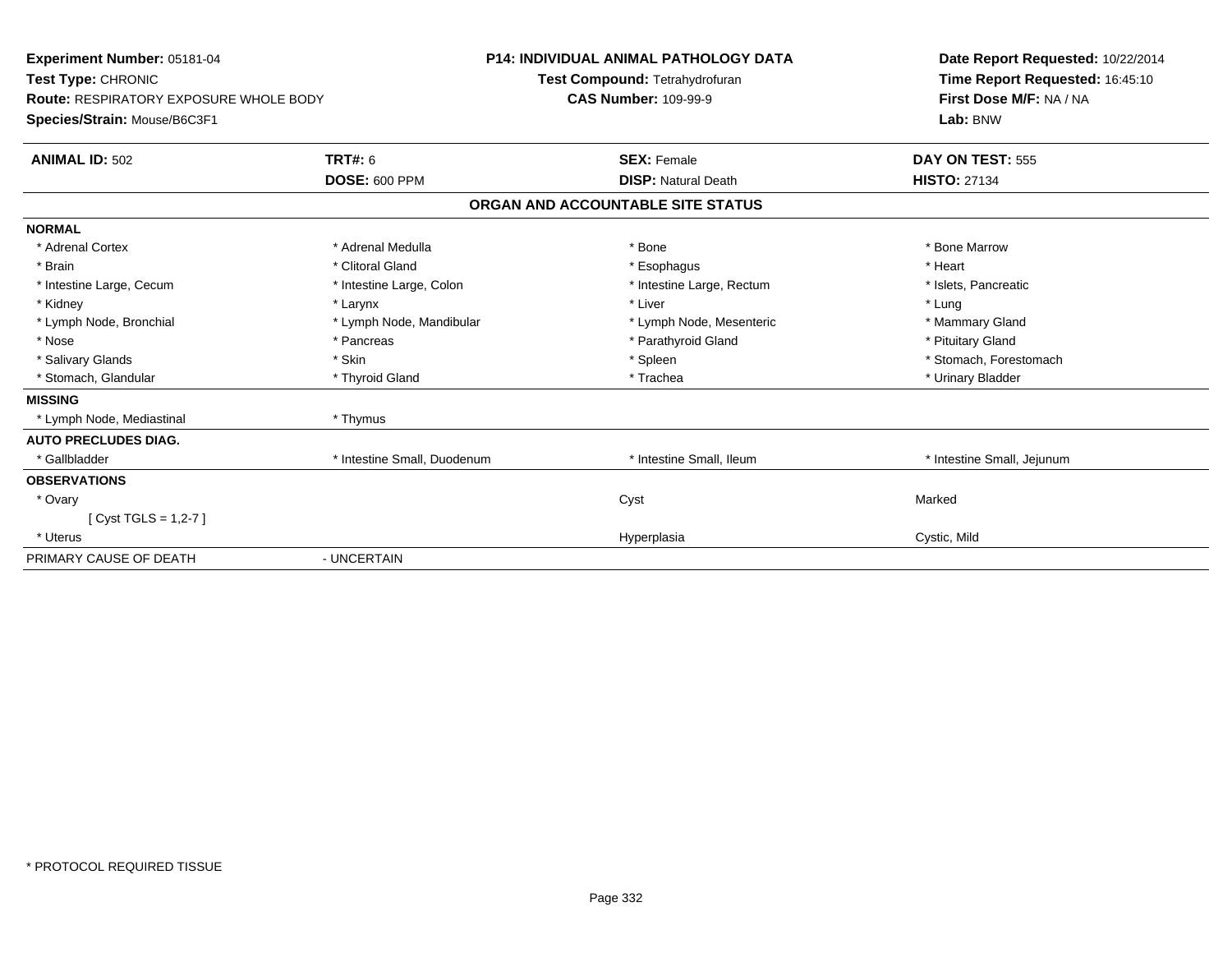| Experiment Number: 05181-04<br>Test Type: CHRONIC |                             | <b>P14: INDIVIDUAL ANIMAL PATHOLOGY DATA</b> | Date Report Requested: 10/22/2014 |
|---------------------------------------------------|-----------------------------|----------------------------------------------|-----------------------------------|
|                                                   |                             | Test Compound: Tetrahydrofuran               | Time Report Requested: 16:45:10   |
| <b>Route: RESPIRATORY EXPOSURE WHOLE BODY</b>     |                             | <b>CAS Number: 109-99-9</b>                  | First Dose M/F: NA / NA           |
| Species/Strain: Mouse/B6C3F1                      |                             |                                              | Lab: BNW                          |
| <b>ANIMAL ID: 503</b>                             | <b>TRT#: 6</b>              | <b>SEX: Female</b>                           | DAY ON TEST: 734                  |
|                                                   | <b>DOSE: 600 PPM</b>        | <b>DISP: Terminal Sacrifice</b>              | <b>HISTO: 27135</b>               |
|                                                   |                             | ORGAN AND ACCOUNTABLE SITE STATUS            |                                   |
| <b>NORMAL</b>                                     |                             |                                              |                                   |
| * Adrenal Medulla                                 | * Bone Marrow               | * Brain                                      | * Clitoral Gland                  |
| * Esophagus                                       | * Gallbladder               | * Intestine Large, Cecum                     | * Intestine Large, Colon          |
| * Intestine Large, Rectum                         | * Intestine Small, Duodenum | * Intestine Small, Ileum                     | * Intestine Small, Jejunum        |
| * Islets, Pancreatic                              | * Kidney                    | * Larynx                                     | * Lymph Node, Bronchial           |
| * Lymph Node, Mediastinal                         | * Lymph Node, Mesenteric    | * Mammary Gland                              | * Nose                            |
| * Ovary                                           | * Pancreas                  | * Parathyroid Gland                          | * Salivary Glands                 |
| * Skin                                            | * Stomach, Forestomach      | * Stomach, Glandular                         | * Thymus                          |
| * Thyroid Gland                                   | * Trachea                   | * Urinary Bladder                            |                                   |
| <b>MISSING</b>                                    |                             |                                              |                                   |
| * Lymph Node, Mandibular                          |                             |                                              |                                   |
| <b>OBSERVATIONS</b>                               |                             |                                              |                                   |
| * Adrenal Cortex                                  |                             | Hypertrophy                                  | Minimal                           |
| * Bone                                            |                             | Fibrous Osteodystrophy                       | Mild                              |
| * Heart                                           |                             | Cardiomyopathy                               | Minimal                           |
|                                                   | Artery                      | Inflammation                                 | Mild                              |
| * Liver                                           |                             | Hepatocellular Adenoma                       |                                   |
| [ Hepatocellular Adenoma TGLS = 1-10 ]            |                             |                                              |                                   |
| * Lung                                            | Alveolar Epith              | Hyperplasia                                  | Moderate                          |
| Mesentery                                         |                             | Hemangiosarcoma                              |                                   |
| [Hemangiosarcoma TGLS = 2-11]                     |                             |                                              |                                   |
| * Pituitary Gland                                 | <b>Pars Distalis</b>        | Adenoma                                      |                                   |
|                                                   | Pars Intermed               | Adenoma                                      |                                   |
| * Spleen                                          |                             | Hematopoietic Cell Proliferation             | Mild                              |
| * Uterus                                          |                             | Hyperplasia                                  | Cystic, Mild                      |
| PRIMARY CAUSE OF DEATH                            |                             |                                              |                                   |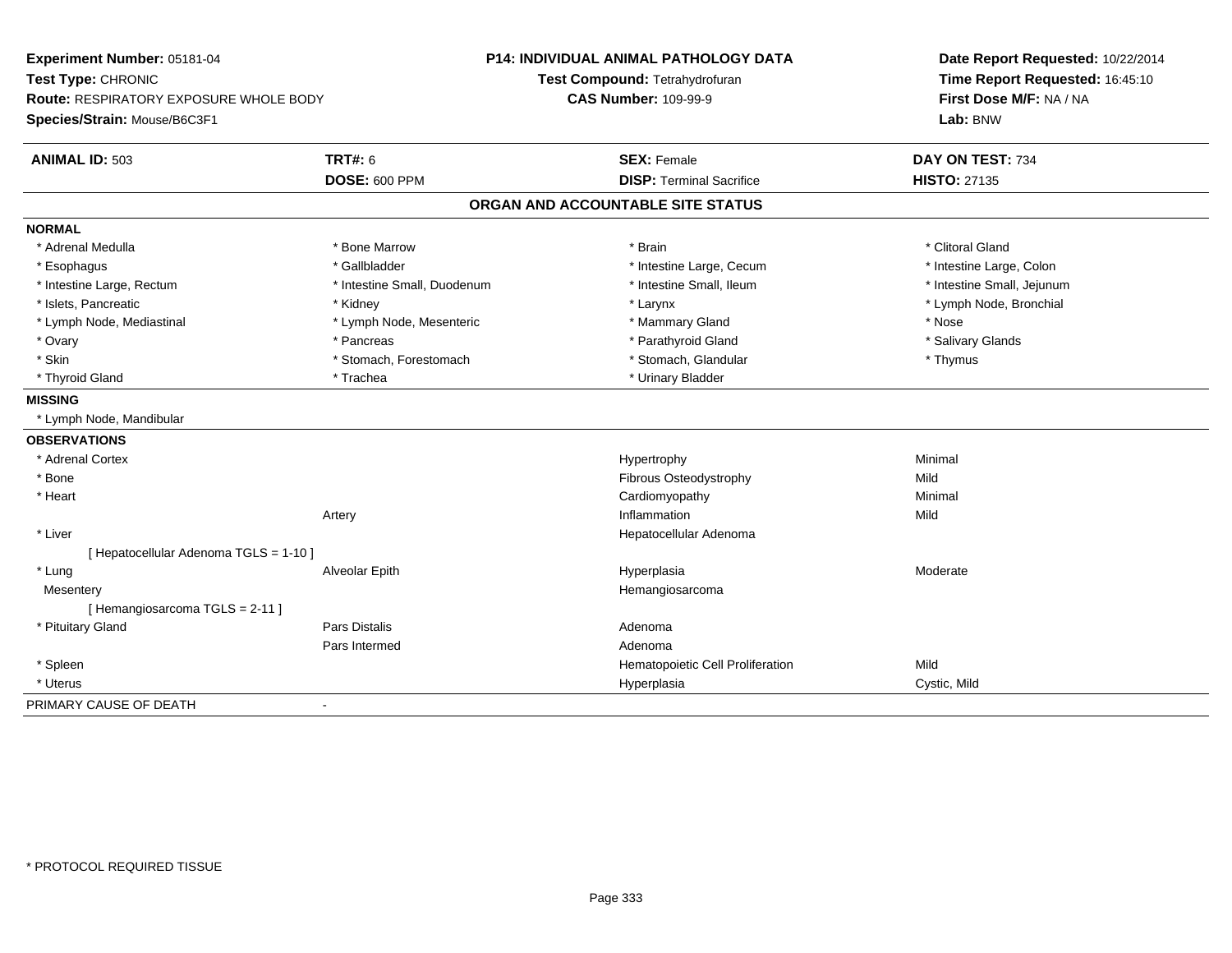| <b>Experiment Number: 05181-04</b>              |                          | P14: INDIVIDUAL ANIMAL PATHOLOGY DATA                                                                                                   | Date Report Requested: 10/22/2014<br>Time Report Requested: 16:45:10 |  |
|-------------------------------------------------|--------------------------|-----------------------------------------------------------------------------------------------------------------------------------------|----------------------------------------------------------------------|--|
| Test Type: CHRONIC                              |                          | Test Compound: Tetrahydrofuran                                                                                                          |                                                                      |  |
| Route: RESPIRATORY EXPOSURE WHOLE BODY          |                          | <b>CAS Number: 109-99-9</b>                                                                                                             | First Dose M/F: NA / NA                                              |  |
| Species/Strain: Mouse/B6C3F1                    |                          |                                                                                                                                         | Lab: BNW                                                             |  |
| <b>ANIMAL ID: 504</b>                           | <b>TRT#: 6</b>           | <b>SEX: Female</b>                                                                                                                      | DAY ON TEST: 715                                                     |  |
|                                                 | DOSE: 600 PPM            | <b>DISP:</b> Moribund Sacrifice                                                                                                         | <b>HISTO: 27136</b>                                                  |  |
|                                                 |                          | ORGAN AND ACCOUNTABLE SITE STATUS                                                                                                       |                                                                      |  |
| <b>NORMAL</b>                                   |                          |                                                                                                                                         |                                                                      |  |
| * Adrenal Cortex                                | * Adrenal Medulla        | * Brain                                                                                                                                 | * Esophagus                                                          |  |
| * Gallbladder                                   | * Intestine Large, Cecum | * Intestine Large, Colon                                                                                                                | * Intestine Large, Rectum                                            |  |
| * Intestine Small, Duodenum                     | * Intestine Small, Ileum | * Intestine Small, Jejunum                                                                                                              | * Islets, Pancreatic                                                 |  |
| * Larynx                                        | * Lymph Node, Mandibular | * Mammary Gland                                                                                                                         | * Nose                                                               |  |
| * Salivary Glands                               | * Skin                   | * Stomach, Forestomach                                                                                                                  | * Thymus                                                             |  |
| * Thyroid Gland                                 | * Trachea                | * Urinary Bladder                                                                                                                       |                                                                      |  |
| <b>MISSING</b>                                  |                          |                                                                                                                                         |                                                                      |  |
| * Clitoral Gland                                | * Lymph Node, Bronchial  | * Parathyroid Gland                                                                                                                     |                                                                      |  |
| <b>OBSERVATIONS</b>                             |                          |                                                                                                                                         |                                                                      |  |
| * Bone                                          |                          | Fibrous Osteodystrophy                                                                                                                  | Minimal                                                              |  |
| * Bone Marrow                                   |                          | Hyperplasia                                                                                                                             | Mild                                                                 |  |
| * Heart                                         |                          | Cardiomyopathy                                                                                                                          | Minimal                                                              |  |
| * Kidney                                        |                          | Carcinoma                                                                                                                               | Metastatic (Ovary)                                                   |  |
|                                                 |                          | Hydronephrosis                                                                                                                          | Mild                                                                 |  |
|                                                 |                          | Nephropathy                                                                                                                             | Mild                                                                 |  |
| * Liver                                         |                          | Hepatocellular Adenoma                                                                                                                  |                                                                      |  |
| [ Hepatocellular Adenoma TGLS = 3-10 ]          |                          |                                                                                                                                         |                                                                      |  |
| * Lung                                          |                          | Carcinoma                                                                                                                               | Metastatic (Ovary)                                                   |  |
| * Lymph Node, Mediastinal                       |                          | Carcinoma                                                                                                                               | Metastatic (Ovary)                                                   |  |
| * Lymph Node, Mesenteric                        |                          | Carcinoma                                                                                                                               | Metastatic (Ovary)                                                   |  |
| Mesentery                                       |                          | Carcinoma                                                                                                                               | Metastatic (Ovary)                                                   |  |
| [Carcinoma TGLS = 4-11]                         |                          | Note: Other mesenteric sites involved besides slide 11, such as around adrenals, mesenteric lymph nodes, pancreas, spleen, and stomach. |                                                                      |  |
| * Ovary<br>[ Carcinoma TGLS = 4-11 ]            |                          | Carcinoma                                                                                                                               |                                                                      |  |
| * Pancreas                                      |                          | Carcinoma                                                                                                                               | Metastatic (Ovary)                                                   |  |
| * Pituitary Gland                               | <b>Pars Distalis</b>     | Hyperplasia                                                                                                                             | Mild                                                                 |  |
| * Spleen                                        |                          | Hematopoietic Cell Proliferation                                                                                                        | Mild                                                                 |  |
| [ Hematopoietic Cell Proliferation TGLS = 2-4 ] |                          |                                                                                                                                         |                                                                      |  |
| * Stomach, Glandular                            |                          | Carcinoma                                                                                                                               | Metastatic (Ovary)                                                   |  |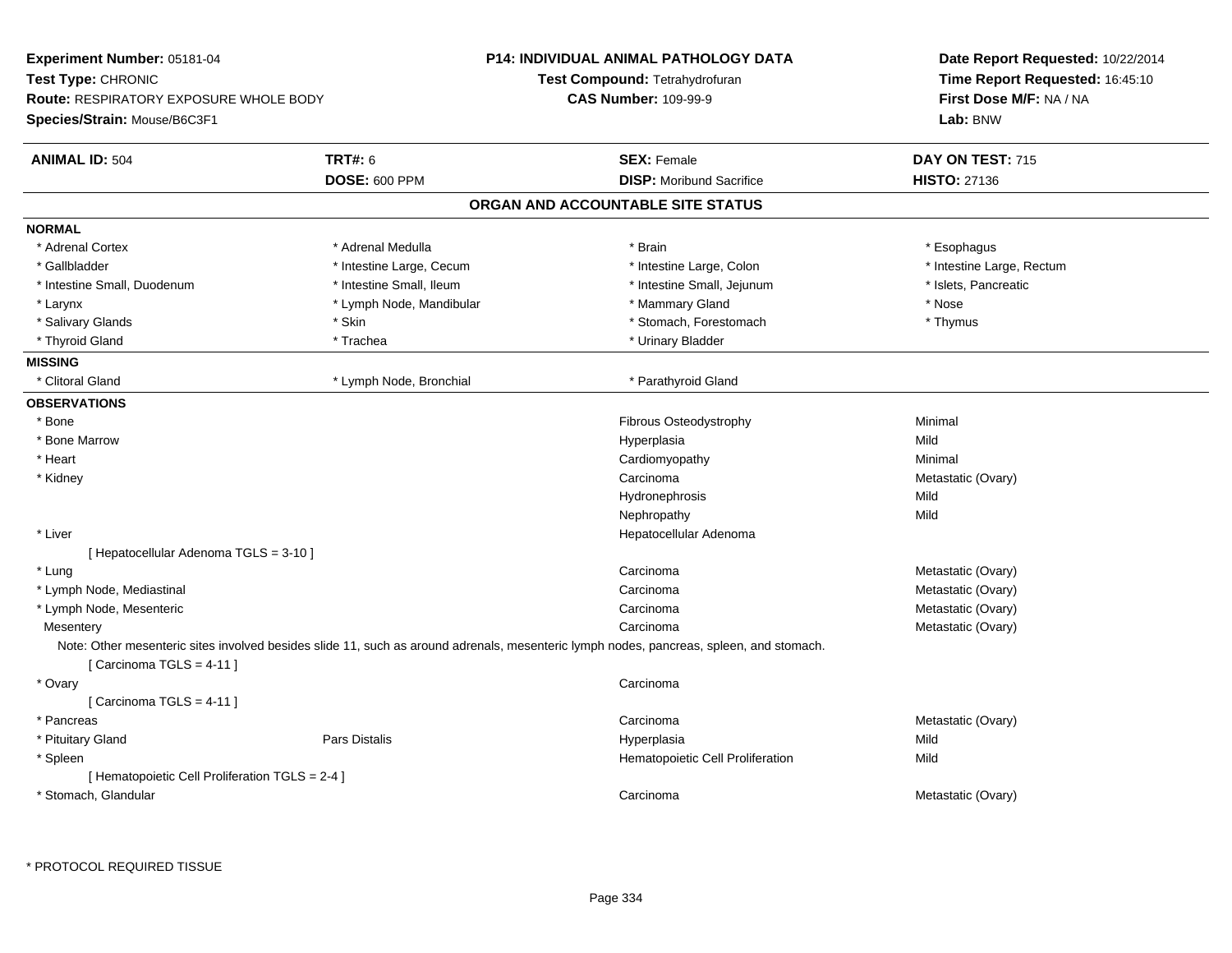| Experiment Number: 05181-04<br><b>Test Type: CHRONIC</b><br><b>Route: RESPIRATORY EXPOSURE WHOLE BODY</b><br>Species/Strain: Mouse/B6C3F1 |                   | <b>P14: INDIVIDUAL ANIMAL PATHOLOGY DATA</b> | Date Report Requested: 10/22/2014<br>Time Report Requested: 16:45:10 |
|-------------------------------------------------------------------------------------------------------------------------------------------|-------------------|----------------------------------------------|----------------------------------------------------------------------|
|                                                                                                                                           |                   | <b>Test Compound: Tetrahydrofuran</b>        |                                                                      |
|                                                                                                                                           |                   | <b>CAS Number: 109-99-9</b>                  | First Dose M/F: NA / NA                                              |
|                                                                                                                                           |                   |                                              | Lab: BNW                                                             |
| <b>ANIMAL ID: 504</b>                                                                                                                     | TRT#: 6           | <b>SEX: Female</b>                           | <b>DAY ON TEST: 715</b>                                              |
| <b>DOSE: 600 PPM</b>                                                                                                                      |                   | <b>DISP:</b> Moribund Sacrifice              | <b>HISTO: 27136</b>                                                  |
|                                                                                                                                           |                   | ORGAN AND ACCOUNTABLE SITE STATUS            |                                                                      |
| * Uterus                                                                                                                                  |                   | Angiectasis                                  | Moderate                                                             |
|                                                                                                                                           |                   | Carcinoma                                    | Metastatic (Ovary)                                                   |
|                                                                                                                                           |                   | Hyperplasia                                  | Cystic, Mild                                                         |
| PRIMARY CAUSE OF DEATH                                                                                                                    | - Ovary Carcinoma |                                              |                                                                      |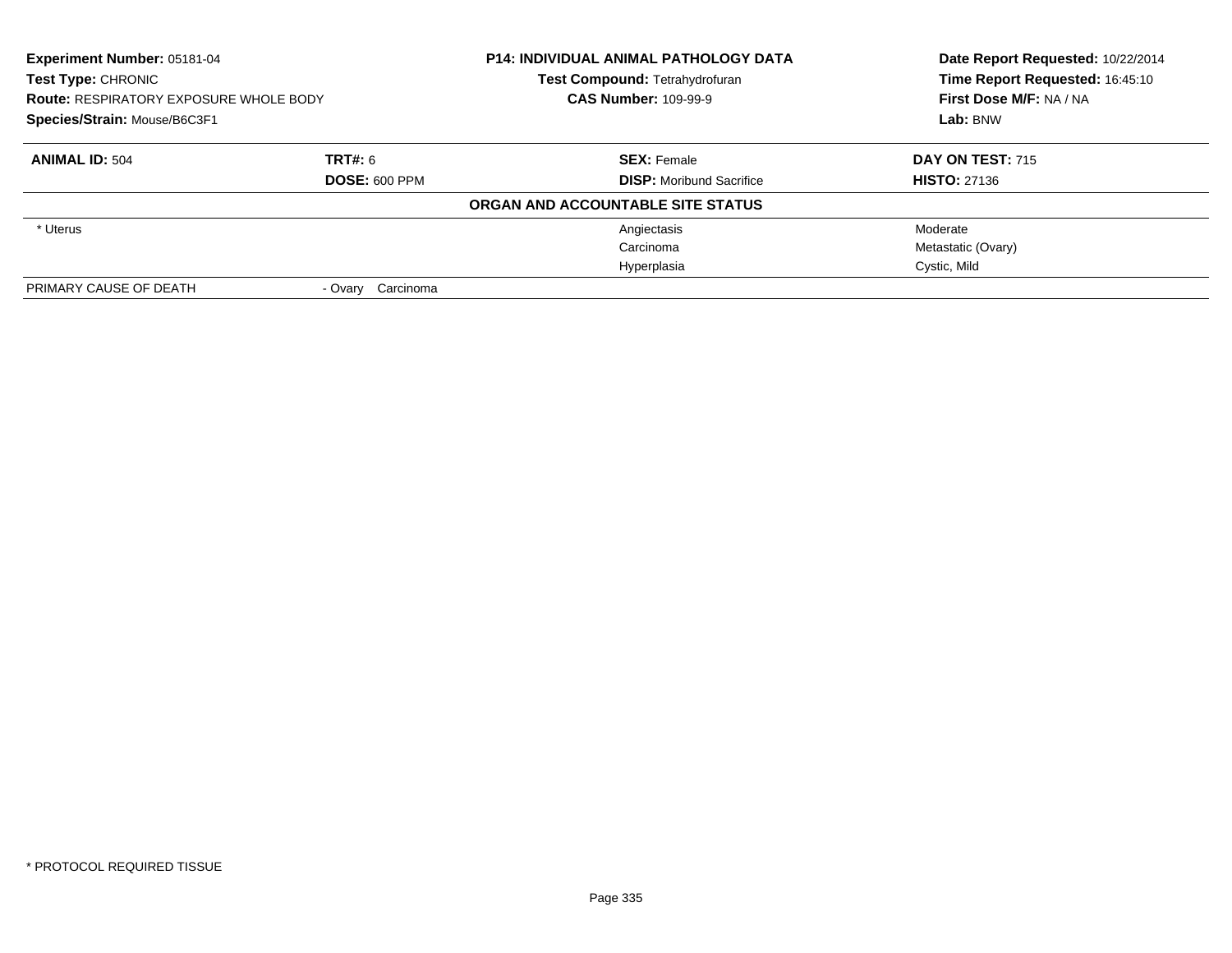| Experiment Number: 05181-04<br>Test Type: CHRONIC<br><b>Route: RESPIRATORY EXPOSURE WHOLE BODY</b><br>Species/Strain: Mouse/B6C3F1 |                                        | <b>P14: INDIVIDUAL ANIMAL PATHOLOGY DATA</b><br>Test Compound: Tetrahydrofuran<br><b>CAS Number: 109-99-9</b> |                                                       | Date Report Requested: 10/22/2014<br>Time Report Requested: 16:45:10<br>First Dose M/F: NA / NA<br>Lab: BNW |
|------------------------------------------------------------------------------------------------------------------------------------|----------------------------------------|---------------------------------------------------------------------------------------------------------------|-------------------------------------------------------|-------------------------------------------------------------------------------------------------------------|
| <b>ANIMAL ID: 505</b>                                                                                                              | <b>TRT#: 6</b><br><b>DOSE: 600 PPM</b> |                                                                                                               | <b>SEX: Female</b><br><b>DISP:</b> Moribund Sacrifice | DAY ON TEST: 706<br><b>HISTO: 27137</b>                                                                     |
|                                                                                                                                    |                                        | ORGAN AND ACCOUNTABLE SITE STATUS                                                                             |                                                       |                                                                                                             |
| <b>NORMAL</b>                                                                                                                      |                                        |                                                                                                               |                                                       |                                                                                                             |
| * Adrenal Cortex                                                                                                                   | * Adrenal Medulla                      | * Bone                                                                                                        |                                                       | * Bone Marrow                                                                                               |
| * Brain                                                                                                                            | * Clitoral Gland                       |                                                                                                               | * Esophagus                                           | * Gallbladder                                                                                               |
| * Intestine Large, Cecum                                                                                                           | * Intestine Large, Colon               |                                                                                                               | * Intestine Large, Rectum                             | * Intestine Small, Duodenum                                                                                 |
| * Intestine Small, Ileum                                                                                                           | * Intestine Small, Jejunum             |                                                                                                               | * Islets, Pancreatic                                  | * Kidney                                                                                                    |
| * Larynx                                                                                                                           | * Lung                                 |                                                                                                               | * Lymph Node, Bronchial                               | * Lymph Node, Mandibular                                                                                    |
| * Lymph Node, Mediastinal                                                                                                          | * Lymph Node, Mesenteric               |                                                                                                               | * Mammary Gland                                       | * Ovary                                                                                                     |
| * Pancreas                                                                                                                         | * Salivary Glands                      | * Skin                                                                                                        |                                                       | * Spleen                                                                                                    |
| * Stomach, Forestomach                                                                                                             | * Stomach, Glandular                   |                                                                                                               | * Thyroid Gland                                       | * Trachea                                                                                                   |
| * Urinary Bladder                                                                                                                  |                                        |                                                                                                               |                                                       |                                                                                                             |
| <b>MISSING</b>                                                                                                                     |                                        |                                                                                                               |                                                       |                                                                                                             |
| * Parathyroid Gland                                                                                                                | * Thymus                               |                                                                                                               |                                                       |                                                                                                             |
| <b>OBSERVATIONS</b>                                                                                                                |                                        |                                                                                                               |                                                       |                                                                                                             |
| * Heart                                                                                                                            |                                        |                                                                                                               | Cardiomyopathy                                        | Minimal                                                                                                     |
| * Liver                                                                                                                            |                                        |                                                                                                               | <b>Eosinophilic Focus</b>                             |                                                                                                             |
| * Nose                                                                                                                             |                                        |                                                                                                               | Inflammation                                          | Suppurative, Minimal                                                                                        |
| * Pituitary Gland                                                                                                                  | <b>Pars Distalis</b>                   |                                                                                                               | Hyperplasia                                           | Moderate                                                                                                    |
| * Uterus                                                                                                                           |                                        |                                                                                                               | Hyperplasia                                           | Cystic, Mild                                                                                                |
| PRIMARY CAUSE OF DEATH                                                                                                             | - UNCERTAIN                            |                                                                                                               |                                                       |                                                                                                             |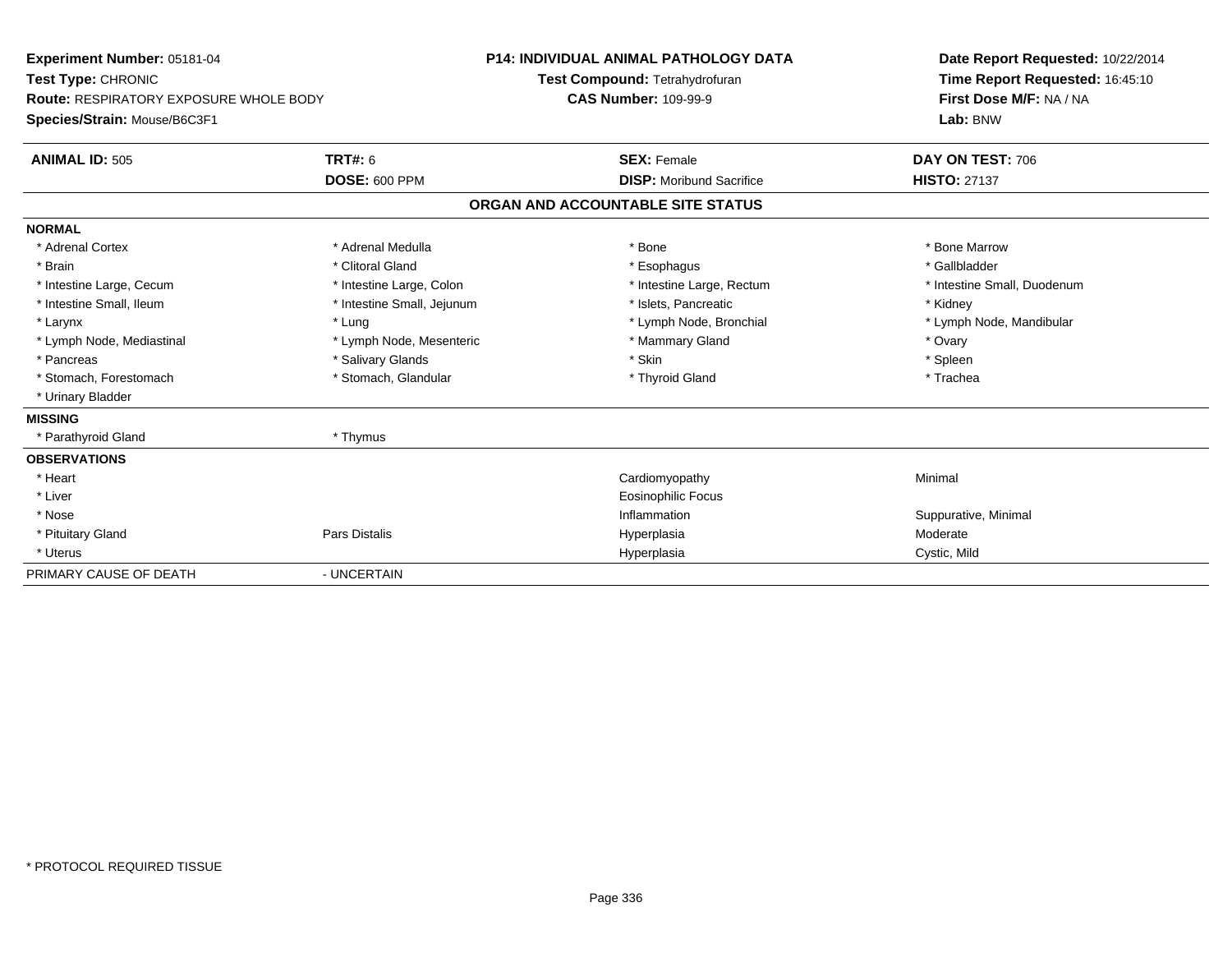| Experiment Number: 05181-04<br>Test Type: CHRONIC<br><b>Route: RESPIRATORY EXPOSURE WHOLE BODY</b><br>Species/Strain: Mouse/B6C3F1<br><b>ANIMAL ID: 506</b> | <b>P14: INDIVIDUAL ANIMAL PATHOLOGY DATA</b><br>Test Compound: Tetrahydrofuran<br><b>CAS Number: 109-99-9</b><br><b>TRT#: 6</b><br><b>SEX: Female</b> |  | Date Report Requested: 10/22/2014<br>Time Report Requested: 16:45:10<br>First Dose M/F: NA / NA<br>Lab: BNW<br>DAY ON TEST: 737 |                           |
|-------------------------------------------------------------------------------------------------------------------------------------------------------------|-------------------------------------------------------------------------------------------------------------------------------------------------------|--|---------------------------------------------------------------------------------------------------------------------------------|---------------------------|
|                                                                                                                                                             | <b>DOSE: 600 PPM</b>                                                                                                                                  |  | <b>DISP: Terminal Sacrifice</b>                                                                                                 | <b>HISTO: 27138</b>       |
|                                                                                                                                                             |                                                                                                                                                       |  | ORGAN AND ACCOUNTABLE SITE STATUS                                                                                               |                           |
| <b>NORMAL</b>                                                                                                                                               |                                                                                                                                                       |  |                                                                                                                                 |                           |
| * Adrenal Cortex                                                                                                                                            | * Adrenal Medulla                                                                                                                                     |  | * Bone                                                                                                                          | * Bone Marrow             |
| * Brain                                                                                                                                                     | * Clitoral Gland                                                                                                                                      |  | * Esophagus                                                                                                                     | * Gallbladder             |
| * Heart                                                                                                                                                     | * Intestine Large, Cecum                                                                                                                              |  | * Intestine Large, Colon                                                                                                        | * Intestine Large, Rectum |
| * Intestine Small, Duodenum                                                                                                                                 | * Intestine Small, Ileum                                                                                                                              |  | * Intestine Small, Jejunum                                                                                                      | * Islets, Pancreatic      |
| * Larynx                                                                                                                                                    | * Lymph Node, Bronchial                                                                                                                               |  | * Lymph Node, Mediastinal                                                                                                       | * Lymph Node, Mesenteric  |
| * Mammary Gland                                                                                                                                             | * Nose                                                                                                                                                |  | * Ovary                                                                                                                         | * Pancreas                |
| * Parathyroid Gland                                                                                                                                         | * Salivary Glands                                                                                                                                     |  | * Skin                                                                                                                          | * Spleen                  |
| * Stomach, Forestomach                                                                                                                                      | * Stomach, Glandular                                                                                                                                  |  | * Thymus                                                                                                                        | * Thyroid Gland           |
| * Trachea                                                                                                                                                   | * Urinary Bladder                                                                                                                                     |  |                                                                                                                                 |                           |
| <b>MISSING</b>                                                                                                                                              |                                                                                                                                                       |  |                                                                                                                                 |                           |
| * Lymph Node, Mandibular                                                                                                                                    |                                                                                                                                                       |  |                                                                                                                                 |                           |
| <b>OBSERVATIONS</b>                                                                                                                                         |                                                                                                                                                       |  |                                                                                                                                 |                           |
| * Kidney                                                                                                                                                    |                                                                                                                                                       |  | Nephropathy                                                                                                                     | Minimal                   |
| * Liver                                                                                                                                                     |                                                                                                                                                       |  | Hepatocellular Adenoma                                                                                                          |                           |
| [Hepatocellular Adenoma TGLS = 1-10]                                                                                                                        |                                                                                                                                                       |  |                                                                                                                                 |                           |
| * Lung                                                                                                                                                      | Mediastinum                                                                                                                                           |  | Inflammation                                                                                                                    | Mild                      |
| * Pituitary Gland                                                                                                                                           | Pars Distalis                                                                                                                                         |  | Hyperplasia                                                                                                                     | Mild                      |
| * Uterus                                                                                                                                                    |                                                                                                                                                       |  | Hyperplasia                                                                                                                     | Cystic, Minimal           |
| PRIMARY CAUSE OF DEATH                                                                                                                                      |                                                                                                                                                       |  |                                                                                                                                 |                           |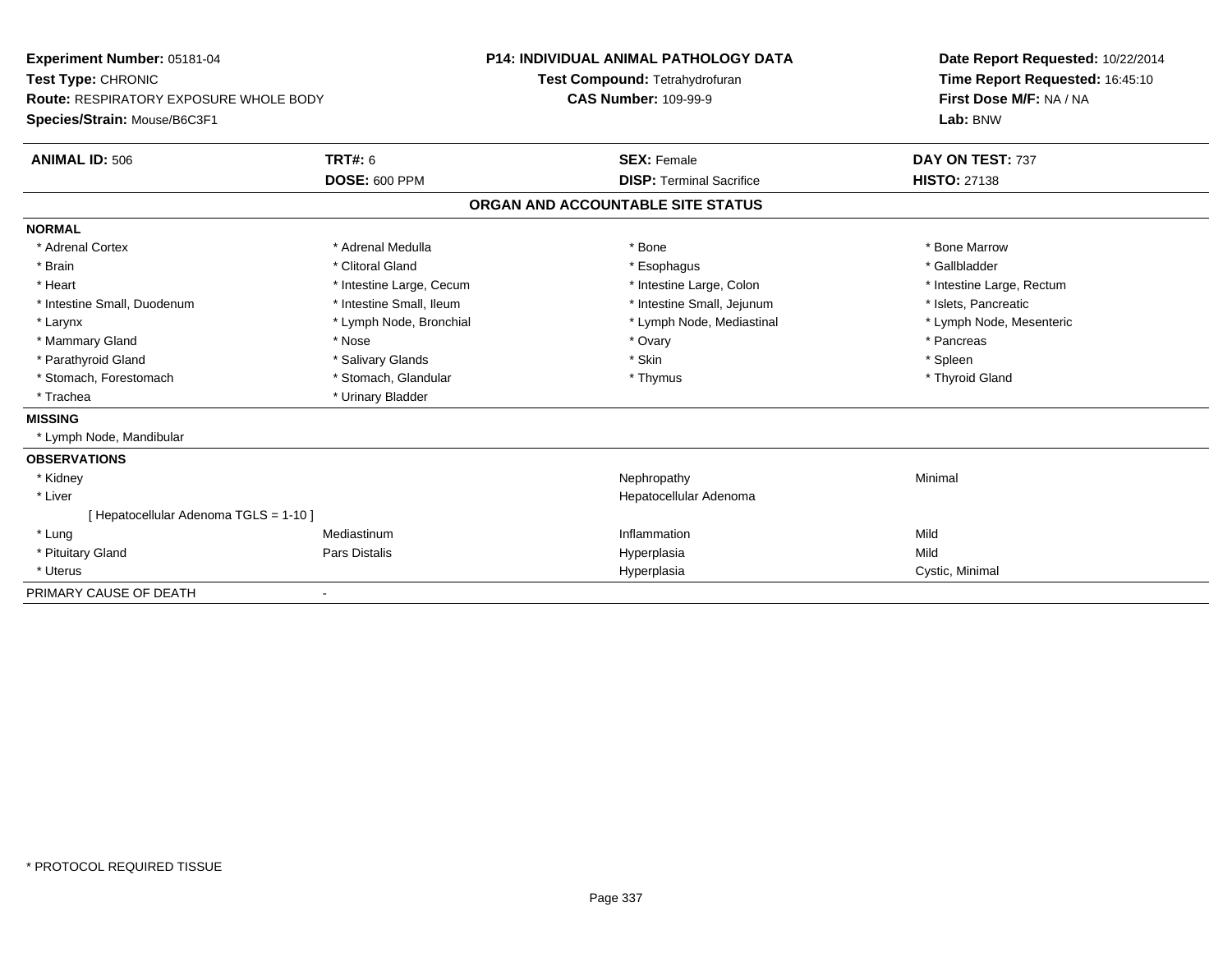| Experiment Number: 05181-04<br>Test Type: CHRONIC<br><b>Route: RESPIRATORY EXPOSURE WHOLE BODY</b><br>Species/Strain: Mouse/B6C3F1 |                             | <b>P14: INDIVIDUAL ANIMAL PATHOLOGY DATA</b><br>Test Compound: Tetrahydrofuran<br><b>CAS Number: 109-99-9</b> | Date Report Requested: 10/22/2014<br>Time Report Requested: 16:45:10<br>First Dose M/F: NA / NA<br>Lab: BNW |
|------------------------------------------------------------------------------------------------------------------------------------|-----------------------------|---------------------------------------------------------------------------------------------------------------|-------------------------------------------------------------------------------------------------------------|
| <b>ANIMAL ID: 507</b>                                                                                                              | <b>TRT#: 6</b>              | <b>SEX: Female</b>                                                                                            | DAY ON TEST: 610                                                                                            |
|                                                                                                                                    | <b>DOSE: 600 PPM</b>        | <b>DISP:</b> Moribund Sacrifice                                                                               | <b>HISTO: 27139</b>                                                                                         |
|                                                                                                                                    |                             | ORGAN AND ACCOUNTABLE SITE STATUS                                                                             |                                                                                                             |
| <b>NORMAL</b>                                                                                                                      |                             |                                                                                                               |                                                                                                             |
| * Adrenal Medulla                                                                                                                  | * Bone                      | * Brain                                                                                                       | * Clitoral Gland                                                                                            |
| * Esophagus                                                                                                                        | * Gallbladder               | * Intestine Large, Cecum                                                                                      | * Intestine Large, Colon                                                                                    |
| * Intestine Large, Rectum                                                                                                          | * Intestine Small, Duodenum | * Intestine Small, Ileum                                                                                      | * Intestine Small, Jejunum                                                                                  |
| * Islets, Pancreatic                                                                                                               | * Larynx                    | * Mammary Gland                                                                                               | * Nose                                                                                                      |
| * Pituitary Gland                                                                                                                  | * Salivary Glands           | * Skin                                                                                                        | * Stomach, Forestomach                                                                                      |
| * Stomach, Glandular                                                                                                               | * Thymus                    | * Thyroid Gland                                                                                               | * Trachea                                                                                                   |
| * Urinary Bladder                                                                                                                  |                             |                                                                                                               |                                                                                                             |
| <b>MISSING</b>                                                                                                                     |                             |                                                                                                               |                                                                                                             |
| * Lymph Node, Bronchial                                                                                                            | * Lymph Node, Mandibular    | * Parathyroid Gland                                                                                           |                                                                                                             |
| <b>OBSERVATIONS</b>                                                                                                                |                             |                                                                                                               |                                                                                                             |
| * Adrenal Cortex                                                                                                                   |                             | Hematopoietic Cell Proliferation                                                                              | Moderate                                                                                                    |
| * Bone Marrow                                                                                                                      |                             | Hyperplasia                                                                                                   | Moderate                                                                                                    |
| * Heart                                                                                                                            |                             | Cardiomyopathy                                                                                                | Mild                                                                                                        |
| * Kidney                                                                                                                           |                             | Nephropathy                                                                                                   | Minimal                                                                                                     |
| * Liver                                                                                                                            |                             | Hematopoietic Cell Proliferation                                                                              | Moderate                                                                                                    |
| * Lung                                                                                                                             |                             | Alveolar/Bronchiolar Carcinoma                                                                                |                                                                                                             |
| [ Alveolar/Bronchiolar Carcinoma TGLS = 4-3 ]                                                                                      |                             |                                                                                                               |                                                                                                             |
| Lymph Node                                                                                                                         | Renal                       | Hyperplasia                                                                                                   | Moderate                                                                                                    |
| [Hyperplasia TGLS = 3-11]                                                                                                          |                             |                                                                                                               |                                                                                                             |
| * Lymph Node, Mediastinal                                                                                                          |                             | Hyperplasia                                                                                                   | Mild                                                                                                        |
| * Lymph Node, Mesenteric                                                                                                           |                             | Hyperplasia                                                                                                   | Mild                                                                                                        |
| * Ovary                                                                                                                            |                             | Inflammation                                                                                                  | Marked                                                                                                      |
|                                                                                                                                    |                             | Teratoma Benign                                                                                               |                                                                                                             |
| [Inflammation $TGLS = 2-10$ ]<br>[ Teratoma Benign TGLS = 2-10 ]                                                                   |                             |                                                                                                               |                                                                                                             |
| * Pancreas                                                                                                                         |                             | Inflammation                                                                                                  | Mild                                                                                                        |
| * Spleen                                                                                                                           |                             | Hematopoietic Cell Proliferation                                                                              | Moderate                                                                                                    |
| [ Hematopoietic Cell Proliferation TGLS = 1-4 ]                                                                                    |                             |                                                                                                               |                                                                                                             |
| * Uterus                                                                                                                           |                             | Hyperplasia                                                                                                   | Cystic, Minimal                                                                                             |
| DOIMADV CAUSE OF DEATH                                                                                                             | Oven: Inflammation          |                                                                                                               |                                                                                                             |

PRIMARY CAUSE OF DEATH

- Ovary Inflammation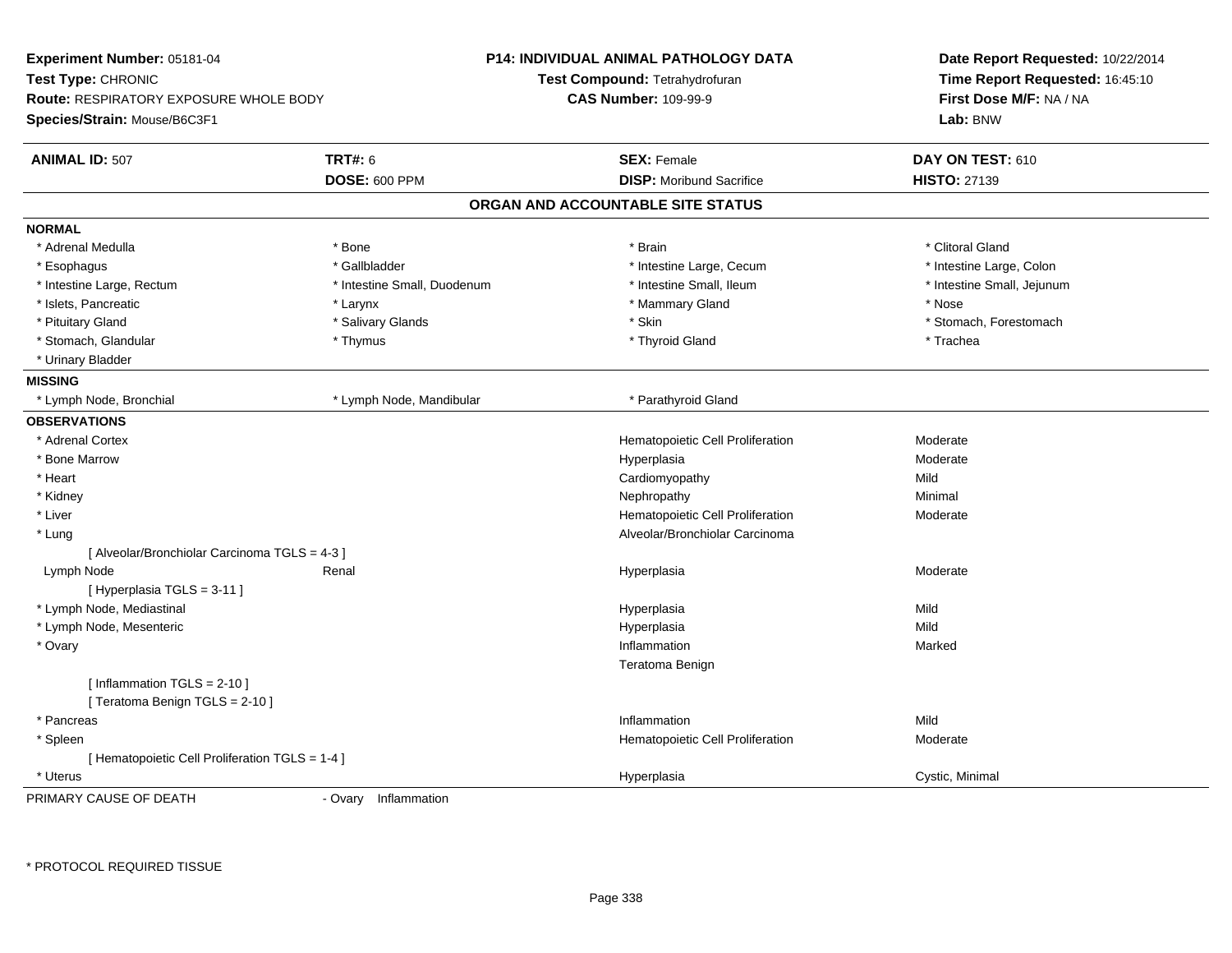| <b>Experiment Number: 05181-04</b><br><b>Test Type: CHRONIC</b><br><b>Route: RESPIRATORY EXPOSURE WHOLE BODY</b> |                            | <b>P14: INDIVIDUAL ANIMAL PATHOLOGY DATA</b><br><b>Test Compound: Tetrahydrofuran</b> | Date Report Requested: 10/22/2014<br>Time Report Requested: 16:45:10 |
|------------------------------------------------------------------------------------------------------------------|----------------------------|---------------------------------------------------------------------------------------|----------------------------------------------------------------------|
|                                                                                                                  |                            | <b>CAS Number: 109-99-9</b>                                                           | First Dose M/F: NA / NA                                              |
| Species/Strain: Mouse/B6C3F1                                                                                     |                            |                                                                                       | Lab: BNW                                                             |
| <b>ANIMAL ID: 507</b>                                                                                            | <b>TRT#:</b> 6             | <b>SEX: Female</b>                                                                    | <b>DAY ON TEST: 610</b>                                              |
|                                                                                                                  | <b>DOSE: 600 PPM</b>       | <b>DISP:</b> Moribund Sacrifice                                                       | <b>HISTO: 27139</b>                                                  |
|                                                                                                                  |                            | ORGAN AND ACCOUNTABLE SITE STATUS                                                     |                                                                      |
| CONTRIBUTORY CAUSE OF DEATH                                                                                      | Teratoma Benign<br>- Ovarv |                                                                                       |                                                                      |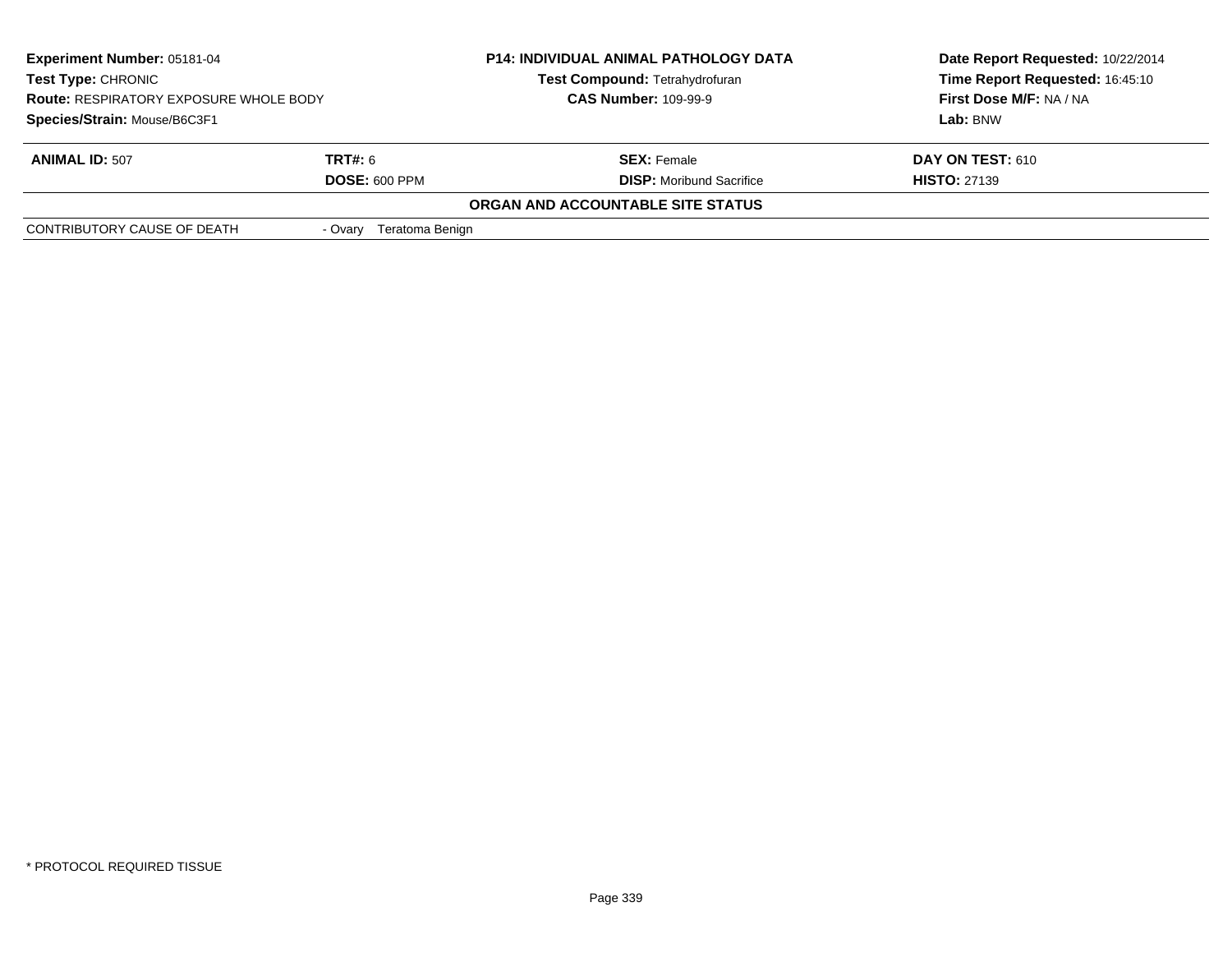| Experiment Number: 05181-04<br>Test Type: CHRONIC |                                  | <b>P14: INDIVIDUAL ANIMAL PATHOLOGY DATA</b><br>Test Compound: Tetrahydrofuran | Date Report Requested: 10/22/2014<br>Time Report Requested: 16:45:10 |  |
|---------------------------------------------------|----------------------------------|--------------------------------------------------------------------------------|----------------------------------------------------------------------|--|
| Route: RESPIRATORY EXPOSURE WHOLE BODY            |                                  | <b>CAS Number: 109-99-9</b>                                                    | First Dose M/F: NA / NA                                              |  |
| Species/Strain: Mouse/B6C3F1                      |                                  |                                                                                | Lab: BNW                                                             |  |
| <b>ANIMAL ID: 508</b>                             | <b>TRT#: 6</b>                   | <b>SEX: Female</b>                                                             | DAY ON TEST: 721                                                     |  |
|                                                   | <b>DOSE: 600 PPM</b>             | <b>DISP:</b> Moribund Sacrifice                                                | <b>HISTO: 27140</b>                                                  |  |
|                                                   |                                  | ORGAN AND ACCOUNTABLE SITE STATUS                                              |                                                                      |  |
| <b>NORMAL</b>                                     |                                  |                                                                                |                                                                      |  |
| * Adrenal Cortex                                  | * Adrenal Medulla                | * Bone                                                                         | * Bone Marrow                                                        |  |
| $*$ Brain                                         | * Clitoral Gland                 | * Esophagus                                                                    | * Gallbladder                                                        |  |
| * Heart                                           | * Intestine Large, Cecum         | * Intestine Large, Colon                                                       | * Intestine Large, Rectum                                            |  |
| * Intestine Small, Duodenum                       | * Intestine Small, Ileum         | * Intestine Small, Jejunum                                                     | * Islets, Pancreatic                                                 |  |
| * Larynx                                          | * Lung                           | * Lymph Node, Bronchial                                                        | * Lymph Node, Mandibular                                             |  |
| * Lymph Node, Mediastinal                         | * Lymph Node, Mesenteric         | * Mammary Gland                                                                | * Nose                                                               |  |
| * Salivary Glands                                 | * Stomach, Forestomach           | * Stomach, Glandular                                                           | * Thyroid Gland                                                      |  |
| * Trachea                                         | * Urinary Bladder                |                                                                                |                                                                      |  |
| <b>MISSING</b>                                    |                                  |                                                                                |                                                                      |  |
| * Parathyroid Gland                               |                                  |                                                                                |                                                                      |  |
| <b>INSUFFICIENT TISSUE</b>                        |                                  |                                                                                |                                                                      |  |
| * Thymus                                          |                                  |                                                                                |                                                                      |  |
| <b>OBSERVATIONS</b>                               |                                  |                                                                                |                                                                      |  |
| * Kidney                                          |                                  | Nephropathy                                                                    | Minimal                                                              |  |
| * Liver                                           |                                  | Hepatocellular Carcinoma                                                       |                                                                      |  |
| [ Hepatocellular Carcinoma TGLS = 3-10 ]          |                                  |                                                                                |                                                                      |  |
| * Ovary                                           |                                  | Atrophy                                                                        | Mild                                                                 |  |
|                                                   |                                  | Cyst                                                                           | Minimal                                                              |  |
| * Pancreas                                        |                                  | Hypertrophy                                                                    | Minimal                                                              |  |
| * Pituitary Gland                                 | Pars Distalis                    | Hyperplasia                                                                    | Mild                                                                 |  |
| [ Hyperplasia TGLS = 2-8]                         |                                  |                                                                                |                                                                      |  |
| * Skin                                            | Epidermis                        | Hyperplasia                                                                    | Mild                                                                 |  |
| [ Hyperplasia TGLS = 1-11 ]                       |                                  |                                                                                |                                                                      |  |
| * Spleen                                          |                                  | Hematopoietic Cell Proliferation                                               | Mild                                                                 |  |
| * Uterus                                          |                                  | Hyperplasia                                                                    | Cystic, Mild                                                         |  |
| PRIMARY CAUSE OF DEATH                            | - Liver Hepatocellular Carcinoma |                                                                                |                                                                      |  |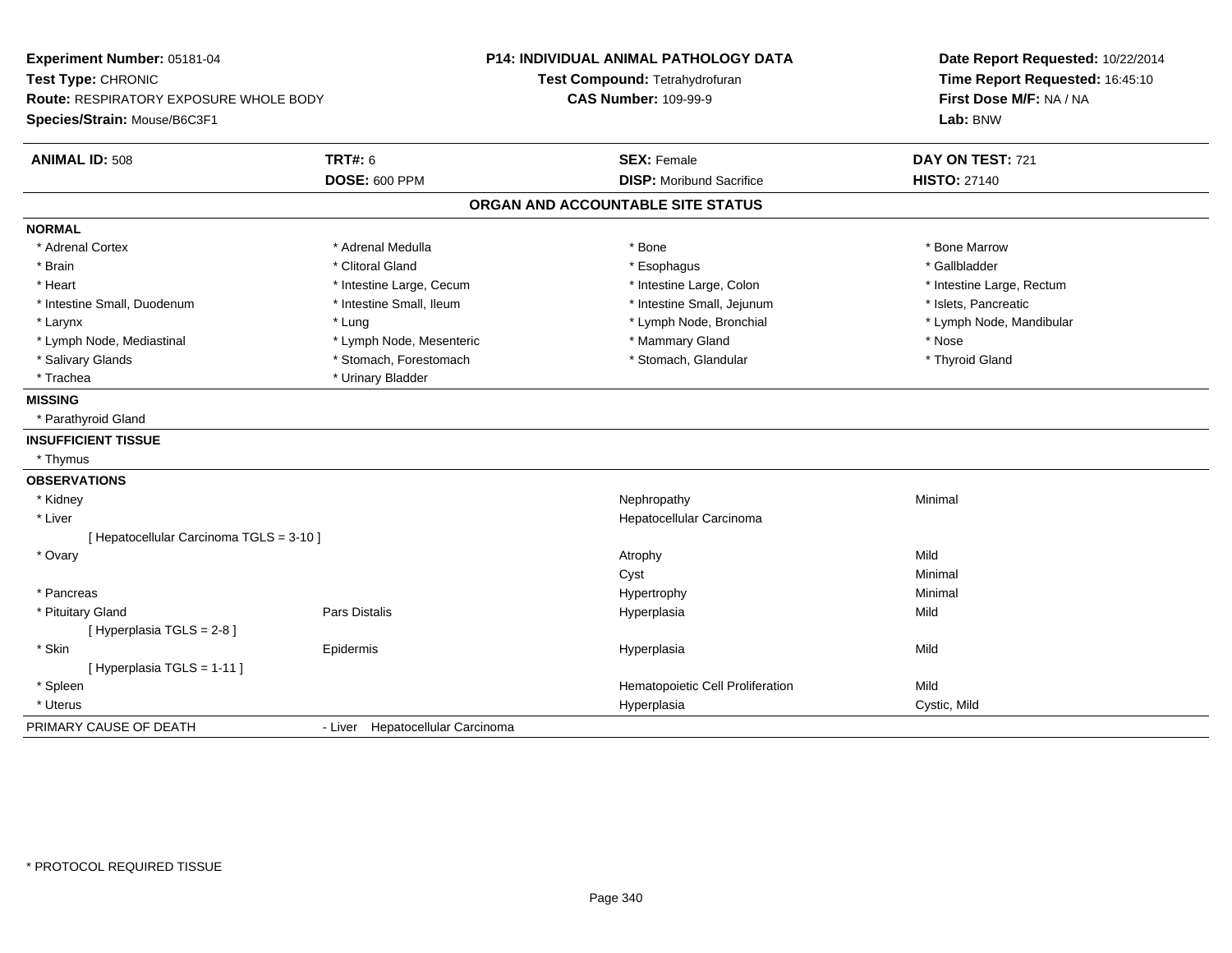| Experiment Number: 05181-04                   |                            | <b>P14: INDIVIDUAL ANIMAL PATHOLOGY DATA</b> | Date Report Requested: 10/22/2014   |  |
|-----------------------------------------------|----------------------------|----------------------------------------------|-------------------------------------|--|
| Test Type: CHRONIC                            |                            | Test Compound: Tetrahydrofuran               | Time Report Requested: 16:45:10     |  |
| Route: RESPIRATORY EXPOSURE WHOLE BODY        |                            | <b>CAS Number: 109-99-9</b>                  | First Dose M/F: NA / NA<br>Lab: BNW |  |
| Species/Strain: Mouse/B6C3F1                  |                            |                                              |                                     |  |
| <b>ANIMAL ID: 509</b>                         | <b>TRT#: 6</b>             | <b>SEX: Female</b>                           | DAY ON TEST: 737                    |  |
|                                               | <b>DOSE: 600 PPM</b>       | <b>DISP: Terminal Sacrifice</b>              | <b>HISTO: 27141</b>                 |  |
|                                               |                            | ORGAN AND ACCOUNTABLE SITE STATUS            |                                     |  |
| <b>NORMAL</b>                                 |                            |                                              |                                     |  |
| * Adrenal Cortex                              | * Adrenal Medulla          | * Bone                                       | * Bone Marrow                       |  |
| * Brain                                       | * Clitoral Gland           | * Esophagus                                  | * Gallbladder                       |  |
| * Intestine Large, Cecum                      | * Intestine Large, Colon   | * Intestine Large, Rectum                    | * Intestine Small, Duodenum         |  |
| * Intestine Small, Ileum                      | * Intestine Small, Jejunum | * Islets, Pancreatic                         | * Larynx                            |  |
| * Lymph Node, Bronchial                       | * Lymph Node, Mandibular   | * Lymph Node, Mesenteric                     | * Mammary Gland                     |  |
| * Nose                                        | * Pancreas                 | * Parathyroid Gland                          | * Salivary Glands                   |  |
| * Skin                                        | * Stomach, Forestomach     | * Stomach, Glandular                         | * Thymus                            |  |
| * Thyroid Gland                               | * Trachea                  | * Urinary Bladder                            |                                     |  |
| <b>MISSING</b>                                |                            |                                              |                                     |  |
| * Lymph Node, Mediastinal                     |                            |                                              |                                     |  |
| <b>OBSERVATIONS</b>                           |                            |                                              |                                     |  |
| * Heart                                       |                            | Cardiomyopathy                               | Minimal                             |  |
| * Kidney                                      |                            | Nephropathy                                  | Minimal                             |  |
| $*$ Liver                                     |                            | Hepatocellular Carcinoma                     |                                     |  |
| [ Hepatocellular Carcinoma TGLS = 1-4+10+11 ] |                            |                                              |                                     |  |
| * Lung                                        |                            | Hepatocellular Carcinoma                     | Metastatic (Liver)                  |  |
| Mesentery                                     | Fat                        | Necrosis                                     | Mild                                |  |
| [Necrosis TGLS = $4-12$ ]                     |                            |                                              |                                     |  |
| * Ovary                                       |                            | Cyst                                         | Mild                                |  |
| [Cyst TGLS = $3-7$ ]                          |                            |                                              |                                     |  |
| * Pituitary Gland                             | Pars Distalis              | Hyperplasia                                  | Moderate                            |  |
| [ Hyperplasia TGLS = 2-8]                     |                            |                                              |                                     |  |
| * Spleen                                      |                            | Lymphoma Malignant                           |                                     |  |
| [ Lymphoma Malignant TGLS = 5-4 ]             |                            |                                              |                                     |  |
| * Uterus                                      |                            | Hyperplasia                                  | Cystic, Minimal                     |  |
| PRIMARY CAUSE OF DEATH                        | $\blacksquare$             |                                              |                                     |  |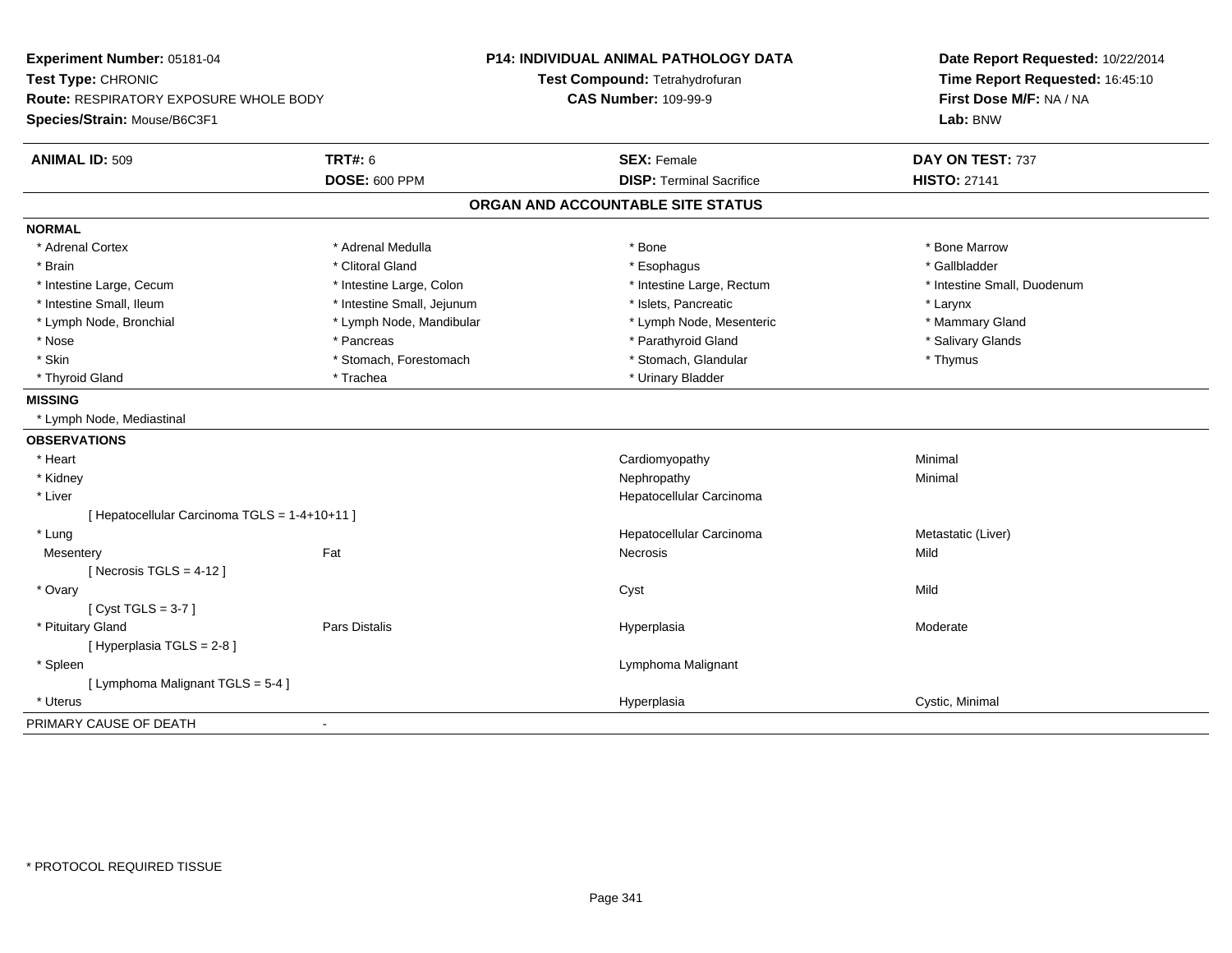| Experiment Number: 05181-04                 |                             | <b>P14: INDIVIDUAL ANIMAL PATHOLOGY DATA</b> | Date Report Requested: 10/22/2014   |  |
|---------------------------------------------|-----------------------------|----------------------------------------------|-------------------------------------|--|
| Test Type: CHRONIC                          |                             | Test Compound: Tetrahydrofuran               | Time Report Requested: 16:45:10     |  |
| Route: RESPIRATORY EXPOSURE WHOLE BODY      |                             | <b>CAS Number: 109-99-9</b>                  | First Dose M/F: NA / NA<br>Lab: BNW |  |
| Species/Strain: Mouse/B6C3F1                |                             |                                              |                                     |  |
| <b>ANIMAL ID: 510</b>                       | <b>TRT#: 6</b>              | <b>SEX: Female</b>                           | DAY ON TEST: 737                    |  |
|                                             | <b>DOSE: 600 PPM</b>        | <b>DISP: Terminal Sacrifice</b>              | <b>HISTO: 27142</b>                 |  |
|                                             |                             | ORGAN AND ACCOUNTABLE SITE STATUS            |                                     |  |
| <b>NORMAL</b>                               |                             |                                              |                                     |  |
| * Adrenal Cortex                            | * Bone Marrow               | * Brain                                      | * Clitoral Gland                    |  |
| * Esophagus                                 | * Gallbladder               | * Intestine Large, Cecum                     | * Intestine Large, Colon            |  |
| * Intestine Large, Rectum                   | * Intestine Small, Duodenum | * Intestine Small, Ileum                     | * Intestine Small, Jejunum          |  |
| * Islets, Pancreatic                        | * Larynx                    | * Lung                                       | * Lymph Node, Mandibular            |  |
| * Lymph Node, Mesenteric                    | * Mammary Gland             | * Nose                                       | * Ovary                             |  |
| * Parathyroid Gland                         | * Pituitary Gland           | * Salivary Glands                            | * Skin                              |  |
| * Spleen                                    | * Stomach, Glandular        | * Thyroid Gland                              | * Trachea                           |  |
| * Urinary Bladder                           |                             |                                              |                                     |  |
| <b>MISSING</b>                              |                             |                                              |                                     |  |
| * Lymph Node, Bronchial                     | * Thymus                    |                                              |                                     |  |
| <b>OBSERVATIONS</b>                         |                             |                                              |                                     |  |
| * Adrenal Medulla                           |                             | Hyperplasia                                  | Mild                                |  |
| * Bone                                      |                             | Fibrous Osteodystrophy                       | Minimal                             |  |
| * Heart                                     |                             | Cardiomyopathy                               | Minimal                             |  |
| * Kidney                                    |                             | Nephropathy                                  | Minimal                             |  |
| * Liver                                     |                             | Hepatocellular Carcinoma                     |                                     |  |
| [ Hepatocellular Carcinoma TGLS = 1-10+11 ] |                             |                                              |                                     |  |
| * Lymph Node, Mediastinal                   |                             | Hyperplasia                                  | Mild                                |  |
| * Pancreas                                  |                             | Hyperplasia                                  | Mild                                |  |
| * Stomach, Forestomach                      | Epithelium                  | Hyperplasia                                  | Minimal                             |  |
| * Uterus                                    |                             | Hyperplasia                                  | Cystic, Mild                        |  |
| PRIMARY CAUSE OF DEATH                      | ٠                           |                                              |                                     |  |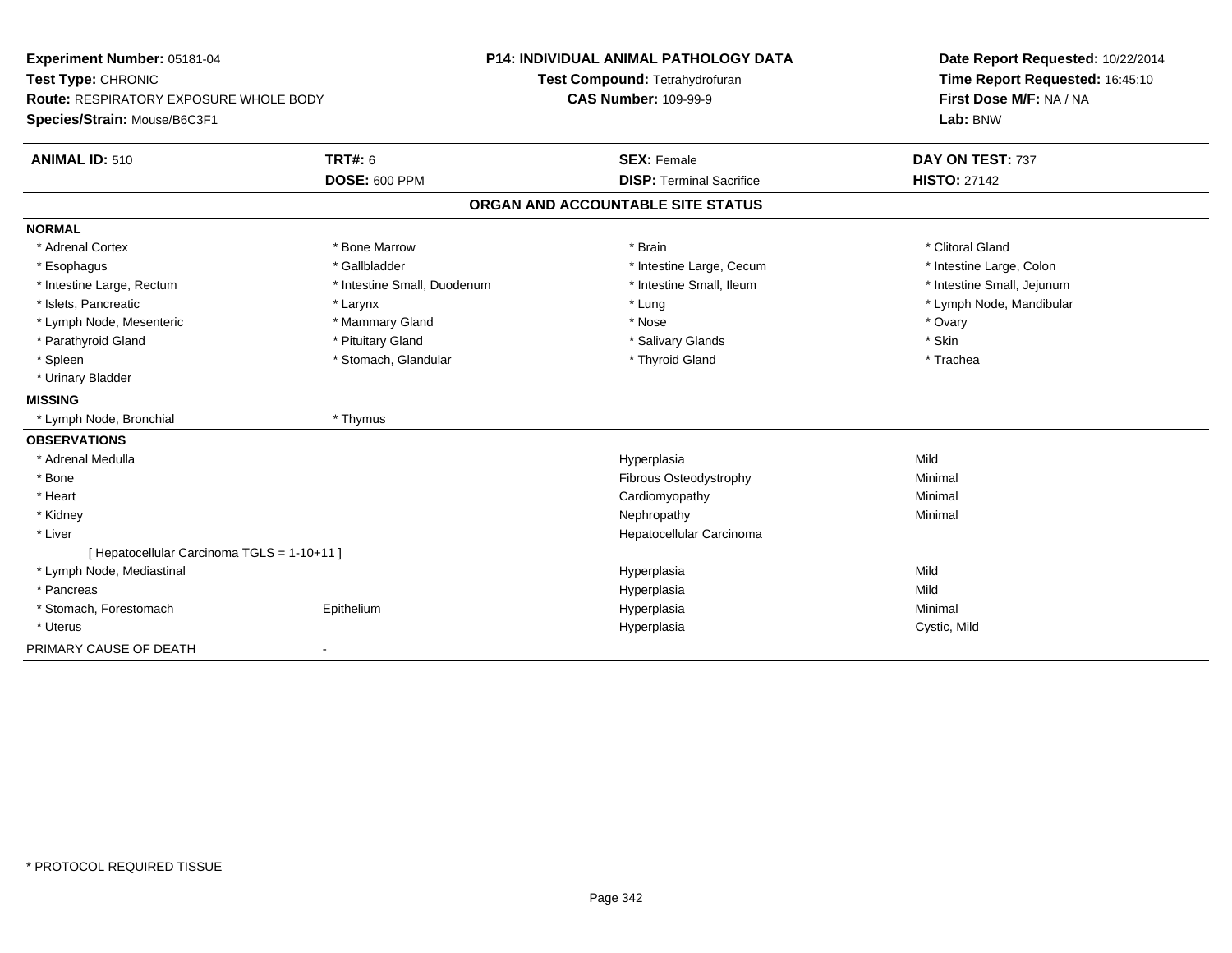| Experiment Number: 05181-04            |                           | P14: INDIVIDUAL ANIMAL PATHOLOGY DATA | Date Report Requested: 10/22/2014 |  |
|----------------------------------------|---------------------------|---------------------------------------|-----------------------------------|--|
| Test Type: CHRONIC                     |                           | Test Compound: Tetrahydrofuran        | Time Report Requested: 16:45:10   |  |
| Route: RESPIRATORY EXPOSURE WHOLE BODY |                           | <b>CAS Number: 109-99-9</b>           | First Dose M/F: NA / NA           |  |
| Species/Strain: Mouse/B6C3F1           |                           |                                       | Lab: BNW                          |  |
| <b>ANIMAL ID: 511</b>                  | TRT#: 6                   | <b>SEX: Female</b>                    | DAY ON TEST: 734                  |  |
|                                        | DOSE: 600 PPM             | <b>DISP: Terminal Sacrifice</b>       | <b>HISTO: 27143</b>               |  |
|                                        |                           | ORGAN AND ACCOUNTABLE SITE STATUS     |                                   |  |
| <b>NORMAL</b>                          |                           |                                       |                                   |  |
| * Adrenal Cortex                       | * Adrenal Medulla         | * Bone Marrow                         | * Brain                           |  |
| * Clitoral Gland                       | * Esophagus               | * Gallbladder                         | * Intestine Large, Cecum          |  |
| * Intestine Large, Colon               | * Intestine Large, Rectum | * Intestine Small, Duodenum           | * Intestine Small. Ileum          |  |
| * Intestine Small, Jejunum             | * Islets, Pancreatic      | * Kidney                              | * Larynx                          |  |
| * Liver                                | * Lung                    | * Lymph Node, Bronchial               | * Lymph Node, Mandibular          |  |
| * Lymph Node, Mediastinal              | * Lymph Node, Mesenteric  | * Mammary Gland                       | * Nose                            |  |
| * Pancreas                             | * Salivary Glands         | * Skin                                | * Spleen                          |  |
| * Stomach, Forestomach                 | * Stomach, Glandular      | * Thyroid Gland                       | * Trachea                         |  |
| * Urinary Bladder                      |                           |                                       |                                   |  |
| <b>MISSING</b>                         |                           |                                       |                                   |  |
| * Parathyroid Gland                    | * Thymus                  |                                       |                                   |  |
| <b>OBSERVATIONS</b>                    |                           |                                       |                                   |  |
| * Bone                                 |                           | Fibrous Osteodystrophy                | Mild                              |  |
| * Heart                                |                           | Cardiomyopathy                        | Minimal                           |  |
| * Ovary                                |                           | Pigmentation                          | Hemosiderin, Marked               |  |
| [ Pigmentation TGLS = 1-7 ]            |                           |                                       |                                   |  |
| * Pituitary Gland                      | Pars Distalis             | Hyperplasia                           | Mild                              |  |
| * Uterus                               |                           | Hyperplasia                           | Cystic, Mild                      |  |
| PRIMARY CAUSE OF DEATH                 | $\blacksquare$            |                                       |                                   |  |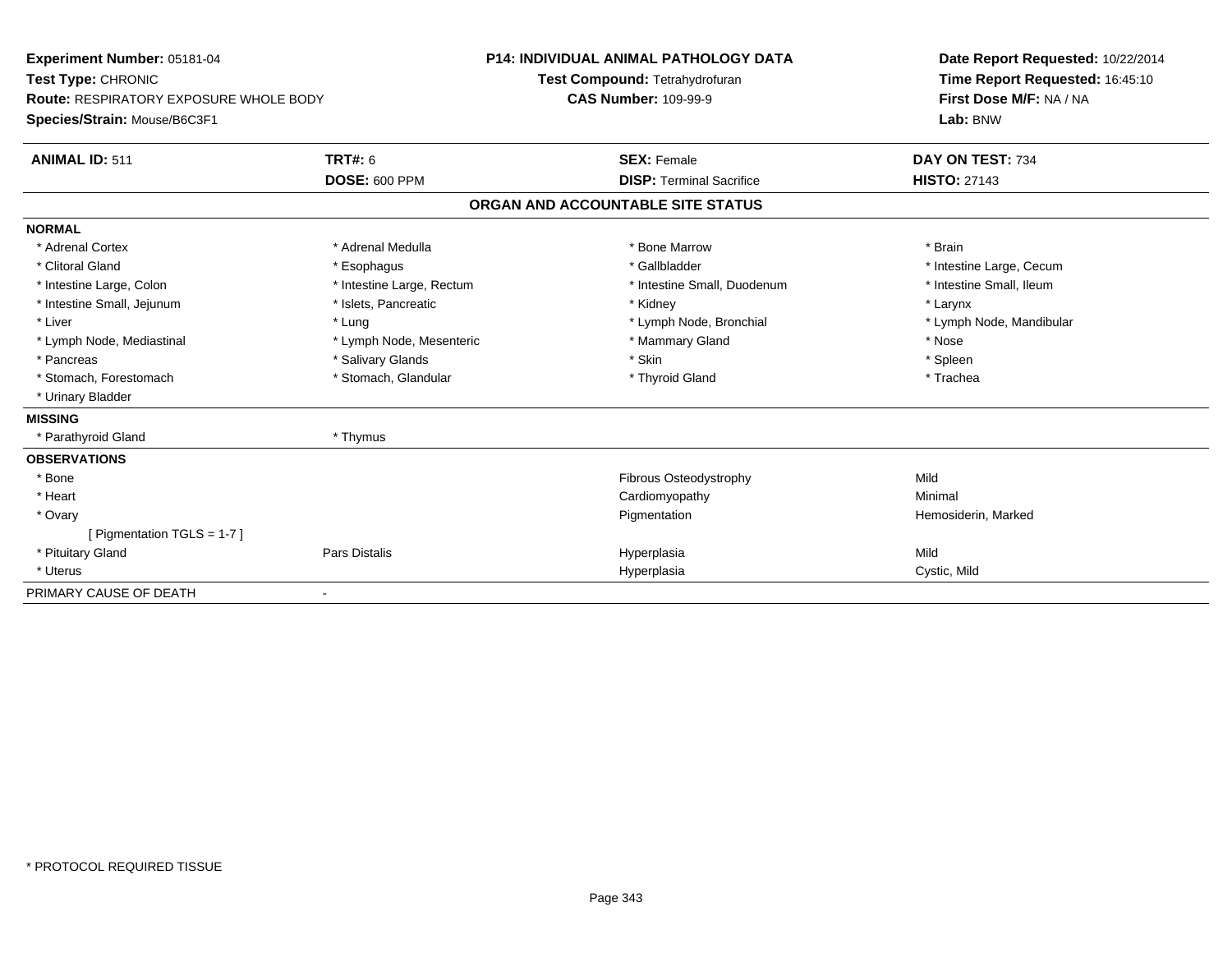| Experiment Number: 05181-04<br>Test Type: CHRONIC<br><b>Route: RESPIRATORY EXPOSURE WHOLE BODY</b><br>Species/Strain: Mouse/B6C3F1<br><b>ANIMAL ID: 512</b> | <b>TRT#: 6</b>             | <b>P14: INDIVIDUAL ANIMAL PATHOLOGY DATA</b><br>Test Compound: Tetrahydrofuran<br><b>CAS Number: 109-99-9</b><br><b>SEX: Female</b> |                                 | Date Report Requested: 10/22/2014<br>Time Report Requested: 16:45:10<br>First Dose M/F: NA / NA<br>Lab: BNW<br>DAY ON TEST: 429 |
|-------------------------------------------------------------------------------------------------------------------------------------------------------------|----------------------------|-------------------------------------------------------------------------------------------------------------------------------------|---------------------------------|---------------------------------------------------------------------------------------------------------------------------------|
|                                                                                                                                                             | <b>DOSE: 600 PPM</b>       |                                                                                                                                     | <b>DISP:</b> Moribund Sacrifice | <b>HISTO: 27144</b>                                                                                                             |
|                                                                                                                                                             |                            | ORGAN AND ACCOUNTABLE SITE STATUS                                                                                                   |                                 |                                                                                                                                 |
| <b>NORMAL</b>                                                                                                                                               |                            |                                                                                                                                     |                                 |                                                                                                                                 |
| * Adrenal Cortex                                                                                                                                            | * Adrenal Medulla          | * Bone                                                                                                                              |                                 | * Bone Marrow                                                                                                                   |
| * Brain                                                                                                                                                     | * Clitoral Gland           | * Esophagus                                                                                                                         |                                 | * Gallbladder                                                                                                                   |
| * Intestine Large, Cecum                                                                                                                                    | * Intestine Large, Colon   |                                                                                                                                     | * Intestine Large, Rectum       | * Intestine Small, Duodenum                                                                                                     |
| * Intestine Small, Ileum                                                                                                                                    | * Intestine Small, Jejunum |                                                                                                                                     | * Islets, Pancreatic            | * Kidney                                                                                                                        |
| * Larynx                                                                                                                                                    | * Liver                    | * Lung                                                                                                                              |                                 | * Lymph Node, Mediastinal                                                                                                       |
| * Lymph Node, Mesenteric                                                                                                                                    | * Mammary Gland            | * Nose                                                                                                                              |                                 | * Ovary                                                                                                                         |
| * Pancreas                                                                                                                                                  | * Parathyroid Gland        | * Pituitary Gland                                                                                                                   |                                 | * Salivary Glands                                                                                                               |
| * Skin                                                                                                                                                      | * Spleen                   |                                                                                                                                     | * Stomach, Forestomach          | * Stomach, Glandular                                                                                                            |
| * Thymus                                                                                                                                                    | * Thyroid Gland            | * Trachea                                                                                                                           |                                 | * Urinary Bladder                                                                                                               |
| <b>OBSERVATIONS</b>                                                                                                                                         |                            |                                                                                                                                     |                                 |                                                                                                                                 |
| * Brain<br>Note: TGL 1 structures are normal anatomy.                                                                                                       |                            |                                                                                                                                     |                                 |                                                                                                                                 |
| * Heart                                                                                                                                                     |                            | Cardiomyopathy                                                                                                                      |                                 | Minimal                                                                                                                         |
|                                                                                                                                                             | Artery                     | Inflammation                                                                                                                        |                                 | Mild                                                                                                                            |
| * Lymph Node, Bronchial                                                                                                                                     |                            | Hyperplasia                                                                                                                         |                                 | Mild                                                                                                                            |
| * Lymph Node, Mandibular                                                                                                                                    |                            | Hyperplasia                                                                                                                         |                                 | Mild                                                                                                                            |
| * Uterus                                                                                                                                                    |                            | Hyperplasia                                                                                                                         |                                 | Cystic, Minimal                                                                                                                 |
| PRIMARY CAUSE OF DEATH                                                                                                                                      | - UNCERTAIN                |                                                                                                                                     |                                 |                                                                                                                                 |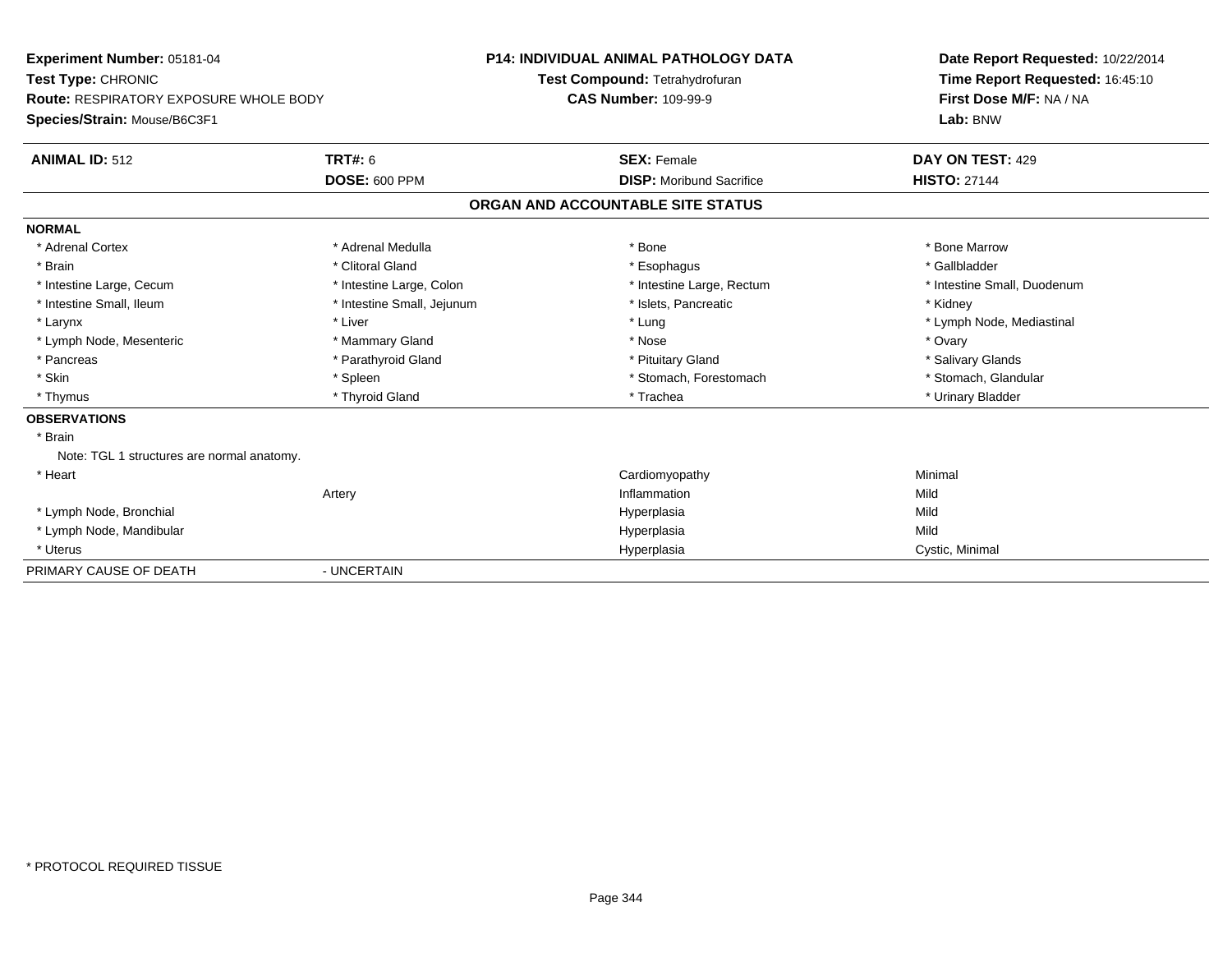| Experiment Number: 05181-04                   |                           | <b>P14: INDIVIDUAL ANIMAL PATHOLOGY DATA</b> | Date Report Requested: 10/22/2014 |
|-----------------------------------------------|---------------------------|----------------------------------------------|-----------------------------------|
| Test Type: CHRONIC                            |                           | Test Compound: Tetrahydrofuran               | Time Report Requested: 16:45:10   |
| <b>Route: RESPIRATORY EXPOSURE WHOLE BODY</b> |                           | <b>CAS Number: 109-99-9</b>                  | First Dose M/F: NA / NA           |
| Species/Strain: Mouse/B6C3F1                  |                           |                                              | Lab: BNW                          |
| <b>ANIMAL ID: 513</b>                         | <b>TRT#: 6</b>            | <b>SEX: Female</b>                           | DAY ON TEST: 674                  |
|                                               | DOSE: 600 PPM             | <b>DISP:</b> Moribund Sacrifice              | <b>HISTO: 27145</b>               |
|                                               |                           | ORGAN AND ACCOUNTABLE SITE STATUS            |                                   |
| <b>NORMAL</b>                                 |                           |                                              |                                   |
| * Adrenal Medulla                             | * Bone                    | * Bone Marrow                                | * Brain                           |
| * Esophagus                                   | * Gallbladder             | * Heart                                      | * Intestine Large, Cecum          |
| * Intestine Large, Colon                      | * Intestine Large, Rectum | * Intestine Small, Duodenum                  | * Intestine Small, Ileum          |
| * Islets, Pancreatic                          | * Larynx                  | * Mammary Gland                              | * Nose                            |
| * Pituitary Gland                             | * Salivary Glands         | * Skin                                       | * Stomach, Forestomach            |
| * Stomach, Glandular                          | * Thyroid Gland           | * Trachea                                    |                                   |
| <b>MISSING</b>                                |                           |                                              |                                   |
| * Clitoral Gland                              |                           |                                              |                                   |
| <b>OBSERVATIONS</b>                           |                           |                                              |                                   |
| * Adrenal Cortex                              |                           | Lymphoma Malignant                           |                                   |
| [ Lymphoma Malignant TGLS = 6-13 ]            |                           |                                              |                                   |
| * Intestine Small, Jejunum                    | Peyers Patch              | Lymphoma Malignant                           |                                   |
| [ Lymphoma Malignant TGLS = 6-13 ]            |                           |                                              |                                   |
| * Kidney                                      |                           | Lymphoma Malignant                           |                                   |
| * Liver                                       |                           | Lymphoma Malignant                           |                                   |
| * Lung                                        |                           | Lymphoma Malignant                           |                                   |
| Lymph Node                                    | <b>Iliac</b>              | Lymphoma Malignant                           |                                   |
|                                               | Renal                     | Lymphoma Malignant                           |                                   |
| [ Lymphoma Malignant TGLS = 5-11 ]            |                           |                                              |                                   |
| [ Lymphoma Malignant TGLS = 4-10 ]            |                           |                                              |                                   |
| * Lymph Node, Bronchial                       |                           | Lymphoma Malignant                           |                                   |
| [ Lymphoma Malignant TGLS = 2-7 ]             |                           |                                              |                                   |
| * Lymph Node, Mandibular                      |                           | Lymphoma Malignant                           |                                   |
| [ Lymphoma Malignant TGLS = 2-7 ]             |                           |                                              |                                   |
| * Lymph Node, Mediastinal                     |                           | Lymphoma Malignant                           |                                   |
| [ Lymphoma Malignant TGLS = 6-13 ]            |                           |                                              |                                   |
| * Lymph Node, Mesenteric                      |                           | Lymphoma Malignant                           |                                   |
| [ Lymphoma Malignant TGLS = 7-12 ]            |                           |                                              |                                   |
| * Ovary                                       |                           | Lymphoma Malignant                           |                                   |
| [ Lymphoma Malignant TGLS = 4-10 ]            |                           |                                              |                                   |
|                                               |                           |                                              |                                   |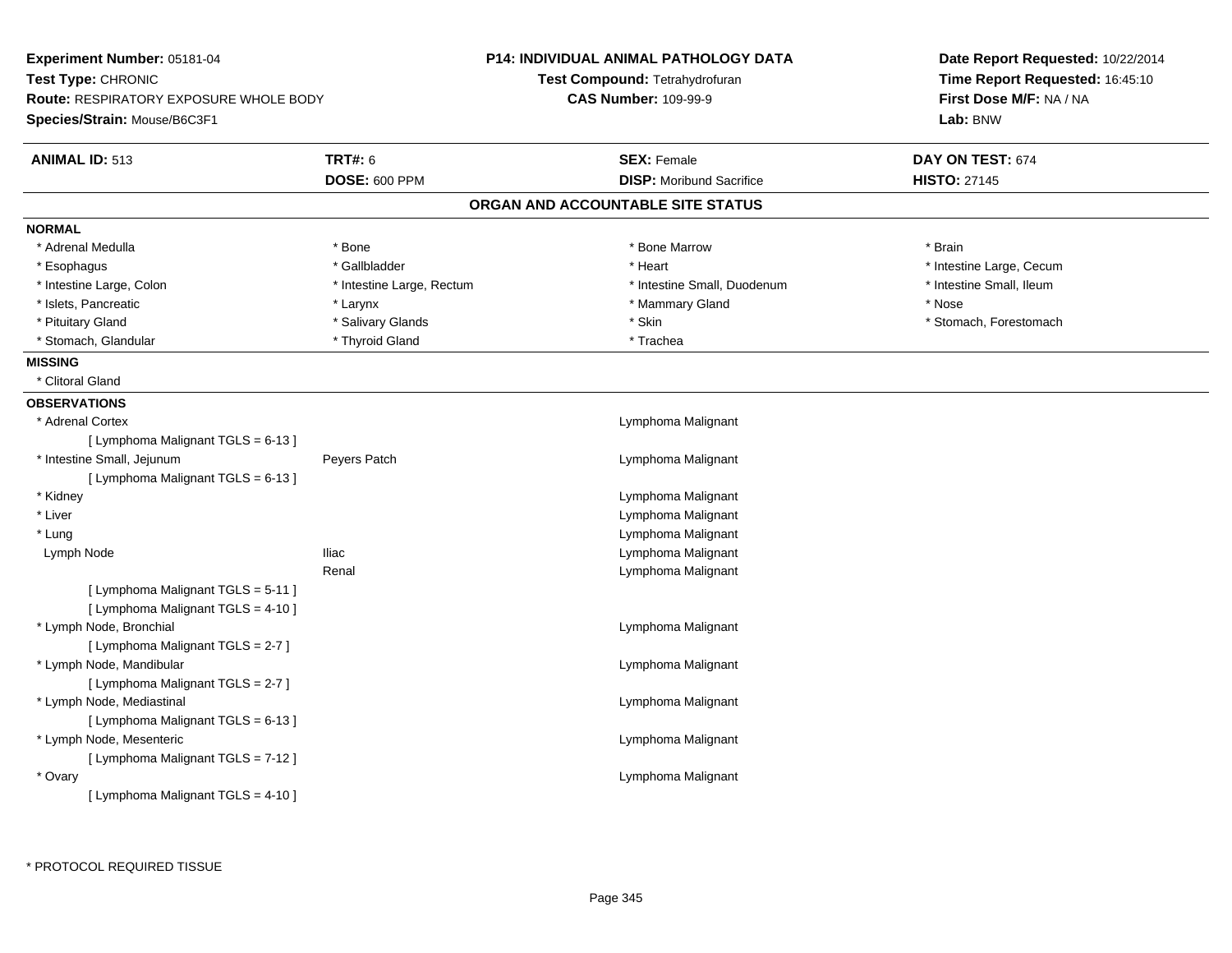| <b>Experiment Number: 05181-04</b><br>Test Type: CHRONIC<br><b>Route: RESPIRATORY EXPOSURE WHOLE BODY</b><br>Species/Strain: Mouse/B6C3F1 |                                             | <b>P14: INDIVIDUAL ANIMAL PATHOLOGY DATA</b><br>Test Compound: Tetrahydrofuran<br><b>CAS Number: 109-99-9</b> | Date Report Requested: 10/22/2014<br>Time Report Requested: 16:45:10<br>First Dose M/F: NA / NA<br>Lab: BNW |
|-------------------------------------------------------------------------------------------------------------------------------------------|---------------------------------------------|---------------------------------------------------------------------------------------------------------------|-------------------------------------------------------------------------------------------------------------|
| <b>ANIMAL ID: 513</b>                                                                                                                     | <b>TRT#: 6</b><br><b>DOSE: 600 PPM</b>      | <b>SEX: Female</b><br><b>DISP:</b> Moribund Sacrifice                                                         | DAY ON TEST: 674<br><b>HISTO: 27145</b>                                                                     |
|                                                                                                                                           |                                             | ORGAN AND ACCOUNTABLE SITE STATUS                                                                             |                                                                                                             |
| * Pancreas<br>[Lymphoma Malignant TGLS = 4-10]                                                                                            |                                             | Lymphoma Malignant                                                                                            |                                                                                                             |
| * Parathyroid Gland<br>* Spleen                                                                                                           |                                             | Cyst<br>Lymphoma Malignant                                                                                    | Mild                                                                                                        |
| [Lymphoma Malignant TGLS = 3-4]                                                                                                           |                                             |                                                                                                               |                                                                                                             |
| * Thymus<br>[Lymphoma Malignant TGLS = 3-4]                                                                                               |                                             | Lymphoma Malignant                                                                                            |                                                                                                             |
| * Urinary Bladder<br>[Lymphoma Malignant TGLS = 3-4 ]                                                                                     |                                             | Lymphoma Malignant                                                                                            |                                                                                                             |
| * Uterus<br>[Lymphoma Malignant TGLS = 3-4]                                                                                               |                                             | Lymphoma Malignant                                                                                            |                                                                                                             |
| PRIMARY CAUSE OF DEATH                                                                                                                    | - Lymph Node, Mesenteric Lymphoma Malignant |                                                                                                               |                                                                                                             |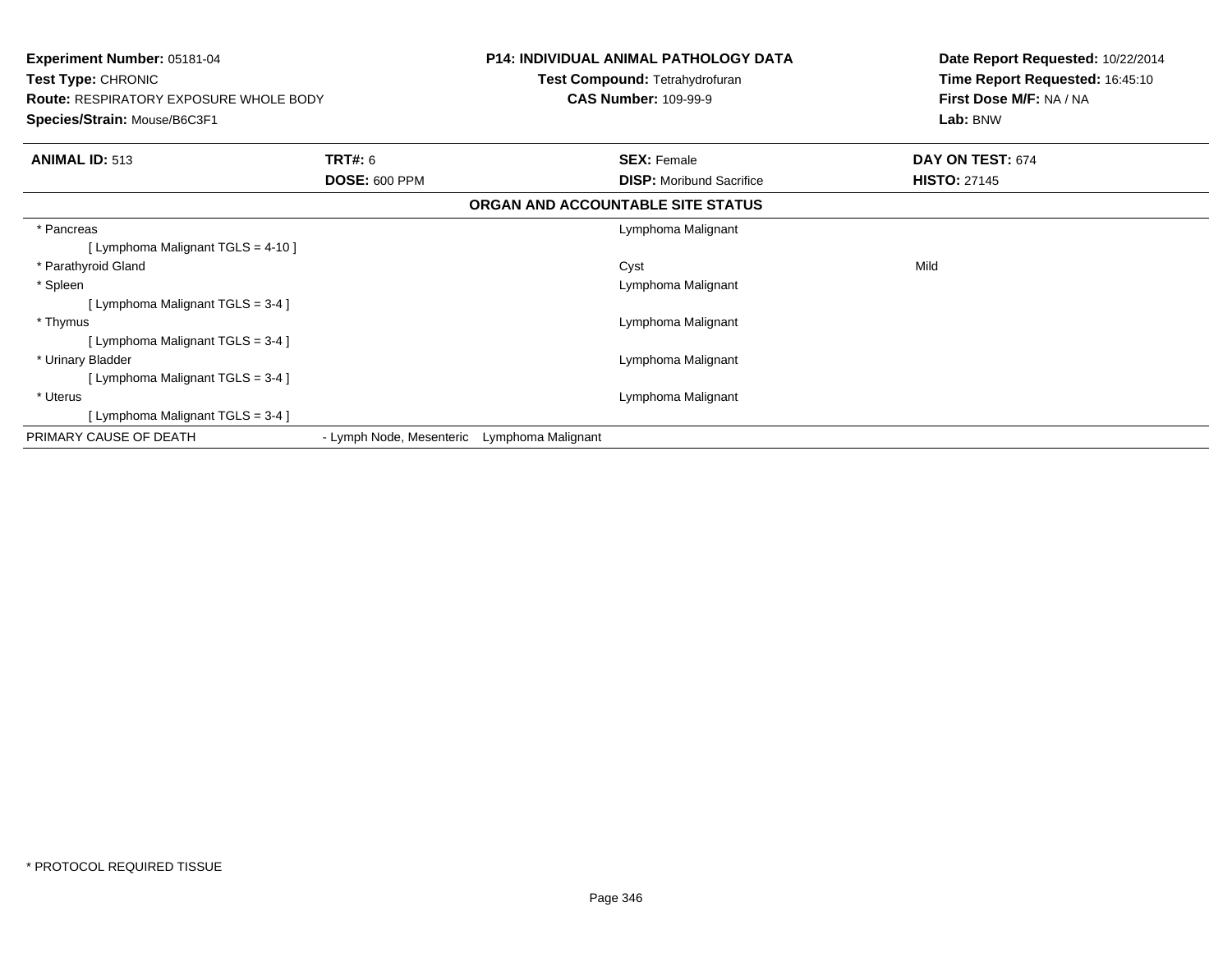| Experiment Number: 05181-04                   |                           | <b>P14: INDIVIDUAL ANIMAL PATHOLOGY DATA</b>                  | Date Report Requested: 10/22/2014                          |  |
|-----------------------------------------------|---------------------------|---------------------------------------------------------------|------------------------------------------------------------|--|
| Test Type: CHRONIC                            |                           | Test Compound: Tetrahydrofuran<br><b>CAS Number: 109-99-9</b> | Time Report Requested: 16:45:10<br>First Dose M/F: NA / NA |  |
| <b>Route: RESPIRATORY EXPOSURE WHOLE BODY</b> |                           |                                                               |                                                            |  |
| Species/Strain: Mouse/B6C3F1                  |                           |                                                               | Lab: BNW                                                   |  |
| <b>ANIMAL ID: 514</b>                         | <b>TRT#: 6</b>            | <b>SEX: Female</b>                                            | DAY ON TEST: 733                                           |  |
|                                               | DOSE: 600 PPM             | <b>DISP: Terminal Sacrifice</b>                               | <b>HISTO: 27146</b>                                        |  |
|                                               |                           | ORGAN AND ACCOUNTABLE SITE STATUS                             |                                                            |  |
| <b>NORMAL</b>                                 |                           |                                                               |                                                            |  |
| * Adrenal Cortex                              | * Adrenal Medulla         | * Bone Marrow                                                 | * Brain                                                    |  |
| * Clitoral Gland                              | * Esophagus               | * Gallbladder                                                 | * Intestine Large, Cecum                                   |  |
| * Intestine Large, Colon                      | * Intestine Large, Rectum | * Intestine Small, Duodenum                                   | * Intestine Small, Ileum                                   |  |
| * Intestine Small, Jejunum                    | * Islets, Pancreatic      | * Kidney                                                      | * Larynx                                                   |  |
| * Lung                                        | * Lymph Node, Bronchial   | * Lymph Node, Mediastinal                                     | * Mammary Gland                                            |  |
| * Nose                                        | * Ovary                   | * Pancreas                                                    | * Parathyroid Gland                                        |  |
| * Pituitary Gland                             | * Salivary Glands         | * Skin                                                        | * Spleen                                                   |  |
| * Stomach, Forestomach                        | * Stomach, Glandular      | * Thymus                                                      | * Trachea                                                  |  |
| * Urinary Bladder                             |                           |                                                               |                                                            |  |
| <b>MISSING</b>                                |                           |                                                               |                                                            |  |
| * Lymph Node, Mandibular                      |                           |                                                               |                                                            |  |
| <b>OBSERVATIONS</b>                           |                           |                                                               |                                                            |  |
| * Bone                                        |                           | Fibrous Osteodystrophy                                        | Mild                                                       |  |
| * Heart                                       |                           | Cardiomyopathy                                                | Minimal                                                    |  |
| * Liver                                       |                           | Hepatocellular Adenoma                                        | Multiple                                                   |  |
| [ Hepatocellular Adenoma TGLS = 1,2-4+10 ]    |                           |                                                               |                                                            |  |
| * Lymph Node, Mesenteric                      |                           | Hyperplasia                                                   | Mild                                                       |  |
| * Thyroid Gland                               | <b>Follicular Cel</b>     | Hyperplasia                                                   | Mild                                                       |  |
| * Uterus                                      |                           | Hyperplasia                                                   | Cystic, Minimal                                            |  |
| PRIMARY CAUSE OF DEATH                        | $\overline{\phantom{0}}$  |                                                               |                                                            |  |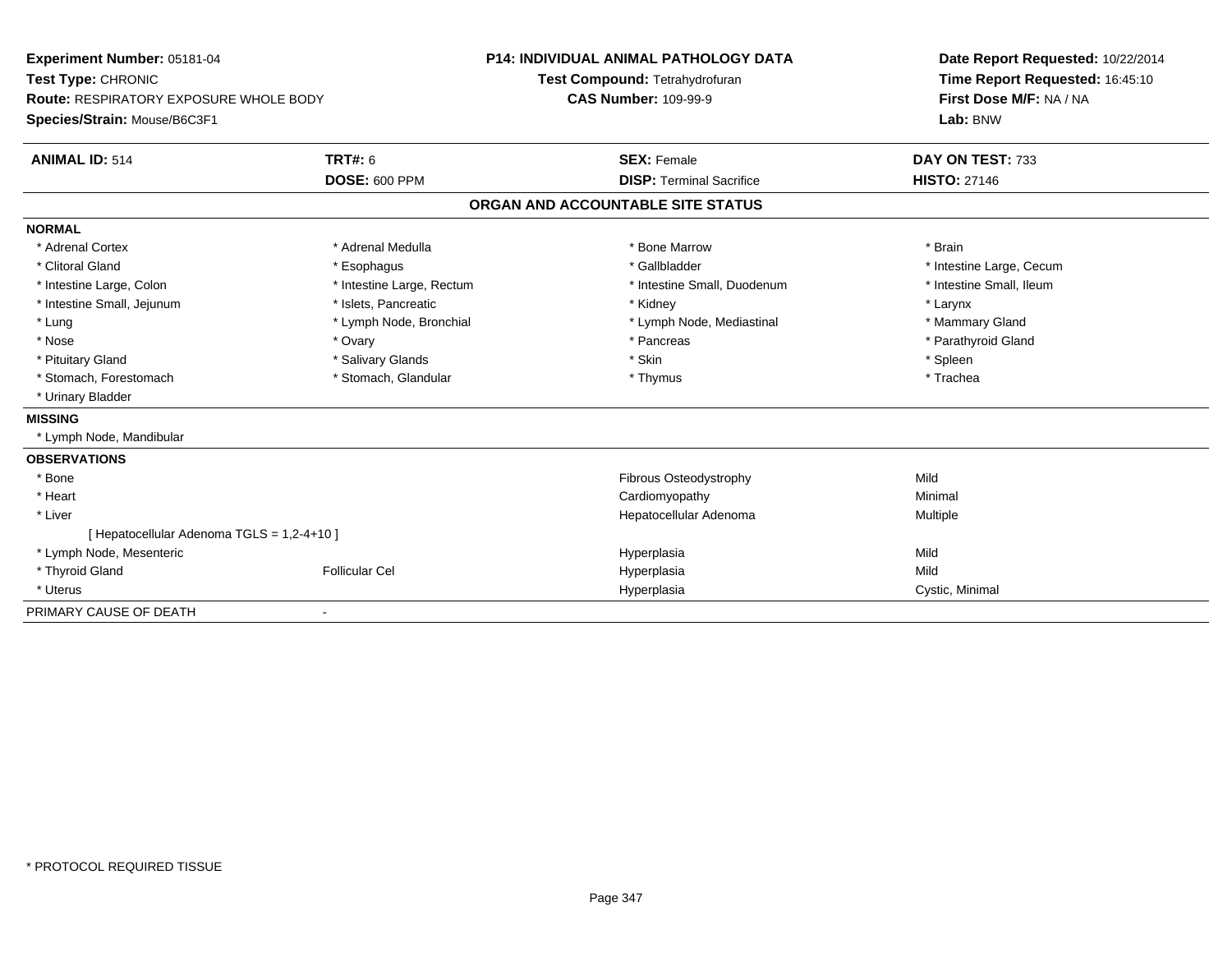| Experiment Number: 05181-04<br>Test Type: CHRONIC<br><b>Route: RESPIRATORY EXPOSURE WHOLE BODY</b><br>Species/Strain: Mouse/B6C3F1 |                          | <b>P14: INDIVIDUAL ANIMAL PATHOLOGY DATA</b><br>Test Compound: Tetrahydrofuran | Date Report Requested: 10/22/2014<br>Time Report Requested: 16:45:10 |
|------------------------------------------------------------------------------------------------------------------------------------|--------------------------|--------------------------------------------------------------------------------|----------------------------------------------------------------------|
|                                                                                                                                    |                          | <b>CAS Number: 109-99-9</b>                                                    | First Dose M/F: NA / NA<br>Lab: BNW                                  |
| <b>ANIMAL ID: 515</b>                                                                                                              | <b>TRT#: 6</b>           | <b>SEX: Female</b>                                                             | DAY ON TEST: 737                                                     |
|                                                                                                                                    | <b>DOSE: 600 PPM</b>     | <b>DISP: Terminal Sacrifice</b>                                                | <b>HISTO: 27147</b>                                                  |
|                                                                                                                                    |                          | ORGAN AND ACCOUNTABLE SITE STATUS                                              |                                                                      |
| <b>NORMAL</b>                                                                                                                      |                          |                                                                                |                                                                      |
| * Adrenal Cortex                                                                                                                   | * Adrenal Medulla        | * Bone Marrow                                                                  | * Brain                                                              |
| * Clitoral Gland                                                                                                                   | * Esophagus              | * Gallbladder                                                                  | * Heart                                                              |
| * Intestine Large, Cecum                                                                                                           | * Intestine Large, Colon | * Intestine Large, Rectum                                                      | * Intestine Small, Ileum                                             |
| * Intestine Small, Jejunum                                                                                                         | * Islets, Pancreatic     | * Kidney                                                                       | * Larynx                                                             |
| * Liver                                                                                                                            | * Lung                   | * Lymph Node, Bronchial                                                        | * Lymph Node, Mandibular                                             |
| * Mammary Gland                                                                                                                    | * Nose                   | * Ovary                                                                        | * Parathyroid Gland                                                  |
| * Salivary Glands                                                                                                                  | * Skin                   | * Stomach, Forestomach                                                         | * Stomach, Glandular                                                 |
| * Thymus                                                                                                                           | * Thyroid Gland          | * Trachea                                                                      | * Urinary Bladder                                                    |
| <b>OBSERVATIONS</b>                                                                                                                |                          |                                                                                |                                                                      |
| * Bone                                                                                                                             |                          | Fibrous Osteodystrophy                                                         | Minimal                                                              |
| * Intestine Small, Duodenum                                                                                                        | Peyers Patch             | Lymphoma Malignant                                                             |                                                                      |
| [ Lymphoma Malignant TGLS = 3-10 ]                                                                                                 |                          |                                                                                |                                                                      |
| * Lymph Node, Mediastinal                                                                                                          |                          | Lymphoma Malignant                                                             |                                                                      |
| [ Lymphoma Malignant TGLS = 4-2 ]                                                                                                  |                          |                                                                                |                                                                      |
| * Lymph Node, Mesenteric                                                                                                           |                          | Lymphoma Malignant                                                             |                                                                      |
| [ Lymphoma Malignant TGLS = 2-6 ]                                                                                                  |                          |                                                                                |                                                                      |
| * Pancreas                                                                                                                         |                          | Hyperplasia                                                                    | Minimal                                                              |
| * Pituitary Gland                                                                                                                  | Pars Distalis            | Hyperplasia                                                                    | Minimal                                                              |
| * Spleen                                                                                                                           |                          | Lymphoma Malignant                                                             |                                                                      |
| [ Lymphoma Malignant TGLS = 1-4 ]                                                                                                  |                          |                                                                                |                                                                      |
| * Uterus                                                                                                                           |                          | Hyperplasia                                                                    | Cystic, Mild                                                         |
| PRIMARY CAUSE OF DEATH                                                                                                             | $\blacksquare$           |                                                                                |                                                                      |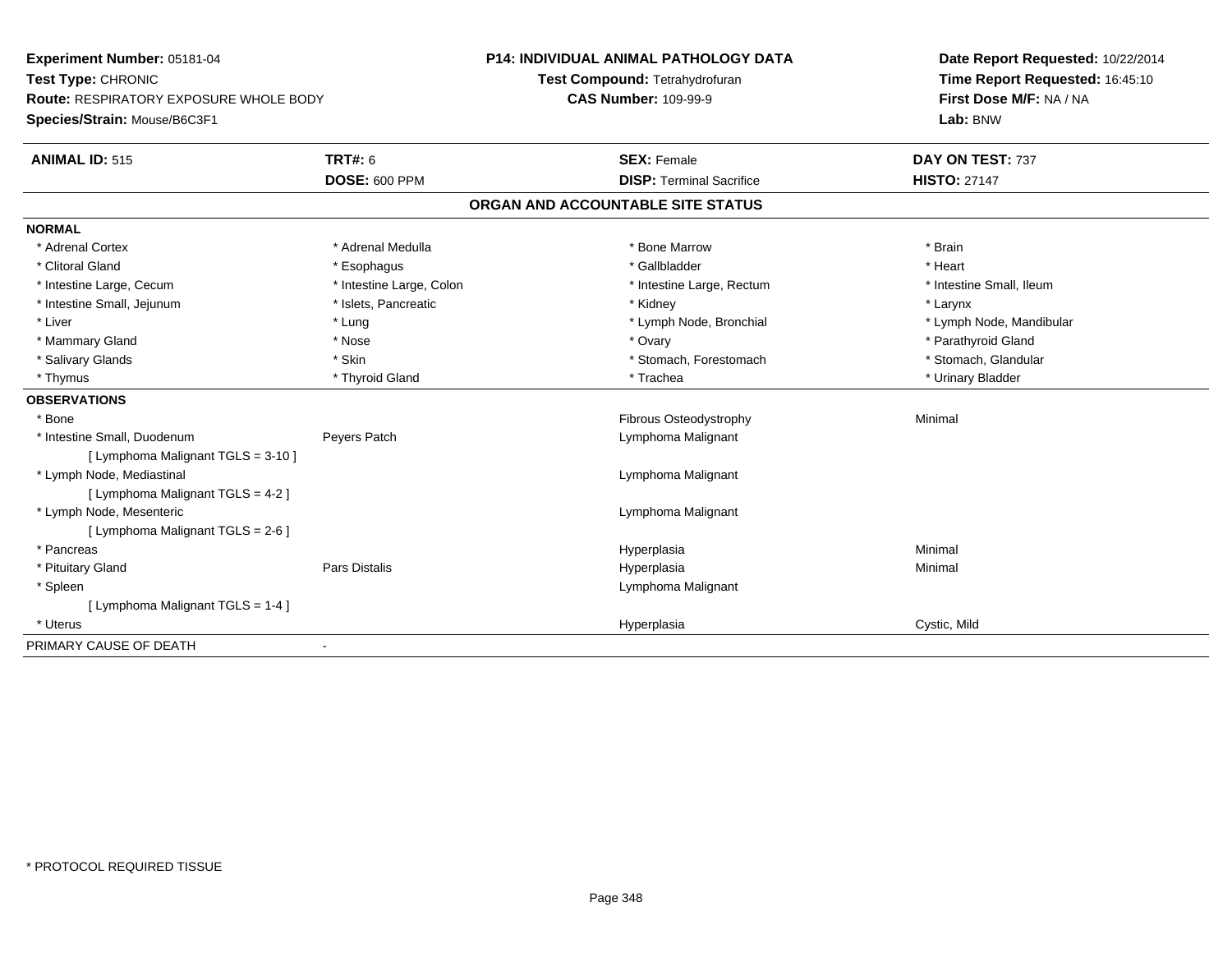| Experiment Number: 05181-04                   |                           | <b>P14: INDIVIDUAL ANIMAL PATHOLOGY DATA</b> | Date Report Requested: 10/22/2014 |
|-----------------------------------------------|---------------------------|----------------------------------------------|-----------------------------------|
| Test Type: CHRONIC                            |                           | Test Compound: Tetrahydrofuran               | Time Report Requested: 16:45:10   |
| <b>Route: RESPIRATORY EXPOSURE WHOLE BODY</b> |                           | <b>CAS Number: 109-99-9</b>                  | First Dose M/F: NA / NA           |
| Species/Strain: Mouse/B6C3F1                  |                           |                                              | Lab: BNW                          |
| <b>ANIMAL ID: 516</b>                         | <b>TRT#: 6</b>            | <b>SEX: Female</b>                           | DAY ON TEST: 737                  |
|                                               | <b>DOSE: 600 PPM</b>      | <b>DISP: Terminal Sacrifice</b>              | <b>HISTO: 27148</b>               |
|                                               |                           | ORGAN AND ACCOUNTABLE SITE STATUS            |                                   |
| <b>NORMAL</b>                                 |                           |                                              |                                   |
| * Adrenal Cortex                              | * Adrenal Medulla         | * Bone Marrow                                | * Brain                           |
| * Clitoral Gland                              | * Esophagus               | * Gallbladder                                | * Intestine Large, Cecum          |
| * Intestine Large, Colon                      | * Intestine Large, Rectum | * Intestine Small, Duodenum                  | * Intestine Small, Ileum          |
| * Intestine Small, Jejunum                    | * Islets, Pancreatic      | * Kidney                                     | * Larynx                          |
| * Lymph Node, Bronchial                       | * Lymph Node, Mesenteric  | * Mammary Gland                              | * Nose                            |
| * Ovary                                       | * Pancreas                | * Parathyroid Gland                          | * Salivary Glands                 |
| * Skin                                        | * Spleen                  | * Stomach, Forestomach                       | * Stomach, Glandular              |
| * Thyroid Gland                               | * Trachea                 | * Urinary Bladder                            |                                   |
| <b>OBSERVATIONS</b>                           |                           |                                              |                                   |
| $*$ Bone                                      |                           | Fibrous Osteodystrophy                       | Minimal                           |
| * Heart                                       |                           | Cardiomyopathy                               | Minimal                           |
| * Liver                                       |                           | Hepatocellular Adenoma                       |                                   |
| [ Hepatocellular Adenoma TGLS = 2-4 ]         |                           |                                              |                                   |
| * Lung                                        | Perivascular              | <b>Infiltration Cellular</b>                 | Mononuclear CI, Moderate          |
|                                               |                           | Inflammation                                 | Chronic, Focal, Mild              |
| * Lymph Node, Mandibular                      |                           | Hyperplasia                                  | Mild                              |
| * Lymph Node, Mediastinal                     |                           | Hyperplasia                                  | Mild                              |
| * Pituitary Gland                             | <b>Pars Distalis</b>      | Hyperplasia                                  | Minimal                           |
| [ Hyperplasia TGLS = 1-8]                     |                           |                                              |                                   |
| * Thymus                                      |                           | Hyperplasia                                  | Lymphoid, Mild                    |
| * Uterus                                      |                           | Hyperplasia                                  | Cystic, Minimal                   |
| PRIMARY CAUSE OF DEATH                        | $\blacksquare$            |                                              |                                   |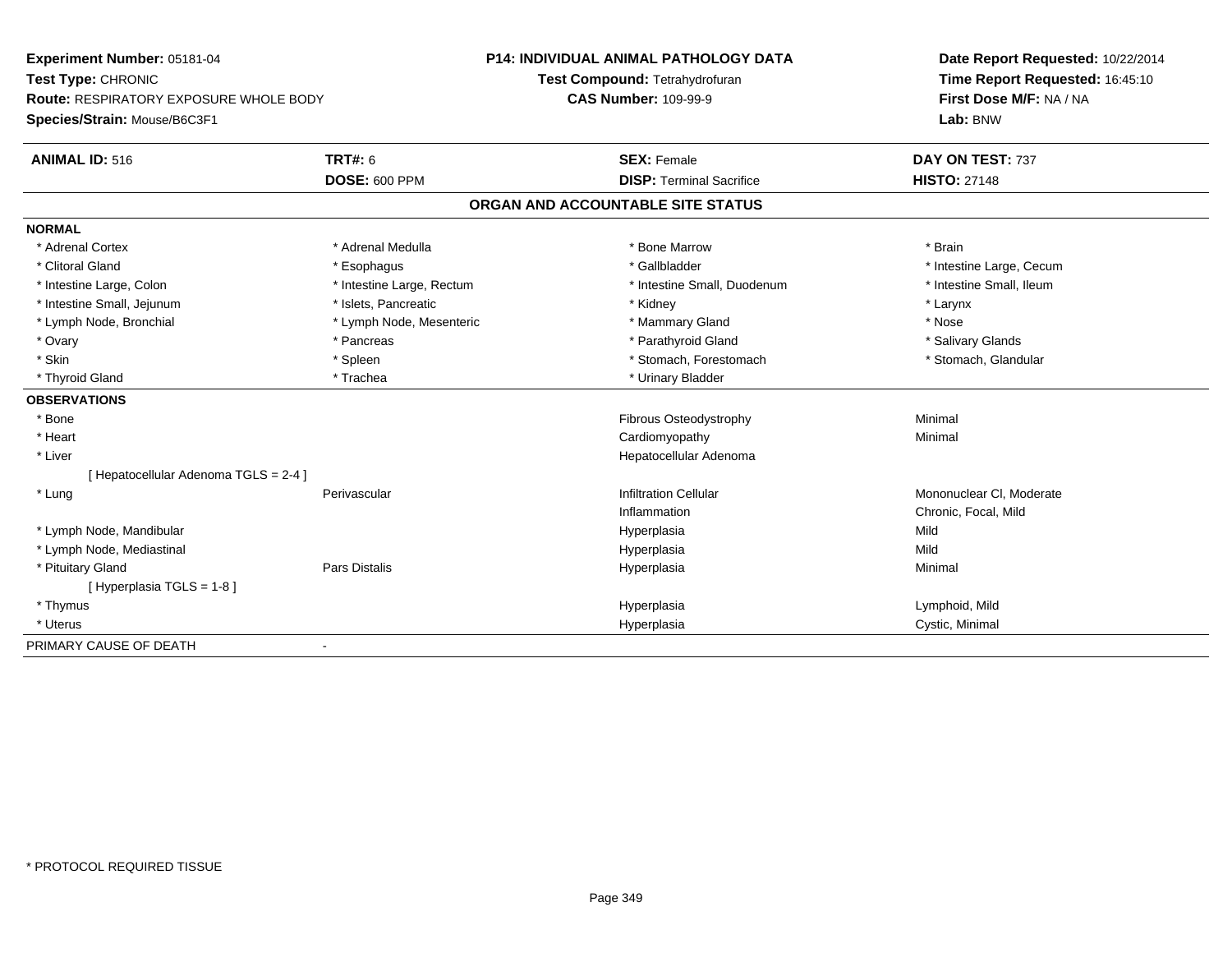| Experiment Number: 05181-04                  |                                  | <b>P14: INDIVIDUAL ANIMAL PATHOLOGY DATA</b> | Date Report Requested: 10/22/2014 |  |  |
|----------------------------------------------|----------------------------------|----------------------------------------------|-----------------------------------|--|--|
| Test Type: CHRONIC                           |                                  | Test Compound: Tetrahydrofuran               | Time Report Requested: 16:45:10   |  |  |
| Route: RESPIRATORY EXPOSURE WHOLE BODY       |                                  | <b>CAS Number: 109-99-9</b>                  | First Dose M/F: NA / NA           |  |  |
| Species/Strain: Mouse/B6C3F1                 |                                  |                                              | Lab: BNW                          |  |  |
| <b>ANIMAL ID: 517</b>                        | <b>TRT#: 6</b>                   | <b>SEX: Female</b>                           | DAY ON TEST: 639                  |  |  |
|                                              | <b>DOSE: 600 PPM</b>             | <b>DISP:</b> Moribund Sacrifice              | <b>HISTO: 27149</b>               |  |  |
|                                              |                                  | ORGAN AND ACCOUNTABLE SITE STATUS            |                                   |  |  |
| <b>NORMAL</b>                                |                                  |                                              |                                   |  |  |
| * Adrenal Cortex                             | * Adrenal Medulla                | * Bone                                       | * Bone Marrow                     |  |  |
| * Brain                                      | * Clitoral Gland                 | * Esophagus                                  | * Intestine Large, Cecum          |  |  |
| * Intestine Large, Colon                     | * Intestine Large, Rectum        | * Intestine Small, Duodenum                  | * Intestine Small, Ileum          |  |  |
| * Intestine Small, Jejunum                   | * Islets. Pancreatic             | * Larynx                                     | * Lung                            |  |  |
| * Lymph Node, Mandibular                     | * Lymph Node, Mediastinal        | * Mammary Gland                              | * Pancreas                        |  |  |
| * Pituitary Gland                            | * Salivary Glands                | * Skin                                       | * Spleen                          |  |  |
| * Stomach, Forestomach                       | * Stomach, Glandular             | * Thyroid Gland                              | * Trachea                         |  |  |
| * Urinary Bladder                            |                                  |                                              |                                   |  |  |
| <b>MISSING</b>                               |                                  |                                              |                                   |  |  |
| * Gallbladder                                | * Lymph Node, Bronchial          | * Parathyroid Gland                          |                                   |  |  |
| <b>OBSERVATIONS</b>                          |                                  |                                              |                                   |  |  |
| * Heart                                      |                                  | Cardiomyopathy                               | Minimal                           |  |  |
| * Kidney                                     |                                  | Nephropathy                                  | Mild                              |  |  |
| * Liver                                      |                                  | Hepatocellular Carcinoma                     | Multiple                          |  |  |
| [ Hepatocellular Carcinoma TGLS = 1,2-4+10 ] |                                  |                                              |                                   |  |  |
| * Lymph Node, Mesenteric                     |                                  | Hyperplasia                                  | Mild                              |  |  |
| * Nose                                       |                                  | Inflammation                                 | Suppurative, Minimal              |  |  |
| * Ovary                                      |                                  | Atrophy                                      | Mild                              |  |  |
|                                              |                                  | Cyst                                         | Minimal                           |  |  |
| * Thymus                                     |                                  | Atrophy                                      | Moderate                          |  |  |
| * Uterus                                     |                                  | Hyperplasia                                  | Cystic, Minimal                   |  |  |
| PRIMARY CAUSE OF DEATH                       | - Liver Hepatocellular Carcinoma |                                              |                                   |  |  |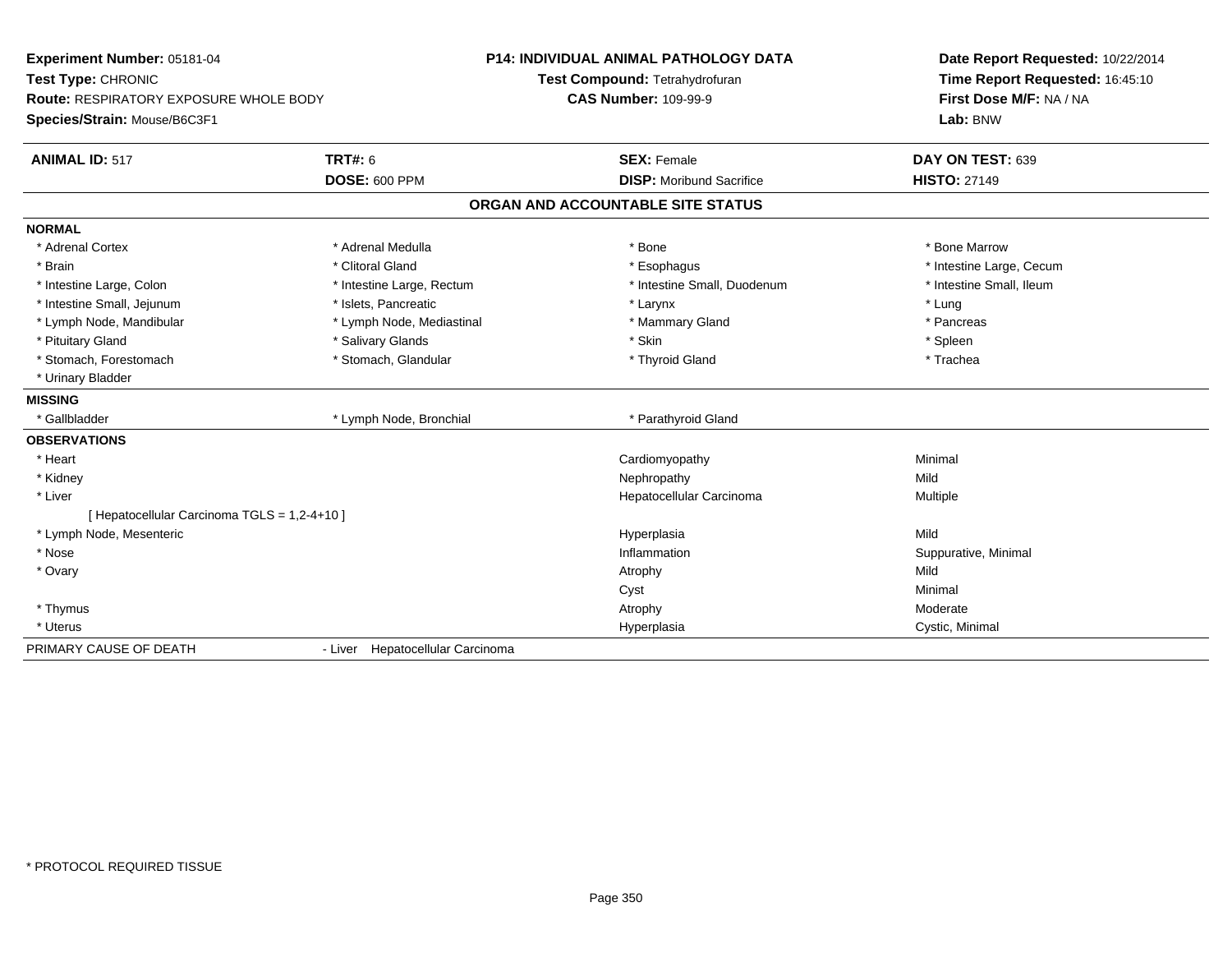| Experiment Number: 05181-04                   |                            | <b>P14: INDIVIDUAL ANIMAL PATHOLOGY DATA</b> |                                 |  | Date Report Requested: 10/22/2014 |
|-----------------------------------------------|----------------------------|----------------------------------------------|---------------------------------|--|-----------------------------------|
| Test Type: CHRONIC                            |                            |                                              | Test Compound: Tetrahydrofuran  |  | Time Report Requested: 16:45:10   |
| <b>Route: RESPIRATORY EXPOSURE WHOLE BODY</b> |                            | <b>CAS Number: 109-99-9</b>                  |                                 |  | First Dose M/F: NA / NA           |
| Species/Strain: Mouse/B6C3F1                  |                            |                                              |                                 |  | Lab: BNW                          |
| <b>ANIMAL ID: 518</b>                         | <b>TRT#: 6</b>             |                                              | <b>SEX: Female</b>              |  | DAY ON TEST: 737                  |
|                                               | <b>DOSE: 600 PPM</b>       |                                              | <b>DISP: Terminal Sacrifice</b> |  | <b>HISTO: 27150</b>               |
|                                               |                            | ORGAN AND ACCOUNTABLE SITE STATUS            |                                 |  |                                   |
| <b>NORMAL</b>                                 |                            |                                              |                                 |  |                                   |
| * Adrenal Cortex                              | * Adrenal Medulla          |                                              | * Bone Marrow                   |  | * Brain                           |
| * Clitoral Gland                              | * Esophagus                |                                              | * Gallbladder                   |  | * Heart                           |
| * Intestine Large, Cecum                      | * Intestine Large, Colon   |                                              | * Intestine Large, Rectum       |  | * Intestine Small, Duodenum       |
| * Intestine Small, Ileum                      | * Intestine Small, Jejunum |                                              | * Islets, Pancreatic            |  | * Larynx                          |
| * Lung                                        | * Lymph Node, Bronchial    |                                              | * Lymph Node, Mediastinal       |  | * Lymph Node, Mesenteric          |
| * Mammary Gland                               | * Nose                     |                                              | * Pancreas                      |  | * Parathyroid Gland               |
| * Salivary Glands                             | * Skin                     |                                              | * Spleen                        |  | * Stomach, Forestomach            |
| * Stomach, Glandular                          | * Thymus                   |                                              | * Thyroid Gland                 |  | * Trachea                         |
| * Urinary Bladder                             |                            |                                              |                                 |  |                                   |
| <b>MISSING</b>                                |                            |                                              |                                 |  |                                   |
| * Lymph Node, Mandibular                      |                            |                                              |                                 |  |                                   |
| <b>OBSERVATIONS</b>                           |                            |                                              |                                 |  |                                   |
| * Bone                                        |                            |                                              | Fibrous Osteodystrophy          |  | Minimal                           |
| * Kidney                                      |                            |                                              | Nephropathy                     |  | Mild                              |
| * Liver                                       |                            |                                              | Hepatocellular Adenoma          |  |                                   |
| [ Hepatocellular Adenoma TGLS = 1-4 ]         |                            |                                              |                                 |  |                                   |
| * Ovary                                       |                            |                                              | Cyst                            |  | Marked                            |
| [Cyst TGLS = $2-7$ ]                          |                            |                                              |                                 |  |                                   |
| * Pituitary Gland                             | <b>Pars Distalis</b>       |                                              | Hyperplasia                     |  | Mild                              |
| * Uterus                                      |                            |                                              | Hyperplasia                     |  | Cystic, Mild                      |
| PRIMARY CAUSE OF DEATH                        | $\blacksquare$             |                                              |                                 |  |                                   |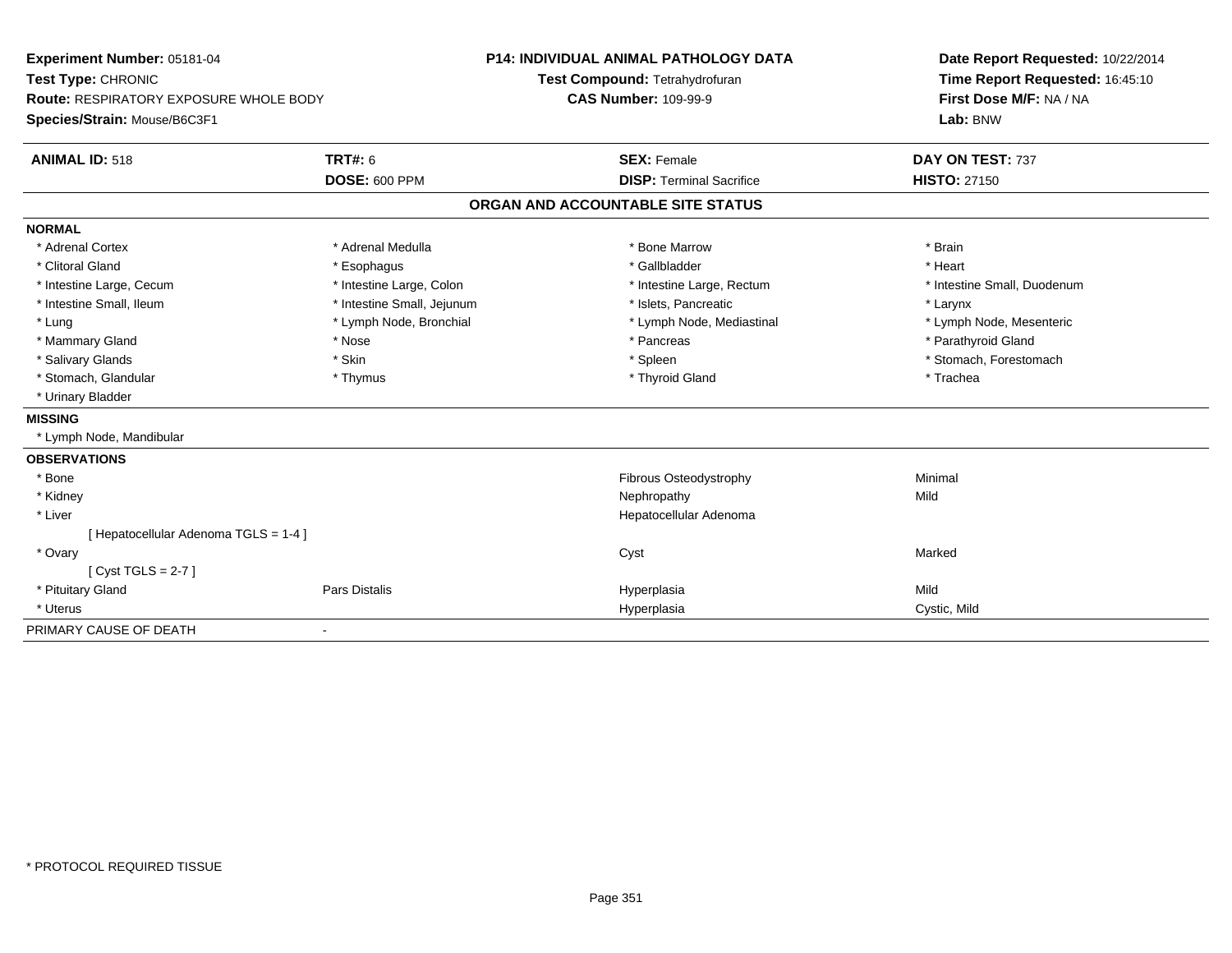| Experiment Number: 05181-04                                          | <b>P14: INDIVIDUAL ANIMAL PATHOLOGY DATA</b> |                                   | Date Report Requested: 10/22/2014 |
|----------------------------------------------------------------------|----------------------------------------------|-----------------------------------|-----------------------------------|
| Test Type: CHRONIC                                                   |                                              | Test Compound: Tetrahydrofuran    | Time Report Requested: 16:45:10   |
| Route: RESPIRATORY EXPOSURE WHOLE BODY                               |                                              | <b>CAS Number: 109-99-9</b>       | First Dose M/F: NA / NA           |
| Species/Strain: Mouse/B6C3F1                                         |                                              |                                   | Lab: BNW                          |
| <b>ANIMAL ID: 519</b>                                                | <b>TRT#: 6</b>                               | <b>SEX: Female</b>                | DAY ON TEST: 670                  |
|                                                                      | <b>DOSE: 600 PPM</b>                         | <b>DISP:</b> Moribund Sacrifice   | <b>HISTO: 27151</b>               |
|                                                                      |                                              | ORGAN AND ACCOUNTABLE SITE STATUS |                                   |
| <b>NORMAL</b>                                                        |                                              |                                   |                                   |
| * Adrenal Cortex                                                     | * Adrenal Medulla                            | * Bone                            | * Bone Marrow                     |
| * Brain                                                              | * Clitoral Gland                             | * Esophagus                       | * Gallbladder                     |
| * Heart                                                              | * Intestine Large, Cecum                     | * Intestine Large, Colon          | * Intestine Large, Rectum         |
| * Intestine Small, Duodenum                                          | * Intestine Small, Ileum                     | * Intestine Small, Jejunum        | * Islets. Pancreatic              |
| * Larynx                                                             | * Liver                                      | * Lung                            | * Lymph Node, Mandibular          |
| * Lymph Node, Mediastinal                                            | * Lymph Node, Mesenteric                     | * Mammary Gland                   | * Nose                            |
| * Pancreas                                                           | * Parathyroid Gland                          | * Pituitary Gland                 | * Salivary Glands                 |
| * Skin                                                               | * Spleen                                     | * Stomach, Forestomach            | * Stomach, Glandular              |
| * Thyroid Gland                                                      | * Trachea                                    | * Urinary Bladder                 |                                   |
| <b>MISSING</b>                                                       |                                              |                                   |                                   |
| * Lymph Node, Bronchial                                              | * Thymus                                     |                                   |                                   |
| <b>OBSERVATIONS</b>                                                  |                                              |                                   |                                   |
| * Kidney                                                             |                                              | Metaplasia                        | Osseous, Minimal                  |
| Note: There were no lesions seen in the kidney to account for TGL 3. |                                              |                                   |                                   |
| * Liver                                                              |                                              |                                   |                                   |
| Note: No lesions are in the liver to account for TGL 2.              |                                              |                                   |                                   |
| * Ovary                                                              |                                              | Cyst                              | Minimal                           |
| * Uterus                                                             |                                              | Hyperplasia                       | Cystic, Moderate                  |
| [Hyperplasia TGLS = 1-10]                                            |                                              |                                   |                                   |
| PRIMARY CAUSE OF DEATH                                               | - UNCERTAIN                                  |                                   |                                   |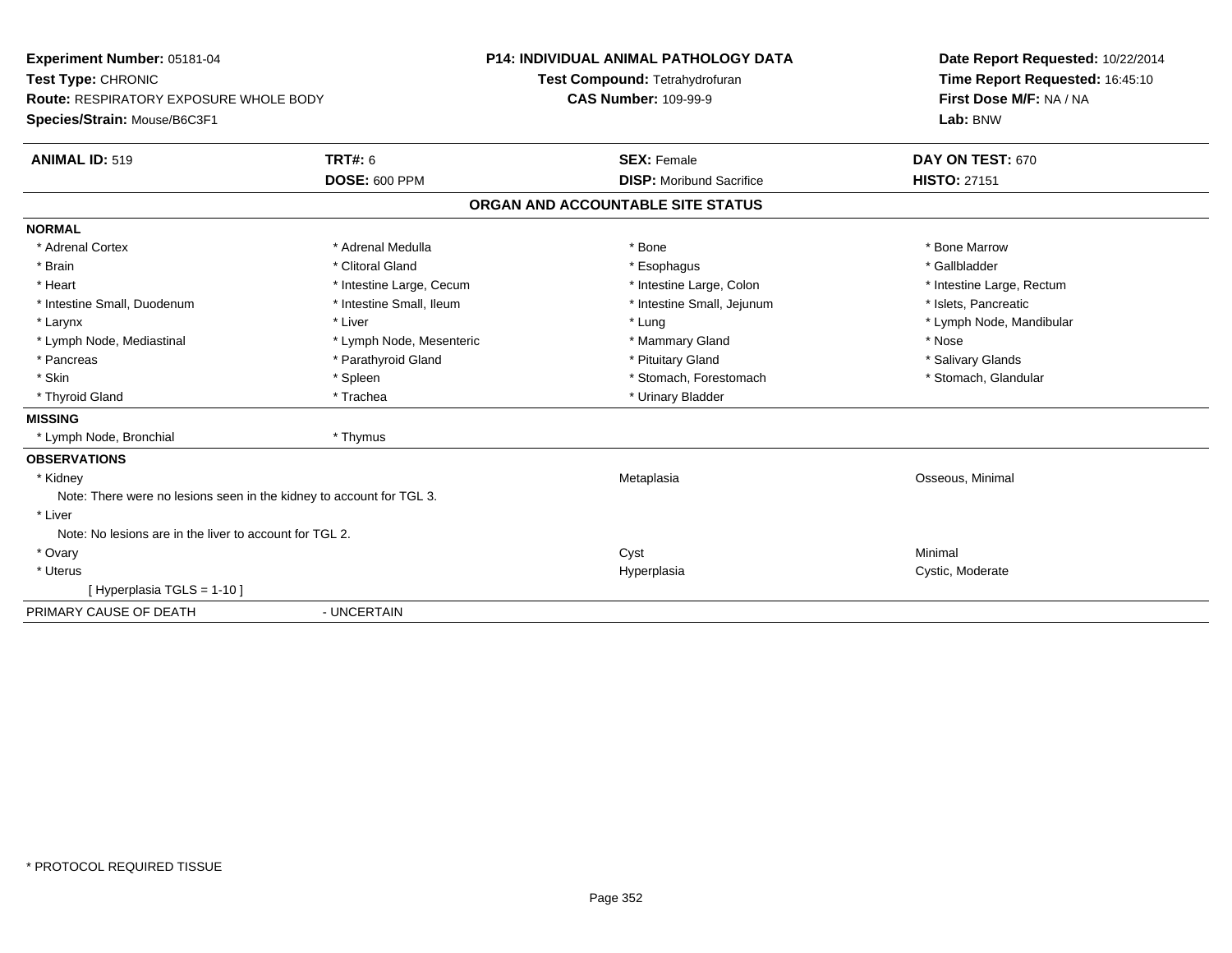| <b>TRT#: 6</b><br><b>SEX: Female</b><br>DAY ON TEST: 734<br><b>ANIMAL ID: 520</b><br><b>DOSE: 600 PPM</b><br><b>DISP: Terminal Sacrifice</b><br><b>HISTO: 27152</b><br>ORGAN AND ACCOUNTABLE SITE STATUS<br><b>NORMAL</b><br>* Adrenal Medulla<br>* Bone Marrow<br>* Adrenal Cortex<br>* Bone<br>* Gallbladder<br>* Brain<br>* Esophagus<br>* Intestine Large, Cecum<br>* Intestine Large, Rectum<br>* Intestine Small, Ileum<br>* Intestine Large, Colon<br>* Intestine Small, Duodenum<br>* Intestine Small, Jejunum<br>* Islets, Pancreatic<br>* Lymph Node, Bronchial<br>* Larynx<br>* Lymph Node, Mandibular<br>* Lymph Node, Mediastinal<br>* Lymph Node, Mesenteric<br>* Mammary Gland<br>* Nose<br>* Parathyroid Gland<br>* Salivary Glands<br>* Pancreas<br>* Skin<br>* Stomach, Forestomach<br>* Stomach, Glandular<br>* Spleen<br>* Thymus<br>* Thyroid Gland<br>* Trachea<br>* Urinary Bladder<br>* Uterus<br><b>MISSING</b><br>* Clitoral Gland<br><b>OBSERVATIONS</b><br>* Heart<br>Cardiomyopathy<br>Minimal<br>* Kidney<br>Nephropathy<br>Minimal<br>* Liver<br>Hepatocellular Carcinoma<br>[ Hepatocellular Carcinoma TGLS = 1-4+10 ]<br>* Lung<br>Marked<br>Alveolar Epith<br>Hyperplasia<br>[Hyperplasia TGLS = 3-3]<br>* Ovary<br>Artery<br>Inflammation<br>Moderate<br>* Pituitary Gland<br>Pars Distalis<br>Adenoma<br>[Adenoma TGLS = $2-8$ ]<br>PRIMARY CAUSE OF DEATH<br>$\overline{\phantom{a}}$ | Experiment Number: 05181-04<br>Test Type: CHRONIC<br><b>Route: RESPIRATORY EXPOSURE WHOLE BODY</b><br>Species/Strain: Mouse/B6C3F1 | <b>P14: INDIVIDUAL ANIMAL PATHOLOGY DATA</b><br>Test Compound: Tetrahydrofuran<br><b>CAS Number: 109-99-9</b> | Date Report Requested: 10/22/2014<br>Time Report Requested: 16:45:10<br>First Dose M/F: NA / NA<br>Lab: BNW |
|----------------------------------------------------------------------------------------------------------------------------------------------------------------------------------------------------------------------------------------------------------------------------------------------------------------------------------------------------------------------------------------------------------------------------------------------------------------------------------------------------------------------------------------------------------------------------------------------------------------------------------------------------------------------------------------------------------------------------------------------------------------------------------------------------------------------------------------------------------------------------------------------------------------------------------------------------------------------------------------------------------------------------------------------------------------------------------------------------------------------------------------------------------------------------------------------------------------------------------------------------------------------------------------------------------------------------------------------------------------------------------------------------------------------------|------------------------------------------------------------------------------------------------------------------------------------|---------------------------------------------------------------------------------------------------------------|-------------------------------------------------------------------------------------------------------------|
|                                                                                                                                                                                                                                                                                                                                                                                                                                                                                                                                                                                                                                                                                                                                                                                                                                                                                                                                                                                                                                                                                                                                                                                                                                                                                                                                                                                                                            |                                                                                                                                    |                                                                                                               |                                                                                                             |
|                                                                                                                                                                                                                                                                                                                                                                                                                                                                                                                                                                                                                                                                                                                                                                                                                                                                                                                                                                                                                                                                                                                                                                                                                                                                                                                                                                                                                            |                                                                                                                                    |                                                                                                               |                                                                                                             |
|                                                                                                                                                                                                                                                                                                                                                                                                                                                                                                                                                                                                                                                                                                                                                                                                                                                                                                                                                                                                                                                                                                                                                                                                                                                                                                                                                                                                                            |                                                                                                                                    |                                                                                                               |                                                                                                             |
|                                                                                                                                                                                                                                                                                                                                                                                                                                                                                                                                                                                                                                                                                                                                                                                                                                                                                                                                                                                                                                                                                                                                                                                                                                                                                                                                                                                                                            |                                                                                                                                    |                                                                                                               |                                                                                                             |
|                                                                                                                                                                                                                                                                                                                                                                                                                                                                                                                                                                                                                                                                                                                                                                                                                                                                                                                                                                                                                                                                                                                                                                                                                                                                                                                                                                                                                            |                                                                                                                                    |                                                                                                               |                                                                                                             |
|                                                                                                                                                                                                                                                                                                                                                                                                                                                                                                                                                                                                                                                                                                                                                                                                                                                                                                                                                                                                                                                                                                                                                                                                                                                                                                                                                                                                                            |                                                                                                                                    |                                                                                                               |                                                                                                             |
|                                                                                                                                                                                                                                                                                                                                                                                                                                                                                                                                                                                                                                                                                                                                                                                                                                                                                                                                                                                                                                                                                                                                                                                                                                                                                                                                                                                                                            |                                                                                                                                    |                                                                                                               |                                                                                                             |
|                                                                                                                                                                                                                                                                                                                                                                                                                                                                                                                                                                                                                                                                                                                                                                                                                                                                                                                                                                                                                                                                                                                                                                                                                                                                                                                                                                                                                            |                                                                                                                                    |                                                                                                               |                                                                                                             |
|                                                                                                                                                                                                                                                                                                                                                                                                                                                                                                                                                                                                                                                                                                                                                                                                                                                                                                                                                                                                                                                                                                                                                                                                                                                                                                                                                                                                                            |                                                                                                                                    |                                                                                                               |                                                                                                             |
|                                                                                                                                                                                                                                                                                                                                                                                                                                                                                                                                                                                                                                                                                                                                                                                                                                                                                                                                                                                                                                                                                                                                                                                                                                                                                                                                                                                                                            |                                                                                                                                    |                                                                                                               |                                                                                                             |
|                                                                                                                                                                                                                                                                                                                                                                                                                                                                                                                                                                                                                                                                                                                                                                                                                                                                                                                                                                                                                                                                                                                                                                                                                                                                                                                                                                                                                            |                                                                                                                                    |                                                                                                               |                                                                                                             |
|                                                                                                                                                                                                                                                                                                                                                                                                                                                                                                                                                                                                                                                                                                                                                                                                                                                                                                                                                                                                                                                                                                                                                                                                                                                                                                                                                                                                                            |                                                                                                                                    |                                                                                                               |                                                                                                             |
|                                                                                                                                                                                                                                                                                                                                                                                                                                                                                                                                                                                                                                                                                                                                                                                                                                                                                                                                                                                                                                                                                                                                                                                                                                                                                                                                                                                                                            |                                                                                                                                    |                                                                                                               |                                                                                                             |
|                                                                                                                                                                                                                                                                                                                                                                                                                                                                                                                                                                                                                                                                                                                                                                                                                                                                                                                                                                                                                                                                                                                                                                                                                                                                                                                                                                                                                            |                                                                                                                                    |                                                                                                               |                                                                                                             |
|                                                                                                                                                                                                                                                                                                                                                                                                                                                                                                                                                                                                                                                                                                                                                                                                                                                                                                                                                                                                                                                                                                                                                                                                                                                                                                                                                                                                                            |                                                                                                                                    |                                                                                                               |                                                                                                             |
|                                                                                                                                                                                                                                                                                                                                                                                                                                                                                                                                                                                                                                                                                                                                                                                                                                                                                                                                                                                                                                                                                                                                                                                                                                                                                                                                                                                                                            |                                                                                                                                    |                                                                                                               |                                                                                                             |
|                                                                                                                                                                                                                                                                                                                                                                                                                                                                                                                                                                                                                                                                                                                                                                                                                                                                                                                                                                                                                                                                                                                                                                                                                                                                                                                                                                                                                            |                                                                                                                                    |                                                                                                               |                                                                                                             |
|                                                                                                                                                                                                                                                                                                                                                                                                                                                                                                                                                                                                                                                                                                                                                                                                                                                                                                                                                                                                                                                                                                                                                                                                                                                                                                                                                                                                                            |                                                                                                                                    |                                                                                                               |                                                                                                             |
|                                                                                                                                                                                                                                                                                                                                                                                                                                                                                                                                                                                                                                                                                                                                                                                                                                                                                                                                                                                                                                                                                                                                                                                                                                                                                                                                                                                                                            |                                                                                                                                    |                                                                                                               |                                                                                                             |
|                                                                                                                                                                                                                                                                                                                                                                                                                                                                                                                                                                                                                                                                                                                                                                                                                                                                                                                                                                                                                                                                                                                                                                                                                                                                                                                                                                                                                            |                                                                                                                                    |                                                                                                               |                                                                                                             |
|                                                                                                                                                                                                                                                                                                                                                                                                                                                                                                                                                                                                                                                                                                                                                                                                                                                                                                                                                                                                                                                                                                                                                                                                                                                                                                                                                                                                                            |                                                                                                                                    |                                                                                                               |                                                                                                             |
|                                                                                                                                                                                                                                                                                                                                                                                                                                                                                                                                                                                                                                                                                                                                                                                                                                                                                                                                                                                                                                                                                                                                                                                                                                                                                                                                                                                                                            |                                                                                                                                    |                                                                                                               |                                                                                                             |
|                                                                                                                                                                                                                                                                                                                                                                                                                                                                                                                                                                                                                                                                                                                                                                                                                                                                                                                                                                                                                                                                                                                                                                                                                                                                                                                                                                                                                            |                                                                                                                                    |                                                                                                               |                                                                                                             |
|                                                                                                                                                                                                                                                                                                                                                                                                                                                                                                                                                                                                                                                                                                                                                                                                                                                                                                                                                                                                                                                                                                                                                                                                                                                                                                                                                                                                                            |                                                                                                                                    |                                                                                                               |                                                                                                             |
|                                                                                                                                                                                                                                                                                                                                                                                                                                                                                                                                                                                                                                                                                                                                                                                                                                                                                                                                                                                                                                                                                                                                                                                                                                                                                                                                                                                                                            |                                                                                                                                    |                                                                                                               |                                                                                                             |
|                                                                                                                                                                                                                                                                                                                                                                                                                                                                                                                                                                                                                                                                                                                                                                                                                                                                                                                                                                                                                                                                                                                                                                                                                                                                                                                                                                                                                            |                                                                                                                                    |                                                                                                               |                                                                                                             |
|                                                                                                                                                                                                                                                                                                                                                                                                                                                                                                                                                                                                                                                                                                                                                                                                                                                                                                                                                                                                                                                                                                                                                                                                                                                                                                                                                                                                                            |                                                                                                                                    |                                                                                                               |                                                                                                             |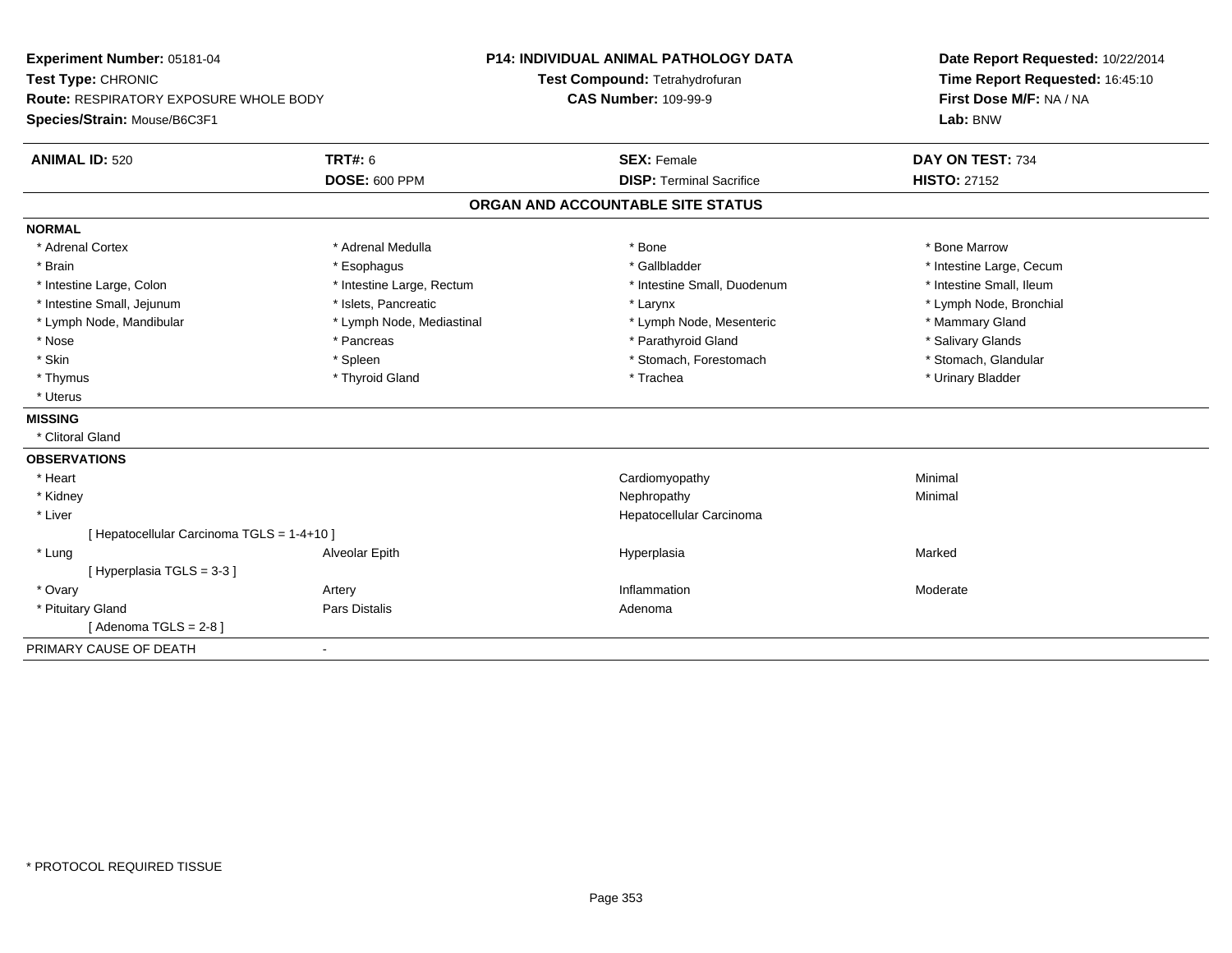| Experiment Number: 05181-04<br>Test Type: CHRONIC<br><b>Route: RESPIRATORY EXPOSURE WHOLE BODY</b><br>Species/Strain: Mouse/B6C3F1 |                                 | <b>P14: INDIVIDUAL ANIMAL PATHOLOGY DATA</b><br>Test Compound: Tetrahydrofuran<br><b>CAS Number: 109-99-9</b> | Date Report Requested: 10/22/2014<br>Time Report Requested: 16:45:10<br>First Dose M/F: NA / NA<br>Lab: BNW |  |  |
|------------------------------------------------------------------------------------------------------------------------------------|---------------------------------|---------------------------------------------------------------------------------------------------------------|-------------------------------------------------------------------------------------------------------------|--|--|
| <b>ANIMAL ID: 521</b>                                                                                                              | TRT#: 6<br><b>DOSE: 600 PPM</b> | <b>SEX: Female</b><br><b>DISP:</b> Accidentally Killed                                                        | DAY ON TEST: 2<br><b>HISTO: 27153</b>                                                                       |  |  |
|                                                                                                                                    |                                 | ORGAN AND ACCOUNTABLE SITE STATUS                                                                             |                                                                                                             |  |  |
| <b>NORMAL</b>                                                                                                                      |                                 |                                                                                                               |                                                                                                             |  |  |
| * Adrenal Cortex                                                                                                                   | * Adrenal Medulla               | * Esophagus                                                                                                   | * Heart                                                                                                     |  |  |
| * Liver                                                                                                                            | * Lung                          | * Lymph Node, Bronchial                                                                                       | * Lymph Node, Mediastinal                                                                                   |  |  |
| * Mammary Gland                                                                                                                    | * Ovary                         | * Salivary Glands                                                                                             | * Skin                                                                                                      |  |  |
| * Spleen                                                                                                                           | * Thymus                        |                                                                                                               |                                                                                                             |  |  |
| <b>MISSING</b>                                                                                                                     |                                 |                                                                                                               |                                                                                                             |  |  |
| * Clitoral Gland                                                                                                                   | * Gallbladder                   | * Lymph Node, Mandibular                                                                                      | * Parathyroid Gland                                                                                         |  |  |
| * Pituitary Gland                                                                                                                  |                                 |                                                                                                               |                                                                                                             |  |  |
| <b>AUTO PRECLUDES DIAG.</b>                                                                                                        |                                 |                                                                                                               |                                                                                                             |  |  |
| * Bone Marrow                                                                                                                      | * Intestine Large, Cecum        | * Intestine Large, Colon                                                                                      | * Intestine Large, Rectum                                                                                   |  |  |
| * Intestine Small, Duodenum                                                                                                        | * Intestine Small, Ileum        | * Intestine Small, Jejunum                                                                                    | * Islets, Pancreatic                                                                                        |  |  |
| * Kidney                                                                                                                           | * Larynx                        | * Lymph Node, Mesenteric                                                                                      | * Nose                                                                                                      |  |  |
| * Pancreas                                                                                                                         | * Stomach, Forestomach          | * Stomach, Glandular                                                                                          | * Thyroid Gland                                                                                             |  |  |
| * Trachea                                                                                                                          | * Urinary Bladder               | * Uterus                                                                                                      |                                                                                                             |  |  |
| <b>OBSERVATIONS</b>                                                                                                                |                                 |                                                                                                               |                                                                                                             |  |  |
| * Bone                                                                                                                             | Cranium                         | Fracture                                                                                                      |                                                                                                             |  |  |
| [ Fracture TGLS = $2-9$ ]                                                                                                          |                                 |                                                                                                               |                                                                                                             |  |  |
| * Brain                                                                                                                            |                                 | Hemorrhage                                                                                                    | Moderate                                                                                                    |  |  |
| PRIMARY CAUSE OF DEATH                                                                                                             | - Bone Cranium Fracture         |                                                                                                               |                                                                                                             |  |  |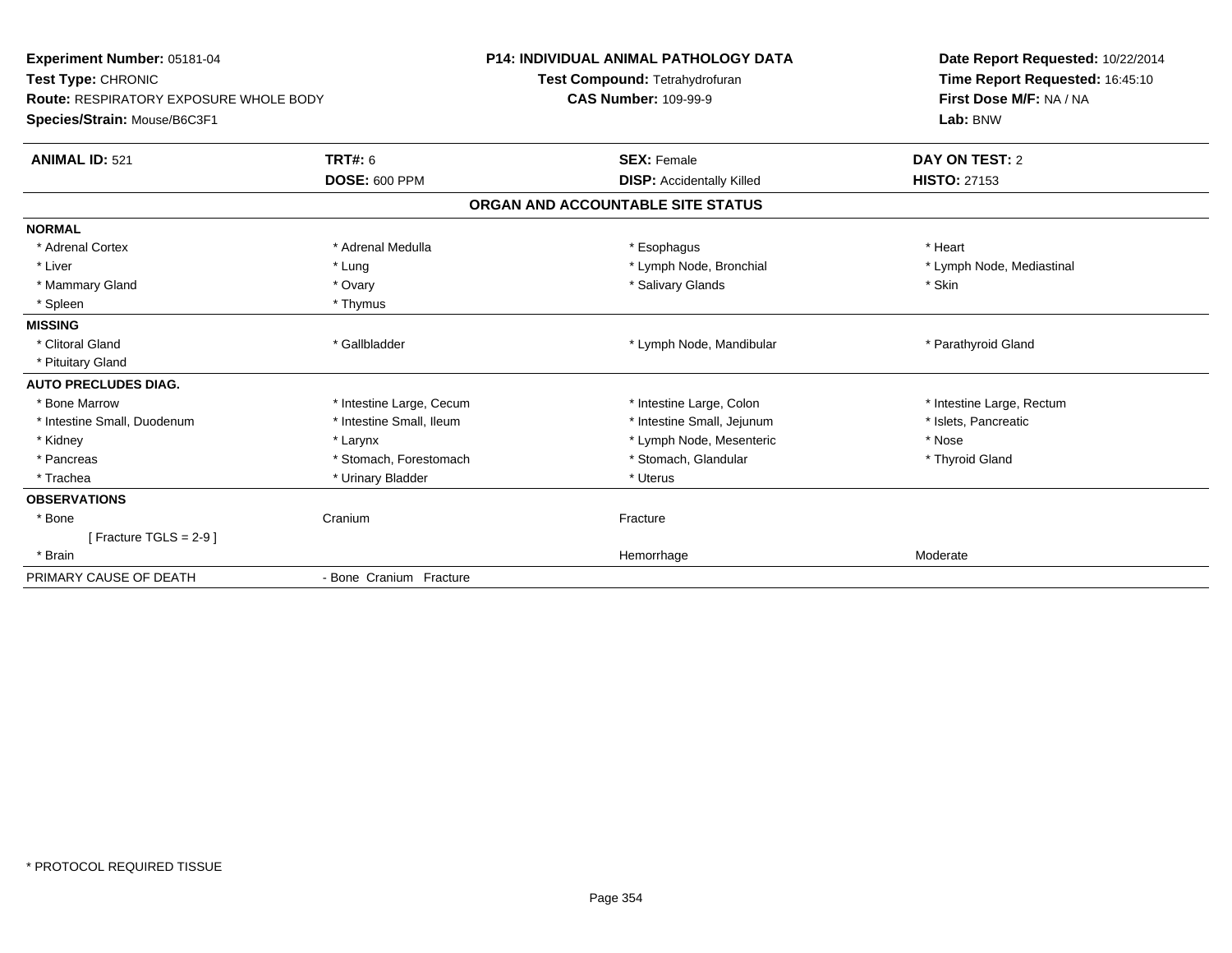| Experiment Number: 05181-04                             |                                  | <b>P14: INDIVIDUAL ANIMAL PATHOLOGY DATA</b> |                                  | Date Report Requested: 10/22/2014 |
|---------------------------------------------------------|----------------------------------|----------------------------------------------|----------------------------------|-----------------------------------|
| Test Type: CHRONIC                                      |                                  | Test Compound: Tetrahydrofuran               |                                  | Time Report Requested: 16:45:10   |
| <b>Route: RESPIRATORY EXPOSURE WHOLE BODY</b>           |                                  | <b>CAS Number: 109-99-9</b>                  |                                  | First Dose M/F: NA / NA           |
| Species/Strain: Mouse/B6C3F1                            |                                  |                                              |                                  | Lab: BNW                          |
| <b>ANIMAL ID: 522</b>                                   | <b>TRT#: 6</b>                   |                                              | <b>SEX: Female</b>               | DAY ON TEST: 566                  |
|                                                         | <b>DOSE: 600 PPM</b>             |                                              | <b>DISP:</b> Moribund Sacrifice  | <b>HISTO: 27154</b>               |
|                                                         |                                  | ORGAN AND ACCOUNTABLE SITE STATUS            |                                  |                                   |
| <b>NORMAL</b>                                           |                                  |                                              |                                  |                                   |
| * Adrenal Cortex                                        | * Adrenal Medulla                | * Bone                                       |                                  | * Bone Marrow                     |
| * Brain                                                 | * Clitoral Gland                 |                                              | * Esophagus                      | * Gallbladder                     |
| * Heart                                                 | * Intestine Large, Cecum         |                                              | * Intestine Large, Colon         | * Intestine Large, Rectum         |
| * Intestine Small, Duodenum                             | * Intestine Small, Ileum         |                                              | * Intestine Small, Jejunum       | * Islets, Pancreatic              |
| * Kidney                                                | * Larynx                         |                                              | * Lymph Node, Bronchial          | * Lymph Node, Mandibular          |
| * Lymph Node, Mediastinal                               | * Lymph Node, Mesenteric         |                                              | * Mammary Gland                  | * Nose                            |
| * Ovary                                                 | * Pancreas                       |                                              | * Parathyroid Gland              | * Pituitary Gland                 |
| * Salivary Glands                                       | * Skin                           |                                              | * Stomach, Forestomach           | * Stomach, Glandular              |
| * Thymus                                                | * Thyroid Gland                  | * Trachea                                    |                                  | * Urinary Bladder                 |
| <b>OBSERVATIONS</b>                                     |                                  |                                              |                                  |                                   |
| * Liver                                                 |                                  |                                              | <b>Eosinophilic Focus</b>        |                                   |
|                                                         |                                  |                                              | Hepatocellular Carcinoma         |                                   |
| [ Eosinophilic Focus TGLS = 5-10 ]                      |                                  |                                              |                                  |                                   |
| [ Hepatocellular Carcinoma TGLS = 2-11 ]                |                                  |                                              |                                  |                                   |
| * Lung                                                  |                                  |                                              | Hepatocellular Carcinoma         | Metastatic (Liver)                |
| [ Hepatocellular Carcinoma TGLS = 1-3 ]                 |                                  |                                              |                                  |                                   |
| * Spleen                                                |                                  |                                              | Hematopoietic Cell Proliferation | Mild                              |
| [ Hematopoietic Cell Proliferation TGLS = 3-4 ]         |                                  |                                              |                                  |                                   |
| * Uterus                                                |                                  | Hyperplasia                                  |                                  | Cystic, Mild                      |
| Note: TGL 4 is NCL since uterus is within normal range. |                                  |                                              |                                  |                                   |
| PRIMARY CAUSE OF DEATH                                  | - Liver Hepatocellular Carcinoma |                                              |                                  |                                   |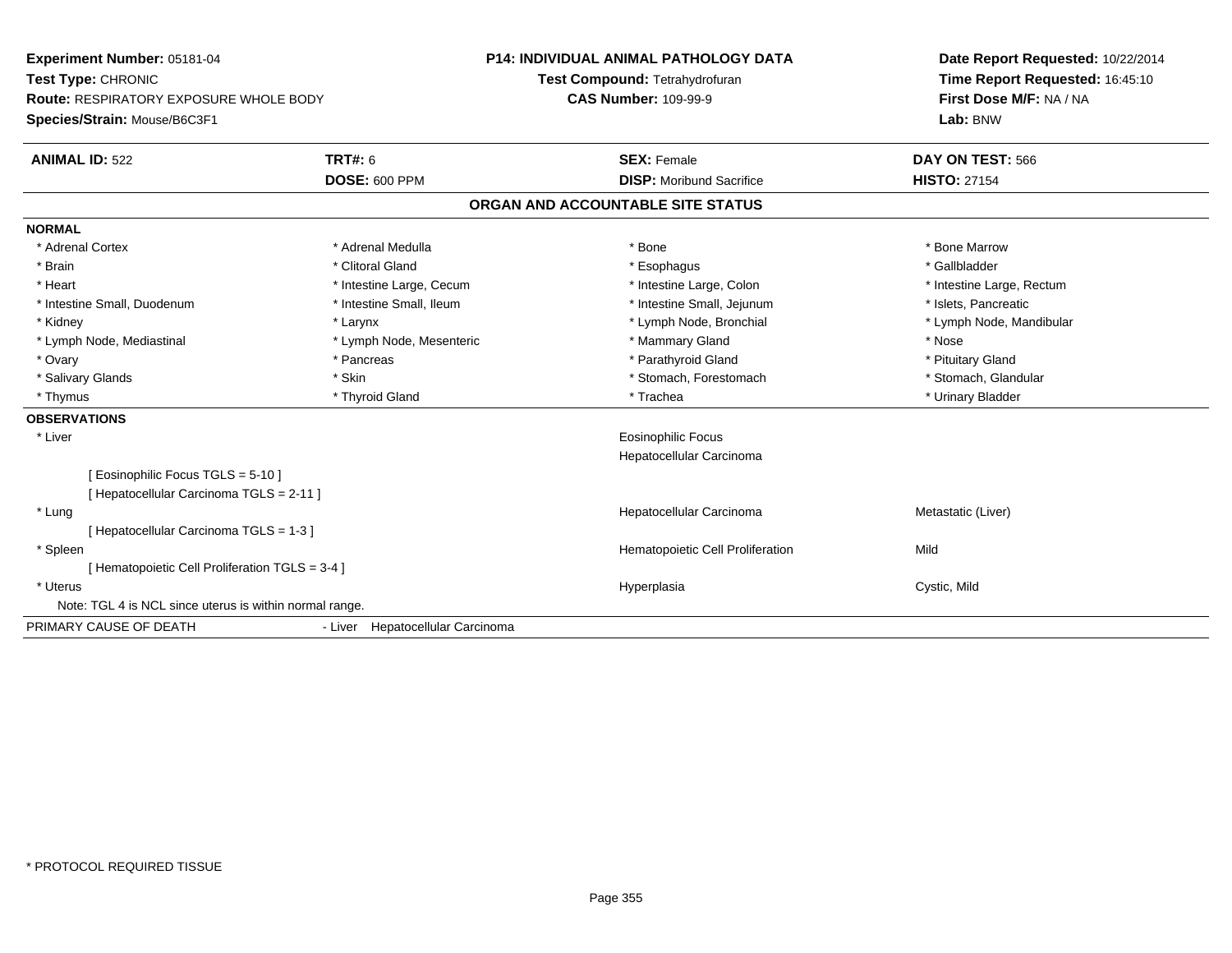| Experiment Number: 05181-04                   |                             | <b>P14: INDIVIDUAL ANIMAL PATHOLOGY DATA</b> | Date Report Requested: 10/22/2014 |
|-----------------------------------------------|-----------------------------|----------------------------------------------|-----------------------------------|
| Test Type: CHRONIC                            |                             | Test Compound: Tetrahydrofuran               | Time Report Requested: 16:45:10   |
| <b>Route: RESPIRATORY EXPOSURE WHOLE BODY</b> |                             | <b>CAS Number: 109-99-9</b>                  | First Dose M/F: NA / NA           |
| Species/Strain: Mouse/B6C3F1                  |                             |                                              | Lab: BNW                          |
| <b>ANIMAL ID: 523</b>                         | TRT#: 6                     | <b>SEX: Female</b>                           | DAY ON TEST: 733                  |
|                                               | <b>DOSE: 600 PPM</b>        | <b>DISP: Terminal Sacrifice</b>              | <b>HISTO: 27155</b>               |
|                                               |                             | ORGAN AND ACCOUNTABLE SITE STATUS            |                                   |
| <b>NORMAL</b>                                 |                             |                                              |                                   |
| * Adrenal Cortex                              | * Adrenal Medulla           | * Bone Marrow                                | * Clitoral Gland                  |
| * Esophagus                                   | * Gallbladder               | * Intestine Large, Cecum                     | * Intestine Large, Colon          |
| * Intestine Large, Rectum                     | * Intestine Small, Duodenum | * Intestine Small, Ileum                     | * Intestine Small, Jejunum        |
| * Islets, Pancreatic                          | * Larynx                    | * Lung                                       | * Lymph Node, Bronchial           |
| * Lymph Node, Mandibular                      | * Lymph Node, Mediastinal   | * Lymph Node, Mesenteric                     | * Mammary Gland                   |
| * Nose                                        | * Pancreas                  | * Parathyroid Gland                          | * Salivary Glands                 |
| * Skin                                        | * Spleen                    | * Stomach, Forestomach                       | * Stomach, Glandular              |
| * Thymus                                      | * Trachea                   | * Urinary Bladder                            |                                   |
| <b>OBSERVATIONS</b>                           |                             |                                              |                                   |
| * Bone                                        |                             | Fibrous Osteodystrophy                       | Mild                              |
| * Brain                                       |                             | Hydrocephalus                                | Mild                              |
| * Heart                                       |                             | Cardiomyopathy                               | Minimal                           |
| * Kidney                                      |                             | Nephropathy                                  | Minimal                           |
| * Liver                                       |                             | Hepatocellular Carcinoma                     |                                   |
| [ Hepatocellular Carcinoma TGLS = 2-4 ]       |                             |                                              |                                   |
| * Ovary                                       |                             | Atrophy                                      | Marked                            |
| * Pituitary Gland                             | <b>Pars Distalis</b>        | Adenoma                                      |                                   |
| [Adenoma TGLS = $1-8$ ]                       |                             |                                              |                                   |
| * Thyroid Gland                               | <b>Follicular Cel</b>       | Hyperplasia                                  | Mild                              |
| * Uterus                                      |                             | Hyperplasia                                  | Cystic, Minimal                   |
| PRIMARY CAUSE OF DEATH                        |                             |                                              |                                   |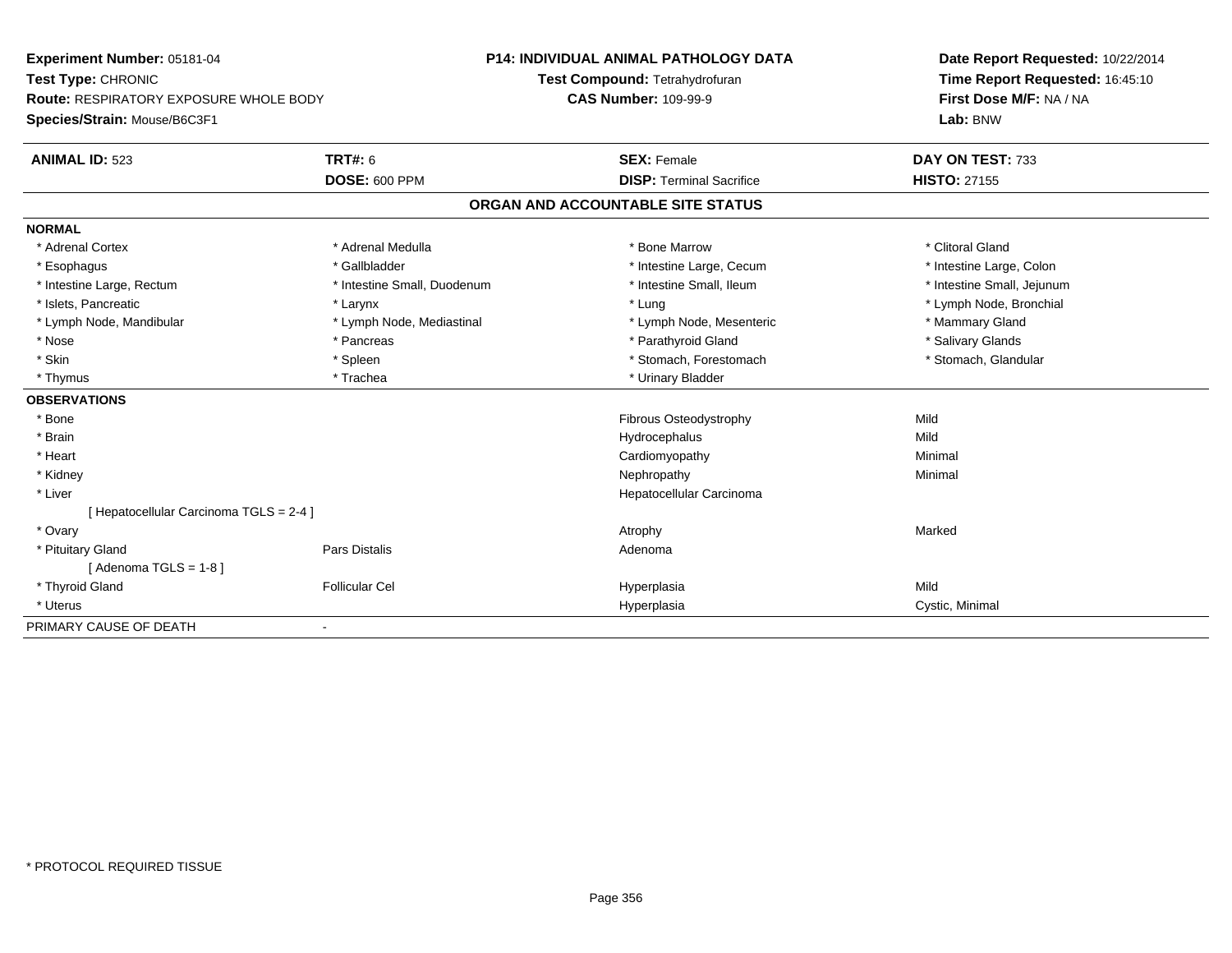| Experiment Number: 05181-04                   |                                  | <b>P14: INDIVIDUAL ANIMAL PATHOLOGY DATA</b> |                                   |  | Date Report Requested: 10/22/2014 |  |  |
|-----------------------------------------------|----------------------------------|----------------------------------------------|-----------------------------------|--|-----------------------------------|--|--|
| Test Type: CHRONIC                            |                                  |                                              | Test Compound: Tetrahydrofuran    |  | Time Report Requested: 16:45:10   |  |  |
| <b>Route: RESPIRATORY EXPOSURE WHOLE BODY</b> |                                  | <b>CAS Number: 109-99-9</b>                  |                                   |  | First Dose M/F: NA / NA           |  |  |
| Species/Strain: Mouse/B6C3F1                  |                                  |                                              |                                   |  | Lab: BNW                          |  |  |
| <b>ANIMAL ID: 524</b>                         | <b>TRT#: 6</b>                   |                                              | <b>SEX: Female</b>                |  | DAY ON TEST: 706                  |  |  |
| <b>DOSE: 600 PPM</b>                          |                                  |                                              | <b>DISP: Natural Death</b>        |  | <b>HISTO: 27156</b>               |  |  |
|                                               |                                  |                                              | ORGAN AND ACCOUNTABLE SITE STATUS |  |                                   |  |  |
| <b>NORMAL</b>                                 |                                  |                                              |                                   |  |                                   |  |  |
| * Adrenal Cortex                              | * Adrenal Medulla                |                                              | * Bone                            |  | * Bone Marrow                     |  |  |
| * Brain                                       | * Clitoral Gland                 |                                              | * Esophagus                       |  | * Heart                           |  |  |
| * Kidney                                      | * Larynx                         |                                              | * Lung                            |  | * Lymph Node, Mandibular          |  |  |
| * Lymph Node, Mediastinal                     | * Mammary Gland                  |                                              | * Parathyroid Gland               |  | * Salivary Glands                 |  |  |
| * Skin                                        | * Stomach, Forestomach           |                                              | * Stomach, Glandular              |  | * Thyroid Gland                   |  |  |
| * Trachea                                     |                                  |                                              |                                   |  |                                   |  |  |
| <b>MISSING</b>                                |                                  |                                              |                                   |  |                                   |  |  |
| * Intestine Large, Rectum                     | * Lymph Node, Bronchial          |                                              | * Thymus                          |  |                                   |  |  |
| <b>AUTO PRECLUDES DIAG.</b>                   |                                  |                                              |                                   |  |                                   |  |  |
| * Gallbladder                                 | * Intestine Large, Cecum         |                                              | * Intestine Large, Colon          |  | * Intestine Small, Duodenum       |  |  |
| * Intestine Small, Ileum                      | * Intestine Small, Jejunum       |                                              | * Islets, Pancreatic              |  | * Lymph Node, Mesenteric          |  |  |
| * Nose                                        | * Pancreas                       |                                              | * Spleen                          |  | * Urinary Bladder                 |  |  |
| <b>INSUFFICIENT TISSUE</b>                    |                                  |                                              |                                   |  |                                   |  |  |
| * Pituitary Gland                             |                                  |                                              |                                   |  |                                   |  |  |
| <b>OBSERVATIONS</b>                           |                                  |                                              |                                   |  |                                   |  |  |
| * Liver                                       |                                  |                                              | Hepatocellular Carcinoma          |  |                                   |  |  |
| [ Hepatocellular Carcinoma TGLS = 3-10 ]      |                                  |                                              |                                   |  |                                   |  |  |
| Mesentery                                     | Fat                              |                                              | Necrosis                          |  | Marked                            |  |  |
| [Necrosis $TGLS = 2-12$ ]                     |                                  |                                              |                                   |  |                                   |  |  |
| * Ovary                                       |                                  |                                              | Cyst                              |  | Marked                            |  |  |
| Note: Cyst is blood-filled.                   |                                  |                                              |                                   |  |                                   |  |  |
| [ Cyst TGLS = 1-11 ]                          |                                  |                                              |                                   |  |                                   |  |  |
| * Uterus                                      |                                  |                                              | Hyperplasia                       |  | Cystic, Mild                      |  |  |
| PRIMARY CAUSE OF DEATH                        | - Liver Hepatocellular Carcinoma |                                              |                                   |  |                                   |  |  |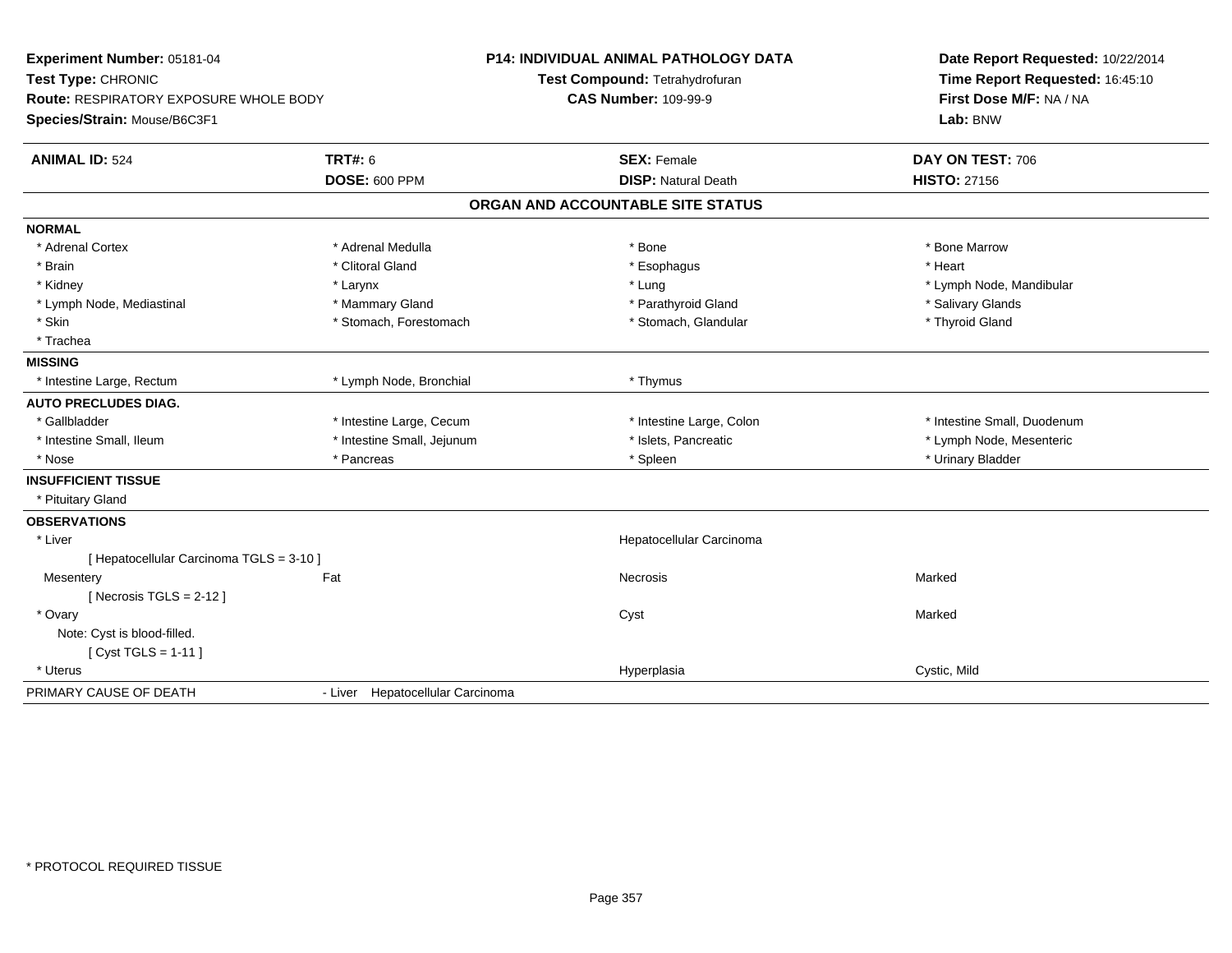| Experiment Number: 05181-04<br>Test Type: CHRONIC |                           | <b>P14: INDIVIDUAL ANIMAL PATHOLOGY DATA</b><br>Test Compound: Tetrahydrofuran | Date Report Requested: 10/22/2014<br>Time Report Requested: 16:45:10 |
|---------------------------------------------------|---------------------------|--------------------------------------------------------------------------------|----------------------------------------------------------------------|
| Route: RESPIRATORY EXPOSURE WHOLE BODY            |                           | <b>CAS Number: 109-99-9</b>                                                    | First Dose M/F: NA / NA                                              |
| Species/Strain: Mouse/B6C3F1                      |                           |                                                                                | Lab: BNW                                                             |
| <b>ANIMAL ID: 525</b>                             | <b>TRT#: 6</b>            | <b>SEX: Female</b>                                                             | DAY ON TEST: 737                                                     |
|                                                   | <b>DOSE: 600 PPM</b>      | <b>DISP: Terminal Sacrifice</b>                                                | <b>HISTO: 27157</b>                                                  |
|                                                   |                           | ORGAN AND ACCOUNTABLE SITE STATUS                                              |                                                                      |
| <b>NORMAL</b>                                     |                           |                                                                                |                                                                      |
| * Adrenal Cortex                                  | * Adrenal Medulla         | * Bone                                                                         | * Bone Marrow                                                        |
| * Brain                                           | * Clitoral Gland          | * Esophagus                                                                    | * Gallbladder                                                        |
| * Heart                                           | * Intestine Large, Cecum  | * Intestine Large, Colon                                                       | * Intestine Large, Rectum                                            |
| * Intestine Small, Duodenum                       | * Intestine Small, Ileum  | * Intestine Small, Jejunum                                                     | * Islets, Pancreatic                                                 |
| * Larynx                                          | * Liver                   | * Lung                                                                         | * Lymph Node, Bronchial                                              |
| * Lymph Node, Mesenteric                          | * Mammary Gland           | * Nose                                                                         | * Ovary                                                              |
| * Pancreas                                        | * Parathyroid Gland       | * Salivary Glands                                                              | * Skin                                                               |
| * Spleen                                          | * Stomach, Forestomach    | * Stomach, Glandular                                                           | * Thymus                                                             |
| * Thyroid Gland                                   | * Trachea                 | * Urinary Bladder                                                              |                                                                      |
| <b>MISSING</b>                                    |                           |                                                                                |                                                                      |
| * Lymph Node, Mandibular                          | * Lymph Node, Mediastinal |                                                                                |                                                                      |
| <b>OBSERVATIONS</b>                               |                           |                                                                                |                                                                      |
| * Kidney                                          |                           | Nephropathy                                                                    | Minimal                                                              |
| * Liver                                           |                           |                                                                                |                                                                      |
| Note: TGL 2 not seen even after recut.            |                           |                                                                                |                                                                      |
| * Pituitary Gland                                 | <b>Pars Distalis</b>      | Adenoma                                                                        |                                                                      |
| [Adenoma TGLS = $1-8$ ]                           |                           |                                                                                |                                                                      |
| * Uterus                                          |                           | Hyperplasia                                                                    | Cystic, Mild                                                         |
| PRIMARY CAUSE OF DEATH                            |                           |                                                                                |                                                                      |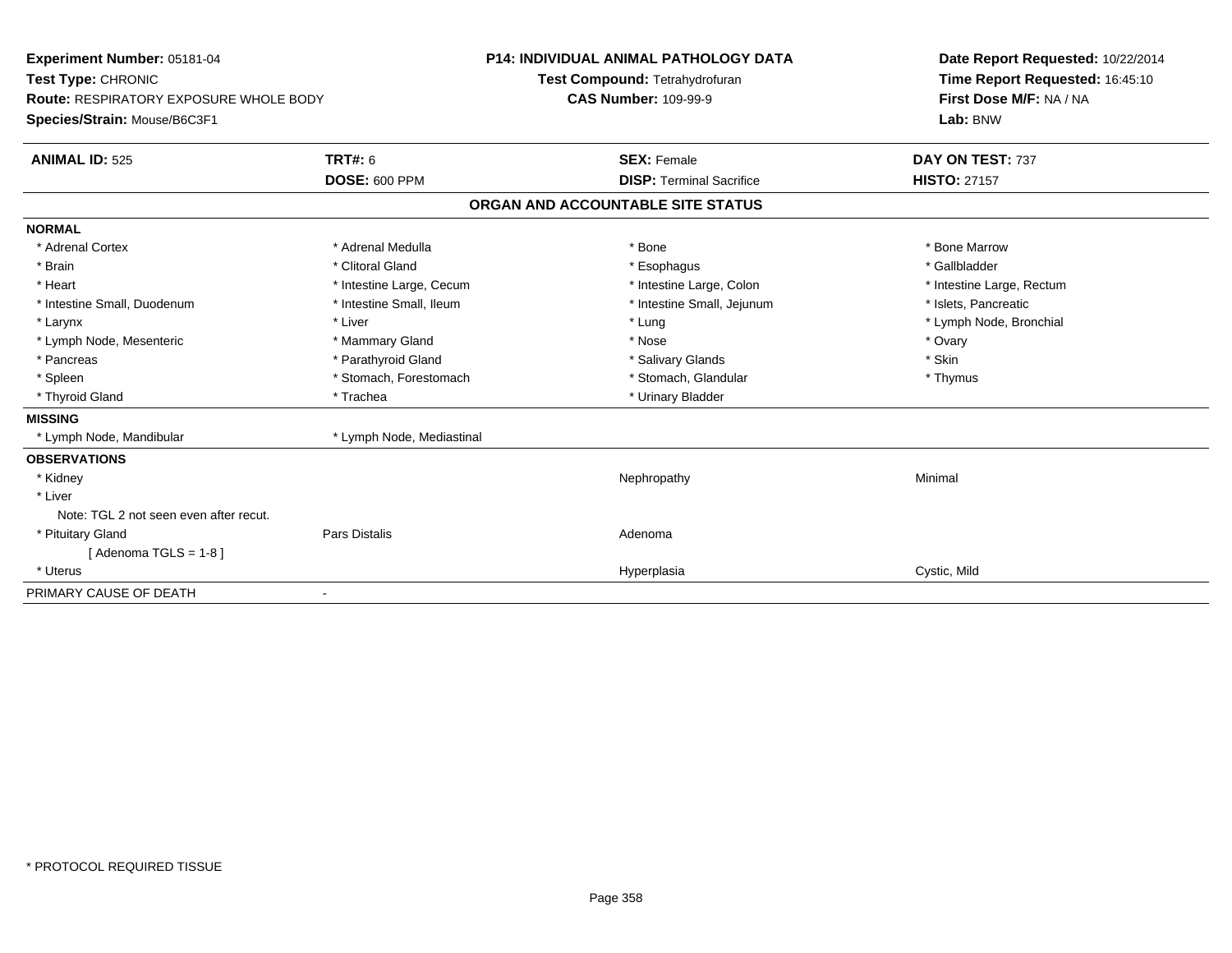| Experiment Number: 05181-04                   |                            | <b>P14: INDIVIDUAL ANIMAL PATHOLOGY DATA</b> | Date Report Requested: 10/22/2014 |
|-----------------------------------------------|----------------------------|----------------------------------------------|-----------------------------------|
| Test Type: CHRONIC                            |                            | Test Compound: Tetrahydrofuran               | Time Report Requested: 16:45:10   |
| <b>Route: RESPIRATORY EXPOSURE WHOLE BODY</b> |                            | <b>CAS Number: 109-99-9</b>                  | First Dose M/F: NA / NA           |
| Species/Strain: Mouse/B6C3F1                  |                            |                                              | Lab: BNW                          |
| <b>ANIMAL ID: 526</b>                         | <b>TRT#: 6</b>             | <b>SEX: Female</b>                           | DAY ON TEST: 574                  |
|                                               | <b>DOSE: 600 PPM</b>       | <b>DISP:</b> Moribund Sacrifice              | <b>HISTO: 27158</b>               |
|                                               |                            | ORGAN AND ACCOUNTABLE SITE STATUS            |                                   |
| <b>NORMAL</b>                                 |                            |                                              |                                   |
| * Adrenal Cortex                              | * Adrenal Medulla          | * Bone                                       | * Brain                           |
| * Clitoral Gland                              | * Esophagus                | * Gallbladder                                | * Intestine Large, Cecum          |
| * Intestine Large, Colon                      | * Intestine Large, Rectum  | * Intestine Small, Duodenum                  | * Intestine Small, Ileum          |
| * Intestine Small, Jejunum                    | * Islets, Pancreatic       | * Kidney                                     | * Larynx                          |
| * Lymph Node, Bronchial                       | * Lymph Node, Mandibular   | * Lymph Node, Mesenteric                     | * Mammary Gland                   |
| * Nose                                        | * Pancreas                 | * Pituitary Gland                            | * Salivary Glands                 |
| * Stomach, Forestomach                        | * Stomach, Glandular       | * Thyroid Gland                              | * Trachea                         |
| * Urinary Bladder                             |                            |                                              |                                   |
| <b>MISSING</b>                                |                            |                                              |                                   |
| * Lymph Node, Mediastinal                     | * Parathyroid Gland        | * Thymus                                     |                                   |
| <b>OBSERVATIONS</b>                           |                            |                                              |                                   |
| * Bone Marrow                                 |                            | Hyperplasia                                  | Mild                              |
| * Heart                                       |                            | Cardiomyopathy                               | Minimal                           |
| * Liver                                       |                            | Hematopoietic Cell Proliferation             | Mild                              |
| * Lung                                        |                            | Sarcoma                                      | Metastatic (Skin)                 |
| * Ovary                                       |                            | Atrophy                                      | Mild                              |
| * Skin                                        | <b>Subcut Tiss</b>         | Sarcoma                                      |                                   |
| Sarcoma TGLS = 1-10 ]                         |                            |                                              |                                   |
| * Spleen                                      |                            | Hematopoietic Cell Proliferation             | Moderate                          |
| * Uterus                                      |                            | Hyperplasia                                  | Cystic, Minimal                   |
| PRIMARY CAUSE OF DEATH                        | - Skin Subcut Tiss Sarcoma |                                              |                                   |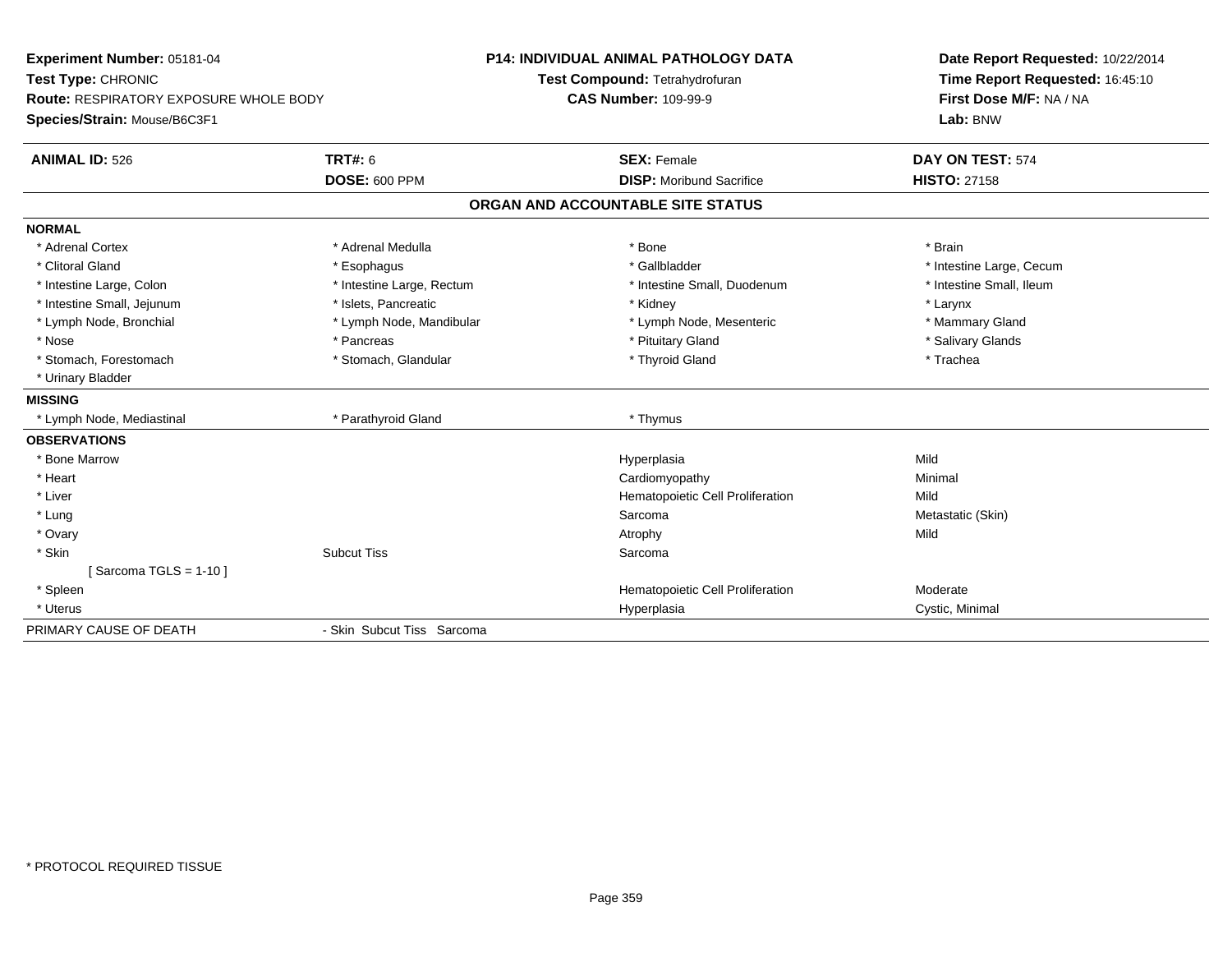| <b>P14: INDIVIDUAL ANIMAL PATHOLOGY DATA</b><br>Experiment Number: 05181-04<br>Test Type: CHRONIC<br>Test Compound: Tetrahydrofuran<br><b>CAS Number: 109-99-9</b><br>Route: RESPIRATORY EXPOSURE WHOLE BODY<br>Species/Strain: Mouse/B6C3F1 |                                         |  | Date Report Requested: 10/22/2014<br>Time Report Requested: 16:45:10<br>First Dose M/F: NA / NA<br>Lab: BNW |  |                           |
|----------------------------------------------------------------------------------------------------------------------------------------------------------------------------------------------------------------------------------------------|-----------------------------------------|--|-------------------------------------------------------------------------------------------------------------|--|---------------------------|
| <b>ANIMAL ID: 527</b>                                                                                                                                                                                                                        | <b>TRT#: 6</b>                          |  | <b>SEX: Female</b>                                                                                          |  | DAY ON TEST: 599          |
|                                                                                                                                                                                                                                              | <b>DOSE: 600 PPM</b>                    |  | <b>DISP:</b> Moribund Sacrifice                                                                             |  | <b>HISTO: 27159</b>       |
|                                                                                                                                                                                                                                              |                                         |  | ORGAN AND ACCOUNTABLE SITE STATUS                                                                           |  |                           |
| <b>NORMAL</b>                                                                                                                                                                                                                                |                                         |  |                                                                                                             |  |                           |
| * Adrenal Cortex                                                                                                                                                                                                                             | * Adrenal Medulla                       |  | * Bone                                                                                                      |  | * Bone Marrow             |
| * Brain                                                                                                                                                                                                                                      | * Clitoral Gland                        |  | * Esophagus                                                                                                 |  | * Gallbladder             |
| * Heart                                                                                                                                                                                                                                      | * Intestine Large, Cecum                |  | * Intestine Large, Colon                                                                                    |  | * Intestine Large, Rectum |
| * Intestine Small, Duodenum                                                                                                                                                                                                                  | * Intestine Small, Ileum                |  | * Intestine Small, Jejunum                                                                                  |  | * Islets, Pancreatic      |
| * Kidney                                                                                                                                                                                                                                     | * Larynx                                |  | * Lung                                                                                                      |  | * Lymph Node, Mandibular  |
| * Lymph Node, Mediastinal                                                                                                                                                                                                                    | * Lymph Node, Mesenteric                |  | * Mammary Gland                                                                                             |  | * Nose                    |
| * Pancreas                                                                                                                                                                                                                                   | * Salivary Glands                       |  | * Skin                                                                                                      |  | * Spleen                  |
| * Stomach, Forestomach                                                                                                                                                                                                                       | * Stomach, Glandular                    |  | * Trachea                                                                                                   |  | * Urinary Bladder         |
| * Uterus                                                                                                                                                                                                                                     |                                         |  |                                                                                                             |  |                           |
| <b>MISSING</b>                                                                                                                                                                                                                               |                                         |  |                                                                                                             |  |                           |
| * Parathyroid Gland                                                                                                                                                                                                                          |                                         |  |                                                                                                             |  |                           |
| <b>INSUFFICIENT TISSUE</b>                                                                                                                                                                                                                   |                                         |  |                                                                                                             |  |                           |
| * Lymph Node, Bronchial                                                                                                                                                                                                                      |                                         |  |                                                                                                             |  |                           |
| <b>OBSERVATIONS</b>                                                                                                                                                                                                                          |                                         |  |                                                                                                             |  |                           |
| * Liver                                                                                                                                                                                                                                      |                                         |  | Hepatocellular Adenoma                                                                                      |  |                           |
| [ Hepatocellular Adenoma TGLS = 2-10 ]                                                                                                                                                                                                       |                                         |  |                                                                                                             |  |                           |
| * Ovary                                                                                                                                                                                                                                      |                                         |  | Atrophy                                                                                                     |  | Mild                      |
| * Pituitary Gland                                                                                                                                                                                                                            | Pars Distalis                           |  | Adenoma                                                                                                     |  |                           |
| [Adenoma TGLS = $1-8$ ]                                                                                                                                                                                                                      |                                         |  |                                                                                                             |  |                           |
| * Thymus                                                                                                                                                                                                                                     |                                         |  | Atrophy                                                                                                     |  | Minimal                   |
| * Thyroid Gland                                                                                                                                                                                                                              | <b>Follicular Cel</b>                   |  | Adenoma                                                                                                     |  |                           |
| PRIMARY CAUSE OF DEATH                                                                                                                                                                                                                       | - Pituitary Gland Pars Distalis Adenoma |  |                                                                                                             |  |                           |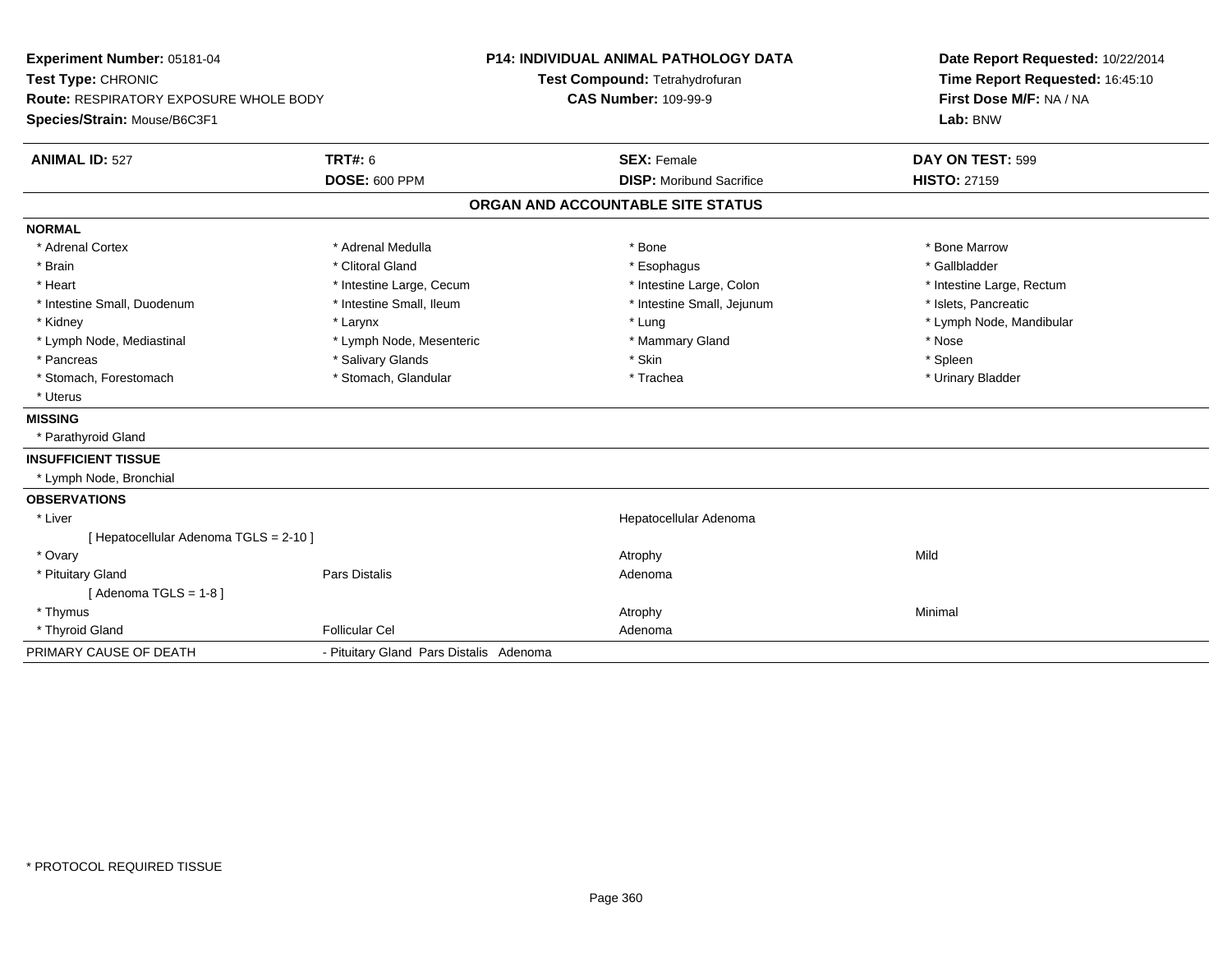| Experiment Number: 05181-04                 |                                         | <b>P14: INDIVIDUAL ANIMAL PATHOLOGY DATA</b> | Date Report Requested: 10/22/2014 |
|---------------------------------------------|-----------------------------------------|----------------------------------------------|-----------------------------------|
| Test Type: CHRONIC                          |                                         | Test Compound: Tetrahydrofuran               | Time Report Requested: 16:45:10   |
| Route: RESPIRATORY EXPOSURE WHOLE BODY      |                                         | <b>CAS Number: 109-99-9</b>                  | First Dose M/F: NA / NA           |
| Species/Strain: Mouse/B6C3F1                |                                         |                                              | Lab: BNW                          |
| <b>ANIMAL ID: 528</b>                       | <b>TRT#: 6</b>                          | <b>SEX: Female</b>                           | DAY ON TEST: 690                  |
|                                             | <b>DOSE: 600 PPM</b>                    | <b>DISP:</b> Moribund Sacrifice              | <b>HISTO: 27160</b>               |
|                                             |                                         | ORGAN AND ACCOUNTABLE SITE STATUS            |                                   |
| <b>NORMAL</b>                               |                                         |                                              |                                   |
| * Adrenal Cortex                            | * Adrenal Medulla                       | * Bone                                       | * Bone Marrow                     |
| * Brain                                     | * Clitoral Gland                        | * Esophagus                                  | * Gallbladder                     |
| * Intestine Large, Cecum                    | * Intestine Large, Colon                | * Intestine Large, Rectum                    | * Intestine Small, Duodenum       |
| * Intestine Small, Ileum                    | * Intestine Small, Jejunum              | * Islets, Pancreatic                         | * Kidney                          |
| * Larynx                                    | * Liver                                 | * Lymph Node, Bronchial                      | * Lymph Node, Mandibular          |
| * Lymph Node, Mediastinal                   | * Lymph Node, Mesenteric                | * Mammary Gland                              | * Nose                            |
| * Salivary Glands                           | * Skin                                  | * Spleen                                     | * Stomach, Forestomach            |
| * Stomach, Glandular                        | * Thymus                                | * Trachea                                    | * Urinary Bladder                 |
| <b>MISSING</b>                              |                                         |                                              |                                   |
| * Parathyroid Gland                         |                                         |                                              |                                   |
| <b>OBSERVATIONS</b>                         |                                         |                                              |                                   |
| * Heart                                     |                                         | Cardiomyopathy                               | Minimal                           |
| * Lung                                      |                                         | Alveolar/Bronchiolar Adenoma                 |                                   |
| [ Alveolar/Bronchiolar Adenoma TGLS = 2-3 ] |                                         |                                              |                                   |
| * Ovary                                     | Corpus Luteum                           | Hyperplasia                                  | Marked                            |
| * Pancreas                                  |                                         | Atrophy                                      | Mild                              |
|                                             | Duct                                    | Cyst                                         | Moderate                          |
| [Cyst TGLS = $3-4$ ]                        |                                         |                                              |                                   |
| * Pituitary Gland                           | Pars Distalis                           | Adenoma                                      |                                   |
| [Adenoma TGLS = $1-8$ ]                     |                                         |                                              |                                   |
| * Thyroid Gland                             | <b>Follicular Cel</b>                   | Adenoma                                      |                                   |
| * Uterus                                    |                                         | Hyperplasia                                  | Cystic, Moderate                  |
| PRIMARY CAUSE OF DEATH                      | - Pituitary Gland Pars Distalis Adenoma |                                              |                                   |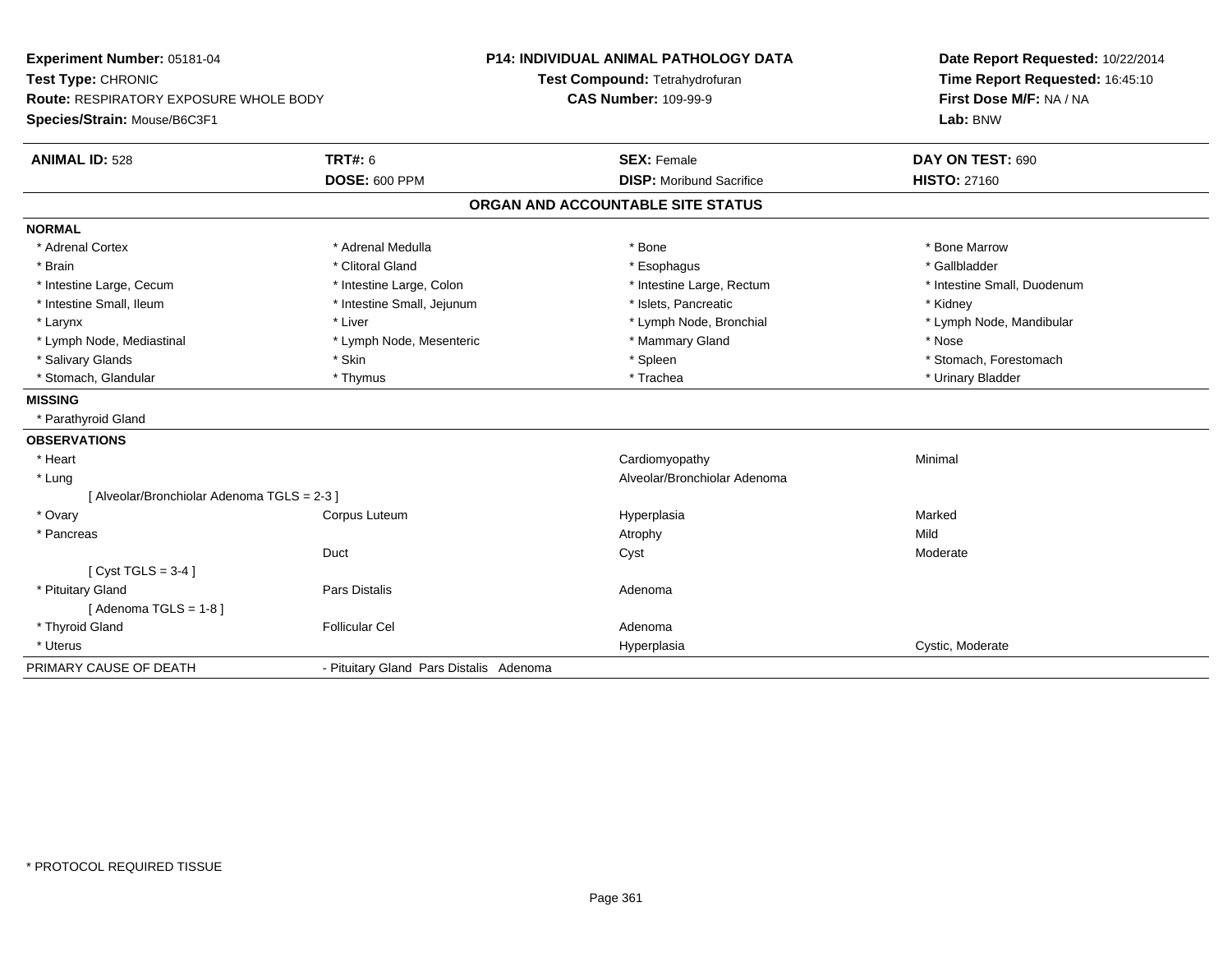| Experiment Number: 05181-04<br>Test Type: CHRONIC<br><b>Route: RESPIRATORY EXPOSURE WHOLE BODY</b> |                           | <b>P14: INDIVIDUAL ANIMAL PATHOLOGY DATA</b> | Date Report Requested: 10/22/2014 |
|----------------------------------------------------------------------------------------------------|---------------------------|----------------------------------------------|-----------------------------------|
|                                                                                                    |                           | Test Compound: Tetrahydrofuran               | Time Report Requested: 16:45:10   |
|                                                                                                    |                           | <b>CAS Number: 109-99-9</b>                  | First Dose M/F: NA / NA           |
| Species/Strain: Mouse/B6C3F1                                                                       |                           |                                              | Lab: BNW                          |
| <b>ANIMAL ID: 529</b>                                                                              | <b>TRT#: 6</b>            | <b>SEX: Female</b>                           | DAY ON TEST: 733                  |
|                                                                                                    | <b>DOSE: 600 PPM</b>      | <b>DISP: Terminal Sacrifice</b>              | <b>HISTO: 27161</b>               |
|                                                                                                    |                           | ORGAN AND ACCOUNTABLE SITE STATUS            |                                   |
| <b>NORMAL</b>                                                                                      |                           |                                              |                                   |
| * Adrenal Medulla                                                                                  | * Bone                    | * Bone Marrow                                | * Brain                           |
| * Clitoral Gland                                                                                   | * Esophagus               | * Gallbladder                                | * Intestine Large, Cecum          |
| * Intestine Large, Colon                                                                           | * Intestine Large, Rectum | * Intestine Small, Duodenum                  | * Intestine Small, Ileum          |
| * Intestine Small, Jejunum                                                                         | * Islets, Pancreatic      | * Kidney                                     | * Larynx                          |
| * Liver                                                                                            | * Lymph Node, Bronchial   | * Lymph Node, Mandibular                     | * Lymph Node, Mediastinal         |
| * Lymph Node, Mesenteric                                                                           | * Mammary Gland           | * Nose                                       | * Pancreas                        |
| * Parathyroid Gland                                                                                | * Salivary Glands         | * Skin                                       | * Spleen                          |
| * Stomach, Forestomach                                                                             | * Stomach, Glandular      | * Thymus                                     | * Thyroid Gland                   |
| * Trachea                                                                                          | * Urinary Bladder         |                                              |                                   |
| <b>OBSERVATIONS</b>                                                                                |                           |                                              |                                   |
| * Adrenal Cortex                                                                                   |                           | Hypertrophy                                  | Minimal                           |
| * Heart                                                                                            |                           | Cardiomyopathy                               | Minimal                           |
| * Lung                                                                                             | Perivascular              | <b>Infiltration Cellular</b>                 | Mononuclear CI, Minimal           |
| * Ovary                                                                                            |                           | Cyst                                         | Mild                              |
|                                                                                                    |                           | Cystadenoma                                  |                                   |
| * Pituitary Gland                                                                                  | Pars Distalis             | Hyperplasia                                  | Moderate                          |
| * Uterus                                                                                           |                           | Hyperplasia                                  | Cystic, Minimal                   |
| PRIMARY CAUSE OF DEATH                                                                             |                           |                                              |                                   |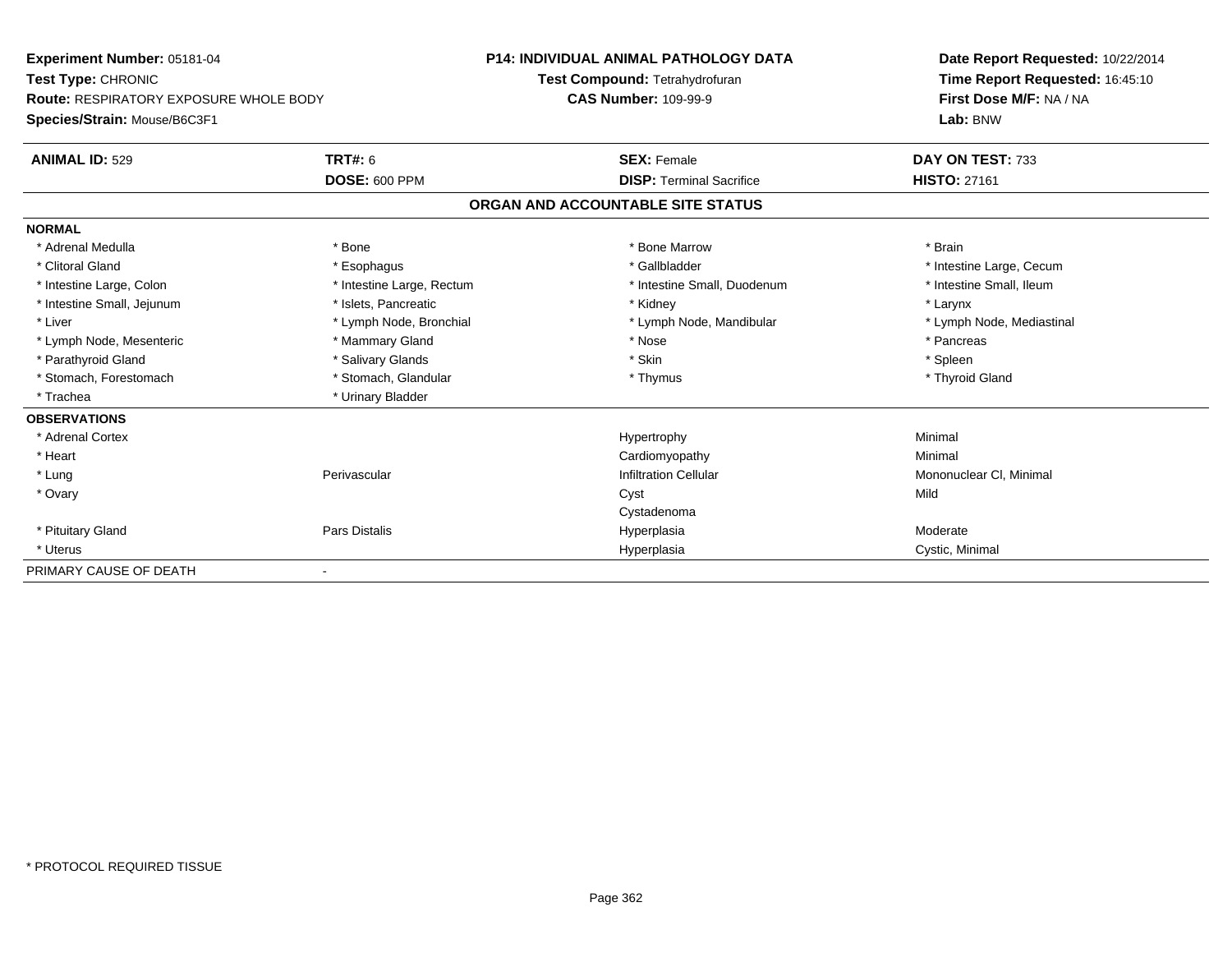| Experiment Number: 05181-04<br>Test Type: CHRONIC<br>Route: RESPIRATORY EXPOSURE WHOLE BODY |                                         | <b>P14: INDIVIDUAL ANIMAL PATHOLOGY DATA</b><br>Test Compound: Tetrahydrofuran<br><b>CAS Number: 109-99-9</b> | Date Report Requested: 10/22/2014<br>Time Report Requested: 16:45:10<br>First Dose M/F: NA / NA |
|---------------------------------------------------------------------------------------------|-----------------------------------------|---------------------------------------------------------------------------------------------------------------|-------------------------------------------------------------------------------------------------|
| Species/Strain: Mouse/B6C3F1                                                                |                                         |                                                                                                               | Lab: BNW                                                                                        |
| <b>ANIMAL ID: 530</b>                                                                       | <b>TRT#: 6</b>                          | <b>SEX: Female</b>                                                                                            | DAY ON TEST: 708                                                                                |
|                                                                                             | <b>DOSE: 600 PPM</b>                    | <b>DISP:</b> Moribund Sacrifice                                                                               | <b>HISTO: 27162</b>                                                                             |
|                                                                                             |                                         | ORGAN AND ACCOUNTABLE SITE STATUS                                                                             |                                                                                                 |
| <b>NORMAL</b>                                                                               |                                         |                                                                                                               |                                                                                                 |
| * Adrenal Cortex                                                                            | * Adrenal Medulla                       | * Bone                                                                                                        | * Bone Marrow                                                                                   |
| * Brain                                                                                     | * Esophagus                             | * Gallbladder                                                                                                 | * Intestine Large, Cecum                                                                        |
| * Intestine Large, Colon                                                                    | * Intestine Large, Rectum               | * Intestine Small, Duodenum                                                                                   | * Intestine Small. Ileum                                                                        |
| * Intestine Small, Jejunum                                                                  | * Islets, Pancreatic                    | * Kidney                                                                                                      | * Larynx                                                                                        |
| * Lung                                                                                      | * Lymph Node, Mandibular                | * Lymph Node, Mesenteric                                                                                      | * Mammary Gland                                                                                 |
| * Nose                                                                                      | * Pancreas                              | * Parathyroid Gland                                                                                           | * Salivary Glands                                                                               |
| * Skin                                                                                      | * Stomach, Forestomach                  | * Stomach, Glandular                                                                                          | * Thymus                                                                                        |
| * Trachea                                                                                   | * Urinary Bladder                       |                                                                                                               |                                                                                                 |
| <b>MISSING</b>                                                                              |                                         |                                                                                                               |                                                                                                 |
| * Clitoral Gland                                                                            |                                         |                                                                                                               |                                                                                                 |
| <b>OBSERVATIONS</b>                                                                         |                                         |                                                                                                               |                                                                                                 |
| * Heart                                                                                     |                                         | Cardiomyopathy                                                                                                | Minimal                                                                                         |
| * Liver                                                                                     |                                         | <b>Eosinophilic Focus</b>                                                                                     |                                                                                                 |
| * Lymph Node, Bronchial                                                                     |                                         | Hyperplasia                                                                                                   | Mild                                                                                            |
| * Lymph Node, Mediastinal                                                                   |                                         | Hyperplasia                                                                                                   | Mild                                                                                            |
| * Ovary                                                                                     |                                         | Atrophy                                                                                                       | Marked                                                                                          |
| * Pituitary Gland                                                                           | <b>Pars Distalis</b>                    | Adenoma                                                                                                       |                                                                                                 |
| [Adenoma TGLS = $1-8$ ]                                                                     |                                         |                                                                                                               |                                                                                                 |
| * Spleen                                                                                    |                                         | Hyperplasia                                                                                                   | Lymphoid, Mild                                                                                  |
| [Hyperplasia TGLS = 2-4]                                                                    |                                         |                                                                                                               |                                                                                                 |
| * Thyroid Gland                                                                             | <b>Follicular Cel</b>                   | Hyperplasia                                                                                                   | Minimal                                                                                         |
| * Uterus                                                                                    |                                         | Hyperplasia                                                                                                   | Cystic, Mild                                                                                    |
| PRIMARY CAUSE OF DEATH                                                                      | - Pituitary Gland Pars Distalis Adenoma |                                                                                                               |                                                                                                 |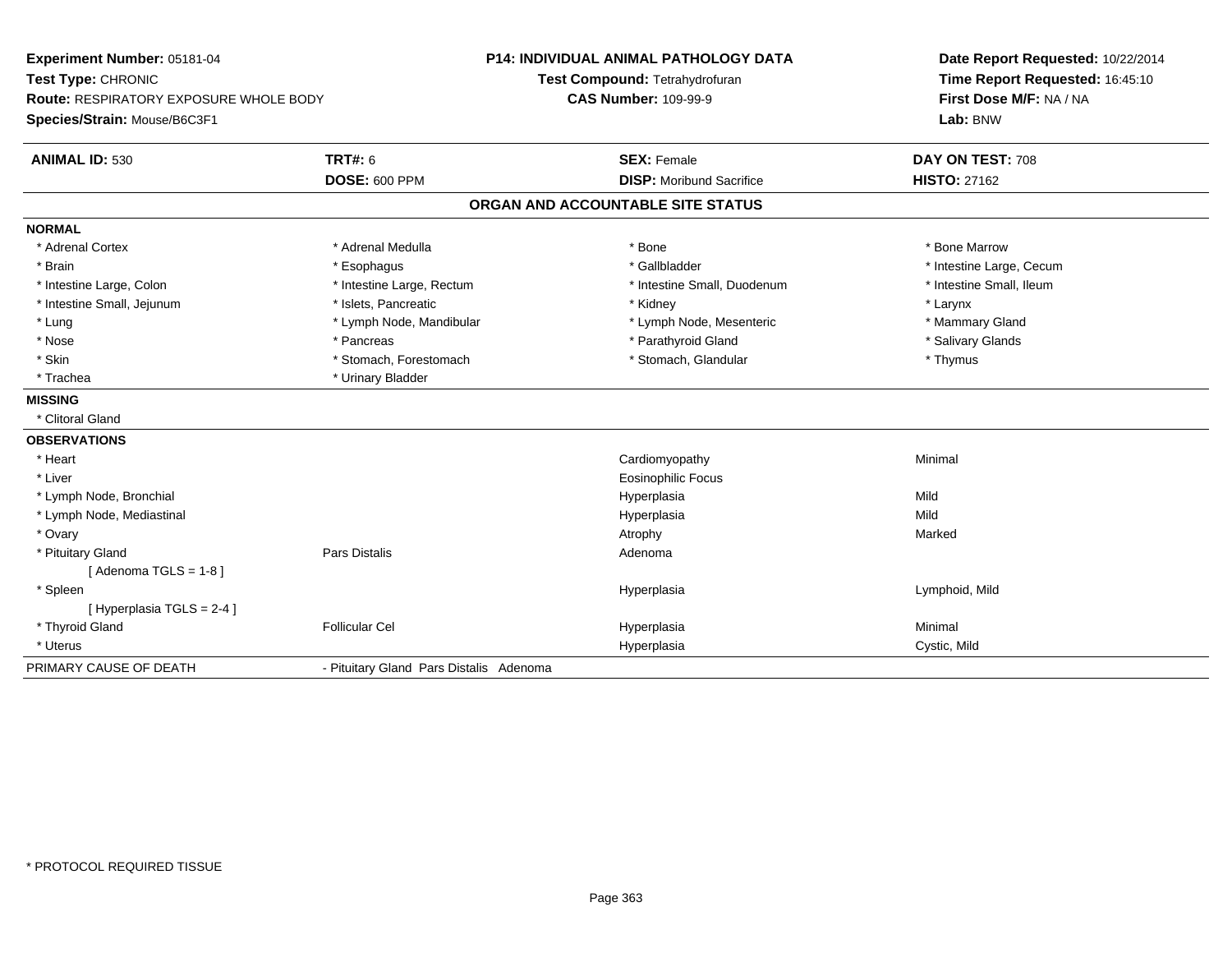| Experiment Number: 05181-04<br>Test Type: CHRONIC<br><b>Route: RESPIRATORY EXPOSURE WHOLE BODY</b> |                           | <b>P14: INDIVIDUAL ANIMAL PATHOLOGY DATA</b> | Date Report Requested: 10/22/2014 |
|----------------------------------------------------------------------------------------------------|---------------------------|----------------------------------------------|-----------------------------------|
|                                                                                                    |                           | Test Compound: Tetrahydrofuran               | Time Report Requested: 16:45:10   |
|                                                                                                    |                           | <b>CAS Number: 109-99-9</b>                  | First Dose M/F: NA / NA           |
| Species/Strain: Mouse/B6C3F1                                                                       |                           |                                              | Lab: BNW                          |
| <b>ANIMAL ID: 531</b>                                                                              | TRT#: 6                   | <b>SEX: Female</b>                           | DAY ON TEST: 734                  |
|                                                                                                    | DOSE: 600 PPM             | <b>DISP: Terminal Sacrifice</b>              | <b>HISTO: 27163</b>               |
|                                                                                                    |                           | ORGAN AND ACCOUNTABLE SITE STATUS            |                                   |
| <b>NORMAL</b>                                                                                      |                           |                                              |                                   |
| * Adrenal Cortex                                                                                   | * Adrenal Medulla         | * Bone Marrow                                | * Brain                           |
| * Esophagus                                                                                        | * Gallbladder             | * Heart                                      | * Intestine Large, Cecum          |
| * Intestine Large, Colon                                                                           | * Intestine Large, Rectum | * Intestine Small, Duodenum                  | * Intestine Small. Ileum          |
| * Intestine Small, Jejunum                                                                         | * Islets. Pancreatic      | * Kidney                                     | * Larynx                          |
| * Lung                                                                                             | * Lymph Node, Bronchial   | * Lymph Node, Mandibular                     | * Lymph Node, Mediastinal         |
| * Lymph Node, Mesenteric                                                                           | * Mammary Gland           | * Nose                                       | * Ovary                           |
| * Pancreas                                                                                         | * Salivary Glands         | * Skin                                       | * Spleen                          |
| * Stomach, Forestomach                                                                             | * Stomach, Glandular      | * Thymus                                     | * Trachea                         |
| * Urinary Bladder                                                                                  |                           |                                              |                                   |
| <b>MISSING</b>                                                                                     |                           |                                              |                                   |
| * Clitoral Gland                                                                                   | * Parathyroid Gland       |                                              |                                   |
| <b>OBSERVATIONS</b>                                                                                |                           |                                              |                                   |
| * Bone                                                                                             |                           | Fibrous Osteodystrophy                       | Minimal                           |
| * Liver                                                                                            |                           | Hepatocellular Adenoma                       | Multiple                          |
| [ Hepatocellular Adenoma TGLS = 1-10 ]                                                             |                           |                                              |                                   |
| * Pituitary Gland                                                                                  | Pars Distalis             | Hyperplasia                                  | Minimal                           |
| * Thyroid Gland                                                                                    | <b>Follicular Cel</b>     | Hyperplasia                                  | Mild                              |
| * Uterus                                                                                           |                           | Hyperplasia                                  | Cystic, Minimal                   |
| PRIMARY CAUSE OF DEATH                                                                             |                           |                                              |                                   |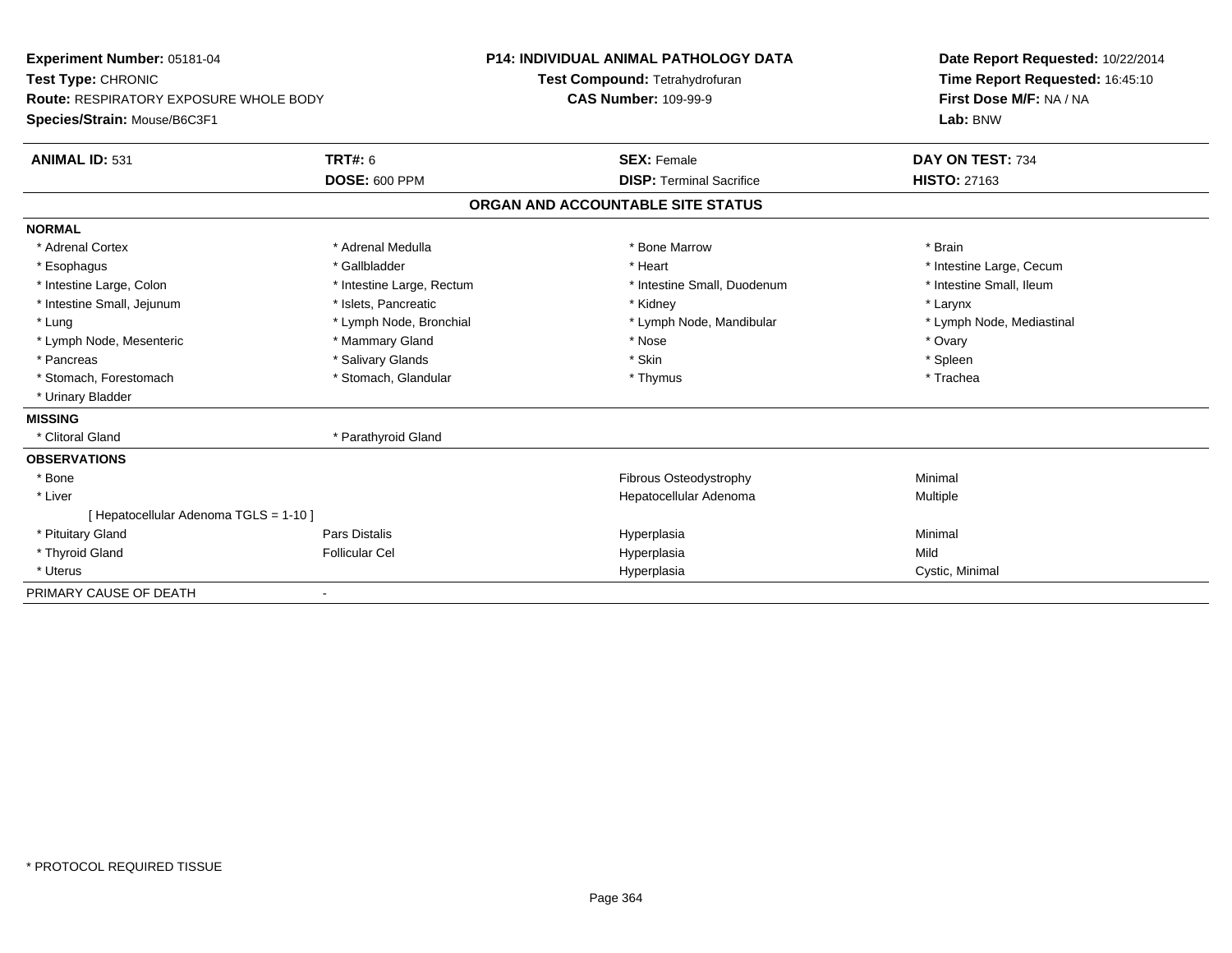| Experiment Number: 05181-04                   |                             | <b>P14: INDIVIDUAL ANIMAL PATHOLOGY DATA</b> | Date Report Requested: 10/22/2014<br>Time Report Requested: 16:45:10<br>First Dose M/F: NA / NA |  |
|-----------------------------------------------|-----------------------------|----------------------------------------------|-------------------------------------------------------------------------------------------------|--|
| Test Type: CHRONIC                            |                             | Test Compound: Tetrahydrofuran               |                                                                                                 |  |
| <b>Route: RESPIRATORY EXPOSURE WHOLE BODY</b> |                             | <b>CAS Number: 109-99-9</b>                  |                                                                                                 |  |
| Species/Strain: Mouse/B6C3F1                  |                             |                                              | Lab: BNW                                                                                        |  |
| <b>ANIMAL ID: 532</b>                         | <b>TRT#: 6</b>              | <b>SEX: Female</b>                           | DAY ON TEST: 631                                                                                |  |
|                                               | <b>DOSE: 600 PPM</b>        | <b>DISP:</b> Moribund Sacrifice              | <b>HISTO: 27164</b>                                                                             |  |
|                                               |                             | ORGAN AND ACCOUNTABLE SITE STATUS            |                                                                                                 |  |
| <b>NORMAL</b>                                 |                             |                                              |                                                                                                 |  |
| * Adrenal Medulla                             | * Bone                      | * Brain                                      | * Clitoral Gland                                                                                |  |
| * Esophagus                                   | * Gallbladder               | * Intestine Large, Cecum                     | * Intestine Large, Colon                                                                        |  |
| * Intestine Large, Rectum                     | * Intestine Small, Duodenum | * Intestine Small, Ileum                     | * Intestine Small, Jejunum                                                                      |  |
| * Islets, Pancreatic                          | * Kidney                    | * Larynx                                     | * Nose                                                                                          |  |
| * Ovary                                       | * Salivary Glands           | * Skin                                       | * Stomach, Forestomach                                                                          |  |
| * Thyroid Gland                               | * Trachea                   |                                              |                                                                                                 |  |
| <b>MISSING</b>                                |                             |                                              |                                                                                                 |  |
| * Parathyroid Gland                           | * Thymus                    |                                              |                                                                                                 |  |
| <b>OBSERVATIONS</b>                           |                             |                                              |                                                                                                 |  |
| * Adrenal Cortex                              |                             | Lymphoma Malignant                           |                                                                                                 |  |
| [ Lymphoma Malignant TGLS = 6-11 ]            |                             |                                              |                                                                                                 |  |
| * Bone Marrow                                 |                             | Hyperplasia                                  | Mild                                                                                            |  |
| $*$ Heart                                     |                             | Cardiomyopathy                               | Minimal                                                                                         |  |
| * Liver                                       |                             | Lymphoma Malignant                           |                                                                                                 |  |
| * Lung                                        | Mediastinum                 | Lymphoma Malignant                           |                                                                                                 |  |
|                                               |                             | Lymphoma Malignant                           |                                                                                                 |  |
| Lymph Node                                    | Renal                       | Lymphoma Malignant                           |                                                                                                 |  |
| [ Lymphoma Malignant TGLS = 8-13 ]            |                             |                                              |                                                                                                 |  |
| * Lymph Node, Bronchial                       |                             | Lymphoma Malignant                           |                                                                                                 |  |
| [ Lymphoma Malignant TGLS = 6-11 ]            |                             |                                              |                                                                                                 |  |
| * Lymph Node, Mandibular                      |                             | Lymphoma Malignant                           |                                                                                                 |  |
| [ Lymphoma Malignant TGLS = 6-11 ]            |                             |                                              |                                                                                                 |  |
| * Lymph Node, Mediastinal                     |                             | Lymphoma Malignant                           |                                                                                                 |  |
| [ Lymphoma Malignant TGLS = 6-11 ]            |                             |                                              |                                                                                                 |  |
| * Lymph Node, Mesenteric                      |                             | Lymphoma Malignant                           |                                                                                                 |  |
| [ Lymphoma Malignant TGLS = 6-11 ]            |                             |                                              |                                                                                                 |  |
| * Mammary Gland                               |                             | Carcinoma                                    |                                                                                                 |  |
| [Carcinoma TGLS = 3-10]                       |                             |                                              |                                                                                                 |  |
| Mesentery                                     |                             | Lymphoma Malignant                           |                                                                                                 |  |
| [ Lymphoma Malignant TGLS = 7,9-12+14 ]       |                             |                                              |                                                                                                 |  |
|                                               |                             |                                              |                                                                                                 |  |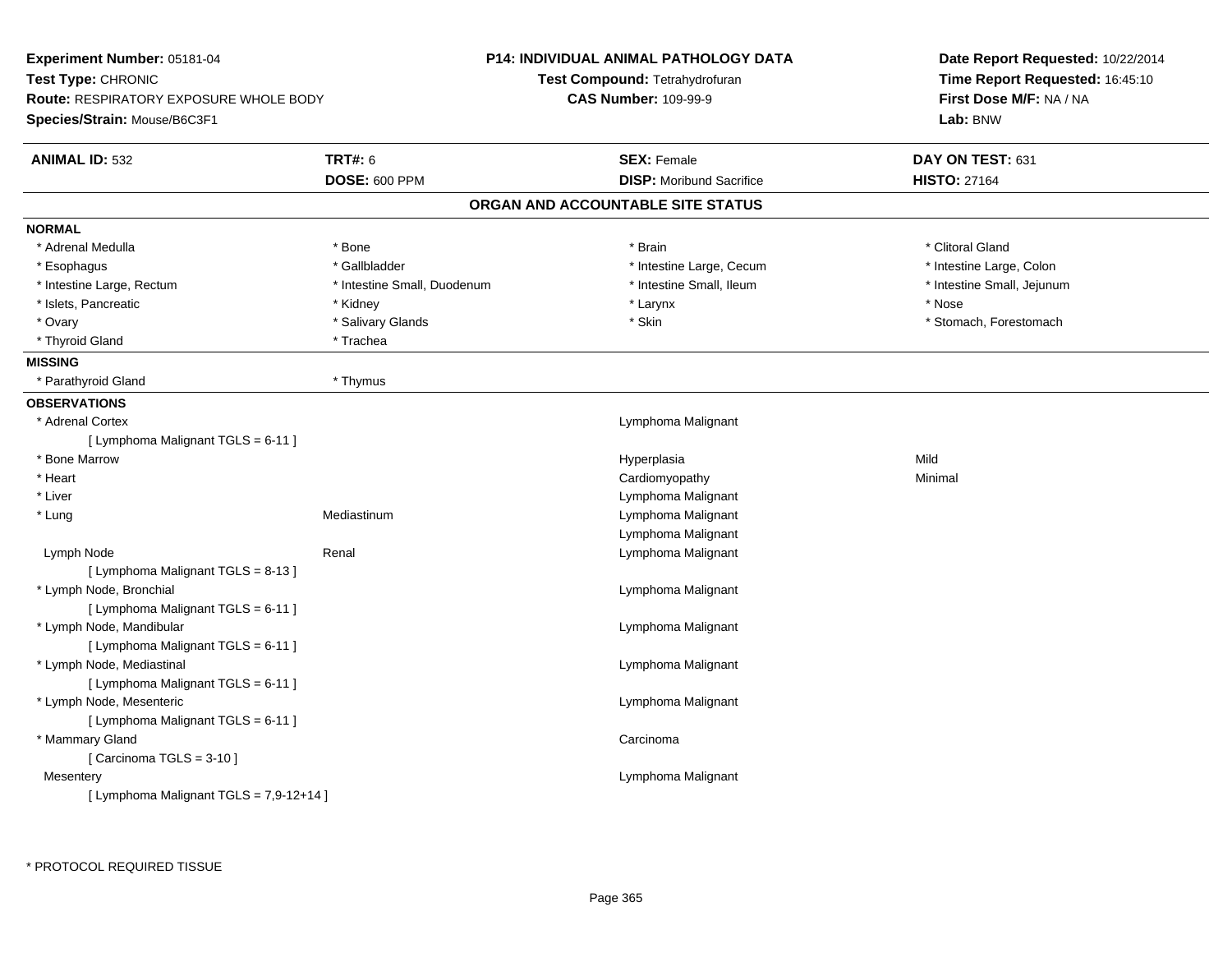| <b>Experiment Number: 05181-04</b><br>Test Type: CHRONIC<br><b>Route: RESPIRATORY EXPOSURE WHOLE BODY</b><br>Species/Strain: Mouse/B6C3F1     |                      | <b>P14: INDIVIDUAL ANIMAL PATHOLOGY DATA</b><br>Test Compound: Tetrahydrofuran | Date Report Requested: 10/22/2014<br>Time Report Requested: 16:45:10<br>First Dose M/F: NA / NA<br>Lab: BNW |
|-----------------------------------------------------------------------------------------------------------------------------------------------|----------------------|--------------------------------------------------------------------------------|-------------------------------------------------------------------------------------------------------------|
|                                                                                                                                               |                      | <b>CAS Number: 109-99-9</b>                                                    |                                                                                                             |
| <b>ANIMAL ID: 532</b>                                                                                                                         | <b>TRT#: 6</b>       | <b>SEX: Female</b>                                                             | DAY ON TEST: 631                                                                                            |
|                                                                                                                                               | <b>DOSE: 600 PPM</b> | <b>DISP:</b> Moribund Sacrifice                                                | <b>HISTO: 27164</b>                                                                                         |
|                                                                                                                                               |                      | ORGAN AND ACCOUNTABLE SITE STATUS                                              |                                                                                                             |
| * Pancreas<br>Note: The small foci of lymphoma may represent TGL 4, but they are not convincing.<br>[ Lymphoma Malignant TGLS = $7,9-12+14$ ] |                      | Lymphoma Malignant                                                             |                                                                                                             |
| * Pituitary Gland                                                                                                                             | Pars Distalis        | Hyperplasia                                                                    | Moderate                                                                                                    |
| * Spleen<br>[ Lymphoma Malignant TGLS = 5-4 ]                                                                                                 |                      | Lymphoma Malignant                                                             |                                                                                                             |
| * Stomach, Glandular<br>[ Lymphoma Malignant TGLS = 6-11 ]                                                                                    |                      | Lymphoma Malignant                                                             |                                                                                                             |
| * Urinary Bladder<br>[ Lymphoma Malignant TGLS = $5-4$ ]                                                                                      |                      | Lymphoma Malignant                                                             |                                                                                                             |
| * Uterus                                                                                                                                      |                      | Hyperplasia<br>Lymphoma Malignant                                              | Cystic, Mild                                                                                                |
| [ Lymphoma Malignant TGLS = 5-4 ]                                                                                                             |                      |                                                                                |                                                                                                             |
| PRIMARY CAUSE OF DEATH                                                                                                                        | - Stomach, Glandular | Lymphoma Malignant                                                             |                                                                                                             |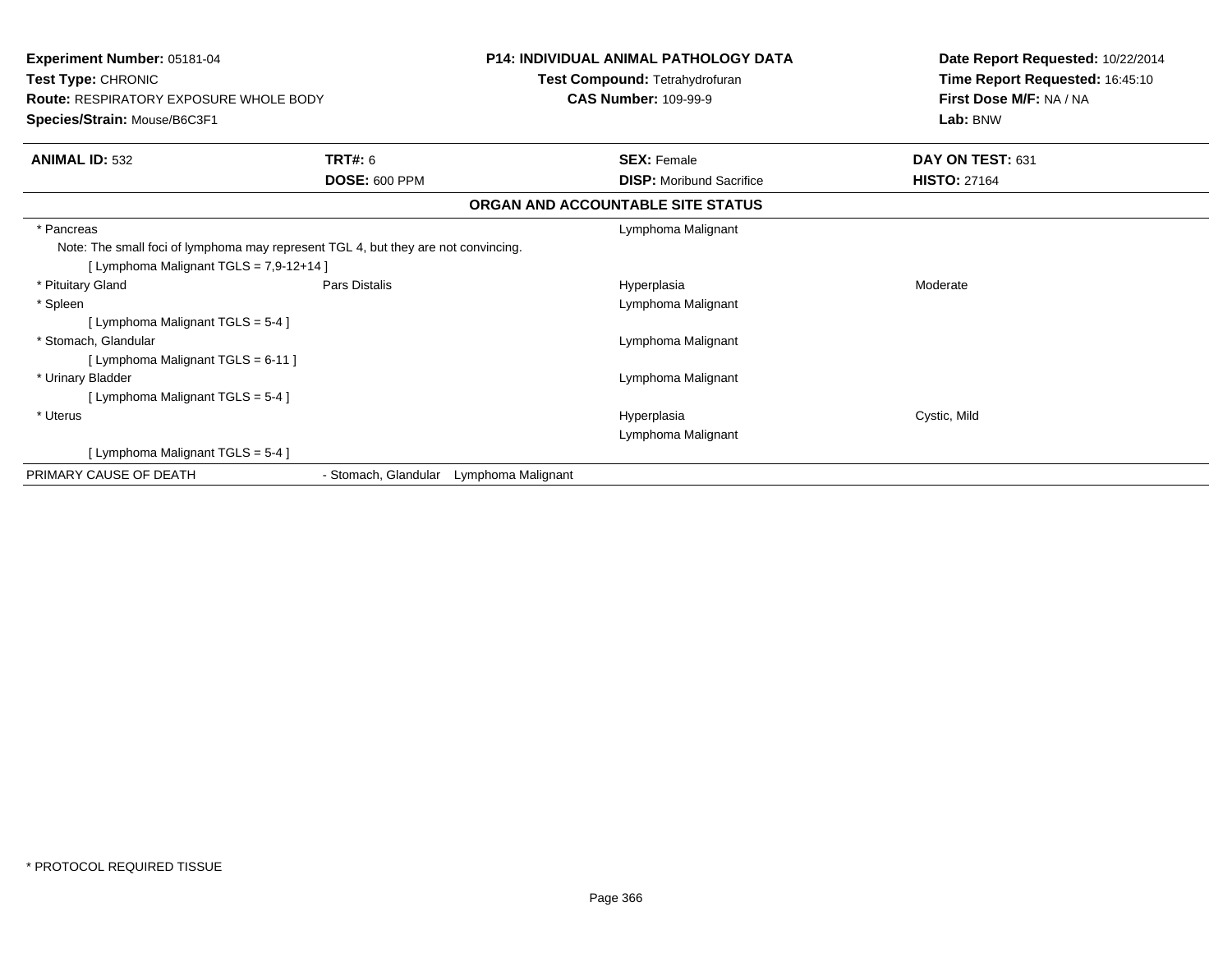| Experiment Number: 05181-04                    |                                  | <b>P14: INDIVIDUAL ANIMAL PATHOLOGY DATA</b> | Date Report Requested: 10/22/2014                          |
|------------------------------------------------|----------------------------------|----------------------------------------------|------------------------------------------------------------|
| Test Type: CHRONIC                             |                                  | Test Compound: Tetrahydrofuran               | Time Report Requested: 16:45:10<br>First Dose M/F: NA / NA |
| <b>Route: RESPIRATORY EXPOSURE WHOLE BODY</b>  |                                  | <b>CAS Number: 109-99-9</b>                  |                                                            |
| Species/Strain: Mouse/B6C3F1                   |                                  |                                              | Lab: BNW                                                   |
| <b>ANIMAL ID: 533</b>                          | <b>TRT#: 6</b>                   | <b>SEX: Female</b>                           | DAY ON TEST: 544                                           |
|                                                | <b>DOSE: 600 PPM</b>             | <b>DISP:</b> Moribund Sacrifice              | <b>HISTO: 27165</b>                                        |
|                                                |                                  | ORGAN AND ACCOUNTABLE SITE STATUS            |                                                            |
| <b>NORMAL</b>                                  |                                  |                                              |                                                            |
| * Adrenal Cortex                               | * Adrenal Medulla                | * Bone                                       | * Bone Marrow                                              |
| * Brain                                        | * Clitoral Gland                 | * Esophagus                                  | * Gallbladder                                              |
| * Intestine Large, Cecum                       | * Intestine Large, Colon         | * Intestine Large, Rectum                    | * Intestine Small, Duodenum                                |
| * Intestine Small, Ileum                       | * Intestine Small, Jejunum       | * Islets, Pancreatic                         | * Kidney                                                   |
| * Larynx                                       | * Lymph Node, Bronchial          | * Lymph Node, Mandibular                     | * Lymph Node, Mediastinal                                  |
| * Lymph Node, Mesenteric                       | * Mammary Gland                  | * Nose                                       | * Ovary                                                    |
| * Pancreas                                     | * Parathyroid Gland              | * Pituitary Gland                            | * Salivary Glands                                          |
| * Skin                                         | * Stomach, Forestomach           | * Stomach, Glandular                         | * Thymus                                                   |
| * Thyroid Gland                                | * Trachea                        | * Urinary Bladder                            | * Uterus                                                   |
| <b>OBSERVATIONS</b>                            |                                  |                                              |                                                            |
| * Heart                                        |                                  | Cardiomyopathy                               | Minimal                                                    |
| * Liver                                        |                                  | Hepatocellular Adenoma                       |                                                            |
|                                                |                                  | Hepatocellular Carcinoma                     |                                                            |
| [Hepatocellular Adenoma TGLS = 5-4]            |                                  |                                              |                                                            |
| [ Hepatocellular Carcinoma TGLS = 4-10 ]       |                                  |                                              |                                                            |
| * Lung                                         |                                  | Hepatocellular Carcinoma                     | Metastatic (Liver)                                         |
| [ Hepatocellular Carcinoma TGLS = 1,2-3 ]      |                                  |                                              |                                                            |
| * Spleen                                       |                                  | Hematopoietic Cell Proliferation             | Mild                                                       |
| [Hematopoietic Cell Proliferation TGLS = 3-4 ] |                                  |                                              |                                                            |
| PRIMARY CAUSE OF DEATH                         | - Liver Hepatocellular Carcinoma |                                              |                                                            |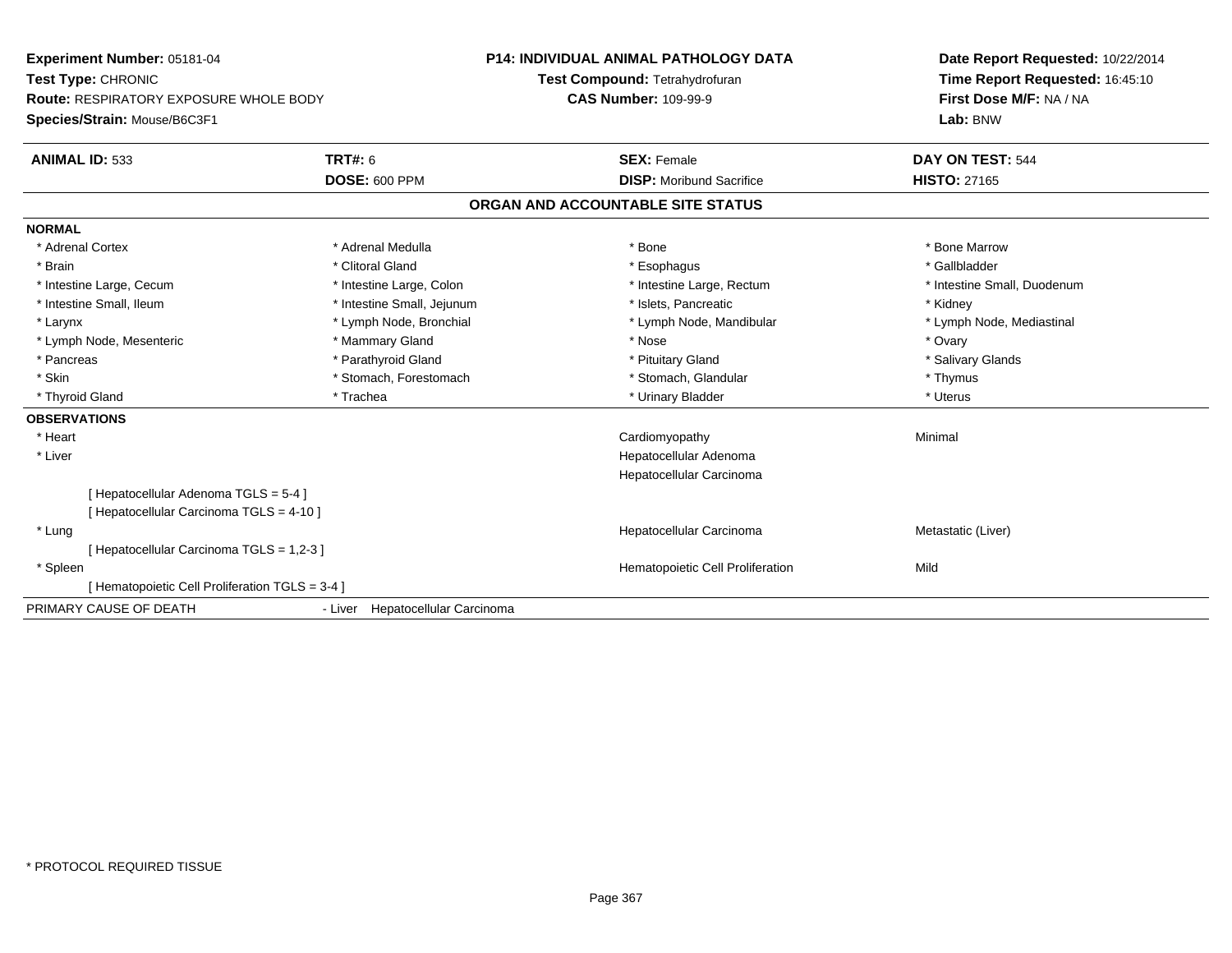| Experiment Number: 05181-04                   |                            | <b>P14: INDIVIDUAL ANIMAL PATHOLOGY DATA</b> | Date Report Requested: 10/22/2014<br>Time Report Requested: 16:45:10 |
|-----------------------------------------------|----------------------------|----------------------------------------------|----------------------------------------------------------------------|
| Test Type: CHRONIC                            |                            | Test Compound: Tetrahydrofuran               |                                                                      |
| <b>Route: RESPIRATORY EXPOSURE WHOLE BODY</b> |                            | <b>CAS Number: 109-99-9</b>                  | First Dose M/F: NA / NA                                              |
| Species/Strain: Mouse/B6C3F1                  |                            |                                              | Lab: BNW                                                             |
| <b>ANIMAL ID: 534</b>                         | <b>TRT#: 6</b>             | <b>SEX: Female</b>                           | DAY ON TEST: 736                                                     |
|                                               | <b>DOSE: 600 PPM</b>       | <b>DISP: Terminal Sacrifice</b>              | <b>HISTO: 27166</b>                                                  |
|                                               |                            | ORGAN AND ACCOUNTABLE SITE STATUS            |                                                                      |
| <b>NORMAL</b>                                 |                            |                                              |                                                                      |
| * Adrenal Cortex                              | * Adrenal Medulla          | * Bone                                       | * Bone Marrow                                                        |
| * Brain                                       | * Clitoral Gland           | * Esophagus                                  | * Gallbladder                                                        |
| * Intestine Large, Cecum                      | * Intestine Large, Colon   | * Intestine Large, Rectum                    | * Intestine Small, Duodenum                                          |
| * Intestine Small, Ileum                      | * Intestine Small, Jejunum | * Islets, Pancreatic                         | * Kidney                                                             |
| * Larynx                                      | * Lymph Node, Mediastinal  | * Mammary Gland                              | * Pancreas                                                           |
| * Parathyroid Gland                           | * Salivary Glands          | * Skin                                       | * Stomach, Forestomach                                               |
| * Stomach, Glandular                          | * Thymus                   | * Thyroid Gland                              | * Trachea                                                            |
| * Urinary Bladder                             |                            |                                              |                                                                      |
| <b>OBSERVATIONS</b>                           |                            |                                              |                                                                      |
| <b>Harderian Gland</b>                        |                            | Adenoma                                      |                                                                      |
| [Adenoma TGLS = $1-10$ ]                      |                            |                                              |                                                                      |
| * Heart                                       |                            | Cardiomyopathy                               | Minimal                                                              |
| * Liver                                       |                            | Angiectasis                                  | Moderate                                                             |
|                                               |                            | <b>Eosinophilic Focus</b>                    | Moderate                                                             |
|                                               |                            | Inflammation                                 | Chronic, Mild                                                        |
| [Angiectasis TGLS = 3-4]                      |                            |                                              |                                                                      |
| [Inflammation TGLS = $2-4$ ]                  |                            |                                              |                                                                      |
| * Lung                                        | Perivascular               | <b>Infiltration Cellular</b>                 | Mononuclear CI, Moderate                                             |
| Lymph Node                                    | <b>Iliac</b>               | Hyperplasia                                  | Mild                                                                 |
| [Hyperplasia TGLS = 7-11]                     |                            |                                              |                                                                      |
| * Lymph Node, Bronchial                       |                            | Hyperplasia                                  | Moderate                                                             |
| * Lymph Node, Mandibular                      |                            | Hyperplasia                                  | Mild                                                                 |
| * Lymph Node, Mesenteric                      |                            | Hyperplasia                                  | Mild                                                                 |
| Mesentery                                     |                            | Inflammation                                 | Chronic, Marked                                                      |
| [Inflammation TGLS = $6-10$ ]                 |                            |                                              |                                                                      |
| * Nose                                        | Olfactory Epi              | Atrophy                                      | Focal, Minimal                                                       |
| * Ovary                                       |                            | Cyst                                         | Mild                                                                 |
| [Cyst TGLS = $5-7$ ]                          |                            |                                              |                                                                      |
| * Pituitary Gland                             | Pars Distalis              | Hyperplasia                                  | Marked                                                               |
| * Spleen                                      |                            | Hyperplasia                                  | Lymphoid, Mild                                                       |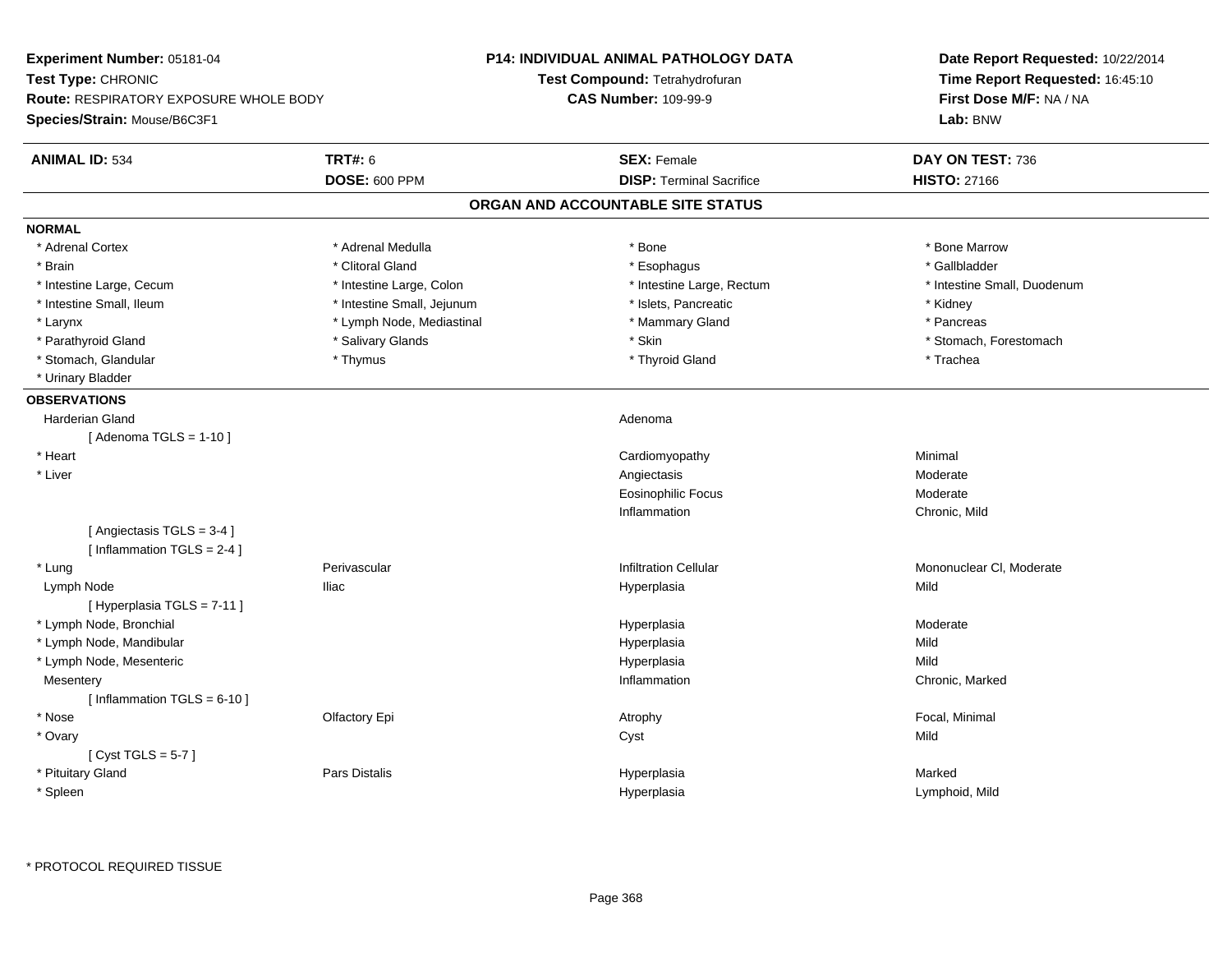| <b>Experiment Number: 05181-04</b><br><b>Test Type: CHRONIC</b><br><b>Route: RESPIRATORY EXPOSURE WHOLE BODY</b><br>Species/Strain: Mouse/B6C3F1 |                      | <b>P14: INDIVIDUAL ANIMAL PATHOLOGY DATA</b> | Date Report Requested: 10/22/2014 |
|--------------------------------------------------------------------------------------------------------------------------------------------------|----------------------|----------------------------------------------|-----------------------------------|
|                                                                                                                                                  |                      | <b>Test Compound: Tetrahydrofuran</b>        | Time Report Requested: 16:45:10   |
|                                                                                                                                                  |                      | <b>CAS Number: 109-99-9</b>                  | First Dose M/F: NA / NA           |
|                                                                                                                                                  |                      |                                              | Lab: BNW                          |
| <b>ANIMAL ID: 534</b>                                                                                                                            | TRT#: 6              | <b>SEX: Female</b>                           | DAY ON TEST: 736                  |
|                                                                                                                                                  | <b>DOSE: 600 PPM</b> | <b>DISP: Terminal Sacrifice</b>              | <b>HISTO: 27166</b>               |
|                                                                                                                                                  |                      | ORGAN AND ACCOUNTABLE SITE STATUS            |                                   |
| [Hyperplasia TGLS = $4-4$ ]                                                                                                                      |                      |                                              |                                   |
| * Uterus                                                                                                                                         |                      | Hyperplasia                                  | Cystic, Moderate                  |
| PRIMARY CAUSE OF DEATH                                                                                                                           |                      |                                              |                                   |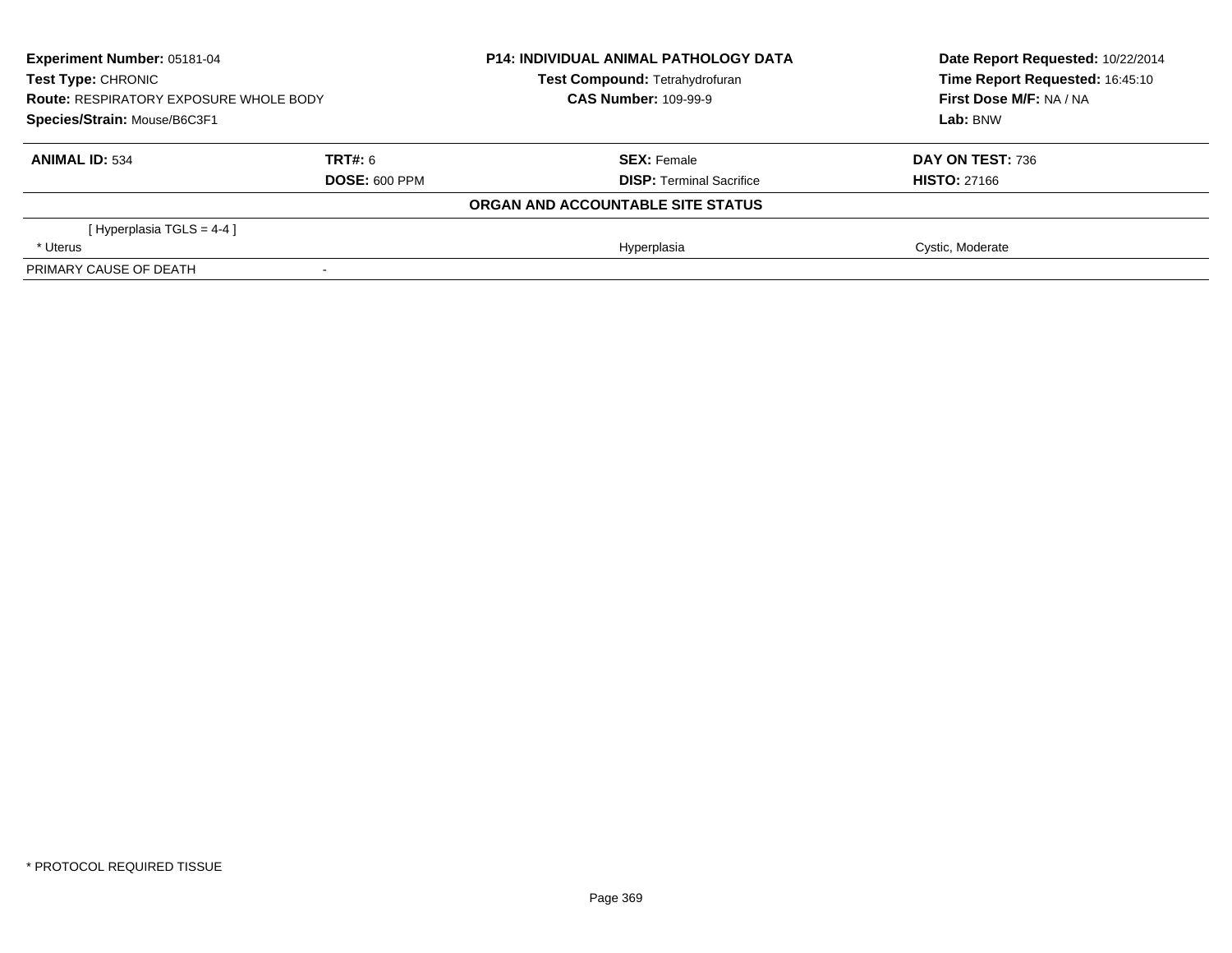|                                                              |                            |                                   | Date Report Requested: 10/22/2014                          |
|--------------------------------------------------------------|----------------------------|-----------------------------------|------------------------------------------------------------|
| Test Type: CHRONIC<br>Route: RESPIRATORY EXPOSURE WHOLE BODY |                            | Test Compound: Tetrahydrofuran    | Time Report Requested: 16:45:10<br>First Dose M/F: NA / NA |
|                                                              |                            | <b>CAS Number: 109-99-9</b>       |                                                            |
| Species/Strain: Mouse/B6C3F1                                 |                            |                                   | Lab: BNW                                                   |
| <b>ANIMAL ID: 535</b>                                        | <b>TRT#: 6</b>             | <b>SEX: Female</b>                | DAY ON TEST: 737                                           |
|                                                              | <b>DOSE: 600 PPM</b>       | <b>DISP: Terminal Sacrifice</b>   | <b>HISTO: 27167</b>                                        |
|                                                              |                            | ORGAN AND ACCOUNTABLE SITE STATUS |                                                            |
| <b>NORMAL</b>                                                |                            |                                   |                                                            |
| * Adrenal Cortex                                             | * Adrenal Medulla          | * Bone                            | * Bone Marrow                                              |
| * Brain                                                      | * Clitoral Gland           | * Esophagus                       | * Gallbladder                                              |
| * Intestine Large, Cecum                                     | * Intestine Large, Colon   | * Intestine Large, Rectum         | * Intestine Small, Duodenum                                |
| * Intestine Small, Ileum                                     | * Intestine Small, Jejunum | * Islets, Pancreatic              | * Larynx                                                   |
| * Liver                                                      | * Lung                     | * Lymph Node, Mandibular          | * Lymph Node, Mediastinal                                  |
| * Lymph Node, Mesenteric                                     | * Mammary Gland            | * Nose                            | * Ovary                                                    |
| * Pancreas                                                   | * Salivary Glands          | * Skin                            | * Spleen                                                   |
| * Stomach, Forestomach                                       | * Stomach, Glandular       | * Thymus                          | * Trachea                                                  |
| * Urinary Bladder                                            |                            |                                   |                                                            |
| <b>MISSING</b>                                               |                            |                                   |                                                            |
| * Lymph Node, Bronchial                                      |                            |                                   |                                                            |
| <b>INSUFFICIENT TISSUE</b>                                   |                            |                                   |                                                            |
| * Parathyroid Gland                                          |                            |                                   |                                                            |
| <b>OBSERVATIONS</b>                                          |                            |                                   |                                                            |
| * Heart                                                      |                            | Cardiomyopathy                    | Minimal                                                    |
| * Kidney                                                     |                            | Nephropathy                       | Minimal                                                    |
| * Pituitary Gland                                            | Pars Distalis              | Adenoma                           |                                                            |
| [Adenoma TGLS = $1-8$ ]                                      |                            |                                   |                                                            |
| * Thyroid Gland                                              | <b>Follicular Cel</b>      | Hyperplasia                       | Minimal                                                    |
| * Uterus                                                     |                            | Hyperplasia                       | Cystic, Mild                                               |
| PRIMARY CAUSE OF DEATH                                       | $\overline{\phantom{0}}$   |                                   |                                                            |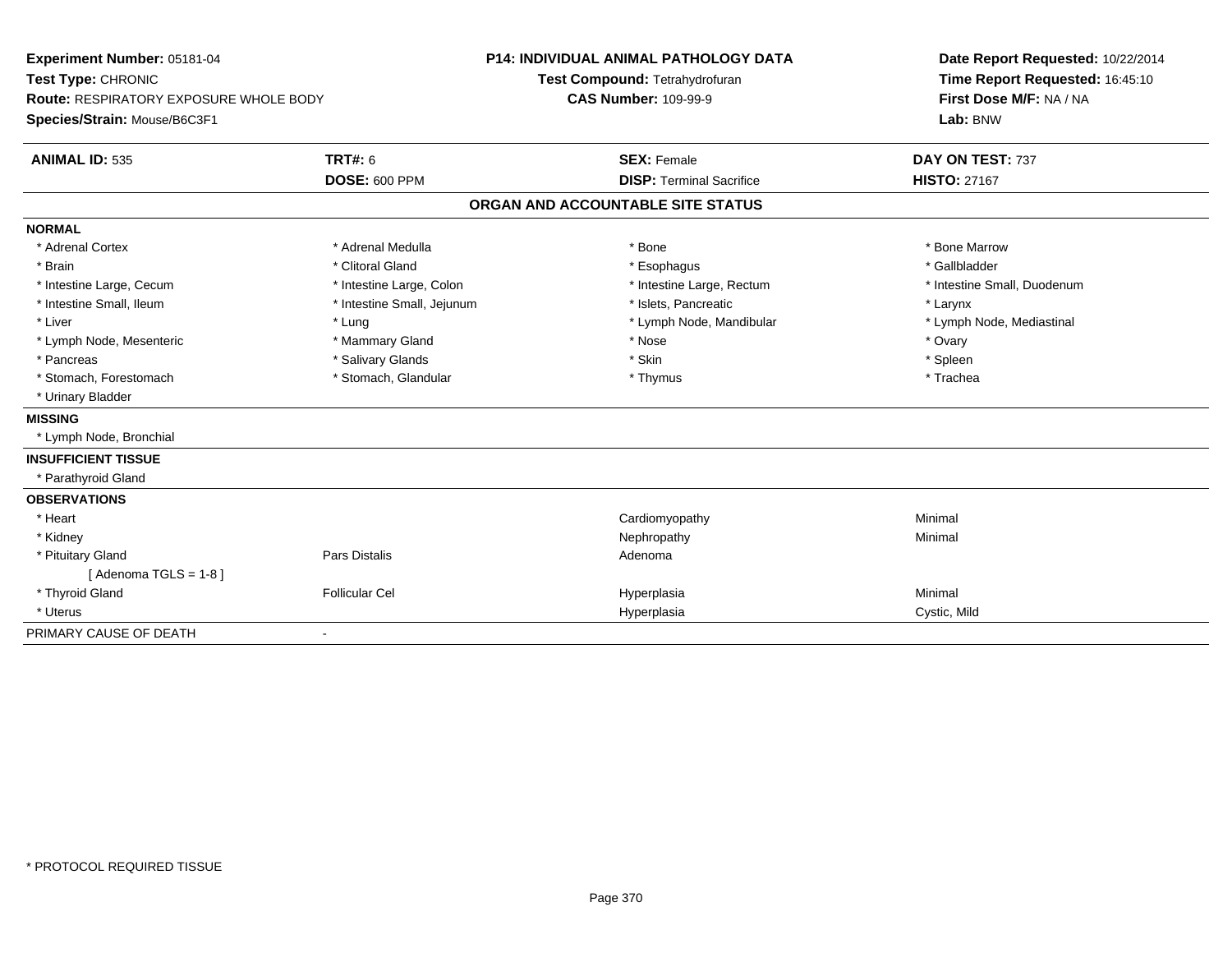| Experiment Number: 05181-04<br>Test Type: CHRONIC |                           | P14: INDIVIDUAL ANIMAL PATHOLOGY DATA<br>Test Compound: Tetrahydrofuran | Date Report Requested: 10/22/2014<br>Time Report Requested: 16:45:10 |
|---------------------------------------------------|---------------------------|-------------------------------------------------------------------------|----------------------------------------------------------------------|
| Route: RESPIRATORY EXPOSURE WHOLE BODY            |                           | <b>CAS Number: 109-99-9</b>                                             | First Dose M/F: NA / NA                                              |
| Species/Strain: Mouse/B6C3F1                      |                           |                                                                         | Lab: BNW                                                             |
| <b>ANIMAL ID: 536</b>                             | <b>TRT#: 6</b>            | <b>SEX: Female</b>                                                      | DAY ON TEST: 733                                                     |
|                                                   | <b>DOSE: 600 PPM</b>      | <b>DISP: Terminal Sacrifice</b>                                         | <b>HISTO: 27168</b>                                                  |
|                                                   |                           | ORGAN AND ACCOUNTABLE SITE STATUS                                       |                                                                      |
| <b>NORMAL</b>                                     |                           |                                                                         |                                                                      |
| * Adrenal Medulla                                 | * Bone                    | * Bone Marrow                                                           | * Brain                                                              |
| * Clitoral Gland                                  | * Esophagus               | * Gallbladder                                                           | * Intestine Large, Cecum                                             |
| * Intestine Large, Colon                          | * Intestine Large, Rectum | * Intestine Small, Duodenum                                             | * Intestine Small, Ileum                                             |
| * Intestine Small, Jejunum                        | * Islets, Pancreatic      | * Larynx                                                                | * Lymph Node, Bronchial                                              |
| * Lymph Node, Mandibular                          | * Lymph Node, Mediastinal | * Mammary Gland                                                         | * Nose                                                               |
| * Pancreas                                        | * Salivary Glands         | * Stomach, Forestomach                                                  | * Stomach, Glandular                                                 |
| * Thymus                                          | * Trachea                 | * Urinary Bladder                                                       |                                                                      |
| <b>MISSING</b>                                    |                           |                                                                         |                                                                      |
| * Parathyroid Gland                               |                           |                                                                         |                                                                      |
| <b>OBSERVATIONS</b>                               |                           |                                                                         |                                                                      |
| * Adrenal Cortex                                  |                           | Hypertrophy                                                             | Minimal                                                              |
| * Heart                                           |                           | Cardiomyopathy                                                          | Minimal                                                              |
| * Kidney                                          |                           | Nephropathy                                                             | Minimal                                                              |
| * Liver                                           |                           | Hepatocellular Adenoma                                                  |                                                                      |
| [ Hepatocellular Adenoma TGLS = 3-4+10 ]          |                           |                                                                         |                                                                      |
| * Lung                                            |                           | Alveolar/Bronchiolar Adenoma                                            | Multiple                                                             |
| [ Alveolar/Bronchiolar Adenoma TGLS = 6-3 ]       |                           |                                                                         |                                                                      |
| * Lymph Node, Mesenteric                          |                           | Angiectasis                                                             | Minimal                                                              |
| * Ovary                                           |                           | Cystadenoma                                                             |                                                                      |
| [ Cystadenoma TGLS = 2-10 ]                       |                           |                                                                         |                                                                      |
| * Pituitary Gland                                 | Pars Distalis             | Adenoma                                                                 |                                                                      |
| [Adenoma TGLS = $1-8$ ]                           |                           |                                                                         |                                                                      |
| * Skin                                            | <b>Subcut Tiss</b>        | Hemangioma                                                              |                                                                      |
| [Hemangioma TGLS = 4-11]                          |                           |                                                                         |                                                                      |
| * Spleen                                          |                           | Hematopoietic Cell Proliferation                                        | Mild                                                                 |
| * Thyroid Gland                                   | <b>Follicular Cel</b>     | Hyperplasia                                                             | Minimal                                                              |
| * Uterus                                          |                           | Hyperplasia                                                             | Cystic, Minimal                                                      |
| PRIMARY CAUSE OF DEATH                            |                           |                                                                         |                                                                      |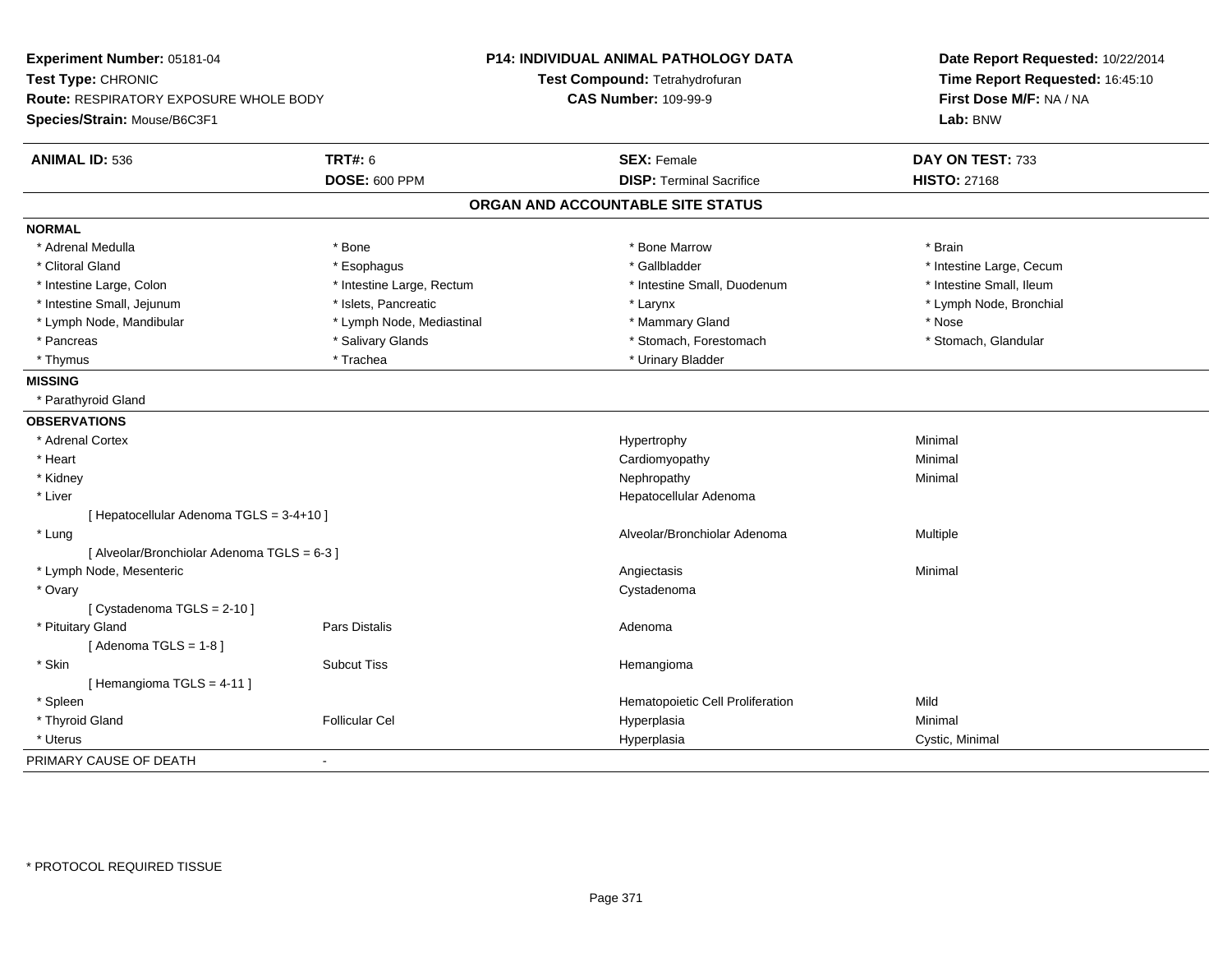| Experiment Number: 05181-04                   |                          | <b>P14: INDIVIDUAL ANIMAL PATHOLOGY DATA</b> | Date Report Requested: 10/22/2014 |
|-----------------------------------------------|--------------------------|----------------------------------------------|-----------------------------------|
| Test Type: CHRONIC                            |                          | Test Compound: Tetrahydrofuran               | Time Report Requested: 16:45:10   |
| <b>Route: RESPIRATORY EXPOSURE WHOLE BODY</b> |                          | <b>CAS Number: 109-99-9</b>                  | First Dose M/F: NA / NA           |
| Species/Strain: Mouse/B6C3F1                  |                          |                                              | Lab: BNW                          |
| <b>ANIMAL ID: 537</b>                         | <b>TRT#: 6</b>           | <b>SEX: Female</b>                           | DAY ON TEST: 469                  |
|                                               | <b>DOSE: 600 PPM</b>     | <b>DISP:</b> Moribund Sacrifice              | <b>HISTO: 27169</b>               |
|                                               |                          | ORGAN AND ACCOUNTABLE SITE STATUS            |                                   |
| <b>NORMAL</b>                                 |                          |                                              |                                   |
| * Adrenal Cortex                              | * Adrenal Medulla        | * Bone                                       | * Bone Marrow                     |
| * Brain                                       | * Clitoral Gland         | * Esophagus                                  | * Gallbladder                     |
| * Heart                                       | * Intestine Large, Cecum | * Intestine Large, Colon                     | * Intestine Large, Rectum         |
| * Intestine Small, Duodenum                   | * Intestine Small, Ileum | * Intestine Small, Jejunum                   | * Kidney                          |
| * Larynx                                      | * Lung                   | * Lymph Node, Mandibular                     | * Lymph Node, Mesenteric          |
| * Mammary Gland                               | * Nose                   | * Ovary                                      | * Pancreas                        |
| * Parathyroid Gland                           | * Pituitary Gland        | * Salivary Glands                            | * Skin                            |
| * Spleen                                      | * Stomach, Forestomach   | * Stomach, Glandular                         | * Thyroid Gland                   |
| * Trachea                                     | * Urinary Bladder        |                                              |                                   |
| <b>MISSING</b>                                |                          |                                              |                                   |
| * Islets, Pancreatic                          | * Lymph Node, Bronchial  | * Lymph Node, Mediastinal                    | * Thymus                          |
| <b>OBSERVATIONS</b>                           |                          |                                              |                                   |
| * Liver                                       |                          | Hepatocellular Adenoma                       |                                   |
| [Hepatocellular Adenoma TGLS = 1-4+11]        |                          |                                              |                                   |
| Mesentery                                     | Fat                      | <b>Necrosis</b>                              | Marked                            |
| [ Necrosis TGLS = $2-12$ ]                    |                          |                                              |                                   |
| Spinal Cord                                   |                          | Degeneration                                 | Minimal                           |
| * Uterus                                      |                          | Hyperplasia                                  | Cystic, Minimal                   |
| PRIMARY CAUSE OF DEATH                        | - UNCERTAIN              |                                              |                                   |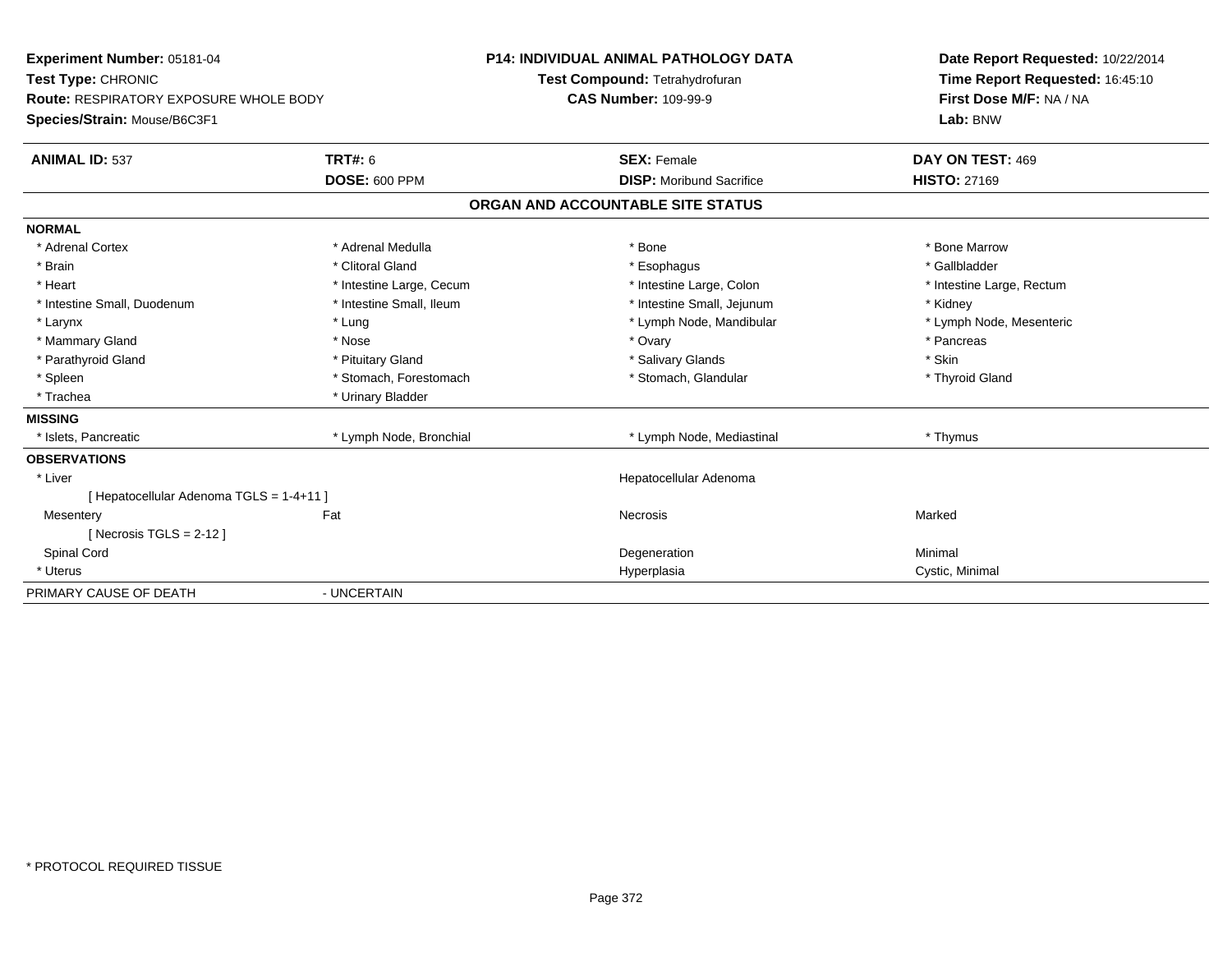| <b>Experiment Number: 05181-04</b>            |                            | <b>P14: INDIVIDUAL ANIMAL PATHOLOGY DATA</b> | Date Report Requested: 10/22/2014 |  |
|-----------------------------------------------|----------------------------|----------------------------------------------|-----------------------------------|--|
| Test Type: CHRONIC                            |                            | Test Compound: Tetrahydrofuran               | Time Report Requested: 16:45:10   |  |
| <b>Route: RESPIRATORY EXPOSURE WHOLE BODY</b> |                            | <b>CAS Number: 109-99-9</b>                  | First Dose M/F: NA / NA           |  |
| Species/Strain: Mouse/B6C3F1                  |                            |                                              | Lab: BNW                          |  |
| <b>ANIMAL ID: 538</b>                         | <b>TRT#: 6</b>             | <b>SEX: Female</b>                           | DAY ON TEST: 734                  |  |
|                                               | <b>DOSE: 600 PPM</b>       | <b>DISP: Terminal Sacrifice</b>              | <b>HISTO: 27170</b>               |  |
|                                               |                            | ORGAN AND ACCOUNTABLE SITE STATUS            |                                   |  |
| <b>NORMAL</b>                                 |                            |                                              |                                   |  |
| * Adrenal Cortex                              | * Adrenal Medulla          | * Bone Marrow                                | * Brain                           |  |
| * Clitoral Gland                              | * Esophagus                | * Gallbladder                                | * Heart                           |  |
| * Intestine Large, Cecum                      | * Intestine Large, Colon   | * Intestine Large, Rectum                    | * Intestine Small, Duodenum       |  |
| * Intestine Small, Ileum                      | * Intestine Small, Jejunum | * Islets, Pancreatic                         | * Kidney                          |  |
| * Larynx                                      | * Lung                     | * Lymph Node, Bronchial                      | * Lymph Node, Mandibular          |  |
| * Lymph Node, Mediastinal                     | * Lymph Node, Mesenteric   | * Mammary Gland                              | * Nose                            |  |
| * Ovary                                       | * Pancreas                 | * Parathyroid Gland                          | * Pituitary Gland                 |  |
| * Salivary Glands                             | * Skin                     | * Spleen                                     | * Stomach, Forestomach            |  |
| * Stomach, Glandular                          | * Thymus                   | * Trachea                                    | * Urinary Bladder                 |  |
| <b>OBSERVATIONS</b>                           |                            |                                              |                                   |  |
| * Bone                                        |                            | Fibrous Osteodystrophy                       | Minimal                           |  |
| * Liver                                       |                            | Hepatocellular Adenoma                       |                                   |  |
| [ Hepatocellular Adenoma TGLS = 1-10 ]        |                            |                                              |                                   |  |
| * Thyroid Gland                               | <b>Follicular Cel</b>      | Hyperplasia                                  | Minimal                           |  |
| * Uterus                                      |                            | Hyperplasia                                  | Cystic, Minimal                   |  |
| PRIMARY CAUSE OF DEATH                        |                            |                                              |                                   |  |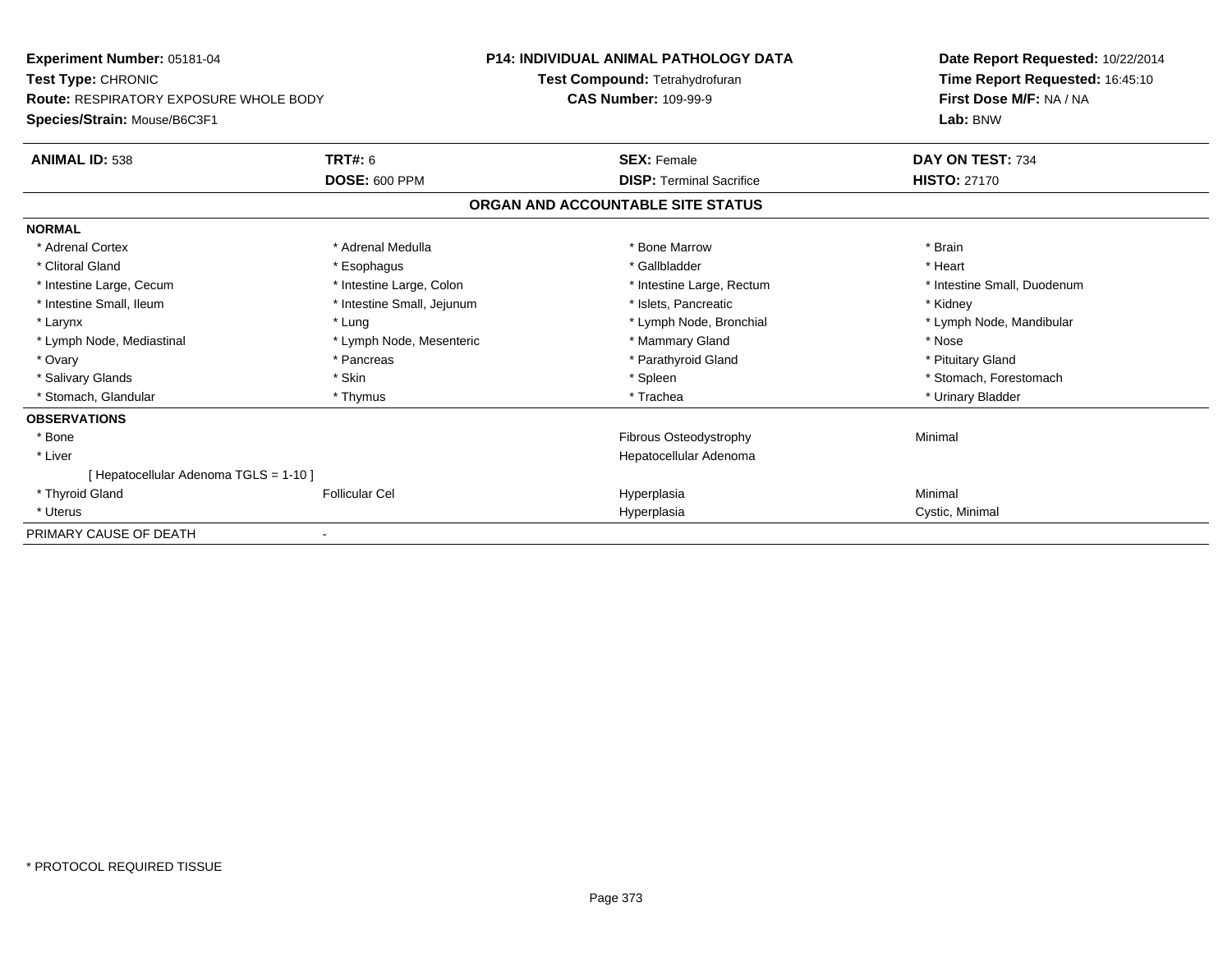| Experiment Number: 05181-04                 |                           | <b>P14: INDIVIDUAL ANIMAL PATHOLOGY DATA</b> | Date Report Requested: 10/22/2014 |
|---------------------------------------------|---------------------------|----------------------------------------------|-----------------------------------|
| Test Type: CHRONIC                          |                           | Test Compound: Tetrahydrofuran               | Time Report Requested: 16:45:10   |
| Route: RESPIRATORY EXPOSURE WHOLE BODY      |                           | <b>CAS Number: 109-99-9</b>                  | First Dose M/F: NA / NA           |
| Species/Strain: Mouse/B6C3F1                |                           |                                              | Lab: BNW                          |
| <b>ANIMAL ID: 539</b>                       | <b>TRT#: 6</b>            | <b>SEX: Female</b>                           | DAY ON TEST: 736                  |
|                                             | <b>DOSE: 600 PPM</b>      | <b>DISP: Terminal Sacrifice</b>              | <b>HISTO: 27171</b>               |
|                                             |                           | ORGAN AND ACCOUNTABLE SITE STATUS            |                                   |
| <b>NORMAL</b>                               |                           |                                              |                                   |
| * Adrenal Cortex                            | * Adrenal Medulla         | * Bone                                       | * Bone Marrow                     |
| * Brain                                     | * Clitoral Gland          | * Esophagus                                  | * Gallbladder                     |
| * Heart                                     | * Intestine Large, Cecum  | * Intestine Large, Colon                     | * Intestine Large, Rectum         |
| * Intestine Small, Duodenum                 | * Intestine Small, Ileum  | * Intestine Small, Jejunum                   | * Islets, Pancreatic              |
| * Kidney                                    | * Larynx                  | * Lung                                       | * Lymph Node, Bronchial           |
| * Lymph Node, Mandibular                    | * Lymph Node, Mediastinal | * Lymph Node, Mesenteric                     | * Mammary Gland                   |
| * Nose                                      | * Ovary                   | * Pancreas                                   | * Salivary Glands                 |
| * Skin                                      | * Spleen                  | * Stomach, Forestomach                       | * Stomach, Glandular              |
| * Trachea                                   | * Urinary Bladder         |                                              |                                   |
| <b>MISSING</b>                              |                           |                                              |                                   |
| * Parathyroid Gland                         | * Thymus                  |                                              |                                   |
| <b>OBSERVATIONS</b>                         |                           |                                              |                                   |
| * Liver                                     |                           | Hepatocellular Adenoma                       | Multiple                          |
|                                             |                           | Hepatocellular Carcinoma                     |                                   |
| [ Hepatocellular Adenoma TGLS = 2,4-10+11 ] |                           |                                              |                                   |
| [ Hepatocellular Carcinoma TGLS = 1-4 ]     |                           |                                              |                                   |
| Mesentery                                   | Fat                       | Necrosis                                     | Marked                            |
| [ Necrosis TGLS = $3-10$ ]                  |                           |                                              |                                   |
| * Pituitary Gland                           | Pars Distalis             | Hyperplasia                                  | Mild                              |
| * Thyroid Gland                             | <b>Follicular Cel</b>     | Hyperplasia                                  | Minimal                           |
| * Uterus                                    |                           | Hyperplasia                                  | Cystic, Mild                      |
| PRIMARY CAUSE OF DEATH                      | ä,                        |                                              |                                   |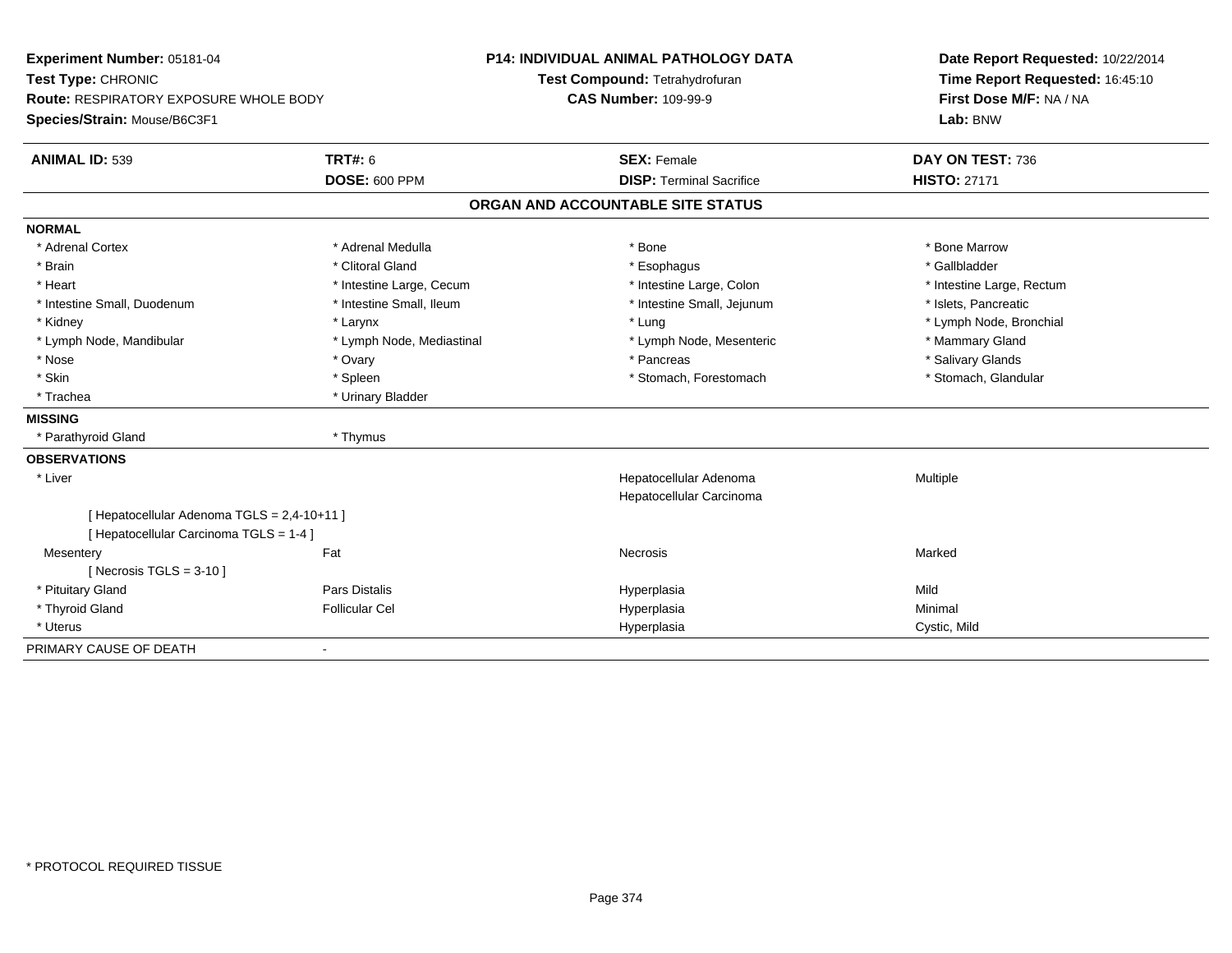| Experiment Number: 05181-04<br>Test Type: CHRONIC<br>Route: RESPIRATORY EXPOSURE WHOLE BODY |                          | <b>P14: INDIVIDUAL ANIMAL PATHOLOGY DATA</b>                  | Date Report Requested: 10/22/2014                          |
|---------------------------------------------------------------------------------------------|--------------------------|---------------------------------------------------------------|------------------------------------------------------------|
|                                                                                             |                          | Test Compound: Tetrahydrofuran<br><b>CAS Number: 109-99-9</b> | Time Report Requested: 16:45:10<br>First Dose M/F: NA / NA |
| Species/Strain: Mouse/B6C3F1                                                                |                          |                                                               | Lab: BNW                                                   |
| <b>ANIMAL ID: 540</b>                                                                       | <b>TRT#: 6</b>           | <b>SEX: Female</b>                                            | DAY ON TEST: 536                                           |
|                                                                                             | <b>DOSE: 600 PPM</b>     | <b>DISP:</b> Moribund Sacrifice                               | <b>HISTO: 27172</b>                                        |
|                                                                                             |                          | ORGAN AND ACCOUNTABLE SITE STATUS                             |                                                            |
| <b>NORMAL</b>                                                                               |                          |                                                               |                                                            |
| * Adrenal Cortex                                                                            | * Adrenal Medulla        | * Bone                                                        | * Bone Marrow                                              |
| * Brain                                                                                     | * Clitoral Gland         | * Esophagus                                                   | * Gallbladder                                              |
| * Heart                                                                                     | * Intestine Large, Cecum | * Intestine Large, Colon                                      | * Intestine Large, Rectum                                  |
| * Intestine Small, Duodenum                                                                 | * Intestine Small, Ileum | * Intestine Small, Jejunum                                    | * Islets, Pancreatic                                       |
| * Kidney                                                                                    | * Larynx                 | * Liver                                                       | * Lung                                                     |
| * Lymph Node, Bronchial                                                                     | * Lymph Node, Mandibular | * Lymph Node, Mediastinal                                     | * Lymph Node, Mesenteric                                   |
| * Mammary Gland                                                                             | * Nose                   | * Ovary                                                       | * Pancreas                                                 |
| * Parathyroid Gland                                                                         | * Pituitary Gland        | * Salivary Glands                                             | * Skin                                                     |
| * Spleen                                                                                    | * Stomach, Forestomach   | * Stomach, Glandular                                          | * Trachea                                                  |
| * Urinary Bladder                                                                           |                          |                                                               |                                                            |
| <b>OBSERVATIONS</b>                                                                         |                          |                                                               |                                                            |
| * Liver                                                                                     |                          |                                                               |                                                            |
| Note: No reason for TGL was observed.                                                       |                          |                                                               |                                                            |
| * Thymus                                                                                    |                          | Atrophy                                                       | Mild                                                       |
| * Thyroid Gland                                                                             | <b>Follicular Cel</b>    | Hyperplasia                                                   | Minimal                                                    |
| * Uterus                                                                                    |                          | Hyperplasia                                                   | Cystic, Minimal                                            |
| PRIMARY CAUSE OF DEATH                                                                      | - UNCERTAIN              |                                                               |                                                            |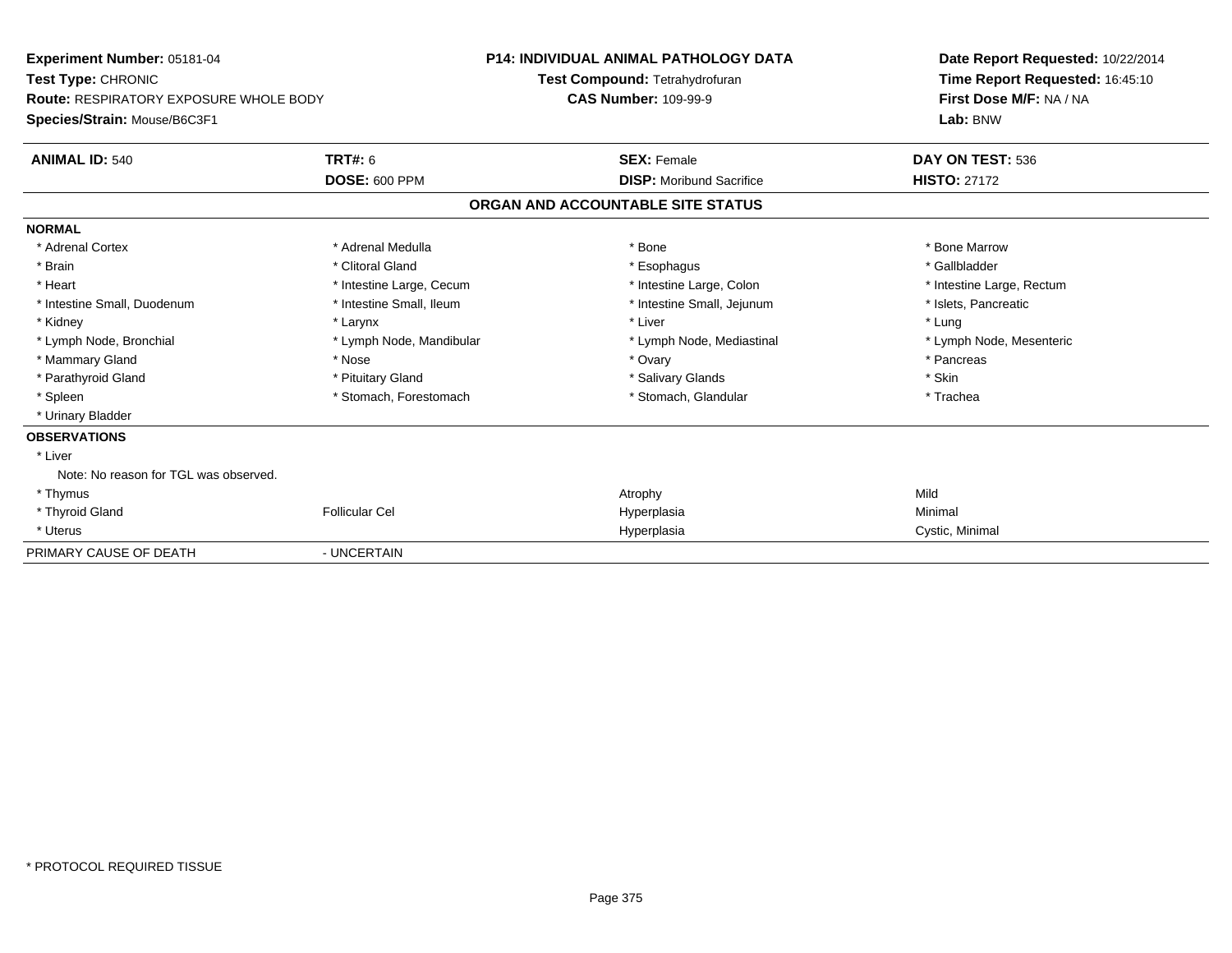| Experiment Number: 05181-04<br>Test Type: CHRONIC<br><b>Route: RESPIRATORY EXPOSURE WHOLE BODY</b><br>Species/Strain: Mouse/B6C3F1 |                           | <b>P14: INDIVIDUAL ANIMAL PATHOLOGY DATA</b><br>Test Compound: Tetrahydrofuran<br><b>CAS Number: 109-99-9</b> | Date Report Requested: 10/22/2014<br>Time Report Requested: 16:45:10<br>First Dose M/F: NA / NA<br>Lab: BNW |
|------------------------------------------------------------------------------------------------------------------------------------|---------------------------|---------------------------------------------------------------------------------------------------------------|-------------------------------------------------------------------------------------------------------------|
| <b>ANIMAL ID: 541</b>                                                                                                              | <b>TRT#: 6</b>            | <b>SEX: Female</b>                                                                                            | DAY ON TEST: 736                                                                                            |
|                                                                                                                                    | <b>DOSE: 600 PPM</b>      | <b>DISP: Terminal Sacrifice</b>                                                                               | <b>HISTO: 27173</b>                                                                                         |
|                                                                                                                                    |                           | ORGAN AND ACCOUNTABLE SITE STATUS                                                                             |                                                                                                             |
| <b>NORMAL</b>                                                                                                                      |                           |                                                                                                               |                                                                                                             |
| * Adrenal Cortex                                                                                                                   | * Adrenal Medulla         | * Bone                                                                                                        | * Bone Marrow                                                                                               |
| * Clitoral Gland                                                                                                                   | * Esophagus               | * Gallbladder                                                                                                 | * Intestine Large, Cecum                                                                                    |
| * Intestine Large, Colon                                                                                                           | * Intestine Large, Rectum | * Intestine Small, Duodenum                                                                                   | * Intestine Small, Ileum                                                                                    |
| * Intestine Small, Jejunum                                                                                                         | * Islets, Pancreatic      | * Larynx                                                                                                      | * Lymph Node, Bronchial                                                                                     |
| * Lymph Node, Mediastinal                                                                                                          | * Lymph Node, Mesenteric  | * Mammary Gland                                                                                               | * Nose                                                                                                      |
| * Pancreas                                                                                                                         | * Parathyroid Gland       | * Salivary Glands                                                                                             | * Skin                                                                                                      |
| * Stomach, Forestomach                                                                                                             | * Stomach, Glandular      | * Thymus                                                                                                      | * Trachea                                                                                                   |
| * Urinary Bladder                                                                                                                  |                           |                                                                                                               |                                                                                                             |
| <b>MISSING</b>                                                                                                                     |                           |                                                                                                               |                                                                                                             |
| * Lymph Node, Mandibular                                                                                                           |                           |                                                                                                               |                                                                                                             |
| <b>OBSERVATIONS</b>                                                                                                                |                           |                                                                                                               |                                                                                                             |
| * Brain                                                                                                                            | Meninges                  | <b>Infiltration Cellular</b>                                                                                  | Mononuclear CI, Minimal                                                                                     |
| * Heart                                                                                                                            |                           | Cardiomyopathy                                                                                                | Minimal                                                                                                     |
| * Kidney                                                                                                                           |                           | Nephropathy                                                                                                   | Minimal                                                                                                     |
| * Liver                                                                                                                            |                           | Eosinophilic Focus                                                                                            |                                                                                                             |
|                                                                                                                                    |                           | Hepatocellular Adenoma                                                                                        | Multiple                                                                                                    |
| [ Eosinophilic Focus TGLS = 6-11 ]<br>[ Hepatocellular Adenoma TGLS = 1,2-4+10 ]                                                   |                           |                                                                                                               |                                                                                                             |
| * Lung                                                                                                                             |                           | Alveolar/Bronchiolar Adenoma                                                                                  |                                                                                                             |
|                                                                                                                                    | Mediastinum               | Hemangiosarcoma                                                                                               |                                                                                                             |
| [ Alveolar/Bronchiolar Adenoma TGLS = 4-3 ]                                                                                        |                           |                                                                                                               |                                                                                                             |
| * Ovary                                                                                                                            |                           | Cyst                                                                                                          | Mild                                                                                                        |
| [Cyst TGLS = $5-7$ ]                                                                                                               |                           |                                                                                                               |                                                                                                             |
| * Pituitary Gland                                                                                                                  | <b>Pars Distalis</b>      | Adenoma                                                                                                       |                                                                                                             |
| [Adenoma TGLS = $3-8$ ]                                                                                                            |                           |                                                                                                               |                                                                                                             |
| * Spleen                                                                                                                           |                           | Hemangiosarcoma                                                                                               |                                                                                                             |
| [Hemangiosarcoma TGLS = 3-8]                                                                                                       |                           |                                                                                                               |                                                                                                             |
| * Thyroid Gland                                                                                                                    | <b>Follicular Cel</b>     | Adenoma                                                                                                       |                                                                                                             |
|                                                                                                                                    | <b>Follicular Cel</b>     | Hyperplasia                                                                                                   | Mild                                                                                                        |
| * Uterus                                                                                                                           |                           | Hyperplasia                                                                                                   | Cystic, Minimal                                                                                             |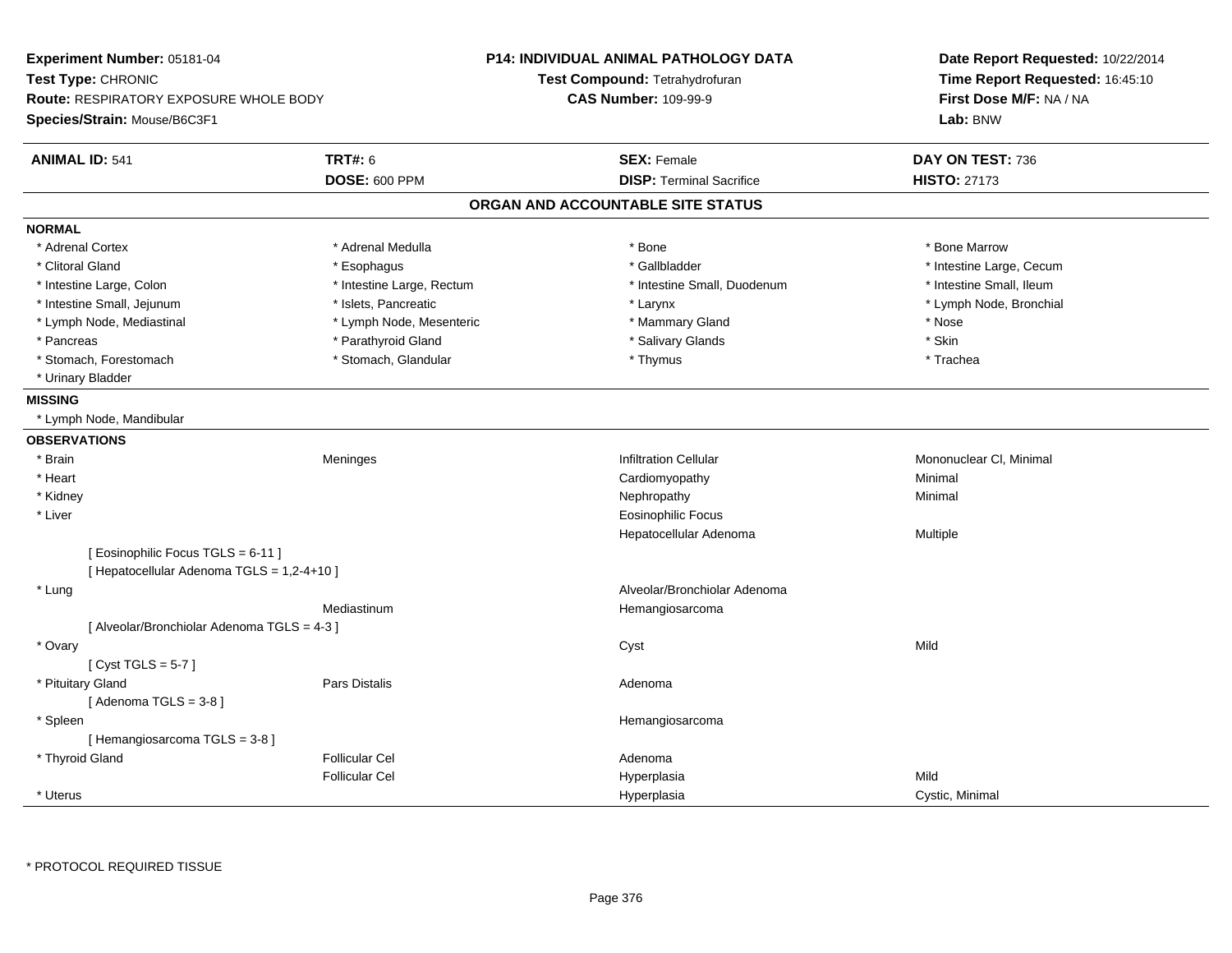| Experiment Number: 05181-04<br><b>Test Type: CHRONIC</b><br><b>Route: RESPIRATORY EXPOSURE WHOLE BODY</b> |                      | <b>P14: INDIVIDUAL ANIMAL PATHOLOGY DATA</b> | Date Report Requested: 10/22/2014 |  |
|-----------------------------------------------------------------------------------------------------------|----------------------|----------------------------------------------|-----------------------------------|--|
|                                                                                                           |                      | <b>Test Compound: Tetrahydrofuran</b>        | Time Report Requested: 16:45:10   |  |
|                                                                                                           |                      | <b>CAS Number: 109-99-9</b>                  | First Dose M/F: NA / NA           |  |
| Species/Strain: Mouse/B6C3F1                                                                              |                      |                                              | Lab: BNW                          |  |
| <b>ANIMAL ID: 541</b>                                                                                     | <b>TRT#:</b> 6       | <b>SEX:</b> Female                           | DAY ON TEST: 736                  |  |
|                                                                                                           | <b>DOSE: 600 PPM</b> | <b>DISP: Terminal Sacrifice</b>              | <b>HISTO: 27173</b>               |  |
|                                                                                                           |                      | <b>ORGAN AND ACCOUNTABLE SITE STATUS</b>     |                                   |  |
| PRIMARY CAUSE OF DEATH                                                                                    |                      |                                              |                                   |  |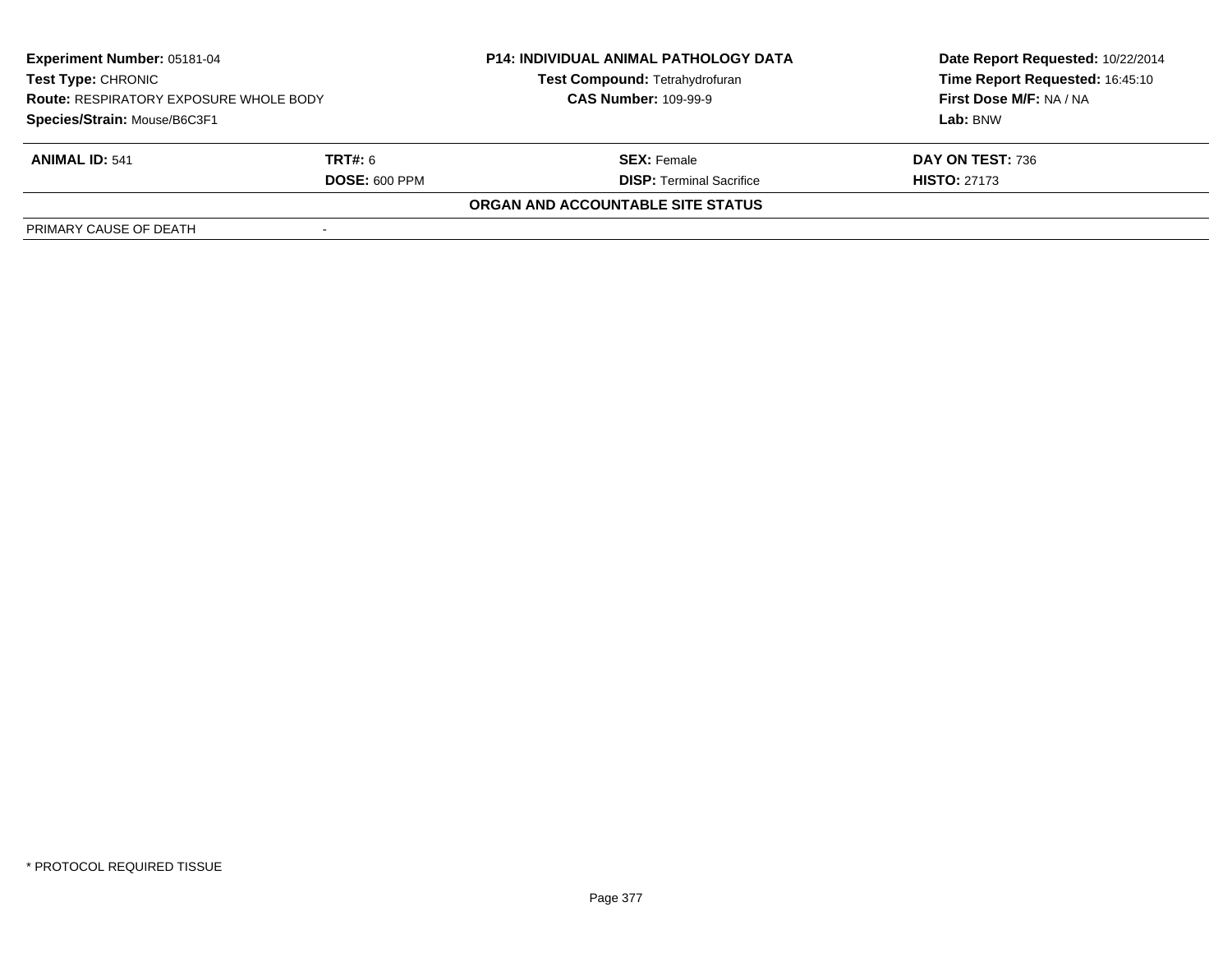| Experiment Number: 05181-04<br>Test Type: CHRONIC<br>Route: RESPIRATORY EXPOSURE WHOLE BODY<br>Species/Strain: Mouse/B6C3F1 |                            | <b>P14: INDIVIDUAL ANIMAL PATHOLOGY DATA</b><br>Test Compound: Tetrahydrofuran<br><b>CAS Number: 109-99-9</b> | Date Report Requested: 10/22/2014<br>Time Report Requested: 16:45:10<br>First Dose M/F: NA / NA<br>Lab: BNW |  |
|-----------------------------------------------------------------------------------------------------------------------------|----------------------------|---------------------------------------------------------------------------------------------------------------|-------------------------------------------------------------------------------------------------------------|--|
| <b>ANIMAL ID: 542</b>                                                                                                       | <b>TRT#: 6</b>             | <b>SEX: Female</b>                                                                                            | DAY ON TEST: 737                                                                                            |  |
|                                                                                                                             | DOSE: 600 PPM              | <b>DISP: Terminal Sacrifice</b>                                                                               | <b>HISTO: 27174</b>                                                                                         |  |
|                                                                                                                             |                            | ORGAN AND ACCOUNTABLE SITE STATUS                                                                             |                                                                                                             |  |
| <b>NORMAL</b>                                                                                                               |                            |                                                                                                               |                                                                                                             |  |
| * Adrenal Cortex                                                                                                            | * Adrenal Medulla          | * Bone Marrow                                                                                                 | * Brain                                                                                                     |  |
| * Clitoral Gland                                                                                                            | * Esophagus                | * Gallbladder                                                                                                 | * Heart                                                                                                     |  |
| * Intestine Large, Cecum                                                                                                    | * Intestine Large, Colon   | * Intestine Large, Rectum                                                                                     | * Intestine Small, Duodenum                                                                                 |  |
| * Intestine Small, Ileum                                                                                                    | * Intestine Small, Jejunum | * Islets, Pancreatic                                                                                          | * Larynx                                                                                                    |  |
| * Liver                                                                                                                     | $*$ Lung                   | * Lymph Node, Mandibular                                                                                      | * Mammary Gland                                                                                             |  |
| * Nose                                                                                                                      | * Ovary                    | * Parathyroid Gland                                                                                           | * Salivary Glands                                                                                           |  |
| * Skin                                                                                                                      | * Stomach, Forestomach     | * Stomach, Glandular                                                                                          | * Thymus                                                                                                    |  |
| * Trachea                                                                                                                   | * Urinary Bladder          |                                                                                                               |                                                                                                             |  |
| <b>MISSING</b>                                                                                                              |                            |                                                                                                               |                                                                                                             |  |
| * Lymph Node, Mediastinal                                                                                                   |                            |                                                                                                               |                                                                                                             |  |
| <b>OBSERVATIONS</b>                                                                                                         |                            |                                                                                                               |                                                                                                             |  |
| * Bone                                                                                                                      |                            | Fibrous Osteodystrophy                                                                                        | Mild                                                                                                        |  |
| Harderian Gland                                                                                                             |                            | Adenoma                                                                                                       |                                                                                                             |  |
| [Adenoma TGLS = $2-12$ ]                                                                                                    |                            |                                                                                                               |                                                                                                             |  |
| * Kidney                                                                                                                    |                            | Nephropathy                                                                                                   | Minimal                                                                                                     |  |
| * Lymph Node, Bronchial                                                                                                     |                            | Hyperplasia                                                                                                   | Mild                                                                                                        |  |
| * Lymph Node, Mesenteric                                                                                                    |                            | Histiocytic Sarcoma                                                                                           |                                                                                                             |  |
| [ Histiocytic Sarcoma TGLS = 3-10 ]                                                                                         |                            |                                                                                                               |                                                                                                             |  |
| Mesentery                                                                                                                   |                            | Histiocytic Sarcoma                                                                                           |                                                                                                             |  |
| [Histiocytic Sarcoma TGLS = 4-11]                                                                                           |                            |                                                                                                               |                                                                                                             |  |
| * Pancreas                                                                                                                  |                            | Histiocytic Sarcoma                                                                                           |                                                                                                             |  |
| [Histiocytic Sarcoma TGLS = 4-11]                                                                                           |                            |                                                                                                               |                                                                                                             |  |
| * Pituitary Gland                                                                                                           | <b>Pars Distalis</b>       | Adenoma                                                                                                       |                                                                                                             |  |
| [Adenoma TGLS = $1-8$ ]                                                                                                     |                            |                                                                                                               |                                                                                                             |  |
| * Spleen                                                                                                                    |                            | Histiocytic Sarcoma                                                                                           |                                                                                                             |  |
| [Histiocytic Sarcoma TGLS = 1-8]                                                                                            |                            |                                                                                                               |                                                                                                             |  |
| * Thyroid Gland                                                                                                             | <b>Follicular Cel</b>      | Hyperplasia                                                                                                   | Minimal                                                                                                     |  |
| * Uterus                                                                                                                    |                            | Hyperplasia                                                                                                   | Cystic, Minimal                                                                                             |  |
| PRIMARY CAUSE OF DEATH                                                                                                      | $\blacksquare$             |                                                                                                               |                                                                                                             |  |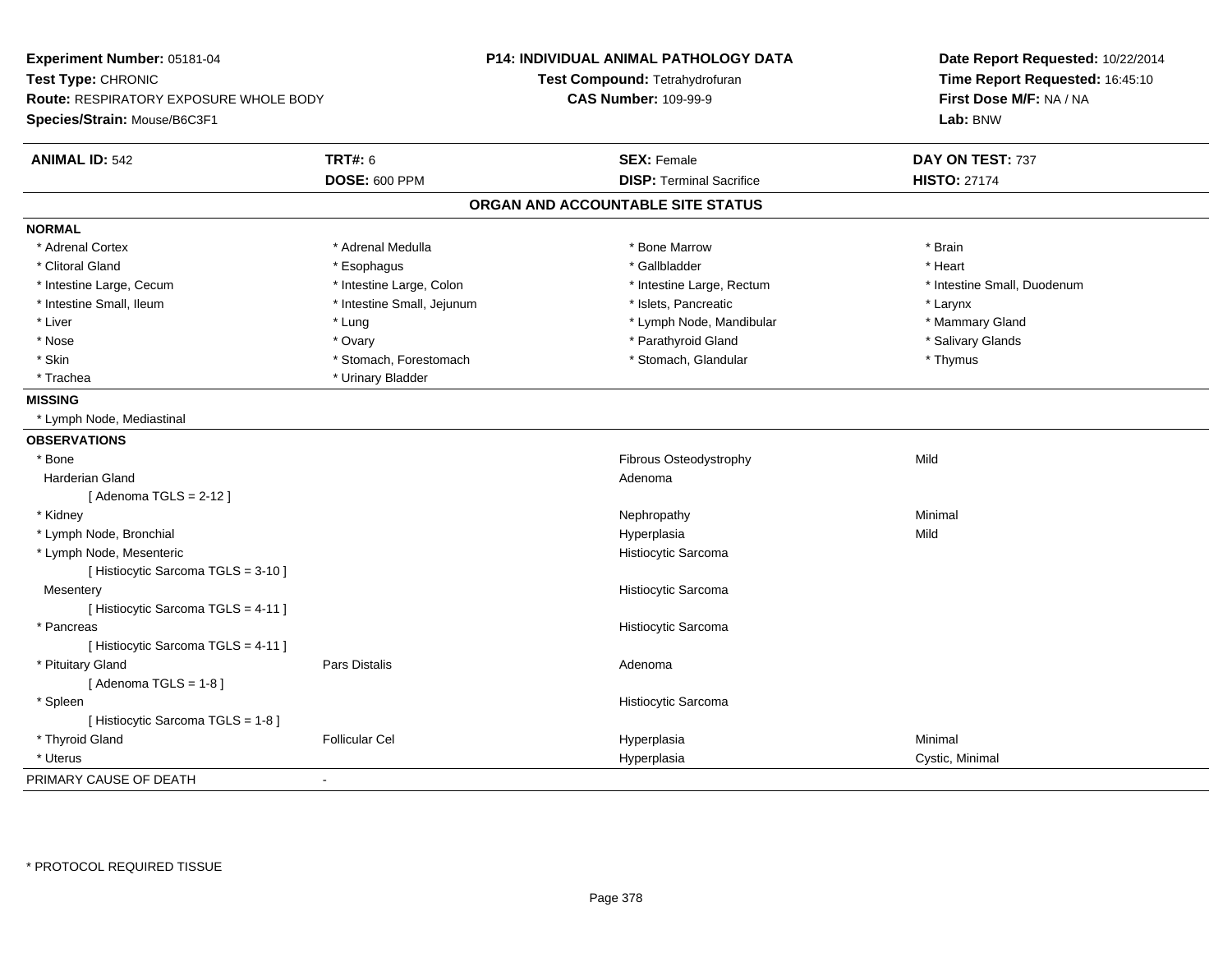| Experiment Number: 05181-04<br>Test Type: CHRONIC |                                | P14: INDIVIDUAL ANIMAL PATHOLOGY DATA |                                   | Date Report Requested: 10/22/2014 |
|---------------------------------------------------|--------------------------------|---------------------------------------|-----------------------------------|-----------------------------------|
|                                                   |                                |                                       | Test Compound: Tetrahydrofuran    | Time Report Requested: 16:45:10   |
| <b>Route: RESPIRATORY EXPOSURE WHOLE BODY</b>     |                                | <b>CAS Number: 109-99-9</b>           |                                   | First Dose M/F: NA / NA           |
| Species/Strain: Mouse/B6C3F1                      |                                |                                       |                                   | Lab: BNW                          |
| <b>ANIMAL ID: 543</b>                             | <b>TRT#: 6</b>                 |                                       | <b>SEX: Female</b>                | DAY ON TEST: 594                  |
|                                                   | <b>DOSE: 600 PPM</b>           |                                       | <b>DISP:</b> Moribund Sacrifice   | <b>HISTO: 27175</b>               |
|                                                   |                                |                                       | ORGAN AND ACCOUNTABLE SITE STATUS |                                   |
| <b>NORMAL</b>                                     |                                |                                       |                                   |                                   |
| * Adrenal Cortex                                  | * Adrenal Medulla              |                                       | * Bone                            | * Bone Marrow                     |
| * Brain                                           | * Clitoral Gland               |                                       | * Esophagus                       | * Gallbladder                     |
| * Heart                                           | * Intestine Large, Cecum       |                                       | * Intestine Large, Colon          | * Intestine Large, Rectum         |
| * Intestine Small, Duodenum                       | * Intestine Small, Ileum       |                                       | * Intestine Small, Jejunum        | * Islets, Pancreatic              |
| * Larynx                                          | * Lung                         |                                       | * Lymph Node, Bronchial           | * Lymph Node, Mandibular          |
| * Mammary Gland                                   | * Pancreas                     |                                       | * Parathyroid Gland               | * Pituitary Gland                 |
| * Salivary Glands                                 | * Skin                         |                                       | * Stomach, Forestomach            | * Stomach, Glandular              |
| * Thymus                                          | * Thyroid Gland                |                                       | * Trachea                         |                                   |
| <b>MISSING</b>                                    |                                |                                       |                                   |                                   |
| * Lymph Node, Mediastinal                         | * Urinary Bladder              |                                       |                                   |                                   |
| <b>OBSERVATIONS</b>                               |                                |                                       |                                   |                                   |
| * Kidney                                          |                                |                                       | Nephropathy                       | Minimal                           |
| * Liver                                           |                                |                                       | Hepatocellular Adenoma            |                                   |
| [ Hepatocellular Adenoma TGLS = 2-10 ]            |                                |                                       |                                   |                                   |
| * Lung                                            |                                |                                       |                                   |                                   |
| Note: TGL 1 not found on recut.                   |                                |                                       |                                   |                                   |
| * Lymph Node, Mesenteric                          |                                |                                       | <b>Histiocytic Sarcoma</b>        |                                   |
| [Histiocytic Sarcoma TGLS = 3-11]                 |                                |                                       |                                   |                                   |
| * Nose                                            | Nasolacrim Dct                 |                                       | Inflammation                      | Suppurative, Mild                 |
| * Ovary                                           |                                |                                       | Atrophy                           | Minimal                           |
| * Spleen                                          |                                |                                       | Hematopoietic Cell Proliferation  | Mild                              |
| Tooth                                             |                                |                                       | Developmental Malformation        |                                   |
| * Uterus                                          |                                |                                       | Hyperplasia                       | Cystic, Mild                      |
| PRIMARY CAUSE OF DEATH                            | - Liver Hepatocellular Adenoma |                                       |                                   |                                   |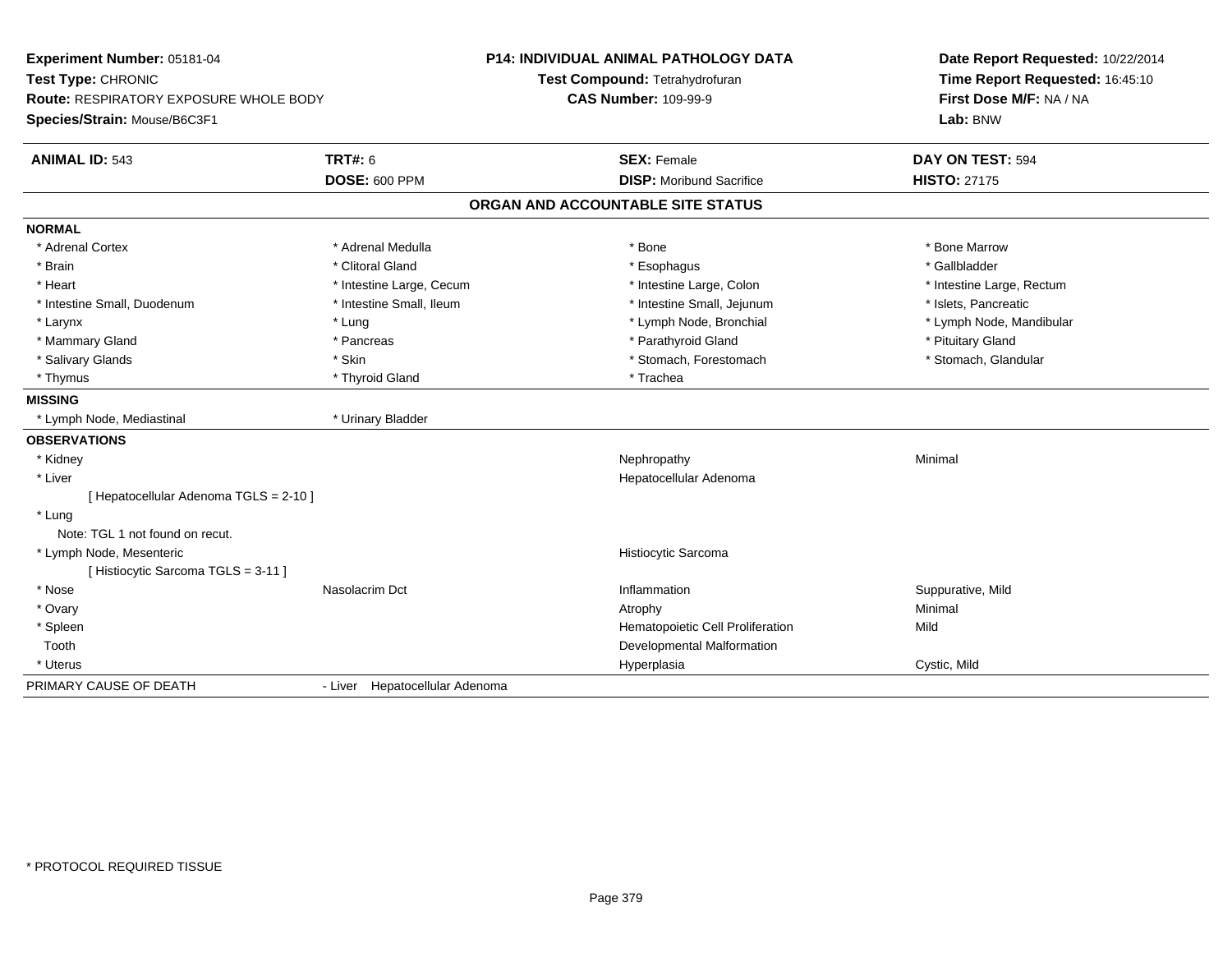| Experiment Number: 05181-04                   |                           | <b>P14: INDIVIDUAL ANIMAL PATHOLOGY DATA</b> |                                 | Date Report Requested: 10/22/2014   |  |  |
|-----------------------------------------------|---------------------------|----------------------------------------------|---------------------------------|-------------------------------------|--|--|
| Test Type: CHRONIC                            |                           | Test Compound: Tetrahydrofuran               |                                 | Time Report Requested: 16:45:10     |  |  |
| <b>Route: RESPIRATORY EXPOSURE WHOLE BODY</b> |                           | <b>CAS Number: 109-99-9</b>                  |                                 | First Dose M/F: NA / NA<br>Lab: BNW |  |  |
| Species/Strain: Mouse/B6C3F1                  |                           |                                              |                                 |                                     |  |  |
| <b>ANIMAL ID: 544</b>                         | TRT#: 6                   | <b>SEX: Female</b>                           |                                 | DAY ON TEST: 737                    |  |  |
|                                               | <b>DOSE: 600 PPM</b>      |                                              | <b>DISP: Terminal Sacrifice</b> | <b>HISTO: 27176</b>                 |  |  |
|                                               |                           | ORGAN AND ACCOUNTABLE SITE STATUS            |                                 |                                     |  |  |
| <b>NORMAL</b>                                 |                           |                                              |                                 |                                     |  |  |
| * Adrenal Medulla                             | * Bone Marrow             | * Brain                                      |                                 | * Clitoral Gland                    |  |  |
| * Esophagus                                   | * Gallbladder             | * Heart                                      |                                 | * Intestine Large, Cecum            |  |  |
| * Intestine Large, Colon                      | * Intestine Large, Rectum |                                              | * Intestine Small, Duodenum     | * Intestine Small, Ileum            |  |  |
| * Intestine Small, Jejunum                    | * Islets, Pancreatic      | * Kidney                                     |                                 | * Larynx                            |  |  |
| * Liver                                       | * Lung                    |                                              | * Lymph Node, Mediastinal       | * Lymph Node, Mesenteric            |  |  |
| * Mammary Gland                               | * Nose                    | * Ovary                                      |                                 | * Pancreas                          |  |  |
| * Parathyroid Gland                           | * Salivary Glands         | * Skin                                       |                                 | * Spleen                            |  |  |
| * Stomach, Forestomach                        | * Stomach, Glandular      | * Thymus                                     |                                 | * Trachea                           |  |  |
| * Urinary Bladder                             |                           |                                              |                                 |                                     |  |  |
| <b>MISSING</b>                                |                           |                                              |                                 |                                     |  |  |
| * Lymph Node, Bronchial                       |                           |                                              |                                 |                                     |  |  |
| <b>OBSERVATIONS</b>                           |                           |                                              |                                 |                                     |  |  |
| * Adrenal Cortex                              |                           | Hypertrophy                                  |                                 | Minimal                             |  |  |
| * Bone                                        |                           |                                              | Fibrous Osteodystrophy          | Moderate                            |  |  |
| * Lymph Node, Mandibular                      |                           | Hyperplasia                                  |                                 | Mild                                |  |  |
| * Pituitary Gland                             | Pars Distalis             | Adenoma                                      |                                 |                                     |  |  |
| [Adenoma TGLS = $1-8$ ]                       |                           |                                              |                                 |                                     |  |  |
| * Thyroid Gland                               | <b>Follicular Cel</b>     | Hyperplasia                                  |                                 | Marked                              |  |  |
| * Uterus                                      |                           | Hyperplasia                                  |                                 | Cystic, Minimal                     |  |  |
| PRIMARY CAUSE OF DEATH                        |                           |                                              |                                 |                                     |  |  |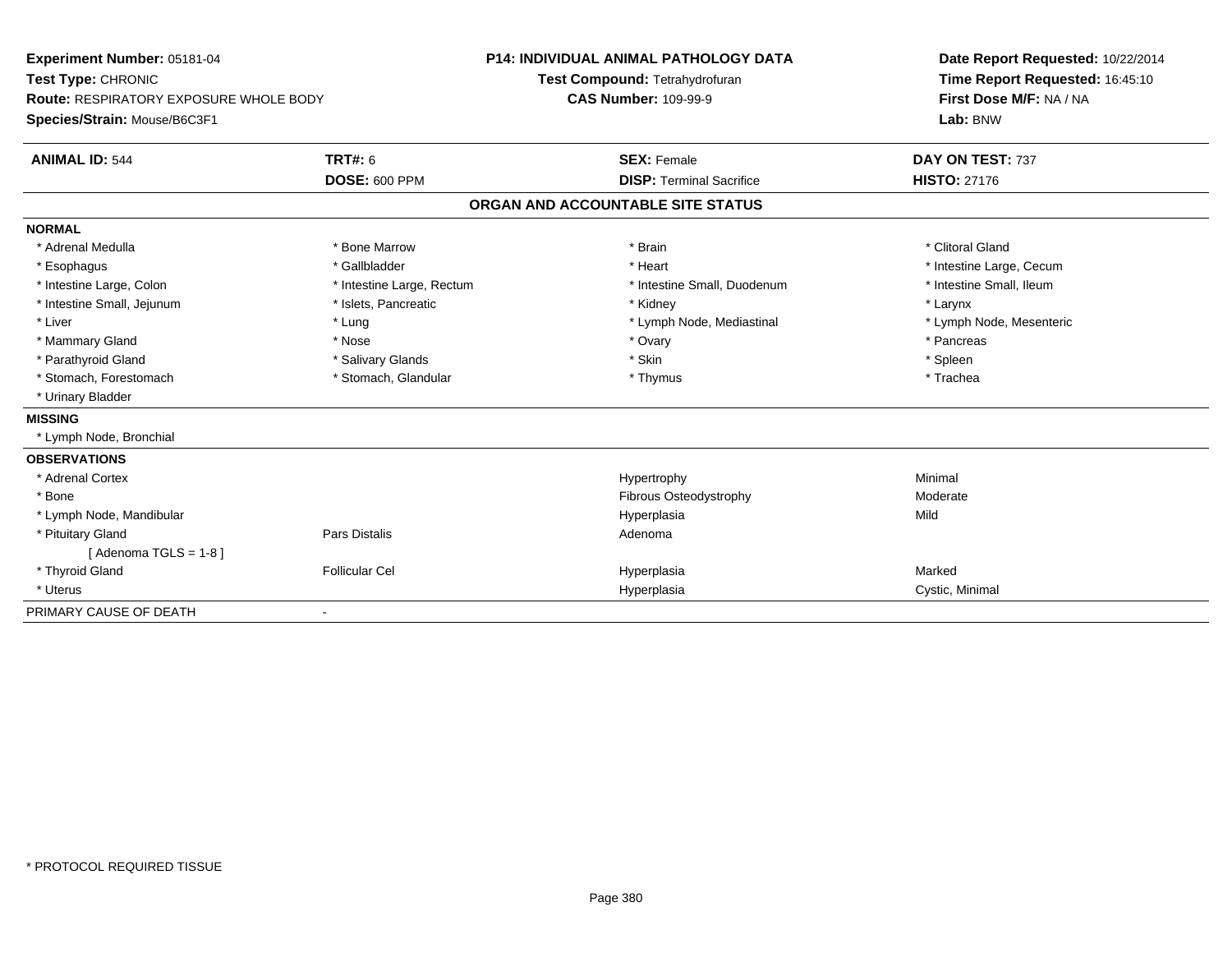| Experiment Number: 05181-04<br>Test Type: CHRONIC<br><b>Route: RESPIRATORY EXPOSURE WHOLE BODY</b><br>Species/Strain: Mouse/B6C3F1<br><b>ANIMAL ID: 545</b> | <b>TRT#: 6</b>             | <b>P14: INDIVIDUAL ANIMAL PATHOLOGY DATA</b><br>Test Compound: Tetrahydrofuran<br><b>CAS Number: 109-99-9</b><br><b>SEX: Female</b> |                                   | Date Report Requested: 10/22/2014<br>Time Report Requested: 16:45:10<br>First Dose M/F: NA / NA<br>Lab: BNW<br>DAY ON TEST: 733 |  |
|-------------------------------------------------------------------------------------------------------------------------------------------------------------|----------------------------|-------------------------------------------------------------------------------------------------------------------------------------|-----------------------------------|---------------------------------------------------------------------------------------------------------------------------------|--|
|                                                                                                                                                             | <b>DOSE: 600 PPM</b>       |                                                                                                                                     | <b>DISP: Terminal Sacrifice</b>   | <b>HISTO: 27177</b>                                                                                                             |  |
|                                                                                                                                                             |                            |                                                                                                                                     | ORGAN AND ACCOUNTABLE SITE STATUS |                                                                                                                                 |  |
| <b>NORMAL</b>                                                                                                                                               |                            |                                                                                                                                     |                                   |                                                                                                                                 |  |
| * Adrenal Medulla                                                                                                                                           | * Bone                     |                                                                                                                                     | * Bone Marrow                     | * Brain                                                                                                                         |  |
| * Clitoral Gland                                                                                                                                            | * Esophagus                |                                                                                                                                     | * Gallbladder                     | * Heart                                                                                                                         |  |
| * Intestine Large, Cecum                                                                                                                                    | * Intestine Large, Colon   |                                                                                                                                     | * Intestine Large, Rectum         | * Intestine Small, Duodenum                                                                                                     |  |
| * Intestine Small, Ileum                                                                                                                                    | * Intestine Small, Jejunum |                                                                                                                                     | * Islets, Pancreatic              | * Larynx                                                                                                                        |  |
| * Liver                                                                                                                                                     | * Lung                     |                                                                                                                                     | * Lymph Node, Bronchial           | * Lymph Node, Mandibular                                                                                                        |  |
| * Lymph Node, Mediastinal                                                                                                                                   | * Lymph Node, Mesenteric   |                                                                                                                                     | * Mammary Gland                   | * Nose                                                                                                                          |  |
| * Pancreas                                                                                                                                                  | * Salivary Glands          |                                                                                                                                     | * Skin                            | * Spleen                                                                                                                        |  |
| * Stomach, Forestomach                                                                                                                                      | * Stomach, Glandular       |                                                                                                                                     | * Thymus                          | * Trachea                                                                                                                       |  |
| * Urinary Bladder                                                                                                                                           |                            |                                                                                                                                     |                                   |                                                                                                                                 |  |
| <b>MISSING</b>                                                                                                                                              |                            |                                                                                                                                     |                                   |                                                                                                                                 |  |
| * Parathyroid Gland                                                                                                                                         |                            |                                                                                                                                     |                                   |                                                                                                                                 |  |
| <b>OBSERVATIONS</b>                                                                                                                                         |                            |                                                                                                                                     |                                   |                                                                                                                                 |  |
| * Adrenal Cortex                                                                                                                                            |                            |                                                                                                                                     | Hypertrophy                       | Minimal                                                                                                                         |  |
| * Kidney                                                                                                                                                    |                            |                                                                                                                                     | Nephropathy                       | Minimal                                                                                                                         |  |
| * Ovary                                                                                                                                                     |                            |                                                                                                                                     | Cyst                              | Minimal                                                                                                                         |  |
| * Pituitary Gland                                                                                                                                           | Pars Distalis              |                                                                                                                                     | Hyperplasia                       | Mild                                                                                                                            |  |
| * Thyroid Gland                                                                                                                                             | <b>Follicular Cel</b>      |                                                                                                                                     | Hyperplasia                       | Minimal                                                                                                                         |  |
| * Uterus                                                                                                                                                    |                            |                                                                                                                                     | Hyperplasia                       | Cystic, Minimal                                                                                                                 |  |
| PRIMARY CAUSE OF DEATH                                                                                                                                      |                            |                                                                                                                                     |                                   |                                                                                                                                 |  |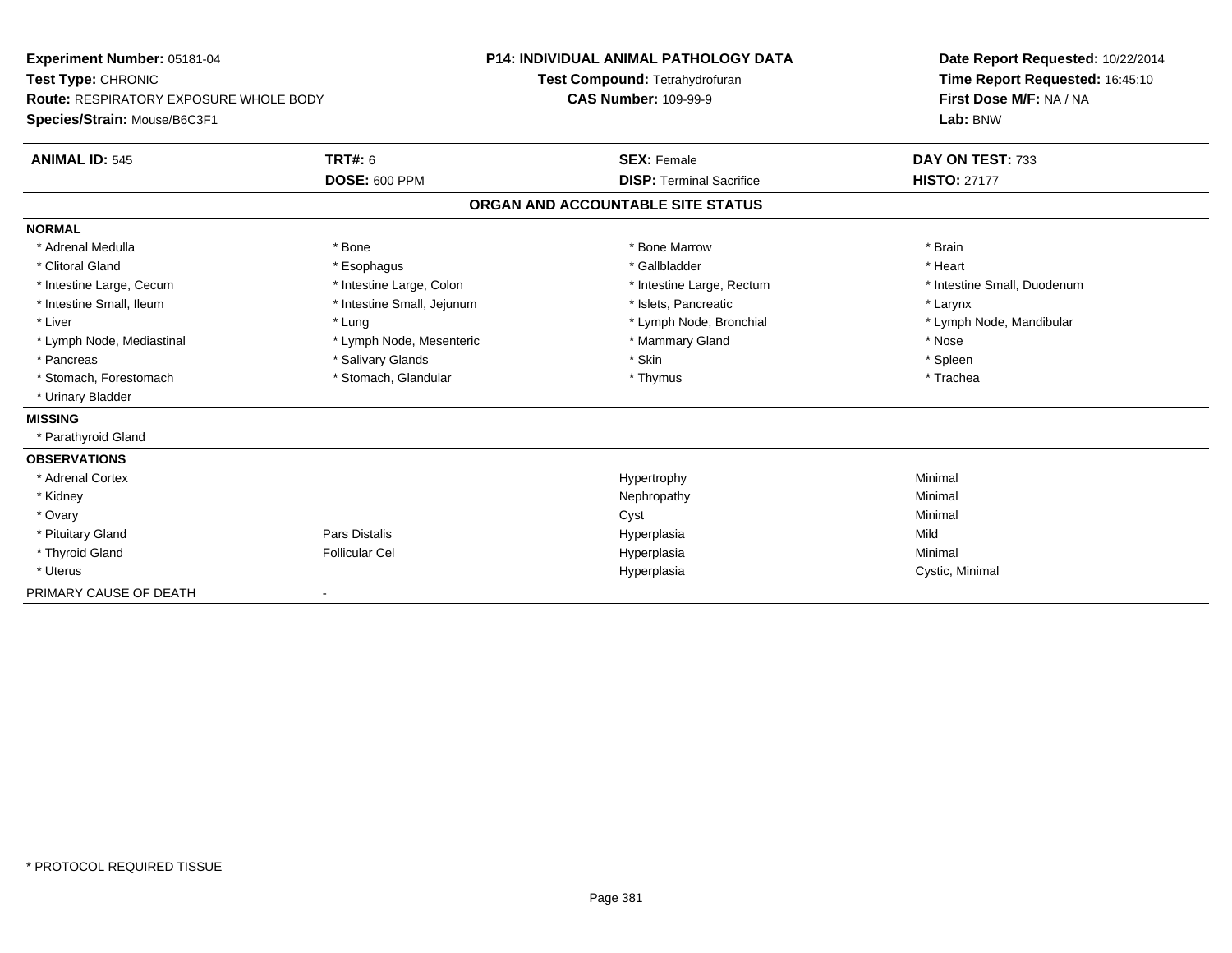| Experiment Number: 05181-04<br>Test Type: CHRONIC |                            | <b>P14: INDIVIDUAL ANIMAL PATHOLOGY DATA</b><br>Test Compound: Tetrahydrofuran | Date Report Requested: 10/22/2014<br>Time Report Requested: 16:45:10 |  |
|---------------------------------------------------|----------------------------|--------------------------------------------------------------------------------|----------------------------------------------------------------------|--|
| <b>Route: RESPIRATORY EXPOSURE WHOLE BODY</b>     |                            | <b>CAS Number: 109-99-9</b>                                                    | First Dose M/F: NA / NA                                              |  |
| Species/Strain: Mouse/B6C3F1                      |                            |                                                                                | Lab: BNW                                                             |  |
| <b>ANIMAL ID: 546</b>                             | <b>TRT#: 6</b>             | <b>SEX: Female</b>                                                             | DAY ON TEST: 680                                                     |  |
|                                                   | <b>DOSE: 600 PPM</b>       | <b>DISP: Natural Death</b>                                                     | <b>HISTO: 27178</b>                                                  |  |
|                                                   |                            | ORGAN AND ACCOUNTABLE SITE STATUS                                              |                                                                      |  |
| <b>NORMAL</b>                                     |                            |                                                                                |                                                                      |  |
| * Adrenal Cortex                                  | * Adrenal Medulla          | * Bone                                                                         | * Bone Marrow                                                        |  |
| * Brain                                           | * Clitoral Gland           | * Esophagus                                                                    | * Heart                                                              |  |
| * Islets, Pancreatic                              | * Kidney                   | * Larynx                                                                       | * Lung                                                               |  |
| * Lymph Node, Mediastinal                         | * Mammary Gland            | * Nose                                                                         | * Ovary                                                              |  |
| * Pancreas                                        | * Parathyroid Gland        | * Pituitary Gland                                                              | * Salivary Glands                                                    |  |
| * Skin                                            | * Spleen                   | * Stomach, Forestomach                                                         | * Thymus                                                             |  |
| * Thyroid Gland                                   | * Urinary Bladder          |                                                                                |                                                                      |  |
| <b>MISSING</b>                                    |                            |                                                                                |                                                                      |  |
| * Intestine Small, Duodenum                       | * Lymph Node, Bronchial    | * Lymph Node, Mandibular                                                       | * Trachea                                                            |  |
| <b>AUTO PRECLUDES DIAG.</b>                       |                            |                                                                                |                                                                      |  |
| * Gallbladder                                     | * Intestine Large, Cecum   | * Intestine Large, Colon                                                       | * Intestine Large, Rectum                                            |  |
| * Intestine Small. Ileum                          | * Intestine Small, Jejunum | * Stomach, Glandular                                                           |                                                                      |  |
| <b>INSUFFICIENT TISSUE</b>                        |                            |                                                                                |                                                                      |  |
| * Lymph Node, Mesenteric                          |                            |                                                                                |                                                                      |  |
| <b>OBSERVATIONS</b>                               |                            |                                                                                |                                                                      |  |
| * Liver                                           |                            | Hepatocellular Adenoma                                                         |                                                                      |  |
| [ Hepatocellular Adenoma TGLS = 1-4 ]             |                            |                                                                                |                                                                      |  |
| * Uterus                                          |                            | Hyperplasia                                                                    | Cystic, Mild                                                         |  |
|                                                   |                            | Polyp Stromal                                                                  |                                                                      |  |
| [Polyp Stromal TGLS = 1-4]                        |                            |                                                                                |                                                                      |  |
| PRIMARY CAUSE OF DEATH                            | - Uterus Polyp Stromal     |                                                                                |                                                                      |  |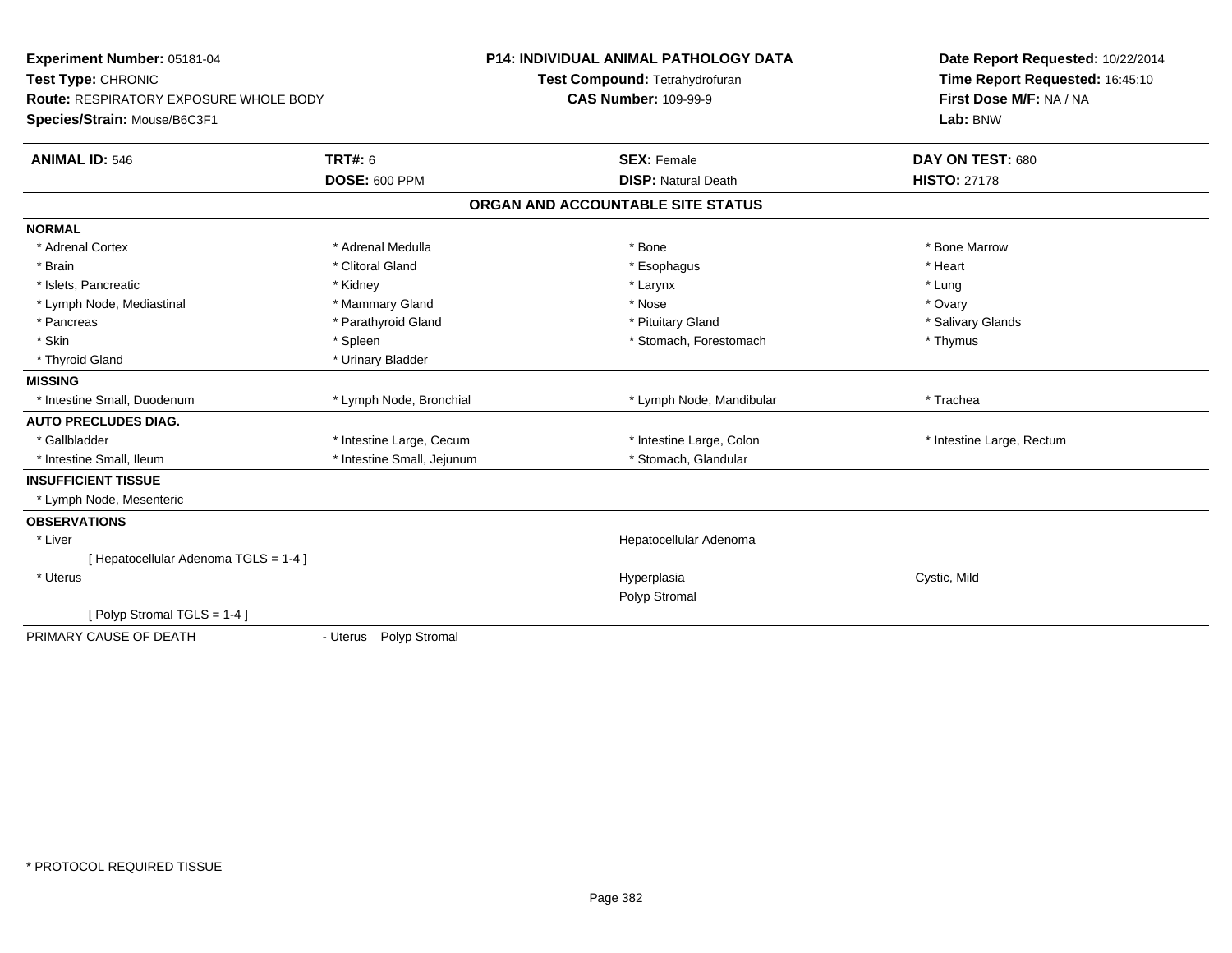| Experiment Number: 05181-04                   |                            | <b>P14: INDIVIDUAL ANIMAL PATHOLOGY DATA</b> | Date Report Requested: 10/22/2014 |  |
|-----------------------------------------------|----------------------------|----------------------------------------------|-----------------------------------|--|
| Test Type: CHRONIC                            |                            | Test Compound: Tetrahydrofuran               | Time Report Requested: 16:45:10   |  |
| <b>Route: RESPIRATORY EXPOSURE WHOLE BODY</b> |                            | <b>CAS Number: 109-99-9</b>                  | First Dose M/F: NA / NA           |  |
| Species/Strain: Mouse/B6C3F1                  |                            |                                              | Lab: BNW                          |  |
| <b>ANIMAL ID: 547</b>                         | <b>TRT#: 6</b>             | <b>SEX: Female</b>                           | DAY ON TEST: 734                  |  |
|                                               | <b>DOSE: 600 PPM</b>       | <b>DISP: Terminal Sacrifice</b>              | <b>HISTO: 27179</b>               |  |
|                                               |                            | ORGAN AND ACCOUNTABLE SITE STATUS            |                                   |  |
| <b>NORMAL</b>                                 |                            |                                              |                                   |  |
| * Adrenal Cortex                              | * Adrenal Medulla          | * Bone                                       | * Bone Marrow                     |  |
| * Brain                                       | * Clitoral Gland           | * Esophagus                                  | * Gallbladder                     |  |
| * Intestine Large, Cecum                      | * Intestine Large, Colon   | * Intestine Large, Rectum                    | * Intestine Small, Duodenum       |  |
| * Intestine Small, Ileum                      | * Intestine Small, Jejunum | * Islets, Pancreatic                         | * Larynx                          |  |
| * Lung                                        | * Lymph Node, Bronchial    | * Lymph Node, Mandibular                     | * Lymph Node, Mesenteric          |  |
| * Mammary Gland                               | * Nose                     | * Pancreas                                   | * Parathyroid Gland               |  |
| * Salivary Glands                             | * Skin                     | * Spleen                                     | * Stomach, Forestomach            |  |
| * Stomach, Glandular                          | * Thymus                   | * Trachea                                    | * Urinary Bladder                 |  |
| <b>MISSING</b>                                |                            |                                              |                                   |  |
| * Lymph Node, Mediastinal                     |                            |                                              |                                   |  |
| <b>OBSERVATIONS</b>                           |                            |                                              |                                   |  |
| * Heart                                       |                            | Cardiomyopathy                               | Minimal                           |  |
| * Kidney                                      |                            | Nephropathy                                  | Minimal                           |  |
| * Liver                                       |                            | <b>Eosinophilic Focus</b>                    |                                   |  |
|                                               |                            | Hepatocellular Adenoma                       |                                   |  |
| [ Eosinophilic Focus TGLS = 1-10 ]            |                            |                                              |                                   |  |
| [ Hepatocellular Adenoma TGLS = 4-11 ]        |                            |                                              |                                   |  |
| * Ovary                                       |                            | Atrophy                                      | Minimal                           |  |
| * Pituitary Gland                             | Pars Distalis              | Hyperplasia                                  | Marked                            |  |
| * Thyroid Gland                               | <b>Follicular Cel</b>      | Hyperplasia                                  | Minimal                           |  |
| * Uterus                                      |                            | Hyperplasia                                  | Cystic, Marked                    |  |
|                                               |                            | Polyp Stromal                                |                                   |  |
| [Hyperplasia TGLS = 2-8]                      |                            |                                              |                                   |  |
| [Polyp Stromal TGLS = 3-8]                    |                            |                                              |                                   |  |
| PRIMARY CAUSE OF DEATH                        | $\sim$                     |                                              |                                   |  |
|                                               |                            |                                              |                                   |  |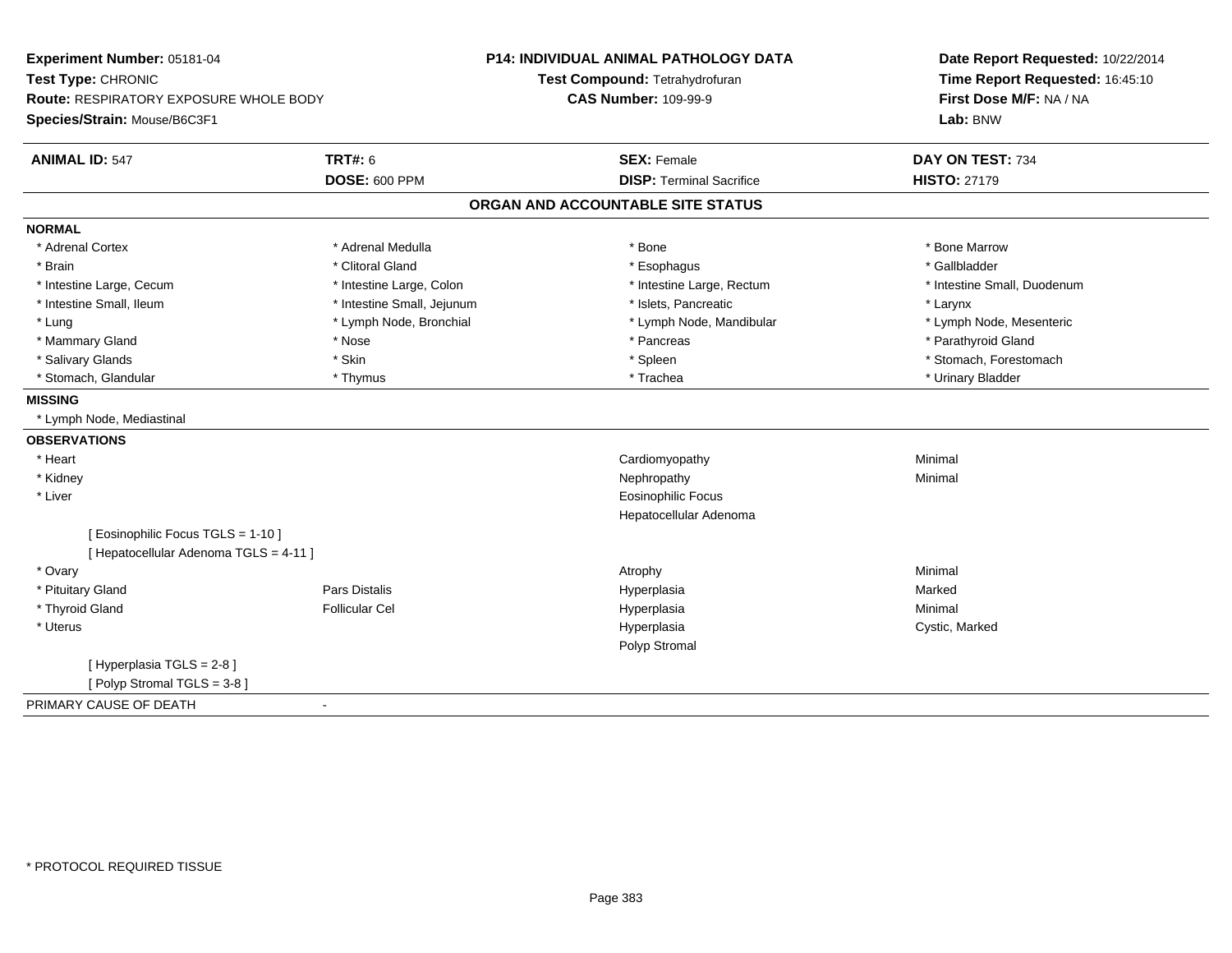| Experiment Number: 05181-04<br>Test Type: CHRONIC<br><b>Route: RESPIRATORY EXPOSURE WHOLE BODY</b><br>Species/Strain: Mouse/B6C3F1 |                                        | <b>P14: INDIVIDUAL ANIMAL PATHOLOGY DATA</b><br>Test Compound: Tetrahydrofuran<br><b>CAS Number: 109-99-9</b> | Date Report Requested: 10/22/2014<br>Time Report Requested: 16:45:10<br>First Dose M/F: NA / NA<br>Lab: BNW |  |
|------------------------------------------------------------------------------------------------------------------------------------|----------------------------------------|---------------------------------------------------------------------------------------------------------------|-------------------------------------------------------------------------------------------------------------|--|
| <b>ANIMAL ID: 548</b>                                                                                                              | <b>TRT#: 6</b><br><b>DOSE: 600 PPM</b> | <b>SEX: Female</b><br><b>DISP:</b> Moribund Sacrifice                                                         | DAY ON TEST: 460<br><b>HISTO: 27180</b>                                                                     |  |
|                                                                                                                                    |                                        | ORGAN AND ACCOUNTABLE SITE STATUS                                                                             |                                                                                                             |  |
| <b>NORMAL</b>                                                                                                                      |                                        |                                                                                                               |                                                                                                             |  |
| * Adrenal Cortex                                                                                                                   | * Adrenal Medulla                      | * Bone                                                                                                        | * Bone Marrow                                                                                               |  |
| * Brain                                                                                                                            | * Clitoral Gland                       | * Esophagus                                                                                                   | * Gallbladder                                                                                               |  |
| * Heart                                                                                                                            | * Intestine Large, Cecum               | * Intestine Large, Colon                                                                                      | * Intestine Large, Rectum                                                                                   |  |
| * Intestine Small, Duodenum                                                                                                        | * Intestine Small, Ileum               | * Intestine Small, Jejunum                                                                                    | * Islets, Pancreatic                                                                                        |  |
| * Larynx                                                                                                                           | * Liver                                | * Lung                                                                                                        | * Lymph Node, Bronchial                                                                                     |  |
| * Lymph Node, Mesenteric                                                                                                           | * Mammary Gland                        | * Nose                                                                                                        | * Pancreas                                                                                                  |  |
| * Parathyroid Gland                                                                                                                | * Pituitary Gland                      | * Salivary Glands                                                                                             | * Skin                                                                                                      |  |
| * Spleen                                                                                                                           | * Stomach, Forestomach                 | * Thymus                                                                                                      | * Thyroid Gland                                                                                             |  |
| * Trachea                                                                                                                          | * Urinary Bladder                      |                                                                                                               |                                                                                                             |  |
| <b>MISSING</b>                                                                                                                     |                                        |                                                                                                               |                                                                                                             |  |
| * Lymph Node, Mandibular                                                                                                           | * Lymph Node, Mediastinal              |                                                                                                               |                                                                                                             |  |
| <b>OBSERVATIONS</b>                                                                                                                |                                        |                                                                                                               |                                                                                                             |  |
| * Kidney                                                                                                                           |                                        | Metaplasia                                                                                                    | Osseous, Minimal                                                                                            |  |
| * Ovary                                                                                                                            |                                        | Cyst                                                                                                          | Minimal                                                                                                     |  |
| * Stomach, Glandular                                                                                                               |                                        | Erosion                                                                                                       | Marked                                                                                                      |  |
| [ Erosion TGLS = $1-8$ ]                                                                                                           |                                        |                                                                                                               |                                                                                                             |  |
| * Uterus                                                                                                                           |                                        | Hyperplasia                                                                                                   | Cystic, Minimal                                                                                             |  |
| PRIMARY CAUSE OF DEATH                                                                                                             | - UNCERTAIN                            |                                                                                                               |                                                                                                             |  |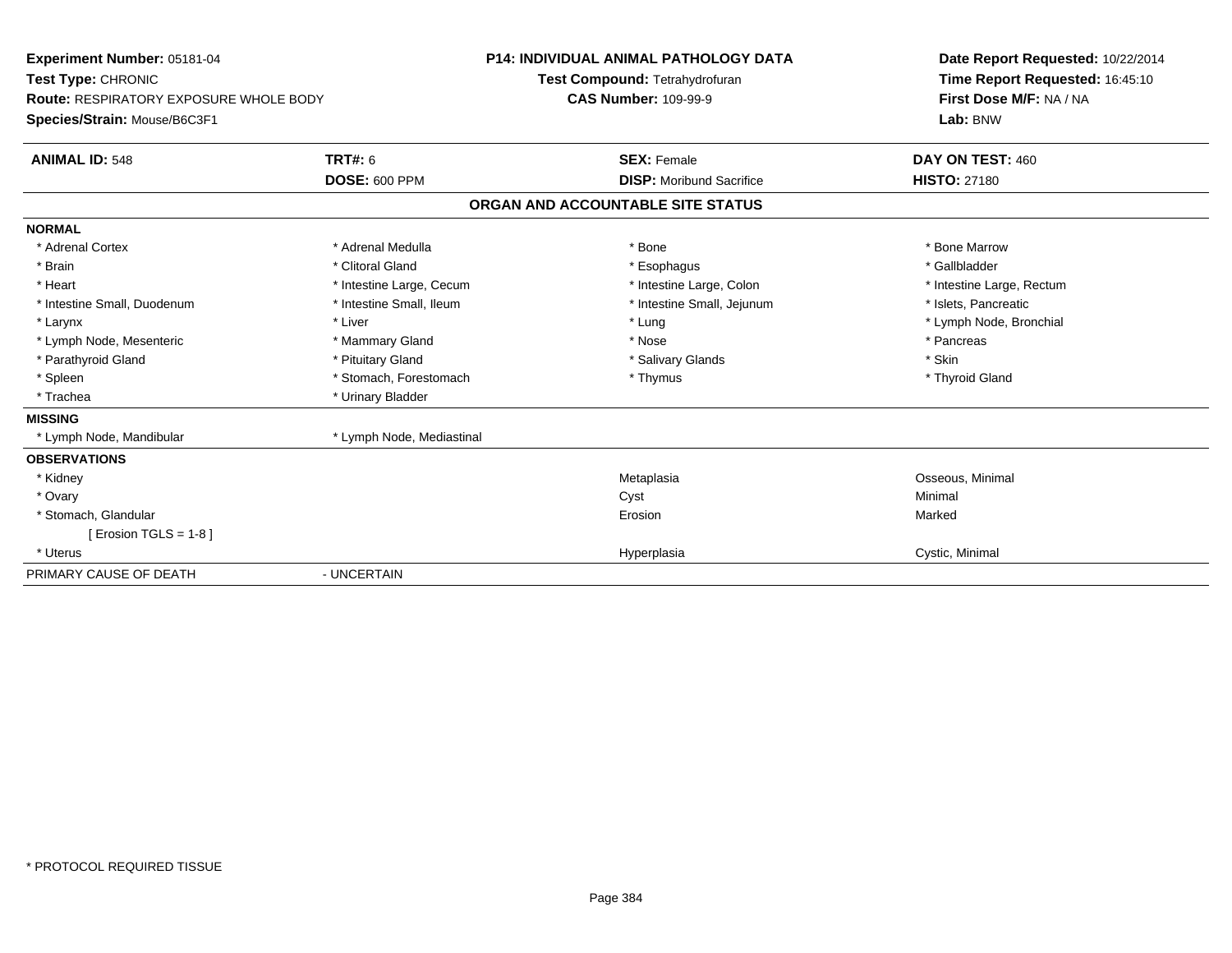| Experiment Number: 05181-04                       |                                | <b>P14: INDIVIDUAL ANIMAL PATHOLOGY DATA</b> | Date Report Requested: 10/22/2014<br>Time Report Requested: 16:45:10<br>First Dose M/F: NA / NA |  |
|---------------------------------------------------|--------------------------------|----------------------------------------------|-------------------------------------------------------------------------------------------------|--|
| Test Type: CHRONIC                                |                                | Test Compound: Tetrahydrofuran               |                                                                                                 |  |
| <b>Route: RESPIRATORY EXPOSURE WHOLE BODY</b>     |                                | <b>CAS Number: 109-99-9</b>                  |                                                                                                 |  |
| Species/Strain: Mouse/B6C3F1                      |                                |                                              | Lab: BNW                                                                                        |  |
| <b>ANIMAL ID: 549</b>                             | TRT#: 6                        | <b>SEX: Female</b>                           | DAY ON TEST: 720                                                                                |  |
|                                                   | <b>DOSE: 600 PPM</b>           | <b>DISP:</b> Moribund Sacrifice              | <b>HISTO: 27181</b>                                                                             |  |
|                                                   |                                | ORGAN AND ACCOUNTABLE SITE STATUS            |                                                                                                 |  |
| <b>NORMAL</b>                                     |                                |                                              |                                                                                                 |  |
| * Adrenal Cortex                                  | * Adrenal Medulla              | * Bone Marrow                                | * Brain                                                                                         |  |
| * Esophagus                                       | * Gallbladder                  | * Heart                                      | * Intestine Large, Cecum                                                                        |  |
| * Intestine Large, Colon                          | * Intestine Large, Rectum      | * Intestine Small, Duodenum                  | * Intestine Small, Ileum                                                                        |  |
| * Intestine Small, Jejunum                        | * Islets, Pancreatic           | * Kidney                                     | * Larynx                                                                                        |  |
| * Lung                                            | * Lymph Node, Bronchial        | * Lymph Node, Mandibular                     | * Lymph Node, Mediastinal                                                                       |  |
| * Lymph Node, Mesenteric                          | * Mammary Gland                | * Nose                                       | * Pancreas                                                                                      |  |
| * Pituitary Gland                                 | * Salivary Glands              | * Skin                                       | * Stomach, Forestomach                                                                          |  |
| * Stomach, Glandular                              | * Thymus                       | * Thyroid Gland                              | * Trachea                                                                                       |  |
| * Urinary Bladder                                 |                                |                                              |                                                                                                 |  |
| <b>MISSING</b>                                    |                                |                                              |                                                                                                 |  |
| * Clitoral Gland                                  | * Parathyroid Gland            |                                              |                                                                                                 |  |
| <b>OBSERVATIONS</b>                               |                                |                                              |                                                                                                 |  |
| * Bone                                            |                                | Fibrous Osteodystrophy                       | Mild                                                                                            |  |
| * Liver                                           |                                | Hepatocellular Adenoma                       | <b>Multiple</b>                                                                                 |  |
| [ Hepatocellular Adenoma TGLS = 2,3,4,5-4+10+11 ] |                                |                                              |                                                                                                 |  |
| * Ovary                                           |                                | Atrophy                                      | Moderate                                                                                        |  |
|                                                   |                                | Cyst                                         | Moderate                                                                                        |  |
| [Cyst TGLS = $1-7$ ]                              |                                |                                              |                                                                                                 |  |
| * Spleen                                          |                                | Hematopoietic Cell Proliferation             | Mild                                                                                            |  |
| * Uterus                                          |                                | Hyperplasia                                  | Cystic, Minimal                                                                                 |  |
| PRIMARY CAUSE OF DEATH                            | - Liver Hepatocellular Adenoma |                                              |                                                                                                 |  |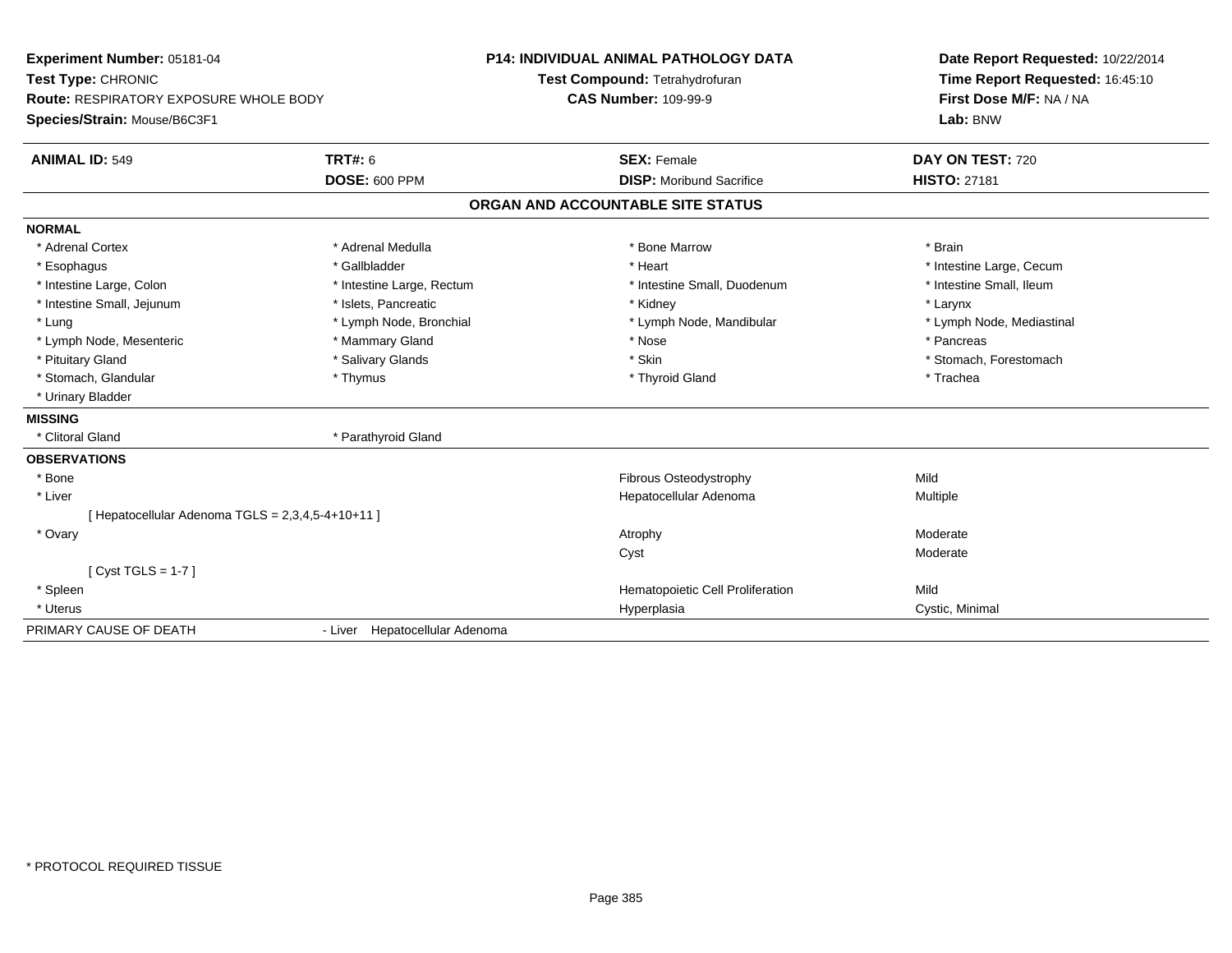| Experiment Number: 05181-04<br>Test Type: CHRONIC<br>Route: RESPIRATORY EXPOSURE WHOLE BODY<br>Species/Strain: Mouse/B6C3F1 |                           | <b>P14: INDIVIDUAL ANIMAL PATHOLOGY DATA</b><br>Test Compound: Tetrahydrofuran<br><b>CAS Number: 109-99-9</b> | Date Report Requested: 10/22/2014<br>Time Report Requested: 16:45:10<br>First Dose M/F: NA / NA<br>Lab: BNW |
|-----------------------------------------------------------------------------------------------------------------------------|---------------------------|---------------------------------------------------------------------------------------------------------------|-------------------------------------------------------------------------------------------------------------|
| <b>ANIMAL ID: 550</b>                                                                                                       | <b>TRT#: 6</b>            | <b>SEX: Female</b>                                                                                            | DAY ON TEST: 734                                                                                            |
|                                                                                                                             | <b>DOSE: 600 PPM</b>      | <b>DISP: Terminal Sacrifice</b>                                                                               | <b>HISTO: 27182</b>                                                                                         |
|                                                                                                                             |                           | ORGAN AND ACCOUNTABLE SITE STATUS                                                                             |                                                                                                             |
| <b>NORMAL</b>                                                                                                               |                           |                                                                                                               |                                                                                                             |
| * Adrenal Medulla                                                                                                           | * Bone Marrow             | * Brain                                                                                                       | * Clitoral Gland                                                                                            |
| * Esophagus                                                                                                                 | * Gallbladder             | * Heart                                                                                                       | * Intestine Large, Cecum                                                                                    |
| * Intestine Large, Colon                                                                                                    | * Intestine Large, Rectum | * Intestine Small, Duodenum                                                                                   | * Intestine Small, Ileum                                                                                    |
| * Intestine Small, Jejunum                                                                                                  | * Islets, Pancreatic      | * Kidney                                                                                                      | * Larynx                                                                                                    |
| * Liver                                                                                                                     | * Lung                    | * Lymph Node, Mediastinal                                                                                     | * Mammary Gland                                                                                             |
| * Nose                                                                                                                      | * Ovary                   | * Pancreas                                                                                                    | * Parathyroid Gland                                                                                         |
| * Salivary Glands                                                                                                           | * Skin                    | * Spleen                                                                                                      | * Stomach, Forestomach                                                                                      |
| * Stomach, Glandular                                                                                                        | * Thyroid Gland           | * Trachea                                                                                                     | * Urinary Bladder                                                                                           |
| <b>MISSING</b>                                                                                                              |                           |                                                                                                               |                                                                                                             |
| * Thymus                                                                                                                    |                           |                                                                                                               |                                                                                                             |
| <b>INSUFFICIENT TISSUE</b>                                                                                                  |                           |                                                                                                               |                                                                                                             |
| * Lymph Node, Mandibular                                                                                                    |                           |                                                                                                               |                                                                                                             |
| <b>OBSERVATIONS</b>                                                                                                         |                           |                                                                                                               |                                                                                                             |
| * Adrenal Cortex                                                                                                            | Capsule                   | Hyperplasia                                                                                                   | Marked                                                                                                      |
| * Bone                                                                                                                      |                           | Fibrous Osteodystrophy                                                                                        | Mild                                                                                                        |
| * Lymph Node, Bronchial                                                                                                     |                           | Hyperplasia                                                                                                   | Mild                                                                                                        |
| * Lymph Node, Mesenteric                                                                                                    |                           | Hyperplasia                                                                                                   | Mild                                                                                                        |
| * Pituitary Gland                                                                                                           | Pars Distalis             | Adenoma                                                                                                       |                                                                                                             |
| [Adenoma TGLS = $1-8$ ]                                                                                                     |                           |                                                                                                               |                                                                                                             |
| * Uterus                                                                                                                    |                           | Adenoma                                                                                                       |                                                                                                             |
| [Adenoma TGLS = 2-8]                                                                                                        |                           |                                                                                                               |                                                                                                             |
| PRIMARY CAUSE OF DEATH                                                                                                      | $\blacksquare$            |                                                                                                               |                                                                                                             |
|                                                                                                                             |                           |                                                                                                               |                                                                                                             |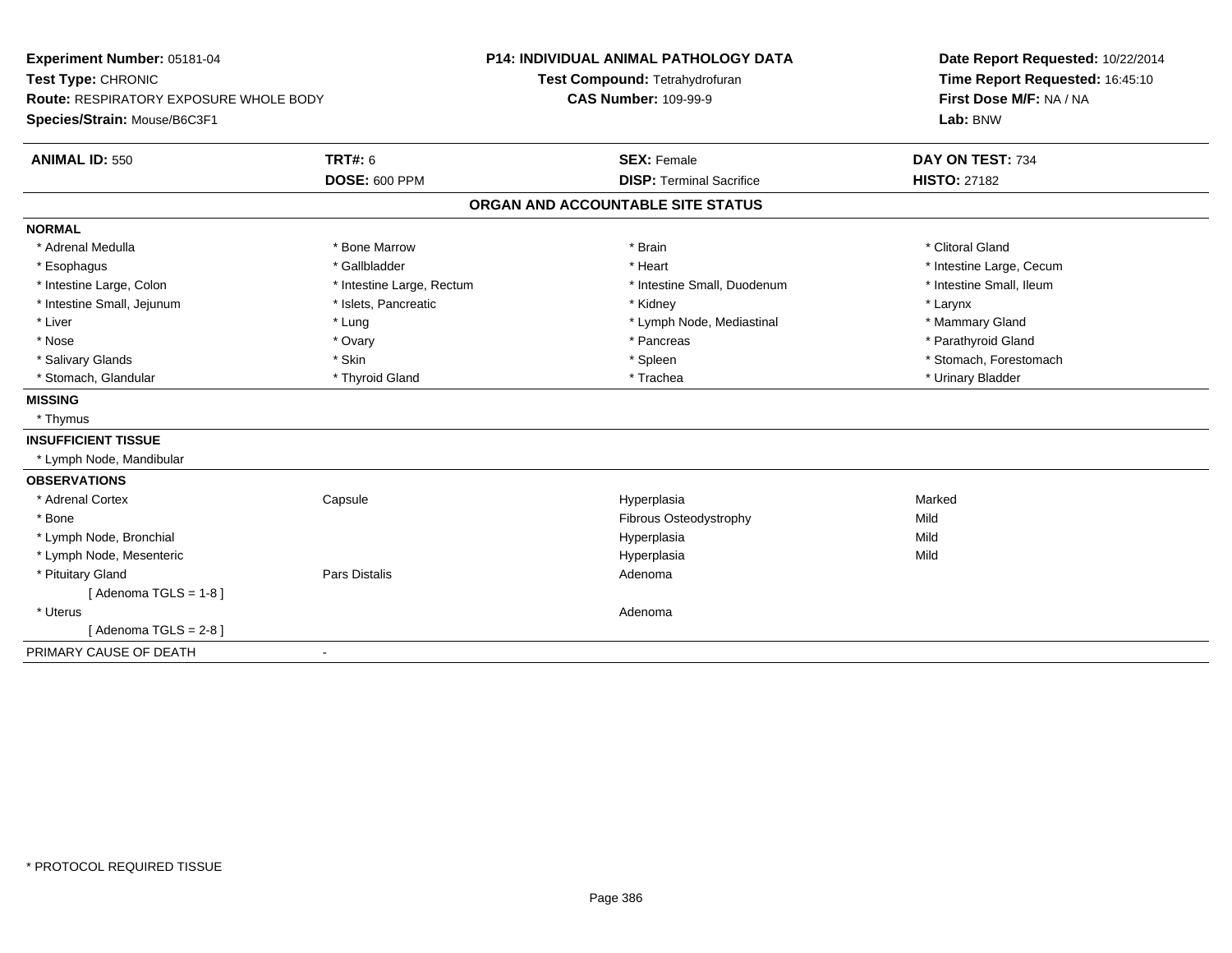| Experiment Number: 05181-04                     |                            | <b>P14: INDIVIDUAL ANIMAL PATHOLOGY DATA</b> | Date Report Requested: 10/22/2014 |  |
|-------------------------------------------------|----------------------------|----------------------------------------------|-----------------------------------|--|
| Test Type: CHRONIC                              |                            | Test Compound: Tetrahydrofuran               | Time Report Requested: 16:45:10   |  |
| <b>Route: RESPIRATORY EXPOSURE WHOLE BODY</b>   |                            | <b>CAS Number: 109-99-9</b>                  | First Dose M/F: NA / NA           |  |
| Species/Strain: Mouse/B6C3F1                    |                            |                                              | Lab: BNW                          |  |
| <b>ANIMAL ID: 701</b>                           | <b>TRT#: 8</b>             | <b>SEX: Female</b>                           | DAY ON TEST: 737                  |  |
|                                                 | <b>DOSE: 1800 PPM</b>      | <b>DISP: Terminal Sacrifice</b>              | <b>HISTO: 27033</b>               |  |
|                                                 |                            | ORGAN AND ACCOUNTABLE SITE STATUS            |                                   |  |
| <b>NORMAL</b>                                   |                            |                                              |                                   |  |
| * Adrenal Cortex                                | * Adrenal Medulla          | * Bone Marrow                                | * Brain                           |  |
| * Clitoral Gland                                | * Esophagus                | * Gallbladder                                | * Heart                           |  |
| * Intestine Large, Cecum                        | * Intestine Large, Colon   | * Intestine Large, Rectum                    | * Intestine Small, Duodenum       |  |
| * Intestine Small, Ileum                        | * Intestine Small, Jejunum | * Islets. Pancreatic                         | * Kidney                          |  |
| * Larynx                                        | * Lymph Node, Bronchial    | * Lymph Node, Mandibular                     | * Lymph Node, Mediastinal         |  |
| * Lymph Node, Mesenteric                        | * Mammary Gland            | * Nose                                       | * Pancreas                        |  |
| * Parathyroid Gland                             | * Pituitary Gland          | * Salivary Glands                            | * Skin                            |  |
| * Spleen                                        | * Stomach, Forestomach     | * Stomach, Glandular                         | * Thymus                          |  |
| * Trachea                                       | * Urinary Bladder          |                                              |                                   |  |
| <b>OBSERVATIONS</b>                             |                            |                                              |                                   |  |
| * Bone                                          |                            | Fibrous Osteodystrophy                       | Moderate                          |  |
| * Liver                                         |                            | Hepatocellular Adenoma                       | Multiple                          |  |
| [ Hepatocellular Adenoma TGLS = 3,4,5-4+10+11 ] |                            |                                              |                                   |  |
| * Lung                                          |                            | Alveolar/Bronchiolar Carcinoma               |                                   |  |
| [ Alveolar/Bronchiolar Carcinoma TGLS = 2-3 ]   |                            |                                              |                                   |  |
| * Ovary                                         |                            | Cyst                                         | Mild                              |  |
| * Thyroid Gland                                 | <b>Follicular Cel</b>      | Adenoma                                      |                                   |  |
| * Uterus                                        |                            | Hyperplasia                                  | Cystic, Marked                    |  |
| [Hyperplasia TGLS = 1-12]                       |                            |                                              |                                   |  |
| PRIMARY CAUSE OF DEATH<br>$\blacksquare$        |                            |                                              |                                   |  |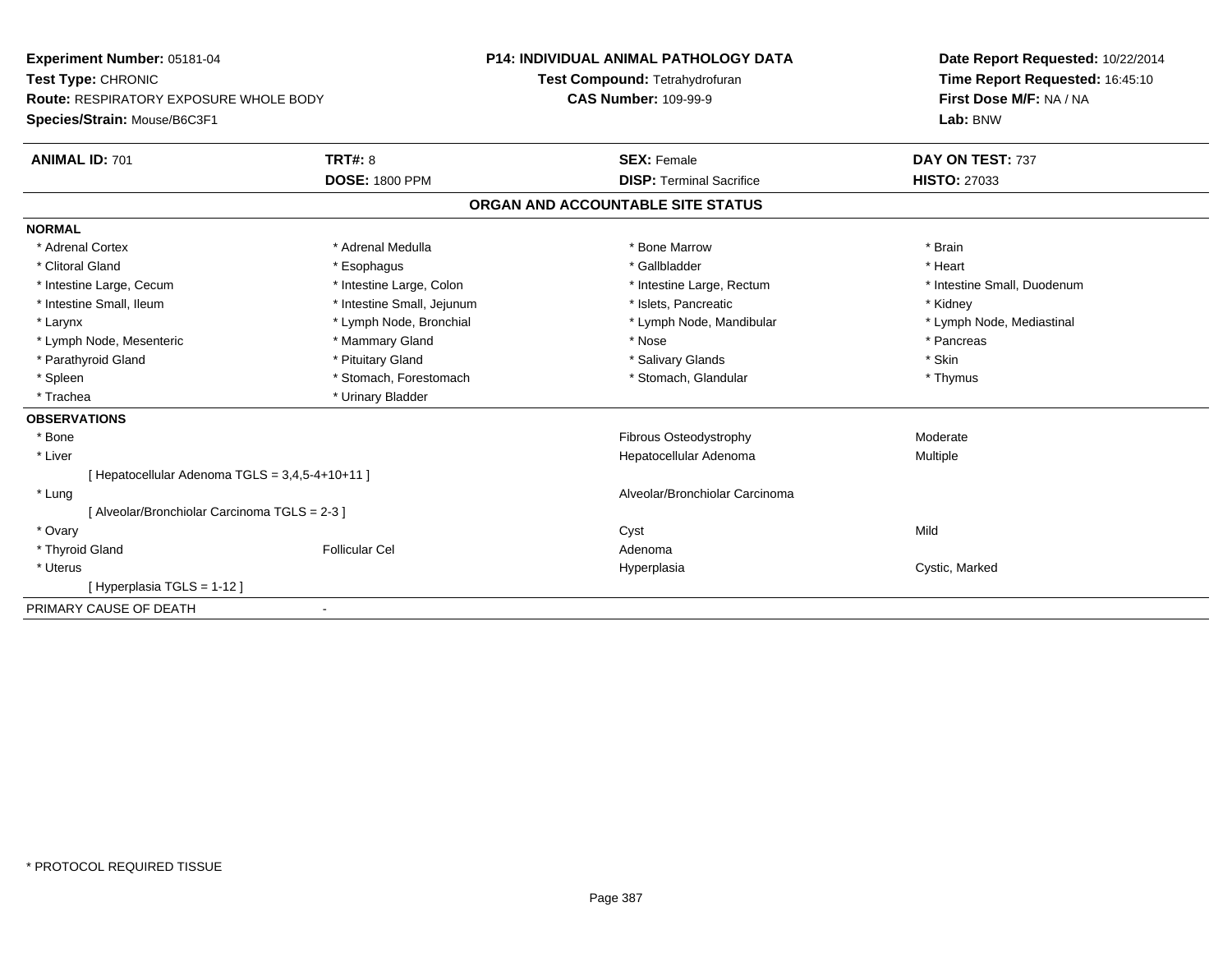| Experiment Number: 05181-04                     |                             | <b>P14: INDIVIDUAL ANIMAL PATHOLOGY DATA</b> | Date Report Requested: 10/22/2014<br>Time Report Requested: 16:45:10 |  |
|-------------------------------------------------|-----------------------------|----------------------------------------------|----------------------------------------------------------------------|--|
| Test Type: CHRONIC                              |                             | Test Compound: Tetrahydrofuran               |                                                                      |  |
| <b>Route: RESPIRATORY EXPOSURE WHOLE BODY</b>   |                             | <b>CAS Number: 109-99-9</b>                  | First Dose M/F: NA / NA                                              |  |
| Species/Strain: Mouse/B6C3F1                    |                             |                                              | Lab: BNW                                                             |  |
| <b>ANIMAL ID: 702</b>                           | TRT#: 8                     | <b>SEX: Female</b>                           | DAY ON TEST: 734                                                     |  |
|                                                 | <b>DOSE: 1800 PPM</b>       | <b>DISP: Terminal Sacrifice</b>              | <b>HISTO: 27034</b>                                                  |  |
|                                                 |                             | ORGAN AND ACCOUNTABLE SITE STATUS            |                                                                      |  |
| <b>NORMAL</b>                                   |                             |                                              |                                                                      |  |
| * Adrenal Cortex                                | * Adrenal Medulla           | * Bone                                       | * Brain                                                              |  |
| * Esophagus                                     | * Gallbladder               | * Intestine Large, Cecum                     | * Intestine Large, Colon                                             |  |
| * Intestine Large, Rectum                       | * Intestine Small, Duodenum | * Intestine Small, Ileum                     | * Intestine Small, Jejunum                                           |  |
| * Islets, Pancreatic                            | * Kidney                    | * Larynx                                     | * Lung                                                               |  |
| * Lymph Node, Bronchial                         | * Lymph Node, Mandibular    | * Lymph Node, Mediastinal                    | * Lymph Node, Mesenteric                                             |  |
| * Mammary Gland                                 | * Nose                      | * Pancreas                                   | * Parathyroid Gland                                                  |  |
| * Salivary Glands                               | * Skin                      | * Stomach, Forestomach                       | * Stomach, Glandular                                                 |  |
| * Thymus                                        | * Trachea                   | * Urinary Bladder                            |                                                                      |  |
| <b>MISSING</b>                                  |                             |                                              |                                                                      |  |
| * Clitoral Gland                                |                             |                                              |                                                                      |  |
| <b>OBSERVATIONS</b>                             |                             |                                              |                                                                      |  |
| * Bone Marrow                                   |                             | Hyperplasia                                  | Mild                                                                 |  |
| * Heart                                         |                             | Cardiomyopathy                               | Minimal                                                              |  |
| * Liver                                         |                             | Hematopoietic Cell Proliferation             | Minimal                                                              |  |
|                                                 |                             | Hepatocellular Adenoma                       |                                                                      |  |
| [ Hepatocellular Adenoma TGLS = 3-4 ]           |                             |                                              |                                                                      |  |
| * Ovary                                         |                             | Cyst                                         | Mild                                                                 |  |
| * Pituitary Gland                               | Pars Distalis               | Hyperplasia                                  | Mild                                                                 |  |
| * Spleen                                        |                             | Hematopoietic Cell Proliferation             | Mild                                                                 |  |
| [ Hematopoietic Cell Proliferation TGLS = 1-4 ] |                             |                                              |                                                                      |  |
| * Thyroid Gland                                 | <b>Follicular Cel</b>       | Hyperplasia                                  | Mild                                                                 |  |
| * Uterus                                        |                             | Hydrometra                                   | Marked                                                               |  |
|                                                 |                             | Hyperplasia                                  | Cystic, Mild                                                         |  |
|                                                 |                             | Inflammation                                 | Suppurative, Mild                                                    |  |
| [ Hydrometra TGLS = 2-8 ]                       |                             |                                              |                                                                      |  |
| PRIMARY CAUSE OF DEATH                          | $\blacksquare$              |                                              |                                                                      |  |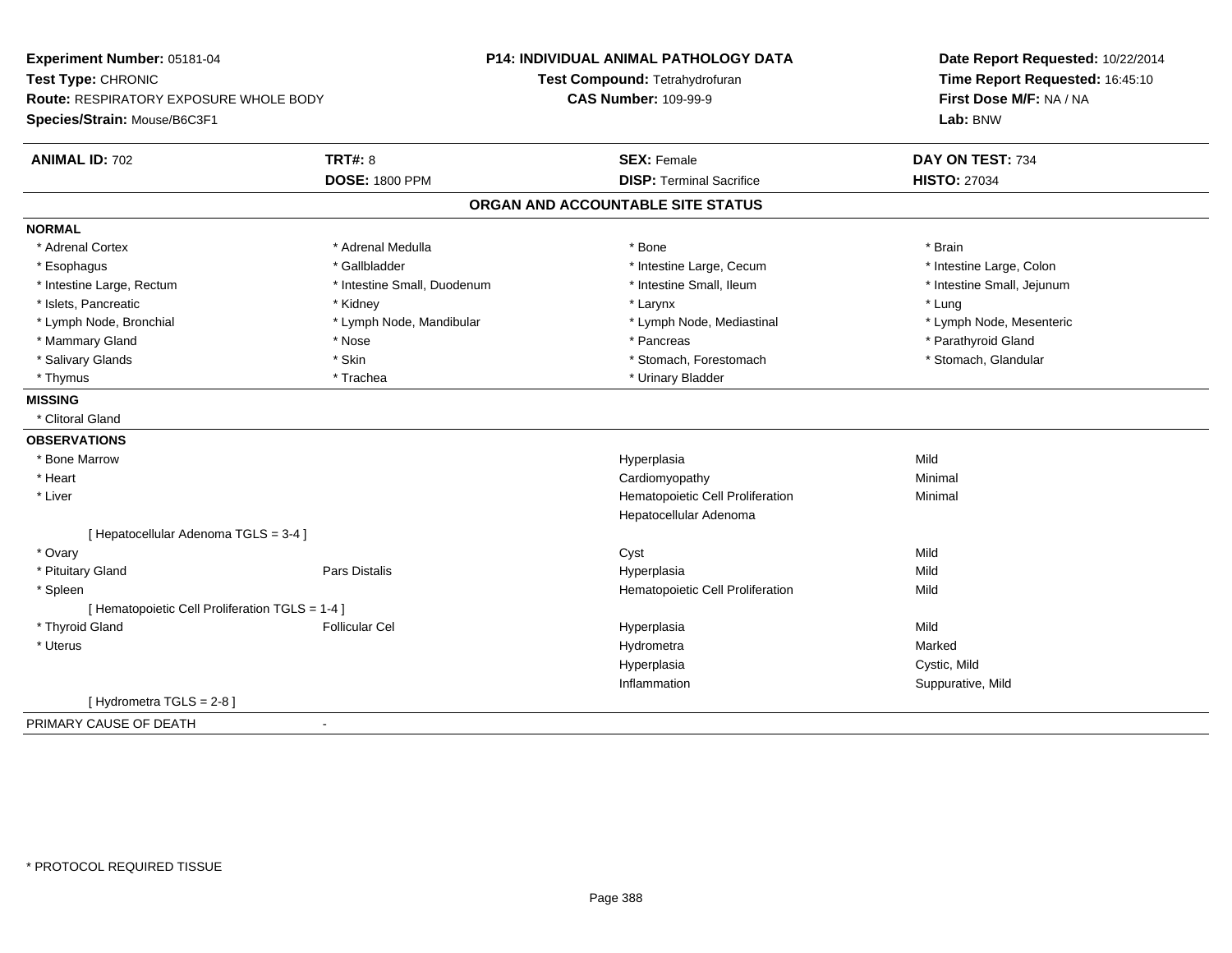| Experiment Number: 05181-04<br>Test Type: CHRONIC |                           | <b>P14: INDIVIDUAL ANIMAL PATHOLOGY DATA</b> | Date Report Requested: 10/22/2014<br>Time Report Requested: 16:45:10 |  |
|---------------------------------------------------|---------------------------|----------------------------------------------|----------------------------------------------------------------------|--|
|                                                   |                           | Test Compound: Tetrahydrofuran               |                                                                      |  |
| Route: RESPIRATORY EXPOSURE WHOLE BODY            |                           | <b>CAS Number: 109-99-9</b>                  | First Dose M/F: NA / NA                                              |  |
| Species/Strain: Mouse/B6C3F1                      |                           |                                              | Lab: BNW                                                             |  |
| <b>ANIMAL ID: 703</b>                             | <b>TRT#: 8</b>            | <b>SEX: Female</b>                           | DAY ON TEST: 628                                                     |  |
|                                                   | <b>DOSE: 1800 PPM</b>     | <b>DISP:</b> Moribund Sacrifice              | <b>HISTO: 27035</b>                                                  |  |
|                                                   |                           | ORGAN AND ACCOUNTABLE SITE STATUS            |                                                                      |  |
| <b>NORMAL</b>                                     |                           |                                              |                                                                      |  |
| * Adrenal Cortex                                  | * Adrenal Medulla         | * Brain                                      | * Esophagus                                                          |  |
| * Gallbladder                                     | * Intestine Large, Cecum  | * Intestine Large, Colon                     | * Intestine Large, Rectum                                            |  |
| * Intestine Small, Duodenum                       | * Intestine Small, Ileum  | * Intestine Small, Jejunum                   | * Islets, Pancreatic                                                 |  |
| * Kidney                                          | * Larynx                  | * Lung                                       | * Lymph Node, Bronchial                                              |  |
| * Lymph Node, Mandibular                          | * Lymph Node, Mediastinal | * Lymph Node, Mesenteric                     | * Mammary Gland                                                      |  |
| * Nose                                            | * Parathyroid Gland       | * Salivary Glands                            | * Skin                                                               |  |
| * Spleen                                          | * Stomach, Forestomach    | * Stomach, Glandular                         | * Thymus                                                             |  |
| * Thyroid Gland                                   | * Trachea                 | * Urinary Bladder                            |                                                                      |  |
| <b>INSUFFICIENT TISSUE</b>                        |                           |                                              |                                                                      |  |
| * Clitoral Gland                                  |                           |                                              |                                                                      |  |
| <b>OBSERVATIONS</b>                               |                           |                                              |                                                                      |  |
| * Bone                                            |                           | Arthrosis                                    | Moderate                                                             |  |
| [Arthrosis TGLS = $2-10$ ]                        |                           |                                              |                                                                      |  |
| * Bone Marrow                                     |                           | Sarcoma                                      |                                                                      |  |
| * Heart                                           |                           | Cardiomyopathy                               | Mild                                                                 |  |
| * Liver                                           |                           | Eosinophilic Focus                           |                                                                      |  |
|                                                   |                           | Necrosis                                     | Minimal                                                              |  |
| [ Eosinophilic Focus TGLS = 1-11 ]                |                           |                                              |                                                                      |  |
| * Ovary                                           |                           | Cyst                                         | Minimal                                                              |  |
| * Pancreas                                        |                           | Hypertrophy                                  | Minimal                                                              |  |
| * Pituitary Gland                                 | Pars Distalis             | Hyperplasia                                  | Minimal                                                              |  |
| * Uterus                                          |                           | Hyperplasia                                  | Cystic, Mild                                                         |  |
| PRIMARY CAUSE OF DEATH                            | - UNCERTAIN               |                                              |                                                                      |  |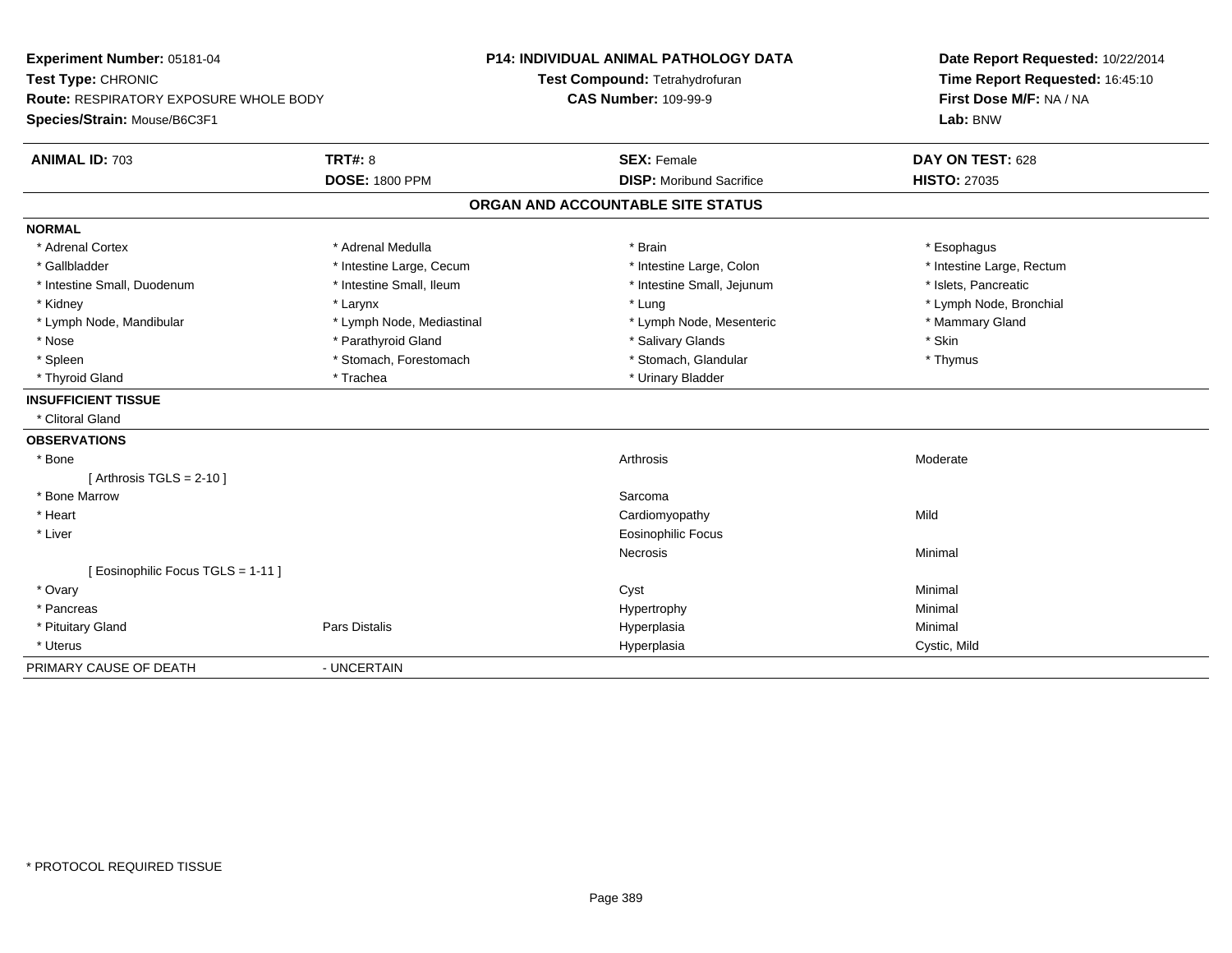| Experiment Number: 05181-04<br>Test Type: CHRONIC<br><b>Route: RESPIRATORY EXPOSURE WHOLE BODY</b> |                           | <b>P14: INDIVIDUAL ANIMAL PATHOLOGY DATA</b><br>Test Compound: Tetrahydrofuran | Date Report Requested: 10/22/2014<br>Time Report Requested: 16:45:10<br>First Dose M/F: NA / NA |  |
|----------------------------------------------------------------------------------------------------|---------------------------|--------------------------------------------------------------------------------|-------------------------------------------------------------------------------------------------|--|
|                                                                                                    |                           | <b>CAS Number: 109-99-9</b>                                                    |                                                                                                 |  |
| Species/Strain: Mouse/B6C3F1                                                                       |                           |                                                                                | Lab: BNW                                                                                        |  |
| <b>ANIMAL ID: 704</b>                                                                              | TRT#: 8                   | <b>SEX: Female</b>                                                             | DAY ON TEST: 734                                                                                |  |
|                                                                                                    | <b>DOSE: 1800 PPM</b>     | <b>DISP: Terminal Sacrifice</b>                                                | <b>HISTO: 27036</b>                                                                             |  |
|                                                                                                    |                           | ORGAN AND ACCOUNTABLE SITE STATUS                                              |                                                                                                 |  |
| <b>NORMAL</b>                                                                                      |                           |                                                                                |                                                                                                 |  |
| * Adrenal Medulla                                                                                  | * Bone                    | * Bone Marrow                                                                  | * Brain                                                                                         |  |
| * Clitoral Gland                                                                                   | * Esophagus               | * Gallbladder                                                                  | * Intestine Large, Cecum                                                                        |  |
| * Intestine Large, Colon                                                                           | * Intestine Large, Rectum | * Intestine Small, Duodenum                                                    | * Intestine Small, Ileum                                                                        |  |
| * Intestine Small, Jejunum                                                                         | * Islets. Pancreatic      | * Larynx                                                                       | * Lung                                                                                          |  |
| * Lymph Node, Bronchial                                                                            | * Lymph Node, Mandibular  | * Lymph Node, Mesenteric                                                       | * Mammary Gland                                                                                 |  |
| * Nose                                                                                             | * Ovary                   | * Pancreas                                                                     | * Parathyroid Gland                                                                             |  |
| * Salivary Glands                                                                                  | * Skin                    | * Stomach, Forestomach                                                         | * Stomach, Glandular                                                                            |  |
| * Thymus                                                                                           | * Trachea                 | * Urinary Bladder                                                              |                                                                                                 |  |
| <b>MISSING</b>                                                                                     |                           |                                                                                |                                                                                                 |  |
| * Lymph Node, Mediastinal                                                                          |                           |                                                                                |                                                                                                 |  |
| <b>OBSERVATIONS</b>                                                                                |                           |                                                                                |                                                                                                 |  |
| * Adrenal Cortex                                                                                   |                           | Hypertrophy                                                                    | Minimal                                                                                         |  |
| * Heart                                                                                            |                           | Cardiomyopathy                                                                 | Minimal                                                                                         |  |
| * Kidney                                                                                           |                           | Nephropathy                                                                    | Minimal                                                                                         |  |
| * Liver                                                                                            |                           | Hepatocellular Adenoma                                                         |                                                                                                 |  |
|                                                                                                    |                           | Hepatocellular Carcinoma                                                       |                                                                                                 |  |
| Note: Checked wet tissue and found untrimmed right lobe mass.                                      |                           |                                                                                |                                                                                                 |  |
| [ Hepatocellular Adenoma TGLS = 2-11 ]                                                             |                           |                                                                                |                                                                                                 |  |
| [ Hepatocellular Carcinoma TGLS = 1-4 ]                                                            |                           |                                                                                |                                                                                                 |  |
| * Pituitary Gland                                                                                  | <b>Pars Distalis</b>      | Hyperplasia                                                                    | Moderate                                                                                        |  |
| * Spleen                                                                                           |                           | Hematopoietic Cell Proliferation                                               | Mild                                                                                            |  |
| * Thyroid Gland                                                                                    | <b>Follicular Cel</b>     | Hyperplasia                                                                    | Moderate                                                                                        |  |
| * Uterus                                                                                           |                           | Hyperplasia                                                                    | Cystic, Mild                                                                                    |  |
| PRIMARY CAUSE OF DEATH                                                                             |                           |                                                                                |                                                                                                 |  |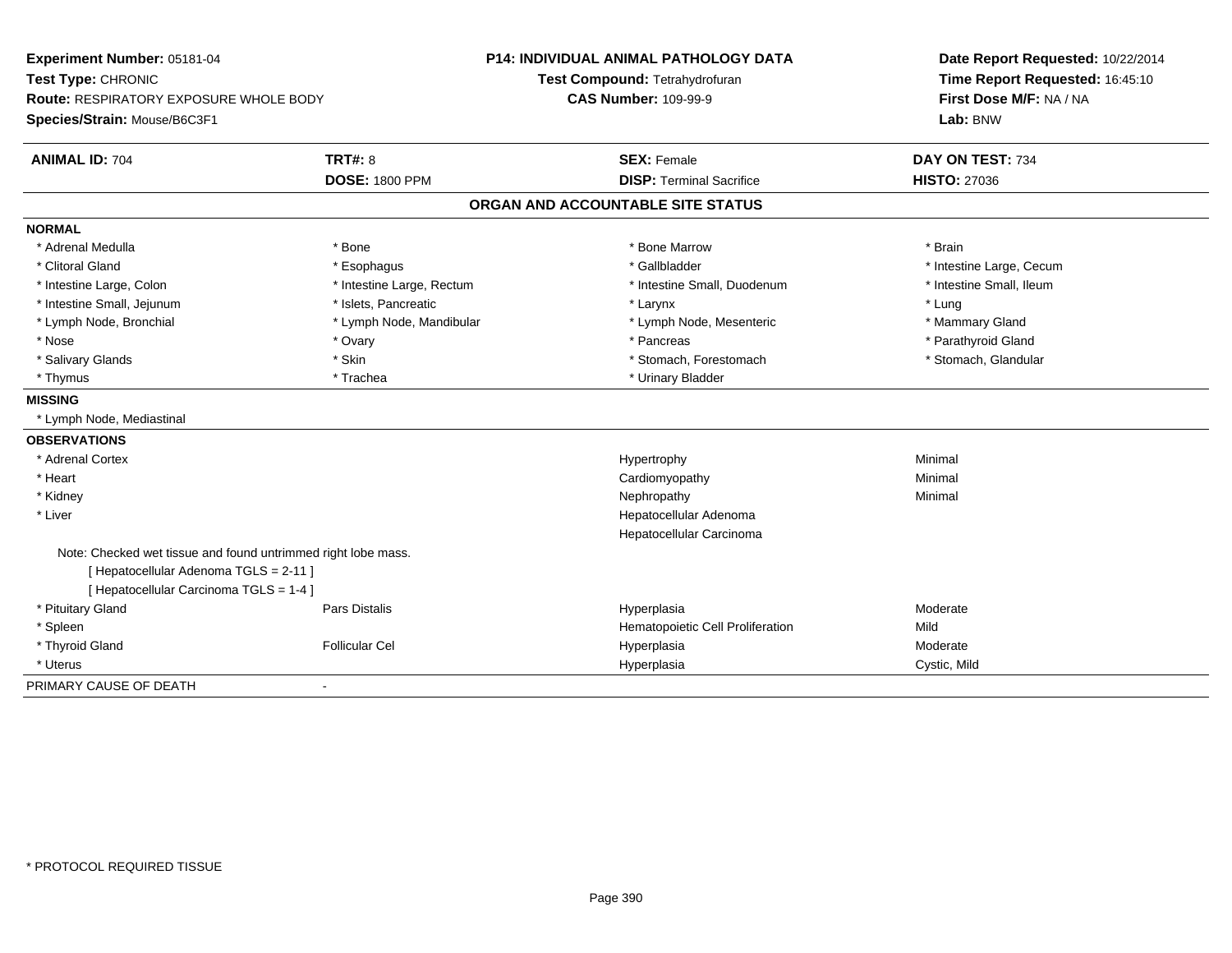| Experiment Number: 05181-04                   |                            | <b>P14: INDIVIDUAL ANIMAL PATHOLOGY DATA</b> |                                   | Date Report Requested: 10/22/2014 |
|-----------------------------------------------|----------------------------|----------------------------------------------|-----------------------------------|-----------------------------------|
| Test Type: CHRONIC                            |                            |                                              | Test Compound: Tetrahydrofuran    | Time Report Requested: 16:45:10   |
| <b>Route: RESPIRATORY EXPOSURE WHOLE BODY</b> |                            | <b>CAS Number: 109-99-9</b>                  |                                   | First Dose M/F: NA / NA           |
| Species/Strain: Mouse/B6C3F1                  |                            |                                              |                                   | Lab: BNW                          |
| <b>ANIMAL ID: 705</b>                         | <b>TRT#: 8</b>             |                                              | <b>SEX: Female</b>                | DAY ON TEST: 737                  |
|                                               | <b>DOSE: 1800 PPM</b>      |                                              | <b>DISP: Terminal Sacrifice</b>   | <b>HISTO: 27037</b>               |
|                                               |                            |                                              | ORGAN AND ACCOUNTABLE SITE STATUS |                                   |
| <b>NORMAL</b>                                 |                            |                                              |                                   |                                   |
| * Adrenal Cortex                              | * Adrenal Medulla          |                                              | * Bone Marrow                     | * Brain                           |
| * Clitoral Gland                              | * Esophagus                |                                              | * Gallbladder                     | * Heart                           |
| * Intestine Large, Cecum                      | * Intestine Large, Colon   |                                              | * Intestine Large, Rectum         | * Intestine Small, Duodenum       |
| * Intestine Small, Ileum                      | * Intestine Small, Jejunum |                                              | * Islets, Pancreatic              | * Kidney                          |
| * Larynx                                      | * Lymph Node, Bronchial    |                                              | * Lymph Node, Mandibular          | * Lymph Node, Mediastinal         |
| * Lymph Node, Mesenteric                      | * Mammary Gland            |                                              | * Nose                            | * Pancreas                        |
| * Parathyroid Gland                           | * Salivary Glands          |                                              | * Skin                            | * Spleen                          |
| * Stomach, Forestomach                        | * Stomach, Glandular       |                                              | * Thymus                          | * Thyroid Gland                   |
| * Trachea                                     | * Urinary Bladder          |                                              | * Uterus                          |                                   |
| <b>OBSERVATIONS</b>                           |                            |                                              |                                   |                                   |
| * Bone                                        |                            |                                              | Fibrous Osteodystrophy            | Mild                              |
| <b>Harderian Gland</b>                        |                            |                                              | Adenoma                           |                                   |
| [Adenoma TGLS = $1-10$ ]                      |                            |                                              |                                   |                                   |
| * Liver                                       |                            |                                              | Hepatocellular Carcinoma          |                                   |
| [ Hepatocellular Carcinoma TGLS = 2-4 ]       |                            |                                              |                                   |                                   |
| * Lung                                        |                            |                                              | Alveolar/Bronchiolar Adenoma      |                                   |
| [ Alveolar/Bronchiolar Adenoma TGLS = 2-4 ]   |                            |                                              |                                   |                                   |
| * Ovary                                       |                            |                                              | Cyst                              | Moderate                          |
| [Cyst TGLS = $3-7$ ]                          |                            |                                              |                                   |                                   |
| * Pituitary Gland                             | <b>Pars Distalis</b>       |                                              | Adenoma                           |                                   |
| PRIMARY CAUSE OF DEATH                        | $\overline{\phantom{a}}$   |                                              |                                   |                                   |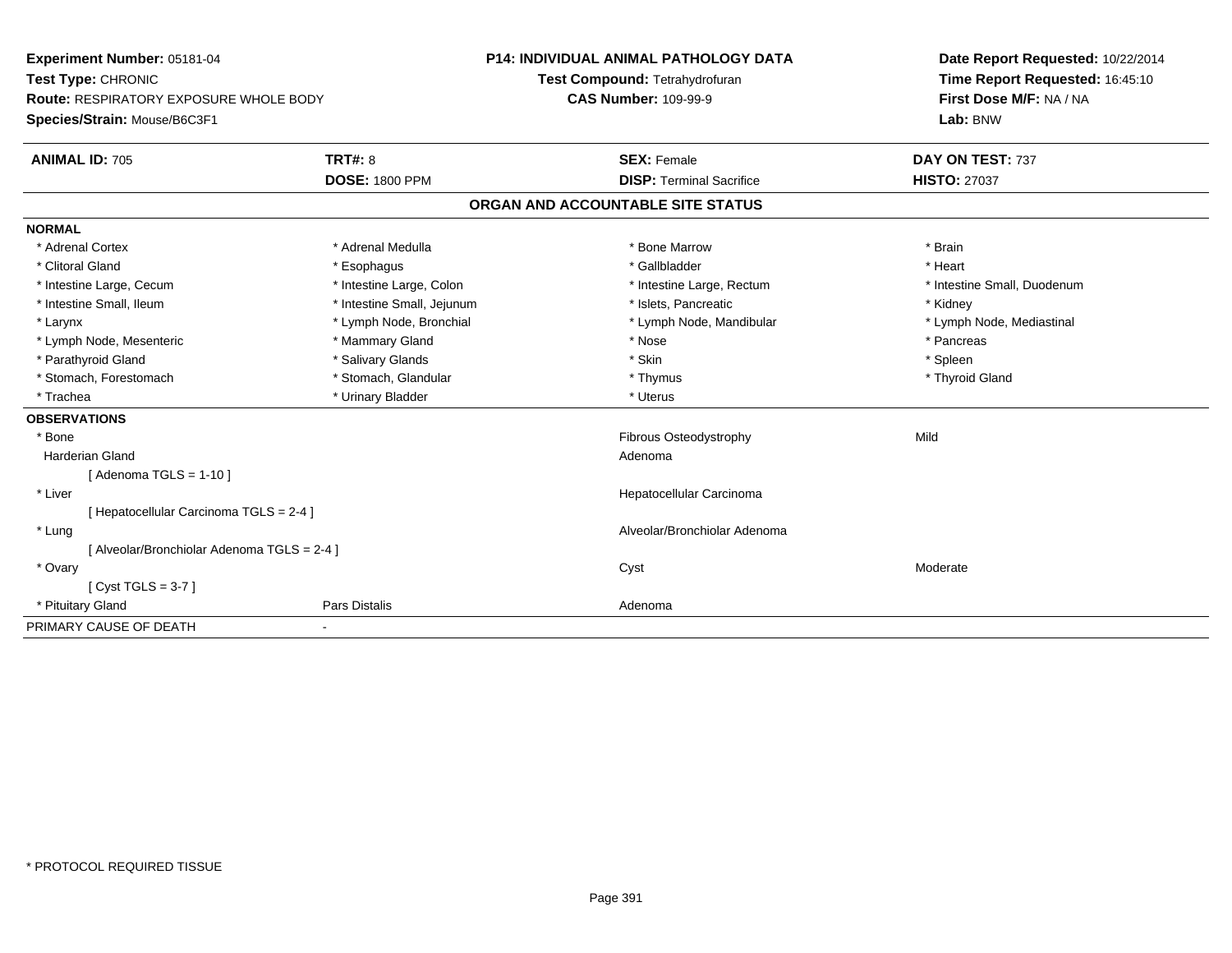| Experiment Number: 05181-04<br>Test Type: CHRONIC<br>Route: RESPIRATORY EXPOSURE WHOLE BODY<br>Species/Strain: Mouse/B6C3F1 |                                         | P14: INDIVIDUAL ANIMAL PATHOLOGY DATA<br>Test Compound: Tetrahydrofuran<br><b>CAS Number: 109-99-9</b> | Date Report Requested: 10/22/2014<br>Time Report Requested: 16:45:10<br>First Dose M/F: NA / NA<br>Lab: BNW |
|-----------------------------------------------------------------------------------------------------------------------------|-----------------------------------------|--------------------------------------------------------------------------------------------------------|-------------------------------------------------------------------------------------------------------------|
| <b>ANIMAL ID: 706</b>                                                                                                       | <b>TRT#: 8</b><br><b>DOSE: 1800 PPM</b> | <b>SEX: Female</b><br><b>DISP:</b> Moribund Sacrifice                                                  | DAY ON TEST: 582<br><b>HISTO: 27038</b>                                                                     |
|                                                                                                                             |                                         | ORGAN AND ACCOUNTABLE SITE STATUS                                                                      |                                                                                                             |
| <b>NORMAL</b>                                                                                                               |                                         |                                                                                                        |                                                                                                             |
| * Adrenal Cortex                                                                                                            | * Adrenal Medulla                       | * Bone Marrow                                                                                          | * Brain                                                                                                     |
| * Clitoral Gland                                                                                                            | * Esophagus                             | * Gallbladder                                                                                          | * Intestine Large, Cecum                                                                                    |
| * Intestine Large, Colon                                                                                                    | * Intestine Large, Rectum               | * Intestine Small, Duodenum                                                                            | * Intestine Small, Ileum                                                                                    |
| * Intestine Small, Jejunum                                                                                                  | * Islets, Pancreatic                    | * Kidney                                                                                               | * Larynx                                                                                                    |
| * Lung                                                                                                                      | * Lymph Node, Mediastinal               | * Lymph Node, Mesenteric                                                                               | * Nose                                                                                                      |
| * Ovary                                                                                                                     | * Pancreas                              | * Pituitary Gland                                                                                      | * Salivary Glands                                                                                           |
| * Skin                                                                                                                      | * Spleen                                | * Stomach, Forestomach                                                                                 | * Stomach, Glandular                                                                                        |
| * Thymus                                                                                                                    | * Trachea                               | * Urinary Bladder                                                                                      |                                                                                                             |
| <b>MISSING</b>                                                                                                              |                                         |                                                                                                        |                                                                                                             |
| * Lymph Node, Bronchial                                                                                                     | * Parathyroid Gland                     |                                                                                                        |                                                                                                             |
| <b>OBSERVATIONS</b>                                                                                                         |                                         |                                                                                                        |                                                                                                             |
| <b>Blood Vessel</b>                                                                                                         |                                         | Inflammation                                                                                           | Mild                                                                                                        |
| Note: multiple sites                                                                                                        |                                         |                                                                                                        |                                                                                                             |
| * Bone                                                                                                                      |                                         | Arthrosis                                                                                              | Mild                                                                                                        |
| [Arthrosis TGLS = $2-10$ ]                                                                                                  |                                         |                                                                                                        |                                                                                                             |
| * Heart                                                                                                                     | Artery                                  | Inflammation                                                                                           | Mild                                                                                                        |
| * Liver                                                                                                                     |                                         | <b>Eosinophilic Focus</b>                                                                              |                                                                                                             |
|                                                                                                                             |                                         | Hepatocellular Adenoma                                                                                 |                                                                                                             |
| [ Eosinophilic Focus TGLS = 4-4 ]<br>[ Hepatocellular Adenoma TGLS = 5-4 ]                                                  |                                         |                                                                                                        |                                                                                                             |
| * Lymph Node, Mandibular                                                                                                    |                                         | Hyperplasia                                                                                            | Mild                                                                                                        |
| * Mammary Gland                                                                                                             |                                         | Carcinoma                                                                                              |                                                                                                             |
| [Carcinoma TGLS = $1-11$ ]                                                                                                  |                                         |                                                                                                        |                                                                                                             |
| * Thyroid Gland                                                                                                             | C Cell                                  | Hyperplasia                                                                                            | Minimal                                                                                                     |
| * Uterus                                                                                                                    |                                         | Hyperplasia                                                                                            | Cystic, Mild                                                                                                |
| [ Hyperplasia TGLS = 3-8 ]                                                                                                  |                                         |                                                                                                        |                                                                                                             |
| PRIMARY CAUSE OF DEATH                                                                                                      | - UNCERTAIN                             |                                                                                                        |                                                                                                             |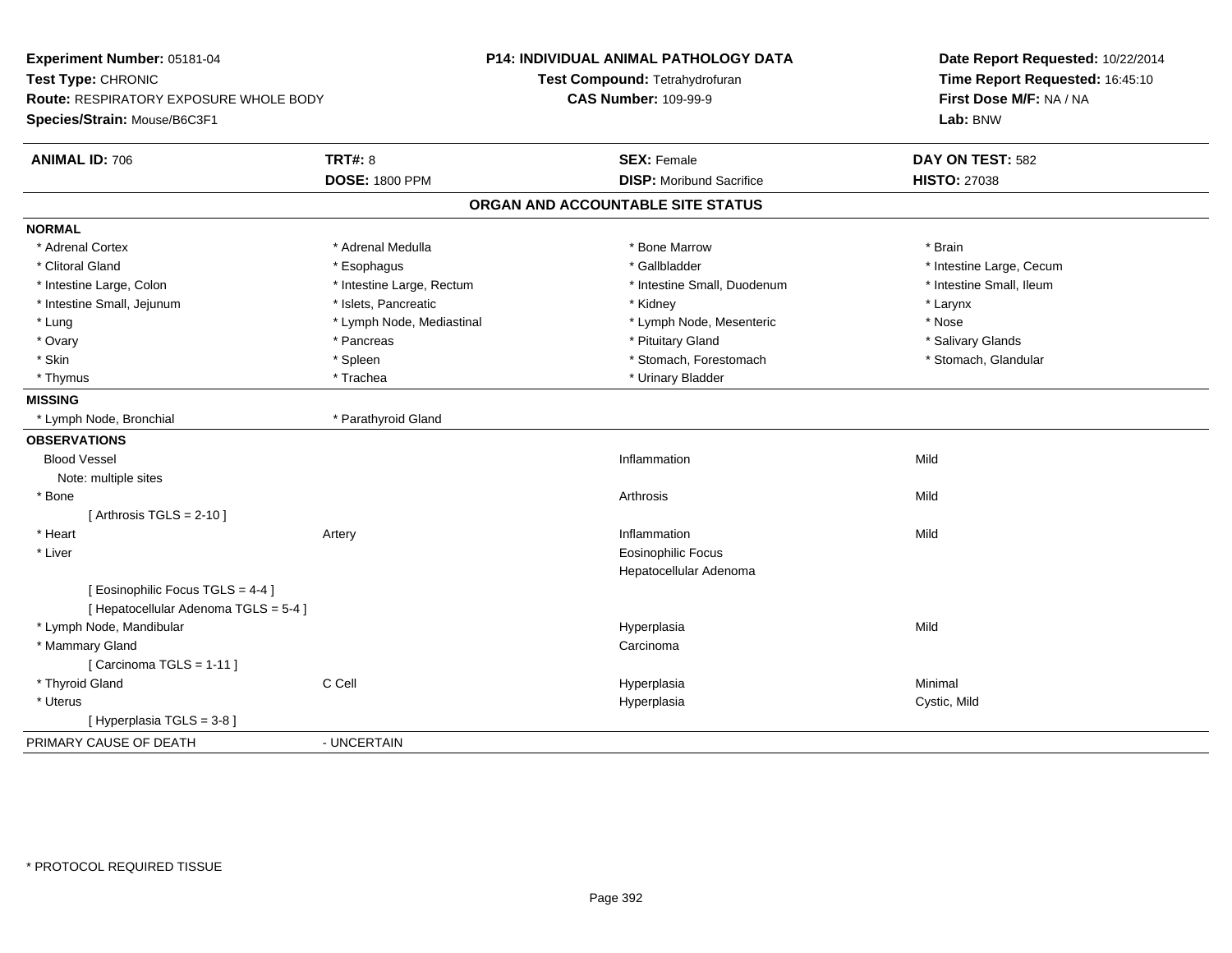| Experiment Number: 05181-04<br>Test Type: CHRONIC |                          | <b>P14: INDIVIDUAL ANIMAL PATHOLOGY DATA</b> | Date Report Requested: 10/22/2014 |
|---------------------------------------------------|--------------------------|----------------------------------------------|-----------------------------------|
|                                                   |                          | Test Compound: Tetrahydrofuran               | Time Report Requested: 16:45:10   |
| <b>Route: RESPIRATORY EXPOSURE WHOLE BODY</b>     |                          | <b>CAS Number: 109-99-9</b>                  | First Dose M/F: NA / NA           |
| Species/Strain: Mouse/B6C3F1                      |                          |                                              | Lab: BNW                          |
| <b>ANIMAL ID: 707</b>                             | <b>TRT#: 8</b>           | <b>SEX: Female</b>                           | DAY ON TEST: 733                  |
|                                                   | <b>DOSE: 1800 PPM</b>    | <b>DISP: Terminal Sacrifice</b>              | <b>HISTO: 27039</b>               |
|                                                   |                          | ORGAN AND ACCOUNTABLE SITE STATUS            |                                   |
| <b>NORMAL</b>                                     |                          |                                              |                                   |
| * Adrenal Cortex                                  | * Adrenal Medulla        | * Bone                                       | * Bone Marrow                     |
| * Brain                                           | * Clitoral Gland         | * Esophagus                                  | * Gallbladder                     |
| * Heart                                           | * Intestine Large, Cecum | * Intestine Large, Colon                     | * Intestine Large, Rectum         |
| * Intestine Small, Duodenum                       | * Intestine Small, Ileum | * Islets, Pancreatic                         | * Kidney                          |
| * Larynx                                          | * Lung                   | * Lymph Node, Bronchial                      | * Lymph Node, Mandibular          |
| * Lymph Node, Mediastinal                         | * Lymph Node, Mesenteric | * Mammary Gland                              | * Nose                            |
| * Pancreas                                        | * Parathyroid Gland      | * Salivary Glands                            | * Skin                            |
| * Spleen                                          | * Stomach, Forestomach   | * Stomach, Glandular                         | * Thymus                          |
| * Thyroid Gland                                   | * Trachea                | * Urinary Bladder                            |                                   |
| <b>OBSERVATIONS</b>                               |                          |                                              |                                   |
| * Intestine Small, Jejunum                        |                          | Carcinoma                                    |                                   |
| [Carcinoma TGLS = $3-10$ ]                        |                          |                                              |                                   |
| * Liver                                           |                          | <b>Eosinophilic Focus</b>                    |                                   |
|                                                   |                          | Hepatocellular Adenoma                       |                                   |
|                                                   |                          | <b>Necrosis</b>                              | Minimal                           |
| [Eosinophilic Focus TGLS = 2-4]                   |                          |                                              |                                   |
| [ Hepatocellular Adenoma TGLS = 2-4 ]             |                          |                                              |                                   |
| * Ovary                                           |                          | Atrophy                                      | Mild                              |
| * Pituitary Gland                                 | Pars Distalis            | Hyperplasia                                  | Mild                              |
| * Uterus                                          |                          | Hyperplasia                                  | Cystic, Mild                      |
| [Hyperplasia TGLS = 1-8]                          |                          |                                              |                                   |
| PRIMARY CAUSE OF DEATH                            | $\blacksquare$           |                                              |                                   |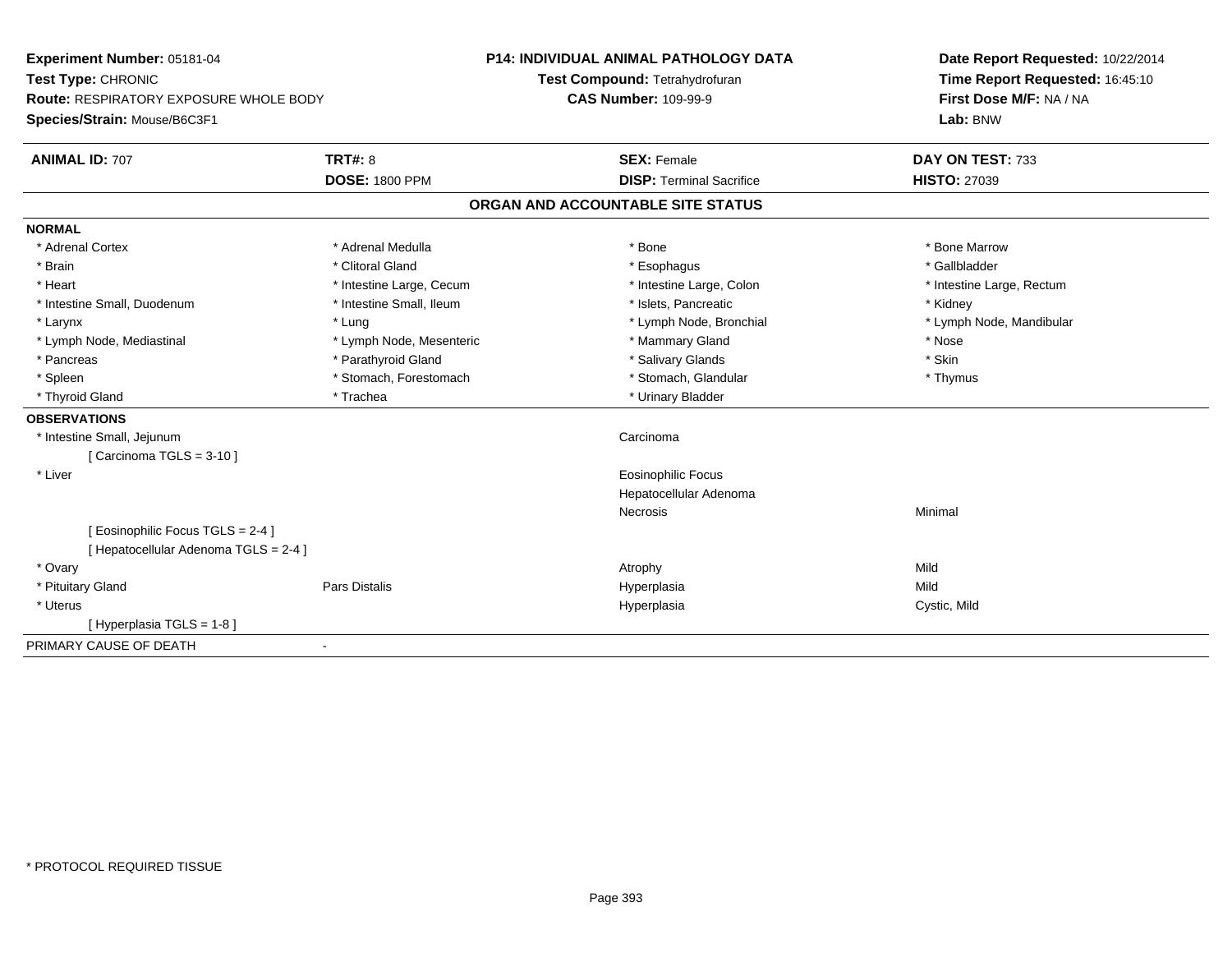| Experiment Number: 05181-04<br>Test Type: CHRONIC<br><b>Route: RESPIRATORY EXPOSURE WHOLE BODY</b> |                           | <b>P14: INDIVIDUAL ANIMAL PATHOLOGY DATA</b>                                                                                             | Date Report Requested: 10/22/2014<br>Time Report Requested: 16:45:10<br>First Dose M/F: NA / NA |  |
|----------------------------------------------------------------------------------------------------|---------------------------|------------------------------------------------------------------------------------------------------------------------------------------|-------------------------------------------------------------------------------------------------|--|
|                                                                                                    |                           | Test Compound: Tetrahydrofuran                                                                                                           |                                                                                                 |  |
|                                                                                                    |                           | <b>CAS Number: 109-99-9</b>                                                                                                              |                                                                                                 |  |
| Species/Strain: Mouse/B6C3F1                                                                       |                           |                                                                                                                                          | Lab: BNW                                                                                        |  |
| <b>ANIMAL ID: 708</b>                                                                              | <b>TRT#: 8</b>            | <b>SEX: Female</b>                                                                                                                       | DAY ON TEST: 558                                                                                |  |
|                                                                                                    | <b>DOSE: 1800 PPM</b>     | <b>DISP:</b> Moribund Sacrifice                                                                                                          | <b>HISTO: 27040</b>                                                                             |  |
|                                                                                                    |                           | ORGAN AND ACCOUNTABLE SITE STATUS                                                                                                        |                                                                                                 |  |
| <b>NORMAL</b>                                                                                      |                           |                                                                                                                                          |                                                                                                 |  |
| * Adrenal Cortex                                                                                   | * Adrenal Medulla         | * Bone                                                                                                                                   | * Bone Marrow                                                                                   |  |
| * Brain                                                                                            | * Clitoral Gland          | * Esophagus                                                                                                                              | * Gallbladder                                                                                   |  |
| * Heart                                                                                            | * Intestine Large, Cecum  | * Intestine Large, Colon                                                                                                                 | * Intestine Large, Rectum                                                                       |  |
| * Intestine Small, Duodenum                                                                        | * Intestine Small, Ileum  | * Intestine Small, Jejunum                                                                                                               | * Islets, Pancreatic                                                                            |  |
| * Kidney                                                                                           | * Larynx                  | * Lung                                                                                                                                   | * Lymph Node, Bronchial                                                                         |  |
| * Lymph Node, Mandibular                                                                           | * Lymph Node, Mediastinal | * Lymph Node, Mesenteric                                                                                                                 | * Mammary Gland                                                                                 |  |
| * Nose                                                                                             | * Ovary                   | * Pancreas                                                                                                                               | * Parathyroid Gland                                                                             |  |
| * Salivary Glands                                                                                  | * Skin                    | * Stomach, Forestomach                                                                                                                   | * Stomach, Glandular                                                                            |  |
| * Thymus                                                                                           | * Thyroid Gland           | * Trachea                                                                                                                                | * Urinary Bladder                                                                               |  |
| <b>OBSERVATIONS</b>                                                                                |                           |                                                                                                                                          |                                                                                                 |  |
| * Adren Cortex                                                                                     |                           |                                                                                                                                          |                                                                                                 |  |
| Note: No liver changes account for TGL 3.                                                          |                           |                                                                                                                                          |                                                                                                 |  |
| * Liver                                                                                            |                           | Hepatocellular Adenoma                                                                                                                   |                                                                                                 |  |
| [ Hepatocellular Adenoma TGLS = 4-4 ]                                                              |                           |                                                                                                                                          |                                                                                                 |  |
| * Pituitary Gland                                                                                  | Pars Distalis             | Hyperplasia                                                                                                                              | Mild                                                                                            |  |
| * Spleen                                                                                           |                           | Hematopoietic Cell Proliferation                                                                                                         | Mild                                                                                            |  |
| * Uterus                                                                                           |                           | Adenomyosis                                                                                                                              | Minimal                                                                                         |  |
|                                                                                                    |                           | Angiectasis                                                                                                                              | Mild                                                                                            |  |
|                                                                                                    |                           | Hyperplasia                                                                                                                              | Cystic, Mild                                                                                    |  |
| [ Angiectasis TGLS = $1,2-10+11$ ]                                                                 |                           | Note: TGL 1 and 2 are both uterus and part of the same process. The large dialated part of the uterus was apparently mistaken for ovary. |                                                                                                 |  |
| PRIMARY CAUSE OF DEATH                                                                             | - Uterus Angiectasis      |                                                                                                                                          |                                                                                                 |  |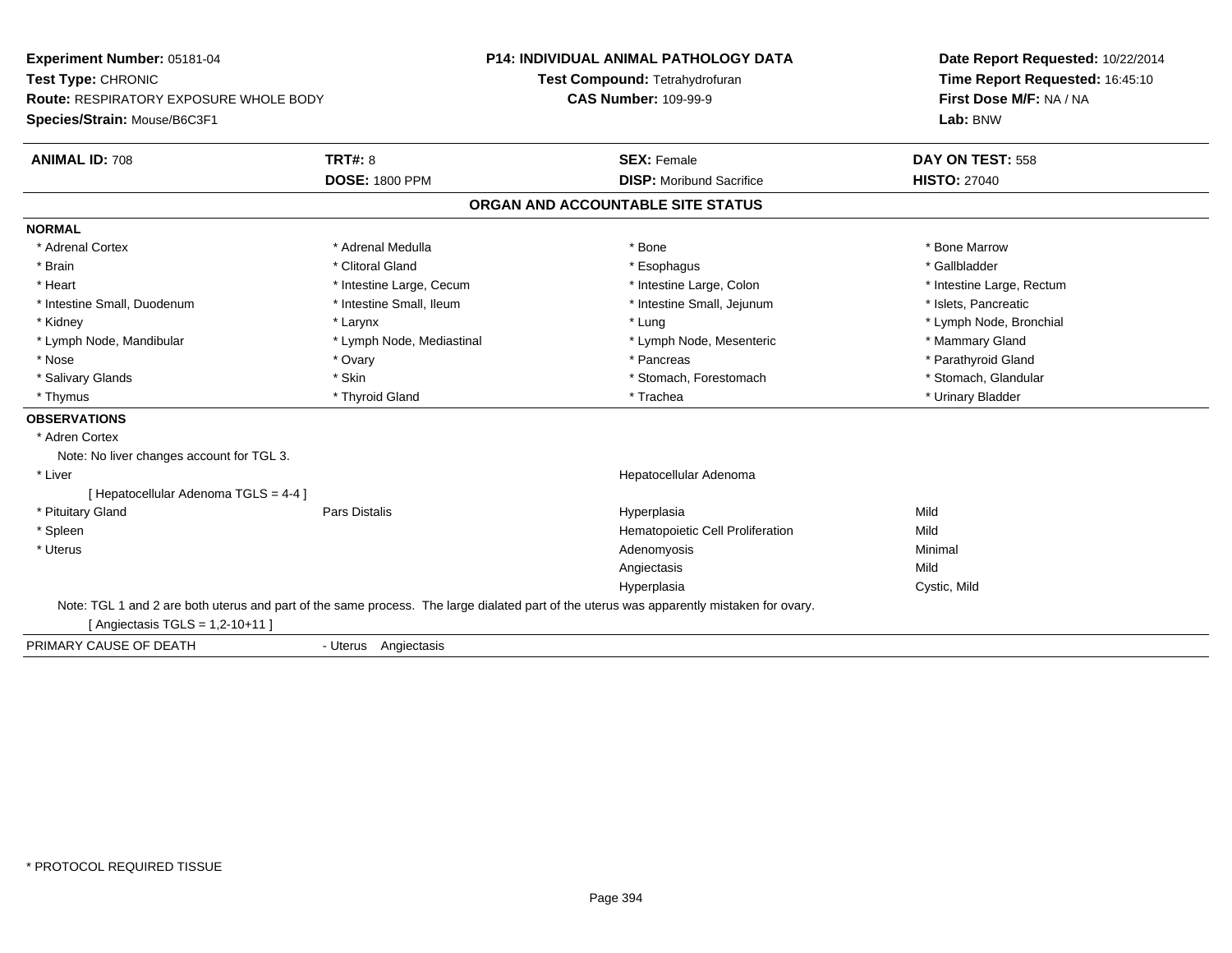| Experiment Number: 05181-04<br>Test Type: CHRONIC |                            | P14: INDIVIDUAL ANIMAL PATHOLOGY DATA | Date Report Requested: 10/22/2014<br>Time Report Requested: 16:45:10 |
|---------------------------------------------------|----------------------------|---------------------------------------|----------------------------------------------------------------------|
|                                                   |                            | Test Compound: Tetrahydrofuran        |                                                                      |
| <b>Route: RESPIRATORY EXPOSURE WHOLE BODY</b>     |                            | <b>CAS Number: 109-99-9</b>           | First Dose M/F: NA / NA                                              |
| Species/Strain: Mouse/B6C3F1                      |                            |                                       | Lab: BNW                                                             |
| <b>ANIMAL ID: 709</b>                             | <b>TRT#: 8</b>             | <b>SEX: Female</b>                    | DAY ON TEST: 736                                                     |
|                                                   | <b>DOSE: 1800 PPM</b>      | <b>DISP: Terminal Sacrifice</b>       | <b>HISTO: 27041</b>                                                  |
|                                                   |                            | ORGAN AND ACCOUNTABLE SITE STATUS     |                                                                      |
| <b>NORMAL</b>                                     |                            |                                       |                                                                      |
| * Adrenal Cortex                                  | * Adrenal Medulla          | * Bone                                | * Bone Marrow                                                        |
| * Brain                                           | * Clitoral Gland           | * Esophagus                           | * Gallbladder                                                        |
| * Intestine Large, Cecum                          | * Intestine Large, Colon   | * Intestine Large, Rectum             | * Intestine Small, Duodenum                                          |
| * Intestine Small, Ileum                          | * Intestine Small, Jejunum | * Islets, Pancreatic                  | * Larynx                                                             |
| * Lung                                            | * Lymph Node, Mandibular   | * Mammary Gland                       | * Nose                                                               |
| * Ovary                                           | * Pancreas                 | * Parathyroid Gland                   | * Salivary Glands                                                    |
| * Skin                                            | * Spleen                   | * Stomach, Forestomach                | * Stomach, Glandular                                                 |
| * Trachea                                         | * Urinary Bladder          | * Uterus                              |                                                                      |
| <b>OBSERVATIONS</b>                               |                            |                                       |                                                                      |
| * Heart                                           |                            | Cardiomyopathy                        | Minimal                                                              |
| * Kidney                                          |                            | Nephropathy                           | Minimal                                                              |
| * Liver                                           |                            | <b>Eosinophilic Focus</b>             |                                                                      |
|                                                   |                            | Hepatocellular Adenoma                |                                                                      |
| [ Eosinophilic Focus TGLS = 3-10 ]                |                            |                                       |                                                                      |
| [ Hepatocellular Adenoma TGLS = 1,3-10+4 ]        |                            |                                       |                                                                      |
| * Lymph Node, Bronchial                           |                            | Lymphoma Malignant                    |                                                                      |
| [ Lymphoma Malignant TGLS = 2-12 ]                |                            |                                       |                                                                      |
| * Lymph Node, Mediastinal                         |                            | Lymphoma Malignant                    |                                                                      |
| [ Lymphoma Malignant TGLS = 2-12 ]                |                            |                                       |                                                                      |
| * Lymph Node, Mesenteric                          |                            | Lymphoma Malignant                    |                                                                      |
| [ Lymphoma Malignant TGLS = 2-12 ]                |                            |                                       |                                                                      |
| * Pituitary Gland                                 | Pars Distalis              | Adenoma                               |                                                                      |
| * Thymus                                          |                            | Lymphoma Malignant                    |                                                                      |
| * Thyroid Gland                                   | <b>Follicular Cel</b>      | Hyperplasia                           | Minimal                                                              |
| PRIMARY CAUSE OF DEATH                            | $\sim$                     |                                       |                                                                      |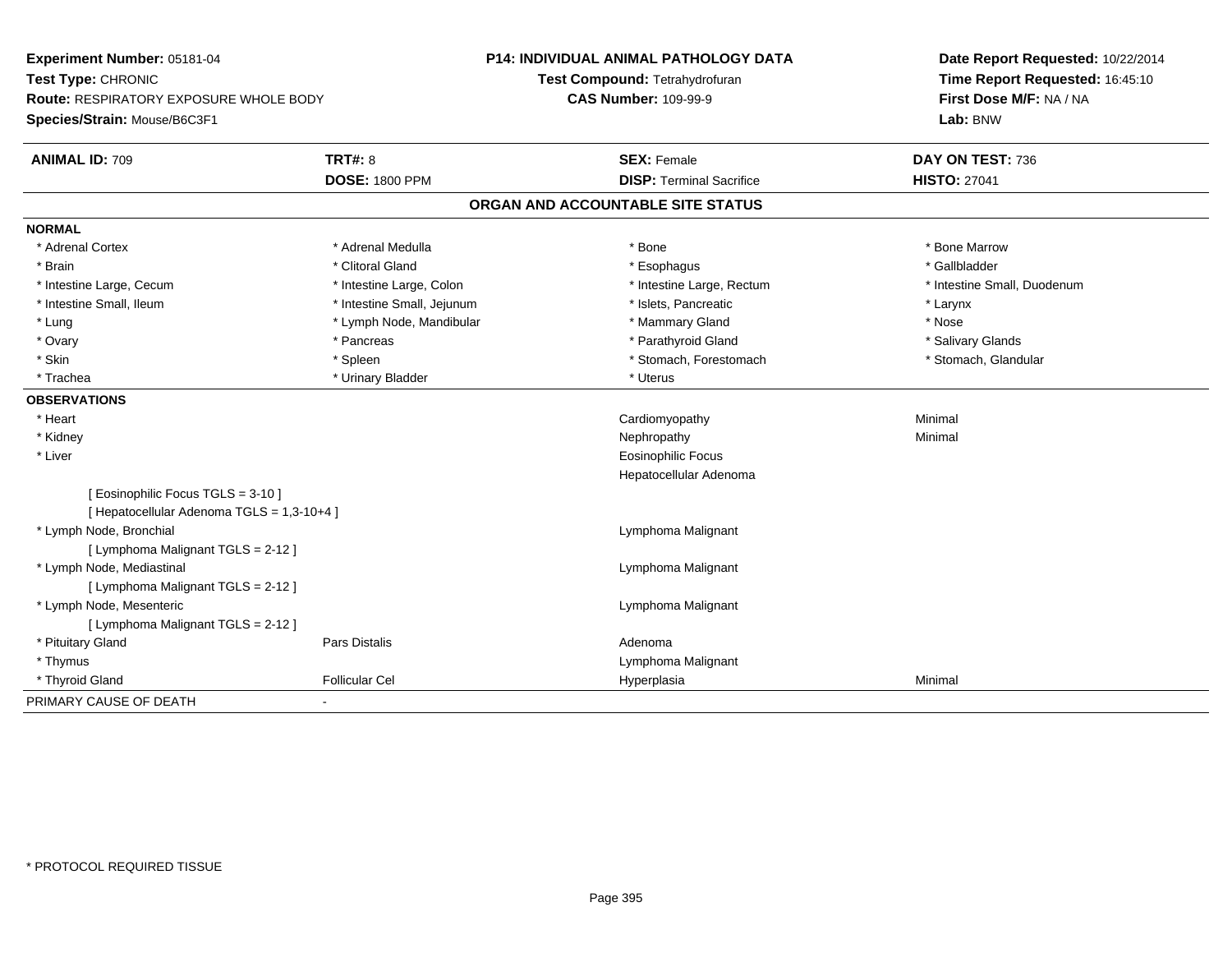| Experiment Number: 05181-04<br>Test Type: CHRONIC<br>Route: RESPIRATORY EXPOSURE WHOLE BODY |                            | P14: INDIVIDUAL ANIMAL PATHOLOGY DATA<br>Test Compound: Tetrahydrofuran<br><b>CAS Number: 109-99-9</b> | Date Report Requested: 10/22/2014<br>Time Report Requested: 16:45:10<br>First Dose M/F: NA / NA |
|---------------------------------------------------------------------------------------------|----------------------------|--------------------------------------------------------------------------------------------------------|-------------------------------------------------------------------------------------------------|
| Species/Strain: Mouse/B6C3F1                                                                |                            |                                                                                                        | Lab: BNW                                                                                        |
| <b>ANIMAL ID: 710</b>                                                                       | <b>TRT#: 8</b>             | <b>SEX: Female</b>                                                                                     | DAY ON TEST: 631                                                                                |
|                                                                                             | <b>DOSE: 1800 PPM</b>      | <b>DISP:</b> Moribund Sacrifice                                                                        | <b>HISTO: 27042</b>                                                                             |
|                                                                                             |                            | ORGAN AND ACCOUNTABLE SITE STATUS                                                                      |                                                                                                 |
| <b>NORMAL</b>                                                                               |                            |                                                                                                        |                                                                                                 |
| * Adrenal Cortex                                                                            | * Adrenal Medulla          | * Bone Marrow                                                                                          | * Brain                                                                                         |
| * Clitoral Gland                                                                            | * Esophagus                | * Gallbladder                                                                                          | * Intestine Large, Cecum                                                                        |
| * Intestine Large, Colon                                                                    | * Intestine Large, Rectum  | * Intestine Small, Duodenum                                                                            | * Intestine Small, Ileum                                                                        |
| * Intestine Small, Jejunum                                                                  | * Islets, Pancreatic       | * Kidney                                                                                               | * Larynx                                                                                        |
| * Lung                                                                                      | * Lymph Node, Mandibular   | * Lymph Node, Mesenteric                                                                               | * Mammary Gland                                                                                 |
| * Nose                                                                                      | * Pancreas                 | * Parathyroid Gland                                                                                    | * Salivary Glands                                                                               |
| * Stomach, Forestomach                                                                      | * Stomach, Glandular       | * Thymus                                                                                               | * Thyroid Gland                                                                                 |
| * Trachea                                                                                   | * Urinary Bladder          |                                                                                                        |                                                                                                 |
| <b>MISSING</b>                                                                              |                            |                                                                                                        |                                                                                                 |
| * Lymph Node, Bronchial                                                                     | * Lymph Node, Mediastinal  |                                                                                                        |                                                                                                 |
| <b>OBSERVATIONS</b>                                                                         |                            |                                                                                                        |                                                                                                 |
| * Bone                                                                                      |                            | Fibrous Osteodystrophy                                                                                 | Minimal                                                                                         |
| * Heart                                                                                     |                            | Cardiomyopathy                                                                                         | Minimal                                                                                         |
| * Liver                                                                                     |                            | <b>Eosinophilic Focus</b>                                                                              |                                                                                                 |
|                                                                                             |                            | Hematopoietic Cell Proliferation                                                                       | Mild                                                                                            |
|                                                                                             |                            | Hepatocellular Adenoma                                                                                 |                                                                                                 |
| [ Hepatocellular Adenoma TGLS = 5-12 ]                                                      |                            |                                                                                                        |                                                                                                 |
| * Ovary                                                                                     |                            | Cyst                                                                                                   | Mild                                                                                            |
| * Pituitary Gland                                                                           | Pars Distalis              | Adenoma                                                                                                |                                                                                                 |
| * Skin                                                                                      | <b>Subcut Tiss</b>         | Sarcoma                                                                                                |                                                                                                 |
| Note: Recut in larger portion of mass for TGL 1 on slide 11.                                |                            |                                                                                                        |                                                                                                 |
| [Sarcoma TGLS = 1-10+11]                                                                    |                            |                                                                                                        |                                                                                                 |
| * Spleen                                                                                    |                            | Hematopoietic Cell Proliferation                                                                       | Mild                                                                                            |
| [ Hematopoietic Cell Proliferation TGLS = 4-4 ]                                             |                            |                                                                                                        |                                                                                                 |
| * Uterus                                                                                    |                            | Hyperplasia                                                                                            | Cystic, Mild                                                                                    |
| PRIMARY CAUSE OF DEATH                                                                      | - Skin Subcut Tiss Sarcoma |                                                                                                        |                                                                                                 |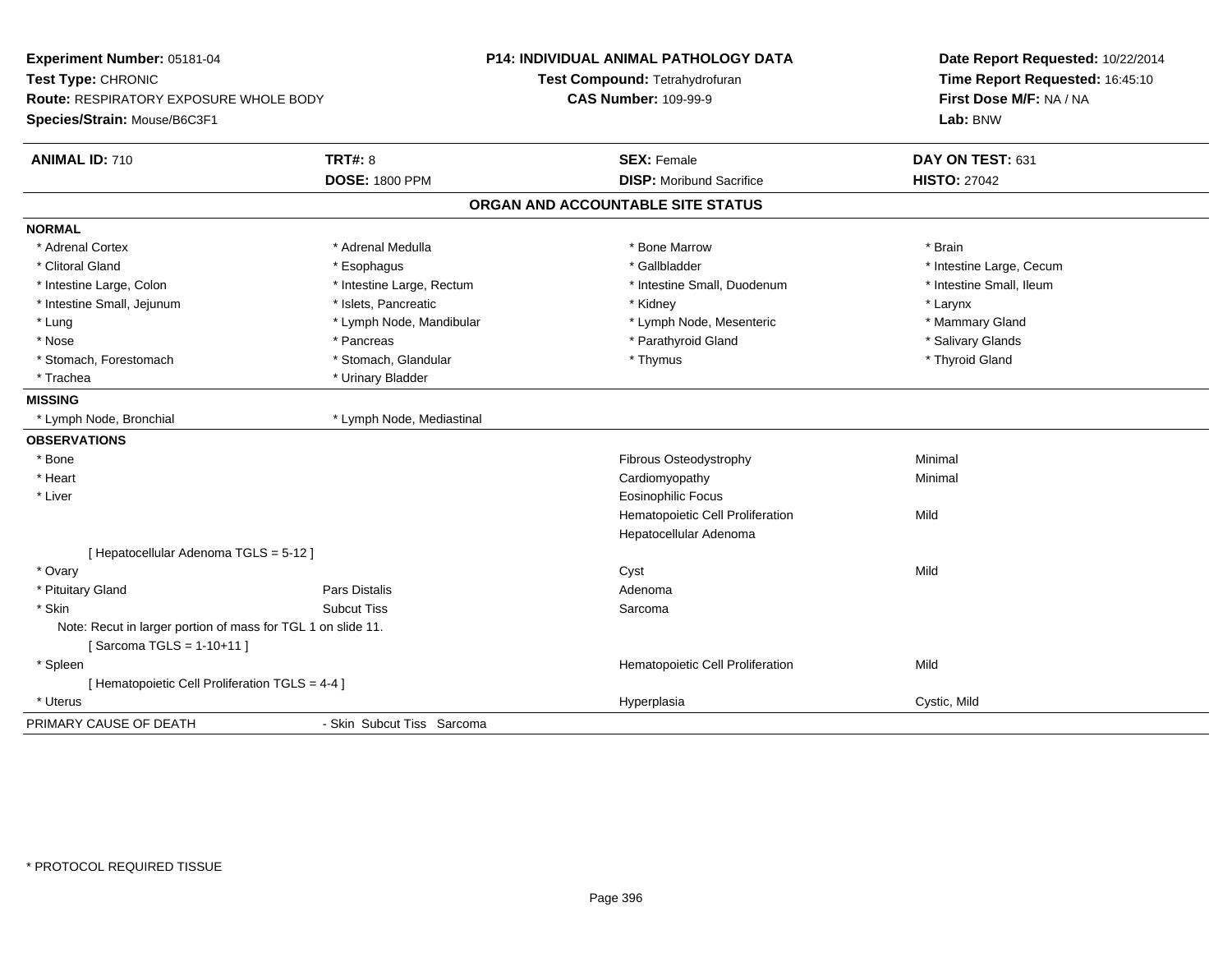| Experiment Number: 05181-04                   |                                  | <b>P14: INDIVIDUAL ANIMAL PATHOLOGY DATA</b> | Date Report Requested: 10/22/2014<br>Time Report Requested: 16:45:10 |
|-----------------------------------------------|----------------------------------|----------------------------------------------|----------------------------------------------------------------------|
| Test Type: CHRONIC                            |                                  | Test Compound: Tetrahydrofuran               |                                                                      |
| <b>Route: RESPIRATORY EXPOSURE WHOLE BODY</b> |                                  | <b>CAS Number: 109-99-9</b>                  | First Dose M/F: NA / NA                                              |
| Species/Strain: Mouse/B6C3F1                  |                                  |                                              | Lab: BNW                                                             |
| <b>ANIMAL ID: 711</b>                         | <b>TRT#: 8</b>                   | <b>SEX: Female</b>                           | DAY ON TEST: 566                                                     |
|                                               | <b>DOSE: 1800 PPM</b>            | <b>DISP:</b> Moribund Sacrifice              | <b>HISTO: 27043</b>                                                  |
|                                               |                                  | ORGAN AND ACCOUNTABLE SITE STATUS            |                                                                      |
| <b>NORMAL</b>                                 |                                  |                                              |                                                                      |
| * Adrenal Cortex                              | * Adrenal Medulla                | * Bone Marrow                                | * Brain                                                              |
| * Clitoral Gland                              | * Esophagus                      | * Gallbladder                                | * Heart                                                              |
| * Intestine Large, Cecum                      | * Intestine Large, Colon         | * Intestine Large, Rectum                    | * Intestine Small, Duodenum                                          |
| * Intestine Small, Ileum                      | * Intestine Small, Jejunum       | * Islets, Pancreatic                         | * Larynx                                                             |
| * Lymph Node, Bronchial                       | * Lymph Node, Mandibular         | * Lymph Node, Mesenteric                     | * Mammary Gland                                                      |
| * Nose                                        | * Ovary                          | * Parathyroid Gland                          | * Salivary Glands                                                    |
| * Skin                                        | * Stomach, Forestomach           | * Stomach, Glandular                         | * Thymus                                                             |
| * Thyroid Gland                               | * Trachea                        | * Urinary Bladder                            |                                                                      |
| <b>MISSING</b>                                |                                  |                                              |                                                                      |
| * Lymph Node, Mediastinal                     |                                  |                                              |                                                                      |
| <b>OBSERVATIONS</b>                           |                                  |                                              |                                                                      |
| * Bone                                        |                                  | Fibrous Osteodystrophy                       | Moderate                                                             |
| * Kidney                                      |                                  | Nephropathy                                  | Minimal                                                              |
| * Liver                                       |                                  | Hepatocellular Carcinoma                     | Multiple                                                             |
| [ Hepatocellular Carcinoma TGLS = 1,2-10+11 ] |                                  |                                              |                                                                      |
| * Lung                                        |                                  | Hepatocellular Carcinoma                     | Metastatic (Liver)                                                   |
| * Pancreas                                    |                                  | Hyperplasia                                  | Minimal                                                              |
| * Pituitary Gland                             | <b>Pars Distalis</b>             | Hyperplasia                                  | Mild                                                                 |
| * Spleen                                      |                                  | Hematopoietic Cell Proliferation             | Mild                                                                 |
| * Uterus                                      |                                  | Hyperplasia                                  | Cystic, Minimal                                                      |
| PRIMARY CAUSE OF DEATH                        | - Liver Hepatocellular Carcinoma |                                              |                                                                      |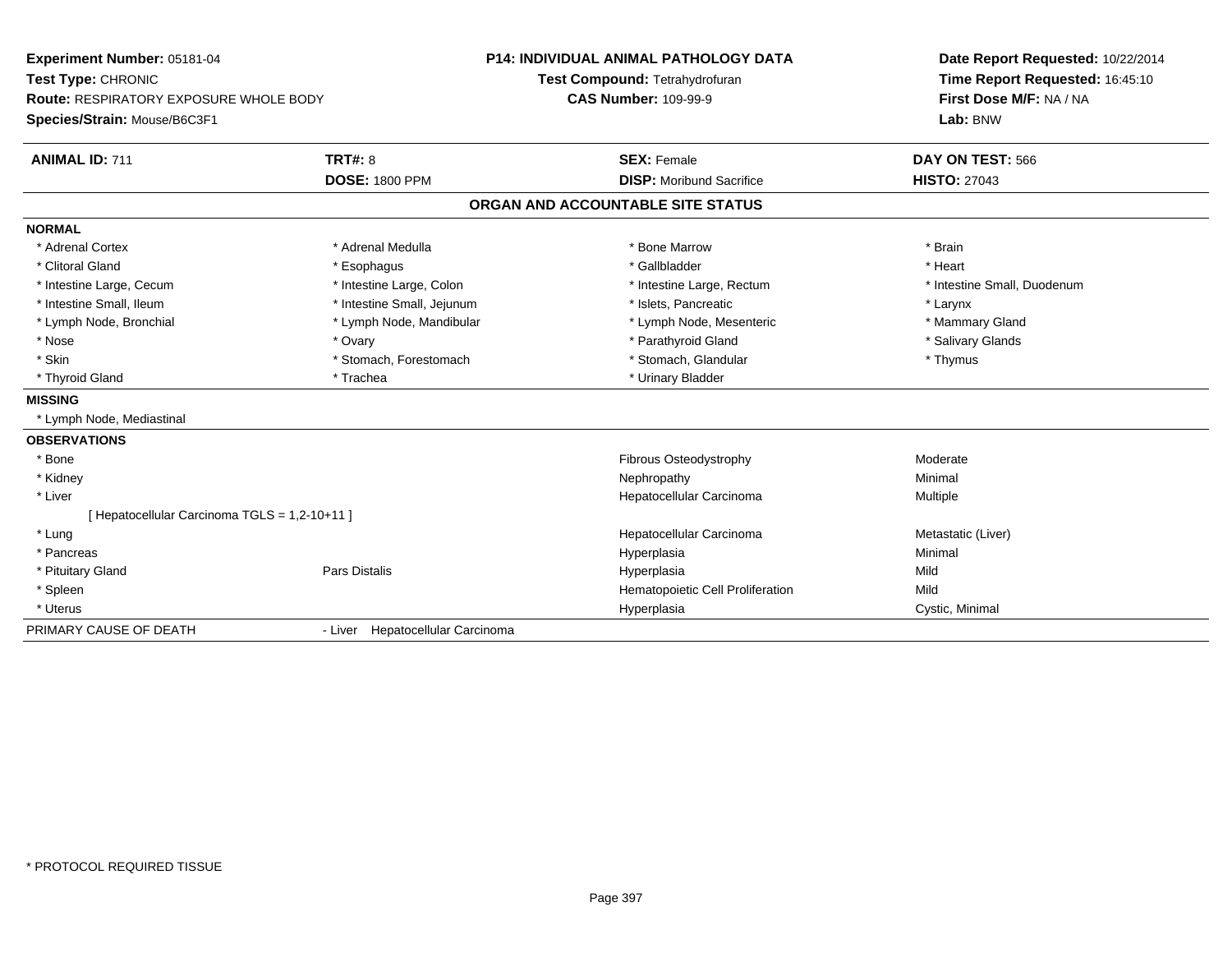| Experiment Number: 05181-04<br>Test Type: CHRONIC<br>Route: RESPIRATORY EXPOSURE WHOLE BODY<br>Species/Strain: Mouse/B6C3F1 |                             | <b>P14: INDIVIDUAL ANIMAL PATHOLOGY DATA</b><br>Test Compound: Tetrahydrofuran | Date Report Requested: 10/22/2014<br>Time Report Requested: 16:45:10 |
|-----------------------------------------------------------------------------------------------------------------------------|-----------------------------|--------------------------------------------------------------------------------|----------------------------------------------------------------------|
|                                                                                                                             |                             | <b>CAS Number: 109-99-9</b>                                                    | First Dose M/F: NA / NA<br>Lab: BNW                                  |
| <b>ANIMAL ID: 712</b>                                                                                                       | <b>TRT#: 8</b>              | <b>SEX: Female</b>                                                             | DAY ON TEST: 736                                                     |
|                                                                                                                             | <b>DOSE: 1800 PPM</b>       | <b>DISP: Terminal Sacrifice</b>                                                | <b>HISTO: 27044</b>                                                  |
|                                                                                                                             |                             | ORGAN AND ACCOUNTABLE SITE STATUS                                              |                                                                      |
| <b>NORMAL</b>                                                                                                               |                             |                                                                                |                                                                      |
| * Adrenal Cortex                                                                                                            | * Adrenal Medulla           | * Bone                                                                         | * Bone Marrow                                                        |
| * Brain                                                                                                                     | * Esophagus                 | * Intestine Large, Cecum                                                       | * Intestine Large, Colon                                             |
| * Intestine Large, Rectum                                                                                                   | * Intestine Small, Duodenum | * Intestine Small, Ileum                                                       | * Intestine Small, Jejunum                                           |
| * Islets, Pancreatic                                                                                                        | * Larynx                    | * Lung                                                                         | * Lymph Node, Bronchial                                              |
| * Lymph Node, Mandibular                                                                                                    | * Lymph Node, Mediastinal   | * Lymph Node, Mesenteric                                                       | * Mammary Gland                                                      |
| * Nose                                                                                                                      | * Ovary                     | * Pancreas                                                                     | * Pituitary Gland                                                    |
| * Salivary Glands                                                                                                           | * Skin                      | * Stomach, Forestomach                                                         | * Thyroid Gland                                                      |
| * Trachea                                                                                                                   | * Urinary Bladder           |                                                                                |                                                                      |
| <b>MISSING</b>                                                                                                              |                             |                                                                                |                                                                      |
| * Clitoral Gland                                                                                                            | * Gallbladder               | * Parathyroid Gland                                                            |                                                                      |
| <b>OBSERVATIONS</b>                                                                                                         |                             |                                                                                |                                                                      |
| * Heart                                                                                                                     |                             | Cardiomyopathy                                                                 | Minimal                                                              |
| * Kidney                                                                                                                    |                             | Nephropathy                                                                    | Minimal                                                              |
| * Liver                                                                                                                     |                             | Hepatocellular Carcinoma                                                       | Multiple                                                             |
| [ Hepatocellular Carcinoma TGLS = 1,2,3,4,6-4+10+11+13+14 ]                                                                 |                             |                                                                                |                                                                      |
| * Spleen                                                                                                                    |                             | Hematopoietic Cell Proliferation                                               | Mild                                                                 |
| * Stomach, Glandular                                                                                                        | Epithelium                  | Hyperplasia                                                                    | Minimal                                                              |
| * Thymus                                                                                                                    |                             | Hyperplasia                                                                    | Lymphoid, Mild                                                       |
| * Uterus                                                                                                                    |                             | Hydrometra                                                                     | Marked                                                               |
|                                                                                                                             |                             | Hyperplasia                                                                    | Cystic, Minimal                                                      |
| [Hydrometra TGLS = 5-12]                                                                                                    |                             |                                                                                |                                                                      |
| PRIMARY CAUSE OF DEATH                                                                                                      | $\sim$                      |                                                                                |                                                                      |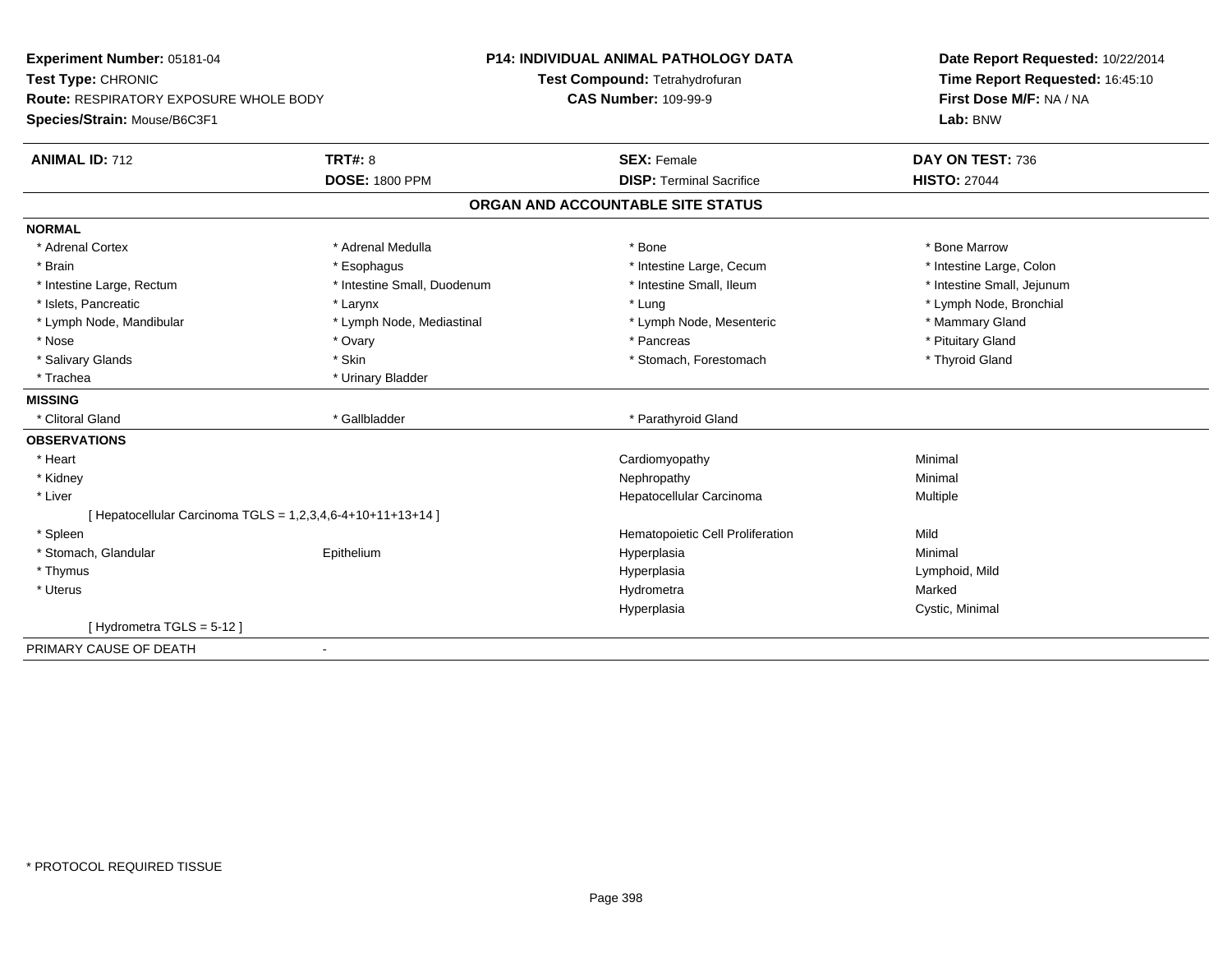| Experiment Number: 05181-04                   |                                | <b>P14: INDIVIDUAL ANIMAL PATHOLOGY DATA</b> | Date Report Requested: 10/22/2014 |
|-----------------------------------------------|--------------------------------|----------------------------------------------|-----------------------------------|
| Test Type: CHRONIC                            |                                | Test Compound: Tetrahydrofuran               | Time Report Requested: 16:45:10   |
| <b>Route: RESPIRATORY EXPOSURE WHOLE BODY</b> |                                | <b>CAS Number: 109-99-9</b>                  | First Dose M/F: NA / NA           |
| Species/Strain: Mouse/B6C3F1                  |                                |                                              | Lab: BNW                          |
| <b>ANIMAL ID: 713</b>                         | <b>TRT#: 8</b>                 | <b>SEX: Female</b>                           | DAY ON TEST: 399                  |
|                                               | <b>DOSE: 1800 PPM</b>          | <b>DISP: Natural Death</b>                   | <b>HISTO: 27045</b>               |
|                                               |                                | ORGAN AND ACCOUNTABLE SITE STATUS            |                                   |
| <b>NORMAL</b>                                 |                                |                                              |                                   |
| * Adrenal Cortex                              | * Bone Marrow                  | * Brain                                      | * Clitoral Gland                  |
| * Esophagus                                   | * Heart                        | * Intestine Large, Colon                     | * Lung                            |
| * Lymph Node, Bronchial                       | * Lymph Node, Mandibular       | * Mammary Gland                              | * Nose                            |
| * Ovary                                       | * Parathyroid Gland            | * Pituitary Gland                            | * Salivary Glands                 |
| * Skin                                        | * Thymus                       | * Thyroid Gland                              |                                   |
| <b>MISSING</b>                                |                                |                                              |                                   |
| * Lymph Node, Mediastinal                     |                                |                                              |                                   |
| <b>AUTO PRECLUDES DIAG.</b>                   |                                |                                              |                                   |
| * Adrenal Medulla                             | * Gallbladder                  | * Intestine Large, Cecum                     | * Intestine Large, Rectum         |
| * Intestine Small, Duodenum                   | * Intestine Small, Ileum       | * Intestine Small, Jejunum                   | * Islets, Pancreatic              |
| * Kidney                                      | * Larynx                       | * Lymph Node, Mesenteric                     | * Pancreas                        |
| * Spleen                                      | * Stomach, Forestomach         | * Stomach, Glandular                         | * Trachea                         |
| * Urinary Bladder                             |                                |                                              |                                   |
| <b>OBSERVATIONS</b>                           |                                |                                              |                                   |
| * Bone                                        |                                | Fibrous Osteodystrophy                       | Minimal                           |
| * Liver                                       |                                | Hepatocellular Adenoma                       |                                   |
|                                               |                                | Necrosis                                     | Mild                              |
| [ Hepatocellular Adenoma TGLS = 1-10 ]        |                                |                                              |                                   |
| [ Necrosis TGLS = $2-10$ ]                    |                                |                                              |                                   |
| * Uterus                                      |                                | Hyperplasia                                  | Cystic, Minimal                   |
| PRIMARY CAUSE OF DEATH                        | - Liver Hepatocellular Adenoma |                                              |                                   |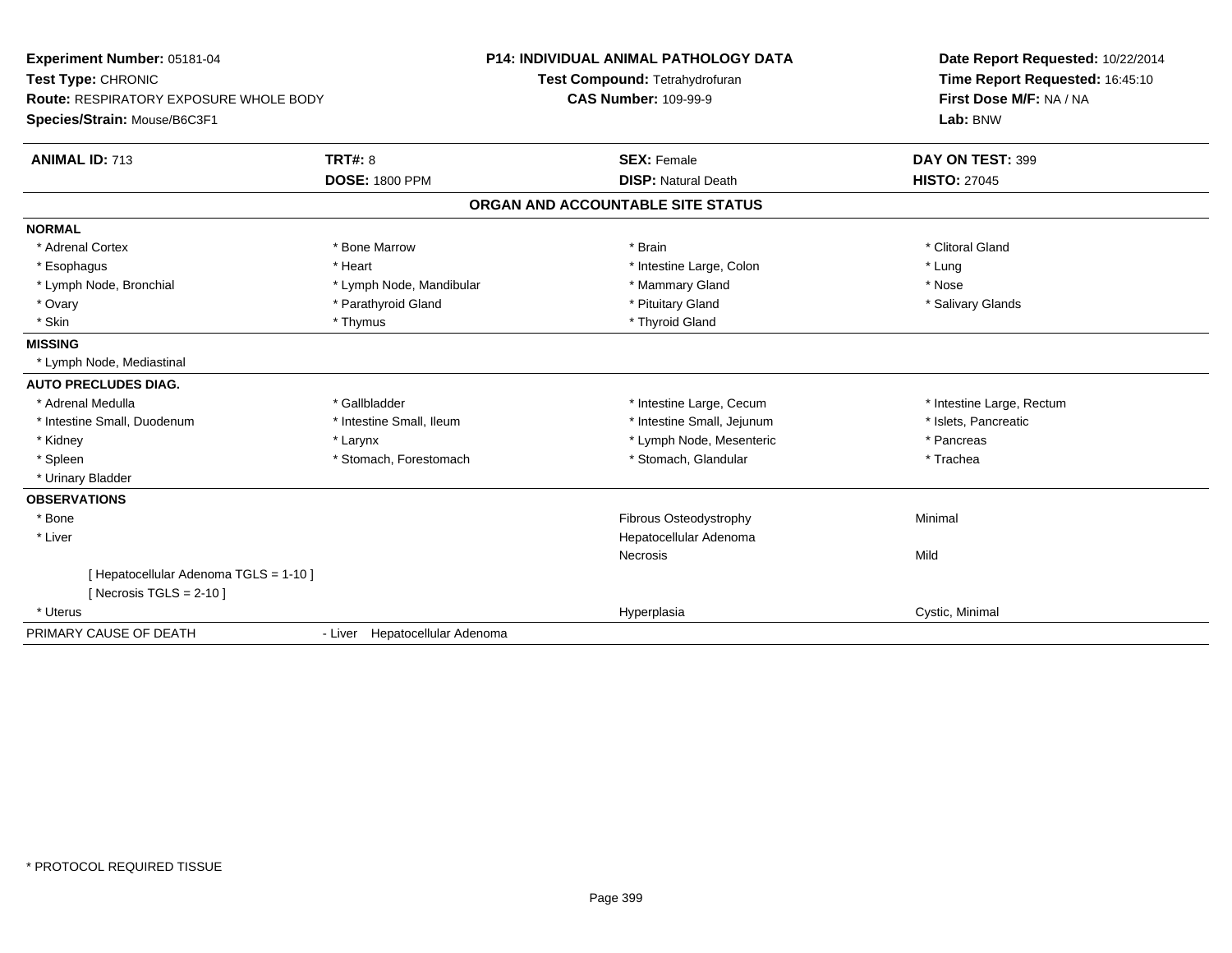| Experiment Number: 05181-04<br>Test Type: CHRONIC<br><b>Route: RESPIRATORY EXPOSURE WHOLE BODY</b><br>Species/Strain: Mouse/B6C3F1 |                           | <b>P14: INDIVIDUAL ANIMAL PATHOLOGY DATA</b><br>Test Compound: Tetrahydrofuran<br><b>CAS Number: 109-99-9</b> | Date Report Requested: 10/22/2014<br>Time Report Requested: 16:45:10<br>First Dose M/F: NA / NA<br>Lab: BNW |
|------------------------------------------------------------------------------------------------------------------------------------|---------------------------|---------------------------------------------------------------------------------------------------------------|-------------------------------------------------------------------------------------------------------------|
| <b>ANIMAL ID: 714</b>                                                                                                              | <b>TRT#: 8</b>            | <b>SEX: Female</b>                                                                                            | DAY ON TEST: 734                                                                                            |
|                                                                                                                                    | <b>DOSE: 1800 PPM</b>     | <b>DISP: Terminal Sacrifice</b>                                                                               | <b>HISTO: 27046</b>                                                                                         |
|                                                                                                                                    |                           | ORGAN AND ACCOUNTABLE SITE STATUS                                                                             |                                                                                                             |
| <b>NORMAL</b>                                                                                                                      |                           |                                                                                                               |                                                                                                             |
| * Adrenal Cortex                                                                                                                   | * Adrenal Medulla         | * Bone                                                                                                        | * Bone Marrow                                                                                               |
| * Brain                                                                                                                            | * Esophagus               | * Gallbladder                                                                                                 | * Intestine Large, Cecum                                                                                    |
| * Intestine Large, Colon                                                                                                           | * Intestine Large, Rectum | * Intestine Small, Duodenum                                                                                   | * Intestine Small, Ileum                                                                                    |
| * Intestine Small, Jejunum                                                                                                         | * Islets, Pancreatic      | * Larynx                                                                                                      | * Lymph Node, Mediastinal                                                                                   |
| * Mammary Gland                                                                                                                    | * Nose                    | * Pituitary Gland                                                                                             | * Salivary Glands                                                                                           |
| * Skin                                                                                                                             | * Stomach, Forestomach    | * Stomach, Glandular                                                                                          | * Thymus                                                                                                    |
| * Thyroid Gland                                                                                                                    | * Trachea                 | * Urinary Bladder                                                                                             |                                                                                                             |
| <b>MISSING</b>                                                                                                                     |                           |                                                                                                               |                                                                                                             |
| * Clitoral Gland                                                                                                                   | * Parathyroid Gland       |                                                                                                               |                                                                                                             |
| <b>OBSERVATIONS</b>                                                                                                                |                           |                                                                                                               |                                                                                                             |
| * Heart                                                                                                                            |                           | Cardiomyopathy                                                                                                | Minimal                                                                                                     |
| * Kidney                                                                                                                           |                           | Nephropathy                                                                                                   | Minimal                                                                                                     |
| * Liver                                                                                                                            |                           | Hepatocellular Carcinoma                                                                                      | Multiple                                                                                                    |
| [ Hepatocellular Carcinoma TGLS = 2,3-4+10+11 ]                                                                                    |                           |                                                                                                               |                                                                                                             |
| * Lung                                                                                                                             |                           | Hepatocellular Carcinoma                                                                                      | Metastatic (Liver)                                                                                          |
| [ Hepatocellular Carcinoma TGLS = 4-3 ]                                                                                            |                           |                                                                                                               |                                                                                                             |
| * Lymph Node, Bronchial                                                                                                            |                           | Hyperplasia                                                                                                   | Mild                                                                                                        |
| * Lymph Node, Mandibular                                                                                                           |                           | Hyperplasia                                                                                                   | Moderate                                                                                                    |
| * Lymph Node, Mesenteric                                                                                                           |                           | Hyperplasia                                                                                                   | Moderate                                                                                                    |
| Oral Mucosa                                                                                                                        |                           | Squamous Cell Carcinoma                                                                                       |                                                                                                             |
| [Squamous Cell Carcinoma TGLS = 5-9]                                                                                               |                           |                                                                                                               |                                                                                                             |
| * Ovary                                                                                                                            |                           | Atrophy                                                                                                       | Moderate                                                                                                    |
| * Pancreas                                                                                                                         |                           | Hypertrophy                                                                                                   | Minimal                                                                                                     |
| * Spleen                                                                                                                           |                           | Hyperplasia                                                                                                   | Lymphoid, Mild                                                                                              |
| [ Hyperplasia TGLS = 1-4 ]                                                                                                         |                           |                                                                                                               |                                                                                                             |
| * Uterus                                                                                                                           |                           | Hydrometra                                                                                                    | Mild                                                                                                        |
| PRIMARY CAUSE OF DEATH                                                                                                             |                           |                                                                                                               |                                                                                                             |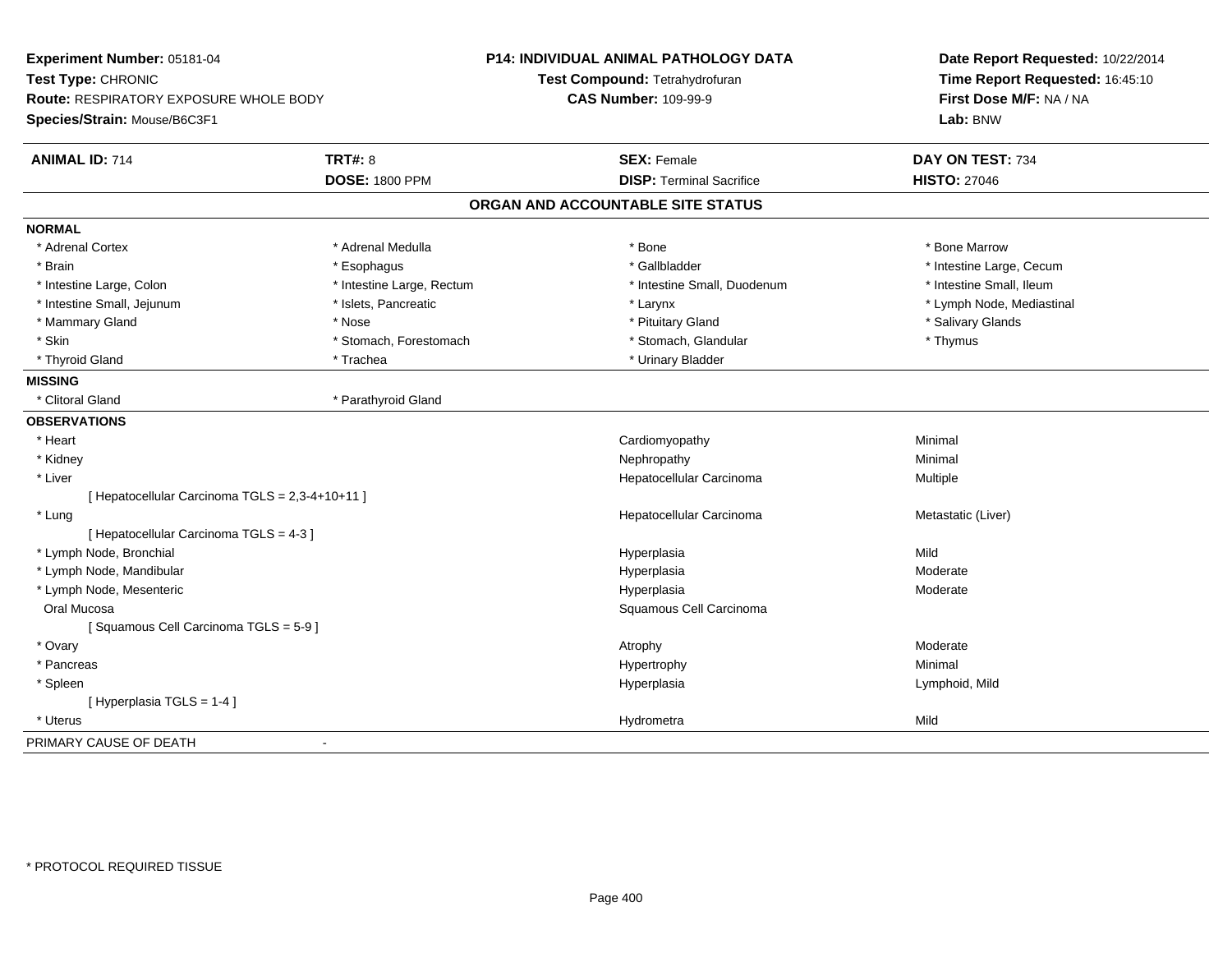| Experiment Number: 05181-04<br>Test Type: CHRONIC<br><b>Route: RESPIRATORY EXPOSURE WHOLE BODY</b><br>Species/Strain: Mouse/B6C3F1                       | P14: INDIVIDUAL ANIMAL PATHOLOGY DATA<br>Test Compound: Tetrahydrofuran<br><b>CAS Number: 109-99-9</b> | Date Report Requested: 10/22/2014<br>Time Report Requested: 16:45:10<br>First Dose M/F: NA / NA<br>Lab: BNW |
|----------------------------------------------------------------------------------------------------------------------------------------------------------|--------------------------------------------------------------------------------------------------------|-------------------------------------------------------------------------------------------------------------|
| <b>TRT#: 8</b><br><b>ANIMAL ID: 715</b>                                                                                                                  | <b>SEX: Female</b><br><b>DISP: Terminal Sacrifice</b>                                                  | DAY ON TEST: 736                                                                                            |
| <b>DOSE: 1800 PPM</b>                                                                                                                                    |                                                                                                        | <b>HISTO: 27047</b>                                                                                         |
|                                                                                                                                                          | ORGAN AND ACCOUNTABLE SITE STATUS                                                                      |                                                                                                             |
| <b>NORMAL</b>                                                                                                                                            |                                                                                                        |                                                                                                             |
| * Bone Marrow<br>* Adrenal Cortex                                                                                                                        | * Brain                                                                                                | * Clitoral Gland                                                                                            |
| * Gallbladder<br>* Esophagus                                                                                                                             | * Intestine Large, Cecum                                                                               | * Intestine Large, Colon                                                                                    |
| * Intestine Large, Rectum                                                                                                                                | * Intestine Small, Duodenum<br>* Intestine Small, Ileum                                                | * Intestine Small, Jejunum                                                                                  |
| * Islets, Pancreatic<br>* Kidney                                                                                                                         | * Larynx                                                                                               | * Lung                                                                                                      |
| * Lymph Node, Bronchial                                                                                                                                  | * Lymph Node, Mandibular<br>* Lymph Node, Mediastinal                                                  | * Lymph Node, Mesenteric                                                                                    |
| * Mammary Gland<br>* Nose                                                                                                                                | * Pancreas                                                                                             | * Pituitary Gland                                                                                           |
| * Skin<br>* Salivary Glands                                                                                                                              | * Spleen                                                                                               | * Stomach, Forestomach                                                                                      |
| * Stomach, Glandular<br>* Thymus                                                                                                                         | * Trachea                                                                                              | * Urinary Bladder                                                                                           |
| <b>MISSING</b>                                                                                                                                           |                                                                                                        |                                                                                                             |
| * Parathyroid Gland                                                                                                                                      |                                                                                                        |                                                                                                             |
| <b>OBSERVATIONS</b>                                                                                                                                      |                                                                                                        |                                                                                                             |
| * Adrenal Medulla                                                                                                                                        | Pheochromocytoma Benign                                                                                |                                                                                                             |
| * Bone                                                                                                                                                   | Fibrous Osteodystrophy                                                                                 | Mild                                                                                                        |
| * Heart                                                                                                                                                  | Cardiomyopathy                                                                                         | Minimal                                                                                                     |
| * Liver                                                                                                                                                  | Clear Cell Focus                                                                                       |                                                                                                             |
|                                                                                                                                                          | <b>Eosinophilic Focus</b>                                                                              |                                                                                                             |
|                                                                                                                                                          | Hepatocellular Adenoma                                                                                 |                                                                                                             |
|                                                                                                                                                          | Hepatocellular Carcinoma                                                                               |                                                                                                             |
| [Clear Cell Focus TGLS = 3-4]<br>[Eosinophilic Focus TGLS = 3-4]<br>[ Hepatocellular Adenoma TGLS = 2-11 ]<br>[ Hepatocellular Carcinoma TGLS = 2-4+10 ] |                                                                                                        |                                                                                                             |
| Mesentery<br>Fat                                                                                                                                         | Necrosis                                                                                               | Moderate                                                                                                    |
| [Necrosis TGLS = $1-12$ ]                                                                                                                                |                                                                                                        |                                                                                                             |
| * Ovary                                                                                                                                                  | Atrophy                                                                                                | Mild                                                                                                        |
|                                                                                                                                                          | Cyst                                                                                                   | Minimal                                                                                                     |
| C Cell<br>* Thyroid Gland                                                                                                                                | Carcinoma                                                                                              |                                                                                                             |
| [Carcinoma TGLS = 4-2]                                                                                                                                   |                                                                                                        |                                                                                                             |
| * Uterus                                                                                                                                                 | Hyperplasia                                                                                            | Cystic, Mild                                                                                                |

PRIMARY CAUSE OF DEATH-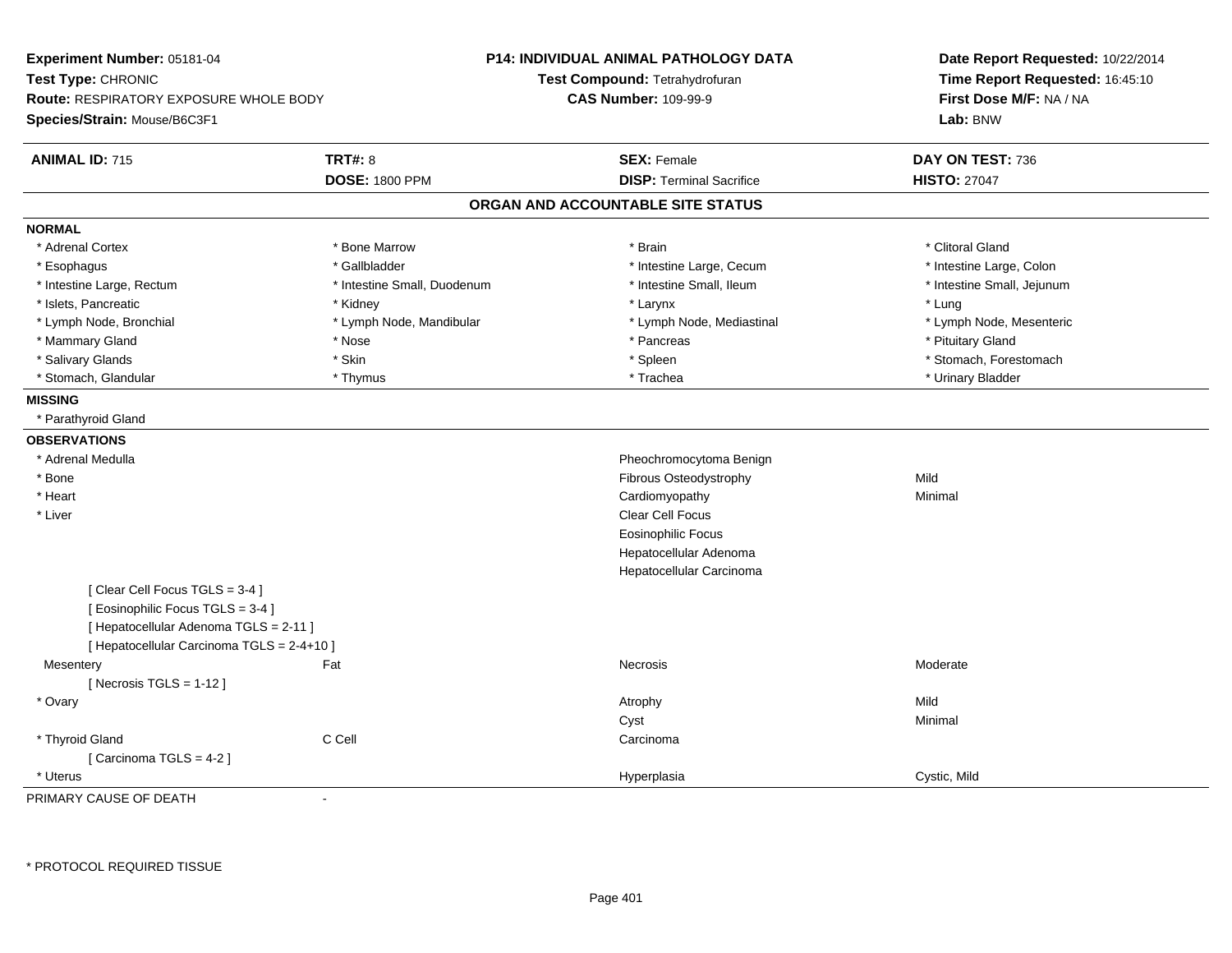| Experiment Number: 05181-04<br><b>Test Type: CHRONIC</b><br><b>Route: RESPIRATORY EXPOSURE WHOLE BODY</b> |                       | <b>P14: INDIVIDUAL ANIMAL PATHOLOGY DATA</b><br><b>Test Compound: Tetrahydrofuran</b><br><b>CAS Number: 109-99-9</b> | Date Report Requested: 10/22/2014<br>Time Report Requested: 16:45:10<br>First Dose M/F: NA / NA |
|-----------------------------------------------------------------------------------------------------------|-----------------------|----------------------------------------------------------------------------------------------------------------------|-------------------------------------------------------------------------------------------------|
| Species/Strain: Mouse/B6C3F1<br><b>ANIMAL ID: 715</b>                                                     | <b>TRT#: 8</b>        | <b>SEX: Female</b>                                                                                                   | Lab: BNW<br>DAY ON TEST: 736                                                                    |
|                                                                                                           | <b>DOSE: 1800 PPM</b> | <b>DISP:</b> Terminal Sacrifice                                                                                      | <b>HISTO: 27047</b>                                                                             |
|                                                                                                           |                       | ORGAN AND ACCOUNTABLE SITE STATUS                                                                                    |                                                                                                 |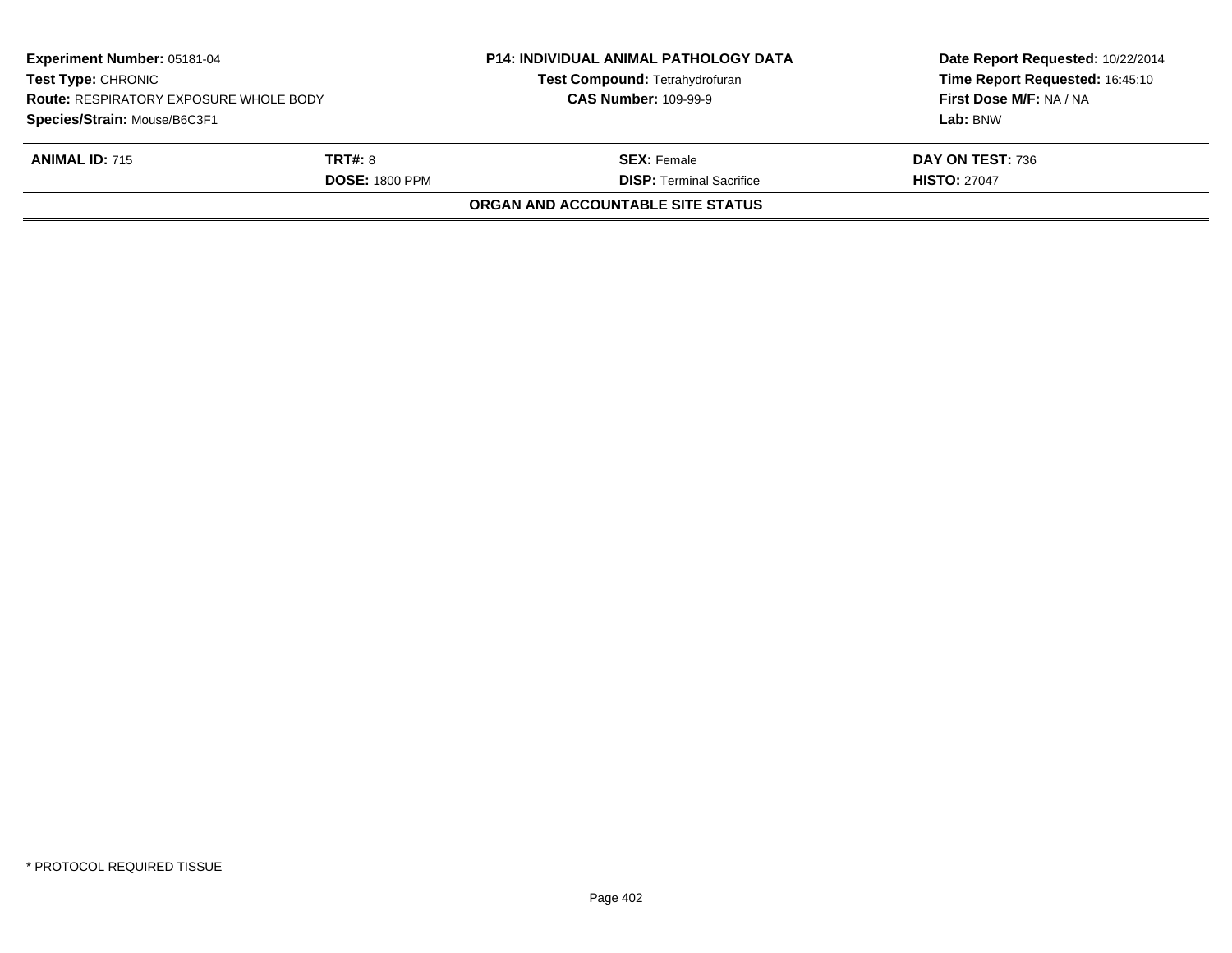| Experiment Number: 05181-04                   |                           | <b>P14: INDIVIDUAL ANIMAL PATHOLOGY DATA</b> | Date Report Requested: 10/22/2014 |
|-----------------------------------------------|---------------------------|----------------------------------------------|-----------------------------------|
| Test Type: CHRONIC                            |                           | Test Compound: Tetrahydrofuran               | Time Report Requested: 16:45:10   |
| <b>Route: RESPIRATORY EXPOSURE WHOLE BODY</b> |                           | <b>CAS Number: 109-99-9</b>                  | First Dose M/F: NA / NA           |
| Species/Strain: Mouse/B6C3F1                  |                           |                                              | Lab: BNW                          |
| <b>ANIMAL ID: 716</b>                         | <b>TRT#: 8</b>            | <b>SEX: Female</b>                           | DAY ON TEST: 733                  |
|                                               | <b>DOSE: 1800 PPM</b>     | <b>DISP: Terminal Sacrifice</b>              | <b>HISTO: 27048</b>               |
|                                               |                           | ORGAN AND ACCOUNTABLE SITE STATUS            |                                   |
| <b>NORMAL</b>                                 |                           |                                              |                                   |
| * Adrenal Cortex                              | * Adrenal Medulla         | * Bone                                       | * Bone Marrow                     |
| * Brain                                       | * Clitoral Gland          | * Esophagus                                  | * Gallbladder                     |
| * Heart                                       | * Intestine Large, Cecum  | * Intestine Large, Colon                     | * Intestine Large, Rectum         |
| * Intestine Small, Duodenum                   | * Intestine Small, Ileum  | * Intestine Small, Jejunum                   | * Islets, Pancreatic              |
| * Kidney                                      | * Larynx                  | * Lung                                       | * Lymph Node, Bronchial           |
| * Lymph Node, Mandibular                      | * Lymph Node, Mediastinal | * Lymph Node, Mesenteric                     | * Mammary Gland                   |
| * Nose                                        | * Pancreas                | * Parathyroid Gland                          | * Salivary Glands                 |
| * Spleen                                      | * Stomach, Forestomach    | * Stomach, Glandular                         | * Thymus                          |
| * Thyroid Gland                               | * Trachea                 | * Urinary Bladder                            |                                   |
| <b>OBSERVATIONS</b>                           |                           |                                              |                                   |
| * Liver                                       |                           | <b>Eosinophilic Focus</b>                    |                                   |
| [Eosinophilic Focus TGLS = 2-4 ]              |                           |                                              |                                   |
| * Ovary                                       |                           | Angiectasis                                  | Mild                              |
|                                               |                           | Atrophy                                      | Mild                              |
| * Pituitary Gland                             | <b>Pars Distalis</b>      | Hyperplasia                                  | Mild                              |
| * Skin                                        | <b>Subcut Tiss</b>        | Angiectasis                                  | Mild                              |
| * Uterus                                      |                           | Angiectasis                                  | Mild                              |
|                                               |                           | Hydrometra                                   | Marked                            |
| [Hydrometra TGLS = $1-8$ ]                    |                           |                                              |                                   |
| PRIMARY CAUSE OF DEATH                        | $\blacksquare$            |                                              |                                   |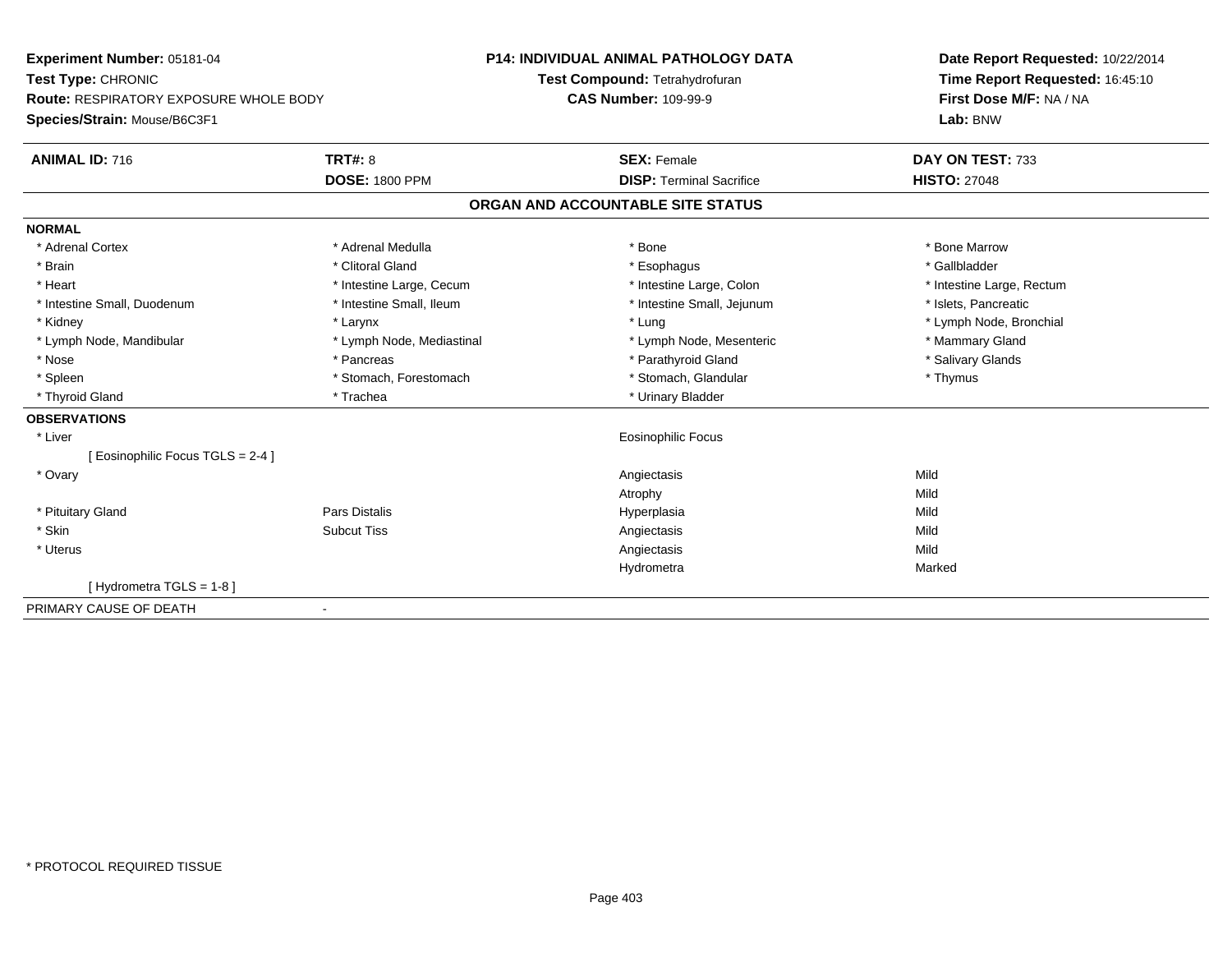| Experiment Number: 05181-04<br>Test Type: CHRONIC |                           | P14: INDIVIDUAL ANIMAL PATHOLOGY DATA | Date Report Requested: 10/22/2014 |  |
|---------------------------------------------------|---------------------------|---------------------------------------|-----------------------------------|--|
|                                                   |                           | Test Compound: Tetrahydrofuran        | Time Report Requested: 16:45:11   |  |
| Route: RESPIRATORY EXPOSURE WHOLE BODY            |                           | <b>CAS Number: 109-99-9</b>           | First Dose M/F: NA / NA           |  |
| Species/Strain: Mouse/B6C3F1                      |                           |                                       | Lab: BNW                          |  |
| <b>ANIMAL ID: 717</b>                             | <b>TRT#: 8</b>            | <b>SEX: Female</b>                    | DAY ON TEST: 733                  |  |
|                                                   | <b>DOSE: 1800 PPM</b>     | <b>DISP: Terminal Sacrifice</b>       | <b>HISTO: 27049</b>               |  |
|                                                   |                           | ORGAN AND ACCOUNTABLE SITE STATUS     |                                   |  |
| <b>NORMAL</b>                                     |                           |                                       |                                   |  |
| * Adrenal Cortex                                  | * Bone                    | * Bone Marrow                         | * Brain                           |  |
| * Clitoral Gland                                  | * Esophagus               | * Gallbladder                         | * Intestine Large, Cecum          |  |
| * Intestine Large, Colon                          | * Intestine Large, Rectum | * Intestine Small, Duodenum           | * Intestine Small, Ileum          |  |
| * Intestine Small, Jejunum                        | * Islets, Pancreatic      | * Kidney                              | * Larynx                          |  |
| * Lung                                            | * Lymph Node, Bronchial   | * Lymph Node, Mediastinal             | * Lymph Node, Mesenteric          |  |
| * Mammary Gland                                   | * Nose                    | * Pancreas                            | * Salivary Glands                 |  |
| * Skin                                            | * Spleen                  | * Stomach, Forestomach                | * Stomach, Glandular              |  |
| * Thymus                                          | * Trachea                 | * Urinary Bladder                     |                                   |  |
| <b>MISSING</b>                                    |                           |                                       |                                   |  |
| * Lymph Node, Mandibular                          | * Parathyroid Gland       |                                       |                                   |  |
| <b>OBSERVATIONS</b>                               |                           |                                       |                                   |  |
| * Adrenal Medulla                                 |                           | Hyperplasia                           | Marked                            |  |
| * Heart                                           |                           | Cardiomyopathy                        | Minimal                           |  |
| * Liver                                           |                           | Hepatocellular Carcinoma              |                                   |  |
|                                                   |                           | Necrosis                              | Mild                              |  |
| [ Hepatocellular Carcinoma TGLS = 3-4 ]           |                           |                                       |                                   |  |
| * Ovary                                           |                           | Cyst                                  | Mild                              |  |
|                                                   |                           | Cystadenoma                           |                                   |  |
| [ Cystadenoma TGLS = $2-7$ ]                      |                           |                                       |                                   |  |
| * Pituitary Gland                                 | <b>Pars Distalis</b>      | Adenoma                               |                                   |  |
| [Adenoma TGLS = $1-8$ ]                           |                           |                                       |                                   |  |
| * Thyroid Gland                                   | <b>Follicular Cel</b>     | Hyperplasia                           | Minimal                           |  |
| * Uterus                                          |                           | Hyperplasia                           | Cystic, Minimal                   |  |
| PRIMARY CAUSE OF DEATH                            | $\sim$                    |                                       |                                   |  |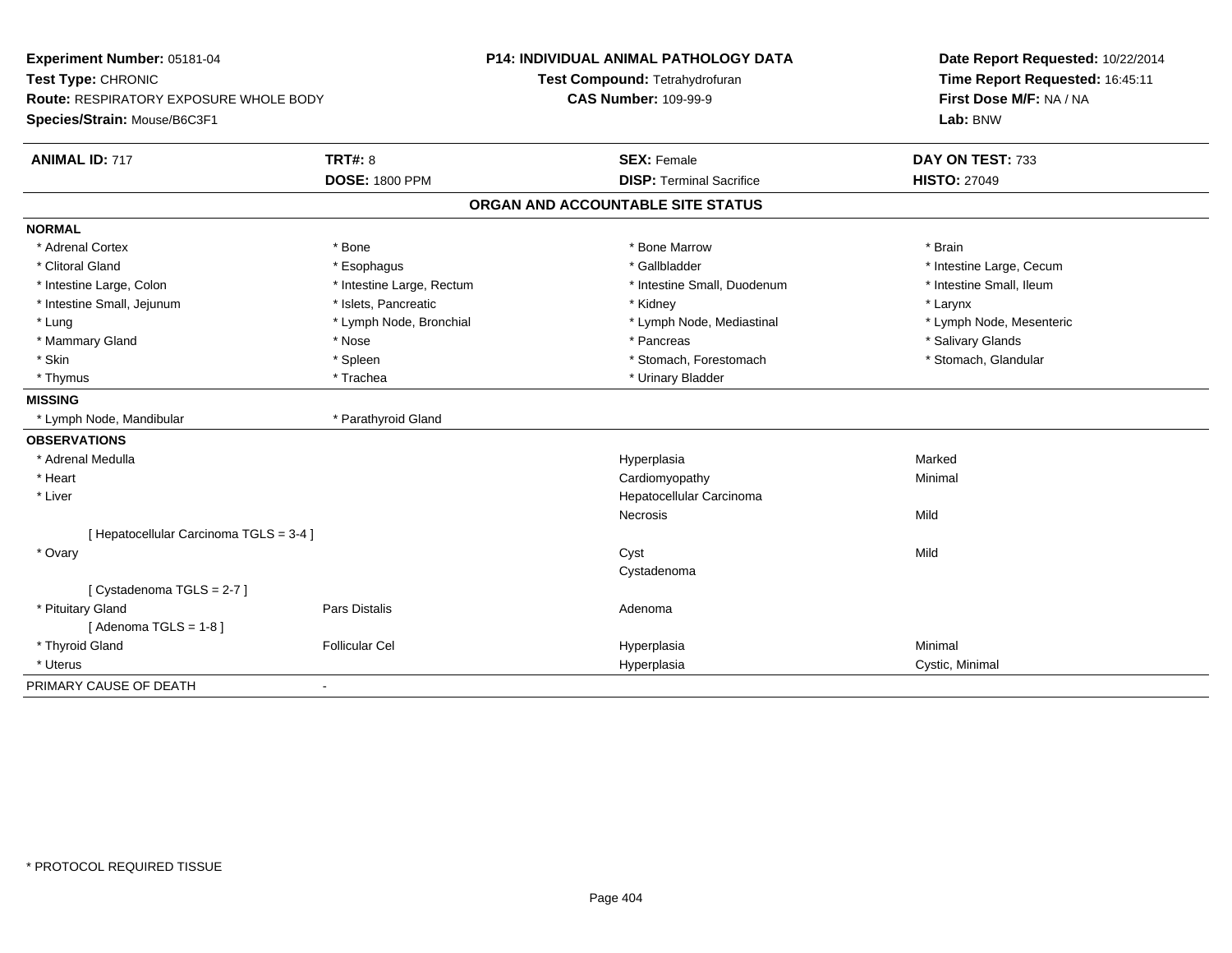| Experiment Number: 05181-04                     |                             | <b>P14: INDIVIDUAL ANIMAL PATHOLOGY DATA</b> | Date Report Requested: 10/22/2014 |  |
|-------------------------------------------------|-----------------------------|----------------------------------------------|-----------------------------------|--|
| Test Type: CHRONIC                              |                             | Test Compound: Tetrahydrofuran               | Time Report Requested: 16:45:11   |  |
| <b>Route: RESPIRATORY EXPOSURE WHOLE BODY</b>   |                             | <b>CAS Number: 109-99-9</b>                  | First Dose M/F: NA / NA           |  |
| Species/Strain: Mouse/B6C3F1                    |                             |                                              | Lab: BNW                          |  |
| <b>ANIMAL ID: 718</b>                           | <b>TRT#: 8</b>              | <b>SEX: Female</b>                           | DAY ON TEST: 734                  |  |
|                                                 | <b>DOSE: 1800 PPM</b>       | <b>DISP: Terminal Sacrifice</b>              | <b>HISTO: 27050</b>               |  |
|                                                 |                             | ORGAN AND ACCOUNTABLE SITE STATUS            |                                   |  |
| <b>NORMAL</b>                                   |                             |                                              |                                   |  |
| * Adrenal Medulla                               | * Bone Marrow               | * Brain                                      | * Clitoral Gland                  |  |
| * Esophagus                                     | * Gallbladder               | * Intestine Large, Cecum                     | * Intestine Large, Colon          |  |
| * Intestine Large, Rectum                       | * Intestine Small, Duodenum | * Intestine Small, Ileum                     | * Intestine Small, Jejunum        |  |
| * Islets. Pancreatic                            | * Larynx                    | * Lung                                       | * Lymph Node, Bronchial           |  |
| * Lymph Node, Mandibular                        | * Lymph Node, Mesenteric    | * Mammary Gland                              | * Nose                            |  |
| * Pancreas                                      | * Pituitary Gland           | * Salivary Glands                            | * Skin                            |  |
| * Spleen                                        | * Stomach, Forestomach      | * Stomach, Glandular                         | * Thymus                          |  |
| * Thyroid Gland                                 | * Trachea                   | * Urinary Bladder                            |                                   |  |
| <b>MISSING</b>                                  |                             |                                              |                                   |  |
| * Lymph Node, Mediastinal                       |                             |                                              |                                   |  |
| <b>INSUFFICIENT TISSUE</b>                      |                             |                                              |                                   |  |
| * Parathyroid Gland                             |                             |                                              |                                   |  |
| <b>OBSERVATIONS</b>                             |                             |                                              |                                   |  |
| * Adrenal Cortex                                |                             | Hypertrophy                                  | Minimal                           |  |
| * Bone                                          |                             | Fibrous Osteodystrophy                       | Mild                              |  |
| * Heart                                         |                             | Cardiomyopathy                               | Minimal                           |  |
| * Kidney                                        |                             | Nephropathy                                  | Minimal                           |  |
| * Liver                                         |                             | <b>Eosinophilic Focus</b>                    |                                   |  |
|                                                 |                             | Hepatocellular Adenoma                       | Multiple                          |  |
| [ Eosinophilic Focus TGLS = 4-4 ]               |                             |                                              |                                   |  |
| [ Hepatocellular Adenoma TGLS = 1,2,3-4+10+11 ] |                             |                                              |                                   |  |
| * Ovary                                         |                             | Atrophy                                      | Mild                              |  |
| * Uterus                                        |                             | Hyperplasia                                  | Cystic, Mild                      |  |
| PRIMARY CAUSE OF DEATH                          | $\blacksquare$              |                                              |                                   |  |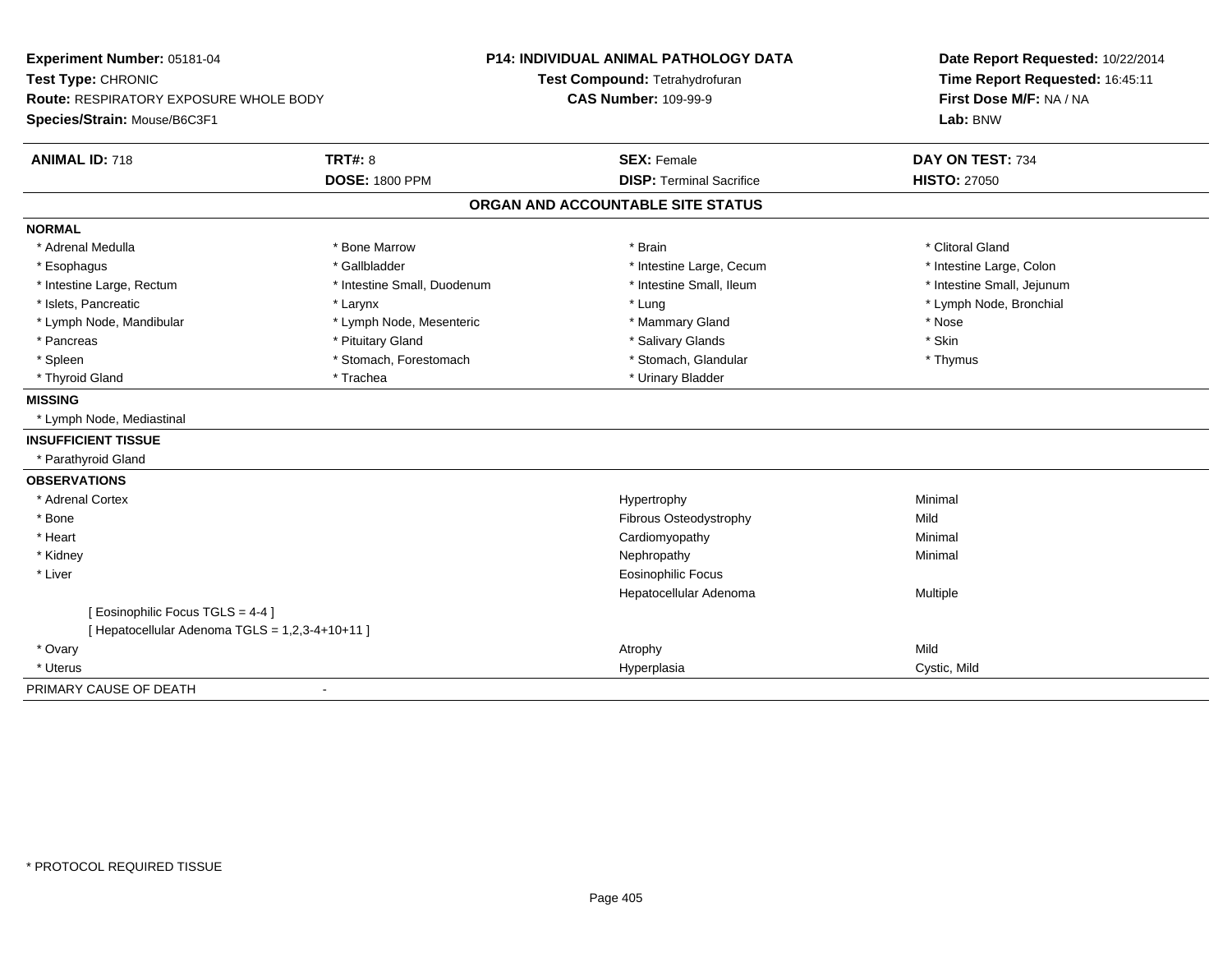| Experiment Number: 05181-04                   |                             | <b>P14: INDIVIDUAL ANIMAL PATHOLOGY DATA</b> |                                   | Date Report Requested: 10/22/2014 |
|-----------------------------------------------|-----------------------------|----------------------------------------------|-----------------------------------|-----------------------------------|
| Test Type: CHRONIC                            |                             | Test Compound: Tetrahydrofuran               |                                   | Time Report Requested: 16:45:11   |
| <b>Route: RESPIRATORY EXPOSURE WHOLE BODY</b> | <b>CAS Number: 109-99-9</b> |                                              | First Dose M/F: NA / NA           |                                   |
| Species/Strain: Mouse/B6C3F1                  |                             |                                              |                                   | Lab: BNW                          |
| <b>ANIMAL ID: 719</b>                         | <b>TRT#: 8</b>              |                                              | <b>SEX: Female</b>                | DAY ON TEST: 734                  |
|                                               | <b>DOSE: 1800 PPM</b>       |                                              | <b>DISP: Terminal Sacrifice</b>   | <b>HISTO: 27051</b>               |
|                                               |                             |                                              | ORGAN AND ACCOUNTABLE SITE STATUS |                                   |
| <b>NORMAL</b>                                 |                             |                                              |                                   |                                   |
| * Adrenal Cortex                              | * Adrenal Medulla           |                                              | * Bone Marrow                     | * Brain                           |
| * Clitoral Gland                              | * Esophagus                 |                                              | * Gallbladder                     | * Intestine Large, Cecum          |
| * Intestine Large, Colon                      | * Intestine Large, Rectum   |                                              | * Intestine Small, Duodenum       | * Intestine Small, Ileum          |
| * Intestine Small, Jejunum                    | * Islets, Pancreatic        |                                              | * Kidney                          | * Larynx                          |
| * Lung                                        | * Lymph Node, Bronchial     |                                              | * Lymph Node, Mediastinal         | * Lymph Node, Mesenteric          |
| * Mammary Gland                               | * Nose                      |                                              | * Ovary                           | * Pancreas                        |
| * Parathyroid Gland                           | * Salivary Glands           |                                              | * Spleen                          | * Stomach, Forestomach            |
| * Stomach, Glandular                          | * Thymus                    |                                              | * Trachea                         | * Urinary Bladder                 |
| <b>MISSING</b>                                |                             |                                              |                                   |                                   |
| * Lymph Node, Mandibular                      |                             |                                              |                                   |                                   |
| <b>OBSERVATIONS</b>                           |                             |                                              |                                   |                                   |
| * Bone                                        |                             |                                              | Fibrous Osteodystrophy            | Mild                              |
| * Heart                                       |                             |                                              | Cardiomyopathy                    | Minimal                           |
| * Liver                                       |                             |                                              | Hepatocellular Adenoma            | Multiple                          |
| [ Hepatocellular Adenoma TGLS = 2-11 ]        |                             |                                              |                                   |                                   |
| * Pituitary Gland                             | <b>Pars Distalis</b>        |                                              | Adenoma                           |                                   |
| * Skin                                        | <b>Subcut Tiss</b>          |                                              | Sarcoma                           |                                   |
| [Sarcoma TGLS = $1-10$ ]                      |                             |                                              |                                   |                                   |
| * Thyroid Gland                               | <b>Follicular Cel</b>       |                                              | Hyperplasia                       | Mild                              |
| * Uterus                                      |                             |                                              | Hyperplasia                       | Cystic, Minimal                   |
| PRIMARY CAUSE OF DEATH                        | $\blacksquare$              |                                              |                                   |                                   |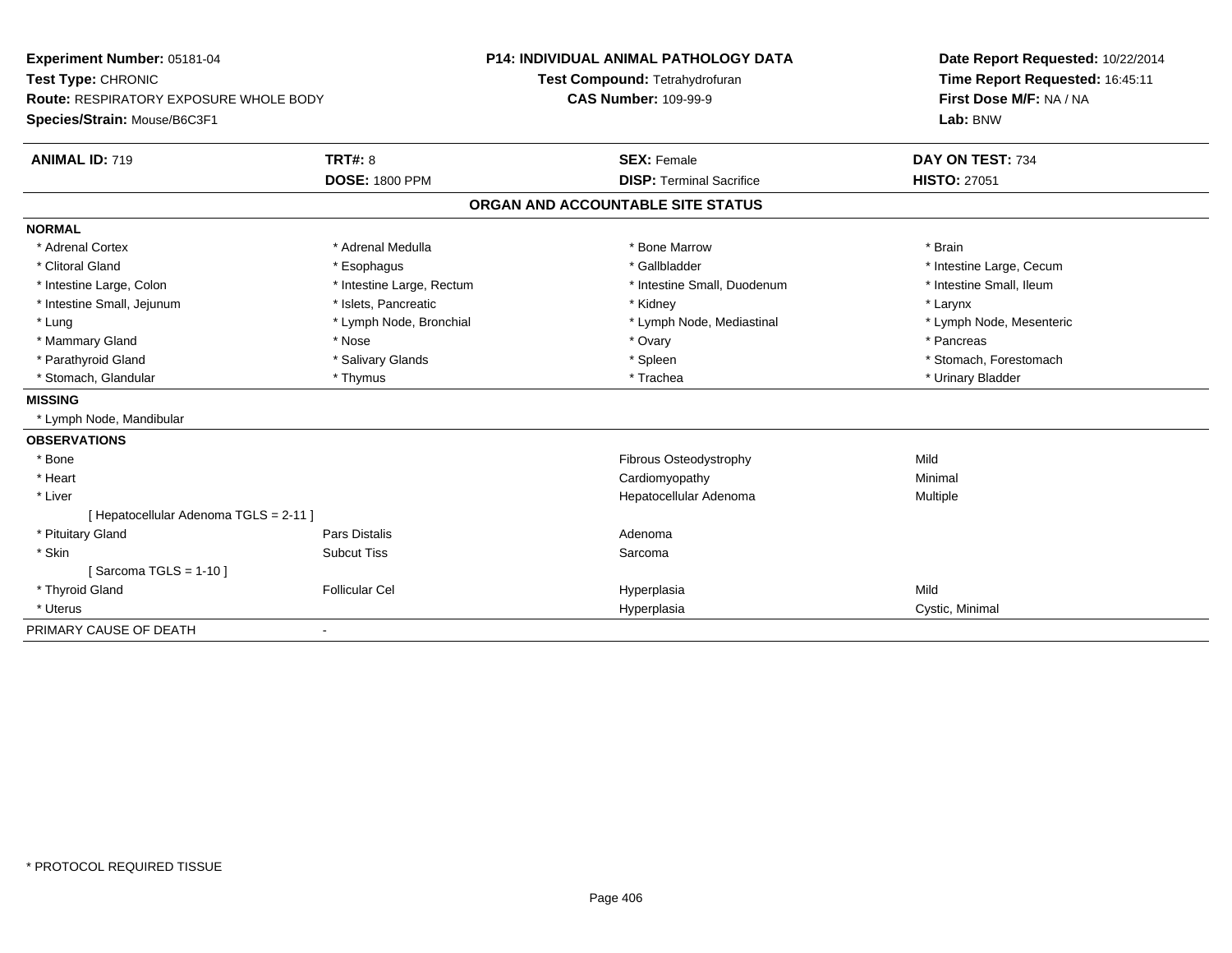| <b>P14: INDIVIDUAL ANIMAL PATHOLOGY DATA</b><br>Experiment Number: 05181-04<br>Test Type: CHRONIC<br>Test Compound: Tetrahydrofuran<br><b>Route: RESPIRATORY EXPOSURE WHOLE BODY</b><br><b>CAS Number: 109-99-9</b><br>Species/Strain: Mouse/B6C3F1 |                             | Date Report Requested: 10/22/2014<br>Time Report Requested: 16:45:11<br>First Dose M/F: NA / NA<br>Lab: BNW |                            |
|-----------------------------------------------------------------------------------------------------------------------------------------------------------------------------------------------------------------------------------------------------|-----------------------------|-------------------------------------------------------------------------------------------------------------|----------------------------|
| <b>ANIMAL ID: 720</b>                                                                                                                                                                                                                               | <b>TRT#: 8</b>              | <b>SEX: Female</b>                                                                                          | DAY ON TEST: 733           |
|                                                                                                                                                                                                                                                     | <b>DOSE: 1800 PPM</b>       | <b>DISP: Terminal Sacrifice</b>                                                                             | <b>HISTO: 27052</b>        |
|                                                                                                                                                                                                                                                     |                             | ORGAN AND ACCOUNTABLE SITE STATUS                                                                           |                            |
| <b>NORMAL</b>                                                                                                                                                                                                                                       |                             |                                                                                                             |                            |
| * Adrenal Cortex                                                                                                                                                                                                                                    | * Adrenal Medulla           | * Bone Marrow                                                                                               | * Brain                    |
| * Clitoral Gland                                                                                                                                                                                                                                    | * Esophagus                 | * Gallbladder                                                                                               | * Intestine Large, Cecum   |
| * Intestine Large, Colon                                                                                                                                                                                                                            | * Intestine Small, Duodenum | * Intestine Small, Ileum                                                                                    | * Intestine Small, Jejunum |
| * Islets, Pancreatic                                                                                                                                                                                                                                | * Larynx                    | * Lung                                                                                                      | * Lymph Node, Bronchial    |
| * Lymph Node, Mandibular                                                                                                                                                                                                                            | * Lymph Node, Mediastinal   | * Lymph Node, Mesenteric                                                                                    | * Mammary Gland            |
| * Nose                                                                                                                                                                                                                                              | * Ovary                     | * Pancreas                                                                                                  | * Parathyroid Gland        |
| * Salivary Glands                                                                                                                                                                                                                                   | * Skin                      | * Spleen                                                                                                    | * Stomach, Forestomach     |
| * Stomach, Glandular                                                                                                                                                                                                                                | * Thymus                    | * Thyroid Gland                                                                                             | * Trachea                  |
| * Urinary Bladder                                                                                                                                                                                                                                   | * Uterus                    |                                                                                                             |                            |
| <b>MISSING</b>                                                                                                                                                                                                                                      |                             |                                                                                                             |                            |
| * Intestine Large, Rectum                                                                                                                                                                                                                           |                             |                                                                                                             |                            |
| <b>OBSERVATIONS</b>                                                                                                                                                                                                                                 |                             |                                                                                                             |                            |
| * Bone                                                                                                                                                                                                                                              |                             | Fibrous Osteodystrophy                                                                                      | Minimal                    |
| * Heart                                                                                                                                                                                                                                             |                             | Cardiomyopathy                                                                                              | Minimal                    |
| * Kidney                                                                                                                                                                                                                                            |                             | Nephropathy                                                                                                 | Minimal                    |
| * Liver                                                                                                                                                                                                                                             |                             | Hepatocellular Adenoma                                                                                      | Multiple                   |
| [ Hepatocellular Adenoma TGLS = 2,3,4-4+10 ]                                                                                                                                                                                                        |                             |                                                                                                             |                            |
| * Pituitary Gland                                                                                                                                                                                                                                   | Pars Distalis               | Adenoma                                                                                                     |                            |
| Adenoma TGLS = 1-8 ]                                                                                                                                                                                                                                |                             |                                                                                                             |                            |
| PRIMARY CAUSE OF DEATH                                                                                                                                                                                                                              | $\overline{\phantom{a}}$    |                                                                                                             |                            |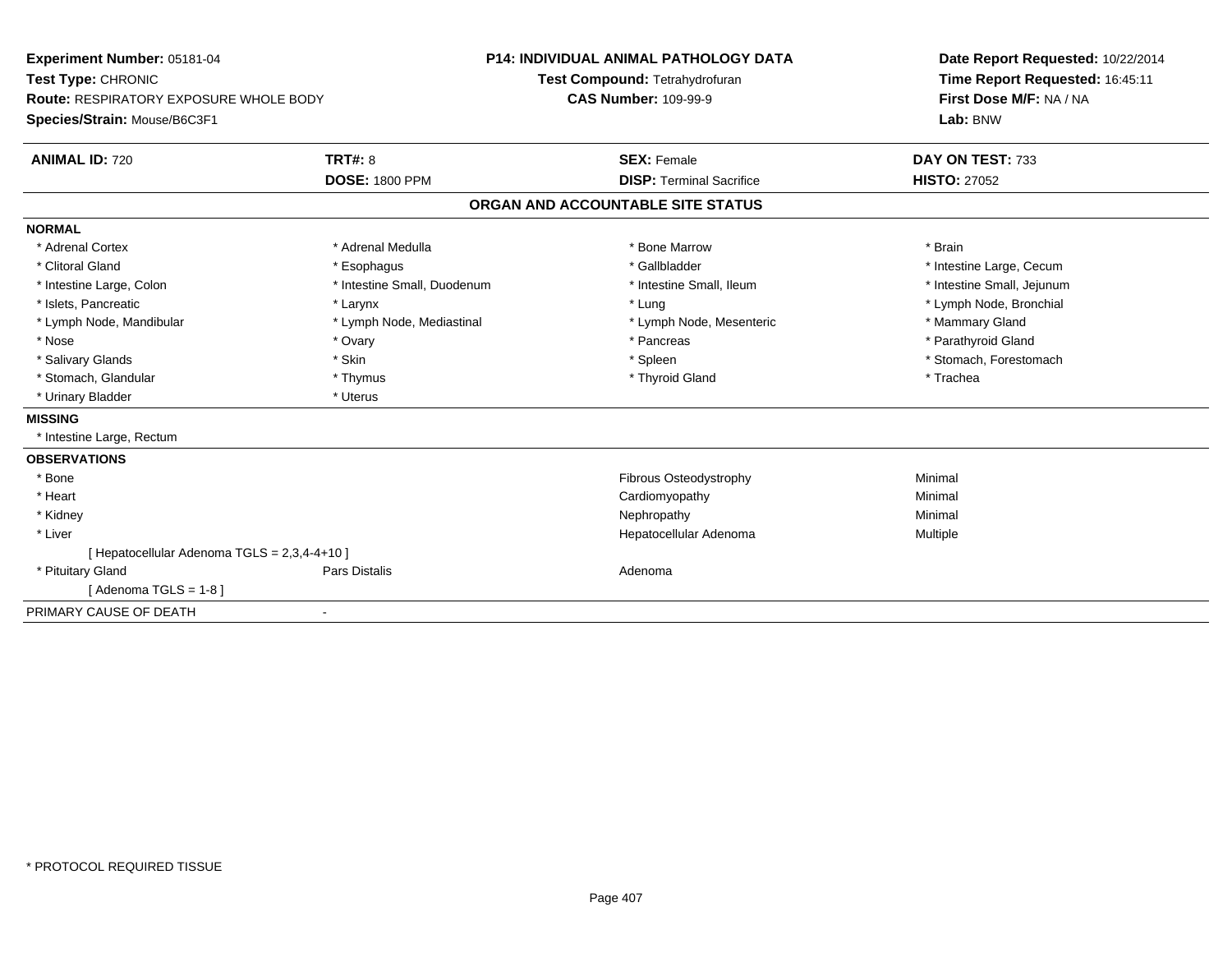| Experiment Number: 05181-04                   |                            | <b>P14: INDIVIDUAL ANIMAL PATHOLOGY DATA</b>                                                                                                          | Date Report Requested: 10/22/2014 |  |
|-----------------------------------------------|----------------------------|-------------------------------------------------------------------------------------------------------------------------------------------------------|-----------------------------------|--|
| Test Type: CHRONIC                            |                            | Test Compound: Tetrahydrofuran                                                                                                                        | Time Report Requested: 16:45:11   |  |
| <b>Route: RESPIRATORY EXPOSURE WHOLE BODY</b> |                            | <b>CAS Number: 109-99-9</b>                                                                                                                           | First Dose M/F: NA / NA           |  |
| Species/Strain: Mouse/B6C3F1                  |                            |                                                                                                                                                       | Lab: BNW                          |  |
| <b>ANIMAL ID: 721</b>                         | <b>TRT#: 8</b>             | <b>SEX: Female</b>                                                                                                                                    | DAY ON TEST: 734                  |  |
|                                               | <b>DOSE: 1800 PPM</b>      | <b>DISP: Terminal Sacrifice</b>                                                                                                                       | <b>HISTO: 27053</b>               |  |
|                                               |                            | ORGAN AND ACCOUNTABLE SITE STATUS                                                                                                                     |                                   |  |
| <b>NORMAL</b>                                 |                            |                                                                                                                                                       |                                   |  |
| * Adrenal Cortex                              | * Bone                     | * Bone Marrow                                                                                                                                         | * Brain                           |  |
| * Clitoral Gland                              | * Esophagus                | * Gallbladder                                                                                                                                         | * Heart                           |  |
| * Intestine Large, Cecum                      | * Intestine Large, Colon   | * Intestine Large, Rectum                                                                                                                             | * Intestine Small, Duodenum       |  |
| * Intestine Small, Ileum                      | * Intestine Small, Jejunum | * Islets, Pancreatic                                                                                                                                  | * Kidney                          |  |
| * Larynx                                      | * Lung                     | * Lymph Node, Mandibular                                                                                                                              | * Lymph Node, Mesenteric          |  |
| * Mammary Gland                               | * Nose                     | * Ovary                                                                                                                                               | * Pancreas                        |  |
| * Pituitary Gland                             | * Salivary Glands          | * Skin                                                                                                                                                | * Stomach, Forestomach            |  |
| * Stomach, Glandular                          | * Thymus                   | * Thyroid Gland                                                                                                                                       | * Trachea                         |  |
| * Urinary Bladder                             |                            |                                                                                                                                                       |                                   |  |
| <b>MISSING</b>                                |                            |                                                                                                                                                       |                                   |  |
| * Adrenal Medulla                             | * Lymph Node, Bronchial    | * Parathyroid Gland                                                                                                                                   |                                   |  |
| <b>OBSERVATIONS</b>                           |                            |                                                                                                                                                       |                                   |  |
| * Liver                                       |                            | Hepatocellular Adenoma                                                                                                                                |                                   |  |
|                                               |                            | Hepatocellular Carcinoma                                                                                                                              |                                   |  |
| [ Hepatocellular Adenoma TGLS = 2-10 ]        |                            |                                                                                                                                                       |                                   |  |
| [ Hepatocellular Carcinoma TGLS = 1-4 ]       |                            |                                                                                                                                                       |                                   |  |
| * Lymph Node, Mediastinal                     |                            | Lymphoma Malignant                                                                                                                                    |                                   |  |
|                                               |                            | Note: TGL 3 may be mediastinal lymph node not bronchial. The lymph node on slide 2 is much enlarged and the node to be put on slide 2 is mediastinal. |                                   |  |
| [ Lymphoma Malignant TGLS = 3-2 ]             |                            |                                                                                                                                                       |                                   |  |
| * Spleen                                      |                            | Lymphoma Malignant                                                                                                                                    |                                   |  |
| [ Lymphoma Malignant TGLS = 1-4 ]             |                            |                                                                                                                                                       |                                   |  |
| * Uterus                                      |                            | Hyperplasia                                                                                                                                           | Cystic, Mild                      |  |
| PRIMARY CAUSE OF DEATH                        |                            |                                                                                                                                                       |                                   |  |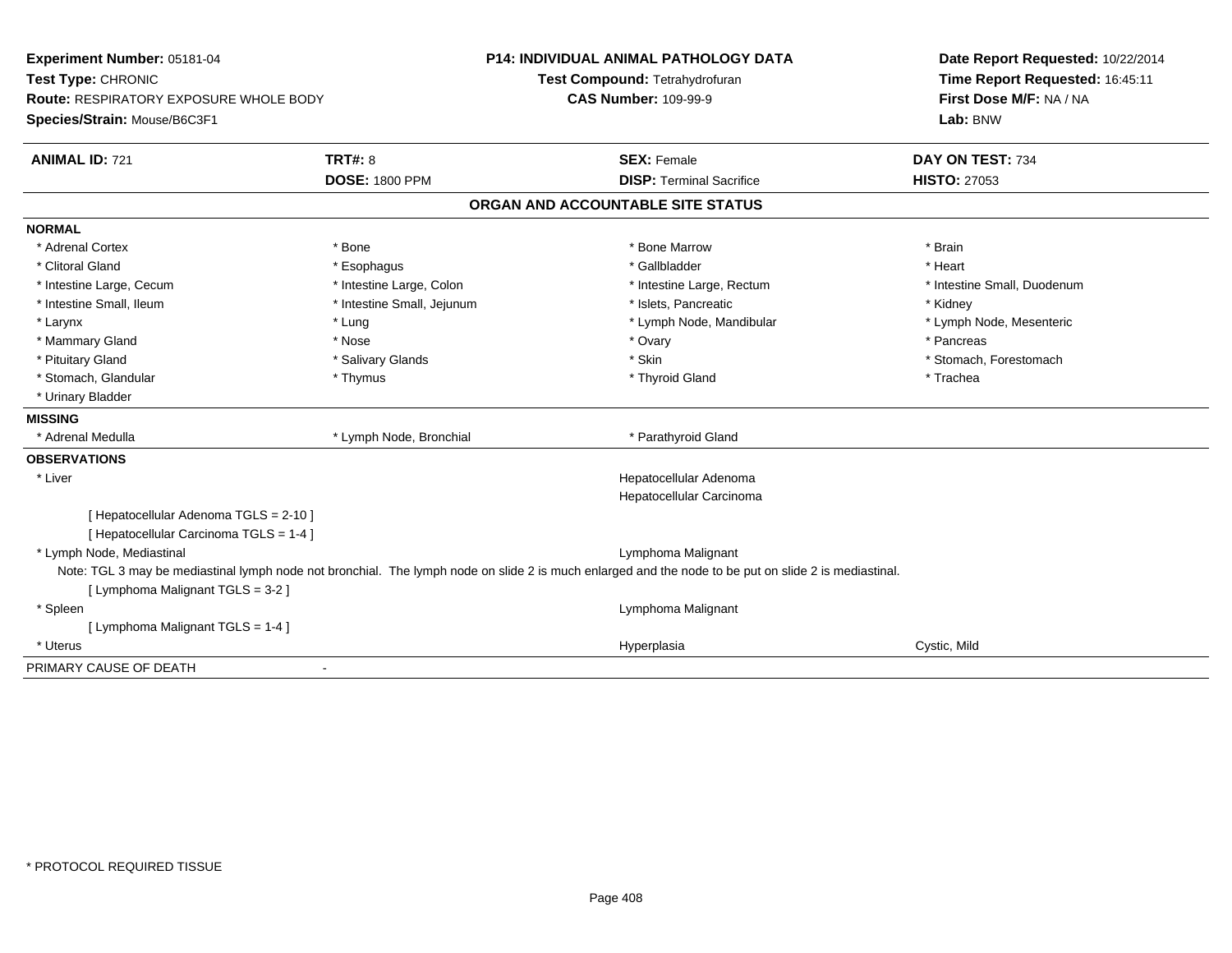| Experiment Number: 05181-04<br>Test Type: CHRONIC                      |                            | P14: INDIVIDUAL ANIMAL PATHOLOGY DATA<br>Test Compound: Tetrahydrofuran | Date Report Requested: 10/22/2014<br>Time Report Requested: 16:45:11 |  |
|------------------------------------------------------------------------|----------------------------|-------------------------------------------------------------------------|----------------------------------------------------------------------|--|
| Route: RESPIRATORY EXPOSURE WHOLE BODY<br>Species/Strain: Mouse/B6C3F1 |                            | <b>CAS Number: 109-99-9</b>                                             | First Dose M/F: NA / NA<br>Lab: BNW                                  |  |
| <b>ANIMAL ID: 722</b>                                                  | TRT#: 8                    | <b>SEX: Female</b>                                                      | DAY ON TEST: 733                                                     |  |
|                                                                        | <b>DOSE: 1800 PPM</b>      | <b>DISP: Terminal Sacrifice</b>                                         | <b>HISTO: 27054</b>                                                  |  |
|                                                                        |                            | ORGAN AND ACCOUNTABLE SITE STATUS                                       |                                                                      |  |
| <b>NORMAL</b>                                                          |                            |                                                                         |                                                                      |  |
| * Adrenal Cortex                                                       | * Adrenal Medulla          | * Bone                                                                  | * Bone Marrow                                                        |  |
| * Brain                                                                | * Clitoral Gland           | * Esophagus                                                             | * Gallbladder                                                        |  |
| * Intestine Large, Cecum                                               | * Intestine Large, Colon   | * Intestine Large, Rectum                                               | * Intestine Small, Duodenum                                          |  |
| * Intestine Small, Ileum                                               | * Intestine Small, Jejunum | * Islets, Pancreatic                                                    | * Larynx                                                             |  |
| * Lymph Node, Mediastinal                                              | * Lymph Node, Mesenteric   | * Mammary Gland                                                         | * Nose                                                               |  |
| * Salivary Glands                                                      | * Spleen                   | * Stomach, Forestomach                                                  | * Stomach, Glandular                                                 |  |
| * Thymus                                                               | * Thyroid Gland            | * Trachea                                                               | * Urinary Bladder                                                    |  |
| <b>MISSING</b>                                                         |                            |                                                                         |                                                                      |  |
| * Lymph Node, Bronchial                                                | * Lymph Node, Mandibular   | * Parathyroid Gland                                                     |                                                                      |  |
| <b>OBSERVATIONS</b>                                                    |                            |                                                                         |                                                                      |  |
| * Heart                                                                |                            | Cardiomyopathy                                                          | Minimal                                                              |  |
| * Kidney                                                               |                            | Nephropathy                                                             | Minimal                                                              |  |
| * Liver                                                                |                            | Hepatocellular Adenoma                                                  | Multiple                                                             |  |
| [ Hepatocellular Adenoma TGLS = 2,3,4,6-4+10+11+13 ]                   |                            |                                                                         |                                                                      |  |
| * Lung                                                                 | Alveolar Epith             | Hyperplasia                                                             | Minimal                                                              |  |
|                                                                        |                            | <b>Infiltration Cellular</b>                                            | Histiocyte, Minimal                                                  |  |
| * Ovary                                                                |                            | Cyst                                                                    | Minimal                                                              |  |
| * Pancreas                                                             |                            | <b>Basophilic Focus</b>                                                 |                                                                      |  |
| * Pituitary Gland                                                      | Pars Distalis              | Hyperplasia                                                             | Minimal                                                              |  |
| * Skin                                                                 | <b>Subcut Tiss</b>         | Sarcoma                                                                 |                                                                      |  |
| [Sarcoma TGLS = $1-12$ ]                                               |                            |                                                                         |                                                                      |  |
| * Uterus                                                               |                            | Hyperplasia                                                             | Cystic, Mild                                                         |  |
|                                                                        |                            | Thrombosis                                                              | Moderate                                                             |  |
| [Thrombosis TGLS = $5-8$ ]                                             |                            |                                                                         |                                                                      |  |
| PRIMARY CAUSE OF DEATH<br>$\blacksquare$                               |                            |                                                                         |                                                                      |  |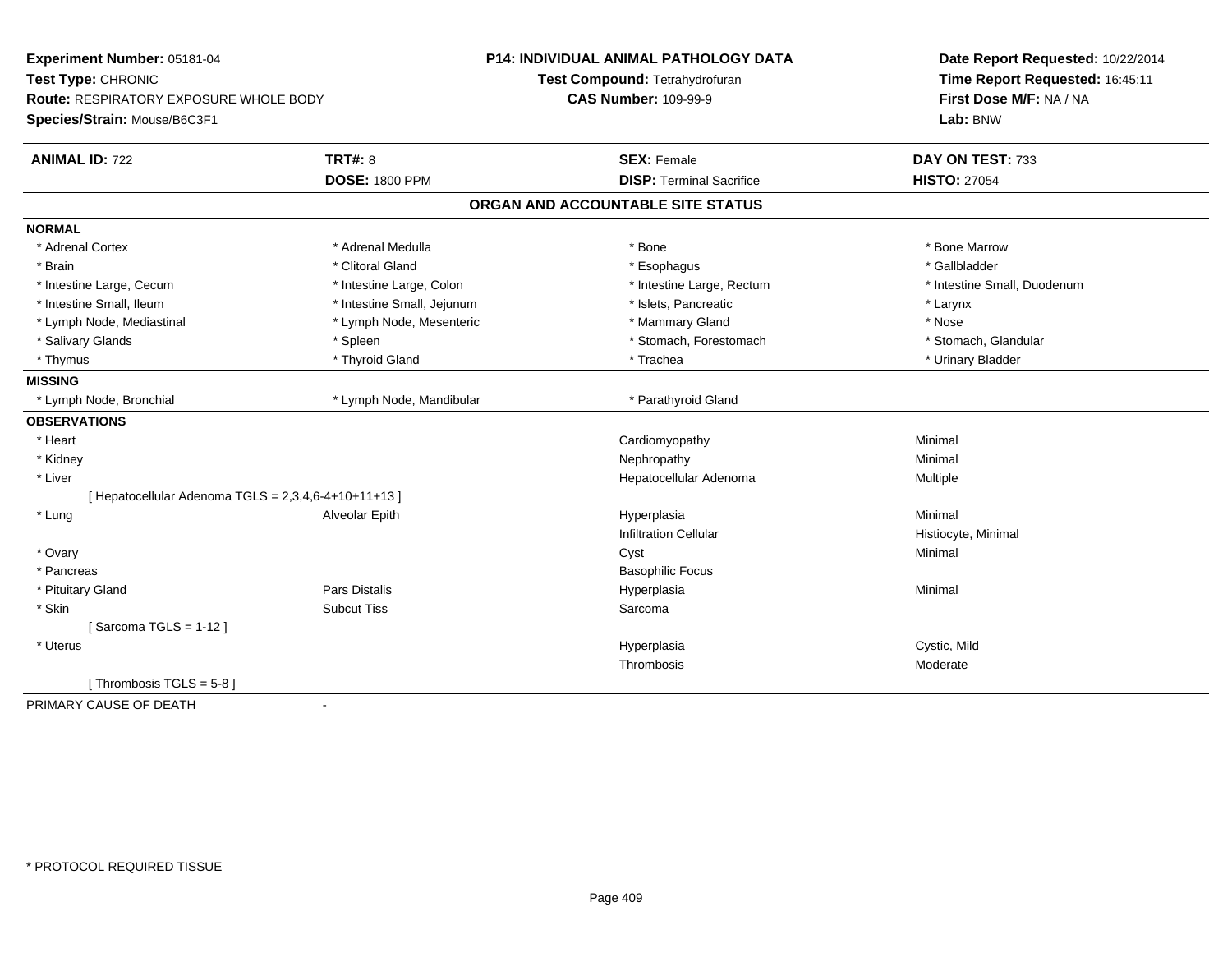| Experiment Number: 05181-04<br>Test Type: CHRONIC<br>Route: RESPIRATORY EXPOSURE WHOLE BODY<br>Species/Strain: Mouse/B6C3F1 |                          | P14: INDIVIDUAL ANIMAL PATHOLOGY DATA<br>Test Compound: Tetrahydrofuran<br><b>CAS Number: 109-99-9</b> | Date Report Requested: 10/22/2014<br>Time Report Requested: 16:45:11<br>First Dose M/F: NA / NA<br>Lab: BNW |
|-----------------------------------------------------------------------------------------------------------------------------|--------------------------|--------------------------------------------------------------------------------------------------------|-------------------------------------------------------------------------------------------------------------|
| <b>ANIMAL ID: 723</b>                                                                                                       | <b>TRT#: 8</b>           | <b>SEX: Female</b>                                                                                     | DAY ON TEST: 604                                                                                            |
|                                                                                                                             | <b>DOSE: 1800 PPM</b>    | <b>DISP:</b> Moribund Sacrifice                                                                        | <b>HISTO: 27055</b>                                                                                         |
|                                                                                                                             |                          | ORGAN AND ACCOUNTABLE SITE STATUS                                                                      |                                                                                                             |
| <b>NORMAL</b>                                                                                                               |                          |                                                                                                        |                                                                                                             |
| * Adrenal Cortex                                                                                                            | * Adrenal Medulla        | * Bone                                                                                                 | * Bone Marrow                                                                                               |
| * Brain                                                                                                                     | * Clitoral Gland         | * Esophagus                                                                                            | * Gallbladder                                                                                               |
| * Heart                                                                                                                     | * Intestine Large, Cecum | * Intestine Large, Colon                                                                               | * Intestine Large, Rectum                                                                                   |
| * Intestine Small, Duodenum                                                                                                 | * Intestine Small, Ileum | * Intestine Small, Jejunum                                                                             | * Islets, Pancreatic                                                                                        |
| * Kidney                                                                                                                    | * Larynx                 | * Lymph Node, Bronchial                                                                                | * Mammary Gland                                                                                             |
| * Nose                                                                                                                      | * Pancreas               | * Parathyroid Gland                                                                                    | * Salivary Glands                                                                                           |
| * Skin                                                                                                                      | * Stomach, Forestomach   | * Stomach, Glandular                                                                                   | * Thymus                                                                                                    |
| * Thyroid Gland                                                                                                             | * Trachea                | * Urinary Bladder                                                                                      |                                                                                                             |
| <b>MISSING</b>                                                                                                              |                          |                                                                                                        |                                                                                                             |
| * Lymph Node, Mandibular                                                                                                    |                          |                                                                                                        |                                                                                                             |
| <b>OBSERVATIONS</b>                                                                                                         |                          |                                                                                                        |                                                                                                             |
| * Liver                                                                                                                     |                          | Hepatocellular Adenoma                                                                                 |                                                                                                             |
|                                                                                                                             |                          | Hepatocellular Carcinoma                                                                               |                                                                                                             |
| [ Hepatocellular Adenoma TGLS = 5-4 ]<br>[ Hepatocellular Carcinoma TGLS = 3-10 ]                                           |                          |                                                                                                        |                                                                                                             |
| * Lung                                                                                                                      |                          | Alveolar/Bronchiolar Carcinoma                                                                         |                                                                                                             |
|                                                                                                                             |                          | Hepatocellular Carcinoma                                                                               | Metastatic (Liver)                                                                                          |
| [ Alveolar/Bronchiolar Carcinoma TGLS = 1-3 ]                                                                               |                          |                                                                                                        |                                                                                                             |
| * Lymph Node, Mediastinal                                                                                                   |                          | Lymphoma Malignant                                                                                     |                                                                                                             |
| [ Lymphoma Malignant TGLS = 6-11 ]                                                                                          |                          |                                                                                                        |                                                                                                             |
| * Lymph Node, Mesenteric                                                                                                    |                          | Lymphoma Malignant                                                                                     |                                                                                                             |
| [ Lymphoma Malignant TGLS = 6-11 ]                                                                                          |                          |                                                                                                        |                                                                                                             |
| Mesentery                                                                                                                   | Fat                      | Necrosis                                                                                               | Moderate                                                                                                    |
| [Necrosis $TGLS = 2-12$ ]                                                                                                   |                          |                                                                                                        |                                                                                                             |
| * Ovary                                                                                                                     |                          | Atrophy                                                                                                | Moderate                                                                                                    |
|                                                                                                                             |                          | Cyst                                                                                                   | Mild                                                                                                        |
| * Pituitary Gland                                                                                                           | <b>Pars Distalis</b>     | Hyperplasia                                                                                            | Mild                                                                                                        |
| * Spleen                                                                                                                    |                          | Lymphoma Malignant                                                                                     |                                                                                                             |
| [ Lymphoma Malignant TGLS = 4-4 ]                                                                                           |                          |                                                                                                        |                                                                                                             |
| * Uterus                                                                                                                    |                          | Hyperplasia                                                                                            | Cystic, Minimal                                                                                             |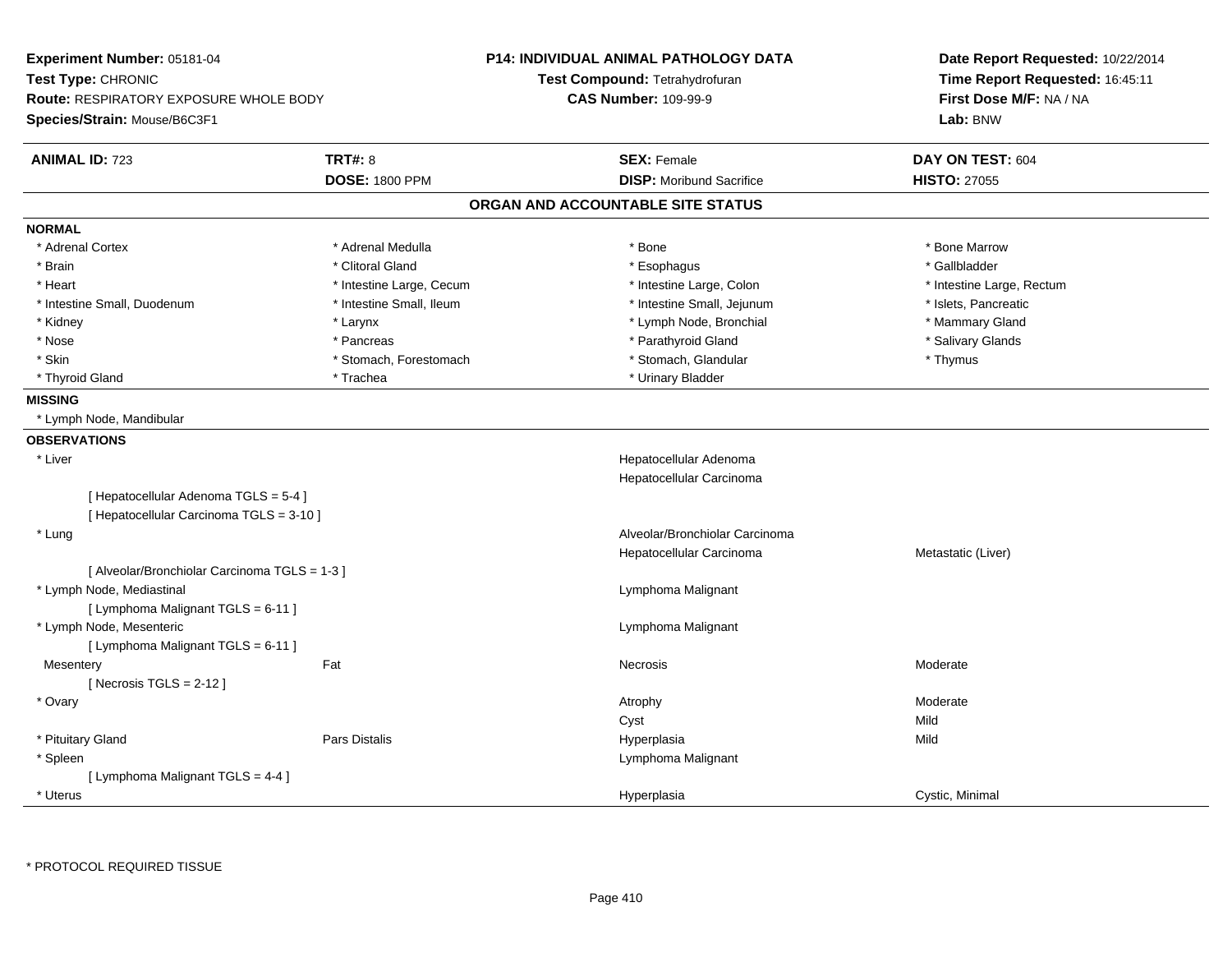| <b>Experiment Number: 05181-04</b><br>Test Type: CHRONIC<br><b>Route: RESPIRATORY EXPOSURE WHOLE BODY</b><br>Species/Strain: Mouse/B6C3F1 |                                  | <b>P14: INDIVIDUAL ANIMAL PATHOLOGY DATA</b><br>Test Compound: Tetrahydrofuran<br><b>CAS Number: 109-99-9</b> |                                            | Date Report Requested: 10/22/2014<br>Time Report Requested: 16:45:11<br>First Dose M/F: NA / NA<br>Lab: BNW |
|-------------------------------------------------------------------------------------------------------------------------------------------|----------------------------------|---------------------------------------------------------------------------------------------------------------|--------------------------------------------|-------------------------------------------------------------------------------------------------------------|
| TRT#: 8<br><b>ANIMAL ID: 723</b><br><b>DOSE: 1800 PPM</b>                                                                                 |                                  | <b>SEX: Female</b><br><b>DISP:</b> Moribund Sacrifice                                                         |                                            | DAY ON TEST: 604<br><b>HISTO: 27055</b>                                                                     |
|                                                                                                                                           |                                  | ORGAN AND ACCOUNTABLE SITE STATUS                                                                             |                                            |                                                                                                             |
| PRIMARY CAUSE OF DEATH<br>CONTRIBUTORY CAUSE OF DEATH                                                                                     | - Liver Hepatocellular Carcinoma | - Lung Alveolar/Bronchiolar Carcinoma; Lymph Node; Mediastinal                                                | Lymphoma Malignant; Lymph Node; Mesenteric | Lymphoma Malignant                                                                                          |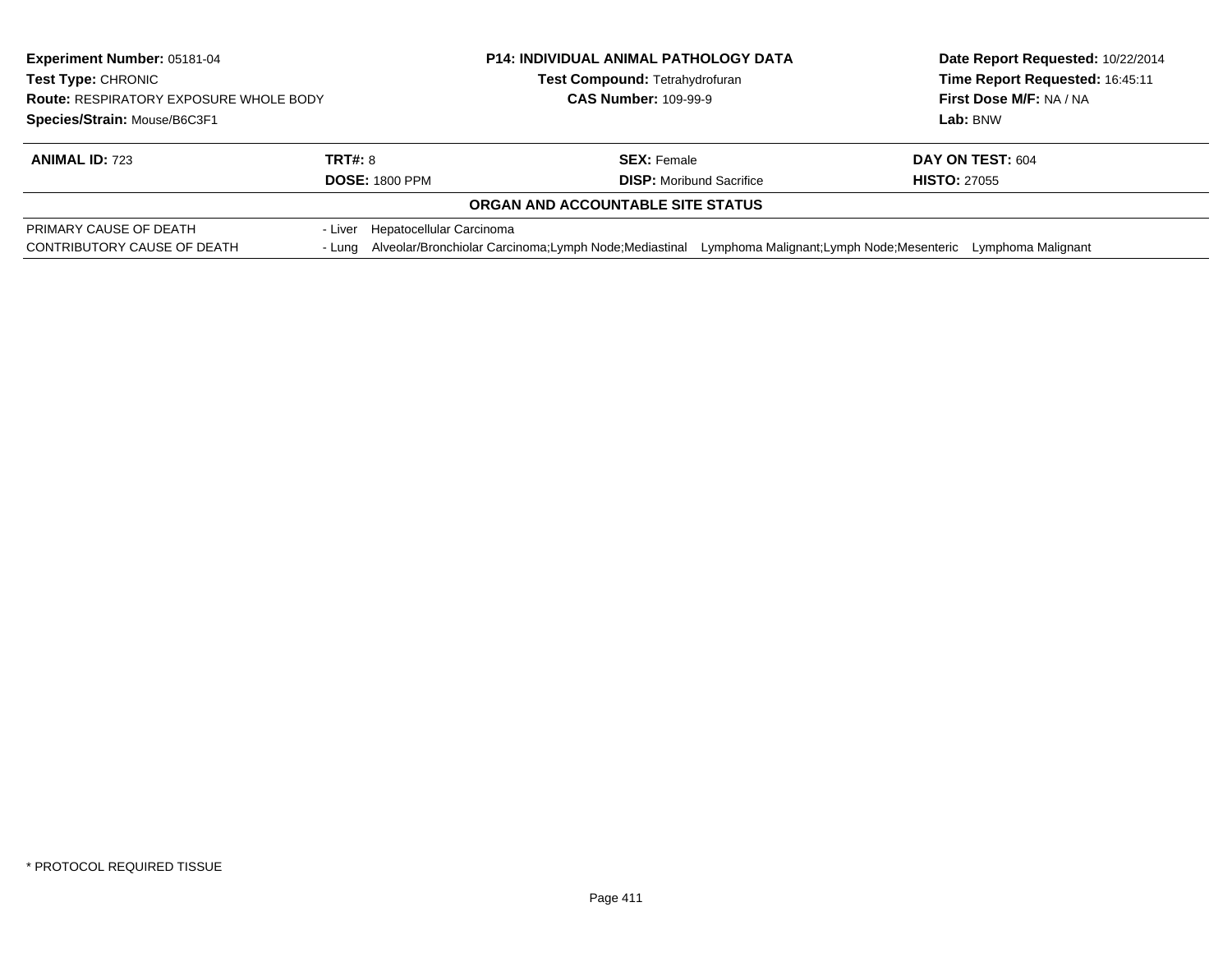| Experiment Number: 05181-04                    | <b>P14: INDIVIDUAL ANIMAL PATHOLOGY DATA</b> |                                   | Date Report Requested: 10/22/2014 |
|------------------------------------------------|----------------------------------------------|-----------------------------------|-----------------------------------|
| Test Type: CHRONIC                             |                                              | Test Compound: Tetrahydrofuran    | Time Report Requested: 16:45:11   |
| <b>Route: RESPIRATORY EXPOSURE WHOLE BODY</b>  |                                              | <b>CAS Number: 109-99-9</b>       | First Dose M/F: NA / NA           |
| Species/Strain: Mouse/B6C3F1                   |                                              |                                   | Lab: BNW                          |
| <b>ANIMAL ID: 724</b>                          | <b>TRT#: 8</b>                               | <b>SEX: Female</b>                | DAY ON TEST: 733                  |
|                                                | <b>DOSE: 1800 PPM</b>                        | <b>DISP: Terminal Sacrifice</b>   | <b>HISTO: 27056</b>               |
|                                                |                                              | ORGAN AND ACCOUNTABLE SITE STATUS |                                   |
| <b>NORMAL</b>                                  |                                              |                                   |                                   |
| * Adrenal Cortex                               | * Adrenal Medulla                            | * Bone Marrow                     | * Brain                           |
| * Clitoral Gland                               | * Esophagus                                  | * Gallbladder                     | * Intestine Large, Cecum          |
| * Intestine Large, Colon                       | * Intestine Large, Rectum                    | * Intestine Small, Duodenum       | * Intestine Small, Ileum          |
| * Intestine Small, Jejunum                     | * Islets, Pancreatic                         | * Kidney                          | * Larynx                          |
| * Lymph Node, Bronchial                        | * Lymph Node, Mandibular                     | * Lymph Node, Mediastinal         | * Lymph Node, Mesenteric          |
| * Mammary Gland                                | * Nose                                       | * Pancreas                        | * Parathyroid Gland               |
| * Salivary Glands                              | * Skin                                       | * Spleen                          | * Stomach, Forestomach            |
| * Stomach, Glandular                           | * Thymus                                     | * Thyroid Gland                   | * Trachea                         |
| * Urinary Bladder                              |                                              |                                   |                                   |
| <b>OBSERVATIONS</b>                            |                                              |                                   |                                   |
| * Bone                                         |                                              | Fibrous Osteodystrophy            | Moderate                          |
| * Heart                                        |                                              | Cardiomyopathy                    | Minimal                           |
| * Liver                                        |                                              | Hepatocellular Carcinoma          |                                   |
| [ Hepatocellular Carcinoma TGLS = 1-4+10 ]     |                                              |                                   |                                   |
| * Lung                                         |                                              | Alveolar/Bronchiolar Adenoma      |                                   |
| [ Alveolar/Bronchiolar Adenoma TGLS = 1-4+10 ] |                                              |                                   |                                   |
| * Ovary                                        |                                              | Cyst                              | Mild                              |
| * Pituitary Gland                              | <b>Pars Distalis</b>                         | Hyperplasia                       | Minimal                           |
| * Uterus                                       |                                              | Hyperplasia                       | Cystic, Mild                      |
| PRIMARY CAUSE OF DEATH                         |                                              |                                   |                                   |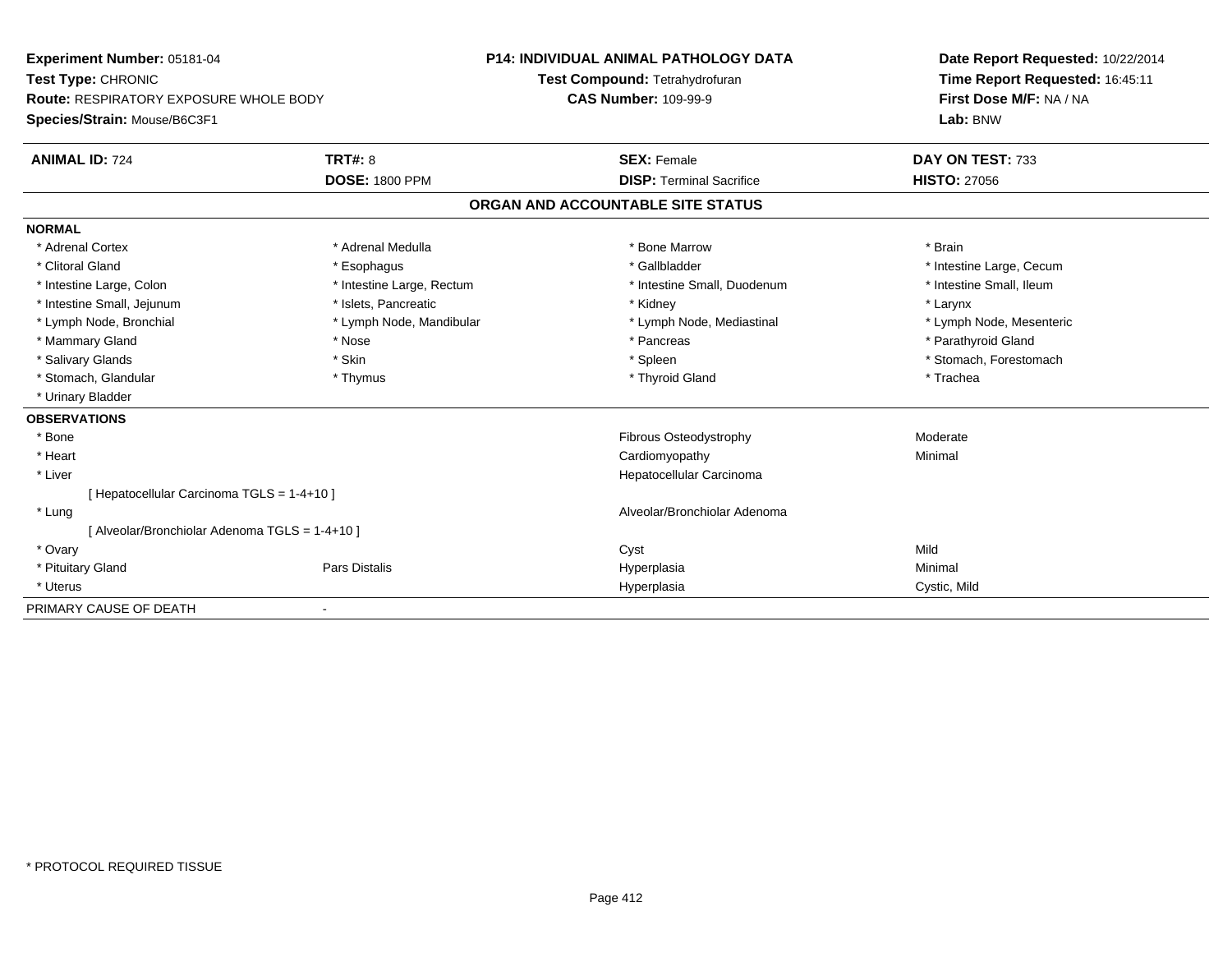| Experiment Number: 05181-04<br>Test Type: CHRONIC<br><b>Route: RESPIRATORY EXPOSURE WHOLE BODY</b><br>Species/Strain: Mouse/B6C3F1 |                                         | <b>P14: INDIVIDUAL ANIMAL PATHOLOGY DATA</b><br>Test Compound: Tetrahydrofuran<br><b>CAS Number: 109-99-9</b> | Date Report Requested: 10/22/2014<br>Time Report Requested: 16:45:11<br>First Dose M/F: NA / NA<br>Lab: BNW |
|------------------------------------------------------------------------------------------------------------------------------------|-----------------------------------------|---------------------------------------------------------------------------------------------------------------|-------------------------------------------------------------------------------------------------------------|
| <b>ANIMAL ID: 725</b>                                                                                                              | <b>TRT#: 8</b><br><b>DOSE: 1800 PPM</b> | <b>SEX: Female</b><br><b>DISP:</b> Moribund Sacrifice                                                         | DAY ON TEST: 574<br><b>HISTO: 27057</b>                                                                     |
|                                                                                                                                    |                                         | ORGAN AND ACCOUNTABLE SITE STATUS                                                                             |                                                                                                             |
| <b>NORMAL</b>                                                                                                                      |                                         |                                                                                                               |                                                                                                             |
| * Adrenal Cortex                                                                                                                   | * Adrenal Medulla                       | * Bone                                                                                                        | * Bone Marrow                                                                                               |
| * Brain                                                                                                                            | * Esophagus                             | * Gallbladder                                                                                                 | * Intestine Large, Cecum                                                                                    |
| * Intestine Large, Colon                                                                                                           | * Intestine Large, Rectum               | * Intestine Small, Duodenum                                                                                   | * Intestine Small, Ileum                                                                                    |
| * Intestine Small, Jejunum                                                                                                         | * Islets, Pancreatic                    | * Larynx                                                                                                      | * Lymph Node, Mandibular                                                                                    |
| * Lymph Node, Mesenteric                                                                                                           | * Mammary Gland                         | * Nose                                                                                                        | * Ovary                                                                                                     |
| * Pituitary Gland                                                                                                                  | * Salivary Glands                       | * Skin                                                                                                        | * Stomach, Forestomach                                                                                      |
| * Stomach, Glandular                                                                                                               | * Thyroid Gland                         | * Trachea                                                                                                     | * Urinary Bladder                                                                                           |
| <b>MISSING</b><br>* Parathyroid Gland<br><b>INSUFFICIENT TISSUE</b><br>* Clitoral Gland                                            |                                         |                                                                                                               |                                                                                                             |
| <b>OBSERVATIONS</b>                                                                                                                |                                         |                                                                                                               |                                                                                                             |
| * Heart                                                                                                                            |                                         | Cardiomyopathy                                                                                                | Minimal                                                                                                     |
| * Kidney                                                                                                                           |                                         | Nephropathy                                                                                                   | Minimal                                                                                                     |
| * Liver                                                                                                                            |                                         | Hepatocellular Adenoma                                                                                        |                                                                                                             |
|                                                                                                                                    |                                         | Hepatocellular Carcinoma                                                                                      | Multiple                                                                                                    |
| [ Hepatocellular Adenoma TGLS = 4-11 ]<br>[ Hepatocellular Carcinoma TGLS = 4-10+12 ]                                              |                                         |                                                                                                               |                                                                                                             |
| * Lung                                                                                                                             |                                         | Alveolar/Bronchiolar Adenoma                                                                                  |                                                                                                             |
|                                                                                                                                    | Mediastinum                             | Fibrous Histiocytoma<br><b>Infiltration Cellular</b>                                                          | Metastatic (Mesentery)<br>Histiocyte, Moderate                                                              |
| [ Alveolar/Bronchiolar Adenoma TGLS = 1-3 ]                                                                                        |                                         |                                                                                                               |                                                                                                             |
| * Lymph Node, Bronchial                                                                                                            |                                         | Fibrous Histiocytoma                                                                                          | Metastatic (Mesentery)                                                                                      |
| * Lymph Node, Mediastinal                                                                                                          |                                         | Fibrous Histiocytoma                                                                                          | Metastatic (Mesentery)                                                                                      |
| Mesentery                                                                                                                          |                                         | Fibrous Histiocytoma                                                                                          |                                                                                                             |
| [Fibrous Histiocytoma TGLS = 3-13]                                                                                                 |                                         |                                                                                                               |                                                                                                             |
| * Pancreas                                                                                                                         |                                         | Fibrous Histiocytoma                                                                                          | Metastatic (Mesentery)<br>Mild                                                                              |
| * Spleen<br>* Thymus                                                                                                               |                                         | Hematopoietic Cell Proliferation                                                                              | Marked                                                                                                      |
| * Uterus                                                                                                                           |                                         | Atrophy                                                                                                       | Moderate                                                                                                    |
|                                                                                                                                    |                                         | Hydrometra                                                                                                    |                                                                                                             |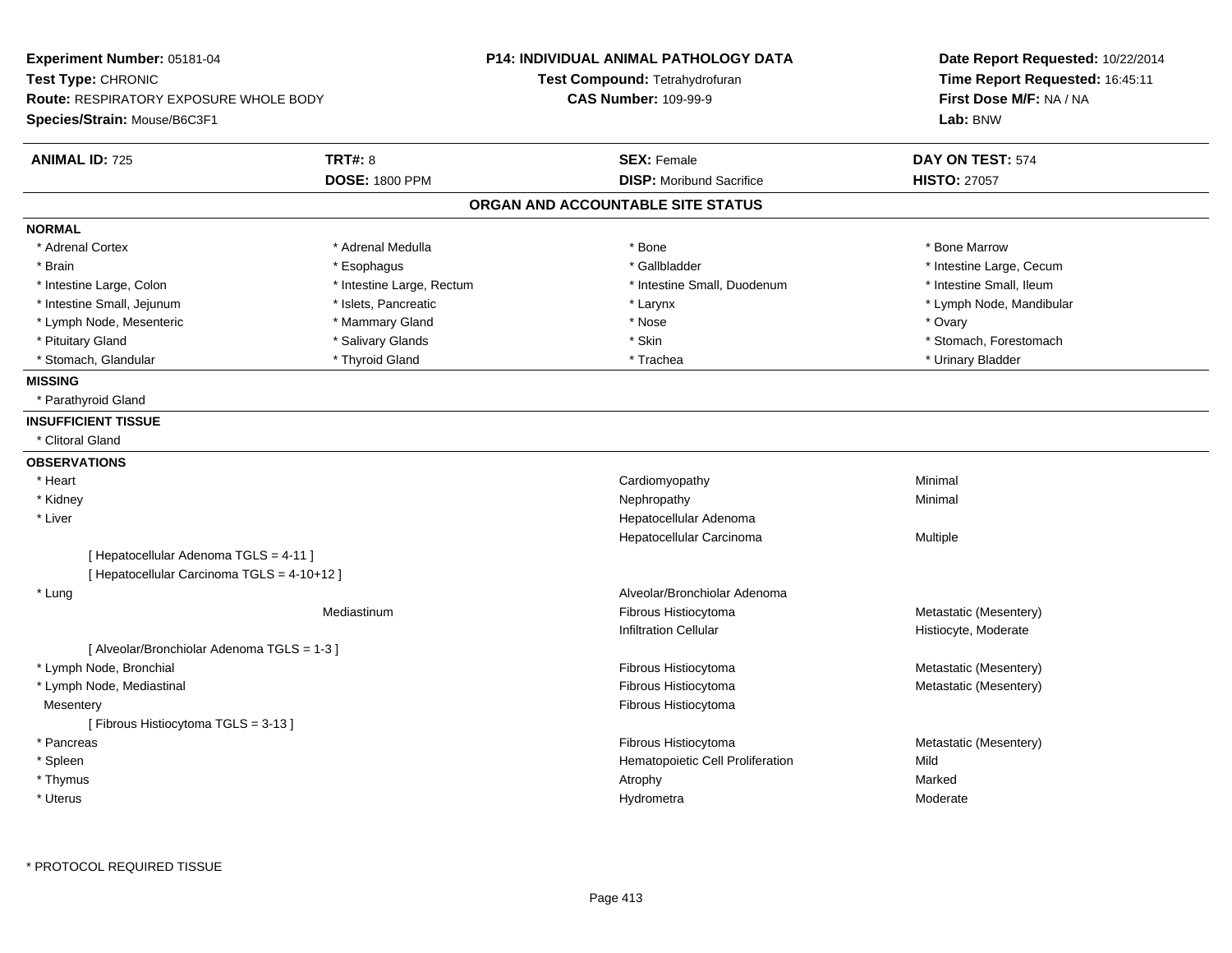| <b>Experiment Number: 05181-04</b><br>Test Type: CHRONIC |                                     | <b>P14: INDIVIDUAL ANIMAL PATHOLOGY DATA</b> | Date Report Requested: 10/22/2014 |
|----------------------------------------------------------|-------------------------------------|----------------------------------------------|-----------------------------------|
|                                                          |                                     | Test Compound: Tetrahydrofuran               | Time Report Requested: 16:45:11   |
| <b>Route: RESPIRATORY EXPOSURE WHOLE BODY</b>            |                                     | <b>CAS Number: 109-99-9</b>                  | First Dose M/F: NA / NA           |
| Species/Strain: Mouse/B6C3F1                             |                                     |                                              | Lab: BNW                          |
| <b>ANIMAL ID: 725</b>                                    | <b>TRT#: 8</b>                      | <b>SEX: Female</b>                           | DAY ON TEST: 574                  |
|                                                          | <b>DOSE: 1800 PPM</b>               | <b>DISP:</b> Moribund Sacrifice              | <b>HISTO: 27057</b>               |
|                                                          |                                     | ORGAN AND ACCOUNTABLE SITE STATUS            |                                   |
| [Hydrometra TGLS = $2-8$ ]                               |                                     |                                              |                                   |
| PRIMARY CAUSE OF DEATH                                   | Fibrous Histiocytoma<br>- Mesentery |                                              |                                   |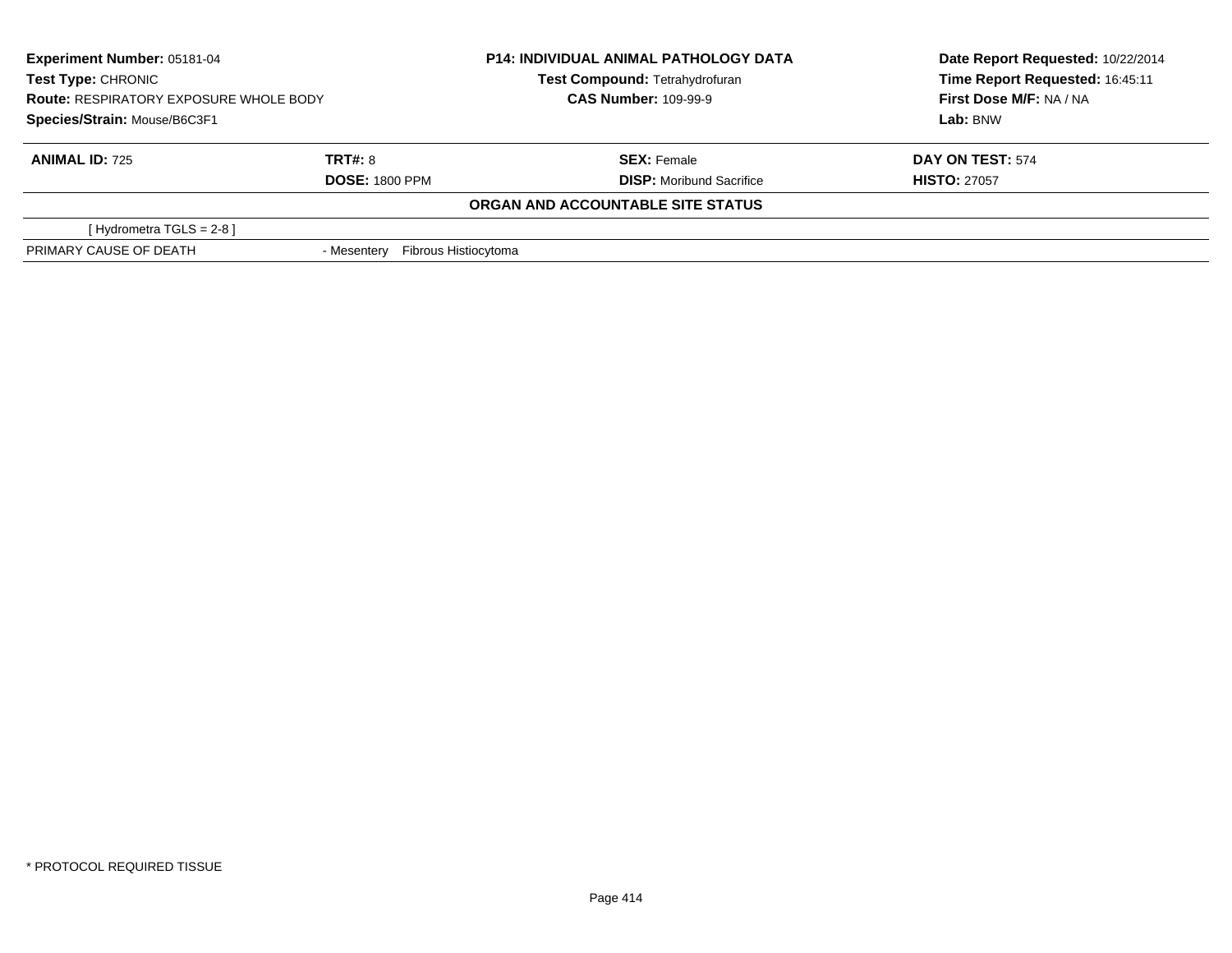| Time Report Requested: 16:45:11<br>Test Compound: Tetrahydrofuran<br><b>CAS Number: 109-99-9</b><br>First Dose M/F: NA / NA<br><b>Route: RESPIRATORY EXPOSURE WHOLE BODY</b><br>Lab: BNW<br><b>TRT#: 8</b><br><b>SEX: Female</b><br>DAY ON TEST: 702<br><b>DOSE: 1800 PPM</b><br><b>DISP:</b> Moribund Sacrifice<br><b>HISTO: 27058</b><br>ORGAN AND ACCOUNTABLE SITE STATUS<br>* Adrenal Cortex<br>* Adrenal Medulla<br>* Bone Marrow<br>* Brain<br>* Clitoral Gland<br>* Gallbladder<br>* Heart<br>* Esophagus<br>* Intestine Large, Cecum<br>* Intestine Large, Colon<br>* Intestine Large, Rectum<br>* Intestine Small, Duodenum<br>* Intestine Small, Ileum<br>* Intestine Small, Jejunum<br>* Kidney<br>* Larynx<br>* Lung<br>* Lymph Node, Bronchial<br>* Lymph Node, Mesenteric<br>* Mammary Gland<br>* Parathyroid Gland<br>* Nose<br>* Salivary Glands<br>* Pancreas<br>* Thyroid Gland<br>* Skin<br>* Spleen<br>* Stomach, Glandular<br>* Urinary Bladder<br>* Trachea<br>* Lymph Node, Mediastinal<br>* Thymus<br>* Lymph Node, Mandibular<br>* Bone<br>Fibrous Osteodystrophy<br>Minimal<br>* Gallbladder<br>Note: There were no lesions seen to account for TGL 2. RBCs next to serosa seem artifactual in origin.<br>* Islets, Pancreatic<br>Minimal<br>Hyperplasia<br>* Liver<br>Hepatocellular Carcinoma<br>[ Hepatocellular Carcinoma TGLS = 3-10 ]<br>* Ovary<br>Atrophy<br>Moderate<br>Pars Distalis<br>* Pituitary Gland<br>Adenoma<br>* Stomach, Forestomach<br>Minimal<br>Ulcer<br>Endometrium<br>Mild<br>* Uterus<br>Hyperplasia<br>Cystic, Moderate<br>Hyperplasia<br>[Hyperplasia TGLS = 1-8]<br>- Liver Hepatocellular Carcinoma | Experiment Number: 05181-04  |  | <b>P14: INDIVIDUAL ANIMAL PATHOLOGY DATA</b> | Date Report Requested: 10/22/2014 |  |
|-------------------------------------------------------------------------------------------------------------------------------------------------------------------------------------------------------------------------------------------------------------------------------------------------------------------------------------------------------------------------------------------------------------------------------------------------------------------------------------------------------------------------------------------------------------------------------------------------------------------------------------------------------------------------------------------------------------------------------------------------------------------------------------------------------------------------------------------------------------------------------------------------------------------------------------------------------------------------------------------------------------------------------------------------------------------------------------------------------------------------------------------------------------------------------------------------------------------------------------------------------------------------------------------------------------------------------------------------------------------------------------------------------------------------------------------------------------------------------------------------------------------------------------------------------------------------------------------------------------------------------------------------------------|------------------------------|--|----------------------------------------------|-----------------------------------|--|
|                                                                                                                                                                                                                                                                                                                                                                                                                                                                                                                                                                                                                                                                                                                                                                                                                                                                                                                                                                                                                                                                                                                                                                                                                                                                                                                                                                                                                                                                                                                                                                                                                                                             | Test Type: CHRONIC           |  |                                              |                                   |  |
|                                                                                                                                                                                                                                                                                                                                                                                                                                                                                                                                                                                                                                                                                                                                                                                                                                                                                                                                                                                                                                                                                                                                                                                                                                                                                                                                                                                                                                                                                                                                                                                                                                                             |                              |  |                                              |                                   |  |
|                                                                                                                                                                                                                                                                                                                                                                                                                                                                                                                                                                                                                                                                                                                                                                                                                                                                                                                                                                                                                                                                                                                                                                                                                                                                                                                                                                                                                                                                                                                                                                                                                                                             | Species/Strain: Mouse/B6C3F1 |  |                                              |                                   |  |
|                                                                                                                                                                                                                                                                                                                                                                                                                                                                                                                                                                                                                                                                                                                                                                                                                                                                                                                                                                                                                                                                                                                                                                                                                                                                                                                                                                                                                                                                                                                                                                                                                                                             | <b>ANIMAL ID: 726</b>        |  |                                              |                                   |  |
|                                                                                                                                                                                                                                                                                                                                                                                                                                                                                                                                                                                                                                                                                                                                                                                                                                                                                                                                                                                                                                                                                                                                                                                                                                                                                                                                                                                                                                                                                                                                                                                                                                                             |                              |  |                                              |                                   |  |
|                                                                                                                                                                                                                                                                                                                                                                                                                                                                                                                                                                                                                                                                                                                                                                                                                                                                                                                                                                                                                                                                                                                                                                                                                                                                                                                                                                                                                                                                                                                                                                                                                                                             |                              |  |                                              |                                   |  |
|                                                                                                                                                                                                                                                                                                                                                                                                                                                                                                                                                                                                                                                                                                                                                                                                                                                                                                                                                                                                                                                                                                                                                                                                                                                                                                                                                                                                                                                                                                                                                                                                                                                             | <b>NORMAL</b>                |  |                                              |                                   |  |
|                                                                                                                                                                                                                                                                                                                                                                                                                                                                                                                                                                                                                                                                                                                                                                                                                                                                                                                                                                                                                                                                                                                                                                                                                                                                                                                                                                                                                                                                                                                                                                                                                                                             |                              |  |                                              |                                   |  |
|                                                                                                                                                                                                                                                                                                                                                                                                                                                                                                                                                                                                                                                                                                                                                                                                                                                                                                                                                                                                                                                                                                                                                                                                                                                                                                                                                                                                                                                                                                                                                                                                                                                             |                              |  |                                              |                                   |  |
|                                                                                                                                                                                                                                                                                                                                                                                                                                                                                                                                                                                                                                                                                                                                                                                                                                                                                                                                                                                                                                                                                                                                                                                                                                                                                                                                                                                                                                                                                                                                                                                                                                                             |                              |  |                                              |                                   |  |
|                                                                                                                                                                                                                                                                                                                                                                                                                                                                                                                                                                                                                                                                                                                                                                                                                                                                                                                                                                                                                                                                                                                                                                                                                                                                                                                                                                                                                                                                                                                                                                                                                                                             |                              |  |                                              |                                   |  |
|                                                                                                                                                                                                                                                                                                                                                                                                                                                                                                                                                                                                                                                                                                                                                                                                                                                                                                                                                                                                                                                                                                                                                                                                                                                                                                                                                                                                                                                                                                                                                                                                                                                             |                              |  |                                              |                                   |  |
|                                                                                                                                                                                                                                                                                                                                                                                                                                                                                                                                                                                                                                                                                                                                                                                                                                                                                                                                                                                                                                                                                                                                                                                                                                                                                                                                                                                                                                                                                                                                                                                                                                                             |                              |  |                                              |                                   |  |
|                                                                                                                                                                                                                                                                                                                                                                                                                                                                                                                                                                                                                                                                                                                                                                                                                                                                                                                                                                                                                                                                                                                                                                                                                                                                                                                                                                                                                                                                                                                                                                                                                                                             |                              |  |                                              |                                   |  |
|                                                                                                                                                                                                                                                                                                                                                                                                                                                                                                                                                                                                                                                                                                                                                                                                                                                                                                                                                                                                                                                                                                                                                                                                                                                                                                                                                                                                                                                                                                                                                                                                                                                             |                              |  |                                              |                                   |  |
|                                                                                                                                                                                                                                                                                                                                                                                                                                                                                                                                                                                                                                                                                                                                                                                                                                                                                                                                                                                                                                                                                                                                                                                                                                                                                                                                                                                                                                                                                                                                                                                                                                                             | <b>MISSING</b>               |  |                                              |                                   |  |
|                                                                                                                                                                                                                                                                                                                                                                                                                                                                                                                                                                                                                                                                                                                                                                                                                                                                                                                                                                                                                                                                                                                                                                                                                                                                                                                                                                                                                                                                                                                                                                                                                                                             |                              |  |                                              |                                   |  |
|                                                                                                                                                                                                                                                                                                                                                                                                                                                                                                                                                                                                                                                                                                                                                                                                                                                                                                                                                                                                                                                                                                                                                                                                                                                                                                                                                                                                                                                                                                                                                                                                                                                             | <b>OBSERVATIONS</b>          |  |                                              |                                   |  |
|                                                                                                                                                                                                                                                                                                                                                                                                                                                                                                                                                                                                                                                                                                                                                                                                                                                                                                                                                                                                                                                                                                                                                                                                                                                                                                                                                                                                                                                                                                                                                                                                                                                             |                              |  |                                              |                                   |  |
|                                                                                                                                                                                                                                                                                                                                                                                                                                                                                                                                                                                                                                                                                                                                                                                                                                                                                                                                                                                                                                                                                                                                                                                                                                                                                                                                                                                                                                                                                                                                                                                                                                                             |                              |  |                                              |                                   |  |
|                                                                                                                                                                                                                                                                                                                                                                                                                                                                                                                                                                                                                                                                                                                                                                                                                                                                                                                                                                                                                                                                                                                                                                                                                                                                                                                                                                                                                                                                                                                                                                                                                                                             |                              |  |                                              |                                   |  |
|                                                                                                                                                                                                                                                                                                                                                                                                                                                                                                                                                                                                                                                                                                                                                                                                                                                                                                                                                                                                                                                                                                                                                                                                                                                                                                                                                                                                                                                                                                                                                                                                                                                             |                              |  |                                              |                                   |  |
|                                                                                                                                                                                                                                                                                                                                                                                                                                                                                                                                                                                                                                                                                                                                                                                                                                                                                                                                                                                                                                                                                                                                                                                                                                                                                                                                                                                                                                                                                                                                                                                                                                                             |                              |  |                                              |                                   |  |
|                                                                                                                                                                                                                                                                                                                                                                                                                                                                                                                                                                                                                                                                                                                                                                                                                                                                                                                                                                                                                                                                                                                                                                                                                                                                                                                                                                                                                                                                                                                                                                                                                                                             |                              |  |                                              |                                   |  |
|                                                                                                                                                                                                                                                                                                                                                                                                                                                                                                                                                                                                                                                                                                                                                                                                                                                                                                                                                                                                                                                                                                                                                                                                                                                                                                                                                                                                                                                                                                                                                                                                                                                             |                              |  |                                              |                                   |  |
|                                                                                                                                                                                                                                                                                                                                                                                                                                                                                                                                                                                                                                                                                                                                                                                                                                                                                                                                                                                                                                                                                                                                                                                                                                                                                                                                                                                                                                                                                                                                                                                                                                                             |                              |  |                                              |                                   |  |
|                                                                                                                                                                                                                                                                                                                                                                                                                                                                                                                                                                                                                                                                                                                                                                                                                                                                                                                                                                                                                                                                                                                                                                                                                                                                                                                                                                                                                                                                                                                                                                                                                                                             |                              |  |                                              |                                   |  |
|                                                                                                                                                                                                                                                                                                                                                                                                                                                                                                                                                                                                                                                                                                                                                                                                                                                                                                                                                                                                                                                                                                                                                                                                                                                                                                                                                                                                                                                                                                                                                                                                                                                             |                              |  |                                              |                                   |  |
|                                                                                                                                                                                                                                                                                                                                                                                                                                                                                                                                                                                                                                                                                                                                                                                                                                                                                                                                                                                                                                                                                                                                                                                                                                                                                                                                                                                                                                                                                                                                                                                                                                                             |                              |  |                                              |                                   |  |
|                                                                                                                                                                                                                                                                                                                                                                                                                                                                                                                                                                                                                                                                                                                                                                                                                                                                                                                                                                                                                                                                                                                                                                                                                                                                                                                                                                                                                                                                                                                                                                                                                                                             |                              |  |                                              |                                   |  |
|                                                                                                                                                                                                                                                                                                                                                                                                                                                                                                                                                                                                                                                                                                                                                                                                                                                                                                                                                                                                                                                                                                                                                                                                                                                                                                                                                                                                                                                                                                                                                                                                                                                             | PRIMARY CAUSE OF DEATH       |  |                                              |                                   |  |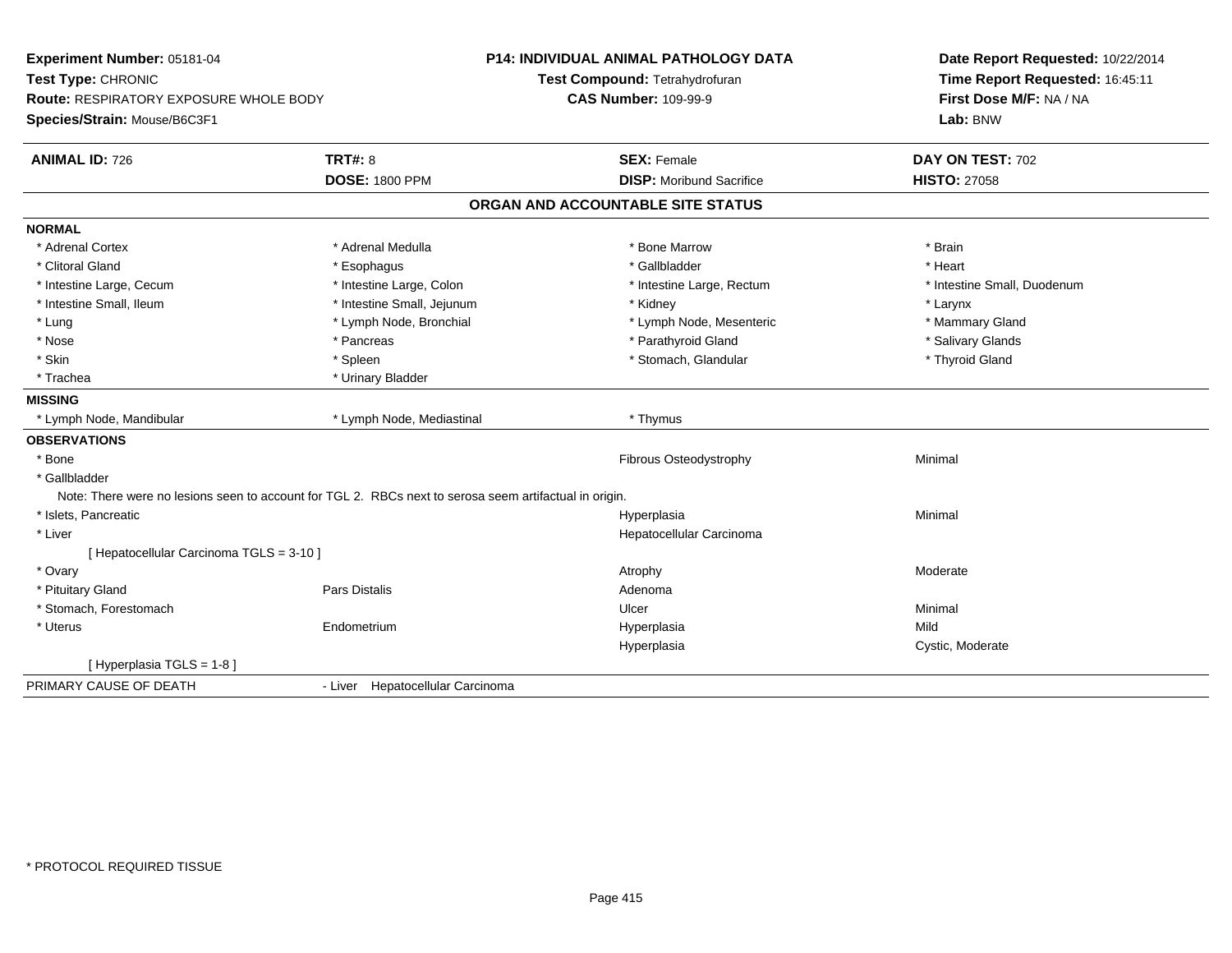| Experiment Number: 05181-04                      | <b>P14: INDIVIDUAL ANIMAL PATHOLOGY DATA</b> |                                   | Date Report Requested: 10/22/2014 |
|--------------------------------------------------|----------------------------------------------|-----------------------------------|-----------------------------------|
| Test Type: CHRONIC                               | Test Compound: Tetrahydrofuran               |                                   | Time Report Requested: 16:45:11   |
| <b>Route: RESPIRATORY EXPOSURE WHOLE BODY</b>    |                                              | <b>CAS Number: 109-99-9</b>       | First Dose M/F: NA / NA           |
| Species/Strain: Mouse/B6C3F1                     |                                              |                                   | Lab: BNW                          |
| <b>ANIMAL ID: 727</b>                            | <b>TRT#: 8</b>                               | <b>SEX: Female</b>                | DAY ON TEST: 736                  |
|                                                  | <b>DOSE: 1800 PPM</b>                        | <b>DISP: Terminal Sacrifice</b>   | <b>HISTO: 27059</b>               |
|                                                  |                                              | ORGAN AND ACCOUNTABLE SITE STATUS |                                   |
| <b>NORMAL</b>                                    |                                              |                                   |                                   |
| * Adrenal Cortex                                 | * Adrenal Medulla                            | * Bone                            | * Bone Marrow                     |
| * Brain                                          | * Clitoral Gland                             | * Esophagus                       | * Gallbladder                     |
| * Heart                                          | * Intestine Large, Cecum                     | * Intestine Large, Colon          | * Intestine Large, Rectum         |
| * Intestine Small, Duodenum                      | * Intestine Small, Ileum                     | * Intestine Small, Jejunum        | * Islets, Pancreatic              |
| * Kidney                                         | * Larynx                                     | * Lung                            | * Lymph Node, Bronchial           |
| * Lymph Node, Mandibular                         | * Lymph Node, Mediastinal                    | * Mammary Gland                   | * Nose                            |
| * Pancreas                                       | * Parathyroid Gland                          | * Pituitary Gland                 | * Salivary Glands                 |
| * Skin                                           | * Spleen                                     | * Stomach, Forestomach            | * Stomach, Glandular              |
| * Trachea                                        | * Urinary Bladder                            |                                   |                                   |
| <b>OBSERVATIONS</b>                              |                                              |                                   |                                   |
| * Liver                                          |                                              | Hepatocellular Adenoma            | Multiple                          |
| [ Hepatocellular Adenoma TGLS = 3,4-4+10+11+12 ] |                                              |                                   |                                   |
| Lymph Node                                       | Lumbar                                       | Angiectasis                       | Marked                            |
| [Angiectasis TGLS = 2-13]                        |                                              |                                   |                                   |
| * Lymph Node, Mesenteric                         |                                              | Hyperplasia                       | Mild                              |
| * Ovary                                          |                                              | Cyst                              | Marked                            |
| [Cyst TGLS = $1-7$ ]                             |                                              |                                   |                                   |
| * Thymus                                         |                                              | Hyperplasia                       | Lymphoid, Mild                    |
| * Thyroid Gland                                  | C Cell                                       | Carcinoma                         |                                   |
| * Uterus                                         |                                              | Hyperplasia                       | Cystic, Mild                      |
| PRIMARY CAUSE OF DEATH                           | $\overline{\phantom{a}}$                     |                                   |                                   |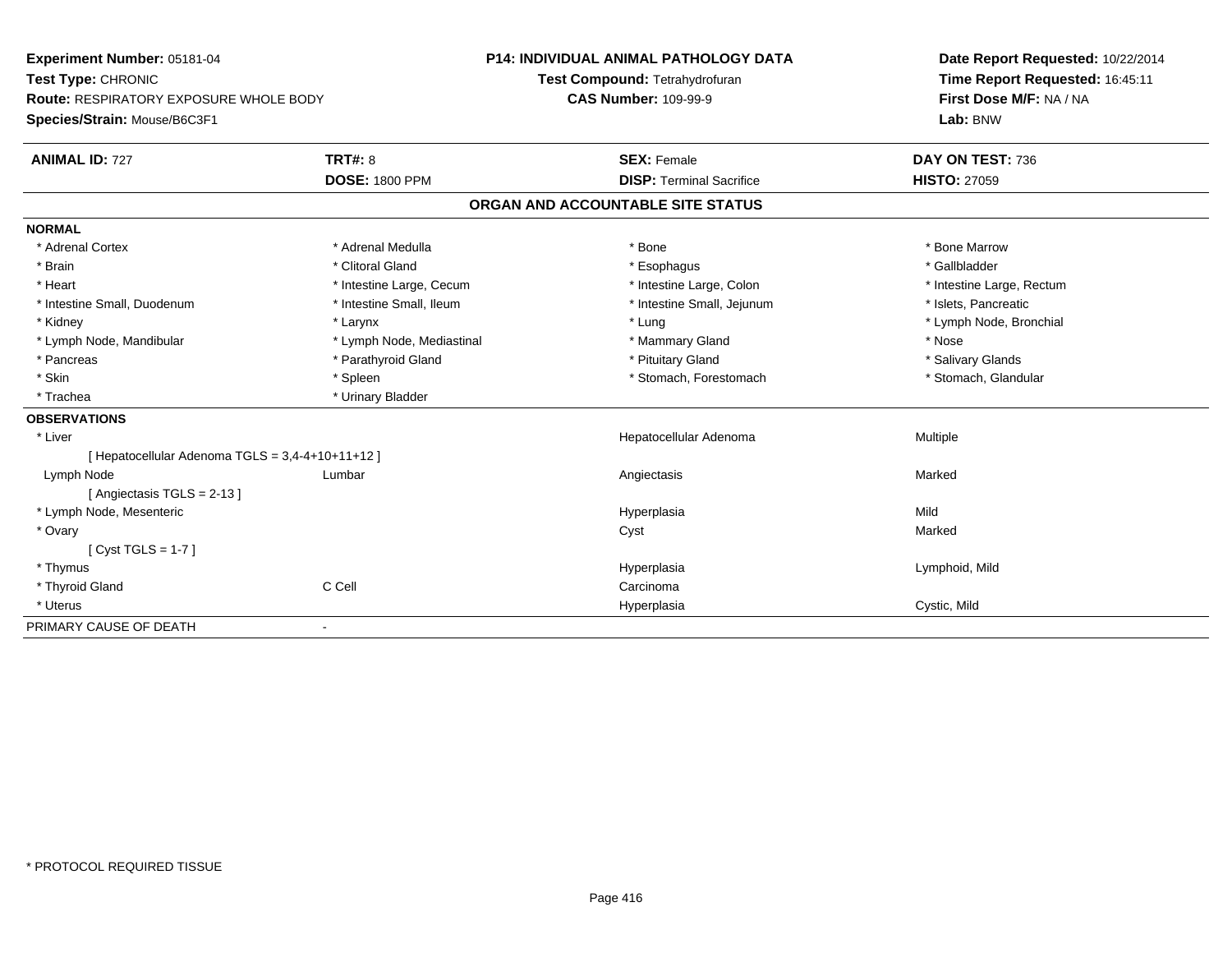| Experiment Number: 05181-04<br>Test Type: CHRONIC<br><b>Route: RESPIRATORY EXPOSURE WHOLE BODY</b>                             |                            | <b>P14: INDIVIDUAL ANIMAL PATHOLOGY DATA</b><br>Test Compound: Tetrahydrofuran<br><b>CAS Number: 109-99-9</b> | Date Report Requested: 10/22/2014<br>Time Report Requested: 16:45:11<br>First Dose M/F: NA / NA |
|--------------------------------------------------------------------------------------------------------------------------------|----------------------------|---------------------------------------------------------------------------------------------------------------|-------------------------------------------------------------------------------------------------|
| Species/Strain: Mouse/B6C3F1                                                                                                   |                            |                                                                                                               | Lab: BNW                                                                                        |
| <b>ANIMAL ID: 728</b>                                                                                                          | <b>TRT#: 8</b>             | <b>SEX: Female</b>                                                                                            | DAY ON TEST: 403                                                                                |
|                                                                                                                                | <b>DOSE: 1800 PPM</b>      | <b>DISP: Natural Death</b>                                                                                    | <b>HISTO: 27060</b>                                                                             |
|                                                                                                                                |                            | ORGAN AND ACCOUNTABLE SITE STATUS                                                                             |                                                                                                 |
| <b>NORMAL</b>                                                                                                                  |                            |                                                                                                               |                                                                                                 |
| * Bone                                                                                                                         | * Clitoral Gland           | * Intestine Large, Cecum                                                                                      | * Mammary Gland                                                                                 |
| * Nose                                                                                                                         | * Skin                     |                                                                                                               |                                                                                                 |
| <b>MISSING</b>                                                                                                                 |                            |                                                                                                               |                                                                                                 |
| * Adrenal Cortex                                                                                                               | * Adrenal Medulla          | * Lymph Node, Mediastinal                                                                                     | * Thymus                                                                                        |
| <b>AUTO PRECLUDES DIAG.</b>                                                                                                    |                            |                                                                                                               |                                                                                                 |
| * Bone Marrow                                                                                                                  | * Brain                    | * Esophagus                                                                                                   | * Gallbladder                                                                                   |
| * Heart                                                                                                                        | * Intestine Large, Colon   | * Intestine Large, Rectum                                                                                     | * Intestine Small, Duodenum                                                                     |
| * Intestine Small, Ileum                                                                                                       | * Intestine Small, Jejunum | * Islets, Pancreatic                                                                                          | * Kidney                                                                                        |
| * Larynx                                                                                                                       | * Liver                    | * Lung                                                                                                        | * Lymph Node, Bronchial                                                                         |
| * Lymph Node, Mandibular                                                                                                       | * Lymph Node, Mesenteric   | * Ovary                                                                                                       | * Pancreas                                                                                      |
| * Parathyroid Gland                                                                                                            | * Pituitary Gland          | * Salivary Glands                                                                                             | * Spleen                                                                                        |
| * Stomach, Forestomach                                                                                                         | * Stomach, Glandular       | * Thyroid Gland                                                                                               | * Trachea                                                                                       |
| * Urinary Bladder                                                                                                              |                            |                                                                                                               |                                                                                                 |
| <b>OBSERVATIONS</b>                                                                                                            |                            |                                                                                                               |                                                                                                 |
| Mesentery                                                                                                                      | Fat                        | Hemorrhage                                                                                                    | Marked                                                                                          |
| Note: Slide 10 has a possible adrenal tumor, but autolysis precludes reasonable identification.<br>[Hemorrhage TGLS = $2-10$ ] |                            |                                                                                                               |                                                                                                 |
| * Ovary                                                                                                                        |                            |                                                                                                               |                                                                                                 |
| Note: A reason for TGL 1 was not observed.                                                                                     |                            |                                                                                                               |                                                                                                 |
| * Uterus                                                                                                                       |                            | Hyperplasia                                                                                                   | Cystic, Minimal                                                                                 |
| PRIMARY CAUSE OF DEATH                                                                                                         | - Mesentery Fat Hemorrhage |                                                                                                               |                                                                                                 |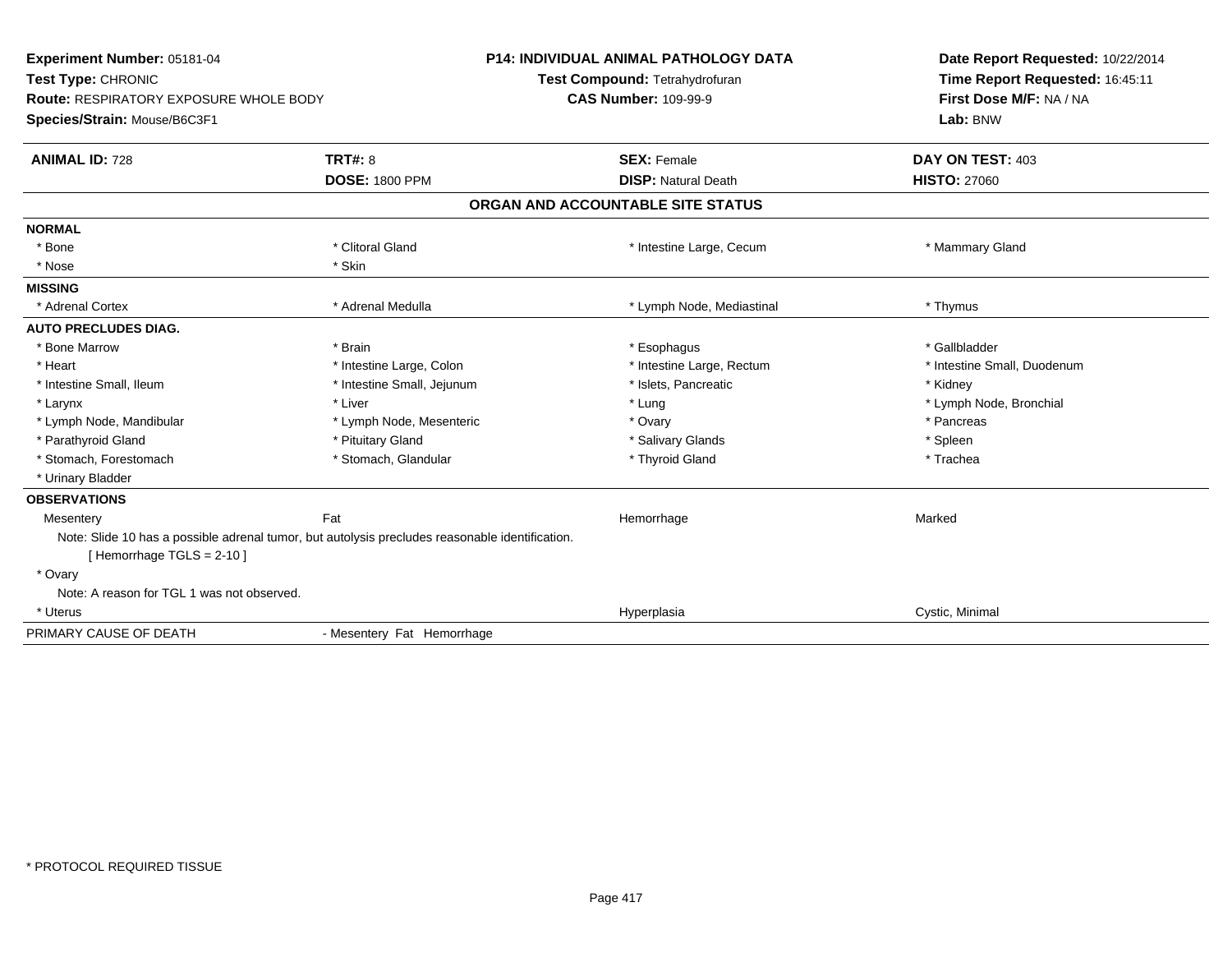| Experiment Number: 05181-04                   | <b>P14: INDIVIDUAL ANIMAL PATHOLOGY DATA</b><br>Test Compound: Tetrahydrofuran |                                   | Date Report Requested: 10/22/2014 |
|-----------------------------------------------|--------------------------------------------------------------------------------|-----------------------------------|-----------------------------------|
| Test Type: CHRONIC                            |                                                                                |                                   | Time Report Requested: 16:45:11   |
| <b>Route: RESPIRATORY EXPOSURE WHOLE BODY</b> |                                                                                | <b>CAS Number: 109-99-9</b>       | First Dose M/F: NA / NA           |
| Species/Strain: Mouse/B6C3F1                  |                                                                                |                                   | Lab: BNW                          |
| <b>ANIMAL ID: 729</b>                         | <b>TRT#: 8</b>                                                                 | <b>SEX: Female</b>                | DAY ON TEST: 736                  |
|                                               | <b>DOSE: 1800 PPM</b>                                                          | <b>DISP: Terminal Sacrifice</b>   | <b>HISTO: 27061</b>               |
|                                               |                                                                                | ORGAN AND ACCOUNTABLE SITE STATUS |                                   |
| <b>NORMAL</b>                                 |                                                                                |                                   |                                   |
| * Adrenal Cortex                              | * Adrenal Medulla                                                              | * Bone                            | * Bone Marrow                     |
| * Brain                                       | * Clitoral Gland                                                               | * Esophagus                       | * Gallbladder                     |
| * Heart                                       | * Intestine Large, Cecum                                                       | * Intestine Large, Colon          | * Intestine Large, Rectum         |
| * Intestine Small, Duodenum                   | * Intestine Small, Ileum                                                       | * Intestine Small, Jejunum        | * Islets, Pancreatic              |
| * Larynx                                      | * Lung                                                                         | * Lymph Node, Mandibular          | * Lymph Node, Mediastinal         |
| * Mammary Gland                               | * Nose                                                                         | * Ovary                           | * Pancreas                        |
| * Salivary Glands                             | * Skin                                                                         | * Spleen                          | * Stomach. Forestomach            |
| * Stomach, Glandular                          | * Thymus                                                                       | * Trachea                         | * Urinary Bladder                 |
| <b>MISSING</b>                                |                                                                                |                                   |                                   |
| * Lymph Node, Bronchial                       | * Lymph Node, Mesenteric                                                       | * Parathyroid Gland               |                                   |
| <b>OBSERVATIONS</b>                           |                                                                                |                                   |                                   |
| * Kidney                                      |                                                                                | Nephropathy                       | Minimal                           |
| * Liver                                       |                                                                                | Hepatocellular Adenoma            | Multiple                          |
| [ Hepatocellular Adenoma TGLS = 2,3-10+11 ]   |                                                                                |                                   |                                   |
| Mesentery                                     | Fat                                                                            | Necrosis                          | Mild                              |
| [ Necrosis $TGLS = 1-12$ ]                    |                                                                                |                                   |                                   |
| * Pituitary Gland                             | Pars Distalis                                                                  | Hyperplasia                       | Mild                              |
| * Thyroid Gland                               | <b>Follicular Cel</b>                                                          | Hyperplasia                       | Minimal                           |
| * Uterus                                      |                                                                                | Hyperplasia                       | Cystic, Mild                      |
| PRIMARY CAUSE OF DEATH                        | $\overline{\phantom{0}}$                                                       |                                   |                                   |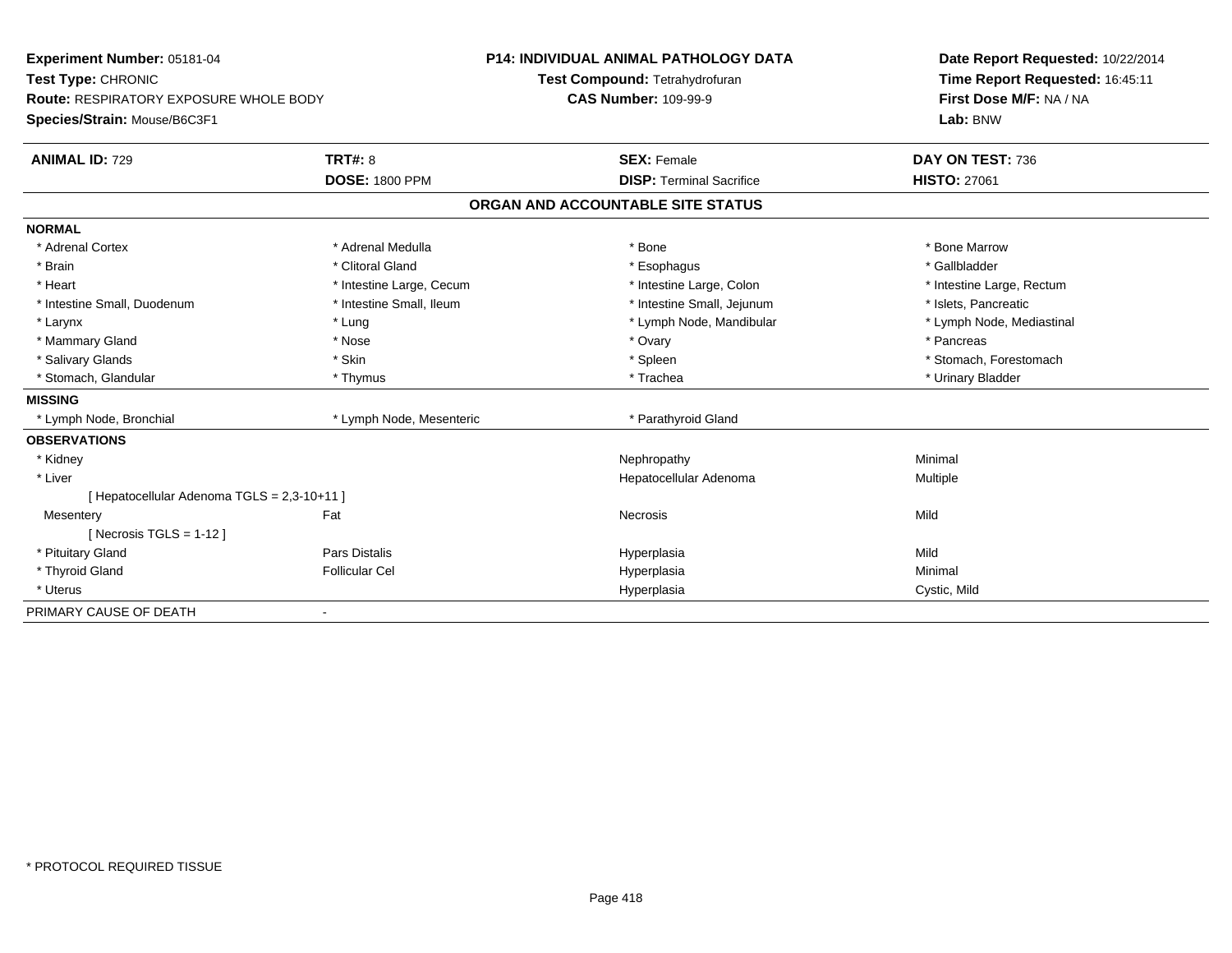| Experiment Number: 05181-04<br>Test Type: CHRONIC<br><b>Route: RESPIRATORY EXPOSURE WHOLE BODY</b> |                            | <b>P14: INDIVIDUAL ANIMAL PATHOLOGY DATA</b><br>Test Compound: Tetrahydrofuran<br><b>CAS Number: 109-99-9</b> | Date Report Requested: 10/22/2014<br>Time Report Requested: 16:45:11<br>First Dose M/F: NA / NA |
|----------------------------------------------------------------------------------------------------|----------------------------|---------------------------------------------------------------------------------------------------------------|-------------------------------------------------------------------------------------------------|
| Species/Strain: Mouse/B6C3F1                                                                       |                            |                                                                                                               | Lab: BNW                                                                                        |
| <b>ANIMAL ID: 730</b>                                                                              | <b>TRT#: 8</b>             | <b>SEX: Female</b>                                                                                            | DAY ON TEST: 734                                                                                |
|                                                                                                    | <b>DOSE: 1800 PPM</b>      | <b>DISP: Terminal Sacrifice</b>                                                                               | <b>HISTO: 27062</b>                                                                             |
|                                                                                                    |                            | ORGAN AND ACCOUNTABLE SITE STATUS                                                                             |                                                                                                 |
| <b>NORMAL</b>                                                                                      |                            |                                                                                                               |                                                                                                 |
| * Adrenal Cortex                                                                                   | * Adrenal Medulla          | * Bone                                                                                                        | * Bone Marrow                                                                                   |
| * Clitoral Gland                                                                                   | * Esophagus                | * Gallbladder                                                                                                 | * Heart                                                                                         |
| * Intestine Large, Cecum                                                                           | * Intestine Large, Colon   | * Intestine Large, Rectum                                                                                     | * Intestine Small, Duodenum                                                                     |
| * Intestine Small, Ileum                                                                           | * Intestine Small, Jejunum | * Islets, Pancreatic                                                                                          | * Kidney                                                                                        |
| * Larynx                                                                                           | * Lung                     | * Lymph Node, Bronchial                                                                                       | * Lymph Node, Mediastinal                                                                       |
| * Lymph Node, Mesenteric                                                                           | * Mammary Gland            | * Nose                                                                                                        | * Ovary                                                                                         |
| * Pancreas                                                                                         | * Salivary Glands          | * Skin                                                                                                        | * Spleen                                                                                        |
| * Stomach, Forestomach                                                                             | * Stomach, Glandular       | * Thymus                                                                                                      | * Thyroid Gland                                                                                 |
| * Trachea                                                                                          | * Urinary Bladder          |                                                                                                               |                                                                                                 |
| <b>MISSING</b>                                                                                     |                            |                                                                                                               |                                                                                                 |
| * Parathyroid Gland                                                                                |                            |                                                                                                               |                                                                                                 |
| <b>OBSERVATIONS</b>                                                                                |                            |                                                                                                               |                                                                                                 |
| * Brain                                                                                            | Meninges                   | <b>Infiltration Cellular</b>                                                                                  | Mononuclear CI, Mild                                                                            |
| * Liver                                                                                            |                            | Hepatocellular Adenoma                                                                                        |                                                                                                 |
| [Hepatocellular Adenoma TGLS = 3-4]                                                                |                            |                                                                                                               |                                                                                                 |
| * Lymph Node, Mandibular                                                                           |                            | Pigmentation                                                                                                  | Hemosiderin, Mild                                                                               |
| [ Pigmentation TGLS = 1-7 ]                                                                        |                            |                                                                                                               |                                                                                                 |
| * Pituitary Gland                                                                                  | <b>Pars Distalis</b>       | Hyperplasia                                                                                                   | Mild                                                                                            |
| * Uterus                                                                                           |                            | Angiectasis                                                                                                   | Mild                                                                                            |
|                                                                                                    |                            | Hyperplasia                                                                                                   | Cystic, Mild                                                                                    |
| [Angiectasis TGLS = $2-8$ ]                                                                        |                            |                                                                                                               |                                                                                                 |
| PRIMARY CAUSE OF DEATH                                                                             |                            |                                                                                                               |                                                                                                 |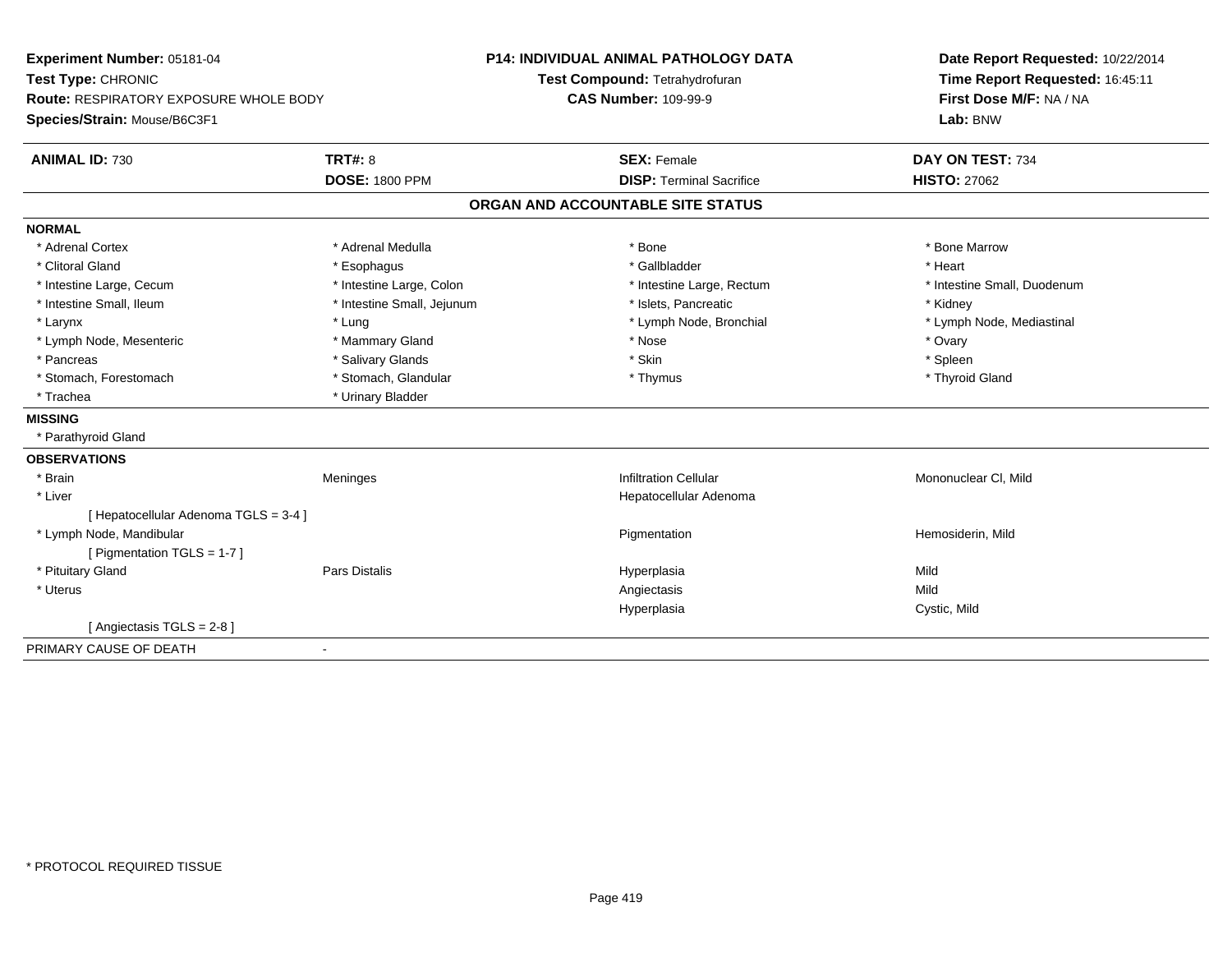| Experiment Number: 05181-04                   |                           | <b>P14: INDIVIDUAL ANIMAL PATHOLOGY DATA</b> |                                 | Date Report Requested: 10/22/2014 |
|-----------------------------------------------|---------------------------|----------------------------------------------|---------------------------------|-----------------------------------|
| Test Type: CHRONIC                            |                           | Test Compound: Tetrahydrofuran               |                                 | Time Report Requested: 16:45:11   |
| <b>Route: RESPIRATORY EXPOSURE WHOLE BODY</b> |                           | <b>CAS Number: 109-99-9</b>                  |                                 | First Dose M/F: NA / NA           |
| Species/Strain: Mouse/B6C3F1                  |                           |                                              |                                 | Lab: BNW                          |
| <b>ANIMAL ID: 731</b>                         | <b>TRT#: 8</b>            | <b>SEX: Female</b>                           |                                 | DAY ON TEST: 733                  |
|                                               | <b>DOSE: 1800 PPM</b>     |                                              | <b>DISP: Terminal Sacrifice</b> | <b>HISTO: 27063</b>               |
|                                               |                           | ORGAN AND ACCOUNTABLE SITE STATUS            |                                 |                                   |
| <b>NORMAL</b>                                 |                           |                                              |                                 |                                   |
| * Adrenal Medulla                             | * Bone                    |                                              | * Bone Marrow                   | * Brain                           |
| * Esophagus                                   | * Gallbladder             | * Heart                                      |                                 | * Intestine Large, Cecum          |
| * Intestine Large, Colon                      | * Intestine Large, Rectum |                                              | * Intestine Small, Duodenum     | * Intestine Small, Ileum          |
| * Intestine Small, Jejunum                    | * Islets, Pancreatic      | * Kidney                                     |                                 | * Larynx                          |
| * Lung                                        | * Lymph Node, Bronchial   |                                              | * Lymph Node, Mediastinal       | * Lymph Node, Mesenteric          |
| * Mammary Gland                               | * Nose                    | * Ovary                                      |                                 | * Pancreas                        |
| * Parathyroid Gland                           | * Salivary Glands         | * Skin                                       |                                 | * Spleen                          |
| * Stomach, Forestomach                        | * Stomach, Glandular      | * Thymus                                     |                                 | * Thyroid Gland                   |
| * Trachea                                     | * Urinary Bladder         |                                              |                                 |                                   |
| <b>MISSING</b>                                |                           |                                              |                                 |                                   |
| * Lymph Node, Mandibular                      |                           |                                              |                                 |                                   |
| <b>INSUFFICIENT TISSUE</b>                    |                           |                                              |                                 |                                   |
| * Clitoral Gland                              |                           |                                              |                                 |                                   |
| <b>OBSERVATIONS</b>                           |                           |                                              |                                 |                                   |
| * Adrenal Cortex                              |                           | Hypertrophy                                  |                                 | Minimal                           |
| * Liver                                       |                           |                                              | Hepatocellular Carcinoma        | Multiple                          |
| [ Hepatocellular Carcinoma TGLS = 1,2-4+10 ]  |                           |                                              |                                 |                                   |
| * Pituitary Gland                             | Pars Distalis             | Hyperplasia                                  |                                 | Mild                              |
| * Uterus                                      |                           | Hydrometra                                   |                                 | Mild                              |
|                                               |                           | Hyperplasia                                  |                                 | Cystic, Mild                      |
| PRIMARY CAUSE OF DEATH                        | $\blacksquare$            |                                              |                                 |                                   |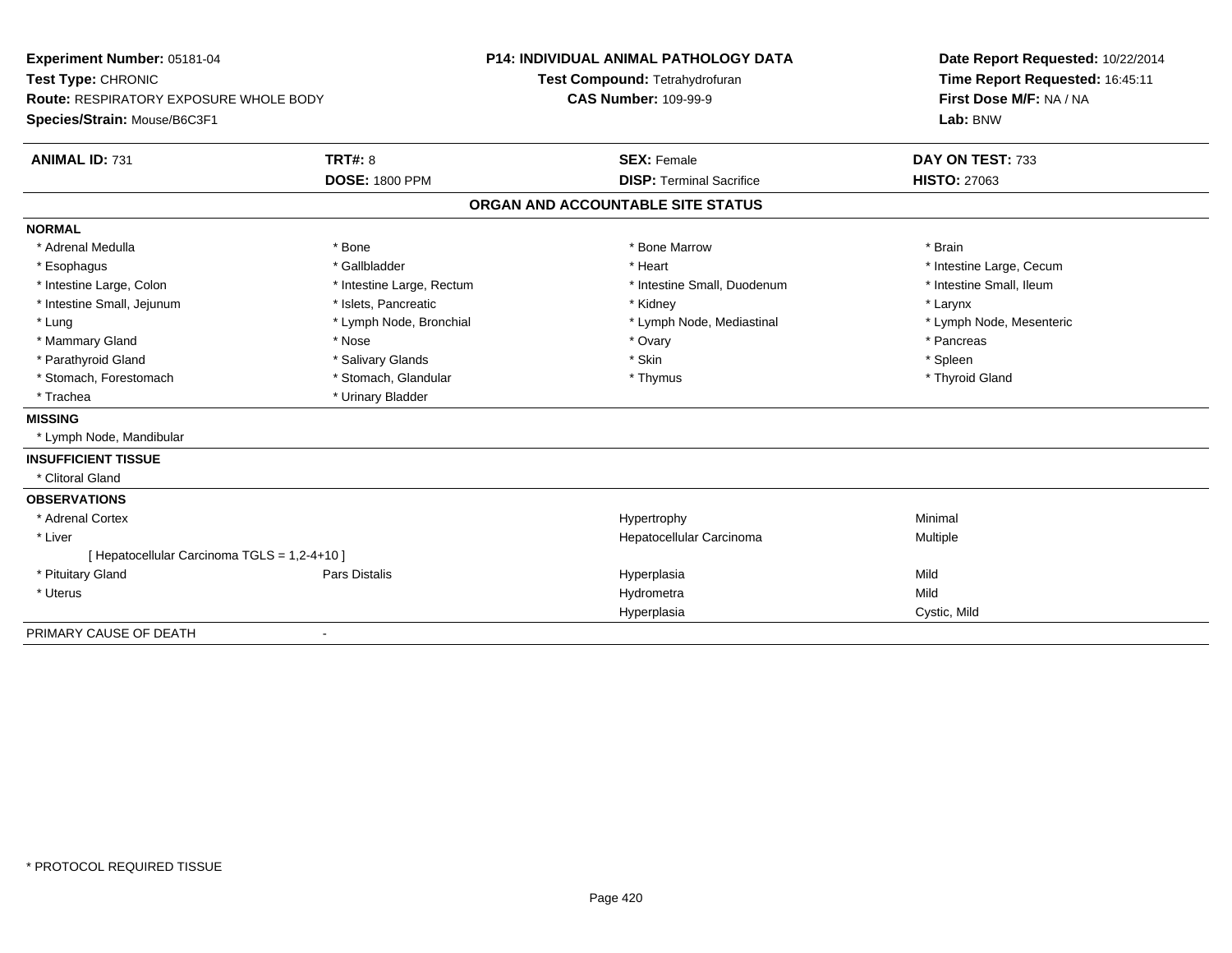| Experiment Number: 05181-04                                                                                                                          |                          | P14: INDIVIDUAL ANIMAL PATHOLOGY DATA | Date Report Requested: 10/22/2014<br>Time Report Requested: 16:45:11<br>First Dose M/F: NA / NA |  |
|------------------------------------------------------------------------------------------------------------------------------------------------------|--------------------------|---------------------------------------|-------------------------------------------------------------------------------------------------|--|
| Test Type: CHRONIC                                                                                                                                   |                          | Test Compound: Tetrahydrofuran        |                                                                                                 |  |
| <b>Route: RESPIRATORY EXPOSURE WHOLE BODY</b>                                                                                                        |                          | <b>CAS Number: 109-99-9</b>           |                                                                                                 |  |
| Species/Strain: Mouse/B6C3F1                                                                                                                         |                          |                                       | Lab: BNW                                                                                        |  |
| <b>ANIMAL ID: 732</b>                                                                                                                                | <b>TRT#: 8</b>           | <b>SEX: Female</b>                    | DAY ON TEST: 610                                                                                |  |
|                                                                                                                                                      | <b>DOSE: 1800 PPM</b>    | <b>DISP:</b> Moribund Sacrifice       | <b>HISTO: 27064</b>                                                                             |  |
|                                                                                                                                                      |                          | ORGAN AND ACCOUNTABLE SITE STATUS     |                                                                                                 |  |
| <b>NORMAL</b>                                                                                                                                        |                          |                                       |                                                                                                 |  |
| * Bone                                                                                                                                               | * Bone Marrow            | * Brain                               | * Esophagus                                                                                     |  |
| * Gallbladder                                                                                                                                        | * Intestine Large, Cecum | * Intestine Large, Colon              | * Intestine Large, Rectum                                                                       |  |
| * Intestine Small, Duodenum                                                                                                                          | * Intestine Small, Ileum | * Intestine Small, Jejunum            | * Kidney                                                                                        |  |
| * Larynx                                                                                                                                             | * Mammary Gland          | * Nose                                | * Parathyroid Gland                                                                             |  |
| * Skin                                                                                                                                               | * Thyroid Gland          | * Trachea                             | * Urinary Bladder                                                                               |  |
| <b>MISSING</b>                                                                                                                                       |                          |                                       |                                                                                                 |  |
| * Clitoral Gland                                                                                                                                     |                          |                                       |                                                                                                 |  |
| <b>OBSERVATIONS</b>                                                                                                                                  |                          |                                       |                                                                                                 |  |
| * Adrenal Cortex                                                                                                                                     |                          | Necrosis                              | Marked                                                                                          |  |
| * Adrenal Medulla                                                                                                                                    |                          | <b>Necrosis</b>                       | Marked                                                                                          |  |
| * Heart                                                                                                                                              |                          | Cardiomyopathy                        | Minimal                                                                                         |  |
|                                                                                                                                                      |                          | Mineralization                        | Mild                                                                                            |  |
| * Islets, Pancreatic                                                                                                                                 |                          | Lymphoma Malignant                    |                                                                                                 |  |
| * Liver                                                                                                                                              |                          | Hepatocellular Adenoma                |                                                                                                 |  |
|                                                                                                                                                      |                          | Lymphoma Malignant                    |                                                                                                 |  |
|                                                                                                                                                      |                          | Necrosis                              | Marked                                                                                          |  |
|                                                                                                                                                      |                          | Thrombosis                            | Moderate                                                                                        |  |
| Note: Mottled appearance grossly is due to necrosis.<br>[ Hepatocellular Adenoma TGLS = 5-4+10 ]<br>[Necrosis TGLS = $5-4+10$ ]                      |                          |                                       |                                                                                                 |  |
| * Lung                                                                                                                                               |                          | Lymphoma Malignant                    |                                                                                                 |  |
| [ Lymphoma Malignant TGLS = 5-4+10 ]                                                                                                                 |                          |                                       |                                                                                                 |  |
| Lymph Node                                                                                                                                           | Iliac                    | Lymphoma Malignant                    |                                                                                                 |  |
|                                                                                                                                                      | Pancreatic               | Lymphoma Malignant                    |                                                                                                 |  |
|                                                                                                                                                      | Renal                    | Lymphoma Malignant                    |                                                                                                 |  |
|                                                                                                                                                      |                          | Lymphoma Malignant                    |                                                                                                 |  |
| [ Lymphoma Malignant TGLS = 7-14 ]<br>[ Lymphoma Malignant TGLS = 6-13 ]<br>[ Lymphoma Malignant TGLS = 3-10 ]<br>[ Lymphoma Malignant TGLS = 4-12 ] |                          |                                       |                                                                                                 |  |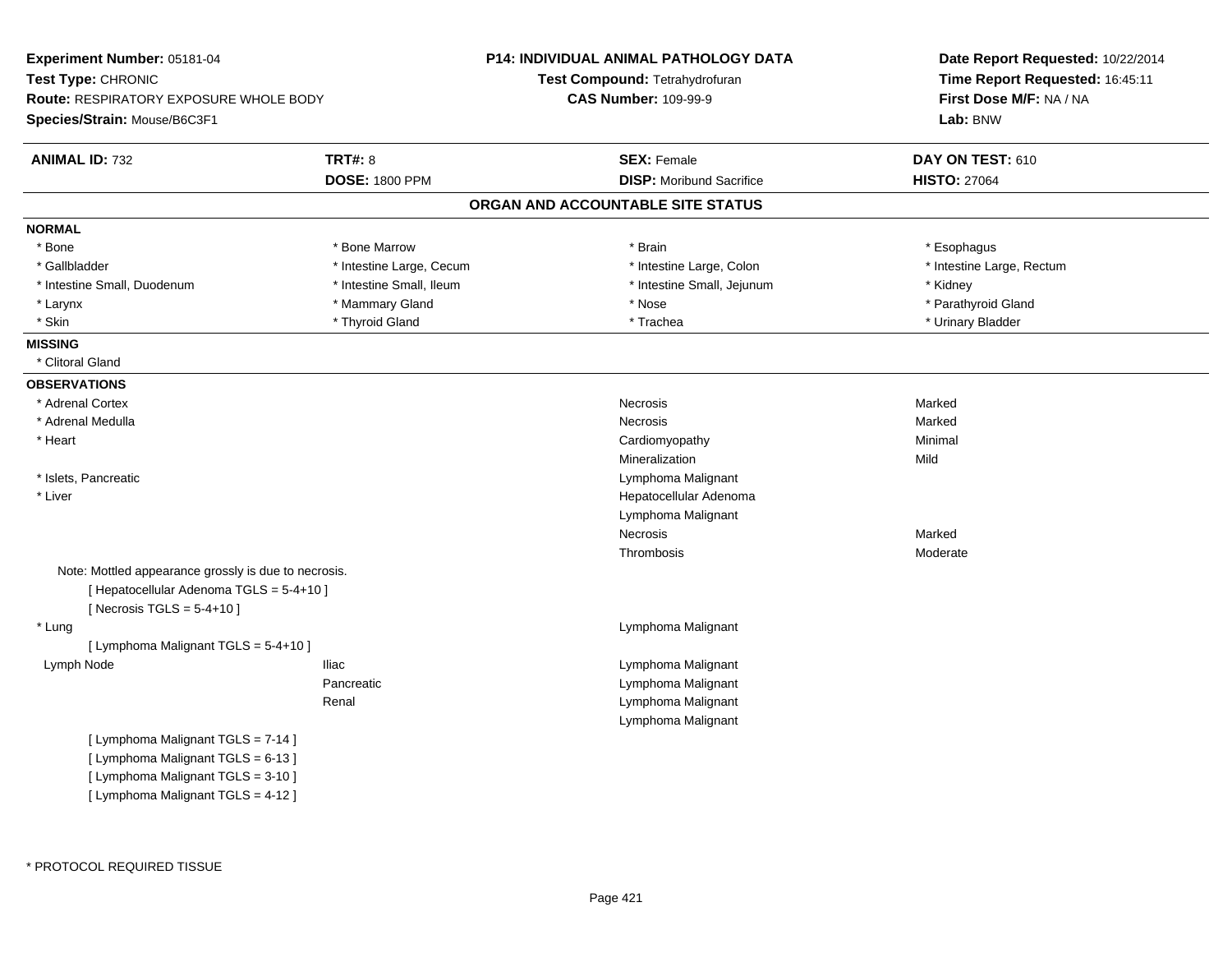**Experiment Number:** 05181-04**Test Type:** CHRONIC **Route:** RESPIRATORY EXPOSURE WHOLE BODY**Species/Strain:** Mouse/B6C3F1**P14: INDIVIDUAL ANIMAL PATHOLOGY DATATest Compound:** Tetrahydrofuran**CAS Number:** 109-99-9**Date Report Requested:** 10/22/2014**Time Report Requested:** 16:45:11**First Dose M/F:** NA / NA**Lab:** BNW**ANIMAL ID:** 732**TRT#:** 8 **SEX:** Female **DAY ON TEST:** 610 **DOSE:** 1800 PPM**DISP:** Moribund Sacrifice **HISTO:** 27064 **ORGAN AND ACCOUNTABLE SITE STATUS** \* Lymph Node, Bronchial Lymphoma Malignant[ Lymphoma Malignant TGLS = 1-7 ] \* Lymph Node, Mandibular Lymphoma Malignant [ Lymphoma Malignant TGLS = 1-7 ] \* Lymph Node, Mediastinal Lymphoma Malignant \* Lymph Node, Mesenteric Lymphoma Malignant [ Lymphoma Malignant TGLS = 8-11 ] \* Ovaryy and the control of the control of the control of the control of the control of the control of the control of the control of the control of the control of the control of the control of the control of the control of the co  $[$  Cyst TGLS = 9-7  $]$  \* Pancreas Lymphoma Malignant [ Lymphoma Malignant TGLS = 9-7 ] \* Pituitary Gland Pars Distalis Hyperplasia Moderate \* Salivary Glands Lymphoma Malignant \* Spleen Lymphoma Malignant [ Lymphoma Malignant TGLS = 2-10 ] \* Stomach, Forestomachh anns an t-ainmeile anns an t-ainmeile anns an t-ainmeile anns an t-ainmeile an t-ainmeile an t-ainmeile an t- \* Stomach, Glandularr and the contract of the contract of the contract of the contract of the contract of the contract of the contract of the contract of the contract of the contract of the contract of the contract of the contract of the cont n and a basic control of the Minimal \* Thymus Lymphoma Malignant [ Lymphoma Malignant TGLS = 2-10 ] \* Uteruss and the contract of the contract of the contract of the contract of the contract of the contract of the contract of the contract of the contract of the contract of the contract of the contract of the contract of the cont Hyperplasia **Cystic, Minimal** PRIMARY CAUSE OF DEATH- Lymph Node, Mesenteric Lymphoma Malignant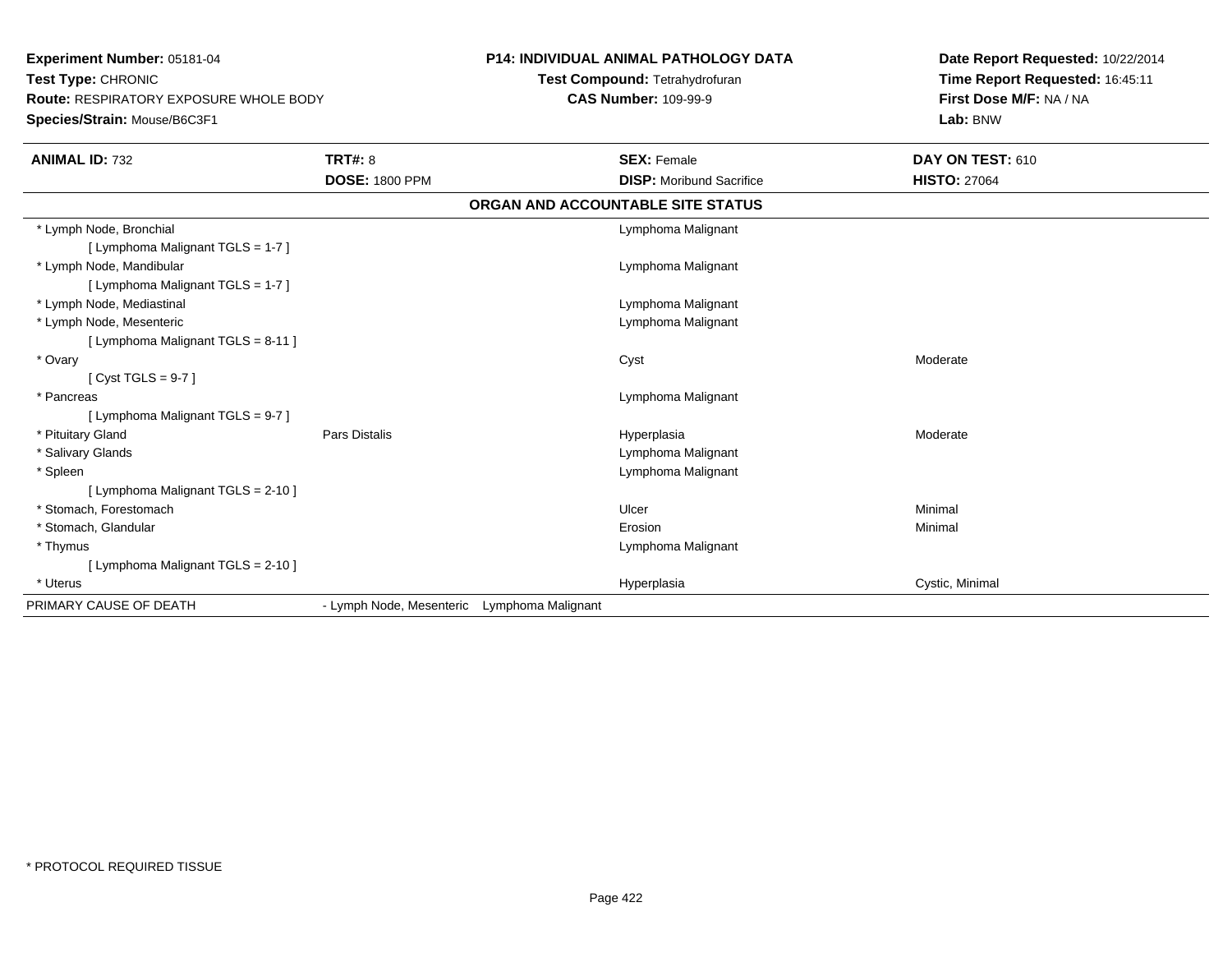| Experiment Number: 05181-04<br>Test Type: CHRONIC<br><b>Route: RESPIRATORY EXPOSURE WHOLE BODY</b><br>Species/Strain: Mouse/B6C3F1 |                            | <b>P14: INDIVIDUAL ANIMAL PATHOLOGY DATA</b><br>Test Compound: Tetrahydrofuran<br><b>CAS Number: 109-99-9</b> |                                   | Date Report Requested: 10/22/2014<br>Time Report Requested: 16:45:11<br>First Dose M/F: NA / NA<br>Lab: BNW |
|------------------------------------------------------------------------------------------------------------------------------------|----------------------------|---------------------------------------------------------------------------------------------------------------|-----------------------------------|-------------------------------------------------------------------------------------------------------------|
| <b>ANIMAL ID: 733</b>                                                                                                              | <b>TRT#: 8</b>             |                                                                                                               | <b>SEX: Female</b>                | DAY ON TEST: 664                                                                                            |
|                                                                                                                                    | <b>DOSE: 1800 PPM</b>      |                                                                                                               | <b>DISP:</b> Moribund Sacrifice   | <b>HISTO: 27065</b>                                                                                         |
|                                                                                                                                    |                            |                                                                                                               | ORGAN AND ACCOUNTABLE SITE STATUS |                                                                                                             |
| <b>NORMAL</b>                                                                                                                      |                            |                                                                                                               |                                   |                                                                                                             |
| * Adrenal Cortex                                                                                                                   | * Adrenal Medulla          |                                                                                                               | * Bone                            | * Bone Marrow                                                                                               |
| * Brain                                                                                                                            | * Esophagus                |                                                                                                               | * Gallbladder                     | * Heart                                                                                                     |
| * Intestine Large, Cecum                                                                                                           | * Intestine Large, Colon   |                                                                                                               | * Intestine Large, Rectum         | * Intestine Small, Duodenum                                                                                 |
| * Intestine Small, Ileum                                                                                                           | * Intestine Small, Jejunum |                                                                                                               | * Islets. Pancreatic              | * Kidney                                                                                                    |
| * Larynx                                                                                                                           | * Liver                    |                                                                                                               | * Lung                            | * Lymph Node, Bronchial                                                                                     |
| * Lymph Node, Mandibular                                                                                                           | * Lymph Node, Mesenteric   |                                                                                                               | * Mammary Gland                   | * Nose                                                                                                      |
| * Ovary                                                                                                                            | * Pancreas                 |                                                                                                               | * Parathyroid Gland               | * Pituitary Gland                                                                                           |
| * Salivary Glands                                                                                                                  | * Skin                     |                                                                                                               | * Spleen                          | * Stomach. Forestomach                                                                                      |
| * Thyroid Gland                                                                                                                    | * Trachea                  |                                                                                                               | * Urinary Bladder                 |                                                                                                             |
| <b>MISSING</b>                                                                                                                     |                            |                                                                                                               |                                   |                                                                                                             |
| * Clitoral Gland                                                                                                                   | * Lymph Node, Mediastinal  |                                                                                                               | * Thymus                          |                                                                                                             |
| <b>OBSERVATIONS</b>                                                                                                                |                            |                                                                                                               |                                   |                                                                                                             |
| * Liver                                                                                                                            |                            |                                                                                                               |                                   |                                                                                                             |
| Note: There were no liver changes to account for TGL 1.                                                                            |                            |                                                                                                               |                                   |                                                                                                             |
| * Stomach, Glandular                                                                                                               |                            |                                                                                                               | Erosion                           | Minimal                                                                                                     |
| * Uterus                                                                                                                           |                            |                                                                                                               | Hyperplasia                       | Cystic, Mild                                                                                                |
| PRIMARY CAUSE OF DEATH                                                                                                             | - UNCERTAIN                |                                                                                                               |                                   |                                                                                                             |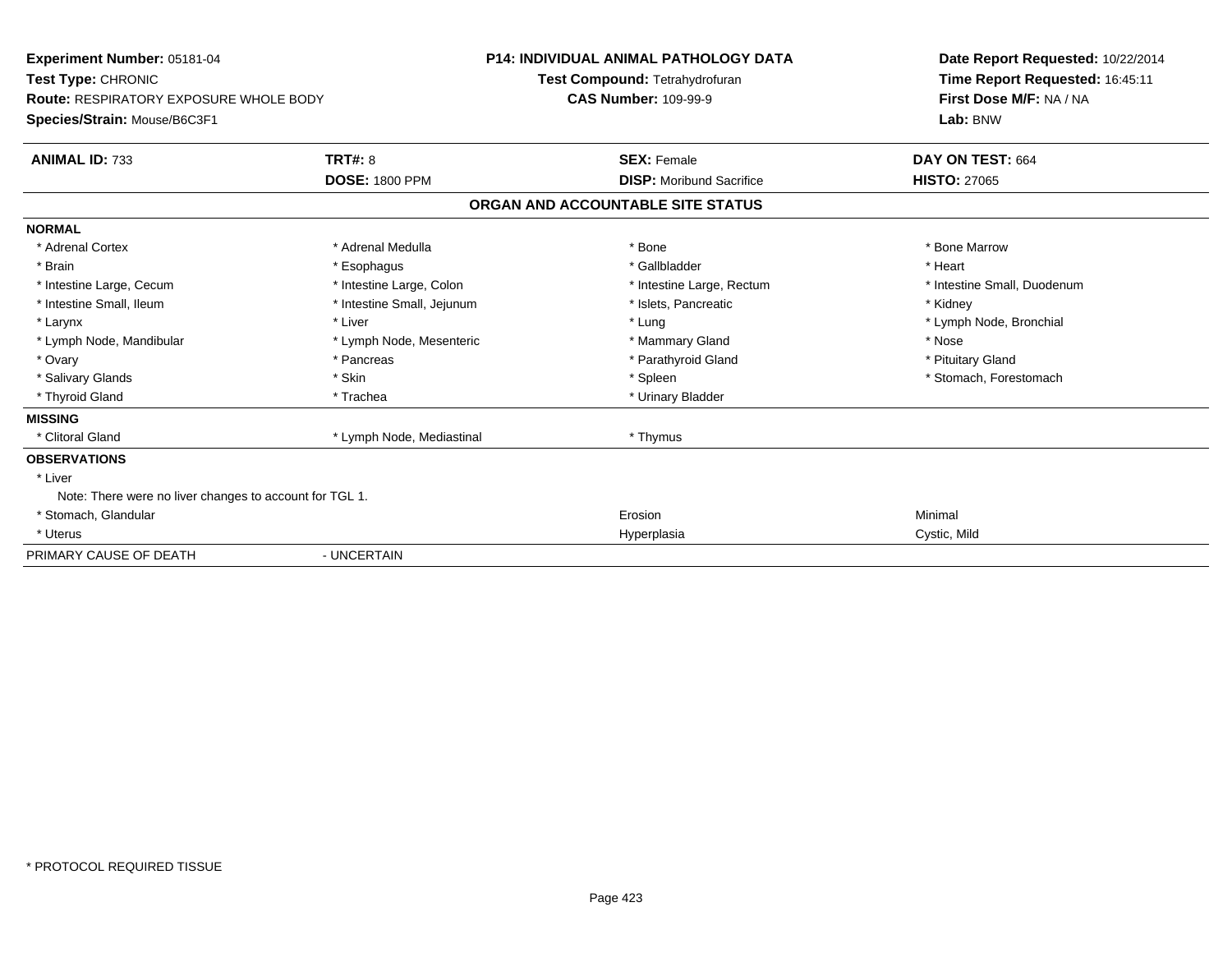| <b>Experiment Number: 05181-04</b><br>Test Type: CHRONIC<br><b>Route: RESPIRATORY EXPOSURE WHOLE BODY</b> |                            | <b>P14: INDIVIDUAL ANIMAL PATHOLOGY DATA</b> | Date Report Requested: 10/22/2014<br>Time Report Requested: 16:45:11 |
|-----------------------------------------------------------------------------------------------------------|----------------------------|----------------------------------------------|----------------------------------------------------------------------|
|                                                                                                           |                            | Test Compound: Tetrahydrofuran               |                                                                      |
|                                                                                                           |                            | <b>CAS Number: 109-99-9</b>                  | First Dose M/F: NA / NA                                              |
| Species/Strain: Mouse/B6C3F1                                                                              |                            |                                              | Lab: BNW                                                             |
| <b>ANIMAL ID: 734</b>                                                                                     | <b>TRT#: 8</b>             | <b>SEX: Female</b>                           | DAY ON TEST: 737                                                     |
|                                                                                                           | <b>DOSE: 1800 PPM</b>      | <b>DISP: Terminal Sacrifice</b>              | <b>HISTO: 27066</b>                                                  |
|                                                                                                           |                            | ORGAN AND ACCOUNTABLE SITE STATUS            |                                                                      |
| <b>NORMAL</b>                                                                                             |                            |                                              |                                                                      |
| * Adrenal Cortex                                                                                          | * Adrenal Medulla          | * Bone                                       | * Bone Marrow                                                        |
| * Brain                                                                                                   | * Clitoral Gland           | * Esophagus                                  | * Gallbladder                                                        |
| * Intestine Large, Cecum                                                                                  | * Intestine Large, Colon   | * Intestine Large, Rectum                    | * Intestine Small, Duodenum                                          |
| * Intestine Small, Ileum                                                                                  | * Intestine Small, Jejunum | * Islets, Pancreatic                         | * Kidney                                                             |
| * Larynx                                                                                                  | * Lung                     | * Lymph Node, Bronchial                      | * Lymph Node, Mandibular                                             |
| * Lymph Node, Mediastinal                                                                                 | * Lymph Node, Mesenteric   | * Mammary Gland                              | * Nose                                                               |
| * Pancreas                                                                                                | * Parathyroid Gland        | * Salivary Glands                            | * Skin                                                               |
| * Spleen                                                                                                  | * Stomach, Forestomach     | * Stomach, Glandular                         | * Trachea                                                            |
| * Urinary Bladder                                                                                         |                            |                                              |                                                                      |
| <b>MISSING</b>                                                                                            |                            |                                              |                                                                      |
| * Thymus                                                                                                  |                            |                                              |                                                                      |
| <b>OBSERVATIONS</b>                                                                                       |                            |                                              |                                                                      |
| * Heart                                                                                                   |                            | Cardiomyopathy                               | Minimal                                                              |
| * Liver                                                                                                   |                            | Hepatocellular Adenoma                       | Multiple                                                             |
| [ Hepatocellular Adenoma TGLS = 1,2-4+10 ]                                                                |                            |                                              |                                                                      |
| * Ovary                                                                                                   |                            | Cyst                                         | Minimal                                                              |
| * Pituitary Gland                                                                                         | Pars Distalis              | Adenoma                                      |                                                                      |
| * Thyroid Gland                                                                                           | <b>Follicular Cel</b>      | Hyperplasia                                  | Minimal                                                              |
| * Uterus                                                                                                  |                            | Hyperplasia                                  | Cystic, Mild                                                         |
| PRIMARY CAUSE OF DEATH                                                                                    |                            |                                              |                                                                      |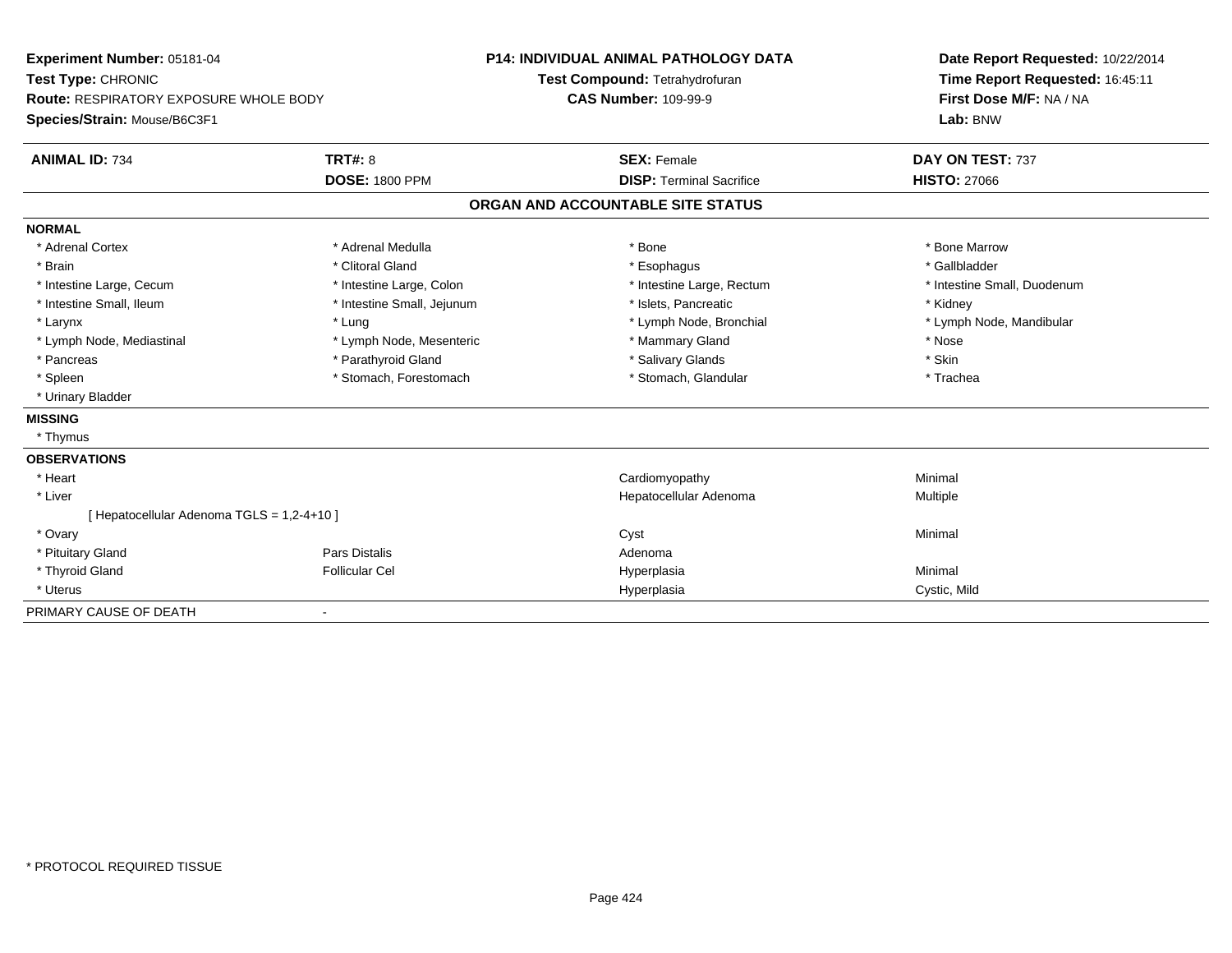| Experiment Number: 05181-04<br>Test Type: CHRONIC<br><b>Route: RESPIRATORY EXPOSURE WHOLE BODY</b><br>Species/Strain: Mouse/B6C3F1 |                           | <b>P14: INDIVIDUAL ANIMAL PATHOLOGY DATA</b> | Date Report Requested: 10/22/2014<br>Time Report Requested: 16:45:11<br>First Dose M/F: NA / NA |
|------------------------------------------------------------------------------------------------------------------------------------|---------------------------|----------------------------------------------|-------------------------------------------------------------------------------------------------|
|                                                                                                                                    |                           | Test Compound: Tetrahydrofuran               |                                                                                                 |
|                                                                                                                                    |                           | <b>CAS Number: 109-99-9</b>                  |                                                                                                 |
|                                                                                                                                    |                           |                                              | Lab: BNW                                                                                        |
| <b>ANIMAL ID: 735</b>                                                                                                              | <b>TRT#: 8</b>            | <b>SEX: Female</b>                           | DAY ON TEST: 733                                                                                |
|                                                                                                                                    | <b>DOSE: 1800 PPM</b>     | <b>DISP: Terminal Sacrifice</b>              | <b>HISTO: 27067</b>                                                                             |
|                                                                                                                                    |                           | ORGAN AND ACCOUNTABLE SITE STATUS            |                                                                                                 |
| <b>NORMAL</b>                                                                                                                      |                           |                                              |                                                                                                 |
| * Adrenal Cortex                                                                                                                   | * Adrenal Medulla         | * Bone                                       | * Bone Marrow                                                                                   |
| * Brain                                                                                                                            | * Clitoral Gland          | * Esophagus                                  | * Intestine Large, Cecum                                                                        |
| * Intestine Large, Colon                                                                                                           | * Intestine Large, Rectum | * Intestine Small, Duodenum                  | * Intestine Small, Ileum                                                                        |
| * Intestine Small, Jejunum                                                                                                         | * Islets, Pancreatic      | * Kidney                                     | * Larynx                                                                                        |
| * Lung                                                                                                                             | * Lymph Node, Bronchial   | * Lymph Node, Mandibular                     | * Lymph Node, Mediastinal                                                                       |
| * Lymph Node, Mesenteric                                                                                                           | * Mammary Gland           | * Nose                                       | * Pancreas                                                                                      |
| * Pituitary Gland                                                                                                                  | * Salivary Glands         | * Skin                                       | * Spleen                                                                                        |
| * Stomach, Glandular                                                                                                               | * Thymus                  | * Thyroid Gland                              | * Trachea                                                                                       |
| * Urinary Bladder                                                                                                                  |                           |                                              |                                                                                                 |
| <b>MISSING</b>                                                                                                                     |                           |                                              |                                                                                                 |
| * Parathyroid Gland                                                                                                                |                           |                                              |                                                                                                 |
| <b>OBSERVATIONS</b>                                                                                                                |                           |                                              |                                                                                                 |
| * Gallbladder                                                                                                                      |                           | Inflammation                                 | Minimal                                                                                         |
| * Heart                                                                                                                            |                           | Cardiomyopathy                               | Minimal                                                                                         |
| * Liver                                                                                                                            |                           | Hepatocellular Adenoma                       | <b>Multiple</b>                                                                                 |
| [Hepatocellular Adenoma TGLS = 1,2-4+10+11]                                                                                        |                           |                                              |                                                                                                 |
| * Ovary                                                                                                                            |                           | Cyst                                         | Mild                                                                                            |
| [Cyst TGLS = $3-7$ ]                                                                                                               |                           |                                              |                                                                                                 |
| * Stomach, Forestomach                                                                                                             |                           | Angiectasis                                  | Mild                                                                                            |
| [Angiectasis TGLS = 6-8]                                                                                                           |                           |                                              |                                                                                                 |
| * Uterus                                                                                                                           |                           | Hydrometra                                   | Marked                                                                                          |
|                                                                                                                                    |                           | Hyperplasia                                  | Cystic, Mild                                                                                    |
| [Hydrometra TGLS = 4-8]                                                                                                            |                           |                                              |                                                                                                 |
| [ Hyperplasia TGLS = 5-12+RECUT ]                                                                                                  |                           |                                              |                                                                                                 |
| PRIMARY CAUSE OF DEATH                                                                                                             |                           |                                              |                                                                                                 |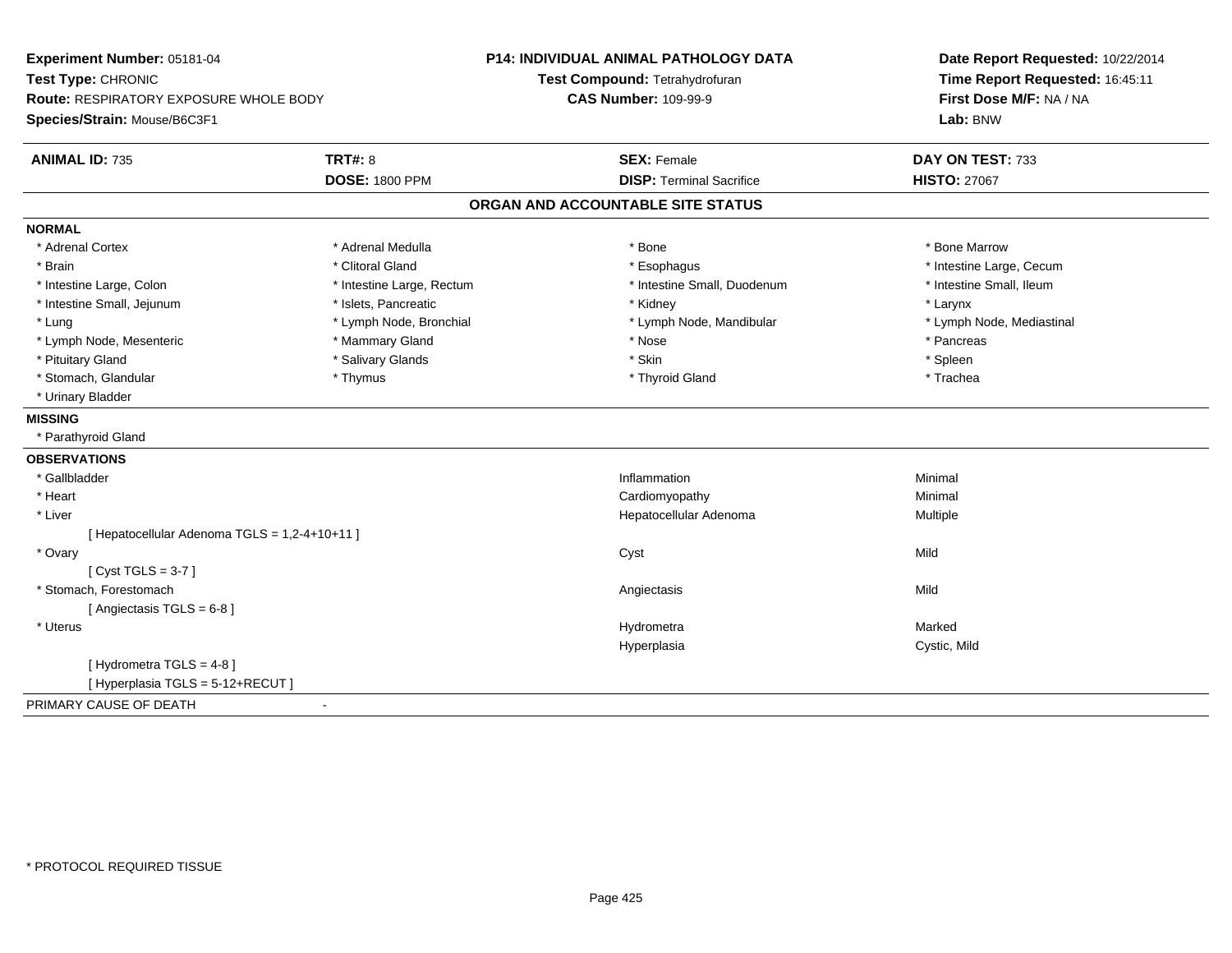| Experiment Number: 05181-04                   |                            | <b>P14: INDIVIDUAL ANIMAL PATHOLOGY DATA</b> |                                   |  | Date Report Requested: 10/22/2014 |
|-----------------------------------------------|----------------------------|----------------------------------------------|-----------------------------------|--|-----------------------------------|
| Test Type: CHRONIC                            |                            |                                              | Test Compound: Tetrahydrofuran    |  | Time Report Requested: 16:45:11   |
| <b>Route: RESPIRATORY EXPOSURE WHOLE BODY</b> |                            | <b>CAS Number: 109-99-9</b>                  |                                   |  | First Dose M/F: NA / NA           |
| Species/Strain: Mouse/B6C3F1                  |                            |                                              |                                   |  | Lab: BNW                          |
| <b>ANIMAL ID: 736</b>                         | <b>TRT#: 8</b>             |                                              | <b>SEX: Female</b>                |  | DAY ON TEST: 737                  |
|                                               | <b>DOSE: 1800 PPM</b>      |                                              | <b>DISP: Terminal Sacrifice</b>   |  | <b>HISTO: 27068</b>               |
|                                               |                            |                                              | ORGAN AND ACCOUNTABLE SITE STATUS |  |                                   |
| <b>NORMAL</b>                                 |                            |                                              |                                   |  |                                   |
| * Adrenal Cortex                              | * Adrenal Medulla          |                                              | * Bone                            |  | * Bone Marrow                     |
| * Brain                                       | * Clitoral Gland           |                                              | * Esophagus                       |  | * Gallbladder                     |
| * Intestine Large, Cecum                      | * Intestine Large, Colon   |                                              | * Intestine Large, Rectum         |  | * Intestine Small, Duodenum       |
| * Intestine Small, Ileum                      | * Intestine Small, Jejunum |                                              | * Islets, Pancreatic              |  | * Kidney                          |
| * Larynx                                      | * Lung                     |                                              | * Lymph Node, Bronchial           |  | * Lymph Node, Mediastinal         |
| * Mammary Gland                               | * Nose                     |                                              | * Pancreas                        |  | * Salivary Glands                 |
| * Skin                                        | * Spleen                   |                                              | * Stomach, Forestomach            |  | * Stomach, Glandular              |
| * Thymus                                      | * Trachea                  |                                              | * Urinary Bladder                 |  |                                   |
| <b>MISSING</b>                                |                            |                                              |                                   |  |                                   |
| * Ovary                                       | * Parathyroid Gland        |                                              |                                   |  |                                   |
| <b>OBSERVATIONS</b>                           |                            |                                              |                                   |  |                                   |
| * Heart                                       |                            |                                              | Cardiomyopathy                    |  | Minimal                           |
| * Liver                                       |                            |                                              | Hepatocellular Adenoma            |  |                                   |
| [ Hepatocellular Adenoma TGLS = 1-10 ]        |                            |                                              |                                   |  |                                   |
| * Lymph Node, Mandibular                      |                            |                                              | Hyperplasia                       |  | Mild                              |
| * Lymph Node, Mesenteric                      |                            |                                              | Hyperplasia                       |  | Mild                              |
| * Pituitary Gland                             | <b>Pars Distalis</b>       |                                              | Hyperplasia                       |  | Minimal                           |
| * Thyroid Gland                               | <b>Follicular Cel</b>      |                                              | Hyperplasia                       |  | Mild                              |
| * Uterus                                      |                            |                                              | Hyperplasia                       |  | Cystic, Moderate                  |
| PRIMARY CAUSE OF DEATH                        | $\overline{\phantom{a}}$   |                                              |                                   |  |                                   |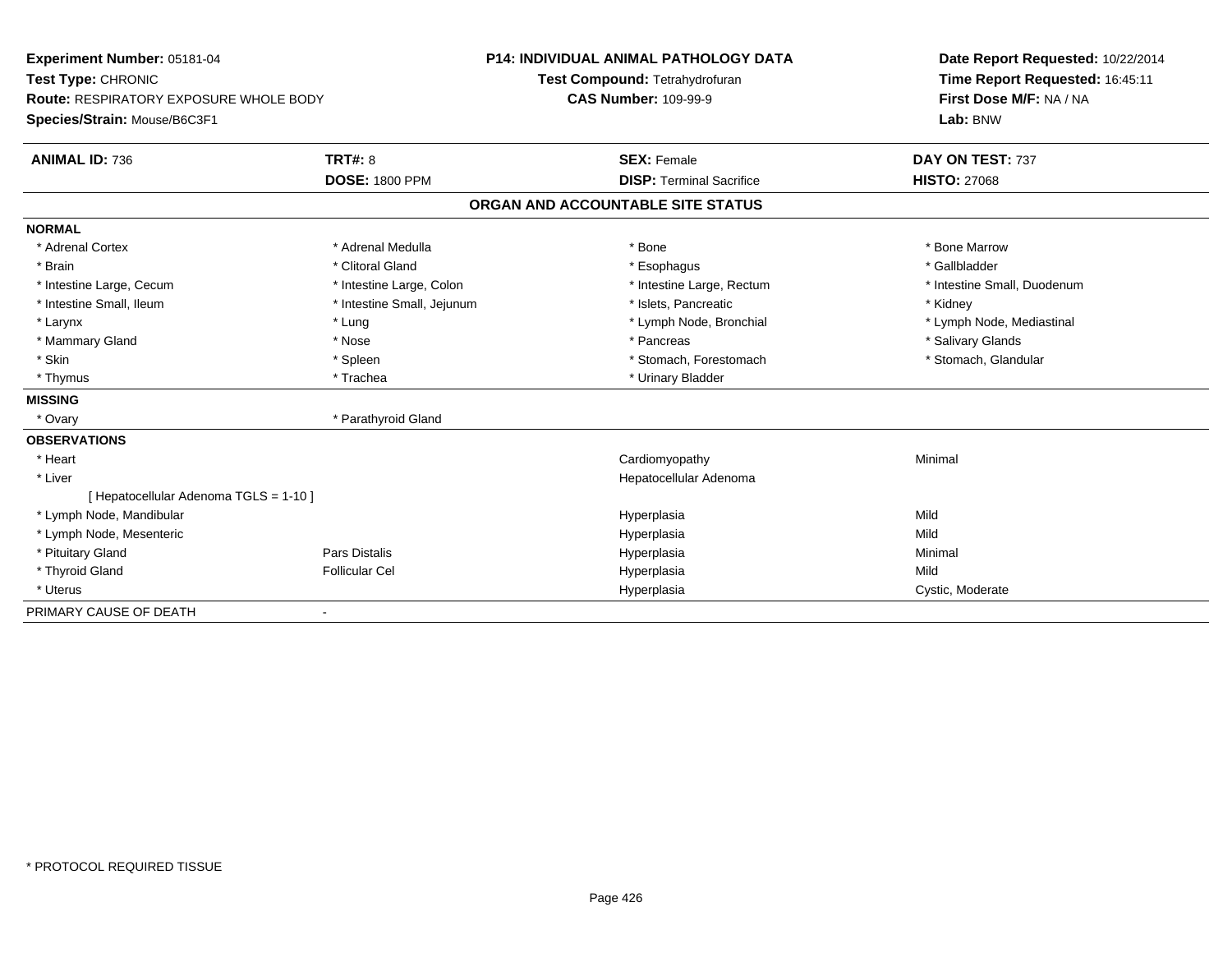| Experiment Number: 05181-04<br>Test Type: CHRONIC<br>Route: RESPIRATORY EXPOSURE WHOLE BODY<br>Species/Strain: Mouse/B6C3F1 |                                         | <b>P14: INDIVIDUAL ANIMAL PATHOLOGY DATA</b><br>Test Compound: Tetrahydrofuran<br><b>CAS Number: 109-99-9</b> | Date Report Requested: 10/22/2014<br>Time Report Requested: 16:45:11<br>First Dose M/F: NA / NA<br>Lab: BNW |
|-----------------------------------------------------------------------------------------------------------------------------|-----------------------------------------|---------------------------------------------------------------------------------------------------------------|-------------------------------------------------------------------------------------------------------------|
| <b>ANIMAL ID: 737</b>                                                                                                       | <b>TRT#: 8</b><br><b>DOSE: 1800 PPM</b> | <b>SEX: Female</b><br><b>DISP: Terminal Sacrifice</b>                                                         | DAY ON TEST: 737<br><b>HISTO: 27069</b>                                                                     |
|                                                                                                                             |                                         | ORGAN AND ACCOUNTABLE SITE STATUS                                                                             |                                                                                                             |
| <b>NORMAL</b>                                                                                                               |                                         |                                                                                                               |                                                                                                             |
| * Adrenal Cortex                                                                                                            | * Adrenal Medulla                       | * Bone Marrow                                                                                                 | * Brain                                                                                                     |
| * Clitoral Gland                                                                                                            | * Esophagus                             | * Gallbladder                                                                                                 | * Heart                                                                                                     |
| * Intestine Large, Cecum                                                                                                    | * Intestine Large, Colon                | * Intestine Large, Rectum                                                                                     | * Intestine Small, Duodenum                                                                                 |
| * Intestine Small, Ileum                                                                                                    | * Intestine Small, Jejunum              | * Islets, Pancreatic                                                                                          | * Kidney                                                                                                    |
| * Larynx                                                                                                                    | * Lymph Node, Bronchial                 | * Lymph Node, Mediastinal                                                                                     | * Lymph Node, Mesenteric                                                                                    |
| * Mammary Gland                                                                                                             | * Nose                                  | * Ovary                                                                                                       | * Salivary Glands                                                                                           |
| * Skin                                                                                                                      | * Spleen                                | * Stomach, Forestomach                                                                                        | * Stomach, Glandular                                                                                        |
| * Thymus                                                                                                                    | * Trachea                               | * Urinary Bladder                                                                                             |                                                                                                             |
| <b>MISSING</b>                                                                                                              |                                         |                                                                                                               |                                                                                                             |
| * Lymph Node, Mandibular                                                                                                    | * Parathyroid Gland                     |                                                                                                               |                                                                                                             |
| <b>OBSERVATIONS</b>                                                                                                         |                                         |                                                                                                               |                                                                                                             |
| * Bone                                                                                                                      |                                         | Fibrous Osteodystrophy                                                                                        | Minimal                                                                                                     |
|                                                                                                                             |                                         | Osteosarcoma                                                                                                  |                                                                                                             |
| [Osteosarcoma TGLS = 1-10]                                                                                                  |                                         |                                                                                                               |                                                                                                             |
| * Liver                                                                                                                     |                                         | Hepatocellular Adenoma                                                                                        |                                                                                                             |
|                                                                                                                             |                                         | <b>Mixed Cell Focus</b>                                                                                       |                                                                                                             |
|                                                                                                                             |                                         | Osteosarcoma                                                                                                  | Metastatic (Bone)                                                                                           |
| [ Hepatocellular Adenoma TGLS = 4-4 ]                                                                                       |                                         |                                                                                                               |                                                                                                             |
| [Mixed Cell Focus TGLS = 5-4]                                                                                               |                                         |                                                                                                               |                                                                                                             |
| [Osteosarcoma TGLS = $3,6-4+11$ ]                                                                                           |                                         |                                                                                                               |                                                                                                             |
| * Lung                                                                                                                      |                                         | Osteosarcoma                                                                                                  | Metastatic (Bone)                                                                                           |
| [Osteosarcoma TGLS = 2-3]                                                                                                   |                                         |                                                                                                               |                                                                                                             |
| * Pancreas                                                                                                                  | Pars Distalis                           | Atrophy                                                                                                       | Minimal<br>Mild                                                                                             |
| * Pituitary Gland<br>* Thyroid Gland                                                                                        | <b>Follicular Cel</b>                   | Hyperplasia<br>Hyperplasia                                                                                    | Minimal                                                                                                     |
| * Uterus                                                                                                                    |                                         | Hyperplasia                                                                                                   | Cystic, Mild                                                                                                |
| PRIMARY CAUSE OF DEATH                                                                                                      |                                         |                                                                                                               |                                                                                                             |
|                                                                                                                             |                                         |                                                                                                               |                                                                                                             |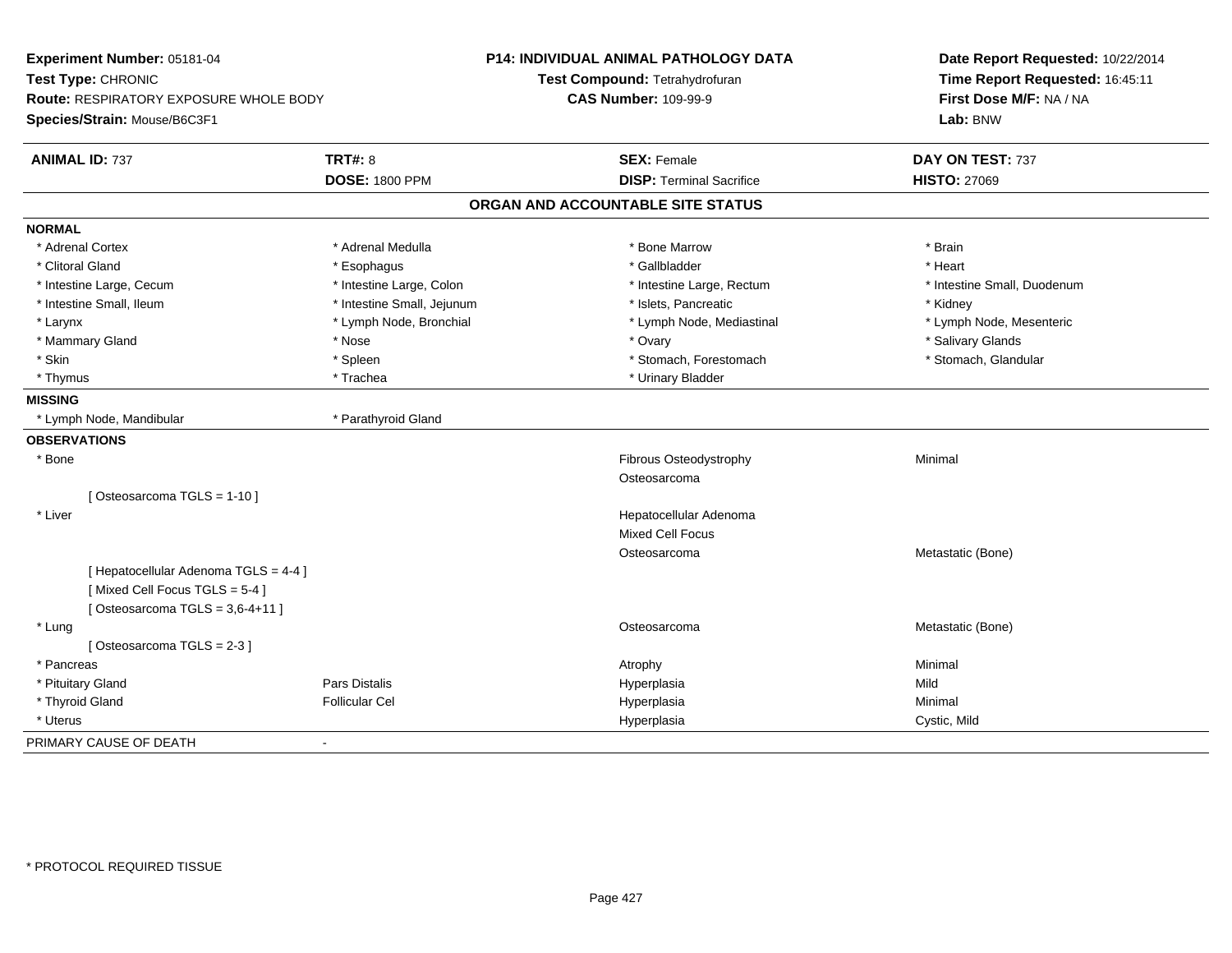| Experiment Number: 05181-04                   |                                  | <b>P14: INDIVIDUAL ANIMAL PATHOLOGY DATA</b> | Date Report Requested: 10/22/2014 |
|-----------------------------------------------|----------------------------------|----------------------------------------------|-----------------------------------|
| Test Type: CHRONIC                            |                                  | Test Compound: Tetrahydrofuran               | Time Report Requested: 16:45:11   |
| <b>Route: RESPIRATORY EXPOSURE WHOLE BODY</b> |                                  | <b>CAS Number: 109-99-9</b>                  | First Dose M/F: NA / NA           |
| Species/Strain: Mouse/B6C3F1                  |                                  |                                              | Lab: BNW                          |
| <b>ANIMAL ID: 738</b>                         | <b>TRT#: 8</b>                   | <b>SEX: Female</b>                           | DAY ON TEST: 599                  |
|                                               | <b>DOSE: 1800 PPM</b>            | <b>DISP:</b> Moribund Sacrifice              | <b>HISTO: 27070</b>               |
|                                               |                                  | ORGAN AND ACCOUNTABLE SITE STATUS            |                                   |
| <b>NORMAL</b>                                 |                                  |                                              |                                   |
| * Bone                                        | * Bone Marrow                    | * Brain                                      | * Clitoral Gland                  |
| * Esophagus                                   | * Gallbladder                    | * Heart                                      | * Intestine Large, Cecum          |
| * Intestine Large, Colon                      | * Intestine Large, Rectum        | * Intestine Small, Duodenum                  | * Intestine Small, Ileum          |
| * Intestine Small, Jejunum                    | * Islets, Pancreatic             | * Kidney                                     | * Larynx                          |
| * Lung                                        | * Lymph Node, Bronchial          | * Lymph Node, Mandibular                     | * Lymph Node, Mediastinal         |
| * Lymph Node, Mesenteric                      | * Mammary Gland                  | * Nose                                       | * Ovary                           |
| * Pancreas                                    | * Parathyroid Gland              | * Pituitary Gland                            | * Salivary Glands                 |
| * Skin                                        | * Stomach, Forestomach           | * Stomach, Glandular                         | * Thymus                          |
| * Thyroid Gland                               | * Trachea                        | * Urinary Bladder                            |                                   |
| <b>OBSERVATIONS</b>                           |                                  |                                              |                                   |
| * Adrenal Medulla                             |                                  | Pheochromocytoma Benign                      |                                   |
| [ Pheochromocytoma Benign TGLS = 4-2 ]        |                                  |                                              |                                   |
| * Liver                                       |                                  | Hepatocellular Carcinoma                     |                                   |
| [ Hepatocellular Carcinoma TGLS = 5-10 ]      |                                  |                                              |                                   |
| * Lung                                        |                                  |                                              |                                   |
| Note: TGL 1 not found on recut.               |                                  |                                              |                                   |
| * Spleen                                      |                                  | Lymphoma Malignant                           |                                   |
| [ Lymphoma Malignant TGLS = 3-4 ]             |                                  |                                              |                                   |
| * Uterus                                      |                                  | Hydrometra                                   | Moderate                          |
|                                               |                                  | Hyperplasia                                  | Cystic, Minimal                   |
| [Hydrometra TGLS = 2-8]                       |                                  |                                              |                                   |
| PRIMARY CAUSE OF DEATH                        | - Liver Hepatocellular Carcinoma |                                              |                                   |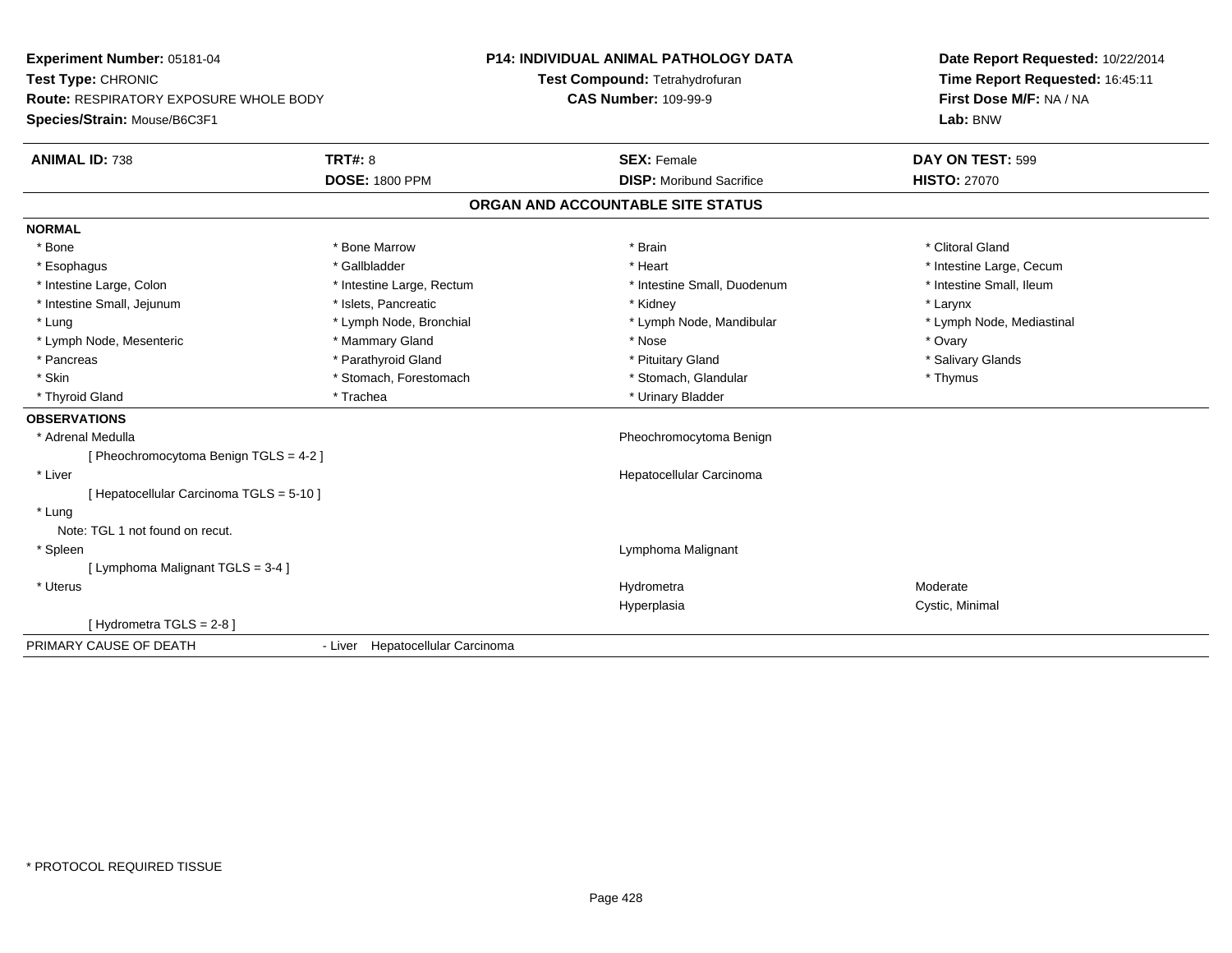| Experiment Number: 05181-04<br>Test Type: CHRONIC<br><b>Route: RESPIRATORY EXPOSURE WHOLE BODY</b> |                           | <b>P14: INDIVIDUAL ANIMAL PATHOLOGY DATA</b> | Date Report Requested: 10/22/2014<br>Time Report Requested: 16:45:11 |
|----------------------------------------------------------------------------------------------------|---------------------------|----------------------------------------------|----------------------------------------------------------------------|
|                                                                                                    |                           | Test Compound: Tetrahydrofuran               |                                                                      |
|                                                                                                    |                           | <b>CAS Number: 109-99-9</b>                  | First Dose M/F: NA / NA                                              |
| Species/Strain: Mouse/B6C3F1                                                                       |                           |                                              | Lab: BNW                                                             |
| <b>ANIMAL ID: 739</b>                                                                              | <b>TRT#: 8</b>            | <b>SEX: Female</b>                           | DAY ON TEST: 736                                                     |
|                                                                                                    | <b>DOSE: 1800 PPM</b>     | <b>DISP: Terminal Sacrifice</b>              | <b>HISTO: 27071</b>                                                  |
|                                                                                                    |                           | ORGAN AND ACCOUNTABLE SITE STATUS            |                                                                      |
| <b>NORMAL</b>                                                                                      |                           |                                              |                                                                      |
| * Adrenal Cortex                                                                                   | * Adrenal Medulla         | $*$ Bone                                     | * Bone Marrow                                                        |
| * Brain                                                                                            | * Clitoral Gland          | * Esophagus                                  | * Gallbladder                                                        |
| * Heart                                                                                            | * Intestine Large, Cecum  | * Intestine Large, Colon                     | * Intestine Large, Rectum                                            |
| * Intestine Small, Duodenum                                                                        | * Intestine Small, Ileum  | * Intestine Small, Jejunum                   | * Islets, Pancreatic                                                 |
| * Kidney                                                                                           | * Larynx                  | * Lung                                       | * Lymph Node, Mandibular                                             |
| * Lymph Node, Mesenteric                                                                           | * Mammary Gland           | * Nose                                       | * Parathyroid Gland                                                  |
| * Salivary Glands                                                                                  | * Skin                    | * Spleen                                     | * Stomach, Forestomach                                               |
| * Stomach, Glandular                                                                               | * Thymus                  | * Thyroid Gland                              | * Trachea                                                            |
| * Urinary Bladder                                                                                  |                           |                                              |                                                                      |
| <b>MISSING</b>                                                                                     |                           |                                              |                                                                      |
| * Lymph Node, Bronchial                                                                            | * Lymph Node, Mediastinal |                                              |                                                                      |
| <b>OBSERVATIONS</b>                                                                                |                           |                                              |                                                                      |
| * Liver                                                                                            |                           | Hepatocellular Adenoma                       | Multiple                                                             |
|                                                                                                    |                           | Necrosis                                     | Minimal                                                              |
| [ Hepatocellular Adenoma TGLS = 1-10 ]                                                             |                           |                                              |                                                                      |
| Mesentery                                                                                          | Fat                       | <b>Necrosis</b>                              | Mild                                                                 |
| [Necrosis TGLS = $2-11$ ]                                                                          |                           |                                              |                                                                      |
| * Ovary                                                                                            |                           | Atrophy                                      | Mild                                                                 |
| * Pancreas                                                                                         |                           | Hyperplasia                                  | Mild                                                                 |
| * Pituitary Gland                                                                                  | Pars Distalis             | Cyst                                         | Minimal                                                              |
|                                                                                                    | Pars Distalis             | Hyperplasia                                  | Minimal                                                              |
| * Uterus                                                                                           |                           | Hyperplasia                                  | Cystic, Mild                                                         |
| PRIMARY CAUSE OF DEATH                                                                             | $\blacksquare$            |                                              |                                                                      |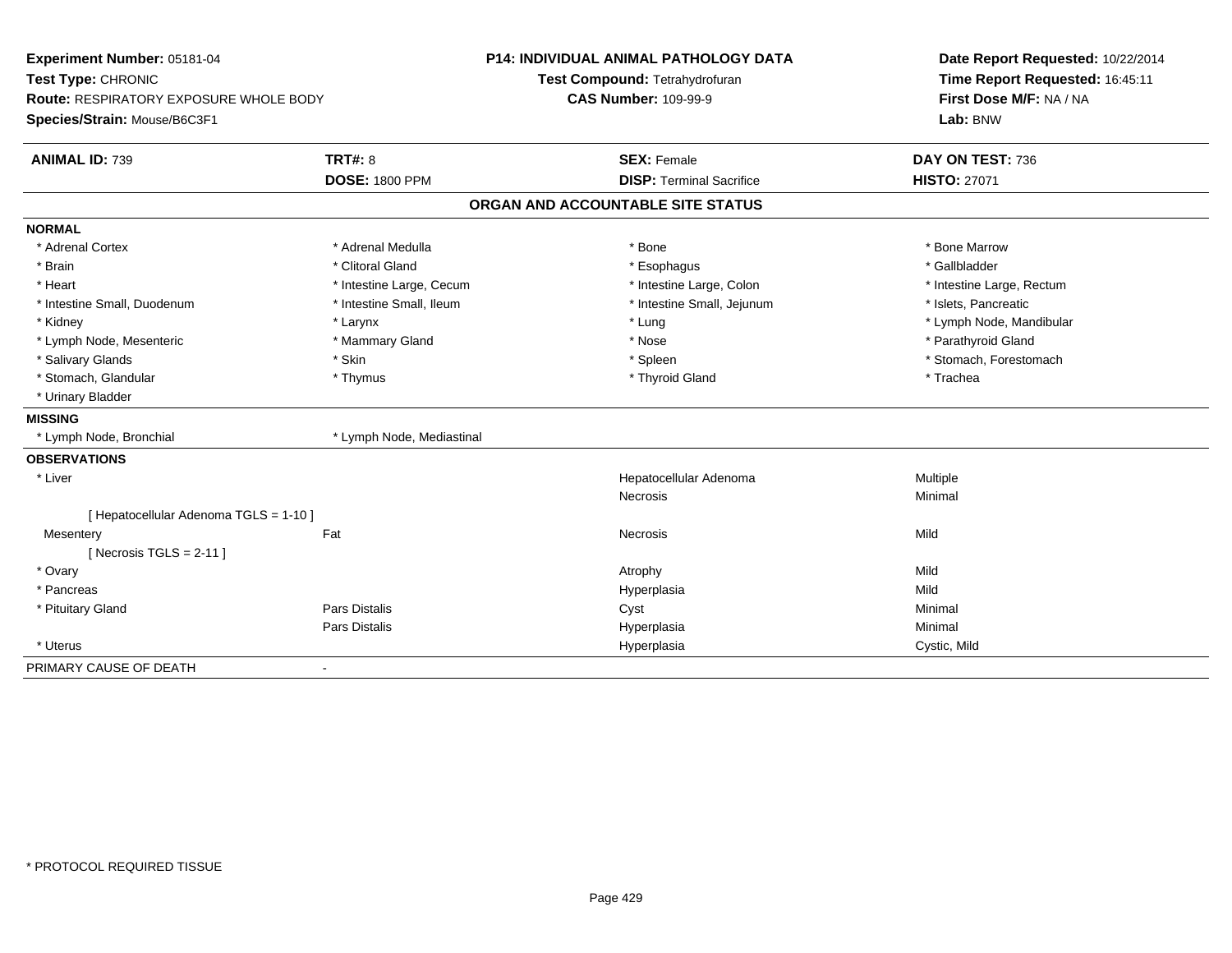| Experiment Number: 05181-04<br>Test Type: CHRONIC<br><b>Route: RESPIRATORY EXPOSURE WHOLE BODY</b><br>Species/Strain: Mouse/B6C3F1 |                             | <b>P14: INDIVIDUAL ANIMAL PATHOLOGY DATA</b> | Date Report Requested: 10/22/2014<br>Time Report Requested: 16:45:11<br>First Dose M/F: NA / NA |
|------------------------------------------------------------------------------------------------------------------------------------|-----------------------------|----------------------------------------------|-------------------------------------------------------------------------------------------------|
|                                                                                                                                    |                             | Test Compound: Tetrahydrofuran               |                                                                                                 |
|                                                                                                                                    |                             | <b>CAS Number: 109-99-9</b>                  |                                                                                                 |
|                                                                                                                                    |                             |                                              | Lab: BNW                                                                                        |
| <b>ANIMAL ID: 740</b>                                                                                                              | <b>TRT#: 8</b>              | <b>SEX: Female</b>                           | DAY ON TEST: 733                                                                                |
|                                                                                                                                    | <b>DOSE: 1800 PPM</b>       | <b>DISP: Terminal Sacrifice</b>              | <b>HISTO: 27072</b>                                                                             |
|                                                                                                                                    |                             | ORGAN AND ACCOUNTABLE SITE STATUS            |                                                                                                 |
| <b>NORMAL</b>                                                                                                                      |                             |                                              |                                                                                                 |
| * Adrenal Cortex                                                                                                                   | * Adrenal Medulla           | * Bone Marrow                                | * Clitoral Gland                                                                                |
| * Esophagus                                                                                                                        | * Gallbladder               | * Intestine Large, Cecum                     | * Intestine Large, Colon                                                                        |
| * Intestine Large, Rectum                                                                                                          | * Intestine Small, Duodenum | * Intestine Small, Ileum                     | * Intestine Small, Jejunum                                                                      |
| * Islets, Pancreatic                                                                                                               | * Larynx                    | * Liver                                      | * Lung                                                                                          |
| * Lymph Node, Bronchial                                                                                                            | * Lymph Node, Mandibular    | * Lymph Node, Mediastinal                    | * Lymph Node, Mesenteric                                                                        |
| * Mammary Gland                                                                                                                    | * Nose                      | * Pancreas                                   | * Parathyroid Gland                                                                             |
| * Pituitary Gland                                                                                                                  | * Salivary Glands           | * Skin                                       | * Spleen                                                                                        |
| * Stomach, Forestomach                                                                                                             | * Stomach, Glandular        | * Thymus                                     | * Thyroid Gland                                                                                 |
| * Trachea                                                                                                                          | * Urinary Bladder           |                                              |                                                                                                 |
| <b>OBSERVATIONS</b>                                                                                                                |                             |                                              |                                                                                                 |
| * Bone                                                                                                                             |                             | Fibrous Osteodystrophy                       | Minimal                                                                                         |
| * Brain                                                                                                                            | Meninges                    | <b>Infiltration Cellular</b>                 | Mononuclear CI, Minimal                                                                         |
| * Heart                                                                                                                            |                             | Cardiomyopathy                               | Minimal                                                                                         |
| * Kidney                                                                                                                           |                             | Nephropathy                                  | Minimal                                                                                         |
| * Ovary                                                                                                                            |                             | Cyst                                         | Marked                                                                                          |
| $[Cyst TGLS = 1-7]$                                                                                                                |                             |                                              |                                                                                                 |
| * Uterus                                                                                                                           |                             | Hyperplasia                                  | Cystic, Mild                                                                                    |
| PRIMARY CAUSE OF DEATH                                                                                                             |                             |                                              |                                                                                                 |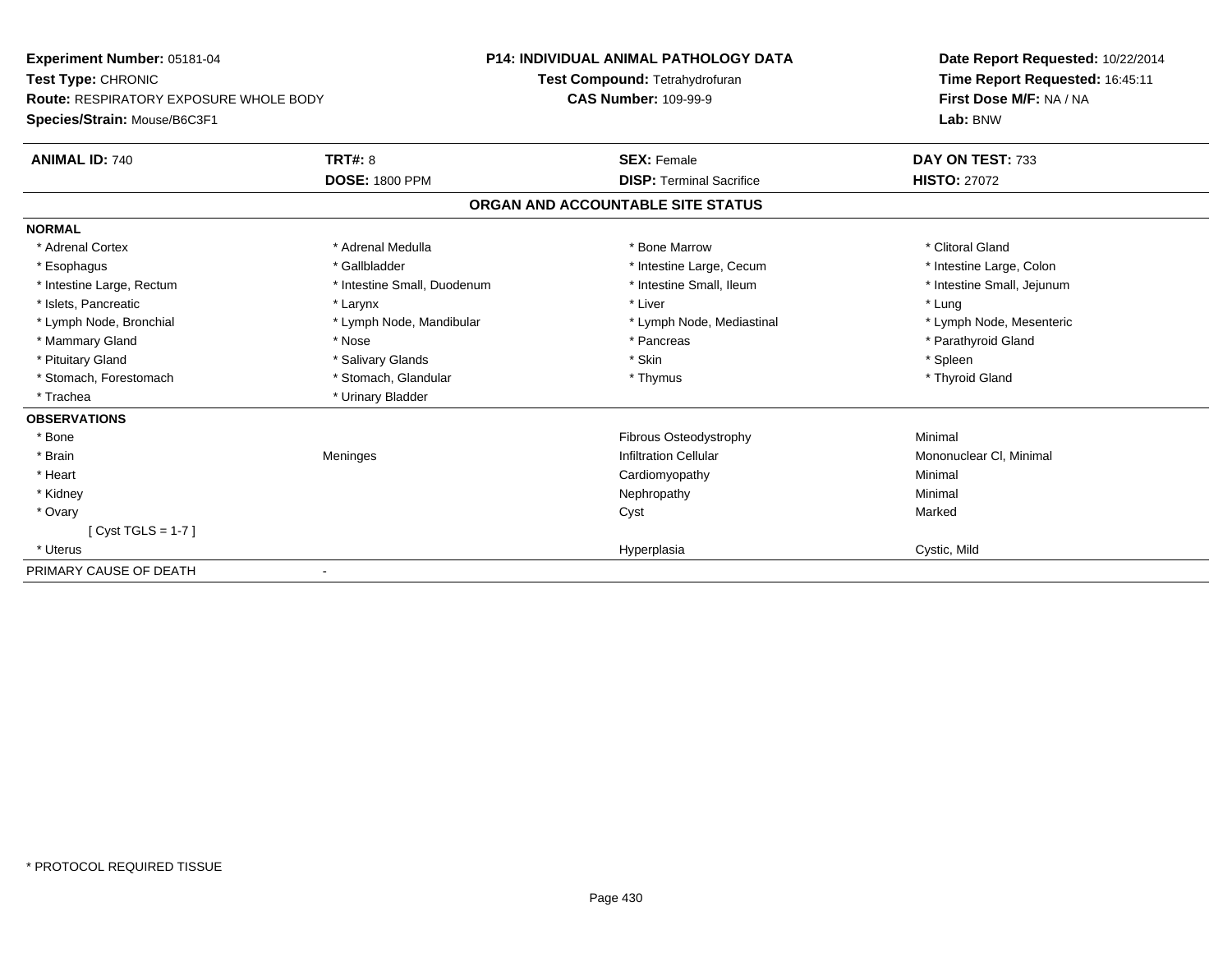| Experiment Number: 05181-04                                                   |                            | P14: INDIVIDUAL ANIMAL PATHOLOGY DATA | Date Report Requested: 10/22/2014 |
|-------------------------------------------------------------------------------|----------------------------|---------------------------------------|-----------------------------------|
| Test Type: CHRONIC                                                            |                            | Test Compound: Tetrahydrofuran        | Time Report Requested: 16:45:11   |
| <b>Route: RESPIRATORY EXPOSURE WHOLE BODY</b><br>Species/Strain: Mouse/B6C3F1 |                            | <b>CAS Number: 109-99-9</b>           | First Dose M/F: NA / NA           |
|                                                                               |                            |                                       | Lab: BNW                          |
| <b>ANIMAL ID: 741</b>                                                         | <b>TRT#: 8</b>             | <b>SEX: Female</b>                    | DAY ON TEST: 733                  |
|                                                                               | <b>DOSE: 1800 PPM</b>      | <b>DISP: Terminal Sacrifice</b>       | <b>HISTO: 27073</b>               |
|                                                                               |                            | ORGAN AND ACCOUNTABLE SITE STATUS     |                                   |
| <b>NORMAL</b>                                                                 |                            |                                       |                                   |
| * Adrenal Cortex                                                              | * Adrenal Medulla          | * Bone Marrow                         | * Brain                           |
| * Clitoral Gland                                                              | * Esophagus                | * Gallbladder                         | * Heart                           |
| * Intestine Large, Cecum                                                      | * Intestine Large, Colon   | * Intestine Large, Rectum             | * Intestine Small, Duodenum       |
| * Intestine Small, Ileum                                                      | * Intestine Small, Jejunum | * Islets, Pancreatic                  | * Kidney                          |
| * Larynx                                                                      | * Lung                     | * Lymph Node, Bronchial               | * Lymph Node, Mandibular          |
| * Lymph Node, Mediastinal                                                     | * Lymph Node, Mesenteric   | * Mammary Gland                       | * Nose                            |
| * Pancreas                                                                    | * Parathyroid Gland        | * Pituitary Gland                     | * Salivary Glands                 |
| * Skin                                                                        | * Spleen                   | * Stomach, Forestomach                | * Stomach, Glandular              |
| * Thymus                                                                      | * Thyroid Gland            | * Trachea                             | * Urinary Bladder                 |
| <b>OBSERVATIONS</b>                                                           |                            |                                       |                                   |
| * Bone                                                                        |                            | <b>Fibrous Osteodystrophy</b>         | Minimal                           |
| * Liver                                                                       |                            | Hepatocellular Adenoma                | Multiple                          |
| [ Hepatocellular Adenoma TGLS = 2,3-4+10 ]                                    |                            |                                       |                                   |
| Mesentery                                                                     | Fat                        | <b>Necrosis</b>                       | Mild                              |
| [Necrosis TGLS = $1-10$ ]                                                     |                            |                                       |                                   |
| * Ovary                                                                       |                            | Cyst                                  | Mild                              |
| * Uterus                                                                      |                            | Hyperplasia                           | Cystic, Mild                      |
| PRIMARY CAUSE OF DEATH                                                        |                            |                                       |                                   |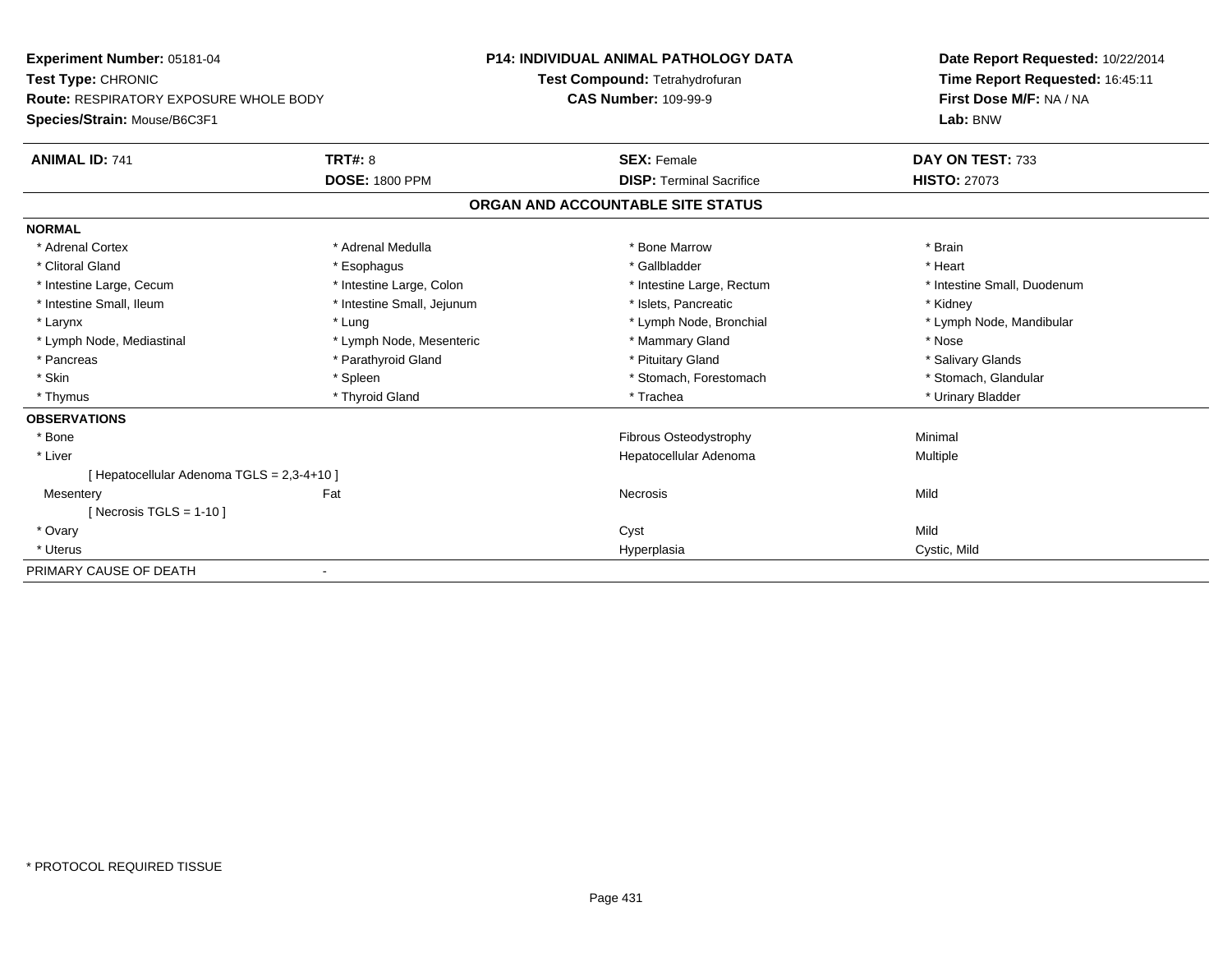| Experiment Number: 05181-04<br>Test Type: CHRONIC<br><b>Route: RESPIRATORY EXPOSURE WHOLE BODY</b> |                           | <b>P14: INDIVIDUAL ANIMAL PATHOLOGY DATA</b> | Date Report Requested: 10/22/2014 |
|----------------------------------------------------------------------------------------------------|---------------------------|----------------------------------------------|-----------------------------------|
|                                                                                                    |                           | Test Compound: Tetrahydrofuran               | Time Report Requested: 16:45:11   |
|                                                                                                    |                           | <b>CAS Number: 109-99-9</b>                  | First Dose M/F: NA / NA           |
| Species/Strain: Mouse/B6C3F1                                                                       |                           |                                              | Lab: BNW                          |
| <b>ANIMAL ID: 742</b>                                                                              | <b>TRT#: 8</b>            | <b>SEX: Female</b>                           | DAY ON TEST: 736                  |
|                                                                                                    | <b>DOSE: 1800 PPM</b>     | <b>DISP: Terminal Sacrifice</b>              | <b>HISTO: 27074</b>               |
|                                                                                                    |                           | ORGAN AND ACCOUNTABLE SITE STATUS            |                                   |
| <b>NORMAL</b>                                                                                      |                           |                                              |                                   |
| * Adrenal Cortex                                                                                   | * Adrenal Medulla         | * Bone                                       | * Bone Marrow                     |
| * Brain                                                                                            | * Clitoral Gland          | * Esophagus                                  | * Gallbladder                     |
| * Heart                                                                                            | * Intestine Large, Cecum  | * Intestine Large, Colon                     | * Intestine Large, Rectum         |
| * Intestine Small, Duodenum                                                                        | * Intestine Small, Ileum  | * Intestine Small, Jejunum                   | * Islets, Pancreatic              |
| * Kidney                                                                                           | * Larynx                  | * Lung                                       | * Lymph Node, Bronchial           |
| * Lymph Node, Mandibular                                                                           | * Lymph Node, Mediastinal | * Lymph Node, Mesenteric                     | * Mammary Gland                   |
| * Nose                                                                                             | * Ovary                   | * Pancreas                                   | * Parathyroid Gland               |
| * Salivary Glands                                                                                  | * Skin                    | * Spleen                                     | * Stomach, Forestomach            |
| * Stomach, Glandular                                                                               | * Thyroid Gland           | * Trachea                                    | * Urinary Bladder                 |
| <b>OBSERVATIONS</b>                                                                                |                           |                                              |                                   |
| * Liver                                                                                            |                           | Eosinophilic Focus                           |                                   |
|                                                                                                    |                           | Hepatocellular Adenoma                       |                                   |
| [ Eosinophilic Focus TGLS = 2-10 ]                                                                 |                           |                                              |                                   |
| [ Hepatocellular Adenoma TGLS = 3-4 ]                                                              |                           |                                              |                                   |
| * Pituitary Gland                                                                                  | <b>Pars Distalis</b>      | Hyperplasia                                  | Minimal                           |
| * Thymus                                                                                           |                           | Angiectasis                                  | Mild                              |
| * Uterus                                                                                           |                           | Hydrometra                                   | Moderate                          |
|                                                                                                    |                           | Hyperplasia                                  | Cystic, Mild                      |
| [Hydrometra TGLS = $1-8$ ]                                                                         |                           |                                              |                                   |
| PRIMARY CAUSE OF DEATH                                                                             | $\blacksquare$            |                                              |                                   |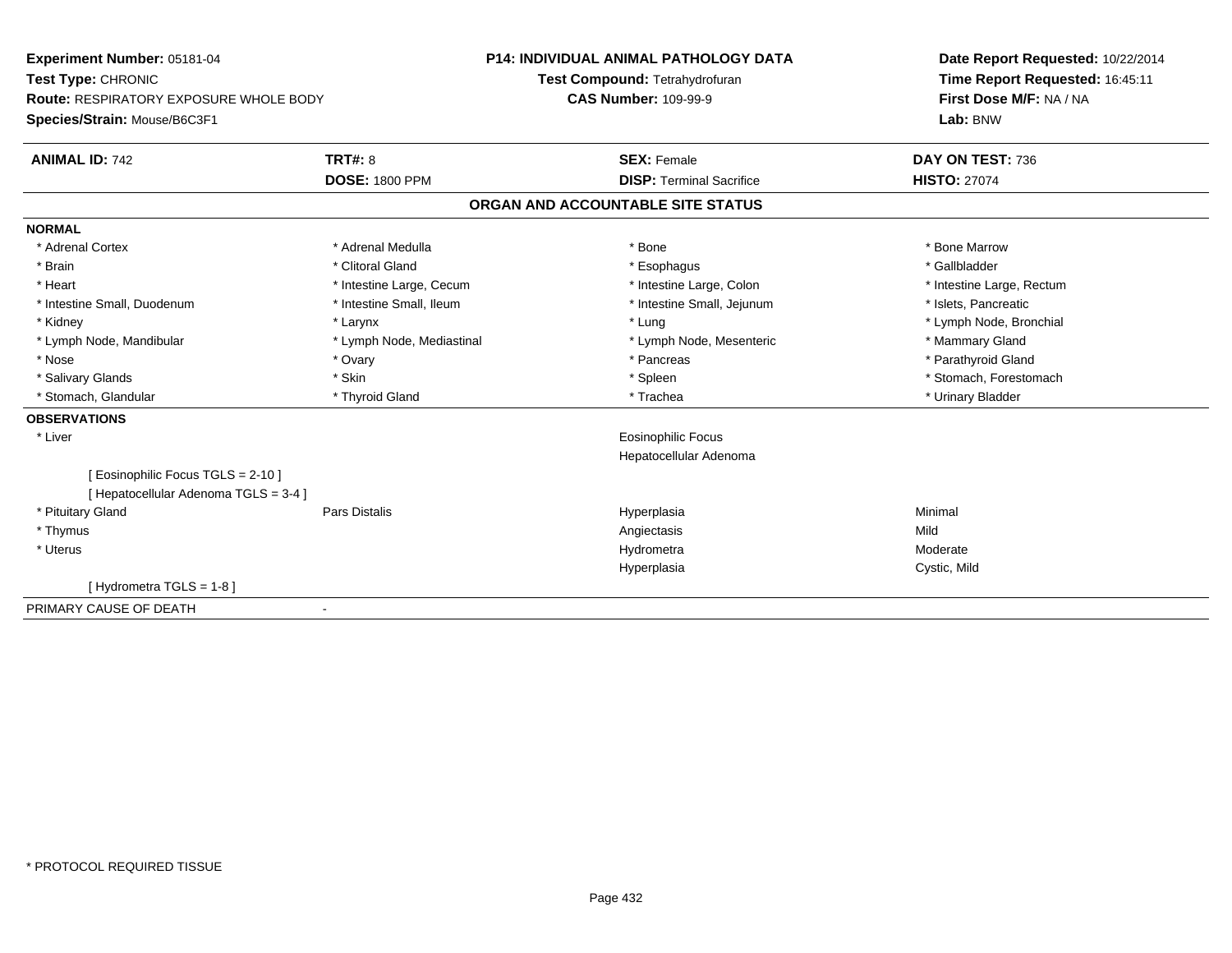| Experiment Number: 05181-04            |                                | <b>P14: INDIVIDUAL ANIMAL PATHOLOGY DATA</b> | Date Report Requested: 10/22/2014 |
|----------------------------------------|--------------------------------|----------------------------------------------|-----------------------------------|
| Test Type: CHRONIC                     |                                | Test Compound: Tetrahydrofuran               | Time Report Requested: 16:45:11   |
| Route: RESPIRATORY EXPOSURE WHOLE BODY |                                | <b>CAS Number: 109-99-9</b>                  | First Dose M/F: NA / NA           |
| Species/Strain: Mouse/B6C3F1           |                                |                                              | Lab: BNW                          |
| <b>ANIMAL ID: 743</b>                  | TRT#: 8                        | <b>SEX: Female</b>                           | DAY ON TEST: 527                  |
|                                        | <b>DOSE: 1800 PPM</b>          | <b>DISP:</b> Moribund Sacrifice              | <b>HISTO: 27075</b>               |
|                                        |                                | ORGAN AND ACCOUNTABLE SITE STATUS            |                                   |
| <b>NORMAL</b>                          |                                |                                              |                                   |
| * Adrenal Cortex                       | * Adrenal Medulla              | * Bone                                       | * Bone Marrow                     |
| * Brain                                | * Clitoral Gland               | * Gallbladder                                | * Heart                           |
| * Intestine Large, Cecum               | * Intestine Large, Colon       | * Intestine Large, Rectum                    | * Intestine Small, Duodenum       |
| * Intestine Small, Ileum               | * Intestine Small, Jejunum     | * Islets. Pancreatic                         | * Kidney                          |
| * Larynx                               | * Lung                         | * Lymph Node, Bronchial                      | * Lymph Node, Mandibular          |
| * Lymph Node, Mediastinal              | * Lymph Node, Mesenteric       | * Mammary Gland                              | * Nose                            |
| * Ovary                                | * Pancreas                     | * Parathyroid Gland                          | * Pituitary Gland                 |
| * Salivary Glands                      | * Skin                         | * Spleen                                     | * Stomach, Forestomach            |
| * Stomach, Glandular                   | * Thyroid Gland                | * Trachea                                    | * Urinary Bladder                 |
| <b>MISSING</b>                         |                                |                                              |                                   |
| * Esophagus                            |                                |                                              |                                   |
| <b>OBSERVATIONS</b>                    |                                |                                              |                                   |
| * Liver                                |                                | <b>Eosinophilic Focus</b>                    |                                   |
|                                        |                                | Hepatocellular Adenoma                       |                                   |
| [Eosinophilic Focus TGLS = 4,5-10+11]  |                                |                                              |                                   |
| [ Hepatocellular Adenoma TGLS = 3-12 ] |                                |                                              |                                   |
| * Thymus                               |                                | Atrophy                                      | Minimal                           |
| * Uterus                               |                                | Hyperplasia                                  | Cystic, Moderate                  |
| [ Hyperplasia TGLS = 1,2-8 ]           |                                |                                              |                                   |
| PRIMARY CAUSE OF DEATH                 | - Liver Hepatocellular Adenoma |                                              |                                   |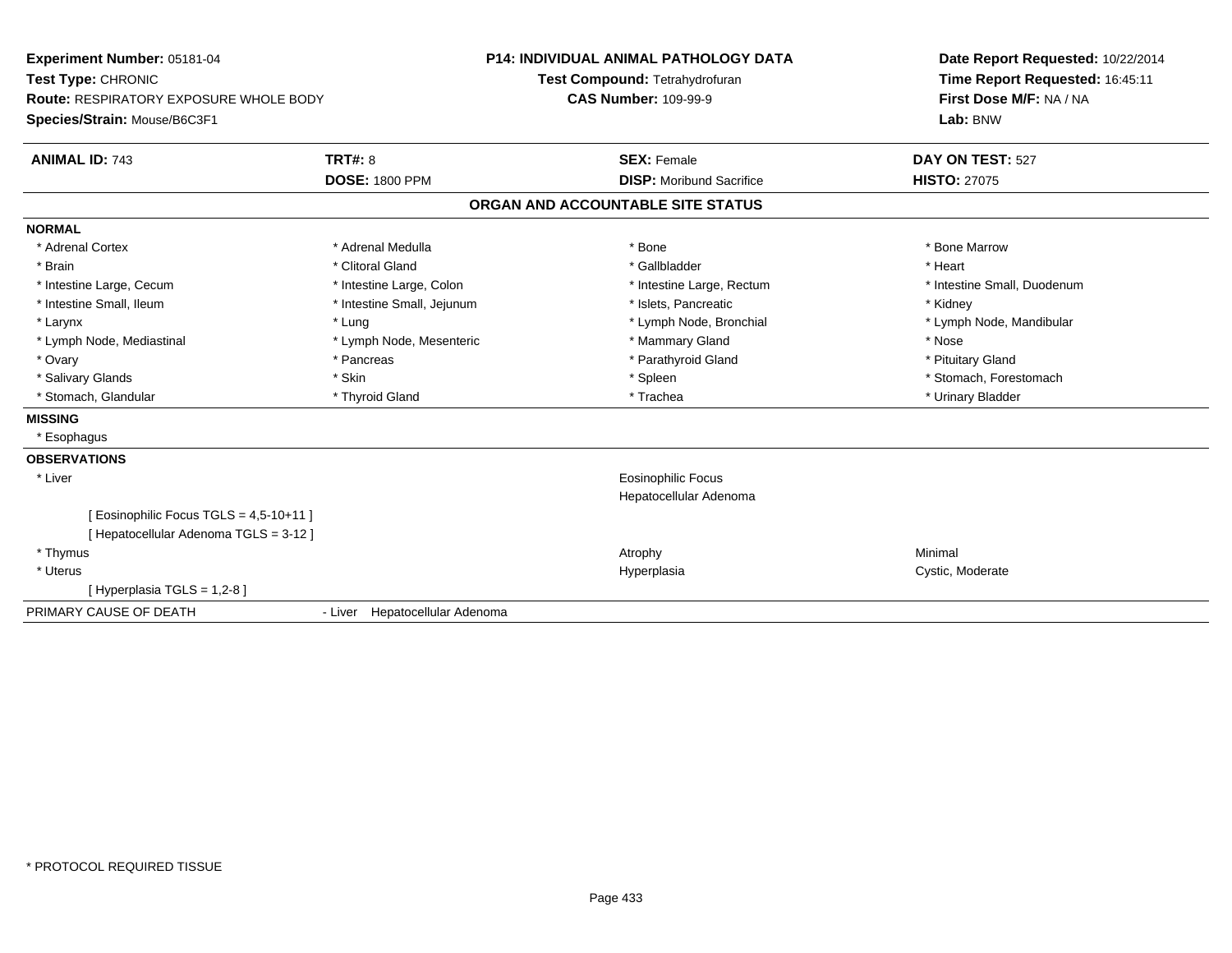| Experiment Number: 05181-04<br><b>Test Type: CHRONIC</b><br><b>Route: RESPIRATORY EXPOSURE WHOLE BODY</b> |                           | <b>P14: INDIVIDUAL ANIMAL PATHOLOGY DATA</b> | Date Report Requested: 10/22/2014<br>Time Report Requested: 16:45:11<br>First Dose M/F: NA / NA |
|-----------------------------------------------------------------------------------------------------------|---------------------------|----------------------------------------------|-------------------------------------------------------------------------------------------------|
|                                                                                                           |                           | Test Compound: Tetrahydrofuran               |                                                                                                 |
|                                                                                                           |                           | <b>CAS Number: 109-99-9</b>                  |                                                                                                 |
| Species/Strain: Mouse/B6C3F1                                                                              |                           |                                              | Lab: BNW                                                                                        |
| <b>ANIMAL ID: 744</b>                                                                                     | <b>TRT#: 8</b>            | <b>SEX: Female</b>                           | DAY ON TEST: 733                                                                                |
|                                                                                                           | <b>DOSE: 1800 PPM</b>     | <b>DISP: Terminal Sacrifice</b>              | <b>HISTO: 27076</b>                                                                             |
|                                                                                                           |                           | ORGAN AND ACCOUNTABLE SITE STATUS            |                                                                                                 |
| <b>NORMAL</b>                                                                                             |                           |                                              |                                                                                                 |
| * Adrenal Cortex                                                                                          | * Adrenal Medulla         | * Bone                                       | * Bone Marrow                                                                                   |
| * Brain                                                                                                   | * Clitoral Gland          | * Esophagus                                  | * Gallbladder                                                                                   |
| * Heart                                                                                                   | * Intestine Large, Cecum  | * Intestine Large, Colon                     | * Intestine Large, Rectum                                                                       |
| * Intestine Small, Duodenum                                                                               | * Intestine Small, Ileum  | * Intestine Small, Jejunum                   | * Islets, Pancreatic                                                                            |
| * Kidney                                                                                                  | * Larynx                  | * Lung                                       | * Lymph Node, Bronchial                                                                         |
| * Lymph Node, Mandibular                                                                                  | * Lymph Node, Mediastinal | * Lymph Node, Mesenteric                     | * Mammary Gland                                                                                 |
| * Nose                                                                                                    | * Pancreas                | * Parathyroid Gland                          | * Pituitary Gland                                                                               |
| * Salivary Glands                                                                                         | * Skin                    | * Spleen                                     | * Stomach, Forestomach                                                                          |
| * Stomach, Glandular                                                                                      | * Thymus                  | * Thyroid Gland                              | * Trachea                                                                                       |
| * Urinary Bladder                                                                                         | * Uterus                  |                                              |                                                                                                 |
| <b>OBSERVATIONS</b>                                                                                       |                           |                                              |                                                                                                 |
| * Liver                                                                                                   |                           | Hepatocellular Adenoma                       |                                                                                                 |
| [ Hepatocellular Adenoma TGLS = 1-10 ]                                                                    |                           |                                              |                                                                                                 |
| * Ovary                                                                                                   | <b>Interstit Cell</b>     | Hyperplasia                                  | Moderate                                                                                        |
| [Hyperplasia TGLS = 2-7]                                                                                  |                           |                                              |                                                                                                 |
| PRIMARY CAUSE OF DEATH                                                                                    |                           |                                              |                                                                                                 |
|                                                                                                           |                           |                                              |                                                                                                 |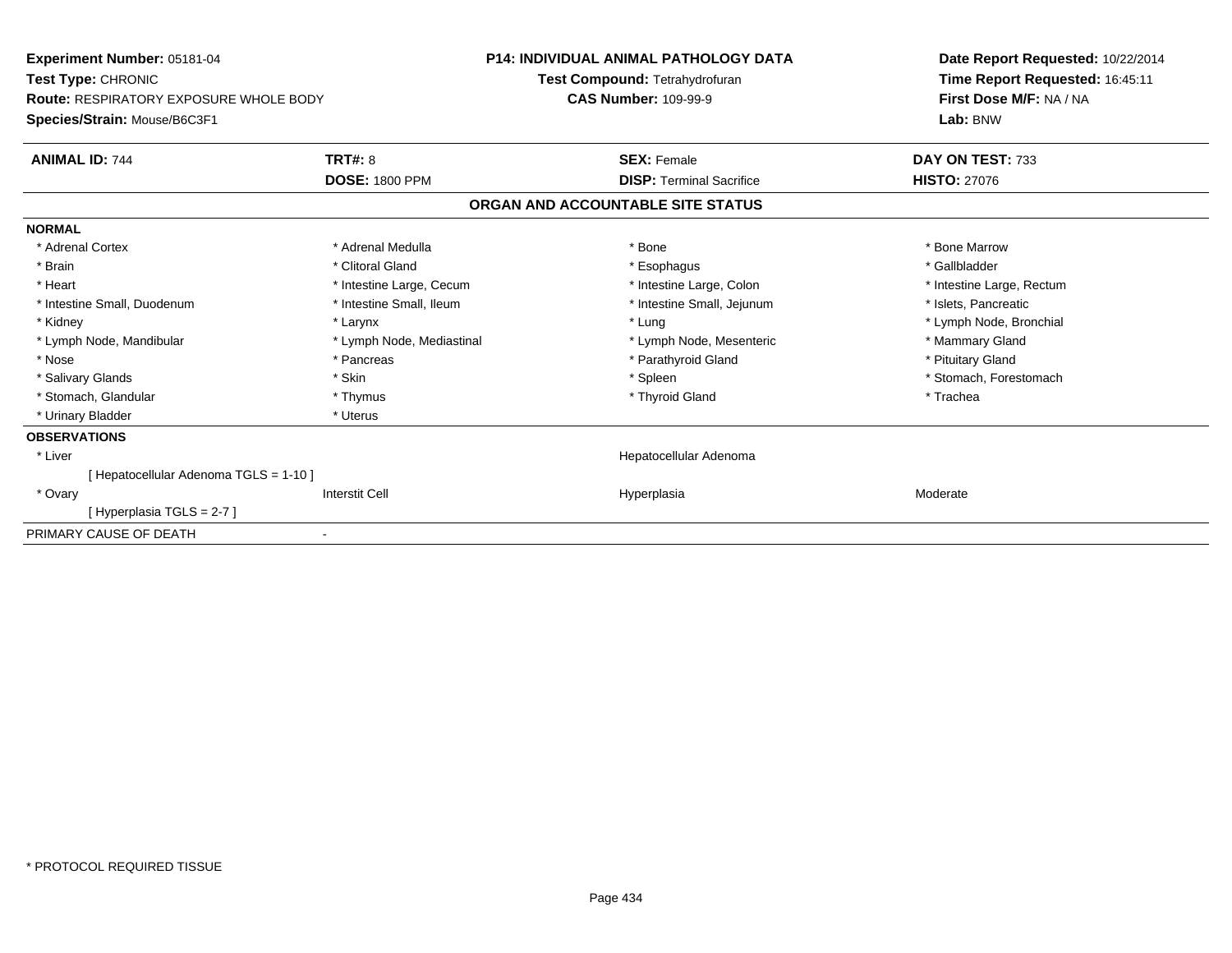| Experiment Number: 05181-04                   |                                  | <b>P14: INDIVIDUAL ANIMAL PATHOLOGY DATA</b> | Date Report Requested: 10/22/2014                          |
|-----------------------------------------------|----------------------------------|----------------------------------------------|------------------------------------------------------------|
| Test Type: CHRONIC                            |                                  | Test Compound: Tetrahydrofuran               | Time Report Requested: 16:45:11<br>First Dose M/F: NA / NA |
| <b>Route: RESPIRATORY EXPOSURE WHOLE BODY</b> |                                  | <b>CAS Number: 109-99-9</b>                  |                                                            |
| Species/Strain: Mouse/B6C3F1                  |                                  |                                              | Lab: BNW                                                   |
| <b>ANIMAL ID: 745</b>                         | <b>TRT#: 8</b>                   | <b>SEX: Female</b>                           | DAY ON TEST: 562                                           |
|                                               | <b>DOSE: 1800 PPM</b>            | <b>DISP: Natural Death</b>                   | <b>HISTO: 27077</b>                                        |
|                                               |                                  | ORGAN AND ACCOUNTABLE SITE STATUS            |                                                            |
| <b>NORMAL</b>                                 |                                  |                                              |                                                            |
| * Adrenal Cortex                              | * Adrenal Medulla                | * Clitoral Gland                             | * Esophagus                                                |
| * Gallbladder                                 | * Heart                          | * Intestine Large, Cecum                     | * Intestine Large, Colon                                   |
| * Intestine Large, Rectum                     | * Intestine Small, Duodenum      | * Intestine Small, Ileum                     | * Intestine Small, Jejunum                                 |
| * Islets, Pancreatic                          | * Larynx                         | * Lung                                       | * Lymph Node, Bronchial                                    |
| * Lymph Node, Mandibular                      | * Lymph Node, Mesenteric         | * Mammary Gland                              | * Nose                                                     |
| * Ovary                                       | * Pancreas                       | * Parathyroid Gland                          | * Pituitary Gland                                          |
| * Salivary Glands                             | * Skin                           | * Spleen                                     | * Stomach, Forestomach                                     |
| * Stomach, Glandular                          | * Thymus                         | * Thyroid Gland                              | * Trachea                                                  |
| * Urinary Bladder                             |                                  |                                              |                                                            |
| <b>MISSING</b>                                |                                  |                                              |                                                            |
| * Lymph Node, Mediastinal                     |                                  |                                              |                                                            |
| <b>INSUFFICIENT TISSUE</b>                    |                                  |                                              |                                                            |
| * Bone                                        | * Bone Marrow                    |                                              |                                                            |
| <b>OBSERVATIONS</b>                           |                                  |                                              |                                                            |
| * Brain                                       | Meninges                         | <b>Infiltration Cellular</b>                 | Mononuclear CI, Minimal                                    |
| * Kidney                                      |                                  | Nephropathy                                  | Moderate                                                   |
| * Liver                                       |                                  | <b>Basophilic Focus</b>                      |                                                            |
|                                               |                                  | Hepatocellular Carcinoma                     |                                                            |
| [Basophilic Focus TGLS = 2-10]                |                                  |                                              |                                                            |
| [ Hepatocellular Carcinoma TGLS = 2-10 ]      |                                  |                                              |                                                            |
| * Uterus                                      |                                  | Hydrometra                                   | Marked                                                     |
|                                               |                                  | Hyperplasia                                  | Cystic, Minimal                                            |
| [Hydrometra TGLS = 1-8]                       |                                  |                                              |                                                            |
| PRIMARY CAUSE OF DEATH                        | - Liver Hepatocellular Carcinoma |                                              |                                                            |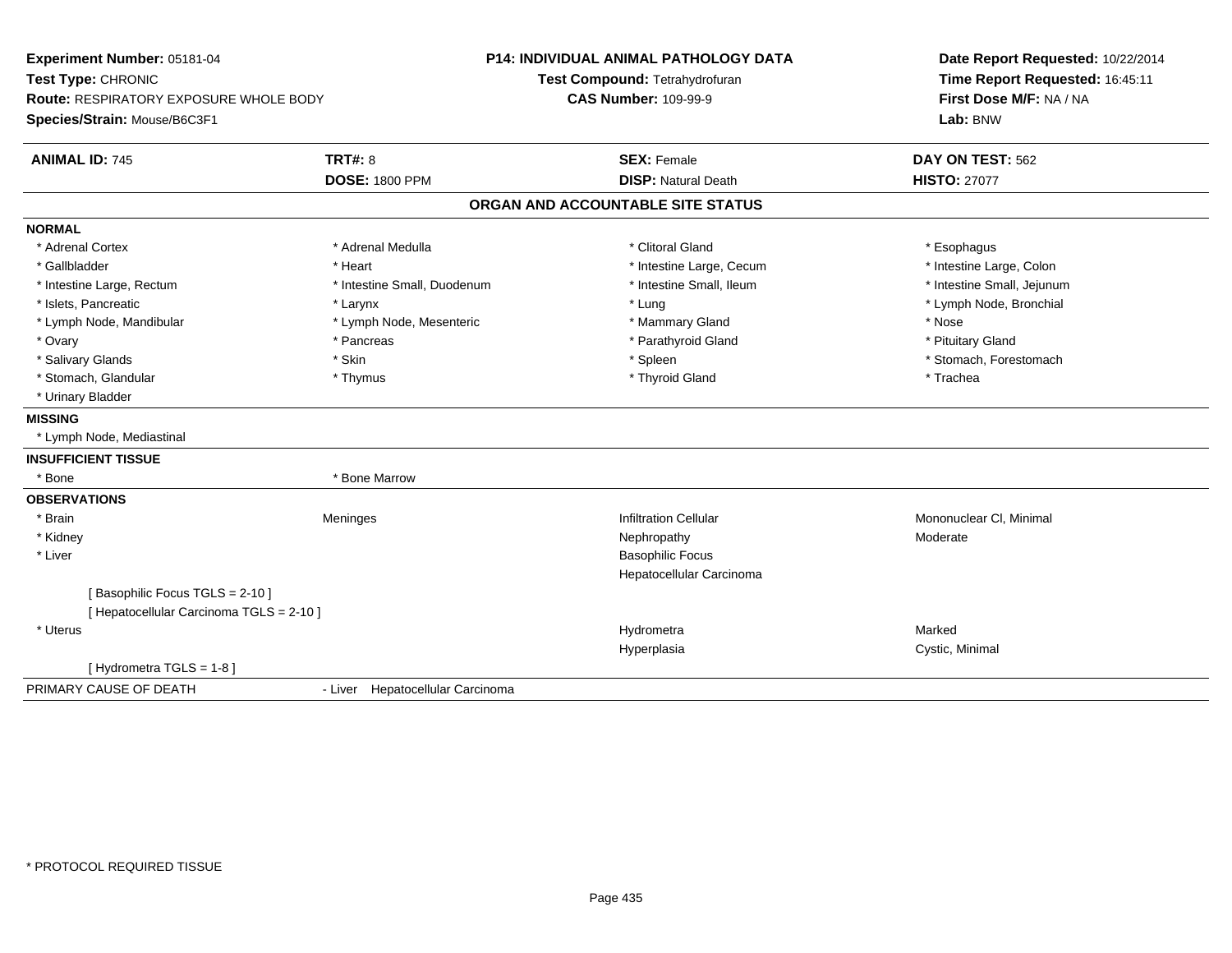| Experiment Number: 05181-04<br>Test Type: CHRONIC                      |                             | <b>P14: INDIVIDUAL ANIMAL PATHOLOGY DATA</b><br>Test Compound: Tetrahydrofuran | Date Report Requested: 10/22/2014<br>Time Report Requested: 16:45:11 |
|------------------------------------------------------------------------|-----------------------------|--------------------------------------------------------------------------------|----------------------------------------------------------------------|
| Route: RESPIRATORY EXPOSURE WHOLE BODY<br>Species/Strain: Mouse/B6C3F1 |                             | <b>CAS Number: 109-99-9</b>                                                    | First Dose M/F: NA / NA<br>Lab: BNW                                  |
| <b>ANIMAL ID: 746</b>                                                  | <b>TRT#: 8</b>              | <b>SEX: Female</b>                                                             | DAY ON TEST: 577                                                     |
|                                                                        | <b>DOSE: 1800 PPM</b>       | <b>DISP: Natural Death</b>                                                     | <b>HISTO: 27078</b>                                                  |
|                                                                        |                             | ORGAN AND ACCOUNTABLE SITE STATUS                                              |                                                                      |
| <b>NORMAL</b>                                                          |                             |                                                                                |                                                                      |
| * Bone                                                                 | * Brain                     | * Esophagus                                                                    | * Lung                                                               |
| * Lymph Node, Bronchial                                                | * Lymph Node, Mandibular    | * Mammary Gland                                                                | * Nose                                                               |
| * Parathyroid Gland                                                    | * Skin                      |                                                                                |                                                                      |
| <b>MISSING</b>                                                         |                             |                                                                                |                                                                      |
| * Lymph Node, Mediastinal                                              |                             |                                                                                |                                                                      |
| <b>AUTO PRECLUDES DIAG.</b>                                            |                             |                                                                                |                                                                      |
| * Adrenal Cortex                                                       | * Adrenal Medulla           | * Bone Marrow                                                                  | * Clitoral Gland                                                     |
| * Gallbladder                                                          | * Heart                     | * Intestine Large, Cecum                                                       | * Intestine Large, Colon                                             |
| * Intestine Large, Rectum                                              | * Intestine Small, Duodenum | * Intestine Small, Ileum                                                       | * Intestine Small, Jejunum                                           |
| * Islets, Pancreatic                                                   | * Kidney                    | * Larynx                                                                       | * Liver                                                              |
| * Lymph Node, Mesenteric                                               | * Ovary                     | * Pancreas                                                                     | * Pituitary Gland                                                    |
| * Salivary Glands                                                      | * Spleen                    | * Stomach, Forestomach                                                         | * Stomach, Glandular                                                 |
| * Thymus                                                               | * Thyroid Gland             | * Trachea                                                                      | * Urinary Bladder                                                    |
| <b>OBSERVATIONS</b>                                                    |                             |                                                                                |                                                                      |
| Mesentery                                                              | Fat                         | Necrosis                                                                       | Moderate                                                             |
| [Necrosis TGLS = $2-10$ ]                                              |                             |                                                                                |                                                                      |
| * Uterus                                                               |                             | Polyp Stromal                                                                  |                                                                      |
| [Polyp Stromal TGLS = 1-8]                                             |                             |                                                                                |                                                                      |
| PRIMARY CAUSE OF DEATH                                                 | - UNCERTAIN                 |                                                                                |                                                                      |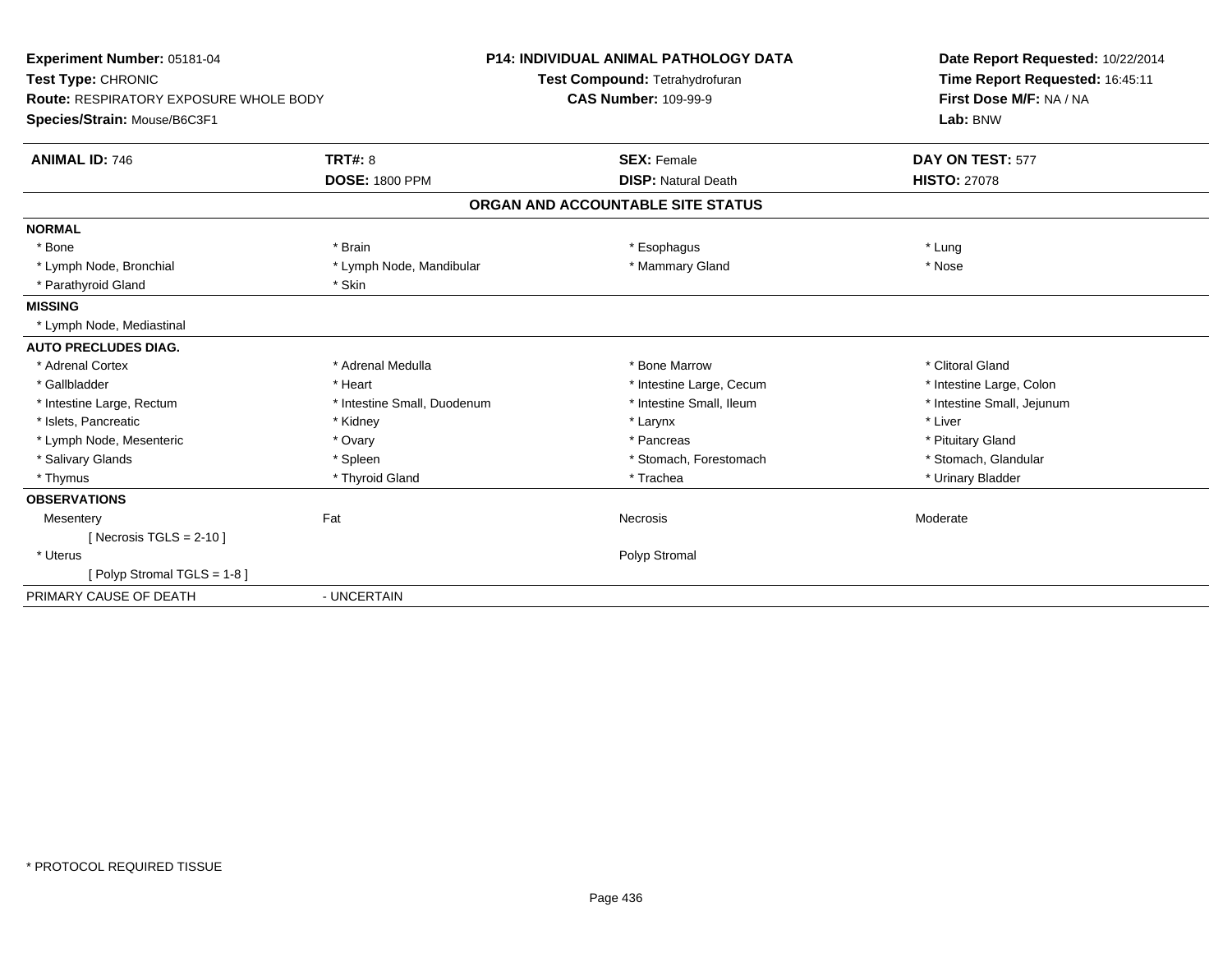| Test Type: CHRONIC<br>Test Compound: Tetrahydrofuran<br>Time Report Requested: 16:45:11<br><b>CAS Number: 109-99-9</b><br>First Dose M/F: NA / NA<br>Route: RESPIRATORY EXPOSURE WHOLE BODY<br>Lab: BNW<br><b>TRT#: 8</b><br><b>ANIMAL ID: 747</b><br><b>SEX: Female</b><br>DAY ON TEST: 645<br><b>DOSE: 1800 PPM</b><br><b>DISP: Moribund Sacrifice</b><br><b>HISTO: 27079</b><br>ORGAN AND ACCOUNTABLE SITE STATUS<br>* Clitoral Gland<br>* Adrenal Medulla<br>* Bone<br>* Brain<br>* Gallbladder<br>* Intestine Large, Cecum<br>* Intestine Large, Colon<br>* Esophagus<br>* Intestine Small, Jejunum<br>* Islets, Pancreatic<br>* Intestine Large, Rectum<br>* Intestine Small, Duodenum<br>* Lymph Node, Bronchial<br>* Kidney<br>* Larynx<br>* Lung<br>* Lymph Node, Mandibular<br>* Lymph Node, Mesenteric<br>* Mammary Gland<br>* Nose<br>* Skin<br>* Parathyroid Gland<br>* Salivary Glands<br>* Pancreas<br>* Stomach, Glandular<br>* Thyroid Gland<br>* Stomach, Forestomach<br>* Thymus<br>* Urinary Bladder<br>* Trachea<br>* Adrenal Cortex<br>Hematopoietic Cell Proliferation<br>Moderate<br>* Bone Marrow<br>Moderate<br>Hyperplasia<br>* Heart<br>Cardiomyopathy<br>Minimal<br>* Intestine Small, Ileum<br>Diverticulum<br>Ulcer<br>Marked<br>[Diverticulum TGLS = 4-10]<br>[Ulcer TGLS = $4-10$ ]<br>Mild<br>* Liver<br>Hematopoietic Cell Proliferation<br>Hepatodiaphragmatic Nodule<br><b>Necrosis</b><br>Mild<br>[ Hepatodiaphragmatic Nodule TGLS = 3-4 ]<br>[Necrosis $TGLS = 1-4$ ]<br>Mild<br>* Lymph Node, Mediastinal<br>Hematopoietic Cell Proliferation<br>Minimal<br>* Ovary<br>Cyst<br>Inflammation<br>Peritoneum<br>Suppurative, Moderate<br>Minimal<br>* Pituitary Gland<br>Pars Distalis<br>Hyperplasia<br>* Spleen<br>Hematopoietic Cell Proliferation<br>Mild<br>[ Hematopoietic Cell Proliferation TGLS = 2-4 ]<br>* Uterus<br>Hyperplasia<br>Cystic, Mild<br>PRIMARY CAUSE OF DEATH<br>- Intestine Small, Ileum<br>Ulcer<br>- Intestine Small; Ileum Diverticulum | Experiment Number: 05181-04  | P14: INDIVIDUAL ANIMAL PATHOLOGY DATA | Date Report Requested: 10/22/2014 |
|-----------------------------------------------------------------------------------------------------------------------------------------------------------------------------------------------------------------------------------------------------------------------------------------------------------------------------------------------------------------------------------------------------------------------------------------------------------------------------------------------------------------------------------------------------------------------------------------------------------------------------------------------------------------------------------------------------------------------------------------------------------------------------------------------------------------------------------------------------------------------------------------------------------------------------------------------------------------------------------------------------------------------------------------------------------------------------------------------------------------------------------------------------------------------------------------------------------------------------------------------------------------------------------------------------------------------------------------------------------------------------------------------------------------------------------------------------------------------------------------------------------------------------------------------------------------------------------------------------------------------------------------------------------------------------------------------------------------------------------------------------------------------------------------------------------------------------------------------------------------------------------------------------------------------------------------------------------------------------------------------------------|------------------------------|---------------------------------------|-----------------------------------|
|                                                                                                                                                                                                                                                                                                                                                                                                                                                                                                                                                                                                                                                                                                                                                                                                                                                                                                                                                                                                                                                                                                                                                                                                                                                                                                                                                                                                                                                                                                                                                                                                                                                                                                                                                                                                                                                                                                                                                                                                           |                              |                                       |                                   |
|                                                                                                                                                                                                                                                                                                                                                                                                                                                                                                                                                                                                                                                                                                                                                                                                                                                                                                                                                                                                                                                                                                                                                                                                                                                                                                                                                                                                                                                                                                                                                                                                                                                                                                                                                                                                                                                                                                                                                                                                           |                              |                                       |                                   |
|                                                                                                                                                                                                                                                                                                                                                                                                                                                                                                                                                                                                                                                                                                                                                                                                                                                                                                                                                                                                                                                                                                                                                                                                                                                                                                                                                                                                                                                                                                                                                                                                                                                                                                                                                                                                                                                                                                                                                                                                           | Species/Strain: Mouse/B6C3F1 |                                       |                                   |
|                                                                                                                                                                                                                                                                                                                                                                                                                                                                                                                                                                                                                                                                                                                                                                                                                                                                                                                                                                                                                                                                                                                                                                                                                                                                                                                                                                                                                                                                                                                                                                                                                                                                                                                                                                                                                                                                                                                                                                                                           |                              |                                       |                                   |
|                                                                                                                                                                                                                                                                                                                                                                                                                                                                                                                                                                                                                                                                                                                                                                                                                                                                                                                                                                                                                                                                                                                                                                                                                                                                                                                                                                                                                                                                                                                                                                                                                                                                                                                                                                                                                                                                                                                                                                                                           |                              |                                       |                                   |
|                                                                                                                                                                                                                                                                                                                                                                                                                                                                                                                                                                                                                                                                                                                                                                                                                                                                                                                                                                                                                                                                                                                                                                                                                                                                                                                                                                                                                                                                                                                                                                                                                                                                                                                                                                                                                                                                                                                                                                                                           |                              |                                       |                                   |
|                                                                                                                                                                                                                                                                                                                                                                                                                                                                                                                                                                                                                                                                                                                                                                                                                                                                                                                                                                                                                                                                                                                                                                                                                                                                                                                                                                                                                                                                                                                                                                                                                                                                                                                                                                                                                                                                                                                                                                                                           | <b>NORMAL</b>                |                                       |                                   |
|                                                                                                                                                                                                                                                                                                                                                                                                                                                                                                                                                                                                                                                                                                                                                                                                                                                                                                                                                                                                                                                                                                                                                                                                                                                                                                                                                                                                                                                                                                                                                                                                                                                                                                                                                                                                                                                                                                                                                                                                           |                              |                                       |                                   |
|                                                                                                                                                                                                                                                                                                                                                                                                                                                                                                                                                                                                                                                                                                                                                                                                                                                                                                                                                                                                                                                                                                                                                                                                                                                                                                                                                                                                                                                                                                                                                                                                                                                                                                                                                                                                                                                                                                                                                                                                           |                              |                                       |                                   |
|                                                                                                                                                                                                                                                                                                                                                                                                                                                                                                                                                                                                                                                                                                                                                                                                                                                                                                                                                                                                                                                                                                                                                                                                                                                                                                                                                                                                                                                                                                                                                                                                                                                                                                                                                                                                                                                                                                                                                                                                           |                              |                                       |                                   |
|                                                                                                                                                                                                                                                                                                                                                                                                                                                                                                                                                                                                                                                                                                                                                                                                                                                                                                                                                                                                                                                                                                                                                                                                                                                                                                                                                                                                                                                                                                                                                                                                                                                                                                                                                                                                                                                                                                                                                                                                           |                              |                                       |                                   |
|                                                                                                                                                                                                                                                                                                                                                                                                                                                                                                                                                                                                                                                                                                                                                                                                                                                                                                                                                                                                                                                                                                                                                                                                                                                                                                                                                                                                                                                                                                                                                                                                                                                                                                                                                                                                                                                                                                                                                                                                           |                              |                                       |                                   |
|                                                                                                                                                                                                                                                                                                                                                                                                                                                                                                                                                                                                                                                                                                                                                                                                                                                                                                                                                                                                                                                                                                                                                                                                                                                                                                                                                                                                                                                                                                                                                                                                                                                                                                                                                                                                                                                                                                                                                                                                           |                              |                                       |                                   |
|                                                                                                                                                                                                                                                                                                                                                                                                                                                                                                                                                                                                                                                                                                                                                                                                                                                                                                                                                                                                                                                                                                                                                                                                                                                                                                                                                                                                                                                                                                                                                                                                                                                                                                                                                                                                                                                                                                                                                                                                           |                              |                                       |                                   |
|                                                                                                                                                                                                                                                                                                                                                                                                                                                                                                                                                                                                                                                                                                                                                                                                                                                                                                                                                                                                                                                                                                                                                                                                                                                                                                                                                                                                                                                                                                                                                                                                                                                                                                                                                                                                                                                                                                                                                                                                           |                              |                                       |                                   |
|                                                                                                                                                                                                                                                                                                                                                                                                                                                                                                                                                                                                                                                                                                                                                                                                                                                                                                                                                                                                                                                                                                                                                                                                                                                                                                                                                                                                                                                                                                                                                                                                                                                                                                                                                                                                                                                                                                                                                                                                           | <b>OBSERVATIONS</b>          |                                       |                                   |
|                                                                                                                                                                                                                                                                                                                                                                                                                                                                                                                                                                                                                                                                                                                                                                                                                                                                                                                                                                                                                                                                                                                                                                                                                                                                                                                                                                                                                                                                                                                                                                                                                                                                                                                                                                                                                                                                                                                                                                                                           |                              |                                       |                                   |
|                                                                                                                                                                                                                                                                                                                                                                                                                                                                                                                                                                                                                                                                                                                                                                                                                                                                                                                                                                                                                                                                                                                                                                                                                                                                                                                                                                                                                                                                                                                                                                                                                                                                                                                                                                                                                                                                                                                                                                                                           |                              |                                       |                                   |
|                                                                                                                                                                                                                                                                                                                                                                                                                                                                                                                                                                                                                                                                                                                                                                                                                                                                                                                                                                                                                                                                                                                                                                                                                                                                                                                                                                                                                                                                                                                                                                                                                                                                                                                                                                                                                                                                                                                                                                                                           |                              |                                       |                                   |
|                                                                                                                                                                                                                                                                                                                                                                                                                                                                                                                                                                                                                                                                                                                                                                                                                                                                                                                                                                                                                                                                                                                                                                                                                                                                                                                                                                                                                                                                                                                                                                                                                                                                                                                                                                                                                                                                                                                                                                                                           |                              |                                       |                                   |
|                                                                                                                                                                                                                                                                                                                                                                                                                                                                                                                                                                                                                                                                                                                                                                                                                                                                                                                                                                                                                                                                                                                                                                                                                                                                                                                                                                                                                                                                                                                                                                                                                                                                                                                                                                                                                                                                                                                                                                                                           |                              |                                       |                                   |
|                                                                                                                                                                                                                                                                                                                                                                                                                                                                                                                                                                                                                                                                                                                                                                                                                                                                                                                                                                                                                                                                                                                                                                                                                                                                                                                                                                                                                                                                                                                                                                                                                                                                                                                                                                                                                                                                                                                                                                                                           |                              |                                       |                                   |
|                                                                                                                                                                                                                                                                                                                                                                                                                                                                                                                                                                                                                                                                                                                                                                                                                                                                                                                                                                                                                                                                                                                                                                                                                                                                                                                                                                                                                                                                                                                                                                                                                                                                                                                                                                                                                                                                                                                                                                                                           |                              |                                       |                                   |
|                                                                                                                                                                                                                                                                                                                                                                                                                                                                                                                                                                                                                                                                                                                                                                                                                                                                                                                                                                                                                                                                                                                                                                                                                                                                                                                                                                                                                                                                                                                                                                                                                                                                                                                                                                                                                                                                                                                                                                                                           |                              |                                       |                                   |
|                                                                                                                                                                                                                                                                                                                                                                                                                                                                                                                                                                                                                                                                                                                                                                                                                                                                                                                                                                                                                                                                                                                                                                                                                                                                                                                                                                                                                                                                                                                                                                                                                                                                                                                                                                                                                                                                                                                                                                                                           |                              |                                       |                                   |
|                                                                                                                                                                                                                                                                                                                                                                                                                                                                                                                                                                                                                                                                                                                                                                                                                                                                                                                                                                                                                                                                                                                                                                                                                                                                                                                                                                                                                                                                                                                                                                                                                                                                                                                                                                                                                                                                                                                                                                                                           |                              |                                       |                                   |
|                                                                                                                                                                                                                                                                                                                                                                                                                                                                                                                                                                                                                                                                                                                                                                                                                                                                                                                                                                                                                                                                                                                                                                                                                                                                                                                                                                                                                                                                                                                                                                                                                                                                                                                                                                                                                                                                                                                                                                                                           |                              |                                       |                                   |
|                                                                                                                                                                                                                                                                                                                                                                                                                                                                                                                                                                                                                                                                                                                                                                                                                                                                                                                                                                                                                                                                                                                                                                                                                                                                                                                                                                                                                                                                                                                                                                                                                                                                                                                                                                                                                                                                                                                                                                                                           |                              |                                       |                                   |
|                                                                                                                                                                                                                                                                                                                                                                                                                                                                                                                                                                                                                                                                                                                                                                                                                                                                                                                                                                                                                                                                                                                                                                                                                                                                                                                                                                                                                                                                                                                                                                                                                                                                                                                                                                                                                                                                                                                                                                                                           |                              |                                       |                                   |
|                                                                                                                                                                                                                                                                                                                                                                                                                                                                                                                                                                                                                                                                                                                                                                                                                                                                                                                                                                                                                                                                                                                                                                                                                                                                                                                                                                                                                                                                                                                                                                                                                                                                                                                                                                                                                                                                                                                                                                                                           |                              |                                       |                                   |
|                                                                                                                                                                                                                                                                                                                                                                                                                                                                                                                                                                                                                                                                                                                                                                                                                                                                                                                                                                                                                                                                                                                                                                                                                                                                                                                                                                                                                                                                                                                                                                                                                                                                                                                                                                                                                                                                                                                                                                                                           |                              |                                       |                                   |
|                                                                                                                                                                                                                                                                                                                                                                                                                                                                                                                                                                                                                                                                                                                                                                                                                                                                                                                                                                                                                                                                                                                                                                                                                                                                                                                                                                                                                                                                                                                                                                                                                                                                                                                                                                                                                                                                                                                                                                                                           |                              |                                       |                                   |
|                                                                                                                                                                                                                                                                                                                                                                                                                                                                                                                                                                                                                                                                                                                                                                                                                                                                                                                                                                                                                                                                                                                                                                                                                                                                                                                                                                                                                                                                                                                                                                                                                                                                                                                                                                                                                                                                                                                                                                                                           |                              |                                       |                                   |
|                                                                                                                                                                                                                                                                                                                                                                                                                                                                                                                                                                                                                                                                                                                                                                                                                                                                                                                                                                                                                                                                                                                                                                                                                                                                                                                                                                                                                                                                                                                                                                                                                                                                                                                                                                                                                                                                                                                                                                                                           |                              |                                       |                                   |
|                                                                                                                                                                                                                                                                                                                                                                                                                                                                                                                                                                                                                                                                                                                                                                                                                                                                                                                                                                                                                                                                                                                                                                                                                                                                                                                                                                                                                                                                                                                                                                                                                                                                                                                                                                                                                                                                                                                                                                                                           |                              |                                       |                                   |
|                                                                                                                                                                                                                                                                                                                                                                                                                                                                                                                                                                                                                                                                                                                                                                                                                                                                                                                                                                                                                                                                                                                                                                                                                                                                                                                                                                                                                                                                                                                                                                                                                                                                                                                                                                                                                                                                                                                                                                                                           | CONTRIBUTORY CAUSE OF DEATH  |                                       |                                   |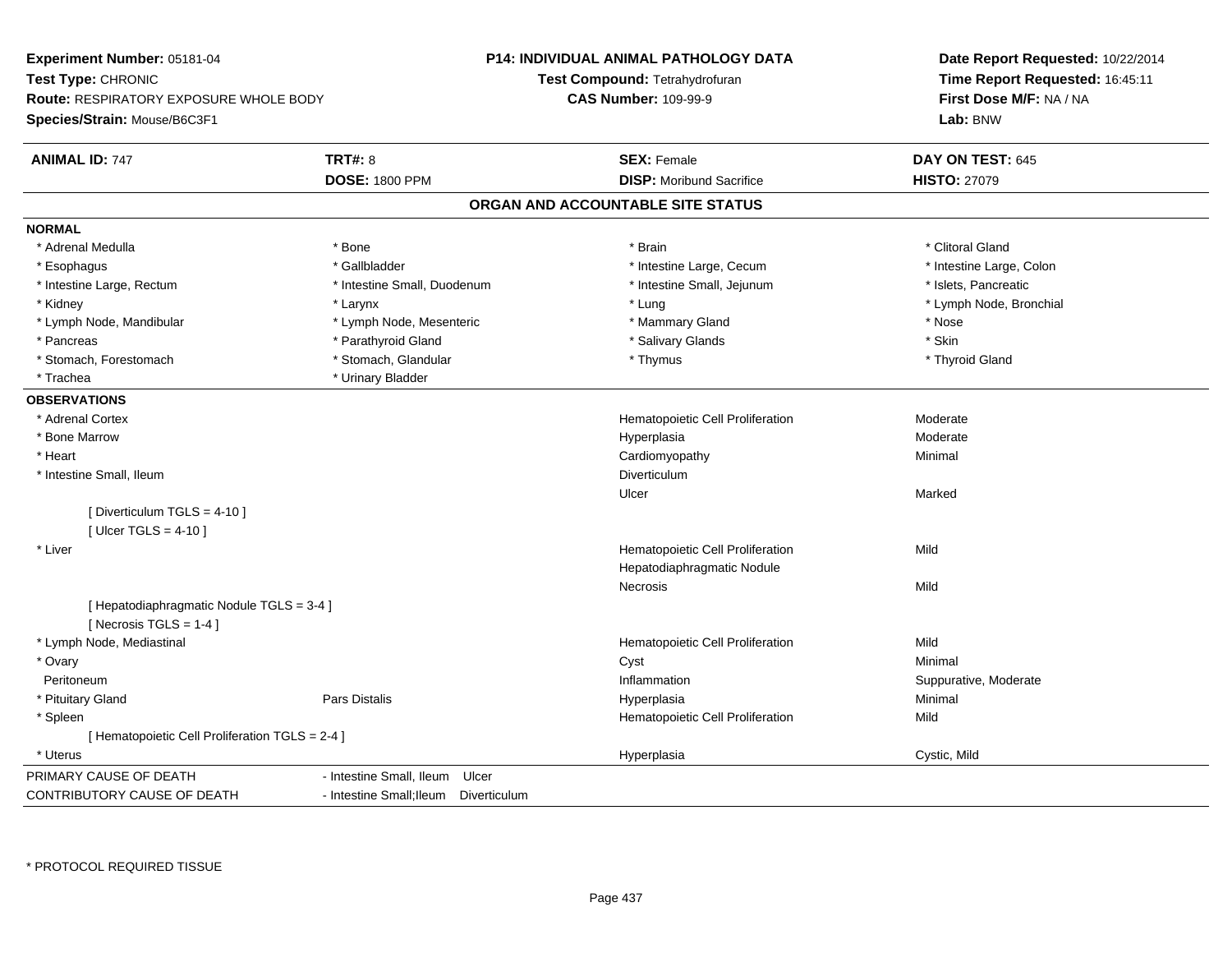| Experiment Number: 05181-04<br>Test Type: CHRONIC<br>Route: RESPIRATORY EXPOSURE WHOLE BODY |                          | P14: INDIVIDUAL ANIMAL PATHOLOGY DATA<br>Test Compound: Tetrahydrofuran<br><b>CAS Number: 109-99-9</b> | Date Report Requested: 10/22/2014<br>Time Report Requested: 16:45:11<br>First Dose M/F: NA / NA |
|---------------------------------------------------------------------------------------------|--------------------------|--------------------------------------------------------------------------------------------------------|-------------------------------------------------------------------------------------------------|
| Species/Strain: Mouse/B6C3F1                                                                |                          |                                                                                                        | Lab: BNW                                                                                        |
| <b>ANIMAL ID: 748</b>                                                                       | <b>TRT#: 8</b>           | <b>SEX: Female</b>                                                                                     | DAY ON TEST: 736                                                                                |
|                                                                                             | <b>DOSE: 1800 PPM</b>    | <b>DISP: Terminal Sacrifice</b>                                                                        | <b>HISTO: 27080</b>                                                                             |
|                                                                                             |                          | ORGAN AND ACCOUNTABLE SITE STATUS                                                                      |                                                                                                 |
| <b>NORMAL</b>                                                                               |                          |                                                                                                        |                                                                                                 |
| * Adrenal Cortex                                                                            | * Adrenal Medulla        | * Bone                                                                                                 | * Bone Marrow                                                                                   |
| * Brain                                                                                     | * Clitoral Gland         | * Esophagus                                                                                            | * Gallbladder                                                                                   |
| * Heart                                                                                     | * Intestine Large, Cecum | * Intestine Large, Colon                                                                               | * Intestine Large, Rectum                                                                       |
| * Intestine Small, Duodenum                                                                 | * Intestine Small, Ileum | * Intestine Small, Jejunum                                                                             | * Islets, Pancreatic                                                                            |
| * Kidney                                                                                    | * Larynx                 | * Lung                                                                                                 | * Lymph Node, Mesenteric                                                                        |
| * Mammary Gland                                                                             | * Nose                   | * Pancreas                                                                                             | * Parathyroid Gland                                                                             |
| * Pituitary Gland                                                                           | * Salivary Glands        | * Skin                                                                                                 | * Stomach, Forestomach                                                                          |
| * Stomach, Glandular                                                                        | * Thymus                 | * Trachea                                                                                              |                                                                                                 |
| <b>MISSING</b>                                                                              |                          |                                                                                                        |                                                                                                 |
| * Lymph Node, Mandibular                                                                    | * Ovary                  | * Urinary Bladder                                                                                      |                                                                                                 |
| <b>OBSERVATIONS</b>                                                                         |                          |                                                                                                        |                                                                                                 |
| * Liver                                                                                     |                          | Hepatocellular Adenoma                                                                                 | Multiple                                                                                        |
|                                                                                             |                          | Hepatocellular Carcinoma                                                                               | Multiple                                                                                        |
| [ Hepatocellular Adenoma TGLS = 2,4,7-4+11+12 ]                                             |                          |                                                                                                        |                                                                                                 |
| [ Hepatocellular Carcinoma TGLS = 1,3-4+10+11 ]                                             |                          |                                                                                                        |                                                                                                 |
| * Lymph Node, Bronchial                                                                     |                          | Hyperplasia                                                                                            | Moderate                                                                                        |
| * Lymph Node, Mediastinal                                                                   |                          | Hyperplasia                                                                                            | Mild                                                                                            |
| [ Hyperplasia TGLS = 6-2 ]                                                                  |                          |                                                                                                        |                                                                                                 |
| * Spleen                                                                                    |                          | Hyperplasia                                                                                            | Lymphoid, Moderate                                                                              |
| [Hyperplasia TGLS = 5-4]                                                                    |                          |                                                                                                        |                                                                                                 |
| * Thyroid Gland                                                                             | <b>Follicular Cel</b>    | Hyperplasia                                                                                            | Minimal                                                                                         |
| * Uterus                                                                                    |                          | Hydrometra                                                                                             | Mild                                                                                            |
|                                                                                             |                          | Hyperplasia                                                                                            | Cystic, Minimal                                                                                 |
|                                                                                             |                          | Inflammation                                                                                           | Suppurative, Mild                                                                               |
| PRIMARY CAUSE OF DEATH                                                                      | $\blacksquare$           |                                                                                                        |                                                                                                 |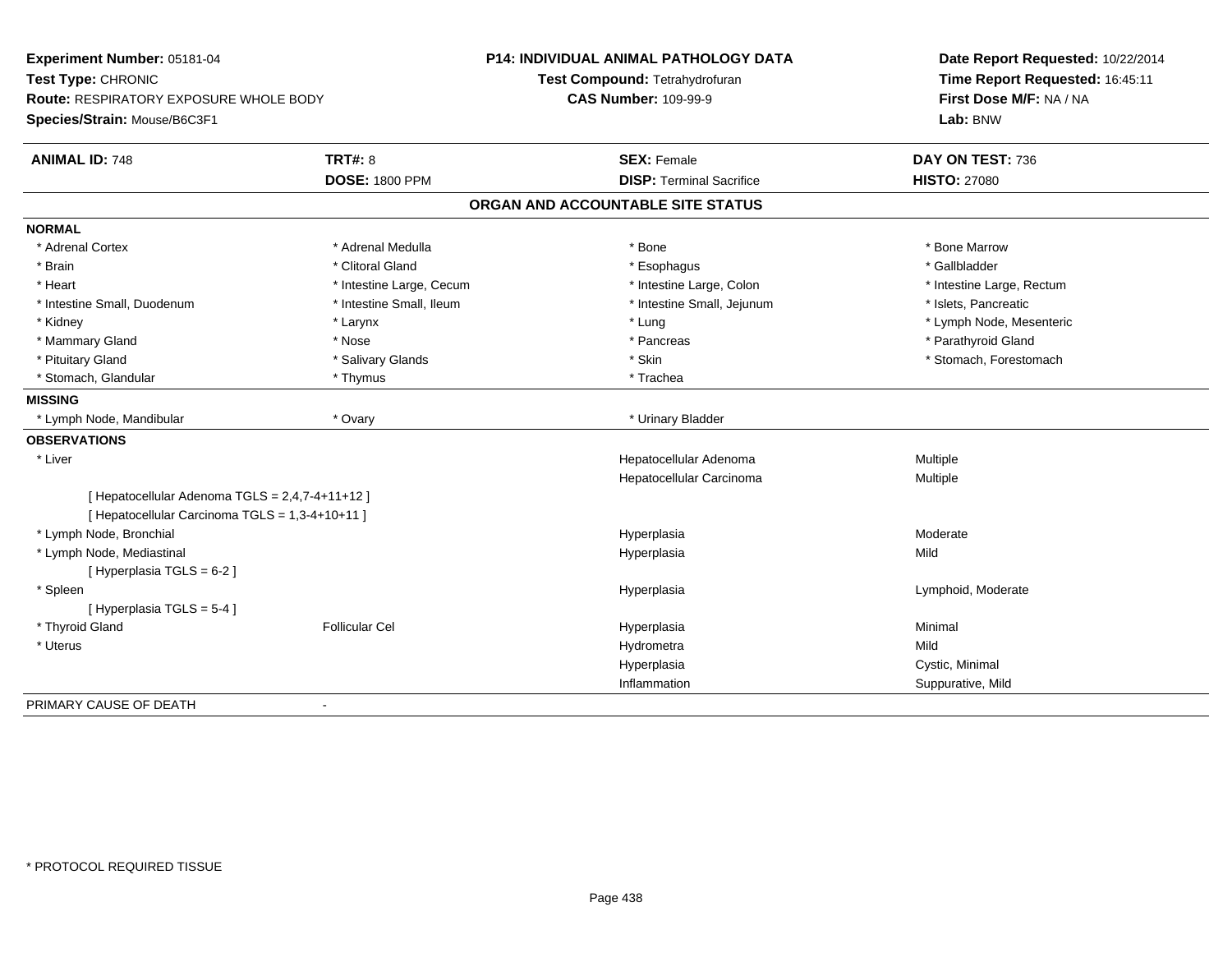| Experiment Number: 05181-04            |                             | P14: INDIVIDUAL ANIMAL PATHOLOGY DATA | Date Report Requested: 10/22/2014 |  |
|----------------------------------------|-----------------------------|---------------------------------------|-----------------------------------|--|
| Test Type: CHRONIC                     |                             | Test Compound: Tetrahydrofuran        | Time Report Requested: 16:45:11   |  |
| Route: RESPIRATORY EXPOSURE WHOLE BODY |                             | <b>CAS Number: 109-99-9</b>           | First Dose M/F: NA / NA           |  |
| Species/Strain: Mouse/B6C3F1           |                             |                                       | Lab: BNW                          |  |
| <b>ANIMAL ID: 749</b>                  | <b>TRT#: 8</b>              | <b>SEX: Female</b>                    | DAY ON TEST: 734                  |  |
|                                        | <b>DOSE: 1800 PPM</b>       | <b>DISP: Terminal Sacrifice</b>       | <b>HISTO: 27081</b>               |  |
|                                        |                             | ORGAN AND ACCOUNTABLE SITE STATUS     |                                   |  |
| <b>NORMAL</b>                          |                             |                                       |                                   |  |
| * Adrenal Cortex                       | * Adrenal Medulla           | * Bone Marrow                         | * Brain                           |  |
| * Clitoral Gland                       | * Esophagus                 | * Intestine Large, Cecum              | * Intestine Large, Colon          |  |
| * Intestine Large, Rectum              | * Intestine Small, Duodenum | * Intestine Small. Ileum              | * Intestine Small, Jejunum        |  |
| * Islets, Pancreatic                   | * Larynx                    | * Lung                                | * Lymph Node, Mandibular          |  |
| * Lymph Node, Mediastinal              | * Lymph Node, Mesenteric    | * Mammary Gland                       | * Nose                            |  |
| * Pancreas                             | * Parathyroid Gland         | * Salivary Glands                     | * Skin                            |  |
| * Spleen                               | * Stomach, Forestomach      | * Stomach, Glandular                  | * Thymus                          |  |
| * Thyroid Gland                        | * Trachea                   | * Urinary Bladder                     |                                   |  |
| <b>MISSING</b>                         |                             |                                       |                                   |  |
| * Gallbladder                          | * Lymph Node, Bronchial     |                                       |                                   |  |
| <b>OBSERVATIONS</b>                    |                             |                                       |                                   |  |
| * Bone                                 |                             | <b>Fibrous Osteodystrophy</b>         | Minimal                           |  |
| * Heart                                |                             | Cardiomyopathy                        | Minimal                           |  |
| * Kidney                               |                             | Nephropathy                           | Minimal                           |  |
| * Liver                                |                             | <b>Eosinophilic Focus</b>             |                                   |  |
| Mesentery                              | Fat                         | Necrosis                              | Mild                              |  |
| [ Necrosis TGLS = $1-10$ ]             |                             |                                       |                                   |  |
| * Ovary                                |                             | Atrophy                               | Moderate                          |  |
| * Pituitary Gland                      | <b>Pars Distalis</b>        | Hyperplasia                           | Marked                            |  |
| * Uterus                               |                             | Hyperplasia                           | Cystic, Moderate                  |  |
| PRIMARY CAUSE OF DEATH                 |                             |                                       |                                   |  |